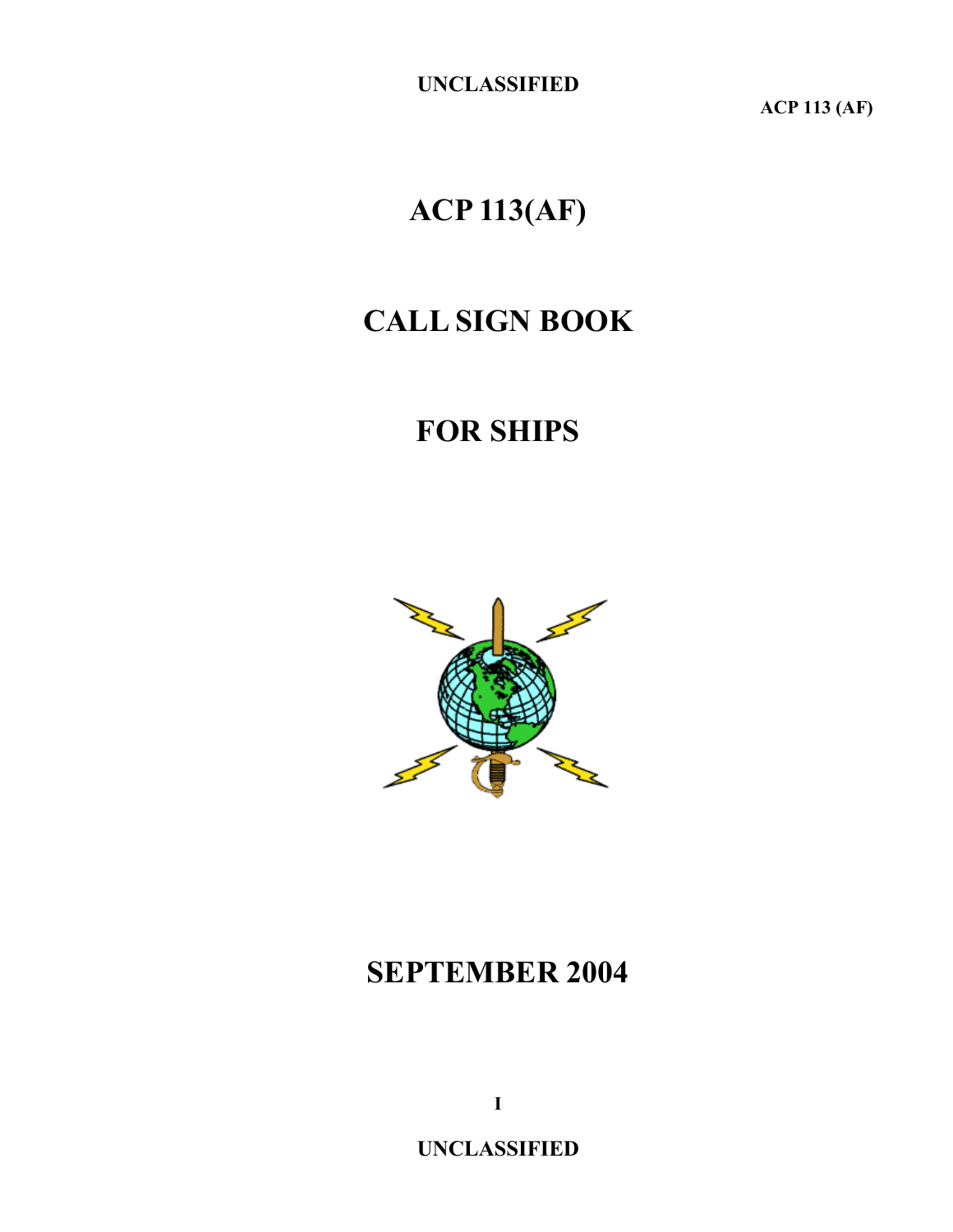#### **FOREWORD**

- 1. ACP 113(AF), CALL SIGN BOOK FOR SHIPS, is an UNCLASSIFIED publication. Periodic accounting is not required.
- 2. ACP 113(AF) will be effective for National, Service, or Allied use when directed by the appropriate Implementing Agency and, when effective, will supersede ACP 113(AE) which is to be destroyed in accordance with current security regulations.
- 3. This publication now incorporates as ANNEX B the information formerly contained in ACP113 NATO SUPP-1 Section 2 Visual Callsigns (pennant numbers) allocated to the British Commonwealth of Nations excluding Canada.
- 4. This publication contains Allied military information and is furnished for official purposes only.
- 5. It is permitted to copy or make extracts from this publication.
- 6. This publication may be carried in aircraft for use therein.
- 7. This ACP is to be maintained in accordance with provisions of the current version of ACP198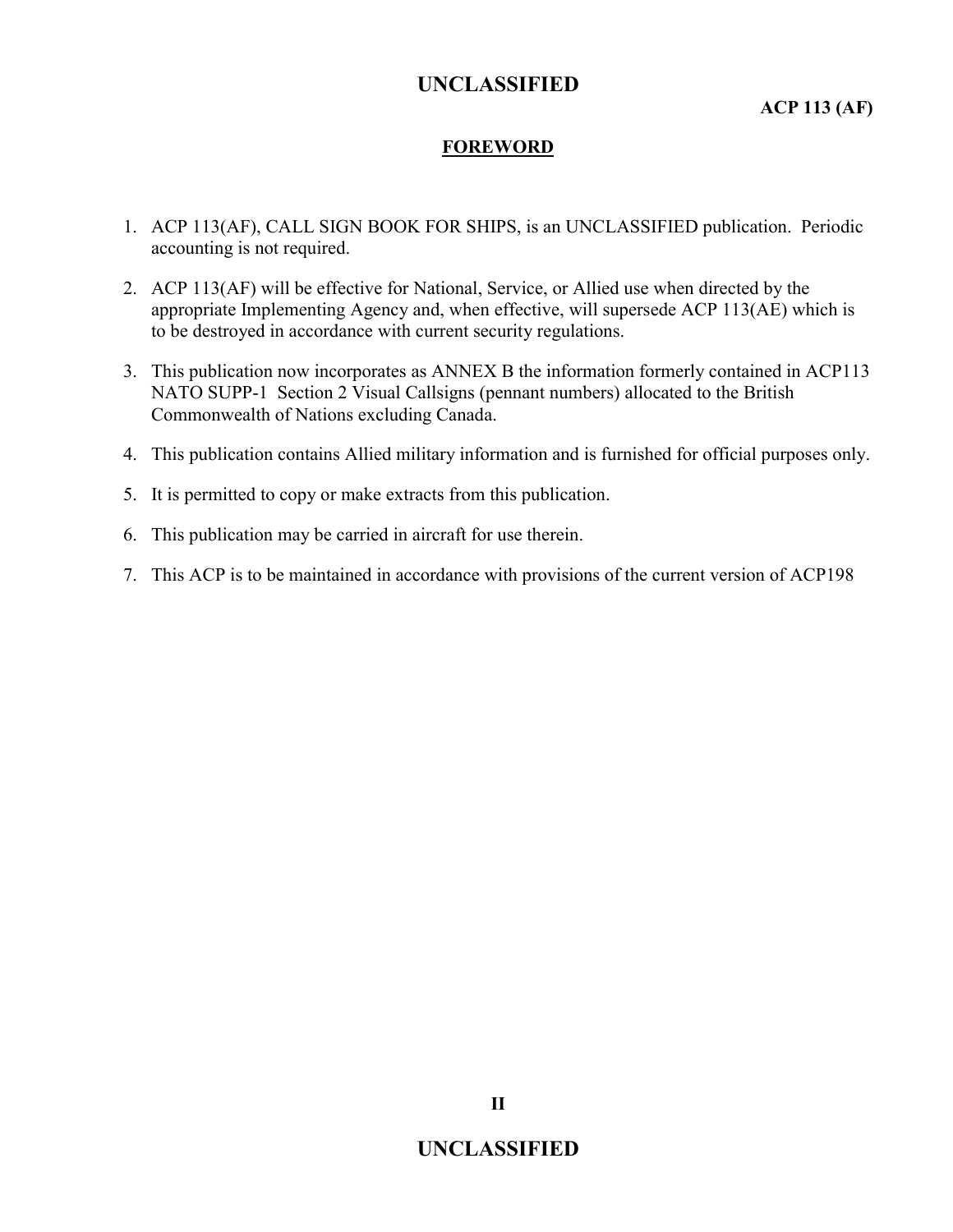# **THE COMBINED COMMUNICATION-ELECTRONICS BOARD**

### **LETTER OF PROMULGATION**

### **FOR ACP 113(AE)**

1. The purpose of this Combined Communication Electronics Board (CCEB) Letter of Promulgation is to implement ACP113. CALL SIGN BOOK FOR SHIPS,

2. ACP 113 (AF) is effective on receipt for CCEB Nations and when directed by the NATO Military Committee (NAMILCOM) for NATO and strategic Commands. When effective, will supersede ACP 113 (AE) which shall be destroyed in accordance with National regulations.

#### **EFFECTIVE STATUS**

| Publication | Effective for | Date       | Authority |
|-------------|---------------|------------|-----------|
| ACP 113(AF) | CCEB          | On Receipt | $\Omega$  |
|             |               |            |           |
|             |               |            |           |
|             |               |            |           |

3. Service-originated correspondence will be forwarded through the normal military chain of command, marked for the attention of the appropriate Service communications chief or director. All proposed amendments to the publication are to be forwarded to the national coordinating authorities of the CCEB.

For the CCEB Principals:

W. Quennell Squadron Leader Permanent Secretary to CCEB

**III**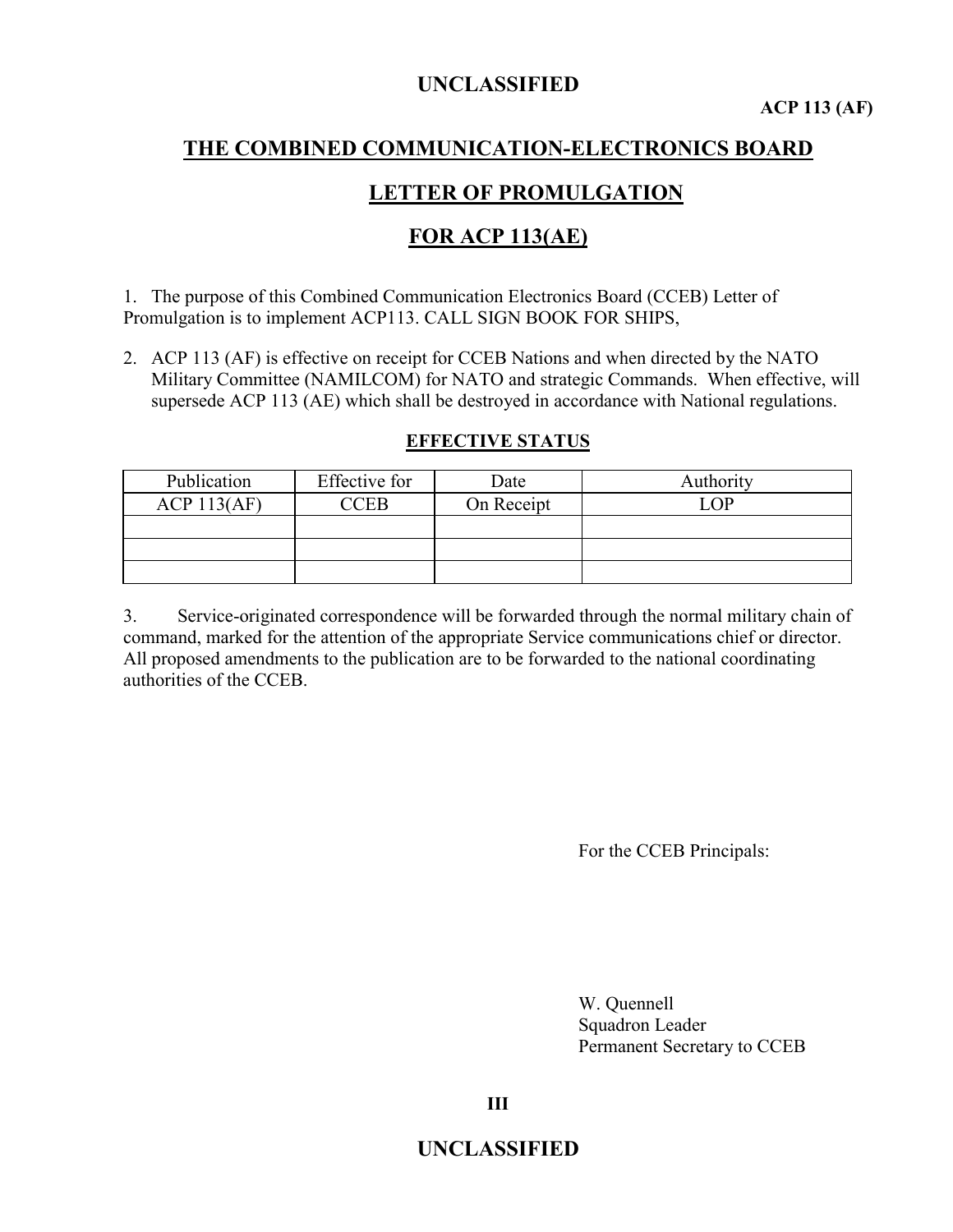### **ACP 113 (AF)**

#### RECORD OF MESSAGE CORRECTIONS

Enter Change or Correction in Appropriate Column

| <b>Message Correction</b><br>Number | JAFPUB Number   Date Time Group | <b>By Whom Entered</b> |
|-------------------------------------|---------------------------------|------------------------|
|                                     |                                 |                        |
|                                     |                                 |                        |
|                                     |                                 |                        |
|                                     |                                 |                        |
|                                     |                                 |                        |
|                                     |                                 |                        |
|                                     |                                 |                        |
|                                     |                                 |                        |
|                                     |                                 |                        |
|                                     |                                 |                        |
|                                     |                                 |                        |
|                                     |                                 |                        |
|                                     |                                 |                        |
|                                     |                                 |                        |
|                                     |                                 |                        |
|                                     |                                 |                        |
|                                     |                                 |                        |
|                                     |                                 |                        |
|                                     |                                 |                        |
|                                     |                                 |                        |
|                                     |                                 |                        |
|                                     |                                 |                        |
|                                     |                                 |                        |
|                                     |                                 |                        |
|                                     |                                 |                        |
|                                     |                                 |                        |
|                                     |                                 |                        |
|                                     |                                 |                        |
|                                     |                                 |                        |
|                                     |                                 |                        |
|                                     |                                 |                        |
|                                     |                                 |                        |
|                                     |                                 |                        |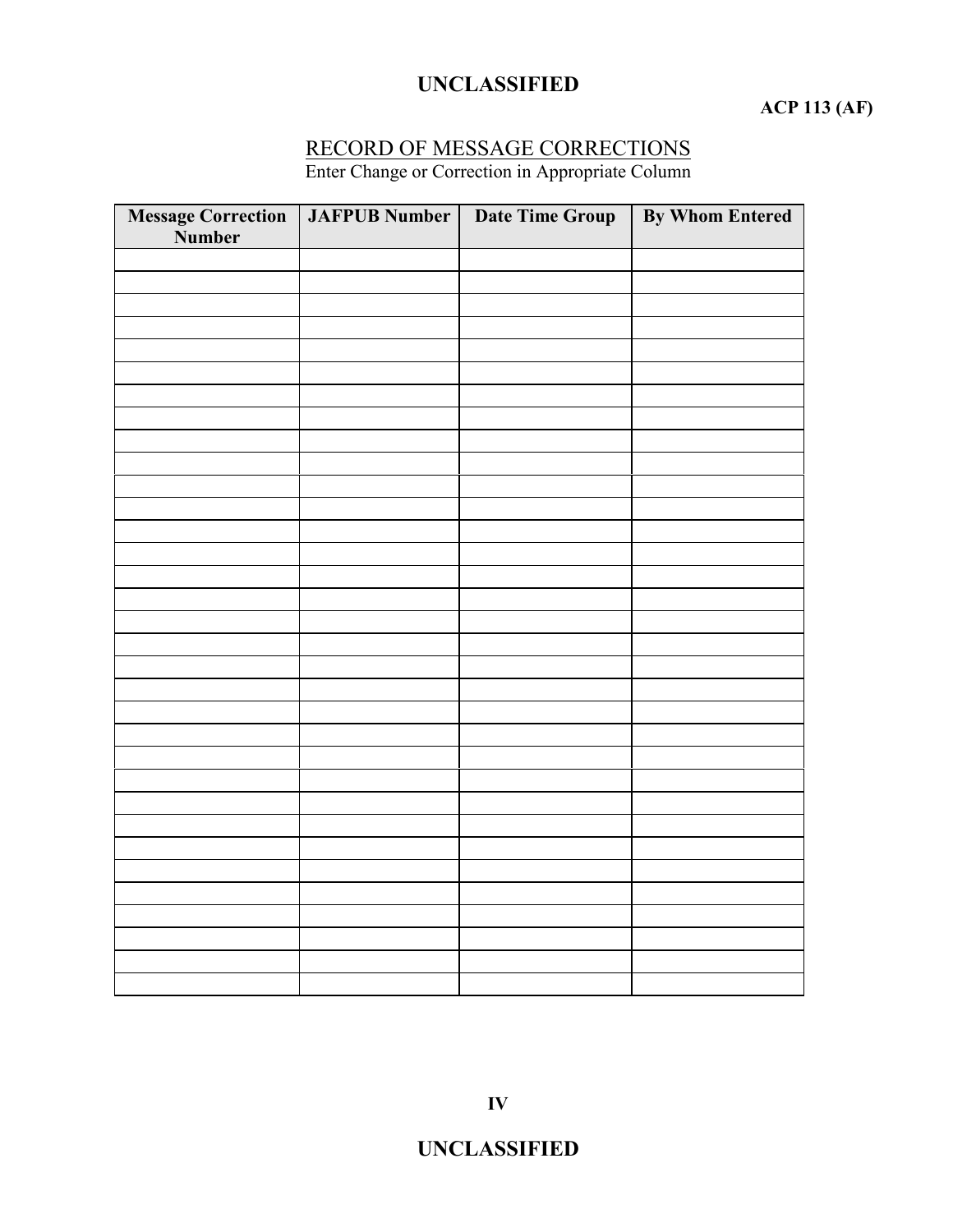**ACP 113 (AF)**

### **TABLE OF CONTENTS**

| <b>SECTION</b>          | <b>SUBJECT</b>                                                           | <b>PAGE</b> |
|-------------------------|--------------------------------------------------------------------------|-------------|
|                         |                                                                          |             |
|                         |                                                                          |             |
|                         |                                                                          |             |
|                         |                                                                          |             |
|                         |                                                                          |             |
| $\mathbf{1}$            |                                                                          |             |
| $\mathbf{2}$            |                                                                          |             |
| 3                       |                                                                          |             |
| $\overline{\mathbf{4}}$ | INDEFINITE AND COLLECTIVE MERCHANT SHIPS CALL SIGNS4-1                   |             |
| 5A                      | <b>AUSTRALIA DEFENCE FORCE SHIPS (BY NAME) AND TACAN IDENTIFIERS5A-1</b> |             |
| 5B                      |                                                                          |             |
| <b>6A</b>               |                                                                          |             |
| 6B                      |                                                                          |             |
| 7A                      |                                                                          |             |
| 7B                      |                                                                          |             |
| <b>8A</b>               |                                                                          |             |
| <b>8B</b>               |                                                                          |             |
| <b>9A</b>               | FEDERAL REPUBLIC OF GERMANY NAVAL SHIPS (BY NAME)                        |             |
|                         |                                                                          |             |
| 9 <b>B</b>              |                                                                          |             |
| <b>10A</b>              |                                                                          |             |
| 10B                     |                                                                          |             |
| <b>11A</b>              |                                                                          |             |
| 11B                     |                                                                          |             |
| 12A                     |                                                                          |             |
| 12B                     |                                                                          |             |
| 13A                     |                                                                          |             |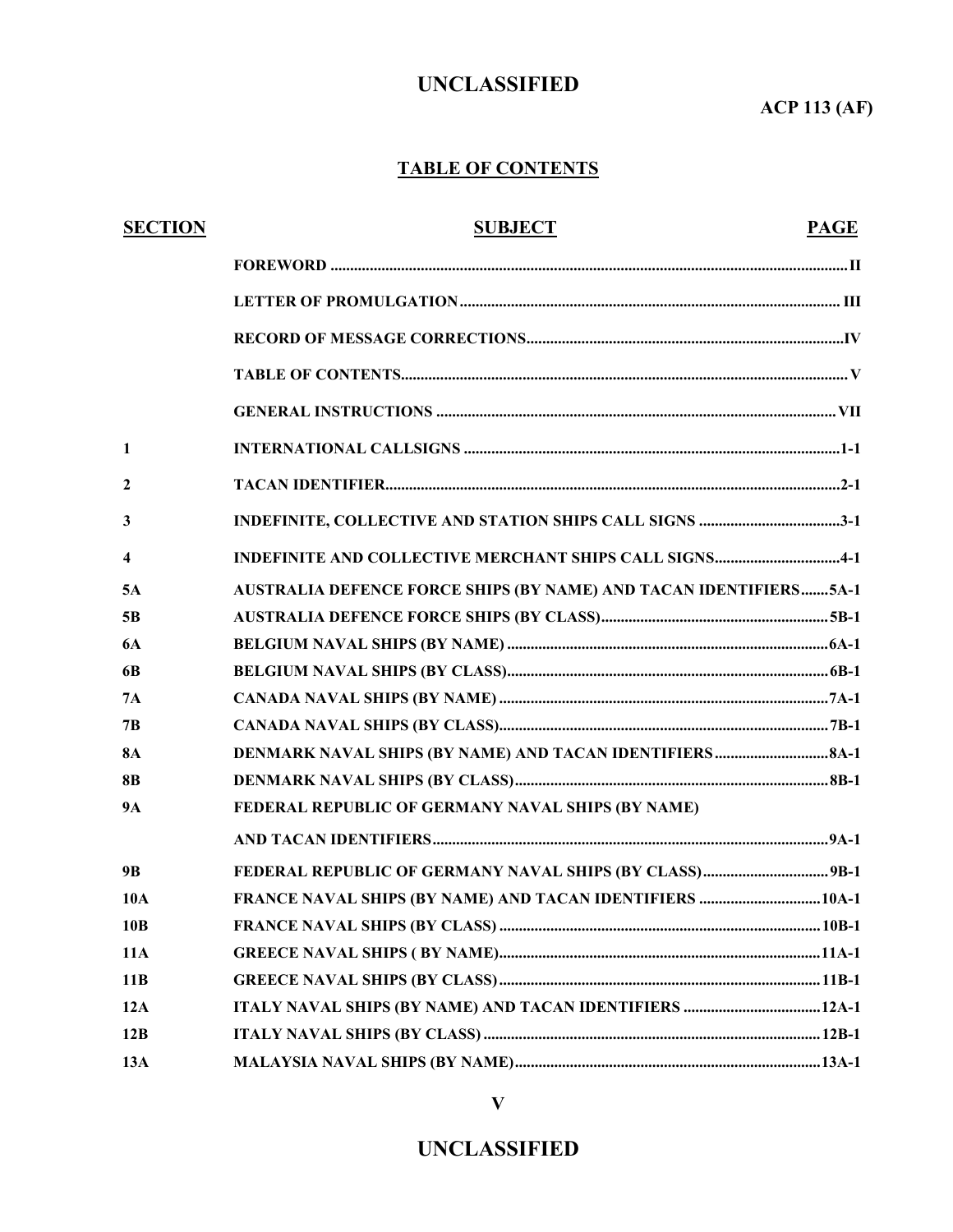# **ACP 113 (AF)**

| 13B            |                                                                                                                                            |  |
|----------------|--------------------------------------------------------------------------------------------------------------------------------------------|--|
| 14A            | NETHERLANDS NAVAL SHIPS (BY NAME) AND TACAN IDENTIFIERS 14A-1                                                                              |  |
| 14B            |                                                                                                                                            |  |
| 15A            |                                                                                                                                            |  |
| 15B            |                                                                                                                                            |  |
| <b>16A</b>     |                                                                                                                                            |  |
| 16B            |                                                                                                                                            |  |
| 17             |                                                                                                                                            |  |
| <b>18A</b>     |                                                                                                                                            |  |
| 18B            |                                                                                                                                            |  |
| 19A            |                                                                                                                                            |  |
| 19B            |                                                                                                                                            |  |
| 20A            |                                                                                                                                            |  |
| 20B            |                                                                                                                                            |  |
| 21A            |                                                                                                                                            |  |
| 21B            |                                                                                                                                            |  |
| 22A            | UNITED KINGDOM SHIPS (BY NAME) AND TACAN IDENTIFIERS 22A-1                                                                                 |  |
| 22B            | UNITED KINGDOM SHIPS UNDER NAVAL CONTROL (BY CLASS) 22B-1                                                                                  |  |
| 23A            |                                                                                                                                            |  |
| 23B            |                                                                                                                                            |  |
| 23C            |                                                                                                                                            |  |
| 23D            | UNITED STATES COAST GUARD MISCELLANEOUS ASSIGNMENTS23D-1                                                                                   |  |
| 23E            | UNITED STATES NATIONAL OCEANOGRAPHIC AND ADMINISTRATIVE FLEET                                                                              |  |
|                |                                                                                                                                            |  |
| 23F            |                                                                                                                                            |  |
| 23G            |                                                                                                                                            |  |
| 23H            |                                                                                                                                            |  |
| 23I            |                                                                                                                                            |  |
| <b>ANNEX A</b> |                                                                                                                                            |  |
| <b>ANNEX B</b> | DECODING OF VISUAL CALLSIGNS ALLOCATED TO SHIPS, AND CERTAIN<br>AUTHORITIES OF EUROPEAN NATO COUNTRIES AND OF THE COUNTRIES OF THE BRITISH |  |
|                |                                                                                                                                            |  |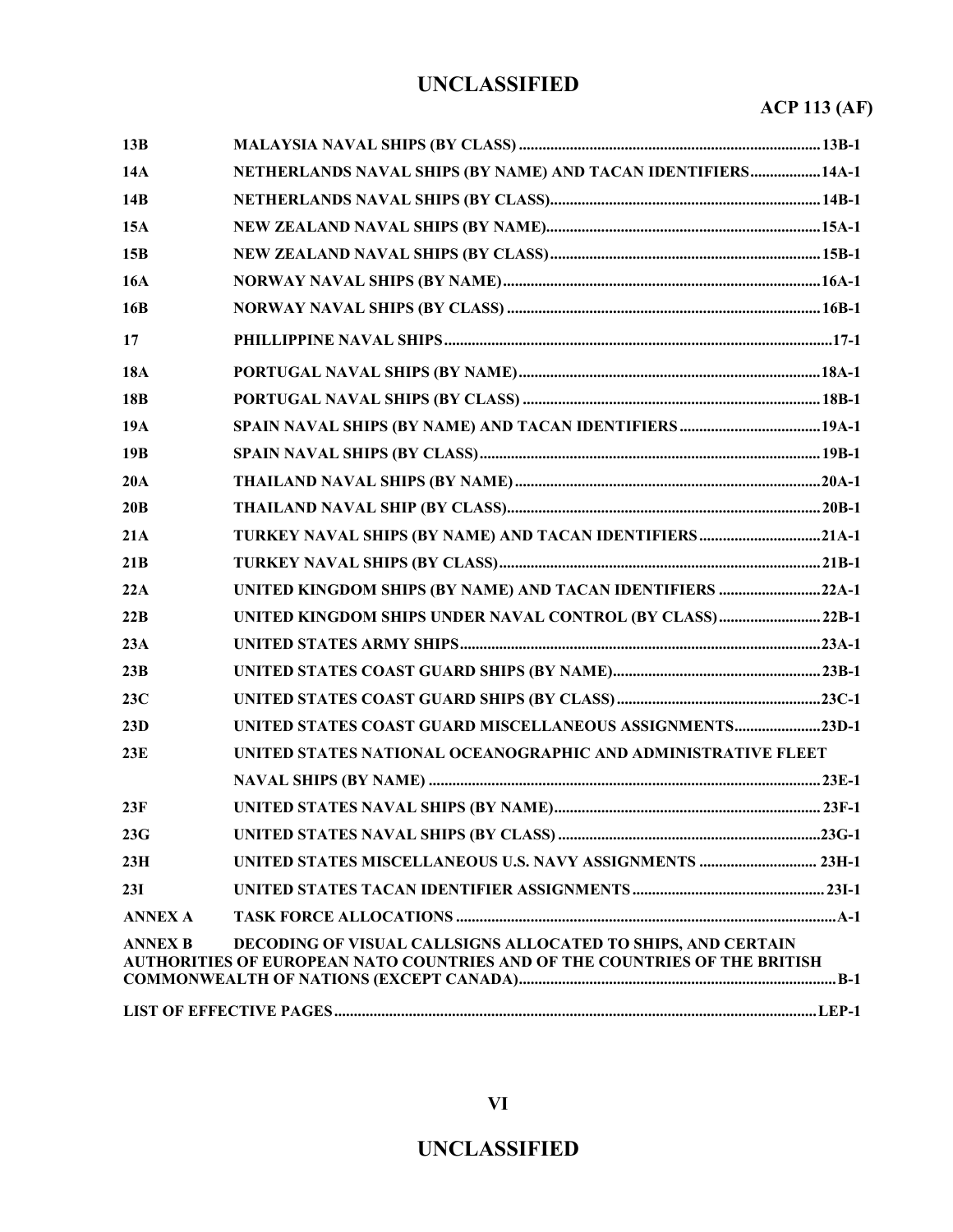#### **GENERAL INSTRUCTIONS**

- 1. ACP 113(AF), CALL SIGN BOOK FOR SHIPS, is an UNCLASSIFIED Allied Communication Publication.
- 2. This publication contains:
	- a. A list of International Call Signs and hull numbers for ships under military control.
	- b. A list of two letter Tactical Air Navigation (TACAN) Identifiers assigned to TACANequipped military ships.
	- c. A limited listing of Interim two letter TACAN identifiers assigned to fixed and land mobile beacons pending assignment of three letter identifiers. These identifiers are listed in ACP 113 for record keeping purposes and to avoid duplication of assignments pending allocation of three-letter identifiers.
	- d. A list of Task Forces and their allocations.
- 3. ACP 113(AF) has been prepared as follows:
	- a. Decode

Section 1 – Alphabetically by International Call Sign.

Section 2 – Alphabetically by TACAN Identifiers.

b. Encode

Section 3 – Indefinite and Collective Call Signs for ships and ocean stations.

Section 4 – Indefinite and Collective Call Signs for merchant ships.

Section  $5 -$  (and sub sequent Sections) – National sections arranged alphabetically by nation, with ships in each section listed alphabetically. Certain national sections are divided into sub-sections, listing ships by service and/or by name and class. Ships and fixed and land mobile beacons assigned TACAN Identifiers are listed alphabetically at the end of each national "NAVAL SHIPS (By Name)," or as the last sub-section of each national section. Annex A A listing of Task Forces and their allocation.

- 4. Following universal maritime practice, ships are listed in the Encode Sections alphabetically by first name, word, or initial.
- 5. The International Call Signs are to be used for:
	- a All non-military communications.
	- b Military communications employing unencrypted call signs.
- 6. Instructions for the assignment and use of TACAN Identifiers are contained in individual national sections or other national publications. Each nation requiring TACAN Identifiers has been allocated spare identifiers for emergency assignments. Additional identifiers have been reserved for allocation to individual nations as required.

#### **VII**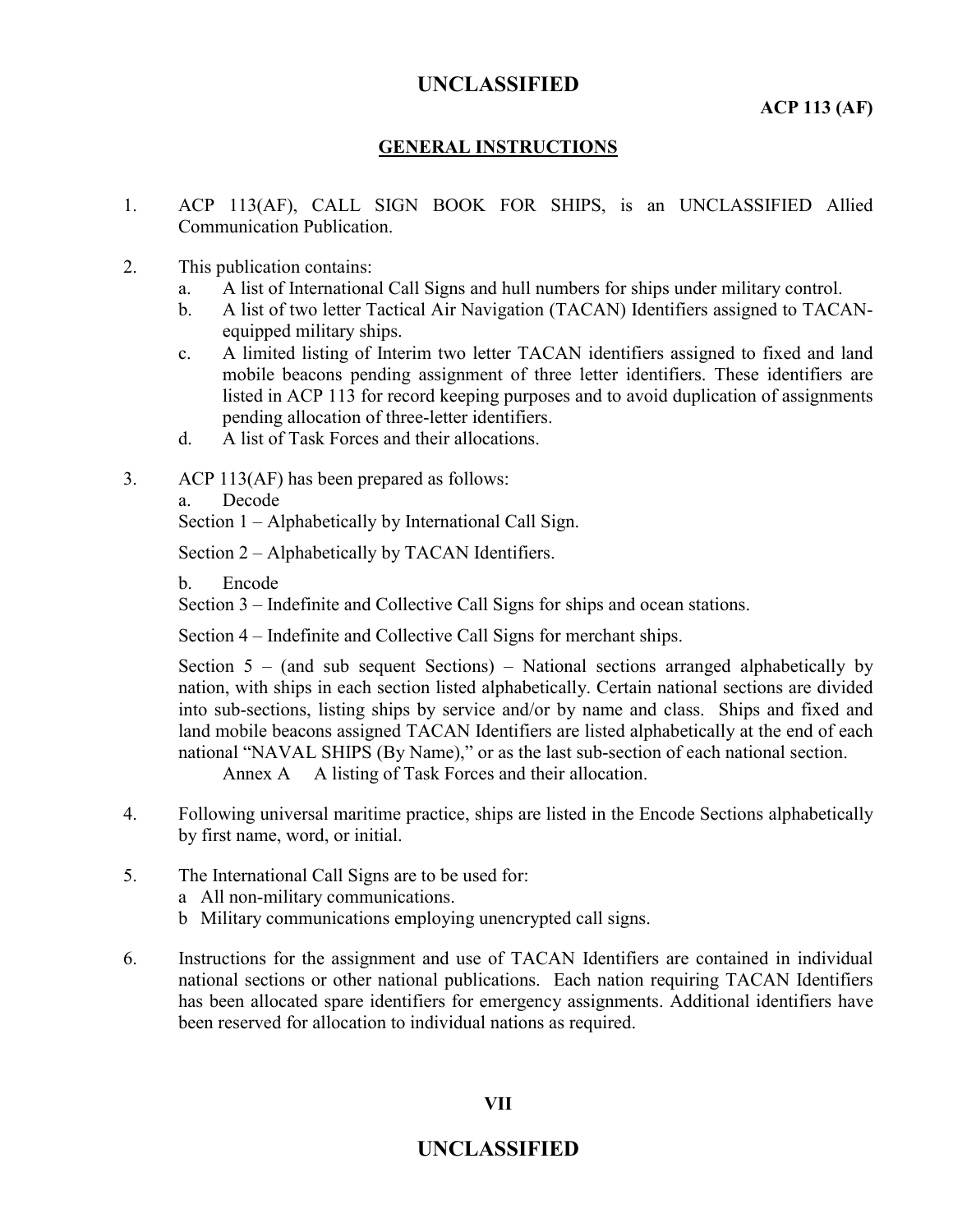#### **ACP 113 (AF)**

- 7. National assignment authorities forwarding amendments to the preparing agency for incorporation into this publication are to include the English translation of the amending instructions. New listings are to be forwarded in their ENCODE form and are to include the International Call Signs, and where applicable, TACAN Identifiers.
- 8. Proposed amendments to this publication should be forwarded as follows:

a. CCEB ACP Coordinators directly to the US Military Communications Electronics Board (USMCEB WASHINGTON DC)

- b. NATO Nations ACP Coordinators via NATO ACP Coordinator (NAMILCOM).
- c. Other Nations via Australian ACP Coordinator.
- 9. Amendments will be promulgated by serially numbered corrections. Printed changes/revisions will be published on an annual basis (May of each year). Distribution can be expected approximately four months after print date.
- 10. The following is a list of abbreviations, which may be used in this publication to identify national assignments.

| AUS --- Australia, Commonwealth of | NOR --- Norway                   |
|------------------------------------|----------------------------------|
| BEL --- Belgium                    | NZL --- New Zealand              |
| CAN --- Canada                     | PHL --- Philippines, Republic of |
| DNK --- Denmark                    | POR --- Portugal                 |
| F --- France                       | $SP$ --- Spain                   |
| D --- Germany                      | THA --- Thailand                 |
| GRC --- Greece                     | TUR --- Turkey                   |
| $I$ --- Italy                      | G --- United Kingdom             |
| MLA --- Malaysia                   | US --- United States of America  |
| HOL --- Netherlands                |                                  |

11. The following additional abbreviations may be added to the above for the purpose of indicating a specific Service or Department within a nation.

A --------------- Army AF ------------- Air Force CG ------------- Coast Guard CS -------------- Civil Service Manned Indef. ----------- Indefinite Call Signs Misc. ----------- Miscellaneous Assignments MSC ------------ Military Sealift Command N ---------------- Navy NOAAFLT ---- National Oceanographic and Administration Fleet USNS ---------- U.S. Naval Ship (Non-Commissioned)

#### **VIII**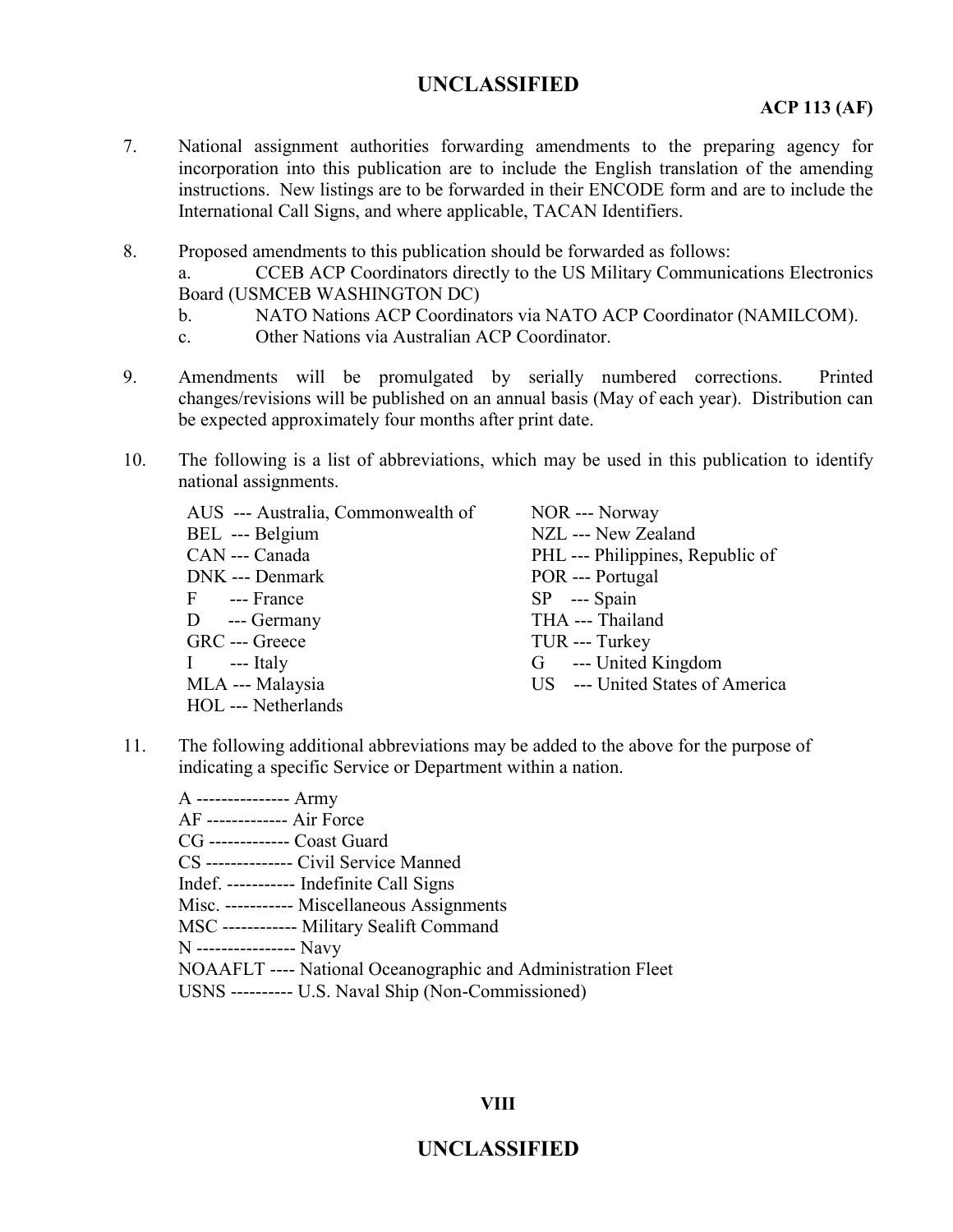#### **ACP 113 (AF)**

# **SECTION 1**

#### **INTERNATIONAL CALLSIGNS**

| CF<br>thru<br><b>CK</b>        | Any Canadian<br>Warships(s)<br>(Section 3)           | <b>NA</b><br>thru<br>NZ        | Any U.S. Naval<br>or Coast Guard<br>$\text{Ship}(s)$ (Section 3)             |
|--------------------------------|------------------------------------------------------|--------------------------------|------------------------------------------------------------------------------|
| CQ                             | To All Stations (Section 3)                          | ON                             | Any Belgium Warship(s) (Section 3)                                           |
| <b>CR</b><br>thru<br><b>CU</b> | Any Portuguese<br>Warships(s)<br>(Section 3)         | <b>OQ</b><br>thru<br><b>OT</b> | Any Belgium<br>Warships(s)<br>(Section 3)                                    |
| <b>CY</b><br>CZ<br>DA          | Any Canadian Warship(s)<br>(Section 3)               | OU<br>thru<br>OΖ               | Any Danish<br>Warships(s)<br>(Section 3)                                     |
| thru<br>DH                     | Any German<br>Warships(s)<br>(Section 3)             | PA<br>thru<br>PI               | Any Netherlands<br>Warships(s)<br>(Section 3)                                |
| DI<br>thru<br>DM               | Any German<br>Warships(s)<br>(Section 3)             | SV<br>thru<br>SZ               | Any Greek<br>Warships(s)<br>(Section 3)                                      |
| FA<br>thru<br>FZ               | Any French<br>Warships(s)<br>(Section 3)             | <b>TA</b><br>thru              | Any Turkish<br>Warship(s)                                                    |
| GA<br>thru<br>GZ               | Any British Warship(s)<br>Warships(s)<br>(Section 3) | TC<br>VH<br>thru<br>VN         | (Section 3)<br>Any Australian<br>Warships(s)<br>(Section 3)                  |
| IA<br>thru<br>IZ               | Any Italian<br>Warships(s)<br>(Section 3)            | <b>WA</b><br>thru<br>WZ        | Any U.S. Army<br>$\text{Ship}(s)$<br>(Section 3)                             |
| KA<br>thru<br>KZ               | Any Allied<br>Warships(s)<br>(Section 3)             | <b>ZK</b><br>ZL<br>ZM          | Any New Zealand<br>Warship(s)<br>(Section 3)                                 |
| LA<br>thru<br>LN               | Any Norwegian<br>Warships(s)<br>(Section 3)          | 4YA<br>thru                    | Ocean Station A thru M<br>Atlantic respectively                              |
| MA<br>thru<br>MΖ               | Any British<br><b>Fleet Auxiliary</b><br>(Section 3) | 4YM<br>4YN<br>thru<br>4YV      | (Section 3)<br>Ocean Station N thru V<br>Pacific respectively<br>(Section 3) |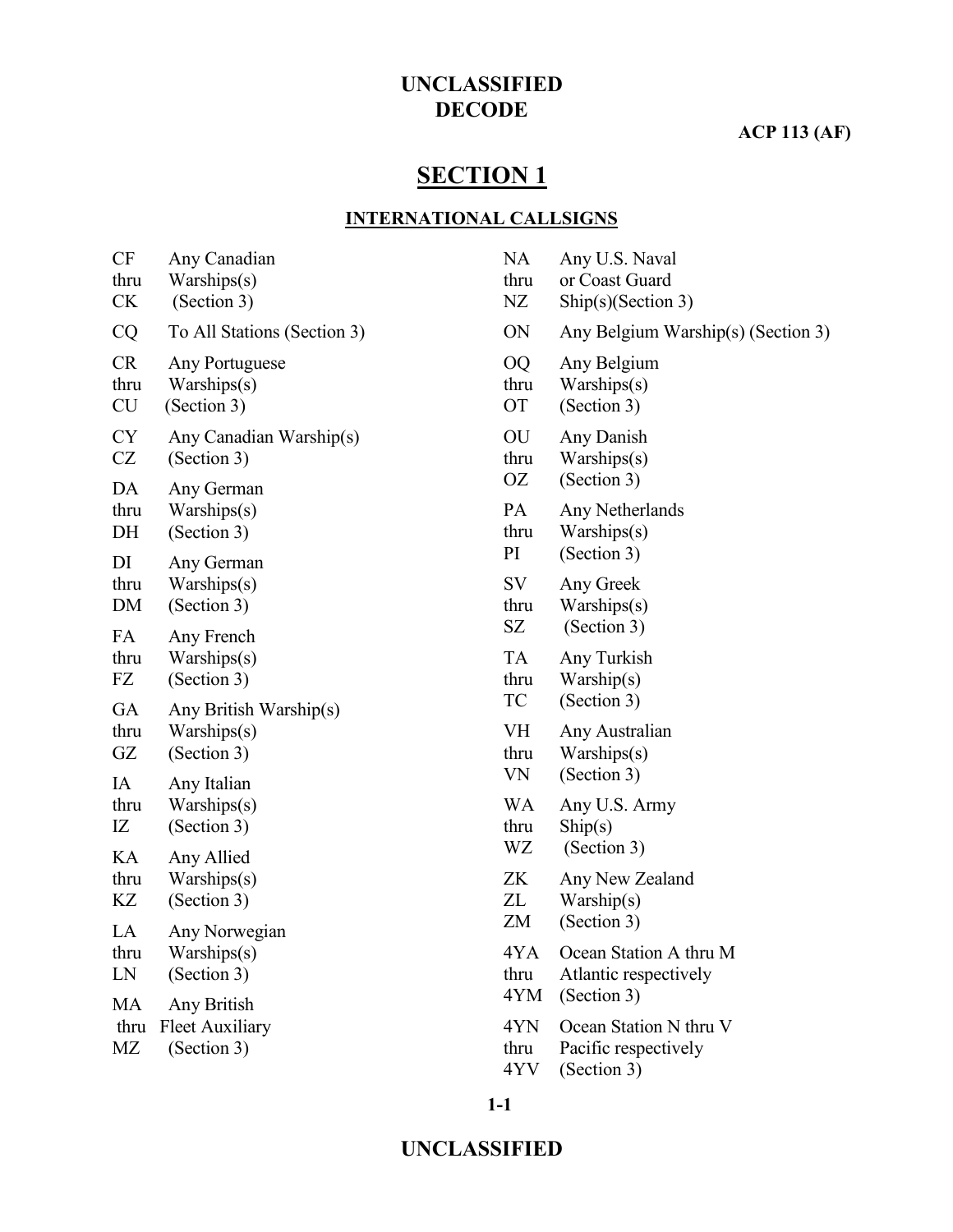### **ACP 113 (AF)**

| AAAA        | ALL ARMY VESSELS GENERAL CALL     | AAED        | CW3 HAROLD C. CLINGER (US-A)        |
|-------------|-----------------------------------|-------------|-------------------------------------|
| AAAB        | LCM 8541 (US-A)                   | AAEF        | LTG WILLIAM B BUNKER (US-A)         |
| AAAC        | LCM 8542 (US-A)                   | AAEG        | LCU 2002 (KENESAW MOUNTAIN) (US-A)  |
| AAAG        | ST 1993 (COWPENS) (US-A)          | AAEH        | LCU 2003 (MACON) (US-A)             |
| AAAH        | LCM 8584 (US-A)                   | AAEJ        | LCU 2014 (COAMO) (US-A)             |
| AAAI        | LCM $8604$ (US-A)                 | AAEP        | LCU $1573$ (US-A)                   |
| AAAJ        | LCM $8603$ (US-A)                 | AAER        | FMS 788 (US-A)                      |
| AAAO        | LCM 8608 (US-A)                   | AAES        | LCM 8522 (US-A)                     |
| AAAP        | LCM 8587 (US-A)                   | AAFA        | LSV $6$ (US-A)                      |
| <b>AAAX</b> | LCM 8580 (US-A)                   | AAFB        | LT 801 (MG NATHANIEL GREENE) (US-A) |
|             |                                   |             | BD 6661 (DIAMOND ISLAND) (US-A)     |
| AABA        | LT 1970 (OKINAWA) (US-A)          | AAFK        |                                     |
| AABG        | LCM 8549 (US-A)                   | AAFN        | LCM $8618$ (US-A)                   |
| AABH        | LCM 8588 (US-A)                   | AAFO        | LCM 8523 (US-A)                     |
| AABI        | ST 1990 (MOHAWK VALLEY) (US-A)    | AAFR        | USAV JAMES MCHENRY (US-A)           |
| AABJ        | LCM 8591 (US-A)                   | AAFS        | LCM $8613$ (US-A)                   |
| AABM        | ST 2028 (PETERSBURG) (US-A)       | AAFT        | LT 1973 (US-A)                      |
| AABN        | T 512 (US-A)                      | AAFW        | $LT 2090$ (US-A)                    |
| AABO        | LCM $8551$ (US-A)                 | AAFZ        | LCM 8553 (US-A)                     |
| AABP        | ATHENA (FMS-786) (US-A)           | AAGA        | LCM 8586 (US-A)                     |
| AABS        | LCM 8592 (US-A)                   | AAGE        | LCM 8524 (US-A)                     |
| AABT        | LCM 8594 (US-A)                   | AAGP        | LCM 8548 (US-A)                     |
| AABV        | LCM 8597 (US-A)                   | AAGU        | LCM 8554 (US-A)                     |
| <b>AABW</b> | LCM 8598 (US-A)                   | AAHA        | LCM $8525$ (US-A)                   |
| AABZ        | LCM 8599 (US-A)                   | AAHC        | LCM 8555 (US-A)                     |
| AACA        | SAH 2200 (US-A)                   | AAHF        | LCM 8556 (US-A)                     |
| AACB        | LCM 8500 (US-A)                   | AAHH        | LT $2081$ (US-A)                    |
| AACF        | LCM $8602$ (US-A)                 | AAHL        | LCM $8610$ (US-A)                   |
| <b>AACH</b> | LCM 8607 (US-A)                   | <b>AAHV</b> | LT 2076 (NEW GUINEA) (US-A)         |
| AACI        | ST 2199 (VALCORE ISLAND) (US-A)   | AAIA        | LCM 8526 (US-A)                     |
| AACO        | BD 6074 (US-A)                    | AAIX        | CAGAYANDE CITY (LC-551) (US-A)      |
| AACR        | LCM $8505$ (US-A)                 | AAJB        | LCM $8543$ (US-A)                   |
| AACS        | LCU 2009 (US-A)                   | AAJG        | ST 2104 (MONMOUTH) (US-A)           |
| AACU        | LT 1953 (SALERNO) (US-A)          | AAJH        | LT 2092 (US-A)                      |
| AACV        | LCM 8520 (US-A)                   | AAJT        | WPB-2 $(US-A)$                      |
| <b>AACW</b> | LCM 8611 (US-A)                   | AAKA        | LCM 8544 (US-A)                     |
| AADA        | LCM $8515$ (US-A)                 | AAKB        | WPB-3 $(US-A)$                      |
| AADB        | LCM $8617$ (US-A)                 | AAKN        | LC 550 (BACOCOLD) $(US-A)$          |
| AADC        | ST 3103 (US-A)                    | <b>AAKS</b> | LT 1974 (US-A)                      |
| AADD        | LCM 8590 (US-A)                   | AALB        | LCM 8616 (US-A)                     |
| AADG        | J 3795 (THE MINNOW) (US-A)        | <b>AAMB</b> | LCM 8581 (US-A)                     |
| <b>AADK</b> | LCM 8521 (US-A)                   | AAMJ        | ST 2124 (QUAKERHILL) (US-A)         |
| AADQ        | LT 1956 (FREDRICKSBURG) (US-A)    | AAML        | LT 2085 (US-A)                      |
| AADR        | FERRY BOAT JELANG K FB817 (US-A)  | AAMO        | LCU 1509 (US-A)                     |
| <b>AADS</b> | USAV RUNNYMEDE (US-A)             | AAMW        | LCM 8612 (US-A)                     |
| AADT        | LCU 2004 (ALDIE) (US-A)           | AAMX        | LT 1937 (SGT WILLIAM SEAY) (US-A)   |
| AADU        | LCU 2005 (BRANDY STATION) (US-A)  | <b>AANC</b> | LCM 8557 (US-A)                     |
| <b>AADV</b> | LCU 2006 (BRISTOE STATION) (US-A) | <b>AANG</b> | ST 2130 (FORT MIFFLIN) (US-A)       |
| AADX        | LCU 2008 (BUENA VISTA) (US-A)     | AANR        | ST 2123 (NINETY SIX) (US-A)         |
| AADZ        | LCU 2010 (CEDAR RUN) (US-A)       | AANW        | LCM $8144$ (US-A)                   |
| AAEA        | LCU 2011 (CHICKAHOMINY) (US-A)    | AAOJ        | LCU 1675 (USAV COMMANDO) (US-A)     |
| AAEB        | LCU 2012 (CHICKASAW BAYOU) (US-A) | AAOW        | LT 1971 (NORMANDY) (US-A)           |
| AAEC        | GEN FRANK S BESSON JR (US-A)      | AAOX        | BD 6700 (BIG SWITCH) (US-A)         |
|             |                                   |             |                                     |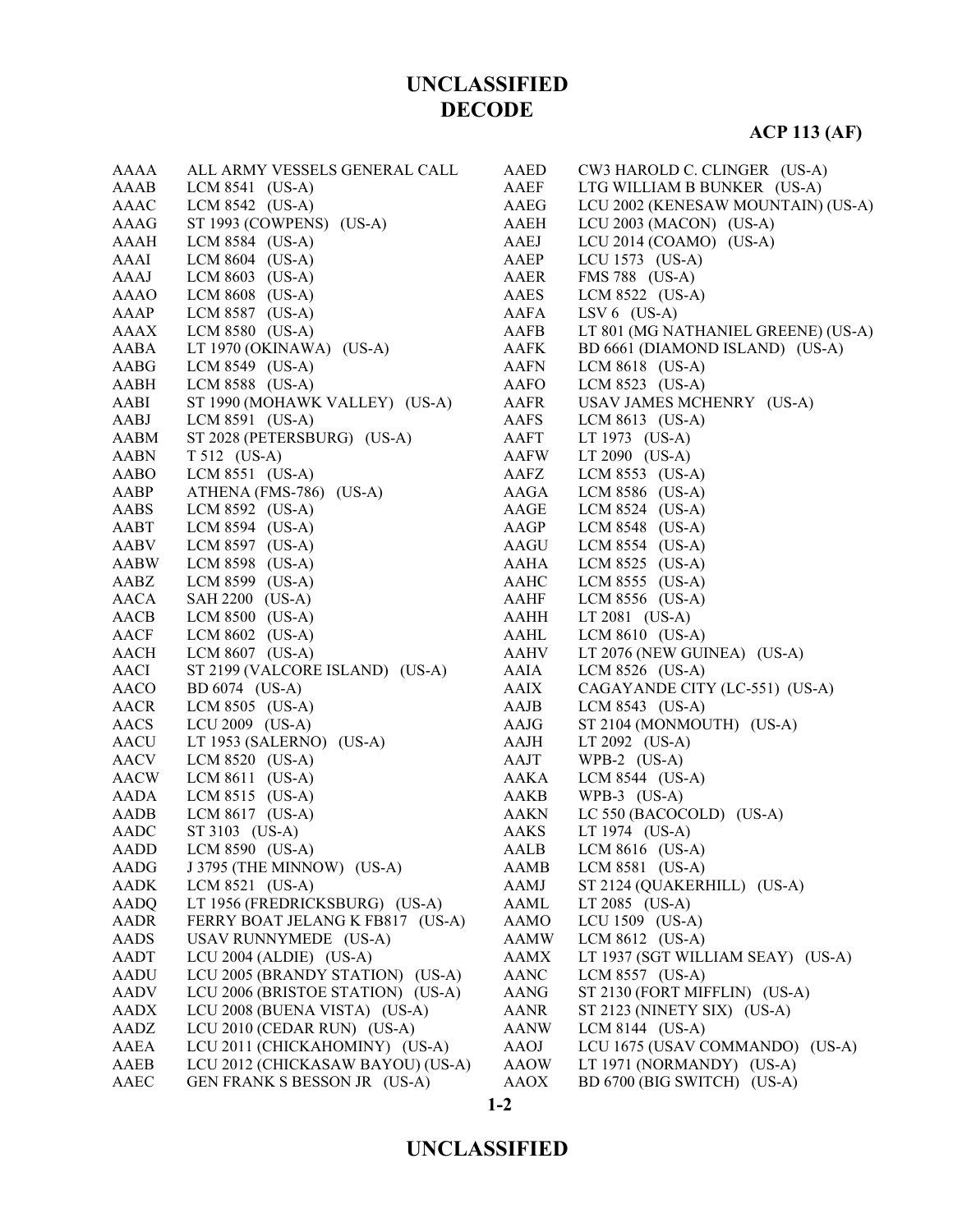| AAOY        | LCU 1678 (US-A)                   | ADSV         | LSV 5 (CHAS. P. GROSS) (US-A)     |
|-------------|-----------------------------------|--------------|-----------------------------------|
| AAPD        | LARC-60 NO. 55 $(US-A)$           | ADSW         | LARC-60 NO. 06 $(US-A)$           |
| AARR        | LCM $8214$ (US-A)                 | ADSX         | LARC-60 NO. 16 (US-A)             |
| AARS        | LCM 8153 $(US-A)$                 | ADSY         | LARC-60 NO. 17 (US-A)             |
| AARV        | $T 489$ (US-A)                    | <b>ADSZ</b>  | LARC-60 NO. 20 (US-A)             |
| AATC        | LT 1960 (US-A)                    | ADTA         | LARC-60 NO. 38 (US-A)             |
| AATH        | LCM 8185 (US-A)                   | ADTB         | LARC-60 NO. 41 $(US-A)$           |
| AATX        | LCM 8289 (US-A)                   | <b>ADTC</b>  | LARC-60 NO. 47 $(US-A)$           |
| ABAJ        | LCM $8615$ (US-A)                 | ADTE         | LCM $8547$ (US-A)                 |
| ABAT        | LCM $8601$ (US-A)                 | ADTG         | LT 802 (MG HENRY KNOX) (US-A)     |
| ABAV        | LCU 2007 $(US-A)$                 | ADTH         | LT 803 (MG ANTHONY WAYNE) (US-A)  |
| ABAX        | TUG BOAT LT 101 (US-A)            | ADTI         | LT 804 (BG ZEBULON PIKE) (US-A)   |
| ABAZ        | LCM $8605$ (US-A)                 | ADTJ         | LT 805 (MG WINFIELD SCOTT) (US-A) |
| ABBB        | LCM $8609$ (US-A)                 | <b>ADTK</b>  | LT 806 (COL SETH WARNER) (US-A)   |
| ABBF        | LCM $8614$ (US-A)                 | ADTL         | LT 807 (SGM JON CHAMPE) (US-A)    |
| ABBL        | ST 2126 (STONY POINT) (US-A)      | ADTM         | LT 808 (MG JACOB BROWN) (US-A)    |
| ABBQ        | CUMBERLAND (US-A)                 | <b>ADTN</b>  | LCM 8078 (US-A)                   |
| ABBR        | KENNEBAGO (US-A)                  | <b>ADTS</b>  | LCM $8004$ (US-A)                 |
| ABBW        | LCM 8527 (US-A)                   | ADXK         | LT 2088 (PETERSBURG) (US-A)       |
| ABBY        | LCM $8251$ (US-A)                 | ADXO         | LT 1977 (ATTLEBORO) (US-A)        |
| ABCB        | LT 0065 (ENCOUNTER BAY) (US-A)    | AEAA         | SOUNDER (US-A)                    |
| ABCL        | LCM $8016$ (US-A)                 | AEAB         | JIMMY CREED (US-A)                |
| ABCR        | LCM 8379 (US-A)                   | AEAC         | PATROL BOAT RANGER (US-A)         |
| ABDG        | TUG BOAT LT 102 (US-A)            | AEAD         | MAT SINKING UNIT, QTR BOAT (US-A) |
| ABDV        | LCM $8421$ (US-A)                 | AEAE         | SURVEYOR (US-A)                   |
| ABED        | LCM 8585 (US-A)                   | <b>AEAF</b>  | $KING$ (US-A)                     |
| ABER        |                                   | AEAG         | SURVEY BOAT SANDFINDER (US-A)     |
| ABET        | BD 6701 (BIG BETHEL) (US-A)       |              |                                   |
|             | LCU 8559 $(US-A)$                 | AEAH         | WORK BOAT 25 (US-A)               |
| ABEU        | LCU 8558 (US-A)                   | AEAI<br>AEAK | SURVEY BOAT HICKSON (US-A)        |
| ABFB        | LCM 8109 (US-A)                   |              | CHARLIE HIPP (US-A)               |
| ABFJ        | LCU 1679 (US-A)                   | AEAL         | PALMETTO (US-A)                   |
| ABFL        | LCU 1670 (SAN ISDRO) (US-A)       | AEAM         | CHALLENGER (US-A)                 |
| ABHT        | LT 1972 (GETTYSBURG) (US-A)       | AEAN         | LRD 8221 (US-A)                   |
| <b>ABHW</b> | BD 6659 (WILDERNESS) (US-A)       | AEAO         | YANCOPIN (US-A)                   |
| ABNC        | ATHENA (FMS 786) (US-A)           | AEAQ         | SHOP BARGE 601 (US-A)             |
| ABOK        | LCM 8593 (US-A)                   | AEAR         | OKI-CHOBI (US-A)                  |
| ABOQ        | LCM $8085$ (US-A)                 | AEAS         | WILLINGHAM (US-A)                 |
| ABPA        | LCM $8001$ (US-A)                 | AEAT         | MV MACKINAW (US-A)                |
| ABPB        | LCM $8010$ (US-A)                 | AEAV         | SURVEY BARGE PAJ (US-A)           |
| <b>ABQI</b> | ST 2201 (FALMOUTH) (US-A)         | AEAX         | SURVEY/PATROL BOAT 1903 (US-A)    |
| <b>ADAV</b> | ST 2116 (KINGS MOUNTAIN) (US-A)   | <b>AEAZ</b>  | LAUNCH 3045 (US-A)                |
| ADBF        | ST 1991 (ORISKANY) (US-A)         | AEBA         | CHIPOLA (US-A)                    |
| <b>ADLS</b> | ST 2118 (GUILFORD COURTHS) (US-A) | AEBB         | MORING (US-A)                     |
| <b>ADMM</b> | LCU 2015 (CONTRERAS) (US-A)       | <b>AEBC</b>  | LRD 8149 (US-A)                   |
| <b>ADMN</b> | LCU 2016 (CORINTH) (US-A)         | AEBH         | LAUNCH 4047 (US-A)                |
| <b>ADMR</b> | LCU 2020 (FORT MCHENRY) (US-A)    | AEBJ         | MV MUSCATINE (US-A)               |
| <b>ADMS</b> | LCU 2021 (GREAT BRIDGE) (US-A)    | AEBK         | FLEMING (US-A)                    |
| <b>ADMU</b> | LCU 2023 (HOBKIRK) (US-A)         | AEBL         | OFFICE BARGE 5604 (US-A)          |
| <b>ADNF</b> | LCU 2034 (PERRYVILLE) (US-A)      | <b>AEBO</b>  | DREDGE BURGESS (US-A)             |
| <b>ADNG</b> | LCU 2035 (PORT HUDSON) (US-A)     | AEBR         | WOODRUFF II (US-A)                |
| <b>ADSQ</b> | BD 6072 (US-A)                    | AEBS         | LAUNCH 3047 (US-A)                |
| ADSR        | BD 6073 (US-A)                    | <b>AEBU</b>  | SURVEY BOAT SABLE (US-A)          |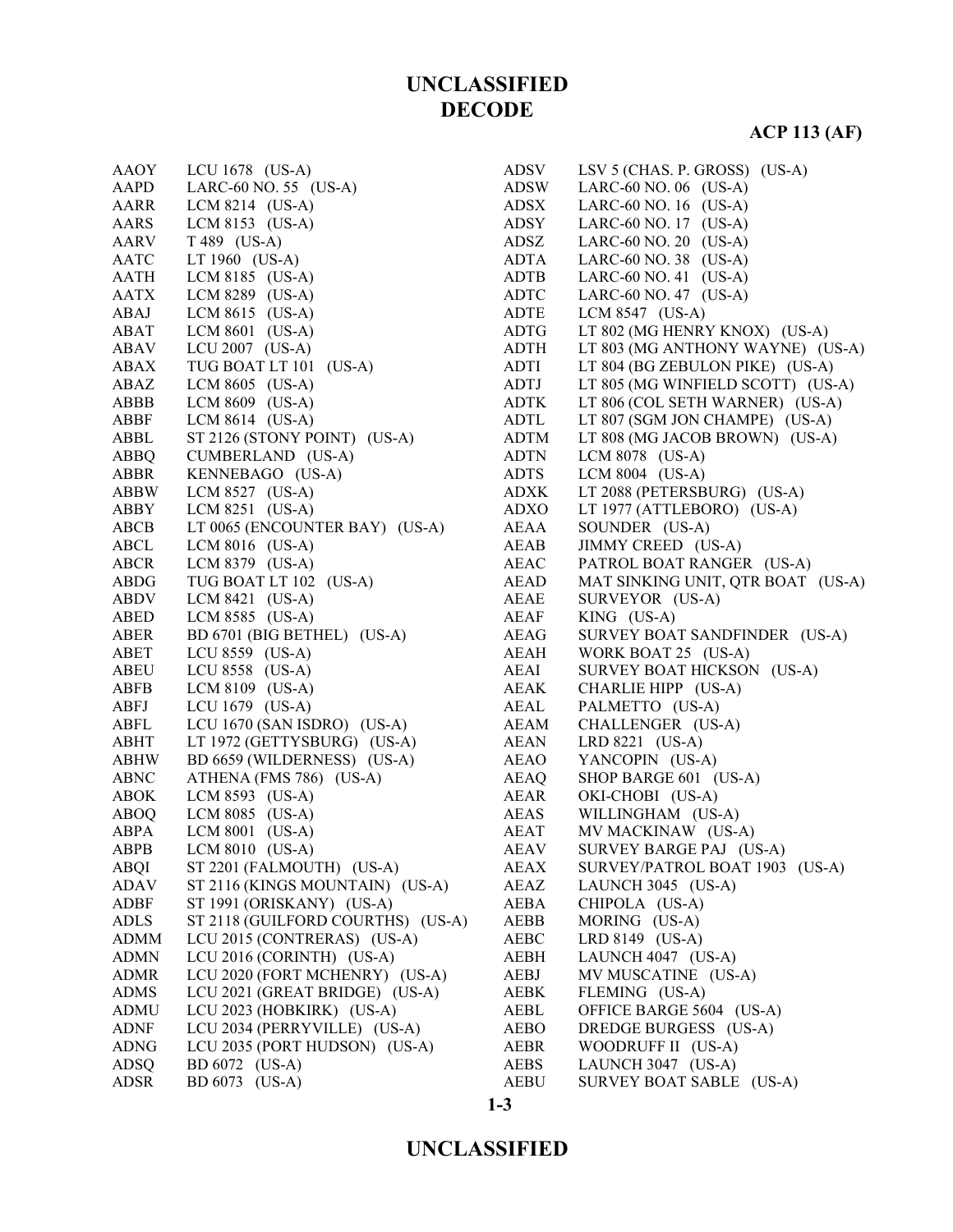**ACP 113 (AF)**

| AEBZ        | SURVEY BOAT BRETON (US-A)      | <b>AEHC</b> | RUDOLPH (US-A)                |
|-------------|--------------------------------|-------------|-------------------------------|
| <b>AECA</b> | SURVEY BOAT NORMAN BRAY (US-A) | AEHO        | COLEMAN (US-A)                |
| <b>AECB</b> | JAMES M. BRAY (US-A)           | AEHP        | LAKE SUPERIOR (US-A)          |
| <b>AECE</b> | ARKANSAS POST (US-A)           | <b>AEHU</b> | LARC 938 (US-A)               |
| <b>AECG</b> | VELER (US-A)                   | AEHX        | LAUNCH 3037 (US-A)            |
| <b>AECL</b> | SANDY (US-A)                   | AEHY        | LARC $950$ (US-A)             |
| <b>AECN</b> | CHANNAHAN (US-A)               | AEIE        | JOHN BOPP (US-A)              |
| AECP        | RODNEY P. ANGLIN (US-A)        | AEIH        | SURVEY BOAT FLORIDA (US-A)    |
| <b>AECT</b> | MOTOR TENDER GALLATIN (US-A)   | AEIK        | PIKE (US-A)                   |
| <b>AECU</b> | DARRUS II (US-A)               | AEIL        | TENDER MONMOUTH (US-A)        |
| <b>AECW</b> | LAUNCH SWEATT (US-A)           | AEIS        | ROCK ISLAND (US-A)            |
| AECY        | TUG FORT BROOKE (US-A)         | <b>AEIT</b> | DREDGE TENDER WARD (US-A)     |
| AEDB        | DERRICK BOAT 10 (US-A)         | AEIU        | ARKOMA (US-A)                 |
| AEDC        | CREW BOAT BOGUE (US-A)         | AEJA        | CALUSA (US-A)                 |
| AEDE        | BOYD (US-A)                    | AEJC        | CONWAY (US-A)                 |
| AEDG        | JESSIE B (US-A)                | AEJH        | DRIFTMASTER (US-A)            |
| AEDH        | SURVEY BOAT B.E. COLVIN (US-A) | AEJN        | OZARK (US-A)                  |
| AEDI        | MV RACCOON (US-A)              | AEJT        | CRAIGEL (US-A)                |
| <b>AEDK</b> | COOTER (US-A)                  | AEJV        | MARKUS (US-A)                 |
| AEDL        | DREDGE JADWIN (US-A)           | AEJW        | WORK BOAT 28 (US-A)           |
| <b>AEDM</b> | DERRICK BOAT 6103 (US-A)       | AEJX        | MOORING BARGE 4802 (US-A)     |
| AEDO        | HARVEY HODGE (US-A)            | AEJY        | SENTRY (US-A)                 |
| AEDR        | MV FRED LEE (US-A)             | AEJZ        | JAMESTOWN (US-A)              |
| AEDT        | DREDGE HURLEY (US-A)           | AEKB        | QUARTERBOAT 5001 (US-A)       |
| <b>AEDU</b> | BEARDSTOWN (US-A)              | AEKI        | SURVEY BOAT LOCATOR (US-A)    |
|             |                                |             |                               |
| <b>AEDV</b> | LAUNCH 3036 (US-A)             | AEKJ        | FREDERICK (US-A)              |
| AEDZ        | NICOLET (US-A)                 | AEKK        | KENT (US-A)                   |
| AEEA        | HAYWARD (US-A)                 | AEKO        | MOORING BARGE 7403 (US-A)     |
| AEEB        | MV BENYAURD (US-A)             | AEKW        | SURVEY BOAT LABORDE (US-A)    |
| AEEG        | LAUNCH 3038 (US-A)             | AEKX        | LAUNCH ESSAYONS (US-A)        |
| AEEH        | J.H. SIMPSON (US-A)            | AELL        | SHORTY BAIRD (US-A)           |
| AEEI        | MV HARRISON (US-A)             | AELN        | LRD 7809 (US-A)               |
| AEEL        | MV WAILES (US-A)               | AELR        | SURVEYOR II (US-A)            |
| AEEM        | LARC $904$ (US-A)              | AELT        | HARVEY (US-A)                 |
| AEEP        | LAUNCH 3032 (US-A)             | <b>AELW</b> | TENDER MATSON (US-A)          |
| AEEQ        | LAUNCH 3035 (US-A)             | AELX        | LRD 7330 (US-A)               |
| AEER        | LAUNCH 3033 (US-A)             | AEMF        | LAUNCH 3051 (US-A)            |
| AEES        | LAUNCH 3034 (US-A)             | <b>AEMK</b> | MCBRIDE (US-A)                |
| <b>AEET</b> | SURVEY BOAT SHOALHUNTER (US-A) | <b>AEMM</b> | OFFICE BARGE 5003 (US-A)      |
| <b>AEEU</b> | DERRICK BOAT 11 (US-A)         | AEMO        | MV KEYWOODS (US-A)            |
| <b>AEFB</b> | LES $(US-A)$                   | <b>AEMR</b> | BAYFIELD (US-A)               |
| AEFC        | LAUNCH 3046 (US-A)             | AEMT        | HURON (US-A)                  |
| <b>AEFE</b> | KANKAKEE (US-A)                | AEMU        | GILLETTE (US-A)               |
| <b>AEFJ</b> | MALLARD (US-A)                 | <b>AEMX</b> | LRD 7925 (US-A)               |
| <b>AEFW</b> | LUDINGTON (US-A)               | AEMZ        | KENOSHA (US-A)                |
| <b>AEFY</b> | CAMPBELL (US-A)                | AEND        | LRD 8602 (US-A)               |
| AEGA        | GRANADA (US-A)                 | <b>AENG</b> | TUG STANLEY (US-A)            |
| AEGH        | PETIT JEAN (US-A)              | AENJ        | ROUGE (US-A)                  |
| AEGL        | DERRICK BOAT 8 (US-A)          | <b>AENO</b> | HOPPER DREDGE ESSAYONS (US-A) |
| AEGP        | MV WARIOTO (US-A)              | AENV        | TAWAS BAY (US-A)              |
| AEGY        | HATTON (US-A)                  | <b>AENX</b> | SURVEY BOAT W-46 (US-A)       |
| <b>AEHA</b> | LAUNCH 3042 (US-A)             | <b>AEOC</b> | MV LIPSCOMB (US-A)            |
|             |                                |             |                               |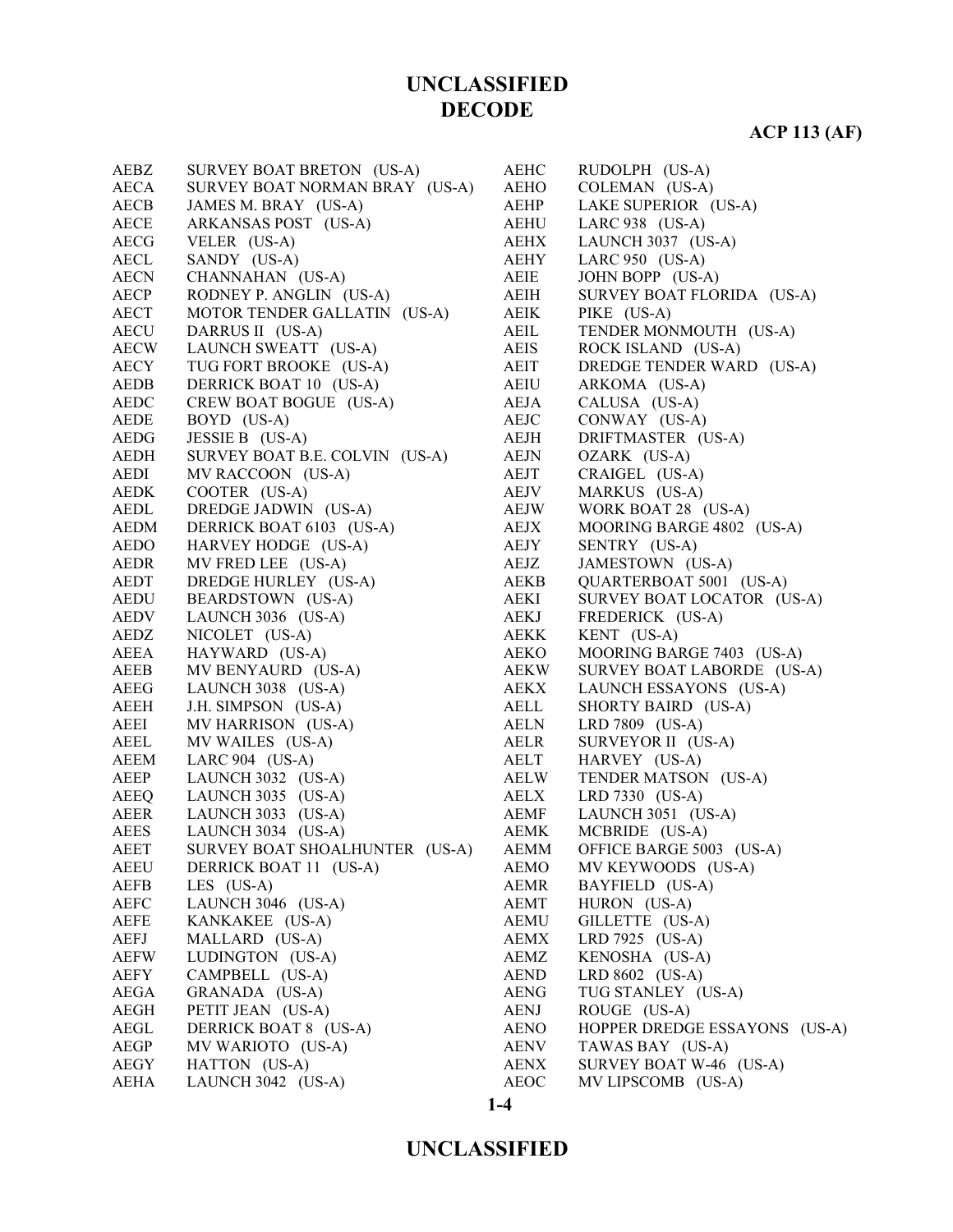### **ACP 113 (AF)**

| AEOH                | FALCON (US-A)                                                                              |
|---------------------|--------------------------------------------------------------------------------------------|
| AEON                | MANTIOWOC (US-A)                                                                           |
| AEOU                | MV SANGAMON (US-A)                                                                         |
| AEOV                | GATLIN (US-A)                                                                              |
| AEPB                | HOCKING (US-A)                                                                             |
| AEPD                | HOPPER DREDGE YAQUINA (US-A)                                                               |
| AEPI                | LAUNCH YAQUINA (US-A)                                                                      |
| AEPJ                | SAND DREDGE SANDWICK (US-A)                                                                |
| AEPO                | MOORING BARGE 4916 (US-A)                                                                  |
| AEPP                | MOORING BARGE 4917 (US-A)                                                                  |
| AEPW                | HAMMOND BAY (US-A)                                                                         |
| AEPX                | BARGE 587 (US-A)                                                                           |
|                     |                                                                                            |
| AEPZ<br><b>AEQT</b> | SURVEY BOAT RODOLF (US-A)                                                                  |
| AEQW                | THREE LAKES (US-A)                                                                         |
|                     | DEBRIS BOAT PUGET (US-A)                                                                   |
| AEQZ                | HOPPER DREDGE WHEELER (US-A)                                                               |
|                     | AERD CREW BOAT WHEELER (US-A)                                                              |
| AERE                | MV CLINTON (US-A)                                                                          |
| AERI                | DERRICK BOAT 762 (US-A)                                                                    |
| AERJ                | DERRICK BOAT 765 (US-A)                                                                    |
| AERK                | PAINT BARGE 757 (US-A)                                                                     |
| AERL                |                                                                                            |
| AERO                | OFFICE BARGE 715 (US-A)<br>OFFICE BARGE 715 (US-A)<br>LAUNCH W-38 (US-A)<br>DULLITH (TIS : |
| AERV                | DULUTH (US-A)                                                                              |
| AESB                | DEBRIS BOAT 5803 (US-A)                                                                    |
| AESG                | MV PEKIN (US-A)                                                                            |
| AESH                | SEA HORSE (US-A)                                                                           |
| AESI                | DERRICK BOAT 3 (US-A)                                                                      |
| AESO                | RACINE (US-A)                                                                              |
| AESS                | MV IROQUOIS (US-A)                                                                         |
| AESW                | SURVEY BOAT SS-7201 (US-A)                                                                 |
| AESX                | SURVEY BOAT SS-6 (US-A)                                                                    |
| AETD                | MANEUVER BOAT 1 (US-A)                                                                     |
| AETE                | MANEUVER BOAT 2 (US-A)                                                                     |
| AETI                | NORTH CENTRAL (US-A)                                                                       |
| AETJ                | MV PEORIA (US-A)                                                                           |
| <b>AETN</b>         | ALCONA (US-A)                                                                              |
| <b>AETU</b>         | MV EVELYN C (US-A)                                                                         |
| AEUA                | CREWBOAT BURRWOOD (US-A)                                                                   |
| <b>AEUE</b>         | DERRICK BOAT 6901 (US-A)                                                                   |
| AEUF                | DISCHARGE BOAT 7101 (US-A)                                                                 |
| AEUG                | DISCHARGE BOAT 7102 (US-A)                                                                 |
|                     | MV MISSISSIPPI (US-A)                                                                      |
| AEUI                |                                                                                            |
| AEUJ                | LRD 7916 (US-A)                                                                            |
| AEUK                | PUSHBOAT BIENVILLE (US-A)                                                                  |
| AEUN                | FORNEY (US-A)                                                                              |
| AEUV                | GELBERMAN (US-A)                                                                           |
| AEUY                | SURVEY BOAT HR 400 (US-A)                                                                  |
| AEVF                | PAUL BUNYAN (US-A)                                                                         |
| AEVH                | WHITEFISH BAY (US-A)                                                                       |
| AEVI                | SHELTER BAY (US-A)                                                                         |
| AEVJ                | MICHIGAN (US-A)                                                                            |
|                     |                                                                                            |

| <b>AEVM</b>    | FAIRCHILD (US-A)                  |
|----------------|-----------------------------------|
| AEVN           | CHALMETTE (US-A)                  |
| AEWA           | HUDSON (US-A)                     |
| AEWD           | ALEXANDRIA (US-A)                 |
| AEWF           | MONTAUK (US-A)                    |
| AEWH           | WINNECONNE (US-A)                 |
| AEWN           | SENTINEL II (US-A)                |
| <b>AEWO</b>    | CHOPTANK (US-A)                   |
| AEWR           | MV JOACHIM (US-A)                 |
| <b>CFH8051</b> | GRIZZLY (YAG 306) (CAN-N)         |
| <b>CFH8054</b> | OTTER (YAG 312) (CAN-N)           |
| <b>CFH8055</b> | CARIBOU (YAG 314) (CAN-N)         |
| <b>CFH8056</b> | BADGER (YAG 319) (CAN-N)          |
| <b>CFH8057</b> | LYNX (YAG 320) (CAN-N)            |
| <b>CFH8058</b> | PELICAN (YAG 4) (CAN-N)           |
| <b>CFH8060</b> | PEGASUS (YAG 651) (CAN-N)         |
| CFH8061        | BLACK DUCK (YAG 660) (CAN-N)      |
| <b>CFH8062</b> | ALBATROSS (YAG 661) (CAN-N)       |
| CFH8075        | ADMIRALS LADY (YFL 100) (CAN-N)   |
| <b>CFL5358</b> | EGRET (YAG 680) (CAN-N)           |
| CGAC           | VILLE DE QUEBEC (FFH 332) (CAN-N) |
| <b>CGAD</b>    | TORONTO (FFH 333) (CAN-N)         |
| <b>CGAE</b>    | REGINA (FFH 334) (CAN-N)          |
| <b>CGAF</b>    | CALGARY (FFH 335) (CAN-N)         |
| CGAG           | MONTREAL (FFH 336) (CAN-N)        |
| CGAI           | WINNIPEG (FFH 338) (CAN-N)        |
| CGAJ           | CHARLOTTETOWN (FFH 339) (CAN-N)   |
| <b>CGAK</b>    | ST JOHNS (FFH 340) (CAN-N)        |
| <b>CGAL</b>    | OTTAWA (FFH 341) (CAN-N)          |
| CGAN           | FREDRICTON (FFH 337) (CAN-N)      |
| CGAP           | HALIFAX (FFH 330) (CAN-N)         |
| <b>CGAR</b>    | VANCOUVER (FFH 331) (CAN-N)       |
| CGAU           | GLACE BAY (MM 701) (CAN-N)        |
| <b>CGAV</b>    | NANAIMO (MM 702) (CAN-N)          |
| <b>CGAW</b>    | EDMONTON (MM 703) (CAN-N)         |
| <b>CGAX</b>    | SHAWINIGAN (MM 704) (CAN-N)       |
| <b>CGAY</b>    | YELLOWKNIFE (MM 706) (CAN-N)      |
| CGAZ           | WHITEHORSE (MM 705) (CAN-N)       |
| <b>CGBV</b>    | GOOSE BAY (MM 707) (CAN-N)        |
| <b>CGCI</b>    | CHICOUTIMI (SSK 879) (CAN-N)      |
| CGJC           | MONCTON (MM 708) (CAN-N)          |
| <b>CGJG</b>    | SASKATOON (MM 709) (CAN-N)        |
| <b>CGJI</b>    | BRANDON (MM 710) (CAN-N)          |
| <b>CGJJ</b>    | SUMMERSIDE (MM 711) (CAN-N)       |
| <b>CGJM</b>    | LAWRENCEVILLE (YTL 590) (CAN-N)   |
| CGJN           | GRANBY (YDT 12) (CAN-N)           |
| <b>CGJX</b>    | KINGSTON (MM 700) (CAN-N)         |
| <b>CGKC</b>    | PARKSVILLE (YTL 591) (CAN-N)      |
| <b>CGKD</b>    | LISTERVILLE (YTL 592) (CAN-N)     |
| CGKL           | D.T. 10 (YDT 10) (CAN-N)          |
| <b>CGKX</b>    | GOLDCREST (YAC 701) (CAN-N)       |
| <b>CGLP</b>    | MERRICKVILLE (YTL 593) (CAN-N)    |
|                |                                   |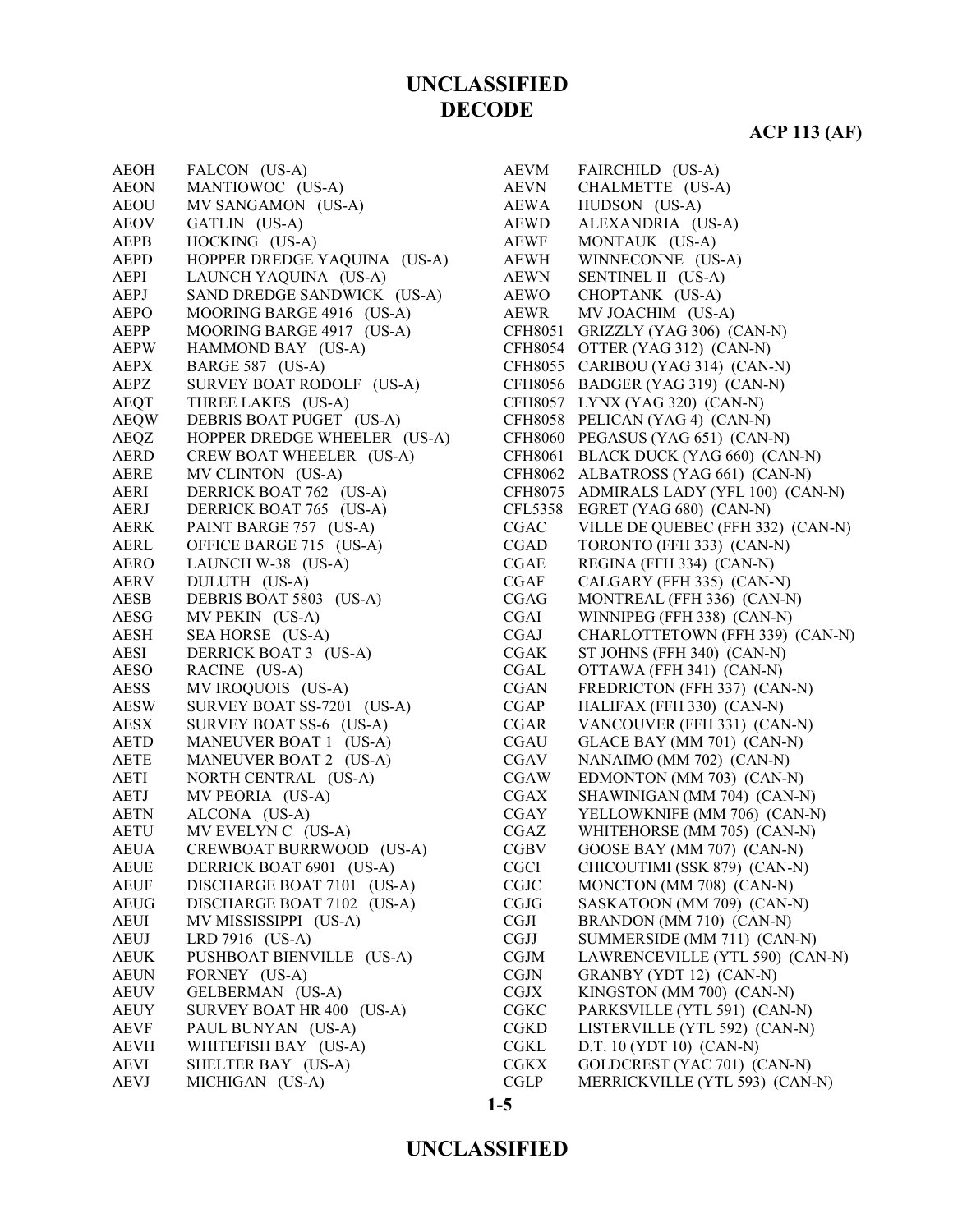# **ACP 113 (AF)**

| <b>CGNC</b> | GRANVILLE (YTL 594) (CAN-N)             |             | $(A523) (POR-N)$                   |
|-------------|-----------------------------------------|-------------|------------------------------------|
| <b>CGNF</b> | GLENDYNE (YTB 640) (CAN-N)              | <b>CTHJ</b> | DOM CARLOS I (AGS) (A522) (POR-N)  |
| <b>CGNS</b> | ANY OR ALL CANADIAN WARSHIPS            | <b>CTHK</b> | ANDROMEDA (AGSC) (A5203) (POR-N)   |
|             | $(CAN + SECTION 3)$                     | <b>CTHL</b> | AURIGA (AGSC) (A5205) (POR-N)      |
| CGQD        | GLENDALE (YTB 641) (CAN-N)              | <b>CTIG</b> | RIO MINHO (PBR) (P1149) (POR-N)    |
| <b>CGQO</b> | GLENEVIS (YTB 642) (CAN-N)              | <b>CTIH</b> | ARGOS (PB) (P1150) (POR-N)         |
| <b>CGRG</b> | PRESERVER (AOR 510) (CAN-N)             | <b>CTII</b> | DRAGAO (PB) (P1151) (POR-N)        |
| <b>CGRH</b> | GLENBROOK (YTB 643) (CAN-N)             | <b>CTIJ</b> | ESCORPIAO (PB) (P1152) (POR-N)     |
| CGSE        | SECHELT (YPT 610) (CAN-N)               | <b>CTIK</b> | CASSIOPEIA (PB) (P1153) (POR-N)    |
| CGSI        | SIKANNI (YPT 611) (CAN-N)               | <b>CTIL</b> | HIDRA (PB) (P1154) (POR-N)         |
| CGSO        | SOOKE (YPT 612) (CAN-N)                 | <b>CTIO</b> | ANDORINHA (PB) (P1164) (POR-N)     |
| <b>CGST</b> | STIKINE (YPT 613) (CAN-N)               | <b>CTIP</b> | AGUIA (PB) (P1165) (POR-N)         |
| <b>CGTK</b> | GLENSIDE (YTB 644) (CAN-N)              | <b>CTIQ</b> | CENTAURO (PB) (P1155) (POR-N)      |
| <b>CGVA</b> | VICTORIA (SSK 876) (CAN-N)              | <b>CTIR</b> | CISNE (PB) (P1167) (POR-N)         |
| <b>CGVX</b> | FIREBIRD (YTR 561) (CAN-N)              | <b>CTIS</b> | ORION (PB) (P1156) (POR-N)         |
| <b>CGVY</b> | D.T. 11 (YDT 11) (CAN-N)                | <b>CTIT</b> | PEGASO (PB) (P1157) (POR-N)        |
| <b>CGWG</b> | FIREBRAND (YTR 562) (CAN-N)             | <b>CTIU</b> | SAGITARIO (PB) (P1158) (POR-N)     |
| <b>CGXY</b> | HURON (DDH 281) (CAN-N)                 | <b>CTJK</b> | BACAMARTE (LCU) (LDG203) (POR-N)   |
| <b>CSAA</b> | ALL PORTUGUESE MERCHANT SHIPS           | <b>CTPO</b> | CACINE (PB) (P1140) (POR-N)        |
|             | $(POR + SECTION 4)$                     | <b>CTPP</b> | <b>CUNENE (PB) (P1141) (POR-N)</b> |
| CSAA1       | ALL PORTUGUESE MERCHANTSHIPS IN         | <b>CTPS</b> | QUANZA (PB) (P1144) (POR-N)        |
| thru        | AREA INDICATED (POR + SECTION 4)        | <b>CTPT</b> | GEBA (PB) (P1145) (POR-N)          |
| CSAA13      |                                         | <b>CTPU</b> | ZAIRE (PB) (P1146) (POR-N)         |
| <b>CTAA</b> | ANY OR ALL PORTUGUESE WARSHIPS          | <b>CTPV</b> | ZAMBEZE (PB) (P1147) (POR-N)       |
|             | $(POR + SECTION 3)$                     | <b>CTPX</b> | LIMPOPO (PB) (P1160) (POR-N)       |
| <b>CTEA</b> | BERRIO (AO) (A5210) (POR-N)             | <b>CTPY</b> | SAVE (PB) (P1161) (POR-N)          |
| <b>CTEC</b> | SAGRES (AXS) (A520) (POR-N)             | <b>CTSE</b> | BARRACUDA (SSK) (S164) (POR-N)     |
| <b>CTED</b> | SCHULTZ XAVIER (ABU) (A521) (POR-N)     | <b>CTSG</b> | DELFIM (SSK) (S166) (POR-N)        |
| <b>CTEH</b> | VEGA (AXL) (A5201) (POR-N)              | CUZZ1       | ANY PORTUGUESE MERCHANT SHIP       |
| <b>CTEJ</b> | POLAR (AXL) (A5204) (POR-N)             | Thru        | (SECTION 4)                        |
| <b>CTFA</b> | JOAO COUTINHO (FS) (F475) (POR-N)       | CUZZ9       |                                    |
| <b>CTFB</b> | JACINTO CANDIDO (FS) (F476) (POR-N)     | <b>CYCB</b> | CORNER BROOK (SSK 878) (CAN-N)     |
| <b>CTFC</b> | <b>GENERAL PEREIRA DECA (FS) (F477)</b> | <b>CYTV</b> | PROTECTEUR (AOR 509) (CAN-N)       |
|             | $(POR-N)$                               | <b>CYWM</b> | ATHABASKAN (DDH 282) (CAN-N)       |
| <b>CTFD</b> | AUGUSTO CASTILHO (FS) (F484) (POR-N)    | <b>CYWP</b> | ORIOLE (YAC 700) (CAN-N)           |
| <b>CTFE</b> | BAPTISTA DE ANDRADE (FS) (F486)         | <b>CZDO</b> | QUEST (AGOR 172) (CAN-N)           |
|             | $(POR-N)$                               | <b>CZGD</b> | IROQUOIS (DDH 280) (CAN-N)         |
| <b>CTFF</b> | HONORIO BARRETO (FS) (F485) (POR-N)     | <b>CZJO</b> | TUNA (YAC 702) (CAN-N)             |
| <b>CTFG</b> | JOAO ROBY (FS) (F487) (POR-N)           | <b>CZJX</b> | ALGONQUIN (DDH 283) (CAN-N)        |
| <b>CTFH</b> | AFONSO CERQUEIRA (FS) (F488) (POR-N)    | <b>CZWR</b> | WINDSOR (SSK 877) (CAN-N)          |
| <b>CTFI</b> | OLIVEIRA E CARMO (FS) (F489) (POR-N)    | <b>DAAZ</b> | ALL GERMAN MERCHANT SHIPS          |
| <b>CTFJ</b> | VASCO DA GAMA (FFGH) (F330) (POR-N)     |             | (SECTION 4)                        |
| <b>CTFK</b> | ALVARES CABRAL (FFGH) (F331) (POR-N)    | <b>DRAA</b> | SACHSEN (FFGH) (F 219) (D-N)       |
| <b>CTFL</b> | CORTE REAL (FFGH) (F332) (POR-N)        | <b>DRAB</b> | HAMBURG (FFGH) (F 220) (D-N)       |
| <b>CTFR</b> | COMANDANTE JOAO BELO (FF) (F480)        | <b>DRAH</b> | BRANDENBURG (FFGH) (F 215) (D-N)   |
|             | $(POR-N)$                               | <b>DRAI</b> | SCHLESWIG-HOLSTEIN (FFGH) (F 216)  |
| <b>CTFS</b> | COMANDANTE HERMENEGILDO                 |             | $(D-N)$                            |
|             | CAPELO (FF) (F481) (POR-N)              | <b>DRAJ</b> | BAYERN (FFGH) (F 217) (D-N)        |
| <b>CTFU</b> | COMANDANTE SACADURA CABRAL              | <b>DRAK</b> | MECKLENBURG-VORPOMMERN (FFGH)      |
|             | (FF) (F483) (POR-N)                     |             | $(F 218) (D-N)$                    |
| <b>CTFV</b> | ANTONIO ENES (FS) (F471) (POR-N)        | <b>DRAN</b> | AUGSBURG (FFGH) (F 213) (D-N)      |
| <b>CTHA</b> | ALMIRANTE GAGO COUTINHO (AGS)           | <b>DRAO</b> | LUEBECK (FFGH) (F 214) (D-N)       |
|             |                                         |             |                                    |

#### **1-6**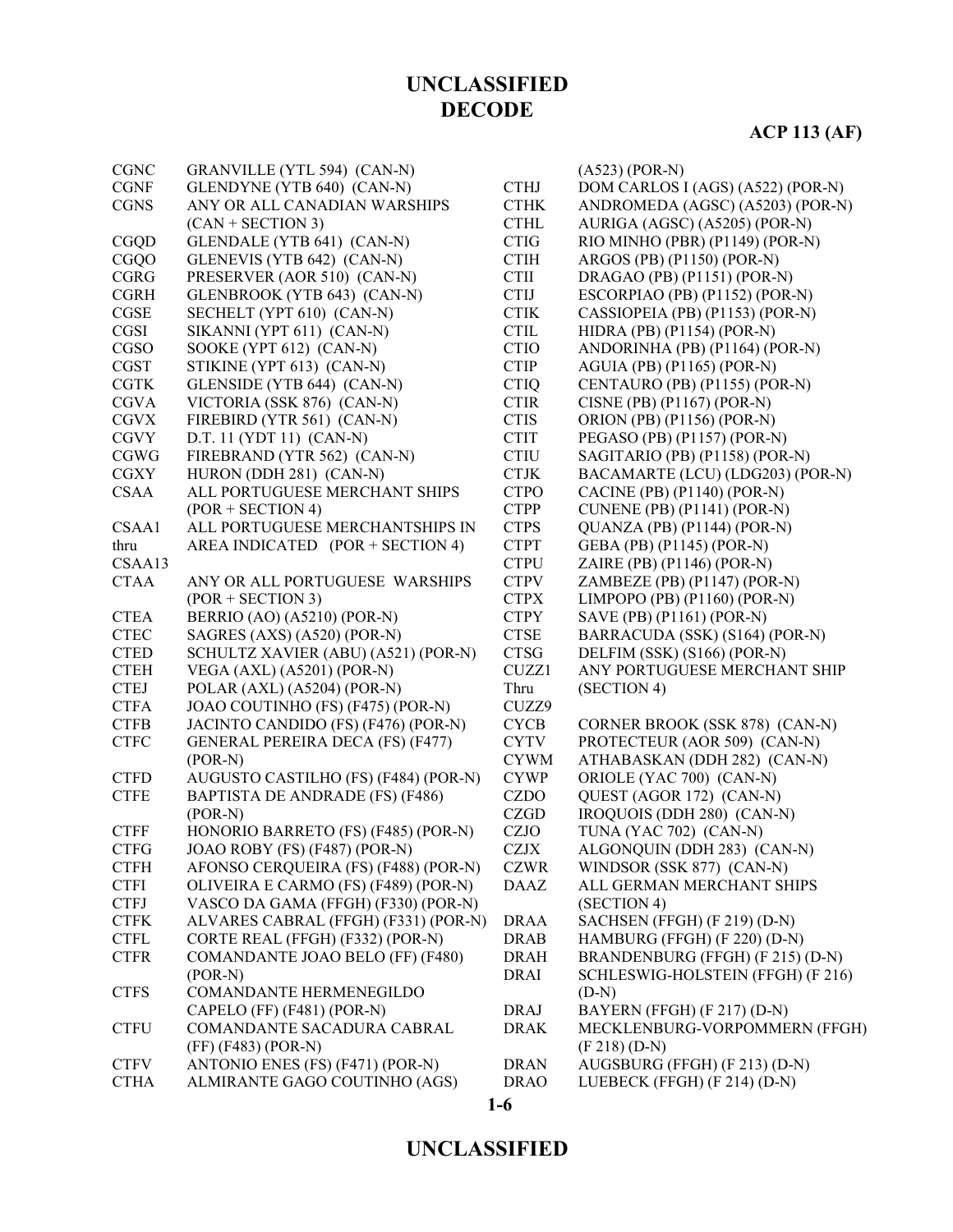# **ACP 113 (AF)**

| <b>DRAQ</b> | BREMEN (FFGH) (F 207) (D-N)           | <b>DREX</b> | DILLINGEN (MHC) (M 1065) (D-N)      |
|-------------|---------------------------------------|-------------|-------------------------------------|
| <b>DRAR</b> | NIEDERSACHSEN (FFGH) (F 208) (D-N)    | <b>DREY</b> | FRANKENTHAL (MHC) (M 1066) (D-N)    |
| <b>DRAS</b> | RHEINLAND-PFALZ (FFGH) (F 209) (D-N)  | <b>DREZ</b> | BAD RAPPENAU (MHC) (M 1067) (D-N)   |
| <b>DRAT</b> |                                       | <b>DRFA</b> | DATTELN (MHC) (M 1068) (D-N)        |
|             | <b>EMDEN</b> (FFGH) (F 210) (D-N)     |             |                                     |
| <b>DRAU</b> | KOELN (FFGH) (F $211$ ) (D-N)         | <b>DRFB</b> | HOMBURG (MHC) (M 1069) (D-N)        |
| <b>DRAV</b> | KARLSRUHE (FFGH) (F 212) (D-N)        | <b>DRFC</b> | FULDA (MHC) (M 1058) (D-N)          |
| <b>DRAX</b> | GORCH FOCK (AXS) (A 60) (D-N)         | <b>DRFD</b> | WEILHEIM (MHC) (M 1059) (D-N)       |
| <b>DRAZ</b> | NORDWIND (YAC) (Y 834) (D-N)          | <b>DRFJ</b> | PASSAU (MSC) (M 1096) (D-N)         |
| <b>DRBU</b> | S 61 ALBATROS (PGFG) (P 6111) (D-N)   | <b>DRFK</b> | LABOE (MSC) (M 1097) (D-N)          |
| <b>DRBV</b> | S 62 FALKE (PGFG) (P 6112) (D-N)      | <b>DRFL</b> | SIEGBURG (MSCD) (M 1098) (D-N)      |
| <b>DRBW</b> | S 63 GEIER (PGFG) (P 6113) (D-N)      | <b>DRFN</b> | ENSDORF (MSCD) (M 1094) (D-N)       |
| <b>DRBX</b> | S 64 BUSSARD (PGFG) (P 6114) (D-N)    | <b>DRFO</b> | HAMELN (MSCD) (M 1092) (D-N)        |
| <b>DRBY</b> | S 65 SPERBER (PGFG) (P 6115) (D-N)    | <b>DRFP</b> | HERTEN (MSC) (M 1099) (D-N)         |
| <b>DRBZ</b> | S 66 GREIF (PGFG) (P 6116) (D-N)      | <b>DRFR</b> | AUERBACH/OPF (MSCD) (M 1093) (D-N)  |
| <b>DRCA</b> | S 67 KONDOR (PGFG) (P 6117) (D-N)     | <b>DRFS</b> | UEBERHERRN (MSC) (M 1095) (D-N)     |
| <b>DRCB</b> | S 68 SEEADLER (PGFG) (P 6118) (D-N)   | <b>DRFT</b> | PEGNITZ (MSCD) (M 1090) (D-N)       |
| <b>DRCC</b> | S 69 HABICHT (PGFG) (P 6119) (D-N)    | <b>DRFU</b> | KULMBACH (MSC) (M 1091) (D-N)       |
| <b>DRCD</b> | S 70 KORMORAN (PGFG) (P 6120) (D-N)   | <b>DRHF</b> | ALSTER $(AGI) (A 50) (D-N)$         |
| <b>DRCE</b> | S 71 GEPARD (PGFGM) (P 6121) (D-N)    | <b>DRHG</b> | OKER (AGI) (A 53) (D-N)             |
| <b>DRCF</b> | S 72 PUMA (PGFGM) (P 6122) (D-N)      | <b>DRHH</b> | OSTE (AGI) (A 52) (D-N)             |
| <b>DRCG</b> | S 73 HERMELIN (PGFGM) (P 6123) (D-N)  | <b>DRHJ</b> | ELBE (AGCP) (A 511) (D-N)           |
| <b>DRCH</b> | S 74 NERZ (PGFGM) (P 6124) (D-N)      | <b>DRHK</b> | MOSEL (AGCM) (A 512) (D-N)          |
| <b>DRCI</b> | S 75 ZOBEL (PGFGM) (P 6125) (D-N)     | <b>DRHL</b> | RHEIN (AGCM) (A 513) (D-N)          |
| <b>DRCJ</b> | S 76 FRETTCHEN (PGFGM) (P 6126) (D-N) | <b>DRHM</b> | WERRA (AGCM) (A 514) (D-N)          |
| <b>DRCK</b> | S 77 DACHS (PGFGM) (P 6127) (D-N)     | <b>DRHN</b> | MAIN (AGCP) (A 515) (D-N)           |
| <b>DRCL</b> | S 78 OZELOT (PGFGM) (P 6128) (D-N)    | <b>DRHO</b> | DONAU (AGCP) (A 516) (D-N)          |
| <b>DRCM</b> | S 79 WIESEL (PGFGM) (P 6129) (D-N)    | <b>DRIG</b> | LACHS (LCU) $(L 762)$ (D-N)         |
| <b>DRCN</b> | S 80 HYAENE (PGFGM) (P 6130) (D-N)    | <b>DRIM</b> | SCHLEI (LCU) (L 765) (D-N)          |
| <b>DRDA</b> | U 31 (SSK) (S 181) (D-N)              | <b>DRJA</b> | LCM 21 HUMMER (LCM) (L 780) (D-N)   |
| <b>DRDB</b> | U 32 (SSK) (S 182) (D-N)              | <b>DRJC</b> | LCM 23 KRABBE (LCM) (L 782) (D-N)   |
| <b>DRDC</b> | U 33 (SSK) (S 183) (D-N)              | <b>DRJD</b> | LCM 24 AUSTER (LCM) (L 783) (D-N)   |
| <b>DRDD</b> |                                       | <b>DRJE</b> |                                     |
| <b>DRDF</b> | U 34 (SSK) (S 184) (D-N)              |             | LCM 25 MUSCHEL (LCM) (L 784) (D-N)  |
|             | U 12 (SSA) (S 191) (D-N)              | <b>DRJF</b> | LCM 26 KORALLE (LCM) (L 785) (D-N)  |
| <b>DRDI</b> | U 15 (SSC) (S 194) (D-N)              | DRJI        | LCM 14 SARDELLE (LCM) (L 773) (D-N) |
| <b>DRDJ</b> | U 16 (SSC) (S 195) (D-N)              | <b>DRJM</b> | LCM 27 GARNELE (LCM) (L 786) (D-N)  |
| <b>DRDK</b> | U 17 (SSC) (S 196) (D-N)              | <b>DRJN</b> | LCM 28 LANGUSTE (LCM) (L 787) (D-N) |
| DRDL        | U 18 (SSC) (S 197) (D-N)              | <b>DRKA</b> | BERLIN (AFS) (A 1411) (D-N)         |
| <b>DRDP</b> | U 22 (SSC) (S 171) (D-N)              | <b>DRKB</b> | FRANKFURT AM MAIN (AFS) (A 1412)    |
| <b>DRDQ</b> | U 23 (SSC) (S 172) (D-N)              |             | $(D-N)$                             |
| DRDR        | U 24 (SSC) (S 173) (D-N)              | <b>DRKH</b> | MEERSBURG (ASL) (A 1418) (D-N)      |
| <b>DRDS</b> | U 25 (SSC) (S 174) (D-N)              | <b>DRKJ</b> | AMMERSEE (AOL) (A 1425) (D-N)       |
| <b>DRDT</b> | U 26 (SSC) (S 175) (D-N)              | <b>DRKK</b> | TEGERNSEE (AOL) (A 1426) (D-N)      |
| <b>DRDW</b> | U 29 (SSC) (S 178) (D-N)              | <b>DRKL</b> | WESTENSEE (AOL) (A 1427) (D-N)      |
| <b>DRDX</b> | U 30 (SSC) (S 179) (D-N)              | <b>DRKM</b> | RHOEN (AORL) (A 1443) (D-N)         |
| <b>DRDY</b> | U 35 (SSK) (S 185) (D-N)              | <b>DRKN</b> | SPESSART (AORL) (A 1442) (D-N)      |
| <b>DRDZ</b> | U 36 (SSK) (S 186) (D-N)              | <b>DRKT</b> | WESTERWALD (AK) (A 1435) (D-N)      |
| <b>DRES</b> | WEIDEN (MHC) (M 1060) (D-N)           | <b>DRLA</b> | PLANET (AGOR) (A 1437) (D-N)        |
| <b>DRET</b> | ROTTWEIL (MHC) (M 1061) (D-N)         | <b>DRLF</b> | FEHMARN (ATS) (A 1458) (D-N)        |
| <b>DREU</b> | SULZBACH-ROSENBERG (MHC) (M           | DRLG        | EISVOGEL (AGBL) (A 1401) (D-N)      |
|             | $1062) (D-N)$                         | DRLI        | WANGEROOGE (ATA) (A 1451) (D-N)     |
| <b>DREV</b> | BAD BEVENSEN (MHC) (M 1063) (D-N)     | DRLJ        | SPIEKEROOG (ATA) (A 1452) (D-N)     |
| <b>DREW</b> | GROEMITZ (MHC) (M 1064) (D-N)         | <b>DRLK</b> | NORDERNEY (ATA) (A 1455) (D-N)      |
|             |                                       |             |                                     |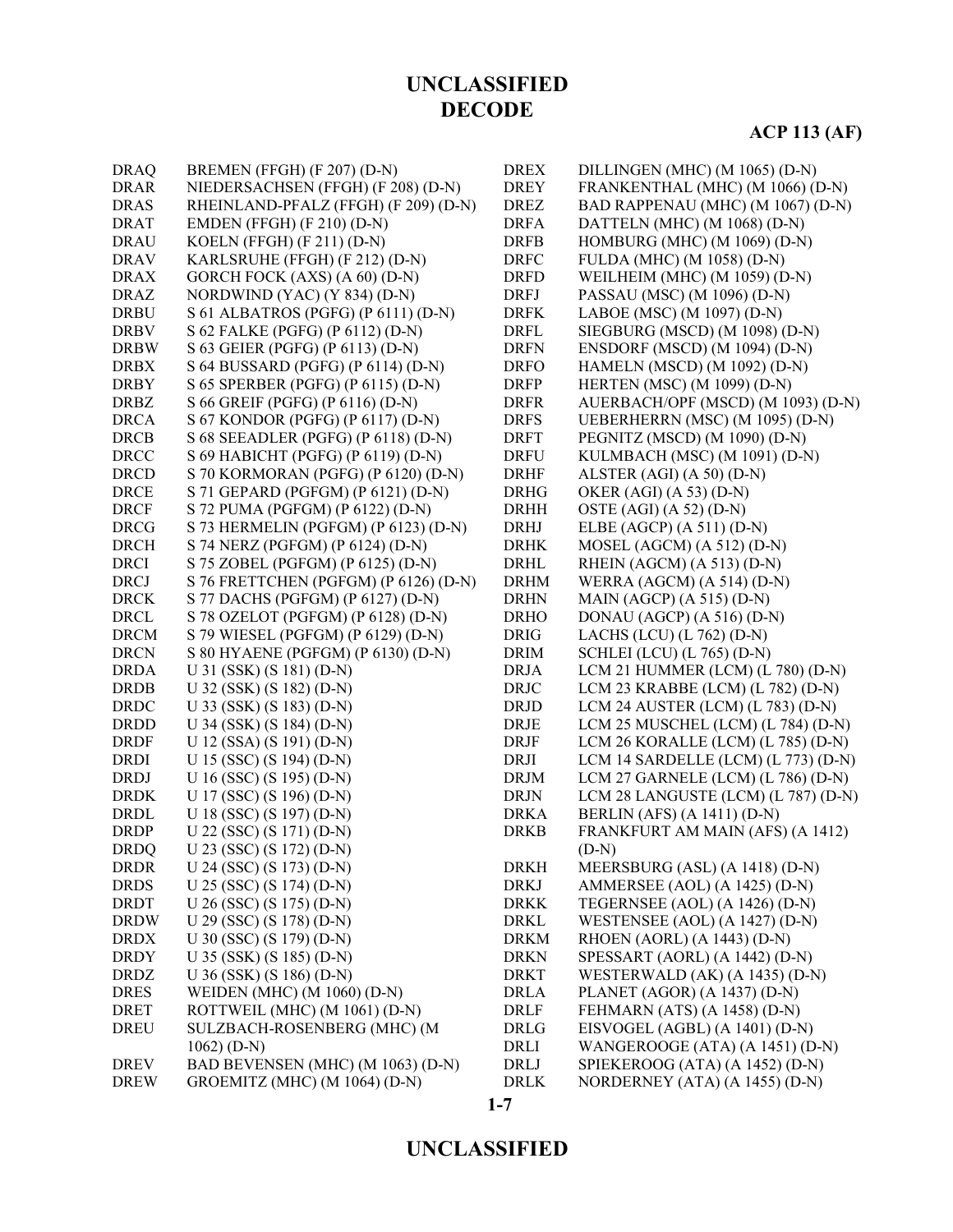# **ACP 113 (AF)**

| <b>DRLL</b>                | LUETJE HOERN (YTB) (Y 812) (D-N) | <b>DRSI</b> | BEGLEITER 17 (AG) (A 1477) (D-N)                                           |
|----------------------------|----------------------------------|-------------|----------------------------------------------------------------------------|
| <b>DRLN</b>                | KNECHTSAND (YTB) (Y 814) (D-N)   | <b>DRSJ</b> | BEGLEITER 18 (AG) (A 1478) (D-N)                                           |
| DRLO                       | SCHARHOERN (YTB) (Y 815) (D-N)   | <b>DRSK</b> | BEGLEITER 19 (AG) (A 1479) (D-N)                                           |
| <b>DRLP</b>                | VOGELSAND (YTB) (Y 816) (D-N)    | <b>DRSL</b> | BEGLEITER 20 (AG) (A 1480) (D-N)                                           |
| <b>DRLQ</b>                | NORDSTRAND (YTB) (Y 817) (D-N)   | <b>DRSM</b> | VORPOSTENBOOT 6 (AG) (A 1460) (D-N)                                        |
| <b>DRLS</b>                | LANGENESS (YTB) (Y 819) (D-N)    | <b>DRSN</b> | VORPOSTENBOOT 7 (AG) (A 1461) (D-N)                                        |
| <b>DRLZ</b>                | NEUENDE (YAG) (Y 1680) (D-N)     | <b>DRSO</b> | VORPOSTENBOOT 8 (AG) (A 1462) (D-N)                                        |
| <b>DRMC</b>                |                                  | <b>DRSP</b> |                                                                            |
|                            | HELMSAND (AG) (Y 862) (D-N)      |             | VORPOSTENBOOT 9 (AG) (A 1463) (D-N)<br>VORPOSTENBOOT 10 (AG) (A 1464 (D-N) |
| <b>DRME</b><br><b>DRMF</b> | KRONSORT (AG) (Y 861) (D-N)      | <b>DRSQ</b> | VORPOSTENBOOT 11 (AG) (A 1465)(D-N)                                        |
|                            | SCHWEDENECK (AG) (Y 860) (D-N)   | <b>DRSR</b> |                                                                            |
| <b>DRMN</b>                | WILHELM PULLWER (YAG) (A 1409)   | <b>DRSS</b> | VORPOSTENBOOT 12 (AG) (A 1466)(D-N)                                        |
|                            | $(D-N)$                          | <b>DRST</b> | VORPOSTENBOOT 13 (AG) (A 1467 (D-N)                                        |
| <b>DRMQ</b>                | AM 6 (YAG) (Y 1674) (D-N)        | <b>DRSU</b> | VORPOSTENBOOT 14 (AG) (A 1468)(D-N)                                        |
| <b>DRMR</b>                | AM 7 (YAG) (Y 1679) (D-N)        | <b>DRSV</b> | VORPOSTENBOOT 1 (AG) (A 1485) (D-N)                                        |
| <b>DRMS</b>                | AM 8 (YAG) (Y 1675) (D-N)        | <b>DRSW</b> | VORPOSTENBOOT 2 (AG) (A 1486) (D-N)                                        |
| <b>DRMV</b>                | MUEHLHAUSEN (MCD) (M 1052) (D-N) | <b>DRSX</b> | VORPOSTENBOOT 3 (AG) (A 1487) (D-N)                                        |
| <b>DRMX</b>                | ALLIANCE (AGOR) (A 1456) (D-N)   | <b>DRSY</b> | VORPOSTENBOOT 4 (AG) (A 1488) (D-N)                                        |
| <b>DRNB</b>                | AK 6 (YAG) (Y 1683) (D-N)        | <b>DRSZ</b> | VORPOSTENBOOT 5 (AG) (A 1489) (D-N)                                        |
| <b>DRNE</b>                | HIEV (YD) (Y 875) (D-N)          | <b>DRTA</b> | VORPOSTENBOOT 15 (AG) (A 1490)(D-N)                                        |
| <b>DRNF</b>                | GRIEP (YD) (Y 876) (D-N)         | <b>DRTB</b> | VORPOSTENBOOT 16 (AG) (A 1491)(D-N)                                        |
| <b>DRNG</b>                | $LP1$ (D-N)                      | <b>DRTC</b> | VORPOSTENBOOT 17 (AG) (A 1492)(D-N)                                        |
| <b>DRNH</b>                | $LP 2 (D-N)$                     | <b>DRTD</b> | VORPOSTENBOOT 18 (AG) (A 1493)(D-N)                                        |
| <b>DRNJ</b>                | MA 1 (YD) (Y 1678) (D-N)         | <b>DRTE</b> | VORPOSTENBOOT 19 (AG) (A 1494)(D-N)                                        |
| <b>DRNK</b>                | LP 3 (Y 1690) (D-N)              | <b>DRTF</b> | VORPOSTENBOOT 20 (AG) (A 1495)(D-N)                                        |
| <b>DRNL</b>                | BALTRUM (ATS) (A 1439) (D-N)     | <b>DRTG</b> | VORPOSTENBOOT 21 (AG) (A 1496)(D-N)                                        |
| <b>DRNM</b>                | JUIST (ATS) (A 1440) (D-N)       | <b>DRTH</b> | VORPOSTENBOOT 22 (AG) (A 1497 (D-N)                                        |
| <b>DRNN</b>                | LANGEOOG (ATS) (A 1441) (D-N)    | <b>DRTK</b> | VOGTLAND (APB) (Y 890) (D-N)                                               |
| <b>DRNO</b>                | BUMS (YAG) (Y 1689) (D-N)        | <b>DRTL</b> | ALTMARK (APB) (Y 891) (D-N)                                                |
| <b>DRNR</b>                | BOTTSAND (YRG) (Y 1643) (D-N)    | <b>DRTN</b> | UCKERMARK (APB) (Y 893) (D-N)                                              |
| <b>DRNS</b>                | ASCHAU (YAG) (Y 1685) (D-N)      | <b>DRTO</b> | BOERDE (APB) (Y 894) (D-N)                                                 |
| <b>DRNU</b>                | AK 2 (YAG) (Y 1686) (D-N)        | <b>DRTP</b> | WISCHE (APB) (Y 895) (D-N)                                                 |
| <b>DRNV</b>                | AK 1 (YFL) (Y 1671) (D-N)        | <b>DRTY</b> | WUSTROW (YTL) (Y 1656) (D-N)                                               |
| <b>DRNW</b>                | AK 3 (YAG) (Y 1672) (D-N)        | <b>DRUB</b> | DRANSKE (YTL) (Y 1658) (D-N)                                               |
| <b>DRNX</b>                | MA 2 (YD) (Y 1676) (D-N)         | <b>DRXO</b> | STOLLERGRUND (YAG) (Y 863) (D-N)                                           |
| <b>DRNY</b>                | MA 3 (YD) (Y 1677) (D-N)         | <b>DRXP</b> | MITTELGRUND (YAG) (Y 864) (D-N)                                            |
| <b>DRNZ</b>                | BORBY (YAG) (Y 1687) (D-N)       | <b>DRXQ</b> | KALKGRUND (YAG) (Y 865) (D-N)                                              |
| <b>DROI</b>                | EVERSAND (YRG) (Y 1644) (D-N)    | <b>DRXR</b> | BANT (YAG) (Y 867) (D-N)                                                   |
| <b>DROO</b>                | TF 5 (YPT) (Y 855) (D-N)         | <b>DRXS</b> | BREITGRUND (YAG) (Y 866) (D-N)                                             |
| <b>DROQ</b>                | NARVAL (Y 883) (D-N)             | <b>DRZX</b> | ANY OR ALL GERMAN HOSPITAL                                                 |
| <b>DROR</b>                | TODENDORF (YAG) (Y 835) (D-N)    |             | SHIP(S) (SECTION 3)(D-N)                                                   |
| <b>DROS</b>                | PUTLOS (YAG) (Y 836) (D-N)       | <b>DRZY</b> | ANY OR ALL GERMAN AUXILIARIES                                              |
| <b>DROT</b>                | BAUMHOLDER (YAG) (Y 837) (D-N)   |             | (SECTION 3)                                                                |
| <b>DROU</b>                | BERGEN (YAG) (Y 838) (D-N)       | <b>DRZZ</b> | ANY OR ALL GERMAN WARSHIPS (D &                                            |
| <b>DROV</b>                | MUNSTER (YAG) (Y 839) (D-N)      |             | <b>SECTION 3)</b>                                                          |
| <b>DRSA</b>                | BEGLEITER 9 (AG) (A 1469) (D-N)  | <b>DUNB</b> | RAJAH HUMABON (FF) (PF-11) (PHL-N)                                         |
| <b>DRSB</b>                | BEGLEITER 10 (AG) (A 1470) (D-N) | <b>DUND</b> | KAGITINGAN (PC) (PG-101) (PHL-N)                                           |
| <b>DRSC</b>                | BEGLEITER 11 (AG) (A 1471) (D-N) | <b>DUNF</b> | TOMAS BATILO (PCF) (PG-110) (PHL-N)                                        |
| <b>DRSD</b>                | BEGLEITER 12 (AG) (A 1472) (D-N) | <b>DUNG</b> | ANTONIO LUNA (PC) (PG-141) (PHL-N)                                         |
| <b>DRSE</b>                | BEGLEITER 13 (AG) (A 1473) (D-N) | <b>DUNH</b> | LORETO DANEPOG (PCF) (PG-849)                                              |
| <b>DRSF</b>                | BEGLEITER 14 (AG) (A 1474) (D-N) |             | $(PHL-N)$                                                                  |
| <b>DRSG</b>                | BEGLEITER 15 (AG) (A 1475) (D-N) | <b>DUNI</b> | SIERRA MADRE (LT-57) (PHL-N)                                               |
| <b>DRSH</b>                | BEGLEITER 16 (AG) (A 1476) (D-N) | <b>DUNK</b> | BACOLOD CITY (LSV) (LC-550) (PHL-N)                                        |
|                            |                                  |             |                                                                            |

**1-8**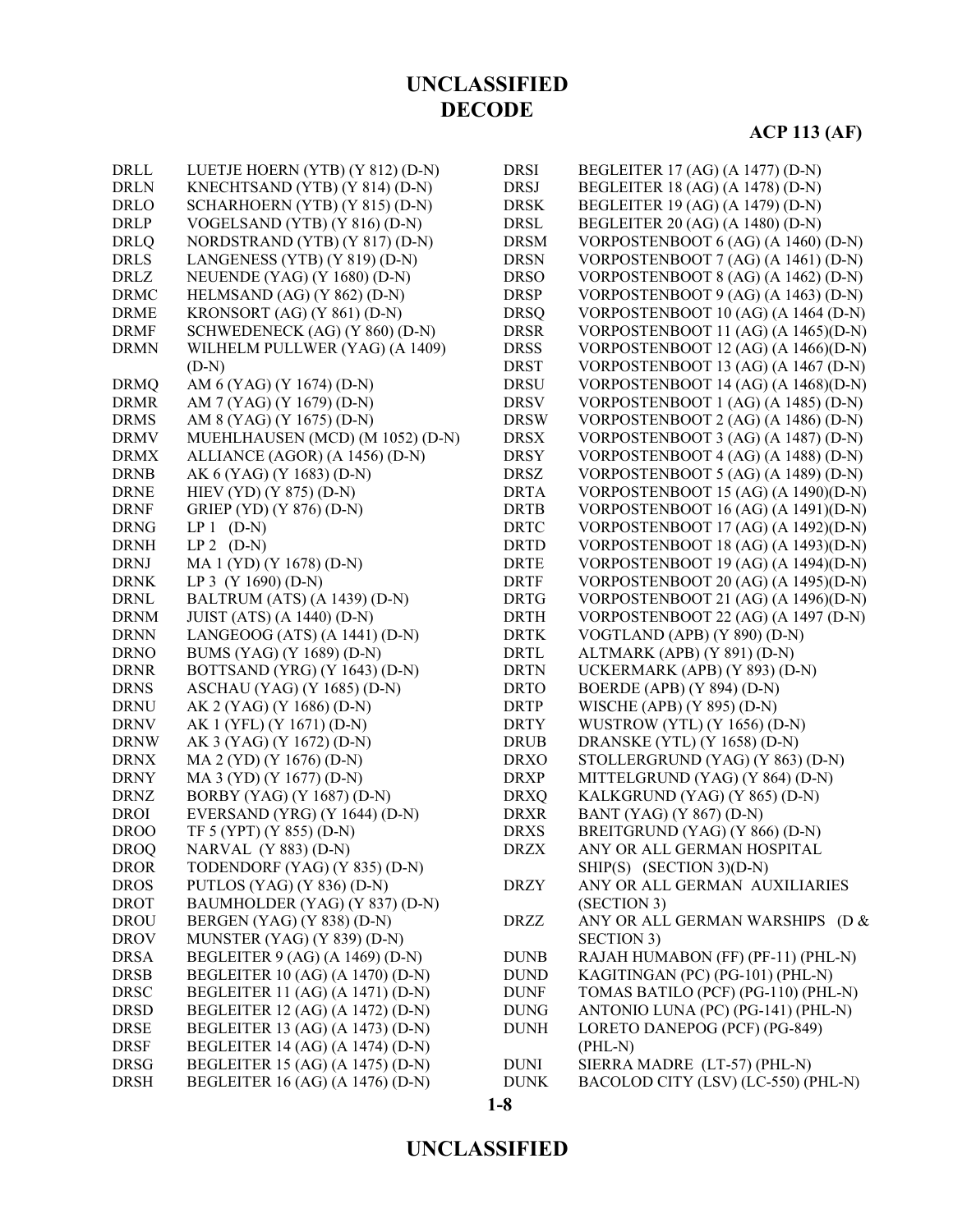| <b>DUNL</b>      | ENRIQUE JURADO (PC) (PG-371) (PHL-N)  | <b>DUPR</b> | ANASTACIO CACAYORIN (PC) (PG-387)       |
|------------------|---------------------------------------|-------------|-----------------------------------------|
| <b>DUNM</b>      | MAGAT SALAMAT (FS) (PS-20) (PHL-N)    |             | $(PHL-N)$                               |
| <b>DUNN</b>      | LANAO DEL NORTE (LST) (LT-504)        | <b>DUPS</b> | SIMEON CASTRO (PC) (PG-374) (PHL-N)     |
|                  | $(PHL-N)$                             | <b>DUPT</b> | LAGUNA (LST) (LT-501) (PHL-N)           |
| <b>DUNO</b>      | CARLOS ALBERT (PC) (PG-375) (PHL-N)   | <b>DUPU</b> | LAKE TAAL (YO) (AF-72) (PHL-N)          |
| <b>DUNP</b>      | ILOILO (FS) (PS-32) (PHL-N)           | <b>DUPV</b> | LAKE PAOAY (AWT) (AW-34) (PHL-N)        |
| <b>DUNQ</b>      | DIOSCORO PAPA (PC) (PG-381) (PHL-N)   | <b>DUPW</b> | RIZAL (FS) (PS-74) (PHL-N)              |
| <b>DUNR</b>      | FEDERICO MARTIR (PC)(PG-385)(PHL-N)   | <b>DUPX</b> | TEOTIMO FIGURACION (PC) (PG-389)        |
| <b>DUNS</b>      | HELARIO RUIZ (PC) (PG-378) (PHL-N)    |             | $(PHL-N)$                               |
| <b>DUNU</b>      | LAKE BUHI (YO) (AF-78) (PHL-N)        | <b>DUPY</b> | EMILO AGUINALDO (PC)(PG-140)(PHL-N)     |
| <b>DUNV</b>      | ANG PANGULO (AP) (AT-25) (PHL-N)      | <b>DUPZ</b> | APOLINARIO MABINI (FS) (PS-36) (PHL-N)  |
| <b>DUNX</b>      | CEBU (FS) (PS-28) (PHL-N)             | <b>DUQB</b> | JOSE LOOR SR (PC) (PG-390) (PHL-N)      |
| <b>DUNY</b>      | SALVADOR ABCEDE (PCF) (PG-114)        | <b>DUQC</b> | FELIX APOLIN ARIO (PC)(PG-395)(PHL-N)   |
|                  | $(PHL-N)$                             | <b>DUQP</b> | FLORENCIO INIGO (PC) (PG-393) (PHL-N)   |
| <b>DUNZ</b>      | ARTEMIO RECARTE (FS) (PS-37) (PHL-N)  | <b>DUQQ</b> | BIGADIER ABRAHAM COMPO (PC)             |
| <b>DUOA</b>      | QUEZON (FS) (PS-70) (PHL-N)           |             | $(PG-396) (PHL-N)$                      |
| <b>DUOC</b>      | MIGUEL MALVAR (FS) (PS-19) (PHL-N)    | <b>DUQU</b> | ISMAEL LOMIBAO (PC) (PG-383) (PHL-N)    |
| <b>DUOE</b>      | EMILIO JACINTO (FS) (PS-35) (PHL-N)   | <b>DUQW</b> | ALBERTO NAVARET (PC)(PG-394)(PHL-N)     |
| <b>DUOF</b>      | LAKE BULUSAN (AWT) (AW-33) (PHL-N)    | <b>DUQX</b> | JUAN MAGLUYAN (PC) (PG-392) (PHL-N)     |
| <b>DUOG</b>      | MANGYAN (ABU) (AT-71) (PHL-N)         | <b>DUQZ</b> | MANUEL GOMEZ (PC) (PG-388) (PHL-N)      |
| <b>DUOH</b>      | HERACLEO ALANO (PC)(PG-376)(PHL-N)    | <b>DUXJ</b> | AGUSAN (PC) (PS-61) (PHL-CG)            |
| <b>DUOK</b>      | RAFAEL PARGAS (PC) (PG-379) (PHL-N)   | <b>DUXK</b> | CATANDUANES (PC) (PS-62) (PHL-CG)       |
| <b>DUOL</b>      | BONNY SERRANO (PCF)(PG-111)(PHL-N)    | <b>DUXL</b> | ROMBLON (PC) (PS-63) (PHL-CG)           |
| <b>DUOM</b>      | ALFREDO PECKSON (PC)(PG-372)(PHL-N)   | <b>DUXM</b> | PALAWAN (PC) (PS-64) (PHL-CG)           |
| DU <sub>00</sub> | DAGUPAN CITY (LSV) (LC-551) (PHL-N)   | <b>EBAG</b> | $AROSA (AXS) (A-72) (SP-N)$             |
| <b>DUOQ</b>      | BENGUET (LST) (LT-507) (PHL-N)        | <b>EBAI</b> | SISARGAS (AXS) (A-75) (SP-N)            |
| <b>DUOS</b>      | ZAMBOANGA DEL SUR (LST) (LT-86)       | <b>EBAK</b> | MARINERO JARANO (AWT) (A-65)(SP-N)      |
|                  | $(PHL-N)$                             | <b>EBAL</b> | CONDESTABLE ZARAGOZA (AWT)              |
| <b>DUOU</b>      | APOLO BACARRISAS TIANGO (PCF)         |             | $(A-66)$ (SP-N)                         |
|                  | $(PG-851) (PHL-N)$                    | <b>EBAV</b> | HERNAN CORTES (LST) (L-41) (SP-N)       |
| <b>DUOV</b>      | SULTAN KUDARAT (FS) (PS-22) (PHL-N)   | <b>EBAW</b> | PIZARRO (LST) (L-42) (SP-N)             |
| <b>DUOW</b>      | NICOLAS MAHUSAY (PCF) (PG-116)        | <b>EBAX</b> | GALICIA (LSD) (L-51) (SP-N)             |
|                  | $(PHL-N)$                             | <b>EBAY</b> | CASTILLA (LSD) (L-52) (SP-N)            |
| <b>DUOX</b>      | <b>NEGROS OCCIDENTAL (FS) (PS-29)</b> | <b>EBBB</b> | ALL SPAIN WARSHIPS (SP-N)               |
|                  | $(PHL-N)$                             | <b>EBBC</b> | GUARDIAMARINA BARRUTIA (AXL)            |
| <b>DUOY</b>      | JOSE ARTIAGA (PCF) (PG-844) (PHL-N)   |             | $(A-81)$ (SP-N)                         |
| <b>DUOZ</b>      | BAGONG LAKAS (PC) (PG-102) (PHL-N)    | <b>EBBD</b> | GUARDIAMARINA CHEREGUINI (AXL)          |
| <b>DUPB</b>      | BAGONG SILANG (PC) (PG-104) (PHL-N)   |             | $(A-85)$ (SP-N)                         |
| <b>DUPD</b>      | BIENVENINDO SALTING (PCF) (PG-112)    | <b>EBBE</b> | <b>GUARDIAMARINA GODINEZ (AXL)</b>      |
|                  | $(PHL-N)$                             |             | $(A-83)$ (SP-N)                         |
| <b>DUPE</b>      | FILIPINO FLOJO (PC) (PG-386) (PHL-N)  | <b>EBBF</b> | GUARDIAMARINA RULL (AXL) (A-84)         |
| <b>DUPF</b>      | DATU MARIKUDO (FS) (PS-23) (PHL-N)    |             | $(SP-N)$                                |
| <b>DUPH</b>      | LEOPOLDO REGIS (PCF)(PG-847)(PHL-N)   | <b>EBBG</b> | <b>GUARDIAMARINA SALAS (AXL) (A-82)</b> |
| <b>DUPI</b>      | SULPICIO HERNANDEZ (PCF) (PG-853)     |             | $(SP-N)$                                |
|                  | $(PHL-N)$                             | <b>EBBH</b> | GIRALDA (AXS) (A-76) (SP-N)             |
| <b>DUPK</b>      | KALINGA APAYAO (LST)(LT-516)(PHL-N)   | <b>EBBJ</b> | SALVORA (AXS) (A-77) (SP-N)             |
| <b>DUPL</b>      | LEOVIGILDO GANTIOQUI (PC) (PG-384)    | EBBL        | TORALLA (PB) (P-81) (SP-N)              |
|                  | $(PHL-N)$                             | <b>EBBM</b> | FORMENTOR (PB) (P-82) (SP-N)            |
| <b>DUPM</b>      | NESTOR REINOSO (PC) (PG-380) (PHL-N)  | <b>EBBN</b> | SERVIOLA (PG) (P-71) (SP-N)             |
| <b>DUPO</b>      | LIBERATO PICAR (PC) (PG-377) (PHL-N)  | <b>EBBO</b> | CENTINELA (PG) (P-72) (SP-N)            |
| <b>DUPP</b>      | JOSE ANDRADA (PC) (PG-370) (PHL-N)    | EBBP        | VIGIA (PG) $(P-73)$ (SP-N)              |
| <b>DUPQ</b>      | PANGASINAN (FS) (PS-31) (PHL-N)       | <b>EBBQ</b> | ATALAYA (PG) (P-74) (SP-N)              |

#### **1-9**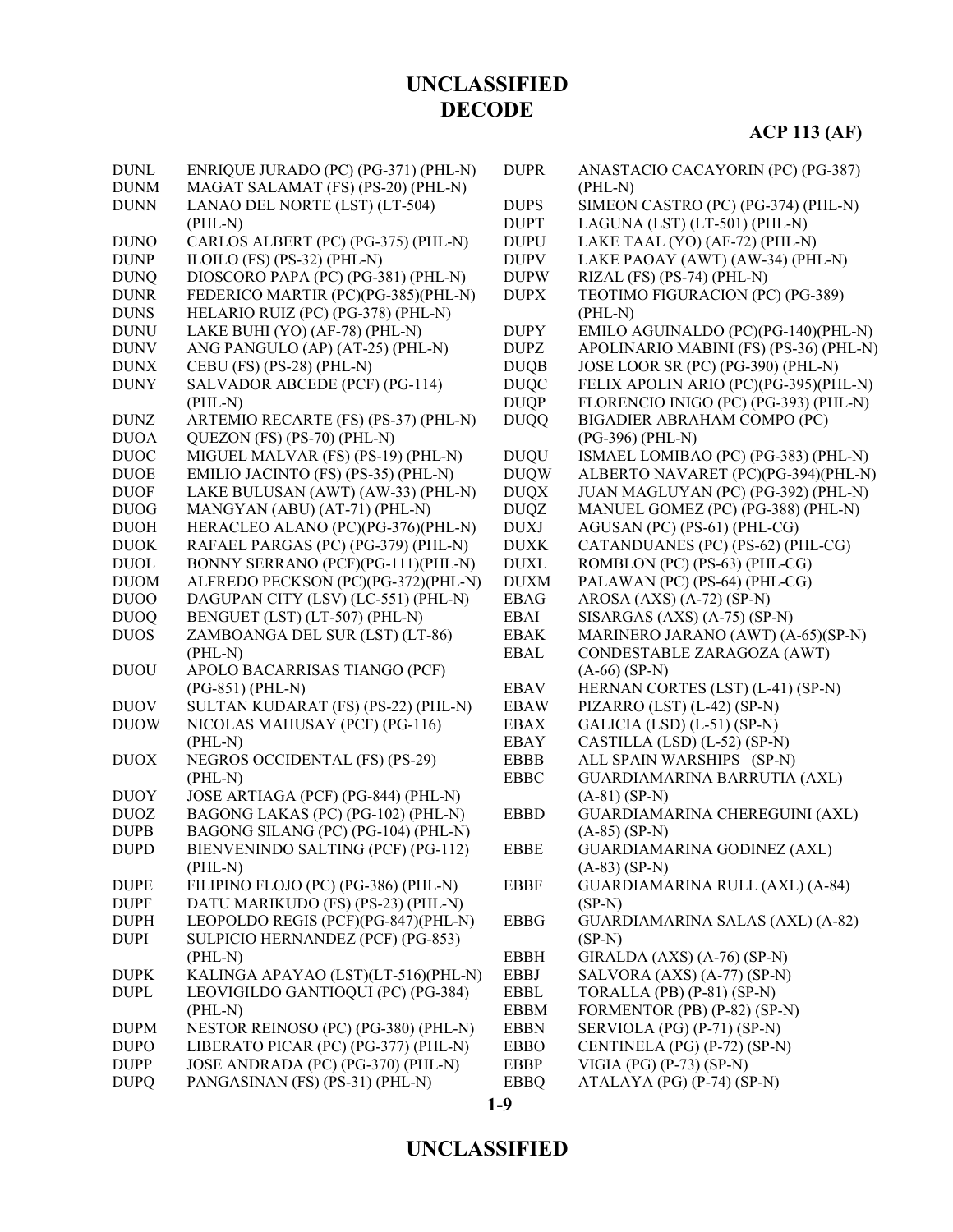# **ACP 113 (AF)**

| <b>EBBR</b>           | CHILREU (PG) (P-61) (SP-N)          | <b>EBIE</b> | INFANTA ELENA (FS) (F-33) (SP-N)     |
|-----------------------|-------------------------------------|-------------|--------------------------------------|
| <b>EBBS</b>           | ALBORAN (PG) (P-62) (SP-N)          | <b>EBIF</b> | DUERO (MSC) (M-35) (SP-N)            |
| <b>EBBT</b>           | ARNOMENDI (PG) (P-63) (SP-N)        | <b>EBIG</b> | TAJO (MSC) (M-36) (SP-N)             |
| <b>EBBW</b>           | HESPERIDES (AGS) (A-33) (SP-N)      | <b>EBIK</b> | SEGURA (MHO) (M-31) (SP-N)           |
| <b>EBBY</b>           | MARQUES DE LA ENSENADA (AORL)       | EBIL        | SELLA (MHO) (M-32) (SP-N)            |
|                       | $(A-11) (SP-N)$                     | <b>EBIM</b> | TAMBRE (MHO) (M-33) (SP-N)           |
| EBBZ                  | PATIÑO (AOR) (A-14) (SP-N)          | <b>EBIN</b> | TURIA (MHO) (M-34) (SP-N)            |
| <b>EBCB</b>           | JUAN SEBASTIAN DE ELCANO (AX)       | <b>EBIO</b> | INFANTA CRISTINA (FS) (F-34) (SP-N)  |
|                       | $(A-71) (SP-N)$                     | <b>EBIS</b> | DESCUBIERTA (PB) (P-75) (SP-N)       |
| <b>EBCT</b>           | DELFIN (SSK) (S-61) (SP-N)          | <b>EBIZ</b> | EBRO (MSC) (M-22) (SP-N)             |
| <b>EBCW</b>           | MISTRAL (SSK) (S-73) (SP-N)         | <b>EBJC</b> | ODIEL (MSC) (M-26) (SP-N)            |
| <b>EBCX</b>           | GALERNA (SSK) (S-71) (SP-N)         | EBJE        | GENIL (MSC) (M-25) (SP-N)            |
| <b>EBCY</b>           | SIROCO (SSK) (S-72) (SP-N)          | <b>EBJG</b> | FERROL (ATR) (A-43) (SP-N)           |
| <b>EBCZ</b>           | TRAMONTANA (SSK) (S-74) (SP-N)      | <b>EBJT</b> | DIANA (MCS) (M-11) (SP-N)            |
| <b>EBDA</b>           | ALVARO DE BAZAN (FF) (F-101) (SP-N) | <b>EBJV</b> | CATALUÑA (FF) (F-73) (SP-N)          |
| <b>EBDB</b>           | ALMIRANTE JUAN DE BORBON (FF)       | <b>EBJY</b> | ANTARES (AGSC) (A-23) (SP-N)         |
|                       | $(F-102)$ (SP-N)                    | EBJZ        | RIGEL (AGSC) (A-24) (SP-N)           |
| <b>EBDF</b>           | MAHON (ATR) (A-51) (SP-N)           | <b>EBLT</b> | EXTREMADURA (FF) (F-75) (SP-N)       |
| <b>EBDG</b>           | LAS PALMAS (AGS) (A-52) (SP-N)      | <b>EBME</b> | $P-111$ (PBR) (P-111) (SP-N)         |
| $\operatorname{EBDK}$ | TOFIÑO (AGS) $(A-32)$ (SP-N)        | <b>EBMH</b> | $P-114$ (PBR) (P-114) (SP-N)         |
| <b>EBDR</b>           | TONINA (SSK) (S-62) (SP-N)          | <b>EBMO</b> | ANAGA (PG) (P-21) (SP-N)             |
| <b>EBEK</b>           | MARSOPA (SSK) (S-63) (SP-N)         | <b>EBMP</b> | TAGOMAGO (PG) (P-22) (SP-N)          |
| <b>EBEN</b>           | VENCEDORA (FS) (F-36) (SP-N)        | <b>EBMQ</b> | MAROLA (PG) (P-23) (SP-N)            |
| EBEZ                  | CANDIDO PEREZ (PBF) (P-16) (SP-N)   | <b>EBMR</b> | MOURO (PG) $(P-24)$ (SP-N)           |
| <b>EBFA</b>           | CABO FRADERA (PBR) (P-201) (SP-N)   | <b>EBMS</b> | GROSA (PG) (P-25) (SP-N)             |
| <b>EBFK</b>           | BALEARES (FF) (F-71) (SP-N)         | <b>EBMW</b> | MEDAS (PG) (P-26) (SP-N)             |
| <b>EBFL</b>           | SANTA MARIA (FF) (F-81) (SP-N)      | <b>EBMX</b> | IZARO (PG) (P-27) (SP-N)             |
| <b>EBFM</b>           | VICTORIA (FF) (F-82) (SP-N)         | <b>EBMY</b> | TABARCA (PG) (P-28) (SP-N)           |
| <b>EBFN</b>           | NUMANCIA (FF) (F-83) (SP-N)         | <b>EBMZ</b> | DEVA (PG) (P-29) (SP-N)              |
| <b>EBFO</b>           | REINA SOFIA (FF) (F-84) (SP-N)      | <b>EBNA</b> | BERGANTIN (PG) (P-30) (SP-N)         |
| <b>EBFP</b>           | NAVARRA (FF) $(F-85)$ (SP-N)        | <b>EBNO</b> | LA GRAÑA (ATR) (A-53) (SP-N)         |
| <b>EBFQ</b>           | CANARIAS (FF) (F-86) (SP-N)         | <b>EBNX</b> | PRINCIPE DE ASTURIAS (CVH) (R-11)    |
| <b>EBFW</b>           | MAR CARIBE (AG) (A-101) (SP-N)      |             | $(SP-N)$                             |
| <b>EBFX</b>           | NEPTUNO (ARS) (A-20) (SP-N)         | <b>EBOG</b> | TORPEDISTA HERNANDEZ (AWT) (A-63)    |
| <b>EBGE</b>           | $(A-06)$ (LSL) $(A-06)$ (SP-N)      |             | $(SP-N)$                             |
| <b>EBGG</b>           | $(A-08)$ (LSL) $(A-08)$ (SP-N)      | <b>EBQC</b> | CONTRAMAESTRE CASADO (AK) (A-01)     |
| <b>EBGH</b>           | LAYA (PBF) $(P-12)$ (SP-N)          |             | $(SP-N)$                             |
| <b>EBGI</b>           | JAVIER QUIROGA (PBF) (P-13) (SP-N)  | <b>EBQD</b> | ALERTA (AK) (A-111) (SP-N)           |
| <b>EBGJ</b>           | ORDOÑEZ (PBF) (P-14) (SP-N)         | <b>EBOE</b> | EL CAMINO ESPAÑOL (AK) (A-05) (SP-N) |
| EBGK                  | ANDALUCIA (FF) (F-72) (SP-N)        | <b>EBQJ</b> | MARTIN POSADILLO (AK) (A-04) (SP-N)  |
| EBGL                  | $ACEVEDO (PBF) (P-15) (SP-N)$       | <b>FAAA</b> | ANY OR ALL FRENCH WARSHIPS (F+       |
| <b>EBGP</b>           | BARCELO (PBF) (P-11) (SP-N)         |             | SECTION 3)                           |
| <b>EBGU</b>           | GRACIOSA (AXS) (A-74) (SP-N)        | <b>FAAC</b> | ANY OR ALL FRENCH WARSHIPS           |
| EBHB                  | ASTURIAS (FF) (F-74) (SP-N)         |             | COPYING BROADCAST EBV (F+            |
| <b>EBHC</b>           | CASTOR (AGSC) (A-21) (SP-N)         |             | <b>SECTION 3)</b>                    |
| <b>EBHD</b>           | POLLUX (AGSC) (A-22) (SP-N)         | FAAD        | ANY OR ALL FRENCH WARSHIPS           |
| EBHL                  | MALASPINA (AGS) (A-31) (SP-N)       |             | COPYING BROADCAST GCV (F+            |
| <b>EBHM</b>           | CONEJERA (PB) $(P-31)$ (SP-N)       |             | <b>SECTION 3)</b>                    |
| <b>EBHN</b>           | DRAGONERA (PB) (P-32) (SP-N)        | <b>FAAK</b> | ANY OR ALL FRENCH WARSHIPS           |
| <b>EBHO</b>           | ESPALMADOR (PB) (P-33) (SP-N)       |             | COPYING BROADCAST OMV (F+            |
| <b>EBHP</b>           | ALCANADA (PB) (P-34) (SP-N)         |             | <b>SECTION 3)</b>                    |
| EBIA                  | CAZADORA (FS) (F-35) (SP-N)         | FABB        | BEAUTEMPS-BEAUPRE (AGOR) (A758)      |

#### **UNCLASSIFIED**

**1-10**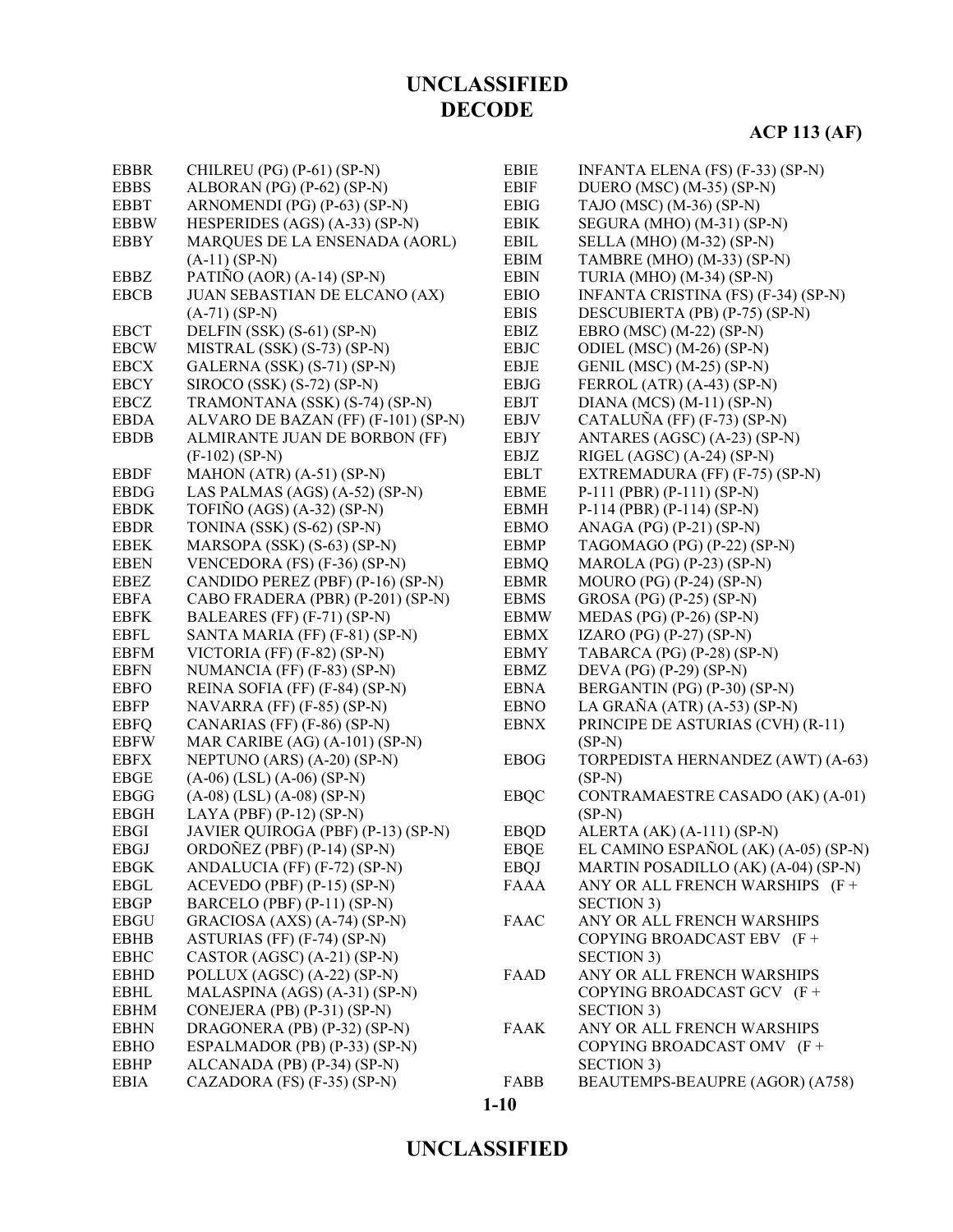|             | $(F-N)$                              |             | $(F-N)$                             |
|-------------|--------------------------------------|-------------|-------------------------------------|
| FABG        | BOUGAINVILLE (AGE) (L9077) (F-N)     | <b>FALY</b> | LYRE (MHC) (M648) (F-N)             |
| FABH        | SM LE BIHAN (FFL) (F788) (F-N)       | <b>FAME</b> | MONGE (AGM) (A601) (F-N)            |
| FABI        | BISON (YTB) (A697) (F-N)             | FAMG        | LA RIEUSE (PB) $(P690)$ $(F-N)$     |
| FABL        | CDT BLAISON (FFL) (F793) (F-N)       | FAMI        | MISTRAL (LHD) (L9013) (F-N)         |
| FABO        | COMMANDANT BOUAN (FFL) (F797)        | FAMJ        | JEANNE D ARC (CVH) (R97) (F-N)      |
|             | $(F-N)$                              | <b>FAMO</b> | MONTCALM (DDGS) (D642) (F-N)        |
| FABR        | BELIER (ATA) (A695) (F-N)            | FAMP        | LA MOTTE PICQUET (DDGS) (D645)(F-N) |
| <b>FACB</b> | COMMANDANT BIROT (FFL)(F796)(F-N)    | <b>FAMY</b> | AMETHYSTE (SSN) (S605) (F-N)        |
| FACD        | CASSARD (DDG) (D614) $(F-N)$         | <b>FANE</b> | STERNE (PB) (P680) (F-N)            |
| <b>FACF</b> | ETOILE $(IXS) (A649) (F-N)$          | <b>FANI</b> | FRANCIS GARNIER (LSM) (L9031) (F-N) |
| FACJ        | JACQUES CARTIER (LSM) (L9033) (F-N)  | <b>FANV</b> | NIVOSE (FFGS) $(F732)$ $(F-N)$      |
| <b>FACK</b> | CASABIANCA (SSN) (S603) (F-N)        | <b>FAOM</b> | ORION (MHC) (M645) (F-N)            |
| FACL        | CHACAL (AXL) (A753) (F-N)            | FAPG        | PRIMAUGUET (DDGS) (D644) (F-N)      |
| <b>FACM</b> | CORMORAN (PB) (P677) (F-N)           | FAPL        | CHAMPLAIN (LSM) (L9030) (F-N)       |
| FACO        | COURBET (FFG) (F712) (F-N)           | FAPM        | PM L HER (FFL) (F792) (F-N)         |
| FACP        | CEPHEE (MHC) (M652) (F-N)            | FAPO        | CAPRICORNE (MHC) (M653) (F-N)       |
| <b>FACS</b> | CASSIOPEE (MHC) (M642) (F-N)         | FAPS        | PEGASE (MHC) (M644) (F-N)           |
| FADC        | COMMANDANT DUCUING (FFL) (F795)      | FAPV        | PLUVIER (PB) (P678) (F-N)           |
|             | $(F-N)$                              | FARE        | LA GRACIEUSE (PB) (P687) (F-N)      |
| FADD        | DUMONT D'URVILLE (LSM) (L9032) (F-N) | FARI        | ERIDAN (MHC) (M651) $(F-N)$         |
| FADG        | DE GRASSE (DDGS) (D612) (F-N)        | FARP        | PRAIRIAL (FFGS) (F731) (F-N)        |
| FADL        | DUPLEIX (DDGS) (D641) (F-N)          | <b>FARR</b> | RARI (ATF) (A634) (F-N)             |
| <b>FADN</b> | DUQUESNE (DDGM) (D603) (F-N)         | FARS        | PERSEE (MHC) (M649) (F-N)           |
| FADP        | L INDOMPTABLE (SSBN) (S613) (F-N)    | <b>FARU</b> | RUBIS (SSN) (S601) (F-N)            |
| FADR        | ANDROMEDE (MHC) (M643) (F-N)         | FARV        | REVI (ATF) (A635) (F-N)             |
| <b>FAEW</b> | EMERAUDE (SSN) (S604) (F-N)          | FASA        | SAPHIR (SSN) (S602) (F-N)           |
| FAFD        | <b>FOUDRE (LSD) (L9011) (F-N)</b>    | FASF        | SURCOUF (FFG) (F711) (F-N)          |
| <b>FAFM</b> | FLAMANT (PB) (P676) (F-N)            | FASG        | SAGITTAIRE (MHC) (M650) (F-N)       |
| FAFO        | LA FOUGUEUSE (PB) (P685) (F-N)       | FASI        | SIROCO (LSD) (L9012) (F-N)          |
| FAFR        | FLOREAL (FFGS) (F730) (F-N)          | <b>FASN</b> | TENACE (ATF) $(A669)$ (F-N)         |
| FAGE        | GERMINAL (FFGS) (F735) (F-N)         | <b>FATA</b> | TAAPE (AG) (A633) (F-N)             |
| FAGL        | GEORGES LEYGUES (DDGS) (D640) (F-N)  | FATG        | TIGRE (AXL) (A754) (F-N)            |
| FAGP        | GUEPARD $(AXL) (A752) (F-N)$         | <b>FATM</b> | LE TEMERAIRE (SSGN) (S617) (F-N)    |
| FAGT        | GUEPRATTE (FFG) (F714) (F-N)         | FATO        | TONNERRE (LHD) (L9014) (F-N)        |
| <b>FAHR</b> | COMMANDANT L'HERMINIER (FFLGS)       | FATP        | LE TRIOMPHANT (SSBN) (S616) (F-N)   |
|             | $(F791) (F-N)$                       | FATR        | TRAVAILLEUR (ATA) (A692) (F-N)      |
| FAIE        | AIGLE, L' (MHC) (M647) (F-N)         | <b>FATU</b> | D'ENTRECASTEAUX (AGOR) (A757) (F-N) |
| FAIF        | L'INFLEXIBLE (SSBN) (S615) (F-N)     | <b>FATV</b> | TOURVILLE (DDGS) (D610) (F-N)       |
| <b>FAIK</b> | LA MOQUEUSE (PB) (P688) (F-N)        | <b>FATX</b> | LA TAPAGEUSE (PB) (P691) (F-N)      |
| FAIS        | IRIS (PB) (P696) (F-N)               | <b>FAVB</b> | <b>GLAIVE (PBGS) (P671) (F-N)</b>   |
| FAJB        | JEAN BART (DDG) (D615) (F-N)         | <b>FAVE</b> | VENTOSE (FFGS) (F733) (F-N)         |
| FAJC        | ENSEIGNE DE VAISSEAU JACOUBET        | <b>FAVL</b> | LIEUTENANT DE VAISSEAU LAVALLEE     |
|             | $(FFL) (F794) (F-N)$                 |             | (FFL) (F790) (F-N)                  |
| FAJM        | LA RAILLEUSE (PB) (P689) (F-N)       | <b>FAVM</b> | VENDEMIAIRE (FFGS) (F734) (F-N)     |
| FAJV        | JEAN DE VIENNE (DDGS) (D643) (F-N)   | <b>FAVO</b> | KARUKERA (PB) (P780) (F-N)          |
| FALF        | LIEUTENANT DE VAISSEAU LE HENAFF     | <b>FAVU</b> | VERSEAU (MHC) (M651) (F-N)          |
|             | (FFL) (F789) (F-N)                   | FAYE        | LA FAYETTE (FFG) (F710) (F-N)       |
| FALG        | LA GRANDIERE (LSM) (L9034) (F-N)     | <b>FBAC</b> | JULES VERNE (AR) (A620) (F-N)       |
| <b>FALN</b> | $LION (AXL) (A755) (F-N)$            | FBAI        | ALTAIR $(AXL) (M771) (F-N)$         |
| <b>FALS</b> | ALBATROS (PB) (P681) (F-N)           | <b>FBAN</b> | OURAGAN (LSD) (L9021) (F-N)         |
| FALT        | LATOUCHE-TREVILLE (DDGS) (D646)      | <b>FBAS</b> | ANTARES (AXL) (M770) (F-N)          |

**1-11**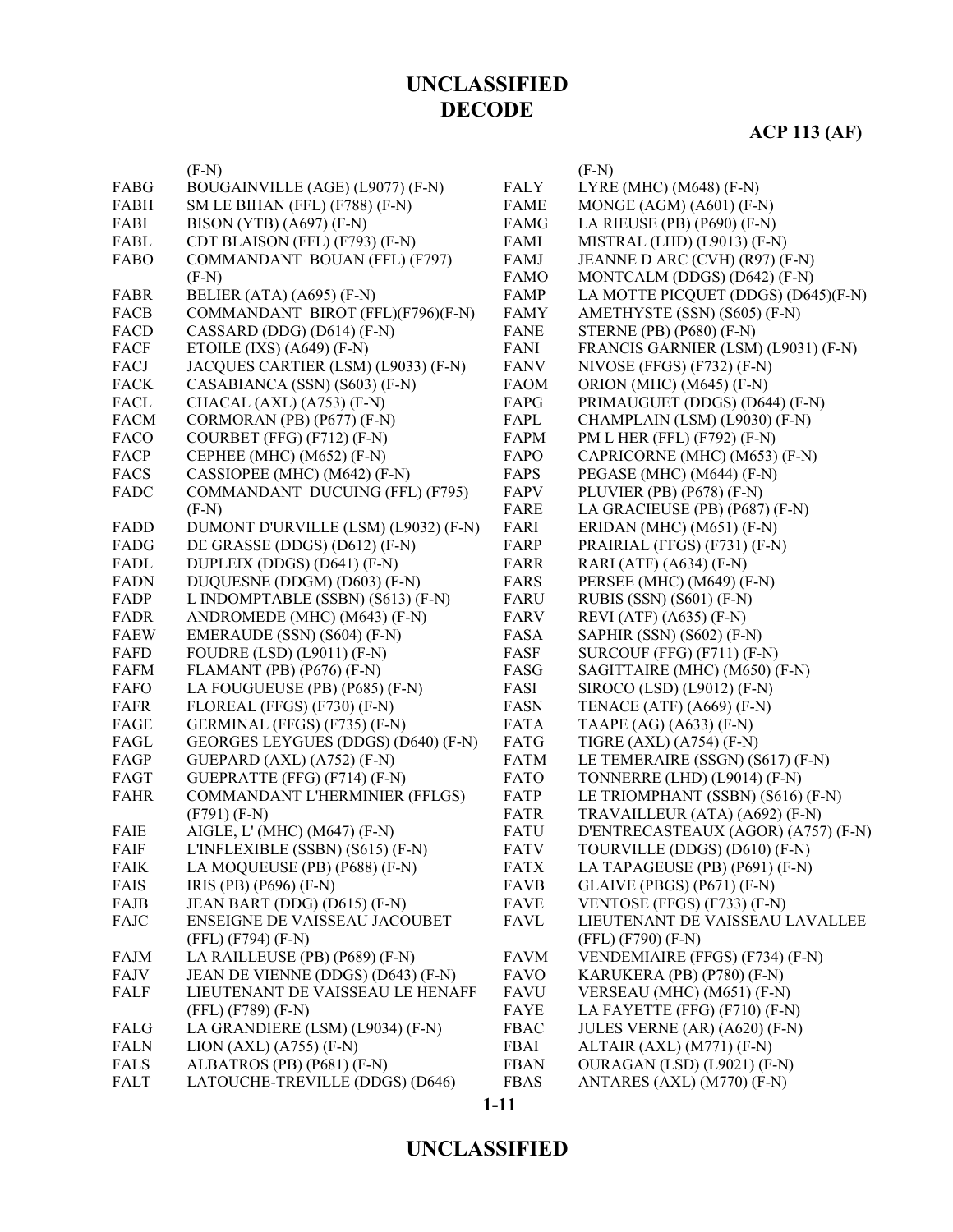# **ACP 113 (AF)**

| <b>FBAT</b> | ACONIT (FFG) $(F713)$ $(F-N)$         | <b>FBNA</b> | MELIA (PB) (P789) (F-GM)             |
|-------------|---------------------------------------|-------------|--------------------------------------|
| <b>FBBA</b> | ANY OR ALL FRENCH MERCHANT            | <b>FBNH</b> | ACHARNE (ATA) (A693) (F-N)           |
|             | SHIPS $(F + SECTION 4)$               | FBNJ        | PETULANTE (PB) (P760) (F-GM)         |
| FBBB        | ANY OR ALL FRENCH MERCHANT SHIPS      | <b>FBNL</b> | MIMOSA (PB) $(P761)$ (F-GM)          |
|             | IN ATLANTIC OCEAN $(F + SECTION 4)$   | <b>FBNR</b> | HORTENSIA (PB) (P791) (F-GM)         |
| <b>FBBC</b> | ANY OR ALL FRENCH MERCHANT            | FBPR        | PANTHERE (AXL) (A749) (F-N)          |
|             | SHIPS IN CHANNEL (F + SECTION 4)      | <b>FBPU</b> | BELLE POULE (IXS) (A650) (F-N)       |
| <b>FBBD</b> | ANY OR ALL FRENCH MERCHANT            | <b>FBSO</b> | SOMME $(AOR) (A631) (F-N)$           |
|             | SHIPS IN MEDITERRANEAN SEA (F+        | <b>FBSR</b> | STENIA (PB) $(P776)$ (F-N)           |
|             | <b>SECTION 4)</b>                     | <b>FBTI</b> | TIANEE $(AG) (A731) (F-N)$           |
| <b>FBBE</b> | ANY OR ALL FRENCH MERCHANT            | <b>FBUF</b> | BUFFLE (ATA) (A696) (F-N)            |
|             | SHIPS IN WESTERN MEDITERRANEAN        | <b>FBVA</b> | VAR (AOR) (A608) (F-N)               |
|             | SEA $(F + SECTION 4)$                 | <b>FBVQ</b> | MUTIN $(IXS) (A652) (F-N)$           |
| <b>FBBF</b> | ANY OR ALL FRENCH MERCHANT            | <b>FBWS</b> | $ISARD (AG) (A776) (F-N)$            |
|             | SHIPS IN EASTERN MEDITERRANEAN        | FBZL        | GAZELLE $(AG) (A775) (F-N)$          |
|             | SEA $(F + SECTION 4)$                 | <b>FCBU</b> | LA BOUDEUSE (PB) (P683) (F-N)        |
| <b>FBBG</b> | ANY OR ALL FRENCH MERCHANT            | FCCZ        | GAPEAU (LCU) (L9090) (F-N)           |
|             | SHIPS IN ADRIATIC SEA (F + SECTION 4) | <b>FCDO</b> | POSEIDON (YDT) (A722) (F-N)          |
| <b>FBBH</b> | ANY OR ALL FRENCH MERCHANT            | <b>FCDV</b> | RAPIERE (LCU) (L9061) (F-N)          |
|             | SHIPS IN BALTIC SEA (F + SECTION 4)   | <b>FCEN</b> | CENTAURE (ATF) (A674) (F-N)          |
| <b>FBBI</b> | ANY OR ALL FRENCH MERCHANT            | FCES        | LA CAPRICIEUSE (PB) (P684) (F-N)     |
|             | SHIPS IN CHINA SEA $(F + SECTION 4)$  | FCGH        | LA GRANDE HERMINE (IXS) (A653) (F-N) |
| FBBJ        | ANY OR ALL FRENCH MERCHANT            | FCGV        | RESEDA (PB) (P778) (F-GM)            |
|             | SHIPS IN BLACK SEA $(F + SECTION 4)$  | FCID        | HALLEBARDE (LCU) (L9062) (F-N)       |
| <b>FBBK</b> | ANY OR ALL FRENCH MERCHANT            | <b>FCMU</b> | MEUSE (AOR) (A607) (F-N)             |
|             | SHIPS IN NORTH SEA (F + SECTION 4)    | <b>FCOD</b> | P764 (PB) (P764) (F-GM)              |
| <b>FBBL</b> | ANY OR ALL FRENCH MERCHANT            | <b>FCOR</b> | ORAGE (LSD) (L9022) (F-N)            |
|             | SHIPS IN RED SEA $(F + SECTION 4)$    | FCPF        | SABRE (LCU) (L9051) (F-N)            |
| <b>FBBM</b> | ANY OR ALL FRENCH MERCHANT SHIPS      | FCPJ        | DAGUE (LCU) (L9052) (F-N)            |
|             | IN INDIAN OCEAN $(F + SECTION 4)$     | <b>FXAR</b> | ARMEN (YTB) $(A677)$ (F-N)           |
| <b>FBBN</b> | ANY OR ALL FRENCH MERCHANT SHIPS      | <b>FXAT</b> | ATHOS $(AG) (A712) (F-N)$            |
|             | IN PACIFIC OCEAN $(F + SECTION 4)$    | <b>FXFL</b> | FREHEL (YTB) (A675) (F-N)            |
| <b>FBCG</b> | CHARLES DE GAULLE (CVN) (R91) (F-N)   | <b>FXFR</b> | FULMAR (PB) (P740) (F-N)             |
| <b>FBCW</b> | L AUDACIEUSE (PB) (P682) (F-N)        | <b>FXKR</b> | KEREON $(AG)$ $(A679)$ $(F-N)$       |
| <b>FBDB</b> | ALDEBARAN (AXL) (M772) (F-N)          | <b>FXLH</b> | LA HOUSSAYE (YTB) (A678) (F-N)       |
| FBDI        | DENTI (AGE) (A743) (F-N)              | FXRM        | ARAMIS (AG) $(A713)$ (F-N)           |
| FBEG        | EGLANTINE (AXL) (A771) (F-N)          | <b>FXRN</b> | MAITO $(AG)$ $(A636)$ $(F-N)$        |
| <b>FBEL</b> | PERLE (SSN) (S606) (F-N)              | FXRO        | MAROA (AG) (A637) (F-N)              |
| FBEP        | EPEE (PBGS) (P672) (F-N)              | FXRP        | MANINI (AG) $(A638)$ (F-N)           |
| FBGL        | GYLCINE (AXL) (A770) (F-N)            | <b>FXSC</b> | SICIE (YTB) $(A680)$ (F-N)           |
| <b>FBGO</b> | ELAN $(AG) (A768) (F-N)$              | FXSI        | SAIRE (YTB) (A676) (F-N)             |
| FBGR        | GREBE (PB) (P679) (F-N)               | <b>FXTO</b> | TAUNOA (AG) (A681) (F-N)             |
| FBGU        | LA GLORIEUSE (PB) (P686) (F-N)        | <b>FYAI</b> | NYMPHEA (PB) (P706) (F-GM)           |
| <b>FBHL</b> | CHEVREUIL (AG) (A774) (F-N)           | <b>FYAL</b> | LILAS (PB) $(P703)$ (F-GM)           |
| FBIP        | CROIX DU SUD (MHC) (M646) (F-N)       | <b>FYAO</b> | CAPITAINE MOULIE (PB) (P713) (F-GM)  |
| FBJG        | JAGUAR (AXL) (A750) (F-N)             | <b>FYAP</b> | BEGONIA (PB) (P704) (F-GM)           |
| <b>FBLB</b> | MALABAR (ATF) (A664) (F-N)            | <b>FYAQ</b> | LIEUTENANT JAMET (PB) (P714) (F-N)   |
| <b>FBLO</b> | LOIRE (MCSC) (A615) (F-N)             | <b>FYAS</b> | MDLC ROBET (PB) (P707) (F-GM)        |
| <b>FBLP</b> | LEOPARD (AXL) (A748) (F-N)            | <b>FYAU</b> | PIVOINE (PB) (P705) (F-GM)           |
| <b>FBLT</b> | LE FORT (ATA) $(A671)$ (F-N)          | <b>FYAX</b> | GENDARME PEREZ (PB) (P708) (F-GM)    |
| <b>FBLX</b> | $LYNX (AXL) (A751) (F-N)$             | <b>FYAY</b> | MDLC RICHARD (PB) (P709) (F-GM)      |
| <b>FBMA</b> | MARNE (AOR) (A630) (F-N)              | <b>FYBL</b> | BELLIS (PB) (P715) (F-GM)            |
|             |                                       |             |                                      |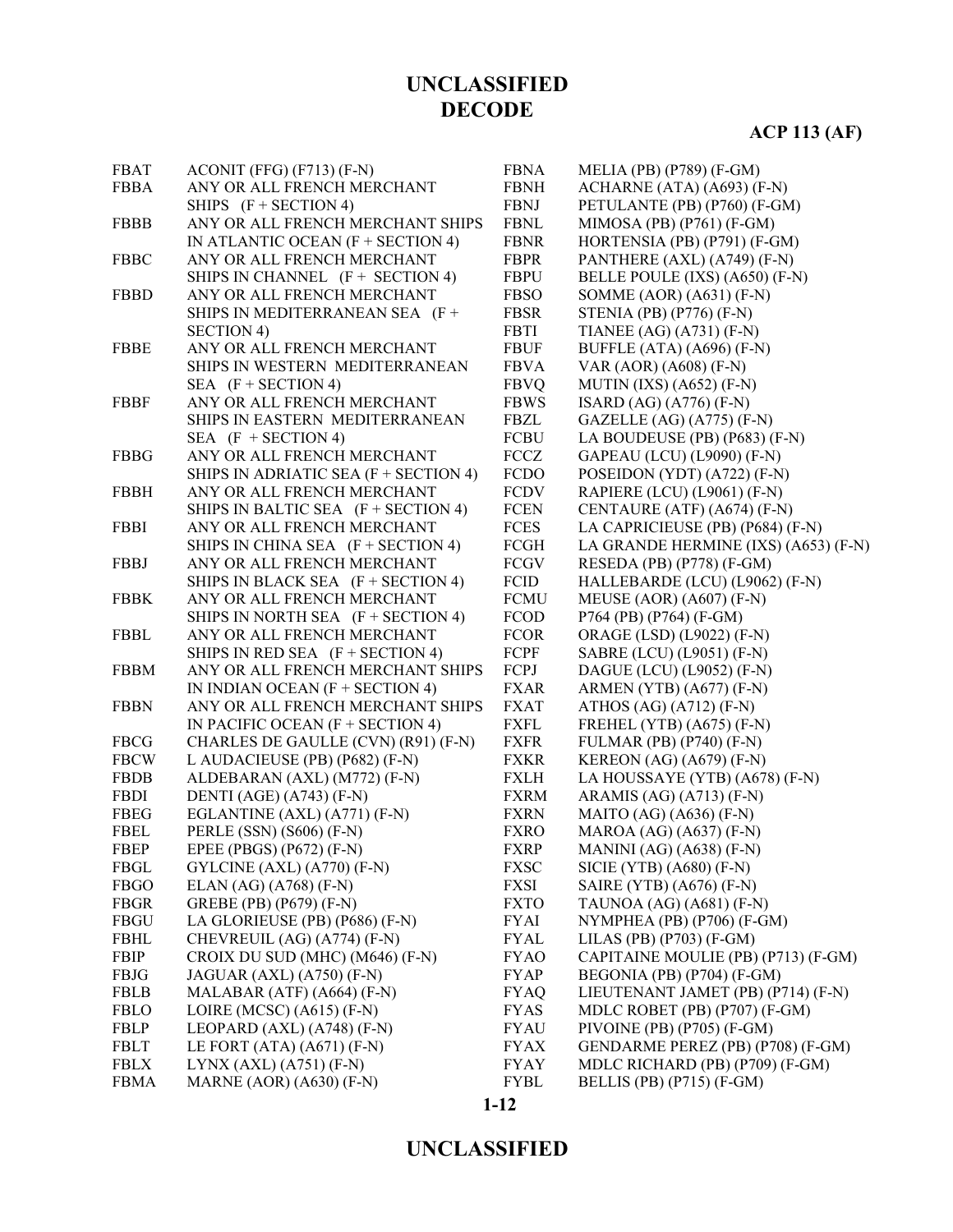### **ACP 113 (AF)**

| FYCL        | VULCAIN (MCD) (M611) (F-N)          | <b>GABS</b> | OAKLEAF (AOR) (A111) (G-N)       |
|-------------|-------------------------------------|-------------|----------------------------------|
| <b>FYCN</b> | PLUTON (MCD) (M622) (F-N)           | <b>GABT</b> | QUORN (MHSC) (M41) (G-N)         |
| <b>FYCO</b> | ACHERON (YDT) (A613) (F-N)          | <b>GABU</b> | AACHEN (RCL) (L110) (G-A)        |
| <b>FYCR</b> | LAPEROUSE (AGSC) (A791) (F-N)       | <b>GABV</b> | AREZZO (RCL) $(L111)$ (G-A)      |
| <b>FYCT</b> | BORDA (AGSC) (A792) (F-N)           | <b>GABX</b> | AUDEMER (RCL) (L113) (G-A)       |
| <b>FYCU</b> | LAPLACE (AGSC) (A793) (F-N)         | <b>GABY</b> | TRIUMPH (SSGN) (S93) (G-N)       |
| <b>FYCV</b> | ARAGO (PB) (A795) (F-N)             | GABZ        | MILL REEF (WB) (WB08) (G-N)      |
| <b>FYDC</b> | THETIS $(AG)$ $(A785)$ $(F-N)$      | <b>GACA</b> | NUTBOURNE (AG) (A281) (G-N)      |
| <b>FYDI</b> | GIRELLE (AG) (A702) (F-N)           | GACC        | NETLEY (AG) (A282) (G-N)         |
| <b>FYEN</b> | MIRI (PB) (P755) (F-N)              | <b>GACD</b> | OBAN (AG) (A283) (G-N)           |
| <b>FYGM</b> | GERANIUM (PB) (P720) (F-GM)         | <b>GACE</b> | FORT VICTORIA (AOR) (A387) (G-N) |
| <b>FYHL</b> | JONQUILLE (PB) (P721) (F-GM)        | <b>GACF</b> | SANDOWN (MHC) (M101) (G-N)       |
| <b>FYJA</b> | MDLC JACOUES (PB) (P716) (F-GM)     | GACG        | ARGYLL (FF) (F231) (G-N)         |
| <b>FYLA</b> | LAVANDE (PB) (P717) (F-GM)          | <b>GACH</b> | LANCASTER (FF) (F229) (G-N)      |
| <b>FYLT</b> | VIOLETTE (PB) (P722) (F-GM)         | GACJ        | MARLBOROUGH (FF) (F233) (G-N)    |
| <b>FYOJ</b> | $STYX (MCD) (M614) (F-N)$           | <b>GACK</b> | VANGUARD (SSBN) (S28) (G-N)      |
| <b>FYOP</b> | OEILLET (PB) (P772) (F-GM)          | <b>GACL</b> | LCU(9) 713 (LCU) (L713) (G-N)    |
| <b>FYOV</b> | CAMELIA (PB) (P774) (F-GM)          | <b>GACM</b> | LCU(9) 714 (LCU) (L714) (G-N)    |
| <b>FYQP</b> | JASMIN (PB) (P723) (F-GM)           | <b>GACN</b> | $LCU(9)$ 715 (LCU) (L715) (G-N)  |
| <b>FYQX</b> | FUCHSIA (PB) (P712) (F-GM)          | <b>GACP</b> | VICTORIOUS (SSBN) (S29) (G-N)    |
| <b>FYQY</b> | GENTIANE (PB) (P711) (F-GM)         | GACQ        | ALL BRITISH MERCHANT SHIPS       |
| <b>FYQZ</b> | GENERAL DELFOSSE (PB) (P710) (F-GM) |             | (SECTION 4)                      |
| <b>FYSR</b> | CORALLINE (AG) (A790) (F-N)         | GACQ1       | ALL BRITISH MERCHANT SHIPS IN    |
| GAAB        | NEWHAVEN (AG) (A280) (G-N)          | thru        | AREA INDICATED (SECTION 4)       |
| <b>GAAD</b> | TYNE (PP) (P281) (G-N)              | GACQ13      |                                  |
| GAAE        | FORCEFUL (AG) (A221) (G-N)          | <b>GACR</b> | INVERNESS (MHC) (M102) (G-N)     |
| GAAF        | NIMBLE $(AG)$ $(A222)$ $(G-N)$      | <b>GACT</b> | WALNEY (MHC) (M104) (G-N)        |
| <b>GAAG</b> | POWERFUL (AG) (A223) (G-N)          | <b>GACU</b> | BRIDPORT (MHC) (M105) (G-N)      |
| <b>GAAH</b> | FAITHFUL (AG) (A228) (G-N)          | <b>GACX</b> | MOORHEN (AG) (Y32) (G-N)         |
| GAAJ        | DEXTEROUS (AG) (A231) (G-N)         | <b>GACY</b> | MOORFOWL (AG) (Y33) (G-N)        |
| <b>GAAK</b> | SALMOOR (AG) (A185) (G-N)           | GACZ        | WARDEN $(AG)$ $( A368)$ $( G-N)$ |
| <b>GAAM</b> | SALMAID (AG) (A187) (G-N)           | <b>GBBA</b> | ORONSAY (AG) (A284) (G-N)        |
| <b>GAAN</b> | NORFOLK (FF) (F230) (G-N)           | GBBB        | YORK (DD) (D98) (G-N)            |
| GAAP        | CUMBERLAND (FF) (F85) (G-N)         | <b>GBBC</b> | OMAGH (AG) (A285) (G-N)          |
| <b>GAAR</b> | BITER (PP) (P270) (G-N)             | <b>GBBD</b> | PADSTOW (AG) (A286) (G-N)        |
| GAAS        | SMITER (PP) (P272) (G-N)            | <b>GBBE</b> | EDINGBURGH (DD) (D97) (G-N)      |
| <b>GAAT</b> | PURSUER (PP) (P273) (G-N)           | <b>GBBF</b> | GLOUCESTER (DD) (D96) (G-N)      |
| <b>GAAU</b> | BLAZER (PP) (P279) (G-N)            | <b>GBKW</b> | TRAFALGAR (SSGN) (S107) (G-N)    |
| <b>GAAV</b> | DASHER (PP) (P280) (G-N)            | <b>GBKX</b> | KINTERBURY (AG) (A378) (G-N)     |
| <b>GAAW</b> | PUNCHER (PP) (P291) (G-N)           | <b>GBMS</b> | ALL BRITISH MERCHANT SHIPS       |
| <b>GAAX</b> | CHARGER (PP) (P292) (G-N)           |             | (SECTION 4)                      |
| GAAZ        | TRUMPETER (PP) (P294) (G-N)         | GBMS1       | ALL BRITISH MERCHANT SHIPS IN    |
| <b>GABA</b> | EXAMPLE (PP) (P165) (G-N)           | thru        | AREA INDICATED (SECTION 4)       |
| <b>GABB</b> | EXPLORER (PP) $(P164)$ $(G-N)$      | GBMS13      |                                  |
| <b>GABC</b> | EXPRESS (PP) $(P163)$ (G-N)         | <b>GBNJ</b> | TURBULENT (SSGN) (S87) (G-N)     |
| <b>GABD</b> | EXPLOIT (PP) $(P176)$ $(G-N)$       | <b>GBNM</b> | TIRELESS (SSGN) (S88) (G-N)      |
| <b>GABG</b> | RSC (8487) (G-N)                    | <b>GBNV</b> | TORBAY (SSGN) (S90) (G-N)        |
| <b>GABH</b> | RSC (8488) (G-N)                    | <b>GBNY</b> | TRENCHANT (SSGN) (S91) (G-N)     |
| <b>GABJ</b> | RSC (8489) (G-N)                    | <b>GBNZ</b> | TALENT (SSGN) (S92) (G-N)        |
| <b>GABK</b> | CAMPBELTOWN (FF) (F86) (G-N)        | <b>GBPB</b> | DULVERTON (MHSC) (M35) (G-N)     |
| GABL        | CHATHAM (FF) (F87) (G-N)            | <b>GBPD</b> | CHIDDINGFOLD (MHSC) (M37) (G-N)  |
| <b>GABN</b> | SIR GALAHAD (LSL) (L3005) (G-N)     | <b>GBPJ</b> | ATHERSTONE (MHSC) (M38) (G-N)    |
|             |                                     | $1 - 13$    |                                  |
|             |                                     |             |                                  |

#### **UNCLASSIFIED**

**1-13**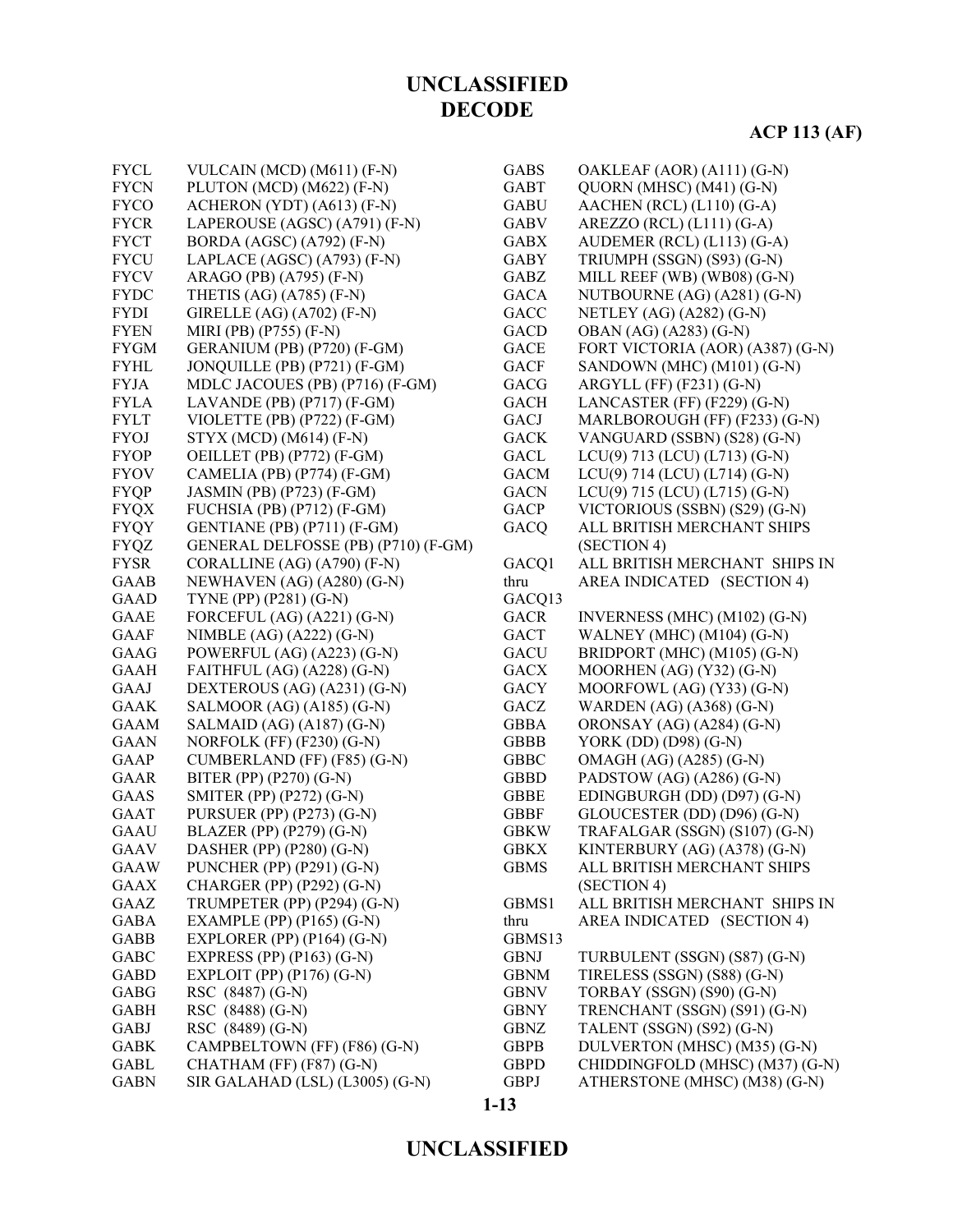### **ACP 113 (AF)**

| <b>GBPL</b> | HURWORTH (MHSC) (M39) (G-N)        | GCUC        | FOXCUB (NCTY) (G-N)             |
|-------------|------------------------------------|-------------|---------------------------------|
| <b>GBPO</b> | BLUE SWAN (RSC) (G-N)              | <b>GCUD</b> | HEDONIST (NCTY) (G-N)           |
| <b>GBPQ</b> | BROCKLESBY (MHSC) (M33) (G-N)      | <b>GCUE</b> | HEADSIWIN (NCTY) (G-N)          |
| <b>GBRE</b> | LEEDS CASTLE (PB) (P258) (G-N)     | <b>GCUF</b> | HEADOVERHEELS (NCTY) (G-N)      |
| <b>GBRF</b> | DUMBARTON CASTLE (PB) (P265) (G-N) | GCUG        | HEADSTRONG (NCTY) (G-N)         |
| <b>GBSK</b> | SEVERN (PP) (P282) (G-N)           | <b>GCUI</b> | PENZANCE (MHC) (M106) (G-N)     |
| <b>GBSS</b> | LOYALTY (AG) $(A360)$ (G-N)        | GCUJ        | PEMBROKE (MHC) (M107) (G-N)     |
| <b>GBST</b> | ENDEVOUR $(AG)$ $(A361)$ $(G-N)$   | <b>GCUK</b> | GRIMSBY (MHSC) (M108) (G-N)     |
| <b>GBSU</b> | ANTWERP (RCL) (L106) (G-A)         | <b>GCUL</b> | BANGOR (MHSC) (M109) (G-N)      |
| <b>GBSV</b> | ARROMANCHES (RCL) (L105) (G-A)     | <b>GCUM</b> | RAMSEY (MHSC) (M110) (G-N)      |
| <b>GBSY</b> | MERSEY (PP) (P283) (G-N)           | <b>GCUN</b> | BLYTH (MHSC) (M111) (G-N)       |
| <b>GBSZ</b> | MEON (AG) (A87) (G-N)              | GCUO        | SHOREHAM (MHC) (M112) (G-N)     |
| <b>GBTB</b> | CONDOR (PB) $(A305)$ (G-N)         | <b>GCUP</b> | SCOTT (AGS) $(A131)$ (G-N)      |
| <b>GBTD</b> | INTEGRITY (AG) (A306) (G-N)        | GCUQ        | VIGILANT (SSBN) (S30) (G-N)     |
| <b>GBTG</b> | MESSINA $(AG)$ $(A107)$ $(G-N)$    | <b>GCUR</b> | VENGEANCE (SSBN) (S31) (G-N)    |
| <b>GBXZ</b> | ANY OR ALL BRITISH WARSHIPS OR     | <b>GCUS</b> | BOVISAND (AG) (A191) (G-N)      |
|             | FLEET AUXILIARIES (G + SECTION 3)  | <b>GCUT</b> | CAWSAND (AG) (A192) (G-N)       |
| <b>GCDC</b> | BAYLEAF (AOR) (A109) (G-N)         | GCUU        | TRACKER (PP) (P274) (G-N)       |
| GCDG        | ARK ROYAL (CVS) (R07) (G-N)        | <b>GCUV</b> | RAIDER (PP) (P275) (G-N)        |
| GCGZ        | RSC (8125) (G-A)                   | <b>GCVR</b> | WAVERULER (AOR) (A390) (G-N)    |
| <b>GCHB</b> | RSC (8126) (G-A)                   | <b>GCYN</b> | LCU 02 9731 (LCU) (L3510) (G-N) |
| <b>GCHK</b> | RSC (8127) (G-A)                   | <b>GCYO</b> | LCU 01 9730 (LCU) (L3509) (G-N) |
| <b>GCHL</b> | RSC (8128) (G-A)                   | <b>GCYQ</b> | LCU 03 9732 (LCU) (L3511) (G-N) |
| <b>GCHP</b> | RSC (8129) (G-A)                   | <b>GCYR</b> | LCU 04 9733 (LCU) (L3512) (G-N) |
| <b>GCIA</b> | LARGS BAY (AOR) (L3006) (G-N)      | <b>GCYS</b> | LCU 05 9734 (LCU) (L3513) (G-N) |
| <b>GCIB</b> | LYME BAY (AOR) (L3007) (G-N)       | <b>GCYT</b> | LCU 06 9735 (LCU) (L3514) (G-N) |
| <b>GCIC</b> | MOUNTS BAY (AOR) (L3008) (G-N)     | <b>GCYU</b> | LCU 07 9736 (LCU) (L3515) (G-N) |
| <b>GCID</b> | CARDIGAN BAY (AOR) (L3009) (G-N)   | <b>GCYV</b> | LCU 08 9737 (LCU) (L3516) (G-N) |
| <b>GCIH</b> | JSATC MITRA (HMSTC) (G-N)          | <b>GCYY</b> | LCU 09 9738 (LCU) (L3517) (G-N) |
| <b>GCOB</b> | IRON DUKE $(FF)$ $(F234)$ $(G-N)$  | <b>GCYZ</b> | LCU 10 9739 (LCU) (L3518) (G-N) |
| GCOC        | MONMOUTH (FF) (F235) (G-N)         | <b>GDDZ</b> | EDEN (RCTV) (RPL) (G-A)         |
| <b>GCOD</b> | MONTROSE (FF) (F236) (G-N)         | <b>GDIA</b> | JSATC AMORIA (HMSTC) (G-N)      |
| GCOG        | FORT GEORGE (AOR) (A388) (G-N)     | <b>GDIB</b> | JSATC CALLISTA (HMSTC) (G-N)    |
| <b>GCOH</b> | NORTHUMBERLAND (FF) (F238) (G-N)   | <b>GDIC</b> | JSATC DOSINA (HMSTC) (G-N)      |
| GCOJ        | RICHMOND (FF) (F239) (G-N)         | <b>GDID</b> | JSATC ENSIS (HMSTC) (G-N)       |
| <b>GCOK</b> | WESTMINSTER (FF) (F237) (G-N)      | <b>GDIE</b> | JSATC FIMBRIA (HMSTC) (G-N)     |
| <b>GCOL</b> | CAMERON (AG) (A72) (G-N)           | <b>GDIF</b> | JSATC JANTHINA (HMSTC) (G-N)    |
| <b>GCOM</b> | AMARYLLIS (HMSTC) (Y17) (G-N)      | <b>GDIG</b> | JSATC LAMBIS (HMSTC) (G-N)      |
| <b>GCON</b> | MARLET (HMSTC) (Y2533) (G-N)       | <b>GDIH</b> | JSATC MITRA (HMSTC) (G-N)       |
| <b>GCOP</b> | PEGASUS (HMSTC) (Y2534) (G-N)      | <b>GDII</b> | JSATC NERETA (HMSTC) (G-N)      |
| <b>GCOR</b> | SEAHORSE (HMSTC) (Y2535) (G-N)     | GDIJ        | JSATC PLACUNA (HMSTC) (G-N)     |
| GCOU        | OCEAN (LPH) $(L12)$ (G-N)          | <b>GDIK</b> | JSATC SYRINX (HMSTC) (G-N)      |
| GCOV        | MASTER CRAFTSMAN (AG) (G-N)        | <b>GDIL</b> | JSATC TROCHUS (HMSTC) (G-N)     |
| <b>GCOW</b> | IMPULSE $(ATA) (A344) (G-N)$       | <b>GDIN</b> | JSATC VOLUTA (HMSTC) (G-N)      |
| <b>GCOX</b> | IMPETUS (ATA) (A345) (G-N)         | <b>GDIO</b> | JSATC ZIDONA (HMSTC) (G-N)      |
| <b>GCOY</b> | GRAFTON (FF) (F80) (G-N)           | <b>GDIP</b> | SOMERSET (FF) (F82) (G-N)       |
| GCOZ        | SUTHERLAND (FF) (F81) (G-N)        | <b>GDIQ</b> | ADAMANT (AG) (A232) (G-N)       |
| <b>GCPC</b> | DILIGENCE (AG) (A132) (G-N)        | <b>GDIR</b> | KENT (FF) (F78) (G-N)           |
| <b>GCSN</b> | ANDALSNES (RCL) (L107) (G-A)       | <b>GDIS</b> | PORTLAND (FF) (F79) (G-N)       |
| GCSQ        | AKYAB (RCL) (L109) (G-A)           | <b>GDIT</b> | ST ALBANS (FF) $(F83)$ $(G-N)$  |
| <b>GCUA</b> | FOXGLOVE (NCTY) (G-N)              | <b>GDIU</b> | ALBION (LPH) (L14) (G-N)        |
| <b>GCUB</b> | FOXTOR (NCTY) (G-N)                | <b>GDIV</b> | BULWARK (LPD) (L15) (G-N)       |
|             |                                    |             |                                 |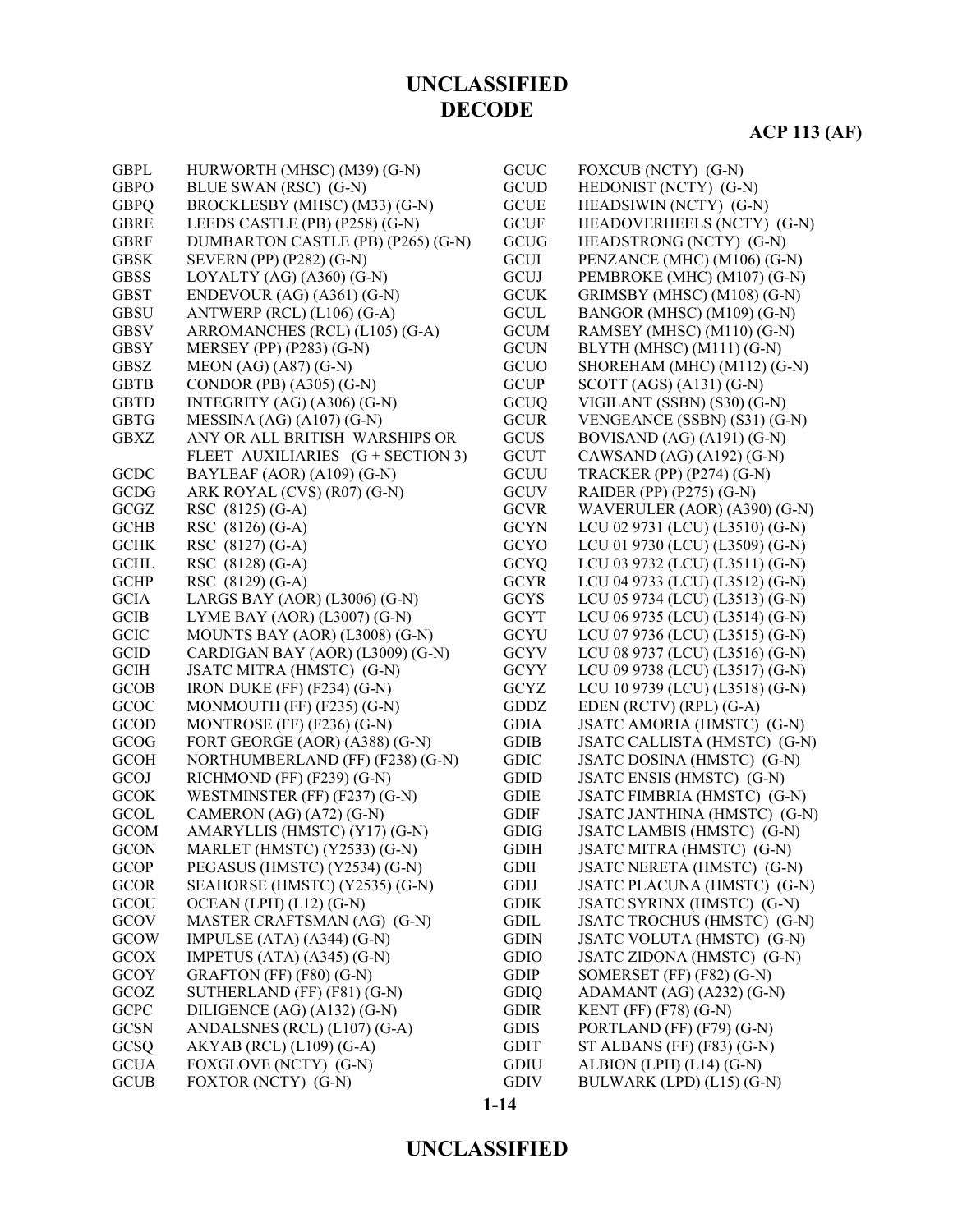| <b>GDIW</b> | FOXHOLE (NCTY) (G-N)             | <b>GRFU</b> | DEWDALE (AG) (A219) (G-N)         |
|-------------|----------------------------------|-------------|-----------------------------------|
| <b>GDIX</b> | FOXLANE (NCTY) (G-N)             | <b>GRIM</b> | IRONBRIDGE (AG) (A311) (G-N)      |
| <b>GDIY</b> | FOXMARK (NCTY) (G-N)             | <b>GSEU</b> | FORT ROSALIE (AOR) (A385) (G-N)   |
| <b>GDIZ</b> | FOXBRUSH (NCTY) (G-N)            | <b>GSEV</b> | FORT AUSTIN (AFS) (A386) (G-N)    |
| <b>GDJE</b> | FOXHOUND (NCTY) (G-N)            | <b>GSRE</b> | SIR BEDIVERE (LSL) (L3004) (G-N)  |
| <b>GDJF</b> | GLEANER (AGSC) (H86) (G-N)       | <b>GTBE</b> | $LCU(9)$ 710 (LCU) (L710) (G-N)   |
| <b>GDJG</b> | FOXFIELD (NCTY) (G-N)            | <b>GTRU</b> | LCU(9) 707 (LCU) (L707) (G-N)     |
| <b>GDJH</b> | FOXFIRE (NCTY) (G-N)             | <b>GUBZ</b> | JSATC SABRE (HMSTC) (G-N)         |
| <b>GDJK</b> | FOXCHASE (NCTY) (G-N)            | <b>GUCL</b> | INVINCIBLE (CVS) (R05) (G-N)      |
| <b>GDJL</b> | FOXDALE (NCTY) (G-N)             | <b>GURK</b> | ORANGELEAF (AOR) (A110) (G-N)     |
| <b>GDKF</b> | SHEFFIELD (FF) (F96) (G-N)       | <b>GURN</b> | NEWTON $(AG)$ $(A367)$ $(G-N)$    |
| <b>GDLU</b> | CORNWALL (FF) (F99) (G-N)        | <b>GUSR</b> | JSATC CHASER (HMSTC) (G-N)        |
| <b>GDSA</b> | ARGUS (AGH) (A135) (G-N)         | <b>GUSZ</b> | JSATC DASHER (HMSTC) (G-N)        |
| <b>GEXF</b> | WATERMAN (AG) (A146) (G-N)       | <b>GUTA</b> | JSATC RACER (HMSTC) (G-N)         |
| GGSC        | SHIPS IN COMPANY (G-N)           | <b>GUTB</b> | JSATC KUKRI (HMSTC) (G-N)         |
| GIAL        | LCU(9) 3508 (LCU) (L3508) (G-N)  | <b>GUTC</b> | JSATC BROADSWORD (HMSTC) (G-N)    |
| <b>GMIA</b> | DEFENDER (DD) (D36) (G-N)        | <b>GUTD</b> | JSATC LOARD PORTAL (HMSTC) (G-N)  |
| <b>GMIB</b> | DRAGON (DD) (D35) (G-N)          | <b>GUYW</b> | <b>GUERNSEY (PP) (P297) (G-N)</b> |
| <b>GMIC</b> | DUNCAN (DD) (D37) (G-N)          | <b>GUYZ</b> | LINDISFARNE (PP) (P300) (G-N)     |
| <b>GNAY</b> | SEAGULL (RSC) (G-N)              | <b>GUZA</b> | BRECON (MHSC) (M29) (G-N)         |
| <b>GNIB</b> | SETTER (AG) (A189) (G-N)         | <b>GVMA</b> | SIR TRISTRAM (LSL) (L3505) (G-N)  |
| <b>GNIC</b> | SHEEPDOG (AG) (A250) (G-N)       | <b>GVNU</b> | SIR GERAINT (LSL) (L3027) (G-N)   |
| <b>GNQE</b> | DALMATIAN (AG) (A129) (G-N)      | <b>GVPA</b> | LCU(9) 711 (LCU) (L711) (G-N)     |
| <b>GNWA</b> | LCU(9) 700 (LCU) (L700) (G-N)    | <b>GVTA</b> | SIR PERCIVALE (LSL) (L3036) (G-N) |
| <b>GNZU</b> | LCU(9) 704 (LCU) (L704) (G-N)    | <b>GVUH</b> | ILLUSTRIOUS (CVS) (R06) (G-N)     |
| <b>GOHZ</b> | LCU(9) 701 (LCU) (L701) (G-N)    | GVUJ        | EXETER (DD) $(D89)$ (G-N)         |
| <b>GPAB</b> | SOVEREIGN (SSGN) (S108) (G-N)    | <b>GVUK</b> | SOUTHAMPTON (DD) (D90) (G-N)      |
| <b>GPCU</b> | LCU(9) 705 (LCU) (L705) (G-N)    | <b>GWAD</b> | SPARTAN (SSGN) (S105) (G-N)       |
| <b>GPLA</b> | DARING (DD) $(D32)$ (G-N)        | <b>GWAE</b> | LEDBURY (MHSC) (M30) (G-N)        |
| <b>GPLB</b> | DAUNTLESS (DD) (D33) (G-N)       | GWBU        | WAVEKNIGHT (AOR) (A389) (G-N)     |
| <b>GPLC</b> | DIAMOND (DD) $(D34)$ (G-N)       | <b>GWJE</b> | MASTIFF $(AG) (A180) (G-N)$       |
| <b>GQBH</b> | LCU(9) 702 (LCU) (L702) (G-N)    | GWOD        | BREAM (RCTV) (WB03) (G-A)         |
| <b>GQIF</b> | CARDIFF (DD) (D108) (G-N)        | <b>GWOF</b> | ROACH (RCTV) (WB05) (G-A)         |
| <b>GQIH</b> | NEWCASTLE (DD) (D87) (G-N)       | GWOG        | PERCH (RCTV) (WB06) (G-A)         |
| GQIJ        | GLASGOW (DD) (D88) (G-N)         | <b>GXGA</b> | SEAL (RSC) (G-N)                  |
| <b>GQIK</b> | SUPERB (SSGN) (S109) (G-N)       | <b>GXGH</b> | OILPRESS (AG) (Y21) (G-N)         |
| GQIL        | SCEPTRE (SSGN) (S104) (G-N)      | <b>GXHA</b> | JSATC ADVENTURE (HMSTC) (G-N)     |
| GQIP        | ILCHESTER (AG) (A308) (G-N)      | <b>GXHB</b> | JSATC CHALLENGER (HMSTC) (G-N)    |
| GQIQ        | INSTOW $(AG)$ $(A309)$ $(G-N)$   | <b>GXHC</b> | JSATC DISCOVERER (HMSTC) (G-N)    |
| <b>GQJU</b> | LCU(9) 708 (LCU) (L708) (G-N)    | <b>GXHD</b> | JSATC ENDEAVOUR (HMSTC) (G-N)     |
| <b>GQKH</b> | LCU(9) 709 (LCU) (L709) (G-N)    | <b>GXHJ</b> | LOYAL WATCHER (AG) (A159) (G-N)   |
| <b>GQOB</b> | JOAN (AG) (A390) (G-N)           | <b>GXRH</b> | ENDURANCE (AGSA) (A171) (G-N)     |
| <b>GQOF</b> | LESLEY (AG) $(A172)$ (G-N)       | <b>GXUG</b> | ECHO $(AGS)$ $(H87)$ $(G-N)$      |
| GQOJ        | MYRTLE $(AG)$ $(A199)$ $(G-N)$   | <b>GXUH</b> | ENTERPRISE (AGS) (H88) (G-N)      |
| GQOL        | NORAH (AG) (A205) (G-N)          | <b>GXUJ</b> | TORMENTOR (PB) (A142) (G-N)       |
| <b>GRBE</b> | LCU(9) 706 (LCU) (L706) (G-N)    | <b>GXWV</b> | SPLENDID (SSGN) (S106) (G-N)      |
| <b>GRET</b> | GOLD ROVER (AOR) (A271) (G-N)    | <b>GXYR</b> | ANGLESEY (PP) (P277) (G-N)        |
| <b>GREU</b> | BLACK ROVER (AOR) (A273) (G-N)   | <b>GYHG</b> | MANCHESTER (DD) (D95) (G-N)       |
| <b>GRFA</b> | RESERVED FOR SHIPS ON SEARCH AND | <b>GYHJ</b> | CATTISTOCK (MHSC) (M31) (G-N)     |
|             | RESCUE DUTIES-ROYAL FLIGHT (G-N) | <b>GYHK</b> | COTTESMORE (MHSC) (M32) (G-N)     |
| <b>GRFE</b> | RESOURCE (AOR) (A480) (G-N)      | <b>GYHL</b> | MIDDLETON (MHSC) (M34) (G-N)      |
| <b>GRFG</b> | IXWORTH $(AG)$ $(A318)$ $(G-N)$  | <b>GYXM</b> | GREY ROVER (AOR) (A269) (G-N)     |
|             |                                  |             |                                   |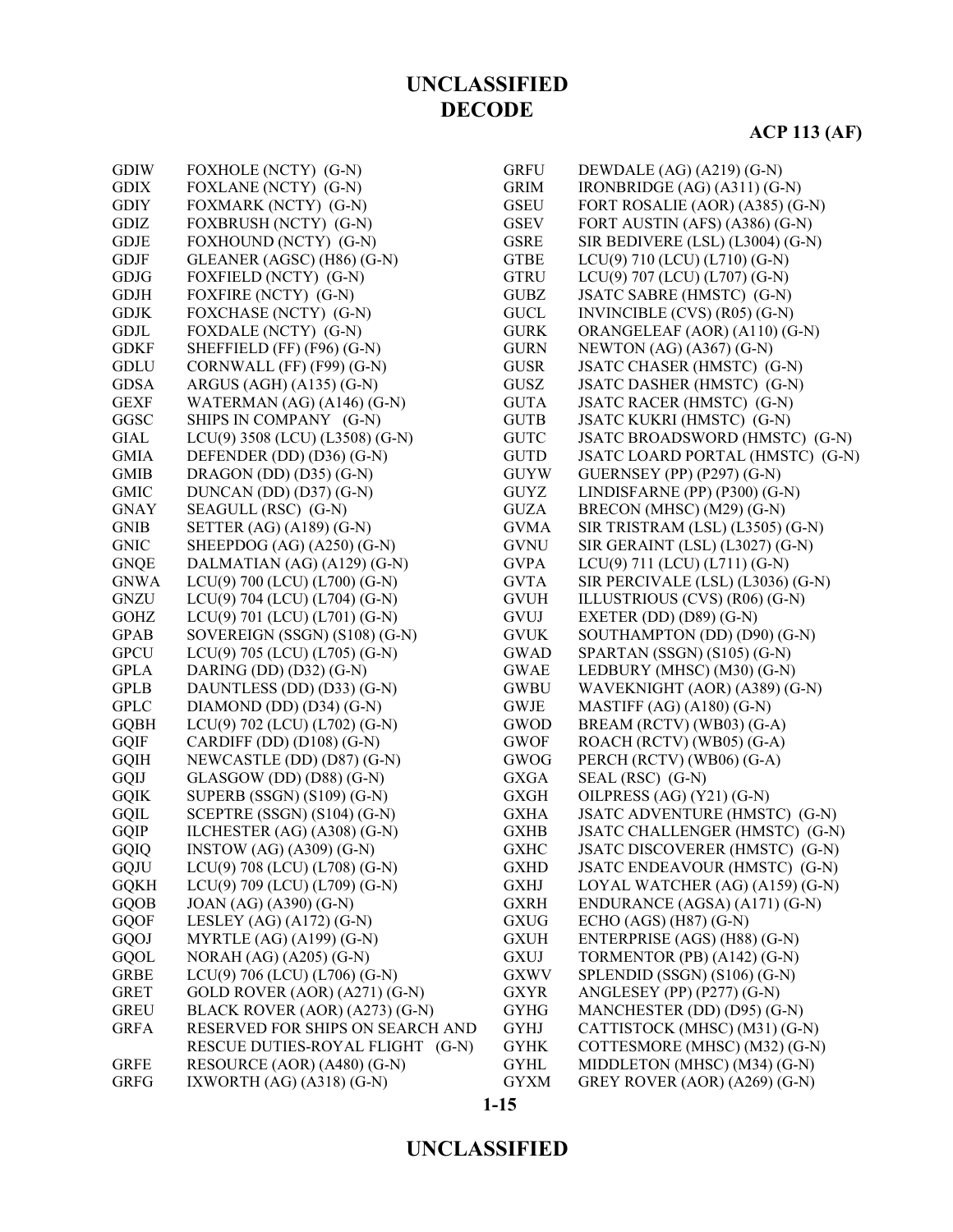# **ACP 113 (AF)**

| <b>GZAD</b> | BRAMBLELEAF (AOR) (A81) (G-N)       | <b>HSVN</b> | P.C.F.215 (PCF215) (THA-N)        |
|-------------|-------------------------------------|-------------|-----------------------------------|
| <b>GZAT</b> | FRANCES (AG) (A147) (G-N)           | <b>HSVO</b> | THONG KAEO (LCU) (771) (THA-N)    |
| <b>GZAU</b> | FLORENCE (AG) (A149) (G-N)          | <b>HSVP</b> | P.C.F.217 (PCF217) (THA-N)        |
| GZAV        | GENEVIEVE (AG) (A150) (G-N)         | <b>HSVQ</b> | P.C.F.218 (PCF218) (THA-N)        |
| <b>GZAW</b> | ADEPT (ATA) $(A224)$ (G-N)          | <b>HSVR</b> | P.C.F.219 (PCF219) (THA-N)        |
| <b>GZAX</b> | BUSTLER (AG) (A225) (G-N)           | <b>HSVS</b> | P.C.F.220 (PCF220) (THA-N)        |
| GZAY        | CAPABLE $(AG)$ $(A226)$ $(G-N)$     | <b>HSVT</b> | P.C.F.221 (PCF221) (THA-N)        |
| GZAZ        | CAREFUL (AG) (A227) (G-N)           | <b>HSVU</b> | THONG LANG (LCU) (772) (THA-N)    |
| <b>GZBD</b> | HUSKY (AG) (A178) (G-N)             | <b>HSVV</b> | WANG NAI (LCU) (774) (THA-N)      |
| <b>GZCK</b> | SPANIEL $(AG) (A201) (G-N)$         | <b>HSVW</b> | WANG NOK (LCU) (773) (THA-N)      |
| <b>GZEE</b> | SULTAN ADVENTURER (AG)(A103)(G-N)   | <b>HSVX</b> | SONGKHLA (PCF) (332) (THA-N)      |
| <b>GZGH</b> | HELEN $(AG)$ $(A198)$ $(G-N)$       | <b>HSVY</b> | PHUKET (PCF) (333) (THA-N)        |
| GZGU        | LADYBIRD (AG) (A253) (G-N)          | HSVZ        | SAMED (YO) (835) (THA-N)          |
| <b>GZIR</b> | NOTTINGHAM (DD) (D91) (G-N)         | <b>HSWA</b> | P.G.M.91 (PGM91) (THA-N)          |
| <b>GZIS</b> | LIVERPOOL (DD) (D92) (G-N)          | <b>HSWB</b> | CHAN (YW) (THA-N)                 |
| <b>GZMV</b> | SALUKI (AG) (A182) (G-N)            | <b>HSWC</b> | P.C.F.24 (PCF24) (THA-N)          |
| <b>GZVE</b> | PETARD (RSC) (Y02) (G-N)            | <b>HSWD</b> | $P.C.F.25 (PCF25) (THA-N)$        |
| <b>HSMA</b> | CHAO PRAYA (FFG) (455) (THA-N)      | <b>HSWE</b> | SURIYA (ABU) (821) (THA-N)        |
| <b>HSMB</b> | BANGPAKONG (FFG) (456) (THA-N)      | <b>HSWF</b> | CHIK (YO) (842) (THA-N)           |
| <b>HSMC</b> | KRABURI (FFG) (457) (THA-N)         | <b>HSWG</b> | CHUANG (YW) (841) (THA-N)         |
| <b>HSMD</b> | SAIBURI (FFG) (458) (THA-N)         | <b>HSWH</b> | $P.C.F.26 (PCF26) (THA-N)$        |
| <b>HSME</b> | NARESUAN (FFG) (421) (THA-N)        | <b>HSWI</b> | PRONG (YO) (833) (THA-N)          |
| <b>HSMF</b> | TAKSIN (FFG) (422) (THA-N)          | <b>HSWJ</b> | CHULA (AOR) (831) (THA-N)         |
| <b>HSMG</b> | PHUTTA YOTFA CHULALOK (FFG) (461)   | <b>HSWK</b> | P.G.M.95 (PGM95) (THA-N)          |
|             | $(THA-N)$                           | <b>HSWL</b> | P.G.M.96 (PGM96) (THA-N)          |
| <b>HSMH</b> | PHUTTA LOETLA NAPHALAI (FFG) (462)  | <b>HSWM</b> | P.G.M.81 (PGM81) (THA-N)          |
|             | $(THA-N)$                           | <b>HSWN</b> | P.C.F.243 (PCF243) (THA-N)        |
| <b>HSMI</b> | SIMILAN (AOR) (871) (THA-N)         | <b>HSWO</b> | P.G.M.99 (PGM99) (THA-N)          |
| <b>HSMJ</b> | SAMAESAN (YTB) (855) (THA-N)        | <b>HSWP</b> | P.G.M.83 (PGM83) (THA-N)          |
| <b>HSMK</b> | REAT (YTB) (856) (THA-N)            | <b>HSWQ</b> | P.G.M.98 (PGM98) (THA-N)          |
| <b>HSML</b> | LONGLOM (FS) (533) (THA-N)          | <b>HSWR</b> | KLUENG BADAAN (YTL) (851) (THA-N) |
| <b>HSMM</b> | HUA HIN (OPV) (541) (THA-N)         | <b>HSWS</b> | MARN VICHAI (YTL) (852) (THA-N)   |
| <b>HSMN</b> | KLAENG (OPV) (542) (THA-N)          | <b>HSWT</b> | THALANG (MST) (621) (THA-N)       |
| <b>HSMO</b> | SI RACHA (OPV) (543) (THA-N)        | <b>HSWU</b> | KRAM (LSM) (732) (THA-N)          |
| <b>HSMP</b> | KHAMRONSIN (FS) (531) (THA-N)       | <b>HSWV</b> | CHANTHARA (AGS) (811) (THA-N)     |
| <b>HSMR</b> | MAN NOK (LCU) (781) (THA-N)         | <b>HSWW</b> | KLED KAEO (AKS) (861) (THA-N)     |
| <b>HSMS</b> | MAN KLANG (LCU) (782) (THA-N)       | <b>HSWX</b> | RIN (YTB) (853) (THA-N)           |
| <b>HSMT</b> | MAN NAI (LCU) (783) (THA-N)         | <b>HSWY</b> | RANG (YTB) (854) (THA-N)          |
| <b>HSMU</b> | P.G.M.82 (PGM82) (THA-N)            | <b>HSWZ</b> | P.C.F.27 (PCF27) (THA-N)          |
| <b>HSNO</b> | CHAKRI NARUEBET (CVS) (911) (THA-N) | <b>HSXA</b> | P.C.F.213 (PCF213) (THA-N)        |
| <b>HSVA</b> | P.G.M.19 (PGM19) (THA-N)            | <b>HSXB</b> | MAKUT RAJAKUMARN (FF/AX) (433)    |
| <b>HSVB</b> | THAIMUANG (PC) (526) (THA-N)        |             | $(THA-N)$                         |
| <b>HSVC</b> | TAPI (FF) (431) (THA-N)             | <b>HSXD</b> | P.G.M.18 (PGM18) (THA-N)          |
| <b>HSVD</b> | CHON BURI (PCF) (331) (THA-N)       | <b>HSXE</b> | TACHIN (PF) (THA-N)               |
| <b>HSVE</b> | KHIRIRAT (FF) (432) (THA-N)         | <b>HSXG</b> | P.C.F.226 (PC.226) (THA-N)        |
| <b>HSVF</b> | PRABPARAPAK (PCFG) (311) (THA-N)    | <b>HSXH</b> | P.G.M.16 (PGM16) (THA-N)          |
| <b>HSVG</b> | HANHAK SUTTRU (PCFG) (312) (THA-N)  | HSXI        | THEPHA (PC) (525) (THA-N)         |
| <b>HSVH</b> | SURHAIRIN (PCFG) (313) (THA-N)      | <b>HSXK</b> | PRASAE (PF) (THA-N)               |
| <b>HSVI</b> | P.G.M.92 (PGM92) (THA-N)            | <b>HSXL</b> | PINKLOA (FF) (413) (THA-N)        |
| <b>HSVJ</b> | PRATHONG (LST) (715) (THA-N)        | <b>HSXM</b> | NAKHA (LSL) (751) (THA-N)         |
| <b>HSVK</b> | P.G.M.93 (PGM93) (THA-N)            | <b>HSXN</b> | P.G.M.17 (PGM17) (THA-N)          |
|             | P.C.F.214 (PCF214) (THA-N)          |             | $P.G.M.14 (PGM14) (THA-N)$        |
| <b>HSVM</b> |                                     | <b>HSXO</b> |                                   |

#### **1-16**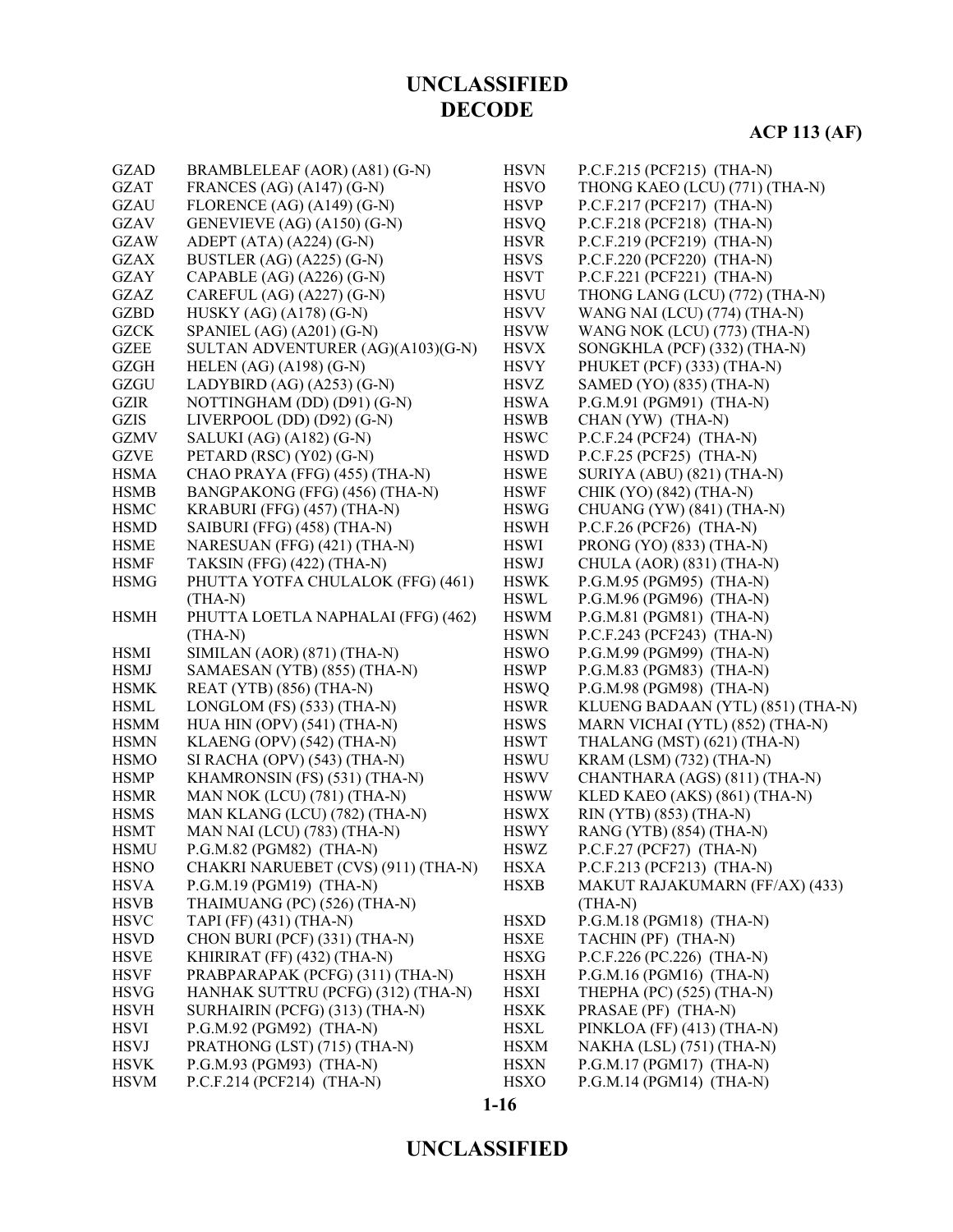| <b>HSXP</b> | P.G.M.15 (PGM15) (THA-N)           | <b>HSZV</b>        | THAYANCHON (FS) (532) (THA-N)        |
|-------------|------------------------------------|--------------------|--------------------------------------|
| <b>HSXQ</b> | P.G.M.12 (PGM12) (THA-N)           | <b>HSZW</b>        | LANTA (LST) $(714)$ (THA-N)          |
| <b>HSXR</b> | $P.C.F.21 (PCF21) (THA-N)$         | <b>HSZX</b>        | <b>SURIN (LST) (722) (THA-N)</b>     |
| <b>HSXS</b> | $P.C.F.22 (PCF22) (THA-N)$         | <b>HSZY</b>        | SATAKUT (LCM) (742) (THA-N)          |
| <b>HSXT</b> | SUK (AGOR) (812) (THA-N)           | HSZZ               | MATAPHON (LCU) (761) (THA-N)         |
| <b>HSXU</b> | RATTANAKOSIN (FSG) (441) (THA-N)   | <b>HXZN</b>        | KANTANG (PC) (524) (THA-N)           |
| <b>HSXV</b> | SUKOTHAI (FSG) (442) (THA-N)       | <b>IAAC</b>        | ALL ITALIAN MERCHANT SHIPS           |
| <b>HSXW</b> | P.C.F.241 (PCF241) (THA-N)         |                    | (SECTION 4)                          |
| <b>HSXX</b> | $P.C.F.242 (PCF242) (THA-N)$       | IAAC1              | ALL ITALIAN MERCHANT SHIPS IN        |
| <b>HSXY</b> | P.C.F.231 (PCF231) (THA-N)         | thru               | AREA INDICATED (SECTION 4)           |
| <b>HSXZ</b> | CHANG (LST) (712) (THA-N)          | IAAC <sub>13</sub> |                                      |
| <b>HSYA</b> | DONCHEDI (MSC) (613) (THA-N)       | IAAD               | ALL ITALIAN WARSHIPS (I +SECTION 3)  |
| <b>HSYB</b> | LAT YA (MHC/MSC) (633) (THA-N)     | <b>IAAM</b>        | ALL ITALIAN WARSHIPS AND NAVAL       |
| <b>HSYC</b> | BANGKEO (MSC) (612) (THA-N)        |                    | SHORE STATIONS $(I + SECTION 3)$     |
| <b>HSYD</b> | P.C.F.29 (PCF29) (THA-N)           | <b>IAAN</b>        | ALL ITALIAN MERCHANT SHIPS IN        |
| <b>HSYE</b> | ANGTHONG (LST) (THA-N)             |                    | THE ATLANTIC OCEAN (SECTION 4)       |
| <b>HSYF</b> | WITTHAYAKOM (PCFG) (322) (THA-N)   | <b>IAAO</b>        | ALL ITALIAN MERCHANT SHIPS IN        |
| <b>HSYG</b> | BANG RACHAN (MHC/MSC) (631)(THA-N) |                    | THE INDIAN OCEAN (SECTION 4)         |
| <b>HSYI</b> | P.G.M.97 (PGM97) (THA-N)           | <b>IAAP</b>        | ALL ITALIAN MERCHANT SHIPS IN        |
|             |                                    |                    | THE PACIFIC OCEAN (SECTION 4)        |
| <b>HSYJ</b> | NONGSARAI (MHC/MSC) (632) (THA-N)  |                    |                                      |
| <b>HSYK</b> | SATTAHIP (PC) (521) (THA-N)        | <b>IAAQ</b>        | ALL ITALIAN MERCHANT SHIPS IN        |
| <b>HSYM</b> | P.C.F.222 (PCF222) (THA-N)         |                    | THE MEDITERRANEAN SEA(SECTION 4)     |
| <b>HSYN</b> | P.C.F.223 (PCF223) (THA-N)         | <b>IAAR</b>        | ALL ITALIAN MERCHANT SHIPS IN        |
| <b>HSYO</b> | RATCHARIT (PCFG) (321) (THA-N)     |                    | THE TYRRHENIAN SEA (SECTION 4)       |
| <b>HSYP</b> | $P.C.F.211 (PCF211) (THA-N)$       | <b>IAAS</b>        | ALL ITALIAN MERCHANT SHIPS IN        |
| <b>HSYQ</b> | UDOMDET (PCFG) (323) (THA-N)       |                    | THE IONIAN SEA (SECTION 4)           |
| <b>HSYR</b> | $P.C.F.28 (PCF28) (THA-N)$         | <b>IAAT</b>        | ALL ITALIAN MERCHANT SHIPS IN        |
| <b>HSYS</b> | P.C.F.210 (PCF210) (THA-N)         |                    | THE ADRIATIC SEA (SECTION 4)         |
| <b>HSYU</b> | $O.V.2 (OV2) (THA-N)$              | IAAU1              | ANY ITALIAN MERCHANT SHIPS           |
| <b>HSYV</b> | $O.V.3 (OV3) (THA-N)$              | thru               | (SECTION 4)                          |
| <b>HSYW</b> | PROET (YO) (834) (THA-N)           | IAAU9              |                                      |
| <b>HSYX</b> | P.C.F.212 (PCF212) (THA-N)         | <b>IAAX</b>        | ALL ITALIAN WARSHIPS AND             |
| <b>HSYY</b> | PHOSAMTON (AXL) (415) (THA-N)      |                    | MERCHANT SHIPS $(I, SECTION 3 + 4)$  |
| <b>HSYZ</b> | THA DIN DAENG (MHC/MSC) (634)      | <b>IABA</b>        | ARETUSA (AGS) (A5304) (I-N)          |
|             | $(THA-N)$                          | <b>IABC</b>        | GALATEA (AGS) (A5308) (I-N)          |
| <b>HSZA</b> | $P.C.F.23 (PCF23) (THA-N)$         | IABE               | COMMANDANTE CIGALA FULGOSI (PG)      |
| <b>HSZB</b> | RAWI (LCU) (762) (THA-N)           |                    | $(P490)$ (I-N)                       |
| <b>HSZC</b> | ADANG (LCU) (763) (THA-N)          | <b>IABF</b>        | COMMANDANTE BORSINI (PG) (P491)      |
| <b>HSZD</b> | P.G.M.13 (PGM13) (THA-N)           |                    | $(I-N)$                              |
| <b>HSZE</b> | PHETRA (LCU) (764) (THA-N)         | <b>IABG</b>        | COMMANDANTE BETTICA (PB) (P492)      |
| <b>HSZF</b> | SICHANG (LST) (721) (THA-N)        |                    | $(I-N)$                              |
| <b>HSZG</b> | PANGAN (LST) (713) (THA-N)         | <b>IABH</b>        | COMMANDANTE FOSCIARI (PG) (P493)     |
| <b>HSZH</b> | P.C.F.224 (PCF224) (THA-N)         |                    | $(I-N)$                              |
| <b>HSZI</b> | P.C.F.225 (PCF225) (THA-N)         | IABJ               | AMERIGO VESPUCCI (AXS) (A5312) (I-N) |
| <b>HSZJ</b> | $P.G.M.11 (PGM11) (THA-N)$         | IABL               | SIRIO (PHM) (P410) (I-N)             |
| <b>HSZL</b> | KLONGYAI (PC) (522) (THA-N)        | IABM               | ORIONE (PHM) (P409) (I-N)            |
| <b>HSZM</b> | TAKBAI (PC) (523) (THA-N)          | <b>IADC</b>        | CORSARO II (AXS) (A5316) (I-N)       |
| <b>HSZO</b> | KOLUM (LCU) (765) (THA-N)          | <b>IADP</b>        | LUIGI DURANO DE LA PENNE (DDHM)      |
| <b>HSZP</b> | SAMUI (YO) (832) (THA-N)           |                    | $(D560)$ (I-N)                       |
| <b>HSZQ</b> | PRAB (LCM) (741) (THA-N)           | <b>IADV</b>        | CARABINIERE (FFHV) (F581) (I-N)      |
| <b>HSZR</b> | KUT (LCM) (731) (THA-N)            | IAEF               | ZEFFIRO (FFAHV) (F577) (I-N)         |
| <b>HSZT</b> | TALIBONG (LCU) (766) (THA-N)       | <b>IAEN</b>        | PROTEO (ARS) (A5310) (I-N)           |

**1-17**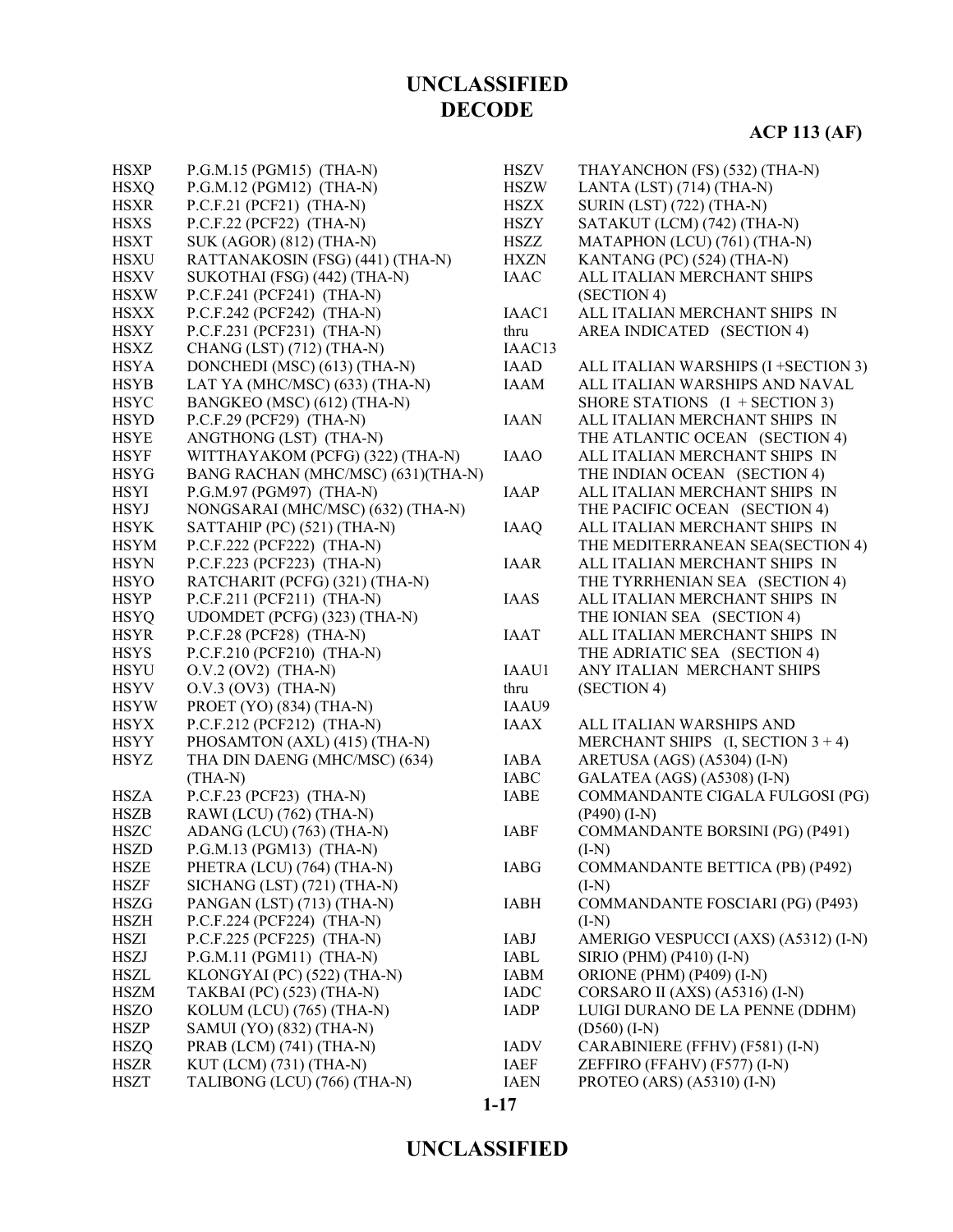#### **1-18**

| <b>IAEO</b> | BERSAGLIERE (FFAH) (F584) (I-N)       | <b>IGDI</b> | CAPRI (AKL) (A5353) (I-N)           |
|-------------|---------------------------------------|-------------|-------------------------------------|
| <b>IAEP</b> | ARTIGLIERE (FFAH) (F582) (I-N)        | <b>IGDR</b> | M.O.C. 1201 (ARL) (A5331) (I-N)     |
| <b>IAEQ</b> | AVIERE (FFAH) (F583) (I-N)            | <b>IGDW</b> | M.O.C. 1204 (ARL) (A5334) (I-N)     |
| <b>IAER</b> | GRANATIERE (FFAH) (F585) (I-N)        | <b>IGED</b> | PONZA (ABU) (A5364) (I-N)           |
| <b>IAES</b> | ESPERO (FFAHV) (F576) (I-N)           | <b>IGEE</b> | LEVANZO (ABU) (A5366) (I-N)         |
| <b>IAEU</b> | EURO (FFAHV) (F575) (I-N)             | <b>IGEF</b> | TAVOLARA (ABU) (A5367) (I-N)        |
| <b>IAFC</b> | FECIA DI COSSATO (SSK) (S519) (I-N)   | <b>IGEG</b> | PALMARIA (ABU) (A5368) (I-N)        |
| <b>IAFM</b> | FRANCESCO MIMBELLI (DDHM) (D561)      | <b>IGEN</b> | M.C.C. 1101 (AORL) (A5370) (I-N)    |
|             | $(I-N)$                               | <b>IGEO</b> | M.C.C. 1102 (AORL) (A5371) (I-N)    |
| <b>IAGM</b> |                                       | <b>IGEP</b> | M.C.C. 1103 (AORL) (A5372) (I-N)    |
| <b>IAGR</b> | GRECALE (FFAHV) (F571) (I-N)          | <b>IGEQ</b> | M.C.C. 1104 (AORL) (A5373) (I-N)    |
| <b>IAIQ</b> | GIUSEPPE GARIBALDI (CVH) (C551) (I-N) | <b>IGGC</b> | CAPRICIA (AXS) (A5322) (I-N)        |
| <b>IAJV</b> | VITTORIO VENETO (CHM) (C550) (I-N)    | <b>IGGP</b> | GIANFRANCO GAZZANA PRIAROGGIA       |
| <b>IALI</b> | LIBECCIO (FFAHV) (F572) (I-N)         |             | $(SSK) (S525) (I-N)$                |
| <b>IALS</b> | ALISEO (FFAHV) (F574) (I-N)           | <b>IGHP</b> | PROMETEO (ATA) (A5318) (I-N)        |
| <b>IALV</b> | LEONARDO DA VINCI (SSK) (S520) (I-N)  | IGJB        | BORMIDA (AWT) (A5359) (I-N)         |
| <b>IAME</b> | MAESTRALE (FFAHV) (F570) (I-N)        | <b>IGLO</b> | PRIMO LONGOBARDO (SSK) (S524) (I-N) |
| <b>IAOA</b> | MINERVA (FS) $(F551)$ (I-N)           | <b>IGMA</b> | AMMIRAGLIO MAGNAGHI (AGOR)          |
| <b>IAOB</b> | <b>URANIA (FS) (F552) (I-N)</b>       |             | $(A5303)$ (I-N)                     |
| <b>IAOC</b> | DANAIDE (FS) (F553) (I-N)             | <b>IGMC</b> | RP 108 (YTM) (I-N)                  |
| <b>IAOD</b> | SFINGE (FS) (F554) (I-N)              | <b>IGMD</b> | RP 109 (YTM) (I-N)                  |
| <b>IAOE</b> | DRIADE (FS) $(F555)$ (I-N)            | <b>IGME</b> | $RP 110 (YTM) (I-N)$                |
| <b>IAOF</b> | CHIMERA (FS) (F556) (I-N)             | <b>IGMG</b> | $RP 111 (YTM) (I-N)$                |
| <b>IAOG</b> | FENICE (FS) (F557) (I-N)              | <b>IGMH</b> | RP 101 (YTM) (I-N)                  |
| <b>IAOH</b> | SIBILLA (FS) $(F558)$ (I-N)           | IGMI        | RP 102 (YTM) (I-N)                  |
| <b>IAOM</b> | ORSA MAGGIORE (AXS) (A5323) (I-N)     | <b>IGMJ</b> | RP 103 (YTM) (I-N)                  |
| <b>IAPE</b> | PERSEO (FFAH) (F566) (I-N)            | IGML        | RP 104 (YTM) (I-N)                  |
| <b>IARD</b> | ARDITO (DDHM) (D550) (I-N)            | <b>IGMP</b> | RP 105 (YTM) (I-N)                  |
| <b>IARG</b> | SAN GIORGIO (LPD) (L9892) (I-N)       | <b>IGMQ</b> | RP 106 (YTM) (I-N)                  |
| <b>IARM</b> | SAN MARCO (LPD) (L9893) (I-N)         | <b>IGMS</b> | RP 107 (YTM) (I-N)                  |
| <b>IARO</b> | RAFFAELE ROSSETTI (AGE) (A5315) (I-N) | <b>IGMT</b> | RP 112 (YTM) (I-N)                  |
| <b>IARU</b> | AUDACE (DDHM) (D551) (I-N)            | <b>IGMU</b> | RP 113 (YTM) (I-N)                  |
| <b>IASC</b> | SCIROCCO (FFAHV) (F573) (I-N)         | <b>IGMV</b> | M.E.N. 209 (YRST) (I-N)             |
| <b>IASE</b> | SENTINELLA (PB) (P406) (I-N)          | <b>IGMW</b> | RP 114 (YTM) (I-N)                  |
| IASG        | SAN GIUSTO (LPD) (L9894) (I-N)        | <b>IGMX</b> | PALINURO (AXS) (A5311) (I-N)        |
| <b>IASL</b> | ESPLORATORE (PB) (P405) (I-N)         | IGMY        | RP 115 (YTM) (I-N)                  |
| IASP        | STELLA POLARE (AXS) (A5313) (I-N)     | IGMZ        | RP 116 (YTM) (I-N)                  |
| <b>IAST</b> | STAFFETTA (PB) (P408) (I-N)           | <b>IGNA</b> | RP 118 (YTM) (I-N)                  |
| <b>IATA</b> | CASSIOPEA (PG) (P401) (I-N)           | <b>IGNB</b> | RP 119 (YTM) (I-N)                  |
| <b>IATB</b> | LIBRA (PG) (P402) (I-N)               | <b>IGNC</b> | RP 120 (YTM) (I-N)                  |
| <b>IATC</b> | SPICA (PG) (P403) (I-N)               | <b>IGND</b> | RP 121 (YTM) (I-N)                  |
| <b>IATD</b> | VEGA (PG) (P404) (I-N)                | <b>IGNE</b> | RP 122 (YTM) (I-N)                  |
| <b>IAVE</b> | VEDETTA (PB) (P407) (I-N)             | <b>IGNF</b> | RP 123 (YTM) (I-N)                  |
| <b>IAVJ</b> | MARIO MARINO (YDT) (Y498) (I-N)       | <b>IGNG</b> | RP 124 (YTM) (I-N)                  |
| <b>IAVK</b> | ALCIDE PEDRETTI (YDT) (Y499) (I-N)    | <b>IGNL</b> | STROMBOLI (AORL) (A5327) (I-N)      |
| <b>IGAR</b> | RIVA TRIGOSO (YTM) (Y443) (I-N)       | <b>IGOE</b> | RP 126 (YTM) (I-N)                  |
| <b>IGBP</b> | PORTO D'ISCHIA (YTM) (Y436) (I-N)     | <b>IGOF</b> | RP 127 (YTM) (I-N)                  |
| <b>IGDD</b> | GORGONA (AKL) (A5347) (I-N)           | <b>IGOG</b> | RP 128 (YTM) (I-N)                  |
| IGDE        | TREMITI (AKL) (A5348) (I-N)           | <b>IGOH</b> | RP 129 (YTM) (I-N)                  |
| IGDF        | CAPRERA (AKL) (A5349) (I-N)           | <b>IGOI</b> | RP 130 (YTM) (I-N)                  |
| <b>IGDG</b> | PANTELLERIA (AKL) (A5351) (I-N)       | <b>IGOJ</b> | RP 131 (YTM) (I-N)                  |
| <b>IGDH</b> | LIPARI (AKL) (A5352) (I-N)            | <b>IGOK</b> | RP 132 (YTM) (I-N)                  |

**UNCLASSIFIED DECODE**

### **ACP 113 (AF)**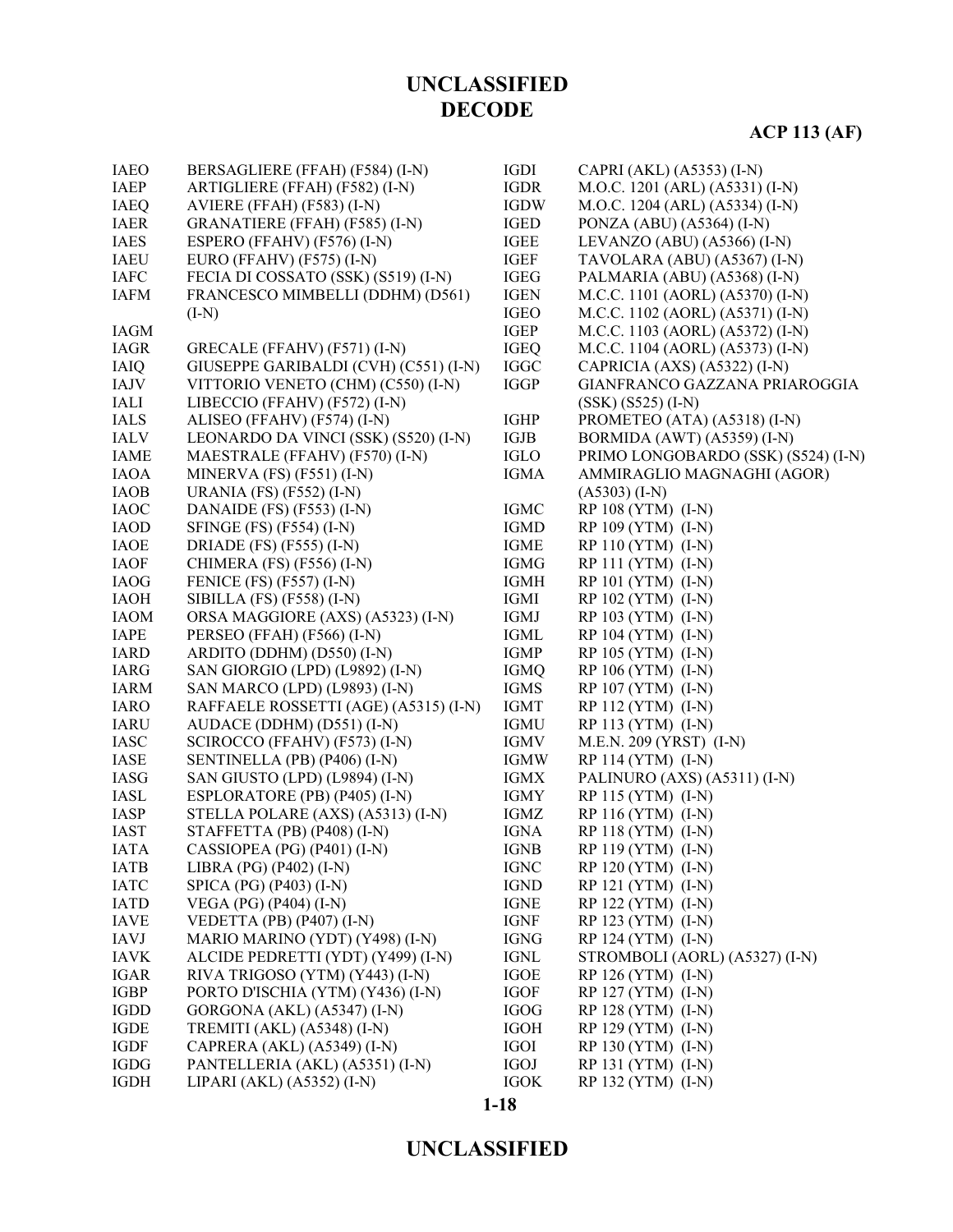# **ACP 113 (AF)**

| <b>IGOL</b> | RP 133 (YTM) (I-N)                  | <b>JWAO</b> | VIKEN (YAG) (HD-2) (NOR-N)         |
|-------------|-------------------------------------|-------------|------------------------------------|
| <b>IGOM</b> | RP 134 (YTM) (I-N)                  | <b>JWAP</b> | KARLSOEY (YAG) (HT-3) (NOR-N)      |
| <b>IGPL</b> | SALVATORE PELOSI (SSK) (S522) (I-N) | <b>JWAQ</b> | TAUTRA (YAG) (HM 5) (NOR-N)        |
| <b>IGPR</b> | GIULIANO PRINI (SSK) (S523) (I-N)   | <b>JWAR</b> | TORPEN (YAG) (HM 3) (NOR-N)        |
| <b>IGRO</b> | PROCIDA (ABU) (A5383) (I-N)         | <b>JWAS</b> | KNAPPEN (YAG) (VSD 19) (NOR-N)     |
| <b>IGSM</b> | CAROLY (AXS) (A5302) (I-N)          | <b>JWAT</b> | WISTING (YAG) (HM-5) (NOR-N)       |
| <b>IGTC</b> | TICINO (AWT) $(A5376)$ (I-N)        | <b>JWAU</b> | ALTA (MSC) (M 314) (NOR-N)         |
| <b>IGTS</b> | TIRSO (AWT) (A5377) (I-N)           | <b>JWAV</b> | OESD 11 (YAG) (OESD 11) (NOR-N)    |
| <b>IHAN</b> | ANTEO (ARS) (A5309) (I-N)           | JWAW        | HSD 94 (YAG) (HSD 94) (NOR-N)      |
| <b>IHBA</b> | BASENTO (AWT) (A5356) (I-N)         | <b>JWAX</b> | ROS 29 (YAG) (ROS 29) (NOR-N)      |
| <b>IHBB</b> | SIMETO (AWT) (A5375) (I-N)          | <b>JWAY</b> | SKYS I (YAG) (ROS 28) (NOR-N)      |
| <b>IHBC</b> | VESUVIO (AORL) (A5329) (I-N)        | <b>JWAZ</b> | SKARVEN (YAG) (ROS 92) (NOR-N)     |
| <b>IHBO</b> | PORTO CORSINI (YTB) (Y417) (I-N)    | <b>JWBB</b> | LETTTROSSBAAT 676 (YAG) (NOR-N)    |
| <b>IHBP</b> | PORTO FOSSONE (YTB) (Y413) (I-N)    | <b>JWBC</b> | KAMOEY (LCU) (L 4541) (NOR-N)      |
| <b>IHBQ</b> | PORTO TORRES (YTB) (Y416) (I-N)     | JWBD        | MARINA (YAG) (HL-1) (NOR-N)        |
| <b>IHFA</b> | CICLOPE (ATA) $(A5319)$ (I-N)       | <b>JWBE</b> | VSD 21 (YAG) (VSD 21) (NOR-N)      |
| <b>IHFB</b> | TITANO (ATA) (A5324) (I-N)          | JWBF        | BOGOEY (YAG) (HS-2) (NOR-N)        |
| <b>IHFC</b> | POLIFEMO (ATA) (A5325) (I-N)        | <b>JWBG</b> | KJELMOEY (LCU) (L 4545) (NOR-N)    |
| <b>IHFD</b> | GIGANTE (ATA) (A5328) (I-N)         | <b>JWBH</b> | FORACS II (YAG) (RSD 20) (NOR-N)   |
| <b>IHFE</b> | SATURNO (ATA) (A5330) (I-N)         | JWBI        | FJOELOEY (YAG) (HP-16) (NOR-N)     |
| <b>IHFF</b> | TENACE (ATA) (A5365) (I-N)          | JWBJ        | HAVOEY (LCU) (L 4540) (NOR-N)      |
| <b>IHFG</b> | PORTO EMPEDOCLE (YTM) (Y421) (I-N)  | JWBL        | BONDOEY (LCU) (L 4542) (NOR-N)     |
| <b>IHFH</b> | PORTO PISANO (YTM) (Y422) (I-N)     | <b>JWBM</b> | RYPOEY (LCU) (L 4543) (NOR-N)      |
| <b>IHFI</b> | PORTO CONTE (YTM) (Y423) (I-N)      | <b>JWBN</b> | BLAAMNN (YAG) (SSD 8) (NOR-N)      |
| <b>IHFJ</b> | PORTO FERRAIO (YTM) (Y425) (I-N)    | <b>JWBO</b> | EKKEROEY (LCU) (L 4544) (NOR-N)    |
| <b>IHFK</b> | PORTO VENERE (YTM) (Y426) (I-N)     | <b>JWBQ</b> | REINOEY (LCU) (L 4546) (NOR-N)     |
| <b>IHFL</b> | PORTO SALVO (YTM) (Y428) (I-N)      | JWBR        | TITRAN (PF) (KV-1) (NOR-N)         |
| <b>IHKC</b> | ASTICE (AXL) (A5379) (I-N)          | <b>JWBS</b> | HSD 93 (YAG) (HSD 93) (NOR-N)      |
| <b>IHKJ</b> | MITILO (AXL) (A5380) (I-N)          | <b>JWBT</b> | KJEOEY (YAG) (HP 11) (NOR-N)       |
| <b>IHKO</b> | PORPORA (AXL) (A5382) (I-N)         | <b>JWBV</b> | VIDAR (MLC) (N 52) (NOR-N)         |
| <b>IHMA</b> | VINCENZO MARTELLOTTA (AGE)          | <b>JWBW</b> | VALE (MLC) (N 53) (NOR-N)          |
|             | $(A5320)$ (I-N)                     | <b>JWCA</b> | ARNOEY (YAG) (HP-9) (NOR-N)        |
| <b>IHMC</b> | CROTONE (MHC) (M5558) (I-N)         | <b>JWCB</b> | $VSD 9 (YAG) (VSD 9) (NOR-N)$      |
| <b>IHMG</b> | GAETA (MHC) (M5554) (I-N)           | <b>JWCE</b> | VERNOEY (YAG) (HT-1) (NOR-N)       |
| <b>IHML</b> | LERICI (MHC) (M5550) (I-N)          | <b>JWCF</b> | VIGRA (PB) (P 359) (NOR-N)         |
| <b>IHMM</b> | MILAZZO (MHC) (M5552) (I-N)         | JWCI        | HESSA (PB) (P 358) (NOR-N)         |
| <b>IHMN</b> | NUMANA (MHC) (M5557) (I-N)          | <b>JWCK</b> | ELLIDA (YAG) (HP-20) (NOR-N)       |
| <b>IHMO</b> | ALGHERO (MHC) (M5556) (I-N)         | <b>JWCL</b> | FROEYA (YAG) (TSD 53) (NOR-N)      |
| <b>IHMS</b> | SAPRI (MHC) (M5551) (I-N)           | <b>JWCM</b> | KRAAKVAAG (YAG) (TSD 54) (NOR-N)   |
| <b>IHMT</b> | TERMOLI (MHC) (M5555) (I-N)         | JWCO        | TORPEDOFISKEN (YAG)(TRSD 2)(NOR-N) |
| <b>IHMV</b> | VIESTE (MHC) (M5553) (I-N)          | <b>JWCQ</b> | FOLDEN (YAG) (OESD 14) (NOR-N)     |
| <b>IHMW</b> | VIAREGGIO (MHC) (M5559) (I-N)       | <b>JWCR</b> | AGDER (PF) (KV 5) (NOR-N)          |
| <b>INGU</b> | RP 125 (YTM) (I-N)                  | <b>JWCT</b> | ROTVAER (YAG) (HM-2) (NOR-N)       |
| JWAA        | GLEODDEN (YAG) (HP 13) (NOR-N)      | <b>JWCW</b> | TEISTEN (YAG) (TRSD-3) (NOR-N)     |
| <b>JWAC</b> | RAMFJORD (YAG) (TRSD 54) (NOR-N)    | <b>JWCX</b> | HSD 55 (YAG) (HSD 55) (NOR-N)      |
| <b>JWAD</b> | GROTJARL (YAG) (TRSD 56) (NOR-N)    | <b>JWCY</b> | OESD 75 (YAG) (OESD 75) (NOR-N)    |
| <b>JWAH</b> | STORM (YAG) (HM-3) (NOR-N)          | <b>JWCZ</b> | WELDING (YAG) (HP-8) (NOR-N)       |
| <b>JWAJ</b> | OSCARSBORG II (YAG) (HP-21) (NOR-N) | <b>JWDA</b> | ODIN (YAG) (HP-4) (NOR-N)          |
| <b>JWAK</b> | HYSNES (YAG) (HP-3) (NOR-N)         | <b>JWDB</b> | OESD 76 (YAG) (OESD 76) (NOR-N)    |
| JWAL        | NAMSEN (YAG) (TSD 52) (NOR-N)       | JWDC        | TJELDSUND (LCU) (L 4592) (NOR-N)   |
| <b>JWAM</b> | KROETTOEY (YAG) (HM 2) (NOR-N)      | <b>JWDD</b> | MAURSUND (LCU) (L 4590) (NOR-N)    |
| <b>JWAN</b> | RAMNES (YAG) (ROS 23) (NOR-N)       | <b>JWDF</b> | SOEROEYSUND (LCU) (L 4503) (NOR-N) |
|             |                                     |             |                                    |

#### **1-19**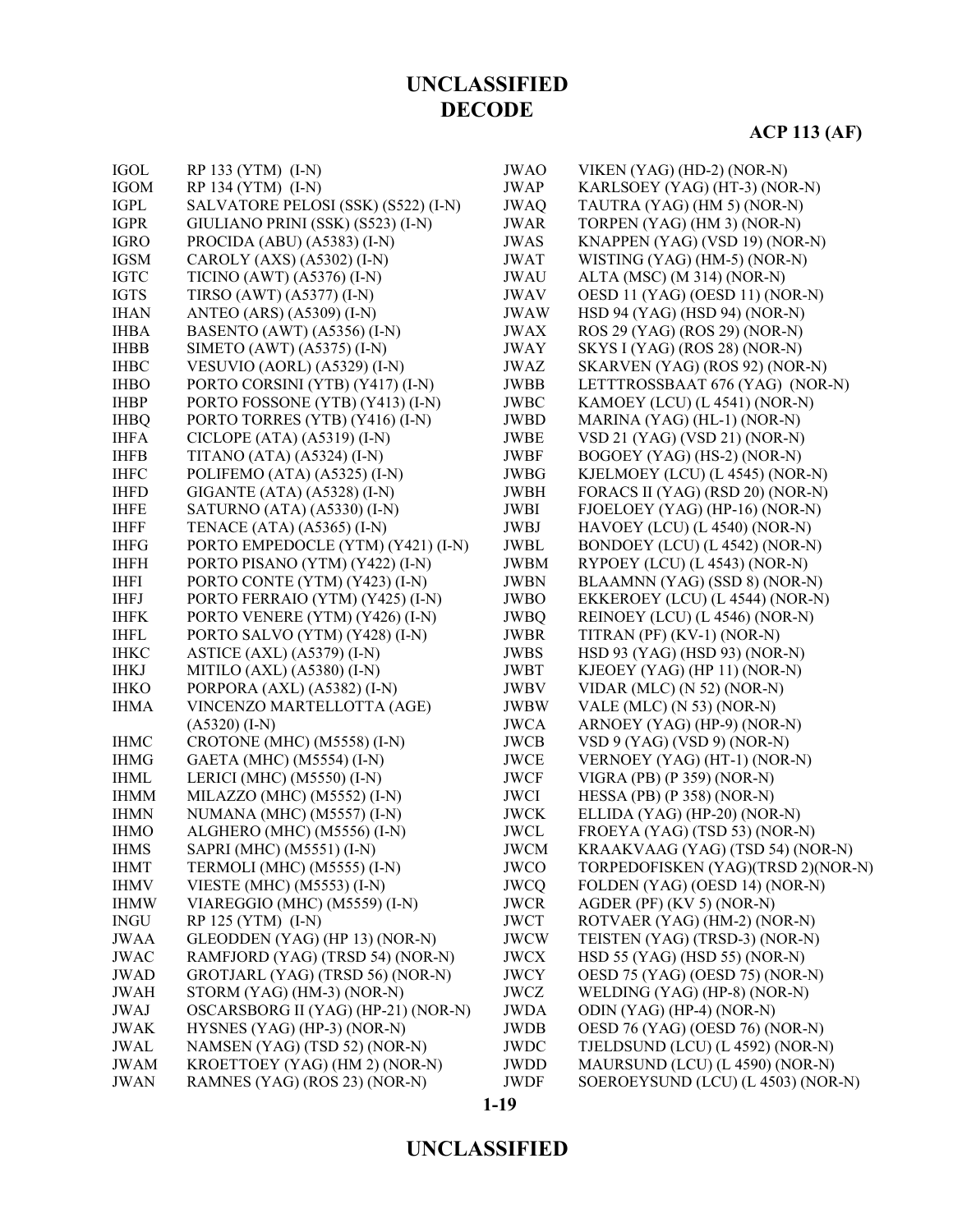### **ACP 113 (AF)**

| <b>JWDP</b>           | MAAGOEY (YAG) (HP-1) (NOR-N)          | LBAE        | TRONDHEIM (FF(P)) (F 302) (NOR-N)  |
|-----------------------|---------------------------------------|-------------|------------------------------------|
| <b>JWDQ</b>           | HSD 50 (YAG) (HSD 50) (NOR-N)         | LBAG        | NARVIK $(FF(P))$ $(F 304)$ (NOR-N) |
| JWEF                  | BRIMSE (YAG) (RSD 23) (NOR-N)         | LBAK        | KOBBEN (SS) (S 318) (NOR-N)        |
| <b>JWEG</b>           | ROGIN (YAG) (RSD 28) (NOR-N)          | LBAS        | ULA (SS) (S 300) (NOR-N)           |
| <b>JWEI</b>           | MINNI (YAG) (FKS 2) (NOR-N)           | <b>LBAT</b> | UTSIRA (SS) (S 301) (NOR-N)        |
| JWEJ                  | RSD 22 (YAG) (RSD 22) (NOR-N)         | LBAU        | UTVAER (SS) (S 303) (NOR-N)        |
| <b>JWEK</b>           | MERMAID (YAG) (RSD 29) (NOR-N)        | LBAV        | UTSTEIN (SS) (S 302) (NOR-N)       |
| <b>JWFA</b>           | HUGIN (YAG) (NOR-N)                   | LBAW        | UTHAUG (SS) (S 304) (NOR-N)        |
| <b>JWFB</b>           | MUNIN (YAG) (NOR-N)                   | LBAX        | UREDD $(SS)$ $(S305)$ $(NOR-N)$    |
| <b>JWFC</b>           | GERE (YAG) (NOR-N)                    | <b>LBBA</b> | ANY OR ALL NORWEGIAN WARSHIPS      |
| <b>JWFD</b>           | FREKE (YAG) (NOR-N)                   |             | $(NOR + SECTION 3)$                |
| <b>JWFK</b>           | KVARVEN (YAG) (HS-1) (NOR-N)          | LBBB        | TERNE (PBF(GS)) (P 988) (NOR-N)    |
| <b>JWFL</b>           | HITRA (YAG) (HP-15) (NOR-N)           | <b>LBBC</b> | TJELD (PBF(GS)) (P 989) (NOR-N)    |
| <b>JWFM</b>           | VSD 13 (YAG) (VSD 13) (NOR-N)         | <b>LBBD</b> | SKARV (PBF(GS)) (P 990) (NOR-N)    |
| <b>JWFN</b>           | MARSTEINEN (YAG) (HP-14) (NOR-N)      | LBBE        | TEIST (PBF(GS)) (P 991) (NOR-N)    |
| $\operatorname{JWFW}$ | VSD 15 (YAG) (VSD 15) (NOR-N)         | <b>LBBF</b> | JO (PBF(GS)) (P 992) (NOR-N)       |
| <b>JWGA</b>           | LOFJELL (YAG) (NOR-N)                 | <b>LBBG</b> | LOM (PBF(GS)) (P 993) (NOR-N)      |
| <b>JWHD</b>           | MONA (YAG) (NOR-N)                    | <b>LBBH</b> | STEGG (PBF(GS)) (P 994) (NOR-N)    |
| <b>JWHE</b>           | LISA (YAG) (NOR-N)                    | <b>LBBI</b> | FALK (PBF(GS)) (P 995) (NOR-N)     |
| <b>JWIH</b>           | HAALING I (YAG) (NOR-N)               | <b>LBBJ</b> | RAVN (PBF(GS)) (P 996) (NOR-N)     |
| JWII                  | HAALING II (YAG) (NOR-N)              | <b>LBBK</b> | GRIBB (PBF(GS)) (P 997) (NOR-N)    |
| JWIJ                  | HAALING III (YAG) (NOR-N)             | LBBL        | GEIR (PBF(GS)) (P 998) (NOR-N)     |
| <b>JWIK</b>           | HAALING IV (YAG) (NOR-N)              | <b>LBBM</b> | ERLE (PBF(GS)) (P 999) (NOR-N)     |
| JWIL                  | HAALING V (YAG) (NOR-N)               | <b>LBBO</b> | OERN (PBF) (P 987) (NOR-N)         |
| <b>JWIM</b>           | HAALING VI (YAG) (NOR-N)              | LBBQ        | HAUK (PBF(GS)) (P 986) (NOR-N)     |
| <b>JWKB</b>           | GARSOEY (YAG) (KV 6) (NOR-N)          | <b>LBBR</b> | SKJOLD (PBF) (P 960) (NOR-N)       |
| <b>JWKC</b>           | NORDEP I (YAG) (HP-7) (NOR-N)         | <b>LBCV</b> | HORTEN (AGP/ASL) (A 530) (NOR-N)   |
| <b>JWKD</b>           | RSD 73 (YAG) (RSD 73) (NOR-N)         | <b>LBDA</b> | OTRA (MSC) (M 352) (NOR-N)         |
| <b>JWKE</b>           | TERNEN (YAG) (OESD 51) (NOR-N)        | <b>LBDB</b> | RAUMA (MSC) (M 352) (NOR-N)        |
| <b>JWKF</b>           | OESD 73 (YAG) (OESD 73) (NOR-N)       | <b>LBDC</b> | ORKLA (MSC) (M 353) (NOR-N)        |
| <b>JWKG</b>           | OESD 74 (YAG) (OESD 74) (NOR-N)       | <b>LBDE</b> | ALTA (MSC) (M 350) (NOR-N)         |
| <b>JWWR</b>           | KONGSOEY (PF) (KV 2) (NOR-N)          | <b>LBDT</b> | OKSOEY (MHC) (M 340) (NOR-N)       |
| <b>KJLM</b>           | MURRE II (S 663) (USNOAAFLT)          | <b>LBDU</b> | KARMOEY (MHC) (M 341) (NOR-N)      |
| <b>KNBD</b>           | DELWARE II (R 445) (USNOAAFLT)        | LBDV        | MAALOEY (MHC) (M 342) (NOR-N)      |
| <b>KPAF</b>           | ALL "PACIFIC FAR EAST LINE"           | <b>LBDW</b> | HINNOEY (MHC) (M 343) (NOR-N)      |
|                       | VESSELS (SECTION 4)                   | <b>LBDZ</b> | TYR (YDT) (N 50) (NOR-N)           |
| <b>LAAU</b>           | LKT 55 (YAG) (NOR-AF)                 | LBEA        | VALKYRIEN (YAG) (A 535) (NOR-N)    |
| LABA                  | ROALD AMUNDSEN (FF(H)) (F 311)        | <b>LBGG</b> | SKUDD (PBF(GS)) (P 967) (NOR-N)    |
|                       | $(NOR-N)$                             | <b>LBGO</b> | STEIL (PBF(GS)) (P 969) (NOR-N)    |
| LABE                  | LKN 88 (YAG) (NOR-AF)                 | LBGQ        | GLOMMA (MSC) (M 354) (NOR-N)       |
| <b>LABF</b>           | $LKN 87 (YAG) (NOR-AF)$               | <b>LBHA</b> | NORDKAPP (FF(H)) (W 320) (NOR-N)   |
| LABH                  | THOR HEYERDAHL (FF(H)) (F 314)        | LBHB        | SENJA (FF(H)) (W 321) (NOR-N)      |
|                       | $(NOR-N)$                             | <b>LBHC</b> | ANDENES (FF(H)) (W 322) (NOR-N)    |
| LABI                  | HELGE INGSTAD (FF(H)) (F 313) (NOR-N) | <b>LBKA</b> | TRONDENES (LCU) (L 4510) (NOR-N)   |
| <b>LABN</b>           | FRIDTJOF NANSEN (FF(H)) (F 310)       | <b>LBKB</b> | SKROLSVIK (LCU) (L 4520) (NOR-N)   |
|                       | $(NOR-N)$                             | <b>LBKC</b> | KRAAKENES (LCU) (L 4521) (NOR-N)   |
| LABS                  | OTTO SVERDRUP (FF(H)) (F 312)         | <b>LBKD</b> | STANGENES (LCU) (L 4522) (NOR-N)   |
|                       | $(NOR-N)$                             | LBKE        | HYSNES (LCU) (L 4511) (NOR-N)      |
| LAES                  | VOLSTAD JR (PF) (W 316) (NOR-N)       | LBKF        | BRETTINGEN (LCU) (L 4529) (NOR-N)  |
| LAMA                  | NORGE (YAC) (A 533) (NOR-N)           | LBKG        | LOEKHAUE (LCU) (L 4530) (NOR-N)    |
| <b>LAOH</b>           | THORSTEINSON (PF) (W 319) (NOR-N)     | LBKH        | SOERVIKNES (LCU) (L 4531) (NOR-N)  |
| <b>LBAC</b>           | BERGEN (FF(P)) (F 301) (NOR-N)        | LBKI        | HELLEN (LCU) (L 4512) (NOR-N)      |
|                       |                                       |             |                                    |

**1-20**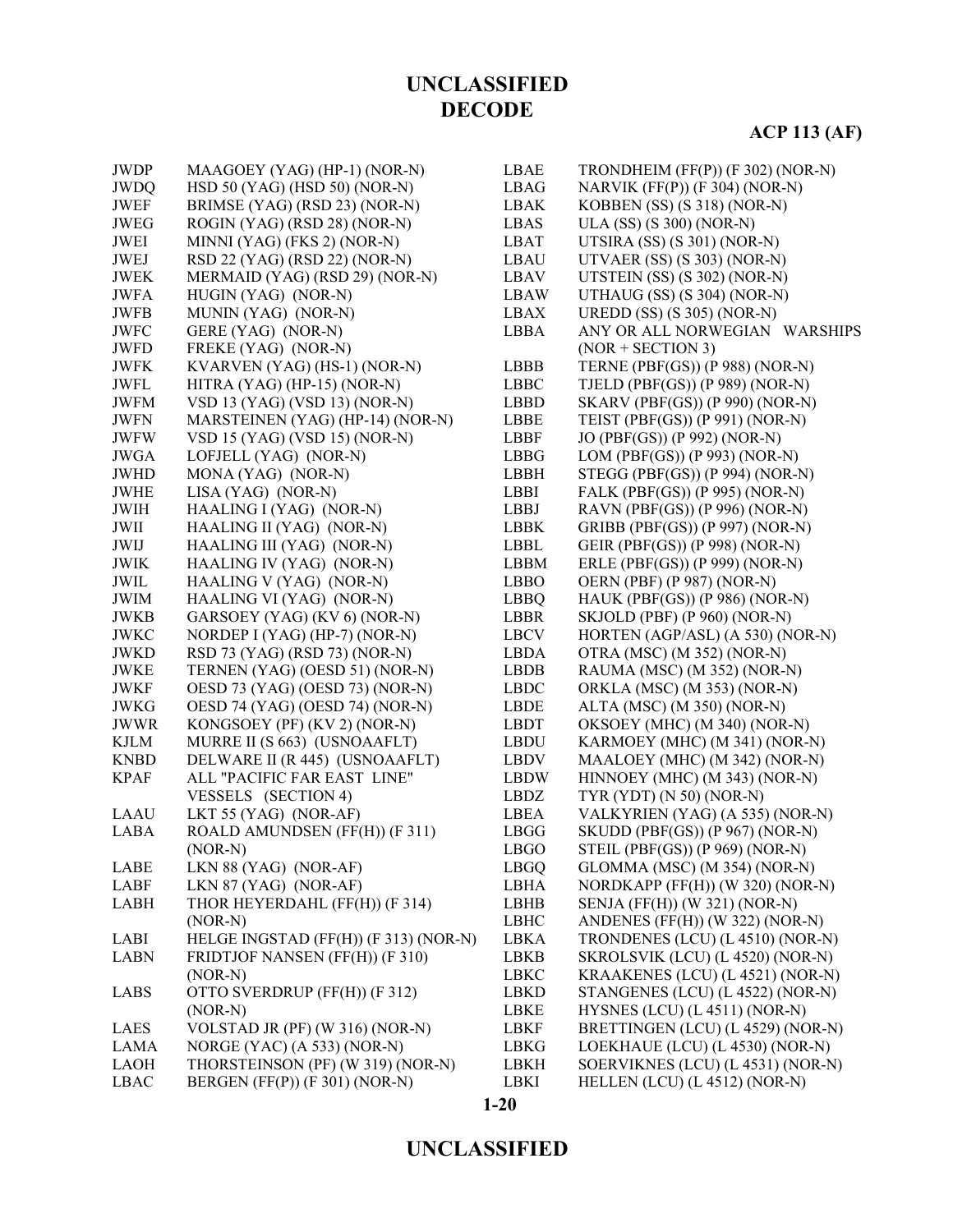# **ACP 113 (AF)**

| LBKJ<br><b>LBKK</b> | OSTERNES (LCU) (L 4532) (NOR-N)  | MDVG9             | CSB0002 (CSB) (G-N)               |
|---------------------|----------------------------------|-------------------|-----------------------------------|
|                     | FJELL (LCU) (L 4533) (NOR-N)     | MDVH5             | CSB0006 (CSB) (G-N)               |
| LBKL                | LEROEY (LCU) (L 4534) (NOR-N)    | MDVK7             | CSB0030 (CSB) (G-N)               |
| <b>LBKM</b>         | TORAAS (LCU) (L 4513) (NOR-N)    | MDVM <sub>2</sub> | $CSB0008$ (CSB) (G-N)             |
| <b>LBKN</b>         | KJOEKOEY (LCU) (L 4523) (NOR-N)  | MDVP4             | $CSB0001$ (CSB) (G-N)             |
| <b>LBKO</b>         | MOERVIKA (LCU) (L 4524) (NOR-N)  | MDVQ5             | CSB0004 (CSB) (G-N)               |
| <b>LBKP</b>         | KOPAAS (LCU) (L 4525) (NOR-N)    | MDVU9             | $CSB0024$ (CSB) (G-N)             |
| LBKQ                | MOEVIK (LCU) (L 4514) (NOR-N)    | MDVV7             | CSB0020 (CSB) (G-N)               |
| LBKR                | TANGEN (LCU) (L 4526) (NOR-N)    | MDVX2             | CSB0023 (CSB) (G-N)               |
| <b>LBKS</b>         | ODDANE (LCU) (L 4527) (NOR-N)    | MDVY2             | CSB0021 (CSB) (G-N)               |
| <b>LBKT</b>         | MALMOEYA (LCU) (L 4528) (NOR-N)  | MDWC6             | CSB0019 (CSB) (G-N)               |
| LBLG                | BREMNES (LCU) (KA 35) (NOR-N)    | MDWQ5             | $CSB0014$ (CSB) (G-N)             |
| <b>LBOM</b>         | STJERNEN (YAG) (NOR-N)           | MDWT7             | $CSB0015$ (CSB) (G-N)             |
| <b>LBSV</b>         | SVALBARD (PF) (W 303) (NOR-N)    | MDWU3             | $CSB0017$ (CSB) (G-N)             |
| LCIU                | MALENE OESTERVOLD (PF) (W 316)   | MDWU4             | $CSB0018$ (CSB) (G-N)             |
|                     | $(NOR-N)$                        | MDXD8             | $CSB0016$ (CSB) (G-N)             |
| <b>LCMO</b>         | H.U.SVERDRUP II (NOR-N)          | MDXG7             | CSB0028 (CSB) (G-N)               |
| <b>LDLQ</b>         | HVASSER (YAG) (NOR-N)            | MDXH9             | CSB0027 (CSB) (G-N)               |
| <b>LDNP</b>         | KYSTVERN (YAG) (NOR-N)           | MDXV6             | CSB0026 (CSB) (G-N)               |
| LEHZ                | NEVLUNG II (NOR-N)               | MDXX4             | CSB0029 (CSB) (G-N)               |
| <b>LFWB</b>         | THOR (NOR-N)                     | MDXX5             | CSB0025 (CSB) (G-N)               |
| <b>LGCV</b>         | STROENSTAD (NOR-N)               | MEES4             | CSB0022 (CSB) (G-N)               |
| <b>LGKI</b>         | LANCE (PF) (W 313) (NOR-N)       | <b>MLJT</b>       | YARMOUTH NAVIGATOR (G-N)          |
| LGRU                | STURE GOERAN (PF) (KV 3) (NOR-N) | <b>MTAM</b>       | MEDWAY (RCTV) (RPL) (G-A)         |
| <b>LGSP</b>         | NORDSJOEBAS (PF) (W 315) (NOR-N) | <b>MTAN</b>       | FORTH (RCTV) (RPL) (G-A)          |
| <b>LGTH</b>         | MARJATA (NOR-N)                  | MUIF              | SPITFIRE (RSCA) (RAF) (G-AF)      |
| <b>LHDO</b>         | LAFJORD (PF) (W 317) (NOR-N)     | MVSS1             | ANY BRITISH MERCHANT SHIP         |
| <b>LHXC</b>         | AALESUND (PF) (W 301) (NOR-N)    | thru              | (SECTION 4)                       |
| <b>LIOA</b>         | TROMSOE (PF) (W 313) (NOR-N)     | MVSS9             |                                   |
| <b>LIPR</b>         | ICE LADY (PF) (KV 4) (NOR-N)     | NAAB              | LIVELY (NSY 32) (US-N)            |
| <b>LJXT</b>         | AAHAV (PF) (KV 7) (NOR-N)        | <b>NAAQ</b>       | POUGHKEEPSIE (YTB 813) (US-N)     |
| <b>LLCS</b>         | TARZAN II (NOR-N)                | <b>NAAV</b>       | VANDEGRIFT (FFG 48) (US-N)        |
| <b>LLTL</b>         | HAAREK (YAG) (NOR-N)             | <b>NABD</b>       | GRAND ISLE (WPB 1338) (US-CG)     |
| <b>LLXE</b>         | EIGUN (PF) (W 310) (NOR-N)       | <b>NABE</b>       | ABRAHAM LINCOLN (CV(N) 72) (US-N) |
| <b>LMBD</b>         | MARVIKA (NOR-N)                  | <b>NABK</b>       | FARALLON (WPB 1301) (US-CG)       |
| <b>LMNO</b>         | ALL NORWEGIAN WARSHIPS AND       | <b>NABL</b>       | ABLE (T-AGOS 20) (CS)(USNS)       |
|                     | MERCHANT SHIPS (NOR + SECTION 4) | <b>NABM</b>       | FOR ASSIGNMENT BY COMNAVBASE      |
|                     | $(NOR-N)$                        |                   | (NO.) SEATTLE, WA (USN-MISC.)     |
| <b>LNJG</b>         | NYSLEPPEN (PF) (KV 28) (NOR-N)   | <b>NABN</b>       | SEATTLE (AOE 3) (US-N)            |
| <b>LNNP</b>         | VARANGER VEKTEREN (PF) (KV 4)    | <b>NABP</b>       | YP 682 (US-N)                     |
|                     | $(NOR-N)$                        | <b>NABR</b>       | ALL U.S. SHIPS ASSIGNED           |
| <b>LNXH</b>         | STAALBAS (PF) (W 314) (NOR-N)    |                   | INTERNATIONAL ICE PATROL DUTY     |
| MDUM7               | CSB0009 (CSB) (G-N)              |                   | (SECTION 3)                       |
| MDUP <sub>6</sub>   | CSB0010 (CSB) (G-N)              | <b>NABS</b>       | ATTU (WPB 1317) (US-CG)           |
| MDUS <sub>6</sub>   | CSB0011 (CSB) (G-N)              | <b>NABT</b>       | ALL U.S. SHIPS ASSIGNED TO        |
| MDUT <sub>6</sub>   | CSB0012 (CSB) (G-N)              |                   | <b>GREENLAND PATROL DUTY</b>      |
| MDUV5               | CSB0013 (CSB) (G-N)              |                   | (SECTION 3)                       |
| MDVD <sub>6</sub>   | CSB9931 (CSB) (G-N)              | <b>NABW</b>       | SCOUT (MCM 8) (US-N)              |
| MDVE7               | CSB0003 (CSB) (G-N)              | <b>NACK</b>       | CONCORD (AFS 5) (US-N)            |
| MDVF8               | CSB0007 (CSB) (G-N)              | <b>NACO</b>       | SUPPLY (AOE 6) (US-N)             |
| MDVG4               | CSB0005 (CSB) (G-N)              | <b>NACP</b>       | HARPERS FERRY (LSD 49) (US-N)     |
| MDVG5               | CSB9932 (CSB) (G-N)              | <b>NADH</b>       | SATURN (T-AFS 10) (CS)(USNS)      |
|                     |                                  |                   |                                   |

#### **1-21**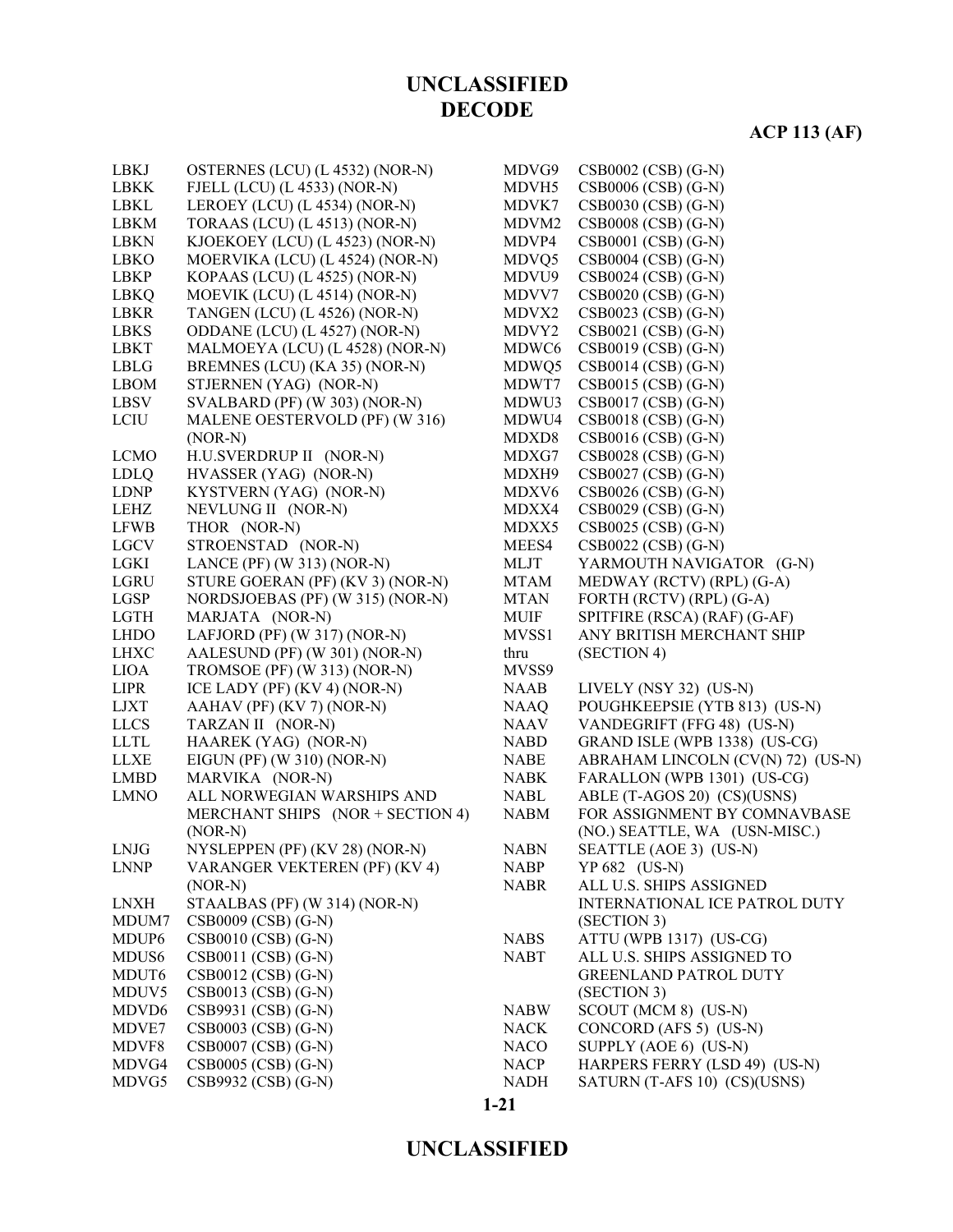# **ACP 113 (AF)**

| <b>NADN</b> | ALL U.S. MERCHANT SHIPS         | <b>NAPJ</b> | CONSTITUTION (IX 21) (US-N)        |
|-------------|---------------------------------|-------------|------------------------------------|
|             | (SECTION 4)                     | <b>NAPS</b> | COMMANDER, AFLOAT                  |
| NADN1       | ALL U.S. MERCHANT SHIPS IN AREA |             | PREPOSITIONING SHIPS SQUADRON      |
| thru        | INDICATED (SECTION 4)           |             | <b>FOUR</b>                        |
| NADN13      |                                 | <b>NAQD</b> | JARVIS (WHEC 725) (US-CG)          |
| <b>NADQ</b> | GRASP (ARS 51) (US-N)           | <b>NAQE</b> | WHITE HEATH (WLM 545) (US-CG)      |
| NADT        | BUCKTHORN (WLI 642) (US-CG)     | <b>NAQG</b> | BOISE $(SS(N) 764)$ (US-N)         |
| <b>NADY</b> | SHREVEPORT (LPD 12) (US-N)      | <b>NAQH</b> | YANO (T-AKR 297) (CS)(USNS)        |
| <b>NAED</b> | WHITE SUMAC (WLM 540) (US-CG)   | NARA        | FOR ASSIGNMENT BY 1ST COGARD       |
| <b>NAEF</b> | YP 676 (US-N)                   |             | DIST. (NO.) (USCG-MISC.)           |
| <b>NAEH</b> | BERKELEY (DDG 15) (US-N)        | <b>NARK</b> | ARKANSAS (CG(N) 41) (US-N)         |
| <b>NAEP</b> | MANITOU (WPB 1302) (US-CG)      | <b>NARO</b> | WHITE LUPINE (WLM 546) (US-CG)     |
| <b>NAET</b> | HOLLAND (AS 32) (US-N)          | <b>NARU</b> | COHO (WLM 87321) (US-N)            |
| <b>NAFG</b> | COGARD AEROSTAT UNIT ONE (USCG- | <b>NARV</b> | YOSEMITE (AD 19) (US-N)            |
|             | MISC.)                          | <b>NASA</b> | COLUMBIA (SS(N) 771) (US-N)        |
| <b>NAFO</b> | COWSLIP (WLB 277) (US-CG)       | <b>NASH</b> | ASHEVILLE (SS(N) 758) (US-N)       |
| <b>NAFS</b> | YP 659 (US-N)                   | <b>NASO</b> | L. Y. SPEAR (AS 36) (US-N)         |
| NAFY        | ASSERTIVE (T-AGOS 9) (CS)(USNS) | <b>NASU</b> | $YTT 9$ (US-N)                     |
| <b>NAGD</b> |                                 | <b>NASW</b> | WADSWORTH (FFG 9) (US-N)           |
| NAHB        | $CT3$ (US-N)                    | <b>NATA</b> | ALL U. S. NAVAL SHIPS COPYING THIS |
| <b>NAHC</b> | AVENGER (MCM 1) (US-N)          |             | <b>BROADCAST (SECTION 3)</b>       |
| <b>NAHM</b> | GUAM (LPH 9) (US-N)             | <b>NATB</b> | FOR ASSIGNMENT BY COMNAVBASE       |
| <b>NAHY</b> |                                 |             | (NO.) NORFOLK, VA (USN-MISC.)      |
| <b>NAJF</b> | LA JOLLA $(SS(N) 701)$ $(US-N)$ | <b>NATM</b> | ANTIETAM (CG 54) (US-N)            |
| NAJH        | ANDREW J. HIGGINS (T-AO 190)    | <b>NAUG</b> | AUGUSTA (SS(N) 710) (US-N)         |
|             | (CS)(USNS)                      | <b>NAVA</b> | NATICK (YTB 760) (US-N)            |
| NAKH        | POINT BATAN (WPB 82340) (US-CG) | <b>NAVC</b> | SOCKEYS (WPB 87337) (US-CG)        |
| NAKL        | GORDON (T-AKR 296) (USNS)       | <b>NAVH</b> | POINT BENNETT (WPB 82351) (US-CG)  |
| <b>NAKX</b> | MUSKEGON (YTB 763) (US-N)       | <b>NAWF</b> | AUBREY FITCH (FFG 34) (US-N)       |
| NALA        | ALABAMA (SSB(N) 731) (US-N)     | <b>NAWH</b> | HAWK (WPB 87355) (US-CG)           |
| NALB        | ALBUQUERQUE (SS(N) 706) (US-N)  | <b>NAWR</b> | ARTHUR W. RADFORD (DD 968) (US-N)  |
| NALK        | ALASKA (SSB(N) 732) (US-N)      | <b>NAWS</b> | ANY OR ALL ALLIED WARSHIP(S)       |
| NALX        | ALEXANDRIA (SS(N) 757) (US-N)   |             | (SECTION 3)                        |
| <b>NAME</b> | FOR ASSIGNMENT BY COMNAVBASE    | <b>NAXN</b> | FLYINGFISH (CPB 87346) (US-CG)     |
|             | (NO.) SAN DIEGO, CA (USN-MISC.) | <b>NAXP</b> | HADDOCK (CPB 87347) (US-CG)        |
| NAMJ        | GILLILAND (T-AKR 298) (USNS)    | <b>NAXQ</b> | OAK (WLB 211) (US-CG)              |
| <b>NAMU</b> | ROANOKE (AOR 7) (US-N)          | <b>NAXX</b> | YO 230 (US-N)                      |
| <b>NAMW</b> | ALGOL (T-AKR 287) (CS)(USNS)    | <b>NAYE</b> | PAMLICO (WLIC 800) (US-CG)         |
| NANA        | ANNAPOLIS (SS(N) 760) (US-N)    | NAYL        | DOLPHIN (WPB 87354) (US-CG)        |
| <b>NANK</b> | FOR ASSIGNMENT BY CNAVRES (NO.) | <b>NAYN</b> | FOR ASSIGNMENT BY 3RD COGARD       |
|             | NEW ORLEANS, LA (USN-MISC.)     |             | DIST. (NO.) (USCG-MISC.)           |
| NANL        | SODERMAN (T-AKR 299) (CS)(USNS) | <b>NAYR</b> | DENVER (LPD 9) (US-N)              |
| <b>NANY</b> | ALBANY (SS(N) 753) (US-N)       | <b>NAYS</b> | BRANT (CPB 87348) (US-CG)          |
| <b>NAOD</b> | SIERRA (AD 18) (US-N)           | <b>NAYT</b> | SHEARWATER (CPB 87349) (US-CG)     |
| <b>NAOE</b> | RAINIER (AOE 7) (US-N)          | NAYU        | PETREL (CPB 87350) (US-CG)         |
| NAOI        | CHINCOTEAGUE (WPB 1320) (US-CG) | <b>NAYV</b> | FIR (WLB 213) (US-CG)              |
| <b>NAON</b> | NEW ORLEANS (LPH 11) (US-N)     | NAZJ        | HICKORY (WLB 212) (US-CG)          |
| <b>NAOP</b> | ELLIOT (DD 967) (US-N)          | <b>NAZL</b> | MENOMINEE (YTB 790) (US-N)         |
| <b>NAOQ</b> | SHUGHART (T-AKR 295) (USNS)     | <b>NBAE</b> | PONTIAC (YTB 756) (US-N)           |
| <b>NAOW</b> | ASHLAND (LSD 48) (US-N)         | <b>NBBO</b> | HARBOR DEFENCE COMMAND UNIT        |
| NAOY        | WHITE HOLLY (WLM 543) (US-CG)   |             | $110$ (US-N)                       |
| <b>NAPC</b> | WHITE SAGE (WLM 544) (US-CG)    | <b>NBBP</b> | HARBOR DEFENCE COMMAND UNIT        |
|             |                                 |             |                                    |

# **UNCLASSIFIED**

**1-22**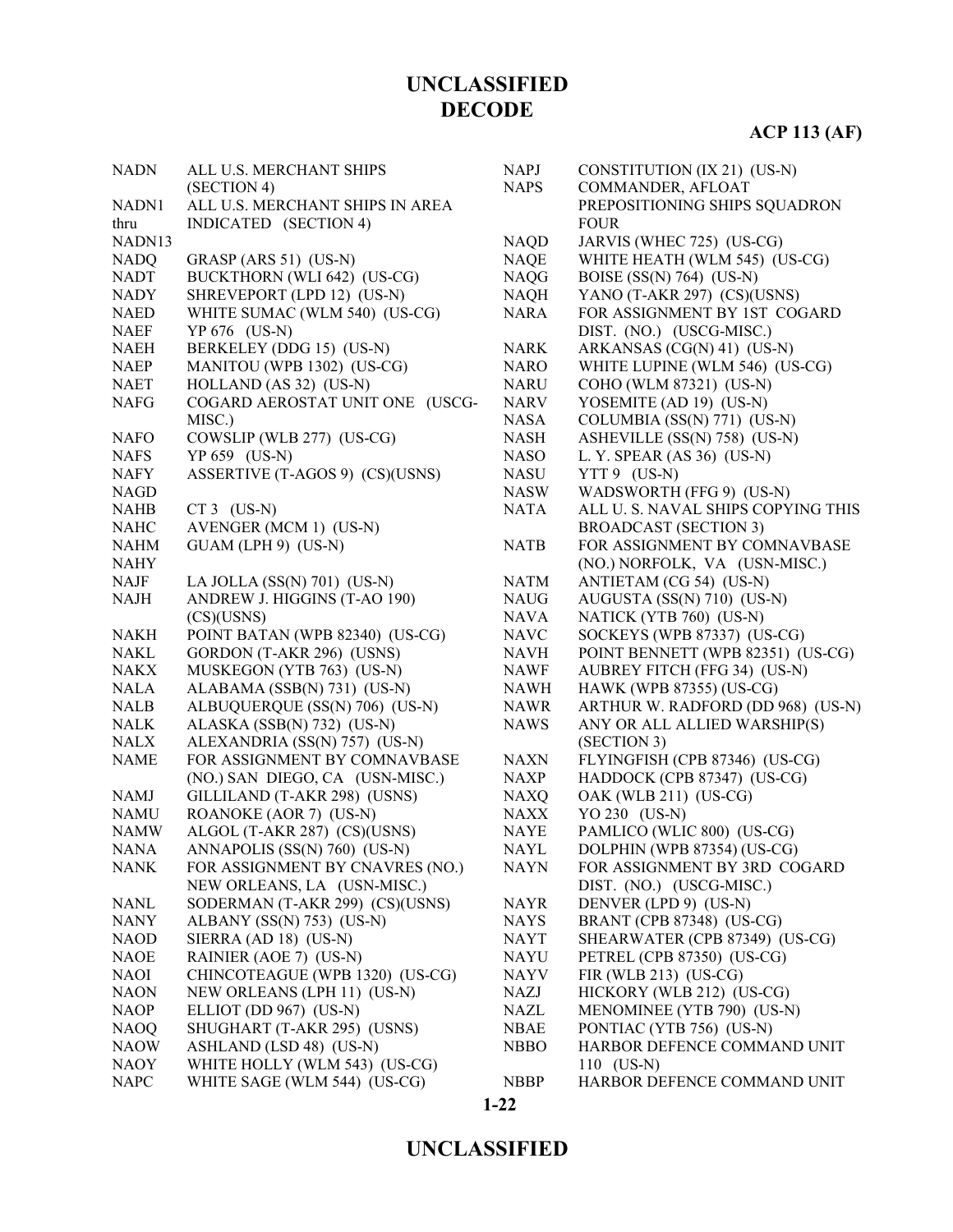|             | $111 (US-N)$                   | <b>NBTX</b> | GUARDIAN (MCM 5) (US-N)            |
|-------------|--------------------------------|-------------|------------------------------------|
| <b>NBBQ</b> | HARBOR DEFENCE COMMAND UNIT    | <b>NBUP</b> | ANY OR ALL ANTI-SUBMARINE          |
|             | 113 $(US-N)$                   |             | WARFARE SURFACE FORCES U.S.        |
| <b>NBBU</b> | HARBOR DEFENCE COMMAND UNIT    |             | ATLANTIC FLEET (SECTION 3)         |
|             | 114 (US-N)                     | <b>NBVG</b> | UNIMAK (WHEC 379) (US-CG)          |
| <b>NBDI</b> | FOR ASSIGNMENT BY 7TH COGARD   | <b>NBVJ</b> | BRITTIN (T-AKR 305) (USNS)         |
|             | DIST. (NO.) (USCG-MISC.)       | <b>NBWB</b> | EDENSHAW (YTB 752) (US-N)          |
| <b>NBDQ</b> | DAVID R. RAY (DD 971) (US-N)   | <b>NBWD</b> | BELLEAU WOOD (LHA 3) (US-N)        |
| <b>NBDR</b> | YP 686 (US-N)                  | <b>NBWY</b> | PILILAAU (T-AKR 304) (USNS)        |
| <b>NBDZ</b> | OPELIKA (YTB 798) (US-N)       | <b>NBXM</b> | FOR ASSIGNMENT BY NAVDIST          |
| <b>NBEH</b> | ACCOMAC (YTB 812) (US-N)       |             | WASHDC (NO.) (USN-MISC.)           |
| <b>NBEI</b> | MAUI (WPB 1304) (US-CG)        | <b>NBXO</b> | CAPELLA (T-AKR 293) (CS)(USNS)     |
| <b>NBEN</b> | POINT SAL (WPB 82352) (US-CG)  | <b>NBXR</b> | <b>BOXER</b> (LHD 4)               |
| <b>NBEW</b> | PUSHMATAHA (YTB 830) (US-N)    | <b>NBXW</b> | HORNE (CG 30) (US-N)               |
| <b>NBFB</b> | PETLESHARO (YTB 832) (US-N)    | <b>NBYU</b> | FOR ASSIGNMENT BY 1ST              |
| <b>NBFP</b> | <b>HSV 2 SWIFT</b>             |             | (NO.)COGARD DIST. (USCG-MISC.)     |
| <b>NBFQ</b> | YTB 837 (US-N)                 | <b>NBZO</b> | ROBISON (DDG 12) (US-N)            |
| <b>NBFU</b> | YTB 838 (US-N)                 | <b>NCAL</b> | EXCALIBEAR (NSY 30) (US-N)         |
| <b>NBGY</b> | AFDM 5 (US-N)                  | <b>NCAR</b> | CARR (FFG 52) (US-N)               |
| <b>NBHD</b> | AFDM 6 (US-N)                  | <b>NCAS</b> | CLIFTON SPRAGUE (FFG 16) (US-N)    |
| <b>NBHF</b> | GENTIAN (WIX 290) (US-CG)      | <b>NCAW</b> | CANOPUS (AS 34) (US-N)             |
| <b>NBHF</b> | SEQUOIA (WLB 215)              | <b>NCBE</b> | TAHOMA (WMEC 908) (US-CG)          |
| <b>NBHG</b> | BENAVIDEZ (T-AKR 306) (USNS)   | <b>NCBG</b> |                                    |
|             |                                |             | PORTLAND (LSD 37) (US-N)           |
| <b>NBHK</b> | BLACK HAWK (MHC 58) (US-N)     | <b>NCCE</b> | POINT EVANS (WPB 82354) (US-CG)    |
| <b>NBHW</b> | MATAGORDA (WPB 1303) (US-CG)   | <b>NCCT</b> | CITY OF CORPUS CHRISTI (SS(N) 705) |
| <b>NBIB</b> | BRUCE C. HEEZEN (T-AGS 64)     |             | $(US-N)$                           |
|             | (CS)(USNS)                     | <b>NCDD</b> | FREDERICK (LST 1184) (US-N)        |
| <b>NBIG</b> | BIG HORN (T-AO 198) (CS)(USNS) | <b>NCDE</b> | AFDM 7 (US-N)                      |
| <b>NBIO</b> | SHENANDOAH (AD 44) (US-N)      | <b>NCDG</b> | COMTE DE GRASSE (DD 974) (US-N)    |
| <b>NBKW</b> | INGERSOLL (DD 990) (US-N)      | <b>NCDP</b> | LAKE ETIE (CG 70) (US-N)           |
| <b>NBKZ</b> | METOMPKIN (WPB 1325) (US-CG)   | <b>NCDS</b> | CATAWBA (T-ATF 168) (CS)(USNS)     |
| <b>NBLT</b> | THUNDERBOLT (PC 12) (US-N)     | <b>NCDW</b> | CURTIS WILBUR (DDG 54) (US-N)      |
| <b>NBMR</b> | KIRK (FF 1087) (US-N)          | <b>NCEA</b> | ARD 5 (US-N)                       |
| <b>NBMW</b> | FOR ASSIGNMENT BY 11TH         | <b>NCED</b> | FOR ASSIGNMENT BY COMNAVBASE       |
|             | (NO.)COGARD DIST (USCG-MISC.)  |             | (NO.) CHARLESTON, SC (USN-MISC.)   |
| <b>NBMZ</b> | TUSCALOOSA (LST 1187) (US-N)   | <b>NCEV</b> | TITAN (T-AGOS 15) (CS)(USNS)       |
| <b>NBNW</b> | SITKINAK (WPB 1329) (US-CG)    | <b>NCEW</b> | FOR ASSIGNMENT BY 3RD (NO.)        |
| <b>NBON</b> | BOONE (FFG 28) (US-N)          |             | COGARD DIST. (USCG-MISC.)          |
| <b>NBOY</b> | RANGE SENTINEL (T-AGM 22)      | <b>NCFN</b> | AFDM 8 (US-N)                      |
|             | (CS)(USNS)                     | <b>NCFR</b> | ADROIT (MSO 509) (US-N)            |
| <b>NBQA</b> | CHESAPEAKE BAY (VA) USCG       | <b>NCGG</b> | FOR ASSIGNMENT BY COMNAVBASE       |
|             | HARBOR ENTRANCE PATROL STATION |             | (NO.) SEATTLE, WA (USN-MISC.)      |
|             | SHIP (SECTION 3)               | <b>NCGP</b> | JESSE L. BROWN (FF 1089) (US-N)    |
| <b>NBQI</b> | WAXAHACHIE (YTB 814) (US-N)    | <b>NCGQ</b> | FOR ASSIGNMENT BY 8TH              |
| <b>NBRF</b> | OSPREY (WPB 87307) (US-CG)     |             | (NO.)COGARD DIST. (USCG-MISC.)     |
| <b>NBRG</b> | STINGRAY (WPB 84305) (US-CG)   | <b>NCHG</b> | FOR ASSIGNMENT BY COMNAVBASE       |
| <b>NBRK</b> | ARLEIGH BURKE (DDG 51) (US-N)  |             | (NO.) NORFOLK, VA (USN-MISC.)      |
| <b>NBRZ</b> | FOR ASSIGNMENT BY 13TH         | <b>NCHI</b> | CHICAGO (SS(N) 721) (US-N)         |
|             | (NO.)COGARD DIST. (USCG-MISC.) | <b>NCHO</b> | CHOSIN (CG 65) (US-N)              |
| <b>NBST</b> | <b>COMDESRON SIX ZERO</b>      | <b>NCIK</b> | FOR ASSIGNMENT BY COMNAVBASE       |
| <b>NBTC</b> | AQUIDNECK (WPB 1309) (US-CG)   |             | (NO.) SAN DIEGO, CA (USN-MISC.)    |
| <b>NBTM</b> | POLAR STAR (WAGB 10) (US-CG)   | <b>NCIM</b> | FOR ASSIGNMENT BY CNAVRES (NO.)    |
|             |                                |             |                                    |

**1-23**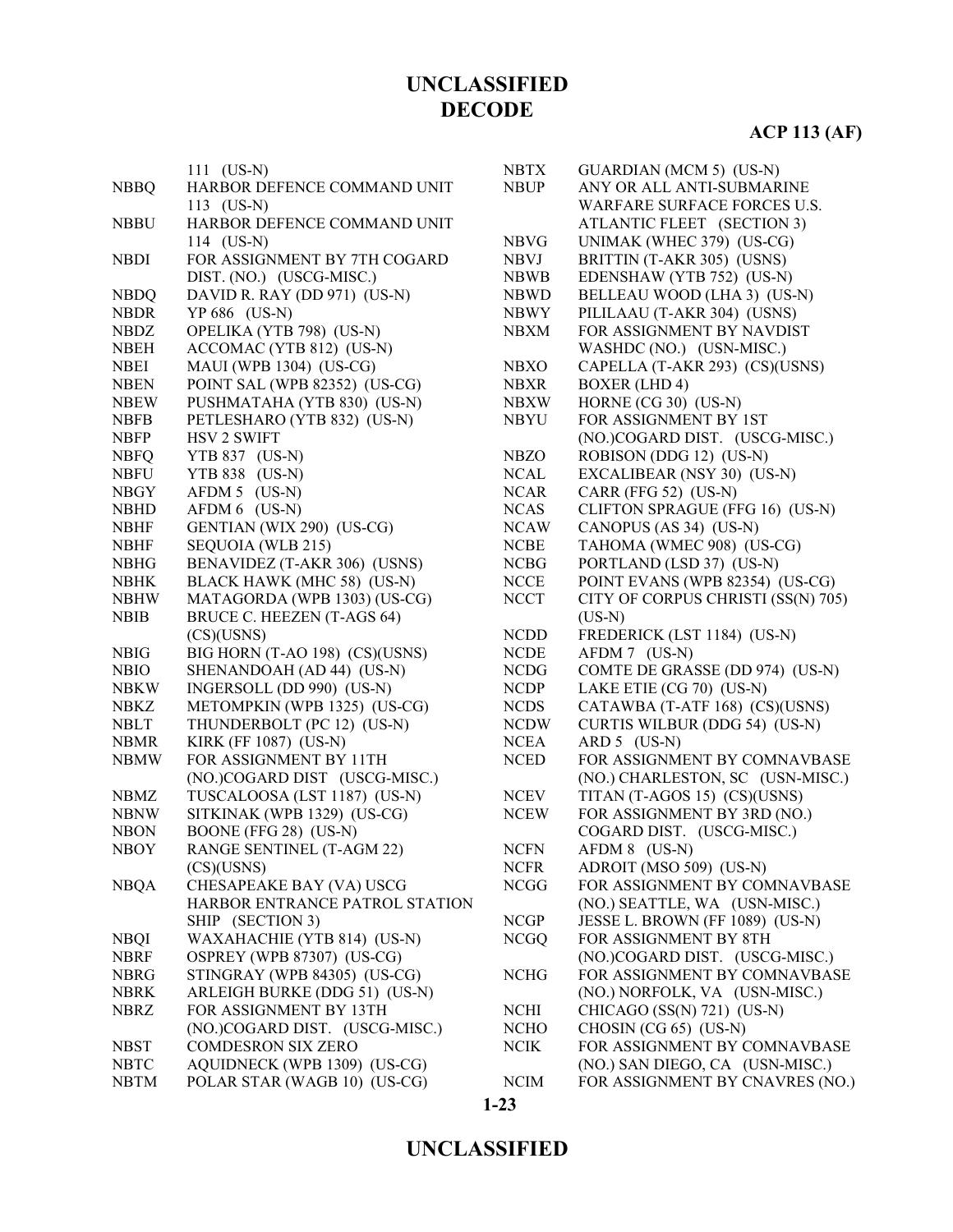|             | NEW ORLEANS, LA (USN-MISC.)        | <b>NDCX</b> | PADRE (WPB 1328) (US-CG)           |
|-------------|------------------------------------|-------------|------------------------------------|
| <b>NCJE</b> | STALWART (T-AGOS 1) (CS)(USNS)     | <b>NDDG</b> | COLE (DDG $67$ ) (US-N)            |
| <b>NCJM</b> | FOR ASSIGNMENT BY COMNAVBASE       | <b>NDDO</b> | NEODESHA (YTB 815) (US-N)          |
|             | (NO.) PHILADELPHIA, PA (USN-MISC.) | <b>NDDW</b> | HEWITT (DD 966) (US-N)             |
| <b>NCLH</b> | YP 690 (US-N)                      | <b>NDEV</b> | DEVASTATOR (MCM 6) (US-N)          |
| <b>NCLS</b> | ARCTIC (AOE 8) (US-N)              | <b>NDEX</b> | DEXTROUS (MCM 13) (US-N)           |
| <b>NCLV</b> | CLEVELAND (LPD 7) (US-N)           | <b>NDEY</b> | FOR ASSIGNMENT BY 3RD              |
| <b>NCLZ</b> | BOULDER (LST 1190) (US-N)          |             | (NO.)COGARD DIST. (USCG-MISC.)     |
| <b>NCMC</b> | SHOUP (DDG 86) (US-CG)             | <b>NDFF</b> | YP 660 (US-N)                      |
| <b>NCNC</b> | CHARLOTTE (SS(N) 766) (US-N)       | <b>NDGW</b> | FOR ASSIGNMENT BY 1ST              |
| <b>NCNK</b> | POINT GLASS (WPB 82336) (US-CG)    |             | (NO.)COGARD DIST. (USCG-MISC.)     |
| <b>NCNP</b> | POINT HANNON (WPB 82355) (US-CG)   | <b>NDHH</b> | JIMMY CARTER (SSN 23) (US-N)       |
| <b>NCOD</b> | CAPE COD (AD 43) (US-N)            | <b>NDIB</b> | BRISCOE (DD 977) (US-N)            |
| <b>NCOH</b> | FOR ASSIGNMENT BY 11TH             | <b>NDIH</b> | PRINCETON (CG 59) (US-N)           |
|             | (NO.)COGARD DIST. (USCG-MISC.)     | <b>NDIK</b> | MILLER (FF 1091) (US-N)            |
| <b>NCOL</b> | COLUMBUS (SS(N) 762) (US-N)        | <b>NDIQ</b> | FOR ASSIGNMENT BY 11TH             |
| <b>NCOM</b> | COMFORT (T-AH 20) (CS)(USNS)       |             | (NO.)COGARD DIST. (USCG-MISC.)     |
| <b>NCOW</b> | COWPENS (CG 63) (US-N)             | <b>NDIS</b> | MATINICUS (WPB 1315) (US-CG)       |
| <b>NCPI</b> | CYPRESS (WLB 210) (US-CG)          | <b>NDIY</b> | $YSD 53 (US-N)$                    |
| <b>NCPN</b> | LAKE CHAMPLAIN (CG 57) (US-N)      | <b>NDJC</b> | CALLAGHAN (DDG 994) (US-N)         |
| <b>NCPO</b> | USS CHIEF (MCM 14)                 | <b>NDJE</b> | FOR ASSIGNMENT BY COMNAVBASE       |
| <b>NCPS</b> | SABINE (TX) USCG HARBOR            |             | (NO.) SAN DIEGO, CA (USN-MISC.)    |
|             | ENTRANCE PATROL STATIONSHIP        | <b>NDJN</b> | $YSD 63 (US-N)$                    |
|             | (SECTION 3)                        | <b>NDJY</b> | $YSD 74$ (US-N)                    |
| <b>NCQI</b> | AINSWORTH (FF 1090) (US-N)         | <b>NDKB</b> | STEIN (FF 1065) (US-N)             |
| <b>NCRG</b> | COURAGEOUS (WMEC 622) (US-CG)      | <b>NDKD</b> | NORTH CAROLINA (SSN 776) (US-N)    |
| <b>NCSG</b> | CAPE ST GEORGE (CG 71) (US-N)      | <b>NDKH</b> | MERRIMACK (AO(J) 179) (US-N)       |
| <b>NCSR</b> | PEA ISLAND (WPB 1347) (US-CG)      | <b>NDKP</b> | FIFE (DD 991) (US-N)               |
| <b>NCTJ</b> | AFDM 14 (US-N)                     | <b>NDLK</b> | POINT LEDGE (WPB 82334) (US-CG)    |
| <b>NCUI</b> | BARANOF (WPB 1318) (US-CG)         | <b>NDLL</b> | YP 696 (US-N)                      |
| <b>NCVA</b> | FOR ASSIGNMENT BY COMNAVBASE       | <b>NDLM</b> | TEXAS (SSN 775) (US-N)             |
|             | (NO.) SEATTLE, WA (USN-MISC.)      | <b>NDLV</b> | HAWAII (SSN 776) (US-N)            |
| <b>NCVL</b> | CHANCELLORSVILLE (CG 62) (US-N)    | <b>NDLZ</b> | ALL USCG SHIPS ON STATION AND      |
| <b>NCVU</b> | CONNECTICUT (SSN 22) (US-N)        |             | ENROUTE TO AND FROM OCEAN          |
| <b>NCVV</b> | CARL VINSON (CV(N) 70) (US-N)      |             | STATIONS PACIFIC (SECTION 3)       |
| <b>NCVZ</b> | YP 673 (US-N)                      | <b>NDNI</b> | INGRAHAM (FFG 61) (US-N)           |
| <b>NCWA</b> | MOOSBRUGGER (DD 980) (US-N)        | <b>NDNR</b> | OUELLET (FF 1077) (US-N)           |
| <b>NCWK</b> | COMSTOCK (LSD 45) (US-N)           | <b>NDNS</b> | DIRECTOR OF NAVY SAILING,          |
| <b>NCWL</b> | EFFECTIVE (T-AGOS 21) (CS)(USNS)   |             | ANNAPOLIS, MD (USN-MISC.)          |
| NCWX        | HUDSON (WLIC 801) (US-CG)          | NDOZ        | <b>YTT 11 (US-N)</b>               |
| <b>NCXF</b> | HALSEY (CG 23) (US-N)              | <b>NDPG</b> | GALLERY (FFG 26) (US-N)            |
| <b>NCYC</b> | FOR ASSIGNMENT BY 13TH             | <b>NDPR</b> | YP 698 (US-N)                      |
|             | (NO.)COGARD DIST. (USCG-MISC.)     | <b>NDQV</b> | SPRUANCE (DD 963) (US-N)           |
| <b>NCZC</b> | YO 203 (US-N)                      | <b>NDRV</b> | ASSATEAGUE (WPB 1337) (US-CG)      |
| <b>NCZO</b> | <b>CORNHUSKER STATE (T-ACS6)</b>   | <b>NDRW</b> | FOR ASSIGNMENT BY COMNAVBASE       |
|             | (CS)(USNS)                         |             | (NO.) PHILADELPHIA, PA (USN-MISC.) |
| <b>NDAD</b> | CONSTANT (MSO 427) (US-N)          | <b>NDSC</b> | FOR ASSIGNMENT BY CNAVRES (NO.)    |
| <b>NDAG</b> | GARY (FFG 51) (US-N)               |             | NEW ORLEANS, LA (USN-MISC.)        |
| <b>NDBQ</b> | DUBUQUE (LPD 8) (US-N)             | <b>NDSL</b> | HALEAKALA (AE 25) (US-N)           |
| <b>NDCH</b> | POINT FRANCIS (WPB 82356) (US-CG)  | <b>NDSP</b> | DENEBOLA (T-AKR 289) (CS)(USNS)    |
| <b>NDCK</b> | SANIBEL (WPB 1312) (US-CG)         | <b>NDSS</b> | TUSCUMBIA (YTB 762) (US-N)         |
| <b>NDCV</b> | COCHITA (WPB 87329) (US-CG)        | <b>NDTE</b> | RED WOOD (WLM 685) (US-CG)         |

**1-24**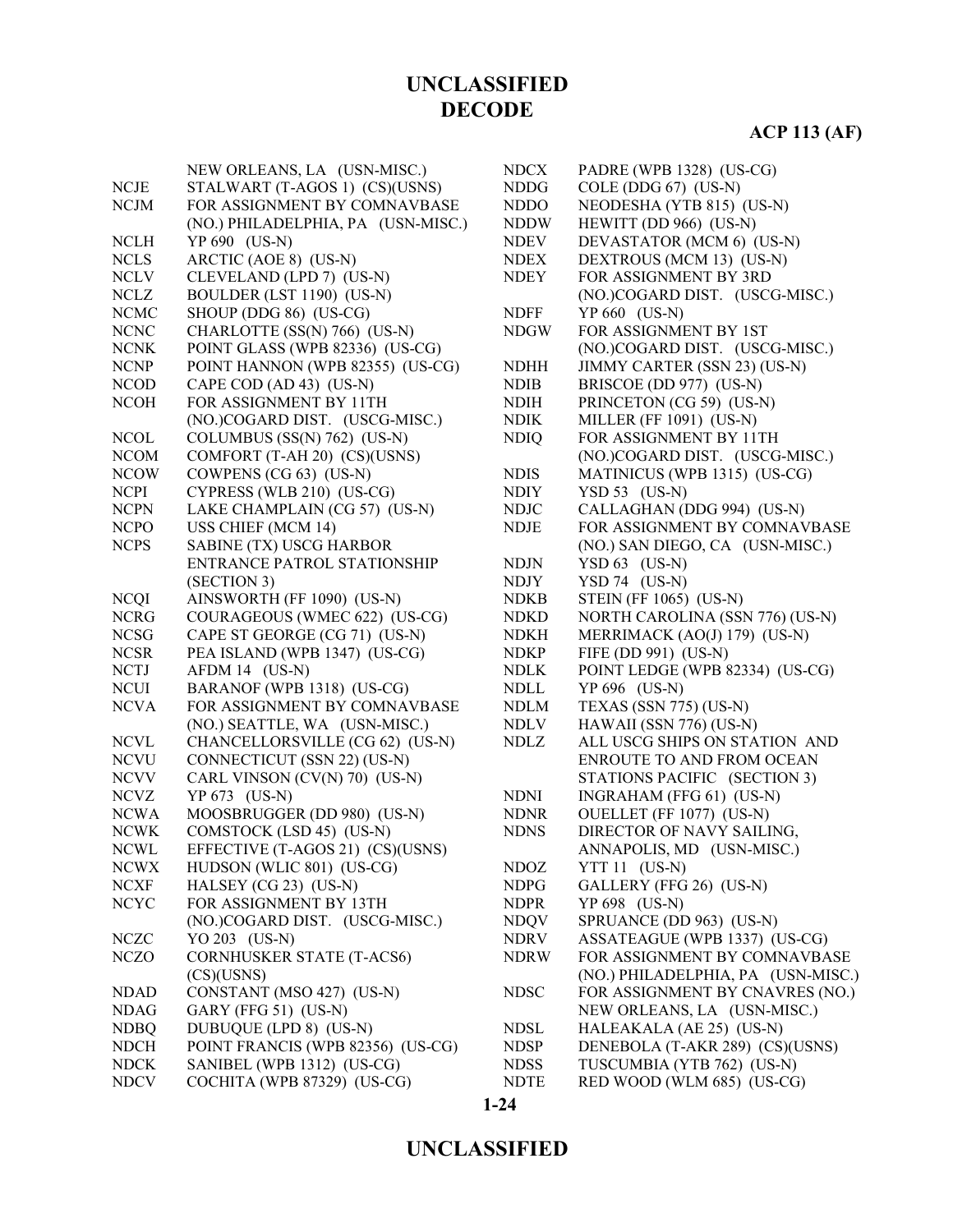# **ACP 113 (AF)**

| <b>NDTH</b> | FOR ASSIGNMENT BY 8TH (NO.)       | <b>NERL</b> | YP 678 (US-N)                       |
|-------------|-----------------------------------|-------------|-------------------------------------|
|             | COGARD DIST (USCG-MISC.)          | <b>NERW</b> | ANTHONY PETIT (WLM 558) (US-CG)     |
| <b>NDTS</b> | DAUNTLESS (WMEC 624) (US-CG)      | <b>NESP</b> | PUGET SOUND (AD 38) (US-N)          |
| <b>NDVR</b> | FOR ASSIGNMENT BY 13TH (NO.)      | <b>NESX</b> | ESSEX (LHD 2) (US-N)                |
|             | COGARD DIST. (USCG-MISC.)         | <b>NEUU</b> | FOR ASSIGNMENT BY 11TH              |
| <b>NDVW</b> | NASHVILLE (LPD 13) (US-N)         |             | (NO.)COGARD DIST. (USCG-MISC.)      |
| <b>NDWA</b> | MORGENTHAU (WHEC 722) (US-CG)     | <b>NEVV</b> | RUSSELL (DDG 59) (US-N)             |
| <b>NDWQ</b> | DETROIT (AOE 4) (US-N)            | <b>NEWK</b> | GALLANT (MSO 489) (US-N)            |
| <b>NDXU</b> | SANTA BARBARA (T-AE 28) (US-N)    | <b>NEWP</b> | LIGHTSHIP NO. 604 (WLV 604) (US-CG) |
| <b>NDXW</b> | RUSHMORE (LSD 47) (US-N)          | <b>NEWR</b> | NAUSHON (WPB 1311) (US-CG)          |
| <b>NEAO</b> | MPSRON 1 FLAGSHIP - PFC EUGENE A. | <b>NEWS</b> | ALL U.S. SUBMARINES INTERESTED IN   |
|             | OBREGON (USN-MISC.)               |             | THE NEWS (SECTION 3)                |
| <b>NEBP</b> | WASP (LHD 1) (US-N)               | <b>NEWZ</b> | DEYO (DD 989) (US-N)                |
| <b>NEBQ</b> | FOR ASSIGNMENT BY NAVDIST         | <b>NEXJ</b> | NIAGARA FALLS (T-AFS 3) (US-N)      |
|             | WASHDC (NO.) (USN-MISC.)          | <b>NEXP</b> | ROANOKE ISLAND (WPB 1346) (US-CG)   |
| <b>NEBR</b> | NEBRASKA (SSB(N) 739) (US-N)      | <b>NEXS</b> | EMORY S. LAND (AS 39) (US-N)        |
| <b>NECA</b> | POINT HURON (WPB 82357) (US-CG)   | <b>NEXT</b> | YOG 196 (US-N)                      |
| <b>NECB</b> | BENFOLD (DDG 65) (US-N)           | <b>NEXU</b> | CORONADO (AGF 11) (US-N)            |
| <b>NECG</b> | O'BRIEN (DD 975) (US-N)           | <b>NEXY</b> | ANACAPA (WPB 1335) (US-CG)          |
| <b>NEDG</b> | TRENTON (LPD 14) (US-N)           | <b>NEZW</b> | PARCHE (SS(N) 683) (US-N)           |
| <b>NEDI</b> | CUTTYHUNK (WPB 1322) (US-CG)      | <b>NFAM</b> | CONQUEST (NSY 2) (US-N)             |
| <b>NEDO</b> | AUSTIN (LPD 4) (US-N)             | <b>NFAY</b> | FOR ASSIGNMENT BY 8TH (NO.)         |
| <b>NEEI</b> | FOR ASSIGNMENT BY COMNAVBASE      |             | COGARD DIST. (USCG-MISC.)           |
|             | (NO.) CHARLESTON, SC (USN-MISC.)  | <b>NFBC</b> | FOR ASSIGNMENT BY NAVDIST           |
| <b>NEEZ</b> | FOR ASSIGNMENT BY COMNAVBASE      |             | WASHDC (NO.) (USN-MISC.)            |
|             | (NO.) NORFOLK, VA (USN-MISC.)     | <b>NFBS</b> | STUMP (DD 978) (US-N)               |
| <b>NEGC</b> | MARINETTE (YTB 791) (US-N)        | <b>NFCU</b> | FOR ASSIGNMENT BY NAVDIST WASH      |
| <b>NEGS</b> | MONHEGAN (WPB 1305) (US-CG)       |             | DC (NO.)                            |
| <b>NEHM</b> | RED CLOUD (T-AKR 313) (USNS)      | <b>NFCX</b> | YOG 78 (US-N)                       |
| <b>NEIU</b> | FRESNO (LST 1182) (US-N)          | <b>NFDT</b> | HARKNESS (T-AGS 32) (CS)(USNS)      |
| <b>NEJE</b> | FOR ASSIGNMENT BY 1ST (NO.)       | <b>NFDU</b> | POINT ROBERTS (WPB 82332) (US-CG)   |
|             | COGARD DIST. (USCG-MISC.)         | <b>NFEG</b> | YOG 88 (US-N)                       |
| <b>NEJP</b> | TYPHOON (PC 5) (US-N)             | <b>NFEN</b> | PATROL RECONNANISSANCE WING         |
| <b>NEKF</b> | LYNCH (T-AGOR 7) (CS)(USNS)       |             | <b>DET BAHRAIN</b>                  |
| <b>NEKM</b> | WAPAKONETA (YTB 766) (US-N)       | <b>NFER</b> | LOS ANGELES (CA) USCG HARBOR        |
| <b>NELP</b> | JOSEPH HEWES (FF 1078) (US-N)     |             | ENTRANCE PATROL STATION SHIP        |
| <b>NELY</b> | ANY OR ALL U.S. MSC SHIPS (USNS)  |             | (SECTION 3)                         |
|             | (SECTION 3)                       | <b>NFFS</b> | CHANDELEUR (WPB 1319) (US-CG)       |
| <b>NEMO</b> | NR-1 (NUCLEAR POWERED DEEP        | <b>NFGF</b> | FAHRION (FFG 22) (US-N)             |
|             | SUBMERSIBLE) (US-N)               | <b>NFGW</b> | DE KANAWIDA (YTB 831) (US-N)        |
| <b>NENH</b> | PYRO (AE 24) (US-N)               | <b>NFIC</b> | SCHENECTADY (LST 1185) (US-N)       |
| <b>NENX</b> | FOR ASSIGNMENT BY 5TH (NO.)       | NFIJ        | POINT STUART (WPB 82358) (US-CG)    |
|             | COGARD DIST. (USCG-MISC.)         | NFIL        | CAMPTI (YTB 816) (US-N)             |
| <b>NEOB</b> | WAHOO (WPB 87345) (US-CG)         | <b>NFKO</b> | AFDL 1 (US-N)                       |
| <b>NEOT</b> | TERN (WPB 87343) (US-CG)          | NFKT        | WAPATO (YTB 788) (US-N)             |
| <b>NEPM</b> | HEROM (WPB 87344) (US-CG)         | <b>NFLA</b> | FOR ASSIGNMENT BY COMNAVBASE        |
| <b>NEPP</b> | HEALY (WAG B-20) (US-CG)          |             | (NO.) CHARLESTON, SC (USN-MISC.)    |
| <b>NERA</b> | BARBARA MABRITY (WLM 559) (US-    | <b>NFLF</b> | APALACHICOLA (YTB 767) (US-N)       |
|             | CG)                               | <b>NFLO</b> | FLORIDA (SSB(N) 728) (US-N)         |
| <b>NERH</b> | TYBEE (WPB 1330) (US-CG)          | <b>NFMC</b> | MARS (AFS 1) (US-N)                 |
| <b>NERK</b> | ANY OR ALL U.S. NAVAL SHIPS (LESS | <b>NFMK</b> | SENECA (WMEC 906) (US-CG)           |
|             | USNS SHIPS) (SECTION 3)           | <b>NFOD</b> | MANISTEE (YTB 782) (US-N)           |
|             |                                   |             |                                     |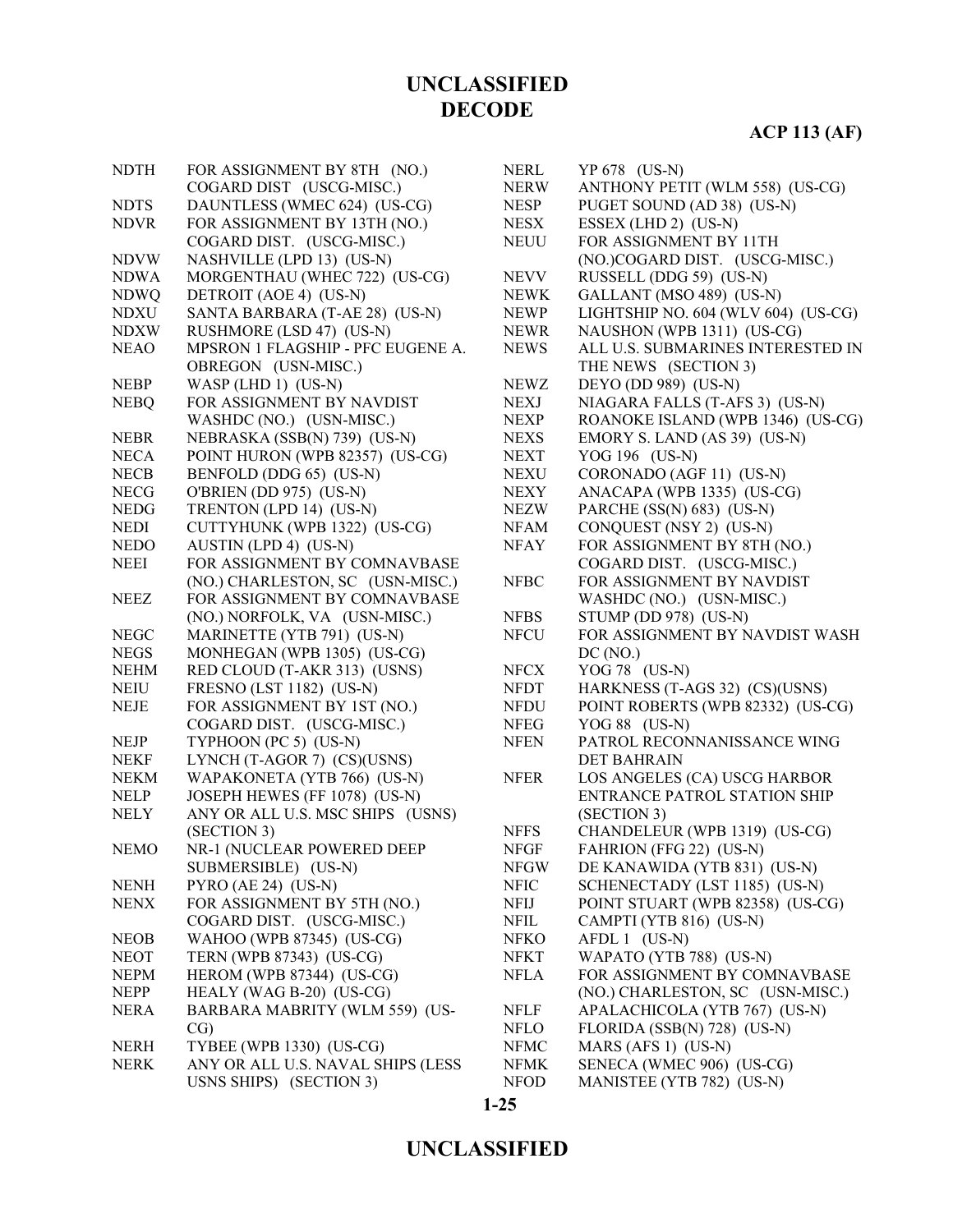| <b>NFOX</b> | FOX $(CG 33)$ $(US-N)$              | <b>NGWB</b> | ROSS (DDG 71) (US-N)                  |
|-------------|-------------------------------------|-------------|---------------------------------------|
| <b>NFOY</b> | SKIPJACK (WPB 87353) (US-GC)        | <b>NGWU</b> | UNDERWOOD (FFG 36) (US-N)             |
| <b>NFPV</b> | KITTANNING (YTB 787) (US-N)         | NGXQ        | FRANK CABLE (AS 40) (US-N)            |
| <b>NFPW</b> | FLINT $(T-AE 32)$ (US-N)            | <b>NGXY</b> | ARCATA (YTB 768) (US-N)               |
| <b>NFQZ</b> | YP 668 (US-N)                       | <b>NGYD</b> | POINT STEELE (WPB 82359) (US-CG)      |
| <b>NFRD</b> | TONKAWA (YTB 786) (US-N)            | <b>NGYS</b> | KEY BISCAYNE (WPB 1339) (US-CG)       |
| <b>NFSH</b> | PELICAN (WPB 87327) (US-CG)         | <b>NGYV</b> | SOUTHERN CROSS (T-AK 285)             |
| <b>NFTF</b> | FORT FISHER (LSD 40) (US-N)         |             | (CS)(USNS)                            |
| <b>NFTZ</b> | FITZGERALD (DDG 62) (US-N)          | <b>NGZB</b> | FOR ASSIGNMENT BY 14TH (NO.)          |
| <b>NFUC</b> | KALISPELL (YTB 784) (US-N)          |             | COGARD DIST. (USCG-MISC.)             |
| <b>NFUF</b> | SAVANNAH (AOR 4) (US-N)             | <b>NGZV</b> | KEY (FL) PATROL SHIP (US) (SECTION 3) |
| <b>NFVC</b> | CAPODANNO (FF 1093) (US-N)          | <b>NHAK</b> | RESCUE COORDINATION CENTER, U.S.      |
| <b>NFWC</b> | WRANGELL (WPB 1332) (US-CG)         |             | 6TH FLEET (USN-MISC.)                 |
| <b>NFXG</b> | WINNEMUCCA (YTB 785) (US-N)         | <b>NHAM</b> | HAMMERHEAD (WPB 87302) (US-CG)        |
| <b>NFXM</b> | MCINERNEY (FFG 8) (US-N)            | <b>NHAP</b> | HURRICANE (PC 3) (US-N)               |
| <b>NFXP</b> | DOLPHIN (AGSS 555) (US-N)           | <b>NHAY</b> | HAYES (T-AG 195) (CS)(USNS)           |
| <b>NFZV</b> | OGDEN (LPD 5) (US-N)                | <b>NHBJ</b> | GRIDLEY (CG 21) (US-N)                |
| NFZZ        | ALAMOGORDO (ARDM 2) (US-N)          | <b>NHBS</b> | MANDAN (YTB 794) (US-N)               |
| <b>NGBF</b> | RED WING (YTB 783) (US-N)           | <b>NHCN</b> | TAURUS (PHM 3) (US-N)                 |
| <b>NGBK</b> | TOMAHAWK (YTB 789) (US-N)           | <b>NHDB</b> | <b>TRUETT (FF 1095) (US-N)</b>        |
| NGBL        | OCRACOKE (WPB 1307) (US-CG)         | <b>NHDS</b> | HIDDENSEE (TEST & EVALUATION          |
| <b>NGDF</b> | MUNRO (WHEC 724) (US-CG)            |             | PLATFORM)                             |
| <b>NGDT</b> | CARTER HALL (LSD 50) (US-N)         | <b>NHDT</b> | BADGER (FF 1071) (US-N)               |
| <b>NGEI</b> | KEY LARGO (WPB 1324) (US-CG)        | <b>NHDX</b> | HYANNIS (YTB 817) (US-N)              |
| NGEL        | RESEARCH VESSEL PACIFIC ESCORT      | <b>NHEY</b> | HARRY E. YARNELL (CG 17) (US-N)       |
|             |                                     |             |                                       |
| <b>NGFH</b> | (USN-MISC.)                         | <b>NHFI</b> | OSHKOSH (YTB 757) (US-N)              |
| <b>NGFO</b> | RED BIRCH (WLM 687)                 | <b>NHGR</b> | HYMAN G. RICKOVER (SS(N) 709) (US-N)  |
|             | YP 694 (US-N)                       | <b>NHHF</b> | HOLLYHOCK (WLB 214)                   |
| <b>NGFQ</b> | FOR ASSIGNMENT BY CNAVRES (NO.)     | <b>NHIC</b> | VIGILANT (WMEC 617) (US-CG)           |
|             | NEW ORLEANS, LA (USN-MISC.)         | <b>NHKA</b> | FOR ASSIGNMENT BY 1ST                 |
| <b>NGGD</b> | MISSISSIPPI (CG(N) 40) (US-N)       |             | (NO.)COGARD DIST. (USCG-MISC.)        |
| <b>NGHX</b> | WAINWRIGHT (CG 28) (US-N)           | <b>NHKD</b> | SEPELO (WPB 1314) (US-CG)             |
| <b>NGHY</b> | PETERSON (DD 969) (US-N)            | <b>NHKG</b> | RANGER (CV 61) (US-N)                 |
| <b>NGJE</b> | LIGHTSHIP NO. 613 (WLV 613) (US-CG) | NHKL        | ST. JOHN'S RIVER (FL) USCG HARBOR     |
| <b>NGKK</b> | PATHFINDER (T-AGS 60) (CS)(USNS)    |             | <b>ENTRANCE PATROL STATION SHIP</b>   |
| <b>NGLA</b> | GLADIATOR (MCM 11) (US-N)           |             | (SECTION 3)                           |
| <b>NGLX</b> | YO 129 (US-N)                       | <b>NHKW</b> | CONFIDENCE (WMEC 619) (US-CG)         |
| <b>NGMD</b> | AHOSKIE (YTB 804) (US-N)            | <b>NHKX</b> | MERRILL (DD 976) (US-N)               |
| <b>NGML</b> | ALDER (WLB 216) (US-CG)             | NHLD        | SHABONEE (YTB 833) (US-N)             |
| <b>NGMV</b> | BRIDGE (AOE 10) (US-N)              | <b>NHLL</b> | BELLATRIX (T-AKR 288) (CS)(USNS)      |
| <b>NGNT</b> | ANTIGO (YTB 792) (US-N)             | <b>NHLT</b> | HELICOPTER LANDING TRAINER (IX        |
| <b>NGON</b> | GONZALEZ (DDG 66) (US-N)            |             | 514) (US-N)                           |
| <b>NGPC</b> | CHUNG-HOON (DDG-93)                 | <b>NHMC</b> | BENJAMIN STODDERT (DDG 22) (US-N)     |
| NGRK        | <b>VERY SHALLOW WATER MINE</b>      | <b>NHMH</b> | MUSTIN (DDG 89) (US-N)                |
|             | COUNTERMEASURES DETACHMENT          | <b>NHMO</b> | YP 680 (US-N)                         |
|             | $(US-N)$                            | NHMT        | HELENA $(SS(N) 725)$ (US-N)           |
| <b>NGRQ</b> | ANCHORAGE (LSD 36) (US-N)           | <b>NHMV</b> | POINT WINSLOW (WPB 82360) (US-CG)     |
| <b>NGSR</b> | RENTZ (FFG 46) (US-N)               | <b>NHNC</b> | HARRIET LANE (WMEC 903) (US-CG)       |
| <b>NGTB</b> | GETTYSBURG (CG 64) (US-N)           | <b>NHNH</b> | ANOKA (YTB 810) (US-N)                |
| <b>NGTN</b> | <b>GERMANTOWN</b> (LSD 42) (US-N)   | <b>NHOC</b> | CURTS (FFG 38) (US-N)                 |
| <b>NGUA</b> | MCKEE (AS 41) (US-N)                | <b>NHON</b> | HONOLULU (SS(N) 718) (US-N)           |
| <b>NGUN</b> | GUNSTON HALL (LSD 44) (US-N)        | <b>NHOS</b> | PAWCATUCK (T-AO 108) (CS)(USNS)       |

#### **1-26**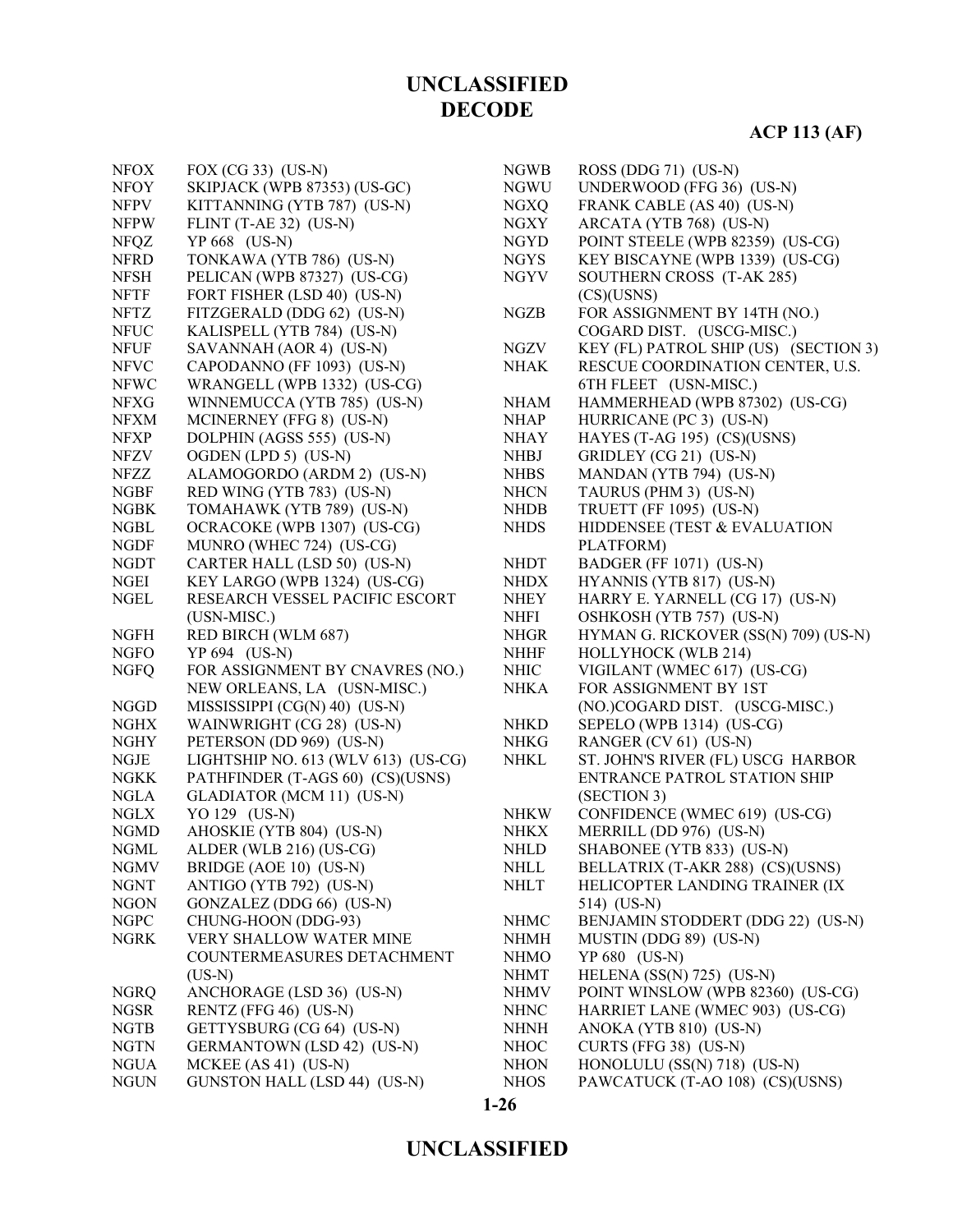| <b>NHOV</b> | SAIPAN (LHA 2) (US-N)                     |             | WASHDC (NO.) (USN-MISC.)             |
|-------------|-------------------------------------------|-------------|--------------------------------------|
| <b>NHOW</b> | HOWARD (DDG 83) (US-N)                    | <b>NIKD</b> | FOR ASSIGNMENT BY COMNAVBASE         |
| <b>NHPA</b> | STARK (FFG 31) (US-N)                     |             | (NO.) SEATTLE, WA (USN-MISC.)        |
| <b>NHPE</b> | NANTICOKE (YTB 803) (US-N)                | <b>NIKE</b> | DWIGHT D. EISENHOWER (CV(N) 69)      |
| <b>NHPX</b> | NUNIVAK (WPB 1306) (US-CG)                |             | $(US-N)$                             |
| <b>NHRD</b> | POMEROY (T-AKR 316) (USNS)                | <b>NIKF</b> | FOR ASSIGNMENT BY 2ND (NO.)          |
| <b>NHRV</b> | FOR ASSIGNMENT BY 5TH (NO.)               |             | COGARD DIST. (USCG-MISC.)            |
|             | COGARD DIST. (USCG-MISC.)                 | <b>NIKK</b> | <b>SHIPS OF U.S. SUBMARINE FORCE</b> |
| <b>NHSD</b> | DRUMMOND (WPB 1323) (US-CG)               |             | OTHER THAN SUBMARINES                |
| <b>NHST</b> | FOR ASSIGNMENT BY 8TH (NO.)               |             | (SECTION 3)                          |
|             | COGARD DIST. (USCG-MISC.)                 | <b>NIKL</b> | TAMPA (WMEC 902) (US-CG)             |
| <b>NHTB</b> | FORT MCHENRY (LSD 43) (US-N)              | <b>NILA</b> | YP 688 (US-N)                        |
| <b>NHTE</b> | ELROD (FFG 55) (US-N)                     | <b>NILK</b> | ANY OR ALL U. S. MSC SHIP(S)         |
| <b>NHTP</b> | CONSERVER (ARS 39) (US-N)                 |             | (SECTION 3)                          |
| <b>NHTV</b> | NEWPORT NEWS (SS(N) 750) (US-N)           | <b>NIMH</b> | LOCKWOOD (FF 1064) (US-N)            |
| <b>NHTW</b> | AFDL 6 (US-N)                             | <b>NIMK</b> | ALL U.S. SUBMARINES COPYING THIS     |
| <b>NHUE</b> | HUE CITY (CG 66) (US-N)                   |             | BROADCAST (SECTION 3)                |
| <b>NHVA</b> | HAMPTON (SS(N) 767) (US-N)                | <b>NIMN</b> | MECOSTA (YTB 818) (US-N)             |
| <b>NHVC</b> | YP 655 (US-N)                             | <b>NINT</b> | IMPECCABLE (T-AGOS 23) (CS)(USNS)    |
| <b>NHWR</b> | MIDGETT (WHEC 726) (US-CG)                | <b>NINY</b> | FOR ASSIGNMENT BY 5TH (NO.)          |
| <b>NHXX</b> | EL PASO (LKA 117) (US-N)                  |             | COGARD DIST. (USCG-MISC.)            |
| <b>NHYC</b> | MONONGAHELA (AO(J) 178) (US-N)            | NIOO        | POINT CHICO (WPB 82339) (US-CG)      |
| <b>NHYF</b> | CIMARRON (AO(J) 177) (US-N)               | <b>NIPJ</b> | YTT 12 (US-N)                        |
| <b>NHYR</b> | FOR ASSIGNMENT BY 14TH (NO.)              | <b>NIPL</b> | SANTAQUIN (YTB 824) (US-N)           |
|             | COGARD DIST. (USCG-MISC.)                 | <b>NIPN</b> | FOR ASSIGNMENT BY COMNAVBASE         |
| <b>NHZE</b> | ARDM 3 (US-N)                             |             | (NO.) NORFOLK, VA (USN-MISC.)        |
| <b>NHZQ</b> | ARD 30 (US-N)                             | <b>NIQC</b> | MCCANDLESS (FF 1084) (US-N)          |
| <b>NIAV</b> | FOR ASSIGNMENT BY 11TH(NO.)               | <b>NIQD</b> | FOR ASSIGNMENT BY 8TH (NO.)          |
|             | COGARD DIST. (USCG-MISC.)                 |             | COGARD DIST. (USCG-MISC.)            |
| <b>NIBB</b> | YP 661 (US-N)                             | <b>NIQK</b> | POINT BAKER (WPB 82342) (US-CG)      |
| <b>NIBV</b> | SAN JOSE (T-AFS 7) (US-N)                 | <b>NIQM</b> | ENTERPRISE (CV(N) 65) (US-N)         |
| <b>NICB</b> | FORWARD (WMEC 911) (US-CG)                | <b>NIRR</b> | YP 674 (US-N)                        |
| <b>NICC</b> | POINT TURNER (WPB 82365) (US-CG)          | <b>NISS</b> | IDA LEWIS (WLM 551) (US-CG)          |
| <b>NICK</b> | NICHOLSON (DD 982) (US-N)                 | <b>NITG</b> | OCALA (YTB 805) (US-N)               |
| <b>NIDC</b> | <b>VALDEZ</b> (FF 1096) (US-N)            | <b>NITU</b> | STEELHEAD (WPB 87324) (US-CG)        |
| <b>NIDG</b> | FOR ASSIGNMENT BY COMNAVBASE              | <b>NIUD</b> | BARRACUDA (WPB 87301) (US-CG)        |
|             | (NO.) PHILADELPHIA, PA (USN-MISC.)        | <b>NIUY</b> | FOR ASSIGNMENT BY 12TH (NO.)         |
| <b>NIDK</b> | <b>INTERNATIONAL ICE PATROL SHIP (US)</b> |             | COGARD DIST. (USCG-MISC.)            |
|             | (SECTION 3)                               | <b>NIVO</b> | FOR ASSIGNMENT BY 5TH (NO.)          |
| <b>NIDN</b> | TRIUMPH (T-AGOS 4) (CS)(USNS)             |             | COGARD DIST. (USCG-MISC.)            |
| <b>NIDR</b> | VANGUARD (T-AG 194) (CS)(USNS)            | <b>NIVX</b> | FOR ASSIGNMENT BY COMNAVBASE         |
| <b>NIEM</b> | REEVES (CG 24) (US-N)                     |             | (NO.) PHILADELPHIA, (USN-MISC.)      |
| <b>NIEN</b> | MEMPHIS (SS(N) 691) (US-N)                | <b>NIXQ</b> | CHESANING (YTB 769) (US-N)           |
| <b>NIEY</b> | BOLD (T-AGOS 12) (CS)(USNS)               | <b>NIZX</b> | MARSHFIELD (T-AK 282) (CS)(USNS)     |
| <b>NIFM</b> | ANY OR ALL U.S. NAVAL SURFACE             | <b>NJAC</b> | SAN JACINTO (CG 56) (US-N)           |
|             | AND AIRCRAFT (SECTION 3)                  | <b>NJAG</b> | YELLOWSTONE (AD 41) (US-N)           |
| <b>NIGP</b> | APACHE (T-ATF 172) (CS)(USNS)             | <b>NJAM</b> | JOHN A. MOORE (FFG 19) (US-N)        |
| <b>NIGU</b> | TRIESTE II (DSV 1) (US-N)                 | <b>NJAR</b> | SPAR (WLB 206) (US-CG)               |
| <b>NIGW</b> | PADUCAH (YTB 758) (US-N)                  | <b>NJAS</b> | COGARD AEROSTAT UNIT TWO             |
| <b>NIGY</b> | PENOBSCOT BAY (WTGB 107) (US-CG)          |             | (USCG-MISC.)                         |
| NIGZ        | AFDB 2 (US-N)                             | <b>NJAX</b> | REDSTONE (T-AGM 20) (CS)(USNS)       |
| <b>NIHR</b> | FOR ASSIGNMENT BY NAVDIST                 | <b>NJBO</b> | MICHIGAN (SSB(N) 727) (US-N)         |
|             |                                           |             |                                      |

**1-27**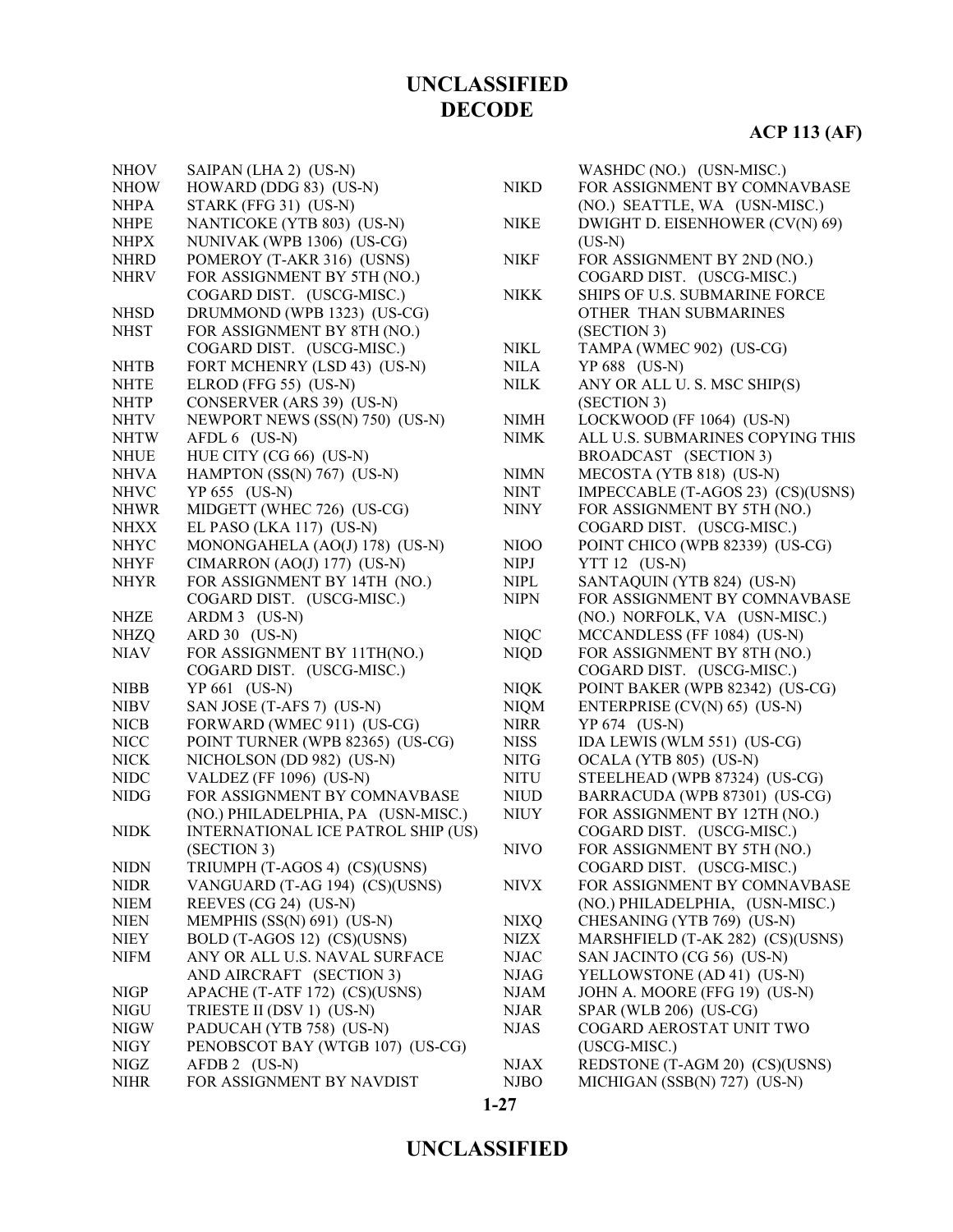# **ACP 113 (AF)**

| <b>NJCN</b> | FLETCHER (DD 992) (US-N)            | <b>NJOX</b>                  | YP 657 (US-N)                      |
|-------------|-------------------------------------|------------------------------|------------------------------------|
| <b>NJCS</b> | JOHN C. STENNIS (CV(N) 74) (US-N)   | <b>NJOY</b>                  | SAGINAW (WLIC 803) (US-CG)         |
| <b>NJDB</b> | BULKELEY (DDG 15) (US-N)            | <b>NJPB</b>                  | MPSRON 1 FLAGSHIP - 2ND LT JOHN P. |
| <b>NJEC</b> | DORADO (WPB 87306) (US-CG)          |                              | BOBO (USN-MISC.)                   |
| <b>NJEH</b> | VASHON (WPB 1308) (US-N)            | <b>NJPG</b>                  | KINKAID (DD 965) (US-N)            |
| <b>NJER</b> | MYSTIC (DSRV 1) (US-N)              | NJPJ                         | RELIANCE (WMEC 615) (US-CG)        |
| <b>NJEX</b> | FOR ASSIGNMENT BY COMNAVBASE        | <b>NJPX</b>                  | NASSAU (LHA 4) (US-N)              |
|             | (NO.) NORFOLK, VA (USN-MISC.)       | <b>NJPZ</b>                  | MORAY (WPB 87331) (US-CG)          |
| <b>NJEZ</b> | METACOM (YTB 829) (US-N)            |                              |                                    |
|             |                                     | <b>NJQA</b>                  | MANOWAR (WPB 87330) (US-CG)        |
| <b>NJFC</b> | JEFFERSON CITY (SS(N) 759) (US-N)   | <b>NJQI</b>                  | WATHENA (YTB 825) (US-N)           |
| <b>NJFI</b> | FOR ASSIGNMENT BY 14TH (NO.)        | <b>NJQJ</b>                  | HERCULES (PHM 2) (US-N)            |
|             | COGARD DIST. (USCG-MISC.)           | <b>NJQM</b>                  | EXULTANT (MSO 441) (US-N)          |
| <b>NJFK</b> | JOHN F. KENNEDY (CV 67) (US-N)      | <b>NJQO</b>                  | $CT 8$ (US-N)                      |
| <b>NJFL</b> | LABOON (DDG 58) (US-N)              | <b>NJRA</b>                  | FOR ASSIGNMENT BY CNAVRES (NO.)    |
| <b>NJFX</b> | LONG ISLAND SOUND (CT) USCG         |                              | NEW ORLEANS, LA (USN-MISC.)        |
|             | HARBOR ENTRANCE PATROL STATION      | <b>NJRJ</b>                  | COMDESRON TWO (US-N)               |
|             | SHIP (SECTION 3)                    | <b>NJSH</b>                  | MUSTANG (WPB 1310) (US-CG)         |
| <b>NJFY</b> | PLATTE $(AO(J) 186)$ (US-N)         | <b>NJSJ</b>                  | RAZORBILL (WPB 87332) (US-CG)      |
| <b>NJGI</b> | YO 220 (US-N)                       | <b>NJSM</b>                  | JOHN S MCCAIN (DDG 56) (US-N)      |
| NJGJ        | POINT CHARLES (WPB 82361) (US-CG)   | <b>NJSO</b>                  | CAMDEN (AOE 2) (US-N)              |
| <b>NJGP</b> | YO 223 (US-N)                       | <b>NJSP</b>                  | SCOTT (DDG 995) (US-N)             |
| <b>NJGR</b> | YO 224 (US-N)                       | <b>NJST</b>                  | THACH (FFG 43) (US-N)              |
| <b>NJGT</b> | YO 225 (US-N)                       | <b>NJTC</b>                  | CHARLTON (T-AKR 314) (USNS)        |
| <b>NJHC</b> | CHAFEE (DDG 90) (US-N)              | <b>NJTH</b>                  | JOSHUA APPLEBEE (WLM 556) (US-CG)  |
| <b>NJHD</b> | DOYLE (FFG 39) (US-N)               | <b>NJUF</b>                  | DOLPHIN (NSY 29) (US-N)            |
| <b>NJHF</b> | FLATLEY (FFG 21) (US-N)             | <b>NJUL</b>                  | BAINBRIDGE (CG(N) 25) (US-N)       |
| <b>NJHS</b> | SIDES (FFG 14) $(US-N)$             | <b>NJVB</b>                  | CAPE STARR (WPB 95320) (US-CG)     |
| <b>NJHT</b> | LIBERTY (WPB 1334) (US-CG)          | <b>NJVF</b>                  | FORRESTAL (CV 59) (US-N)           |
| <b>NJIL</b> | POINT JUDITH (WPB 82345) (US-CG)    | <b>NJWB</b>                  | CATAHECASSA (YTB 828) (US-N)       |
| <b>NJIT</b> | FOR ASSIGNMENT BY COMNAVBASE        | <b>NJWT</b>                  | FOR ASSIGNMENT BY COMNAVBASE       |
|             | (NO.) SEATTLE, WA (USN-MISC.)       |                              | (NO.) NORFOLK, VA (USN-MISC.)      |
| <b>NJJC</b> | CLARK (FFG 11) (US-N)               | <b>NJYG</b>                  | JOHN YOUNG (DD 973) (US-N)         |
| <b>NJJT</b> | TAYLOR (FFG 50) (US-N)              | <b>NJZA</b>                  | SAVANNAH (GA) USCG HARBOR          |
| <b>NJKU</b> | $YP 675$ (US-N)                     |                              | ENTRANCE PATROL STATION SHIP       |
|             |                                     |                              |                                    |
| <b>NJLE</b> | RED BEECH (WLM 686) (US-CG)         |                              | (SECTION 3)                        |
| <b>NJLH</b> | JOHN L. HALL (FFG 32) (US-N)        | $\ensuremath{\mathsf{NJZP}}$ | MARLIN (WPB 87304) (US-CG)         |
| <b>NJLK</b> | KAUFFMAN (FFG 59) (US-N)            | NJZZ                         | FOR ASSIGNMENT BY COMNAVBASE       |
| <b>NJLN</b> | JOHN LENTHALL (T-AO 189) (CS)(USNS) |                              | (NO.) NORFOLK, VA (USN-MISC.)      |
| <b>NJLQ</b> | YP 692 (US-N)                       | <b>NKBP</b>                  | FANNING (FF 1076) (US-N)           |
| <b>NJLY</b> | COLUMBIA RIVER (OR) USCG HARBOR     | NKBZ                         | NEGWAGON (YTB 834) (US-N)          |
|             | <b>ENTRANCE PATROL STATION SHIP</b> | <b>NKDL</b>                  | FRANK DREW (WLM 557) (US-CG)       |
|             | (SECTION 3)                         | <b>NKDW</b>                  | FOR ASSIGNMENT BY 17TH (NO.)       |
| <b>NJMD</b> | JOHN MCDONNELL (T-AGS 51)           |                              | COGARD DIST. (USCG-MISC.)          |
|             | (CS)(USNS)                          | <b>NKEC</b>                  | MONOMOY (WPB 1326) (US-CG)         |
| <b>NJMM</b> | FOR ASSIGNMENT BY 2ND (NO.)         | <b>NKEQ</b>                  | POINT HARRIS (WPB 82376) (US-CG)   |
|             | COGARD DIST. (USCG-MISC.)           | <b>NKEY</b>                  | KEY WEST $(SS(N) 722)$ $(US-N)$    |
| <b>NJMR</b> | AUDACIOUS (T-AGOS 11) (CS)(USNS)    | <b>NKFT</b>                  | YP 697 (US-N)                      |
| NJMS1       | ANY ALLIED MERCHANT SHIPS           | <b>NKIA</b>                  | MOINESTER (FF 1097) (US-N)         |
| thru        | (SECTION 4)                         | <b>NKID</b>                  | KIDD (DDG 993) $(US-N)$            |
| NJMS9       |                                     | <b>NKIG</b>                  | POINT CAMDEN (WPB 82373) (US-CG)   |
| <b>NJOR</b> | GALLATIN (WHEC 721) (US-CG)         | NKIN                         | CALIFORNIA (CG(N) 36) (US-N)       |
| <b>NJOV</b> | SIOUX (T-ATF 171) (CS)(USNS)        | <b>NKKY</b>                  | KETCHIKAN (YTB 795) (US-N)         |

**1-28**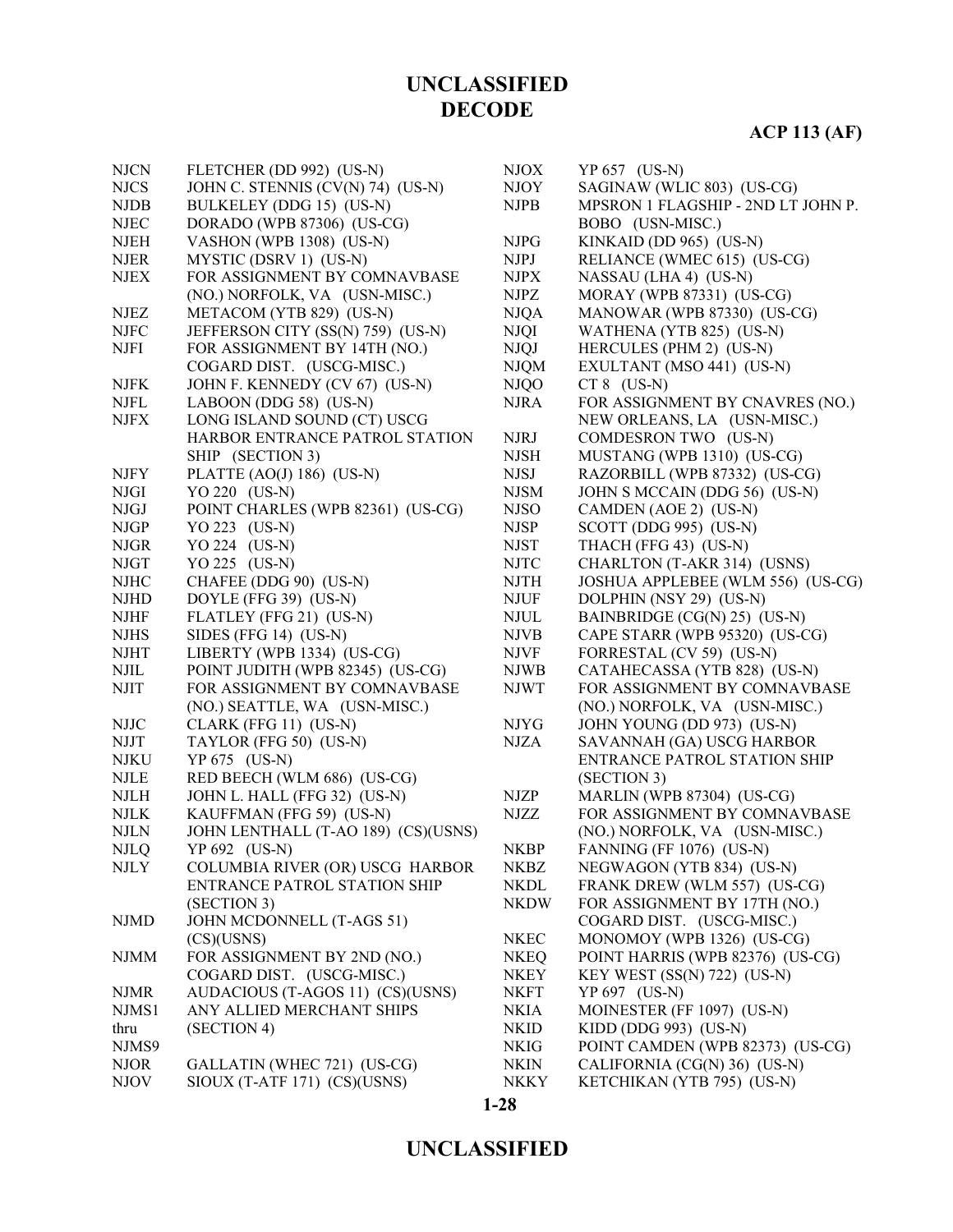| <b>NKLF</b> | YP 695 (US-N)                        | <b>NLVS</b> | RUSH (WHEC 723) (US-CG)             |
|-------------|--------------------------------------|-------------|-------------------------------------|
| <b>NKNN</b> | BOGALUSA (YTB 759) (US-N)            | <b>NLWA</b> | REGULUS (T-AKR 292) (CS)(USNS)      |
| <b>NKPY</b> | FOR ASSIGNMENT BY COMNAVBASE         | <b>NLXZ</b> | ENGLAND (CG 22) (US-N)              |
|             | (NO.) SAN DIEGO, CA (USN-MISC.)      | <b>NLYJ</b> | COGARD AEROSTAT UNIT FIVE           |
| <b>NKRG</b> | FOR ASSIGNMENT BY CNAVRES (NO.)      |             | (USCG-MISC.)                        |
|             | NEW ORLEANS, LA (USN-MISC.)          | <b>NLYL</b> | LOYAL (T-AGOS 22) (CS)(USNS)        |
| <b>NKRI</b> | YP 701 (US-N)                        | <b>NMAG</b> | HAMILTON (WHEC 715) (US-CG)         |
| <b>NKRP</b> | CHINOOK (PC 9) (US-N)                | <b>NMAR</b> | WARRIOR (NSY 31) (US-N)             |
| <b>NKRQ</b> | FOR ASSIGNMENT BY 12TH (NO.)         | <b>NMBT</b> | HOUSTON (SS(N) 713) (US-N)          |
|             | COGARD DIST. (USCG-MISC.)            | <b>NMBY</b> | <b>YTT 10 (US-N)</b>                |
| NKSZ        | CAPABLE (T-AGOS 16) (CS)(USNS)       | <b>NMCB</b> | MCCAMPBELL (DDG 85) (US-N)          |
| <b>NKTH</b> | PELICAN (MHC 53) (US-N)              | <b>NMCL</b> | NATCHITOCHES (YTB 799) (US-N)       |
| <b>NKTY</b> | KENTUCKY (SSB(N) 737) (US-N)         | <b>NMCZ</b> | FOR ASSIGNMENT BY COMNAVBASE        |
| <b>NKVK</b> | CHETEK (YTB 827) (US-N)              |             | (NO.) SEATTLE, WA (USN-MISC.)       |
| <b>NKVQ</b> | NANTUCKET (WPB 1316) (US-CG)         | <b>NMDF</b> | SACRAMENTO (AOE 1) (US-N)           |
| <b>NKVY</b> | INDOMITABLE (T-AGOS 7) (CS)(USNS)    | <b>NMDK</b> | MCCLUSKY (FFG 41) (US-N)            |
| NKXJ        | MASSAPEQUA (YTB 807) (US-N)          | <b>NMDN</b> | LIGHTSHIP NO. 612 (WLV 612) (US-CG) |
| <b>NKXR</b> | POWHATAN (T-ATF 166) (CS)(USNS)      | <b>NMDS</b> | POINT THATCHER (WPB 82314) (US-CG)  |
| NKZI        | PENSACOLA (LSD 38) (US-N)            | <b>NMDX</b> | PAUL F. FOSTER (DD 964) (US-N)      |
| NKZO        | KALAMAZOO (AOR 6) (US-N)             | <b>NMEG</b> | HIGGINS (DDG 76) (US-N)             |
| <b>NLAO</b> | TUSKEGEE (YTB 806) (US-N)            | <b>NMEL</b> | MELLON (WHEC 717) (US-CG)           |
| <b>NLAT</b> | OHIO (SSB(N) 726) (US-N)             | <b>NMER</b> | MERCY (T-AH 19) (CS)(USNS)          |
| <b>NLBH</b> | LONG BEACH $(CG(N) 9)$ (US-N)        | <b>NMEX</b> | POINT BROWER (WPB 82372) (US-CG)    |
| <b>NLBP</b> | LEWIS B. PULLER (FFG 23) (US-N)      | <b>NMFC</b> | KISKA $(T-AE 35)$ (US-N)            |
| <b>NLBQ</b> | FOR ASSIGNMENT BY COMNAVBASE         | <b>NMFG</b> | PELELIU (LHA 5) (US-N)              |
|             | (NO.) NORFOLK, VA (USN-MISC.)        | NMFN        | KNIGHT ISLAND (WPB 1348) (US-CG)    |
| NLDL        | MILWAUKEE (AOR 2) (US-N)             | <b>NMGZ</b> | YP 677 (US-N)                       |
| <b>NLEG</b> | LEYTE GULF (CG 55) (US-N)            | <b>NMHC</b> | WENATCHEE (YTB 808) (US-N)          |
| <b>NLEZ</b> | POINT NOWELL (WPB 82363) (US-CG)     | <b>NMHD</b> | MISHAWAKA (YTB 764) (US-N)          |
| <b>NLGF</b> | NORTHLAND (WMEC 904) (US-CG)         | <b>NMHK</b> | MORRO BAY (WTGB 106) (US-CG)        |
| <b>NLGL</b> | EUFAULA (YTB 800) (US-N)             | <b>NMHU</b> | BLACKTIP (WPB 87326) (US-CG)        |
| NLGV        | YSD 39 (US-N)                        | <b>NMIT</b> | PATRIOT (NSY 22) (US-N)             |
| <b>NLHA</b> | TARAWA (LHA 1) (US-N)                | <b>NMJE</b> | ESTOCIN (FFG 15) (US-N)             |
| <b>NLIL</b> | BAINBRIDGE ISLAND (WPB 1343) (US-CG) | <b>NMJG</b> | SPICA (T-AFS 9) (CS)(USNS)          |
| <b>NLIT</b> | LITTLEHALES (T-AGS 52) (CS)(USNS)    | <b>NMMA</b> | SANTEE (NSY 7) (US-N)               |
| <b>NLIY</b> | OKMULGEE (YTB 765) (US-N)            | NMMI        | MIAMI (SS(N) 755) (US-N)            |
| <b>NLJH</b> | MPSRON 2 FLAGSHIP - CPL LOUIS J.     | NMMJ        | SHERMAN (WHEC 720) (US-CG)          |
|             | HAUGE JR. (USN-MISC.)                | <b>NMMZ</b> | ALL USCG SHIPS ON STATION AND       |
| NLJY        | MEYERKORD (FF 1058) (US-N)           |             | ENROUTE TO AND FROM OCEAN           |
| <b>NLKC</b> | CROMMELIN (FFG 37) (US-N)            |             | STATIONS ATLANTIC (SECTION 3)       |
| NLKL        | WESTWIND (WAGB 281) (US-CG)          | <b>NMNV</b> | FOR ASSIGNMENT BY COMNAVBASE        |
| <b>NLKY</b> | EDISTO (WPB 1313) (US-CG)            |             | (NO.) CHARLESTON, SC (USN-MISC.)    |
| <b>NLLX</b> | POINT DORAN (WPB 82375) (US-CG)      | <b>NMOB</b> | MOBILE BAY (CG 53) (US-N)           |
| <b>NLNB</b> | SALVOR (ARS 52) (US-N)               | <b>NMOM</b> | ENGAGE (MSO 433) (US-N)             |
| <b>NLOU</b> | LOUISVILLE (SS(N) 724) (US-N)        | <b>NMPC</b> | SKENANDOA (YTB 835) (US-N)          |
| <b>NLPM</b> | CHASE (WHEC 718) (US-CG)             | <b>NMPZ</b> | FOR ASSIGNMENT BY COMNAVBASE        |
| <b>NLQQ</b> | DAHLONEGA (YTB 770) (US-N)           |             | (NO.) SAN DIEGO, CA (USN-MISC.)     |
| <b>NLSN</b> | LASSEN (DDG 82) (US-N)               | <b>NMSN</b> | MONSOON (PC 4) (US-N)               |
| <b>NLTT</b> | JOHN HANCOCK (DD 981) (US-N)         | <b>NMSP</b> | MINNEAPOLIS-SAINT PAUL (SS(N) 708)  |
| <b>NLUP</b> | GUADALUPE (T-AO 200) (CS)(USNS)      |             | $(US-N)$                            |
| <b>NLVA</b> | POINT BARNES (WPB 82371) (US-CG)     | <b>NMST</b> | MAHLON S. TISDALE (FFG 27) (US-N)   |
| <b>NLVQ</b> | SOUTH CAROLINA (CG(N) 37) (US-N)     | <b>NMTR</b> | MITCHER (DDG 57) (US-N)             |

#### **1-29**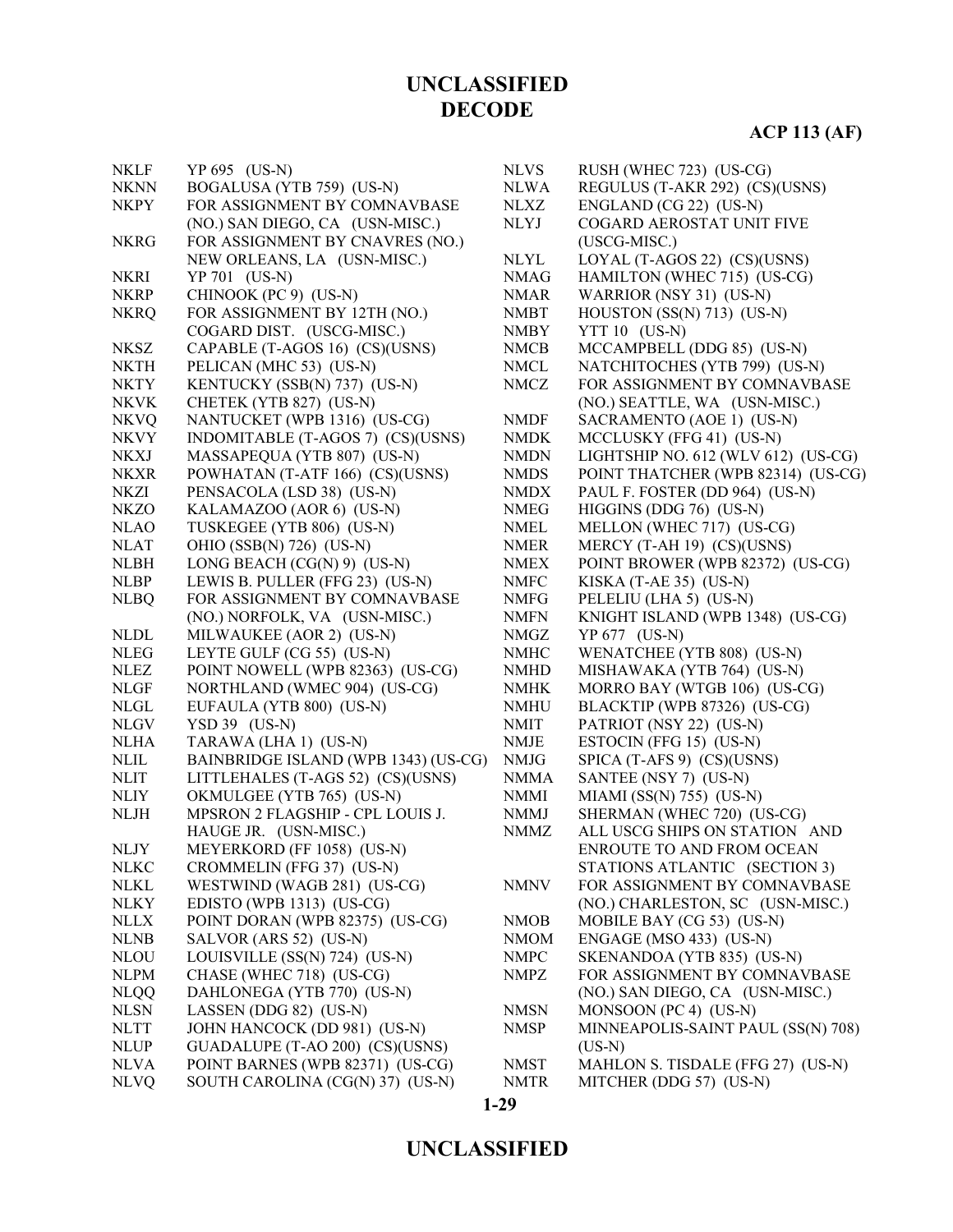| <b>NMTZ</b> | NIMITZ $(CV(N) 68)$ (US-N)          | <b>NNMD</b> | MARYLAND (SSB(N) 738) (US-N)      |
|-------------|-------------------------------------|-------------|-----------------------------------|
| <b>NMUD</b> | DILIGENCE (WMEC 616) (US-CG)        | <b>NNPH</b> | PAUL HAMILTON (DDG 60) (US-N)     |
| <b>NMVG</b> | POLLUX (T-AKR 290) (CS)(USNS)       | <b>NNQD</b> | KAWISHIWI (T-AO 146) (CS)(USNS    |
| <b>NMYE</b> | BIDDLE (CG 34) (US-N)               | <b>NNQN</b> | INDEPENDENCE (CV 62) (US-N)       |
| <b>NMYG</b> | YP 693 (US-N)                       | <b>NNRI</b> | HENRY M. JACKSON (SSB(N) 730)     |
| <b>NNAO</b> | PUGET SOUND (WA) USCG HARBOR        |             | $(US-N)$                          |
|             | ENTRANCE PATROL STATION SHIP        | <b>NNRJ</b> | REUBEN JAMES (FFG 57) (US-N)      |
|             | (SECTION 3)                         | <b>NNTB</b> | THUNDER BAY (WTGB 108) (US-C      |
| <b>NNAS</b> | ESCANABA (WMEC 907) (US-CG)         | <b>NNTR</b> | THEODORE ROOSEVELT (CV(N) 71      |
| <b>NNAZ</b> | YP 658 (US-N)                       |             | $(US-N)$                          |
| <b>NNBH</b> | BUNKER HILL (CG 52) (US-N)          | <b>NNUD</b> | SILAS BENT (T-AGS 26) (CS)(USNS   |
| <b>NNBN</b> | NANTUCKET SHOALS (MA) USCG          | <b>NNUL</b> | CONSTELLATION (CV 64) (US-N)      |
|             | LIGHTSHIP STATION SHIP (SECTION 3)  | <b>NNVA</b> | NORFOLK (SS(N) 714) (US-N)        |
| <b>NNCD</b> | SAN DIEGO (AFS 6) (US-N)            | <b>NNWI</b> | WHIDBEY ISLAND (LSD 41) (US-N)    |
| <b>NNCJ</b> | $CT 6$ (US-N)                       | <b>NNXL</b> | FOR ASSIGNMENT BY CNAVRES (1      |
| <b>NNCR</b> | <b>COLUMBIA RIVER (OR) USCG</b>     |             | NEW ORLEANS, LA (USN-MISC.)       |
|             | LIGHTSHIP STATION SHIP (SECTION 3)  | <b>NNYP</b> | FOR ASSIGNMENT BY COMNAVBA        |
| <b>NNCV</b> | FOR ASSIGNMENT BY COMNAVBASE        |             | (NO.) SAN DIEGO, CA (USN-MISC.    |
|             | (NO.) CHARLESTON, SC (USN-MISC.)    | <b>NNZA</b> | ACADIA (AD 42) (US-N)             |
| <b>NNCW</b> | FOR ASSIGNMENT BY COMNAVBASE        | <b>NNZE</b> | YP 681 (US-N)                     |
|             | (NO.) SAN DIEGO, CA (USN-MISC.)     | <b>NNZL</b> | POINT CARREW (WPB 82374) (US-0    |
| <b>NNGA</b> | U.S. SUBMARINES ENROUTE TO OR       | <b>NOAJ</b> | FOR ASSIGNMENT BY COMNAVBA        |
|             | FROM NORTHERN COMBAT AREAS          |             | (NO.) CHARLESTON, SC (USN-MIS     |
|             | ATLANTIC (SECTION 3)                | <b>NOAL</b> | AFFRAY (MSO 511) (US-N)           |
| <b>NNGB</b> | BONITA (WPB 87341) (US-CG)          | <b>NOBF</b> | PLEDGE (MSO 492) (US-N)           |
| <b>NNGH</b> | HALIBUT (WPB 87340) (US-CG)         | <b>NOCB</b> | CHESAPEAKE DIVISION, OCEAN        |
| <b>NNGP</b> | BOLLARD (WYTL 65614) (US-CG)        |             | CONSTRUCTION PLATFORM (SECT       |
| <b>NNGW</b> | <b>GEORGE WASHINGTON (CV(N) 73)</b> | <b>NODA</b> | SEA CLIFF (DSV 4) (US-N)          |
|             | $(US-N)$                            | <b>NODD</b> | BLUEBELL (WLI 313) (US-CG)        |
| <b>NNHA</b> | ACUSHNET (WMEC 167) (US-CG)         | <b>NODE</b> | WHITE PINE (WLM 547) (US-CG)      |
| <b>NNHB</b> | YOCONA (WMEC 168) (US-CG)           | <b>NODG</b> | BASSWOOD (WLB 388) (US-CG)        |
| <b>NNHF</b> | MPSRON 2 FLAGSHIP - PVT HARRY       | <b>NODH</b> | BITTERSWEET (WLB 389) (US-CG)     |
|             | FISHER (USN-MISC.)                  | <b>NODI</b> | BLACKHAW (WLB 390) (US-CG)        |
| <b>NNHI</b> | LOS ANGELES (SS(N) 688) (US-N)      | <b>NODK</b> | BRAMBLE (WLB 392) (US-CG)         |
| <b>NNHK</b> | FOR ASSIGNMENT BY NAVDIST           | <b>NODL</b> | FIREBUSH (WLB 393) (US-CG)        |
|             | WASHDC (NO.) (USN-MISC.)            | <b>NODM</b> | HORNBEAM (WLB 394) (US-CG)        |
| <b>NNHS</b> | MONTIPELIER (SS(N) 765) (US-N)      | NODO        | MALLOW (WLB 396) (US-CG)          |
| <b>NNIA</b> | WILLIAM TATE (WLM 560) (US-CG)      | <b>NODP</b> | MARIPOSA (WLB 397) (US-CG)        |
| <b>NNIC</b> | HARRY CLAIBORNE (WLM 561) (US-CG)   | <b>NODS</b> | SALVIA (WLB 400) (US-CG)          |
| <b>NNJB</b> | BARRY (DDG 52) (US-N)               | <b>NODT</b> | SASSAFRAS (WLB 401) (US-CG)       |
| <b>NNJE</b> | JOHN ERICSON (T-AO 194) (CS)(USNS)  | <b>NODU</b> | SEDGE (WLB 402) (US-CG)           |
| <b>NNJH</b> | <b>JOSHUA HUMPHREYS (T-AO188)</b>   | <b>NODV</b> | SPAR (WLB 403) (US-CG)            |
|             | (CS)(USNS)                          | <b>NODW</b> | SUNDEW (WLB 404) (US-CG)          |
| <b>NNJL</b> | MPSRON 3 FLAGSHIP - 1ST LT JACK     | <b>NODY</b> | ACACIA (WLB 406) (US-CG)          |
|             | LUMMUS (USN-MISC.)                  | <b>NODZ</b> | WOODRUSH (WLB 407) (US-CG)        |
| <b>NNJP</b> | JOHN PAUL JONES (DDG 53) (US-N)     | <b>NOFR</b> | CUSHING (WPB 1321) (US-CG)        |
| <b>NNJW</b> | JACK WILLIAMS (FFG 24) (US-N)       | <b>NOGB</b> | MOUNT WHITNEY (LCC 20) (US-N)     |
| <b>NNKA</b> | FOR ASSIGNMENT BY COMNAVBASE        | <b>NOGD</b> | <b>GALVESTON (TX) USCG HARBOR</b> |
|             | (NO.) PHILADELPHIA, PA (USN-MISC.)  |             | ENTRANCE PATROL STATION SHI       |
| <b>NNKP</b> | KEARSARGE (LHD 3) (US-N)            |             | (SECTION 3)                       |
| <b>NNLG</b> | LEROY GRUMMAN (T-AO 195)            | <b>NOHP</b> | OLIVER HAZARD PERRY (FFG 7) (     |
|             | (CS)(USNS)                          | <b>NOKB</b> | CHAMPION (MCM 4) (US-N)           |
|             |                                     |             |                                   |

| NNQD        | KAWISHIWI (T-AO 146) (CS)(USNS)          |
|-------------|------------------------------------------|
| <b>NNQN</b> | INDEPENDENCE (CV 62) (US-N)              |
| NNRI        | HENRY M. JACKSON (SSB(N) 730)            |
|             | $(US-N)$                                 |
| <b>NNRJ</b> | REUBEN JAMES (FFG 57) (US-N)             |
| NNTB        | THUNDER BAY (WTGB 108) (US-CG)           |
| <b>NNTR</b> | THEODORE ROOSEVELT (CV(N) 71)            |
|             | $(US-N)$                                 |
| NNUD        | SILAS BENT (T-AGS 26) (CS)(USNS)         |
| NNUL        | CONSTELLATION (CV 64) (US-N)             |
| NNVA        | NORFOLK (SS(N) 714) (US-N)               |
| <b>NNWI</b> | WHIDBEY ISLAND (LSD 41) (US-N)           |
| NNXL        | FOR ASSIGNMENT BY CNAVRES (NO.)          |
|             | NEW ORLEANS, LA (USN-MISC.)              |
| NNYP        | FOR ASSIGNMENT BY COMNAVBASE             |
|             | (NO.) SAN DIEGO, CA (USN-MISC.)          |
| NNZA        | ACADIA (AD 42) (US-N)                    |
| NNZE        | YP 681 (US-N)                            |
| NNZL        | POINT CARREW (WPB 82374) (US-CG)         |
| <b>NOAJ</b> | FOR ASSIGNMENT BY COMNAVBASE             |
|             | (NO.) CHARLESTON, SC (USN-MISC.)         |
| <b>NOAL</b> | AFFRAY (MSO 511) (US-N)                  |
| NOBF        | PLEDGE (MSO 492) (US-N)                  |
| <b>NOCB</b> | CHESAPEAKE DIVISION, OCEAN               |
|             | <b>CONSTRUCTION PLATFORM (SECTION 3)</b> |
| <b>NODA</b> | SEA CLIFF (DSV 4) (US-N)                 |
| NODD        | BLUEBELL (WLI 313) (US-CG)               |
| <b>NODE</b> | WHITE PINE (WLM 547) (US-CG)             |
| <b>NODG</b> | BASSWOOD (WLB 388) (US-CG)               |
| NODH        | BITTERSWEET (WLB 389) (US-CG)            |
| <b>NODI</b> | BLACKHAW (WLB 390) (US-CG)               |
| <b>NODK</b> | BRAMBLE (WLB 392) (US-CG)                |
| NODL        | FIREBUSH (WLB 393) (US-CG)               |
| <b>NODM</b> | HORNBEAM (WLB 394) (US-CG)               |
| <b>NODO</b> | MALLOW (WLB 396) (US-CG)                 |
| <b>NODP</b> | MARIPOSA (WLB 397) (US-CG)               |
| NODS        | SALVIA (WLB 400) (US-CG)                 |
| NODT        | SASSAFRAS (WLB 401) (US-CG)              |
| NODU        | SEDGE (WLB 402) (US-CG)                  |
| NODV        | SPAR (WLB 403) (US-CG)                   |
| <b>NODW</b> | SUNDEW (WLB 404) (US-CG)                 |
| NODY        | ACACIA (WLB 406) (US-CG)                 |
| NODZ        | WOODRUSH (WLB 407) (US-CG)               |
| <b>NOFR</b> | CUSHING (WPB 1321) (US-CG)               |
| <b>NOGB</b> | MOUNT WHITNEY (LCC 20) (US-N)            |
| NOGD        | <b>GALVESTON (TX) USCG HARBOR</b>        |
|             | ENTRANCE PATROL STATION SHIP             |
|             | (SECTION 3)                              |
| NOHP        | OLIVER HAZARD PERRY (FFG 7) (US-N)       |
| <b>NOKB</b> | CHAMPION (MCM 4) (US-N)                  |
|             |                                          |

#### **1-30**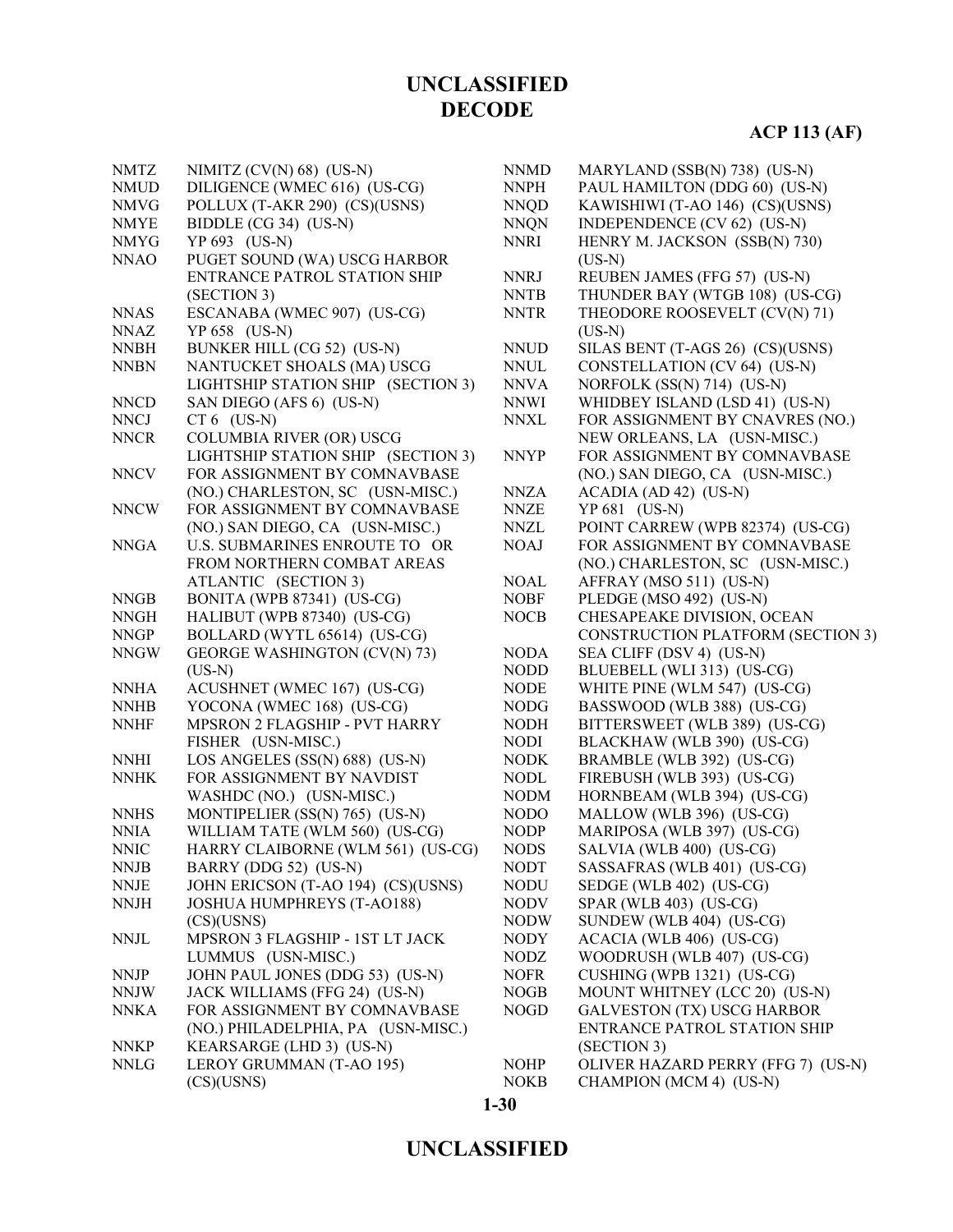# **ACP 113 (AF)**

| <b>NOKC</b> | OKLAHOMA CITY (SS(N) 723) (US-N)    | <b>NPEJ</b>                  | ANTARES (T-AKR 2940) (CS)(USNS)    |
|-------------|-------------------------------------|------------------------------|------------------------------------|
| <b>NOKL</b> | COGARD AEROSTAT UNIT FOUR           | <b>NPEK</b>                  | FOR ASSIGNMENT BY COMNAVBASE       |
|             | (USCG-MISC.)                        |                              | (NO.) PHILADELPHIA, PA (USN-MISC.) |
| <b>NOKN</b> | O'KANE (DDG 77) (US-N)              | $\ensuremath{\mathsf{NPEL}}$ | PELELIU (LHA 5) (US-N)             |
| <b>NOLT</b> | <b>IUKA (YTB 819) (US-N)</b>        | <b>NPEN</b>                  | PENNSYLVANIA (SSB(N) 735) (US-N)   |
| <b>NOLY</b> | OLDENDORF (DD 972) (US-N)           | <b>NPES</b>                  | CHANDLER (DDG 996) (US-N)          |
| <b>NOMV</b> | U.S. SUBMARINES ENROUTE TO OR       | <b>NPFD</b>                  | LEFTWICH (DD 984) (US-N)           |
|             | FROM SOUTHERN COMBAT AREAS          | <b>NPFS</b>                  | HARRY W. HILL (DD 986) (US-N)      |
|             | ATLANTIC (SECTION 3)                | <b>NPGA</b>                  | SIRIUS (T-AFS 8) (CS)(USNS)        |
| <b>NONS</b> | $YP 662$ (US-N)                     | <b>NPGC</b>                  | CUSHING (DD 985) (US-N)            |
| <b>NOOR</b> | DURHAM (LKA 114) (US-N)             | <b>NPGS</b>                  | YP 702 (US-N)                      |
| <b>NOPE</b> | FOR ASSIGNMENT BY COMNAVBASE        | <b>NPGU</b>                  | GEMINI (PHM 6) (US-N)              |
|             | (NO.) SEATTLE, WA (USN-MISC.)       | <b>NPGV</b>                  | FOR ASSIGNMENT BY COMNAVBASE       |
| <b>NOPQ</b> | THORN (DD 988) (US-N)               |                              | (NO.) CHARLESTON, SC (USN-MISC.)   |
| <b>NOQF</b> | FOR ASSIGNMENT BY 2ND               | <b>NPHA</b>                  | PAUL HAMILTON (DDG 60) (US-N)      |
|             | (NO.)COGARD DIST. (USCG-MISC.)      | <b>NPHB</b>                  | FOR ASSIGNMENT BY 5TH              |
| <b>NOQU</b> | LONG ISLAND (WPB 1342) (US-CG)      |                              | (NO.)COGARD DIST. (USCG-MISC.)     |
| <b>NORW</b> | JEFFERSON ISLAND (WPB 1340) (US-CG) | <b>NPIT</b>                  | PITTSBURGH (SS(N) 720) (US-N)      |
| <b>NOSE</b> | YP 654 (US-N)                       | <b>NPKE</b>                  | FOR ASSIGNMENT BY COMNAVBASE       |
| <b>NOTA</b> | $CT 4$ (US-N)                       |                              | (NO.) SAN DIEGO, CA (USN-MISC.)    |
| <b>NOTC</b> | CARON (DD 970) (US-N)               | <b>NPKF</b>                  | RED OAK (WLM 689) (US-CG)          |
| <b>NOTH</b> | HALYBURTON (FFG 40) (US-N)          | <b>NPKJ</b>                  | FOR ASSIGNMENT BY COMNAVBASE       |
| <b>NOTN</b> | $YP$ 663 (US-N)                     |                              | (NO.) NORFOLK, VA (USN-MISC.)      |
| <b>NOUD</b> | INCHON (LPH 12) (US-N)              | <b>NPLM</b>                  | MILLIUS (DDG 69) (US-N)            |
| <b>NOUR</b> | ROARK (FF 1053) (US-N)              | <b>NPNR</b>                  | PIONEER (MCM 9) (US-N)             |
| <b>NOUX</b> | FOR ASSIGNMENT BY 9TH               | <b>NPOF</b>                  | FORD (FFG 54) $(US-N)$             |
|             | (NO.)COGARD DIST. (USCG-MISC.)      | <b>NPOG</b>                  | GEORGIA (SSB(N) 729) (US-N)        |
| <b>NOVI</b> | POKAGON (YTB 836) (US-N)            | <b>NPOI</b>                  | WANAMASSA (YTB 820) (US-N)         |
| <b>NOWL</b> | SEA OWL (NSY 11) (US-N)             | NPOO                         | YP 669 (US-N)                      |
| <b>NOYK</b> | NAVAJO (T-ATF 169) (CS)(USNS)       | <b>NPOR</b>                  | PORTER (DDG 78) (US-N)             |
| <b>NOYT</b> | YP 666 (US-N)                       | <b>NPPA</b>                  | FOR ASSIGNMENT BY 14TH             |
| <b>NOZH</b> | FOR ASSIGNMENT BY 12TH              |                              | (NO.)COGARD DIST. (USCG-MISC.)     |
|             | (NO.)COGARD DIST. (USCG-MISC.)      | <b>NPPU</b>                  | SAN BERNARDINO (LST 1189) (US-N)   |
| <b>NPAL</b> | KINGFISHER (WPB 87322) (US-CG)      | <b>NPRO</b>                  | PROVIDENCE (SS(N) 719) (US-N)      |
| <b>NPAP</b> | PAPAGO (ATF 160) (US-N)             | <b>NPSS</b>                  | $YP$ 665 (US-N)                    |
| <b>NPAT</b> | PATRIOT (MCM 7) (US-N)              | <b>NPTD</b>                  | KANAWHA (T-AO 196) (CS)(USNS)      |
| <b>NPAX</b> | YP 684 (US-N)                       | <b>NPTR</b>                  | PORT ROYAL (CG 73) (US-N)          |
| <b>NPBA</b> | DEFENDER (MCM 2) (US-N)             | <b>NPUH</b>                  | <b>BOSTON (MA) USCG HARBOR</b>     |
| <b>NPBB</b> | BLOCK ISLAND (WPB 1344) (US-CG)     |                              | ENTRANCE PATROL STATION SHIP       |
| <b>NPBG</b> | SHRIKE (WPB 87342) (US-CG)          |                              | (SECTION 3)                        |
| <b>NPBL</b> | PREBLE (DDG 88) (US-CG)             | <b>NPWS</b>                  | MASON (DDG 87) (US-N)              |
| <b>NPCM</b> | AFDL 23 (US-N)                      | <b>NPXL</b>                  | NASHUA (YTB 774) (US-N)            |
| <b>NPCR</b> | DALLAS (WHEC 716) (US-CG)           | <b>NPXQ</b>                  | REASONER (FF 1063) (US-N)          |
| <b>NPCZ</b> | PATUXENT (T-AO 201) (CS)(USNS)      | <b>NPYA</b>                  | PALATKA (YTB 801) (US-N)           |
| <b>NPDC</b> | RED CEDAR (WLM 688) (US-CG)         | <b>NPYF</b>                  | NIANTIC (YTB 781) (US-N)           |
| <b>NPDJ</b> | <b>U.S. SUBMARINES ON PATROL IN</b> | <b>NQAS</b>                  | ARIES (PHM 5) (US-N)               |
|             | NORTHERN COMBAT AREAS ATLANTIC      | <b>NQDU</b>                  | WEEHAWKEN (YTB 776) (US-N)         |
|             | (SECTION 3)                         | <b>NQFB</b>                  | FOR ASSIGNMENT BY 2ND              |
| <b>NPDP</b> | KEOKUK (YTB 771) (US-N)             |                              | (NO.)COGARD DIST. (USCG-MISC.)     |
| <b>NPEC</b> | PECOS (T-AO 197) (CS)(USNS)         | <b>NQHS</b>                  | BLUE RIDGE (LCC 19) (US-N)         |
| <b>NPEH</b> | FOR ASSIGNMENT BY 14TH (NO.)        | <b>NQIT</b>                  | NOGALES (YTB 777) (US-N)           |
|             | COGARD DIST. (USCG-MISC.)           | <b>NQJH</b>                  | ELMER MONTGOMERY (FF 1082) (US-N)  |
|             |                                     |                              |                                    |

**1-31**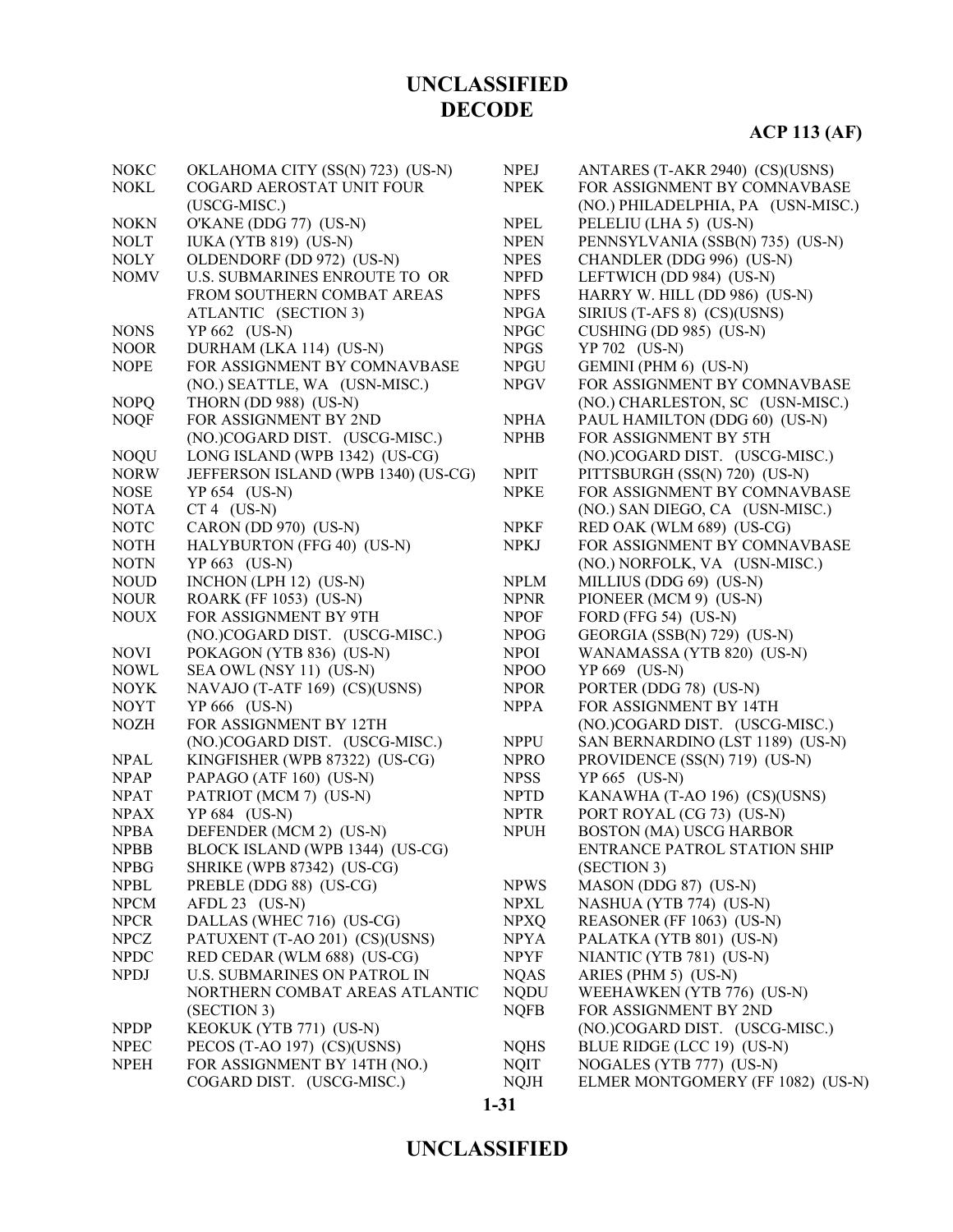| <b>NQKR</b> | FOR ASSIGNMENT BY 12TH             | <b>NRGB</b> | ROBERT G. BRADLEY (FFG 49) (US-N)    |
|-------------|------------------------------------|-------------|--------------------------------------|
|             | (NO.)COGARD DIST. (USCG-MISC.)     | <b>NRHD</b> | MANHATTAN (YTB 779) (US-N)           |
| <b>NQLA</b> | PEORIA (LST 1183) (US-N)           | NRJI        | CHERAW (YTB 802) (US-N)              |
| <b>NQPN</b> | WAUWATOSA (YTB 775) (US-N)         | <b>NRKA</b> | MANITOU (WYTM 60) (US-CG)            |
| <b>NQQY</b> | BRISTOL COUNTY (LST 1198) (US-N)   | <b>NRKC</b> | APALACHEE (WYTM 71) (US-CG)          |
| <b>NQQZ</b> | APOPKA (YTB 778) (US-N)            | <b>NRKD</b> | MANTA (WPB 87320) (US-CG)            |
| <b>NQRA</b> | WORDEN (CG 18) (US-N)              | <b>NRKG</b> | YELLOWFIN (WIL 564) (US-CG)          |
| <b>NQRZ</b> | FOR ASSIGNMENT BY 17TH (NO.)       | NRKI        | BLUEFIN (WPB 87318) (US-CG)          |
|             | COGARD DIST. (USCG-MISC.)          | <b>NRKJ</b> | YP 691 (US-N)                        |
| <b>NQSI</b> | RIGEL (T-AF 58) (CS)(USNS)         | <b>NRKK</b> | CHINOOK (WYTM 96) (US-CG)            |
| <b>NQSJ</b> | GRAPPLE (ARS 53) (US-N)            | <b>NRKM</b> | OLYMPIA (SS(N) 717) (US-N)           |
| <b>NQSP</b> | VIGOROUS (WMEC 627) (US-CG)        | <b>NRKN</b> | BEAR (WMEC 901) (US-CG)              |
| <b>NQSZ</b> | ANY OR ALL ANTI?SUBMARINE          | <b>NRKP</b> | MACKINAW (WAGB 83) (US-CG)           |
|             | WARFARE SURFACE FORCES, U.S.       | <b>NRKR</b> | SNOHOMISH (WYTM 98) (US-CG)          |
|             | PACIFIC FLEET (SECTION 3)          | <b>NRKU</b> | FOR ASSIGNMENT BY 7TH (NO.)          |
| <b>NQTE</b> | FOR ASSIGNMENT BY COMNAVBASE       |             | COGARD DIST. (USCG-MISC.)            |
|             | (NO.) SEATTLE, WA (USN-MISC.)      | <b>NRKW</b> | TONTOCANY (YTB 821) (US-N)           |
| <b>NQTN</b> | FORTIFY (MSO 446) (US-N)           | <b>NRKX</b> | LA MOURE COUNTY (LST 1194) (US-N)    |
| <b>NQUB</b> | DONALD B. BEARY (FF 1085) (US-N)   | <b>NRLC</b> | CONOLLY (DD 979) (US-N)              |
| <b>NQUD</b> | YP 685 (US-N)                      | <b>NRLD</b> | CAY SAL PATROL VESSEL (SECTION 3)    |
| <b>NQUY</b> | FOR ASSIGNMENT BY 9TH (NO.)        | <b>NRLI</b> | SAUGUS (YTB 780) (US-N)              |
|             | COGARD DIST. (USCG-MISC.)          | <b>NRLM</b> | YP 670 (US-N)                        |
| <b>NQZH</b> | YP 699 (US-N)                      | <b>NRLP</b> | <b>GALVESTON ISLAND (WPB 1349)</b>   |
| <b>NQZY</b> | FOR ASSIGNMENT BY COMNAVBASE       |             | $(US-CG)$                            |
|             | (NO.) SEATTLE, WA (USN-MISC.)      | <b>NRLT</b> | RESOLUTE (WMEC 620) (US-CG)          |
| <b>NRAA</b> | FOR ASSIGNMENT BY COMNAVBASE       | <b>NRLW</b> | HAYES (T-AGOR 16) (CS)(USNS)         |
|             | (NO.) PHILADELPHIA, PA (USN-MISC.) | <b>NRLX</b> | KATMAI BAY (WTGB 101) (US-CG)        |
| <b>NRAP</b> | RAPPAHANNOCK (T-AO 204)            | <b>NRLY</b> | BRISTOL BAY (WTGB 102) (US-CG)       |
|             | (CS)(USNS)                         | <b>NRMD</b> | RODNEY M. DAVIS (FFG 60) (US-N)      |
| <b>NRAR</b> | MONTEREY (CG 61) (US-N)            | <b>NRMS</b> | ALL ALLIED MERCHANT SHIPS            |
| <b>NRBC</b> | $CT 5 (US-N)$                      |             | (SECTION 4)                          |
| <b>NRBI</b> | ORIOLE (MHC 55) (US-N)             | NRMS1       | ALL ALLIED MERCHANT SHIPS IN         |
| <b>NRBN</b> | ROBIN (MHC 54) (US-N)              | thru        | AREA INDICATED (SECTION 4)           |
| <b>NRBQ</b> | FIREBOLT (PC 10) (US-N)            | NRMS13      |                                      |
| <b>NRCB</b> | EAGLE (WIX 327) (US-CG)            | <b>NRNA</b> | ANTRIM (FFG 20) (US-N)               |
| <b>NRCD</b> | JARRETT (FFG 33) (US-N)            | <b>NRNC</b> | SHASTA (T-AE 33) (US-N)              |
| <b>NRCE</b> | YP 656 (US-N)                      | <b>NROA</b> | SAN DIEGO (CA) USCG HARBOR           |
| <b>NRCN</b> | BRUNSWICK (ATS 3) (US-N)           |             | ENTRANCE PATROL STATION SHIP         |
| <b>NRCS</b> | CARNEY (DDG 64) (US-N)             |             | (SECTION 3)                          |
| <b>NRDC</b> | CAMPBELL (WMEC 909) (US-CG)        | <b>NROP</b> | JUNEAU (LPD 10) (US-N)               |
| <b>NRDD</b> | RIDLEY (WPB 87328) (US-CG)         | <b>NROS</b> | ROOSEVELT (DDG 80) (US-N)            |
| <b>NRDE</b> | OAK HILL (LSD 51) (US-N)           | <b>NROY</b> | LCPL ROY M WHEAT (T-AK 3016)         |
| <b>NRDJ</b> | KENNEBEC (WLIC 802) (US-CG)        |             | $(US-CG)$                            |
| <b>NRDS</b> | REBELLION REACH (NSY 17) (US-N)    | <b>NRPG</b> | LA SALLE (AGF 3) (US-N)              |
| <b>NRDW</b> | DE WERT (FFG 45) (US-N)            | <b>NRPH</b> | HOLD - CG                            |
| <b>NREB</b> | EXPLOIT (MSO 440) (US-N)           | <b>NRPI</b> | GENTIAN (WLB 290) (US-CG)            |
| <b>NRED</b> | RAMAGE (DDG 61) (US-N)             | <b>NRPJ</b> | LAUREL (WLB 291) (US-CG)             |
| <b>NREH</b> | HAWES (FFG 53) (US-N)              | <b>NRPK</b> | ELM (WLB 204) (US-CG)                |
| <b>NRFF</b> | FOR ASSIGNMENT BY COMNAVBASE       | <b>NRPM</b> | LEGARE (WMEC 912) (US-CG)            |
|             | (NO.) SAN DIEGO, CA (USN-MISC.)    | <b>NRPN</b> | IRONWOOD (WLB 297) (US-CG)           |
| <b>NRFG</b> | SHIPPINGPORT (ARDM 4) (US-N)       | <b>NRPO</b> | RAMBLER (WLI 298) (US-CG)            |
| <b>NRFR</b> | MARY SEARS (T-AGS 65) (CS)(USNS)   | <b>NRPP</b> | <b>OBSERVATION ISLAND (T-AGM 23)</b> |

**1-32**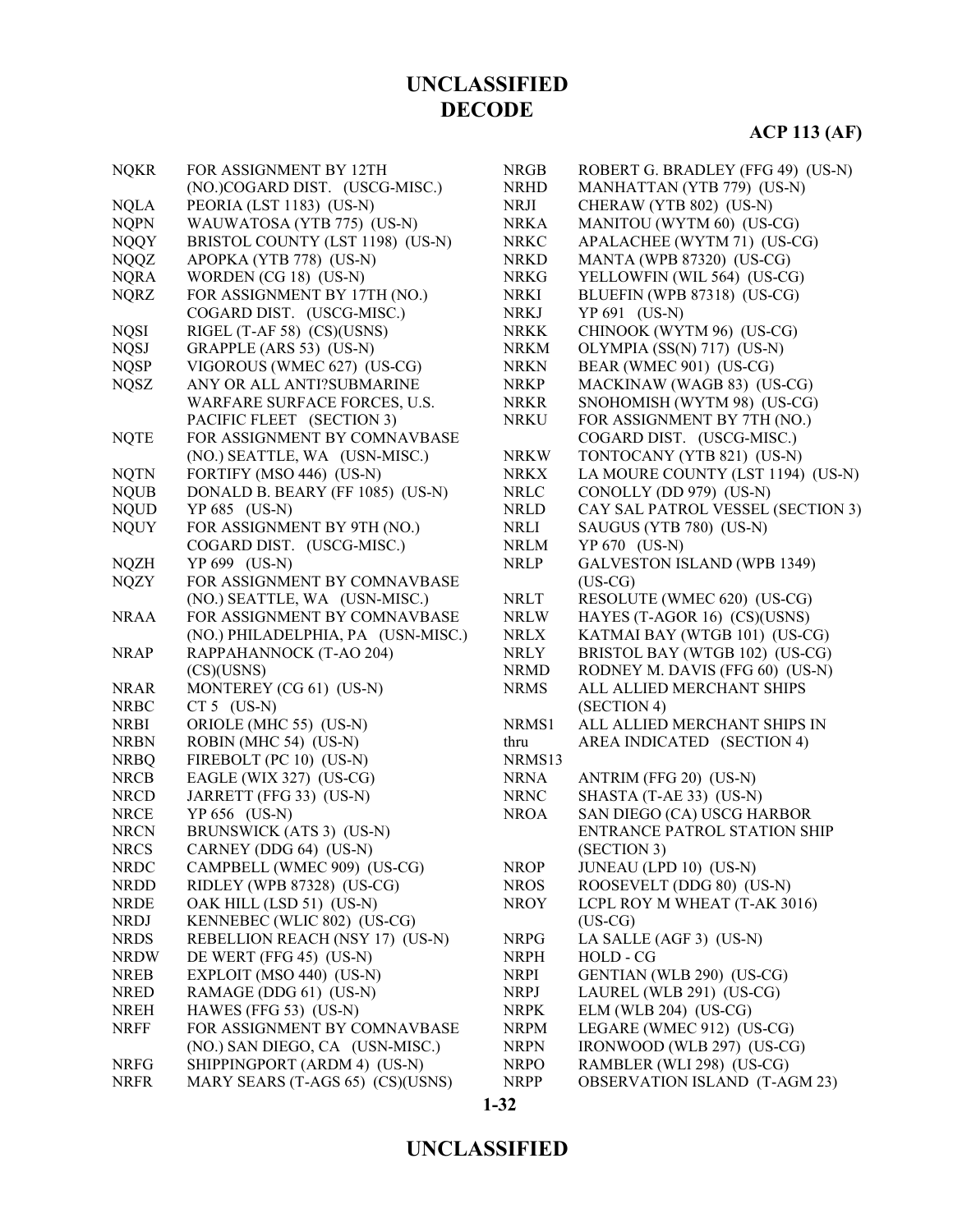|             | (CS)(USNS)                        | <b>NSHI</b> | KILAUEA (T-AE 26) (CS)(USNS)                                |
|-------------|-----------------------------------|-------------|-------------------------------------------------------------|
| <b>NRPS</b> | RARITAN (WYTM 93) (US-CG)         | <b>NSIR</b> | SIROCCO (PC 6) (US-N)                                       |
| <b>NRPU</b> | SAN FRANCISCO (SS(N) 711) (US-N)  | <b>NSIX</b> | COMDESRON SIX (US-CG)                                       |
| <b>NRPY</b> | PLANETREE (WLB 307) (US-CG)       | <b>NSJP</b> | SAN JUAN (SS(N) 751) (US-N)                                 |
| <b>NRPZ</b> | PAPAW (WLB 308) (US-CG)           | <b>NSKO</b> | TURTLE (DSV 3) (US-N)                                       |
| <b>NRQJ</b> | POINT MARTIN (WPB 82379) (US-CG)  | <b>NSLC</b> | SALT LAKE CITY (SS(N) 716) (US-N)                           |
| <b>NRQW</b> | SWEETGUM (WLB 309) (US-CG)        | <b>NSLH</b> | SHILOH (CG 67) (US-N)                                       |
| <b>NRRP</b> | COMDESRON EIGHTEEN (US-N)         | <b>NSLT</b> | FOR ASSIGNMENT BY                                           |
| <b>NRTF</b> |                                   |             |                                                             |
|             | ACTIVE (WMEC 618) (US-CG)         |             | 7TH(NO.)COGARD DIST. (USCG-MISC.)                           |
| <b>NRUC</b> | STORIS (WMEC 38) (US-CG)          | <b>NSMF</b> | POINT BONITA (WPB 82347) (US-CG)                            |
| <b>NRUD</b> | SAFEGUARD (ARS 50) (US-N)         | <b>NSNF</b> | SENTRY (MCM 3) (US-N)<br>MISSISSIPPI RIVER (LA) USCG HARBOR |
| <b>NRUF</b> | MOHAWK (WMEC 913) (US-CG)         | <b>NSOT</b> |                                                             |
| <b>NRUO</b> | POLAR SEA (WAGB 11) (US-CG)       |             | ENTRANCE PATROL STATION SHIP                                |
| <b>NRUR</b> | MOBILE BAY (WTGB 103) (US-CG)     |             | (SECTION 3)                                                 |
| <b>NRUS</b> | BISCAYNE BAY (WTGB 104) (US-CG)   | <b>NSPR</b> | SPRINGFIELD (SS(N) 761) (US-N)                              |
| <b>NRUU</b> | NEAH BAY (WTGB 105) (US-CG)       | <b>NSQL</b> | SQUALL (PC 7) (US-N)                                        |
| <b>NRWC</b> | COPELAND (FFG 25) (US-N)          | <b>NSRI</b> | RHODE ISLAND (SSB(N) 740) (US-N)                            |
| <b>NRWH</b> | HAYLER (DD 997) (US-N)            | <b>NSTS</b> | TEADFAST (WMEC 623) (US-CG)                                 |
| <b>NRWS</b> | SIMPSON (FFG 56) (US-N)           | <b>NSTY</b> | COGARD AEROSTAT UNIT THREE                                  |
| <b>NRWY</b> | MORRO BAY (WTGB 106) (US-CG)      |             | (USCG-MISC.)                                                |
| <b>NRXD</b> | HOLD - CG                         | <b>NSUB</b> | PASADENA (SS(N) 752) (US-N)                                 |
| <b>NRYN</b> | SMILAX (WLI 315) (US-CG)          | <b>NSUL</b> | SULLIVANS (DDG 68) (US-N)                                   |
| <b>NRYR</b> | FIR (WLM 212) (US-CG)             | <b>NSVN</b> | NICHOLAS (FFG 47) (US-N)                                    |
| <b>NRZA</b> | ALTAIR (T-AKR 291) (CS)(USNS)     | <b>NSVO</b> | CHARLESTON (SC) USCG HARBOR                                 |
| <b>NRZB</b> | RESEARCH VESSEL SEISMIC (USN-     |             | ENTRANCE PATROL STATION SHIP                                |
|             | MISC.)                            |             | (SECTION 3)                                                 |
| <b>NRZI</b> | SORREL (WLB 296) (US-CG)          | <b>NSVR</b> | POINT LOMA (T-AGDS 2) (CS)(USNS)                            |
| <b>NRZT</b> | PRIMROSE (WLI 316) (US-CG)        | <b>NSVS</b> | PHILADELPHIA (SS(N) 690) (US-N)                             |
| <b>NSAD</b> | DALLAS (SS(N) 700) (US-N)         | <b>NSVV</b> | YP 667 (US-N)                                               |
| <b>NSAT</b> | SAN ANTONIO (LPD 17) (US-N)       | <b>NSWA</b> | POINT HOBART (WPB 82377) (US-CG)                            |
| <b>NSBJ</b> | PONCE (LPD 15) (US-N)             | <b>NSWG</b> | STEPHEN W. GROVES (FFG 29) (US-N)                           |
| <b>NSBR</b> | SAMUEL B. ROBERTS (FFG 58) (US-N) | <b>NSXB</b> | STURGEON BAY (WTGB 109) (US-CG)                             |
| <b>NSCN</b> | SCRANTON (SS(N) 756) (US-N)       | <b>NSXR</b> | FOR ASSIGNMENT BY 12TH                                      |
| <b>NSCR</b> | REID (FFG 30) (US-N)              |             | (NO.)COGARD DIST. (USCG-MISC.)                              |
| <b>NSDE</b> | TO RESERVED FOR                   | <b>NSZJ</b> | FOR ASSIGNMENT BY NAVDIST                                   |
|             | COMNAVCOMTELCOM                   |             | WASHDC (NO.) (USN-MISC.)                                    |
| <b>NSDT</b> | STOUT (DDG 55) (US-N)             | <b>NSZZ</b> | RESERVED FOR COMNAVTELCOM                                   |
| <b>NSDZ</b> | FOR ASSIGNMENT BY 2ND (NO.)       | <b>NTAC</b> | TEMPEST (PC-2) (US-N)                                       |
|             | COGARD DIST. (USCG-MISC.)         | <b>NTAD</b> | FOR ASSIGNMENT BY NAVDIST                                   |
| <b>NSEA</b> | TO RESERVED FOR                   |             | WASHDC (NO.) (USN-MISC.)                                    |
|             | COMNAVCOMTELCOM                   | <b>NTAW</b> | CONQUEST (MSO 488) (US-N)                                   |
| <b>NSEL</b> | STATEN ISLAND (WPB 1345) (US-CG)  | <b>NTAZ</b> | WHIRLWIND (PC 11) (US-N)                                    |
| <b>NSEM</b> | SAMUEL ELIOT MORISON (FFG 13)     | <b>NTBI</b> | PORTSMOUTH (SS(N) 707) (US-N)                               |
|             | $(US-N)$                          | <b>NTBK</b> | KLAKRING (FFG 42) (US-N)                                    |
| <b>NSEN</b> | PIQUA (YTB 793) (US-N)            | <b>NTBR</b> | FOR ASSIGNMENT BY 9TH (NO.)                                 |
| <b>NSES</b> | SES 200 (US-N)                    |             | COGARD DIST. (USCG-MISC.)                                   |
| <b>NSFE</b> | SANTA FE (SS(N) 763) (US-N)       | <b>NTBS</b> | BARBEY (FF 1088) (US-N)                                     |
| <b>NSFN</b> | SACO (YTB 796) (US-N)             | <b>NTBZ</b> | ORCAS (WPB 1327) (US-CG)                                    |
| <b>NSGB</b> | POINT JACKSON (WPB 82378) (US-CG) | <b>NTCH</b> | THOMAS C. HART (FF 1092) (US-N)                             |
| <b>NSGH</b> | $CT 9$ (US-N)                     | <b>NTDG</b> | POINT WELLS (WPB 82343) (US-CG)                             |
| <b>NSGP</b> | GEORGE PHILIP (FFG 12) (US-N)     | <b>NTEN</b> | TENNESSEE (SSB(N) 734) (US-N)                               |
| <b>NSHA</b> | SHAMAL (PC 13) (US-N)             | <b>NTEX</b> | TEXAS $(CG(N)$ 39) $(US-N)$                                 |
|             |                                   |             |                                                             |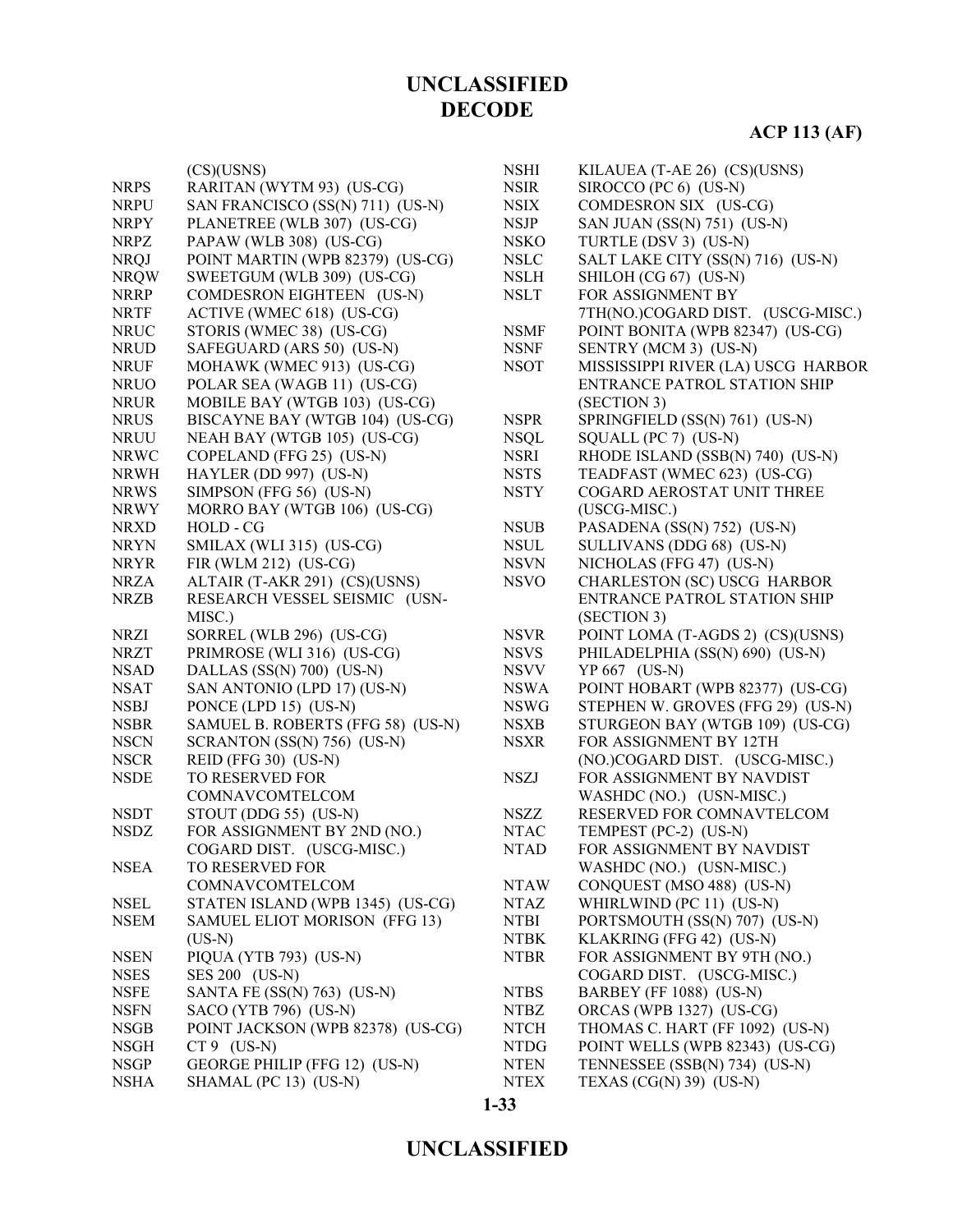| <b>NTFK</b> | FOR ASSIGNMENT BY CNAVRES (NO.)                         | <b>NUGZ</b>                | ORION (AS 18) (US-N)               |
|-------------|---------------------------------------------------------|----------------------------|------------------------------------|
|             | NEW ORLEANS, LA (USN-MISC.)                             | <b>NUHC</b>                | DECISIVE (WMEC 629) (US-CG)        |
| <b>NTGE</b> | YP 683 (US-N)                                           | <b>NUIH</b>                | POINT WARDE (WPB 82368) (US-CG)    |
| <b>NTGG</b> | SYCAMORE (WLB 209)                                      | <b>NUJR</b>                | GYSGT FRED W. STOCKHAM (T-AK 3017) |
| <b>NTGS</b> | ASPEN (WLB 208)                                         |                            | (CS)(USNS)                         |
| <b>NTGT</b> | STURGEON (WPB 87336)                                    | <b>NUKJ</b>                | STERETT (CG 31) (US-N)             |
| <b>NTHA</b> | NARWHAL (WPB 87335)                                     | <b>NUKO</b>                | ALL SHIPS COPYING MERCAST          |
| <b>NTHF</b> | HERON (MHC 52) (US-N)                                   |                            | $(SECTION 3 + 4)$                  |
| <b>NTIC</b> | TICONDEROGA (CG 47) (US-N)                              | <b>NULQ</b>                | BAGLEY (FF 1069) (US-N)            |
| <b>NTIP</b> | TIPPECANOE (T-AO 199) (CS)(USNS)                        | NUMS1                      | ANY U.S. MERCHANT SHIP (SECTION 4) |
| <b>NTIR</b> | WRIGHT (T-AVB 3) (CS)(USNS)                             | thru                       |                                    |
| <b>NTJP</b> | FOR ASSIGNMENT BY 17TH COGARD                           | NUMS9                      |                                    |
|             | DIST. (NO.) (USCG-MISC.)                                | <b>NUNA</b>                | DOGWOOD (WLR 259) (US-CG)          |
| <b>NTLQ</b> | <b>U.S. SUBMARINES ON PATROL IN</b>                     | <b>NUNC</b>                | RAINBEAU (NSY 8) (US-N)            |
|             | SOUTHERN COMBAT AREAS ATLANTIC                          | <b>NUOK</b>                | SAN FRANCISCO (CA) USCG HARBOR     |
|             | (SECTION 3)                                             |                            | ENTRANCE PATROL STATION SHIP       |
| <b>NTLW</b> | O'BANNON (DD 987) (US-N)                                |                            | (SECTION 3)                        |
| <b>NTLZ</b> | SUMAC (WLR 311) (US-CG)                                 | NU <sub>00</sub>           | FOR ASSIGNMENT BY 9TH              |
| <b>NTMV</b> | AMBERJACK (WPB 87315)                                   |                            | (NO.)COGARD DIST. (USCG-MISC.)     |
| <b>NTNL</b> | KITTIWAKE (WPB 87316)                                   | <b>NUOT</b>                | BEAUFORT (ATS 2) (US-N)            |
| <b>NTNR</b> | TANNER (T-AGS 40) (CS)(USNS)                            | <b>NUOU</b>                | BUCHANAN (DDG 14) (US-N)           |
| <b>NTOH</b> | TOLEDO $(SS(N) 769)$ (US-N)                             | <b>NUSA</b>                | AMERICA (CV 66) (US-N)             |
| <b>NTOP</b> | TOPEKA (SS(N) 754) (US-N)                               | <b>NUSC</b>                | SEA TRAVELER (NSY 27) (US-N)       |
| <b>NTPX</b> | COMDESRON FIVE ZERO (US-N)                              | <b>NUSF</b>                | KISKA (WPB 1336) (US-CG)           |
| <b>NTQA</b> | BLACKFIN (WPB 87317) (US-CG)                            | <b>NUSZ</b>                | FOR ASSIGNMENT BY 17TH             |
| <b>NTQT</b> | FOR ASSIGNMENT BY 3RD (NO.)                             |                            | (NO.)COGARD DIST. (USCG-MISC.)     |
|             | COGARD DIST. (USCG-MISC.)                               | <b>NUTA</b>                | SUNBIRD (ASR 15) (US-N)            |
| <b>NTRG</b> | TENACIOUS (T-AGOS 17) (CS)(USNS)                        | <b>NUWX</b>                | FOR ASSIGNMENT BY 3RD              |
| <b>NTRI</b> | WILKES (T-AGS 33) (CS)(USNS)                            |                            | (NO.)COGARD DIST. (USCG-MISC.)     |
| <b>NTRK</b> | ADELIE (WPB 87333) (US-CG)                              | <b>NUXK</b>                | YTB 826 (US-N)                     |
| <b>NTSA</b> | TORTUGA (LSD 46) (US-N)                                 | <b>NUYX</b>                | JACKSONVILLE (SS(N) 699) (US-N)    |
| <b>NTSG</b> | THOMAS S. GATES (CG 51) (US-N)                          | <b>NVAC</b>                | MAINE (SSB(N) 741) (US-N)          |
| <b>NTSO</b> | FOR ASSIGNMENT BY CNAVRES (NO.)                         | <b>NVAI</b>                | VALIANT (WMEC 621) (US-CG)         |
|             | NEW ORLEANS, LA (USN-MISC.)                             | <b>NVBK</b>                | NARRAGANSETT (T-ATF 167)           |
| <b>NTUG</b> | ASPEN (WLB 208) (US-CG)                                 |                            | (CS)(USNS)                         |
| <b>NTUL</b> |                                                         | <b>NVDA</b>                | NEVADA (SSB(N) 733) (US-N)         |
| <b>NTYP</b> | MAJESTIC (NSY 10) (US-N)<br>HOUMA (YTB 811) (US-N)      |                            |                                    |
|             |                                                         | <b>NVES</b>                | VENTUROUS (WMEC 625) (US-CG)       |
| <b>NUBE</b> | FOR ASSIGNMENT BY 7TH<br>(NO.)COGARD DIST. (USCG-MISC.) | <b>NVFP</b><br><b>NVGW</b> | VALLEY FORGE (CG 50) (US-N)        |
|             |                                                         |                            | YP 689 (US-N)                      |
| <b>NUBY</b> | FOR ASSIGNMENT BY COMNAVBASE                            | <b>NVIC</b>                | VICTORIOUS (T-AGOS 19) (CS)(USNS)  |
|             | (NO.) SEATTLE, WA (USN-MISC.)                           | <b>NVIN</b>                | VINCENNES (CG 49) (US-N)           |
| <b>NUCS</b> | YP 700 (US-N)                                           | <b>NVIP</b>                | POMPANO (WPB 87330) (US-CG)        |
| <b>NUCU</b> | <b>BARNSTABLE COUNTY (LST 1197)</b>                     | <b>NVIR</b>                | VIRGINIA (SSN(N) 774)              |
|             | $(US-N)$                                                | NVJU                       | DULUTH (LPD 6) (US-N)              |
| <b>NUDK</b> | YP 679 (US-N)                                           | NVLA                       | VELLA GULF (CG 72) (US-N)          |
| <b>NUDQ</b> | FOR ASSIGNMENT BY NAVDIST                               | <b>NVLM</b>                | FOR ASSIGNMENT BY COMNAVBASE       |
|             | WASHDC (NO.) (USN-MISC.)                                |                            | (NO.) CHARLESTON, SC (USN-MISC.)   |
| <b>NUEK</b> | SIMON LAKE (AS 33) (US-N)                               | <b>NVMJ</b>                | WASHINGTON (WPB 1331) (US-CG)      |
| <b>NUFF</b> | FOR ASSIGNMENT BY 13TH (NO.)                            | <b>NVMS</b>                | VICKBURG (CG 69) (US-N)            |
|             | COGARD DIST. (USCG-MISC.)                               | <b>NVMZ</b>                | AQUILA (PHM 4) (US-N)              |
| <b>NUFQ</b> | FLORIKAN (ASR 9) (US-N)                                 | <b>NVNA</b>                | FOR ASSIGNMENT BY 7TH              |
| <b>NUGW</b> | GANNET (WPB 87334) (US-CG)                              |                            | (NO.)COGARD DIST (USCG-MISC.)      |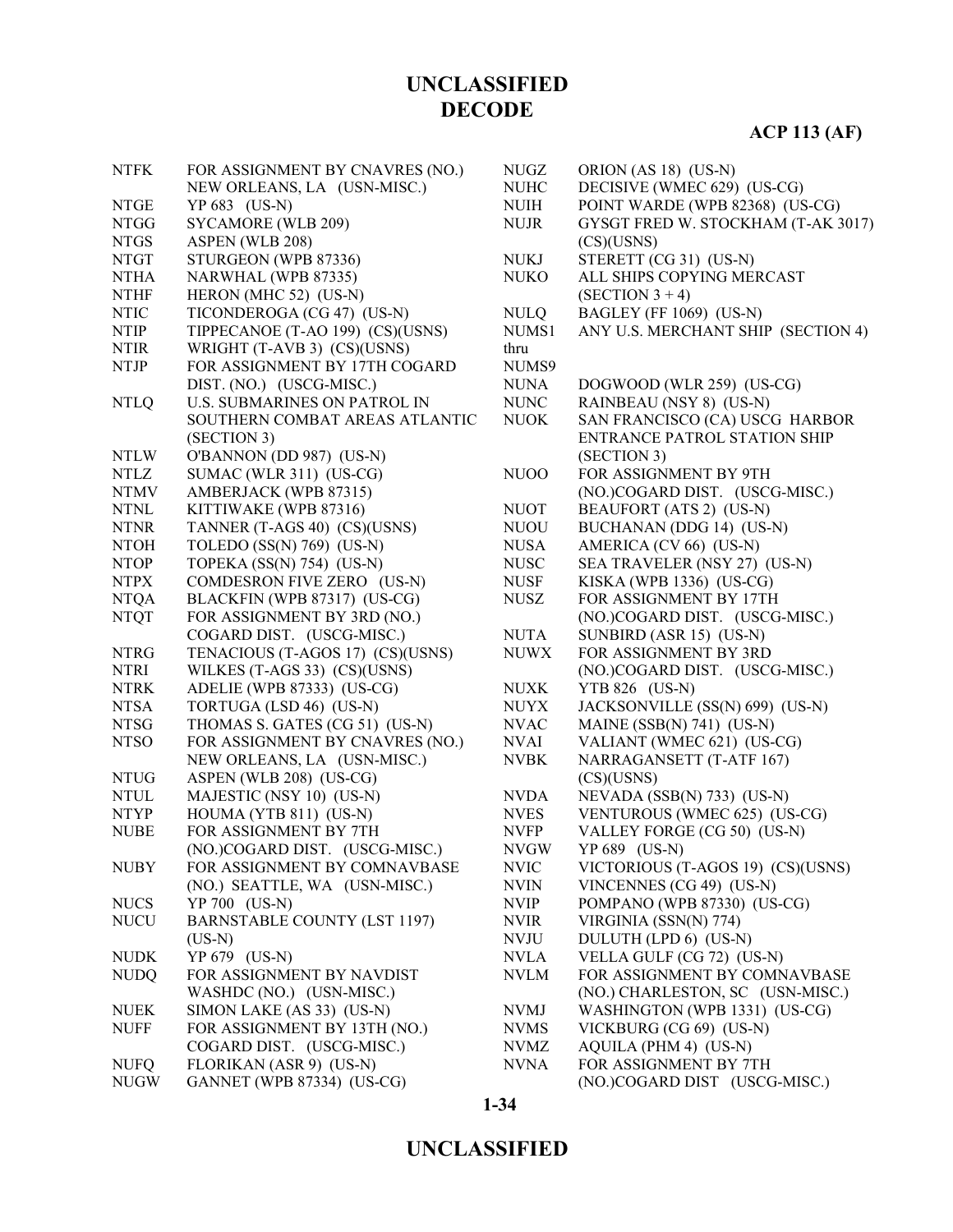| <b>NVOR</b> | POINT COUNTESS (WPB 82335) (US-CG) |             | (NO.) SAN DIEGO, CA (USN-MISC.)     |
|-------------|------------------------------------|-------------|-------------------------------------|
| <b>NVPI</b> | ESPRIT DE CORPS (NSY 21) (US-N)    | <b>NXOV</b> | FOR ASSIGNMENT BY COMNAVBASE        |
| <b>NVPP</b> | COMDESRON TWO EIGHT (US-N)         |             | (NO.) CHARLESTON, SC (USN-MISC.)    |
| <b>NVRC</b> | POINT HEYER (WPB 82369) (US-CG)    | <b>NXOZ</b> | MOUNT VERNON (LSD 39) (US-N)        |
| <b>NVTM</b> | ZEUS (T-ARC 7) (CS)(USNS)          | <b>NXSF</b> | EDENTON (ATS 1) (US-N)              |
| <b>NVTS</b> | WILLAMETTE (AO(J) 180) (US-N)      | NXUX        | PAWHUSKA (YTB 822) (US-N)           |
| <b>NVVQ</b> | JOHN YOUNG (DD 973) (US-N)         | <b>NXXG</b> | IWO JIMA (LHD 7) (US-N)             |
| <b>NVVV</b> | NORMANDY (CG 60) (US-N)            | <b>NXYG</b> | YP 671 (US-N)                       |
| <b>NWAA</b> | WATERS (T-AGS 45) (CS)(USNS)       | <b>NYCQ</b> | BOUTWELL (WHEC 719) (US-CG)         |
| <b>NWAR</b> | WARRIOR (MCM 10) (US-N)            | <b>NYGG</b> | CHAUVENET (T-AGS 29) (CS)(USNS)     |
| <b>NWBC</b> | IBIS (WPB 87338) (US-CG)           | <b>NYJI</b> | YP 672 (US-N)                       |
| <b>NWBE</b> | MAPLE (WLB 207) (US-CG)            | <b>NYKF</b> | MANITOWOC (LST 1180) (US-N)         |
| <b>NWBW</b> | BOWDITCH (T-AGS 62) (CS)(USNS)     | <b>NYKN</b> | YORKTOWN (CG 48) (US-N)             |
| <b>NWEF</b> | FOR ASSIGNMENT BY COMNAVBASE       | <b>NYMP</b> | FOR ASSIGNMENT BY 17TH (NO.)        |
|             | (NO.) PHILADELPHIA, PA (USN-MISC.) |             | COGARD DIST. (USCG-MISC.)           |
| <b>NWEQ</b> | WYMAN (T-AGS 34) (CS)(USNS)        | <b>NYOE</b> | CYCLONE (PC 1) (US-N)               |
| <b>NWGM</b> | POINT RICHMOND (WPB 82370) (US-CG) | <b>NYOJ</b> | DELAWARE RIVER (DE) USCG HARBOR     |
| <b>NWGT</b> | PEGASUS (PHM 1) (US-N)             |             | <b>ENTRANCE PATROL STATION SHIP</b> |
| <b>NWHD</b> | KODIAK ISLAND (WPB 1341) (US-CG)   |             | (SECTION 3)                         |
| <b>NWHE</b> | SPENCER (WMEC 905) (US-CG)         | <b>NYOS</b> | ANY OR ALL U.S. COAST GUARD         |
| <b>NWHG</b> | WESTERN HEMISPHERE GROUP           |             | SHIP(S) (SECTION 3)                 |
| <b>NWHR</b> | YW 127 (US-N)                      | <b>NYQL</b> | JOHN RODGERS (DD 983) (US-N)        |
| <b>NWHS</b> | WILLIAM H. STANDLEY (CG 32) (US-N) | <b>NYRD</b> | LEADER (MSO 490) (US-N)             |
| <b>NWIN</b> | PHILIPPINE SEA (CG 58) (US-N)      | <b>NYRW</b> | PREVAIL (T-AGOS 8) (CS)(USNS)       |
| NWLF        | SEAWOLF (SS(N) 21) (US-N)          | <b>NYSJ</b> | MOBILE (LKA 115) (US-N)             |
| <b>NWLL</b> | FOR ASSIGNMENT BY 13TH (NO.)       | <b>NYTG</b> | YP 664 (US-N)                       |
|             | COGARD DIST. (USCG-MISC.)          | <b>NYUK</b> | YUKON (T-AO 202) (CS)(USNS)         |
| <b>NWQU</b> | TRIPOLI (LPH 10) (US-N)            | <b>NYVC</b> | MAKO (WPB 87303) (US-CG)            |
| <b>NWRB</b> | MPSRON 3 FLAGSHIP - SGT WILLIAM R. | <b>NYWL</b> | THETIS (WMEC 910) (US-CG)           |
|             | BUTTON (USN-MISC.)                 | <b>NZAU</b> | SUMNER (T-AGS 61) (CS)(USNS)        |
| <b>NWRF</b> | MONOB 1 (US-N)                     | <b>NZEA</b> | BUFFALO (SS(N) 715) (US-N)          |
| <b>NWSC</b> | CHURCHILL (DDG 81) (US-N)          | <b>NZEP</b> | ZEPHYR $(PC 8)$ $(US-N)$            |
| <b>NWSD</b> | WALTER S. DIEHL (T-AO 193)         | <b>NZFF</b> | KITTY HAWK (CV 63) (US-N)           |
|             | (CS)(USNS)                         | <b>NZFL</b> | CANONCHET (YTB 823) (US-N)          |
| <b>NWUO</b> | BUTTE (T-AE 27) (US-N)             | <b>NZGW</b> | SUMTER (LST 1181) (US-N)            |
| <b>NWVA</b> | WEST VIRGINIA (SSB(N) 736) (US-N)  | <b>NZHN</b> | MOUNT BAKER (T-AE 34) (US-N)        |
| <b>NWVC</b> | HISTORICAL MUSEUM (LST 325) (US-N) | <b>NZHO</b> | YP 687 (US-N)                       |
| <b>NWWE</b> | MARIN (YTB 753) (US-N)             | <b>NZIO</b> | ANZIO (CG 68) (US-N)                |
| <b>NWYG</b> | WYOMING (SSB(N) 742) (US-N)        | <b>NZKC</b> | OTTUMWA (YTB 761) (US-N)            |
| NWZJ        | CAYUGA (LST 1186) (US-N)           | <b>NZNE</b> | WALNUT (WLB 205) (US-CG)            |
| <b>NWZR</b> | MOUNT HOOD (AE 29) (US-N)          | <b>NZOC</b> | MAHAN (DDG 42) (US-N)               |
| NXBY        | FOR ASSIGNMENT BY COMNAVBASE       | <b>NZON</b> | POINT ESTERO (WPB 82344) (US-CG)    |
|             | (NO.) PHILADELPHIA, PA (USN-MISC.) | <b>NZPO</b> | ALEX HALELY (WMEC 39) (US-CG)       |
| <b>NXBZ</b> | AGAWAM (YTB 809) (US-N)            | <b>NZPU</b> | CHINOOK (WLM 87308) (US-CG)         |
| <b>NXDC</b> | FOR ASSIGNMENT BY NAVDIST          | <b>NZRG</b> | ALBACORE (WLM 87309) (US-CG)        |
|             | WASHDC (NO.) (USN-MISC.)           | <b>NZRW</b> | ADAK (WPB 1333) (US-CG)             |
| <b>NXFN</b> | POINT SPENCER (WPB 82349) (US-CG)  | <b>NZSK</b> | KANE (T-AGS 27) (CS)(USNS)          |
| NXJB        | FOR ASSIGNMENT BY COMNAVBASE       | <b>NZSR</b> | BELUGA (WPB 87325) (US-CG)          |
|             | (NO.) PHILADELPHIA, PA (USN-MISC.) | <b>NZTM</b> | SEAHAWK (WPB 87323) (US-CG)         |
| <b>NXJY</b> | FOR ASSIGNMENT BY 9TH (NO.)        | <b>NZTV</b> | JOUETT (CG 29) (US-N)               |
|             | COGARD DIST. (USCG-MISC.)          | <b>NZVC</b> | TAMAQUA (YTB 797) (US-N)            |
| NXNT        | FOR ASSIGNMENT BY COMNAVBASE       | <b>NZVE</b> | ALERT (WMEC 630) (US-CG)            |
|             |                                    |             |                                     |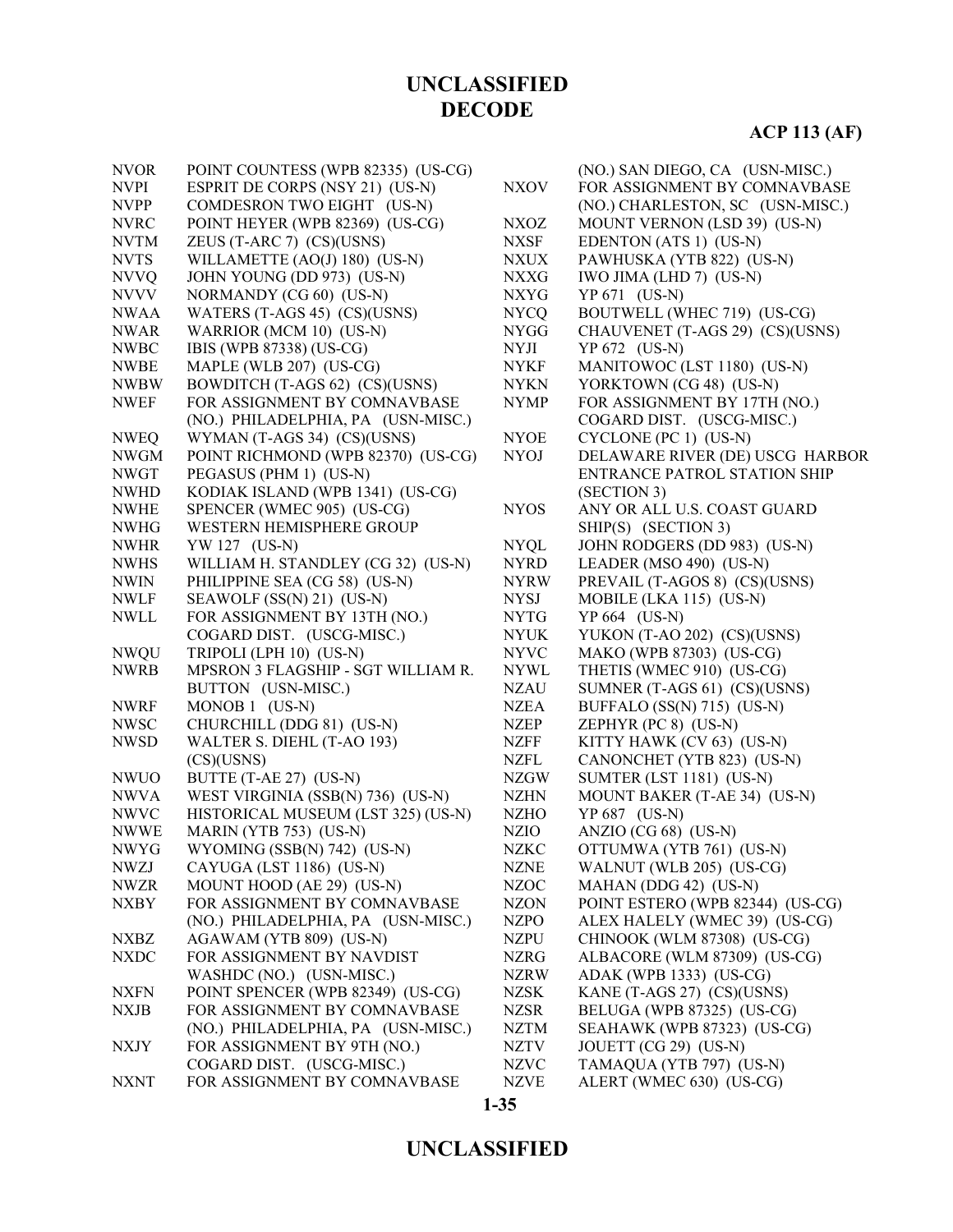| <b>NZWW</b> | BREMERTON (SS(N) 698) (US-N)         |             | $(DNK-N)$                             |
|-------------|--------------------------------------|-------------|---------------------------------------|
| <b>NZXW</b> | FOR ASSIGNMENT BY COMNAVBASE         | <b>OUEA</b> | MARIE MILJOE (A) (A563) (DNK-N)       |
|             | (NO.) NORFOLK, VA (USN-MISC.)        | <b>OUEB</b> | METTE MILJOE (A) (A562) (DNK-N)       |
| <b>NZZR</b> | NEW YORK (NY) USCG HARBOR            | <b>OUEF</b> | ARVAK (Y) (Y344) (DNK-N)              |
|             | ENTRANCE PATROL STATION SHIP         | <b>OUEG</b> | ALSIN $(Y)$ $(Y345)$ $(DNK-N)$        |
|             | (SECTION 3)                          | <b>OUER</b> | NIELS JUEL $(F)$ $(F354)$ $(DNK-N)$   |
| <b>NZZW</b> | FOR ASSIGNMENT BY COMNAVBASE         | <b>OUES</b> | OLFERT FISCHER (F) (F355) (DNK-N)     |
|             | (NO.) CHARLESTON, SC (USN-MISC.)     | <b>OUET</b> | PETER TORDENSKIOLD (F) (F356) (DNK-N) |
| <b>NZZX</b> | FOR ASSIGNMENT BY CNAVRES (NO.)      | <b>OUEU</b> | THETIS $(F)$ $(F357)$ $(DNK-N)$       |
|             | NEW ORLEANS, LA (USN-MISC.)          | <b>OUEV</b> | TRITON $(F)$ $(F358)$ $(DNK-N)$       |
| <b>ONXA</b> | ALL BELGIAN MERCHANT SHIPS           | <b>OUEW</b> | VAEDDEREN (F) (F359) (DNK-N)          |
|             | (SECTION 4)                          | <b>OUEX</b> | HVIDBJOERNEN (F) (F360) (DNK-N)       |
| ONXA1       | ALL BELGIAN MERCHANT SHIPS IN        | <b>OUFA</b> | ABSALON (L) (L16) (DNK-N)             |
| thru        | AREA INDICATED (SECTION 4)           | OUGU        | TULUGAQ (Y) (Y388) (DNK-N)            |
| ONXA13      |                                      | <b>OUGV</b> | AGDLEK (Y) (Y386) (DNK-N)             |
| <b>ONXB</b> | ALL BELGIAN WARSHIPS AND             | <b>OUGY</b> | AGPA (Y) (Y387) (DNK-N)               |
|             | MERCHANT SHIPS (SECTION 4)           | <b>OVAA</b> | ANY OR ALL DANISH WARSHIPS            |
| ONXC        | ANY BELGIAN MERCHANT SHIP            |             | $(DNK + SECTION 3)$                   |
|             | (SECTION 4)                          | <b>OVDA</b> | FLYVEFISKEN (P) (P550) (DNK-N)        |
| <b>ORDM</b> | ZEEMEEUW (YTM) (A954) (BEL-N)        | <b>OVDB</b> | HAJEN (P) (P551) (DNK-N)              |
| <b>ORGA</b> | ASTER (MHC) (M915) (BEL-N)           | <b>OVDC</b> | HAVKATTEN (P) (P552) (DNK-N)          |
| ORGB        | BELLIS (MHC) (M916) (BEL-N)          | <b>OVDD</b> | LAXEN (P) (P553) (DNK-N)              |
| ORGC        | CROCUS (MHC) (M917) (BEL-N)          | <b>OVDE</b> | MAKRELEN (P) (P554) (DNK-N)           |
| ORGL        | LOBELIA (MHC) (M921) (BEL-N)         | <b>OVDF</b> | STOEREN (P) (P555) (DNK-N)            |
| <b>ORGM</b> | MYOSOTIS (MHC/AETL) (M922) (BEL-N)   | OVDG        | SVAERDFISKEN (P) (P556) (DNK-N)       |
| <b>ORGN</b> | NARCIS (MHC) (M923) (BEL-N)          | <b>OVDH</b> | GLENTEN (P) (P557) (DNK-N)            |
| ORGP        | PRIMULA (MHC) (M924) (BEL-N)         | <b>OVDI</b> | GRIBBEN (P) (P558) (DNK-N)            |
| <b>ORGQ</b> | BELGICA (AGOR) (A962) (BEL-N)        | <b>OVDJ</b> | LOMMEN (P) (P559) (DNK-N)             |
| ORGR        | STERN (YAG) (A963) (BEL-N)           | <b>OVDK</b> | RAVNEN (P) (P560) (DNK-N)             |
| <b>ORHA</b> | ANY OR ALL BELGIAN WARSHIPS          | <b>OVDL</b> | <b>SKADEN</b> (P) (P561) (DNK-N)      |
|             | $(BEL + SECTION 3)$                  | <b>OVDM</b> | VIBEN (P) (P562) (DNK-N)              |
| <b>ORIA</b> | ALBATROS (YTM) (A996) (BEL-N)        | <b>OVDN</b> | SOELOEVEN (P) (P563) (DNK-N)          |
| ORIH        | LIBERATION (YFL) (P902) (BEL-N)      | OVGH        | Y338 (Y) (Y338) (DNK-N)               |
| <b>ORIK</b> | ALPA (MYAC) (A982) (BEL-N)           | <b>OVGM</b> | LUNDEN $(Y)$ $(Y343)$ $(DNK-N)$       |
| <b>ORIV</b> | VALCKE (YTB) (A950) (BEL-N)          | <b>OVHQ</b> | Y376 (Y) (Y376) (DNK-N)               |
| ORJH        | GODETIA (MCCS) (A960) (BEL-N)        | OVHT        | Y379 (Y) (Y379) (DNK-N)               |
| ORJI        | ZINNIA (MCCS) (A961) (BEL-N)         | <b>OVKH</b> | LINDORMEN (N) (N43) (DNK-N)           |
| ORJJ        | ZENOBE GRAMME (AXS) (A958) (BEL-N)   | <b>OVKI</b> | LOSSEN (N) (N44) (DNK-N)              |
| ORJR        | WIELINGEN (FF) (F910) (BEL-N)        | <b>OVLP</b> | MOEEN (N) (N82) (DNK-N)               |
| <b>ORJS</b> | WESTDIEP (FF) (F911) (BEL-N)         | <b>OVNJ</b> | BARSOE (Y) (Y300) (DNK-N)             |
| ORJT        | WANDELAAR (FF) (F912) (BEL-N)        | <b>OVNK</b> | DREJOE $(Y)$ $(Y301)$ $(DNK-N)$       |
| <b>OUCI</b> | TUMLEREN (S) (S322) (DNK-N)          | <b>OVNL</b> | ROMSOE (Y) (Y302) (DNK-N)             |
| <b>OUCJ</b> | SAELEN (S) (S323) (DNK-N)            | <b>OVNM</b> | SAMSOE (Y) (Y303) (DNK-N)             |
| <b>OUCK</b> | SPRINGEREN (S) (S324) (DNK-N)        | <b>OVNN</b> | THUROE (Y) (Y304) (DNK-N)             |
| <b>OUCL</b> | KRONBORG (S) (S325) (DNK-N)          | <b>OVNO</b> | VEJROE $(Y)$ (Y305) (DNK-N)           |
| <b>OUDA</b> | DANNEBROG (A) (A540) (DNK-N)         | <b>OVNP</b> | FAROE (Y) (Y306) (DNK-N)              |
| <b>OUDH</b> | SLEIPNER (A) (A559) (DNK-N)          | <b>OVNQ</b> | LAESOE $(Y)$ $(Y307)$ $(DNK-N)$       |
| <b>OUDN</b> | DANBJOERN (A) (A551) (DNK-N)         | <b>OVNR</b> | ROEMOE (Y) (Y308) (DNK-N)             |
| <b>OUDO</b> | ISBJOERN (A) (A552) (DNK-N)          | OVVV1       | ANY DANISH MERCHANT SHIP              |
| <b>OUDP</b> | THORBJOERN (A) (A553) (DNK-N)        | thru        | (SECTION 4)                           |
| <b>OUDU</b> | GUNNAR THORSON (A) (A560) (DNK-N)    | OVVV9       |                                       |
| <b>OUDV</b> | <b>GUNNAR SEIDENFADEN (A) (A561)</b> | <b>OXXO</b> | ALL DANISH MERCHANT SHIPS             |

#### **1-36**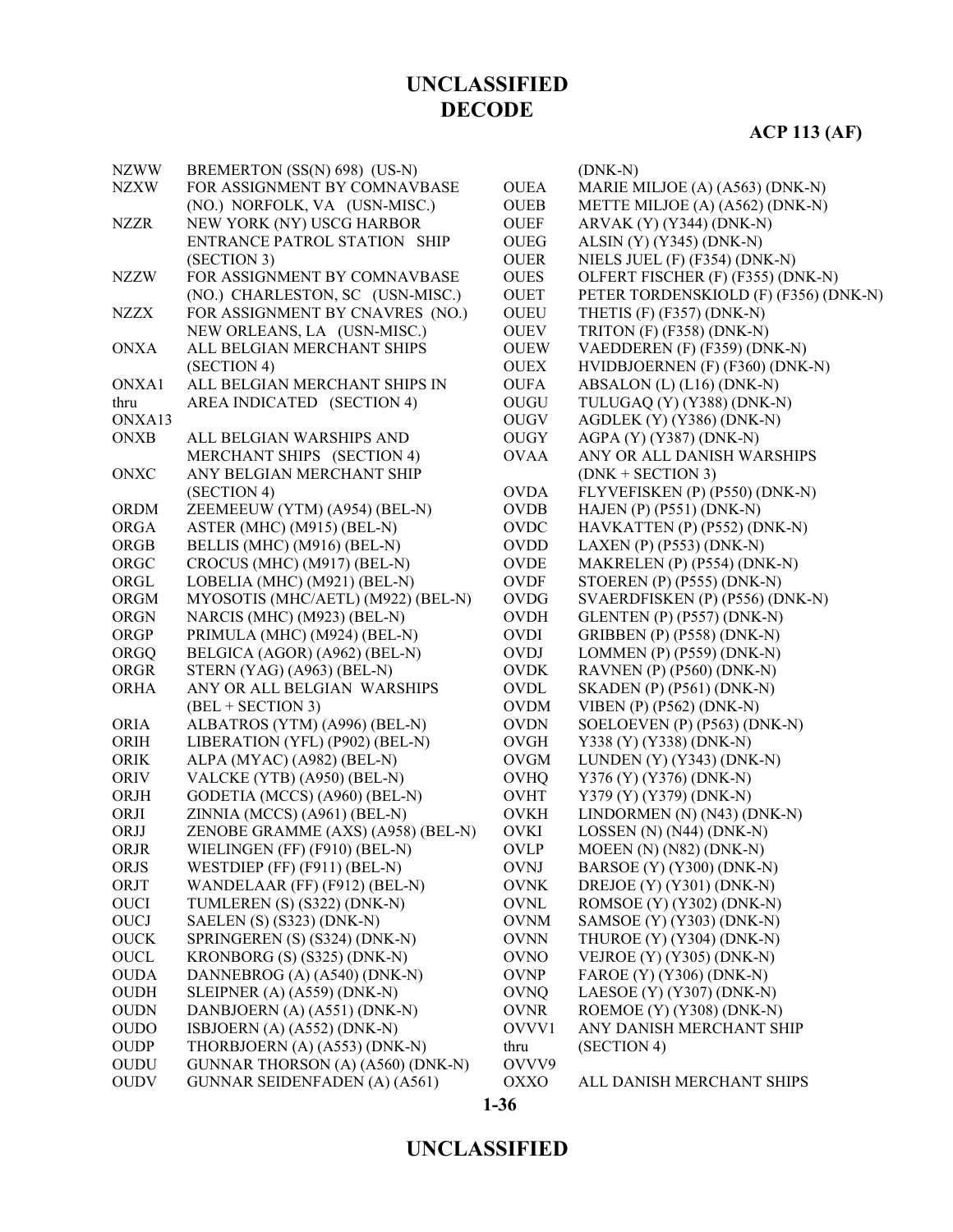# **ACP 113 (AF)**

|             | (SECTION 4)                          | <b>PALD</b> | L9533 (LCVP) (L9533) (HOL-N)        |
|-------------|--------------------------------------|-------------|-------------------------------------|
| OXXO1       | ALL DANISH MERCHANT SHIPS IN         | <b>PALE</b> | L9534 (LCVP) (L9534) (HOL-N)        |
| thru        | AREA INDICATED (SECTION 4)           | <b>PALF</b> | L9535 (LCVP) (L9535) (HOL-N)        |
| OXXO13      |                                      | PALG        | L9536 (LCVP) (L9536) (HOL-N)        |
| <b>PAAB</b> | ANY OR ALL NETHERLANDS               | <b>PALH</b> | L9537 (LCVP) (L9537) (HOL-N)        |
|             | MERCHANT SHIPS (HOL + SECTION 4)     | PALI        | L9538 (LCVP) (L9538) (HOL-N)        |
| <b>PAAE</b> | EXERCISE NETHERLANDS MERCHANT        | PALJ        | L9539 (LCVP) (L9539) (HOL-N)        |
|             | SHIPS (HOL + SECTION 4)              | PALL        | L9540 (LCVP) (L9540) (HOL-N)        |
| <b>PAAV</b> | ANY OR ALL NETHERLANDS FISHING       | <b>PALN</b> | L9541 (LCVP) (L9541) (HOL-N)        |
|             | VESSELS (HOL + SECTION 4)            | <b>PAMA</b> | KAREL DOORMAN (FFCGH) (F827)        |
| PABI        | DOUWES (AXS) (HOL-N)                 |             | $(HOL-N)$                           |
| <b>PABO</b> | ANY OR ALL NETHERLANDS               | <b>PAMB</b> | VAN SPEYK (FFCGH) (F828) (HOL-N)    |
|             | WARSHIPS (HOL + SECTION 3)           | <b>PAMC</b> | WILLEM VAN DER ZAAN (FFCGH)         |
| <b>PACH</b> | BALGZAND (YTL) (Y8019) (HOL-N)       |             | (F829) (HOL-N)                      |
| <b>PACI</b> | BREEZAND (YTL) (Y8018) (HOL-N)       | <b>PAMD</b> | TJERK HIDDES (FFCGH) (F830) (HOL-N) |
| <b>PACJ</b> | JAGUAR (PB) (P810) (HOL-CG)          | <b>PAME</b> | VAN AMSTEL (FFCGH) (F831) (HOL-N)   |
| <b>PACK</b> | PANTER (PB) (P811) (HOL-CG)          | <b>PAMF</b> | ABRAHAM VAN DER HULST (FFCGH)       |
| <b>PACL</b> | POEMA (PB) (P812) (HOL-CG)           |             | $(F832)$ (HOL-N)                    |
| <b>PACU</b> | WALRUS (SSK) (S802) (HOL-N)          | <b>PAMG</b> | VAN GALEN (FFCGH) (F834) (HOL-N)    |
| <b>PACW</b> | REGGE (YTM) (A875) (HOL-N)           | PAMI        | VAN NES (FFCGH) (F833) (HOL-N)      |
| PADG        | BLOYS VAN TRESLONG (FFGH) (F824)     | <b>PAML</b> | ROTTE (YTM) (A877) (HOL-N)          |
|             | $(HOL-N)$                            | <b>PAMO</b> | GOUWE (YTM) (A878) (HOL-N)          |
| <b>PAED</b> | HAARLEM (MHC) (M853) (HOL-N)         | <b>PAOF</b> | WESTGAT (YTM) (A872) (HOL-N)        |
| <b>PAEF</b> | HELLEVOETSLUIS (MHC) (M859)          | PAOQ        | HUNZE (YTM) (A876) (HOL-N)          |
|             | $(HOL-N)$                            | <b>PARD</b> | ROTTERDAM (LPD) (L800) (HOL-N)      |
| <b>PAEG</b> | MAASSLUIS (MHC) (M856) (HOL-N)       | <b>PARE</b> | MERCUUR (ASL/TRV/YPT) (A900)        |
| <b>PAEH</b> | MAKKUM (MHC) (M857) (HOL-N)          |             | $(HOL-N)$                           |
| PAEI        | MIDDELBURG (MHC) (M858) (HOL-N)      | <b>PASM</b> | ANY OR ALL NETHERLANDS              |
| <b>PAEK</b> | SCHIEDAM (MHC) (M860) (HOL-N)        |             | SUBMARINES (HOL + SECTION 3)        |
| PAEL        | URK (MHC) (M861) (HOL-N)             | PASZ        | ZEELEEUW (SSK) (S803) (HOL-N)       |
| <b>PAEM</b> | ZIERIKZEE (MHC) (M862) (HOL-N)       | <b>PAUA</b> | TYDEMAN (AGOR) (A906) (HOL-N)       |
| <b>PAEN</b> | VLAARDINGEN (MHC) (M863) (HOL-N)     | <b>PAUE</b> | SNELLIUS (AGS) (A802) (HOL-N)       |
| <b>PAEO</b> | WILLEMSTAD (MHC) (M864) (HOL-N)      | <b>PAUF</b> | LUYMES (AGS) (A803) (HOL-N)         |
| PAEQ        | DE ZEVEN PROVINCIEN (FFMH) (F802)    | <b>PAVO</b> | <b>JACOB VAN HEEMSKERCK (FFM)</b>   |
|             | $(HOL-N)$                            |             | $(F812) (HOL-N)$                    |
| <b>PAER</b> | DE RUYTER (FFMH) (F804) (HOL-N)      | <b>PAVP</b> | WITTE DE WITH (FFM) (F813) (HOL-N)  |
| <b>PAET</b> | TROMP (FFMH) (F803) (HOL-N)          | <b>PAVR</b> | NAUTILUS (YDT) (A853) (HOL-N)       |
| <b>PAEU</b> | EVERTSEN (FFMH) (F805) (HOL-N)       | <b>PAVS</b> | HYDRA (YDT) (A854) (HOL-N)          |
| <b>PAEW</b> | PATRIA (YO) (Y8536) (HOL-N)          | <b>PAVT</b> | ARGUS (YDT) (A852) (HOL-N)          |
| <b>PAFF</b> | DOLFIJN (SSK) (S808) (HOL-N)         | <b>PAWA</b> | L9525 (LCU) (L9525) (HOL-N)         |
| PAFG        | URANIA (AXS) (Y8050) (HOL-N)         | <b>PAWB</b> | L9526 (LCU) (L9526) (HOL-N)         |
| PAHB        | BUYSKES (AGS) (A904) (HOL-N)         | PAWC        | L9527 (LCU) (L9527) (HOL-N)         |
| PAIT        | BRUINVIS (SSK) (S810) (HOL-N)        | PAWD        | L9528 (LCU) (L9528) (HOL-N)         |
| PAIU        | LINGE (YTM) (A874) (HOL-N)           | PAWE        | L9529 (LCU) (L9529) (HOL-N)         |
| <b>PAJS</b> | Y8480 (YW) (Y8480) (HOL-N)           | PAXM        | L9542 (RRC) (L9542) (HOL-N)         |
| PAJW        | JOHAN DE WITT (LPD/ATS)(L801)(HOL-N) | <b>PAXN</b> | L9543 (RRC) (L9543) (HOL-N)         |
| <b>PAKB</b> | VAN KINSBERGEN (AXL) (A902)          | <b>PAXO</b> | L9544 (RRC) (L9544) (HOL-N)         |
|             | $(HOL-N)$                            | <b>PAXP</b> | L9545 (RRC) (L9545) (HOL-N)         |
| <b>PAKT</b> | PELIKAAN (AKL) (A801) (HOL-N)        | PAXQ        | L9546 (RRC) (L9546) (HOL-N)         |
| PALA        | L9530 (LCVP) (L9530) (HOL-N)         | <b>PAXR</b> | L9547 (RRC) (L9547) (HOL-N)         |
| PALB        | L9531 (LCVP) (L9531) (HOL-N)         | <b>PAXS</b> | L9548 (RRC) (L9548) (HOL-N)         |
| PALC        | L9532 (LCVP) (L9532) (HOL-N)         | <b>PAXT</b> | L9549 (RRC) (L9549) (HOL-N)         |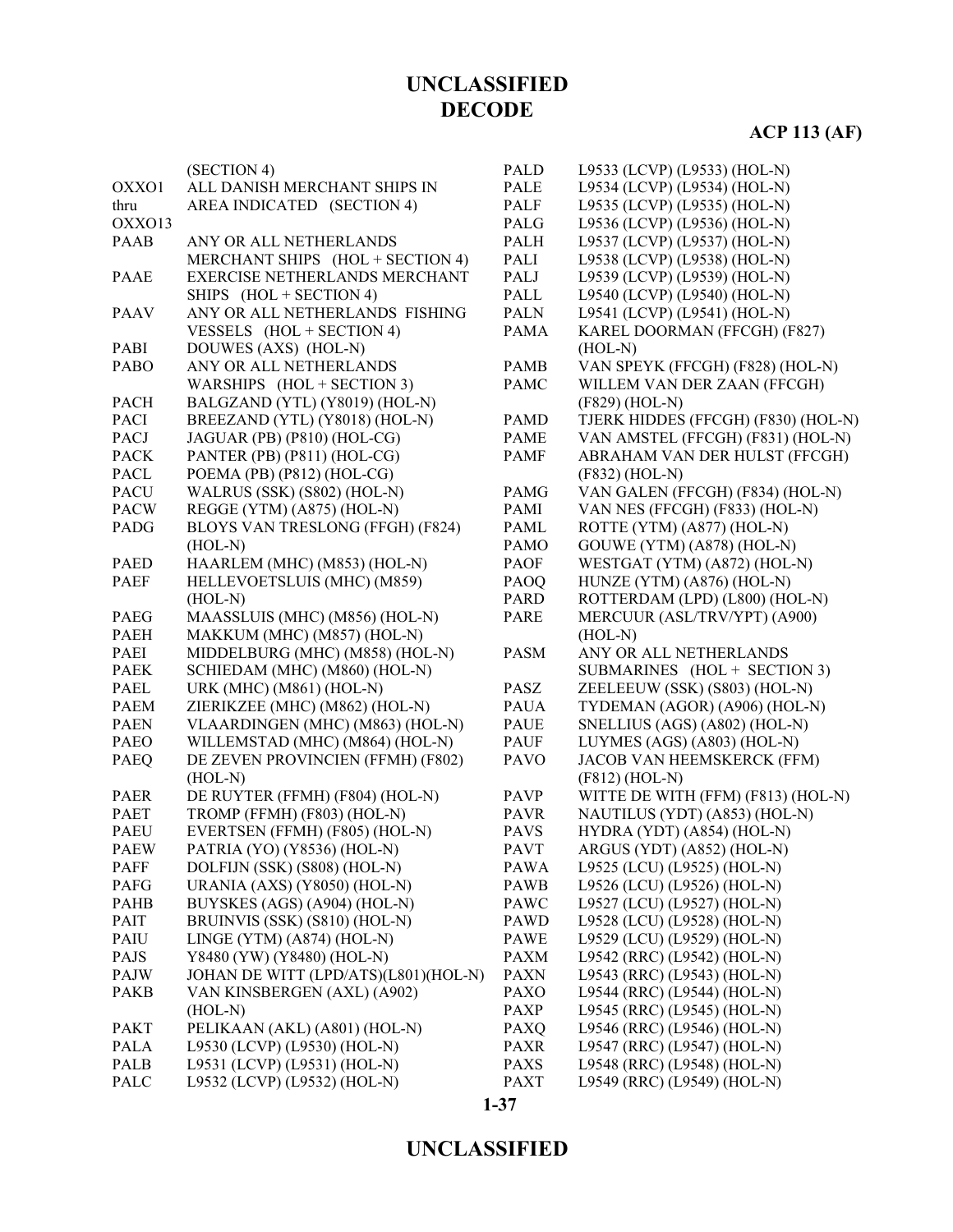| <b>PAXU</b> | L9550 (RRC) (L9550) (HOL-N)      | <b>SZAB</b> | ANY OR ALL GREEK WARSHIPS (GRC    |
|-------------|----------------------------------|-------------|-----------------------------------|
| <b>PAXV</b> | L9551 (RRC) (L9551) (HOL-N)      |             | $+$ SECTION 3)                    |
| <b>PAXW</b> | L9552 (RRC) (L9552) (HOL-N)      | <b>SZAC</b> | KARAVOGIANNOS (ABV) (A479)        |
| <b>PAXX</b> | L9553 (RRC) (L9553) (HOL-N)      |             | $(GRC-N)$                         |
| <b>PAXY</b> | L9554 (RRC) (L9554) (HOL-N)      | <b>SZAJ</b> | IRAKLIS (YTM) (A423) (GRC-N)      |
| <b>PAXZ</b> | L9555 (RRC) (L9555) (HOL-N)      | <b>SZAK</b> | IASON (YTM) (A424) (GRC-N)        |
| PAYA        | L9556 (RRC) (L9556) (HOL-N)      | <b>SZAL</b> | ODYSSEFS (YTM) (A425) (GRC-N)     |
| <b>PAYB</b> | L9557 (RRC) (L9557) (HOL-N)      | <b>SZAP</b> | ADAMASTOS (YTM) (A411) (GRC-N)    |
| PAYC        | L9558 (RRC) (L9558) (HOL-N)      | <b>SZAQ</b> | ATROMITOS (YTM) (A410) (GRC-N)    |
| PAYD        | L9559 (RRC) (L9559) (HOL-N)      | <b>SZAT</b> | ARIADNI (AO) (A414) (GRC-N)       |
| <b>PAYE</b> | L9560 (RRC) (L9560) (HOL-N)      | <b>SZAU</b> | PROMITHEUS (AOR) (A374) (GRC-N)   |
| <b>PAYF</b> | L9561 (RRC) (L9561) (HOL-N)      | <b>SZAY</b> | THALIA (MSC) (M210) (GRC-N)       |
| PAYG        | L9562 (RRC) (L9562) (HOL-N)      | <b>SZBB</b> | NAFTILOS (AGSC) (A478) (GRC-N)    |
| <b>PAYH</b> | L9563 (RRC) (L9563) (HOL-N)      | <b>SZBC</b> | KICHLI (MSC) (M241) (GRC-N)       |
| PAYI        | L9564 (RRC) (L9564) (HOL-N)      | <b>SZBD</b> | KISSA (MSC) (M242) (GRC-N)        |
| <b>PAYM</b> | CERBERUS (YDT) (A851) (HOL-N)    | <b>SZBE</b> | OURANOS (AOTL) (A416) (GRC-N)     |
| PAZI        | ZUIDERKRUIS (AOR) (A832) (HOL-N) | <b>SZBF</b> | AIDON (MSC) (M248) (GRC-N)        |
| PAZJ        | AMSTERDAM (AOR) (A836) (HOL-N)   | <b>SZBG</b> | KLIO (MSC) (M213) (GRC-N)         |
| <b>PCAA</b> | ALL NETHERLANDS WARSHIPS AND     | <b>SZBH</b> | AVRA (MSC) (M214) (GRC-N)         |
|             | MERCHANT SHIPS (HOL + SECTION 3) | <b>SZBI</b> | ALKYON (MSC) (M211) (GRC-N)       |
| <b>SVAB</b> | ANY OR ALL GREEK WARSHIPS        | <b>SZBJ</b> | EVROS (AET) $(A415)$ (GRC-N)      |
|             | (SECTION 3)                      | <b>SZBK</b> | DAFNI (MSC) (M247) (GRC-N)        |
| SVVV1       | ANY GREEK MERCHANT SHIP (GRC     | <b>SZBL</b> | KASSOS (LCU) (L145) (GRC-N)       |
| thru        | $+$ SECTION 4)                   | <b>SZBM</b> | POSSIDON (SS) (S116) (GRC-N)      |
| SVVV9       |                                  | <b>SZBN</b> | AMFITRITI (SS) (S117) (GRC-N)     |
| SWOL        | ALL GREEK MERCHANT SHIPS         | <b>SZBO</b> | OKEANOS (SS) (S118) (GRC-N)       |
|             | (SECTION 4)                      | <b>SZBP</b> | GLAFKOS (SS) (S110) (GRC-N)       |
| SWOL1       | ALL GREEK MERCHANT SHIPS IN      | <b>SZBQ</b> | NIREFS (SS) (S111) (GRC-N)        |
| thru        | AREA INDICATED (SECTION 4)       | <b>SZBR</b> | TRITON (SS) (S112) (GRC-N)        |
| SWOL13      |                                  | <b>SZBS</b> | PROTEFS (SS) (S113) (GRC-N)       |
| SZ2008      | ATLAS (YTM) (A408) (GRC-N)       | <b>SZBT</b> | KIMOLOS (LCU) (L147) (GRC-N)      |
| SZ2014      | AKATOS 14 (AGSC) (A14) (GRC-N)   | <b>SZBU</b> | AIAS (YTM) (A412) (GRC-N)         |
| SZ2022      | NESTOR (YTM) (A422) (GRC-N)      | <b>SZBV</b> | YPERION (AOTL) (A417) (GRC-N)     |
| SZ2026      | KYKLOPS (YTM) (A426) (GRC-N)     | <b>SZCA</b> | OINOUSSAI (LST) (L104) (GRC-N)    |
| SZ2028      | KADMONS (YTM) (A428) (GRC-N)     | <b>SZCB</b> | HYDRA (FF) (F452) (GRC-N)         |
| SZ2029      | PERSEFS (YTM) (A429) (GRC-N)     | <b>SZCC</b> | SPETSAI (FF) (F453) (GRC-N)       |
| SZ2030      | PELOPS (YTM) (A430) (GRC-N)      | <b>SZCF</b> | NEARCHOS (DDG) (D219) (GRC-N)     |
| SZ2033      | MAISTROS (AA) (A233) (GRC-N)     | <b>SZCL</b> | KERKIRA (LCAC) (L182) (GRC-N)     |
| SZ2034      | SOROKOS (AA) (A234) (GRC-N)      | <b>SZCO</b> | PSARA (FF) (F454) (GRC-N)         |
| SZ2035      | KEKROPS (YTM) (A435) (GRC-N)     | <b>SZCP</b> | ELLI (FF) (F450) (GRC-N)          |
| SZ2038      | ROMALEOS (YTM) (A442) (GRC-N)    | <b>SZCQ</b> | MPOUMPOULINA (FF) (F463) (GRC-N)  |
| SZ2052      | SKIATHOS (LSV) (L152) (GRC-N)    | <b>SZCR</b> | PONTOS (SS) (S119) (GRC-N)        |
| SZ2059      | OSTRIA (AA) (A359) (GRC-N)       | <b>SZCS</b> | LEMNOS (FF) (F451) (GRC-N)        |
| SZ2067      | $IOS$ (LCU) (L167) (GRC-N)       | <b>SZCT</b> | KOUNTOURIOTIS (FF) (F462) (GRC-N) |
| SZ2068      | SIKINOS (LCU) (L168) (GRC-N)     | <b>SZCU</b> | KANARIS (FF) (F464) (GRC-N)       |
| SZ2069      | IRAKLIA (LCU) (L169) (GRC-N)     | <b>SZCV</b> | SALAMIS (FF) (F455) (GRC-N)       |
| SZ2070      | FOLEGANDROS (LSU) (L170) (GRC-N) | <b>SZCW</b> | AIGLI (AXL) (M246) (GRC-N)        |
| SZ2078      | NAXOS (LSU) (L178) (GRC-N)       | <b>SZCX</b> | ITHAKI (LCAC) (L181) (GRC-N)      |
| SZ2079      | PAROS (LSU) (L179) (GRC-N)       | <b>SZCY</b> | NIKI (KCE) (P62) (GRC-N)          |
| SZ2085      | KYTHIRA (LCU) (L185) (GRC-N)     | <b>SZDA</b> | PLIAS (MSC) (M240) (GRC-N)        |
| SZ2089      | MILOS (LCU) (L189) (GRC-N)       | <b>SZDC</b> | DOXA (KCE) (P63) (GRC-N)          |
| SZ2095      | SERIFOS (LSU) (L195) (GRC-N)     | <b>SZDF</b> | EYROTAS (YPT) (A460) (GRC-N)      |
|             |                                  |             |                                   |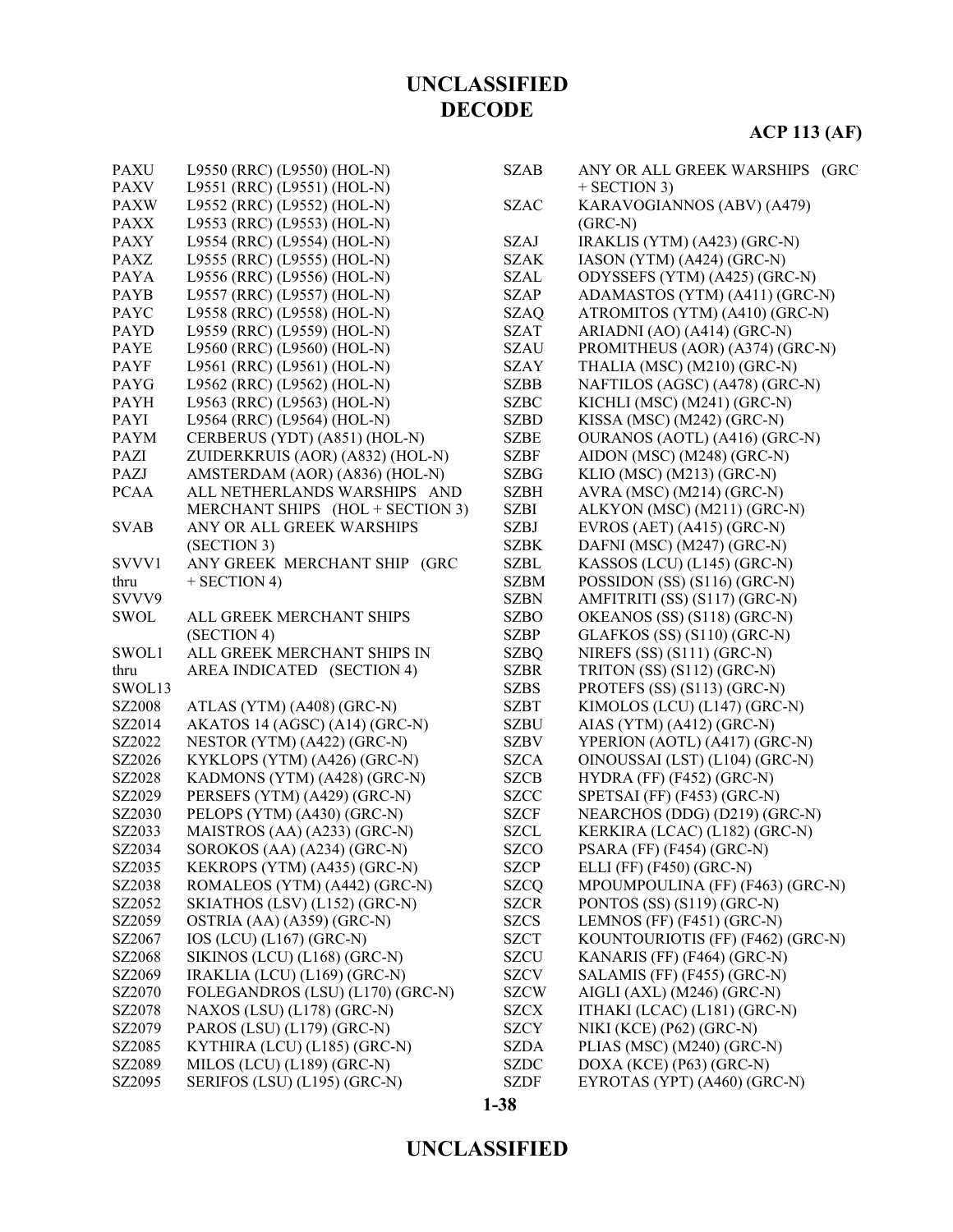#### **UNCLASSIFIED**

#### **1-39**

| <b>SZDH</b> | STRIMON (YPT) (A462) (GRC-N)       | SZZG        | LELAPS (PT) (P54) (GRC-N)          |
|-------------|------------------------------------|-------------|------------------------------------|
| <b>SZDI</b> | ANDROMEDA (PP) (P196) (GRC-N)      | SZZH        | SKORPIOS (PT) (P55) (GRC-N)        |
| <b>SZDK</b> | NAVMACHOS (KCE) (P19) (GRC-N)      | <b>SZZI</b> | TYFON (PT) (P56) (GRC-N)           |
| <b>SZDL</b> | KYKNOS (PP) (P198) (GRC-N)         | <b>SZZJ</b> | NIKIFOROS (PG) (P267) (GRC-N)      |
| <b>SZDM</b> | PIRPOLITIS (KCE) (P57) (GRC-N)     | <b>SZZK</b> | ZAKINTHOS (LCAC) (L183) (GRC-N)    |
| <b>SZDN</b> | PIGASSOS (PP) (P199) (GRC-N)       | SZZL        | ANTAIOS (YTM) (A407) (GRC-N)       |
| <b>SZDO</b> | TOXOTIS (PP) (P228) (GRC-N)        | <b>SZZM</b> | THISSEFS (YTM) (A144) (GRC-N)      |
| <b>SZDP</b> | NESTOS (YPT) (A463) (GRC-N)        | <b>SZZN</b> | ACHILLEFS (YTM) (A409) (GRC-N)     |
| <b>SZDQ</b> | AXIOS (AGP) (A464) (GRC-N)         | <b>SZZO</b> | GIGAS (YTM) (A432) (GRC-N)         |
| <b>SZDR</b> | AIGEON (FF) (F460) (GRC-N)         | <b>SZZP</b> | KEFALLINIA (LCAC) (L180) (GRC-N)   |
| <b>SZDS</b> | NAVARINON (FF) (F461) (GRC-N)      | <b>SZZQ</b> | KARTERIA (KCE) (P65) (GRC-N)       |
| <b>SZDT</b> | ADRIAS (FF) (F459) (GRC-N)         | <b>SZZR</b> | PILEYS (YTM) (A413) (GRC-N)        |
| <b>SZDU</b> | AGON (PCE) (P66) (GRC-N)           | <b>SZZT</b> | VOTSIS (PBFA) (P51) (GRC-N)        |
| <b>SZDX</b> | PRESPA (AWT) (A434) (GRC-N)        | <b>SZZU</b> | PEZOPOULOS (PBFA) (P30) (GRC-N)    |
| <b>SZDY</b> | PANDORA (APS) (A419) (GRC-N)       | <b>SZZW</b> | KALLIRROI (AWT) (A468) (GRC-N)     |
| <b>SZDZ</b> | PANDROSSOS (APS) (A420) (GRC-N)    | <b>SZZX</b> | STIMFALIA (AGS) (A469) (GRC-N)     |
| <b>SZED</b> | DOIRANI (AWT) (A467) (GRC-N)       | SZZY        | ARETHOUSSA (AO) (A477) (GRC-N)     |
| <b>SZEE</b> | KERKINI (AWT) (A433) (GRC-N)       | SZZZ        | THETIS (ANL) (A307) (GRC-N)        |
| <b>SZEH</b> | RODOS (LST) (L177) (GRC-N)         | <b>TBAK</b> | TAKIP-II (YPT) (Y99) (TUR-N)       |
| <b>SZEK</b> | LESVOS (LST) (L172) (GRC-N)        | TBAL        | TAKIP-I (YPT) (Y98) (TUR-N)        |
| <b>SZEL</b> | KONIDIS (PG) (P16) (GRC-N)         | <b>TBAU</b> | SONDUREN-2 (ATR) (A1542) (TUR-N)   |
| <b>SZEP</b> | POLEMISTIS (KCE) (P61) (GRC-N)     | <b>TBAV</b> | SONDUREN-4 (ATR) (A1544) (TUR-N)   |
| <b>SZER</b> | KAVALOUDIS (PG) (P24) (GRC-N)      | <b>TBAW</b> | SONDUREN-3 (ATR) (A1543) (TUR-N)   |
| <b>SZET</b> | DEGIANNIS (PBFA) (P26) (GRC-N)     | <b>TBAX</b> | SONDUREN-1 (YT) (Y51) (TUR-N)      |
| <b>SZEU</b> | XENOS (PG) (P27) (GRC-N)           | <b>TBAY</b> | AKIN (ASR) (A585) (TUR-N)          |
| <b>SZEV</b> | SIMITZOPOULOS (PG) (P28) (GRC-N)   | <b>TBBG</b> | AG KAPI (YAG) (Y100) (TUR-N)       |
| <b>SZEW</b> | STARAKIS (PG) (P29) (GRC-N)        | <b>TBBI</b> | AG-5 (ABU) (P305) (TUR-N)          |
| <b>SZEX</b> | CHIOS (LST) (L173) (GRC-N)         | <b>TBBJ</b> | E-1 (AXL) (A1531) (TUR-N)          |
| <b>SZEY</b> | SAMOS (LST) (L174) (GRC-N)         | <b>TBBK</b> | E-2 (AXL) (A1532) (TUR-N)          |
| <b>SZEZ</b> | ELEFTHERIA (KCE) (P64) (GRC-N)     | TBBL        | E-3 (AXL) (A1533) (TUR-N)          |
| <b>SZFC</b> | STRAVON (AGS) (A476) (GRC-N)       | <b>TBBM</b> | E-4 (AXL) (A1534) (TUR-N)          |
| <b>SZFE</b> | LIKOUDIS (AG) (A481) (GRC-N)       | <b>TBBN</b> | E-5 (AXL) (A1535) (TUR-N)          |
| <b>SZFF</b> | PYTHEAS (AGSC) (A474) (GRC-N)      | <b>TBBO</b> | E-6 (AXL) (A1536) (TUR-N)          |
| <b>SZFK</b> | TOURNAS (PBFA) (P76) (GRC-N)       | <b>TBBP</b> | E-7 (AXL) (A1537) (TUR-N)          |
| <b>SZFL</b> | SAKIPIS (PBFA) (P77) (GRC-N)       | <b>TBBQ</b> | E-8 (AXL) (A1538) (TUR-N)          |
| <b>SZFM</b> | STAMOU (PP) (P287) (GRC-N)         | <b>TBBV</b> | GOLCUK (YO) (Y50) (TUR-N)          |
| <b>SZFN</b> | ANTONIOU (PP) (P286) (GRC-N)       | <b>TBCA</b> | YB. KUDRET GUNGOR (AOR) (A595)     |
| <b>SZFP</b> | TRICHONIS (YW) (A488) (GRC-N)      |             | $(TUR-N)$                          |
| <b>SZFQ</b> | LASKOS (PBFA) (P20) (GRC-N)        | <b>TBCF</b> | SERDAR (LST) (L402) (TUR-N)        |
| <b>SZFR</b> | BLESSAS (PBFA) (P21) (GRC-N)       | <b>TBCG</b> | ECEABAT (AWT) (A593) (TUR-N)       |
| <b>SZFS</b> | TROUPAKIS (PBFA) (P23) (GRC-N)     | <b>TBCK</b> | C.G. HASANPASA (AX) (A579) (TUR-N) |
| <b>SZFT</b> | MYKONIOS (PBFA) (P22) (GRC-N)      | <b>TBCL</b> | S. MEHMETPASA (AX) (A577) (TUR-N)  |
| <b>SZFV</b> | ORMI (KCE) (P230) (GRC-N)          | <b>TBCN</b> | MTB-3 (YAG) (P313) (TUR-N)         |
| <b>SZFW</b> | PELIAS (YMT) (A437) (GRC-N)        | TBCO        | MTB-4 (YAG) (P314) (TUR-N)         |
| <b>SZFX</b> | MINOS (YTM) (A436) (GRC-N)         | <b>TBCP</b> | MTB-5 (YAG) (P315) (TUR-N)         |
| <b>SZFY</b> | PANAGOPOULOS II (PG) (P70) (GRC-N) | <b>TBCQ</b> | MTB-6 (YAG) (P316) (TUR-N)         |
| <b>SZFZ</b> | AIGEFS (YMT) (A438) (GRC-N)        | <b>TBCR</b> | MTB-7 (YAG) (P317) (TUR-N)         |
| <b>SZZA</b> | ERATO (MHC) (M60) (GRC-N)          | <b>TBCS</b> | MTB-8 (YAG) (P318) (TUR-N)         |
| <b>SZZB</b> | EVNIKI (MHC) (M61) (GRC-N)         | <b>TBCT</b> | MTB-9 (YAG) (P319) (TUR-N)         |
| <b>SZZC</b> | ESPEROS (PT) (P50) (GRC-N)         | <b>TBCU</b> | 18 MART (SSG) (S355) (TUR-N)       |
| <b>SZZD</b> | EUROPE (MHC) (M62) (GRC-N)         | <b>TBCV</b> | ANAFARTALAR (SSG) (S356) (TUR-N)   |

#### **ACP 113 (AF)**

SZDG ARACHTHOS (YPT) (A461) (GRC-N) SZZF KYKLON (PT) (P53) (GRC-N)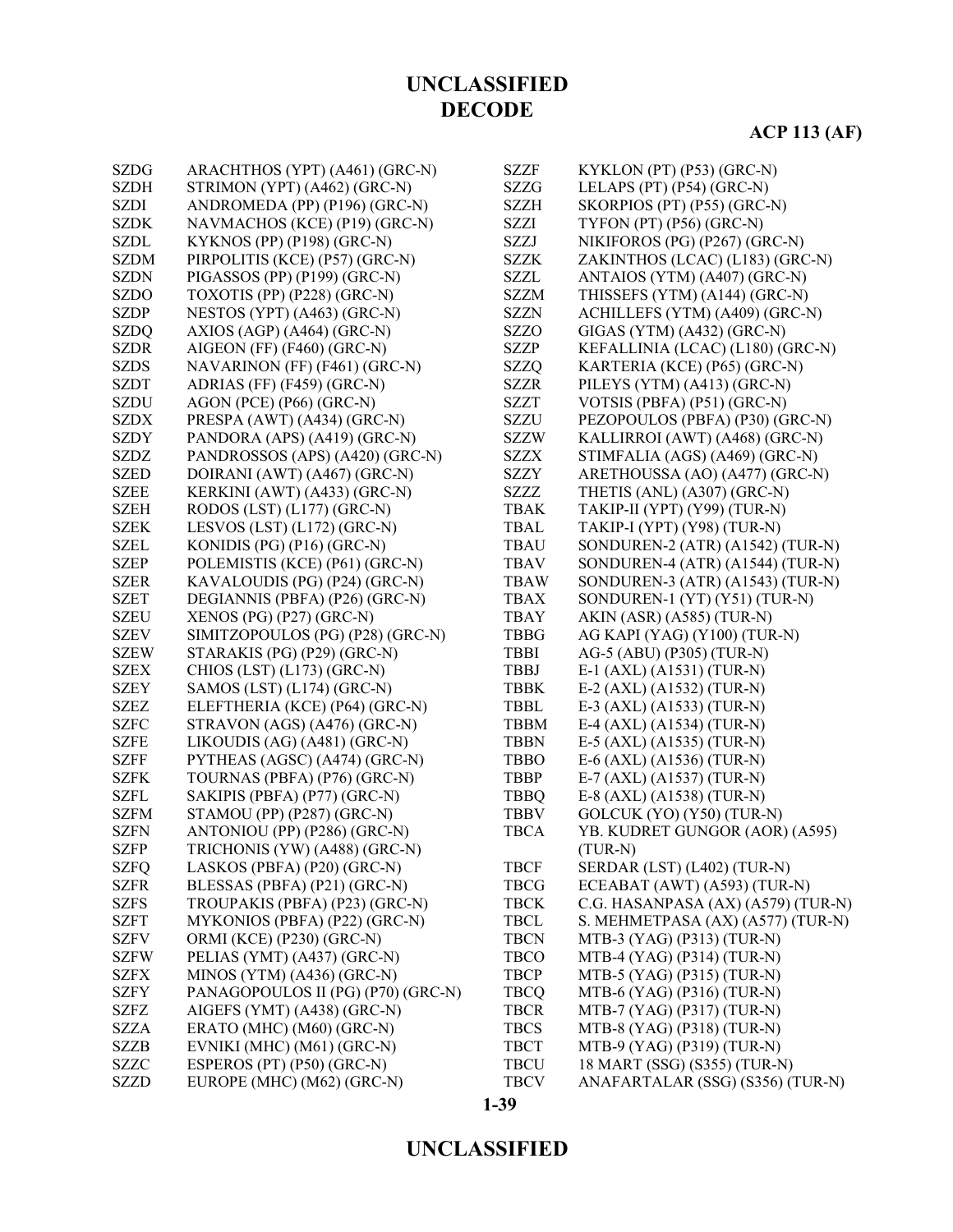# **ACP 113 (AF)**

| <b>TBCY</b> | PREVEZE (SSG) (S353) (TUR-N)      | <b>TBLJ</b> | SARUCABEY (LST) (NL123) (TUR-N) |
|-------------|-----------------------------------|-------------|---------------------------------|
| <b>TBCZ</b> | SAKARYA (SSG) (S354) (TUR-N)      | <b>TBLO</b> | YARHISAR (PB) (P113) (TUR-N)    |
| <b>TBDF</b> | GUR (SSG) (S357) (TUR-N)          | <b>TBLP</b> | AKHISAR (PCE) (P114) (TUR-N)    |
| <b>TBDG</b> | CANAKKALE (SSG) (S358) (TUR-N)    | <b>TBLS</b> | CINAR (AWT) (A581) (TUR-N)      |
| <b>TBDH</b> | BURAKREIS (SSG) (S359) (TUR-N)    | <b>TBMA</b> | SILIFKE (MSC) (M514) (TUR-N)    |
| <b>TBDI</b> | I. INONU (SSG) (S360) (TUR-N)     | <b>TBMB</b> | SAROS (MSC) (M515) (TUR-N)      |
| <b>TBDJ</b> | ANY OR ALL TURKISH NAVY           | <b>TBMC</b> | SIGACIK (MSC) (M516) (TUR-N)    |
|             | WARSHIPS $(TUR + SECTION 3)$      | <b>TBMD</b> | SAPANCA (MSC) (M517) (TUR-N)    |
| <b>TBDK</b> | ANY OR ALL TURKISH NAVY           | <b>TBME</b> | SARIYER (MSC) (M518) (TUR-N)    |
|             | AUXILIARY (TUR + SECTION 3)       | <b>TBMF</b> | FOCA (MSI) (M500) (TUR-N)       |
| <b>TBDV</b> | MTB-2 (YAG) (P312) (TUR-N)        | <b>TBMG</b> | FETHIYE (MSI) (M501) (TUR-N)    |
| <b>TBEA</b> | KARAMURSEL (MSC) (M520) (TUR-N)   | <b>TBMH</b> | FATSA (MSI) (M502) (TUR-N)      |
| <b>TBEB</b> | KEREMPE (MSC) (M521) (TUR-N)      | <b>TBMI</b> | FINIKE (MSI) (M503) (TUR-N)     |
| <b>TBEC</b> | KILIMLI (MSC) (M522) (TUR-N)      | <b>TBMW</b> | SOGUT (AWT) (A598) (TUR-N)      |
| <b>TBED</b> | KOZLU (PP) (P301) (TUR-N)         | <b>TBMX</b> | GURBET (PGFG) (P346) (TUR-N)    |
| <b>TBEE</b> | KUSADASI (PP) (P302) (TUR-N)      | <b>TBMY</b> | VAN (AWT) (A597) (TUR-N)        |
| <b>TBEF</b> | KEMER (AG) (A582) (TUR-N)         | TBMZ        | ULUBAT (AWT) (A596) (TUR-N)     |
| <b>TBEN</b> | KDZ. EREGLI (AKL) (A592) (TUR-N)  | <b>TBNA</b> | RUZGAR (PGFG) (P344) (TUR-N)    |
| <b>TBEO</b> | ISKENDERUN (AP) (A1600) (TUR-N)   | <b>TBNB</b> | POYRAZ (PGFG) (P345) (TUR-N)    |
| <b>TBEU</b> | AG-6 (ABU) (P306) (TUR-N)         | <b>TBNC</b> | KARTAL (PTM) (P324) (TUR-N)     |
| <b>TBEV</b> | AKBAS (ATS) (A586) (TUR-N)        | <b>TBND</b> | SAHIN (PTM) (P323) (TUR-N)      |
| <b>TBEW</b> | GAZAL (ATS) (A587) (TUR-N)        | <b>TBNE</b> | ATMACA (PTM) (P322) (TUR-N)     |
| <b>TBEX</b> | ISIN (ARS) (A589) (TUR-N)         | <b>TBNF</b> | DENIZKUSU (PTM) (P321) (TUR-N)  |
| <b>TBEY</b> | AB-21 (PC) (P121) (TUR-N)         | <b>TBNG</b> | YILDIZ (PGFG) (P348) (TUR-N)    |
| <b>TBEZ</b> | AB-22 (PC) (P122) (TUR-N)         | <b>TBNH</b> | KASIRGA (PTM) (P329) (TUR-N)    |
| <b>TBFA</b> | AB-23 (PC) (P123) (TUR-N)         | <b>TBNI</b> | SIMSEK (PTM) (P328) (TUR-N)     |
| <b>TBFB</b> | AB-24 (PC) (P124) (TUR-N)         | <b>TBNJ</b> | PELIKAN (PTM) (P326) (TUR-N)    |
| <b>TBFO</b> | TRABZON (PP) (P530) (TUR-N)       | <b>TBNK</b> | ALBATROS (PTM) (P327) (TUR-N)   |
| <b>TBFP</b> | TERME (PP) (P531) (TUR-N)         | <b>TBNM</b> | KILIC (PGFG) (P330) (TUR-N)     |
| <b>TBFS</b> | SAMSUN (AXL) (A1539) (TUR-N)      | <b>TBNN</b> | DOGAN (PGFG) (P340) (TUR-N)     |
| <b>TBFV</b> | SEDDULBAHIR (YR) (Y89) (TUR-N)    | <b>TBNO</b> | MARTI (PGFG) (P341) (TUR-N)     |
| <b>TBGB</b> | AKAR (AOR) (A580) (TUR-N)         | <b>TBNP</b> | KALKAN (PGFG) (P331) (TUR-N)    |
| <b>TBGM</b> | BARBAROS (FFGH) (F244) (TUR-N)    | <b>TBNQ</b> | MIZRAK (PGFG) (P332) (TUR-N)    |
| <b>TBIA</b> | ONDER (YTM) (Y160) (TUR-N)        | <b>TBNR</b> | TAYFUN (PGFG) (P342) (TUR-N)    |
| <b>TBIB</b> | ONCU (YTM) (Y161) (TUR-N)         | <b>TBNT</b> | KARAYEL (PGFG) (P349) (TUR-N)   |
| <b>TBIC</b> | OZGEN (YTM) (Y162) (TUR-N)        | <b>TBNU</b> | FIRTINA (PGFG) (P347) (TUR-N)   |
| <b>TBID</b> | ODEV (YTM) (Y163) (TUR-N)         | <b>TBNW</b> | VOLKAN (PGFG) (P343) (TUR-N)    |
| <b>TBIE</b> | OZGUR (YTM) (Y164) (TUR-N)        | <b>TBNY</b> | ERTUGRUL (LST) (L401) (TUR-N)   |
| <b>TBIH</b> | DOLUNAY (SSK) (S352) (TUR-N)      | <b>TBOA</b> | MUAVENET (FFGH) (F250) (TUR-N)  |
| <b>TBIM</b> | KAVAK (AWT) (A600) (TUR-N)        | <b>TBOD</b> | ZAFER (FFGH) (F253) (TUR-N)     |
| <b>TBIS</b> | DEGIRMENDERE (ATA) (A576) (TUR-N) | <b>TBOE</b> | GAZIANTEP (FFGH) (F490) (TUR-N) |
| <b>TBIT</b> | DARICA (ATR) (A578) (TUR-N)       | <b>TBOF</b> | GIRESUN (FFGH) (F491) (TUR-N)   |
| <b>TBJM</b> | TURGUTREIS (FFGH) (F241) (TUR-N)  | <b>TBOG</b> | GEMLIK (FFGH) (F492) (TUR-N)    |
| <b>TBJR</b> | TASKIZAK (AORL) (A570) (TUR-N)    | <b>TBOH</b> | GELIBOLU (FFGH) (F493) (TUR-N)  |
| <b>TBJY</b> | ORUCREIS (FFGH) (F245) (TUR-N)    | <b>TBOI</b> | GOKCEADA (FFGH) (F494) (TUR-N)  |
| <b>TBKS</b> | YAVUZ (FFGH) (F240) (TUR-N)       | TBOJ        | GEDIZ (FFGH) (F495) (TUR-N)     |
| <b>TBLA</b> | H-500 (YO) (Y140) (TUR-N)         | <b>TBOK</b> | SALIHREIS (FFGH) (F246) (TUR-N) |
| <b>TBLB</b> | H-501 (AO) (Y141) (TUR-N)         | TBOL        | GOKOVA (FFGH) (F496) (TUR-N)    |
| <b>TBLC</b> | H-502 (YO) (Y142) (TUR-N)         | <b>TBOM</b> | GOKSU (FFGH) (F497) (TUR-N)     |
| TBLH        | KARAMURSELBEY (LST) (NL124)       | <b>TBOP</b> | AB-35 (PC) (P135) (TUR-N)       |
|             | $(TUR-N)$                         | <b>TBOR</b> | KEMALREIS (FFGH) (F247) (TUR-N) |
| TBLI        | OSMANGAZI (LST) (NL125) (TUR-N)   | <b>TBPA</b> | TUFAN (PGFG) (P333) (TUR-N)     |
|             |                                   |             |                                 |

### **UNCLASSIFIED**

**1-40**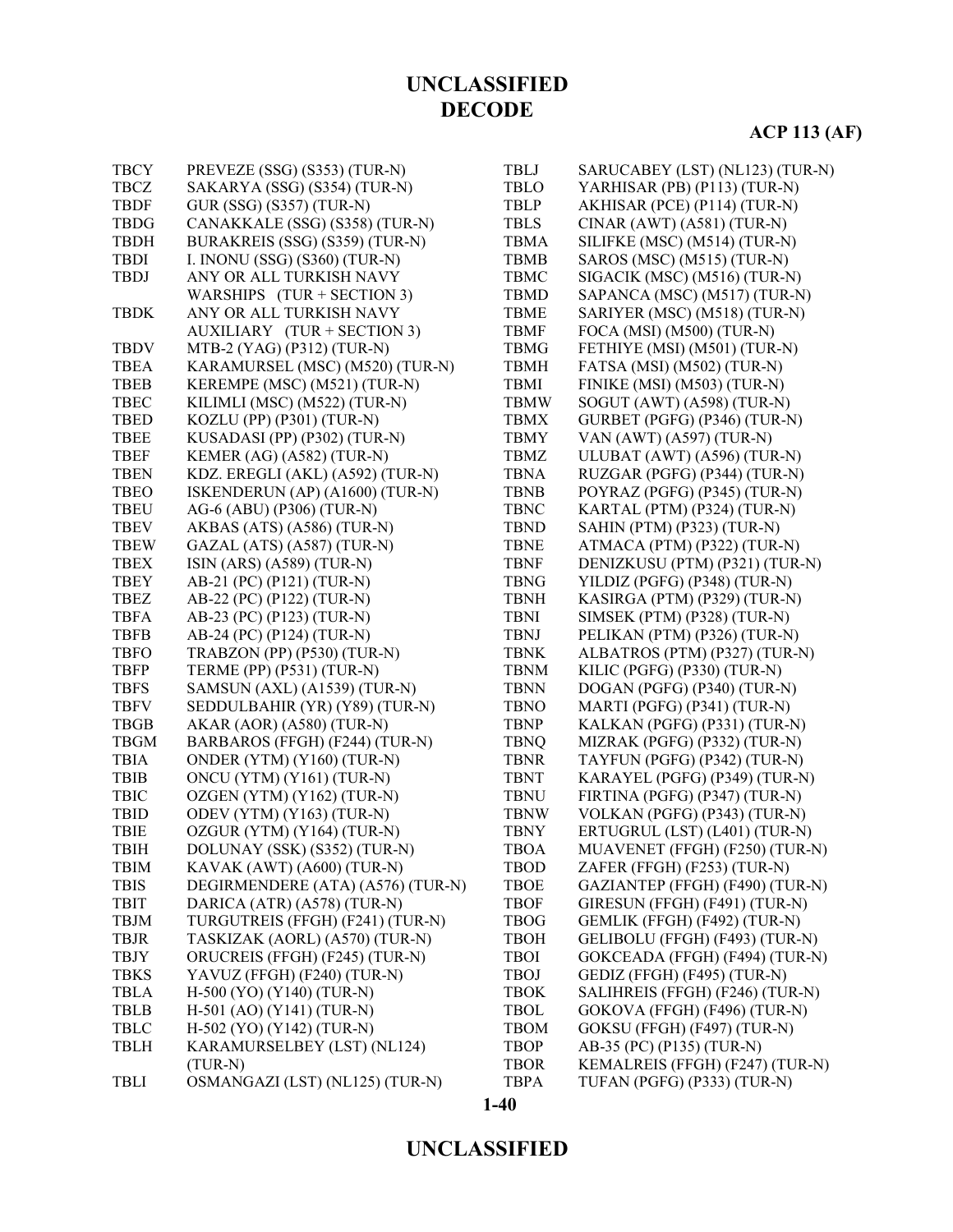| <b>TBPB</b> | MELTEM (PGFG) (P334) (TUR-N)          | <b>TBZC</b> | BANDIRMA (FFLA) (F502) (TUR-N)     |
|-------------|---------------------------------------|-------------|------------------------------------|
| <b>TBPC</b> | IMBAT (PGFG) (P335) (TUR-N)           | <b>TBZD</b> | BEYKOZ (FFLA) (F503) (TUR-N)       |
| <b>TBPD</b> | ZIPKIN (PGFG) (P336) (TUR-N)          | <b>TBZE</b> | BARTIN (FFLA) (F504) (TUR-N)       |
| <b>TBPE</b> | ATAK (PGFG) (P337) (TUR-N)            | <b>TBZF</b> | BAFRA (FFLA) (F505) (TUR-N)        |
| <b>TBPF</b> | BORA (PGFG) (P338) (TUR-N)            | <b>TBZS</b> | DENEY (YR) (Y90) (TUR-N)           |
| <b>TBQM</b> | KARAAGAC (YFL) (Y74) (TUR-N)          | VDDD1       | ANY CANADIAN MERCHANT SHIP         |
| <b>TBQN</b> | NARLIDERE (YFL) (Y73) (TUR-N)         | thru        | (SECTION 4)                        |
| <b>TBQO</b> | TRAKYA (FFGH) (F254) (TUR-N)          | VDDD9       |                                    |
| <b>TBQP</b> | KARADENIZ (FFGH) (F255) (TUR-N)       | VGGG        | ALL CANADIAN MERCHANT SHIPS        |
| <b>TBQQ</b> | EGE (FFGH) (F256) (TUR-N)             |             | (SECTION 4)                        |
| <b>TBRY</b> | BATIRAY (SSK) (S349) (TUR-N)          | VGGG1       | ALL CANADIAN MERCHANT SHIPS IN     |
| <b>TBRZ</b> | YILDIRAY (SSK) (S350) (TUR-N)         | thru        | AREA INDICATED (SECTION 4)         |
| <b>TBTI</b> | AB-27 (PB) (P127) (TUR-N)             | VGGG13      |                                    |
| <b>TBTJ</b> | AB-28 (PC) (P128) (TUR-N)             | <b>VKCC</b> | AIR SPRITE (SAR 6301) (YAG) (Y256) |
| <b>TBTK</b> | AB-29 (PC) (P129) (TUR-N)             |             | $(AUS-N)$                          |
| <b>TBTM</b> | AB-31 (PC) (P131) (TUR-N)             | <b>VKCD</b> | LARC V 109196 (YAG) (AUS-A)        |
| <b>TBTO</b> | AB-33 (PC) (P133) (TUR-N)             | <b>VKCE</b> | LARC V 109197 (YAG) (AUS-A)        |
| <b>TBTQ</b> | ATILAY (SSK) (S347) (TUR-N)           | <b>VKCF</b> | LARC V 116647 (YAG) (AUS-A)        |
| <b>TBTR</b> | SALDIRAY (SSK) (S348) (TUR-N)         | <b>VKCG</b> | LARC V 116649 (YAG) (AUS-A)        |
| <b>TBUB</b> | BNB.S. GURCAN (AOTL) (A573) (TUR-N)   | <b>VKCH</b> | LARC V 116650 (YAG) (AUS-A)        |
| <b>TBUC</b> | ALB.H.BURAK (AOTL) (A571) (TUR-N)     | <b>VKCI</b> | LARC V 116651 (YAG) (AUS-A)        |
| <b>TBUD</b> | YZB. I. TULUNAY (AOTL) (A572) (TUR-N) | <b>VKCJ</b> | LARC V 116652 (YAG) (AUS-A)        |
| <b>TBUI</b> | ATIL (YT) (Y55) (TUR-N)               | <b>VKCK</b> | STUART (FF) (F153) (AUS-N)         |
| <b>TBUK</b> | AKSAZ (YTM) (Y57) (TUR-N)             | <b>VKCN</b> | CANBERRA (FFG) (F02) (AUS-N)       |
| <b>TBUL</b> | AB-36 (PC) (P136) (TUR-N)             | <b>VKCO</b> | LARC V 116653 (YAG) (AUS-A)        |
| <b>TBUP</b> | YILDIRIM (FFGH) (F243) (TUR-N)        | <b>VKCP</b> | LARC V 116654 (YAG) (AUS-A)        |
| <b>TBVA</b> | PINAR-1 (YW) (Y111) (TUR-N)           | <b>VKCQ</b> | LARC V 116655 (YAG) (AUS-A)        |
| <b>TBVB</b> | PINAR-2 (YW) (Y112) (TUR-N)           | <b>VKCR</b> | LARC V 116656 (YAG) (AUS-A)        |
| <b>TBVC</b> | PINAR-3 (YW) (Y113) (TUR-N)           | <b>VKCS</b> | LARC V 116657 (YAG) (AUS-A)        |
| <b>TBVD</b> | PINAR-4 (YW) (Y114) (TUR-N)           | <b>VKCT</b> | LARC V 116658 (YAG) (AUS-A)        |
| <b>TBVE</b> | PINAR-5 (YW) (Y115) (TUR-N)           | <b>VKCV</b> | ARMIDALE (PB) (P83) (AUS-N)        |
| <b>TBVF</b> | PINAR-6 (YW) (Y116) (TUR-N)           | <b>VKCW</b> | LARRAKIA (PB) (P84) (AUS-N)        |
| <b>TBVG</b> | DOGANAY (SSK) (S351) (TUR-N)          | <b>VKCX</b> | WESTRALIA (AOR) (A195) (AUS-N)     |
| <b>TBVP</b> | ERSEV BAYRAK (YTM) (Y64) (TUR-N)      | <b>VKCZ</b> | BALIKPAPAN (LCH) (L126) (AUS-N)    |
| <b>TBWC</b> | DOGANARSLAN (YTM) (Y52) (TUR-N)       | <b>VKDA</b> | DARWIN (FFG) (F04) (AUS-N)         |
| <b>TBWM</b> | CUBUKLU (AGS) (A594) (TUR-N)          | <b>VKDC</b> | AB1053 (LCM8) (AB1053) (AUS-A)     |
| <b>TBWN</b> | CESME (AGS) (A599) (TUR-N)            | <b>VKDD</b> | TRV TUNA (YAG) (Y253) (AUS-N)      |
| <b>TBWO</b> | CANDARLI (AGS) (A588) (TUR-N)         | <b>VKDF</b> | BATHURST (PB) (P85) (AUS-N)        |
| <b>TBWU</b> | FATIH (FFGH) (F242) (TUR-N)           | <b>VKDG</b> | ALBANY (PB) (P86) (AUS-N)          |
| <b>TBYA</b> | EDINCIK (MHC) (M260) (TUR-N)          | <b>VKDK</b> | BRUNEI (LCH) (L127) (AUS-N)        |
| <b>TBYB</b> | EDREMIT (MHC) (M261) (TUR-N)          | <b>VKDR</b> | SCARBOROUGH (PY) (AUS-N)           |
| TBYC        | ENEZ (MHC) (M262) (TUR-N)             | <b>VKDS</b> | CHARLOTTE (PY) (AUS-N)             |
| TBYD        | ERDEK (MHC) (M263) (TUR-N)            | <b>VKDT</b> | FRIENDSHIP (PY) (AUS-N)            |
| <b>TBYE</b> | ERDEMLI (MHC) (M264) (TUR-N)          | <b>VKDV</b> | MWL 257 (YW) (Y288) (AUS-N)        |
| <b>TBYF</b> | ALANYA (MHC) (M265) (TUR-N)           | <b>VKDW</b> | MWL 254 (YW) (Y288) (AUS-N)        |
| TBYG        | AMASRA (MHC) (M266) (TUR-N)           | <b>VKDY</b> | LABUAN (LCH) (L128) (AUS-N)        |
| <b>TBYH</b> | AYVALIK (MHC) (M267) (TUR-N)          | <b>VKDZ</b> | TARAKAN (LCH) (L129) (AUS-N)       |
| TBYI        | AKCAKOCA (MHC) (M268) (TUR-N)         | <b>VKLA</b> | ADELAIDE (FFG) (F01) (AUS-N)       |
| <b>TBYJ</b> | ANAMUR (MHC) (M269) (TUR-N)           | <b>VKLD</b> | WARRAMUNGA (FF) (F152) (AUS-N)     |
| <b>TBYK</b> | AKCAY (MHC) (M270) (TUR-N)            | <b>VKLG</b> | BALLARAT (FF) (F155) (AUS-N)       |
| TBZA        | BOZCAADA (FFLA) (F500) (TUR-N)        | VKLI        | TOOWOOMBA (FF) (F156) (AUS-N)      |
| <b>TBZB</b> | BODRUM (FFLA) (F501) (TUR-N)          | VKLJ        | SDB 1324 (YP) (Y296) (AUS-N)       |

**1-41**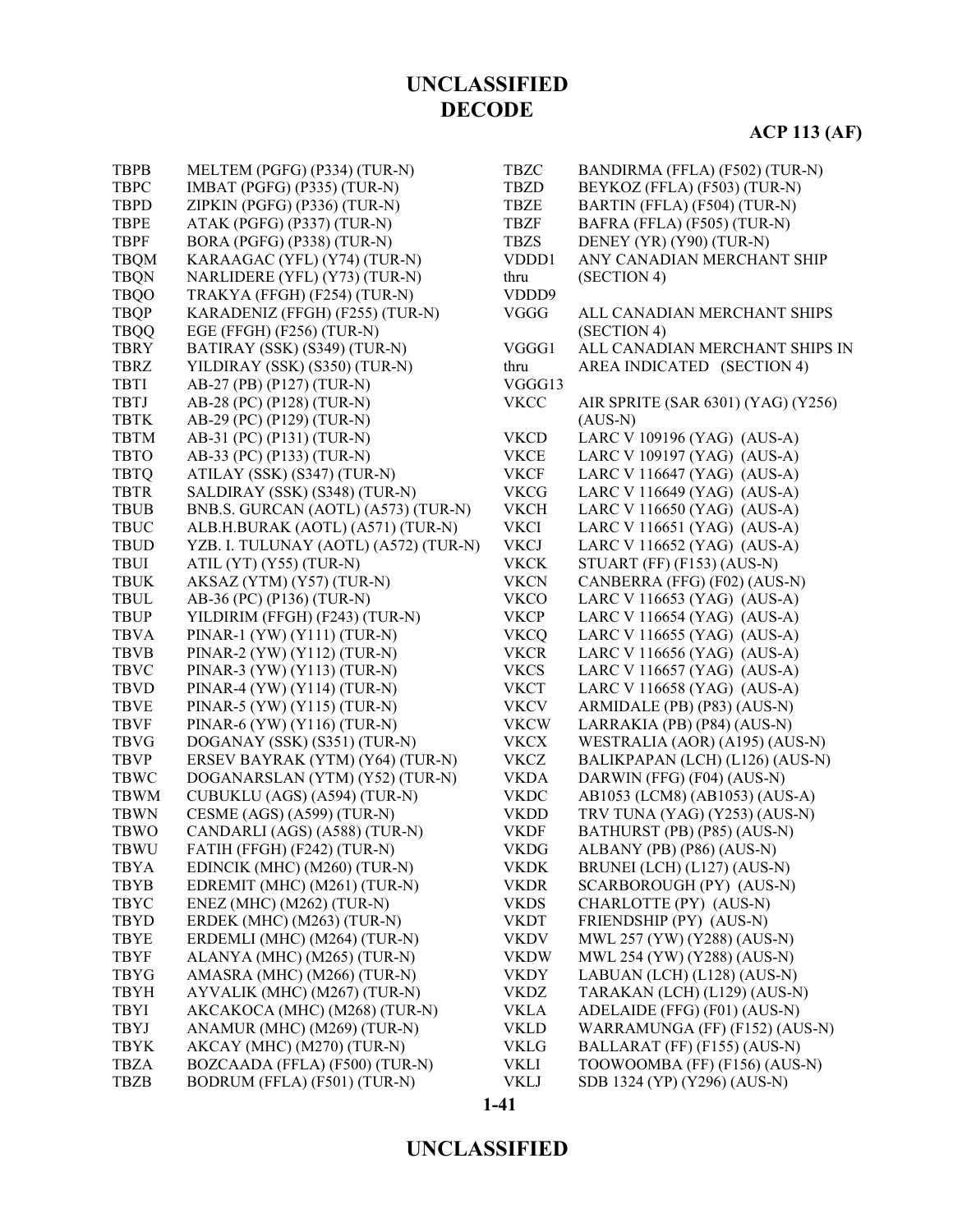| <b>VKLL</b> | SDB 1325 (YP) (Y296) (AUS-N)        | <b>VKRF</b> | CORAL SNAKE (YDT) (AM1353) (AUS-A)  |
|-------------|-------------------------------------|-------------|-------------------------------------|
| <b>VKLN</b> | AB1059 (LCM8) (AB1059) (AUS-A)      | <b>VKRH</b> | HARBOUR TUG 502 (YT) (Y267) (AUS-N) |
| <b>VKLP</b> | MELBOURNE (FFG) (F05) (AUS-N)       | <b>VKRI</b> | LARC V 117086 (YAG) (AUS-A)         |
| <b>VKLQ</b> | LARC V 116659 (YAG) (AUS-A)         | <b>VKRJ</b> | LARC V 117087 (YAG) (AUS-A)         |
| <b>VKLR</b> | LARC V 116660 (YAG) (AUS-A)         | <b>VKRK</b> | LARC V 117088 (YAG) (AUS-A)         |
| <b>VKLS</b> | LARC V 116661 (YAG) (AUS-A)         | <b>VKRL</b> | LARC V 117089 (YAG) (AUS-A)         |
| <b>VKLT</b> | LARC V 116662 (YAG) (AUS-A)         | <b>VKRM</b> | SAR 02-109 (YAG) (AUS-AF)           |
| <b>VKLU</b> | LARC V 116663 (YAG) (AUS-A)         | <b>VKRN</b> | LARC V 117090 (YAG) (AUS-A)         |
| <b>VKLV</b> | LARC V 116664 (YAG) (AUS-A)         | <b>VKRO</b> | LARC V 117092 (YAG) (AUS-A)         |
| <b>VKLW</b> | LARC V 116665 (YAG) (AUS-A)         | <b>VKRP</b> | LARC V 117093 (YAG) (AUS-A)         |
| <b>VKLX</b> | LARC V 116666 (YAG) (AUS-A)         | <b>VKRQ</b> | LARC V 117094 (YAG) (AUS-A)         |
| <b>VKLY</b> | FRANKLIN (PY) (AUS-N)               | <b>VKRR</b> | LARC V 117095 (YAG) (AUS-A)         |
| <b>VKMA</b> | LADY PENRHYN OF NIRIMBA (PY)        | <b>VKRS</b> | LARC V 117096 (YAG) (AUS-A)         |
|             | $(AUS-N)$                           | <b>VKRT</b> | SAR 07-001 (YAG) (AUS-AF)           |
| <b>VKMD</b> | PIRIE (PB) (P87) (AUS-N)            | <b>VKRU</b> | LAUNCESTON (PB) (P94) (AUS-N)       |
| <b>VKMF</b> | HARBOUR TUG 501 (YT) (Y263) (AUS-N) | <b>VKRV</b> | SAR 16-100 (YAG) (AUS-AF)           |
| <b>VKMJ</b> | WEWAK (LCH) (L130) (AUS-N)          | <b>VKRZ</b> | SAR 02-113 (YAG) (AUS-AF)           |
| <b>VKMK</b> | MAITLAND (PB) (P88) (AUS-N)         | <b>VKYE</b> | SAR 08-001 (YAG) (AUS-AF)           |
| <b>VKML</b> | SYDNEY (FFG) (F03) (AUS-N)          | <b>VKYF</b> | SAR 08-002 (YAG) (AUS-AF)           |
| <b>VKMN</b> | PARRAMATTA (FF) (F154) (AUS-N)      | <b>VKYG</b> | AIR HAWK (SAR011-001) (YAG)         |
| <b>VKMQ</b> | ARUNTA (FF) (F151) (AUS-N)          |             | $(AUS-AF)$                          |
| <b>VKMT</b> | LARC V 116667 (YAG) (AUS-A)         | <b>VKYH</b> | SAR 08-003 (YAG) (AUS-AF)           |
| <b>VKMU</b> | LARC V 117077 (YAG) (AUS-A)         | <b>VKYN</b> |                                     |
| <b>VKMV</b> | LARC V 117078 (YAG) (AUS-A)         | <b>VKYQ</b> | GPV 958 (YAG) (Y262) (AUS-N)        |
| <b>VKMW</b> | LARC V 117084 (YAG) (AUS-A)         | <b>VKYR</b> | LARC V 117097 (YAG) (AUS-A)         |
| <b>VKMX</b> | LARC V 117085 (YAG) (AUS-A)         | <b>VKYS</b> | LARC V 117100 (YAG) (AUS-A)         |
| <b>VKMY</b> | ARARAT (PB) (P89) (AUS-N)           | <b>VKYT</b> | LARC V 117101 (YAG) (AUS-A)         |
| <b>VKMZ</b> | BETANO (LCH) (L133) (AUS-N)         | <b>VKYU</b> | LARC V 117102 (YAG) (AUS-A)         |
| <b>VKNG</b> | ANZAC (FF) (F150) (AUS-N)           | <b>VKYV</b> | LARC V 117104 (YAG) (AUS-A)         |
| <b>VKPA</b> | ARMY SURVEY OPS SW PACIFIC          | <b>VKYW</b> | LARC V 117105 (YAG) (AUS-A)         |
|             | $(YAG)$ (AUS-A)                     | <b>VKYX</b> | LARC V 117107 (YAG) (AUS-A)         |
| <b>VKPD</b> | AB1050 (LCM8) (AB1050) (AUS-A)      | <b>VKYY</b> | LARC V 117108 (YAG) (AUS-A)         |
| <b>VKPF</b> | AM428 (YAG) (AM428) (AUS-A)         | <b>VKYZ</b> | LARC V 117109 (YAG) (AUS-A)         |
| <b>VKPG</b> | AM417 (YFB) (AM417) (AUS-A)         | <b>VLNC</b> | NEWCASTLE (FFG) (F06) (AUS-N)       |
| <b>VKPH</b> | BROOME (PB) (P90) (AUS-N)           | <b>VLND</b> | LARC V 117110 (YAG) (AUS-A)         |
| <b>VKPJ</b> | BUNDABERG (PB) (P91) (AUS-N)        | <b>VLNE</b> | LARC V 117111 (YAG) (AUS-A)         |
| <b>VKPM</b> | WOLLONGONG (PB) (P92) (AUS-N)       | <b>VLNF</b> | LARC V 117113 (YAG) (AUS-A)         |
| <b>VKPP</b> | AB1051 (LCM8) (AB1051) (AUS-A)      | <b>VLNG</b> | LARC V 117114 (YAG) (AUS-A)         |
| <b>VKPQ</b> | AB1052 (LCM8) (AB1052) (AUS-A)      | <b>VLNH</b> | LARC V 117115 (YAG) (AUS-A)         |
| <b>VKPR</b> | CHILDERS (PB) (P93) (AUS-N)         | <b>VLNI</b> | LARC V 117116 (YAG) (AUS-A)         |
| <b>VKPS</b> | AB1055 (LCM8) (AB1055) (AUS-A)      | <b>VLNJ</b> | LARC V 117117 (YAG) (AUS-A)         |
| <b>VKPT</b> | PERTH (FF) (F157) (AUS-N)           | <b>VLNM</b> | TRV TREVALLY (YAG) (Y254) (AUS-N)   |
| <b>VKPU</b> | AB1056 (LCM8) (AB1056) (AUS-A)      | <b>VLNN</b> | SUCCESS (AOR) (A304) (AUS-N)        |
| <b>VKPV</b> | AB1058 (LCM8) (AB1058) (AUS-A)      | <b>VLNO</b> | LARC V 117118 (YAG) (AUS-A)         |
| <b>VKPW</b> | AB1060 (LCM8) (AB1060) (AUS-A)      | <b>VLNP</b> | LARC V 117119 (YAG) (AUS-A)         |
| <b>VKPX</b> | AB1061 (LCM8) (AB1061) (AUS-A)      | <b>VLNQ</b> | LARC V 117120 (YAG) (AUS-A)         |
| <b>VKPZ</b> | AM418 (YFB) (AM418) (AUS-A)         | <b>VLNR</b> | LARC V 117121 (YAG) (AUS-A)         |
| <b>VKRA</b> | AM419 (YFB) (AM419) (AUS-A)         | <b>VLNS</b> | LARC V 117122 (YAG) (AUS-A)         |
| <b>VKRB</b> | AM420 (YFB) (AM420) (AUS-A)         | <b>VLNT</b> | LARC V 117123 (YAG) (AUS-A)         |
| <b>VKRC</b> | AM421 (YFB) (AM421) (AUS-A)         | <b>VLNU</b> | LARC V 117124 (YAG) (AUS-A)         |
| <b>VKRD</b> | AM422 (YFB) (AM422) (AUS-A)         | <b>VLNV</b> | LARC V 117125 (YAG) (AUS-A)         |
| <b>VKRE</b> | AM423 (YFB) (AM423) (AUS-A)         | <b>VLNW</b> | LARC V 117126 (YAG) (AUS-A)         |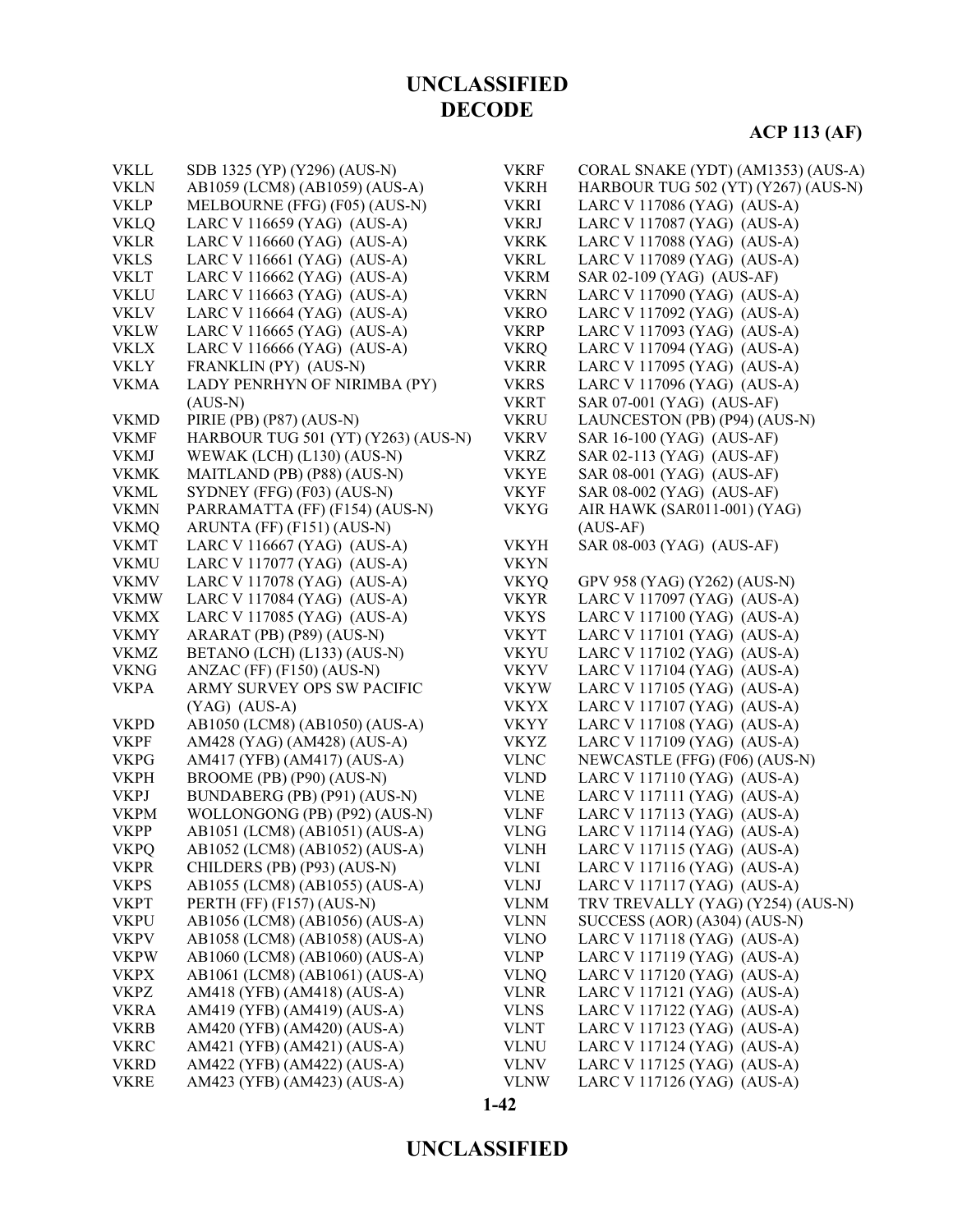# **ACP 113 (AF)**

| <b>VLNX</b> | LARC V 117127 (YAG) (AUS-A)         | <b>VLRY</b> | PALUMA (AGSC) (A01) (AUS-N)     |
|-------------|-------------------------------------|-------------|---------------------------------|
| <b>VLNY</b> | LARC V 117128 (YAG) (AUS-A)         | <b>VLRZ</b> | SHEPPARTON (AGSC) (A03) (AUS-N) |
| <b>VLPB</b> | AB1063 (LCM8) (AB1063) (AUS-A)      | <b>VLSB</b> | NIRIMBA (PY) (AUS-N)            |
| <b>VLPC</b> | AB1064 (LCM8) (AB1064) (AUS-A)      | <b>VLSD</b> | TOBRUK (LSH) (L50) (AUS-N)      |
|             |                                     |             |                                 |
| <b>VLPD</b> | AB1065 (LCM8) (AB1065) (AUS-A)      | <b>VLSE</b> | LEEUWIN (AGS) (A245) (AUS-N)    |
| <b>VLPE</b> | AB1066 (LCM8) (AB1066) (AUS-A)      | <b>VLSF</b> | MELVILLE (AGS) (A246) (AUS-N)   |
| <b>VLPF</b> | AB1067 (LCM8) (AB1067) (AUS-A)      | <b>VLSI</b> | ARGUS (PB) (P225) (AUS-N)       |
| <b>VLPG</b> | HARBOUR TUG 504 (YT) (Y269) (AUS-N) | <b>VLSJ</b> | LARC V 117130 (YAG) (AUS-A)     |
| <b>VLPJ</b> | AM213 (YAG) (AM213) (AUS-A)         | <b>VLSK</b> | LARC V 117131 (YAG) (AUS-A)     |
| <b>VLPK</b> | AM214 (YAG) (AM214) (AUS-A)         | <b>VLSL</b> | LARC V 117132 (YAG) (AUS-A)     |
| <b>VLPL</b> | AM215 (YAG) (AM215) (AUS-A)         | <b>VLSM</b> | LARC V 117133 (YAG) (AUS-A)     |
| <b>VLPM</b> | AM216 (YAG) (AM216) (AUS-A)         | <b>VLSN</b> | LARC V 117134 (YAG) (AUS-A)     |
| <b>VLPN</b> | AM217 (YAG) (AM217) (AUS-A)         | <b>VLSO</b> | LARC V 117135 (YAG) (AUS-A)     |
| <b>VLPO</b> | AM218 (YAG) (AM218) (AUS-A)         | <b>VLSP</b> | LARC V 117137 (YAG) (AUS-A)     |
| <b>VLPP</b> | AM219 (YAG) (AM219) (AUS-A)         | <b>VLSQ</b> | LARC V 117138 (YAG) (AUS-A)     |
| <b>VLPQ</b> | AM220 (YAG) (AM220) (AUS-A)         | <b>VLSR</b> | LARC V 117139 (YAG) (AUS-A)     |
| <b>VLPR</b> | AM227 (YAG) (AM227) (AUS-A)         | <b>VLSS</b> | LARC V 117140 (YAG) (AUS-A)     |
| <b>VLPS</b> | BROLGA (AM) (M1102) (AUS-N)         | <b>VLST</b> | LARC V 117141 (YAG) (AUS-A)     |
| <b>VLPT</b> | AM229 (YAG) (AM229) (AUS-A)         | <b>VLSU</b> | LARC V 117142 (YAG) (AUS-A)     |
| <b>VLPU</b> | AM230 (YAG) (AM230) (AUS-A)         | <b>VLSV</b> | LARC V 117143 (YAG) (AUS-A)     |
| <b>VLPV</b> | AM231 (YAG) (AM231) (AUS-A)         | <b>VLSW</b> | ARDENT (GPV) (P87) (AUS-N)      |
| <b>VLPW</b> | AM228 (YAG) (AM228) (AUS-A)         | <b>VLTC</b> | HUON (MHC) (M82) (AUS-N)        |
| <b>VLPX</b> | AM239 (YAG) (AM239) (AUS-A)         | <b>VLTD</b> | HAWKESBURY (MHC) (M83) (AUS-N)  |
| <b>VLPY</b> | AM242 (YAG) (AM242) (AUS-A)         | <b>VLTE</b> | NORMAN (MHC) (M84) (AUS-N)      |
| <b>VLPZ</b> | AM246 (YAG) (AM246) (AUS-A)         | <b>VLTF</b> | GASCOYNE (MHC) (M85) (AUS-N)    |
| <b>VLQA</b> | AM241 (YAG) (AM241) (AUS-A)         | <b>VLTG</b> | DIAMANTINA (MHC) (M86) (AUS-N)  |
| <b>VLQB</b> | AM238 (YAG) (AM238) (AUS-A)         | <b>VLTH</b> | YARRA (MHC) (M87) (AUS-N)       |
| <b>VLQC</b> | AM233 (YAG) (AM233) (AUS-A)         | <b>VLTL</b> | BANDICOOT (YTM) (Y298) (AUS-N)  |
| <b>VLQD</b> | AM240 (YAG) (AM240) (AUS-A)         | <b>VLTM</b> |                                 |
|             |                                     |             | WALLAROO (YTM) (Y299) (AUS-N)   |
| <b>VLQE</b> | AM243 (YAG) (AM243) (AUS-A)         | <b>VLTN</b> | TAMMAR (ATA) (AUS-N)            |
| <b>VLQF</b> | AM237 (YAG) (AM237) (AUS-A)         | <b>VLTO</b> | QUOKKA (ATA) (AUS-N)            |
| <b>VLQG</b> | AM244 (YAG) (AM244) (AUS-A)         | <b>VLTS</b> | KANIMBLA (LPA) (L51) (AUS-N)    |
| <b>VLQH</b> | AM248 (YAG) (AM248) (AUS-A)         | <b>VLTT</b> | TRV TAILOR (YAG) (Y255) (AUS-N) |
| <b>VLRA</b> | FREMANTLE (PTF) (P203) (AUS-N)      | <b>VLTU</b> | MANOORA (LPA) (L52) (AUS-N)     |
| <b>VLRB</b> | WOLLONGONG (PTF) (P206) (AUS-N)     | <b>VMFA</b> | ANY OR ALL AUSTRALIAN WARSHIPS  |
| <b>VLRC</b> | GEELONG (PTF) (P215) (AUS-N)        |             | $(AUS + SECTION 3)$             |
| <b>VLRD</b> | TOWNSVILLE (PTF) (P205) (AUS-N)     | <b>VMFR</b> | ANY AUSTRALIAN MERCHANT SHIP    |
| <b>VLRE</b> | WHYALLA (PTF) (P208) (AUS-N)        |             | (SECTION 4)                     |
| <b>VLRF</b> | LAUNCESTON (PTF) (P207) (AUS-N)     | <b>VMGI</b> | LARC V 117144 (YAG) (AUS-A)     |
| <b>VLRG</b> | CESSNOCK (PTF) (P210) (AUS-N)       | <b>VMGJ</b> | LARC V 117145 (YAG) (AUS-A)     |
| <b>VLRH</b> | BENDIGO (PTF) (P211) (AUS-N)        | <b>VMGK</b> | LARC V 117146 (YAG) (AUS-A)     |
| <b>VLRI</b> | IPSWICH (PTF) (P209) (AUS-N)        | <b>VMGL</b> | LARC V 117147 (YAG) (AUS-A)     |
| <b>VLRJ</b> | GAWLER (PTF) (P212) (AUS-N)         | <b>VMGM</b> | LARC V 117148 (YAG) (AUS-A)     |
| <b>VLRK</b> | GERALDTON (PTF) (P213) (AUS-N)      | <b>VMGN</b> | LARC V 117149 (YAG) (AUS-A)     |
| <b>VLRL</b> | DUBBO (PTF) (P214) (AUS-N)          | <b>VMGO</b> | LARC V 117150 (YAG) (AUS-A)     |
| <b>VLRM</b> | WARRNAMBOOL (PTF) (P204) (AUS-N)    | <b>VMGP</b> | LARC V 117151 (YAG) (AUS-A)     |
| <b>VLRN</b> | GLADSTONE (PTF) (P216) (AUS-N)      | <b>VMGQ</b> | LARC V 117152 (YAG) (AUS-A)     |
| <b>VLRO</b> | BUNBURY (PTF) (P217) (AUS-N)        | <b>VMGS</b> | ALL AUSTRALIAN MERCHANT SHIPS   |
| <b>VLRT</b> | KORAAGA (MSA) (M1185) (AUS-N)       |             | (SECTION 4)                     |
| <b>VLRV</b> | BERMAGUI (MSA) (M1121) (AUS-N)      | <b>VMGW</b> | YOUNG ENDEAVOUR (STS) (AUS-N)   |
| <b>VLRW</b> | BENALLA (AGSC) (A04) (AUS-N)        | <b>VMLC</b> | COLLINS (SSG) (S73) (AUS-N)     |
| <b>VLRX</b> | MERMAID (AGSC) (A02) (AUS-N)        | <b>VMLD</b> | DECHAINEUX (SSG) (S76) (AUS-N)  |
|             |                                     |             |                                 |

### **UNCLASSIFIED**

**1-43**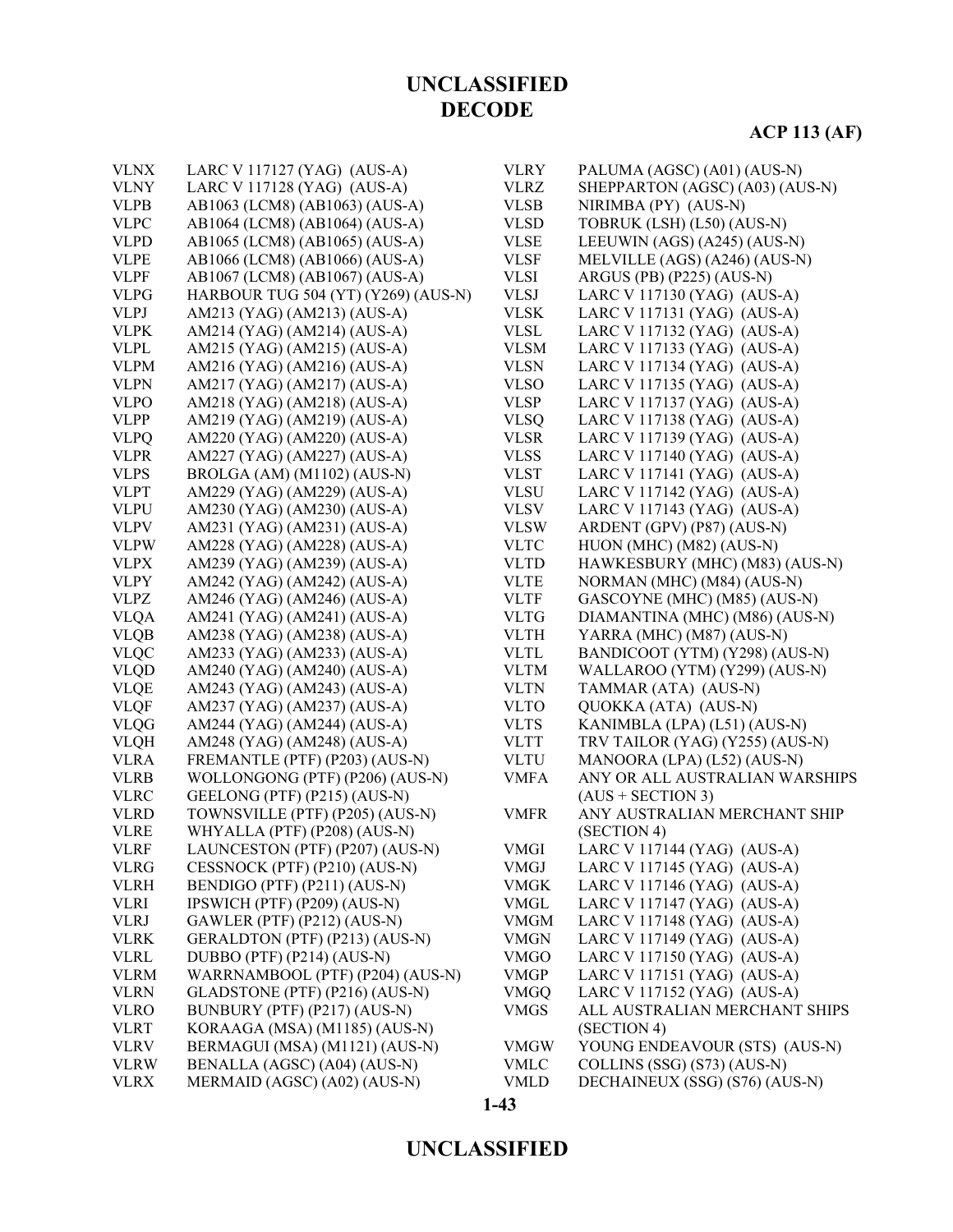#### **ACP 113 (AF)**

| <b>VMLF</b> | FARNCOMB (SSG) (S74) (AUS-N)     | 9MJJ | JERONG (PCF) (P3505) (MLA-N)      |
|-------------|----------------------------------|------|-----------------------------------|
| <b>VMLR</b> | RANKIN (SSG) (S78) (AUS-N)       | 9MJK | TODAK (PCF) (P3506) (MLA-N)       |
| <b>VMLS</b> | SHEEAN (SSG) (S77) (AUS-N)       | 9MJL | PAUS (PCF) (P3507) (MLA-N)        |
| <b>VMLW</b> | WALLER (SSG) (S75) (AUS-N)       | 9MJM | YU (PCF) (P3508) (MLA-N)          |
| <b>VXMC</b> | ANY OR ALL CANADIAN AIR FORCE    | 9MJN | BAUNG (PCF) (P3509) (MLA-N)       |
|             | MARINE CRAFT (SECTION 3)         | 9MJO | PARI (PCF) (P3510) (MLA-N)        |
| <b>WMVC</b> | JOHN N. COBB (R 552) (USNOAAFLT) | 9MLA | LCP13 $(AG)$ (MLA-N)              |
| <b>WMVG</b> | ALBTROSS IV (R 342) (USNOAAFLT)  | 9MLB | LCP14 $(AG)$ (MLA-N)              |
| <b>WTDF</b> | TOWNSEND CROMWELL (R 443)        | 9MLC | LCP15 (AG) (MLA-N)                |
|             | (USNOAAFLT)                      | 9MLD | LCM5 (LCM) (MLA-N)                |
| <b>WTDK</b> | DAVID STARR JORDAN (R 444)       | 9MLG | KRIS (PC) (P34) (MLA-N)           |
|             | (USNOAAFLT)                      | 9MLH | SUNDANG (PC) (P36) (MLA-N)        |
| <b>WTDM</b> | MILLER FREEMAN (R 223)           | 9MLI | BADEK (PC) (P37) (MLA-N)          |
|             | (USNOAAFLT)                      | 9MLJ | RENCHONG (PC) (P38) (MLA-N)       |
| <b>WTDO</b> | OREGON II (R 332) (USNOAAFLT)    | 9MLK | TOMBAK (PC) (P39) (MLA-N)         |
| <b>WTEA</b> | DISCOVERER (R 102) (USNOAAFLT)   | 9MLL | LEMBING (PC) (P40) (MLA-N)        |
| <b>WTEB</b> | FAIRWEATHER (S 220) (USNOAAFLT)  | 9MLM | SERAMPANG (PC) (P41) (MLA-N)      |
| <b>WTED</b> | CHAPMAN (R 446) (USNOAAFLT)      | 9MLN | PANAH (PC) (P42) (MLA-N)          |
| <b>WTEF</b> | RAINIER (S 221) (USNOAAFLT)      | 9MLO | KERAMBIT (PC) (P43) (MLA-N)       |
| <b>WTEG</b> | MT. MITCHELL (S 222) (USNOAAFLT) | 9MLP | BELADAU (PC) (P44) (MLA-N)        |
| <b>WTEJ</b> | MCARTHUR (S 330) (USNOAAFLT)     | 9MLQ | KELEWANG (PC) (P45) (MLA-N)       |
| <b>WTEK</b> | DAVIDSON (S 331) (USNOAAFLT)     | 9MLR | RENTAKA (PC) (P46) (MLA-N)        |
| <b>WTEP</b> | <b>OCEANOGRAPHER (R 101)</b>     | 9MLS | SRI PERLIS (PC) (P47) (MLA-N)     |
|             | (USNOAAFLT)                      | 9MLT | SRI JOHOR (PC) (P49) (MLA-N)      |
| <b>WTEQ</b> | PEIRCE (S 328) (USNOAAFLT)       | 9MLW | PERDANA (PCFG) (P3501) (MLA-N)    |
| <b>WTER</b> | <b>MALCOLM BALDRIGE (R103)</b>   | 9MLX | SERANG (PCFG) (P3502) (MLA-N)     |
|             | (USNOAAFLT)                      | 9MLY | GANAS (PCFG) (P3503) (MLA-N)      |
| <b>WTES</b> | SURVEYOR (S 132) (USNOAAFLT)     | 9MLZ | GANYANG (PCFG) (P3504) (MLA-N)    |
| <b>WTET</b> | RUDE (S 590) (USNOAAFLT)         | 9MMA | SRI MELAKA (PCFG) (P3147) (MLA-N) |
| <b>WTEW</b> | WHITING (S 329) (USNOAAFLT)      | 9MMC | RAHMAT (FF/AX) (F24) (MLA-N)      |
| <b>WTEY</b> | HECK (S 591) (USNOAAFLT)         | 9MMF | HANG TUAH (FF/AX) (F76) (MLA-N)   |
| <b>WTEZ</b> | FERREL (S 492) (USNOAAFLT)       | 9MMG | HANDALAN (PCFG) (P3511) (MLA-N)   |
| ZMBE        | TE KAHA (FF) (F77) (NZL-N)       | 9MMH | PERKASA (PCFG) (P3512) (MLA-N)    |
| <b>ZMCR</b> | CANTERBURY (FF) (F421) (NZL-N)   | 9MMI | PENDEKAR (PCFG) (P3513) (MLA-N)   |
| ZMHC        | MOA (YP) (P3553) (NZL-N)         | 9MMJ | GEMPITA (PCFG) (P3514) (MLA-N)    |
| <b>ZMLR</b> | MANAWANUI (YDT) (A09) (NZL-N)    | 9MMK | LCM1 (LCM) (MLA-N)                |
| <b>ZMOA</b> | KAHU $(AX) (A04) (NZL-N)$        | 9MML | $LCM2$ (LCM) (MLA-N)              |
| <b>ZMOW</b> | KIWI (YP) (P3554) (NZL-N)        | 9MMM | LCM3 (LCM) (MLA-N)                |
| ZMRB        | WAKAKURA (YP) (P3555) (NZL-N)    | 9MMN | LCM4 (LCM) (MLA-N)                |
| ZMRS        | RESOLUTION (AGOR) (A14) (NZL-N)  | 9MMO | LCP1 $(AG)$ $(MLA-N)$             |
| <b>ZMRZ</b> | ENDEAVOUR (AORL) (A11) (NZL-N)   | 9MMP | LCP2 (AG) (MLA-N)                 |
| ZMSE        | HINAU (YP) (P3556) (NZL-N)       | 9MMQ | LCP3 $(AG)$ $(MLA-N)$             |
| ZMSI        | TE MANA (FF) $(F111) (NZL-N)$    | 9MMR | $LCP4$ (AG) (MLA-N)               |
|             |                                  | 9MMS | LCP5 $(AG)$ (MLA-N)               |
| 2HDD        | HALIFAX (RSCA) (RAF) (G-AF)      | 9MMT | LCP6 $(AG)$ (MLA-N)               |
| 2VLU        | HAMPDEN (RSCA) (RAF) (G-AF)      | 9MMU | $LCP7$ (AG) (MLA-N)               |
| 2VLV        | HURRICANE (RSCA) (RAF) (G-AF)    | 9MMV | LCP8 $(AG)$ (MLA-N)               |
| 2VLW        | LANCASTER (RSCA) (RAF) (G-AF)    | 9MMW | LCP9 $(AG)$ (MLA-N)               |
| 2VLX        | WELLINGTON (RSCA) (RAF) (G-AF)   | 9MMX | $LCP10 (AG) (MLA-N)$              |
| 2ZMR        | RSC (7820) (G-N)                 | 9MMY | LCP11 $(AG)$ $(MLA-N)$            |
| 2ZMS        | RSC (7821) (G-N)                 | 9MMZ | LCP12 (AG) (MLA-N)                |
|             |                                  | 9MNK | MAHAMIRU (MHC) (M11) (MLA-N)      |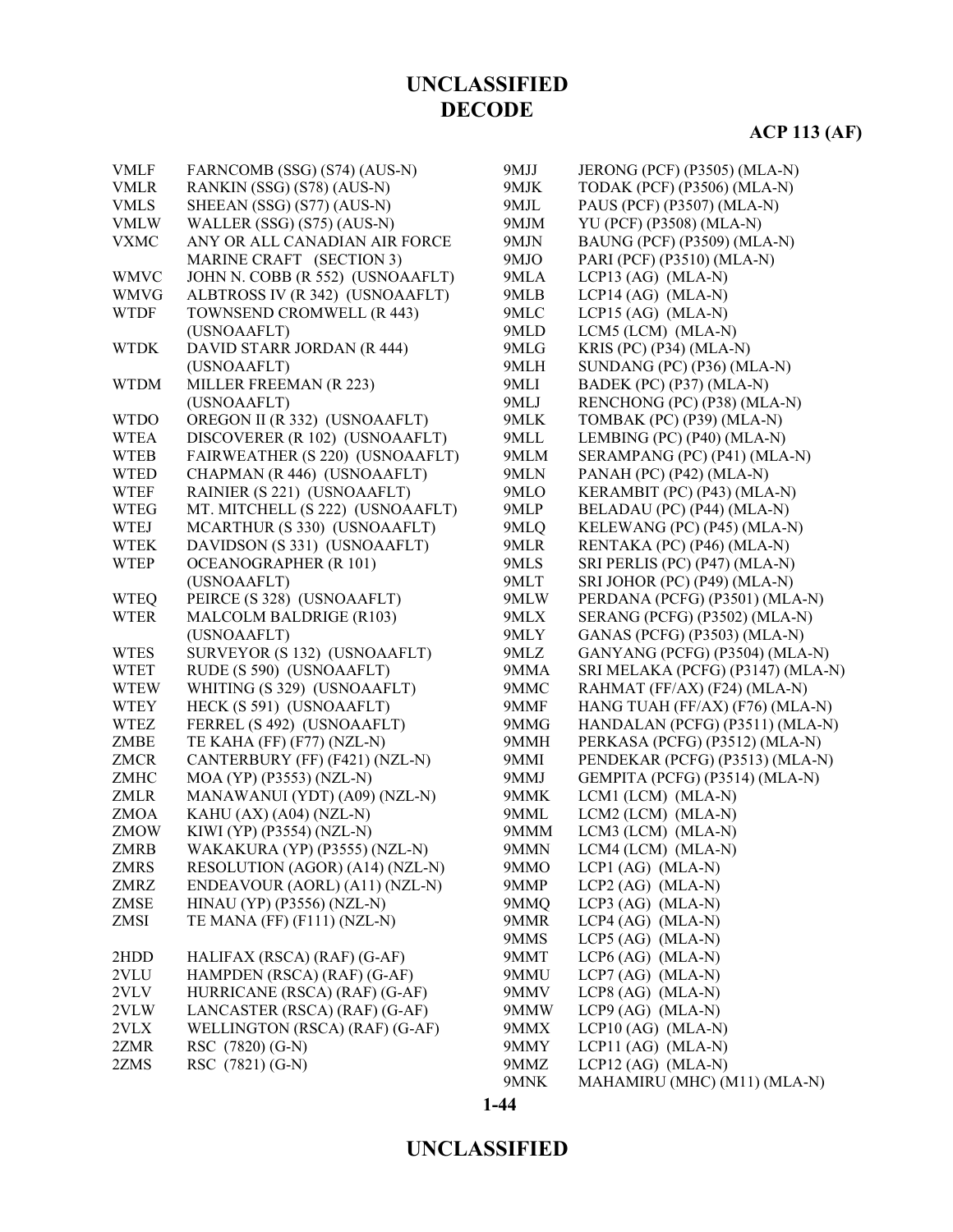#### **ACP 113 (AF)**

- 9MNU JERAI (MHC) (M12) (MLA-N)
- 9MNV KINABALU (MHC) (M14) (MLA-N)
- 9MNW SRI SABAH (PC) (P3144) (MLA-N)<br>9MNY SRI SARAWAK (PC) (P3145) (MLA
- 9MNY SRI SARAWAK (PC) (P3145) (MLA-N)<br>9MNZ SRI NEGRI SEMBILAN (PC) (P3146) SRI NEGRI SEMBILAN (PC) (P3146)
- (MLA-N)
- 9MOQ MARIKH (OPV) (P161) (MLA-N)
- 9MOR MUSYTARI (OPV) (P160) (MLA-N)
- 9MOS KASTURI (FSG) (F25) (MLA-N)
- 9MOT LEKIR (FSG) (F26) (MLA-N)
- 9MOY MAHAWANGSA (AOR/AE/AX) (A1504) (MLA-N)

**1-45**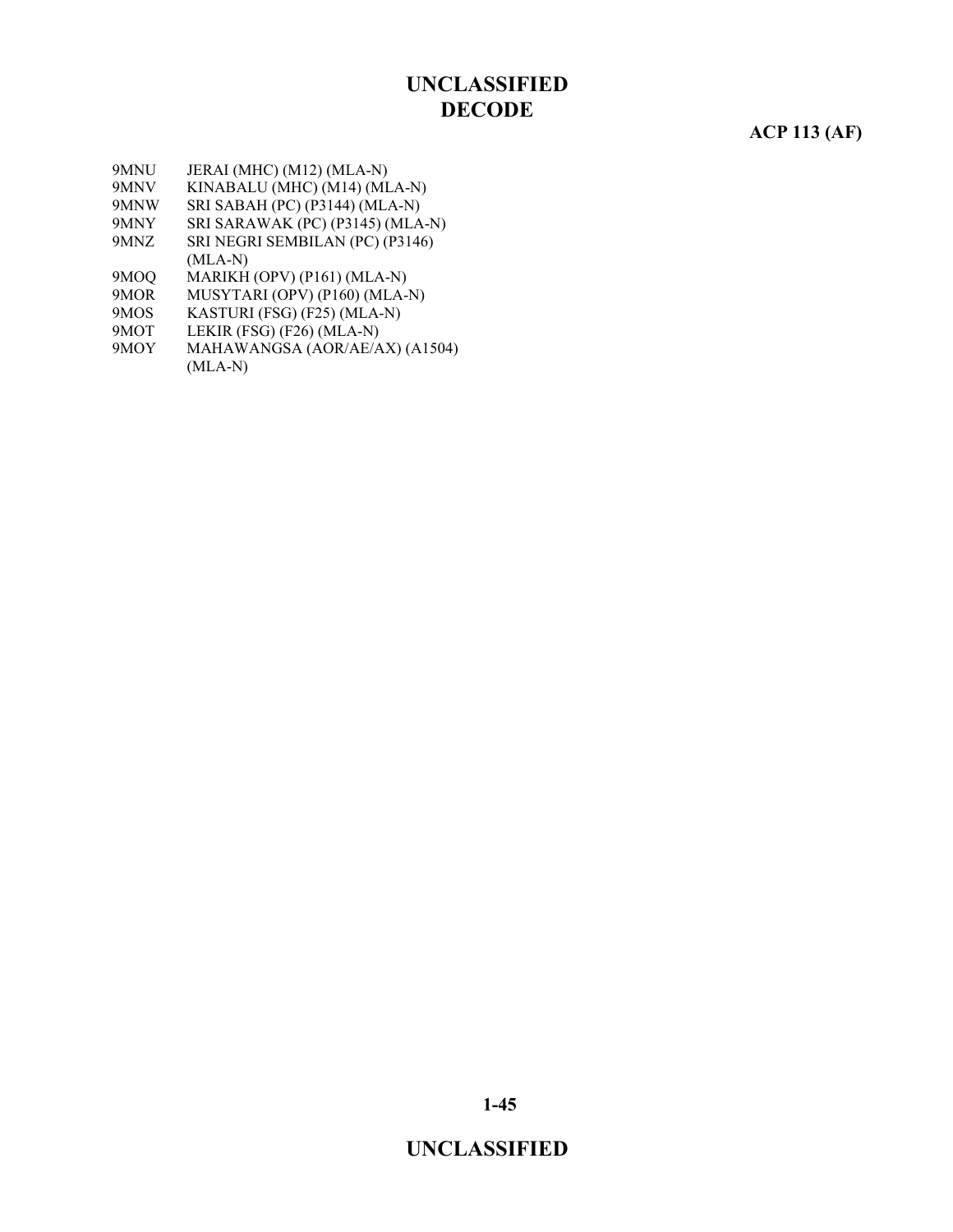**ACP 113 (AF)**

# **SECTION 2**

### **TACAN IDENTIFIER**

| AA                     | PONCE (LPD 15) (US-N)        |            | <b>BQ</b>              | NICHOLAS (FFG 47) (US-N)       |                |
|------------------------|------------------------------|------------|------------------------|--------------------------------|----------------|
| AB                     | TRIPOLI (LPH 10) (US-N)      |            | <b>BR</b>              | TCG MUAVENET (F250) (TUR-N)    |                |
| $\mathbf{A}\mathbf{C}$ |                              | <b>US</b>  | $\mathbf{B}\mathbf{S}$ | AMERICA (CV 66) (US-N)         |                |
| AD                     | KITTY HAWK (CV 63) (US-N)    |            | <b>BT</b>              |                                |                |
| $\mathbf{A}\mathbf{E}$ | DUBUQUE (LPD 8) (US-N)       |            | BU                     | CHANCELLORSVILLE (CG62) (US-N) |                |
| AF                     | NIAGARA FALLS (AFS 3) (US-N) |            | BV                     |                                | CAN            |
| AG                     |                              |            | $\rm BW$               |                                |                |
| AH                     | COPELAND (FFG 25) (US-N)     |            | BX                     | JARRETT (FFG 33) (US-N)        |                |
| AI                     | HALEAKALA (AE 25) (US-N)     |            | BY                     |                                | $\mathbf G$    |
| AJ                     |                              |            | BZ                     | NAVSHIPYD LONG BEACH, CA       |                |
| AK                     | HUNLEY (AS 31) (US-N)        |            | CA                     |                                |                |
| AL                     | VINCENNES (CG 49) (US-N)     |            | CB                     |                                |                |
| AM                     | PROJECT DEEP FREEZE OCEAN    |            | CC                     | RODNEY M. DAVIS (FFG60) (US-N) |                |
|                        | STATION VESSEL LOCATED AT    |            | CD                     | LAKE ERIE (CG 70) (US-N)       |                |
|                        | 60S 170E                     |            | CE                     |                                | <b>GRC</b>     |
| AN                     |                              |            | CF                     |                                | F              |
| AO                     | SHREVEPORT (LPD 12) (US-N)   |            | CG                     | MELBOURNE (FFG)(F05) (AUS-N)   |                |
| AP                     | BUNKER HILL (CG 52) (US-N)   |            | <b>CH</b>              |                                | CAN            |
| <b>AQ</b>              | RANGER (CV 61) (US-N)        |            | CI                     |                                |                |
| AR                     | KIMON (DDG 218) (GRC-N)      |            | CJ                     |                                | <b>SP</b>      |
| AS                     |                              | SP         | CK                     |                                |                |
| AT                     |                              | SP         | CL                     |                                |                |
| AU                     |                              | ${\bf SP}$ | CM                     |                                |                |
| $\rm{AV}$              |                              | ${\rm SP}$ | CN                     |                                |                |
| <b>AW</b>              |                              | F          | $\rm CO$               |                                | $\mathbf F$    |
| ${\bf AX}$             | DARWIN (FFG)(F04) (AUS-N)    |            | ${\bf CP}$             |                                | $\overline{F}$ |
| AY                     |                              | CAN        | CQ                     | CROMMELIN (FFG 37) (US-N)      |                |
| $\mathbf{A}\mathbf{Z}$ |                              | F          | CR                     |                                |                |
| $\rm BA$               | BARRY (DDG 52) (US-N)        |            | CS                     | SANTA BARBARA (AE 28) (US-N)   |                |
| ${\rm BB}$             | MASON (DDG 87) (US-N)        |            | <b>CT</b>              | SACRAMENTO (AOE 1) (US-N)      |                |
| BC                     | DETROIT (AOE 4) (US-N)       |            | CU                     | MONONGAHELA (AO(J)178) (US-N)  |                |
| BD                     | WILLIAM H. STANDLEY (CG32)   |            | CV                     |                                |                |
|                        | $(US-N)$                     |            | CW                     | TCG SALIHREIS (F246) (TUR-N)   |                |
| BE                     | MOUNT WHITNEY (LCC20) (US-N) |            | <b>CX</b>              | SARATOGA (CV 60) (US-N)        |                |
| $\rm{BF}$              |                              |            | ${\rm CY}$             | <b>GARIBALDI</b> (CVH) (I-N)   |                |
| BG                     |                              | CAN        | CZ                     |                                |                |
| BH                     | NEARCHOS (DDG 219) (GRC-N)   |            | DA                     | SACHSEN (FFGH)(F 219) (D-N)    |                |
| BI                     |                              | <b>US</b>  | DB                     |                                | <b>SP</b>      |
| <b>BJ</b>              | TAHOMA (WMEC 908) (US-CG)    |            | DC                     | KANSAS CITY (AOR 3) (US-N)     |                |
| $\rm BK$               |                              |            | DD                     | WILLAMETTE (AO(J)180) (US-N)   |                |
| BL                     |                              |            | DE                     | CHARLES DE GAULLE (CVN)(R91)   |                |
| BM                     |                              |            |                        | $(F-N)$                        |                |
| BN                     |                              |            | DF                     | KILAUEA (T-AE 26)(CS) (USNS)   |                |
| <b>BO</b>              | HOLLAND (AS 32)(US-N) (US-N) |            | DG                     | VANDEGRIFT (FFG 48) (US-N)     |                |
| BP                     | POLAR SEA (WAGB 11) (US-GC)  |            | DH                     | DULUTH (LPD 6) (US-N)          |                |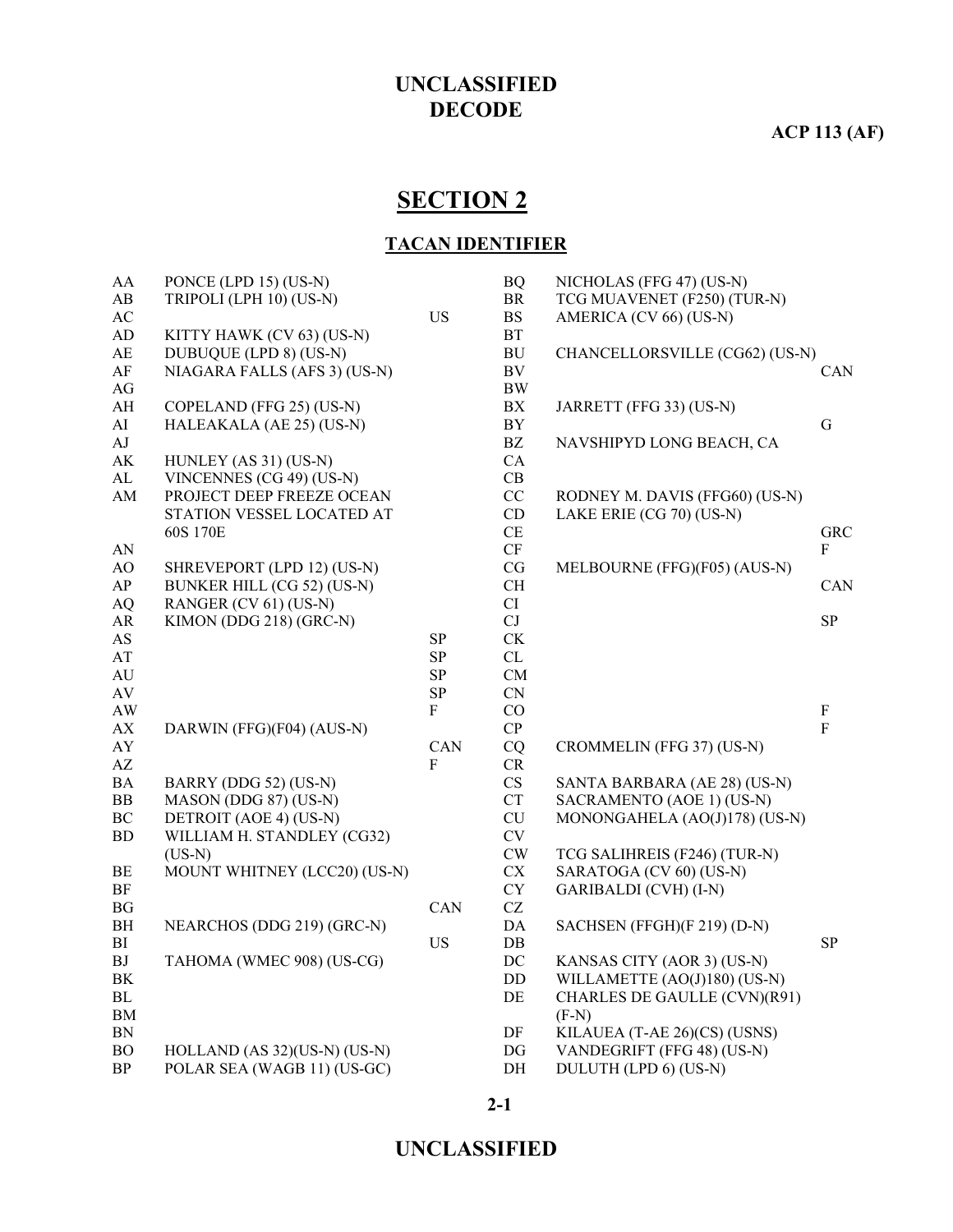# **ACP 113 (AF)**

| DI                         |                                |            | FH                   |                                   |             |
|----------------------------|--------------------------------|------------|----------------------|-----------------------------------|-------------|
| DJ                         | DOYLE (FFG 39)(US-N) (US-N)    |            | FI                   | PAUL HAMILTON (DDG 60) (US-N)     |             |
| DK                         | JOHN PAUL JONES (DDG 53) (US-  |            | ${\rm FJ}$           | SAN JOSE (AFS 7) (US-N)           |             |
|                            | N)                             |            | FK                   | JUNEAU (LPD 10) (US-N)            |             |
| DL                         | MARS (AFS 1) (US-N)            |            | FL                   | DEWERT (FFG 45) (US-N)            |             |
| <b>DM</b>                  | MONGE $(AGM)(A601)$ $(F-N)$    |            | <b>FM</b>            | SUPPLY (AOE 6) (US-N)             |             |
| DN                         |                                |            | FN                   | LOCKWOOD (FF 1064) (US-N)         |             |
| DO                         |                                |            | <b>FO</b>            |                                   |             |
| DP                         |                                | <b>GRC</b> | FP                   |                                   |             |
| DQ                         | FLINT (AE 32) $(US-N)$         |            | FQ                   |                                   |             |
| DR                         |                                | D          | FR                   | ELLIOT (DD 967) (US-N)            |             |
| $\mathop{\rm DS}$          |                                |            | $\mathop{\text{FS}}$ |                                   |             |
| DT                         | WHITE PLAINS (AFS 4) (US-N)    |            | FT                   | TCG GEMLIK (F492) (TUR-N)         |             |
| DU                         |                                | $\bf{I}$   | FU                   | CLARK (FFG 11) (US-N)             |             |
| DV                         | V. VENETO (CHM) (I-N)          |            | FV                   |                                   |             |
| <b>DW</b>                  |                                |            | <b>FW</b>            |                                   |             |
| ${\rm D} {\rm X}$          |                                | ${\bf F}$  | <b>FX</b>            |                                   | HOL         |
| DY                         | WADDELL (DDG 24) (US-N)        |            | <b>FY</b>            |                                   |             |
| $\mathbf{D}\mathbf{Z}$     |                                |            | ${\rm FZ}$           | PAUL F. FOSTER (DD 964) (US-N)    |             |
| $\rm EA$                   | JESSE L. BROWN (FF1089) (US-N) |            | GA                   | CONSTELLATION (CV 64) (US-N)      |             |
| EB                         | DENVER (LPD 9) (US-N)          |            | $\operatorname{GB}$  | THOMAS C. HART (FF 1092) (US-N)   |             |
| $\rm EC$                   |                                | <b>GRC</b> | ${\rm GC}$           | CAMPBELL (WMEC 909) (US-CG)       |             |
| <b>ED</b>                  |                                | CAN        | GD                   |                                   | <b>GRC</b>  |
| EE                         |                                |            | GE                   | HAMBURG (FFGH)(F 220) (G-N)       |             |
| EF                         | MOUNT HOOD (AE 29) (US-N)      |            | GF                   | REASONER (FF 1063) (US-N)         |             |
| EG                         |                                |            | GG                   | AINSWORTH (FF 1090) (US-N)        |             |
| EH                         | MAHAN (DDG 42) (US-N)          |            | <b>GH</b>            |                                   |             |
| ΕI                         | TCG YAVUZ (F240) (TUR-N)       |            | GI                   |                                   |             |
| EJ                         |                                |            | GJ                   |                                   | HOL         |
| $\mbox{EK}$                | HALYBURTON (FFG 40) (US-N)     |            | ${\rm GK}$           |                                   |             |
| EL                         | ARDITO (DDHM) (I-N)            |            | $\operatorname{GL}$  |                                   |             |
| EM                         | CONCORD (AFS 5) (US-N)         |            | <b>GM</b>            |                                   | CAN         |
| $\mathop{\rm EN}\nolimits$ |                                |            | <b>GN</b>            | MCINERNEY (FFG 8) (US-N)          |             |
| EO                         |                                |            | GO                   |                                   |             |
| EP                         |                                | ${\bf F}$  | GP                   | GRIDLEY (CG 21) (US-N)            |             |
| EQ                         |                                |            | GQ                   | SAMUEL ELIOT MORISON (FFG         |             |
| ER                         | HARRY E. YARNELL (CG17) (US-N) |            |                      | $13)$ (US-N)                      |             |
| ES                         | INCHON (LPH 12) (US-N)         |            | <b>GR</b>            | GEORGE PHILIP (FFG 12) (US-N)     |             |
| ET                         | ASHLAND (LSD 48) (US-N)        |            | GS                   | JOSEPH HEWES (FF 1078) (US-N)     |             |
| ${\rm EU}$                 | TRENTON (LPD 14) (US-N)        |            | GT                   |                                   | $\rm F$     |
| EV                         |                                | <b>US</b>  | GU                   |                                   |             |
| EW                         | CAMDEN (AOE 2) (US-N)          |            | ${\rm GV}$           |                                   | $\mathbf D$ |
| EX                         | COMFORT (T-AH 20)(CS) (USNS)   |            | <b>GW</b>            | <b>GEORGE WASHINGTON (CVN 73)</b> |             |
| ${\rm EY}$                 |                                |            |                      | $(US-N)$                          |             |
| $\mathop{\rm EZ}$          |                                |            | GX                   | HALSEY (CG 23) (US-N)             |             |
| FA                         |                                | <b>GRC</b> | GY                   | PORTLAND (LSD 37) (US-N)          |             |
| FB                         |                                | CAN        | GZ                   |                                   |             |
| ${\rm FC}$                 | JEANNE D ARC (CVH)(R97) (F-N)  |            | HA                   | SUPSHIP NEWPORT NEWS VA           |             |
| FD                         |                                | <b>US</b>  | HB                   | PUGET SOUND (AD 38) (US-N)        |             |
| FE                         | SEATTLE (AOE 3) (US-N)         |            | HC                   | HUE CITY (CG 66) (US-N)           |             |
| FF                         | OUELLET (FF 1077) (US-N)       |            | HD                   |                                   |             |
| FG                         | ENTERPRISE (CV(N) 65) (US-N)   |            | HE                   | TCG FATIH (F242) (TUR-N)          |             |
|                            |                                |            |                      |                                   |             |

**2-2**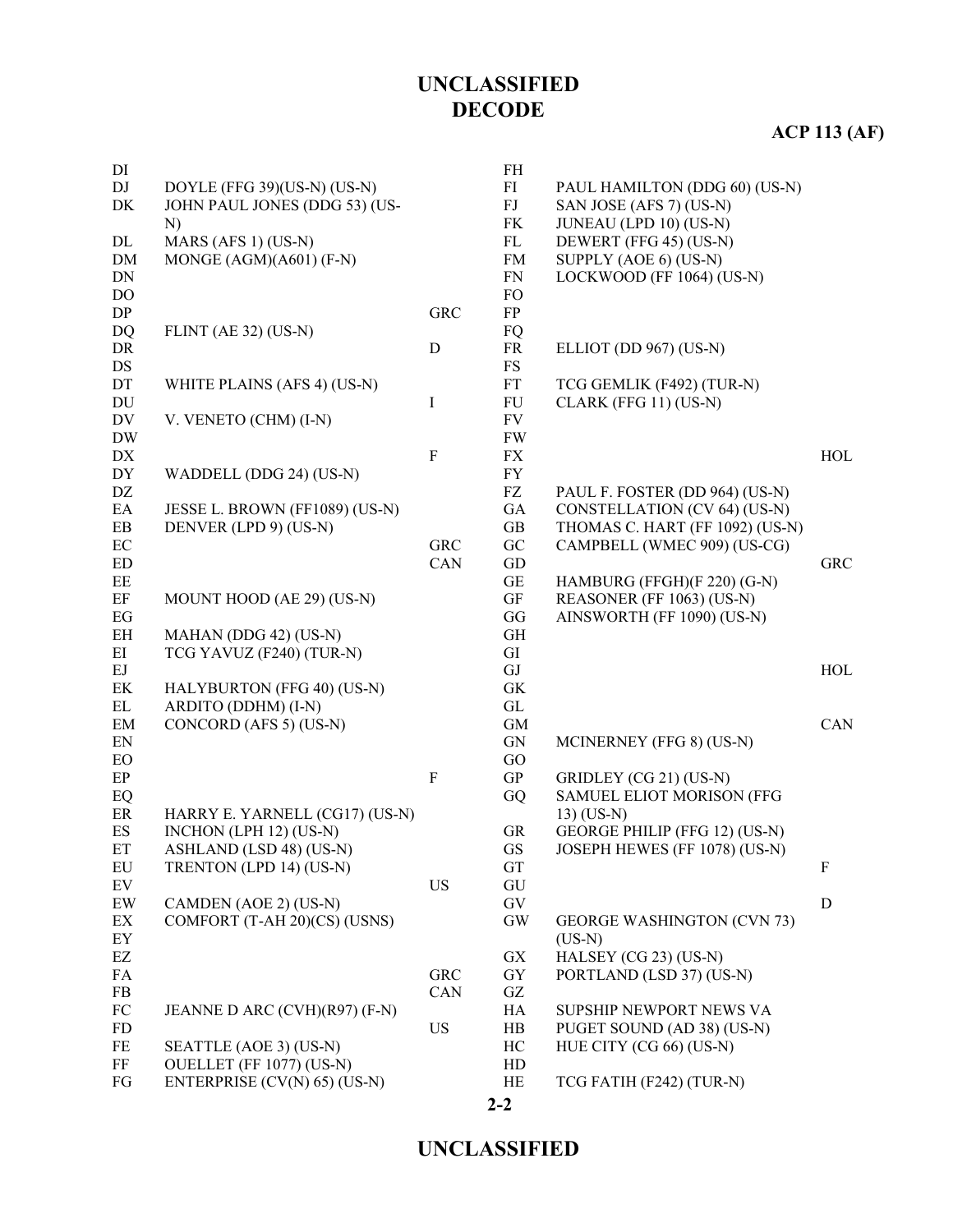# **ACP 113 (AF)**

| HF                       | HAYLER (DD 997) $(US-N)$          |             | $\rm JD$               |                               |                      |
|--------------------------|-----------------------------------|-------------|------------------------|-------------------------------|----------------------|
| HG                       |                                   |             | $\rm{JE}$              | AUBREY FITCH (FFG 34) (US-N)  |                      |
| HH                       | STUMP (DD 978) (US-N)             |             | JF                     |                               | $\mathbf D$          |
| H                        | KINKAID (DD 965) (US-N)           |             | JG                     | MOUNT BAKER (AE 34) (US-N)    |                      |
| HJ                       |                                   |             | $\rm JH$               | MILLER (FF 1091) (US-N)       |                      |
| HK                       | MERRILL (DD 976) (US-N)           |             | JI                     |                               |                      |
| HL                       | TCG ZAFER (F253) (TUR-N)          |             | JJ                     | PETERSON (DD 969) (US-N)      |                      |
| HM                       | ANTRIM (FFG 20) (US-N)            |             | $\rm JK$               | RICHMOND K. TURNER (CG 20)    |                      |
| HN                       | CLIFTON SPRAGUE (FFG 16) (US-N)   |             |                        | $(US-N)$                      |                      |
| HO                       |                                   | HOL         | $J_{\rm L}$            |                               | <b>IND</b>           |
| HP                       |                                   |             | $\rm JM$               | HEWITT (DD 966) (US-N)        |                      |
| HQ                       | MEYERKORD (FF 1058) (US-N)        |             | JN                     |                               |                      |
| HR                       | AUDACE (DDHM) (I-N)               |             | JO                     | FIFE (DD 991) (US-N)          |                      |
| $\rm{HS}$                |                                   | $\mathbf G$ | $\rm{JP}$              |                               |                      |
| HT                       | GALLATIN (WHEC 721) (US-CG)       |             | <b>JQ</b>              |                               |                      |
| HU                       |                                   | CAN         | JR                     |                               |                      |
| HV                       |                                   |             | JS                     |                               |                      |
| <b>HW</b>                | STEPHEN W. GROVES (FFG 29)        |             | $\mathbf{J}\mathbf{T}$ |                               | CAN                  |
|                          | $(US-N)$                          |             | JU                     | JEAN BART (DDG)(D615) (F-N)   |                      |
| $\mathbf{H}\mathbf{X}$   |                                   | $\rm F$     | JV                     | LONG BEACH $(CG(N) 9)$ (US-N) |                      |
| HY                       | FLATLEY (FFG 21) (US-N)           |             | JW                     | LA SALLE (AGF 3) (US-N)       |                      |
| $\rm HZ$                 | PELELIU (LHA 5) (US-N)            |             | JX                     | FORT MCHENRY (LSD 43) (US-N)  |                      |
| IA                       |                                   |             | $\rm JY$               | JOHN ROGERS (DD 983) (US-N)   |                      |
| IB                       | STERETT (CG 31) (US-N)            |             | JZ                     | CHANDLER (DD 996) (US-N)      |                      |
| ${\rm IC}$               |                                   |             | KA                     |                               |                      |
| ID                       |                                   |             | KB                     | HESSEN $(F 221) (D-N)$        |                      |
| IE                       | <b>DWIGHT D. EISENHOWER</b>       |             | KC                     |                               |                      |
|                          | $(CV(N)69)$ (US-N)                |             | <b>KD</b>              |                               |                      |
| $\rm IF$                 |                                   |             | KE                     |                               |                      |
| IG                       | <b>GUADALCANAL (LPH 7) (US-N)</b> |             | KF                     | KLAKRING (FFG 42) (US-N)      |                      |
| IH                       |                                   |             | KG                     |                               | <b>US</b>            |
| $\rm II$                 | WABASH (AOR 5) (US-N)             |             | KH                     |                               |                      |
| $_{\rm{IJ}}$             |                                   | <b>US</b>   | KI                     |                               | $\operatorname{AUS}$ |
| IK                       | <b>ROARK (FF 1053) (US-N)</b>     |             | KJ                     |                               | HOL                  |
| ${\rm IL}$               | TCG YILDIRIM (F243) (TUR-N)       |             | KK                     | FANNING (FF 1076) (US-N)      |                      |
| IM                       |                                   | ${\bf SP}$  | KL                     | ROANOKE (AOR 7) (US-N)        |                      |
| $\ensuremath{\text{IN}}$ |                                   |             | KM                     |                               |                      |
| IO                       | SAN DIEGO (AFS 6) (US-N)          |             | KN                     |                               | <b>US</b>            |
| $\rm IP$                 | WAINWRIGHT (CG 28) (US-N)         |             | KO                     |                               | HOL                  |
| IQ                       | KIDD (DDG 993) (US-N)             |             | $\mathbf{KP}$          |                               | ${\rm SP}$           |
| IR                       |                                   |             | KQ                     |                               |                      |
| IS                       | JOHN F. KENNEDY (CV 67) (US-N)    |             | KR                     |                               |                      |
| IT                       |                                   |             | KS                     | AUSTIN (LPD 4) (US-N)         |                      |
| ${\rm IU}$               |                                   |             | KT                     |                               |                      |
| IV                       |                                   |             | KU                     | CAPODANNO (FF 1093) (US-N)    |                      |
| IW                       |                                   |             | KV                     |                               |                      |
| IX                       |                                   |             | <b>KW</b>              |                               |                      |
| IY                       |                                   | HOL         | KХ                     | OBRIEN (DD 975) (US-N)        |                      |
| IZ                       |                                   | <b>US</b>   | KY                     | ENGLAND (CG 22) (US-N)        |                      |
| JA                       | TCG TURGUTREIS (F241) (TUR-N)     |             | KZ                     |                               |                      |
| $_{\rm JB}$              |                                   |             | LA                     | LAKE CHAMPLAIN (CG 57) (US-N) |                      |
| $\rm JC$                 | BELKNAP (CG 26) (US-N)            |             | LB                     |                               |                      |
|                          |                                   |             | $2 - 3$                |                               |                      |
|                          |                                   |             |                        |                               |                      |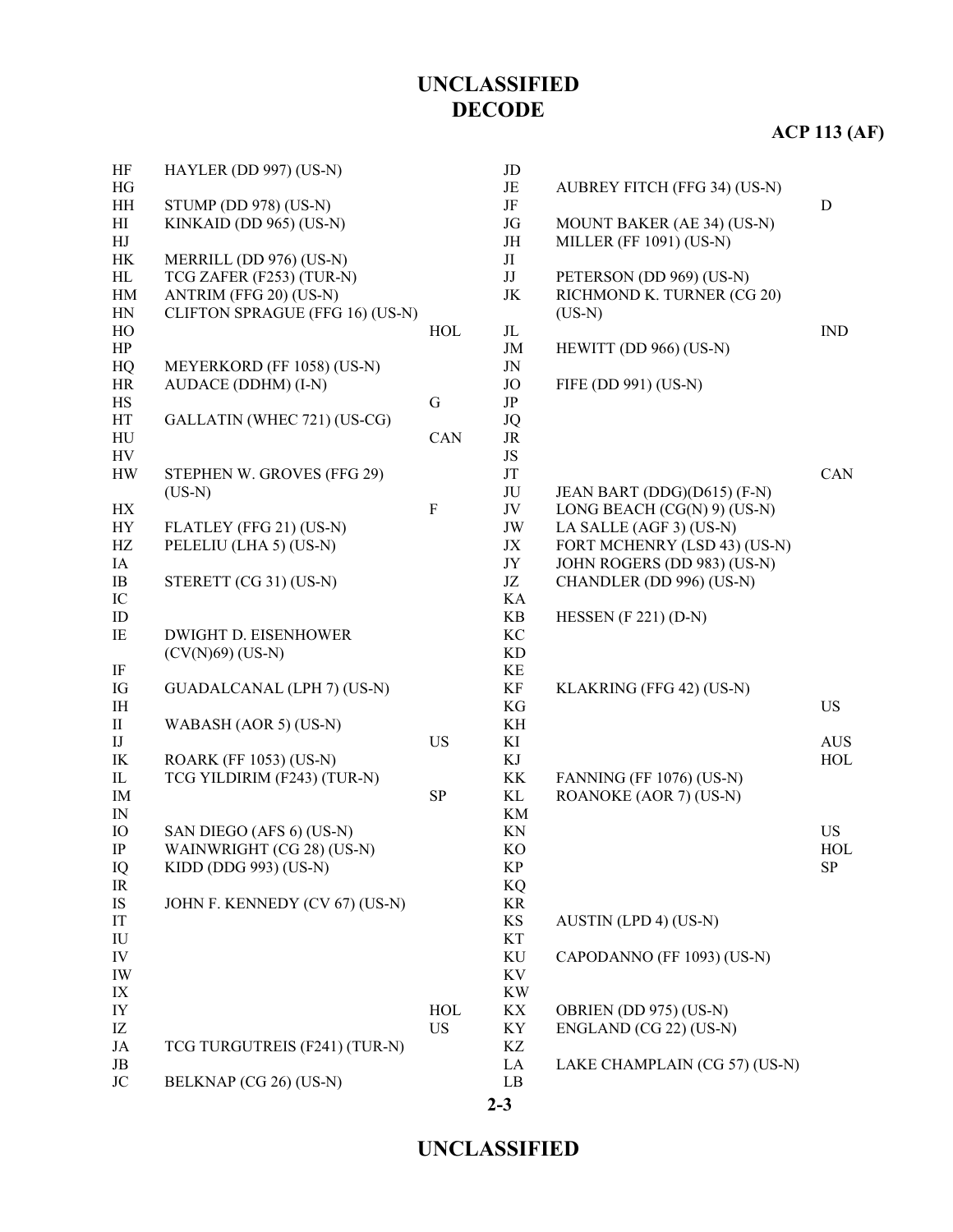# **ACP 113 (AF)**

| $\rm LE$<br>$\rm NC$<br>YORKTOWN (CG 48) (US-N)<br>GUAM (LPH 9) (US-N)<br>LF<br>CARR (FFG 52) (US-N)<br>KISKA (AE 35) (US-N)<br>ND<br>${\rm LG}$<br>$\rm NE$<br>HOL<br>$\rm{NF}$<br>LH<br>NASSAU (LHA 4) (US-N)<br>DURAND DE LA PENNE (DDHM)<br>LI<br>NG<br>MORGENTHAU (WHEC 722) (US-CG)<br>NH<br>CORONADO (AGF 11) (US-N)<br>$(I-N)$<br>$\mathbf F$<br>$_{\rm LJ}$<br>NI<br>INGRAHAM (FFG 61) (US-N)<br>LK<br>NJ<br>BAINBRIDGE (CG(N) 25) (US-N)<br>LL<br>CONOLLY (DD 979) (US-N)<br>NK<br>LM<br>GALLERY (FFG 26) (US-N)<br>NL<br>HOL<br>${\bf F}$<br>${\rm LN}$<br><b>NM</b><br>$DIXON$ (AS 37) (US-N)<br>LO<br><b>NN</b><br>LP<br>NO<br>NICHOLSON (DD 982) (US-N)<br>$\ensuremath{\text{NP}}\xspace$<br>LQ<br>PORT ROYAL (CG 73) (US-N)<br>LR<br>PUGET SOUND NAVAL SHIPYARD<br>NQ<br>OLDENDORF (DD 972) (US-N)<br>LS<br><b>US</b><br><b>GRAY (FF 1054) (US-N)</b><br><b>NR</b><br>COMTE DE GRASSE (DD 974) (US-N)<br>LT<br><b>NS</b><br>LU<br><b>GRC</b><br>NT<br>HOL<br>${\rm LV}$<br><b>NU</b><br>LW<br>PEARL HARBOR (LSD 52) (US-N)<br><b>NV</b><br><b>BOWEN</b> (FF 1079) (US-N)<br>LX<br>HOL<br><b>NW</b><br><b>NAS NOWRA (AUS)</b><br>LY<br>SAMPSON (DDG 10) (US-N)<br>N X<br>SPRUANCE (DD 963) (US-N)<br>LZ<br>TCG TRAKYA (F254) (TUR-N)<br><b>NY</b><br>MA<br>SCOTT (DDG 995) (US-N)<br>NZ<br>NIMITZ (CV(N) 68) (US-N)<br>MOOSBRUGGER (DD 980) (US-N)<br>MB<br><b>OA</b><br>CARON (DD 970) (US-N)<br>$MC$<br>BOONE (FFG 28) (US-N)<br><b>OB</b><br>OC<br>REID (FFG 30) (US-N)<br>MD<br>DAVID R. RAY (DD 971) (US-N)<br>ME<br>OD<br>KALAMAZOO (AOR 6) (US-N)<br>CAN<br>MF<br>OE<br>OF<br>MG<br>MAHLON S. TISDALE (FFG 27)<br><b>US</b><br>$(US-N)$<br><b>OG</b><br>$\mathbf D$<br>HOL<br>MH<br>OH<br>MI<br>MISSISSIPPI (CG(N) 40) (US-N)<br>O <sub>I</sub><br>MJ<br>OJ<br>SIMON LAKE (AS 33) (US-N)<br>MK<br>HOL<br>OK<br>ML<br>MCCLUSKY (FFG 41)(US-N) (US-N)<br>OL<br><b>MM</b><br><b>OM</b><br>JOHN HANCOCK (DD 981) (US-N)<br><b>MN</b><br><b>GRC</b><br>ON<br>BELLEAU WOOD (LHA 3) (US-N)<br>MO<br>NORTHLAND (WMEC 904) (US-CG)<br>$\overline{O}O$<br><b>OP</b><br>MP<br>SIMPSON (FFG 56) (US-N)<br>ARTHUR W. RADFORD (DD 968)<br><b>MQ</b><br>$(US-N)$<br>MR<br><b>OQ</b><br>$\boldsymbol{\mathrm{F}}$<br>MS<br>LEYTE GULF (CG 55) (US-N)<br><b>OR</b><br>MONTEREY (CG 61) (US-N)<br>MT<br><b>OS</b><br>HARRY W. HILL (DD 986) (US-N)<br>DALLAS (WHEC 716) (US-CG)<br>MU<br><b>OT</b><br>CLEVELAND (LPD 7) (US-N)<br>MV<br>FLETCHER (DD 992) (US-N)<br>OU<br>$\mathbf D$<br>MW<br>MIDWAY (CV 41) (US-N)<br>OV<br>MAUNA KEA (AE 22) (US-N)<br><b>OW</b><br>${\rm CAN}$<br>MX<br>MY<br>IWO JIMA (LPH 2) (US-N)<br>OX<br>COOK (FF 1083) (US-N) | LC | CALIFORNIA (CG(N) 36) (US-N) |   | NA |                           | <b>GRC</b> |
|--------------------------------------------------------------------------------------------------------------------------------------------------------------------------------------------------------------------------------------------------------------------------------------------------------------------------------------------------------------------------------------------------------------------------------------------------------------------------------------------------------------------------------------------------------------------------------------------------------------------------------------------------------------------------------------------------------------------------------------------------------------------------------------------------------------------------------------------------------------------------------------------------------------------------------------------------------------------------------------------------------------------------------------------------------------------------------------------------------------------------------------------------------------------------------------------------------------------------------------------------------------------------------------------------------------------------------------------------------------------------------------------------------------------------------------------------------------------------------------------------------------------------------------------------------------------------------------------------------------------------------------------------------------------------------------------------------------------------------------------------------------------------------------------------------------------------------------------------------------------------------------------------------------------------------------------------------------------------------------------------------------------------------------------------------------------------------------------------------------------------------------------------------------------------------------------------------------------------------------------------------------------------------------------------------------------------------------------------------------------------------------------------------------------------------------------------------------------------------------------------------------------------------------------------------------------------------------------------------------------------------------------------------------|----|------------------------------|---|----|---------------------------|------------|
|                                                                                                                                                                                                                                                                                                                                                                                                                                                                                                                                                                                                                                                                                                                                                                                                                                                                                                                                                                                                                                                                                                                                                                                                                                                                                                                                                                                                                                                                                                                                                                                                                                                                                                                                                                                                                                                                                                                                                                                                                                                                                                                                                                                                                                                                                                                                                                                                                                                                                                                                                                                                                                                              | LD |                              | D | NB | BULKELLEY (DDG 84) (US-N) |            |
|                                                                                                                                                                                                                                                                                                                                                                                                                                                                                                                                                                                                                                                                                                                                                                                                                                                                                                                                                                                                                                                                                                                                                                                                                                                                                                                                                                                                                                                                                                                                                                                                                                                                                                                                                                                                                                                                                                                                                                                                                                                                                                                                                                                                                                                                                                                                                                                                                                                                                                                                                                                                                                                              |    |                              |   |    |                           |            |
|                                                                                                                                                                                                                                                                                                                                                                                                                                                                                                                                                                                                                                                                                                                                                                                                                                                                                                                                                                                                                                                                                                                                                                                                                                                                                                                                                                                                                                                                                                                                                                                                                                                                                                                                                                                                                                                                                                                                                                                                                                                                                                                                                                                                                                                                                                                                                                                                                                                                                                                                                                                                                                                              |    |                              |   |    |                           |            |
|                                                                                                                                                                                                                                                                                                                                                                                                                                                                                                                                                                                                                                                                                                                                                                                                                                                                                                                                                                                                                                                                                                                                                                                                                                                                                                                                                                                                                                                                                                                                                                                                                                                                                                                                                                                                                                                                                                                                                                                                                                                                                                                                                                                                                                                                                                                                                                                                                                                                                                                                                                                                                                                              |    |                              |   |    |                           |            |
|                                                                                                                                                                                                                                                                                                                                                                                                                                                                                                                                                                                                                                                                                                                                                                                                                                                                                                                                                                                                                                                                                                                                                                                                                                                                                                                                                                                                                                                                                                                                                                                                                                                                                                                                                                                                                                                                                                                                                                                                                                                                                                                                                                                                                                                                                                                                                                                                                                                                                                                                                                                                                                                              |    |                              |   |    |                           |            |
|                                                                                                                                                                                                                                                                                                                                                                                                                                                                                                                                                                                                                                                                                                                                                                                                                                                                                                                                                                                                                                                                                                                                                                                                                                                                                                                                                                                                                                                                                                                                                                                                                                                                                                                                                                                                                                                                                                                                                                                                                                                                                                                                                                                                                                                                                                                                                                                                                                                                                                                                                                                                                                                              |    |                              |   |    |                           |            |
|                                                                                                                                                                                                                                                                                                                                                                                                                                                                                                                                                                                                                                                                                                                                                                                                                                                                                                                                                                                                                                                                                                                                                                                                                                                                                                                                                                                                                                                                                                                                                                                                                                                                                                                                                                                                                                                                                                                                                                                                                                                                                                                                                                                                                                                                                                                                                                                                                                                                                                                                                                                                                                                              |    |                              |   |    |                           |            |
|                                                                                                                                                                                                                                                                                                                                                                                                                                                                                                                                                                                                                                                                                                                                                                                                                                                                                                                                                                                                                                                                                                                                                                                                                                                                                                                                                                                                                                                                                                                                                                                                                                                                                                                                                                                                                                                                                                                                                                                                                                                                                                                                                                                                                                                                                                                                                                                                                                                                                                                                                                                                                                                              |    |                              |   |    |                           |            |
|                                                                                                                                                                                                                                                                                                                                                                                                                                                                                                                                                                                                                                                                                                                                                                                                                                                                                                                                                                                                                                                                                                                                                                                                                                                                                                                                                                                                                                                                                                                                                                                                                                                                                                                                                                                                                                                                                                                                                                                                                                                                                                                                                                                                                                                                                                                                                                                                                                                                                                                                                                                                                                                              |    |                              |   |    |                           |            |
|                                                                                                                                                                                                                                                                                                                                                                                                                                                                                                                                                                                                                                                                                                                                                                                                                                                                                                                                                                                                                                                                                                                                                                                                                                                                                                                                                                                                                                                                                                                                                                                                                                                                                                                                                                                                                                                                                                                                                                                                                                                                                                                                                                                                                                                                                                                                                                                                                                                                                                                                                                                                                                                              |    |                              |   |    |                           |            |
|                                                                                                                                                                                                                                                                                                                                                                                                                                                                                                                                                                                                                                                                                                                                                                                                                                                                                                                                                                                                                                                                                                                                                                                                                                                                                                                                                                                                                                                                                                                                                                                                                                                                                                                                                                                                                                                                                                                                                                                                                                                                                                                                                                                                                                                                                                                                                                                                                                                                                                                                                                                                                                                              |    |                              |   |    |                           |            |
|                                                                                                                                                                                                                                                                                                                                                                                                                                                                                                                                                                                                                                                                                                                                                                                                                                                                                                                                                                                                                                                                                                                                                                                                                                                                                                                                                                                                                                                                                                                                                                                                                                                                                                                                                                                                                                                                                                                                                                                                                                                                                                                                                                                                                                                                                                                                                                                                                                                                                                                                                                                                                                                              |    |                              |   |    |                           |            |
|                                                                                                                                                                                                                                                                                                                                                                                                                                                                                                                                                                                                                                                                                                                                                                                                                                                                                                                                                                                                                                                                                                                                                                                                                                                                                                                                                                                                                                                                                                                                                                                                                                                                                                                                                                                                                                                                                                                                                                                                                                                                                                                                                                                                                                                                                                                                                                                                                                                                                                                                                                                                                                                              |    |                              |   |    |                           |            |
|                                                                                                                                                                                                                                                                                                                                                                                                                                                                                                                                                                                                                                                                                                                                                                                                                                                                                                                                                                                                                                                                                                                                                                                                                                                                                                                                                                                                                                                                                                                                                                                                                                                                                                                                                                                                                                                                                                                                                                                                                                                                                                                                                                                                                                                                                                                                                                                                                                                                                                                                                                                                                                                              |    |                              |   |    |                           |            |
|                                                                                                                                                                                                                                                                                                                                                                                                                                                                                                                                                                                                                                                                                                                                                                                                                                                                                                                                                                                                                                                                                                                                                                                                                                                                                                                                                                                                                                                                                                                                                                                                                                                                                                                                                                                                                                                                                                                                                                                                                                                                                                                                                                                                                                                                                                                                                                                                                                                                                                                                                                                                                                                              |    |                              |   |    |                           |            |
|                                                                                                                                                                                                                                                                                                                                                                                                                                                                                                                                                                                                                                                                                                                                                                                                                                                                                                                                                                                                                                                                                                                                                                                                                                                                                                                                                                                                                                                                                                                                                                                                                                                                                                                                                                                                                                                                                                                                                                                                                                                                                                                                                                                                                                                                                                                                                                                                                                                                                                                                                                                                                                                              |    |                              |   |    |                           |            |
|                                                                                                                                                                                                                                                                                                                                                                                                                                                                                                                                                                                                                                                                                                                                                                                                                                                                                                                                                                                                                                                                                                                                                                                                                                                                                                                                                                                                                                                                                                                                                                                                                                                                                                                                                                                                                                                                                                                                                                                                                                                                                                                                                                                                                                                                                                                                                                                                                                                                                                                                                                                                                                                              |    |                              |   |    |                           |            |
|                                                                                                                                                                                                                                                                                                                                                                                                                                                                                                                                                                                                                                                                                                                                                                                                                                                                                                                                                                                                                                                                                                                                                                                                                                                                                                                                                                                                                                                                                                                                                                                                                                                                                                                                                                                                                                                                                                                                                                                                                                                                                                                                                                                                                                                                                                                                                                                                                                                                                                                                                                                                                                                              |    |                              |   |    |                           |            |
|                                                                                                                                                                                                                                                                                                                                                                                                                                                                                                                                                                                                                                                                                                                                                                                                                                                                                                                                                                                                                                                                                                                                                                                                                                                                                                                                                                                                                                                                                                                                                                                                                                                                                                                                                                                                                                                                                                                                                                                                                                                                                                                                                                                                                                                                                                                                                                                                                                                                                                                                                                                                                                                              |    |                              |   |    |                           |            |
|                                                                                                                                                                                                                                                                                                                                                                                                                                                                                                                                                                                                                                                                                                                                                                                                                                                                                                                                                                                                                                                                                                                                                                                                                                                                                                                                                                                                                                                                                                                                                                                                                                                                                                                                                                                                                                                                                                                                                                                                                                                                                                                                                                                                                                                                                                                                                                                                                                                                                                                                                                                                                                                              |    |                              |   |    |                           |            |
|                                                                                                                                                                                                                                                                                                                                                                                                                                                                                                                                                                                                                                                                                                                                                                                                                                                                                                                                                                                                                                                                                                                                                                                                                                                                                                                                                                                                                                                                                                                                                                                                                                                                                                                                                                                                                                                                                                                                                                                                                                                                                                                                                                                                                                                                                                                                                                                                                                                                                                                                                                                                                                                              |    |                              |   |    |                           |            |
|                                                                                                                                                                                                                                                                                                                                                                                                                                                                                                                                                                                                                                                                                                                                                                                                                                                                                                                                                                                                                                                                                                                                                                                                                                                                                                                                                                                                                                                                                                                                                                                                                                                                                                                                                                                                                                                                                                                                                                                                                                                                                                                                                                                                                                                                                                                                                                                                                                                                                                                                                                                                                                                              |    |                              |   |    |                           |            |
|                                                                                                                                                                                                                                                                                                                                                                                                                                                                                                                                                                                                                                                                                                                                                                                                                                                                                                                                                                                                                                                                                                                                                                                                                                                                                                                                                                                                                                                                                                                                                                                                                                                                                                                                                                                                                                                                                                                                                                                                                                                                                                                                                                                                                                                                                                                                                                                                                                                                                                                                                                                                                                                              |    |                              |   |    |                           |            |
|                                                                                                                                                                                                                                                                                                                                                                                                                                                                                                                                                                                                                                                                                                                                                                                                                                                                                                                                                                                                                                                                                                                                                                                                                                                                                                                                                                                                                                                                                                                                                                                                                                                                                                                                                                                                                                                                                                                                                                                                                                                                                                                                                                                                                                                                                                                                                                                                                                                                                                                                                                                                                                                              |    |                              |   |    |                           |            |
|                                                                                                                                                                                                                                                                                                                                                                                                                                                                                                                                                                                                                                                                                                                                                                                                                                                                                                                                                                                                                                                                                                                                                                                                                                                                                                                                                                                                                                                                                                                                                                                                                                                                                                                                                                                                                                                                                                                                                                                                                                                                                                                                                                                                                                                                                                                                                                                                                                                                                                                                                                                                                                                              |    |                              |   |    |                           |            |
|                                                                                                                                                                                                                                                                                                                                                                                                                                                                                                                                                                                                                                                                                                                                                                                                                                                                                                                                                                                                                                                                                                                                                                                                                                                                                                                                                                                                                                                                                                                                                                                                                                                                                                                                                                                                                                                                                                                                                                                                                                                                                                                                                                                                                                                                                                                                                                                                                                                                                                                                                                                                                                                              |    |                              |   |    |                           |            |
|                                                                                                                                                                                                                                                                                                                                                                                                                                                                                                                                                                                                                                                                                                                                                                                                                                                                                                                                                                                                                                                                                                                                                                                                                                                                                                                                                                                                                                                                                                                                                                                                                                                                                                                                                                                                                                                                                                                                                                                                                                                                                                                                                                                                                                                                                                                                                                                                                                                                                                                                                                                                                                                              |    |                              |   |    |                           |            |
|                                                                                                                                                                                                                                                                                                                                                                                                                                                                                                                                                                                                                                                                                                                                                                                                                                                                                                                                                                                                                                                                                                                                                                                                                                                                                                                                                                                                                                                                                                                                                                                                                                                                                                                                                                                                                                                                                                                                                                                                                                                                                                                                                                                                                                                                                                                                                                                                                                                                                                                                                                                                                                                              |    |                              |   |    |                           |            |
|                                                                                                                                                                                                                                                                                                                                                                                                                                                                                                                                                                                                                                                                                                                                                                                                                                                                                                                                                                                                                                                                                                                                                                                                                                                                                                                                                                                                                                                                                                                                                                                                                                                                                                                                                                                                                                                                                                                                                                                                                                                                                                                                                                                                                                                                                                                                                                                                                                                                                                                                                                                                                                                              |    |                              |   |    |                           |            |
|                                                                                                                                                                                                                                                                                                                                                                                                                                                                                                                                                                                                                                                                                                                                                                                                                                                                                                                                                                                                                                                                                                                                                                                                                                                                                                                                                                                                                                                                                                                                                                                                                                                                                                                                                                                                                                                                                                                                                                                                                                                                                                                                                                                                                                                                                                                                                                                                                                                                                                                                                                                                                                                              |    |                              |   |    |                           |            |
|                                                                                                                                                                                                                                                                                                                                                                                                                                                                                                                                                                                                                                                                                                                                                                                                                                                                                                                                                                                                                                                                                                                                                                                                                                                                                                                                                                                                                                                                                                                                                                                                                                                                                                                                                                                                                                                                                                                                                                                                                                                                                                                                                                                                                                                                                                                                                                                                                                                                                                                                                                                                                                                              |    |                              |   |    |                           |            |
|                                                                                                                                                                                                                                                                                                                                                                                                                                                                                                                                                                                                                                                                                                                                                                                                                                                                                                                                                                                                                                                                                                                                                                                                                                                                                                                                                                                                                                                                                                                                                                                                                                                                                                                                                                                                                                                                                                                                                                                                                                                                                                                                                                                                                                                                                                                                                                                                                                                                                                                                                                                                                                                              |    |                              |   |    |                           |            |
|                                                                                                                                                                                                                                                                                                                                                                                                                                                                                                                                                                                                                                                                                                                                                                                                                                                                                                                                                                                                                                                                                                                                                                                                                                                                                                                                                                                                                                                                                                                                                                                                                                                                                                                                                                                                                                                                                                                                                                                                                                                                                                                                                                                                                                                                                                                                                                                                                                                                                                                                                                                                                                                              |    |                              |   |    |                           |            |
|                                                                                                                                                                                                                                                                                                                                                                                                                                                                                                                                                                                                                                                                                                                                                                                                                                                                                                                                                                                                                                                                                                                                                                                                                                                                                                                                                                                                                                                                                                                                                                                                                                                                                                                                                                                                                                                                                                                                                                                                                                                                                                                                                                                                                                                                                                                                                                                                                                                                                                                                                                                                                                                              |    |                              |   |    |                           |            |
|                                                                                                                                                                                                                                                                                                                                                                                                                                                                                                                                                                                                                                                                                                                                                                                                                                                                                                                                                                                                                                                                                                                                                                                                                                                                                                                                                                                                                                                                                                                                                                                                                                                                                                                                                                                                                                                                                                                                                                                                                                                                                                                                                                                                                                                                                                                                                                                                                                                                                                                                                                                                                                                              |    |                              |   |    |                           |            |
|                                                                                                                                                                                                                                                                                                                                                                                                                                                                                                                                                                                                                                                                                                                                                                                                                                                                                                                                                                                                                                                                                                                                                                                                                                                                                                                                                                                                                                                                                                                                                                                                                                                                                                                                                                                                                                                                                                                                                                                                                                                                                                                                                                                                                                                                                                                                                                                                                                                                                                                                                                                                                                                              |    |                              |   |    |                           |            |
|                                                                                                                                                                                                                                                                                                                                                                                                                                                                                                                                                                                                                                                                                                                                                                                                                                                                                                                                                                                                                                                                                                                                                                                                                                                                                                                                                                                                                                                                                                                                                                                                                                                                                                                                                                                                                                                                                                                                                                                                                                                                                                                                                                                                                                                                                                                                                                                                                                                                                                                                                                                                                                                              |    |                              |   |    |                           |            |
|                                                                                                                                                                                                                                                                                                                                                                                                                                                                                                                                                                                                                                                                                                                                                                                                                                                                                                                                                                                                                                                                                                                                                                                                                                                                                                                                                                                                                                                                                                                                                                                                                                                                                                                                                                                                                                                                                                                                                                                                                                                                                                                                                                                                                                                                                                                                                                                                                                                                                                                                                                                                                                                              |    |                              |   |    |                           |            |
|                                                                                                                                                                                                                                                                                                                                                                                                                                                                                                                                                                                                                                                                                                                                                                                                                                                                                                                                                                                                                                                                                                                                                                                                                                                                                                                                                                                                                                                                                                                                                                                                                                                                                                                                                                                                                                                                                                                                                                                                                                                                                                                                                                                                                                                                                                                                                                                                                                                                                                                                                                                                                                                              |    |                              |   |    |                           |            |
|                                                                                                                                                                                                                                                                                                                                                                                                                                                                                                                                                                                                                                                                                                                                                                                                                                                                                                                                                                                                                                                                                                                                                                                                                                                                                                                                                                                                                                                                                                                                                                                                                                                                                                                                                                                                                                                                                                                                                                                                                                                                                                                                                                                                                                                                                                                                                                                                                                                                                                                                                                                                                                                              |    |                              |   |    |                           |            |
|                                                                                                                                                                                                                                                                                                                                                                                                                                                                                                                                                                                                                                                                                                                                                                                                                                                                                                                                                                                                                                                                                                                                                                                                                                                                                                                                                                                                                                                                                                                                                                                                                                                                                                                                                                                                                                                                                                                                                                                                                                                                                                                                                                                                                                                                                                                                                                                                                                                                                                                                                                                                                                                              |    |                              |   |    |                           |            |
|                                                                                                                                                                                                                                                                                                                                                                                                                                                                                                                                                                                                                                                                                                                                                                                                                                                                                                                                                                                                                                                                                                                                                                                                                                                                                                                                                                                                                                                                                                                                                                                                                                                                                                                                                                                                                                                                                                                                                                                                                                                                                                                                                                                                                                                                                                                                                                                                                                                                                                                                                                                                                                                              |    |                              |   |    |                           |            |
|                                                                                                                                                                                                                                                                                                                                                                                                                                                                                                                                                                                                                                                                                                                                                                                                                                                                                                                                                                                                                                                                                                                                                                                                                                                                                                                                                                                                                                                                                                                                                                                                                                                                                                                                                                                                                                                                                                                                                                                                                                                                                                                                                                                                                                                                                                                                                                                                                                                                                                                                                                                                                                                              |    |                              |   |    |                           |            |
|                                                                                                                                                                                                                                                                                                                                                                                                                                                                                                                                                                                                                                                                                                                                                                                                                                                                                                                                                                                                                                                                                                                                                                                                                                                                                                                                                                                                                                                                                                                                                                                                                                                                                                                                                                                                                                                                                                                                                                                                                                                                                                                                                                                                                                                                                                                                                                                                                                                                                                                                                                                                                                                              |    |                              |   |    |                           |            |
|                                                                                                                                                                                                                                                                                                                                                                                                                                                                                                                                                                                                                                                                                                                                                                                                                                                                                                                                                                                                                                                                                                                                                                                                                                                                                                                                                                                                                                                                                                                                                                                                                                                                                                                                                                                                                                                                                                                                                                                                                                                                                                                                                                                                                                                                                                                                                                                                                                                                                                                                                                                                                                                              |    |                              |   |    |                           |            |
|                                                                                                                                                                                                                                                                                                                                                                                                                                                                                                                                                                                                                                                                                                                                                                                                                                                                                                                                                                                                                                                                                                                                                                                                                                                                                                                                                                                                                                                                                                                                                                                                                                                                                                                                                                                                                                                                                                                                                                                                                                                                                                                                                                                                                                                                                                                                                                                                                                                                                                                                                                                                                                                              |    |                              |   |    |                           |            |
|                                                                                                                                                                                                                                                                                                                                                                                                                                                                                                                                                                                                                                                                                                                                                                                                                                                                                                                                                                                                                                                                                                                                                                                                                                                                                                                                                                                                                                                                                                                                                                                                                                                                                                                                                                                                                                                                                                                                                                                                                                                                                                                                                                                                                                                                                                                                                                                                                                                                                                                                                                                                                                                              |    |                              |   |    |                           |            |
|                                                                                                                                                                                                                                                                                                                                                                                                                                                                                                                                                                                                                                                                                                                                                                                                                                                                                                                                                                                                                                                                                                                                                                                                                                                                                                                                                                                                                                                                                                                                                                                                                                                                                                                                                                                                                                                                                                                                                                                                                                                                                                                                                                                                                                                                                                                                                                                                                                                                                                                                                                                                                                                              |    |                              |   |    |                           |            |
|                                                                                                                                                                                                                                                                                                                                                                                                                                                                                                                                                                                                                                                                                                                                                                                                                                                                                                                                                                                                                                                                                                                                                                                                                                                                                                                                                                                                                                                                                                                                                                                                                                                                                                                                                                                                                                                                                                                                                                                                                                                                                                                                                                                                                                                                                                                                                                                                                                                                                                                                                                                                                                                              |    |                              |   |    |                           |            |
|                                                                                                                                                                                                                                                                                                                                                                                                                                                                                                                                                                                                                                                                                                                                                                                                                                                                                                                                                                                                                                                                                                                                                                                                                                                                                                                                                                                                                                                                                                                                                                                                                                                                                                                                                                                                                                                                                                                                                                                                                                                                                                                                                                                                                                                                                                                                                                                                                                                                                                                                                                                                                                                              |    |                              |   |    |                           |            |
|                                                                                                                                                                                                                                                                                                                                                                                                                                                                                                                                                                                                                                                                                                                                                                                                                                                                                                                                                                                                                                                                                                                                                                                                                                                                                                                                                                                                                                                                                                                                                                                                                                                                                                                                                                                                                                                                                                                                                                                                                                                                                                                                                                                                                                                                                                                                                                                                                                                                                                                                                                                                                                                              |    |                              |   |    |                           |            |
|                                                                                                                                                                                                                                                                                                                                                                                                                                                                                                                                                                                                                                                                                                                                                                                                                                                                                                                                                                                                                                                                                                                                                                                                                                                                                                                                                                                                                                                                                                                                                                                                                                                                                                                                                                                                                                                                                                                                                                                                                                                                                                                                                                                                                                                                                                                                                                                                                                                                                                                                                                                                                                                              |    |                              |   |    |                           |            |
|                                                                                                                                                                                                                                                                                                                                                                                                                                                                                                                                                                                                                                                                                                                                                                                                                                                                                                                                                                                                                                                                                                                                                                                                                                                                                                                                                                                                                                                                                                                                                                                                                                                                                                                                                                                                                                                                                                                                                                                                                                                                                                                                                                                                                                                                                                                                                                                                                                                                                                                                                                                                                                                              | MZ | TARAWA (LHA 1) (US-N)        |   | OY |                           | <b>US</b>  |

**2-4**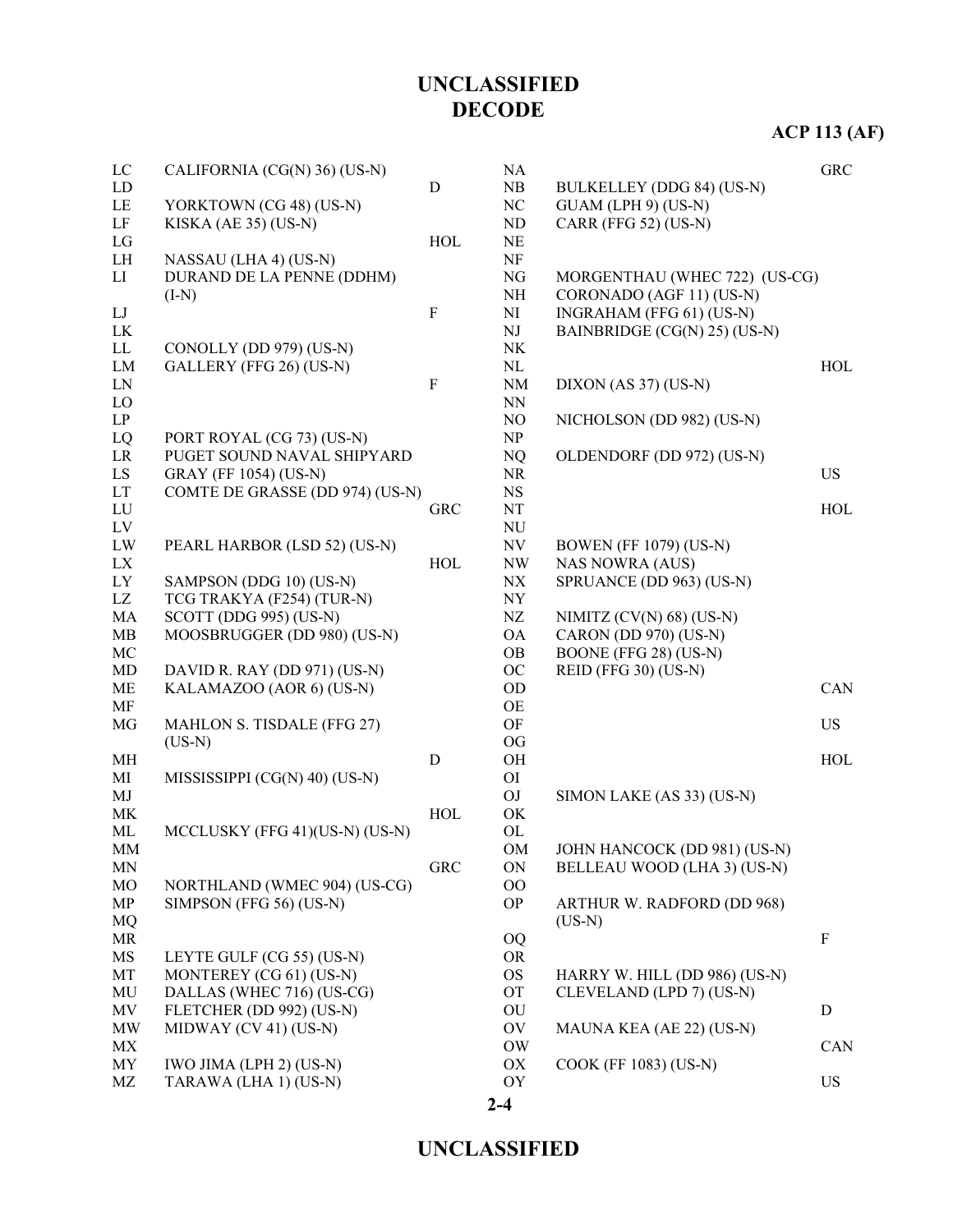### **UNCLASSIFIED**

**2-5**

| OZ                     | SATURN (T-AFS 10)(CS) (USNS)    |                  | QY                     | <b>STEIN (FF 1065) (US-N)</b>     |                |
|------------------------|---------------------------------|------------------|------------------------|-----------------------------------|----------------|
| PA                     | TCG KARADENIZ (F255) (TUR-N)    |                  | QZ                     |                                   | $\overline{F}$ |
| PB                     | JOHN L. HALL (FFG 32) (US-N)    |                  | RA                     |                                   |                |
| PC                     |                                 |                  | RB                     |                                   |                |
| PD                     | MITSCHER (DDG 57) (US-N)        |                  | RC                     |                                   |                |
| PE                     |                                 | <b>GRC</b>       | RD                     | RUSHMORE (LSD 47) (US-N)          |                |
| PF                     |                                 |                  | RE                     |                                   |                |
| PG                     |                                 |                  | RF                     | CASSARD (DDG)(D614) (F-N)         |                |
| PH                     | NAVSHIPYD PHILADELPHIA PA       |                  | RG                     | BLUE RIDGE (LCC 19) (US-N)        |                |
| PI                     | NASHVILLE (LPD 13) (US-N)       |                  | RH                     | LEFTWICH (DD 984) (US-N)          |                |
| PJ                     | ADELAIDE (FFG)(F01) (AUS-N)     |                  | RI                     |                                   |                |
| PK                     | HAMILTON (WHEC 715) (US-CG)     |                  | $\mathbf{R}\mathbf{J}$ |                                   |                |
| PL                     |                                 |                  | RK                     |                                   | ${\bf D}$      |
| PM                     | FORWARD (WMEC 911) (US-CG)      |                  | RL                     | WADSWORTH (FFG 9) (US-N)          |                |
| PN                     | PUGET SOUND NAVAL SHIPYARD      |                  | RM                     |                                   |                |
| PO                     | FORD (FFG 54)(US-N) (US-N)      |                  | RN                     | GETTYSBURG (CG 64) (US-N)         |                |
| PP                     | OBSERVATIONISLAND(T-AGM23)      |                  | RO                     | TCG EGE (F256) (TUR-N)            |                |
|                        | $(CS)$ (USNS)                   |                  | RP                     |                                   |                |
| PQ                     |                                 | <b>US</b>        | <b>RQ</b>              |                                   |                |
| PR                     |                                 |                  | RR                     | RONALD REAGAN (CVN 76) (US-N)     |                |
| $\mathbf{P}\mathbf{S}$ |                                 |                  | RS                     |                                   | <b>US</b>      |
| PT                     | CALLAGHAN (DDG 994) (US-N)      |                  | RT                     | FORT FISHER (LSD 40) (US-N)       |                |
| PU                     |                                 | <b>US</b>        | RU                     | FAHRION (FFG 22) (US-N)           |                |
| PV                     | ANTIETAM (CG 54) (US-N)         |                  | RV                     | ARLEIGH BURKE (DDG 51) (US-N)     |                |
| <b>PW</b>              |                                 |                  | RW                     | COWPENS (CG 63) (US-N)            |                |
| PX                     | PENSACOLA (LSD 38) (US-N)       |                  | RX                     |                                   | <b>US</b>      |
| PY                     | PRINCETON (CG 59) (US-N)        |                  | RY                     |                                   |                |
| PZ                     | RENTZ (FFG 46) (US-N)           |                  | RZ                     |                                   | <b>US</b>      |
| QA                     |                                 | $\boldsymbol{F}$ | <b>SA</b>              | NEWCASTLE (FFG)(F06) (AUS-N)      |                |
| QB                     | OGDEN (LPD 5) (US-N)            |                  | SB                     |                                   |                |
| QC                     |                                 | G                | <b>SC</b>              | TCG GIRESUN (F491) (TUR-N)        |                |
| QD                     |                                 |                  | ${\rm SD}$             | SHASTA (AE 33) (US-N)             |                |
| QE                     |                                 | G                | $\rm SE$               | MILWAUKEE (AOR 2) (US-N)          |                |
| QF                     | WORDEN (CG 18) (US-N)           |                  | <b>SF</b>              |                                   | CAN            |
| QG                     |                                 |                  | $\mathbf{S}\mathbf{G}$ |                                   | <b>GRC</b>     |
| QH                     |                                 | G                | <b>SH</b>              |                                   |                |
| QI                     |                                 | <b>US</b>        | $\rm SI$               | SENECA (WMEC 906) (US-CG)         |                |
| QJ                     | FORRESTAL (CV 59) (US-N)        |                  | SJ                     |                                   |                |
| QK                     |                                 |                  | $\rm SK$               |                                   |                |
| QL                     |                                 |                  | <b>SL</b>              | NEW ORLEANS (LPH 11) (US-N)       |                |
| <b>QM</b>              |                                 |                  | <b>SM</b>              |                                   |                |
| QN                     | CAHSE (WHEC 718) (US-CG)        |                  | ${\rm SN}$             |                                   | <b>US</b>      |
| QO                     | CUSHING (DD 985) (US-N)         |                  | SO <sub>1</sub>        |                                   |                |
| QP                     | PYRO (AE 24) (US-N)             |                  | SP                     | STARK (FFG 31) (US-N)             |                |
| QQ                     |                                 | CAN              | SQ                     |                                   |                |
| QR                     |                                 | G                | <b>SR</b>              | HORNE (CG 30) (US-N)              |                |
| QS                     |                                 |                  | SS                     | ELROD (FFG 55) (US-N)             |                |
| QT                     |                                 | CAN              | ${\rm ST}$             | SPICA (T-AFS 9)(CS) (USNS)        |                |
| QU                     | LEWIS B. PULLER (FFG 23) (US-N) |                  | ${\rm SU}$             | CURTS (FFG 38) (US-N)             |                |
| QV                     |                                 | G                | ${\rm SV}$             |                                   | CAN            |
| QW                     |                                 |                  | SW                     | HSV-2 SWIFT                       |                |
| QX                     |                                 | <b>US</b>        | ${\rm SX}$             | <b>GERMANTOWN (LSD 42) (US-N)</b> |                |
|                        |                                 |                  |                        |                                   |                |

**UNCLASSIFIED DECODE**

# **ACP 113 (AF)**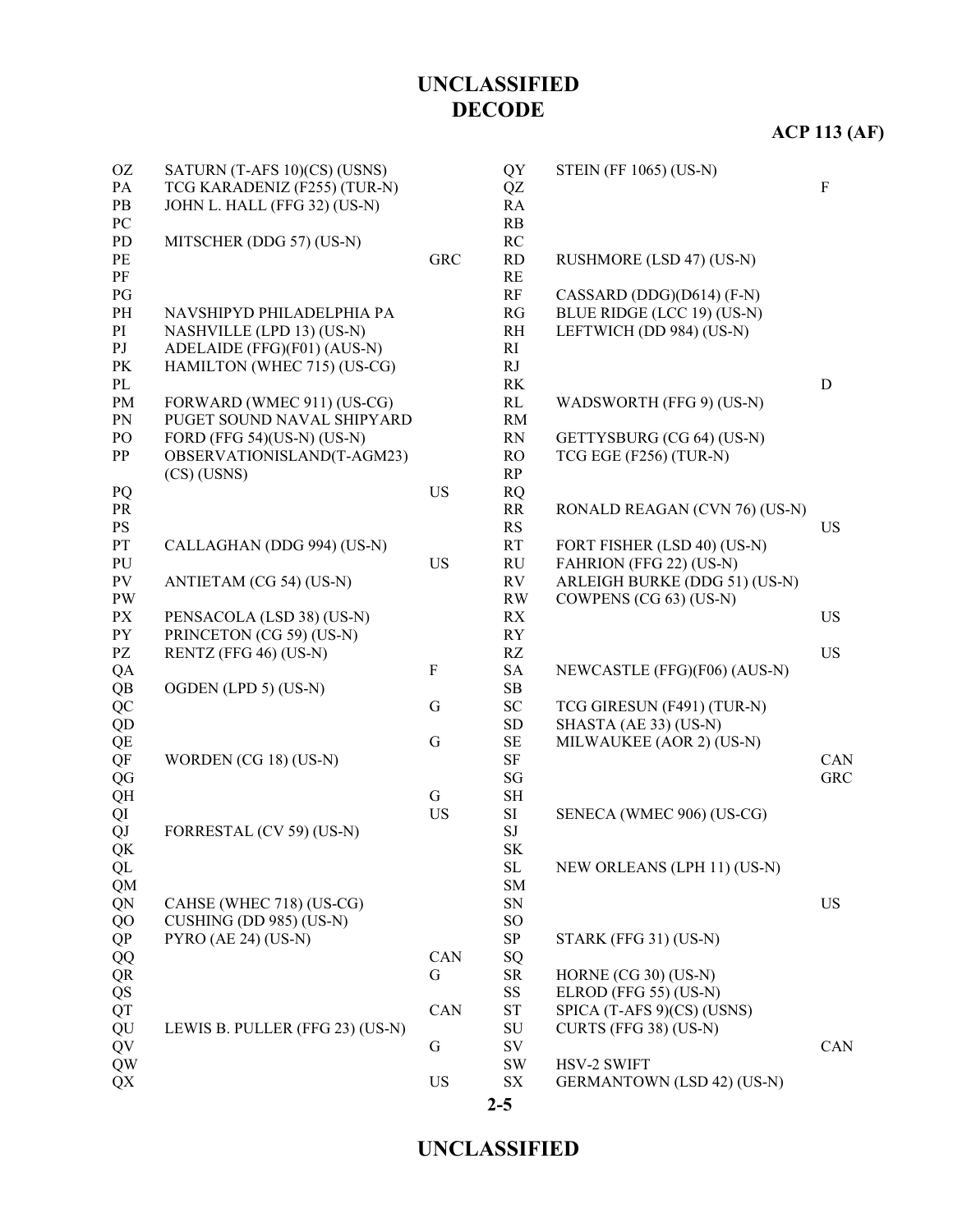# **ACP 113 (AF)**

| ${\rm SY}$<br>SZ | MCKEE $(AS 41)$ $(US-N)$    | $\bf I$        | UT<br>UU       | BRISBANE (DDG)(D41) (AUS-N)<br>SUPSHIP PASCAGOULA |            |
|------------------|-----------------------------|----------------|----------------|---------------------------------------------------|------------|
| TA               |                             | $\overline{F}$ | UV             | <b>TRUETT (FF 1095) (US-N)</b>                    |            |
| TB               | ABRAHAM LINCOLN (CV(N) 72)  |                | <b>UW</b>      |                                                   |            |
|                  | $(US-N)$                    |                | <b>UX</b>      |                                                   |            |
| TC               |                             |                | <b>UY</b>      |                                                   |            |
| TD               |                             |                | <b>UZ</b>      | CHAUVENET (T-AGS 29)(CS)                          |            |
| TE               |                             | G              |                | (USNS)                                            |            |
| TF               |                             | I              | VA             |                                                   |            |
| TG               | CHOSIN (CG 65) (US-N)       |                | <b>VB</b>      |                                                   |            |
| TH               |                             | ${\bf SP}$     | <b>VC</b>      | MOINESTER (FF 1097) (US-N)                        |            |
| TI               |                             |                | <b>VD</b>      | DEYO (DD 989) (US-N)                              |            |
| TJ               | THACH (FFG 43) (US-N)       |                | <b>VE</b>      |                                                   |            |
| TK               |                             |                | <b>VF</b>      | LEGARE (WMEC 912) (US-CG)                         |            |
| TL               | FOX (CG 33) $(US-N)$        |                | VG             |                                                   | <b>US</b>  |
| TM               | NORMANDY (CG 60) (US-N)     |                | <b>VH</b>      | MELLON (WHEC 717) (US-CG)                         |            |
| TN               | TCG BARBAROS (F244) (TUR-N) |                | VI             |                                                   | G          |
| TO <sub>1</sub>  | BANNON (DD 987) (US-N)      |                | VJ             |                                                   |            |
| TP               | SAMUEL B. ROBERTS (FFG 58)  |                | <b>VK</b>      | MCCANDLESS (FF 1084) (US-N)                       |            |
|                  | $(US-N)$                    |                | VL             |                                                   | G          |
| <b>TQ</b>        |                             | SP             | <b>VM</b>      | CARL VINSON (CV(N) 70) (US-N)                     |            |
| TR               | THEODORE ROOSEVELT (CV(N)   |                | <b>VN</b>      | VIRGINIA (CG(N) 38) (US-N)                        |            |
|                  | 71) (US-N)                  |                | V <sub>O</sub> |                                                   | CAN        |
| TS               | TEXAS $(CG(N)$ 39) (US-N)   |                | <b>VP</b>      | <b>BARBEY (FF 1088) (US-N)</b>                    |            |
| <b>TT</b>        | THETIS (WMEC 910) (US-CG)   |                | <b>VQ</b>      | JOHN S MCCAIN (DDG 56) (US-N)                     |            |
| TU               | BIDDLE (CG 34) (US-N)       |                | <b>VR</b>      |                                                   | CAN        |
| TV               | SPARE FOR DEFNAV CANBERRA   |                | <b>VS</b>      |                                                   | <b>US</b>  |
|                  | (AUS)                       |                | <b>VT</b>      |                                                   |            |
| TW               |                             |                | VU             | VALLEY FORGE (CG 50) (US-N)                       |            |
| ${\rm T}{\rm X}$ |                             |                | <b>VV</b>      | <b>THORN (DD 988) (US-N)</b>                      |            |
| TY               | TICONDEROGA (CG 47) (US-N)  |                | <b>VW</b>      | ESCANABA (WMEC 907) (US-CG)                       |            |
| TZ               |                             |                | <b>VX</b>      | SPENCER (WMEC 905) (US-CG)                        |            |
| <b>UA</b>        | HELICOPTER LANDING TRAINER  |                | <b>VY</b>      |                                                   |            |
|                  | $(IX 514) (US-N)$           |                | VZ             | GARY (FFG 51) (US-N)                              |            |
| UB               | BRISCOE (DD 977) (US-N)     |                | <b>WA</b>      |                                                   |            |
| $\rm UC$         |                             |                | <b>WB</b>      |                                                   |            |
| <b>UD</b>        |                             |                | <b>WC</b>      | THOMAS S. GATES (CG 51) (US-N)                    |            |
| UE               | MOHAWK (WMEC 913) (US-CG)   |                | <b>WD</b>      |                                                   | G          |
| UF               |                             |                | WE             | WASP (LHD 1) (US-N)                               |            |
| UG               |                             |                | WF             |                                                   |            |
| UH               |                             |                | WG             | REUBEN JAMES (FFG 57) (US-N)                      |            |
| UI               | BERKELEY (DDG 15) (US-N)    |                | WH             |                                                   | <b>CAN</b> |
| UJ               | SUPSHIP NEW ORLEANS LA      |                | WI             |                                                   |            |
| <b>UK</b>        | ROBISON (DDG 12) (US-N)     |                | WJ             | SYDNEY (FFG)(F03) (AUS-N)                         |            |
| UL               |                             |                | WK             | LABOON (DDG 58) (US-N)                            |            |
| <b>UM</b>        |                             |                | WL             | <b>CURTIS WILBUR (DDG 54) (US-N)</b>              |            |
| <b>UN</b>        | MIMBELLI (DDHM) (I-N)       |                | <b>WM</b>      |                                                   |            |
| <b>UO</b>        |                             | ${\bf F}$      | <b>WN</b>      | TRUXTUN (CG(N) 35) (US-N)                         |            |
| UP               |                             |                | <b>WO</b>      | UNDERWOOD (FFG 36) (US-N)                         |            |
| <b>UQ</b>        |                             |                | <b>WP</b>      | DUNCAN (FFG 10) (US-N)                            |            |
| <b>UR</b>        |                             | G              | <b>WQ</b>      |                                                   |            |
| <b>US</b>        |                             |                | WR             | SAIPAN (LHA 2) (US-N)                             |            |
|                  |                             |                | $2 - 6$        |                                                   |            |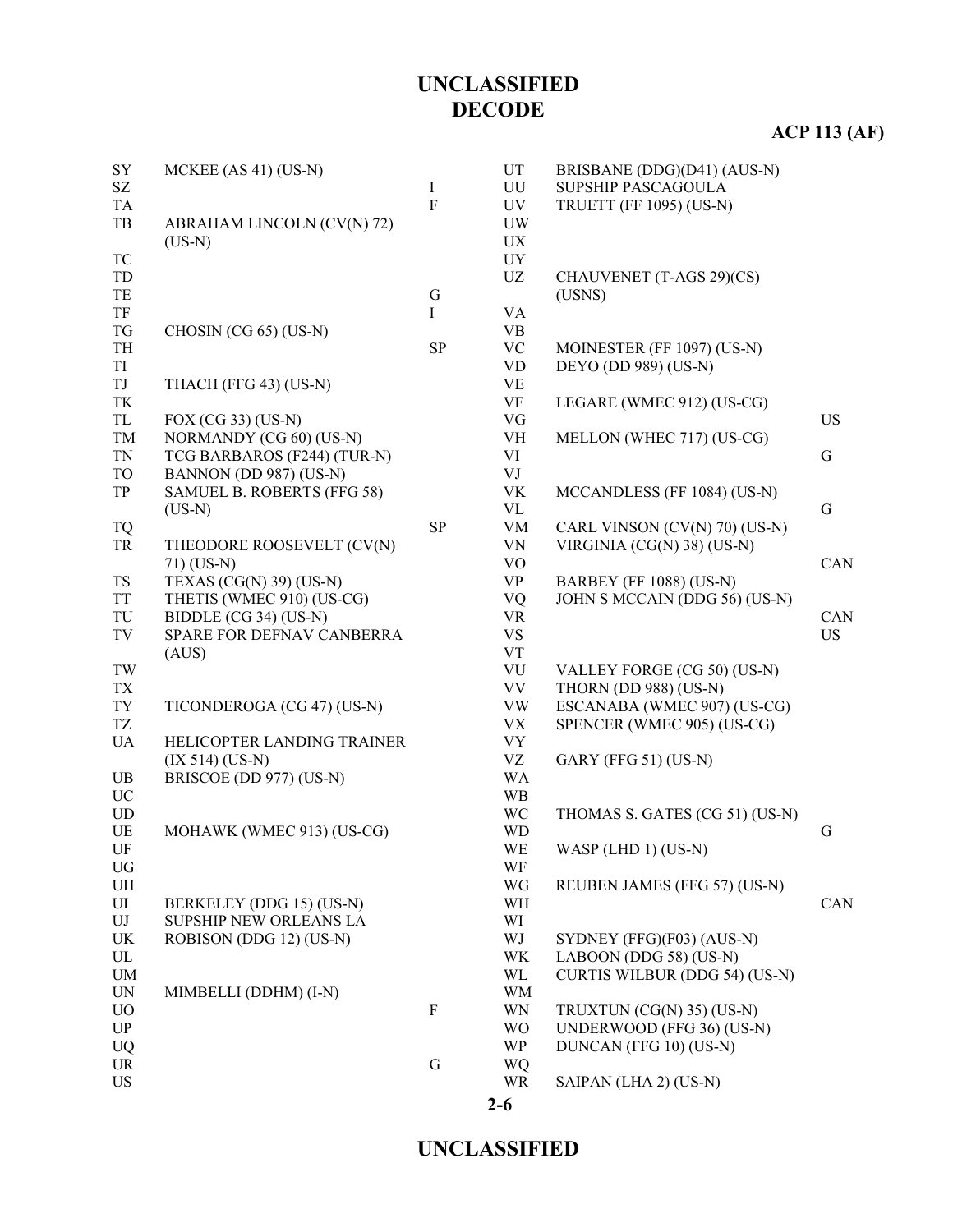# **ACP 113 (AF)**

| <b>WS</b>              |                                        |             | YP                         |                                  |            |
|------------------------|----------------------------------------|-------------|----------------------------|----------------------------------|------------|
| <b>WT</b>              | DUQUESNE (DDGM)(D603) (F-N)            |             | YQ                         |                                  | <b>CAN</b> |
| WU                     |                                        | <b>US</b>   | YR                         |                                  | CAN        |
| <b>WV</b>              |                                        | <b>US</b>   | YS                         | SIRIUS $(T-AFS 8)(CS)$ (US-N)    |            |
| <b>WW</b>              | PHILIPPINE SEA (CG 58) (US-N)          |             | <b>YT</b>                  |                                  | <b>DNK</b> |
| <b>WX</b>              | ESTOCIN (FFG 15) (US-N)                |             | YU                         |                                  | CAN        |
| <b>WY</b>              | CANBERRA (FFG)(F02) (AUS-N)            |             | YV                         | FITZGERALD (DDG-62) (US-N)       |            |
| WZ                     |                                        |             | YW                         | TORTUGA (LSD 46) (US-N)          |            |
| XA                     |                                        |             | YX                         | COMSTOCK (LSD 45) (US-N)         |            |
| XB                     |                                        |             | YY                         |                                  |            |
| <b>XC</b>              | BUCHANAN (DDG 14) (US-N)               |             | YZ                         |                                  |            |
| <b>XD</b>              | BEAR (WMEC 901) (US-CG)                |             | ZA                         | ANZIO (CG $68$ ) (US-N)          |            |
| <b>XE</b>              |                                        | CAN         | ZB                         | SYLVANIA (AFS 2) (US-N)          |            |
| XF                     | INDEPENDENCE (CV 62) (US-N)            |             | ZC                         | <b>KIRK (FF 1087) (US-N)</b>     |            |
| XG                     | TAYLOR (FFG 50) (US-N)                 |             | ZD                         |                                  |            |
| XH                     | REEVES (CG 24) (US-N)                  |             | $\ensuremath{\mathsf{ZE}}$ | SIDES (FFG 14) (US-N)            |            |
| XI                     | ARKANSAS (CG(N) 41) (US-N)             |             | $ZF$                       | MUNRO (WHEC 724) (US-CG)         |            |
| XJ                     | TAMPA (WMEC 902) (US-CG)               |             | ZG                         |                                  | CAN        |
| XK                     | STOUT (DDG 55) (US-N)                  |             | ΖH                         |                                  | CAN        |
| $\mathbf{XL}$          | KAUFFMAN (FFG 59) (US-N)               |             | ZI                         |                                  |            |
| XM                     | SAVANNAH (AOR 4) (US-N)                |             | ZJ                         |                                  |            |
| XN                     | JARVIS (WHEC 725) (US-CG)              |             | ZK                         |                                  | $\bf{I}$   |
| XO                     | SHERMAN (WHEC 720) (US-CG)             |             | ZL                         | DONALD B. BEARY (FF 1085) (US-N) |            |
| XP                     | <b>GARDEN ISLAND (G.I)SYDNEY</b>       |             | ZM                         |                                  | <b>CAN</b> |
|                        | (AUS)                                  |             | ZN                         |                                  | CAN        |
| XQ                     | CAPE ST GEORGE (CG 71) (US-N)          |             | ZO                         |                                  | CAN        |
| XR                     | KEARSARGE (LHD 3) (US-N)               |             | ZP                         |                                  |            |
| XS                     |                                        | $\bf{I}$    | ZQ                         |                                  | CAN        |
| <b>XT</b>              |                                        | CAN         | ZR                         |                                  | CAN        |
| XU                     | HARRIET LANE (WMEC 903) (US-CG)        |             | ZS                         | JOUETT (CG 29) (US-N)            |            |
| XV                     | CARTER HALL (LSD 50) (US-N)            |             | ZT                         | VELLA GULF (CG 72) (US-N)        |            |
| $\mathbf{X}\mathbf{W}$ |                                        | $\mathbf F$ | ZU                         | SOUTH CAROLINA (CG(N) 37) (US-N) |            |
| XX                     | SAN JACINTO (CG 56) (US-N)             |             | ZV                         |                                  | CAN        |
| XY                     |                                        | CAN         | ZW                         | ROBERT G. BRADLEY (FFG 49)       |            |
| XZ                     |                                        |             |                            | $(US-N)$                         |            |
| YA                     |                                        | <b>US</b>   | ZX                         | ANCHORAGE (LSD 36) (US-N)        |            |
| YB                     |                                        | CAN         | ZY                         | <b>MOBILE SEA BASE PERSIAN</b>   |            |
| YC                     |                                        | CAN         |                            | GULF (US-N)                      |            |
| YD                     | BADGER (FF 1071) (US-N)                |             | ZZ                         |                                  |            |
| YE                     |                                        | CAN         |                            |                                  |            |
| YF                     | OLIVER HAZARD PERRY (FFG 7)            |             |                            |                                  |            |
|                        | $(US-N)$                               |             |                            |                                  |            |
| YG                     |                                        | <b>SP</b>   |                            |                                  |            |
| YH                     |                                        | SP          |                            |                                  |            |
| YI                     |                                        |             |                            |                                  |            |
| YJ                     | GUNSTON HALL (LSD-44) (US-N)           |             |                            |                                  |            |
| YK                     | MOBILE BAY (CG 53) (US-N)              |             |                            |                                  |            |
| YL                     | MOUNT VERNON (LSD 39) (US-N)           |             |                            |                                  |            |
| YM                     | ELMER MONTGOMERY (FF 1082)<br>$(US-N)$ |             |                            |                                  |            |
| YN                     | <b>BAGLEY (FF 1069) (US-N)</b>         |             |                            |                                  |            |
| YO                     | HAWES (FFG 53) (US-N)                  |             |                            |                                  |            |

**2-7**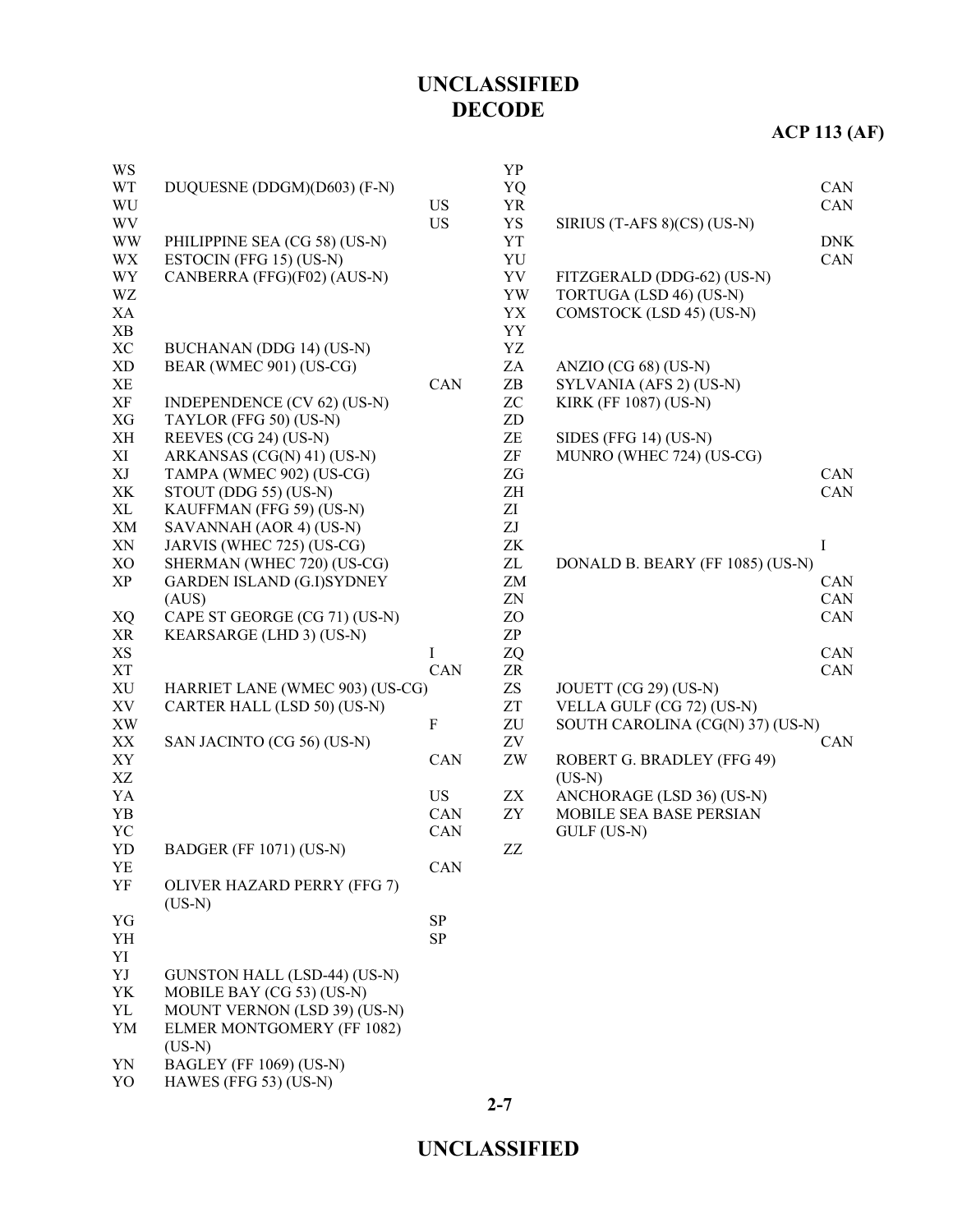**ACP 113 (AF)**

# **SECTION 3**

#### **INDEFINITE, COLLECTIVE AND STATION**

#### **SHIP CALL SIGNS**

The Idefinite Call Signs are to be used as follows:

The Any Call Sign (2 Letters) is to be used only for military ship-shore communication (between military ships and to military radio stations) where it is desired to conceal the identity of the originator of a message.

The Any or all Call Sign (4 Letters) is to be used for All other purposes where an Indefinite Call Sign is required such as to and from military ships with neutral and non-military radio stations and merchant vessels.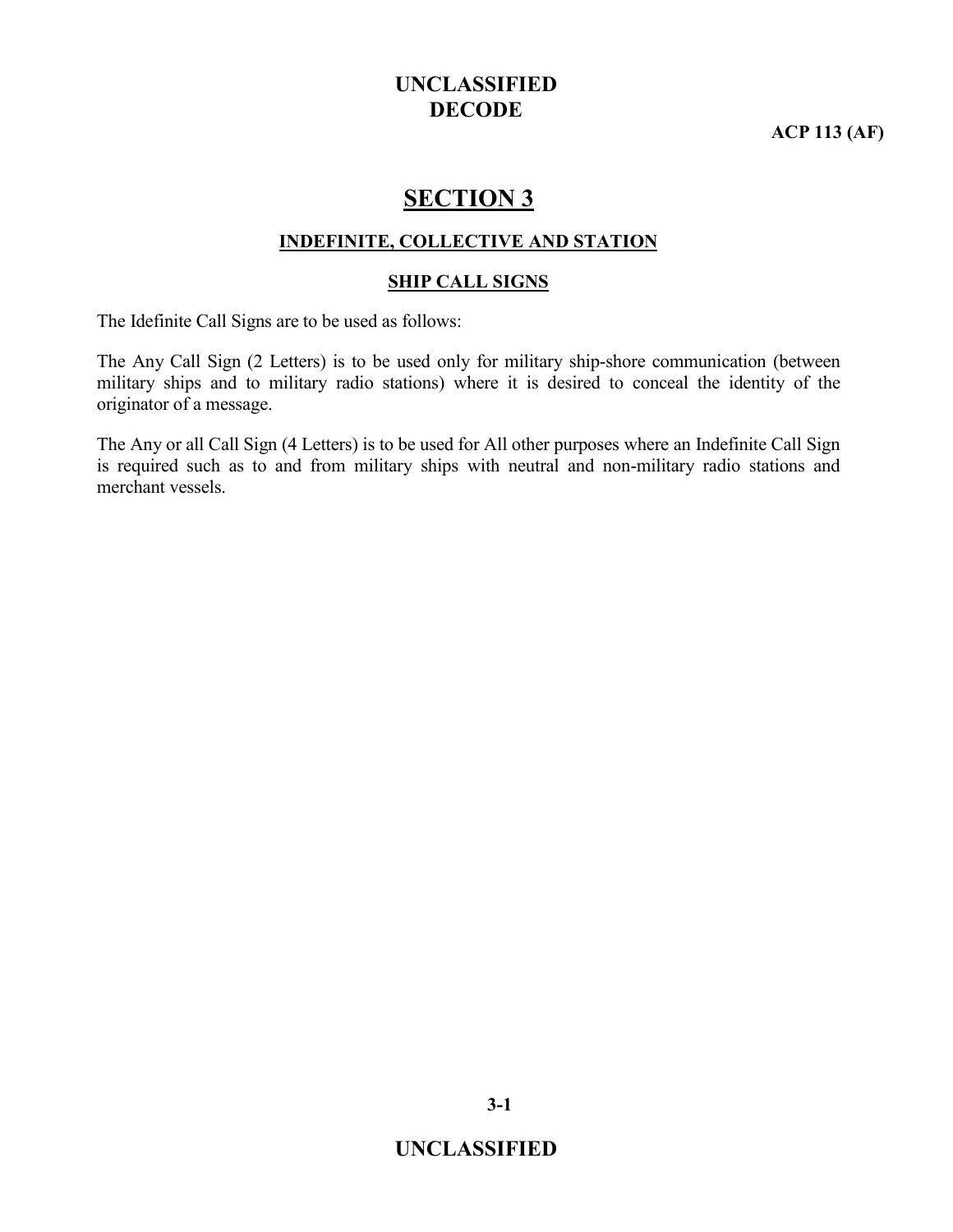# **ACP 113 (AF)**

| All Italian Warships                                                                                    | <b>IAAD</b>         |
|---------------------------------------------------------------------------------------------------------|---------------------|
| All Italian Warships and Merchant Ships                                                                 | <b>IAAX</b>         |
| All Italian Warship and Naval Shore Stations                                                            | <b>IAAM</b>         |
| All Netherlands Warships and Merchant                                                                   | <b>PCAA</b>         |
| All Ships copying MERCAST                                                                               | NUKO                |
| All U.S. Coast Guard Ships on station and<br>enroute to and from Ocean Stations:<br>Atlantic<br>Pacific | NMMZ<br><b>NDLZ</b> |
| All U.S. Naval Ships copying this Broadcast                                                             | <b>NATA</b>         |
| All U.S. Ships assigned to Greenland Patrol Duty NABT                                                   |                     |
| All U.S. Ships assigned to International Ice<br>Patrol Duty                                             | <b>NABT</b>         |
| All U.S. Submarines copying this Broadcast                                                              | <b>NIMK</b>         |
| All U.S. Submarines interested in the news                                                              | <b>NEWS</b>         |
| Any or All Australian Warships                                                                          | <b>VMFA</b>         |
| Any or All German Auxiliaries                                                                           | <b>DRZY</b>         |
| Any or All German Hospital Ships                                                                        | <b>DRZX</b>         |
| Any or All German Warships                                                                              | <b>DRZZ</b>         |
| Any or All Netherlands Submarine                                                                        | <b>PASM</b>         |
| Any or All Netherlands Warships                                                                         | <b>PABO</b>         |
| Ships of U.S. Submarine Force other than<br>Submarines                                                  | NIKK                |
| <b>To All Stations</b>                                                                                  | CQ                  |
| U.S. Submarines enroute to or from northern<br>areas Atlantic                                           | <b>NNGA</b>         |
| U.S. Submarines enroute to or from southern<br>combat areas Atlantic                                    | NOMV                |
| U.S. Submarines on patrol in Northern<br>combat areas Atlantic                                          | <b>NPDJ</b>         |

| U.S. Submarines on patrol in southern<br>combat areas Atlantic                                                                                                                                                                                                                                                                                                                                                                       | <b>NTLQ</b>                                                                                                                                                                               |
|--------------------------------------------------------------------------------------------------------------------------------------------------------------------------------------------------------------------------------------------------------------------------------------------------------------------------------------------------------------------------------------------------------------------------------------|-------------------------------------------------------------------------------------------------------------------------------------------------------------------------------------------|
| <b>STATION SHIPS</b>                                                                                                                                                                                                                                                                                                                                                                                                                 |                                                                                                                                                                                           |
| <b>CAY SAL Patrol Vessel</b>                                                                                                                                                                                                                                                                                                                                                                                                         | <b>NRLD</b>                                                                                                                                                                               |
| International Ice Patrol Ship (US)                                                                                                                                                                                                                                                                                                                                                                                                   | <b>NIDK</b>                                                                                                                                                                               |
| Key (Florida) Patrol Ship (US)                                                                                                                                                                                                                                                                                                                                                                                                       | NGZV                                                                                                                                                                                      |
| Ocean Construction Platform:<br>Chesapeake Division                                                                                                                                                                                                                                                                                                                                                                                  | <b>NOCB</b>                                                                                                                                                                               |
| Ocean Stations, Atlantic:<br>A<br>B<br>$\mathcal{C}$<br>D<br>E<br>F<br>Η<br>I<br>J<br>K<br>L<br>M                                                                                                                                                                                                                                                                                                                                    | 4YA<br>4YB<br>4YC<br>4YD<br>4YE<br>4YF<br>4YH<br>4YI<br>4YJ<br>4YK<br>4YL<br>4YM                                                                                                          |
| Ocean Station, Pacific:<br>N<br>4YO<br>$\bullet$<br>P<br>S<br>U<br>V                                                                                                                                                                                                                                                                                                                                                                 | 4YN<br>4YP<br>4YS<br>4YU<br>4YV                                                                                                                                                           |
| USCG Harbor Entrance Patrol Station Ship:<br><b>Boston Massachusetts</b><br>Charleston South Carolina<br>Chesapeake Bay Virginia<br>Columbia River Oregon<br>Delaware River Delaware<br><b>Galveston Texas</b><br>Long Island Sound Connecticut<br>Mississippi River Louisiana<br>New York New York<br><b>Puget Sound Washington</b><br>Sabine Texas<br>St. John's River Florida<br>San Diego California<br>San Francisco California | <b>NPUH</b><br><b>NSVO</b><br><b>NBQA</b><br><b>NJLY</b><br><b>NYOJ</b><br><b>NOGD</b><br>NJFX<br><b>NSOT</b><br>NZZR<br><b>NNAO</b><br><b>NCPS</b><br>NHKL<br><b>NROA</b><br><b>NUOK</b> |

**UNCLASSIFIED**

**3-2**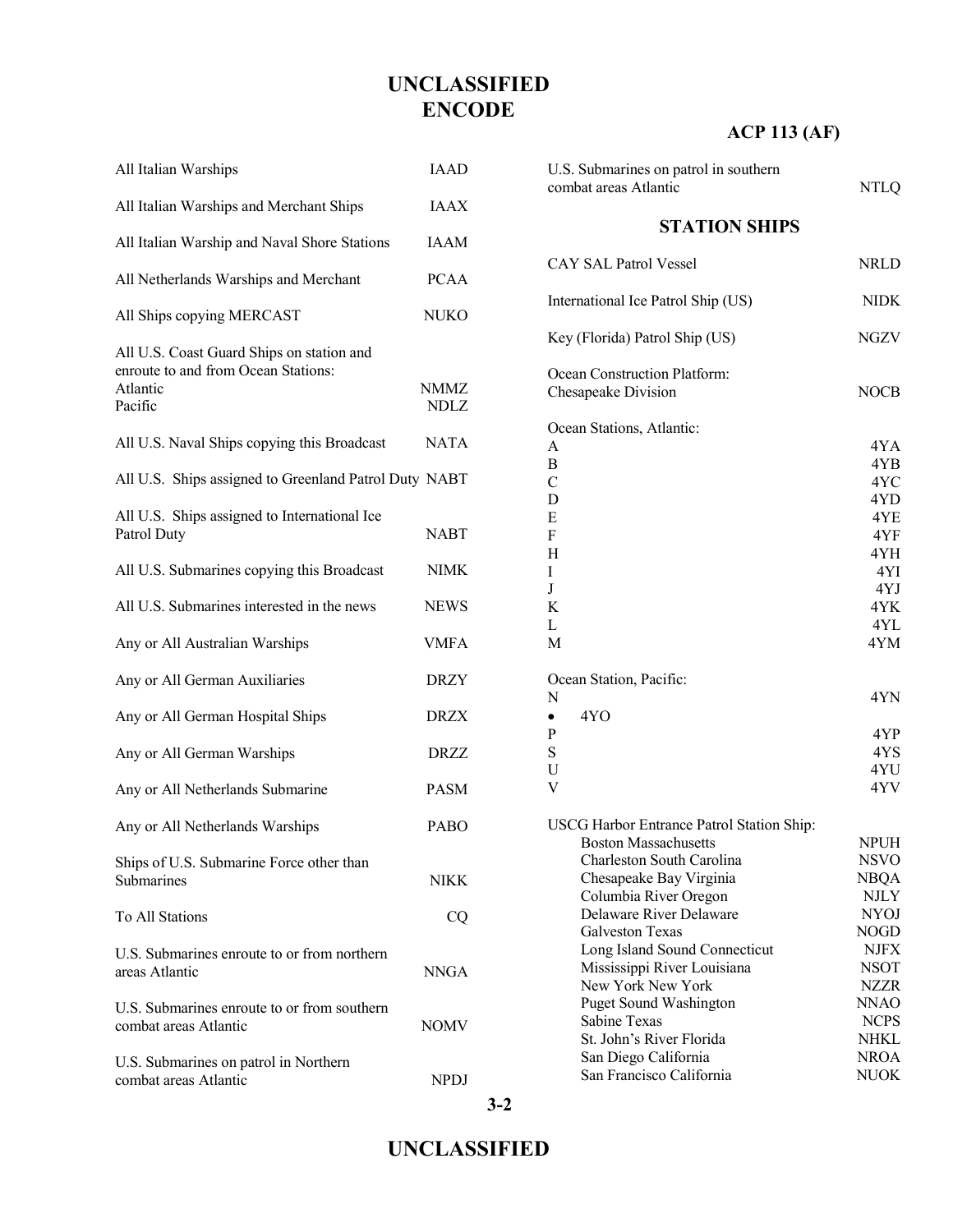|            | Savannah Georgia                                                                               | <b>NJZA</b>         |
|------------|------------------------------------------------------------------------------------------------|---------------------|
|            | <b>USCG</b> Lightship Station Ship:<br>Columbia River Oregon<br>Nantucket Shoals Massachusetts | NNCR<br><b>NNBN</b> |
| <b>ANY</b> | <b>ASSIGNMENT</b>                                                                              | <b>ANY OR ALL</b>   |
| <b>KA</b>  |                                                                                                | <b>NAWS</b>         |
| <b>KZ</b>  | thru Allied Warships                                                                           |                     |
| VH         | thru Australian Warships                                                                       | VMFA                |
| <b>VN</b>  |                                                                                                |                     |
| ON         | <b>Belgium Warships</b>                                                                        | <b>ORHA</b>         |
| <b>OQ</b>  |                                                                                                |                     |
| OТ         | thru Belgium Warships                                                                          | <b>ORHA</b>         |
| GA         |                                                                                                |                     |
| GZ.        | thru British Warships or Fleet Auxiliaries                                                     | GBXZ                |
|            | Canadian Air Force Marine Craft                                                                | VXMC                |
| CF         |                                                                                                | <b>CGNS</b>         |
| СK         | thru Canadian Warships                                                                         |                     |
| <b>CY</b>  |                                                                                                | <b>CGNS</b>         |
| <b>CZ</b>  | thru Canadian Warships                                                                         |                     |
| OU         |                                                                                                |                     |
| ΟZ         | thru Danish Warships                                                                           | <b>OVAA</b>         |
| FA         |                                                                                                |                     |
| FZ         | thru French Warships                                                                           | FAAA                |

|                        | French Warships Copying Broadcast:                                                       | <b>ACP 113 (AF)</b>                |
|------------------------|------------------------------------------------------------------------------------------|------------------------------------|
|                        | EBV<br>GCV<br><b>OMV</b>                                                                 | <b>FAAC</b><br>FAAD<br><b>FAAK</b> |
| DI<br><b>DM</b>        | thru German Auxiliaries                                                                  | <b>DRZY</b>                        |
| DA<br>DH               | thru German Warships                                                                     | <b>DRZZ</b>                        |
| SV<br><b>SZ</b>        | thru Greek Warships                                                                      | <b>SZAB</b>                        |
| IA<br>IZ               | thru Italian Warships                                                                    | <b>JAAD</b>                        |
| PA<br>PI               | thru Netherlands Warships                                                                | <b>PABO</b>                        |
| ZK<br>ZΜ               | New Zealand Warships                                                                     |                                    |
| LA<br>LN               | thru Norwegian Warships                                                                  | <b>LBBA</b>                        |
| <b>CR</b><br><b>CU</b> | thru Portuguese Warships                                                                 | <b>CTAA</b>                        |
|                        | Turkish Navy Auxiliary                                                                   | <b>TBDK</b>                        |
| TA<br>TC               | thru Turkish Warships                                                                    | <b>TBDJ</b>                        |
|                        | U.S. Anti-Submarine Warfare Surface Forces:<br>U.S. Atlantic Fleet<br>U.S. Pacific Fleet | <b>NBUP</b><br><b>NQSZ</b>         |
| WA<br>WZ               | thru U.S. Army Ships General Call                                                        | <b>AAAA</b>                        |

**3-3**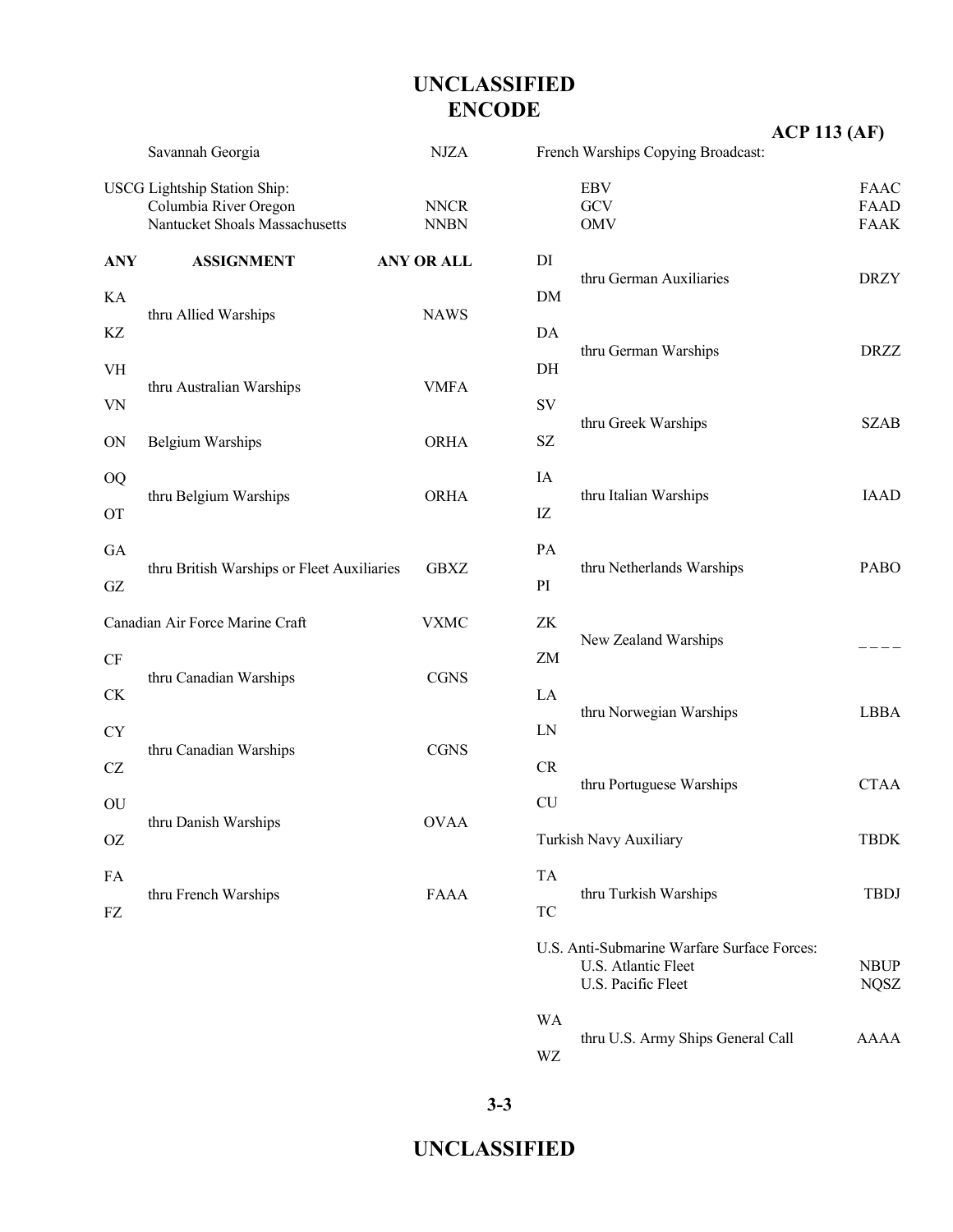# **ACP 113 (AF)**

| NA. |                                                |             |
|-----|------------------------------------------------|-------------|
| NZ. | thru U.S. Navy or Coast Guard $\text{Ship}(s)$ |             |
|     | $MSC$ Ship(s)                                  | NILK.       |
|     | MSC Ships(s) (USNS)                            | NELY        |
|     | Naval Ships(s) (Less USNS Ships)               | NERK        |
|     | Naval Surface and Aircraft                     | <b>NIFM</b> |
|     | $U.S.$ Coast Guard Ship $(s)$                  | NYOS        |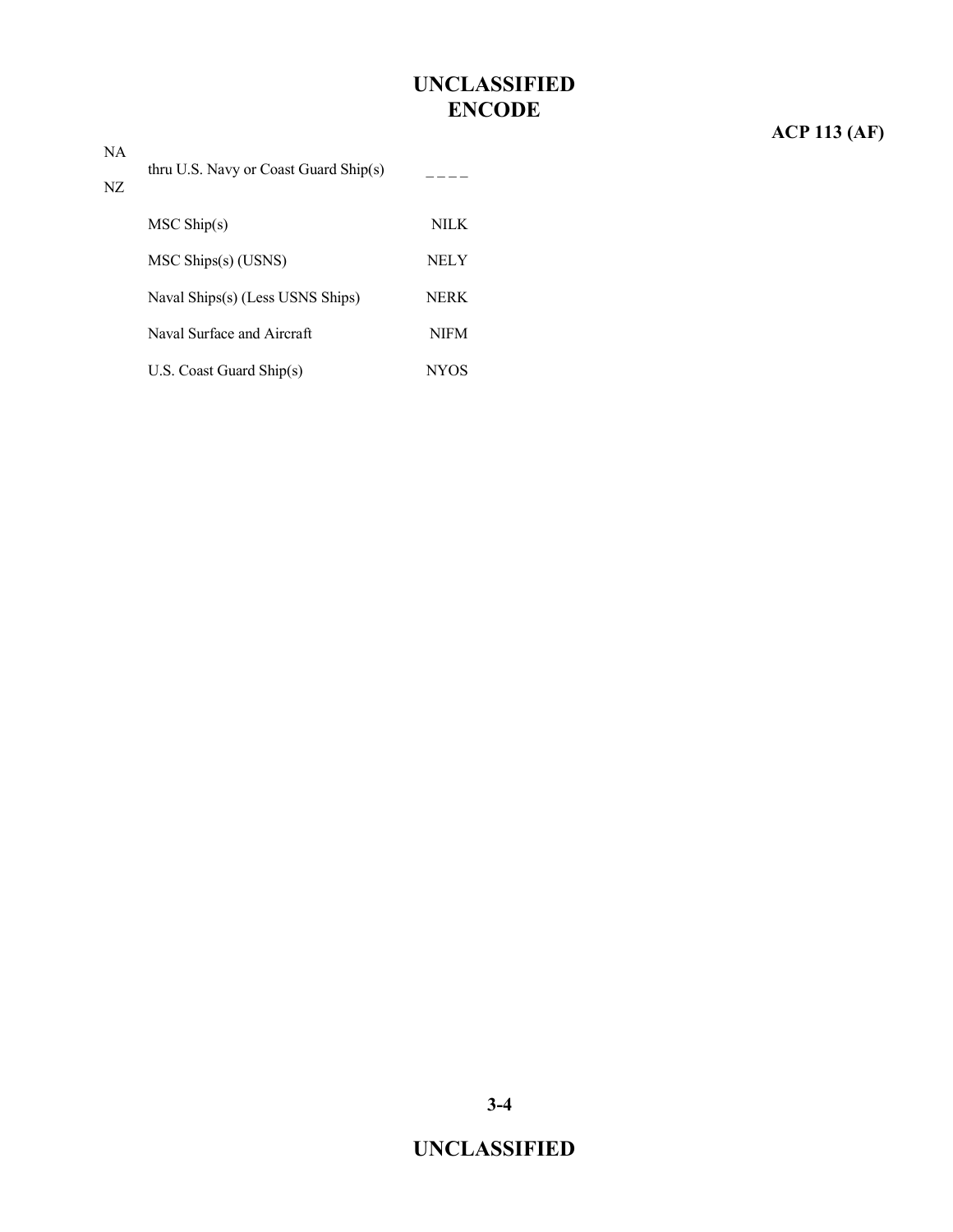#### **ACP 113 (AF)**

# **SECTION 4**

#### **INDEFINITE AND COLLECTIVE MERCHANT**

#### **SHIPS CALL SIGNS**

| All Australian Merchant Ships             | <b>VMGS</b>      | All ships Copying MERCAST                              | <b>NUKO</b>  |
|-------------------------------------------|------------------|--------------------------------------------------------|--------------|
| All Belgium Warships and Merchant Ships   | <b>ONXB</b>      | Any Australian Merchant ship                           | <b>VMFR</b>  |
| All Italian Merchant Ships in:            |                  | Any Merchant Ships:                                    |              |
| Adriatic Sea                              | <b>IAAT</b>      | Allied                                                 | NJMS1 thru 9 |
| Atlantic Ocean                            | <b>IAAN</b>      | Belgium                                                | <b>ONXC</b>  |
| Indian Ocean                              | <b>IAAO</b>      | <b>British</b>                                         | MVSS1 thru 9 |
| Ionian Sea                                | <b>IAAS</b>      | Canadian                                               | VDDD1 thru 9 |
| Mediterranean Sea                         | <b>IAAQ</b>      | Danish                                                 | OVVV1 thru 9 |
| Pacific Ocean                             | <b>IAAP</b>      | Greek                                                  | SVVV1 thru 9 |
| Tyrrhenian Sea                            | <b>IAAR</b>      | Italian                                                | IAAU1 thru 9 |
|                                           |                  | Portuguess                                             | CUZZ1 thru 9 |
| All Italian Warships and Merchant Ships   | <b>IAAX</b>      | <b>United States</b>                                   | NUMS1 thru 9 |
| All Merchant Ships:                       |                  | Any (or All) French Merchant Ships                     | <b>FBBA</b>  |
| Allied                                    | <b>NRMS</b>      |                                                        |              |
| Belgium                                   | <b>ONAX</b>      | Any (or All) French Merchant Ships in:                 |              |
| <b>British</b>                            | * GACQ           | Adriatic Sea                                           | <b>FBBG</b>  |
|                                           | ** GBMS          | <b>Atlantic Ocean</b>                                  | <b>FBBB</b>  |
| Canadian                                  | <b>VGGG</b>      | <b>Baltic Sea</b>                                      | <b>FBBH</b>  |
| Danish                                    | <b>ONXA</b>      | <b>Black Sea</b>                                       | <b>FBBJ</b>  |
| German                                    | <b>DAAZ</b>      | Channel                                                | <b>FBBC</b>  |
| Greek                                     | SWOL             | China Sea                                              | <b>FBBI</b>  |
| Italian                                   | <b>IAAC</b>      | Eastern Mediterranean Sea                              | <b>FBBF</b>  |
| Portuguess                                | <b>CSAA</b>      | Indian Ocean                                           | <b>FBBM</b>  |
| <b>United States</b>                      | <b>NADN</b>      | Mediterranean Sea                                      | <b>FBBD</b>  |
|                                           |                  | North Sea                                              | <b>FBBK</b>  |
| All Merchant Ships in area indicated:     |                  | Pacific Ocean                                          | <b>FBBN</b>  |
| Allied                                    | NRMS1 thru 13    | Red Sea                                                | <b>FBBL</b>  |
| Belgium                                   | ONAX1 thru 13    | Western Mediterranean Sea                              | <b>FBBE</b>  |
| <b>British</b>                            | * GACQ1 thru 13  |                                                        |              |
|                                           | ** GBMS1 thru 13 | Any (or all) Netherlands Merchant Ships                | <b>PAAB</b>  |
| Canadian                                  | VGGG1 thru 13    |                                                        |              |
| Danish                                    | ONXA1 thru 13    | EXERCISES NETHERLANDS MERCHANT                         |              |
| German                                    | DAAZ1 thru 13    | <b>SHIPS</b>                                           | <b>PAAE</b>  |
| Greek                                     | SWOL1 thru 9     |                                                        |              |
| Italian                                   | IAAC1 thru 13    | Any (or all) Netherlands Fishing Vessels               | <b>PAAV</b>  |
| Portuguess                                | CSAA1 thru 13    |                                                        |              |
| <b>United States</b>                      | NADN1 thru 13    | • GACQ and GACQ1 thru 13 to be used in Peacetime.      |              |
| All Norwegian Warships and Merchant Ships | <b>LMNO</b>      |                                                        |              |
|                                           |                  | ** GBMS and GBMS1 thru 13 are reserved for use in time |              |
| All Pacific Far East Line Vessels         | <b>FPAF</b>      | of emergency or war.                                   |              |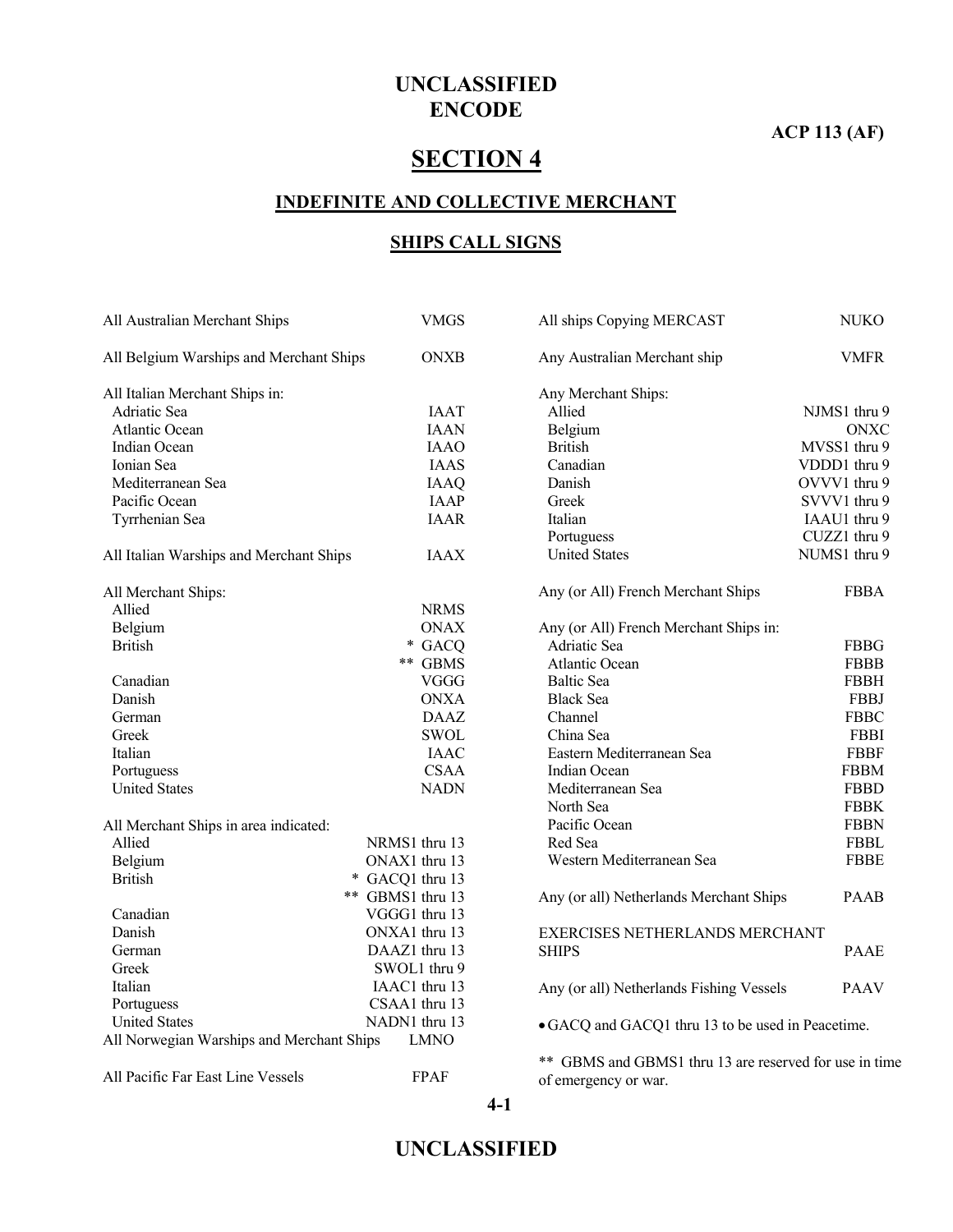#### **ACP 113 (AF)**

### **SECTION 5A**

#### **AUSTRALIA**

#### **DEFENCE FORCE SHIPS (BY NAME)**

#### **AND TACAN IDENTIFIERS**

| ANY OR ALL AUSTRALIAN WARSHIPS     | <b>VMFA</b> | AM243 (YAG) (AM243)        | <b>VLQE</b>                  |
|------------------------------------|-------------|----------------------------|------------------------------|
| ARMY SURVEY OPS SW PACIFIC (YAG)   | <b>VKPA</b> | AM244 (YAG) (AM244)        | <b>VLQG</b>                  |
|                                    | <b>VKPD</b> | AM246 (YAG) (AM246)        | <b>VLPZ</b>                  |
| AB1050 (LCM8) (AB1050)             | <b>VKPP</b> | AM248 (YAG) (AM248)        | $\ensuremath{\mathsf{VLQH}}$ |
| AB1051 (LCM8) (AB1051)             |             | AM417 (YFB) (AM417)        | <b>VKPG</b>                  |
| AB1052 (LCM8) (AB1052)             | <b>VKPQ</b> | AM418 (YFB) (AM418)        | <b>VKPZ</b>                  |
| AB1053 (LCM8) (AB1053)             | <b>VKDC</b> | AM419 (YFB) (AM419)        | <b>VKRA</b>                  |
| AB1055 (LCM8) (AB1055)             | <b>VKPS</b> | AM420 (YFB) (AM420)        | <b>VKRB</b>                  |
| AB1056 (LCM8) (AB1056)             | <b>VKPU</b> | AM421 (YFB) (AM421)        | <b>VKRC</b>                  |
| AB1058 (LCM8) (AB1058)             | <b>VKPV</b> | AM422 (YFB) (AM422)        | <b>VKRD</b>                  |
| AB1059 (LCM8) (AB1059)             | <b>VKLN</b> | AM423 (YFB) (AM423)        | <b>VKRE</b>                  |
| AB1060 (LCM8) (AB1060)             | <b>VKPW</b> | AM428 (YAG) (AM428)        | <b>VKPF</b>                  |
| AB1061 (LCM8) (AB1061)             | <b>VKPX</b> | ANZAC (FF) (F150)          | <b>VKNG</b>                  |
| AB1063 (LCM8) (AB1063)             | <b>VLPB</b> | ARARAT (PB) (P89)          | <b>VKMY</b>                  |
| AB1064 (LCM8) (AB1064)             | <b>VLPC</b> | ARGUS (PB) (P225)          | <b>VLSI</b>                  |
| AB1065 (LCM8) (AB1065)             | <b>VLPD</b> | ARMIDALE (PB) (P83)        | <b>VKCV</b>                  |
| AB1066 (LCM8) (AB1066)             | <b>VLPE</b> | ARUNTA (FF) (F151)         | <b>VKMQ</b>                  |
| AB1067 (LCM8) (AB1067)             | <b>VLPF</b> |                            |                              |
| ADELAIDE (FFG) (F01)               | <b>VKLA</b> | BALIKPAPAN (LCH) (L126)    | <b>VKCZ</b>                  |
| AIR HAWK (SAR011-001) (YAG)        | <b>VKYG</b> | BALLARAT (FF) (F155)       | <b>VKLG</b>                  |
| AIR SPRITE (SAR 6301) (YAG) (Y256) | <b>VKCC</b> |                            |                              |
| ALBANY (PB) (P86)                  | <b>VKDG</b> | BANDICOOT (YTM) (Y298)     | <b>VLTL</b>                  |
| AM213 (YAG) (AM213)                | <b>VLPJ</b> | BATHURST (PB) (P85)        | <b>VKDF</b>                  |
| AM214 (YAG) (AM214)                | <b>VLPK</b> | BENALLA (AGSC) (A04)       | <b>VLRW</b>                  |
| AM215 (YAG) (AM215)                | <b>VLPL</b> | BENDIGO (PTF) (P211)       | <b>VLRH</b>                  |
| AM216 (YAG) (AM216)                | <b>VLPM</b> | BERMAGUI (MSA) (M1121)     | <b>VLRV</b>                  |
| AM217 (YAG) (AM217)                | <b>VLPN</b> | BETANO (LCH) (L133)        | <b>VKMZ</b>                  |
| AM218 (YAG) (AM218)                | <b>VLPO</b> | BROLGA (AM) (M1102)        | <b>VLPS</b>                  |
| AM219 (YAG) (AM219)                | <b>VLPP</b> | BROOME (PB) (P90)          | <b>VKPH</b>                  |
| AM220 (YAG) (AM220)                | <b>VLPQ</b> | BRUNEI (LCH) (L127)        | <b>VKDK</b>                  |
| AM227 (YAG) (AM227)                | <b>VLPR</b> | BUNBURY (PTF) (P217)       | <b>VLRO</b>                  |
| AM228 (YAG) (AM228)                | <b>VLPW</b> | BUNDABERG (PB) (P91)       | <b>VKPJ</b>                  |
| AM229 (YAG) (AM229)                | <b>VLPT</b> |                            |                              |
| AM230 (YAG) (AM230)                | <b>VLPU</b> | CANBERRA (FFG) (F02)       | <b>VKCN</b>                  |
| AM231 (YAG) (AM231)                | <b>VLPV</b> | CESSNOCK (PTF) (P210)      | <b>VLRG</b>                  |
| AM233 (YAG) (AM233)                | <b>VLQC</b> | CHARLOTTE (PY)             | <b>VKDS</b>                  |
| AM237 (YAG) (AM237)                |             | CHILDERS (PB) (P93)        | <b>VKPR</b>                  |
|                                    | <b>VLQF</b> | COLLINS (SSG) (S73)        | <b>VMLC</b>                  |
| AM238 (YAG) (AM238)                | <b>VLQB</b> | CORAL SNAKE (YDT) (AM1353) | <b>VKRF</b>                  |
| AM239 (YAG) (AM239)                | <b>VLPX</b> |                            |                              |
| AM240 (YAG) (AM240)                | <b>VLQD</b> | DARWIN (FFG) (F04)         | <b>VKDA</b>                  |
| AM241 (YAG) (AM241)                | <b>VLQA</b> | DECHAINEUX (SSG) (S76)     | <b>VMLD</b>                  |
| AM242 (YAG) (AM242)                | <b>VLPY</b> | DIAMANTINA (MHC) (M86)     | <b>VLTG</b>                  |
|                                    |             |                            |                              |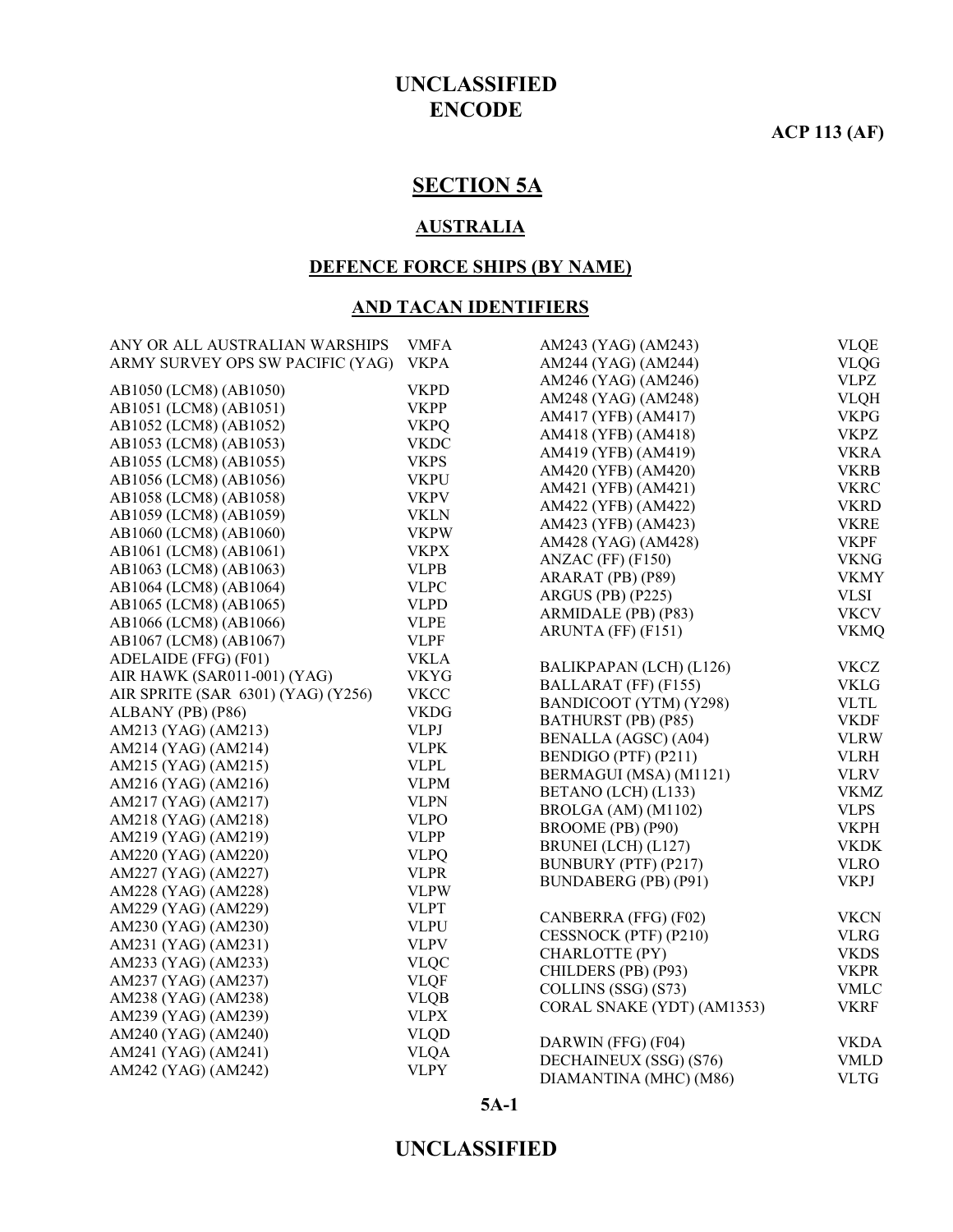|                               |             |                     | <b>ACP 113 (AF)</b> |
|-------------------------------|-------------|---------------------|---------------------|
| DUBBO (PTF) (P214)            | <b>VLRL</b> | LARC V 117088 (YAG) | <b>VKRK</b>         |
|                               |             | LARC V 117089 (YAG) | <b>VKRL</b>         |
| FARNCOMB (SSG) (S74)          | <b>VMLF</b> | LARC V 117090 (YAG) | <b>VKRN</b>         |
| FRANKLIN (PY)                 | <b>VKLY</b> | LARC V 117092 (YAG) | <b>VKRO</b>         |
| FREMANTLE (PTF) (P203)        | <b>VLRA</b> | LARC V 117093 (YAG) | <b>VKRP</b>         |
| FRIENDSHIP (PY)               | <b>VKDT</b> | LARC V 117094 (YAG) | <b>VKRQ</b>         |
|                               |             | LARC V 117095 (YAG) | <b>VKRR</b>         |
| GASCOYNE (MHC) (M85)          | <b>VLTF</b> | LARC V 117096 (YAG) | <b>VKRS</b>         |
| GAWLER (PTF) (P212)           | <b>VLRJ</b> | LARC V 117097 (YAG) | <b>VKYR</b>         |
| GEELONG (PTF) (P215)          | <b>VLRC</b> | LARC V 117100 (YAG) | <b>VKYS</b>         |
| <b>GERALDTON (PTF) (P213)</b> | <b>VLRK</b> | LARC V 117101 (YAG) | <b>VKYT</b>         |
| GLADSTONE (PTF) (P216)        | <b>VLRN</b> | LARC V 117102 (YAG) | <b>VKYU</b>         |
| GPV 958 (YAG) (Y262)          | <b>VKYQ</b> | LARC V 117104 (YAG) | <b>VKYV</b>         |
|                               |             | LARC V 117105 (YAG) | <b>VKYW</b>         |
| HARBOUR TUG 501 (YT) (Y263)   | <b>VKMF</b> | LARC V 117107 (YAG) | <b>VKYX</b>         |
| HARBOUR TUG 502 (YT) (Y267)   | <b>VKRH</b> | LARC V 117108 (YAG) | <b>VKYY</b>         |
| HARBOUR TUG 504 (YT) (Y269)   | <b>VLPG</b> | LARC V 117109 (YAG) | <b>VKYZ</b>         |
| HAWKESBURY (MHC) (M83)        | <b>VLTD</b> | LARC V 117110 (YAG) | <b>VLND</b>         |
| HUON (MHC) (M82)              | <b>VLTC</b> | LARC V 117111 (YAG) | <b>VLNE</b>         |
| IPSWICH (PTF) (P209)          | <b>VLRI</b> | LARC V 117113 (YAG) | <b>VLNF</b>         |
| KANIMBLA (LPA) (L51)          | <b>VLTS</b> | LARC V 117114 (YAG) | <b>VLNG</b>         |
| KORAAGA (MSA) (M1185)         | <b>VLRT</b> | LARC V 117115 (YAG) | <b>VLNH</b>         |
|                               |             | LARC V 117116 (YAG) | <b>VLNI</b>         |
| LABUAN (LCH) (L128)           | <b>VKDY</b> | LARC V 117117 (YAG) | <b>VLNJ</b>         |
| LADY PENRHYN OF NIRIMBA (PY)  | <b>VKMA</b> | LARC V 117118 (YAG) | <b>VLNO</b>         |
| LARC V 109196 (YAG)           | <b>VKCD</b> | LARC V 117119 (YAG) | <b>VLNP</b>         |
| LARC V 109197 (YAG)           | <b>VKCE</b> | LARC V 117120 (YAG) | <b>VLNQ</b>         |
| LARC V 116647 (YAG)           | <b>VKCF</b> | LARC V 117121 (YAG) | <b>VLNR</b>         |
| LARC V 116649 (YAG)           | <b>VKCG</b> | LARC V 117122 (YAG) | <b>VLNS</b>         |
| LARC V 116650 (YAG)           | <b>VKCH</b> | LARC V 117123 (YAG) | <b>VLNT</b>         |
| LARC V 116651 (YAG)           | <b>VKCI</b> | LARC V 117124 (YAG) | <b>VLNU</b>         |
| LARC V 116652 (YAG)           | <b>VKCJ</b> | LARC V 117125 (YAG) | <b>VLNV</b>         |
| LARC V 116653 (YAG)           | <b>VKCO</b> | LARC V 117126 (YAG) | <b>VLNW</b>         |
| LARC V 116654 (YAG)           | <b>VKCP</b> | LARC V 117127 (YAG) | <b>VLNX</b>         |
| LARC V 116655 (YAG)           | <b>VKCQ</b> | LARC V 117128 (YAG) | <b>VLNY</b>         |
| LARC V 116656 (YAG)           | <b>VKCR</b> | LARC V 117130 (YAG) | <b>VLSJ</b>         |
| LARC V 116657 (YAG)           | <b>VKCS</b> | LARC V 117131 (YAG) | <b>VLSK</b>         |
| LARC V 116658 (YAG)           | <b>VKCT</b> | LARC V 117132 (YAG) | VLSL                |
| LARC V 116659 (YAG)           | <b>VKLQ</b> | LARC V 117133 (YAG) | <b>VLSM</b>         |
| LARC V 116660 (YAG)           | <b>VKLR</b> | LARC V 117134 (YAG) | <b>VLSN</b>         |
| LARC V 116661 (YAG)           | <b>VKLS</b> | LARC V 117135 (YAG) | <b>VLSO</b>         |
| LARC V 116662 (YAG)           | <b>VKLT</b> | LARC V 117137 (YAG) | <b>VLSP</b>         |
| LARC V 116663 (YAG)           | <b>VKLU</b> | LARC V 117138 (YAG) | <b>VLSQ</b>         |
| LARC V 116664 (YAG)           | <b>VKLV</b> | LARC V 117139 (YAG) | <b>VLSR</b>         |
| LARC V 116665 (YAG)           | <b>VKLW</b> | LARC V 117140 (YAG) | <b>VLSS</b>         |
| LARC V 116666 (YAG)           | VKLX        | LARC V 117141 (YAG) | <b>VLST</b>         |
| LARC V 116667 (YAG)           | <b>VKMT</b> | LARC V 117142 (YAG) | <b>VLSU</b>         |
| LARC V 117077 (YAG)           | <b>VKMU</b> | LARC V 117143 (YAG) | <b>VLSV</b>         |
| LARC V 117078 (YAG)           | VKMV        | LARC V 117144 (YAG) | <b>VMGI</b>         |
| LARC V 117084 (YAG)           | <b>VKMW</b> | LARC V 117145 (YAG) | <b>VMGJ</b>         |
| LARC V 117085 (YAG)           | <b>VKMX</b> | LARC V 117146 (YAG) | <b>VMGK</b>         |
| LARC V 117086 (YAG)           | <b>VKRI</b> | LARC V 117147 (YAG) | <b>VMGL</b>         |
| LARC V 117087 (YAG)           | <b>VKRJ</b> | LARC V 117148 (YAG) | <b>VMGM</b>         |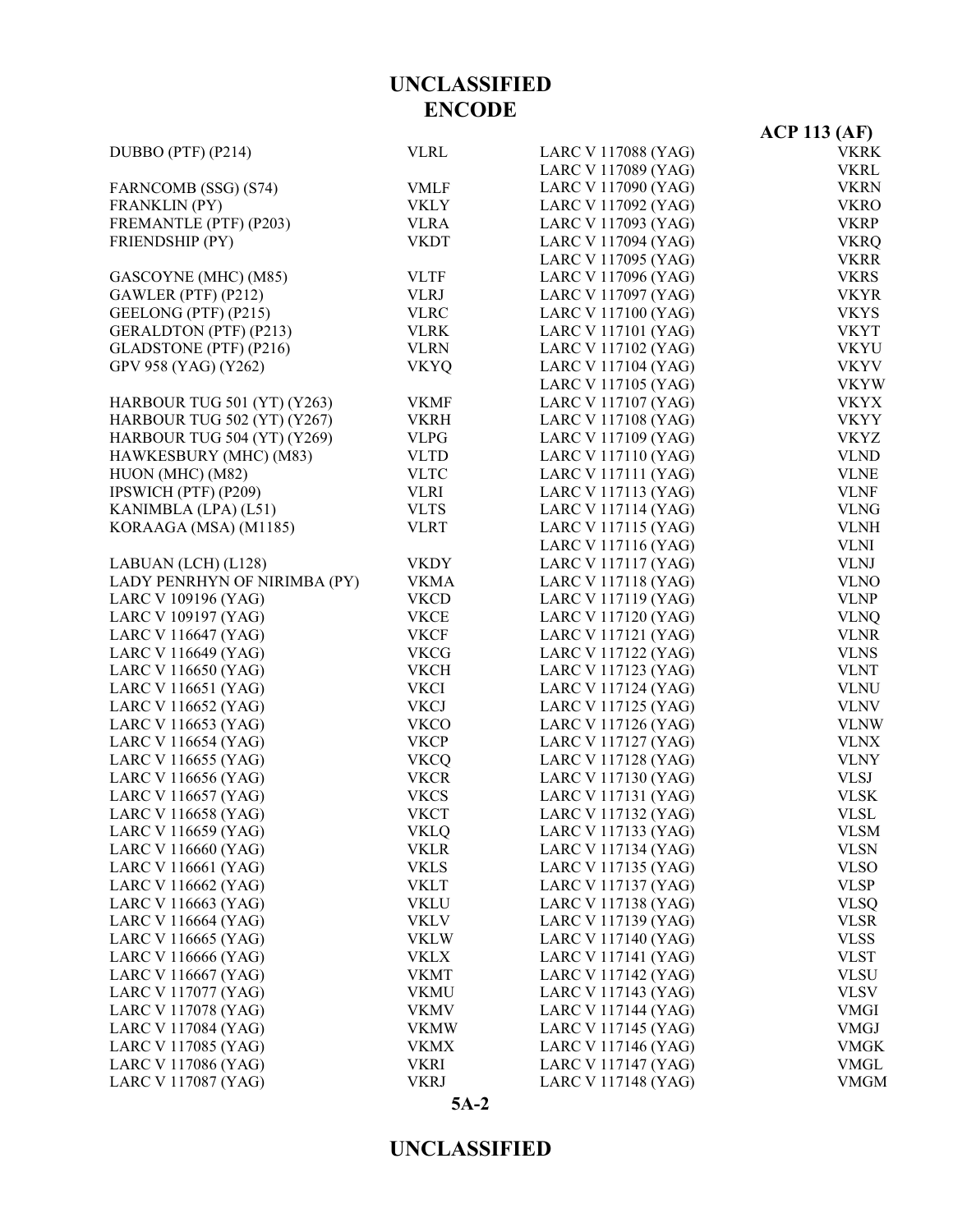|                           |             |                                  | $ACP$ 113 (AF)          |
|---------------------------|-------------|----------------------------------|-------------------------|
| LARC V 117149 (YAG)       | <b>VMGN</b> | TRV TUNA (YAG) (Y253)            | <b>VKDD</b>             |
| LARC V 117150 (YAG)       | <b>VMGO</b> |                                  |                         |
| LARC V 117151 (YAG)       | <b>VMGP</b> | WALLAROO (YTM) (Y299)            | <b>VLTM</b>             |
| LARC V 117152 (YAG)       | <b>VMGQ</b> | WALLER (SSG) (S75)               | <b>VMLW</b>             |
| LARRAKIA (PB) (P84)       | <b>VKCW</b> | WARRAMUNGA (FF) (F152)           | <b>VKLD</b>             |
| LAUNCESTON (PB) (P94)     | <b>VKRU</b> | WARRNAMBOOL (PTF) (P204)         | <b>VLRM</b>             |
| LAUNCESTON (PTF) (P207)   | <b>VLRF</b> | WESTRALIA (AOR) (A195)           | <b>VKCX</b>             |
| LEEUWIN (AGS) (A245)      | <b>VLSE</b> | WEWAK (LCH) (L130)               | <b>VKMJ</b>             |
|                           |             | WHYALLA (PTF) (P208)             | <b>VLRE</b>             |
| MAITLAND (PB) (P88)       | <b>VKMD</b> | WOLLONGONG (PB) (P92)            | <b>VKPM</b>             |
| MANOORA (LPA) (L52)       | <b>VLTU</b> | WOLLONGONG (PTF) (P206)          | <b>VLRB</b>             |
| MELBOURNE (FFG) (F05)     | <b>VKLP</b> |                                  |                         |
| MELVILLE (AGS) (A246)     | <b>VLSF</b> | YARRA (MHC) (M87)                | <b>VLTH</b>             |
| MERMAID (AGSC) (A02)      | <b>VLRX</b> | YOUNG ENDEAVOUR (STS)            | <b>VMG</b>              |
| MWL 254 (YW) (Y288)       | <b>VKDW</b> |                                  | W                       |
| MWL 257 (YW) (Y288)       | <b>VKDV</b> |                                  |                         |
| NEWCASTLE (FFG) (F06)     | <b>VLNC</b> | <b>TACAN IDENTIFIERS</b>         |                         |
| NIRIMBA (PY)              | <b>VLSB</b> |                                  |                         |
| NORMAN (MHC) (M84)        | <b>VLTE</b> | ADELAIDE (FFG)(F01)              | $\mathbf{P} \mathbf{J}$ |
|                           |             | BRISBANE (DDG)(D41)              | UT                      |
| PALUMA (AGSC) (A01)       | <b>VLRY</b> | CANBERRA (FFG)(F02)              | WY                      |
| PARRAMATTA (FF) (F154)    | <b>VKMN</b> | DARWIN (FFG)(F04)                | AX                      |
| PERTH (FF) (F157)         | <b>VKPT</b> | <b>GARDEN ISLAND (G.I)SYDNEY</b> | XP                      |
| PIRIE (PB) (P87)          | <b>VKMD</b> | MELBOURNE (FFG)(F05)             | CG                      |
|                           |             | <b>NAS NOWRA</b>                 | <b>NW</b>               |
| QUOKKA (ATA)              | <b>VLTO</b> | NEWCASTLE (FFG)(F06)             | <b>SA</b>               |
|                           |             | SPARE FOR DEFNAV CANBERRA        | TV                      |
| RANKIN (SSG) (S78)        | <b>VMLR</b> | SYDNEY (FFG)(F03)                | WJ                      |
| SAR 02-109 (YAG)          | <b>VKRM</b> |                                  |                         |
| SAR 02-113 (YAG)          | <b>VKRZ</b> |                                  |                         |
| SAR 07-001 (YAG)          | <b>VKRT</b> |                                  |                         |
| SAR 08-001 (YAG)          | <b>VKYE</b> |                                  |                         |
| SAR 08-002 (YAG)          | <b>VKYF</b> |                                  |                         |
| SAR 08-003 (YAG)          | <b>VKYH</b> |                                  |                         |
| SAR 16-100 (YAG)          | <b>VKRV</b> |                                  |                         |
| <b>SCARBOROUGH (PY)</b>   | <b>VKDR</b> |                                  |                         |
| SDB 1324 (YP) (Y296)      | <b>VKLJ</b> |                                  |                         |
| SDB 1325 (YP) (Y296)      | <b>VKLL</b> |                                  |                         |
| SHEEAN (SSG) (S77)        | <b>VMLS</b> |                                  |                         |
| SHEPPARTON (AGSC) (A03)   | <b>VLRZ</b> |                                  |                         |
| STUART (FF) (F153)        | <b>VKCK</b> |                                  |                         |
| SUCCESS (AOR) (A304)      | <b>VLNN</b> |                                  |                         |
| SYDNEY (FFG) (F03)        | <b>VKML</b> |                                  |                         |
| TAMMAR (ATA)              | <b>VLTN</b> |                                  |                         |
| TARAKAN (LCH) (L129)      | <b>VKDZ</b> |                                  |                         |
| TOBRUK (LSH) (L50)        | <b>VLSD</b> |                                  |                         |
| TOOWOOMBA (FF) (F156)     | VKLI        |                                  |                         |
| TOWNSVILLE (PTF) (P205)   | <b>VLRD</b> |                                  |                         |
| TRV TAILOR (YAG) (Y255)   | <b>VLTT</b> |                                  |                         |
| TRV TREVALLY (YAG) (Y254) | <b>VLNM</b> |                                  |                         |
|                           | $5A-3$      |                                  |                         |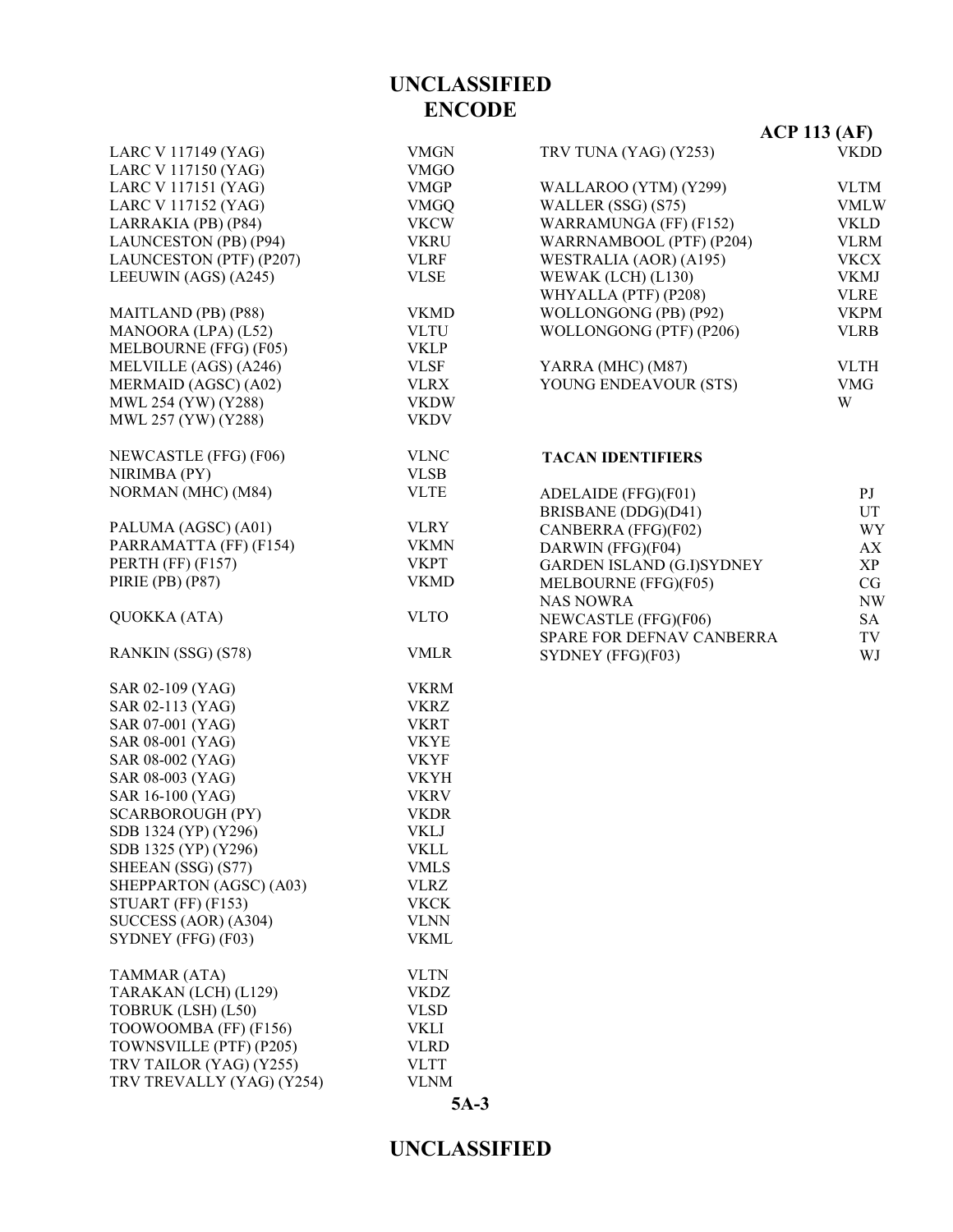**ACP 113 (AF)**

### **SECTION 5B**

#### **AUSTRALIA**

#### **DEFENCE FORCE SHIPS (BY CLASS)**

1. The following is a list of official class designators and their meaning for Australian Defence Force Ships.

| <b>AGS</b>  | Surveying Ship               | <b>MHC</b> | Mine Hunter Coastal          |
|-------------|------------------------------|------------|------------------------------|
| <b>AGSC</b> | Coastal Surveying Ship       | <b>MHI</b> | Mine Hunter Inshore          |
| <b>AGT</b>  | Miscellaneous Auxiliary      | <b>MSA</b> | Minesweeper Auxiliary        |
|             | Training                     |            |                              |
| AM          | <b>Auxiliary Minesweeper</b> | <b>PB</b>  | Patrol Boat                  |
| AO          | Oil Tanker, General          | <b>PTF</b> | <b>Fast Patrol Boat</b>      |
| <b>AOR</b>  | Replenishment Fleet Tanker   | <b>PY</b>  | Yacht                        |
| <b>ATA</b>  | Tug, Ocean-going Auxiliary   |            |                              |
|             |                              | <b>SS</b>  | Submarine                    |
| FF          | Frigate                      | <b>STS</b> | Sail Training Ship           |
| <b>FFG</b>  | Guided Missile Frigate       |            |                              |
|             |                              | YAG        | Miscellaneous Auxiliary      |
| <b>LCH</b>  | Landing Craft Heavy          | <b>YDT</b> | Diving Tender                |
| <b>LCM</b>  | Landing Craft Medium         | <b>YFB</b> | Ferry Boat or Launch         |
| <b>LPA</b>  | <b>Amphibious Transport</b>  | YP         | Patrol Ship                  |
|             | Auxiliary                    | YT         | Harbour Tug                  |
| <b>LSH</b>  | Amphibious Heavy Lift Ship   | <b>YTM</b> | Medium Harbour Tug           |
|             |                              | YW         | Water Barge (Self-propelled) |
|             |                              |            |                              |

**5B-1**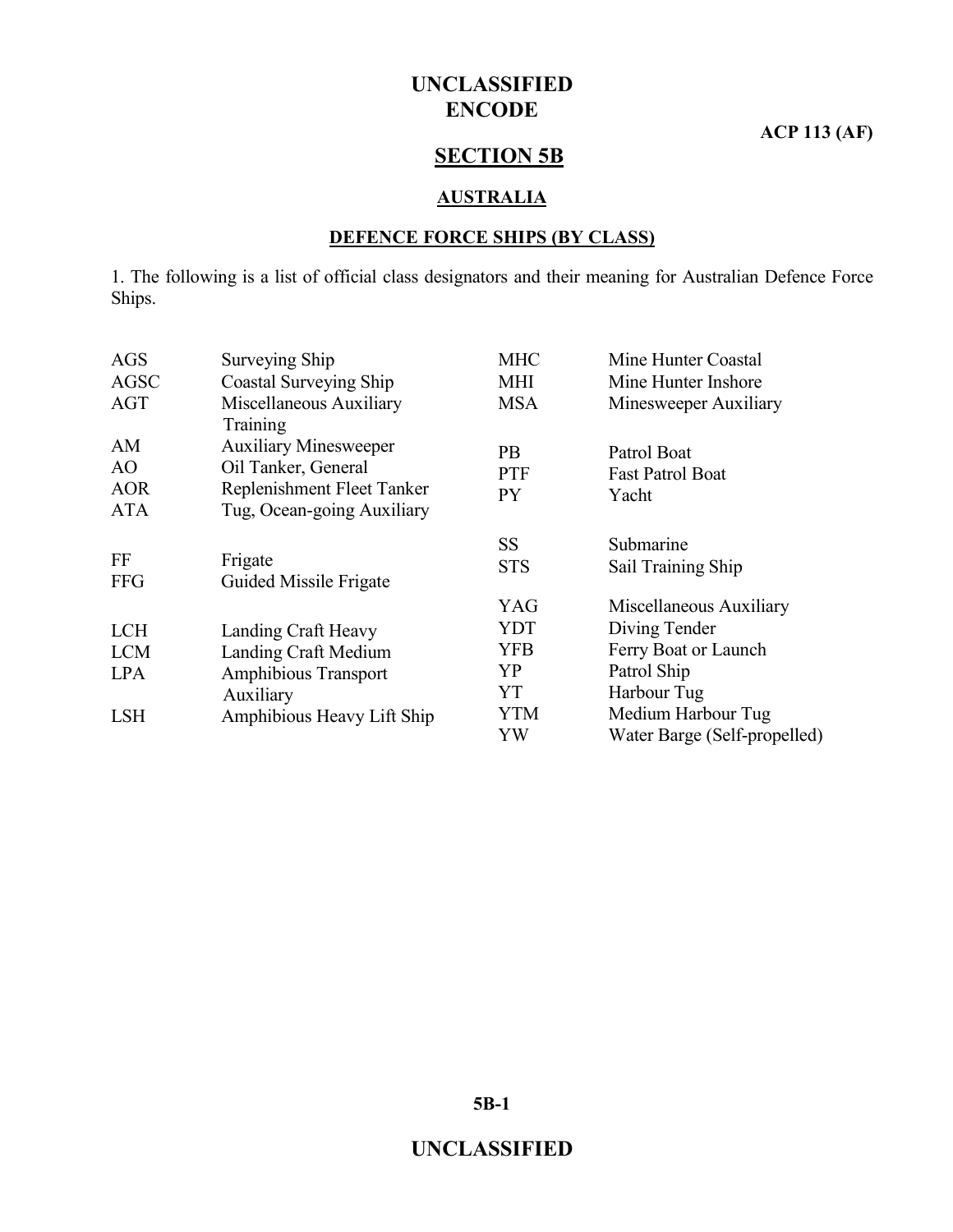### **UNCLASSIFIED**

**5B-2**

| (A245) LEEUWIN (AGS)    | <b>VLSE</b> | (AB1067) AB1067 (LCM8)       | $ACP$ 113 (AF)<br><b>VLPF</b> |
|-------------------------|-------------|------------------------------|-------------------------------|
| (A246) MELVILLE (AGS)   | <b>VLSF</b> |                              |                               |
|                         |             | (L51) KANIMBLA (LPA)         | <b>VLTS</b>                   |
| (A01) PALUMA (AGSC)     | <b>VLRY</b> | (L52) MANOORA (LPA)          | <b>VLTU</b>                   |
| (A02) MERMAID (AGSC)    | <b>VLRX</b> |                              |                               |
| (A03) SHEPPARTON (AGSC) | <b>VLRZ</b> | (L50) TOBRUK (LSH)           | <b>VLSD</b>                   |
| (A04) BENALLA (AGSC)    | <b>VLRW</b> |                              |                               |
|                         |             | (M82) HUON (MHC)             | <b>VLTC</b>                   |
| (M1102) BROLGA (AM)     | <b>VLPS</b> | (M83) HAWKESBURY (MHC)       | <b>VLTD</b>                   |
|                         |             | (M84) NORMAN (MHC)           | <b>VLTE</b>                   |
| (A195) WESTRALIA (AOR)  | <b>VKCX</b> | (M85) GASCOYNE (MHC)         | <b>VLTF</b>                   |
| (A304) SUCCESS (AOR)    | <b>VLNN</b> | (M86) DIAMANTINA (MHC)       | <b>VLTG</b>                   |
|                         |             | (M87) YARRA (MHC)            | <b>VLTH</b>                   |
| <b>QUOKKA</b> (ATA)     | <b>VLTO</b> |                              |                               |
| TAMMAR (ATA)            | <b>VLTN</b> | (M1121) BERMAGUI (MSA)       | <b>VLRV</b>                   |
|                         |             | (M1185) KORAAGA (MSA)        | <b>VLRT</b>                   |
| $(F150)$ ANZAC $(FF)$   | <b>VKNG</b> |                              |                               |
| (F151) ARUNTA (FF)      | <b>VKMQ</b> | (P83) ARMIDALE (PB)          | <b>VKCV</b>                   |
| (F152) WARRAMUNGA (FF)  | <b>VKLD</b> | (P84) LARRAKIA (PB)          | <b>VKCW</b>                   |
| (F153) STUART (FF)      | <b>VKCK</b> | (P85) BATHURST (PB)          | <b>VKDF</b>                   |
| (F154) PARRAMATTA (FF)  | <b>VKMN</b> | (P86) ALBANY (PB)            | <b>VKDG</b>                   |
| (F155) BALLARAT (FF)    | <b>VKLG</b> | (P87) PIRIE (PB)             | <b>VKMD</b>                   |
| (F156) TOOWOOMBA (FF)   | VKLI        | (P88) MAITLAND (PB)          | <b>VKMK</b>                   |
| (F157) PERTH (FF)       | <b>VKPT</b> | (P89) ARARAT (PB)            | <b>VKMY</b>                   |
|                         |             | (P90) BROOME (PB)            | <b>VKPH</b>                   |
| (F01) ADELAIDE (FFG)    | <b>VKLA</b> | (P91) BUNDABERG (PB)         | <b>VKPJ</b>                   |
| (F02) CANBERRA (FFG)    | <b>VKCN</b> | (P92) WOLLONGONG (PB)        | <b>VKPM</b>                   |
| (F03) SYDNEY (FFG)      | <b>VKML</b> | (P93) CHILDERS (PB)          | <b>VKPR</b>                   |
| (F04) DARWIN (FFG)      | <b>VKDA</b> | (P94) LAUNCESTON (PB)        | <b>VKRU</b>                   |
| (F05) MELBOURNE (FFG)   | <b>VKLP</b> | (P225) ARGUS (PB)            | <b>VLSI</b>                   |
| (F06) NEWCASTLE (FFG)   | <b>VLNC</b> |                              |                               |
|                         |             | (P203) FREMANTLE (PTF)       | <b>VLRA</b>                   |
| (L126) BALIKPAPAN (LCH) | <b>VKCZ</b> | (P204) WARRNAMBOOL (PTF)     | <b>VLRM</b>                   |
| (L127) BRUNEI (LCH)     | <b>VKDK</b> | (P205) TOWNSVILLE (PTF)      | <b>VLRD</b>                   |
| (L128) LABUAN (LCH)     | <b>VKDY</b> | (P206) WOLLONGONG (PTF)      | <b>VLRB</b>                   |
| (L129) TARAKAN (LCH)    | <b>VKDZ</b> | (P207) LAUNCESTON (PTF)      | <b>VLRF</b>                   |
| (L130) WEWAK (LCH)      | <b>VKMJ</b> | (P208) WHYALLA (PTF)         | <b>VLRE</b>                   |
| (L133) BETANO (LCH)     | <b>VKMZ</b> | (P209) IPSWICH (PTF)         | <b>VLRI</b>                   |
|                         |             | (P210) CESSNOCK (PTF)        | <b>VLRG</b>                   |
| (AB1050) AB1050 (LCM8)  | <b>VKPD</b> | (P211) BENDIGO (PTF)         | <b>VLRH</b>                   |
| (AB1051) AB1051 (LCM8)  | <b>VKPP</b> | (P212) GAWLER (PTF)          | <b>VLRJ</b>                   |
| (AB1052) AB1052 (LCM8)  | <b>VKPQ</b> | (P213) GERALDTON (PTF)       | <b>VLRK</b>                   |
| (AB1053) AB1053 (LCM8)  | <b>VKDC</b> | (P214) DUBBO (PTF)           | <b>VLRL</b>                   |
| (AB1055) AB1055 (LCM8)  | <b>VKPS</b> | (P215) GEELONG (PTF)         | <b>VLRC</b>                   |
| (AB1056) AB1056 (LCM8)  | <b>VKPU</b> | (P216) GLADSTONE (PTF)       | <b>VLRN</b>                   |
| (AB1058) AB1058 (LCM8)  | <b>VKPV</b> | (P217) BUNBURY (PTF)         | <b>VLRO</b>                   |
| (AB1059) AB1059 (LCM8)  | <b>VKLN</b> |                              |                               |
| (AB1060) AB1060 (LCM8)  | <b>VKPW</b> | CHARLOTTE (PY)               | <b>VKDS</b>                   |
| (AB1061) AB1061 (LCM8)  | <b>VKPX</b> | <b>FRANKLIN (PY)</b>         | <b>VKLY</b>                   |
| (AB1063) AB1063 (LCM8)  | <b>VLPB</b> | <b>FRIENDSHIP (PY)</b>       | <b>VKDT</b>                   |
| (AB1064) AB1064 (LCM8)  | <b>VLPC</b> | LADY PENRHYN OF NIRIMBA (PY) | <b>VKMA</b>                   |
| (AB1065) AB1065 (LCM8)  | <b>VLPD</b> | NIRIMBA (PY)                 | <b>VLSB</b>                   |
| (AB1066) AB1066 (LCM8)  | <b>VLPE</b> | <b>SCARBOROUGH (PY)</b>      | <b>VKDR</b>                   |

# **UNCLASSIFIED ENCODE**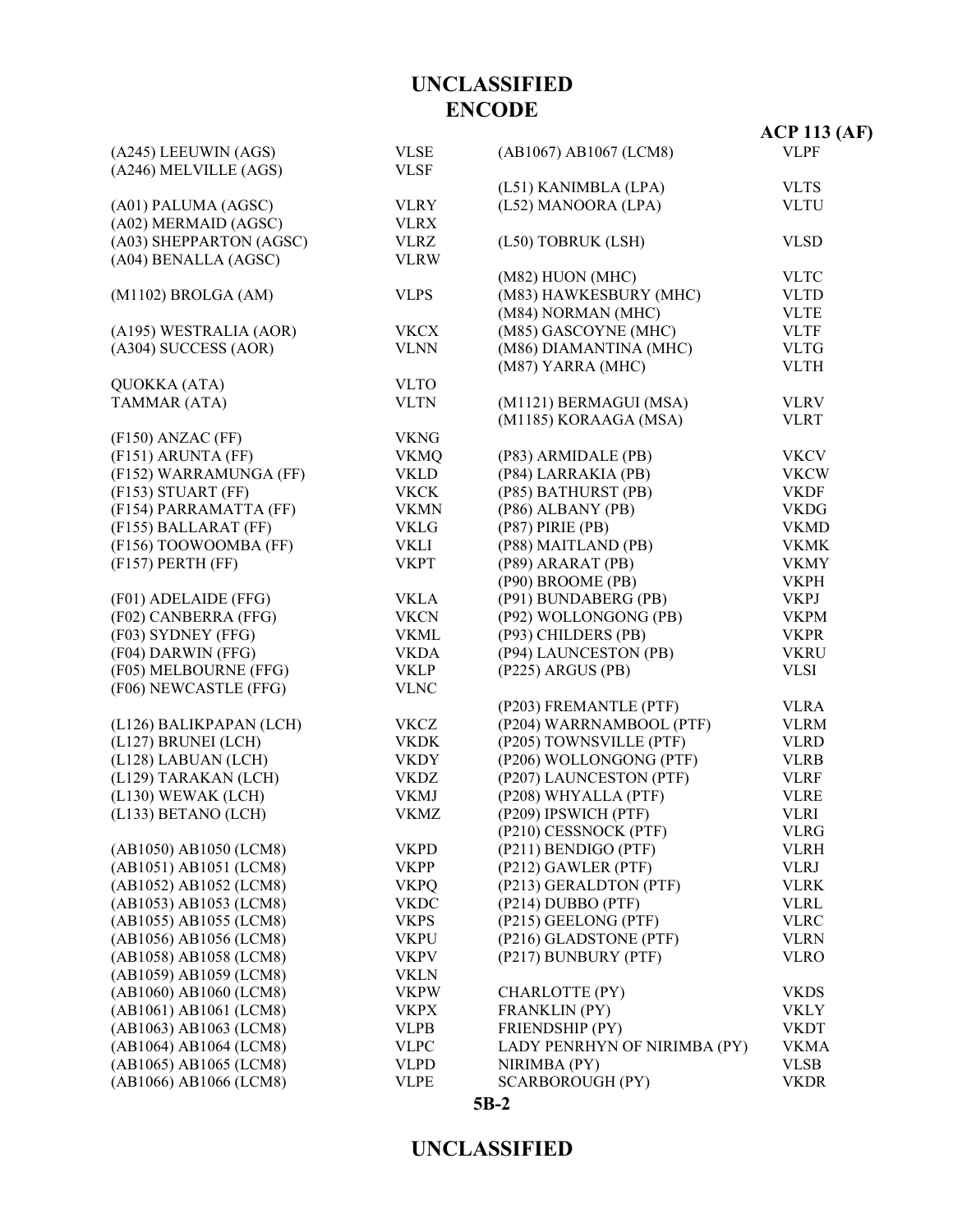### **UNCLASSIFIED**

#### **5B-3**

|                             |             |                     | $ACP$ 113 (AF) |
|-----------------------------|-------------|---------------------|----------------|
|                             |             | LARC V 117108 (YAG) | <b>VKYY</b>    |
| (S73) COLLINS (SSG)         | <b>VMLC</b> | LARC V 117109 (YAG) | <b>VKYZ</b>    |
| (S74) FARNCOMB (SSG)        | <b>VMLF</b> | LARC V 117110 (YAG) | <b>VLND</b>    |
| (S75) WALLER (SSG)          | <b>VMLW</b> | LARC V 117111 (YAG) | <b>VLNE</b>    |
| (S76) DECHAINEUX (SSG)      | <b>VMLD</b> | LARC V 117113 (YAG) | <b>VLNF</b>    |
| (S77) SHEEAN (SSG)          | <b>VMLS</b> | LARC V 117114 (YAG) | <b>VLNG</b>    |
| (S78) RANKIN (SSG)          | <b>VMLR</b> | LARC V 117115 (YAG) | <b>VLNH</b>    |
|                             |             | LARC V 117116 (YAG) | <b>VLNI</b>    |
| YOUNG ENDEAVOUR (STS)       | <b>VMGW</b> | LARC V 117117 (YAG) | <b>VLNJ</b>    |
| AIR HAWK (SAR011-001) (YAG) | <b>VKYG</b> | LARC V 117118 (YAG) | <b>VLNO</b>    |
| LARC V 109196 (YAG)         | <b>VKCD</b> | LARC V 117119 (YAG) | <b>VLNP</b>    |
| LARC V 109197 (YAG)         | <b>VKCE</b> | LARC V 117120 (YAG) | <b>VLNQ</b>    |
| LARC V 116647 (YAG)         | <b>VKCF</b> | LARC V 117121 (YAG) | <b>VLNR</b>    |
| LARC V 116649 (YAG)         | <b>VKCG</b> | LARC V 117122 (YAG) | <b>VLNS</b>    |
| LARC V 116650 (YAG)         | <b>VKCH</b> | LARC V 117123 (YAG) | <b>VLNT</b>    |
| LARC V 116651 (YAG)         | <b>VKCI</b> | LARC V 117124 (YAG) | <b>VLNU</b>    |
| LARC V 116652 (YAG)         | <b>VKCJ</b> | LARC V 117125 (YAG) | <b>VLNV</b>    |
| LARC V 116653 (YAG)         | <b>VKCO</b> | LARC V 117126 (YAG) | <b>VLNW</b>    |
| LARC V 116654 (YAG)         | <b>VKCP</b> | LARC V 117127 (YAG) | <b>VLNX</b>    |
| LARC V 116655 (YAG)         | <b>VKCQ</b> | LARC V 117128 (YAG) | <b>VLNY</b>    |
| LARC V 116656 (YAG)         | <b>VKCR</b> | LARC V 117130 (YAG) | <b>VLSJ</b>    |
| LARC V 116657 (YAG)         | <b>VKCS</b> | LARC V 117131 (YAG) | <b>VLSK</b>    |
| LARC V 116658 (YAG)         | <b>VKCT</b> | LARC V 117132 (YAG) | <b>VLSL</b>    |
| LARC V 116659 (YAG)         | <b>VKLQ</b> | LARC V 117133 (YAG) | <b>VLSM</b>    |
| LARC V 116660 (YAG)         | <b>VKLR</b> | LARC V 117134 (YAG) | <b>VLSN</b>    |
| LARC V 116661 (YAG)         | <b>VKLS</b> | LARC V 117135 (YAG) | <b>VLSO</b>    |
| LARC V 116662 (YAG)         | <b>VKLT</b> | LARC V 117137 (YAG) | <b>VLSP</b>    |
| LARC V 116663 (YAG)         | <b>VKLU</b> | LARC V 117138 (YAG) | <b>VLSQ</b>    |
| LARC V 116664 (YAG)         | <b>VKLV</b> | LARC V 117139 (YAG) | <b>VLSR</b>    |
| LARC V 116665 (YAG)         | <b>VKLW</b> | LARC V 117140 (YAG) | <b>VLSS</b>    |
| LARC V 116666 (YAG)         | VKLX        | LARC V 117141 (YAG) | <b>VLST</b>    |
| LARC V 116667 (YAG)         | <b>VKMT</b> | LARC V 117142 (YAG) | <b>VLSU</b>    |
| LARC V 117077 (YAG)         | <b>VKMU</b> | LARC V 117143 (YAG) | <b>VLSV</b>    |
| LARC V 117078 (YAG)         | <b>VKMV</b> | LARC V 117144 (YAG) | <b>VMGI</b>    |
| LARC V 117084 (YAG)         | <b>VKMW</b> | LARC V 117145 (YAG) | <b>VMGJ</b>    |
| LARC V 117085 (YAG)         | <b>VKMX</b> | LARC V 117146 (YAG) | <b>VMGK</b>    |
| LARC V 117086 (YAG)         | <b>VKRI</b> | LARC V 117147 (YAG) | <b>VMGL</b>    |
| LARC V 117087 (YAG)         | <b>VKRJ</b> | LARC V 117148 (YAG) | <b>VMGM</b>    |
| LARC V 117088 (YAG)         | <b>VKRK</b> | LARC V 117149 (YAG) | <b>VMGN</b>    |
| LARC V 117089 (YAG)         | <b>VKRL</b> | LARC V 117150 (YAG) | <b>VMGO</b>    |
| LARC V 117090 (YAG)         | <b>VKRN</b> | LARC V 117151 (YAG) | <b>VMGP</b>    |
| LARC V 117092 (YAG)         | <b>VKRO</b> | LARC V 117152 (YAG) | <b>VMGQ</b>    |
| LARC V 117093 (YAG)         | <b>VKRP</b> | SAR 02-109 (YAG)    | <b>VKRM</b>    |
| LARC V 117094 (YAG)         | <b>VKRQ</b> | SAR 02-113 (YAG)    | <b>VKRZ</b>    |
| LARC V 117095 (YAG)         | <b>VKRR</b> | SAR 07-001 (YAG)    | <b>VKRT</b>    |
| LARC V 117096 (YAG)         | <b>VKRS</b> | SAR 08-001 (YAG)    | <b>VKYE</b>    |
| LARC V 117097 (YAG)         | <b>VKYR</b> | SAR 08-002 (YAG)    | <b>VKYF</b>    |
| LARC V 117100 (YAG)         | <b>VKYS</b> | SAR 08-003 (YAG)    | <b>VKYH</b>    |
| LARC V 117101 (YAG)         | <b>VKYT</b> | SAR 16-100 (YAG)    | <b>VKRV</b>    |
| LARC V 117102 (YAG)         | <b>VKYU</b> | (AM213) AM213 (YAG) | <b>VLPJ</b>    |
| LARC V 117104 (YAG)         | <b>VKYV</b> | (AM214) AM214 (YAG) | <b>VLPK</b>    |
| LARC V 117105 (YAG)         | <b>VKYW</b> | (AM215) AM215 (YAG) | <b>VLPL</b>    |
| LARC V 117107 (YAG)         | <b>VKYX</b> | (AM216) AM216 (YAG) | <b>VLPM</b>    |

**UNCLASSIFIED ENCODE**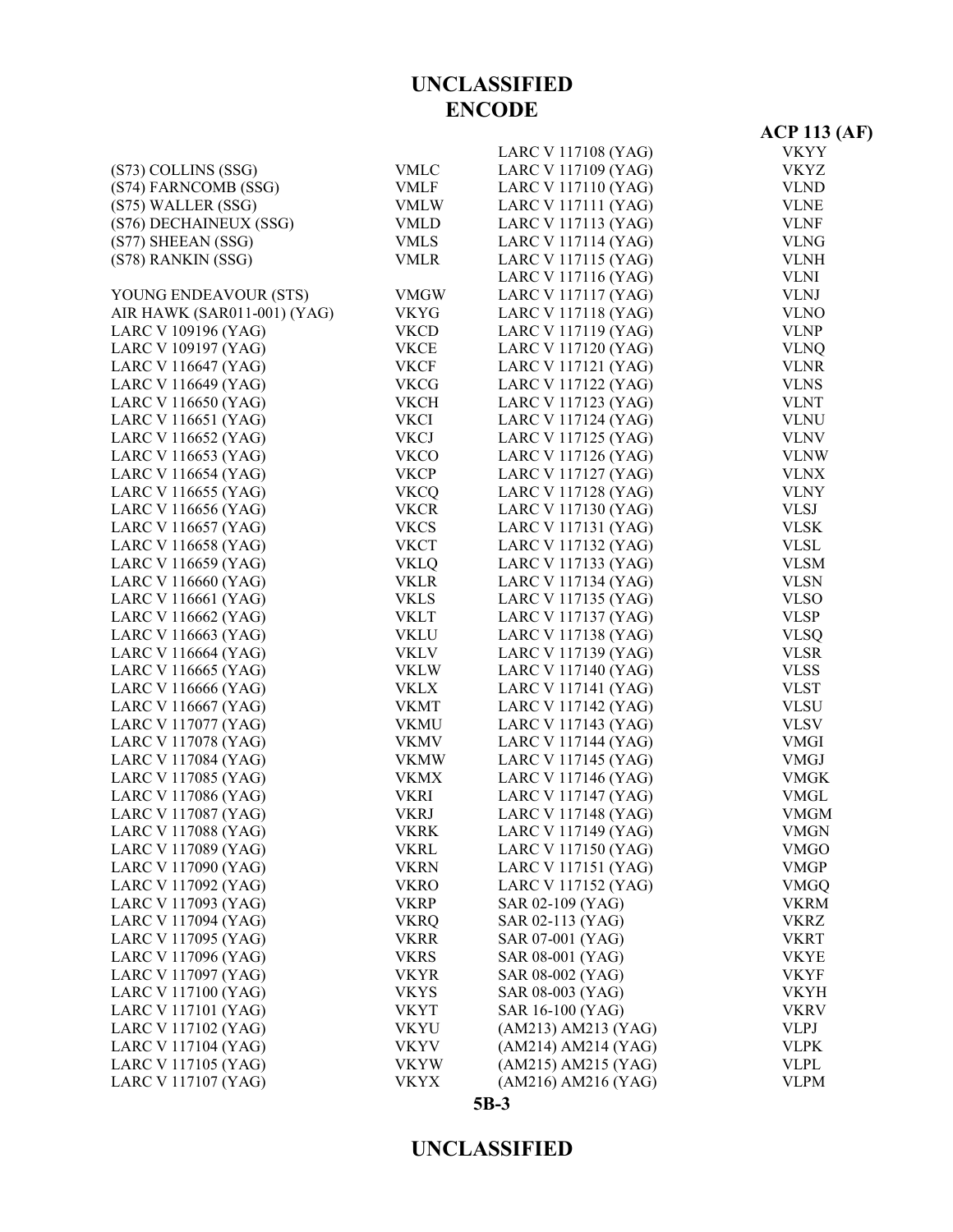| (AM217) AM217 (YAG)                | VLPN        |
|------------------------------------|-------------|
| (AM218) AM218 (YAG)                | <b>VLPO</b> |
| (AM219) AM219 (YAG)                | <b>VLPP</b> |
| (AM220) AM220 (YAG)                | <b>VLPQ</b> |
| (AM227) AM227 (YAG)                | <b>VLPR</b> |
| (AM228) AM228 (YAG)                | <b>VLPW</b> |
| (AM229) AM229 (YAG)                | <b>VLPT</b> |
| (AM230) AM230 (YAG)                | <b>VLPU</b> |
|                                    |             |
| (AM231) AM231 (YAG)                | <b>VLPV</b> |
| (AM233) AM233 (YAG)                | <b>VLQC</b> |
| (AM237) AM237 (YAG)                | <b>VLQF</b> |
| (AM238) AM238 (YAG)                | <b>VLQB</b> |
| (AM239) AM239 (YAG)                | <b>VLPX</b> |
| (AM240) AM240 (YAG)                | <b>VLQD</b> |
| (AM241) AM241 (YAG)                | <b>VLQA</b> |
| (AM242) AM242 (YAG)                | <b>VLPY</b> |
| (AM243) AM243 (YAG)                | <b>VLQE</b> |
| (AM244) AM244 (YAG)                | <b>VLQG</b> |
| (AM246) AM246 (YAG)                | <b>VLPZ</b> |
| (AM248) AM248 (YAG)                | <b>VLQH</b> |
| (AM428) AM428 (YAG)                | <b>VKPF</b> |
|                                    |             |
| (Y253) TRV TUNA (YAG)              | VKDD        |
| (Y254) TRV TREVALLY (YAG)          | <b>VLNM</b> |
| (Y255) TRV TAILOR (YAG)            | VLTT        |
| (Y256) AIR SPRITE (SAR 6301) (YAG) | <b>VKCC</b> |
| (Y262) GPV 958 (YAG)               | <b>VKYQ</b> |
|                                    |             |
| (AM1353) CORAL SNAKE (YDT)         | <b>VKRF</b> |
|                                    |             |
| (AM417) AM417 (YFB)                | <b>VKPG</b> |
| (AM418) AM418 (YFB)                | <b>VKPZ</b> |
| (AM419) AM419 (YFB)                | <b>VKRA</b> |
| (AM420) AM420 (YFB)                | <b>VKRB</b> |
| (AM421) AM421 (YFB)                | <b>VKRC</b> |
| (AM422) AM422 (YFB)                | <b>VKRD</b> |
|                                    |             |
|                                    |             |
| (AM423) AM423 (YFB)                | <b>VKRE</b> |
|                                    |             |
| (Y296) SDB 1324 (YP)               | VKLJ        |
| (Y296) SDB 1325 (YP)               | <b>VKLL</b> |
|                                    |             |
| (Y263) HARBOUR TUG 501 (YT)        | VKMF        |
| (Y267) HARBOUR TUG 502 (YT)        | VKRH        |
| (Y269) HARBOUR TUG 504 (YT)        | <b>VLPG</b> |
|                                    |             |
| (Y298) BANDICOOT (YTM)             | <b>VLTL</b> |
| (Y299) WALLAROO (YTM)              | <b>VLTM</b> |
|                                    |             |
| (Y288) MWL 254 (YW)                | <b>VKDW</b> |
| (Y288) MWL 257 (YW)                | VKDV        |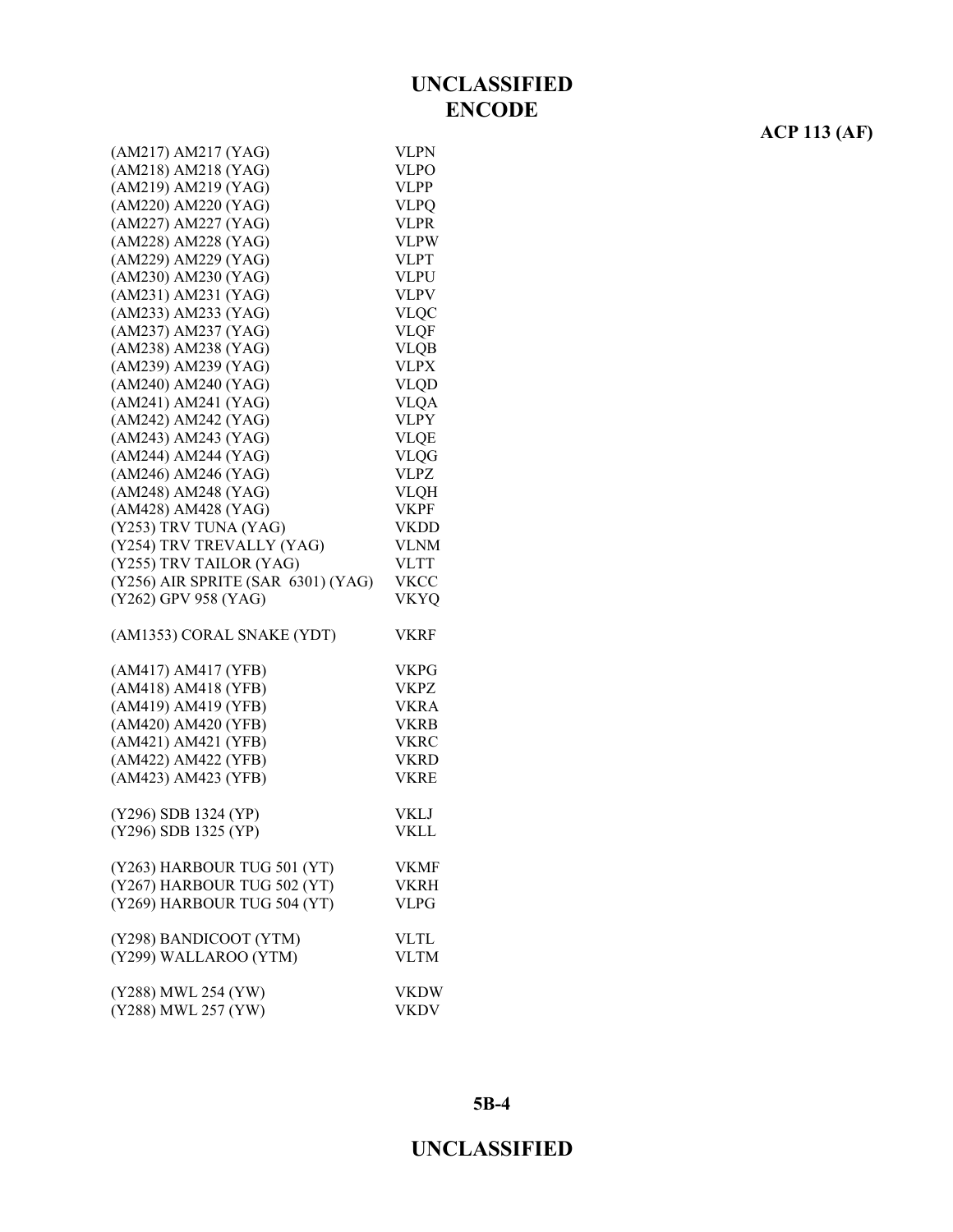### **ACP 113 (AF)**

# **SECTION 6A**

#### **BELGIUM**

#### **NAVAL SHIPS (BY NAME)**

| ANY OR ALL BELGIAN WARSHIPS                                                 | <b>ORHA</b>                        |
|-----------------------------------------------------------------------------|------------------------------------|
| ALBATROS (YTM) (A996)<br>ALPA (MYAC) (A982)<br>ASTER (MHC) (M915)           | <b>ORIA</b><br><b>ORIK</b><br>ORGA |
| BELGICA (AGOR) (A962)<br>BELLIS (MHC) (M916)                                | ORGQ<br>ORGB                       |
| CROCUS (MHC) (M917)                                                         | ORGC                               |
| GODETIA (MCCS) (A960)                                                       | <b>ORJH</b>                        |
| LIBERATION (YFL) (P902)<br>LOBELIA (MHC) (M921)                             | ORIH<br>ORGL                       |
| MYOSOTIS (MHC/AETL) (M922)                                                  | <b>ORGM</b>                        |
| NARCIS (MHC) (M923)                                                         | <b>ORGN</b>                        |
| PRIMULA (MHC) (M924)                                                        | ORGP                               |
| STERN (YAG) (A963)                                                          | ORGR                               |
| VALCKE (YTB) (A950)                                                         | <b>ORIV</b>                        |
| WANDELAAR (FF) (F912)<br>WESTDIEP (FF) (F911)<br>WIELINGEN (FF) (F910)      | ORJT<br><b>ORJS</b><br>ORJR        |
| ZEEMEEUW (YTM) (A954)<br>ZENOBE GRAMME (AXS) (A958)<br>ZINNIA (MCCS) (A961) | <b>ORDM</b><br>ORJJ<br>ORJI        |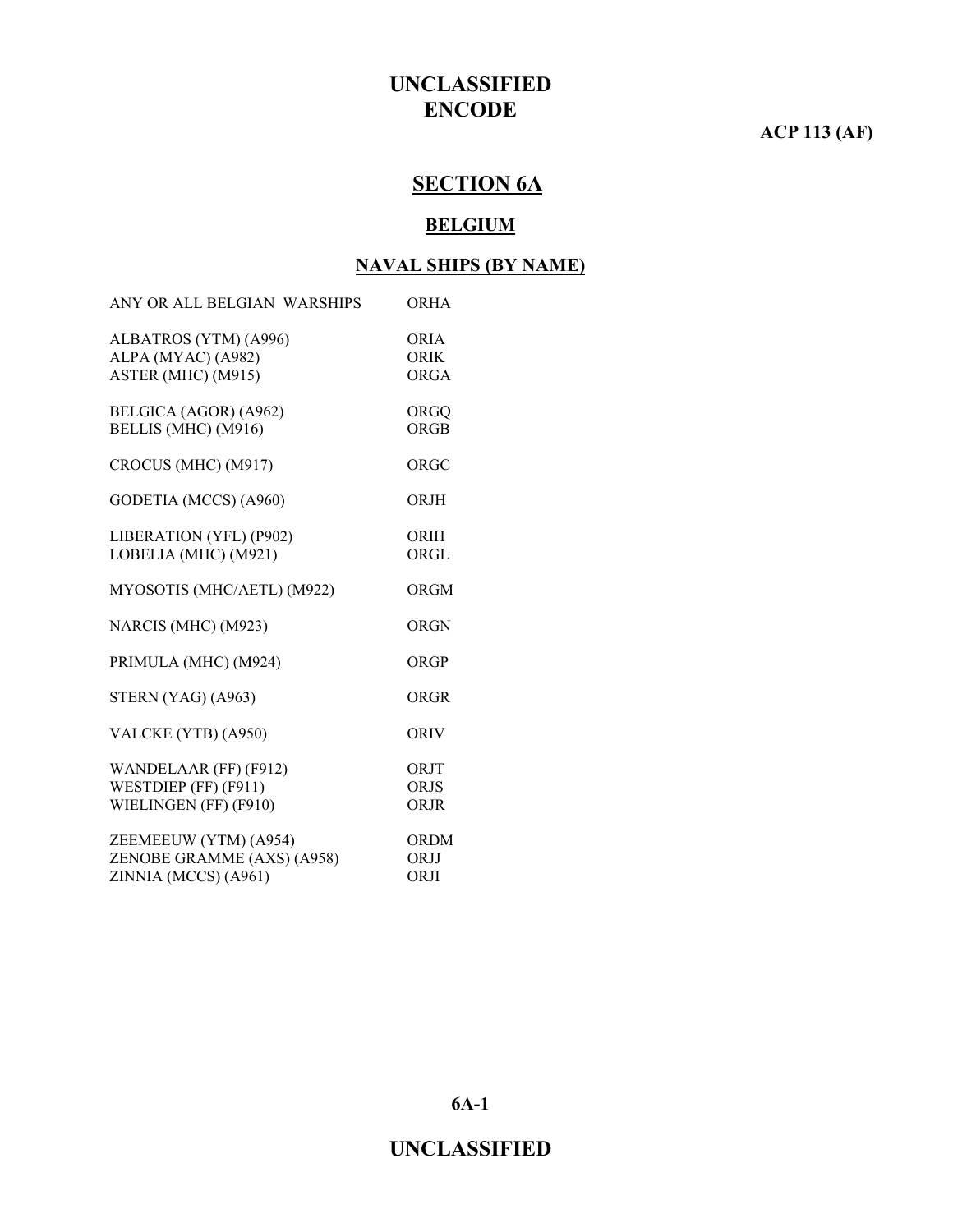**ACP 113 (AF)**

# **SECTION 6B**

#### **BELGIUM**

#### **NAVAL SHIPS (BY CLASS)**

1. The following is a list of official class designations and their meanings for Belgium Naval Ships.

| A<br><b>AGOR</b> | Auxiliary<br>Oceanographic Research<br>Ship                                       |
|------------------|-----------------------------------------------------------------------------------|
| <b>FFGM</b>      | Frigate                                                                           |
| MCSC(H)          | Mine counter-measure<br>Support/ Command Ship<br><b>Equipment with Helicopter</b> |
| <b>MHC</b>       | Coastal Minehunter                                                                |
| <b>MHO</b>       | Ocean Minehunter                                                                  |
| <b>MSI</b>       | <b>Inshore Minesweeper</b>                                                        |
| <b>MSO</b>       | Ocean Minesweeper                                                                 |
| P                | <b>River Patrol Boat</b>                                                          |

**6B-1**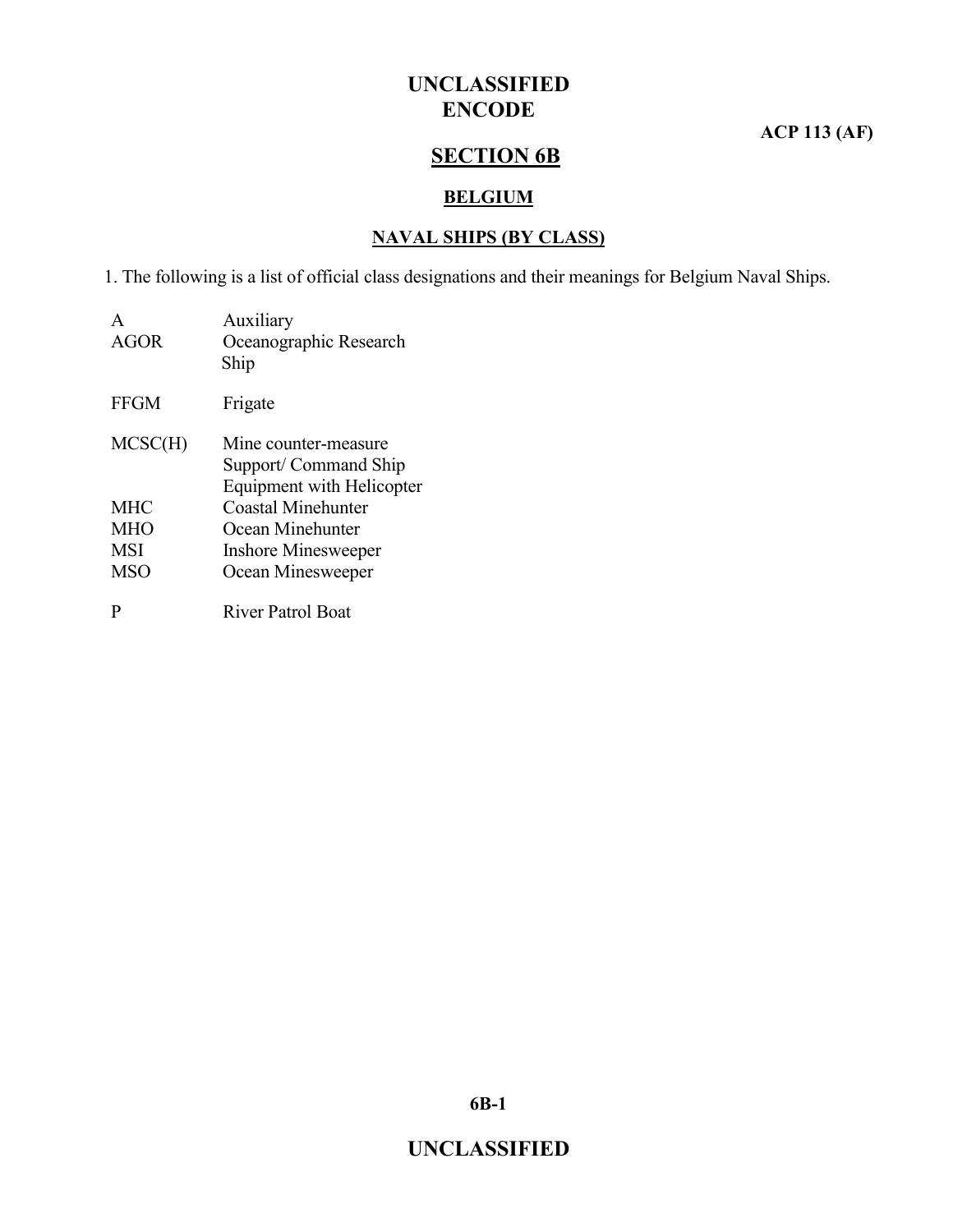| (A962) BELGICA (AGOR)                                                                                                                                                 | ORGQ                                                        |
|-----------------------------------------------------------------------------------------------------------------------------------------------------------------------|-------------------------------------------------------------|
| (A958) ZENOBE GRAMME (AXS)                                                                                                                                            | ORJJ                                                        |
| (F910) WIELINGEN (FF)<br>(F911) WESTDIEP (FF)<br>(F912) WANDELAAR (FF)                                                                                                | <b>ORJR</b><br><b>ORJS</b><br>ORJT                          |
| (A960) GODETIA (MCCS)<br>(A961) ZINNIA (MCCS)                                                                                                                         | ORJH<br>ORJI                                                |
| (M915) ASTER (MHC)<br>(M916) BELLIS (MHC)<br>(M917) CROCUS (MHC)<br>(M921) LOBELIA (MHC)<br>(M923) NARCIS (MHC)<br>(M924) PRIMULA (MHC)<br>(M922) MYOSOTIS (MHC/AETL) | ORGA<br>ORGB<br>ORGC<br>ORGL<br><b>ORGN</b><br>ORGP<br>ORGM |
| (A982) ALPA (MYAC)                                                                                                                                                    | ORIK                                                        |
| (A963) STERN (YAG)                                                                                                                                                    | ORGR                                                        |
| (P902) LIBERATION (YFL)                                                                                                                                               | ORIH                                                        |
| (A950) VALCKE (YTB)                                                                                                                                                   | ORIV                                                        |
| (A954) ZEEMEEUW (YTM)<br>(A996) ALBATROS (YTM)                                                                                                                        | ORDM<br>ORIA                                                |

**ACP 113 (AF)**

**6B-2**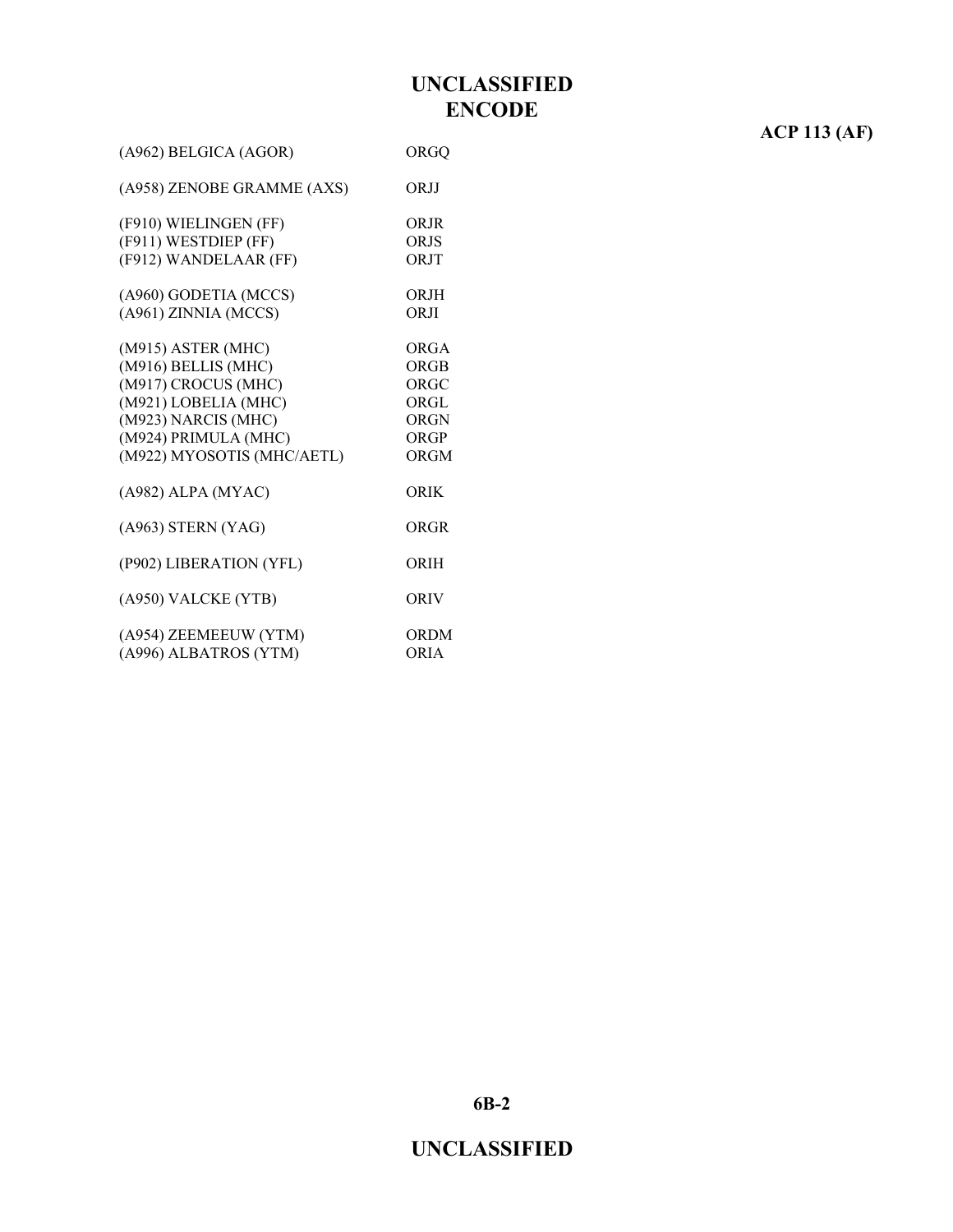**ACP 113 (AF)**

# **SECTION 7A**

#### **CANADA**

#### **NAVAL SHIPS (BY NAME)**

| <b>CGNS</b>    | KINGSTON (MM 700)                                                                                                                                                                                                                                                                                                                                                                                              | CGJX                                                                                                                                                                                                                                                                                                                                                                                                                                                                                                                                   |
|----------------|----------------------------------------------------------------------------------------------------------------------------------------------------------------------------------------------------------------------------------------------------------------------------------------------------------------------------------------------------------------------------------------------------------------|----------------------------------------------------------------------------------------------------------------------------------------------------------------------------------------------------------------------------------------------------------------------------------------------------------------------------------------------------------------------------------------------------------------------------------------------------------------------------------------------------------------------------------------|
|                |                                                                                                                                                                                                                                                                                                                                                                                                                | CGJM                                                                                                                                                                                                                                                                                                                                                                                                                                                                                                                                   |
|                |                                                                                                                                                                                                                                                                                                                                                                                                                | <b>CGKD</b>                                                                                                                                                                                                                                                                                                                                                                                                                                                                                                                            |
| <b>CYWM</b>    | LYNX (YAG 320)                                                                                                                                                                                                                                                                                                                                                                                                 | <b>CFH8057</b>                                                                                                                                                                                                                                                                                                                                                                                                                                                                                                                         |
| <b>CFH8056</b> | MERRICKVILLE (YTL 593)                                                                                                                                                                                                                                                                                                                                                                                         | <b>CGLP</b>                                                                                                                                                                                                                                                                                                                                                                                                                                                                                                                            |
|                |                                                                                                                                                                                                                                                                                                                                                                                                                | <b>CGJC</b>                                                                                                                                                                                                                                                                                                                                                                                                                                                                                                                            |
|                |                                                                                                                                                                                                                                                                                                                                                                                                                | CGAG                                                                                                                                                                                                                                                                                                                                                                                                                                                                                                                                   |
| CGAF           | NANAIMO (MM 702)                                                                                                                                                                                                                                                                                                                                                                                               | <b>CGAV</b>                                                                                                                                                                                                                                                                                                                                                                                                                                                                                                                            |
|                |                                                                                                                                                                                                                                                                                                                                                                                                                |                                                                                                                                                                                                                                                                                                                                                                                                                                                                                                                                        |
|                |                                                                                                                                                                                                                                                                                                                                                                                                                | <b>CYWP</b>                                                                                                                                                                                                                                                                                                                                                                                                                                                                                                                            |
|                |                                                                                                                                                                                                                                                                                                                                                                                                                | CGAL                                                                                                                                                                                                                                                                                                                                                                                                                                                                                                                                   |
|                |                                                                                                                                                                                                                                                                                                                                                                                                                | <b>CFH8054</b>                                                                                                                                                                                                                                                                                                                                                                                                                                                                                                                         |
| CGL            | PARKSVILLE (YTL 591)                                                                                                                                                                                                                                                                                                                                                                                           | CGKC                                                                                                                                                                                                                                                                                                                                                                                                                                                                                                                                   |
|                |                                                                                                                                                                                                                                                                                                                                                                                                                | <b>CFH8060</b>                                                                                                                                                                                                                                                                                                                                                                                                                                                                                                                         |
|                |                                                                                                                                                                                                                                                                                                                                                                                                                | <b>CFH8058</b>                                                                                                                                                                                                                                                                                                                                                                                                                                                                                                                         |
|                |                                                                                                                                                                                                                                                                                                                                                                                                                | <b>CGRG</b>                                                                                                                                                                                                                                                                                                                                                                                                                                                                                                                            |
|                |                                                                                                                                                                                                                                                                                                                                                                                                                | <b>CYTV</b>                                                                                                                                                                                                                                                                                                                                                                                                                                                                                                                            |
| <b>CGVX</b>    | QUEST (AGOR 172)                                                                                                                                                                                                                                                                                                                                                                                               | <b>CZDO</b>                                                                                                                                                                                                                                                                                                                                                                                                                                                                                                                            |
|                |                                                                                                                                                                                                                                                                                                                                                                                                                |                                                                                                                                                                                                                                                                                                                                                                                                                                                                                                                                        |
|                |                                                                                                                                                                                                                                                                                                                                                                                                                | <b>CGAE</b>                                                                                                                                                                                                                                                                                                                                                                                                                                                                                                                            |
| <b>CFH8059</b> | SASKATOON (MM 709)                                                                                                                                                                                                                                                                                                                                                                                             | <b>CGJG</b>                                                                                                                                                                                                                                                                                                                                                                                                                                                                                                                            |
|                |                                                                                                                                                                                                                                                                                                                                                                                                                | CGSE                                                                                                                                                                                                                                                                                                                                                                                                                                                                                                                                   |
|                |                                                                                                                                                                                                                                                                                                                                                                                                                | <b>CGAX</b>                                                                                                                                                                                                                                                                                                                                                                                                                                                                                                                            |
|                |                                                                                                                                                                                                                                                                                                                                                                                                                | CGSI                                                                                                                                                                                                                                                                                                                                                                                                                                                                                                                                   |
|                |                                                                                                                                                                                                                                                                                                                                                                                                                | CGSO                                                                                                                                                                                                                                                                                                                                                                                                                                                                                                                                   |
|                |                                                                                                                                                                                                                                                                                                                                                                                                                | <b>CGAK</b>                                                                                                                                                                                                                                                                                                                                                                                                                                                                                                                            |
|                |                                                                                                                                                                                                                                                                                                                                                                                                                | <b>CGST</b>                                                                                                                                                                                                                                                                                                                                                                                                                                                                                                                            |
|                |                                                                                                                                                                                                                                                                                                                                                                                                                | <b>CGJJ</b>                                                                                                                                                                                                                                                                                                                                                                                                                                                                                                                            |
|                |                                                                                                                                                                                                                                                                                                                                                                                                                |                                                                                                                                                                                                                                                                                                                                                                                                                                                                                                                                        |
|                |                                                                                                                                                                                                                                                                                                                                                                                                                | ????                                                                                                                                                                                                                                                                                                                                                                                                                                                                                                                                   |
|                |                                                                                                                                                                                                                                                                                                                                                                                                                | <b>CGAD</b>                                                                                                                                                                                                                                                                                                                                                                                                                                                                                                                            |
|                |                                                                                                                                                                                                                                                                                                                                                                                                                | <b>CZJO</b>                                                                                                                                                                                                                                                                                                                                                                                                                                                                                                                            |
| <b>CGAP</b>    | <b>VANCOUVER (FFH 331)</b>                                                                                                                                                                                                                                                                                                                                                                                     | <b>CGAR</b>                                                                                                                                                                                                                                                                                                                                                                                                                                                                                                                            |
|                |                                                                                                                                                                                                                                                                                                                                                                                                                | <b>CGVA</b>                                                                                                                                                                                                                                                                                                                                                                                                                                                                                                                            |
|                |                                                                                                                                                                                                                                                                                                                                                                                                                | CGAC                                                                                                                                                                                                                                                                                                                                                                                                                                                                                                                                   |
|                | WHITEHORSE (MM 705)                                                                                                                                                                                                                                                                                                                                                                                            | <b>CGAZ</b>                                                                                                                                                                                                                                                                                                                                                                                                                                                                                                                            |
|                | <b>CFH8075</b><br><b>CFH8062</b><br><b>CZJX</b><br><b>CFH8061</b><br><b>CGJI</b><br><b>CFH8055</b><br><b>CGAJ</b><br><b>CGCI</b><br><b>CYCB</b><br><b>CGVY</b><br><b>CGAW</b><br><b>CFL5358</b><br><b>CGWG</b><br><b>CGAN</b><br><b>CGAU</b><br><b>CGRH</b><br>CGQD<br><b>CGNF</b><br><b>CGQO</b><br><b>CGTK</b><br><b>CGKX</b><br>CGBV<br>CGJN<br><b>CGNC</b><br><b>CFH8051</b><br><b>CGXY</b><br><b>CZGD</b> | LAWRENCEVILLE (YTL 590)<br>LISTERVILLE (YTL 592)<br>MONCTON (MM 708)<br>MONTREAL (FFH 336)<br>ORIOLE (YAC 700)<br>OTTAWA (FFH 341)<br>OTTER (YAG 312)<br>PEGASUS (YAG 651)<br>PELICAN (YAG 4)<br>PRESERVER (AOR 510)<br>PROTECTEUR (AOR 509)<br>REGINA (FFH 334)<br>SECHELT (YPT 610)<br>SHAWINIGAN (MM 704)<br>SIKANNI (YPT 611)<br>SOOKE (YPT 612)<br>ST JOHNS (FFH 340)<br>STIKINE (YPT 613)<br>SUMMERSIDE (MM 711)<br>TILLICUM (YTM 555)<br>TORONTO (FFH 333)<br>TUNA (YAC 702)<br>VICTORIA (SSK 876)<br>VILLE DE QUEBEC (FFH 332) |

**7A-1**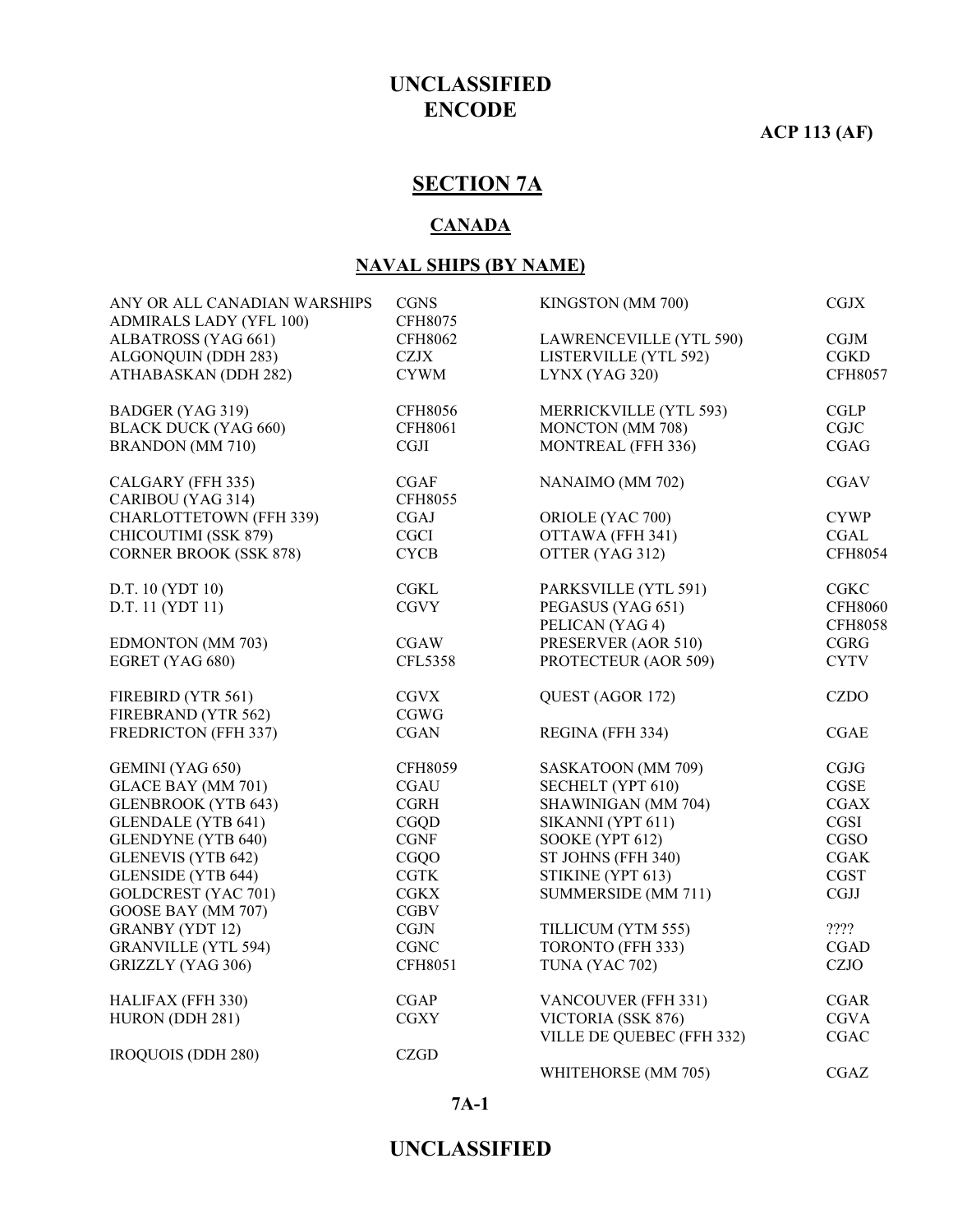**ACP 113 (AF)**

WINDSOR (SSK 877) CZWR WINNIPEG (FFH 338) CGAI

YELLOWKNIFE (MM 706) CGAY

**7A-2**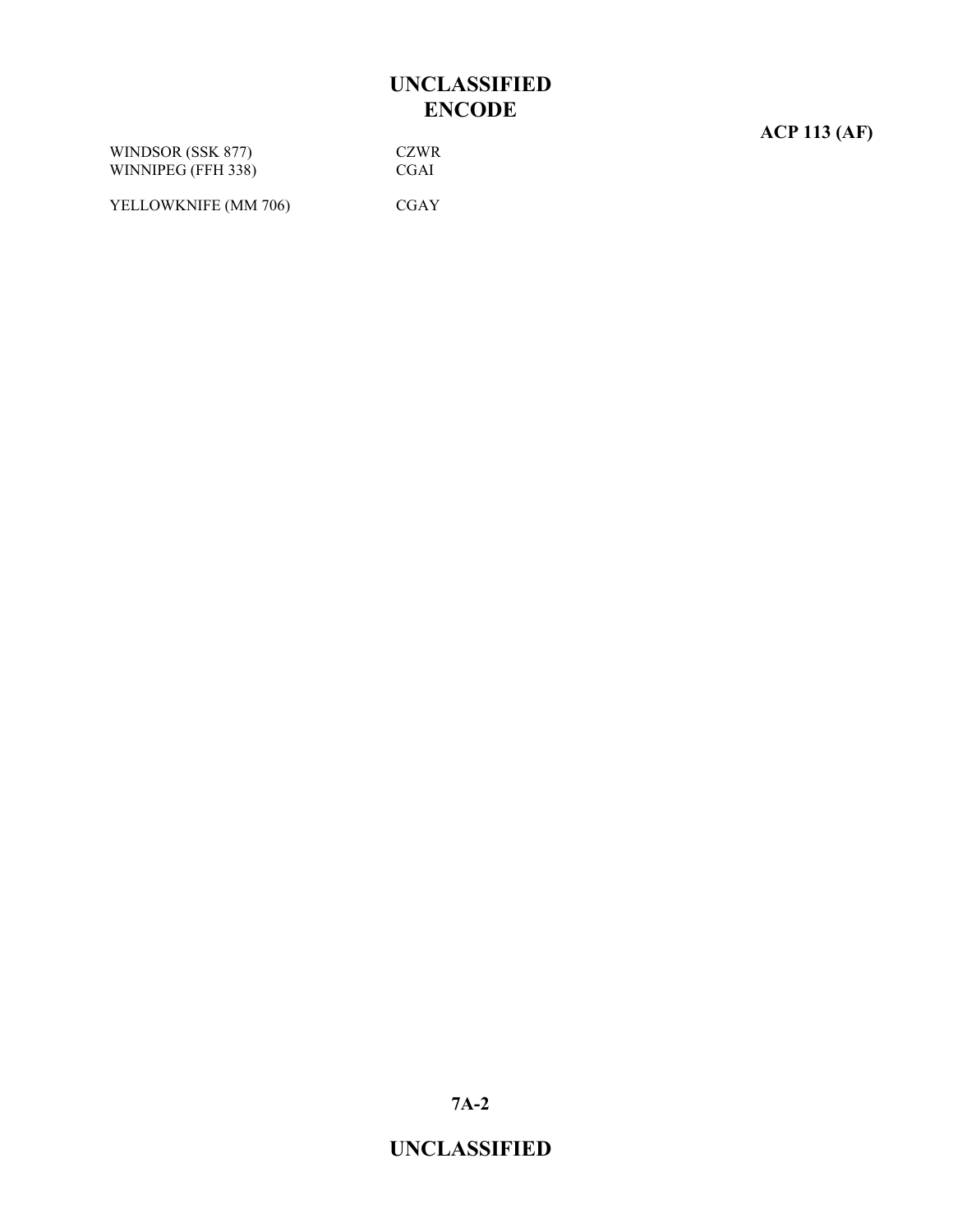**ACP 113 (AF)**

# **SECTION 7B**

### **CANADA**

#### **NAVAL SHIPS (BY CLASS)**

1. The following is a list of official class designators and their meanings for Canadian Naval Ships.

| AG          | General Purpose Auxiliary    | <b>PB</b>  | Patrol Boat                 |
|-------------|------------------------------|------------|-----------------------------|
|             | Vessel                       |            |                             |
| <b>AGOR</b> | Oceanographic Research Ship  | <b>SSK</b> | Submarine Patrol            |
| <b>AOR</b>  | Replenishment Fleet Tanker   |            |                             |
| <b>AOTL</b> | Oiler, Transport Small       |            |                             |
| <b>ASL</b>  | Submarine Tender, Small      | YAC        | Yacht                       |
| <b>ATA</b>  | Tug, Ocean-going Auxiliary   | YAG        | Service Boat, Miscellaneous |
|             |                              | <b>YDT</b> | Diving Tender               |
|             |                              | <b>YFL</b> | Launch                      |
| DD          | Destroyer                    | <b>YNG</b> | Gate Craft                  |
| <b>DDH</b>  | Destroyer Helicopter         | YPT        | Torpedo Recovery            |
|             |                              | <b>YTB</b> | Tug, Harbour, Large         |
| <b>FFH</b>  | Frigate Helicopter           | YTL        | Tug, Harbour, Small         |
|             |                              | <b>YTM</b> | Tug, Harbour, Medium        |
| <b>MM</b>   | Minor Coastal Defence Vessel | <b>YTR</b> | Fire/Rescue Boat, Small     |
| <b>MSA</b>  | Mine Countermeasure          |            |                             |
|             | <b>Auxiliary Vessel</b>      |            |                             |
|             |                              |            |                             |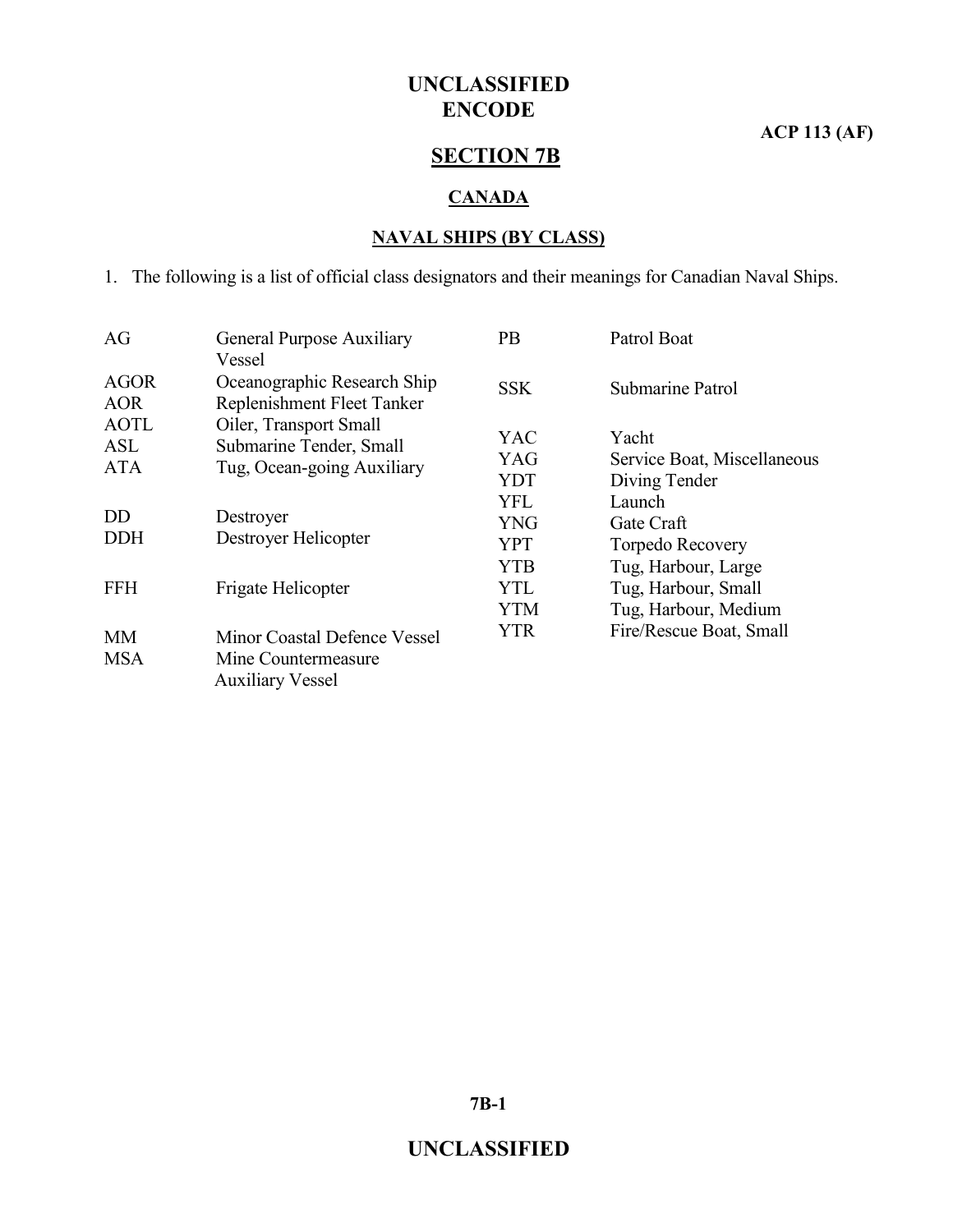|                           |                |                         | $ACP$ 113 (AF) |
|---------------------------|----------------|-------------------------|----------------|
| (AGOR 172) QUEST          | <b>CZDO</b>    | (YAG 660) BLACK DUCK    | <b>CFH8061</b> |
|                           |                | (YAG 661) ALBATROSS     | <b>CFH8062</b> |
| (AOR 509) PROTECTEUR      | <b>CYTV</b>    | (YAG 680) EGRET         | <b>CFL5358</b> |
| (AOR 510) PRESERVER       | <b>CGRG</b>    |                         |                |
|                           |                | (YDT 10) D.T. 10        | <b>CGKL</b>    |
| (DDH 280) IROQUOIS        | CZGD           | (YDT 11) D.T. 11        | <b>CGVY</b>    |
| (DDH 281) HURON           | <b>CGXY</b>    | (YDT 12) GRANBY         | <b>CGJN</b>    |
| (DDH 282) ATHABASKAN      | <b>CYWM</b>    |                         |                |
| (DDH 283) ALGONQUIN       | <b>CZJX</b>    | (YFL 100) ADMIRALS LADY | <b>CFH8075</b> |
| (FFH 330) HALIFAX         | <b>CGAP</b>    | (YPT 610) SECHELT       | CGSE           |
| (FFH 331) VANCOUVER       | <b>CGAR</b>    | (YPT 611) SIKANNI       | CGSI           |
| (FFH 332) VILLE DE QUEBEC | <b>CGAC</b>    | (YPT 612) SOOKE         | CGSO           |
| (FFH 333) TORONTO         | <b>CGAD</b>    | (YPT 613) STIKINE       | <b>CGST</b>    |
| (FFH 334) REGINA          | <b>CGAE</b>    |                         |                |
| (FFH 335) CALGARY         | <b>CGAF</b>    | (YTB 640) GLENDYNE      | <b>CGNF</b>    |
| (FFH 336) MONTREAL        | <b>CGAG</b>    | (YTB 641) GLENDALE      | CGQD           |
| (FFH 337) FREDRICTON      | <b>CGAN</b>    | (YTB 642) GLENEVIS      | <b>CGQO</b>    |
| (FFH 338) WINNIPEG        | <b>CGAI</b>    | (YTB 643) GLENBROOK     | <b>CGRH</b>    |
| (FFH 339) CHARLOTTETOWN   | <b>CGAJ</b>    | (YTB 644) GLENSIDE      | <b>CGTK</b>    |
| (FFH 340) ST JOHNS        | <b>CGAK</b>    |                         |                |
| (FFH 341) OTTAWA          | <b>CGAL</b>    | (YTL 590) LAWRENCEVILLE | <b>CGJM</b>    |
|                           |                | (YTL 591) PARKSVILLE    | <b>CGKC</b>    |
| (MM 700) KINGSTON         | <b>CGJX</b>    | (YTL 592) LISTERVILLE   | <b>CGKD</b>    |
| (MM 701) GLACE BAY        | <b>CGAU</b>    | (YTL 593) MERRICKVILLE  | <b>CGLP</b>    |
| (MM 702) NANAIMO          | <b>CGAV</b>    | (YTL 594) GRANVILLE     | <b>CGNC</b>    |
| (MM 703) EDMONTON         | <b>CGAW</b>    |                         |                |
| (MM 704) SHAWINIGAN       | <b>CGAX</b>    | (YTM 555) TILLICUM      | ????           |
| (MM 705) WHITEHORSE       | <b>CGAZ</b>    |                         |                |
| (MM 706) YELLOWKNIFE      | <b>CGAY</b>    | (YTR 561) FIREBIRD      | <b>CGVX</b>    |
| (MM 707) GOOSE BAY        | <b>CGBV</b>    | (YTR 562) FIREBRAND     | <b>CGWG</b>    |
| (MM 708) MONCTON          | CGJC           |                         |                |
| (MM 709) SASKATOON        | CGJG           |                         |                |
| (MM 710) BRANDON          | <b>CGJI</b>    |                         |                |
| (MM 711) SUMMERSIDE       | <b>CGJJ</b>    |                         |                |
| (SSK 876) VICTORIA        | <b>CGVA</b>    |                         |                |
| (SSK 877) WINDSOR         | <b>CZWR</b>    |                         |                |
| (SSK 878) CORNER BROOK    | <b>CYCB</b>    |                         |                |
| (SSK 879) CHICOUTIMI      | <b>CGCI</b>    |                         |                |
| (YAC 700) ORIOLE          | <b>CYWP</b>    |                         |                |
| (YAC 701) GOLDCREST       | <b>CGKX</b>    |                         |                |
| (YAC 702) TUNA            | <b>CZJO</b>    |                         |                |
| (YAG 4) PELICAN           | <b>CFH8058</b> |                         |                |
| (YAG 306) GRIZZLY         | <b>CFH8051</b> |                         |                |
| (YAG 312) OTTER           | <b>CFH8054</b> |                         |                |
| (YAG 314) CARIBOU         | <b>CFH8055</b> |                         |                |
| (YAG 319) BADGER          | <b>CFH8056</b> |                         |                |
| (YAG 320) LYNX            | <b>CFH8057</b> |                         |                |
| (YAG 650) GEMINI          | <b>CFH8059</b> |                         |                |
| (YAG 651) PEGASUS         | <b>CFH8060</b> |                         |                |
|                           |                | $7B-2$                  |                |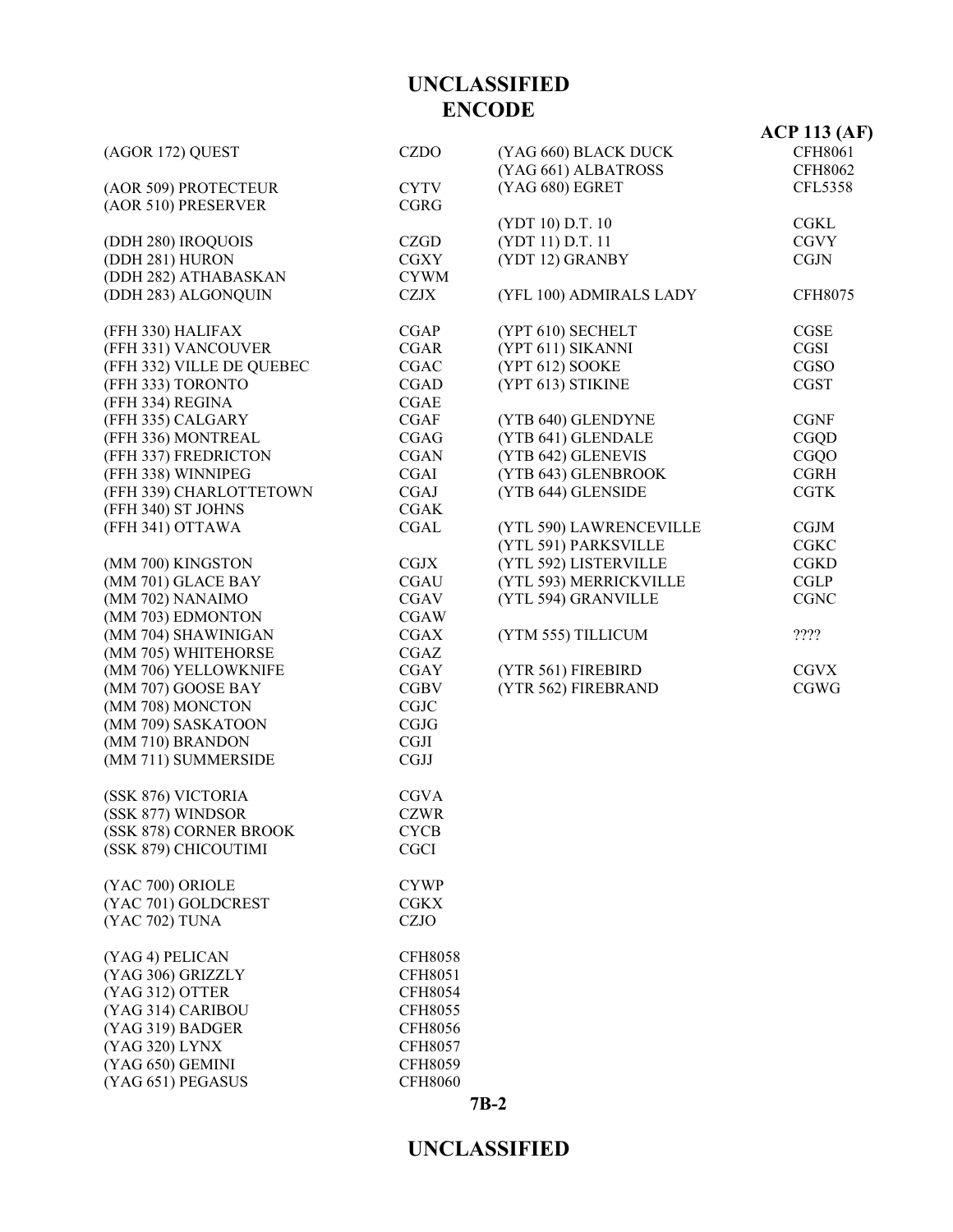**ACP 113 (AF)**

# **SECTION 8A**

#### **DENMARK**

#### **NAVAL SHIPS (BY NAME)**

#### **AND TACAN IDENTIFIERS**

| ANY OR ALL DANISH WARSHIPS       | <b>OVAA</b> |                                       |             |
|----------------------------------|-------------|---------------------------------------|-------------|
| ABSALON (L16)                    | <b>OUFA</b> | OLFERT FISCHER (F355)                 | <b>OUES</b> |
| AGDLEK (Y386)                    | <b>OUGV</b> |                                       |             |
| <b>AGPA (Y387)</b>               | <b>OUGY</b> | PETER TORDENSKIOLD (F356)             | <b>OUET</b> |
| ALSIN (Y345)                     | <b>OUEG</b> |                                       |             |
| ARVAK (Y344)                     | <b>OUEF</b> | RAVNEN (P560)                         | <b>OVDK</b> |
|                                  |             | ROEMOE (Y308)                         | <b>OVNR</b> |
| BARSOE (Y300)                    | <b>OVNJ</b> | ROMSOE (Y302)                         | <b>OVNL</b> |
| DANBJOERN (A551)                 | <b>OUDN</b> | SAELEN (S323)                         | <b>OUCJ</b> |
| DANNEBROG (A540)                 | <b>OUDA</b> | SAMSOE (Y303)                         | <b>OVNM</b> |
| DREJOE (Y301)                    | <b>OVNK</b> | SKADEN (P561)                         | <b>OVDL</b> |
|                                  |             | SLEIPNER (A559)                       | <b>OUDH</b> |
| <b>FAROE</b> (Y306)              | <b>OVNP</b> | SOELOEVEN (P563)                      | <b>OVDN</b> |
| FLYVEFISKEN (P550)               | <b>OVDA</b> | SPRINGEREN (S324)                     | <b>OUCK</b> |
|                                  |             | STOEREN (P555)                        | <b>OVDF</b> |
| GLENTEN (P557)                   | <b>OVDH</b> | <b>SVAERDFISKEN (P556)</b>            | <b>OVDG</b> |
| GRIBBEN (P558)                   | <b>OVDI</b> |                                       |             |
| <b>GUNNAR SEIDENFADEN (A561)</b> | <b>OUDV</b> | THETIS (F357)                         | <b>OUEU</b> |
| <b>GUNNAR THORSON (A560)</b>     | <b>OUDU</b> | THORBJOERN (A553)                     | <b>OUDP</b> |
|                                  |             | THUROE (Y304)                         | <b>OVNN</b> |
| HAJEN (P551)                     | <b>OVDB</b> | TRITON (F358)                         | <b>OUEV</b> |
| HAVKATTEN (P552)                 | <b>OVDC</b> | TULUGAQ (Y388)                        | OUGU        |
| <b>HVIDBJOERNEN (F360)</b>       | <b>OUEX</b> | TUMLEREN (S322)                       | <b>OUCI</b> |
|                                  | <b>OUDO</b> |                                       |             |
| ISBJOERN (A552)                  |             | <b>VAEDDEREN</b> (F359)               | <b>OUEW</b> |
|                                  |             | VEJROE (Y305)                         | <b>OVNO</b> |
| <b>KRONBORG (S325)</b>           | <b>OUCL</b> | <b>VIBEN</b> (P562)                   | <b>OVDM</b> |
| LAESOE (Y307)                    | <b>OVNQ</b> | Y338 (Y338)                           | <b>OVGH</b> |
| LAXEN (P553)                     | <b>OVDD</b> | Y376 (Y376)                           | <b>OVHQ</b> |
| LINDORMEN (N43)                  | <b>OVKH</b> | Y379 (Y379)                           | <b>OVHT</b> |
| LOMMEN (P559)                    | <b>OVDJ</b> |                                       |             |
| LOSSEN (N44)                     | <b>OVKI</b> | <b>TACAN IDENTIFIERS</b>              |             |
| LUNDEN (Y343)                    | <b>OVGM</b> | <b>SPARE FOR FURTURE ASSIGNMENTS:</b> |             |
| <b>MAKRELEN</b> (P554)           | <b>OVDE</b> |                                       |             |
| MARIE MILJOE (A563)              | <b>OUEA</b> | <b>YT</b>                             |             |
| METTE MILJOE (A562)              | <b>OUEB</b> |                                       |             |
| MOEEN (N82)                      | <b>OVLP</b> |                                       |             |
|                                  |             |                                       |             |
| NIELS JUEL (F354)                | <b>OUER</b> |                                       |             |

**8A-1**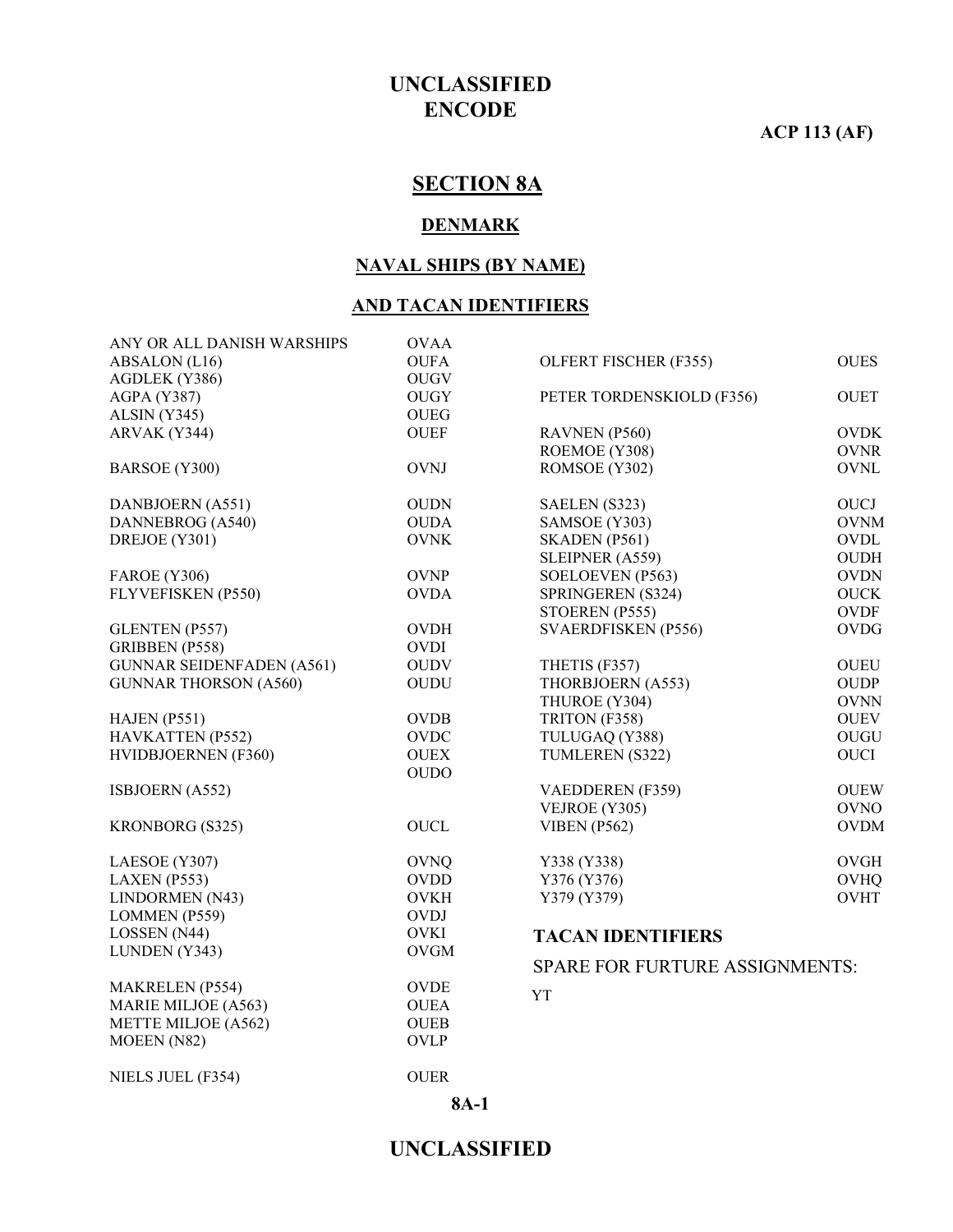**ACP 113 (AF)**

# **SECTION 8B**

#### **DENMARK**

#### **NAVAL SHIPS (BY CLASS)**

1. The following is a list of official class designators and their meanings for Danish Naval Ships

- A Auxiliary
- F Frigate
- L Assault Vessel
- M Minesweeper
- N Minelayer
- P Small Warships
- S Submarine
- Y Service Craft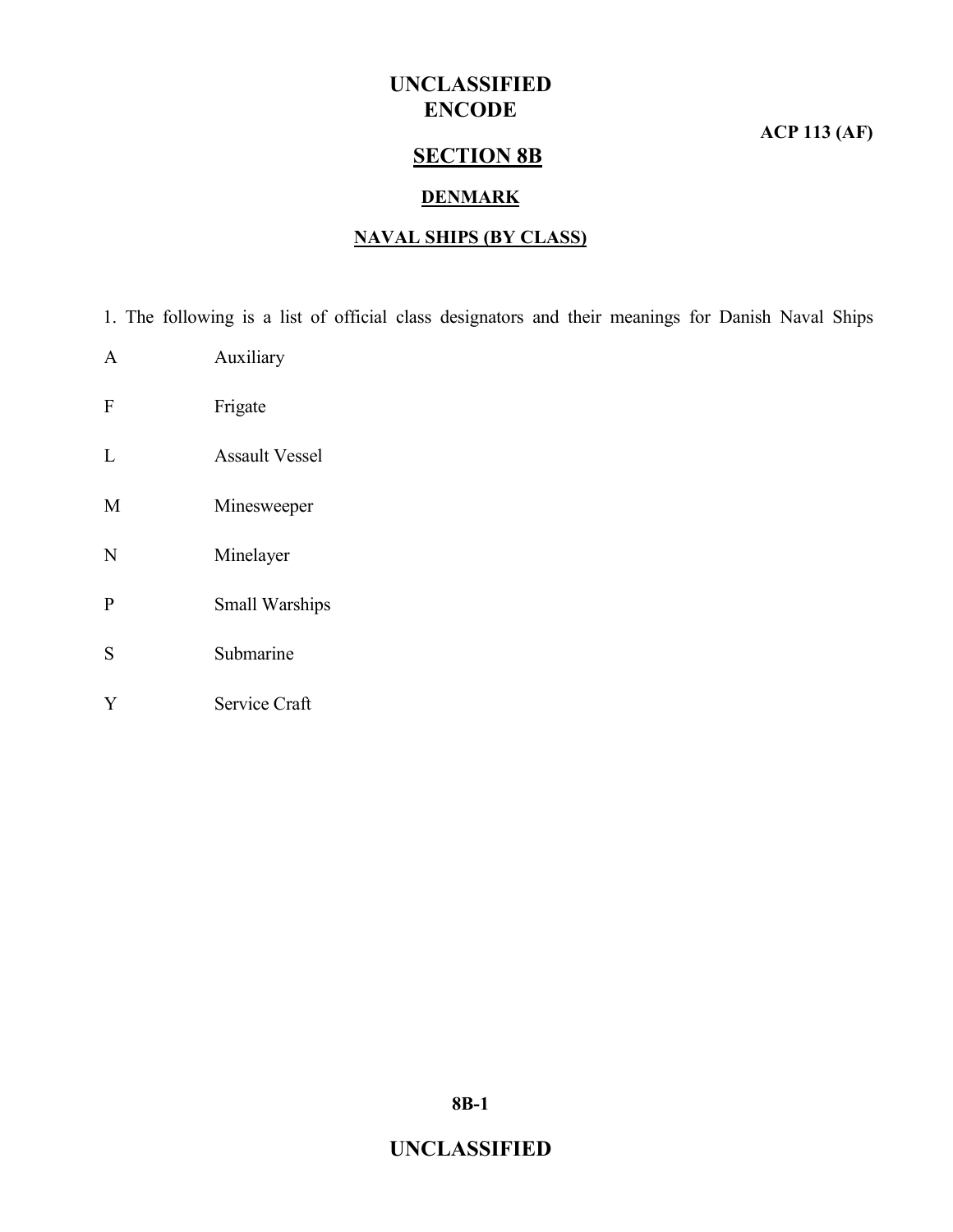# **ACP 113 (AF)**

| $(A540)$ DANNEBROG $(A)$      | <b>OUDA</b> | $(Y307)$ LAESOE $(Y)$ | <b>OVNQ</b> |
|-------------------------------|-------------|-----------------------|-------------|
| (A551) DANBJOERN (A)          | <b>OUDN</b> | $(Y308)$ ROEMOE $(Y)$ | <b>OVNR</b> |
| $(A552)$ ISBJOERN $(A)$       | <b>OUDO</b> | (Y338) Y338 (Y)       | <b>OVGH</b> |
| (A553) THORBJOERN (A)         | <b>OUDP</b> | $(Y343)$ LUNDEN $(Y)$ | <b>OVGM</b> |
| $(A559)$ SLEIPNER $(A)$       | <b>OUDH</b> | (Y344) ARVAK (Y)      | <b>OUEF</b> |
| (A560) GUNNAR THORSON (A)     |             | $(Y345)$ ALSIN $(Y)$  |             |
|                               | <b>OUDU</b> |                       | <b>OUEG</b> |
| (A561) GUNNAR SEIDENFADEN (A) | <b>OUDV</b> | (Y376) Y376 (Y)       | <b>OVHQ</b> |
| (A562) METTE MILJOE (A)       | <b>OUEB</b> | (Y379) Y379 (Y)       | <b>OVHT</b> |
| (A563) MARIE MILJOE (A)       | <b>OUEA</b> | $(Y386)$ AGDLEK $(Y)$ | <b>OUGV</b> |
|                               |             | (Y387) AGPA (Y)       | <b>OUGY</b> |
| (F354) NIELS JUEL (F)         | <b>OUER</b> | (Y388) TULUGAQ (Y)    | OUGU        |
| (F355) OLFERT FISCHER (F)     | <b>OUES</b> |                       |             |
| (F356) PETER TORDENSKIOLD (F) | <b>OUET</b> |                       |             |
| $(F357)$ THETIS $(F)$         | <b>OUEU</b> |                       |             |
| $(F358)$ TRITON $(F)$         | <b>OUEV</b> |                       |             |
| (F359) VAEDDEREN (F)          | <b>OUEW</b> |                       |             |
| (F360) HVIDBJOERNEN (F)       | <b>OUEX</b> |                       |             |
|                               |             |                       |             |
| $(L16)$ ABSALON $(L)$         | <b>OUFA</b> |                       |             |
|                               |             |                       |             |
| (N43) LINDORMEN (N)           | <b>OVKH</b> |                       |             |
| $(N44)$ LOSSEN $(N)$          | <b>OVKI</b> |                       |             |
| (N82) MOEEN(N)                | <b>OVLP</b> |                       |             |
|                               |             |                       |             |
| (P550) FLYVEFISKEN (P)        | <b>OVDA</b> |                       |             |
| $(P551)$ HAJEN $(P)$          | <b>OVDB</b> |                       |             |
| (P552) HAVKATTEN (P)          | OVDC        |                       |             |
| $(P553)$ LAXEN $(P)$          | <b>OVDD</b> |                       |             |
| (P554) MAKRELEN (P)           | <b>OVDE</b> |                       |             |
| $(P555)$ STOEREN $(P)$        | <b>OVDF</b> |                       |             |
| (P556) SVAERDFISKEN (P)       | <b>OVDG</b> |                       |             |
| $(P557)$ GLENTEN $(P)$        | <b>OVDH</b> |                       |             |
| $(P558)$ GRIBBEN $(P)$        | <b>OVDI</b> |                       |             |
| $(P559)$ LOMMEN $(P)$         | <b>OVDJ</b> |                       |             |
| $(P560)$ RAVNEN $(P)$         | <b>OVDK</b> |                       |             |
|                               |             |                       |             |
| $(P561)$ SKADEN $(P)$         | <b>OVDL</b> |                       |             |
| (P562) VIBEN (P)              | <b>OVDM</b> |                       |             |
| (P563) SOELOEVEN (P)          | <b>OVDN</b> |                       |             |
| (S322) TUMLEREN (S)           | <b>OUCI</b> |                       |             |
| $(S323)$ SAELEN $(S)$         | <b>OUCJ</b> |                       |             |
| (S324) SPRINGEREN (S)         | <b>OUCK</b> |                       |             |
|                               |             |                       |             |
| (S325) KRONBORG (S)           | <b>OUCL</b> |                       |             |
| $(Y300)$ BARSOE $(Y)$         | <b>OVNJ</b> |                       |             |
| $(Y301)$ DREJOE $(Y)$         | <b>OVNK</b> |                       |             |
| $(Y302)$ ROMSOE $(Y)$         | <b>OVNL</b> |                       |             |
| (Y303) SAMSOE (Y)             | <b>OVNM</b> |                       |             |
| (Y304) THUROE (Y)             | <b>OVNN</b> |                       |             |
|                               |             |                       |             |
| $(Y305)$ VEJROE $(Y)$         | <b>OVNO</b> |                       |             |
| $(Y306)$ FAROE $(Y)$          | <b>OVNP</b> |                       |             |

#### **8B-2**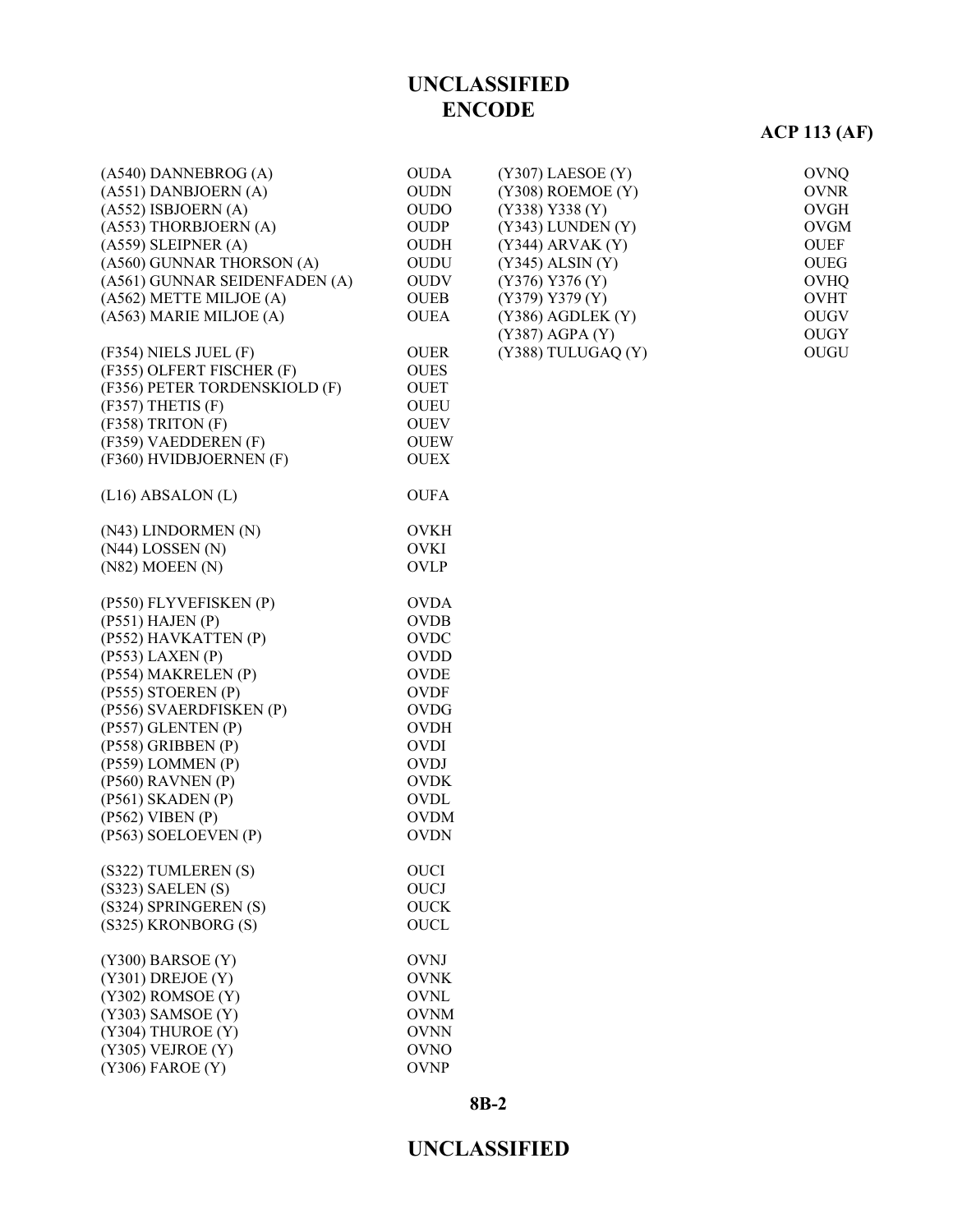**ACP 113 (AF)**

# **SECTION 9A**

#### **FEDERAL REPUBLIC OF GERMANY**

#### **NAVAL SHIPS (BY NAME)**

#### **AND TACAN IDENTIFIERS**

| ANY OR ALL GERMAN HOSPITAL        | <b>DRZX</b>           | BRANDENBURG (FFGH) (F 215)       | <b>DRAH</b> |
|-----------------------------------|-----------------------|----------------------------------|-------------|
| SHIP(S)                           |                       | BREITGRUND (YAG) (Y 866)         | <b>DRXS</b> |
| ANY OR ALL GERMAN WARSHIPS        | <b>DRZZ</b>           | BREMEN (FFGH) (F 207)            | <b>DRAQ</b> |
|                                   |                       | <b>BUMS (YAG) (Y 1689)</b>       | <b>DRNO</b> |
| AK 1 (YFL) (Y 1671)               | <b>DRNV</b>           |                                  |             |
| AK 2 (YAG) (Y 1686)               | <b>DRNU</b>           | DATTELN (MHC) (M 1068)           | <b>DRFA</b> |
| AK 3 (YAG) (Y 1672)               | <b>DRNW</b>           | DILLINGEN (MHC) (M 1065)         | <b>DREX</b> |
| AK 6 (YAG) (Y 1683)               | <b>DRNB</b>           | DONAU (AGCP) (A 516)             | <b>DRHO</b> |
| ALLIANCE (AGOR) (A 1456)          | <b>DRMX</b>           | DRANSKE (YTL) (Y 1658)           | <b>DRUB</b> |
| ALSTER (AGI) (A 50)               | <b>DRHF</b>           |                                  |             |
| ALTMARK (APB) (Y 891)             | <b>DRTL</b>           | EISVOGEL (AGBL) (A 1401)         | <b>DRLG</b> |
| AM 6 (YAG) (Y 1674)               | <b>DRMQ</b>           | ELBE (AGCP) (A 511)              | <b>DRHJ</b> |
| AM 7 (YAG) (Y 1679)               | <b>DRMR</b>           | EMDEN (FFGH) (F 210)             | <b>DRAT</b> |
| AM 8 (YAG) (Y 1675)               | <b>DRMS</b>           | ENSDORF (MSCD) (M 1094)          | <b>DRFN</b> |
| AMMERSEE (AOL) (A 1425)           | <b>DRKJ</b>           | EVERSAND (YRG) (Y 1644)          | <b>DROI</b> |
| ASCHAU (YAG) (Y 1685)             | <b>DRNS</b>           |                                  |             |
| AUERBACH/OPF (MSCD) (M 1093)      | <b>DRFR</b>           | FEHMARN (ATS) (A 1458)           | <b>DRLF</b> |
| AUGSBURG (FFGH) (F 213)           | <b>DRAN</b>           | FRANKENTHAL (MHC) (M 1066)       | <b>DREY</b> |
|                                   |                       | FRANKFURT AM MAIN (AFS) (A 1412) | <b>DRKB</b> |
| BAD BEVENSEN (MHC) (M 1063)       | <b>DREV</b>           | <b>FULDA</b> (MHC) (M 1058)      | <b>DRFC</b> |
| BAD RAPPENAU (MHC) (M 1067)       | <b>DREZ</b>           |                                  |             |
| BALTRUM (ATS) (A 1439)            | <b>DRNL</b>           | GORCH FOCK (AXS) (A 60)          | <b>DRAX</b> |
| <b>BANT</b> (YAG) (Y 867)         | <b>DRXR</b>           | <b>GRIEP</b> (YD) (Y 876)        | <b>DRNF</b> |
| BAUMHOLDER (YAG) (Y 837)          | <b>DROT</b>           | GROEMITZ (MHC) (M 1064)          | <b>DREW</b> |
| BAYERN (FFGH) (F 217)             | <b>DRAJ</b>           |                                  |             |
| <b>BEGLEITER 10 (AG) (A 1470)</b> | <b>DRSB</b>           | HAMBURG (FFGH) (F 220)           | <b>DRAB</b> |
| <b>BEGLEITER 11 (AG) (A 1471)</b> | <b>DRSC</b>           | HAMELN (MSCD) (M 1092)           | <b>DRFO</b> |
| <b>BEGLEITER 12 (AG) (A 1472)</b> | <b>DRSD</b>           | HELMSAND (AG) (Y 862)            | <b>DRMC</b> |
| <b>BEGLEITER 13 (AG) (A 1473)</b> | <b>DRSE</b>           | HERTEN (MSC) (M 1099)            | <b>DRFP</b> |
| <b>BEGLEITER 14 (AG) (A 1474)</b> | <b>DRSF</b>           | <b>HIEV</b> (YD) (Y 875)         | <b>DRNE</b> |
| <b>BEGLEITER 15 (AG) (A 1475)</b> | <b>DRSG</b>           | HOMBURG (MHC) (M 1069)           | <b>DRFB</b> |
| <b>BEGLEITER 16 (AG) (A 1476)</b> | <b>DRSH</b>           |                                  |             |
| <b>BEGLEITER 17 (AG) (A 1477)</b> | <b>DRSI</b>           | <b>JUIST (ATS) (A 1440)</b>      | <b>DRNM</b> |
| <b>BEGLEITER 18 (AG) (A 1478)</b> | <b>DRSJ</b>           |                                  |             |
| <b>BEGLEITER 19 (AG) (A 1479)</b> | <b>DRSK</b>           | KALKGRUND (YAG) (Y 865)          | <b>DRXQ</b> |
| BEGLEITER 20 (AG) (A 1480)        | <b>DRSL</b>           | KARLSRUHE (FFGH) (F 212)         | <b>DRAV</b> |
| <b>BEGLEITER 9 (AG) (A 1469)</b>  | <b>DRSA</b>           | KNECHTSAND (YTB) (Y 814)         | <b>DRLN</b> |
| BERGEN (YAG) (Y 838)              | $\operatorname{DROU}$ | KOELN (FFGH) (F 211)             | <b>DRAU</b> |
| BERLIN (AFS) (A 1411)             | <b>DRKA</b>           | KRONSORT (AG) (Y 861)            | <b>DRME</b> |
| BOERDE (APB) (Y 894)              | <b>DRTO</b>           | KULMBACH (MSC) (M 1091)          | <b>DRFU</b> |
| <b>BORBY (YAG) (Y 1687)</b>       | <b>DRNZ</b>           |                                  |             |
| BOTTSAND (YRG) (Y 1643)           | <b>DRNR</b>           | LABOE (MSC) (M 1097)             | <b>DRFK</b> |
|                                   |                       |                                  |             |

**9A-1**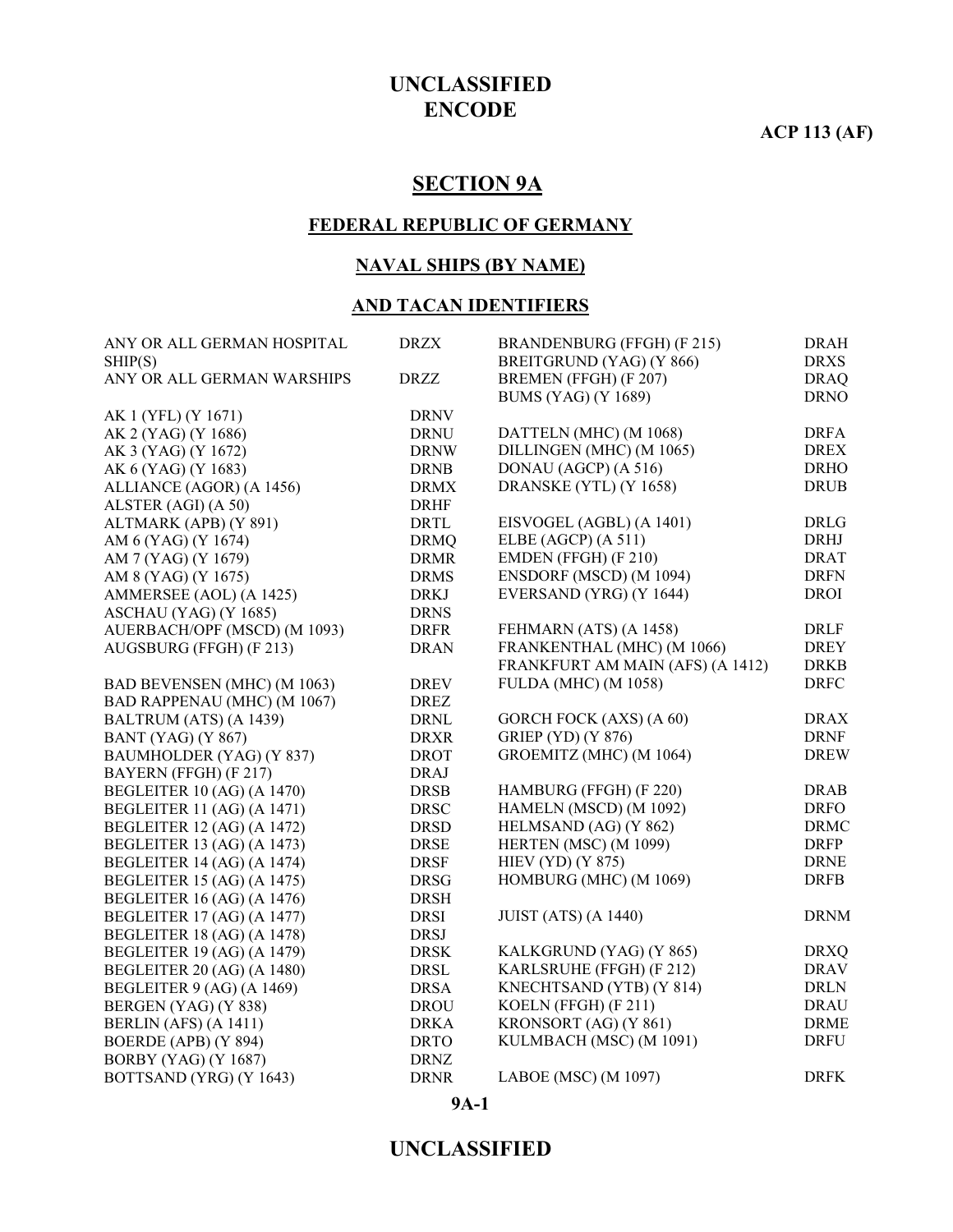### **UNCLASSIFIED**

|                                |             |                                   | <b>ACP 113 (AF)</b> |
|--------------------------------|-------------|-----------------------------------|---------------------|
| LACHS (LCU) (L 762)            | <b>DRIG</b> | S 65 SPERBER (PGFG) (P 6115)      | <b>DRBY</b>         |
| LANGENESS (YTB) (Y 819)        | <b>DRLS</b> | S 66 GREIF (PGFG) (P 6116)        | <b>DRBZ</b>         |
| LANGEOOG (ATS) (A 1441)        | <b>DRNN</b> | S 67 KONDOR (PGFG) (P 6117)       | <b>DRCA</b>         |
| LCM 14 SARDELLE (LCM) (L 773)  | <b>DRJI</b> | S 68 SEEADLER (PGFG) (P 6118)     | <b>DRCB</b>         |
| LCM 21 HUMMER (LCM) (L 780)    | <b>DRJA</b> | S 69 HABICHT (PGFG) (P 6119)      | <b>DRCC</b>         |
| LCM 23 KRABBE (LCM) (L 782)    | <b>DRJC</b> | S 70 KORMORAN (PGFG) (P 6120)     | <b>DRCD</b>         |
| LCM 24 AUSTER (LCM) (L 783)    | <b>DRJD</b> | S 71 GEPARD (PGFGM) (P 6121)      | <b>DRCE</b>         |
| LCM 25 MUSCHEL (LCM) (L 784)   | <b>DRJE</b> | S 72 PUMA (PGFGM) (P 6122)        | <b>DRCF</b>         |
| LCM 26 KORALLE (LCM) (L 785)   | <b>DRJF</b> | S 73 HERMELIN (PGFGM) (P 6123)    | <b>DRCG</b>         |
| LCM 27 GARNELE (LCM) (L 786)   | <b>DRJM</b> | S 74 NERZ (PGFGM) (P 6124)        | <b>DRCH</b>         |
| LCM 28 LANGUSTE (LCM) (L 787)  | <b>DRJN</b> | S 75 ZOBEL (PGFGM) (P 6125)       | <b>DRCI</b>         |
| LP <sub>1</sub>                | <b>DRNG</b> | S 76 FRETTCHEN (PGFGM) (P 6126)   | <b>DRCJ</b>         |
| LP <sub>2</sub>                | <b>DRNH</b> | S 77 DACHS (PGFGM) (P 6127)       | <b>DRCK</b>         |
| LP 3 (Y 1690)                  | <b>DRNK</b> | S 78 OZELOT (PGFGM) (P 6128)      | <b>DRCL</b>         |
| LUEBECK (FFGH) (F 214)         | <b>DRAO</b> | S 79 WIESEL (PGFGM) (P 6129)      | <b>DRCM</b>         |
| LUETJE HOERN (YTB) (Y 812)     | DRLL        | S 80 HYAENE (PGFGM) (P 6130)      | <b>DRCN</b>         |
|                                |             | SACHSEN (FFGH) (F 219)            | <b>DRAA</b>         |
| MA 1 (YD) (Y 1678)             | <b>DRNJ</b> | SCHARHOERN (YTB) (Y 815)          | <b>DRLO</b>         |
| MA 2 (YD) (Y 1676)             | <b>DRNX</b> | SCHLEI (LCU) (L 765)              | <b>DRIM</b>         |
| MA 3 (YD) (Y 1677)             | <b>DRNY</b> | SCHLESWIG-HOLSTEIN (FFGH) (F 216) | <b>DRAI</b>         |
| MAIN (AGCP) (A 515)            | <b>DRHN</b> | <b>SCHWEDENECK (AG) (Y 860)</b>   | <b>DRMF</b>         |
| MECKLENBURG-VORPOMMERN (FFGH)  | <b>DRAK</b> | SCHWIMMKRAN GRIEP (YD) (Y 876)    | <b>DRNF</b>         |
| (F 218)                        |             | SCHWIMMKRAN HIEV (YD) (Y 875)     | <b>DRNE</b>         |
| MEERSBURG (ASL) (A 1418)       | <b>DRKH</b> | SIEGBURG (MSCD) (M 1098)          | <b>DRFL</b>         |
| MITTELGRUND (YAG) (Y 864)      | <b>DRXP</b> | SPESSART (AORL) (A 1442)          | <b>DRKN</b>         |
| MOSEL (AGCM) (A 512)           | <b>DRHK</b> | SPIEKEROOG (ATA) (A 1452)         | <b>DRLJ</b>         |
| MUEHLHAUSEN (MCD) (M 1052)     | <b>DRMV</b> | STOLLERGRUND (YAG) (Y 863)        | <b>DRXO</b>         |
| MUNSTER (YAG) (Y 839)          | <b>DROV</b> | SULZBACH-ROSENBERG (MHC) (M 1062) | <b>DREU</b>         |
|                                |             |                                   |                     |
| NARVAL (Y 883)                 | <b>DROQ</b> | TEGERNSEE (AOL) (A 1426)          | <b>DRKK</b>         |
| NEUENDE (YAG) (Y 1680)         | DRLZ        | TF 5 (YPT) (Y 855)                | <b>DROO</b>         |
| NIEDERSACHSEN (FFGH) (F 208)   | <b>DRAR</b> | TODENDORF (YAG) (Y 835)           | <b>DROR</b>         |
| NORDERNEY (ATA) (A 1455)       | <b>DRLK</b> |                                   |                     |
| NORDSTRAND (YTB) (Y 817)       | <b>DRLQ</b> | U 12 (SSA) (S 191)                | <b>DRDF</b>         |
| NORDWIND (YAC) (Y 834)         | <b>DRAZ</b> | U 15 (SSC) (S 194)                | <b>DRDI</b>         |
|                                |             | U 16 (SSC) (S 195)                | <b>DRDJ</b>         |
| OKER (AGI) (A 53)              | <b>DRHG</b> | U 17 (SSC) (S 196)                | <b>DRDK</b>         |
| OSTE (AGI) (A 52)              | <b>DRHH</b> | U 18 (SSC) (S 197)                | <b>DRDL</b>         |
|                                |             | U 22 (SSC) (S 171)                | <b>DRDP</b>         |
| PASSAU (MSC) (M 1096)          | <b>DRFJ</b> | U 23 (SSC) (S 172)                | <b>DRDQ</b>         |
| PEGNITZ (MSCD) (M 1090)        | <b>DRFT</b> | U 24 (SSC) (S 173)                | <b>DRDR</b>         |
| PLANET (AGOR) (A 1437)         | <b>DRAY</b> | U 25 (SSC) (S 174)                | <b>DRDS</b>         |
| PUTLOS (YAG) (Y 836)           | <b>DROS</b> | U 26 (SSC) (S 175)                | <b>DRDT</b>         |
|                                |             | U 29 (SSC) (S 178)                | <b>DRDW</b>         |
| RHEIN (AGCM) (A 513)           | <b>DRHL</b> | U 30 (SSC) (S 179)                | <b>DRDX</b>         |
| RHEINLAND-PFALZ (FFGH) (F 209) | <b>DRAS</b> | U 31 (SSK) (S 181)                | <b>DRDA</b>         |
| RHOEN (AORL) (A 1443)          | <b>DRKM</b> | U 32 (SSK) (S 182)                | <b>DRDB</b>         |
| ROTTWEIL (MHC) (M 1061)        | <b>DRET</b> | U 33 (SSK) (S 183)                | <b>DRDC</b>         |
|                                |             | U 34 (SSK) (S 184)                | <b>DRDD</b>         |
| S 61 ALBATROS (PGFG) (P 6111)  | <b>DRBU</b> | U 35 (SSK) (S 185)                | <b>DRDY</b>         |
| S 62 FALKE (PGFG) (P 6112)     | <b>DRBV</b> | U 36 (SSK) (S 186)                | <b>DRDZ</b>         |
| S 63 GEIER (PGFG) (P 6113)     | <b>DRBW</b> | UCKERMARK (APB) (Y 893)           | <b>DRTN</b>         |
| S 64 BUSSARD (PGFG) (P 6114)   | <b>DRBX</b> | <b>UEBERHERRN</b> (MSC) (M 1095)  | <b>DRFS</b>         |
|                                | $9A-2$      |                                   |                     |
|                                |             |                                   |                     |

# **UNCLASSIFIED ENCODE**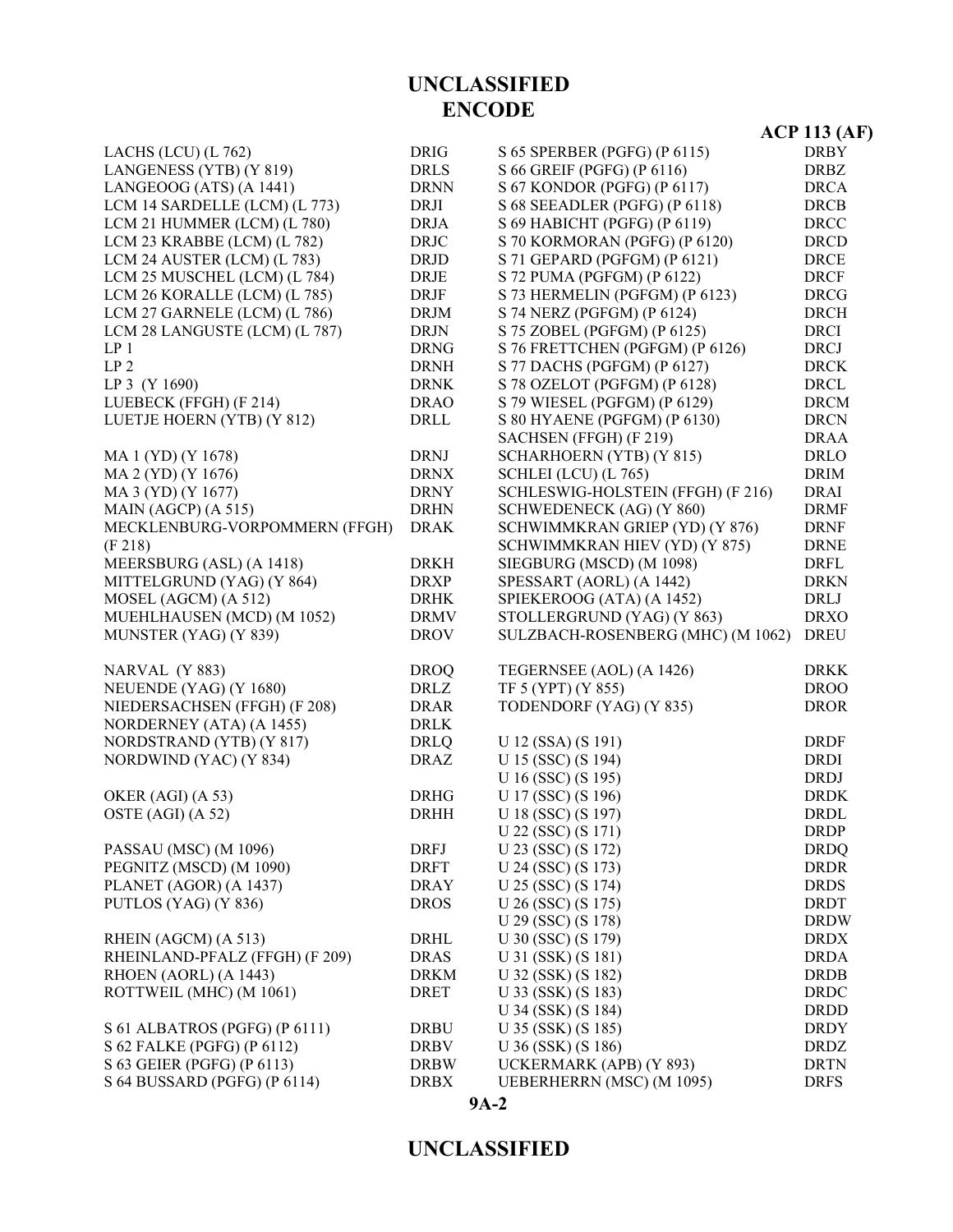#### **ACP 113 (AF)**

| SACHSEN (FFGH)(F 219)   | 1) A |
|-------------------------|------|
| HAMBURG (FFGH)(F 220)   | -GE  |
| HESSEN (FFGH) $(F 221)$ | K R  |

#### SPARE FOR FUTURE ASSIGNMENTS:

| VOGTLAND (APB) (Y 890)         | <b>DRTK</b> |
|--------------------------------|-------------|
| VORPOSTENBOOT 1 (AG) (A 1485)  | <b>DRSV</b> |
| VORPOSTENBOOT 10 (AG) (A 1464) | <b>DRSQ</b> |
| VORPOSTENBOOT 11 (AG) (A 1465) | <b>DRSR</b> |
| VORPOSTENBOOT 12 (AG) (A 1466) | <b>DRSS</b> |
| VORPOSTENBOOT 13 (AG) (A 1467) | <b>DRST</b> |
| VORPOSTENBOOT 14 (AG) (A 1468) | <b>DRSU</b> |
| VORPOSTENBOOT 15 (AG) (A 1490) | <b>DRTA</b> |
| VORPOSTENBOOT 16 (AG) (A 1491) | <b>DRTB</b> |
| VORPOSTENBOOT 17 (AG) (A 1492) | <b>DRTC</b> |
| VORPOSTENBOOT 18 (AG) (A 1493) | <b>DRTD</b> |
| VORPOSTENBOOT 19 (AG) (A 1494) | <b>DRTE</b> |
| VORPOSTENBOOT 2 (AG) (A 1486)  | <b>DRSW</b> |
| VORPOSTENBOOT 20 (AG) (A 1495) | <b>DRTF</b> |
| VORPOSTENBOOT 21 (AG) (A 1496) | <b>DRTG</b> |
| VORPOSTENBOOT 22 (AG) (A 1497) | <b>DRTH</b> |
| VORPOSTENBOOT 3 (AG) (A 1487)  | DRSX        |
| VORPOSTENBOOT 4 (AG) (A 1488)  | <b>DRSY</b> |
| VORPOSTENBOOT 5 (AG) (A 1489)  | <b>DRSZ</b> |
| VORPOSTENBOOT 6 (AG) (A 1460)  | <b>DRSM</b> |
| VORPOSTENBOOT 7 (AG) (A 1461)  | <b>DRSN</b> |
| VORPOSTENBOOT 8 (AG) (A 1462)  | <b>DRSO</b> |
| VORPOSTENBOOT 9 (AG) (A 1463)  | <b>DRSP</b> |
|                                |             |
| WANGEROOGE (ATA) (A 1451)      | DRLI        |
| WEIDEN (MHC) (M 1060)          | <b>DRES</b> |
| WEILHEIM (MHC) (M 1059)        | <b>DRFD</b> |
| WERRA (AGCM) (A 514)           | <b>DRHM</b> |
| WESTENSEE (AOL) (A 1427)       | DRKL.       |
| WESTERWALD (AK) (A 1435)       | <b>DRKT</b> |
| WILHELM PULLWER (YAG) (A 1409) | <b>DRMN</b> |

WISCHE (APB) (Y 895) DRTP WUSTROW (YTL) (Y 1656) DRTY

VOGELSAND (YTB) (Y 816) DRLP

DR GV

JF

LD MH

OU

RK

**9A-3**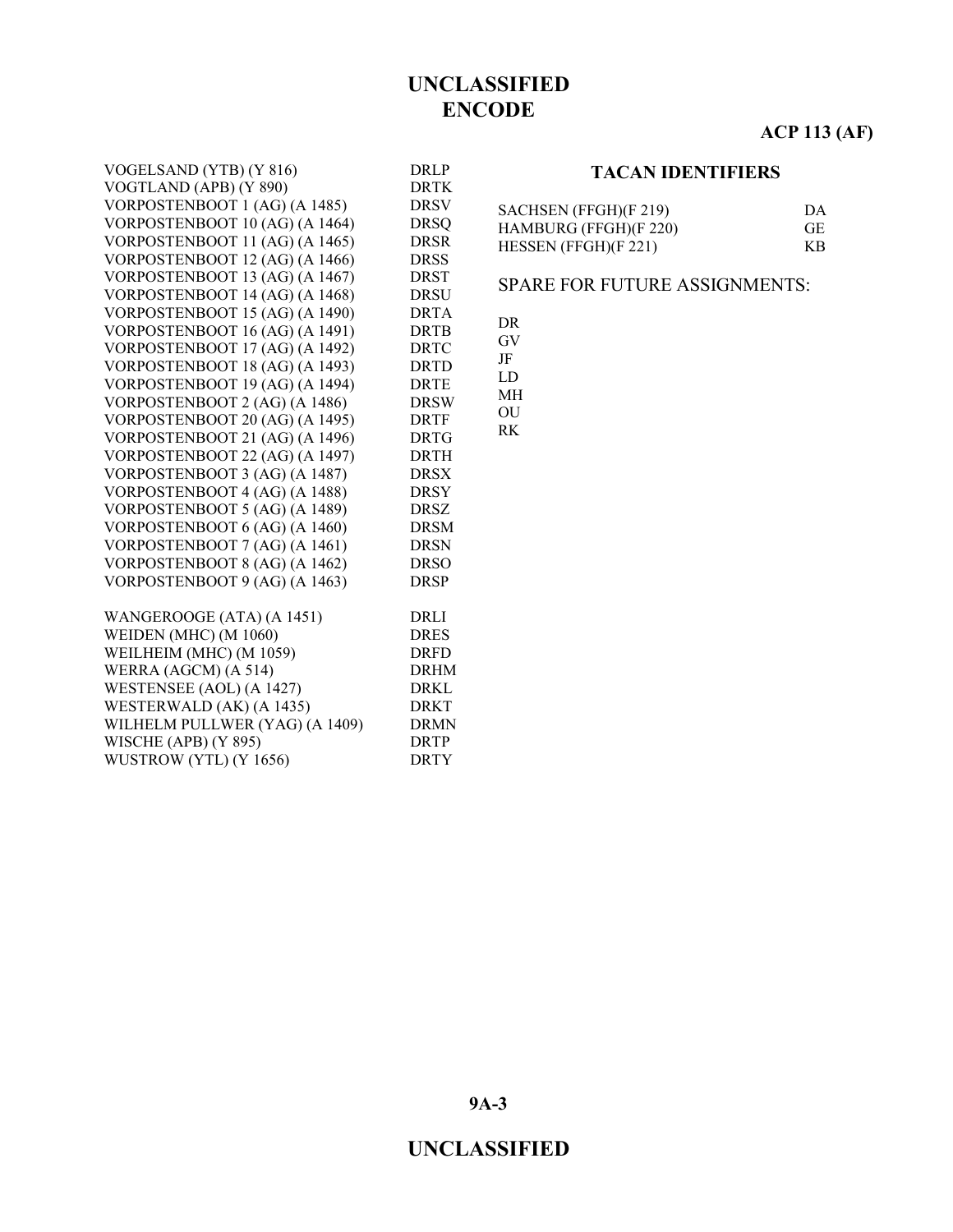**ACP 113 (AF)**

### **SECTION 9B**

#### **FEDERAL REPUBLIC OF GERMANY**

#### **NAVAL SHIPS (BY CLASS)**

1. The following is a list of official class designators and their meanings for German Naval Ships.

| <b>AETL</b><br>AF          | <b>Ammunition Transport, Small</b><br>Stores Ship               | <b>LCM</b><br><b>LCU</b>               | Landing Craft, Merchanised<br>Landing Craft, Utility                               |
|----------------------------|-----------------------------------------------------------------|----------------------------------------|------------------------------------------------------------------------------------|
| AG                         | <b>Auxiliary Miscellaneous</b>                                  |                                        |                                                                                    |
| <b>AGBL</b><br><b>AGCM</b> | Icebreaker, Small<br>Auxiliary Mine Warfare Support<br>Ship     | <b>MCD</b><br><b>MHC</b><br><b>MSC</b> | Minecountermeasures Vessel, Driving<br>Minehunter, Coastal<br>Minesweeper, Coastal |
| AGE                        | Research Ship                                                   | <b>MSCD</b>                            | Minesweeper, Coastal, with Drone                                                   |
| <b>AGI</b>                 | Intelligence Collector                                          |                                        |                                                                                    |
| <b>AGOR</b><br><b>AGP</b>  | Oceanographic Research Ship<br>Patrol/Torpedo Boat Support Ship | <b>PGFG</b>                            | Patrol Ship, Fast, Equipped with<br><b>Surface to Surface Guided Missiles</b>      |
| AK                         | (Tender)                                                        | <b>PGFGM</b>                           | Patrol Combatant, Guided Missile                                                   |
| AO                         | Cargo Ship (Naval)<br>Oil Tanker, General                       |                                        |                                                                                    |
| <b>AOL</b>                 | Oiler, Small (Naval)                                            | <b>SSC</b>                             | Submarine, Coastal                                                                 |
| <b>AOTL</b>                | Oiler Transport, Small                                          | <b>SSK</b>                             | Long Range Patrol Submarine. May                                                   |
| <b>APB</b>                 | <b>Barrack Ship</b>                                             |                                        | have primary Anti-surface or Anti-                                                 |
| <b>ATA</b>                 | Tug, Oceangoing, Auxiliary                                      |                                        | Submarine role.                                                                    |
| <b>ATR</b>                 | Tug, Oceangoing, Rescue                                         |                                        |                                                                                    |
| <b>ATS</b>                 | Tug, Oceangoing, Salvage                                        | <b>YAC</b>                             | Yacht                                                                              |
| <b>AWT</b>                 | Water Tender (Naval)                                            | <b>YAG</b>                             | Service Craft Miscellaneous                                                        |
| AX                         | Training Ship (Naval)                                           | YD                                     | <b>Floating Crane</b>                                                              |
| <b>AXS</b>                 | Training Ship, Sail (Naval)                                     | <b>YDG</b>                             | <b>Vessel Degaussing</b>                                                           |
|                            |                                                                 | <b>YDT</b>                             | Diving Tender                                                                      |
| <b>DDM</b>                 | <b>Guided Missiles Destroyer</b>                                | YF                                     | Lighter, Cover                                                                     |
|                            |                                                                 | <b>YFDL</b>                            | Dry Dock Floating Open, Small                                                      |
|                            |                                                                 | YO                                     | Barge, Fuel Oiler                                                                  |
| <b>FFGH</b>                | Frigate Equipped with Surface to                                | <b>YPT</b>                             | Torpedo Retriever Craft                                                            |
|                            | Surface Missiles and Helicopter                                 | <b>YRB</b>                             | Barge, Repair and Berthing                                                         |
|                            |                                                                 | <b>YRG</b>                             | Tank Cleaning Craft                                                                |
|                            |                                                                 | <b>YRST</b>                            | Barge, Salvage                                                                     |
|                            |                                                                 | <b>YTL</b>                             | Tug, Harbour, Small                                                                |
|                            |                                                                 | <b>YTM</b>                             | Tug, Harbour, Medium                                                               |

**9B-1**

**Draft dated 04 Mar 2003**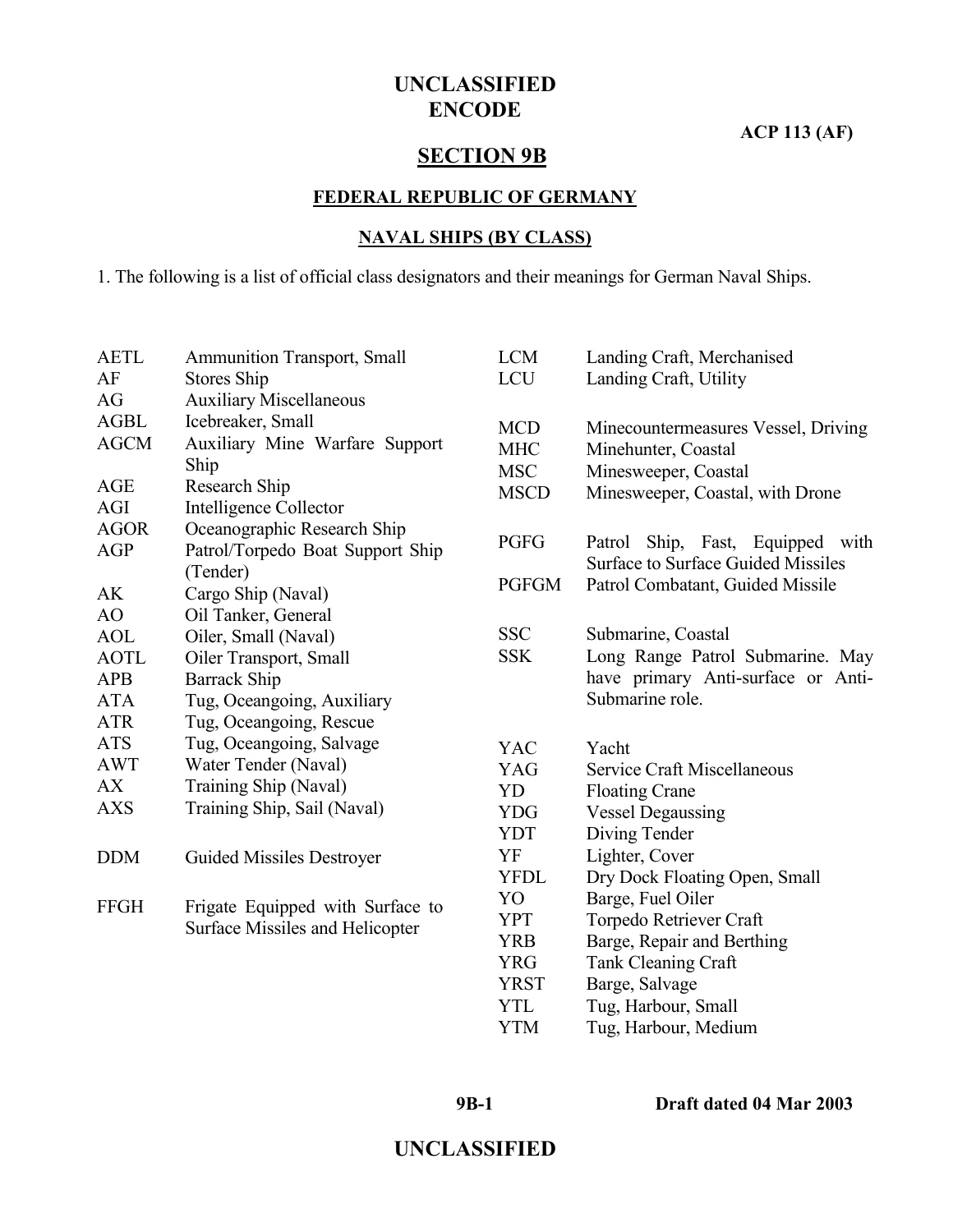# **ACP 113 (AF)**

| LP <sub>1</sub>                  | <b>DRNG</b>                |                                   |             |
|----------------------------------|----------------------------|-----------------------------------|-------------|
| LP <sub>2</sub>                  | <b>DRNH</b>                | (A 511) E LBE (AGCP)              | DRHJ        |
| (Y 1690) LP 3                    | <b>DRNK</b>                | $(A 515)$ MAIN $(AGCP)$           | <b>DRHN</b> |
| (Y 883) NARVAL                   | <b>DROQ</b>                | (A 516) DONAU (AGCP)              | <b>DRHO</b> |
| $(A 1411)$ BERLIN $(AFS)$        | <b>DRKA</b>                | (A 50) ALSTER (AGI)               | <b>DRHF</b> |
| (A 1412) FRANKFURT AM MAIN (AFS) | <b>DRKB</b>                | $(A 52)$ OSTE $(AGI)$             | <b>DRHH</b> |
|                                  |                            | $(A 53)$ OKER $(AGI)$             | <b>DRHG</b> |
| (A 1460) VORPOSTENBOOT 6 (AG)    | <b>DRSM</b>                |                                   |             |
| (A 1461) VORPOSTENBOOT 7 (AG)    | <b>DRSN</b>                | (A 1437) PLANET (AGOR)            | <b>DRAY</b> |
| (A 1462) VORPOSTENBOOT 8 (AG)    | <b>DRSO</b>                | (A 1456) ALLIANCE (AGOR)          | <b>DRMX</b> |
| (A 1463) VORPOSTENBOOT 9 (AG)    | <b>DRSP</b>                |                                   |             |
| (A 1464) VORPOSTENBOOT 10 (AG)   | <b>DRSQ</b>                | (A 1435) WESTERWALD (AK)          | <b>DRKT</b> |
| (A 1465) VORPOSTENBOOT 11 (AG)   | <b>DRSR</b>                |                                   |             |
| (A 1466) VORPOSTENBOOT 12 (AG)   | <b>DRSS</b>                | (A 1425) AMMERSEE (AOL)           | <b>DRKJ</b> |
| (A 1467) VORPOSTENBOOT 13 (AG)   | <b>DRST</b>                | (A 1426) TEGERNSEE (AOL)          | <b>DRKK</b> |
| (A 1468) VORPOSTENBOOT 14 (AG)   | <b>DRSU</b>                | (A 1427) WESTENSEE (AOL)          | <b>DRKL</b> |
| $(A 1469)$ BEGLEITER $9 (AG)$    | <b>DRSA</b>                |                                   |             |
| (A 1470) BEGLEITER 10 (AG)       | <b>DRSB</b>                | (A 1442) SPESSART (AORL)          | <b>DRKN</b> |
| (A 1471) BEGLEITER 11 (AG)       | <b>DRSC</b>                | (A 1443) RHOEN (AORL)             | <b>DRKM</b> |
| (A 1472) BEGLEITER 12 (AG)       | <b>DRSD</b>                |                                   |             |
| (A 1473) BEGLEITER 13 (AG)       | <b>DRSE</b>                | (Y 890) VOGTLAND (APB)            | <b>DRTK</b> |
| (A 1474) BEGLEITER 14 (AG)       | <b>DRSF</b>                | (Y 891) ALTMARK (APB)             | <b>DRTL</b> |
| (A 1475) BEGLEITER 15 (AG)       | <b>DRSG</b>                | (Y 893) UCKERMARK (APB)           | <b>DRTN</b> |
| (A 1476) BEGLEITER 16 (AG)       | <b>DRSH</b>                | (Y 894) BOERDE (APB)              | <b>DRTO</b> |
| (A 1477) BEGLEITER 17 (AG)       | <b>DRSI</b>                | (Y 895) WISCHE (APB)              | <b>DRTP</b> |
| (A 1478) BEGLEITER 18 (AG)       | <b>DRSJ</b>                |                                   |             |
| (A 1479) BEGLEITER 19 (AG)       | <b>DRSK</b>                | (A 1418) MEERSBURG (ASL)          | <b>DRKH</b> |
| (A 1480) BEGLEITER 20 (AG)       | <b>DRSL</b>                |                                   |             |
| (A 1485) VORPOSTENBOOT 1 (AG)    | <b>DRSV</b>                | (A 1451) WANGEROOGE (ATA)         | $\rm DRLI$  |
| (A 1486) VORPOSTENBOOT 2 (AG)    | <b>DRSW</b>                | (A 1452) SPIEKEROOG (ATA)         | DRLJ        |
| (A 1487) VORPOSTENBOOT 3 (AG)    | <b>DRSX</b>                | (A 1455) NORDERNEY (ATA)          | <b>DRLK</b> |
| (A 1488) VORPOSTENBOOT 4 (AG)    | <b>DRSY</b>                |                                   |             |
| (A 1489) VORPOSTENBOOT 5 (AG)    | <b>DRSZ</b>                | (A 1439) BALTRUM (ATS)            | <b>DRNL</b> |
| (A 1490) VORPOSTENBOOT 15 (AG)   | <b>DRTA</b>                | (A 1440) JUIST (ATS)              | <b>DRNM</b> |
| (A 1491) VORPOSTENBOOT 16 (AG)   | <b>DRTB</b>                | (A 1441) LANGEOOG (ATS)           | <b>DRNN</b> |
| (A 1492) VORPOSTENBOOT 17 (AG)   | <b>DRTC</b>                | (A 1458) FEHMARN (ATS)            | <b>DRLF</b> |
| (A 1493) VORPOSTENBOOT 18 (AG)   | <b>DRTD</b>                |                                   |             |
| (A 1494) VORPOSTENBOOT 19 (AG)   | <b>DRTE</b>                | (A 60) GORCH FOCK (AXS)           | <b>DRAX</b> |
| (A 1495) VORPOSTENBOOT 20 (AG)   | <b>DRTF</b>                |                                   |             |
| (A 1496) VORPOSTENBOOT 21 (AG)   | <b>DRTG</b>                | (F 207) BREMEN (FFGH)             | <b>DRAQ</b> |
| (A 1497) VORPOSTENBOOT 22 (AG)   | <b>DRTH</b>                | (F 208) NIEDERSACHSEN (FFGH)      | <b>DRAR</b> |
| (Y 860) SCHWEDENECK (AG)         |                            | (F 209) RHEINLAND-PFALZ (FFGH)    | <b>DRAS</b> |
| (Y 861) KRONSORT (AG)            | <b>DRMF</b><br><b>DRME</b> | (F 210) EMDEN (FFGH)              | <b>DRAT</b> |
| (Y 862) HELMSAND (AG)            | <b>DRMC</b>                | (F 211) KOELN (FFGH)              | <b>DRAU</b> |
|                                  |                            |                                   |             |
|                                  |                            | (F 212) KARLSRUHE (FFGH)          | <b>DRAV</b> |
| (A 1401) EISVOGEL (AGBL)         | <b>DRLG</b>                | (F 213) AUGSBURG (FFGH)           | <b>DRAN</b> |
|                                  |                            | (F 214) LUEBECK (FFGH)            | <b>DRAO</b> |
| (A 512) MOSEL (AGCM)             | <b>DRHK</b>                | (F 215) BRANDENBURG (FFGH)        | <b>DRAH</b> |
| $(A 513)$ RHEIN $(AGCM)$         | DRHL                       | (F 216) SCHLESWIG-HOLSTEIN (FFGH) | <b>DRAI</b> |
| (A 514) WERRA (AGCM)             | <b>DRHM</b>                | (F 217) BAYERN (FFGH)             | <b>DRAJ</b> |
|                                  |                            |                                   |             |

#### **9B-2**

**Draft dated 04 Mar 2003**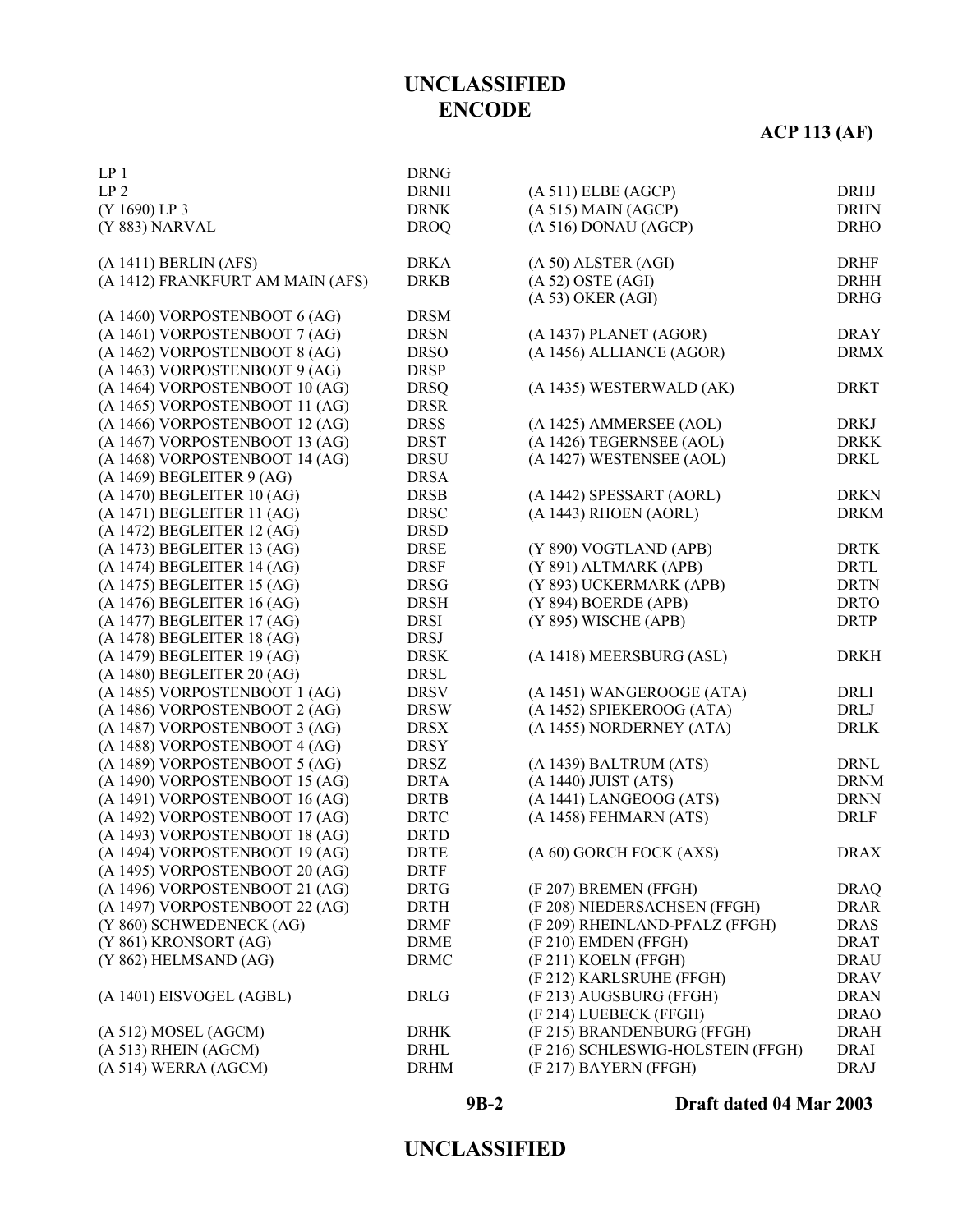# **UNCLASSIFIED**

**9B-3**

|                                          |             |                                 | AUT 113 (AF) |
|------------------------------------------|-------------|---------------------------------|--------------|
| (F 218) MECKLENBURG-VORPOMMERN<br>(FFGH) | <b>DRAK</b> | (P 6120) S 70 KORMORAN (PGFG)   | <b>DRCD</b>  |
| (F 219) SACHSEN (FFGH)                   | <b>DRAA</b> | (P 6121) S 71 GEPARD (PGFGM)    | <b>DRCE</b>  |
| (F 220) HAMBURG (FFGH)                   | <b>DRAB</b> | (P 6122) S 72 PUMA (PGFGM)      | <b>DRCF</b>  |
|                                          |             | (P 6123) S 73 HERMELIN (PGFGM)  | <b>DRCG</b>  |
| (L 773) LCM 14 SARDELLE (LCM)            | DRJI        | (P 6124) S 74 NERZ (PGFGM)      | <b>DRCH</b>  |
| (L 780) LCM 21 HUMMER (LCM)              | <b>DRJA</b> | (P 6125) S 75 ZOBEL (PGFGM)     | <b>DRCI</b>  |
| (L 782) LCM 23 KRABBE (LCM)              | <b>DRJC</b> | (P 6126) S 76 FRETTCHEN (PGFGM) | <b>DRCJ</b>  |
| (L 783) LCM 24 AUSTER (LCM)              | <b>DRJD</b> | (P 6127) S 77 DACHS (PGFGM)     | <b>DRCK</b>  |
| (L 784) LCM 25 MUSCHEL (LCM)             | <b>DRJE</b> | (P 6128) S 78 OZELOT (PGFGM)    | <b>DRCL</b>  |
| (L 785) LCM 26 KORALLE (LCM)             | <b>DRJF</b> | (P 6129) S 79 WIESEL (PGFGM)    | <b>DRCM</b>  |
| (L 786) LCM 27 GARNELE (LCM)             |             | (P 6130) S 80 HYAENE (PGFGM)    | <b>DRCN</b>  |
|                                          | <b>DRJM</b> |                                 |              |
| (L 787) LCM 28 LANGUSTE (LCM)            | <b>DRJN</b> |                                 |              |
|                                          |             | (S 191) U 12 (SSA)              | <b>DRDF</b>  |
| (L 762) LACHS (LCU)                      | <b>DRIG</b> |                                 |              |
| (L 765) SCHLEI (LCU)                     | <b>DRIM</b> | (S 171) U 22 (SSC)              | <b>DRDP</b>  |
|                                          |             | (S 172) U 23 (SSC)              | <b>DRDQ</b>  |
| (M 1052) MUEHLHAUSEN (MCD)               | <b>DRMV</b> | (S 173) U 24 (SSC)              | <b>DRDR</b>  |
|                                          |             | (S 174) U 25 (SSC)              | <b>DRDS</b>  |
| (M 1058) FULDA (MHC)                     | <b>DRFC</b> | (S 175) U 26 (SSC)              | <b>DRDT</b>  |
| (M 1059) WEILHEIM (MHC)                  | <b>DRFD</b> | (S 178) U 29 (SSC)              | <b>DRDW</b>  |
| (M 1060) WEIDEN (MHC)                    | <b>DRES</b> | (S 179) U 30 (SSC)              | <b>DRDX</b>  |
| (M 1061) ROTTWEIL (MHC)                  | <b>DRET</b> | (S 194) U 15 (SSC)              | <b>DRDI</b>  |
| (M 1062) SULZBACH-ROSENBERG              | <b>DREU</b> | (S 195) U 16 (SSC)              | <b>DRDJ</b>  |
| (MHC)                                    |             | (S 196) U 17 (SSC)              | <b>DRDK</b>  |
| (M 1063) BAD BEVENSEN (MHC)              | <b>DREV</b> | (S 197) U 18 (SSC)              | <b>DRDL</b>  |
| (M 1064) GROEMITZ (MHC)                  | <b>DREW</b> |                                 |              |
| (M 1065) DILLINGEN (MHC)                 | <b>DREX</b> | (S 181) U 31 (SSK)              | <b>DRDA</b>  |
| (M 1066) FRANKENTHAL (MHC)               | <b>DREY</b> | (S 182) U 32 (SSK)              | <b>DRDB</b>  |
| (M 1067) BAD RAPPENAU (MHC)              | <b>DREZ</b> | (S 183) U 33 (SSK)              | <b>DRDC</b>  |
| (M 1068) DATTELN (MHC)                   | <b>DRFA</b> | (S 184) U 34 (SSK)              | <b>DRDD</b>  |
| (M 1069) HOMBURG (MHC)                   | <b>DRFB</b> | (S 185) U 35 (SSK)              | <b>DRDY</b>  |
| (M 1091) KULMBACH (MSC)                  | <b>DRFU</b> | (S186) U36(SSK)                 | <b>DRDZ</b>  |
| (M 1095) UEBERHERRN (MSC)                | <b>DRFS</b> |                                 |              |
| (M 1096) PASSAU (MSC)                    | <b>DRFJ</b> | (Y 834) NORDWIND (YAC)          | <b>DRAZ</b>  |
| (M 1097) LABOE (MSC)                     | <b>DRFK</b> |                                 |              |
| (M 1099) HERTEN (MSC)                    | <b>DRFP</b> | (A 1409) WILHELM PULLWER (YAG)  | <b>DRMN</b>  |
|                                          |             | (Y 835) TODENDORF (YAG)         | <b>DROR</b>  |
| (M 1090) PEGNITZ (MSCD)                  | <b>DRFT</b> | (Y 836) PUTLOS (YAG)            | <b>DROS</b>  |
| (M 1092) HAMELN (MSCD)                   | <b>DRFO</b> | (Y 837) BAUMHOLDER (YAG)        | <b>DROT</b>  |
| (M 1093) AUERBACH/OPF (MSCD)             | <b>DRFR</b> | $(Y 838)$ BERGEN $(YAG)$        | <b>DROU</b>  |
| (M 1094) ENSDORF (MSCD)                  |             | (Y 839) MUNSTER (YAG)           |              |
|                                          | <b>DRFN</b> |                                 | <b>DROV</b>  |
| (M 1098) SIEGBURG (MSCD)                 | <b>DRFL</b> | (Y 863) STOLLERGRUND (YAG)      | <b>DRXO</b>  |
|                                          |             | (Y 864) MITTELGRUND (YAG)       | <b>DRXP</b>  |
| (P 6111) S 61 ALBATROS (PGFG)            | <b>DRBU</b> | (Y 865) KALKGRUND (YAG)         | <b>DRXQ</b>  |
| (P 6112) S 62 FALKE (PGFG)               | <b>DRBV</b> | (Y 866) BREITGRUND (YAG)        | <b>DRXS</b>  |
| (P 6113) S 63 GEIER (PGFG)               | <b>DRBW</b> | (Y 867) BANT (YAG)              | <b>DRXR</b>  |
| (P 6114) S 64 BUSSARD (PGFG)             | <b>DRBX</b> | (Y 1672) AK 3 (YAG)             | <b>DRNW</b>  |
| (P 6115) S 65 SPERBER (PGFG)             | <b>DRBY</b> | (Y 1674) AM 6 (YAG)             | <b>DRMQ</b>  |
| (P 6116) S 66 GREIF (PGFG)               | <b>DRBZ</b> | (Y 1675) AM 8 (YAG)             | <b>DRMS</b>  |
| (P 6117) S 67 KONDOR (PGFG)              | <b>DRCA</b> | (Y 1679) AM 7 (YAG)             | <b>DRMR</b>  |
| (P 6118) S 68 SEEADLER (PGFG)            | <b>DRCB</b> | (Y 1680) NEUENDE (YAG)          | DRLZ         |
| (P 6119) S 69 HABICHT (PGFG)             | <b>DRCC</b> | (Y 1683) AK 6 (YAG)             | <b>DRNB</b>  |

**UNCLASSIFIED ENCODE**

#### **ACP 113 (AF)**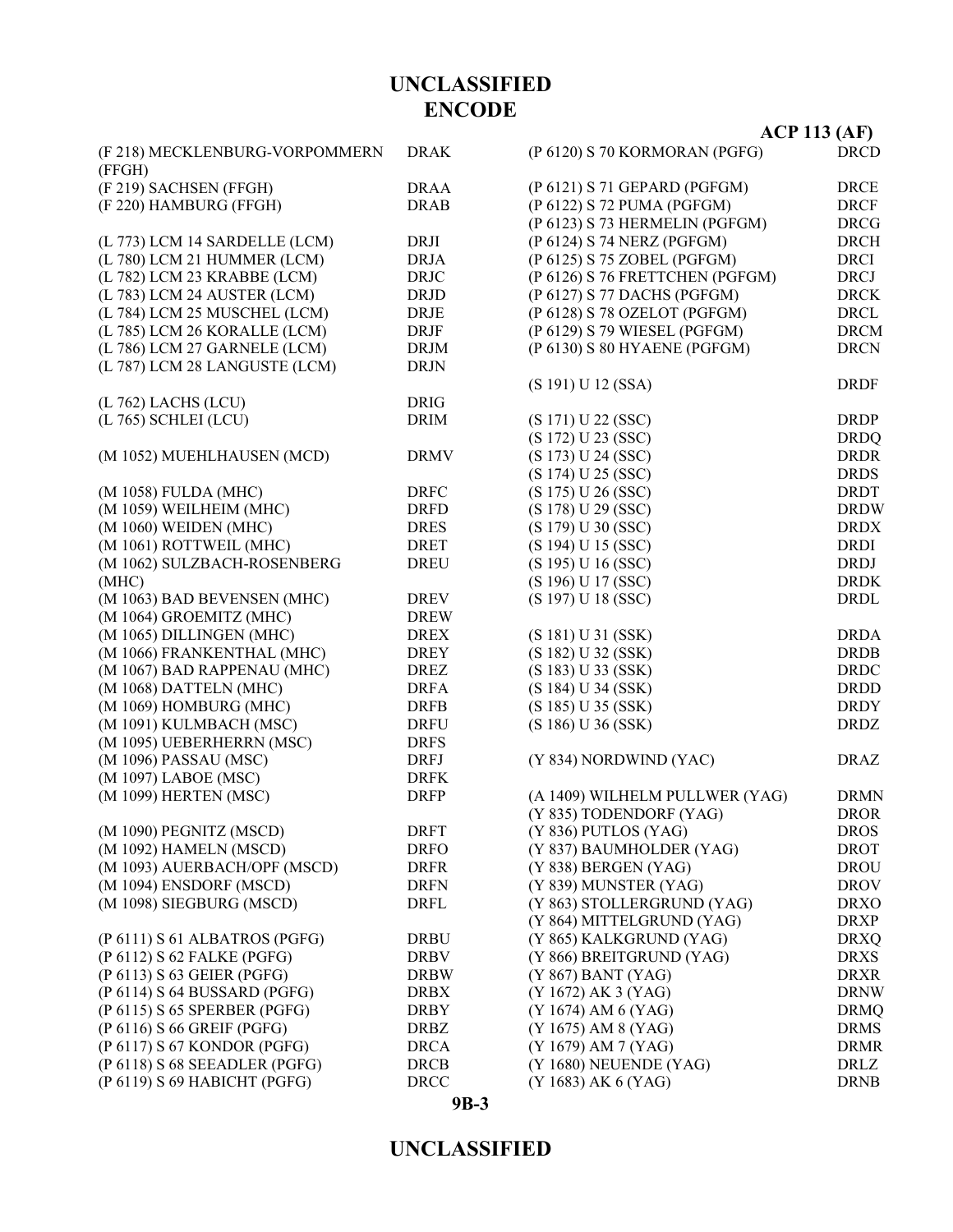# **ACP 113 (AF)**

| (Y 1685) ASCHAU (YAG)      | <b>DRNS</b> |
|----------------------------|-------------|
| (Y 1686) AK 2 (YAG)        | <b>DRNU</b> |
| (Y 1687) BORBY (YAG)       | <b>DRNZ</b> |
| (Y 1689) BUMS (YAG)        | <b>DRNO</b> |
|                            |             |
| (Y 1676) MA 2 (YD)         | <b>DRNX</b> |
| (Y 1677) MA 3 (YD)         | <b>DRNY</b> |
| (Y 1678) MA 1 (YD)         | <b>DRNJ</b> |
| (Y 875) HIEV (YD)          | <b>DRNE</b> |
| (Y 876) GRIEP (YD)         | <b>DRNF</b> |
|                            |             |
| (Y 1671) AK 1 (YFL)        | <b>DRNV</b> |
|                            |             |
| (Y 855) TF 5 (YPT)         | <b>DROO</b> |
|                            |             |
| (Y 1643) BOTTSAND (YRG)    | <b>DRNR</b> |
| (Y 1644) EVERSAND (YRG)    | <b>DROI</b> |
|                            |             |
| (Y 812) LUETJE HOERN (YTB) | DRLL        |
| (Y 814) KNECHTSAND (YTB)   | <b>DRLN</b> |
| (Y 815) SCHARHOERN (YTB)   | <b>DRLO</b> |
| (Y 816) VOGELSAND (YTB)    | <b>DRLP</b> |
| (Y 817) NORDSTRAND (YTB)   | <b>DRLQ</b> |
| (Y 819) LANGENESS (YTB)    | <b>DRLS</b> |
|                            |             |
| (Y 1656) WUSTROW (YTL)     | <b>DRTY</b> |
| (Y 1658) DRANSKE (YTL)     | DRUB        |
|                            |             |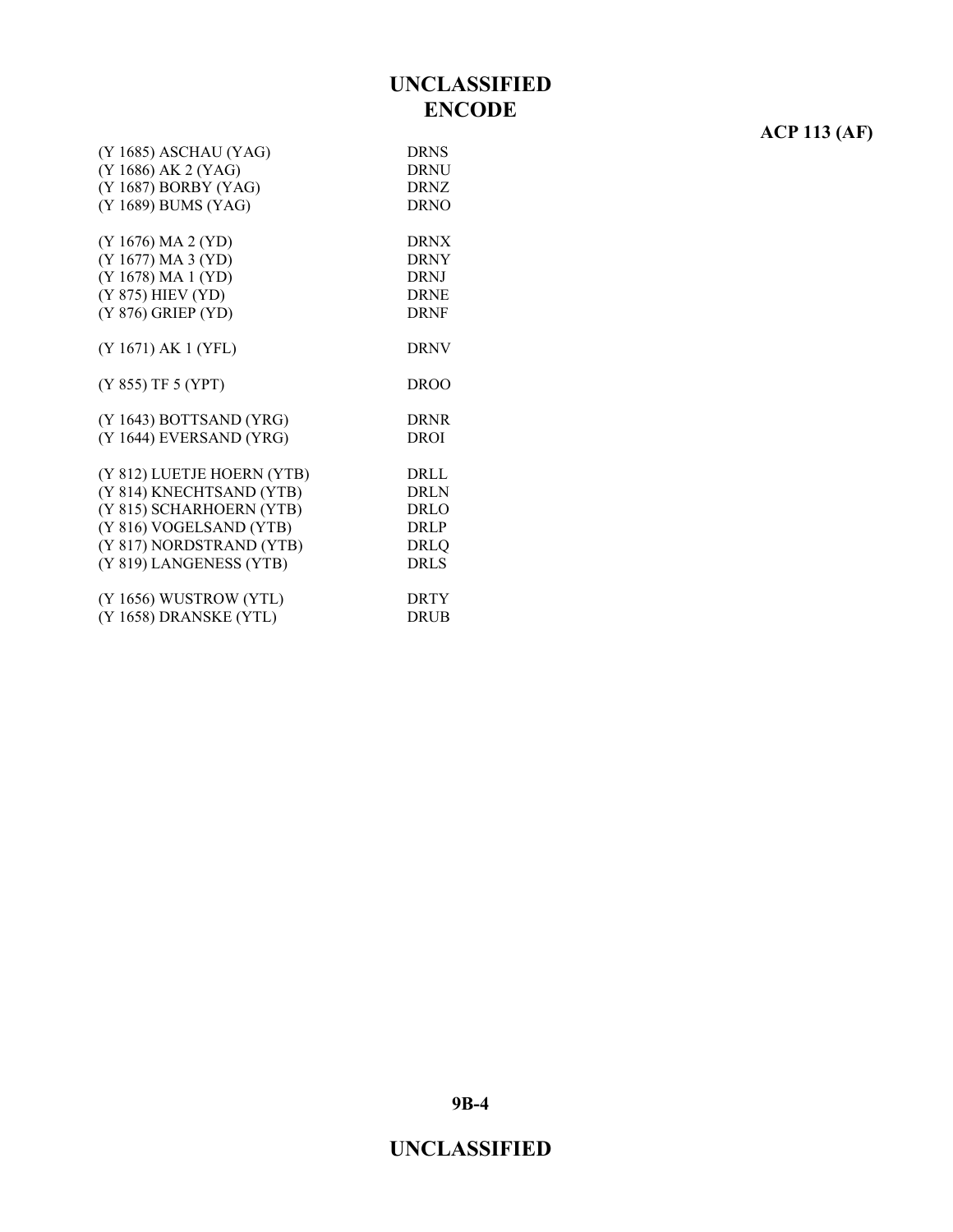**ACP 113 (AF)**

# **SECTION 10A**

#### **FRANCE**

#### **NAVAL SHIPS (BY NAME)**

#### **AND TACAN IDENTIFIERS**

| ANY OR ALL FRENCH MERCHANT     | <b>FBBG</b> | ALBATROS (PB) (P681)              | <b>FALS</b> |
|--------------------------------|-------------|-----------------------------------|-------------|
| <b>SHIPS IN ADRIATIC SEA</b>   |             | ALDEBARAN (AXL) (M772)            | <b>FBDB</b> |
| ANY OR ALL FRENCH MERCHANT     | <b>FBBB</b> | ALTAIR (AXL) (M771)               | FBAI        |
| SHIPS IN ATLANTIC OCEAN        |             | AMETHYSTE (SSN) (S605)            | <b>FAMY</b> |
| ANY OR ALL FRENCH MERCHANT     | <b>FBBH</b> | ANDROMEDE (MHC) (M643)            | <b>FADR</b> |
| SHIPS IN BALTIC SEA            |             | ANTARES (AXL) (M770)              | <b>FBAS</b> |
| ANY OR ALL FRENCH MERCHANT     | <b>FBBJ</b> | ARAGO (PB) (A795)                 | <b>FYCV</b> |
| <b>SHIPS IN BLACK SEA</b>      |             | ARAMIS (AG) (A713)                | <b>FXRM</b> |
| ANY OR ALL FRENCH MERCHANT     | <b>FBBC</b> | ARMEN (YTB) (A677)                | <b>FXAR</b> |
| <b>SHIPS IN CHANNEL</b>        |             | ATHOS $(AG)$ $(A712)$             | <b>FXAT</b> |
| ANY OR ALL FRENCH MERCHANT     | <b>FBBI</b> |                                   |             |
| <b>SHIPS IN CHINA SEA</b>      |             | BEAUTEMPS-BEAUPRE (AGOR) (A758)   | FABB        |
| ANY OR ALL FRENCH MERCHANT     | <b>FBBF</b> | BEGONIA (PB) (P704)               | <b>FYAP</b> |
| SHIPS IN EASTERN MEDITERRANEAN |             | BELIER (ATA) (A695)               | <b>FABR</b> |
| <b>SEA</b>                     |             | BELLE POULE (IXS) (A650)          | <b>FBPU</b> |
| ANY OR ALL FRENCH MERCHANT     | <b>FBBM</b> | BELLIS (PB) (P715)                | <b>FYBL</b> |
| SHIPS IN INDIAN OCEAN          |             | BISON (YTB) (A697)                | FABI        |
| ANY OR ALL FRENCH MERCHANT     | <b>FBBK</b> | BORDA (AGSC) (A792)               | <b>FYCT</b> |
| SHIPS IN NORTH SEA             |             | <b>BOUGAINVILLE (AGE) (L9077)</b> | FABG        |
| ANY OR ALL FRENCH MERCHANT     | <b>FBBN</b> | BUFFLE (ATA) (A696)               | <b>FBUF</b> |
| SHIPS IN PACIFIC OCEAN         |             |                                   |             |
| ANY OR ALL FRENCH MERCHANT     | <b>FBBL</b> | CAMELIA (PB) (P774)               | <b>FYOV</b> |
| SHIPS IN RED SEA               |             | CAPITAINE MOULIE (PB) (P713)      | <b>FYAO</b> |
| ANY OR ALL FRENCH MERCHANT     | <b>FBBE</b> | CAPRICORNE (MHC) (M653)           | FAPO        |
| SHIPS IN WESTERN MEDITERRANEAN |             | CASABIANCA (SSN) (S603)           | <b>FACK</b> |
| <b>SEA</b>                     |             | CASSARD (DDG) (D614)              | <b>FACD</b> |
| ANY OR ALL FRENCH MERCHANT     | <b>FBBA</b> | CASSIOPEE (MHC) (M642)            | <b>FACS</b> |
| <b>SHIPS</b>                   |             | CDT BLAISON (FFL) (F793)          | FABL        |
| ANY OR ALL FRENCH MERCHANT     | <b>FBBD</b> | CENTAURE (ATF) (A674)             | <b>FCEN</b> |
| SHIPS IN MEDITERRANEAN SEA     |             | CEPHEE (MHC) (M652)               | <b>FACP</b> |
| ANY OR ALL FRENCH WARSHIPS     | <b>FAAA</b> | CHACAL (AXL) (A753)               | <b>FACL</b> |
| ANY OR ALL FRENCH WARSHIPS     | <b>FAAC</b> | CHAMPLAIN (LSM) (L9030)           | FAPL        |
| <b>COPYING BROADCAST EBV</b>   |             | CHARLES DE GAULLE (CVN) (R91)     | <b>FBCG</b> |
| ANY OR ALL FRENCH WARSHIPS     | FAAD        | CHEVREUIL (AG) (A774)             | <b>FBHL</b> |
| COPYING BROADCAST GCV          |             | COMMANDANT BIROT (FFL) (F796)     | <b>FACB</b> |
| ANY OR ALL FRENCH WARSHIPS     | <b>FAAK</b> | COMMANDANT BOUAN (FFL) (F797)     | FABO        |
| COPYING BROADCAST OMV          |             | COMMANDANT DUCUING (FFL) (F795)   | FADC        |
|                                |             | COMMANDANT L'HERMINIER (FFLGS)    | <b>FAHR</b> |
| ACHARNE (ATA) (A693)           | <b>FBNH</b> | (F791)                            |             |
| ACHERON (YDT) (A613)           | <b>FYCO</b> | CORALLINE (AG) (A790)             | <b>FYSR</b> |
| ACONIT (FFG) (F713)            | <b>FBAT</b> | CORMORAN (PB) (P677)              | <b>FACM</b> |
| AIGLE, L'(MHC) (M647)          | FAIE        | COURBET (FFG) (F712)              | <b>FACO</b> |

**10A-1**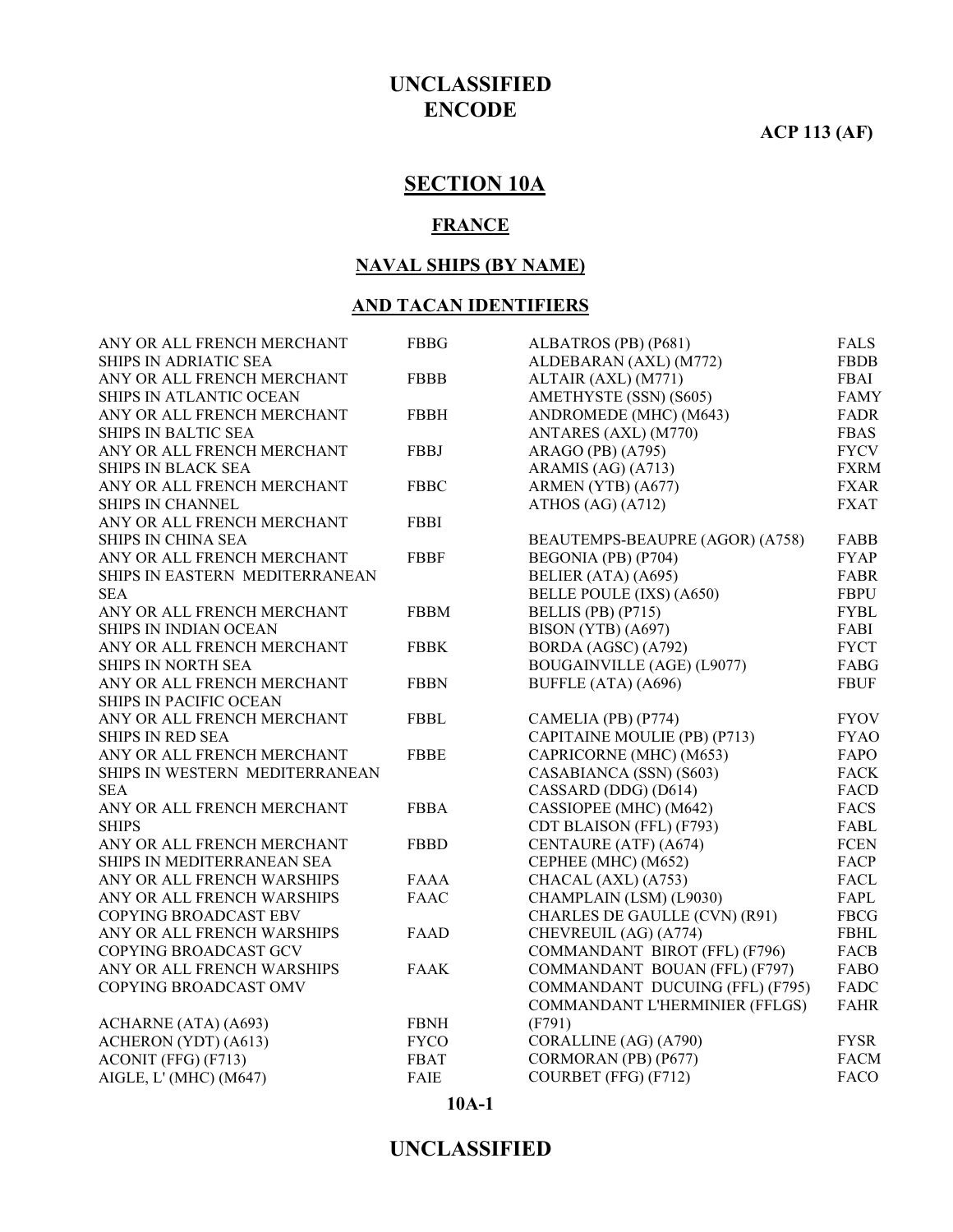|                                      |             | ACP 113 (AF)                     |             |
|--------------------------------------|-------------|----------------------------------|-------------|
| CROIX DU SUD (MHC) (M646)            | <b>FBIP</b> | JEANNE D ARC (CVH) (R97)         | FAMJ        |
|                                      |             | JONQUILLE (PB) (P721)            | <b>FYHL</b> |
| D'ENTRECASTEAUX (AGOR) (A757)        | FATU        | JULES VERNE (AR) (A620)          | <b>FBAC</b> |
| DAGUE (LCU) (L9052)                  | FCPJ        |                                  |             |
| DE GRASSE (DDGS) (D612)              | FADG        | KARUKERA (PB) (P780)             | <b>FAVO</b> |
| DENTI (AGE) (A743)                   | <b>FBDI</b> | KEREON (AG) (A679)               | <b>FXKR</b> |
| DUMONT D'URVILLE (LSM) (L9032)       | FADD        |                                  |             |
| DUPLEIX (DDGS) (D641)                | FADL        | L AUDACIEUSE (PB) (P682)         | <b>FBCW</b> |
| DUQUESNE (DDGM) (D603)               | <b>FADN</b> | L INDOMPTABLE (SSBN) (S613)      | FADP        |
|                                      |             | L'INFLEXIBLE (SSBN) (S615)       | FAIF        |
| EGLANTINE (AXL) (A771)               | <b>FBEG</b> | LA BOUDEUSE (PB) (P683)          | <b>FCBU</b> |
| ELAN $(AG)(A768)$                    | <b>FBGO</b> | LA CAPRICIEUSE (PB) (P684)       | <b>FCES</b> |
| EMERAUDE (SSN) (S604)                | <b>FAEW</b> | LA FAYETTE (FFG) (F710)          | <b>FAYE</b> |
| <b>ENSEIGNE DE VAISSEAU JACOUBET</b> | <b>FAJC</b> | LA FOUGUEUSE (PB) (P685)         | FAFO        |
| (FFL) (F794)                         |             | LA GLORIEUSE (PB) (P686)         | <b>FBGU</b> |
| EPEE (PBGS) (P672)                   | <b>FBEP</b> | LA GRACIEUSE (PB) (P687)         | FARE        |
| ERIDAN (MHC) (M651)                  | FARI        | LA GRANDE HERMINE (IXS) (A653)   | FCGH        |
| ETOILE (IXS) (A649)                  | <b>FACF</b> | LA GRANDIERE (LSM) (L9034)       | FALG        |
|                                      |             | LA HOUSSAYE (YTB) (A678)         | <b>FXLH</b> |
| FLAMANT (PB) (P676)                  | <b>FAFM</b> | LA MOQUEUSE (PB) (P688)          | <b>FAIK</b> |
| FLOREAL (FFGS) (F730)                | FAFR        | LA MOTTE PICQUET (DDGS) (D645)   | <b>FAMP</b> |
| FOUDRE (LSD) (L9011)                 | FAFD        | LA RAILLEUSE (PB) (P689)         | FAJM        |
| FRANCIS GARNIER (LSM) (L9031)        | FANI        | LA RIEUSE (PB) (P690)            | <b>FAMG</b> |
| FREHEL (YTB) (A675)                  | <b>FXFL</b> | LA TAPAGEUSE (PB) (P691)         | <b>FATX</b> |
| FUCHSIA (PB) (P712)                  | <b>FYQX</b> | LAPEROUSE (AGSC) (A791)          | <b>FYCR</b> |
| FULMAR (PB) (P740)                   | <b>FXFR</b> | LAPLACE (AGSC) (A793)            | <b>FYCU</b> |
|                                      |             | LATOUCHE-TREVILLE (DDGS) (D646)  | <b>FALT</b> |
| GAPEAU (LCU) (L9090)                 | FCCZ        | LAVANDE (PB) (P717)              | <b>FYLA</b> |
| GAZELLE (AG) (A775)                  | FBZL        | LE FORT (ATA) (A671)             | <b>FBLT</b> |
| <b>GENDARME PEREZ (PB) (P708)</b>    | <b>FYAX</b> | LE TEMERAIRE (SSGN) (S617)       | <b>FATM</b> |
| <b>GENERAL DELFOSSE (PB) (P710)</b>  | <b>FYQZ</b> | LE TRIOMPHANT (SSBN) (S616)      | FATP        |
| GENTIANE (PB) (P711)                 | <b>FYQY</b> | LEOPARD (AXL) (A748)             | <b>FBLP</b> |
| <b>GEORGES LEYGUES (DDGS) (D640)</b> | FAGL        | LIEUTENANT DE VAISSEAU LAVALLEE  | <b>FAVL</b> |
| GERANIUM (PB) (P720)                 | <b>FYGM</b> | (FFL) (F790)                     |             |
| GERMINAL (FFGS) (F735)               | FAGE        | LIEUTENANT DE VAISSEAU LE HENAFF | FALF        |
| GIRELLE (AG) (A702)                  | <b>FYDI</b> | (FFL) (F789)                     |             |
| GLAIVE (PBGS) (P671)                 | <b>FAVB</b> | LIEUTENANT JAMET (PB) (P714)     | <b>FYAQ</b> |
| <b>GREBE (PB) (P679)</b>             | <b>FBGR</b> | LILAS (PB) (P703)                | FYAL        |
| GUEPARD (AXL) (A752)                 | FAGP        | LION (AXL) (A755)                | <b>FALN</b> |
| <b>GUEPRATTE (FFG) (F714)</b>        | FAGT        | LOIRE (MCSC) (A615)              | <b>FBLO</b> |
| GYLCINE (AXL) (A770)                 | FBGL        | LYNX (AXL) (A751)                | <b>FBLX</b> |
|                                      |             | LYRE (MHC) (M648)                | <b>FALY</b> |
| HALLEBARDE (LCU) (L9062)             | FCID        |                                  |             |
| HORTENSIA (PB) (P791)                | <b>FBNR</b> | MAITO (AG) (A636)                | <b>FXRN</b> |
|                                      |             | MALABAR (ATF) (A664)             | FBLB        |
| IRIS (PB) (P696)                     | <b>FAIS</b> | MANINI (AG) (A638)               | <b>FXRP</b> |
| ISARD $(AG)$ $(A776)$                | <b>FBWS</b> | MARNE (AOR) (A630)               | <b>FBMA</b> |
|                                      |             | MAROA (AG) (A637)                | <b>FXRO</b> |
| JACQUES CARTIER (LSM) (L9033)        | FACJ        | MDLC JACOUES (PB) (P716)         | <b>FYJA</b> |
| JAGUAR (AXL) (A750)                  | FBJG        | MDLC RICHARD (PB) (P709)         | <b>FYAY</b> |
| <b>JASMIN (PB) (P723)</b>            | <b>FYQP</b> | MDLC ROBET (PB) (P707)           | <b>FYAS</b> |
| JEAN BART (DDG) (D615)               | FAJB        | MELIA (PB) (P789)                | <b>FBNA</b> |
| JEAN DE VIENNE (DDGS) (D643)         | FAJV        | MEUSE (AOR) (A607)               | <b>FCMU</b> |
|                                      |             |                                  |             |

**10A-2**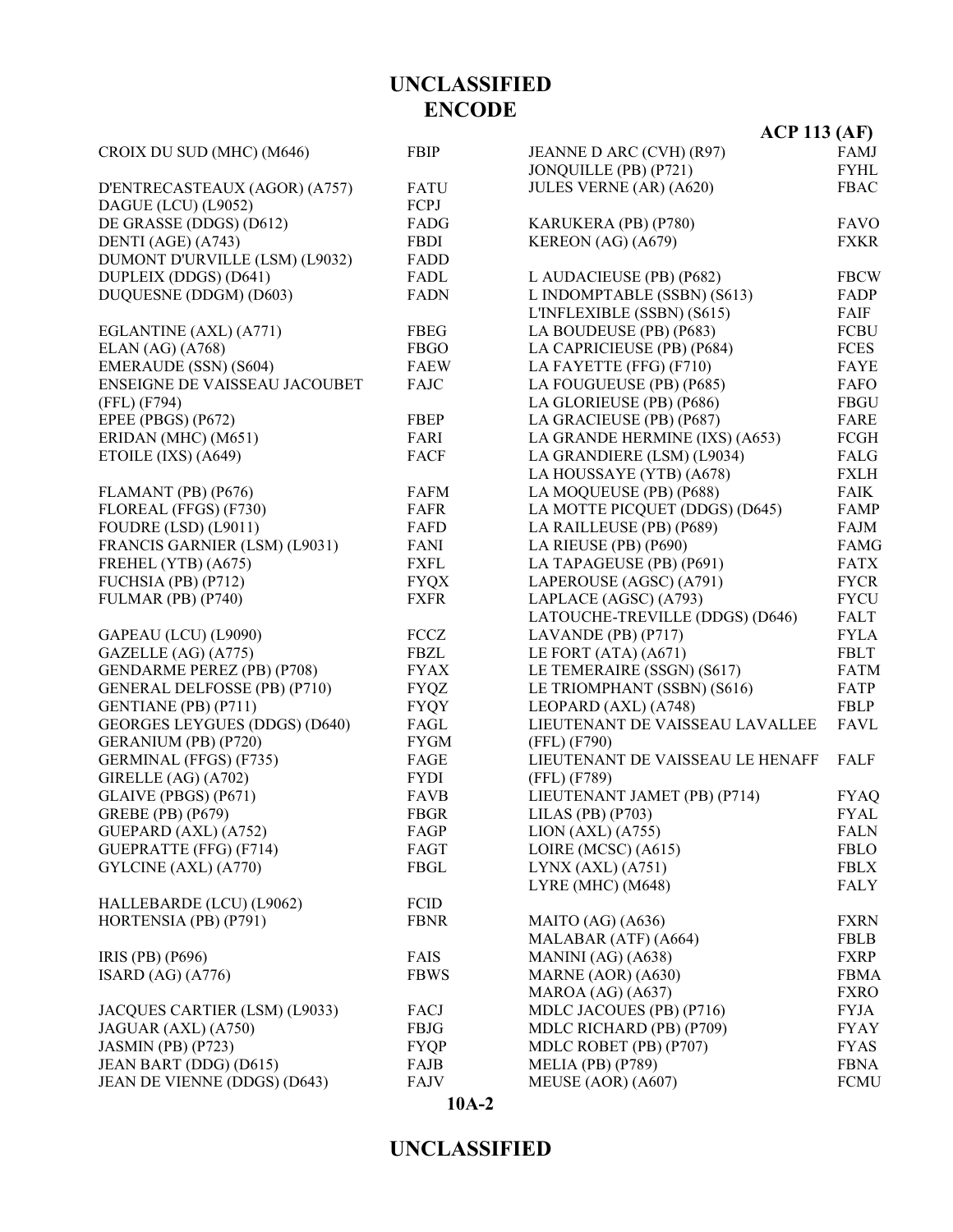|                            |             |                                     | $\mathbf{r}$ |
|----------------------------|-------------|-------------------------------------|--------------|
| MIMOSA (PB) (P761)         | <b>FBNL</b> | TAAPE (AG) (A633)                   | <b>FATA</b>  |
| MIRI (PB) (P755)           | <b>FYEN</b> | TAUNOA (AG) (A681)                  | <b>FXTO</b>  |
| MISTRAL (LHD) (L9013)      | FAMI        | TENACE (ATF) (A669)                 | FASN         |
| MONGE (AGM) (A601)         | <b>FAME</b> | THETIS (AG) (A785)                  | <b>FYDC</b>  |
| MONTCALM (DDGS) (D642)     | <b>FAMO</b> | TIANEE $(AG)$ $(A731)$              | FBTI         |
| MUTIN (IXS) (A652)         | <b>FBVQ</b> | <b>TIGRE (AXL) (A754)</b>           | FATG         |
|                            |             | TONNERRE (LHD) (L9014)              | FATO         |
| NIVOSE (FFGS) (F732)       | <b>FANV</b> | TOURVILLE (DDGS) (D610)             | <b>FATV</b>  |
| NYMPHEA (PB) (P706)        | <b>FYAI</b> | TRAVAILLEUR (ATA) (A692)            | FATR         |
| OEILLET (PB) (P772)        | <b>FYOP</b> | <b>VAR (AOR) (A608)</b>             | <b>FBVA</b>  |
| <b>ORAGE (LSD) (L9022)</b> | <b>FCOR</b> | VENDEMIAIRE (FFGS) (F734)           | <b>FAVM</b>  |
| ORION (MHC) (M645)         | <b>FAOM</b> | VENTOSE (FFGS) (F733)               | <b>FAVE</b>  |
| OURAGAN (LSD) (L9021)      | <b>FBAN</b> | VERSEAU (MHC) (M651)                | <b>FAVU</b>  |
|                            |             | VIOLETTE (PB) (P722)                | <b>FYLT</b>  |
| P764 (PB) (P764)           | <b>FCOD</b> | VULCAIN (MCD) (M611)                | <b>FYCL</b>  |
| PANTHERE (AXL) (A749)      | <b>FBPR</b> |                                     |              |
| PEGASE (MHC) (M644)        | FAPS        | <b>TACAN IDENTIFIERS</b>            |              |
| PERLE (SSN) (S606)         | <b>FBEL</b> |                                     |              |
| PERSEE (MHC) (M649)        | <b>FARS</b> |                                     |              |
| PETULANTE (PB) (P760)      | <b>FBNJ</b> | CASSARD (DDG)(D614)                 | RF           |
| PIVOINE (PB) (P705)        | <b>FYAU</b> | CHARLES DE GAULLE (CVN)(R91)        | DE           |
| PLUTON (MCD) (M622)        | <b>FYCN</b> | DUQUESNE (DDGM)(D603)               | <b>WT</b>    |
|                            |             | JEAN BART (DDG)(D615)               | JU           |
| PLUVIER (PB) (P678)        | FAPV        | JEANNE D ARC (CVH)(R97)             | FC           |
| PM L HER (FFL) (F792)      | FAPM        | MONGE (AGM)(A601)                   | DM           |
| POSEIDON (YDT) (A722)      | <b>FCDO</b> |                                     |              |
| PRAIRIAL (FFGS) (F731)     | FARP        | <b>SPARE FOR FUTURE ASSIGNMENTS</b> |              |
| PRIMAUGUET (DDGS) (D644)   | FAPG        |                                     |              |
| RAPIERE (LCU) (L9061)      | <b>FCDV</b> | LJ                                  |              |
| RARI (ATF) (A634)          | FARR        | AZ                                  |              |
| RESEDA (PB) (P778)         | FCGV        | $\cal{CF}$                          |              |
| REVI (ATF) (A635)          | FARV        | CO                                  |              |
| RUBIS (SSN) (S601)         | FARU        | CP                                  |              |
|                            |             | DX                                  |              |
| <b>SABRE (LCU) (L9051)</b> | FCPF        | $\rm EP$                            |              |
| SAGITTAIRE (MHC) (M650)    | FASG        | <b>AW</b>                           |              |
| SAIRE (YTB) (A676)         | <b>FXSI</b> | HX                                  |              |
| SAPHIR (SSN) (S602)        | FASA        | XW                                  |              |
| SICIE (YTB) (A680)         | <b>FXSC</b> | LN                                  |              |
| SIROCO (LSD) (L9012)       | FASI        | <b>OQ</b>                           |              |
| SM LE BIHAN (FFL) (F788)   | FABH        | QA                                  |              |
| SOMME (AOR) (A631)         | <b>FBSO</b> | QZ                                  |              |
| STENIA (PB) (P776)         | <b>FBSR</b> | TA                                  |              |
| STERNE (PB) (P680)         |             | <b>UO</b>                           |              |
|                            | <b>FANE</b> | GT                                  |              |
| STYX (MCD) (M614)          | <b>FYOJ</b> |                                     |              |
| SURCOUF (FFG) (F711)       | FASF        |                                     |              |

**ACP 113 (AF)**

#### **TDENTIFIERS**

| CASSARD (DDG)(D614)          | <b>RF</b> |
|------------------------------|-----------|
| CHARLES DE GAULLE (CVN)(R91) | DE        |
| DUQUESNE (DDGM)(D603)        | <b>WT</b> |
| JEAN BART (DDG)(D615)        | ЛU        |
| JEANNE D ARC (CVH)(R97)      | FC.       |
| MONGE (AGM)(A601)            | DM        |

**10A-3**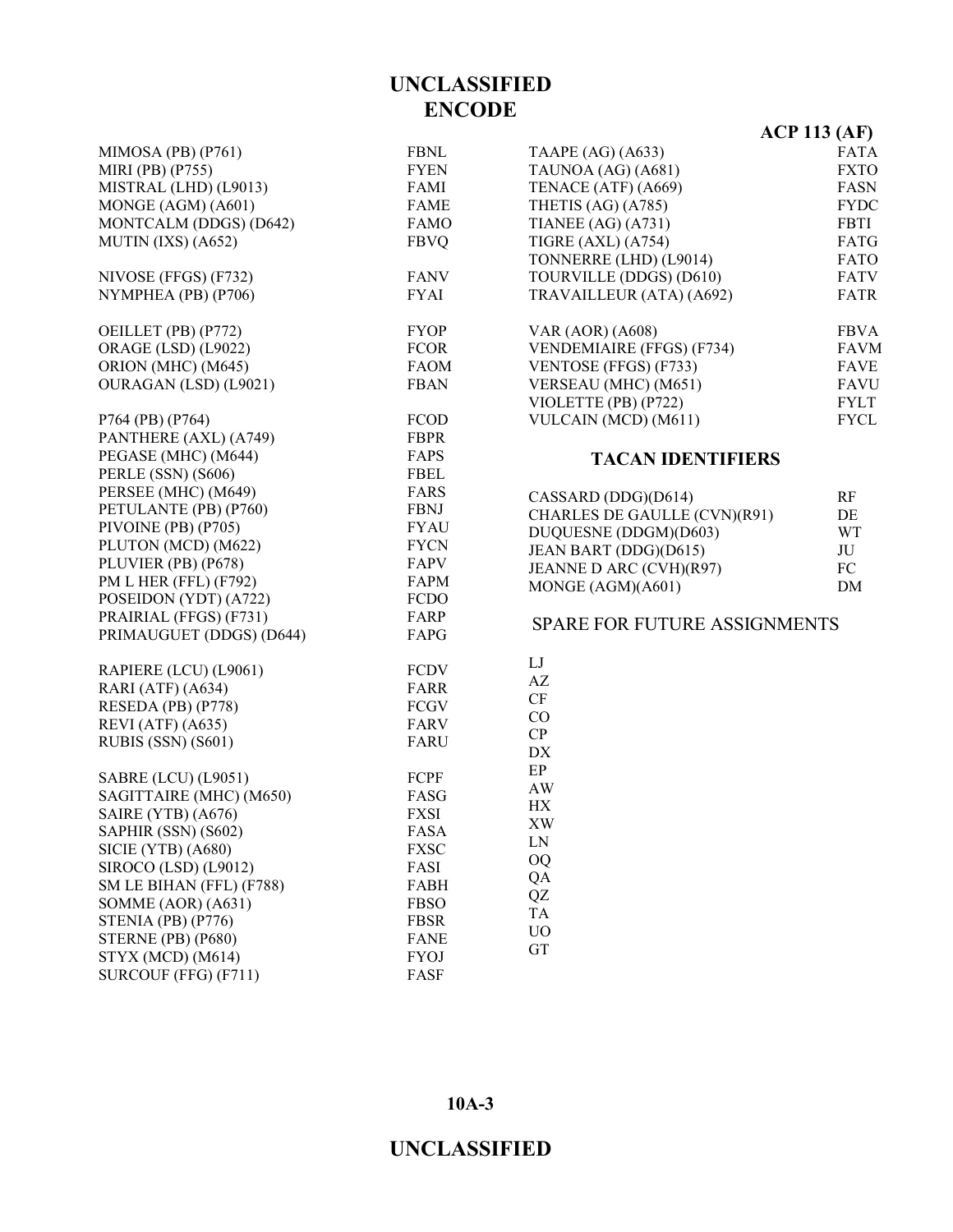**ACP 113 (AF)**

# **SECTION 10B**

#### **FRANCE**

#### **NAVAL SHIPS (BY CLASS)**

1. The following is a list of official class designators and their meanings for French Naval Ships

| AG           | <b>Auxiliary Miscellaneous</b>      | <b>IXS</b>  | Training Ship, Sail (Naval)          |
|--------------|-------------------------------------|-------------|--------------------------------------|
| AGE          | Research Ship                       |             |                                      |
| AGI          | Intelligence Collector              | <b>LCU</b>  | Landing Craft, Utility               |
| <b>AGM</b>   | Missile<br>Range<br>Instrumentation | <b>LSD</b>  | Landing Ship Dock                    |
|              | Ship                                | <b>LSM</b>  | Landing Ship, Medium                 |
| <b>AGOR</b>  | Oceanographic Research Ship         | <b>LST</b>  | Landing Ship, Tank                   |
| <b>AGS</b>   | <b>Survey Ship</b>                  |             |                                      |
| <b>AGSC</b>  | <b>Survey Ship Coastal</b>          | <b>MCD</b>  | Mine Counter Measure, Diving         |
| <b>AOR</b>   | Oiler Replenishment (Naval)         | <b>MCSC</b> | Mine Counter Measures Support,       |
| AR           | Repair Ship                         |             | Command                              |
| <b>ATA</b>   | Tug, Oceangoing, Auxiliary          | <b>MHC</b>  | Mine Hunter, Coastal                 |
| ATF          | Tug, Oceangoing, Fleet              |             |                                      |
| <b>AXL</b>   | Training Ship Small (Naval)         | <b>PB</b>   | Patrol Boat                          |
|              |                                     | <b>PBGS</b> | Patrol Boat, Guided Missile          |
| CG           | Cruiser, Guided Missile             |             |                                      |
| <b>CVA</b>   | Aircraft Carrier, Attack            | <b>SS</b>   | Submarine                            |
| <b>CVH</b>   | Aircraft Carrier, Helicopter        | <b>SSBN</b> | Submarine, Ballistic Missile Nuclear |
| <b>CVN</b>   | Aircraft Carrier, Nuclear           | <b>SSN</b>  | Submarine, Nuclear                   |
|              |                                     | <b>YDT</b>  | Diving Tender                        |
| <b>DDGM</b>  | Destroyer Guided Missile (SAM       | <b>YTB</b>  | Tug Harbour, Large                   |
|              | and SSM)                            |             |                                      |
| <b>DDGS</b>  | Destroyer Guided Missile (SSM)      |             |                                      |
| <b>FFG</b>   | <b>Frigate Guided Missile</b>       |             |                                      |
| <b>FFGS</b>  | Frigate Guided Missile (SSM)        |             |                                      |
| <b>FFL</b>   | Frigate, Small                      |             |                                      |
| <b>FFLGS</b> | Frigate, Small, Guided Missile      |             |                                      |
|              | (SSM)                               |             |                                      |
|              |                                     |             |                                      |

**10B-1**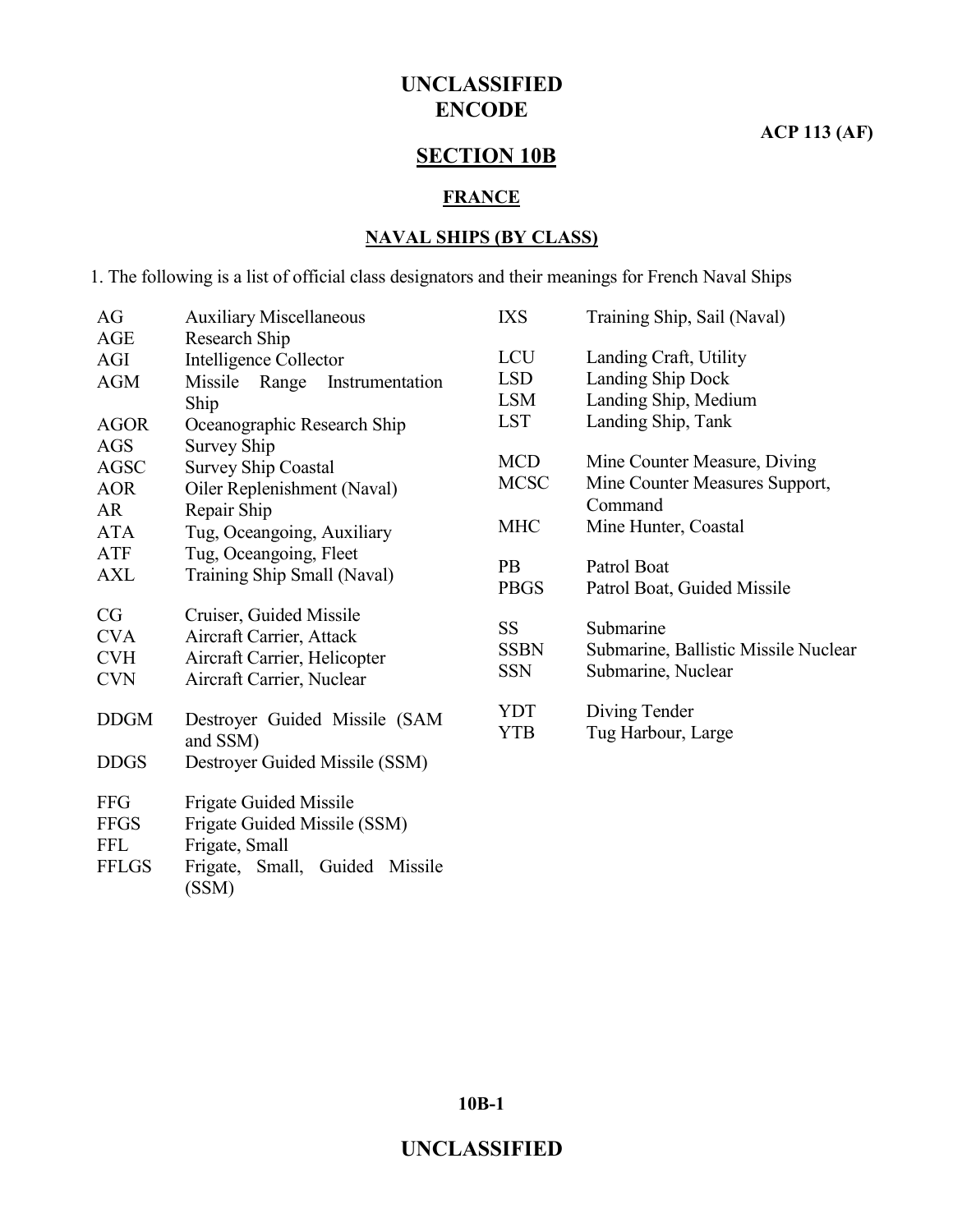# **ACP 113 (AF)**

| $(A633)$ TAAPE $(AG)$           | <b>FATA</b> | (A751) LYNX (AXL)                               | <b>FBLX</b> |
|---------------------------------|-------------|-------------------------------------------------|-------------|
| $(A636)$ MAITO $(AG)$           | <b>FXRN</b> | (A752) GUEPARD (AXL)                            | FAGP        |
| $(A637)$ MAROA $(AG)$           | <b>FXRO</b> | (A753) CHACAL (AXL)                             | FACL        |
| $(A638)$ MANINI $(AG)$          | <b>FXRP</b> | $(A754)$ TIGRE $(AXL)$                          | FATG        |
| $(A679)$ KEREON $(AG)$          | <b>FXKR</b> | $(A755)$ LION $(AXL)$                           | <b>FALN</b> |
| (A681) TAUNOA (AG)              | <b>FXTO</b> | (A770) GYLCINE (AXL)                            | FBGL        |
| (A702) GIRELLE (AG)             | <b>FYDI</b> | (A771) EGLANTINE (AXL)                          | <b>FBEG</b> |
| $(A712)$ ATHOS $(AG)$           | <b>FXAT</b> | (M770) ANTARES (AXL)                            | <b>FBAS</b> |
| $(A713)$ ARAMIS $(AG)$          | <b>FXRM</b> | (M771) ALTAIR (AXL)                             | FBAI        |
| $(A731)$ TIANEE $(AG)$          | FBTI        | (M772) ALDEBARAN (AXL)                          | <b>FBDB</b> |
| $(A768)$ ELAN $(AG)$            | <b>FBGO</b> |                                                 |             |
| (A774) CHEVREUIL (AG)           | <b>FBHL</b> | (R97) JEANNE D ARC (CVH)                        | FAMJ        |
| $(A775)$ GAZELLE $(AG)$         | FBZL        | (R91) CHARLES DE GAULLE (CVN)                   | <b>FBCG</b> |
| $(A776)$ ISARD $(AG)$           | <b>FBWS</b> |                                                 |             |
| $(A785)$ THETIS $(AG)$          | <b>FYDC</b> | (D614) CASSARD (DDG)                            | FACD        |
| (A790) CORALLINE (AG)           | <b>FYSR</b> | (D615) JEAN BART (DDG)                          | FAJB        |
|                                 |             | (D603) DUQUESNE (DDGM)                          | <b>FADN</b> |
| $(A743)$ DENTI $(AGE)$          | <b>FBDI</b> |                                                 |             |
| (L9077) BOUGAINVILLE (AGE)      | FABG        | (D610) TOURVILLE (DDGS)                         | <b>FATV</b> |
|                                 |             | (D612) DE GRASSE (DDGS)                         | FADG        |
| (A601) MONGE (AGM)              | <b>FAME</b> | (D640) GEORGES LEYGUES (DDGS)                   | FAGL        |
|                                 |             |                                                 |             |
|                                 |             | (D641) DUPLEIX (DDGS)<br>(D642) MONTCALM (DDGS) | FADL        |
| (A757) D'ENTRECASTEAUX (AGOR)   | FATU        |                                                 | <b>FAMO</b> |
| (A758) BEAUTEMPS-BEAUPRE (AGOR) | FABB        | (D643) JEAN DE VIENNE (DDGS)                    | FAJV        |
|                                 |             | (D644) PRIMAUGUET (DDGS)                        | FAPG        |
| (A791) LAPEROUSE (AGSC)         | <b>FYCR</b> | (D645) LA MOTTE PICQUET (DDGS)                  | FAMP        |
| $(A792)$ BORDA $(AGSC)$         | <b>FYCT</b> | (D646) LATOUCHE-TREVILLE (DDGS)                 | FALT        |
| (A793) LAPLACE (AGSC)           | <b>FYCU</b> |                                                 |             |
|                                 |             | (F710) LA FAYETTE (FFG)                         | <b>FAYE</b> |
| $(A607)$ MEUSE $(AOR)$          | <b>FCMU</b> | (F711) SURCOUF (FFG)                            | FASF        |
| $(A608)$ VAR $(AOR)$            | <b>FBVA</b> | (F712) COURBET (FFG)                            | FACO        |
| (A630) MARNE (AOR)              | <b>FBMA</b> | (F713) ACONIT (FFG)                             | <b>FBAT</b> |
| $(A631)$ SOMME $(AOR)$          | <b>FBSO</b> | (F714) GUEPRATTE (FFG)                          | FAGT        |
|                                 | <b>FBAC</b> |                                                 |             |
| (A620) JULES VERNE (AR)         |             | (F730) FLOREAL (FFGS)                           | FAFR        |
|                                 |             | (F731) PRAIRIAL (FFGS)                          | FARP        |
| $(A671)$ LE FORT $(ATA)$        | <b>FBLT</b> | (F732) NIVOSE (FFGS)                            | <b>FANV</b> |
| (A692) TRAVAILLEUR (ATA)        | FATR        | (F733) VENTOSE (FFGS)                           | <b>FAVE</b> |
| (A693) ACHARNE (ATA)            | <b>FBNH</b> | (F734) VENDEMIAIRE (FFGS)                       | <b>FAVM</b> |
| $(A695)$ BELIER $(ATA)$         | <b>FABR</b> | (F735) GERMINAL (FFGS)                          | FAGE        |
| (A696) BUFFLE (ATA)             | <b>FBUF</b> |                                                 |             |
|                                 |             | (F788) SM LE BIHAN (FFL)                        | FABH        |
| $(A634)$ RARI $(ATF)$           | FARR        | (F789) LIEUTENANT DE VAISSEAU LE                | FALF        |
| $(A635)$ REVI $(ATF)$           | FARV        | <b>HENAFF (FFL)</b>                             |             |
| (A664) MALABAR (ATF)            | FBLB        | (F790) LIEUTENANT DE VAISSEAU                   | FAVL        |
| (A669) TENACE (ATF)             | FASN        | <b>LAVALLEE</b> (FFL)                           |             |
| (A674) CENTAURE (ATF)           | <b>FCEN</b> | (F792) PM L HER (FFL)                           | FAPM        |
|                                 |             | (F793) CDT BLAISON (FFL)                        | FABL        |
| (A748) LEOPARD (AXL)            | <b>FBLP</b> | (F794) ENSEIGNE DE VAISSEAU                     | FAJC        |
| (A749) PANTHERE (AXL)           | <b>FBPR</b> | <b>JACOUBET (FFL)</b>                           |             |
| (A750) JAGUAR (AXL)             | <b>FBJG</b> | (F795) COMMANDANT DUCUING (FFL)                 | FADC        |
|                                 |             |                                                 |             |

#### **10B-2**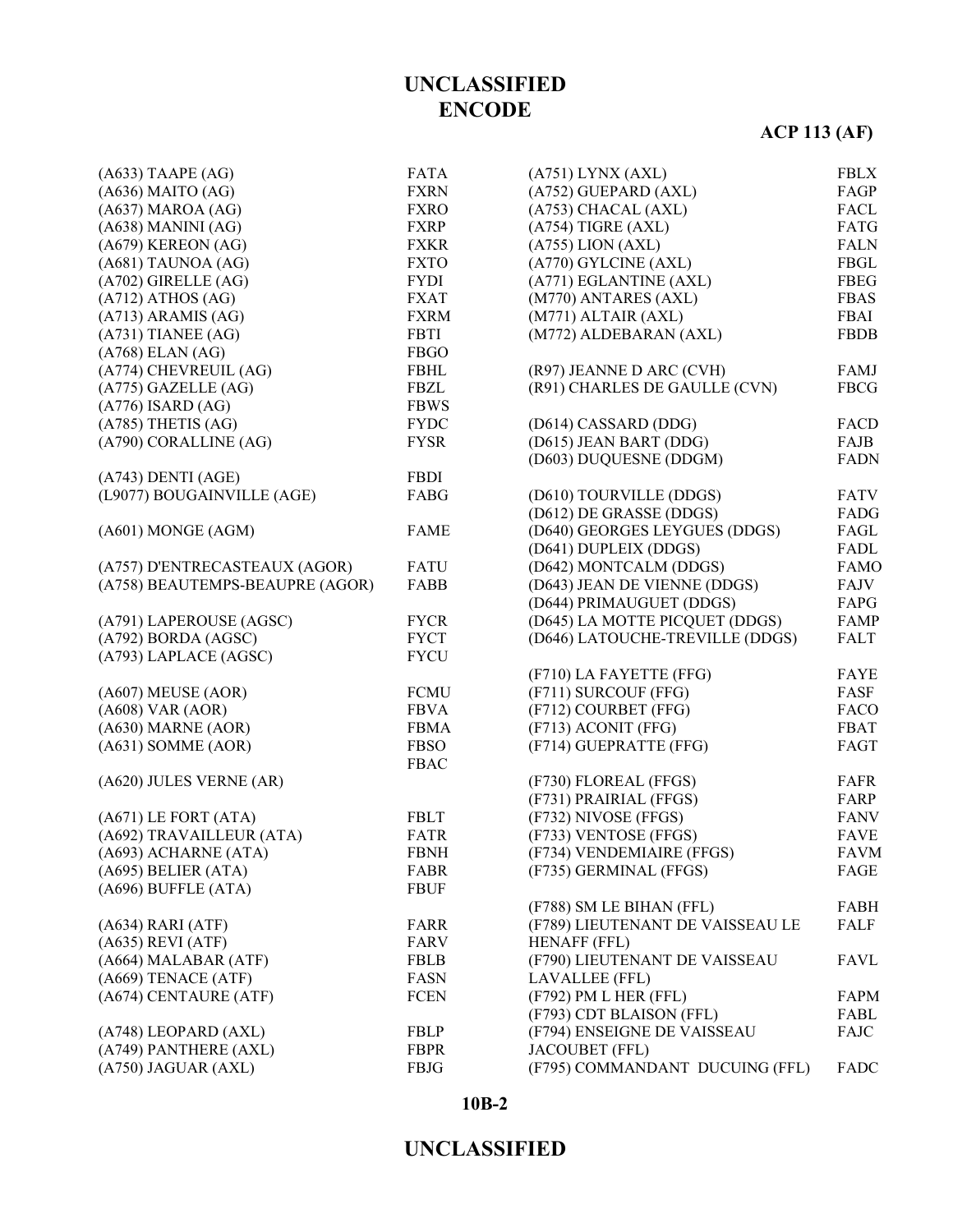|                                             |              |                                               | ACP 113 (AF)               |
|---------------------------------------------|--------------|-----------------------------------------------|----------------------------|
| (F796) COMMANDANT BIROT (FFL)               | <b>FACB</b>  | (P678) PLUVIER (PB)                           | FAPV                       |
| (F797) COMMANDANT BOUAN (FFL)               | FABO         | (P679) GREBE (PB)                             | <b>FBGR</b>                |
|                                             |              | (P680) STERNE (PB)                            | <b>FANE</b>                |
| (F791) COMMANDANT L'HERMINIER               | <b>FAHR</b>  | (P681) ALBATROS (PB)                          | <b>FALS</b>                |
| (FFLGS)                                     |              | (P682) L AUDACIEUSE (PB)                      | <b>FBCW</b>                |
|                                             |              | (P683) LA BOUDEUSE (PB)                       | <b>FCBU</b>                |
| $(A649)$ ETOILE $(IXS)$                     | FACF         | (P684) LA CAPRICIEUSE (PB)                    | <b>FCES</b>                |
| (A650) BELLE POULE (IXS)                    | <b>FBPU</b>  | (P685) LA FOUGUEUSE (PB)                      | <b>FAFO</b>                |
| $(A652)$ MUTIN $(IXS)$                      | <b>FBVQ</b>  | (P686) LA GLORIEUSE (PB)                      | <b>FBGU</b>                |
| (A653) LA GRANDE HERMINE (IXS)              | FCGH         | (P687) LA GRACIEUSE (PB)                      | FARE                       |
|                                             |              | (P688) LA MOQUEUSE (PB)                       | <b>FAIK</b>                |
| (L9051) SABRE (LCU)                         | FCPF         | (P689) LA RAILLEUSE (PB)                      | FAJM                       |
| (L9052) DAGUE (LCU)                         | FCPJ         | (P690) LA RIEUSE (PB)                         | <b>FAMG</b>                |
| (L9061) RAPIERE (LCU)                       | <b>FCDV</b>  | (P691) LA TAPAGEUSE (PB)                      | <b>FATX</b>                |
| (L9062) HALLEBARDE (LCU)                    | <b>FCID</b>  | (P696) IRIS (PB)                              | FAIS                       |
| (L9090) GAPEAU (LCU)                        | FCCZ         | (P703) LILAS (PB)                             | <b>FYAL</b>                |
|                                             |              | (P704) BEGONIA (PB)                           | <b>FYAP</b>                |
| (L9013) MISTRAL (LHD)                       | FAMI         | (P705) PIVOINE (PB)                           | <b>FYAU</b>                |
| (L9014) TONNERRE (LHD)                      | <b>FATO</b>  | (P706) NYMPHEA (PB)                           | <b>FYAI</b>                |
|                                             |              | (P707) MDLC ROBET (PB)                        | <b>FYAS</b>                |
| (L9011) FOUDRE (LSD)                        | FAFD         | (P708) GENDARME PEREZ (PB)                    | <b>FYAX</b>                |
| (L9012) SIROCO (LSD)                        | FASI         | (P709) MDLC RICHARD (PB)                      | <b>FYAY</b>                |
| (L9021) OURAGAN (LSD)                       | <b>FBAN</b>  | (P710) GENERAL DELFOSSE (PB)                  | <b>FYQZ</b>                |
| (L9022) ORAGE (LSD)                         | <b>FCOR</b>  | (P711) GENTIANE (PB)                          | <b>FYQY</b>                |
|                                             |              | (P712) FUCHSIA (PB)                           | <b>FYQX</b>                |
| (L9030) CHAMPLAIN (LSM)                     | FAPL         | (P713) CAPITAINE MOULIE (PB)                  | <b>FYAO</b>                |
| (L9031) FRANCIS GARNIER (LSM)               | FANI         | (P714) LIEUTENANT JAMET (PB)                  | <b>FYAQ</b>                |
| (L9032) DUMONT D'URVILLE (LSM)              | FADD         | (P715) BELLIS (PB)                            | <b>FYBL</b>                |
| (L9033) JACQUES CARTIER (LSM)               | FACJ         | (P716) MDLC JACOUES (PB)                      | <b>FYJA</b>                |
| (L9034) LA GRANDIERE (LSM)                  | FALG         | (P717) LAVANDE (PB)                           | <b>FYLA</b>                |
| (M611) VULCAIN (MCD)                        | <b>FYCL</b>  | (P720) GERANIUM (PB)                          | <b>FYGM</b>                |
| (M614) STYX (MCD)                           | <b>FYOJ</b>  | (P721) JONQUILLE (PB)                         | <b>FYHL</b>                |
| (M622) PLUTON (MCD)                         | <b>FYCN</b>  | (P722) VIOLETTE (PB)                          | <b>FYLT</b>                |
|                                             |              | (P723) JASMIN (PB)                            | <b>FYQP</b>                |
| (A615) LOIRE (MCSC)                         | <b>FBLO</b>  | (P740) FULMAR (PB)                            | <b>FXFR</b>                |
|                                             |              | (P755) MIRI (PB)                              | <b>FYEN</b>                |
| (M642) CASSIOPEE (MHC)                      | FACS         | (P760) PETULANTE (PB)                         | <b>FBNJ</b>                |
| (M643) ANDROMEDE (MHC)                      | FADR         | $(P761)$ MIMOSA $(PB)$                        | <b>FBNL</b>                |
| (M644) PEGASE (MHC)                         | FAPS         | (P764) P764 (PB)                              | <b>FCOD</b>                |
| (M645) ORION (MHC)                          | <b>FAOM</b>  | (P772) OEILLET (PB)                           | <b>FYOP</b>                |
| (M646) CROIX DU SUD (MHC)                   | <b>FBIP</b>  | (P774) CAMELIA (PB)<br>$(P776)$ STENIA $(PB)$ | <b>FYOV</b><br><b>FBSR</b> |
| (M647) AIGLE, L' (MHC)<br>(M648) LYRE (MHC) | <b>FAIE</b>  | (P778) RESEDA (PB)                            | FCGV                       |
| (M649) PERSEE (MHC)                         | FALY<br>FARS | (P780) KARUKERA (PB)                          | <b>FAVO</b>                |
| (M650) SAGITTAIRE (MHC)                     | FASG         | (P789) MELIA (PB)                             | <b>FBNA</b>                |
| (M651) ERIDAN (MHC)                         | FARI         | (P791) HORTENSIA (PB)                         | <b>FBNR</b>                |
| (M651) VERSEAU (MHC)                        | <b>FAVU</b>  |                                               |                            |
| (M652) CEPHEE (MHC)                         | FACP         | (P671) GLAIVE (PBGS)                          | <b>FAVB</b>                |
| (M653) CAPRICORNE (MHC)                     | FAPO         | $(P672)$ EPEE (PBGS)                          | <b>FBEP</b>                |
|                                             |              |                                               |                            |
| (A795) ARAGO (PB)                           | <b>FYCV</b>  | (S613) L INDOMPTABLE (SSBN)                   | FADP                       |
| (P676) FLAMANT (PB)                         | FAFM         | (S615) L'INFLEXIBLE (SSBN)                    | FAIF                       |
| (P677) CORMORAN (PB)                        | <b>FACM</b>  | (S616) LE TRIOMPHANT (SSBN)                   | FATP                       |
|                                             |              |                                               |                            |

#### **10B-3**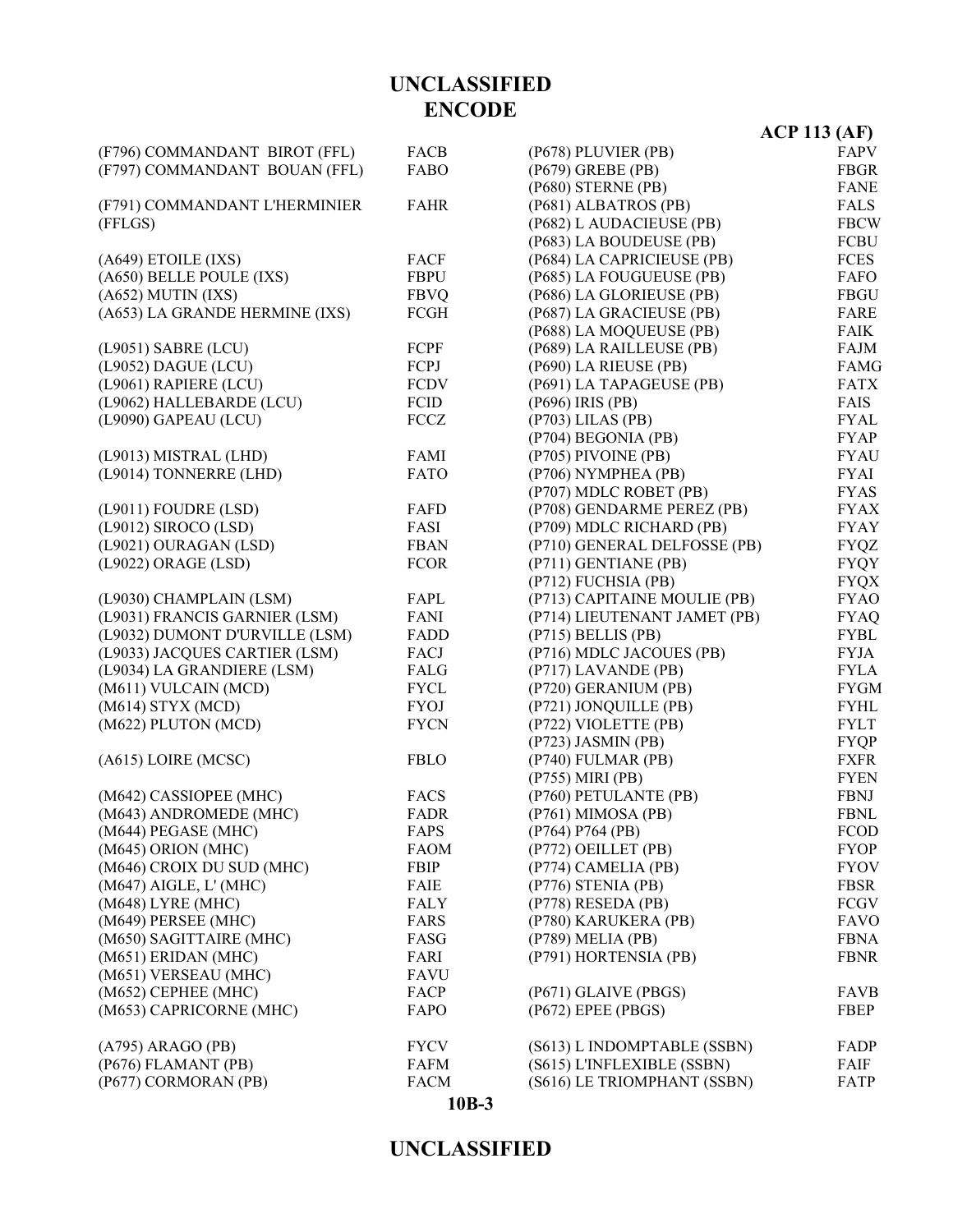# **ACP 113 (AF)**

| (S617) LE TEMERAIRE (SSGN) | <b>FATM</b> |
|----------------------------|-------------|
| (S601) RUBIS (SSN)         | FARU        |
| (S602) SAPHIR (SSN)        | FASA        |
| (S603) CASABIANCA (SSN)    | <b>FACK</b> |
| (S604) EMERAUDE (SSN)      | <b>FAEW</b> |
| (S605) AMETHYSTE (SSN)     | <b>FAMY</b> |
| (S606) PERLE (SSN)         | <b>FBEL</b> |
| (A613) ACHERON (YDT)       | <b>FYCO</b> |
| (A722) POSEIDON (YDT)      | <b>FCDO</b> |
| (A675) FREHEL (YTB)        | <b>FXFL</b> |
| $(A676)$ SAIRE (YTB)       | <b>FXSI</b> |
| (A677) ARMEN (YTB)         | <b>FXAR</b> |
| (A678) LA HOUSSAYE (YTB)   | <b>FXLH</b> |
| $(A680)$ SICIE (YTB)       | FXSC        |
| $(A697)$ BISON (YTB)       | FABI        |

**10B-4**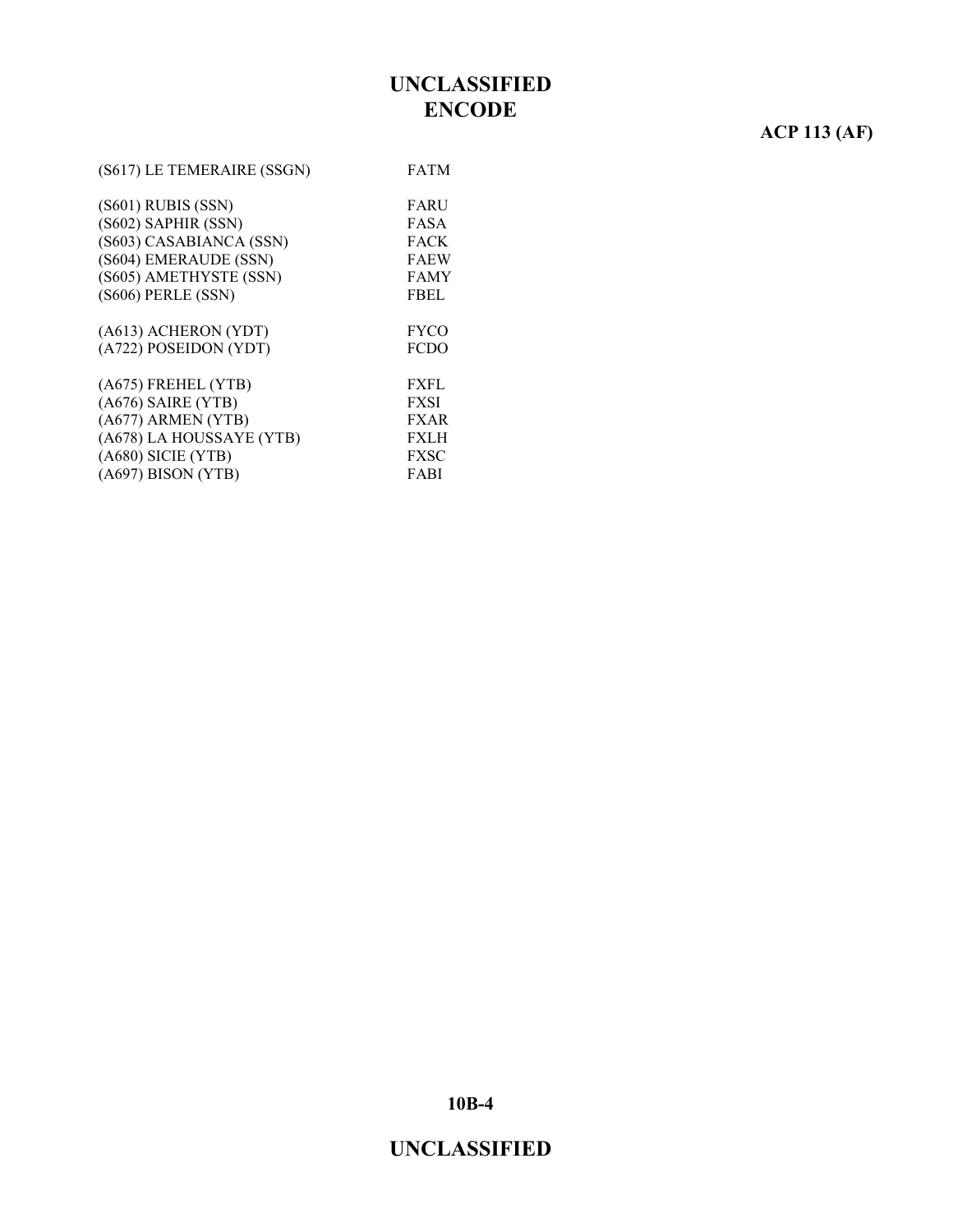#### **ACP 113 (AF)**

# **SECTION 11A**

#### **GREECE**

#### **NAVAL SHIPS ( BY NAME)**

| ALL GREEK MERCHANT SHIPS IN | SWOL1       | ESPEROS (PT) (P50)         | <b>SZZC</b> |
|-----------------------------|-------------|----------------------------|-------------|
| <b>AREA INDICATED</b>       | thru        | EUROPE (MHC) (M62)         | <b>SZZD</b> |
|                             | SWOL13      | EVNIKI (MHC) (M61)         | <b>SZZB</b> |
| ANY GREEK MERCHANT SHIP     | SVVV1       | EVROS (AET) $(A415)$       | <b>SZBJ</b> |
|                             | thru        | EYROTAS (YPT) (A460)       | <b>SZDF</b> |
|                             | SVVV9       |                            |             |
| ANY OR ALL GREEK WARSHIPS   | <b>SVAB</b> | FOLEGANDROS (LSU) (L170)   | SZ2070      |
| ACHILLEFS (YTM) (A409)      | <b>SZZN</b> |                            |             |
| ADAMASTOS (YTM) (A411)      | <b>SZAP</b> | GIGAS (YTM) (A432)         | <b>SZZO</b> |
| ADRIAS (FF) (F459)          | <b>SZDT</b> | $GLAFKOS$ (SS) (S110)      | <b>SZBP</b> |
| AGON (PCE) (P66)            | <b>SZDU</b> |                            |             |
| AIAS (YTM) $(A412)$         | <b>SZBU</b> | $HYDRA$ (FF) (F452)        | <b>SZCB</b> |
| AIDON (MSC) (M248)          | <b>SZBF</b> |                            |             |
| AIGEFS (YMT) (A438)         | <b>SZFZ</b> | IASON (YTM) (A424)         | <b>SZAK</b> |
| AIGEON (FF) (F460)          | <b>SZDR</b> | IOS (LCU) (L167)           | SZ2067      |
| AIGLI (AXL) (M246)          | <b>SZCW</b> | IRAKLIA (LCU) (L169)       | SZ2069      |
| AKATOS 14 (AGSC) (A14)      | SZ2014      | IRAKLIS (YTM) (A423)       | <b>SZAJ</b> |
| ALKYON (MSC) (M211)         | <b>SZBI</b> | ITHAKI (LCAC) (L181)       | <b>SZCX</b> |
| AMFITRITI (SS) (S117)       | <b>SZBN</b> |                            |             |
| ANDROMEDA (PP) (P196)       | <b>SZDI</b> | KADMONS (YTM) (A428)       | SZ2028      |
| ANTAIOS (YTM) (A407)        | <b>SZZL</b> | KALLIRROI (AWT) (A468)     | <b>SZZW</b> |
| ANTONIOU (PP) (P286)        | <b>SZFN</b> | KANARIS (FF) (F464)        | <b>SZCU</b> |
| ANY OR ALL GREEK WARSHIPS   | <b>SZAB</b> | KARAVOGIANNOS (ABV) (A479) | <b>SZAC</b> |
| ARACHTHOS (YPT) (A461)      | <b>SZDG</b> | KARTERIA (KCE) (P65)       | <b>SZZQ</b> |
| ARETHOUSSA (AO) (A477)      | <b>SZZY</b> | KASSOS (LCU) (L145)        | <b>SZBL</b> |
| ARIADNI (AO) (A414)         | <b>SZAT</b> | KAVALOUDIS (PG) (P24)      | <b>SZER</b> |
| ATLAS (YTM) (A408)          | SZ2008      | KEFALLINIA (LCAC) (L180)   | <b>SZZP</b> |
| ATROMITOS (YTM) (A410)      | <b>SZAQ</b> | KEKROPS (YTM) (A435)       | SZ2035      |
| AVRA (MSC) (M214)           | <b>SZBH</b> | KERKINI (AWT) (A433)       | <b>SZEE</b> |
| AXIOS (AGP) (A464)          | <b>SZDQ</b> | KERKIRA (LCAC) (L182)      | <b>SZCL</b> |
|                             |             | KICHLI (MSC) (M241)        | <b>SZBC</b> |
| BLESSAS (PBFA) (P21)        | <b>SZFR</b> | KIMOLOS (LCU) (L147)       | <b>SZBT</b> |
|                             |             | KISSA (MSC) (M242)         | <b>SZBD</b> |
| CHIOS (LST) (L173)          | <b>SZEX</b> | KLIO (MSC) (M213)          | <b>SZBG</b> |
|                             |             | KONIDIS (PG) (P16)         | <b>SZEL</b> |
| DAFNI (MSC) (M247)          | <b>SZBK</b> | KOUNTOURIOTIS (FF) (F462)  | <b>SZCT</b> |
| DEGIANNIS (PBFA) (P26)      | <b>SZET</b> | KYKLON (PT) (P53)          | <b>SZZF</b> |
| DOIRANI (AWT) (A467)        | <b>SZED</b> | KYKLOPS (YTM) (A426)       | SZ2026      |
| DOXA (KCE) (P63)            | <b>SZDC</b> | KYKNOS (PP) (P198)         | <b>SZDL</b> |
|                             |             | KYTHIRA (LCU) (L185)       | SZ2085      |
| ELEFTHERIA (KCE) (P64)      | <b>SZEZ</b> |                            |             |
| <b>ELLI</b> (FF) (F450)     | <b>SZCP</b> | LASKOS (PBFA) (P20)        | <b>SZFQ</b> |
| ERATO (MHC) (M60)           | <b>SZZA</b> | LELAPS (PT) (P54)          | <b>SZZG</b> |
|                             |             |                            |             |

**11A-1**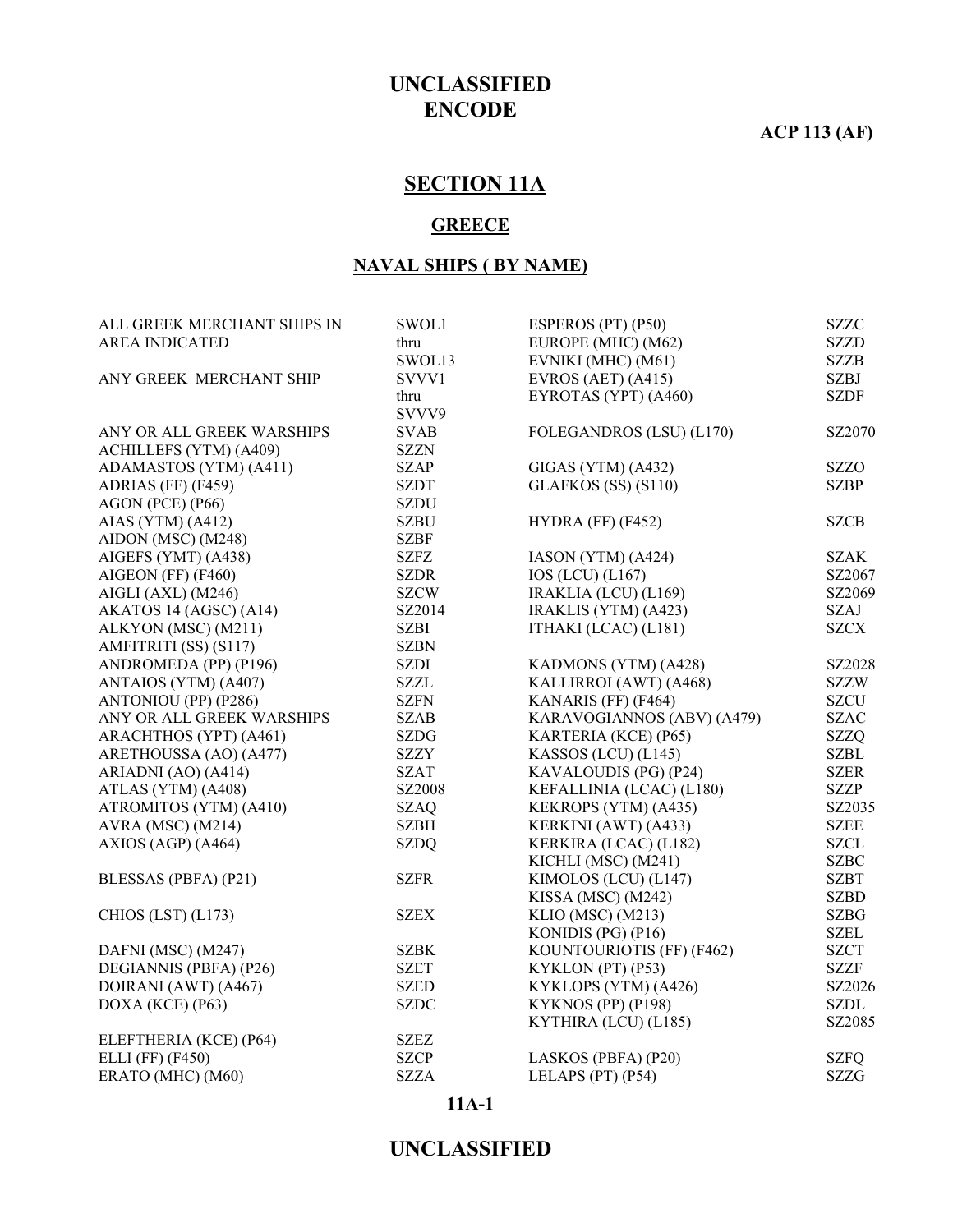|                              |             |                                 | <b>ACP 113 (AF)</b> |
|------------------------------|-------------|---------------------------------|---------------------|
| LEMNOS (FF) (F451)           | <b>SZCS</b> | SALAMIS (FF) (F455)             | SZCV                |
| LESVOS (LST) $(L172)$        | <b>SZEK</b> | SAMOS (LST) (L174)              | <b>SZEY</b>         |
| LIKOUDIS (AG) (A481)         | <b>SZFE</b> | SERIFOS (LSU) (L195)            | SZ2095              |
|                              |             | SIKINOS (LCU) (L168)            | SZ2068              |
| MAISTROS (AA) (A233)         | SZ2033      | SIMITZOPOULOS (PG) (P28)        | <b>SZEV</b>         |
| MILOS (LCU) (L189)           | SZ2089      | SKIATHOS (LSV) (L152)           | SZ2052              |
| MINOS (YTM) (A436)           | <b>SZFX</b> | SKORPIOS (PT) (P55)             | <b>SZZH</b>         |
| MPOUMPOULINA (FF) (F463)     | <b>SZCQ</b> | SOROKOS (AA) (A234)             | SZ2034              |
| MYKONIOS (PBFA) (P22)        | <b>SZFT</b> | SPETSAI (FF) (F453)             | <b>SZCC</b>         |
|                              |             | STAMOU (PP) (P287)              | <b>SZFM</b>         |
| NAFTILOS (AGSC) (A478)       | <b>SZBB</b> | STARAKIS (PG) (P29)             | <b>SZEW</b>         |
| NAVARINON (FF) (F461)        | <b>SZDS</b> | STIMFALIA (AGS) (A469)          | <b>SZZX</b>         |
| NAVMACHOS (KCE) (P19)        | <b>SZDK</b> | STRAVON (AGS) (A476)            | <b>SZFC</b>         |
| NAXOS (LSU) (L178)           | SZ2078      | STRIMON (YPT) (A462)            | <b>SZDH</b>         |
| NEARCHOS (DDG) (D219)        | <b>SZCF</b> |                                 |                     |
| NESTOR (YTM) (A422)          | SZ2022      | THALIA (MSC) (M210)             | <b>SZAY</b>         |
| NESTOS (YPT) (A463)          | <b>SZDP</b> | THETIS (ANL) (A307)             | <b>SZZZ</b>         |
| NIKI (KCE) (P62)             | <b>SZCY</b> | THISSEFS (YTM) (A144)           | <b>SZZM</b>         |
| NIKIFOROS (PG) (P267)        | <b>SZZJ</b> | TOURNAS (PBFA) (P76)            | <b>SZFK</b>         |
| NIREFS $(SS) (S111)$         | <b>SZBQ</b> | TOXOTIS (PP) (P228)             | <b>SZDO</b>         |
|                              |             | TRICHONIS (YW) (A488)           | <b>SZFP</b>         |
| ODYSSEFS (YTM) (A425)        | <b>SZAL</b> | TRITON (SS) (S112)              | <b>SZBR</b>         |
| OINOUSSAI (LST) (L104)       | <b>SZCA</b> | TROUPAKIS (PBFA) (P23)          | <b>SZFS</b>         |
| OKEANOS (SS) (S118)          | <b>SZBO</b> | TYFON (PT) (P56)                | <b>SZZI</b>         |
| ORMI (KCE) (P230)            | <b>SZFV</b> |                                 |                     |
| OSTRIA (AA) (A359)           | SZ2059      | VOTSIS (PBFA) (P51)             | <b>SZZT</b>         |
| <b>OURANOS (AOTL) (A416)</b> | <b>SZBE</b> |                                 |                     |
|                              |             | XENOS (PG) (P27)                | <b>SZEU</b>         |
| PANAGOPOULOS II (PG) (P70)   | <b>SZFY</b> |                                 |                     |
| PANDORA (APS) (A419)         | <b>SZDY</b> | YPERION (AOTL) (A417)           | <b>SZBV</b>         |
| PANDROSSOS (APS) (A420)      | <b>SZDZ</b> |                                 |                     |
| PAROS (LSU) (L179)           | SZ2079      | ZAKINTHOS (LCAC) (L183)         | <b>SZZK</b>         |
| PELIAS (YMT) (A437)          | <b>SZFW</b> |                                 |                     |
| PELOPS (YTM) (A430)          | SZ2030      | <b>TACAN IDENTIFIERS</b>        |                     |
| PERSEFS (YTM) (A429)         | SZ2029      | KIMON (DDG 218)<br>AR           |                     |
| PEZOPOULOS (PBFA) (P30)      | <b>SZZU</b> | <b>NEARCHOS (DDG 219)</b><br>BH |                     |
| PIGASSOS (PP) (P199)         | <b>SZDN</b> |                                 |                     |
| PILEYS (YTM) (A413)          | <b>SZZR</b> | SPARES FOR FUTURE ASSIGNMENT    |                     |
| PIRPOLITIS (KCE) (P57)       | <b>SZDM</b> |                                 |                     |
| PLIAS (MSC) (M240)           | <b>SZDA</b> | SG                              |                     |
| POLEMISTIS (KCE) (P61)       | <b>SZEP</b> | PE                              |                     |
| PONTOS (SS) (S119)           | <b>SZCR</b> |                                 |                     |
| POSSIDON (SS) (S116)         | <b>SZBM</b> | <b>MN</b><br>LU                 |                     |
| PRESPA (AWT) (A434)          | <b>SZDX</b> | GD                              |                     |
| PROMITHEUS (AOR) (A374)      | <b>SZAU</b> | FA                              |                     |
| PROTEFS (SS) (S113)          | <b>SZBS</b> | EC                              |                     |
| PSARA $(FF)$ $(F454)$        | <b>SZCO</b> | DP                              |                     |
| PYTHEAS (AGSC) (A474)        | <b>SZFF</b> | CE                              |                     |
|                              |             | NA                              |                     |
| RODOS (LST) (L177)           | SZEH        |                                 |                     |
| ROMALEOS (YTM) (A442)        | SZ2038      |                                 |                     |
|                              |             |                                 |                     |
| SAKIPIS (PBFA) (P77)         | <b>SZFL</b> |                                 |                     |
|                              |             | $11A-2$                         |                     |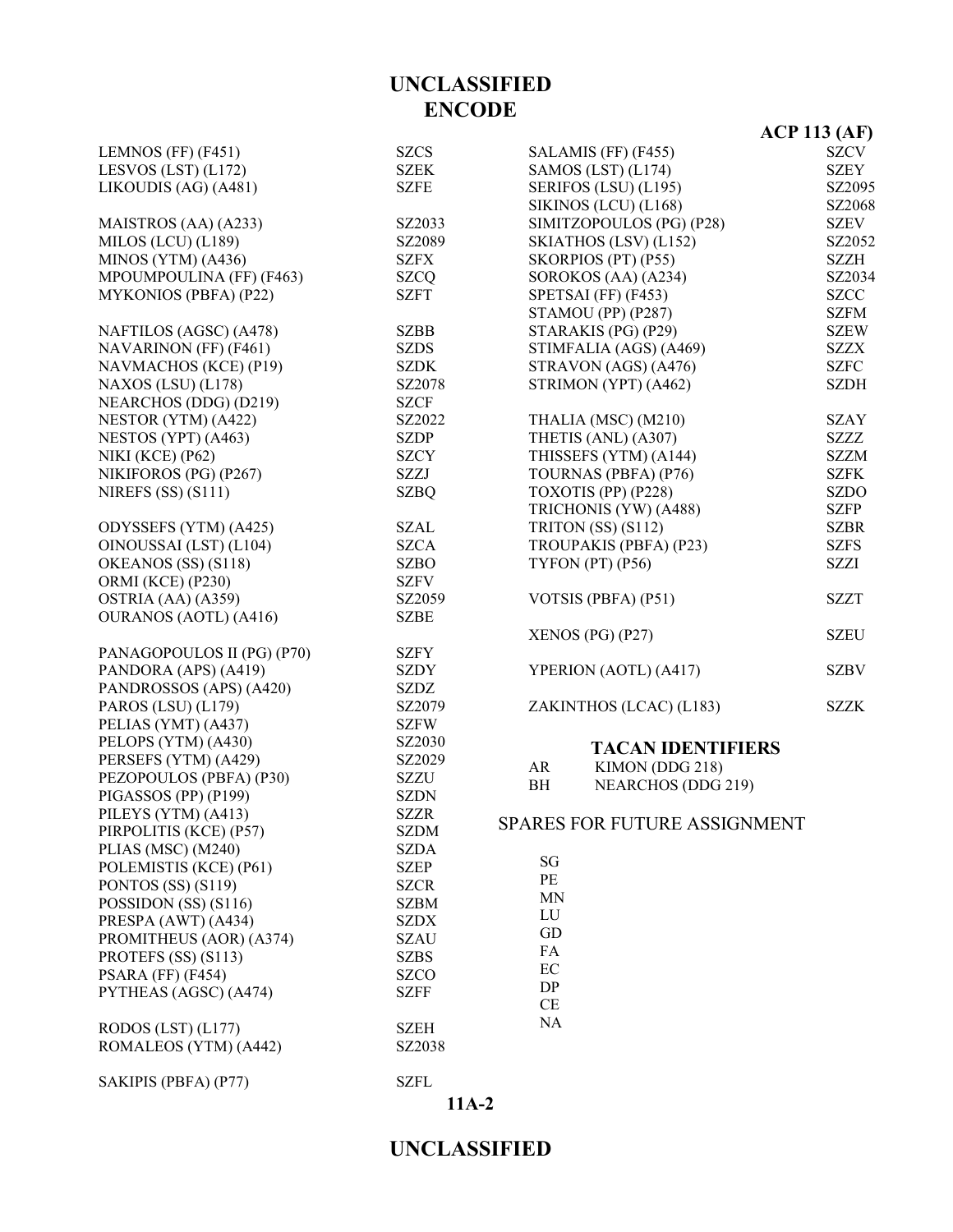**ACP 113 (AF)**

# **SECTION 11B**

#### **GREECE**

#### **NAVAL SHIPS (BY CLASS)**

1.The following is a list of official class designators and their meanings for Greek Naval Ships.

| AA          | Auxiliary Type Ship, General     | <b>MHC</b>  | Minehunter, Coastal          |
|-------------|----------------------------------|-------------|------------------------------|
| <b>ABU</b>  | <b>Buoy Tender</b>               | <b>MLC</b>  | Minelayer, Coastal           |
| AE          | <b>Ammunition Ship</b>           | <b>MSB</b>  | Minesweeper, Boat            |
| AGI         | Intelligence Collector           | <b>MSC</b>  | Minesweeper, Coastal         |
| <b>AGOR</b> | Oceanographic Research Ship      |             |                              |
| AGP         | Patrol/Torpedo Boat Support Ship | <b>PB</b>   | Patrol Boat, General         |
|             | (Tender)                         | <b>PBA</b>  | Patrol Boat                  |
| <b>AGS</b>  | <b>Survey Ship</b>               | <b>PBF</b>  | Patrol Boat, Fast            |
| <b>AGSC</b> | Survey Ship, Coastal and Inshore | <b>PBFA</b> | Patrol Boat, Fast Attach     |
| <b>ANL</b>  | Cable/Net Laying Ship            | <b>PCE</b>  | <b>Patrol Coastal Escort</b> |
| AO          | Oil Tanker, General              | PG          | Patrol Ship, General         |
| <b>AOR</b>  | Oiler Replenishment              | PP          | Patrol Vessel, General       |
| <b>AOTL</b> | Oiler Transport, Small           | <b>PT</b>   | Patrol/Torpedo Boat          |
| <b>ARS</b>  | Salvage Ship                     |             |                              |
| <b>AWT</b>  | Water Tender (Naval)             | <b>SSK</b>  | Submarine, Patrol            |
| AX          | Training Ship (Naval)            |             |                              |
| <b>AXL</b>  | Training Ship, Small (Naval)     | YD          | <b>Floating Crane</b>        |
|             |                                  | YF          | <b>Lighter Cover</b>         |
| <b>DD</b>   | Destroyer, General               | <b>YFD</b>  | Dry Doc Floating             |
|             |                                  | <b>YFU</b>  | Harbour Utility Craft        |
| FF          | Frigate/Corvette, General        | <b>YNT</b>  | Net Tender Boom              |
| FG          | Frigate                          | YO          | Barge Fuel Oil               |
| FS          | Corvette                         | <b>YP</b>   | Harbour Patrol Craft         |
|             |                                  | <b>YPT</b>  | Torpedo Retriever Craft      |
| <b>LCAC</b> | Landing Craft, Air Cushion       | <b>YTM</b>  | Tug Harbour Medium           |
| <b>LCM</b>  | Landing Craft, Mechanised        | YW          | <b>Barge Water</b>           |
| LCU         | Landing Craft, Utility           |             |                              |
| <b>LCVP</b> | Landing Craft, Vehicle/Personnel |             |                              |
| <b>LSD</b>  | Landing Ship, Dock               |             |                              |
| <b>LSM</b>  | Landing Ship, Medium             |             |                              |
| <b>LST</b>  | Landing Ship, Tank               |             |                              |

#### **11B-1**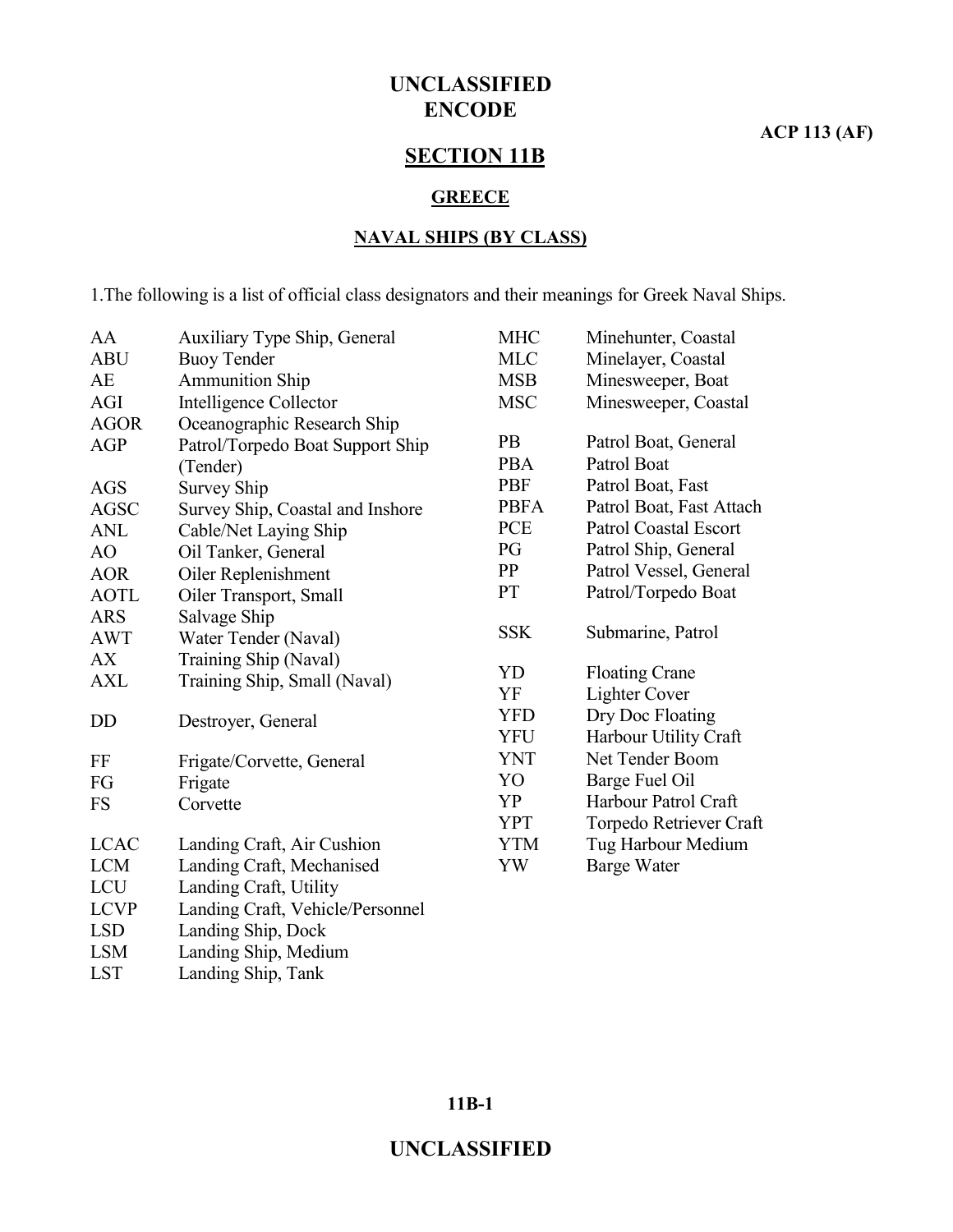# **ACP 113 (AF)**

| (A233) MAISTROS (AA)       | SZ2033      | (F463) MPOUMPOULINA (FF) | <b>SZCQ</b> |
|----------------------------|-------------|--------------------------|-------------|
| (A234) SOROKOS (AA)        | SZ2034      | (F464) KANARIS (FF)      | <b>SZCU</b> |
| $(A359)$ OSTRIA $(AA)$     | SZ2059      |                          |             |
|                            |             | (P19) NAVMACHOS (KCE)    | <b>SZDK</b> |
| (A479) KARAVOGIANNOS (ABV) | <b>SZAC</b> | (P230) ORMI (KCE)        | <b>SZFV</b> |
|                            |             | (P57) PIRPOLITIS (KCE)   | <b>SZDM</b> |
| $(A415)$ EVROS $(AET)$     | <b>SZBJ</b> | (P61) POLEMISTIS (KCE)   | <b>SZEP</b> |
|                            |             | (P62) NIKI (KCE)         | <b>SZCY</b> |
| (A481) LIKOUDIS (AG)       | <b>SZFE</b> | (P63) DOXA (KCE)         | <b>SZDC</b> |
|                            |             | (P64) ELEFTHERIA (KCE)   | <b>SZEZ</b> |
| $(A464)$ AXIOS $(AGP)$     | <b>SZDQ</b> | (P65) KARTERIA (KCE)     | <b>SZZQ</b> |
|                            |             |                          |             |
| (A469) STIMFALIA (AGS)     | <b>SZZX</b> | (L180) KEFALLINIA (LCAC) | <b>SZZP</b> |
| (A476) STRAVON (AGS)       | <b>SZFC</b> | (L181) ITHAKI (LCAC)     | <b>SZCX</b> |
|                            |             | (L182) KERKIRA (LCAC)    | <b>SZCL</b> |
| $(A14)$ AKATOS 14 $(AGSC)$ | SZ2014      | (L183) ZAKINTHOS (LCAC)  | <b>SZZK</b> |
| (A474) PYTHEAS (AGSC)      | <b>SZFF</b> |                          |             |
| (A478) NAFTILOS (AGSC)     | <b>SZBB</b> | (L145) KASSOS (LCU)      | <b>SZBL</b> |
|                            |             | (L147) KIMOLOS (LCU)     | <b>SZBT</b> |
| (A307) THETIS (ANL)        | <b>SZZZ</b> | $(L167)$ IOS $(LCU)$     | SZ2067      |
|                            |             |                          |             |
|                            |             | (L168) SIKINOS (LCU)     | SZ2068      |
| $(A414)$ ARIADNI $(AO)$    | <b>SZAT</b> | (L169) IRAKLIA (LCU)     | SZ2069      |
| (A477) ARETHOUSSA (AO)     | <b>SZZY</b> | (L185) KYTHIRA (LCU)     | SZ2085      |
|                            |             | (L189) MILOS (LCU)       | SZ2089      |
| (A374) PROMITHEUS (AOR)    | <b>SZAU</b> |                          |             |
|                            |             | (L104) OINOUSSAI (LST)   | <b>SZCA</b> |
| (A416) OURANOS (AOTL)      | <b>SZBE</b> | (L172) LESVOS (LST)      | <b>SZEK</b> |
| (A417) YPERION (AOTL)      | <b>SZBV</b> | $(L173)$ CHIOS $(LST)$   | <b>SZEX</b> |
|                            |             | (L174) SAMOS (LST)       | <b>SZEY</b> |
| (A419) PANDORA (APS)       | <b>SZDY</b> | (L177) RODOS (LST)       | <b>SZEH</b> |
| (A420) PANDROSSOS (APS)    | <b>SZDZ</b> |                          |             |
|                            |             | (L170) FOLEGANDROS (LSU) | SZ2070      |
| (A433) KERKINI (AWT)       | <b>SZEE</b> | (L178) NAXOS (LSU)       | SZ2078      |
| $(A434)$ PRESPA $(AWT)$    | <b>SZDX</b> | (L179) PAROS (LSU)       | SZ2079      |
| (A467) DOIRANI (AWT)       | <b>SZED</b> | (L195) SERIFOS (LSU)     | SZ2095      |
| (A468) KALLIRROI (AWT)     | <b>SZZW</b> |                          |             |
|                            |             | (L152) SKIATHOS (LSV)    | SZ2052      |
| $(M246)$ AIGLI $(AXL)$     | <b>SZCW</b> |                          |             |
|                            |             | (M60) ERATO (MHC)        | SZZA        |
| (D219) NEARCHOS (DDG)      | <b>SZCF</b> | (M61) EVNIKI (MHC)       | <b>SZZB</b> |
|                            |             | (M62) EUROPE (MHC)       | <b>SZZD</b> |
| (F450) ELLI (FF)           | <b>SZCP</b> |                          | <b>SZAY</b> |
| (F451) LEMNOS (FF)         | <b>SZCS</b> | (M210) THALIA (MSC)      |             |
| (F452) HYDRA (FF)          | <b>SZCB</b> | (M211) ALKYON (MSC)      | <b>SZBI</b> |
| (F453) SPETSAI (FF)        | <b>SZCC</b> | $(M213)$ KLIO $(MSC)$    | <b>SZBG</b> |
| $(F454)$ PSARA $(FF)$      | <b>SZCO</b> | $(M214)$ AVRA $(MSC)$    | <b>SZBH</b> |
| (F455) SALAMIS (FF)        | <b>SZCV</b> | $(M240)$ PLIAS $(MSC)$   | <b>SZDA</b> |
| (F459) ADRIAS (FF)         | <b>SZDT</b> | (M241) KICHLI (MSC)      | <b>SZBC</b> |
| (F460) AIGEON (FF)         | <b>SZDR</b> | $(M242)$ KISSA $(MSC)$   | <b>SZBD</b> |
| (F461) NAVARINON (FF)      |             | $(M247)$ DAFNI $(MSC)$   |             |
|                            | <b>SZDS</b> |                          | <b>SZBK</b> |
| (F462) KOUNTOURIOTIS (FF)  | <b>SZCT</b> | (M248) AIDON (MSC)       | <b>SZBF</b> |

### **11B-2**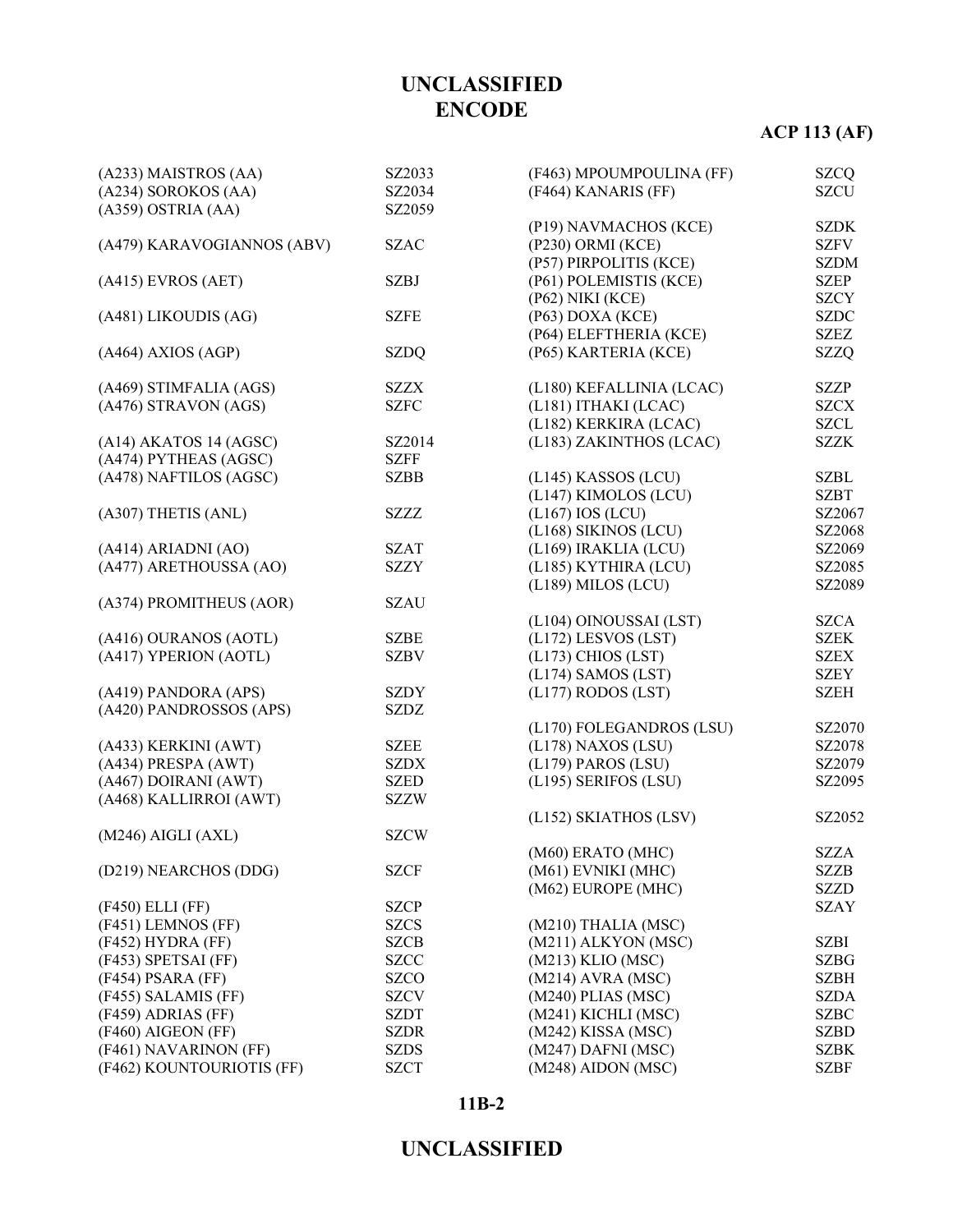| (P20) LASKOS (PBFA)                           | <b>SZFQ</b>                |
|-----------------------------------------------|----------------------------|
| (P21) BLESSAS (PBFA)                          | <b>SZFR</b>                |
| (P22) MYKONIOS (PBFA)                         | SZFT                       |
| (P23) TROUPAKIS (PBFA)                        | SZFS                       |
| (P26) DEGIANNIS (PBFA)                        | <b>SZET</b>                |
| (P30) PEZOPOULOS (PBFA)                       | SZZU                       |
| (P51) VOTSIS (PBFA)                           | <b>SZZT</b>                |
| (P76) TOURNAS (PBFA)                          | <b>SZFK</b>                |
| (P77) SAKIPIS (PBFA)                          | SZFL                       |
|                                               |                            |
| (P66) AGON (PCE)                              | <b>SZDU</b>                |
| (P16) KONIDIS (PG)                            | SZEL                       |
| (P24) KAVALOUDIS (PG)                         | <b>SZER</b>                |
| (P27) XENOS (PG)                              | <b>SZEU</b>                |
| (P28) SIMITZOPOULOS (PG)                      | <b>SZEV</b>                |
| (P29) STARAKIS (PG)                           | <b>SZEW</b>                |
| (P70) PANAGOPOULOS II (PG)                    | <b>SZFY</b>                |
| (P267) NIKIFOROS (PG)                         | SZZJ                       |
|                                               |                            |
| (P196) ANDROMEDA (PP)                         | SZDI                       |
| (P198) KYKNOS (PP)                            | <b>SZDL</b>                |
| (P199) PIGASSOS (PP)                          | <b>SZDN</b>                |
| (P228) TOXOTIS (PP)                           | <b>SZDO</b>                |
| (P287) STAMOU (PP)                            | <b>SZFM</b>                |
|                                               |                            |
|                                               |                            |
| (P286) ANTONIOU (PP)                          | SZFN                       |
|                                               |                            |
| (P50) ESPEROS (PT)                            | SZZC                       |
| (P53) KYKLON (PT)                             | <b>SZZF</b>                |
| (P54) LELAPS (PT)                             | <b>SZZG</b>                |
| (P55) SKORPIOS (PT)                           | SZZH<br>SZZI               |
| (P56) TYFON (PT)                              |                            |
| $(S110)$ GLAFKOS $(SS)$                       | <b>SZBP</b>                |
|                                               | <b>SZBQ</b>                |
| (S111) NIREFS (SS)                            | <b>SZBR</b>                |
| (S112) TRITON (SS)                            | <b>SZBS</b>                |
| (S113) PROTEFS (SS)                           | <b>SZBM</b>                |
| (S116) POSSIDON (SS)                          | SZBN                       |
| (S117) AMFITRITI (SS)                         |                            |
| (S118) OKEANOS (SS)                           | <b>SZBO</b><br><b>SZCR</b> |
| (S119) PONTOS (SS)                            |                            |
| (A437) PELIAS (YMT)                           | <b>SZFW</b>                |
| (A438) AIGEFS (YMT)                           | SZFZ                       |
|                                               |                            |
| (A460) EYROTAS (YPT)                          | SZDF                       |
| (A461) ARACHTHOS (YPT)                        | <b>SZDG</b>                |
| (A462) STRIMON (YPT)                          | <b>SZDH</b>                |
| (A463) NESTOS (YPT)                           | SZDP                       |
|                                               |                            |
| (A144) THISSEFS (YTM)<br>(A407) ANTAIOS (YTM) | SZZM<br>SZZL               |

|                        | $ACP$ 113 $(AF)$ |
|------------------------|------------------|
| (A408) ATLAS (YTM)     | SZ2008           |
| (A409) ACHILLEFS (YTM) | SZZN             |
| (A410) ATROMITOS (YTM) | SZAO             |
| (A411) ADAMASTOS (YTM) | SZAP             |
| $(A412)$ AIAS $(YTM)$  | SZBU             |
| (A413) PILEYS (YTM)    | SZZR             |
| (A422) NESTOR (YTM)    | SZ2022           |
| (A423) IRAKLIS (YTM)   | SZAJ             |
| $(A424)$ IASON (YTM)   | SZAK.            |
| (A425) ODYSSEFS (YTM)  | SZAL             |
| (A426) KYKLOPS (YTM)   | SZ2026           |
| (A428) KADMONS (YTM)   | SZ2028           |
| (A429) PERSEFS (YTM)   | SZ2029           |
| (A430) PELOPS (YTM)    | SZ2030           |
| $(A432)$ GIGAS (YTM)   | SZZO             |
| (A435) KEKROPS (YTM)   | SZ2035           |
| (A436) MINOS (YTM)     | SZFX             |
| (A442) ROMALEOS (YTM)  | SZ2038           |
| (A488) TRICHONIS (YW)  | SZFP             |
|                        |                  |

#### **11B-3**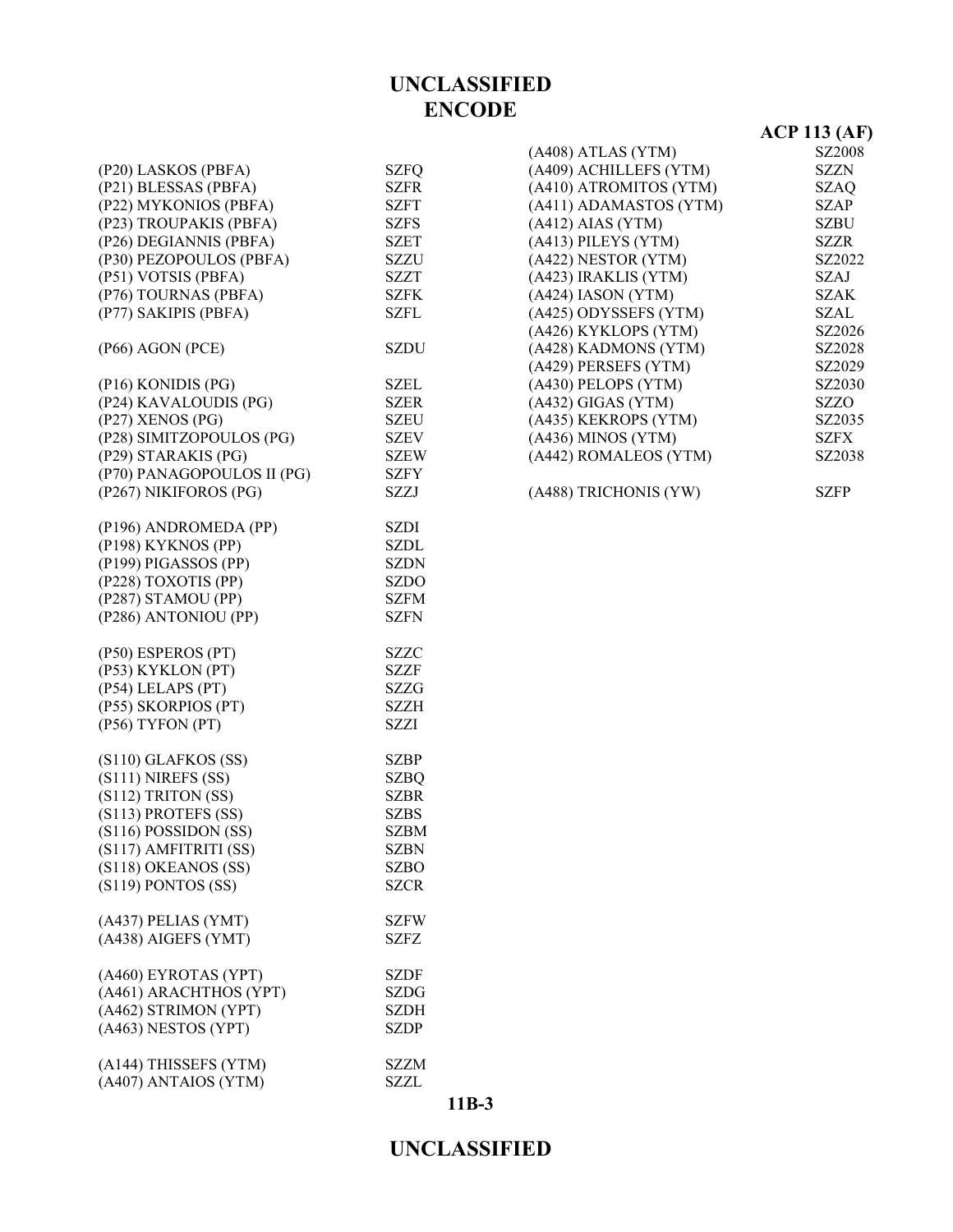**ACP 113 (AF)**

# **SECTION 12A**

#### **ITALY**

#### **NAVAL SHIPS (BY NAME)**

#### **AND TACAN IDENTIFIERS**

| ALL ITALIAN WARSHIPS             | <b>IAAD</b> | DRIADE (FS) (F555)               | <b>IAOE</b> |
|----------------------------------|-------------|----------------------------------|-------------|
| ALL ITALIAN WARSHIPS AND         | <b>IAAX</b> |                                  |             |
| <b>MERCHANT SHIPS</b>            |             | ESPERO (FFAHV) (F576)            | <b>IAES</b> |
| ALL ITALIAN WARSHIPS AND NAVAL   | <b>IAAM</b> | ESPLORATORE (PB) (P405)          | <b>IASL</b> |
| <b>SHORE STATIONS</b>            |             | EURO (FFAHV) (F575)              | <b>IAEU</b> |
| ALCIDE PEDRETTI (YDT) (Y499)     | <b>IAVK</b> |                                  |             |
| ALGHERO (MHC) (M5556)            | <b>IHMO</b> | FECIA DI COSSATO (SSK) (S519)    | <b>IAFC</b> |
| ALISEO (FFAHV) (F574)            | <b>IALS</b> | FENICE (FS) (F557)               | <b>IAOG</b> |
| AMERIGO VESPUCCI (AXS) (A5312)   | <b>IABJ</b> | FRANCESCO MIMBELLI (DDHM) (D561) | <b>IAFM</b> |
| AMMIRAGLIO MAGNAGHI (AGOR)       | <b>IGMA</b> |                                  |             |
| (A5303)                          |             | GAETA (MHC) (M5554)              | <b>IHMG</b> |
| ANTEO (ARS) (A5309)              | <b>IHAN</b> | GALATEA (AGS) (A5308)            | <b>IABC</b> |
| ARDITO (DDHM) (D550)             | <b>IARD</b> | GIANFRANCO GAZZANA PRIAROGGIA    | <b>IGGP</b> |
| ARETUSA (AGS) (A5304)            | <b>IABA</b> | (SSK) (S525)                     |             |
| ARTIGLIERE (FFAH) (F582)         | <b>IAEP</b> | GIGANTE (ATA) (A5328)            | <b>IHFD</b> |
| ASTICE (AXL) (A5379)             | <b>IHKC</b> | GIULIANO PRINI (SSK) (S523)      | <b>IGPR</b> |
| AUDACE (DDHM) (D551)             | <b>IARU</b> | GIUSEPPE GARIBALDI (CVH) (C551)  | <b>IAIQ</b> |
| AVIERE (FFAH) (F583)             | <b>IAEQ</b> | GORGONA (AKL) (A5347)            | <b>IGDD</b> |
|                                  |             | <b>GRANATIERE (FFAH) (F585)</b>  | <b>IAER</b> |
| BASENTO (AWT) (A5356)            | <b>IHBA</b> | GRECALE (FFAHV) (F571)           | IAGR        |
| BERSAGLIERE (FFAH) (F584)        | <b>IAEO</b> |                                  |             |
| BORMIDA (AWT) (A5359)            | IGJB        | LEONARDO DA VINCI (SSK) (S520)   | <b>IALV</b> |
|                                  |             | LERICI (MHC) (M5550)             | <b>IHML</b> |
| CAPRERA (AKL) (A5349)            | <b>IGDF</b> | LEVANZO (ABU) (A5366)            | <b>IGEE</b> |
| CAPRI (AKL) (A5353)              | IGDI        | LIBECCIO (FFAHV) (F572)          | <b>IALI</b> |
| CAPRICIA (AXS) (A5322)           | <b>IGGC</b> | LIBRA (PG) (P402)                | <b>IATB</b> |
| CARABINIERE (FFHV) (F581)        | <b>IADV</b> | LIPARI (AKL) (A5352)             | <b>IGDH</b> |
| CAROLY (AXS) (A5302)             | <b>IGSM</b> | LUIGI DURANO DE LA PENNE (DDHM)  | <b>IADP</b> |
| CASSIOPEA (PG) (P401)            | <b>IATA</b> | (D560)                           |             |
| CHIMERA (FS) (F556)              | <b>IAOF</b> |                                  |             |
| CICLOPE (ATA) (A5319)            | <b>IHFA</b> | M.C.C. 1101 (AORL) (A5370)       | <b>IGEN</b> |
| COMMANDANTE BETTICA (PB) (P492)  | <b>IABG</b> | M.C.C. 1102 (AORL) (A5371)       | <b>IGEO</b> |
| COMMANDANTE BORSINI (PG) (P491)  | <b>IABF</b> | M.C.C. 1103 (AORL) (A5372)       | <b>IGEP</b> |
| COMMANDANTE CIGALA FULGOSI (PG)  | <b>IABE</b> | M.C.C. 1104 (AORL) (A5373)       | <b>IGEQ</b> |
| (P490)                           |             | M.E.N. 209 (YRST)                | <b>IGMV</b> |
| COMMANDANTE FOSCIARI (PG) (P493) | <b>IABH</b> | M.O.C. 1201 (ARL) (A5331)        | <b>IGDR</b> |
| CORSARO II (AXS) (A5316)         | <b>IADC</b> | M.O.C. 1204 (ARL) (A5334)        | <b>IGDW</b> |
| CROTONE (MHC) (M5558)            | <b>IHMC</b> | MAESTRALE (FFAHV) (F570)         | <b>IAME</b> |
|                                  |             | MARIO MARINO (YDT) (Y498)        | <b>IAVJ</b> |
| DANAIDE (FS) (F553)              | <b>IAOC</b> | MILAZZO (MHC) (M5552)            | <b>IHMM</b> |
|                                  |             |                                  |             |

**12A-1**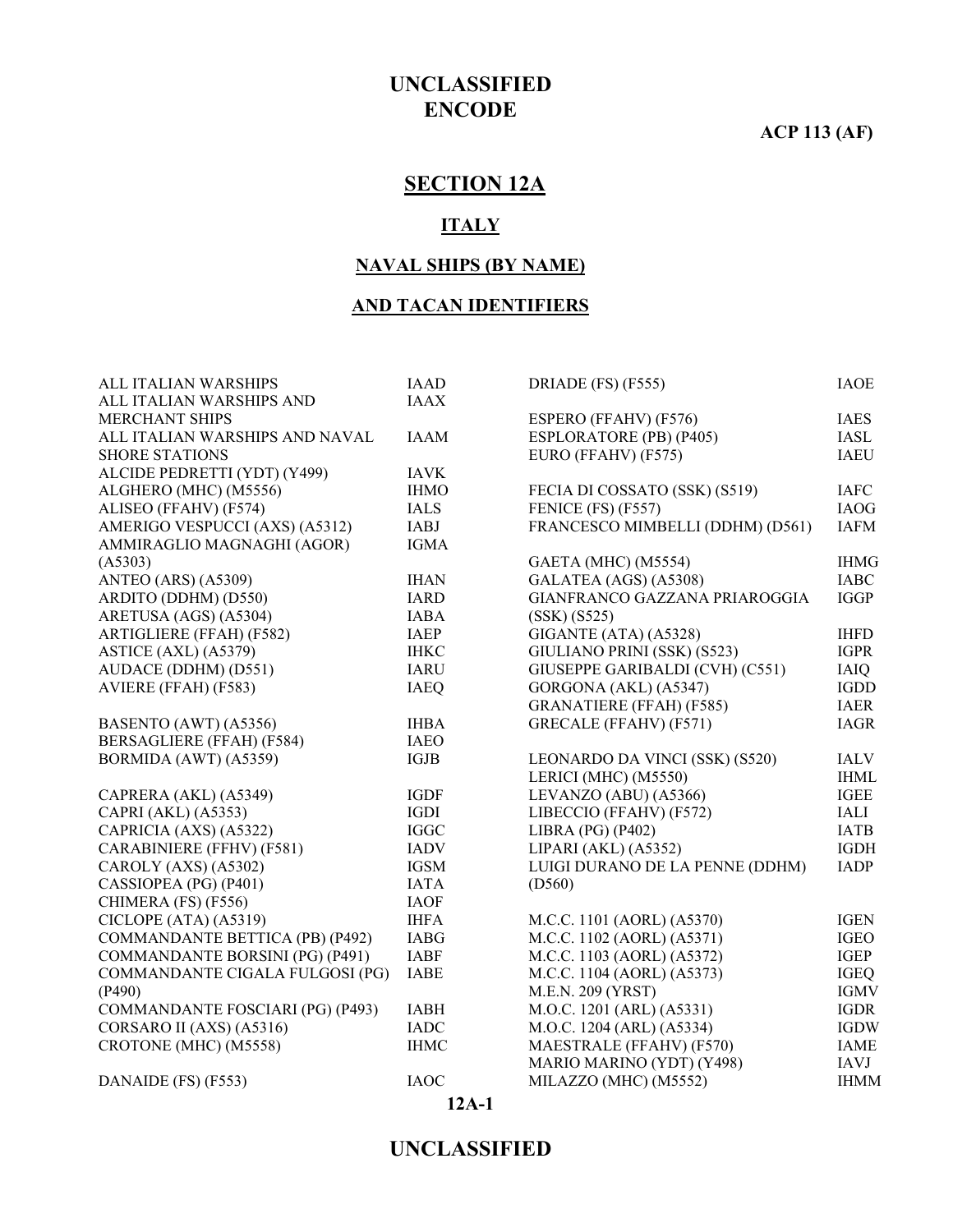|                                 |             |                               | ACP 113 (AF) |
|---------------------------------|-------------|-------------------------------|--------------|
| MINERVA (FS) (F551)             | <b>IAOA</b> | <b>RP 124 (YTM)</b>           | <b>IGNG</b>  |
| MITILO (AXL) (A5380)            | <b>IHKJ</b> | RP 125 (YTM)                  | <b>INGU</b>  |
|                                 |             | RP 126 (YTM)                  | <b>IGOE</b>  |
| NUMANA (MHC) (M5557)            | <b>IHMN</b> | RP 127 (YTM)                  | <b>IGOF</b>  |
|                                 |             | <b>RP 128 (YTM)</b>           | <b>IGOG</b>  |
| ORIONE (PHM) (P409)             | IABM        | <b>RP 129 (YTM)</b>           | <b>IGOH</b>  |
| ORSA MAGGIORE (AXS) (A5323)     | <b>IAOM</b> | <b>RP 130 (YTM)</b>           | IGOI         |
|                                 |             | <b>RP 131 (YTM)</b>           | IGOJ         |
| PALINURO (AXS) (A5311)          | <b>IGMX</b> | RP 132 (YTM)                  | <b>IGOK</b>  |
| PALMARIA (ABU) (A5368)          | <b>IGEG</b> | RP 133 (YTM)                  | <b>IGOL</b>  |
| PANTELLERIA (AKL) (A5351)       | <b>IGDG</b> | RP 134 (YTM)                  | <b>IGOM</b>  |
| PERSEO (FFAH) (F566)            | <b>IAPE</b> |                               |              |
| POLIFEMO (ATA) (A5325)          | <b>IHFC</b> | SALVATORE PELOSI (SSK) (S522) | IGPL         |
| PONZA (ABU) (A5364)             | <b>IGED</b> | SAN GIORGIO (LPD) (L9892)     | IARG         |
| PORPORA (AXL) (A5382)           | <b>IHKO</b> | SAN GIUSTO (LPD) (L9894)      | IASG         |
| PORTO CONTE (YTM) (Y423)        | <b>IHFI</b> | SAN MARCO (LPD) (L9893)       | <b>IARM</b>  |
| PORTO CORSINI (YTB) (Y417)      | <b>IHBO</b> | SAPRI (MHC) (M5551)           | <b>IHMS</b>  |
| PORTO D'ISCHIA (YTM) (Y436)     | <b>IGBP</b> | SATURNO (ATA) (A5330)         | <b>IHFE</b>  |
| PORTO EMPEDOCLE (YTM) (Y421)    | <b>IHFG</b> | SCIROCCO (FFAHV) (F573)       | <b>IASC</b>  |
| PORTO FERRAIO (YTM) (Y425)      | <b>IHFJ</b> | SENTINELLA (PB) (P406)        | IASE         |
| PORTO FOSSONE (YTB) (Y413)      | <b>IHBP</b> | SFINGE $(FS)$ $(F554)$        | <b>IAOD</b>  |
| PORTO PISANO (YTM) (Y422)       | <b>IHFH</b> | SIBILLA (FS) (F558)           | <b>IAOH</b>  |
| PORTO SALVO (YTM) (Y428)        | <b>IHFL</b> | SIMETO (AWT) $(A5375)$        | <b>IHBB</b>  |
| PORTO TORRES (YTB) (Y416)       | <b>IHBQ</b> | <b>SIRIO (PHM) (P410)</b>     | <b>IABL</b>  |
| PORTO VENERE (YTM) (Y426)       | <b>IHFK</b> | SPICA (PG) (P403)             | <b>IATC</b>  |
| PRIMO LONGOBARDO (SSK) (S524)   | <b>IGLO</b> | STAFFETTA (PB) (P408)         | <b>IAST</b>  |
| PROCIDA (ABU) (A5383)           | <b>IGRO</b> | STELLA POLARE (AXS) (A5313)   | <b>IASP</b>  |
| PROMETEO (ATA) (A5318)          | <b>IGHP</b> | STROMBOLI (AORL) (A5327)      | <b>IGNL</b>  |
| PROTEO (ARS) (A5310)            | <b>IAEN</b> |                               |              |
| RAFFAELE ROSSETTI (AGE) (A5315) | <b>IARO</b> | TAVOLARA (ABU) (A5367)        | <b>IGEF</b>  |
| RIVA TRIGOSO (YTM) (Y443)       | <b>IGAR</b> | TENACE (ATA) (A5365)          | <b>IHFF</b>  |
| <b>RP 101 (YTM)</b>             | <b>IGMH</b> | TERMOLI (MHC) (M5555)         | <b>IHMT</b>  |
| <b>RP 102 (YTM)</b>             | <b>IGMI</b> | <b>TICINO (AWT) (A5376)</b>   | <b>IGTC</b>  |
| <b>RP 103 (YTM)</b>             | <b>IGMJ</b> | TIRSO (AWT) (A5377)           | <b>IGTS</b>  |
| <b>RP 104 (YTM)</b>             | IGML        | TITANO (ATA) (A5324)          | <b>IHFB</b>  |
| <b>RP 105 (YTM)</b>             | <b>IGMP</b> | TREMITI (AKL) (A5348)         | <b>IGDE</b>  |
| <b>RP 106 (YTM)</b>             | <b>IGMQ</b> |                               |              |
| <b>RP 107 (YTM)</b>             | <b>IGMS</b> | URANIA (FS) (F552)            | <b>IAOB</b>  |
| <b>RP 108 (YTM)</b>             | <b>IGMC</b> |                               |              |
| <b>RP 109 (YTM)</b>             | <b>IGMD</b> | VEDETTA (PB) (P407)           | <b>IAVE</b>  |
| <b>RP 110 (YTM)</b>             | <b>IGME</b> | <b>VEGA (PG) (P404)</b>       | <b>IATD</b>  |
| <b>RP 111 (YTM)</b>             | <b>IGMG</b> | VESUVIO (AORL) (A5329)        | <b>IHBC</b>  |
| RP 112 (YTM)                    | IGMT        | VIAREGGIO (MHC) (M5559)       | <b>IHMW</b>  |
| RP 113 (YTM)                    | <b>IGMU</b> | VIESTE (MHC) (M5553)          | <b>IHMV</b>  |
| <b>RP 114 (YTM)</b>             | <b>IGMW</b> | VINCENZO MARTELLOTTA (AGE)    | <b>IHMA</b>  |
| <b>RP 115 (YTM)</b>             | <b>IGMY</b> | (A5320)                       |              |
| RP 116 (YTM)                    | IGMZ        | VITTORIO VENETO (CHM) (C550)  | <b>IAJV</b>  |
| <b>RP 118 (YTM)</b>             | <b>IGNA</b> |                               |              |
| <b>RP 119 (YTM)</b>             | <b>IGNB</b> | ZEFFIRO (FFAHV) (F577)        | <b>IAEF</b>  |
| <b>RP 120 (YTM)</b>             | <b>IGNC</b> |                               |              |
| <b>RP 121 (YTM)</b>             | <b>IGND</b> |                               |              |
| <b>RP 122 (YTM)</b>             | <b>IGNE</b> |                               |              |
| RP 123 (YTM)                    | <b>IGNF</b> |                               |              |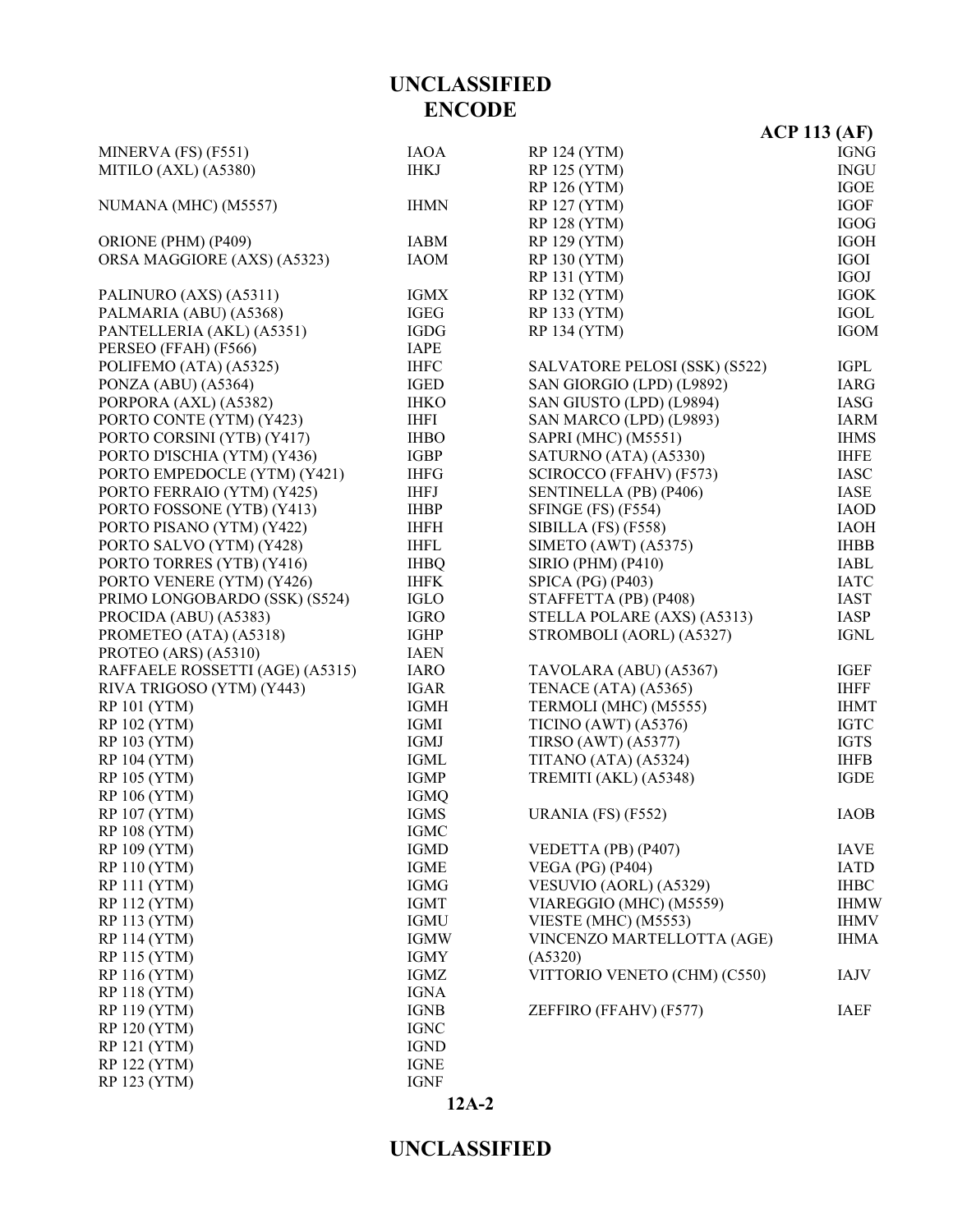#### **ACP 113 (AF)**

#### **TACAN IDENTIFERS**

- EL ARDITO (DDHM)<br>HR AUDACE (DDHM)
- AUDACE (DDHM)
- LI DURAND DE LA PENNE (DDHM)
- CY GARIBALDI (CVH)<br>UN MIMBELLI (DDHM)
- MIMBELLI (DDHM)
- DV V. VENETO (CHM)

#### SPARES FOR FUTURE ASSIGNMENT

ZK

XS

TF

SZ

DU

**12A-3**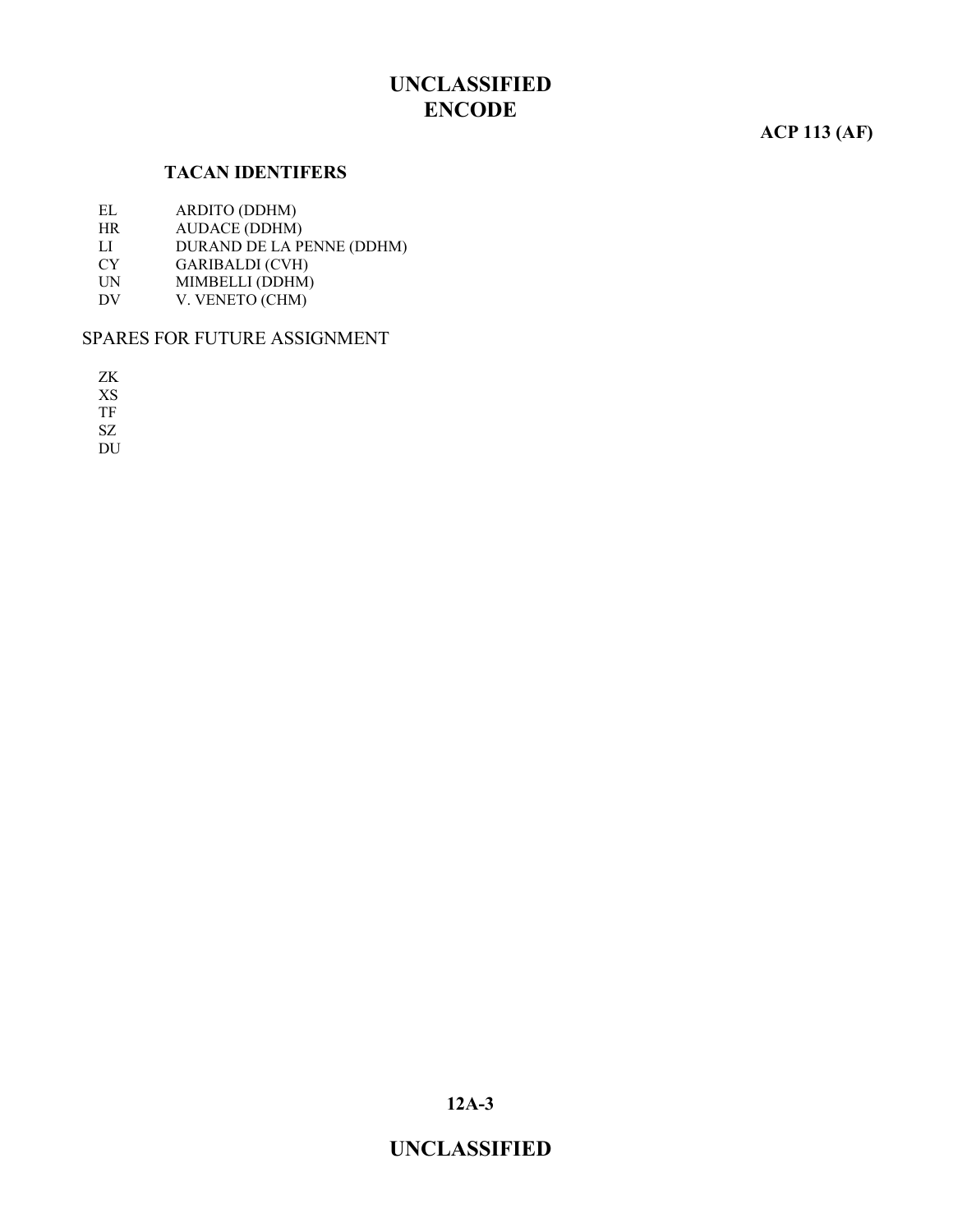**ACP 113 (AF)**

# **SECTION 12B**

#### **ITALY**

#### **NAVAL SHIPS (BY CLASS)**

1. The Following is a list of official class designators and their meanings for Italian Naval Ships.

| <b>ABU</b>   | <b>Buoy Tender</b>                 | <b>LPD</b>  | Amphibious Transport, Dock       |
|--------------|------------------------------------|-------------|----------------------------------|
| AG           | <b>Auxiliary Miscellaneous</b>     | <b>LST</b>  | Landing Ship, Tank               |
| AGE          | Research Ship                      |             |                                  |
| <b>AGOR</b>  | Oceanographic Research Ship        | <b>MHC</b>  | Minehunter, Coastal              |
| <b>AKL</b>   | Cargo Ship, Light (Naval)          | <b>MSC</b>  | Minesweeper, Coastal             |
| <b>ANL</b>   | Cable/Net Laying Ship              | <b>MSO</b>  | Minesweeper, Ocean               |
| <b>AORL</b>  | Oiler Replenishment, Small         |             |                                  |
|              | (Naval)                            | <b>PB</b>   | Patrol Boat, General             |
| <b>ARL</b>   | Repair Ship, Small                 | PG          | Patrol Ship, General             |
| <b>ASR</b>   | Submarine Rescue Ship              | <b>PHM</b>  | Patrol Combatant, Guided Missile |
| <b>ATA</b>   | Tug, Oceangoing, Auxiliary         | PT          | Patrol/Torpedo Boat              |
| <b>AWT</b>   | Water Tender (Naval)               |             |                                  |
| <b>AXL</b>   | Training Ship, Small (Naval)       | SS          | Submarine, General               |
| <b>AXS</b>   | Training Ship, Sail (Naval)        | <b>SSC</b>  | Submarine, Coastal               |
|              |                                    | <b>SSK</b>  | Submarine, Patrol                |
| <b>CGHG</b>  | Cruiser, Guided Missiles           |             |                                  |
|              | Helicopter                         | <b>YAG</b>  | Service Craft, Miscellaneous     |
| <b>CHM</b>   | Cruiser, Guided Missiles, (SA +    | <b>YDT</b>  | Diving Tender                    |
|              | SS), Helicopter                    | YH          | Ambulance Boat                   |
| <b>CVH</b>   | Aircraft Carrier, Vstol/Helicopter | <b>YRST</b> | Barge, Salvage                   |
|              |                                    | <b>YTB</b>  | Tug, Harbour, Large              |
| <b>DDG</b>   | <b>Destroyer Guided Missiles</b>   | <b>YTL</b>  | Tug, Harbour, Small              |
| <b>DDHM</b>  | Destroyer, Guided Missiles (SA +   | <b>YTM</b>  | Tug, Harbour, Medium             |
|              | SS), Helicopter                    |             |                                  |
| <b>FFAH</b>  | Frigate Guided Missiles,           |             |                                  |
|              | Helicopter                         |             |                                  |
| <b>FFAHV</b> | Frigate Guided Missiles,           |             |                                  |
|              | Helicopter, VDS                    |             |                                  |
| <b>FFH</b>   | Frigate Helicopter                 |             |                                  |
| <b>FFHV</b>  | Frigate Helicopter, VDS            |             |                                  |
| <b>FS</b>    | Corvette                           |             |                                  |
| <b>FST</b>   | Corvette, Training                 |             |                                  |
| <b>FSV</b>   | Corvette, VDS                      |             |                                  |
|              |                                    |             |                                  |

**12B-1**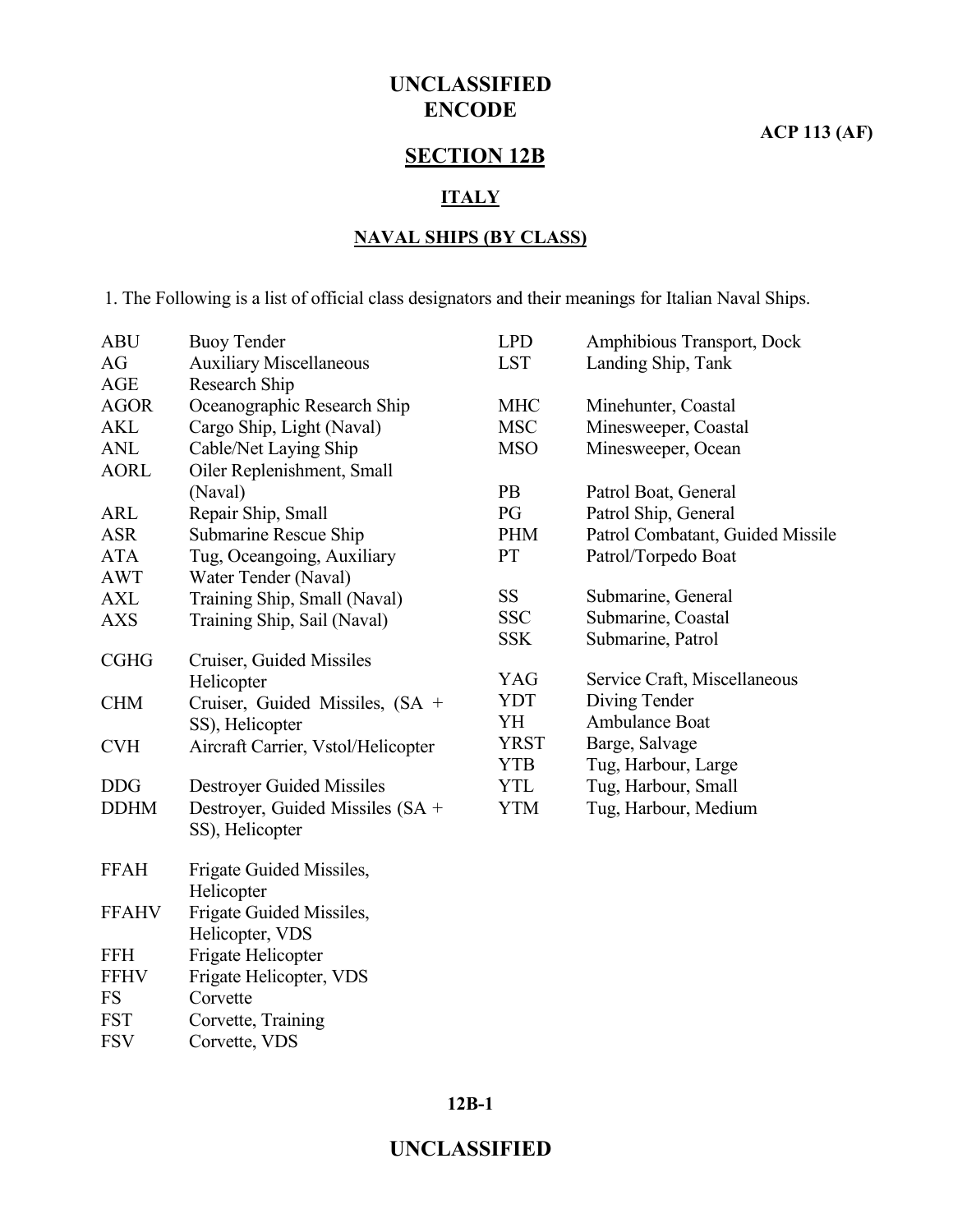# **ACP 113 (AF)**

| $(A5364)$ PONZA $(ABU)$         | <b>IGED</b>           | $(A5380)$ MITILO $(AXL)$        | <b>IHKJ</b> |
|---------------------------------|-----------------------|---------------------------------|-------------|
| (A5366) LEVANZO (ABU)           | <b>IGEE</b>           | (A5382) PORPORA (AXL)           | <b>IHKO</b> |
| (A5367) TAVOLARA (ABU)          | <b>IGEF</b>           |                                 |             |
| (A5368) PALMARIA (ABU)          | <b>IGEG</b>           | (A5302) CAROLY (AXS)            | <b>IGSM</b> |
| (A5383) PROCIDA (ABU)           | <b>IGRO</b>           | (A5311) PALINURO (AXS)          | <b>IGMX</b> |
|                                 |                       | (A5312) AMERIGO VESPUCCI (AXS)  | IABJ        |
| (A5315) RAFFAELE ROSSETTI (AGE) | <b>IARO</b>           | (A5313) STELLA POLARE (AXS)     | IASP        |
| (A5320) VINCENZO MARTELLOTTA    | <b>IHMA</b>           | (A5316) CORSARO II (AXS)        | <b>IADC</b> |
| (AGE)                           |                       | (A5322) CAPRICIA (AXS)          | <b>IGGC</b> |
|                                 |                       | (A5323) ORSA MAGGIORE (AXS)     | <b>IAOM</b> |
| (A5303) AMMIRAGLIO MAGNAGHI     | <b>IGMA</b>           |                                 |             |
| (AGOR)                          |                       | (C550) VITTORIO VENETO (CHM)    | IAJV        |
|                                 |                       |                                 |             |
| (A5304) ARETUSA (AGS)           | <b>IABA</b>           | (C551) GIUSEPPE GARIBALDI (CVH) | <b>IAIQ</b> |
| (A5308) GALATEA (AGS)           | <b>IABC</b>           |                                 |             |
|                                 |                       | (D550) ARDITO (DDHM)            | <b>IARD</b> |
| (A5347) GORGONA (AKL)           | <b>IGDD</b>           | (D551) AUDACE (DDHM)            | <b>IARU</b> |
| (A5348) TREMITI (AKL)           | <b>IGDE</b>           | (D560) LUIGI DURANO DE LA PENNE | <b>IADP</b> |
| (A5349) CAPRERA (AKL)           | <b>IGDF</b>           | (DDHM)                          |             |
| (A5351) PANTELLERIA (AKL)       | <b>IGDG</b>           | (D561) FRANCESCO MIMBELLI       | <b>IAFM</b> |
| (A5352) LIPARI (AKL)            | <b>IGDH</b>           | (DDHM)                          |             |
| $(A5353)$ CAPRI $(AKL)$         | IGDI                  |                                 |             |
|                                 | $\operatorname{IGNL}$ | (F566) PERSEO (FFAH)            | <b>IAPE</b> |
| (A5327) STROMBOLI (AORL)        |                       | (F582) ARTIGLIERE (FFAH)        | <b>IAEP</b> |
| (A5329) VESUVIO (AORL)          | <b>IHBC</b>           | (F583) AVIERE (FFAH)            | <b>IAEQ</b> |
| (A5370) M.C.C. 1101 (AORL)      | <b>IGEN</b>           | (F584) BERSAGLIERE (FFAH)       | <b>IAEO</b> |
| (A5371) M.C.C. 1102 (AORL)      | <b>IGEO</b>           | (F585) GRANATIERE (FFAH)        | <b>IAER</b> |
| (A5372) M.C.C. 1103 (AORL)      | IGEP                  |                                 |             |
| (A5373) M.C.C. 1104 (AORL)      | <b>IGEQ</b>           | (F570) MAESTRALE (FFAHV)        | <b>IAME</b> |
|                                 |                       | (F571) GRECALE (FFAHV)          | <b>IAGR</b> |
| (A5331) M.O.C. 1201 (ARL)       | <b>IGDR</b>           | (F572) LIBECCIO (FFAHV)         | IALI        |
| (A5334) M.O.C. 1204 (ARL)       | <b>IGDW</b>           | (F573) SCIROCCO (FFAHV)         | <b>IASC</b> |
|                                 |                       | (F574) ALISEO (FFAHV)           | <b>IALS</b> |
| $(A5309)$ ANTEO $(ARS)$         | <b>IHAN</b>           | (F575) EURO (FFAHV)             | <b>IAEU</b> |
| $(A5310)$ PROTEO $(ARS)$        | <b>IAEN</b>           | (F576) ESPERO (FFAHV)           | <b>IAES</b> |
|                                 |                       | (F577) ZEFFIRO (FFAHV)          | <b>IAEF</b> |
| (A5318) PROMETEO (ATA)          | <b>IGHP</b>           |                                 |             |
| (A5319) CICLOPE (ATA)           | <b>IHFA</b>           | (F581) CARABINIERE (FFHV)       | <b>IADV</b> |
| (A5324) TITANO (ATA)            | <b>IHFB</b>           |                                 |             |
| (A5325) POLIFEMO (ATA)          | <b>IHFC</b>           | (F551) MINERVA (FS)             | IAOA        |
| (A5328) GIGANTE (ATA)           | <b>IHFD</b>           | (F552) URANIA (FS)              | <b>IAOB</b> |
| (A5330) SATURNO (ATA)           | <b>IHFE</b>           | (F553) DANAIDE (FS)             | <b>IAOC</b> |
| (A5365) TENACE (ATA)            | <b>IHFF</b>           | (F554) SFINGE (FS)              | <b>IAOD</b> |
|                                 |                       | (F555) DRIADE (FS)              | <b>IAOE</b> |
| (A5356) BASENTO (AWT)           | <b>IHBA</b>           | (F556) CHIMERA (FS)             | <b>IAOF</b> |
| (A5359) BORMIDA (AWT)           | IGJB                  | (F557) FENICE (FS)              | <b>IAOG</b> |
| $(A5375)$ SIMETO $(AWT)$        | <b>IHBB</b>           | $(F558)$ SIBILLA $(FS)$         | <b>IAOH</b> |
| $(A5376)$ TICINO $(AWT)$        | <b>IGTC</b>           |                                 |             |
| (A5377) TIRSO (AWT)             | <b>IGTS</b>           | (L9892) SAN GIORGIO (LPD)       | <b>IARG</b> |
|                                 |                       | (L9893) SAN MARCO (LPD)         | <b>IARM</b> |
| (A5379) ASTICE (AXL)            | <b>IHKC</b>           | (L9894) SAN GIUSTO (LPD)        | IASG        |

#### **12B-2**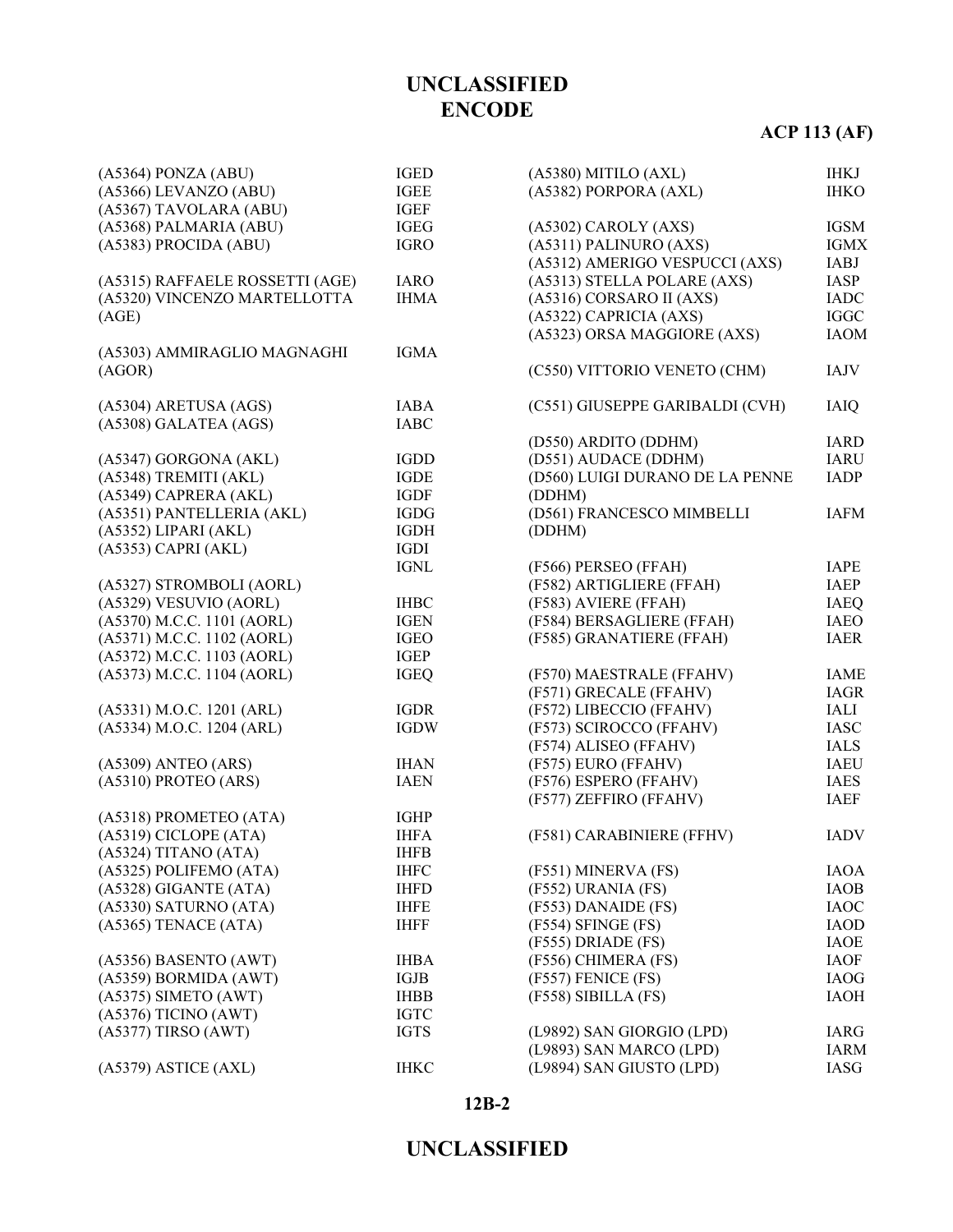|                                  |             |                              | <b>ACP 113 (AF)</b> |
|----------------------------------|-------------|------------------------------|---------------------|
|                                  |             | <b>RP 107 (YTM)</b>          | <b>IGMS</b>         |
| (M5550) LERICI (MHC)             | <b>IHML</b> | <b>RP 108 (YTM)</b>          | IGMC                |
| (M5551) SAPRI (MHC)              | <b>IHMS</b> | RP 109 (YTM)                 | <b>IGMD</b>         |
| (M5552) MILAZZO (MHC)            | <b>IHMM</b> | <b>RP 110 (YTM)</b>          | <b>IGME</b>         |
| (M5553) VIESTE (MHC)             | <b>IHMV</b> | <b>RP 111 (YTM)</b>          | <b>IGMG</b>         |
| (M5554) GAETA (MHC)              | <b>IHMG</b> | RP 112 (YTM)                 | <b>IGMT</b>         |
| (M5555) TERMOLI (MHC)            | <b>IHMT</b> | RP 113 (YTM)                 | <b>IGMU</b>         |
| (M5556) ALGHERO (MHC)            | <b>IHMO</b> | <b>RP 114 (YTM)</b>          | <b>IGMW</b>         |
| (M5557) NUMANA (MHC)             | <b>IHMN</b> | RP 115 (YTM)                 | <b>IGMY</b>         |
| (M5558) CROTONE (MHC)            | <b>IHMC</b> | RP 116 (YTM)                 | IGMZ                |
| (M5559) VIAREGGIO (MHC)          | <b>IHMW</b> | <b>RP 118 (YTM)</b>          | <b>IGNA</b>         |
|                                  |             | RP 119 (YTM)                 | <b>IGNB</b>         |
| (P405) ESPLORATORE (PB)          | <b>IASL</b> | RP 120 (YTM)                 | <b>IGNC</b>         |
| (P406) SENTINELLA (PB)           | <b>IASE</b> | RP 121 (YTM)                 | <b>IGND</b>         |
| (P407) VEDETTA (PB)              | <b>IAVE</b> | RP 122 (YTM)                 | <b>IGNE</b>         |
| (P408) STAFFETTA (PB)            | <b>IAST</b> | RP 123 (YTM)                 | <b>IGNF</b>         |
| (P492) COMMANDANTE BETTICA (PB)  | <b>IABG</b> | RP 124 (YTM)                 | <b>IGNG</b>         |
|                                  |             | RP 125 (YTM)                 | <b>INGU</b>         |
| (P401) CASSIOPEA (PG)            | <b>IATA</b> | RP 126 (YTM)                 | <b>IGOE</b>         |
| $(P402)$ LIBRA $(PG)$            | <b>IATB</b> | <b>RP 127 (YTM)</b>          | <b>IGOF</b>         |
| (P403) SPICA (PG)                | <b>IATC</b> | <b>RP 128 (YTM)</b>          | <b>IGOG</b>         |
| (P404) VEGA (PG)                 | <b>IATD</b> | RP 129 (YTM)                 | <b>IGOH</b>         |
| (P490) COMMANDANTE CIGALA        | <b>IABE</b> | <b>RP 130 (YTM)</b>          | IGOI                |
| FULGOSI (PG)                     |             | RP 131 (YTM)                 | <b>IGOJ</b>         |
| (P491) COMMANDANTE BORSINI (PG)  | <b>IABF</b> | RP 132 (YTM)                 | <b>IGOK</b>         |
| (P493) COMMANDANTE FOSCIARI (PG) | <b>IABH</b> | RP 133 (YTM)                 | <b>IGOL</b>         |
|                                  |             | RP 134 (YTM)                 | <b>IGOM</b>         |
| (P409) ORIONE (PHM)              | <b>IABM</b> | (Y421) PORTO EMPEDOCLE (YTM) | <b>IHFG</b>         |
| $(P410)$ SIRIO $(PHM)$           | <b>IABL</b> | (Y422) PORTO PISANO (YTM)    | <b>IHFH</b>         |
|                                  |             | (Y423) PORTO CONTE (YTM)     | <b>IHFI</b>         |
| (S519) FECIA DI COSSATO (SSK)    | <b>IAFC</b> | (Y425) PORTO FERRAIO (YTM)   | <b>IHFJ</b>         |
| (S520) LEONARDO DA VINCI (SSK)   | <b>IALV</b> | (Y426) PORTO VENERE (YTM)    | <b>IHFK</b>         |
| (S522) SALVATORE PELOSI (SSK)    | <b>IGPL</b> | (Y428) PORTO SALVO (YTM)     | <b>IHFL</b>         |
| (S523) GIULIANO PRINI (SSK)      | <b>IGPR</b> | (Y436) PORTO D'ISCHIA (YTM)  | <b>IGBP</b>         |
| (S524) PRIMO LONGOBARDO (SSK)    | <b>IGLO</b> | (Y443) RIVA TRIGOSO (YTM)    | <b>IGAR</b>         |
| (S525) GIANFRANCO GAZZANA        | <b>IGGP</b> |                              |                     |
| PRIAROGGIA (SSK)                 |             |                              |                     |
| (Y498) MARIO MARINO (YDT)        | <b>IAVJ</b> |                              |                     |
| (Y499) ALCIDE PEDRETTI (YDT)     | <b>IAVK</b> |                              |                     |
|                                  |             |                              |                     |
| M.E.N. 209 (YRST)                | <b>IGMV</b> |                              |                     |
| (Y413) PORTO FOSSONE (YTB)       | <b>IHBP</b> |                              |                     |
| (Y416) PORTO TORRES (YTB)        | <b>IHBQ</b> |                              |                     |
| (Y417) PORTO CORSINI (YTB)       | <b>IHBO</b> |                              |                     |
| <b>RP 101 (YTM)</b>              | <b>IGMH</b> |                              |                     |
| <b>RP 102 (YTM)</b>              | <b>IGMI</b> |                              |                     |
| RP 103 (YTM)                     | <b>IGMJ</b> |                              |                     |
| <b>RP 104 (YTM)</b>              | <b>IGML</b> |                              |                     |
| <b>RP 105 (YTM)</b>              | <b>IGMP</b> |                              |                     |
| RP 106 (YTM)                     | <b>IGMQ</b> |                              |                     |
|                                  |             |                              |                     |

### **UNCLASSIFIED**

**12B-3**

RP 106 (YTM)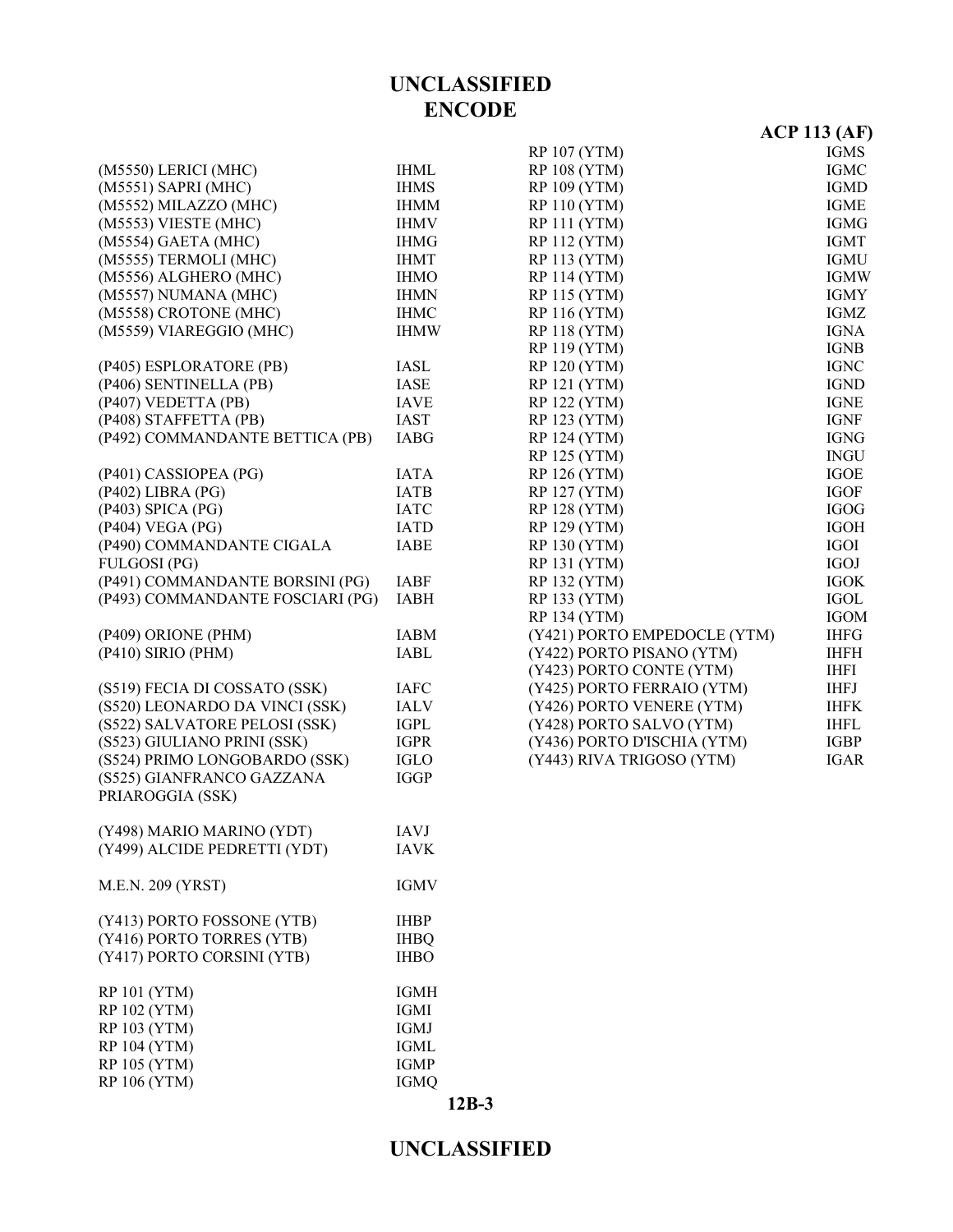**ACP 113 (AF)**

# **SECTION 13A**

#### **MALAYSIA**

#### **NAVAL SHIPS (BY NAME)**

| BADEK (PC) (P37)            | 9MLI | MAHAMIRU (MHC) (M11)            | 9MNK |
|-----------------------------|------|---------------------------------|------|
| <b>BAUNG (PCF) (P3509)</b>  | 9MJN | MAHAWANGSA (AOR/AE/AX) (A1504)  | 9MOY |
| <b>BELADAU</b> (PC) (P44)   | 9MLP | MARIKH (OPV) (P161)             | 9MOQ |
|                             |      | MUSYTARI (OPV) (P160)           | 9MOR |
| <b>GANAS (PCFG) (P3503)</b> | 9MLY |                                 |      |
| GANYANG (PCFG) (P3504)      | 9MLZ | PANAH (PC) (P42)                | 9MLN |
| GEMPITA (PCFG) (P3514)      | 9MMJ | PARI (PCF) (P3510)              | 9MJO |
|                             |      | PAUS (PCF) (P3507)              | 9MJL |
| HANDALAN (PCFG) (P3511)     | 9MMG | PENDEKAR (PCFG) (P3513)         | 9MMI |
| HANG TUAH (FF/AX) (F76)     | 9MMF | PERDANA (PCFG) (P3501)          | 9MLW |
|                             |      | PERKASA (PCFG) (P3512)          | 9MMH |
| JERAI (MHC) (M12)           | 9MNU | RAHMAT (FF/AX) (F24)            | 9MMC |
| <b>JERONG (PCF) (P3505)</b> | 9MJJ | RENCHONG (PC) (P38)             | 9MLJ |
|                             |      | RENTAKA (PC) (P46)              | 9MLR |
| KASTURI (FSG) (F25)         | 9MOS |                                 |      |
| KELEWANG (PC) (P45)         | 9MLQ | SERAMPANG (PC) (P41)            | 9MLM |
| KERAMBIT (PC) (P43)         | 9MLO | SERANG (PCFG) (P3502)           | 9MLX |
| KINABALU (MHC) (M14)        | 9MNV | SRI JOHOR (PC) (P49)            | 9MLT |
| <b>KRIS (PC) (P34)</b>      | 9MLG | SRI MELAKA (PCFG) (P3147)       | 9MMA |
|                             |      | SRI NEGRI SEMBILAN (PC) (P3146) | 9MNZ |
| LCM1 (LCM)                  | 9MMK | SRI PERLIS (PC) (P47)           | 9MLS |
| LCM2 (LCM)                  | 9MML | SRI SABAH (PC) (P3144)          | 9MNW |
| LCM3 (LCM)                  | 9MMM | SRI SARAWAK (PC) (P3145)        | 9MNY |
| LCM4 (LCM)                  | 9MMN | SUNDANG (PC) (P36)              | 9MLH |
| LCM5 (LCM)                  | 9MLD |                                 |      |
| $LCP1$ (AG)                 | 9MMO | <b>TODAK (PCF) (P3506)</b>      | 9MJK |
| LCP10 (AG)                  | 9MMX | TOMBAK (PC) (P39)               | 9MLK |
| LCP11 (AG)                  | 9MMY |                                 |      |
| $LCP12$ (AG)                | 9MMZ | YU (PCF) (P3508)                | 9MJM |
| $LCP13$ (AG)                | 9MLA |                                 |      |
| LCP14 (AG)                  | 9MLB |                                 |      |
| $LCP15$ (AG)                | 9MLC |                                 |      |
| $LCP2$ (AG)                 | 9MMP |                                 |      |
| $LCP3$ (AG)                 | 9MMQ |                                 |      |
| LCP4 (AG)                   | 9MMR |                                 |      |
| $LCP5$ (AG)                 | 9MMS |                                 |      |
| LCP6 (AG)                   | 9MMT |                                 |      |
| LCP7(AG)                    | 9MMU |                                 |      |
| $LCP8$ (AG)                 | 9MMV |                                 |      |
| $LCP9$ (AG)                 | 9MMW |                                 |      |
| LEKIR (FSG) (F26)           | 9MOT |                                 |      |
| LEMBING (PC) (P40)          | 9MLL |                                 |      |
|                             |      |                                 |      |

#### **13A-1**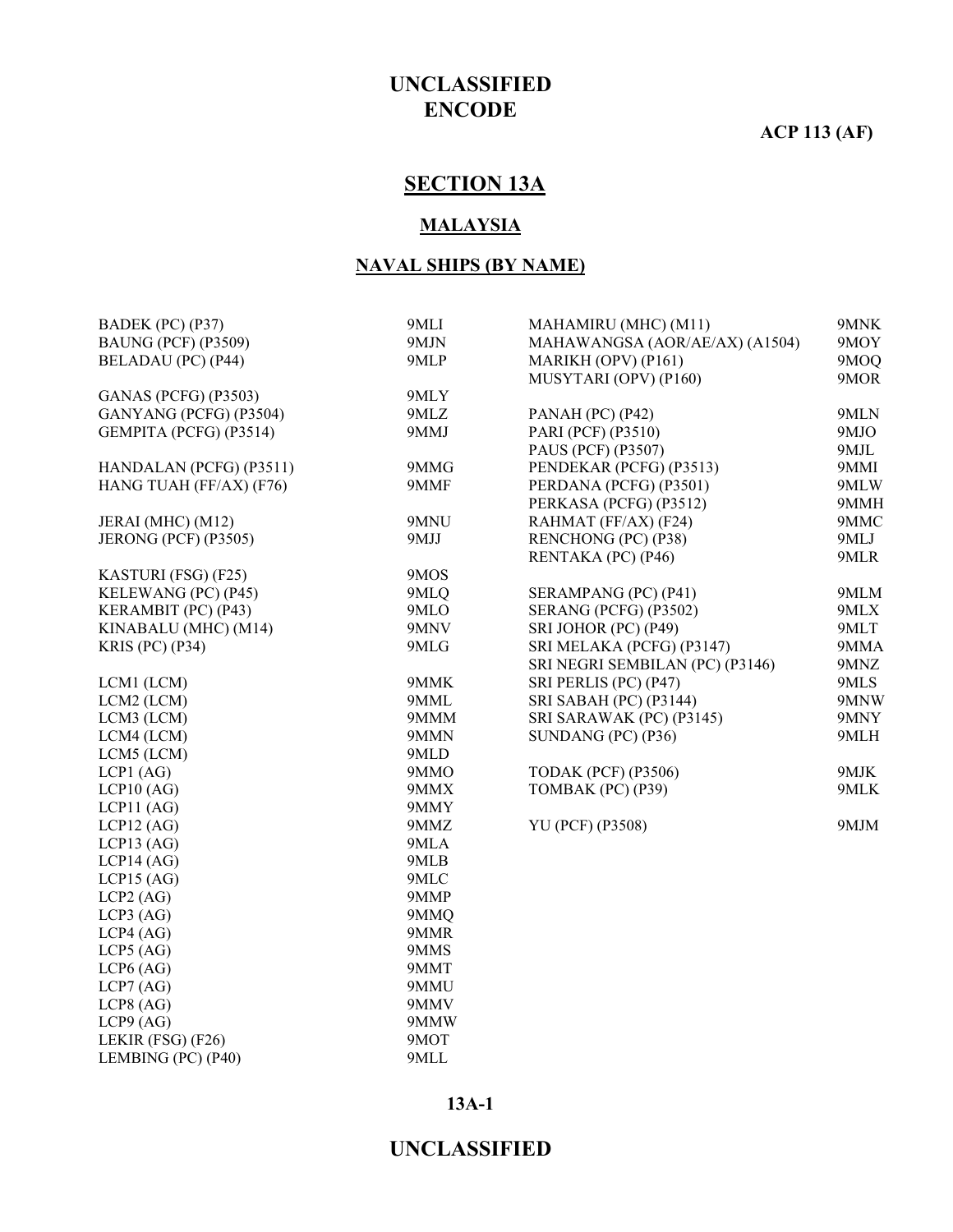**ACP 113 (AF)**

# **SECTION 13B**

#### **MALAYSIA**

#### **NAVAL SHIPS (BY CLASS)**

| $LCP1$ (AG)                     | 9MMO | (P39) TOMBAK (PC)         | 9MLK |
|---------------------------------|------|---------------------------|------|
| $LCP10$ (AG)                    | 9MMX | (P40) LEMBING (PC)        | 9MLL |
| LCP11 (AG)                      | 9MMY | (P41) SERAMPANG (PC)      | 9MLM |
| $LCP12$ (AG)                    | 9MMZ | $(P42)$ PANAH $(PC)$      | 9MLN |
| $LCP13$ (AG)                    | 9MLA | (P43) KERAMBIT (PC)       | 9MLO |
| LCP14 (AG)                      | 9MLB | (P44) BELADAU (PC)        | 9MLP |
| $LCP15$ (AG)                    | 9MLC | (P45) KELEWANG (PC)       | 9MLQ |
| $LCP2$ (AG)                     | 9MMP | (P46) RENTAKA (PC)        | 9MLR |
| $LCP3$ (AG)                     | 9MMQ | (P47) SRI PERLIS (PC)     | 9MLS |
| LCP4 (AG)                       | 9MMR | (P49) SRI JOHOR (PC)      | 9MLT |
| $LCP5$ (AG)                     | 9MMS |                           |      |
| $LCP6$ (AG)                     | 9MMT | (P3505) JERONG (PCF)      | 9MJJ |
| $LCP7$ (AG)                     | 9MMU | (P3506) TODAK (PCF)       | 9MJK |
| $LCP8$ (AG)                     | 9MMV | (P3507) PAUS (PCF)        | 9MJL |
| LCP9 (AG)                       | 9MMW | (P3508) YU (PCF)          | 9MJM |
|                                 |      | (P3509) BAUNG (PCF)       | 9MJN |
| (A1504) MAHAWANGSA (AOR/AE/AX)  | 9MOY | (P3510) PARI (PCF)        | 9MJO |
| (F24) RAHMAT (FF/AX)            | 9MMC | (P3147) SRI MELAKA (PCFG) | 9MMA |
| (F76) HANG TUAH (FF/AX)         | 9MMF | (P3501) PERDANA (PCFG)    | 9MLW |
|                                 |      | (P3502) SERANG (PCFG)     | 9MLX |
| (F25) KASTURI (FSG)             | 9MOS | (P3503) GANAS (PCFG)      | 9MLY |
| (F26) LEKIR (FSG)               | 9MOT | (P3504) GANYANG (PCFG)    | 9MLZ |
|                                 |      | (P3511) HANDALAN (PCFG)   | 9MMG |
| LCM1 (LCM)                      | 9MMK | (P3512) PERKASA (PCFG)    | 9MMH |
| LCM2 (LCM)                      | 9MML | (P3513) PENDEKAR (PCFG)   | 9MMI |
| LCM3 (LCM)                      | 9MMM | (P3514) GEMPITA (PCFG)    | 9MMJ |
| LCM4 (LCM)                      | 9MMN |                           |      |
| LCM5 (LCM)                      | 9MLD |                           |      |
| (M11) MAHAMIRU (MHC)            | 9MNK |                           |      |
| $(M12)$ JERAI (MHC)             | 9MNU |                           |      |
| (M14) KINABALU (MHC)            | 9MNV |                           |      |
| (P160) MUSYTARI (OPV)           | 9MOR |                           |      |
| (P161) MARIKH (OPV)             | 9MOQ |                           |      |
| (P3144) SRI SABAH (PC)          | 9MNW |                           |      |
| (P3145) SRI SARAWAK (PC)        | 9MNY |                           |      |
| (P3146) SRI NEGRI SEMBILAN (PC) | 9MNZ |                           |      |
| $(P34)$ KRIS $(PC)$             | 9MLG |                           |      |
| (P36) SUNDANG (PC)              | 9MLH |                           |      |
| (P37) BADEK (PC)                | 9MLI |                           |      |
| (P38) RENCHONG (PC)             | 9MLJ |                           |      |
|                                 |      |                           |      |

#### **13B-1**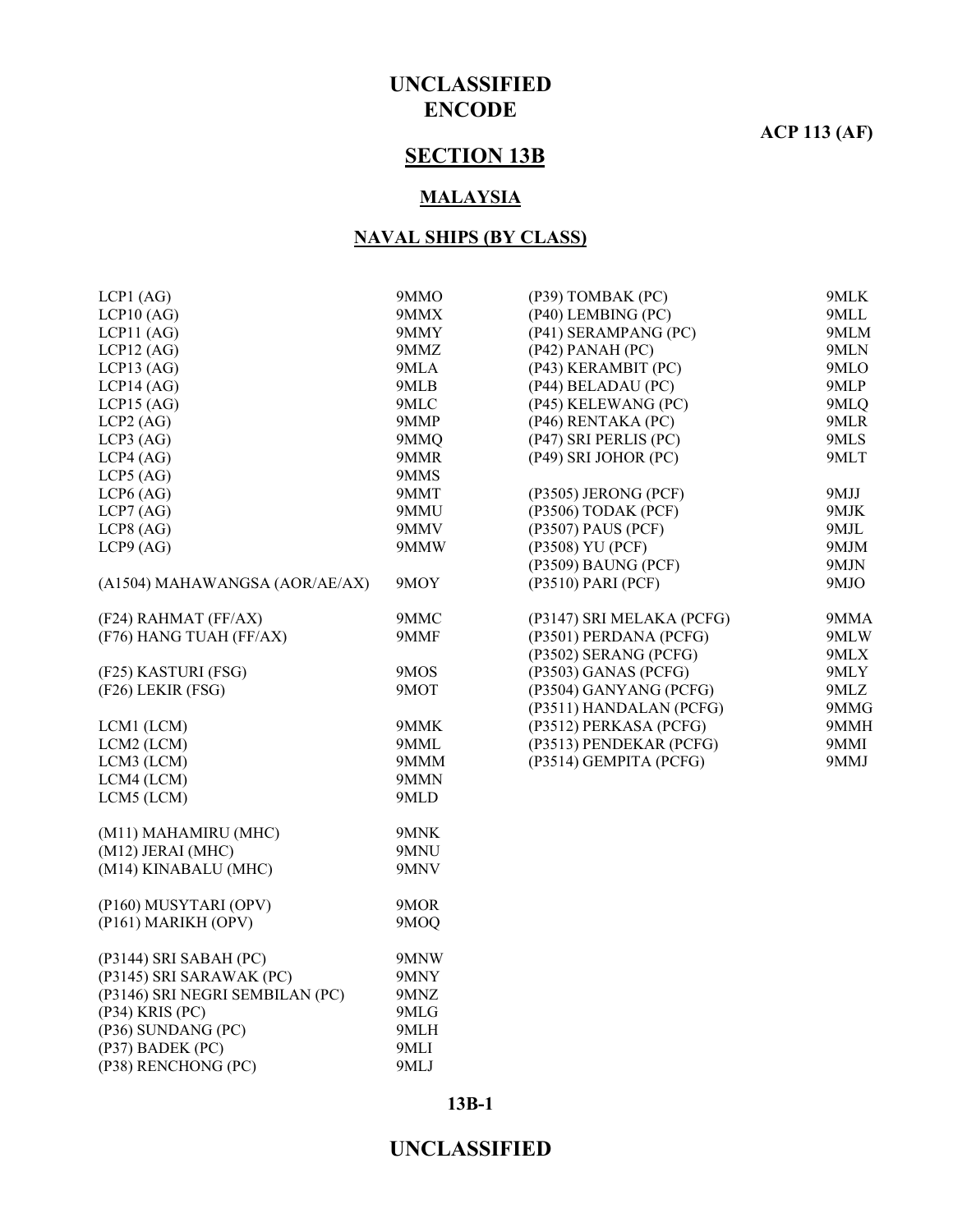**ACP 113 (AF)**

# **SECTION 14A**

#### **NETHERLANDS**

#### **NAVAL SHIPS (BY NAME)**

#### **AND TACAN IDENTIFIERS**

| ALL NETHERLANDS WARSHIPS AND      | <b>PCAA</b> | JAGUAR (PB) (P810)             | PACJ        |
|-----------------------------------|-------------|--------------------------------|-------------|
| <b>MERCHANT SHIPS</b>             |             | JOHAN DE WITT (LPD/ATS) (L801) | PAJW        |
| ANY OR ALL NETHERLANDS FISHING    | <b>PAAV</b> |                                |             |
| <b>VESSELS</b>                    |             | KAREL DOORMAN (FFCGH) (F827)   | <b>PAMA</b> |
| ANY OR ALL NETHERLANDS            | <b>PABO</b> |                                |             |
| <b>WARSHIPS</b>                   |             | L9525 (LCU) (L9525)            | <b>PAWA</b> |
| ANY OR ALL NETHERLANDS            | <b>PAAB</b> | L9526 (LCU) (L9526)            | <b>PAWB</b> |
| <b>MERCHANT SHIPS</b>             |             | L9527 (LCU) (L9527)            | <b>PAWC</b> |
| ANY OR ALL NETHERLANDS            | <b>PASM</b> | L9528 (LCU) (L9528)            | <b>PAWD</b> |
| <b>SUBMARINES</b>                 |             | L9529 (LCU) (L9529)            | <b>PAWE</b> |
| EXERCISE NETHERLANDS MERCHANT     | <b>PAAE</b> | L9530 (LCVP) (L9530)           | <b>PALA</b> |
| <b>SHIPS</b>                      |             | L9531 (LCVP) (L9531)           | <b>PALB</b> |
|                                   |             | L9532 (LCVP) (L9532)           | <b>PALC</b> |
| ABRAHAM VAN DER HULST (FFCGH)     | <b>PAMF</b> | L9533 (LCVP) (L9533)           | PALD        |
| (F832)                            |             | L9534 (LCVP) (L9534)           | PALE        |
| AMSTERDAM (AOR) (A836)            | PAZJ        | L9535 (LCVP) (L9535)           | <b>PALF</b> |
| ARGUS (YDT) (A852)                | <b>PAVT</b> | L9536 (LCVP) (L9536)           | PALG        |
|                                   |             | L9537 (LCVP) (L9537)           | <b>PALH</b> |
| BALGZAND (YTL) (Y8019)            | <b>PACH</b> | L9538 (LCVP) (L9538)           | PALI        |
| BLOYS VAN TRESLONG (FFGH) (F824)  | <b>PADG</b> | L9539 (LCVP) (L9539)           | PALJ        |
| BREEZAND (YTL) (Y8018)            | <b>PACI</b> | L9540 (LCVP) (L9540)           | PALL        |
| BRUINVIS (SSK) (S810)             | <b>PAIT</b> | L9541 (LCVP) (L9541)           | <b>PALN</b> |
| BUYSKES (AGS) (A904)              | <b>PAHB</b> | L9542 (RRC) (L9542)            | <b>PAXM</b> |
|                                   |             | L9543 (RRC) (L9543)            | <b>PAXN</b> |
| CERBERUS (YDT) (A851)             | <b>PAYM</b> | L9544 (RRC) (L9544)            | <b>PAXO</b> |
|                                   |             | L9545 (RRC) (L9545)            | <b>PAXP</b> |
| DE RUYTER (FFMH) (F804)           | <b>PAER</b> | L9546 (RRC) (L9546)            | <b>PAXQ</b> |
| DE ZEVEN PROVINCIEN (FFMH) (F802) | PAEQ        | L9547 (RRC) (L9547)            | <b>PAXR</b> |
| DOLFIJN (SSK) (S808)              | <b>PAFF</b> | L9548 (RRC) (L9548)            | <b>PAXS</b> |
| <b>DOUWES (AXS)</b>               | PABI        | L9549 (RRC) (L9549)            | <b>PAXT</b> |
|                                   |             | L9550 (RRC) (L9550)            | <b>PAXU</b> |
| EVERTSEN (FFMH) (F805)            | <b>PAEU</b> | L9551 (RRC) (L9551)            | <b>PAXV</b> |
|                                   |             | L9552 (RRC) (L9552)            | <b>PAXW</b> |
| GOUWE (YTM) (A878)                | <b>PAMO</b> | L9553 (RRC) (L9553)            | <b>PAXX</b> |
|                                   |             | L9554 (RRC) (L9554)            | <b>PAXY</b> |
| HAARLEM (MHC) (M853)              | PAED        | L9555 (RRC) (L9555)            | <b>PAXZ</b> |
| HELLEVOETSLUIS (MHC) (M859)       | PAEF        | L9556 (RRC) (L9556)            | <b>PAYA</b> |
| HUNZE (YTM) (A876)                | PAOQ        | L9557 (RRC) (L9557)            | <b>PAYB</b> |
| HYDRA (YDT) (A854)                | <b>PAVS</b> | L9558 (RRC) (L9558)            | <b>PAYC</b> |
|                                   |             | L9559 (RRC) (L9559)            | <b>PAYD</b> |
|                                   | <b>PAVO</b> | L9560 (RRC) (L9560)            | <b>PAYE</b> |
| JACOB VAN HEEMSKERCK (FFM) (F812) |             |                                |             |

#### **14A-1**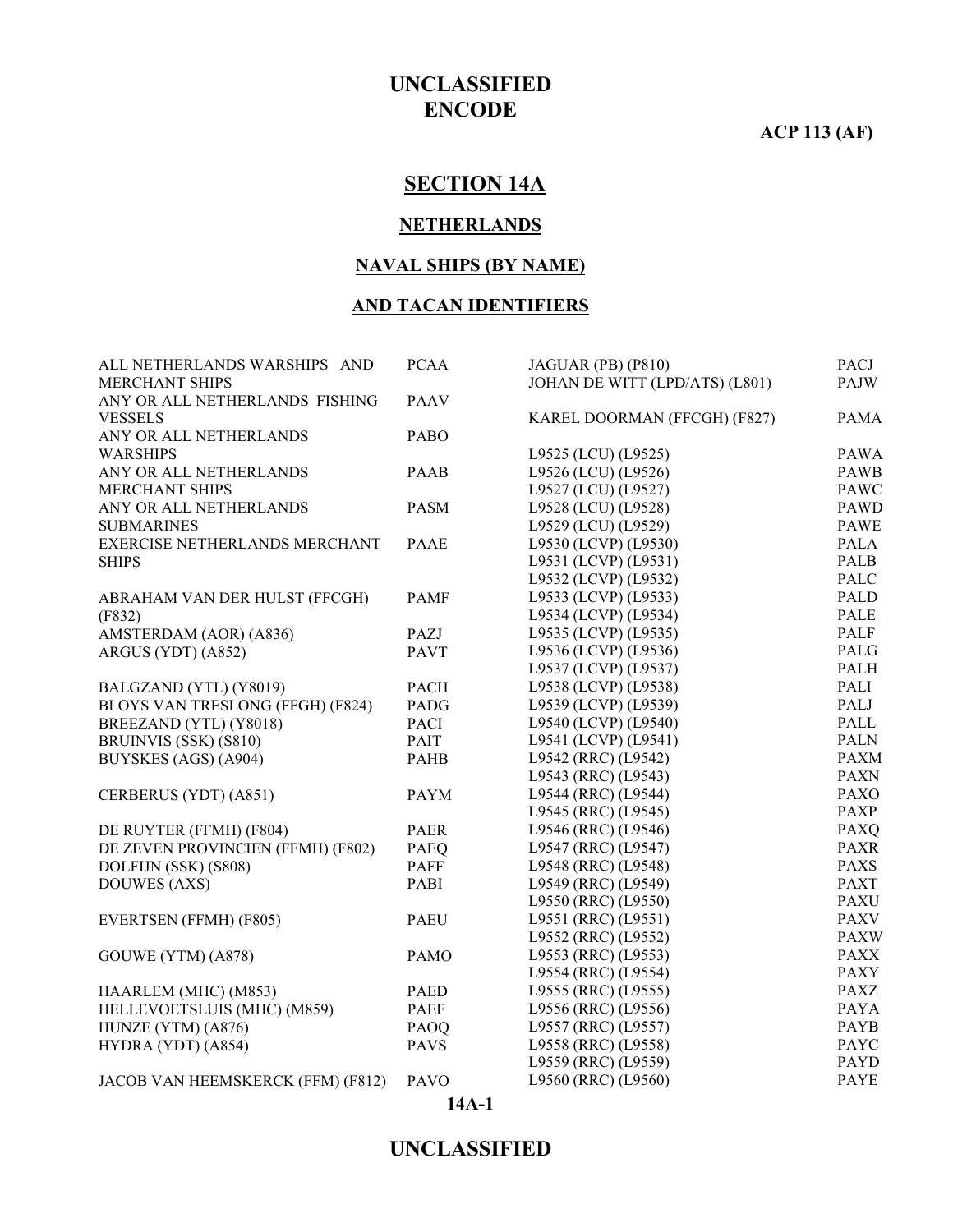OH NT NL MK LX LG KO KJ IY HO GJ FX

| L9561 (RRC) (L9561)                             | <b>PAYF</b>                |
|-------------------------------------------------|----------------------------|
| L9562 (RRC) (L9562)                             | <b>PAYG</b>                |
| L9563 (RRC) (L9563)                             | <b>PAYH</b>                |
| L9564 (RRC) (L9564)                             | <b>PAYI</b>                |
| LINGE (YTM) (A874)                              | PAIU                       |
| LUYMES (AGS) (A803)                             | <b>PAUF</b>                |
|                                                 |                            |
| MAASSLUIS (MHC) (M856)                          | <b>PAEG</b>                |
| MAKKUM (MHC) (M857)                             | <b>PAEH</b>                |
| MERCUUR (ASL/TRV/YPT) (A900)                    | <b>PARE</b>                |
| MIDDELBURG (MHC) (M858)                         | PAEI                       |
|                                                 |                            |
| NAUTILUS (YDT) (A853)                           | <b>PAVR</b>                |
| PANTER (PB) (P811)                              | <b>PACK</b>                |
| PATRIA (YO) (Y8536)                             | <b>PAEW</b>                |
| PELIKAAN (AKL) (A801)                           | <b>PAKT</b>                |
| POEMA (PB) (P812)                               | <b>PACL</b>                |
|                                                 |                            |
| REGGE (YTM) (A875)                              | <b>PACW</b>                |
| ROTTE (YTM) (A877)                              | <b>PAML</b>                |
| ROTTERDAM (LPD) (L800)                          | PARD                       |
|                                                 |                            |
| SCHIEDAM (MHC) (M860)                           | <b>PAEK</b>                |
| SNELLIUS (AGS) (A802)                           | <b>PAUE</b>                |
|                                                 |                            |
| TJERK HIDDES (FFCGH) (F830)                     | <b>PAMD</b>                |
| TROMP (FFMH) (F803)                             | <b>PAET</b>                |
| TYDEMAN (AGOR) (A906)                           | <b>PAUA</b>                |
|                                                 |                            |
| URANIA (AXS) (Y8050)<br><b>URK (MHC) (M861)</b> | <b>PAFG</b><br><b>PAEL</b> |
|                                                 |                            |
| VAN AMSTEL (FFCGH) (F831)                       | <b>PAME</b>                |
| VAN GALEN (FFCGH) (F834)                        | <b>PAMG</b>                |
| VAN KINSBERGEN (AXL) (A902)                     | <b>PAKB</b>                |
| VAN NES (FFCGH) (F833)                          | PAMI                       |
| VAN SPEYK (FFCGH) (F828)                        | <b>PAMB</b>                |
| <b>VLAARDINGEN</b> (MHC) (M863)                 | <b>PAEN</b>                |
|                                                 |                            |
| WALRUS (SSK) (S802)                             | <b>PACU</b>                |
| WESTGAT (YTM) (A872)                            | <b>PAOF</b>                |
| WILLEM VAN DER ZAAN (FFCGH)                     | <b>PAMC</b>                |
| (F829)                                          |                            |
| WILLEMSTAD (MHC) (M864)                         | <b>PAEO</b>                |
| WITTE DE WITH (FFM) (F813)                      | <b>PAVP</b>                |
|                                                 |                            |
| Y8480 (YW) (Y8480)                              | <b>PAJS</b>                |
| ZEELEEUW (SSK) (S803)                           | PASZ                       |
| ZIERIKZEE (MHC) (M862)                          | <b>PAEM</b>                |
| ZUIDERKRUIS (AOR) (A832)                        | PAZI                       |
|                                                 |                            |

#### **ACP 113 (AF) TACAN IDENTIFIERS**

#### SPARES FOR FUTURE ASSIGNMENT

**14A-2**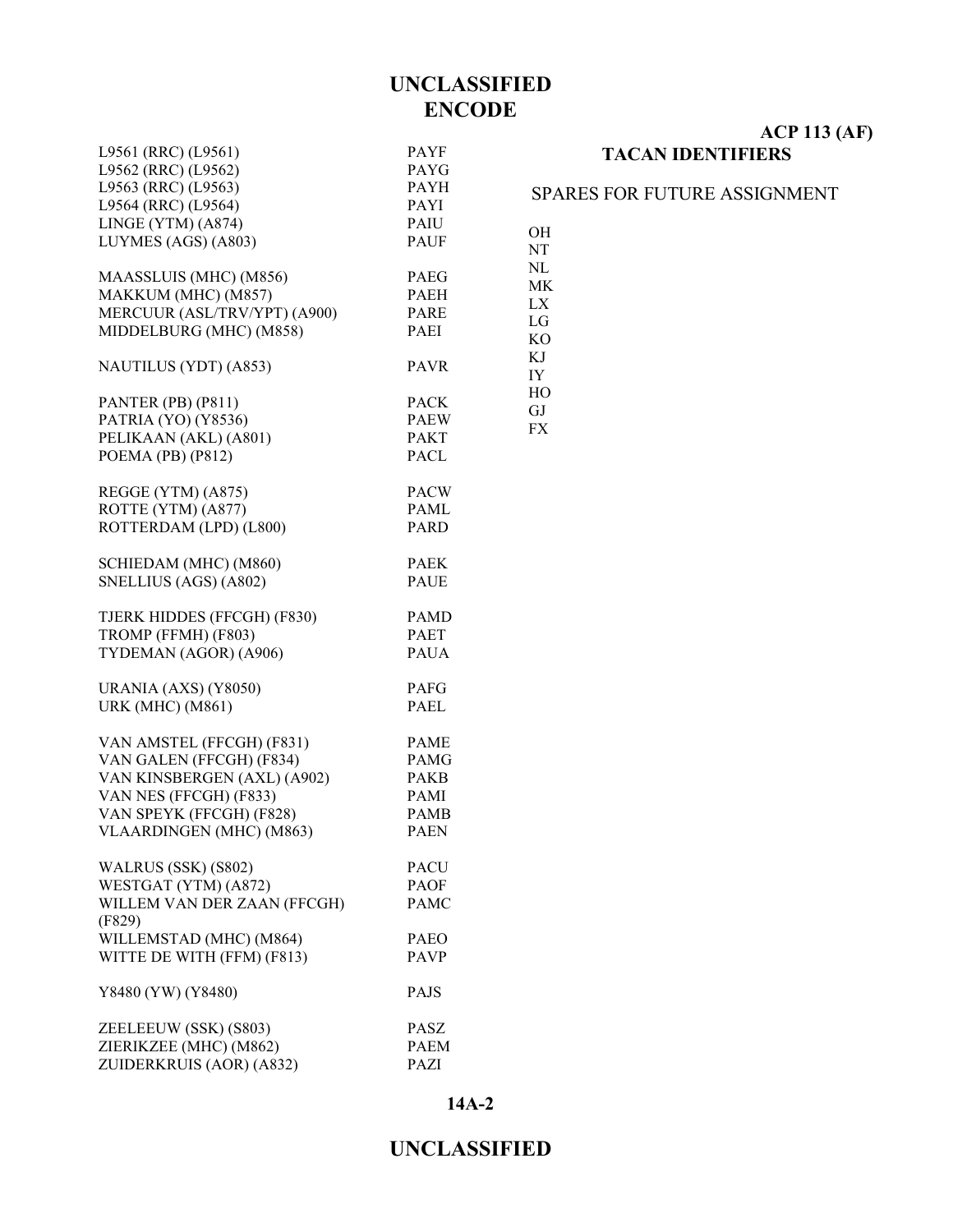#### **ACP 113 (AF)**

# **SECTION 14B**

#### **NETHERLANDS**

#### **NAVAL SHIPS (BY CLASS)**

| <b>AGOR</b>                                | Oceanographic Research Ship                                                             | <b>MHC</b>        | Mine Hunter, Coastal                       |
|--------------------------------------------|-----------------------------------------------------------------------------------------|-------------------|--------------------------------------------|
| AGS                                        | Survey Ship                                                                             | <b>MSC</b>        | Minesweeper, Coastal                       |
| <b>AKL</b><br><b>AOR</b><br><b>ASL/TRV</b> | Cargo Ship, Light (Naval)<br>Oiler, Replenishment (Naval)<br>Submarine Support ship and | <b>PB</b>         | Patrol Boat                                |
|                                            | Torpedo Tender                                                                          | <b>RRC</b>        | <b>Ridged Raiding Craft</b>                |
| AXL<br><b>AXS</b>                          | Training Ship, Small (Naval)<br>Training Ship, Sail (Naval)                             | <b>SSK</b>        | Submarine, Patrol                          |
| <b>FFCGH</b>                               | Frigate (Equipped with Towed<br>Array, SSM and Helicopter)                              | YDT<br>YFL<br>YO  | Diving Tender<br>Launch<br>Barge, Fuel Oil |
| <b>FFGH</b>                                | Frigate (Equipped with SSM and<br>Helicopter)                                           | <b>YPT</b>        | Torpedo Retriever Craft                    |
| <b>FFM</b>                                 | Frigate (Equipped with SAM and<br>SSM)                                                  | YTL<br><b>YTM</b> | Tug, Harbour, Small<br>Harbour Tug, Medium |
| <b>FFMH</b>                                | Frigate (Equipped with SAM, SSM<br>and Helicopter)                                      | YW                | Barge, Water                               |
| <b>LCU</b>                                 | Landing Craft Utility                                                                   |                   |                                            |
| <b>LCVP</b>                                | Landing Craft, Vehicle/Personnel                                                        |                   |                                            |

LPD/ATS Landing Platform Dock/Amphibious Transport Ship

**14B-1**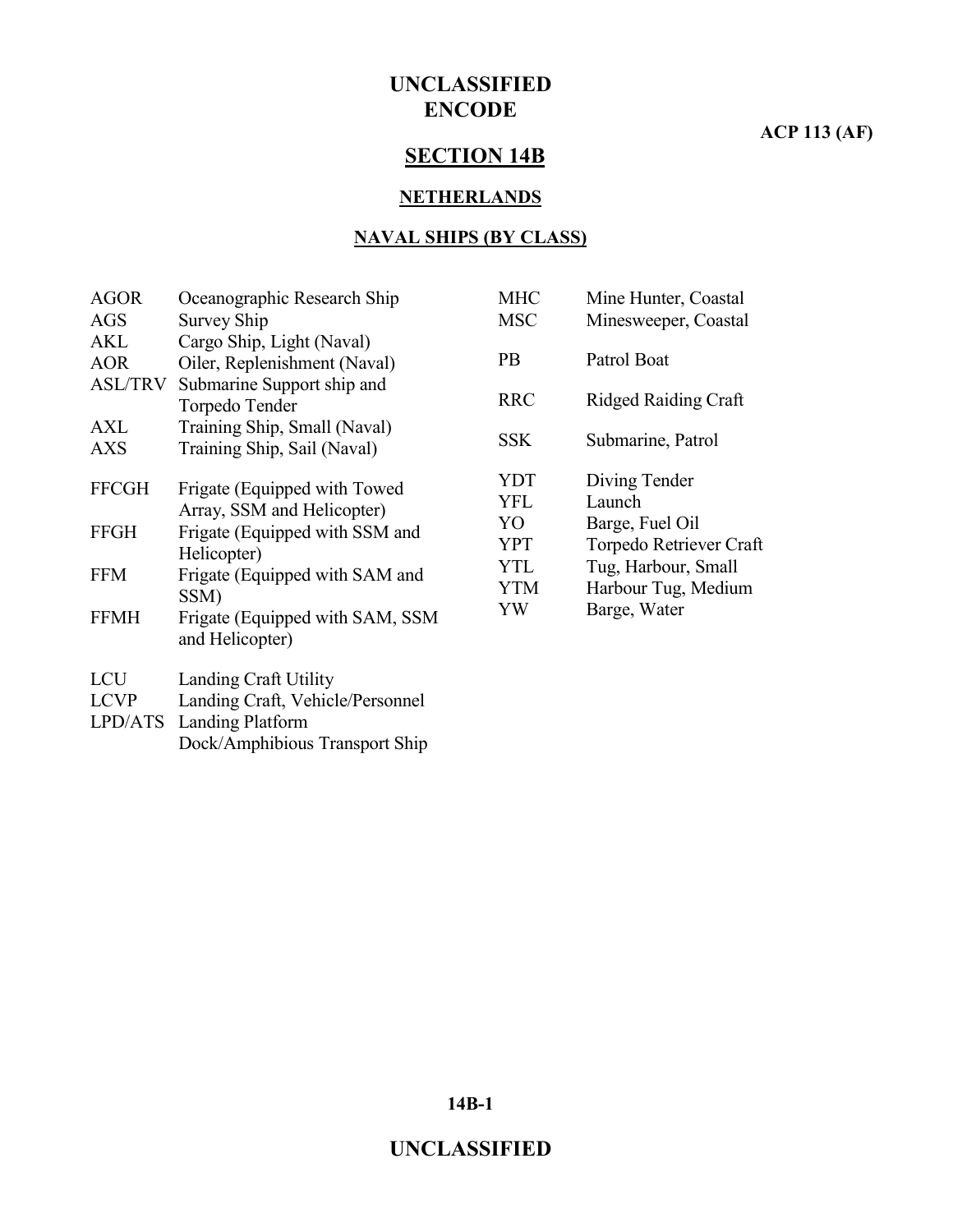# **ACP 113 (AF)**

| (L9540) L9540 (LCVP)<br>PALL<br>(A802) SNELLIUS (AGS)<br>PAUE<br>(A803) LUYMES (AGS)<br><b>PAUF</b><br>(L9541) L9541 (LCVP)<br><b>PALN</b><br>(A904) BUYSKES (AGS)<br><b>PAHB</b><br>(L800) ROTTERDAM (LPD)<br>PARD<br>(L801) JOHAN DE WITT (LPD/ATS)<br>(A801) PELIKAAN (AKL)<br><b>PAKT</b><br>PAJW<br>(A832) ZUIDERKRUIS (AOR)<br>PAZI<br>(M853) HAARLEM (MHC)<br><b>PAED</b><br>(A836) AMSTERDAM (AOR)<br>(M856) MAASSLUIS (MHC)<br>PAZJ<br>PAEG<br>(M857) MAKKUM (MHC)<br><b>PAEH</b><br>(A900) MERCUUR (ASL/TRV/YPT)<br>(M858) MIDDELBURG (MHC)<br>PAEI<br>PARE<br><b>PAEF</b><br>(M859) HELLEVOETSLUIS (MHC)<br>(A902) VAN KINSBERGEN (AXL)<br>(M860) SCHIEDAM (MHC)<br><b>PAEK</b><br><b>PAKB</b><br>(M861) URK (MHC)<br><b>DOUWES</b> (AXS)<br>PABI<br>PAEL<br>(M862) ZIERIKZEE (MHC)<br>(Y8050) URANIA (AXS)<br>PAFG<br><b>PAEM</b><br>(M863) VLAARDINGEN (MHC)<br><b>PAEN</b><br>(M864) WILLEMSTAD (MHC)<br>(F827) KAREL DOORMAN (FFCGH)<br><b>PAEO</b><br>PAMA<br>(F828) VAN SPEYK (FFCGH)<br><b>PAMB</b><br>(P810) JAGUAR (PB)<br>(F829) WILLEM VAN DER ZAAN<br><b>PAMC</b><br>PACJ<br>(P811) PANTER (PB)<br><b>PACK</b><br>(FFCGH)<br>(F830) TJERK HIDDES (FFCGH)<br><b>PAMD</b><br>(P812) POEMA (PB)<br>PACL<br>(F831) VAN AMSTEL (FFCGH)<br><b>PAME</b><br>(F832) ABRAHAM VAN DER HULST<br><b>PAMF</b><br>(L9542) L9542 (RRC)<br><b>PAXM</b><br>(L9543) L9543 (RRC)<br><b>PAXN</b><br>(FFCGH)<br>(F833) VAN NES (FFCGH)<br><b>PAXO</b><br>PAMI<br>(L9544) L9544 (RRC)<br>(F834) VAN GALEN (FFCGH)<br><b>PAXP</b><br><b>PAMG</b><br>(L9545) L9545 (RRC)<br>(F824) BLOYS VAN TRESLONG (FFGH)<br>(L9546) L9546 (RRC)<br><b>PAXQ</b><br>PADG<br>(L9547) L9547 (RRC)<br><b>PAXR</b><br>(L9548) L9548 (RRC)<br><b>PAXS</b><br>(F812) JACOB VAN HEEMSKERCK (FFM)<br><b>PAVO</b><br><b>PAXT</b><br>(F813) WITTE DE WITH (FFM)<br><b>PAVP</b><br>(L9549) L9549 (RRC)<br>(L9550) L9550 (RRC)<br><b>PAXU</b><br>(F802) DE ZEVEN PROVINCIEN (FFMH)<br>(L9551) L9551 (RRC)<br><b>PAXV</b><br>PAEQ<br>(F803) TROMP (FFMH)<br>PAET<br>(L9552) L9552 (RRC)<br><b>PAXW</b><br>(F804) DE RUYTER (FFMH)<br>PAER<br>(L9553) L9553 (RRC)<br><b>PAXX</b><br>(F805) EVERTSEN (FFMH)<br>(L9554) L9554 (RRC)<br><b>PAXY</b><br><b>PAEU</b><br><b>PAXZ</b><br>(L9555) L9555 (RRC)<br>(L9525) L9525 (LCU)<br><b>PAWA</b><br>(L9556) L9556 (RRC)<br><b>PAYA</b><br>(L9526) L9526 (LCU)<br><b>PAWB</b><br>(L9557) L9557 (RRC)<br><b>PAYB</b><br>(L9527) L9527 (LCU)<br><b>PAWC</b><br>(L9558) L9558 (RRC)<br><b>PAYC</b><br>(L9559) L9559 (RRC)<br>(L9528) L9528 (LCU)<br><b>PAYD</b><br><b>PAWD</b><br>(L9529) L9529 (LCU)<br>(L9560) L9560 (RRC)<br><b>PAYE</b><br><b>PAWE</b><br>(L9561) L9561 (RRC)<br><b>PAYF</b><br>(L9530) L9530 (LCVP)<br><b>PALA</b><br>(L9562) L9562 (RRC)<br>PAYG<br>(L9531) L9531 (LCVP)<br>(L9563) L9563 (RRC)<br><b>PAYH</b><br>PALB<br>(L9532) L9532 (LCVP)<br>PALC<br>(L9564) L9564 (RRC)<br><b>PAYI</b><br>(L9533) L9533 (LCVP)<br><b>PALD</b><br>(S802) WALRUS (SSK)<br><b>PACU</b><br>(L9534) L9534 (LCVP)<br>PALE<br>(L9535) L9535 (LCVP)<br><b>PALF</b><br>(S803) ZEELEEUW (SSK)<br>PASZ<br>(L9536) L9536 (LCVP)<br>(S808) DOLFIJN (SSK)<br>PALG<br><b>PAFF</b><br>(L9537) L9537 (LCVP)<br><b>PALH</b><br>(S810) BRUINVIS (SSK)<br>PAIT | (A906) TYDEMAN (AGOR) | PAUA | (L9538) L9538 (LCVP) | PALI |
|-----------------------------------------------------------------------------------------------------------------------------------------------------------------------------------------------------------------------------------------------------------------------------------------------------------------------------------------------------------------------------------------------------------------------------------------------------------------------------------------------------------------------------------------------------------------------------------------------------------------------------------------------------------------------------------------------------------------------------------------------------------------------------------------------------------------------------------------------------------------------------------------------------------------------------------------------------------------------------------------------------------------------------------------------------------------------------------------------------------------------------------------------------------------------------------------------------------------------------------------------------------------------------------------------------------------------------------------------------------------------------------------------------------------------------------------------------------------------------------------------------------------------------------------------------------------------------------------------------------------------------------------------------------------------------------------------------------------------------------------------------------------------------------------------------------------------------------------------------------------------------------------------------------------------------------------------------------------------------------------------------------------------------------------------------------------------------------------------------------------------------------------------------------------------------------------------------------------------------------------------------------------------------------------------------------------------------------------------------------------------------------------------------------------------------------------------------------------------------------------------------------------------------------------------------------------------------------------------------------------------------------------------------------------------------------------------------------------------------------------------------------------------------------------------------------------------------------------------------------------------------------------------------------------------------------------------------------------------------------------------------------------------------------------------------------------------------------------------------------------------------------------------------------------------------------------------------------------------------------------------------------------|-----------------------|------|----------------------|------|
|                                                                                                                                                                                                                                                                                                                                                                                                                                                                                                                                                                                                                                                                                                                                                                                                                                                                                                                                                                                                                                                                                                                                                                                                                                                                                                                                                                                                                                                                                                                                                                                                                                                                                                                                                                                                                                                                                                                                                                                                                                                                                                                                                                                                                                                                                                                                                                                                                                                                                                                                                                                                                                                                                                                                                                                                                                                                                                                                                                                                                                                                                                                                                                                                                                                                 |                       |      | (L9539) L9539 (LCVP) | PALJ |
|                                                                                                                                                                                                                                                                                                                                                                                                                                                                                                                                                                                                                                                                                                                                                                                                                                                                                                                                                                                                                                                                                                                                                                                                                                                                                                                                                                                                                                                                                                                                                                                                                                                                                                                                                                                                                                                                                                                                                                                                                                                                                                                                                                                                                                                                                                                                                                                                                                                                                                                                                                                                                                                                                                                                                                                                                                                                                                                                                                                                                                                                                                                                                                                                                                                                 |                       |      |                      |      |
|                                                                                                                                                                                                                                                                                                                                                                                                                                                                                                                                                                                                                                                                                                                                                                                                                                                                                                                                                                                                                                                                                                                                                                                                                                                                                                                                                                                                                                                                                                                                                                                                                                                                                                                                                                                                                                                                                                                                                                                                                                                                                                                                                                                                                                                                                                                                                                                                                                                                                                                                                                                                                                                                                                                                                                                                                                                                                                                                                                                                                                                                                                                                                                                                                                                                 |                       |      |                      |      |
|                                                                                                                                                                                                                                                                                                                                                                                                                                                                                                                                                                                                                                                                                                                                                                                                                                                                                                                                                                                                                                                                                                                                                                                                                                                                                                                                                                                                                                                                                                                                                                                                                                                                                                                                                                                                                                                                                                                                                                                                                                                                                                                                                                                                                                                                                                                                                                                                                                                                                                                                                                                                                                                                                                                                                                                                                                                                                                                                                                                                                                                                                                                                                                                                                                                                 |                       |      |                      |      |
|                                                                                                                                                                                                                                                                                                                                                                                                                                                                                                                                                                                                                                                                                                                                                                                                                                                                                                                                                                                                                                                                                                                                                                                                                                                                                                                                                                                                                                                                                                                                                                                                                                                                                                                                                                                                                                                                                                                                                                                                                                                                                                                                                                                                                                                                                                                                                                                                                                                                                                                                                                                                                                                                                                                                                                                                                                                                                                                                                                                                                                                                                                                                                                                                                                                                 |                       |      |                      |      |
|                                                                                                                                                                                                                                                                                                                                                                                                                                                                                                                                                                                                                                                                                                                                                                                                                                                                                                                                                                                                                                                                                                                                                                                                                                                                                                                                                                                                                                                                                                                                                                                                                                                                                                                                                                                                                                                                                                                                                                                                                                                                                                                                                                                                                                                                                                                                                                                                                                                                                                                                                                                                                                                                                                                                                                                                                                                                                                                                                                                                                                                                                                                                                                                                                                                                 |                       |      |                      |      |
|                                                                                                                                                                                                                                                                                                                                                                                                                                                                                                                                                                                                                                                                                                                                                                                                                                                                                                                                                                                                                                                                                                                                                                                                                                                                                                                                                                                                                                                                                                                                                                                                                                                                                                                                                                                                                                                                                                                                                                                                                                                                                                                                                                                                                                                                                                                                                                                                                                                                                                                                                                                                                                                                                                                                                                                                                                                                                                                                                                                                                                                                                                                                                                                                                                                                 |                       |      |                      |      |
|                                                                                                                                                                                                                                                                                                                                                                                                                                                                                                                                                                                                                                                                                                                                                                                                                                                                                                                                                                                                                                                                                                                                                                                                                                                                                                                                                                                                                                                                                                                                                                                                                                                                                                                                                                                                                                                                                                                                                                                                                                                                                                                                                                                                                                                                                                                                                                                                                                                                                                                                                                                                                                                                                                                                                                                                                                                                                                                                                                                                                                                                                                                                                                                                                                                                 |                       |      |                      |      |
|                                                                                                                                                                                                                                                                                                                                                                                                                                                                                                                                                                                                                                                                                                                                                                                                                                                                                                                                                                                                                                                                                                                                                                                                                                                                                                                                                                                                                                                                                                                                                                                                                                                                                                                                                                                                                                                                                                                                                                                                                                                                                                                                                                                                                                                                                                                                                                                                                                                                                                                                                                                                                                                                                                                                                                                                                                                                                                                                                                                                                                                                                                                                                                                                                                                                 |                       |      |                      |      |
|                                                                                                                                                                                                                                                                                                                                                                                                                                                                                                                                                                                                                                                                                                                                                                                                                                                                                                                                                                                                                                                                                                                                                                                                                                                                                                                                                                                                                                                                                                                                                                                                                                                                                                                                                                                                                                                                                                                                                                                                                                                                                                                                                                                                                                                                                                                                                                                                                                                                                                                                                                                                                                                                                                                                                                                                                                                                                                                                                                                                                                                                                                                                                                                                                                                                 |                       |      |                      |      |
|                                                                                                                                                                                                                                                                                                                                                                                                                                                                                                                                                                                                                                                                                                                                                                                                                                                                                                                                                                                                                                                                                                                                                                                                                                                                                                                                                                                                                                                                                                                                                                                                                                                                                                                                                                                                                                                                                                                                                                                                                                                                                                                                                                                                                                                                                                                                                                                                                                                                                                                                                                                                                                                                                                                                                                                                                                                                                                                                                                                                                                                                                                                                                                                                                                                                 |                       |      |                      |      |
|                                                                                                                                                                                                                                                                                                                                                                                                                                                                                                                                                                                                                                                                                                                                                                                                                                                                                                                                                                                                                                                                                                                                                                                                                                                                                                                                                                                                                                                                                                                                                                                                                                                                                                                                                                                                                                                                                                                                                                                                                                                                                                                                                                                                                                                                                                                                                                                                                                                                                                                                                                                                                                                                                                                                                                                                                                                                                                                                                                                                                                                                                                                                                                                                                                                                 |                       |      |                      |      |
|                                                                                                                                                                                                                                                                                                                                                                                                                                                                                                                                                                                                                                                                                                                                                                                                                                                                                                                                                                                                                                                                                                                                                                                                                                                                                                                                                                                                                                                                                                                                                                                                                                                                                                                                                                                                                                                                                                                                                                                                                                                                                                                                                                                                                                                                                                                                                                                                                                                                                                                                                                                                                                                                                                                                                                                                                                                                                                                                                                                                                                                                                                                                                                                                                                                                 |                       |      |                      |      |
|                                                                                                                                                                                                                                                                                                                                                                                                                                                                                                                                                                                                                                                                                                                                                                                                                                                                                                                                                                                                                                                                                                                                                                                                                                                                                                                                                                                                                                                                                                                                                                                                                                                                                                                                                                                                                                                                                                                                                                                                                                                                                                                                                                                                                                                                                                                                                                                                                                                                                                                                                                                                                                                                                                                                                                                                                                                                                                                                                                                                                                                                                                                                                                                                                                                                 |                       |      |                      |      |
|                                                                                                                                                                                                                                                                                                                                                                                                                                                                                                                                                                                                                                                                                                                                                                                                                                                                                                                                                                                                                                                                                                                                                                                                                                                                                                                                                                                                                                                                                                                                                                                                                                                                                                                                                                                                                                                                                                                                                                                                                                                                                                                                                                                                                                                                                                                                                                                                                                                                                                                                                                                                                                                                                                                                                                                                                                                                                                                                                                                                                                                                                                                                                                                                                                                                 |                       |      |                      |      |
|                                                                                                                                                                                                                                                                                                                                                                                                                                                                                                                                                                                                                                                                                                                                                                                                                                                                                                                                                                                                                                                                                                                                                                                                                                                                                                                                                                                                                                                                                                                                                                                                                                                                                                                                                                                                                                                                                                                                                                                                                                                                                                                                                                                                                                                                                                                                                                                                                                                                                                                                                                                                                                                                                                                                                                                                                                                                                                                                                                                                                                                                                                                                                                                                                                                                 |                       |      |                      |      |
|                                                                                                                                                                                                                                                                                                                                                                                                                                                                                                                                                                                                                                                                                                                                                                                                                                                                                                                                                                                                                                                                                                                                                                                                                                                                                                                                                                                                                                                                                                                                                                                                                                                                                                                                                                                                                                                                                                                                                                                                                                                                                                                                                                                                                                                                                                                                                                                                                                                                                                                                                                                                                                                                                                                                                                                                                                                                                                                                                                                                                                                                                                                                                                                                                                                                 |                       |      |                      |      |
|                                                                                                                                                                                                                                                                                                                                                                                                                                                                                                                                                                                                                                                                                                                                                                                                                                                                                                                                                                                                                                                                                                                                                                                                                                                                                                                                                                                                                                                                                                                                                                                                                                                                                                                                                                                                                                                                                                                                                                                                                                                                                                                                                                                                                                                                                                                                                                                                                                                                                                                                                                                                                                                                                                                                                                                                                                                                                                                                                                                                                                                                                                                                                                                                                                                                 |                       |      |                      |      |
|                                                                                                                                                                                                                                                                                                                                                                                                                                                                                                                                                                                                                                                                                                                                                                                                                                                                                                                                                                                                                                                                                                                                                                                                                                                                                                                                                                                                                                                                                                                                                                                                                                                                                                                                                                                                                                                                                                                                                                                                                                                                                                                                                                                                                                                                                                                                                                                                                                                                                                                                                                                                                                                                                                                                                                                                                                                                                                                                                                                                                                                                                                                                                                                                                                                                 |                       |      |                      |      |
|                                                                                                                                                                                                                                                                                                                                                                                                                                                                                                                                                                                                                                                                                                                                                                                                                                                                                                                                                                                                                                                                                                                                                                                                                                                                                                                                                                                                                                                                                                                                                                                                                                                                                                                                                                                                                                                                                                                                                                                                                                                                                                                                                                                                                                                                                                                                                                                                                                                                                                                                                                                                                                                                                                                                                                                                                                                                                                                                                                                                                                                                                                                                                                                                                                                                 |                       |      |                      |      |
|                                                                                                                                                                                                                                                                                                                                                                                                                                                                                                                                                                                                                                                                                                                                                                                                                                                                                                                                                                                                                                                                                                                                                                                                                                                                                                                                                                                                                                                                                                                                                                                                                                                                                                                                                                                                                                                                                                                                                                                                                                                                                                                                                                                                                                                                                                                                                                                                                                                                                                                                                                                                                                                                                                                                                                                                                                                                                                                                                                                                                                                                                                                                                                                                                                                                 |                       |      |                      |      |
|                                                                                                                                                                                                                                                                                                                                                                                                                                                                                                                                                                                                                                                                                                                                                                                                                                                                                                                                                                                                                                                                                                                                                                                                                                                                                                                                                                                                                                                                                                                                                                                                                                                                                                                                                                                                                                                                                                                                                                                                                                                                                                                                                                                                                                                                                                                                                                                                                                                                                                                                                                                                                                                                                                                                                                                                                                                                                                                                                                                                                                                                                                                                                                                                                                                                 |                       |      |                      |      |
|                                                                                                                                                                                                                                                                                                                                                                                                                                                                                                                                                                                                                                                                                                                                                                                                                                                                                                                                                                                                                                                                                                                                                                                                                                                                                                                                                                                                                                                                                                                                                                                                                                                                                                                                                                                                                                                                                                                                                                                                                                                                                                                                                                                                                                                                                                                                                                                                                                                                                                                                                                                                                                                                                                                                                                                                                                                                                                                                                                                                                                                                                                                                                                                                                                                                 |                       |      |                      |      |
|                                                                                                                                                                                                                                                                                                                                                                                                                                                                                                                                                                                                                                                                                                                                                                                                                                                                                                                                                                                                                                                                                                                                                                                                                                                                                                                                                                                                                                                                                                                                                                                                                                                                                                                                                                                                                                                                                                                                                                                                                                                                                                                                                                                                                                                                                                                                                                                                                                                                                                                                                                                                                                                                                                                                                                                                                                                                                                                                                                                                                                                                                                                                                                                                                                                                 |                       |      |                      |      |
|                                                                                                                                                                                                                                                                                                                                                                                                                                                                                                                                                                                                                                                                                                                                                                                                                                                                                                                                                                                                                                                                                                                                                                                                                                                                                                                                                                                                                                                                                                                                                                                                                                                                                                                                                                                                                                                                                                                                                                                                                                                                                                                                                                                                                                                                                                                                                                                                                                                                                                                                                                                                                                                                                                                                                                                                                                                                                                                                                                                                                                                                                                                                                                                                                                                                 |                       |      |                      |      |
|                                                                                                                                                                                                                                                                                                                                                                                                                                                                                                                                                                                                                                                                                                                                                                                                                                                                                                                                                                                                                                                                                                                                                                                                                                                                                                                                                                                                                                                                                                                                                                                                                                                                                                                                                                                                                                                                                                                                                                                                                                                                                                                                                                                                                                                                                                                                                                                                                                                                                                                                                                                                                                                                                                                                                                                                                                                                                                                                                                                                                                                                                                                                                                                                                                                                 |                       |      |                      |      |
|                                                                                                                                                                                                                                                                                                                                                                                                                                                                                                                                                                                                                                                                                                                                                                                                                                                                                                                                                                                                                                                                                                                                                                                                                                                                                                                                                                                                                                                                                                                                                                                                                                                                                                                                                                                                                                                                                                                                                                                                                                                                                                                                                                                                                                                                                                                                                                                                                                                                                                                                                                                                                                                                                                                                                                                                                                                                                                                                                                                                                                                                                                                                                                                                                                                                 |                       |      |                      |      |
|                                                                                                                                                                                                                                                                                                                                                                                                                                                                                                                                                                                                                                                                                                                                                                                                                                                                                                                                                                                                                                                                                                                                                                                                                                                                                                                                                                                                                                                                                                                                                                                                                                                                                                                                                                                                                                                                                                                                                                                                                                                                                                                                                                                                                                                                                                                                                                                                                                                                                                                                                                                                                                                                                                                                                                                                                                                                                                                                                                                                                                                                                                                                                                                                                                                                 |                       |      |                      |      |
|                                                                                                                                                                                                                                                                                                                                                                                                                                                                                                                                                                                                                                                                                                                                                                                                                                                                                                                                                                                                                                                                                                                                                                                                                                                                                                                                                                                                                                                                                                                                                                                                                                                                                                                                                                                                                                                                                                                                                                                                                                                                                                                                                                                                                                                                                                                                                                                                                                                                                                                                                                                                                                                                                                                                                                                                                                                                                                                                                                                                                                                                                                                                                                                                                                                                 |                       |      |                      |      |
|                                                                                                                                                                                                                                                                                                                                                                                                                                                                                                                                                                                                                                                                                                                                                                                                                                                                                                                                                                                                                                                                                                                                                                                                                                                                                                                                                                                                                                                                                                                                                                                                                                                                                                                                                                                                                                                                                                                                                                                                                                                                                                                                                                                                                                                                                                                                                                                                                                                                                                                                                                                                                                                                                                                                                                                                                                                                                                                                                                                                                                                                                                                                                                                                                                                                 |                       |      |                      |      |
|                                                                                                                                                                                                                                                                                                                                                                                                                                                                                                                                                                                                                                                                                                                                                                                                                                                                                                                                                                                                                                                                                                                                                                                                                                                                                                                                                                                                                                                                                                                                                                                                                                                                                                                                                                                                                                                                                                                                                                                                                                                                                                                                                                                                                                                                                                                                                                                                                                                                                                                                                                                                                                                                                                                                                                                                                                                                                                                                                                                                                                                                                                                                                                                                                                                                 |                       |      |                      |      |
|                                                                                                                                                                                                                                                                                                                                                                                                                                                                                                                                                                                                                                                                                                                                                                                                                                                                                                                                                                                                                                                                                                                                                                                                                                                                                                                                                                                                                                                                                                                                                                                                                                                                                                                                                                                                                                                                                                                                                                                                                                                                                                                                                                                                                                                                                                                                                                                                                                                                                                                                                                                                                                                                                                                                                                                                                                                                                                                                                                                                                                                                                                                                                                                                                                                                 |                       |      |                      |      |
|                                                                                                                                                                                                                                                                                                                                                                                                                                                                                                                                                                                                                                                                                                                                                                                                                                                                                                                                                                                                                                                                                                                                                                                                                                                                                                                                                                                                                                                                                                                                                                                                                                                                                                                                                                                                                                                                                                                                                                                                                                                                                                                                                                                                                                                                                                                                                                                                                                                                                                                                                                                                                                                                                                                                                                                                                                                                                                                                                                                                                                                                                                                                                                                                                                                                 |                       |      |                      |      |
|                                                                                                                                                                                                                                                                                                                                                                                                                                                                                                                                                                                                                                                                                                                                                                                                                                                                                                                                                                                                                                                                                                                                                                                                                                                                                                                                                                                                                                                                                                                                                                                                                                                                                                                                                                                                                                                                                                                                                                                                                                                                                                                                                                                                                                                                                                                                                                                                                                                                                                                                                                                                                                                                                                                                                                                                                                                                                                                                                                                                                                                                                                                                                                                                                                                                 |                       |      |                      |      |
|                                                                                                                                                                                                                                                                                                                                                                                                                                                                                                                                                                                                                                                                                                                                                                                                                                                                                                                                                                                                                                                                                                                                                                                                                                                                                                                                                                                                                                                                                                                                                                                                                                                                                                                                                                                                                                                                                                                                                                                                                                                                                                                                                                                                                                                                                                                                                                                                                                                                                                                                                                                                                                                                                                                                                                                                                                                                                                                                                                                                                                                                                                                                                                                                                                                                 |                       |      |                      |      |
|                                                                                                                                                                                                                                                                                                                                                                                                                                                                                                                                                                                                                                                                                                                                                                                                                                                                                                                                                                                                                                                                                                                                                                                                                                                                                                                                                                                                                                                                                                                                                                                                                                                                                                                                                                                                                                                                                                                                                                                                                                                                                                                                                                                                                                                                                                                                                                                                                                                                                                                                                                                                                                                                                                                                                                                                                                                                                                                                                                                                                                                                                                                                                                                                                                                                 |                       |      |                      |      |
|                                                                                                                                                                                                                                                                                                                                                                                                                                                                                                                                                                                                                                                                                                                                                                                                                                                                                                                                                                                                                                                                                                                                                                                                                                                                                                                                                                                                                                                                                                                                                                                                                                                                                                                                                                                                                                                                                                                                                                                                                                                                                                                                                                                                                                                                                                                                                                                                                                                                                                                                                                                                                                                                                                                                                                                                                                                                                                                                                                                                                                                                                                                                                                                                                                                                 |                       |      |                      |      |
|                                                                                                                                                                                                                                                                                                                                                                                                                                                                                                                                                                                                                                                                                                                                                                                                                                                                                                                                                                                                                                                                                                                                                                                                                                                                                                                                                                                                                                                                                                                                                                                                                                                                                                                                                                                                                                                                                                                                                                                                                                                                                                                                                                                                                                                                                                                                                                                                                                                                                                                                                                                                                                                                                                                                                                                                                                                                                                                                                                                                                                                                                                                                                                                                                                                                 |                       |      |                      |      |
|                                                                                                                                                                                                                                                                                                                                                                                                                                                                                                                                                                                                                                                                                                                                                                                                                                                                                                                                                                                                                                                                                                                                                                                                                                                                                                                                                                                                                                                                                                                                                                                                                                                                                                                                                                                                                                                                                                                                                                                                                                                                                                                                                                                                                                                                                                                                                                                                                                                                                                                                                                                                                                                                                                                                                                                                                                                                                                                                                                                                                                                                                                                                                                                                                                                                 |                       |      |                      |      |
|                                                                                                                                                                                                                                                                                                                                                                                                                                                                                                                                                                                                                                                                                                                                                                                                                                                                                                                                                                                                                                                                                                                                                                                                                                                                                                                                                                                                                                                                                                                                                                                                                                                                                                                                                                                                                                                                                                                                                                                                                                                                                                                                                                                                                                                                                                                                                                                                                                                                                                                                                                                                                                                                                                                                                                                                                                                                                                                                                                                                                                                                                                                                                                                                                                                                 |                       |      |                      |      |
|                                                                                                                                                                                                                                                                                                                                                                                                                                                                                                                                                                                                                                                                                                                                                                                                                                                                                                                                                                                                                                                                                                                                                                                                                                                                                                                                                                                                                                                                                                                                                                                                                                                                                                                                                                                                                                                                                                                                                                                                                                                                                                                                                                                                                                                                                                                                                                                                                                                                                                                                                                                                                                                                                                                                                                                                                                                                                                                                                                                                                                                                                                                                                                                                                                                                 |                       |      |                      |      |
|                                                                                                                                                                                                                                                                                                                                                                                                                                                                                                                                                                                                                                                                                                                                                                                                                                                                                                                                                                                                                                                                                                                                                                                                                                                                                                                                                                                                                                                                                                                                                                                                                                                                                                                                                                                                                                                                                                                                                                                                                                                                                                                                                                                                                                                                                                                                                                                                                                                                                                                                                                                                                                                                                                                                                                                                                                                                                                                                                                                                                                                                                                                                                                                                                                                                 |                       |      |                      |      |
|                                                                                                                                                                                                                                                                                                                                                                                                                                                                                                                                                                                                                                                                                                                                                                                                                                                                                                                                                                                                                                                                                                                                                                                                                                                                                                                                                                                                                                                                                                                                                                                                                                                                                                                                                                                                                                                                                                                                                                                                                                                                                                                                                                                                                                                                                                                                                                                                                                                                                                                                                                                                                                                                                                                                                                                                                                                                                                                                                                                                                                                                                                                                                                                                                                                                 |                       |      |                      |      |
|                                                                                                                                                                                                                                                                                                                                                                                                                                                                                                                                                                                                                                                                                                                                                                                                                                                                                                                                                                                                                                                                                                                                                                                                                                                                                                                                                                                                                                                                                                                                                                                                                                                                                                                                                                                                                                                                                                                                                                                                                                                                                                                                                                                                                                                                                                                                                                                                                                                                                                                                                                                                                                                                                                                                                                                                                                                                                                                                                                                                                                                                                                                                                                                                                                                                 |                       |      |                      |      |
|                                                                                                                                                                                                                                                                                                                                                                                                                                                                                                                                                                                                                                                                                                                                                                                                                                                                                                                                                                                                                                                                                                                                                                                                                                                                                                                                                                                                                                                                                                                                                                                                                                                                                                                                                                                                                                                                                                                                                                                                                                                                                                                                                                                                                                                                                                                                                                                                                                                                                                                                                                                                                                                                                                                                                                                                                                                                                                                                                                                                                                                                                                                                                                                                                                                                 |                       |      |                      |      |
|                                                                                                                                                                                                                                                                                                                                                                                                                                                                                                                                                                                                                                                                                                                                                                                                                                                                                                                                                                                                                                                                                                                                                                                                                                                                                                                                                                                                                                                                                                                                                                                                                                                                                                                                                                                                                                                                                                                                                                                                                                                                                                                                                                                                                                                                                                                                                                                                                                                                                                                                                                                                                                                                                                                                                                                                                                                                                                                                                                                                                                                                                                                                                                                                                                                                 |                       |      |                      |      |
|                                                                                                                                                                                                                                                                                                                                                                                                                                                                                                                                                                                                                                                                                                                                                                                                                                                                                                                                                                                                                                                                                                                                                                                                                                                                                                                                                                                                                                                                                                                                                                                                                                                                                                                                                                                                                                                                                                                                                                                                                                                                                                                                                                                                                                                                                                                                                                                                                                                                                                                                                                                                                                                                                                                                                                                                                                                                                                                                                                                                                                                                                                                                                                                                                                                                 |                       |      |                      |      |
|                                                                                                                                                                                                                                                                                                                                                                                                                                                                                                                                                                                                                                                                                                                                                                                                                                                                                                                                                                                                                                                                                                                                                                                                                                                                                                                                                                                                                                                                                                                                                                                                                                                                                                                                                                                                                                                                                                                                                                                                                                                                                                                                                                                                                                                                                                                                                                                                                                                                                                                                                                                                                                                                                                                                                                                                                                                                                                                                                                                                                                                                                                                                                                                                                                                                 |                       |      |                      |      |
|                                                                                                                                                                                                                                                                                                                                                                                                                                                                                                                                                                                                                                                                                                                                                                                                                                                                                                                                                                                                                                                                                                                                                                                                                                                                                                                                                                                                                                                                                                                                                                                                                                                                                                                                                                                                                                                                                                                                                                                                                                                                                                                                                                                                                                                                                                                                                                                                                                                                                                                                                                                                                                                                                                                                                                                                                                                                                                                                                                                                                                                                                                                                                                                                                                                                 |                       |      |                      |      |

#### **14B-2**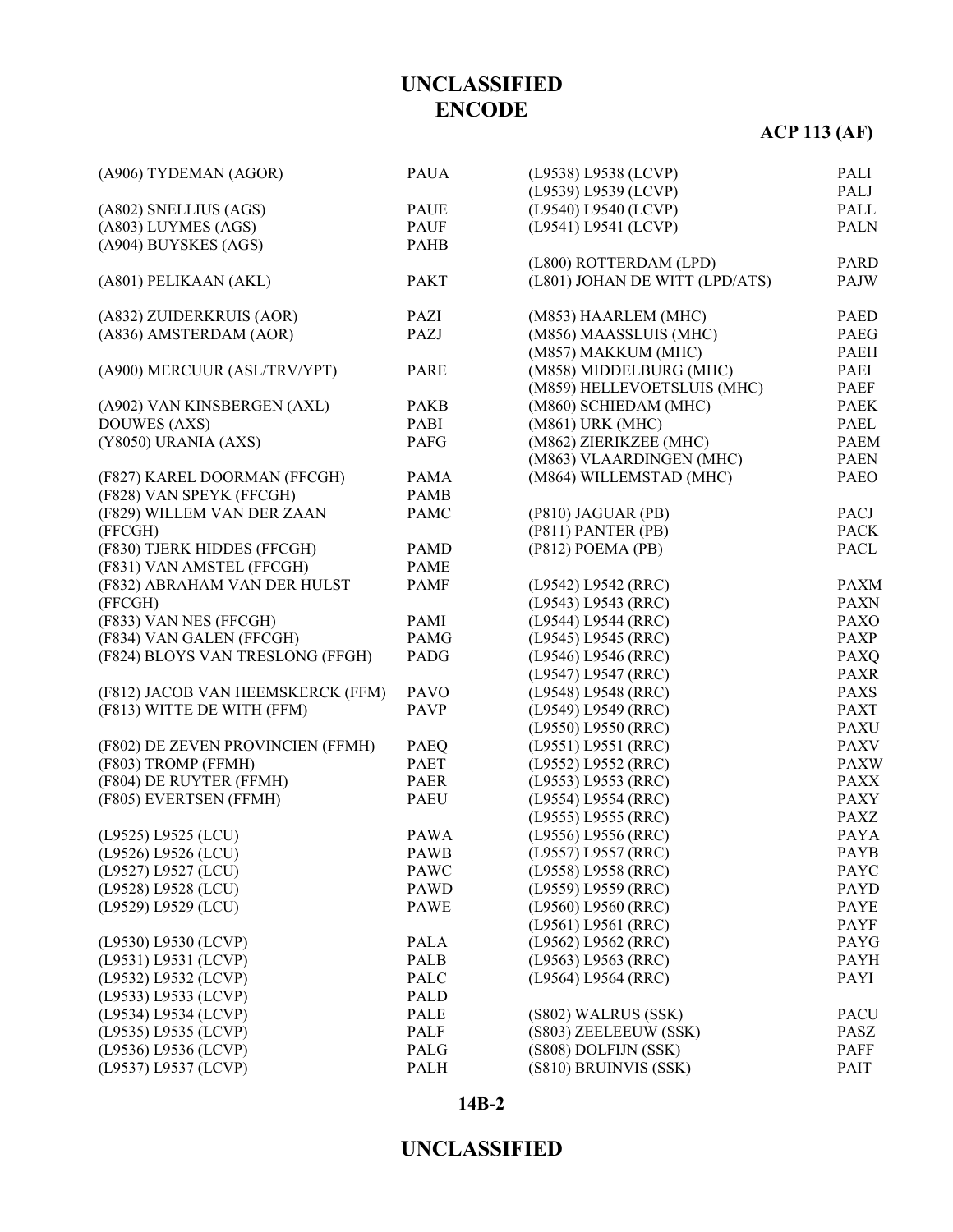# **ACP 113 (AF)**

| $(AB52)$ ARGUS (YDT)   | <b>PAVT</b> |
|------------------------|-------------|
| (A853) NAUTILUS (YDT)  | <b>PAVR</b> |
| (A854) HYDRA (YDT)     | <b>PAVS</b> |
| (A851) CERBERUS (YDT)  | <b>PAYM</b> |
| (Y8536) PATRIA (YO)    | <b>PAEW</b> |
| (Y8018) BREEZAND (YTL) | <b>PACI</b> |
| (Y8019) BALGZAND (YTL) | PACH        |
| (A872) WESTGAT (YTM)   | <b>PAOF</b> |
| (A874) LINGE (YTM)     | <b>PAIU</b> |
| (A875) REGGE (YTM)     | <b>PACW</b> |
| (A876) HUNZE (YTM)     | <b>PAOQ</b> |
| (A877) ROTTE (YTM)     | PAML        |
| (A878) GOUWE (YTM)     | <b>PAMO</b> |
| (Y8480) Y8480 (YW)     | <b>PAJS</b> |

**14B-3**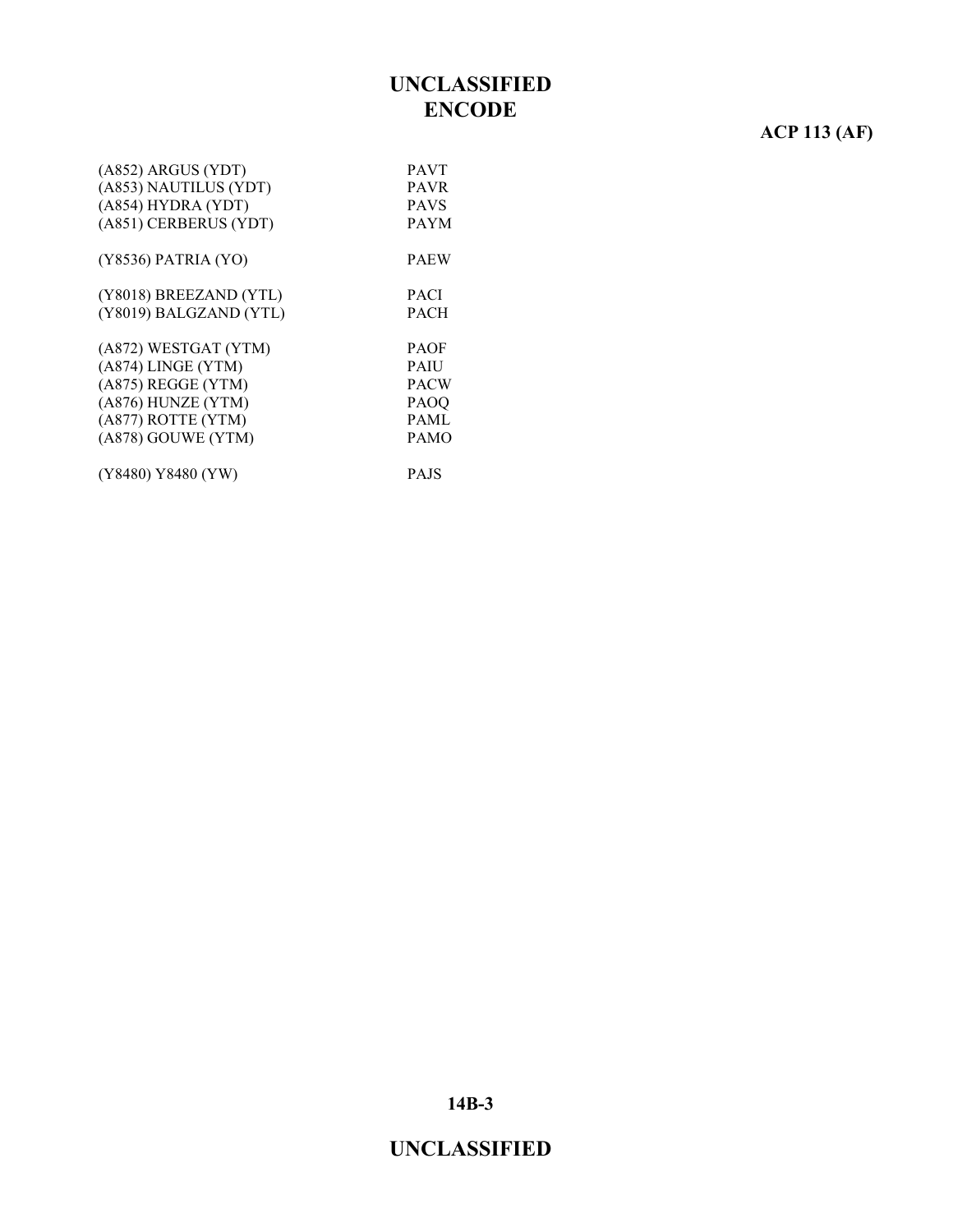#### **ACP 113 (AF)**

# **SECTION 15A**

#### **NEW ZEALAND**

#### **NAVAL SHIPS (BY NAME)**

| CANTERBURY (FF) (F421)                    | ZMCR         |
|-------------------------------------------|--------------|
| ENDEAVOUR (AORL) (A11)                    | ZMRZ         |
| $HINAU$ (YP) (P3556)                      | ZMSE         |
| KAHU $(AX)$ $(A04)$                       | ZMOA         |
| KIWI (YP) (P3554)                         | ZMOW         |
| MANAWANUI (YDT) (A09)<br>MOA (YP) (P3553) | ZMLR<br>ZMHC |
| <b>RESOLUTION (AGOR) (A14)</b>            | ZMRS         |
| TE KAHA (FF) (F77)<br>TE MANA (FF) (F111) | ZMBE<br>ZMSI |
| WAKAKURA (YP) (P3555)                     | ZMRB         |

**15A-1**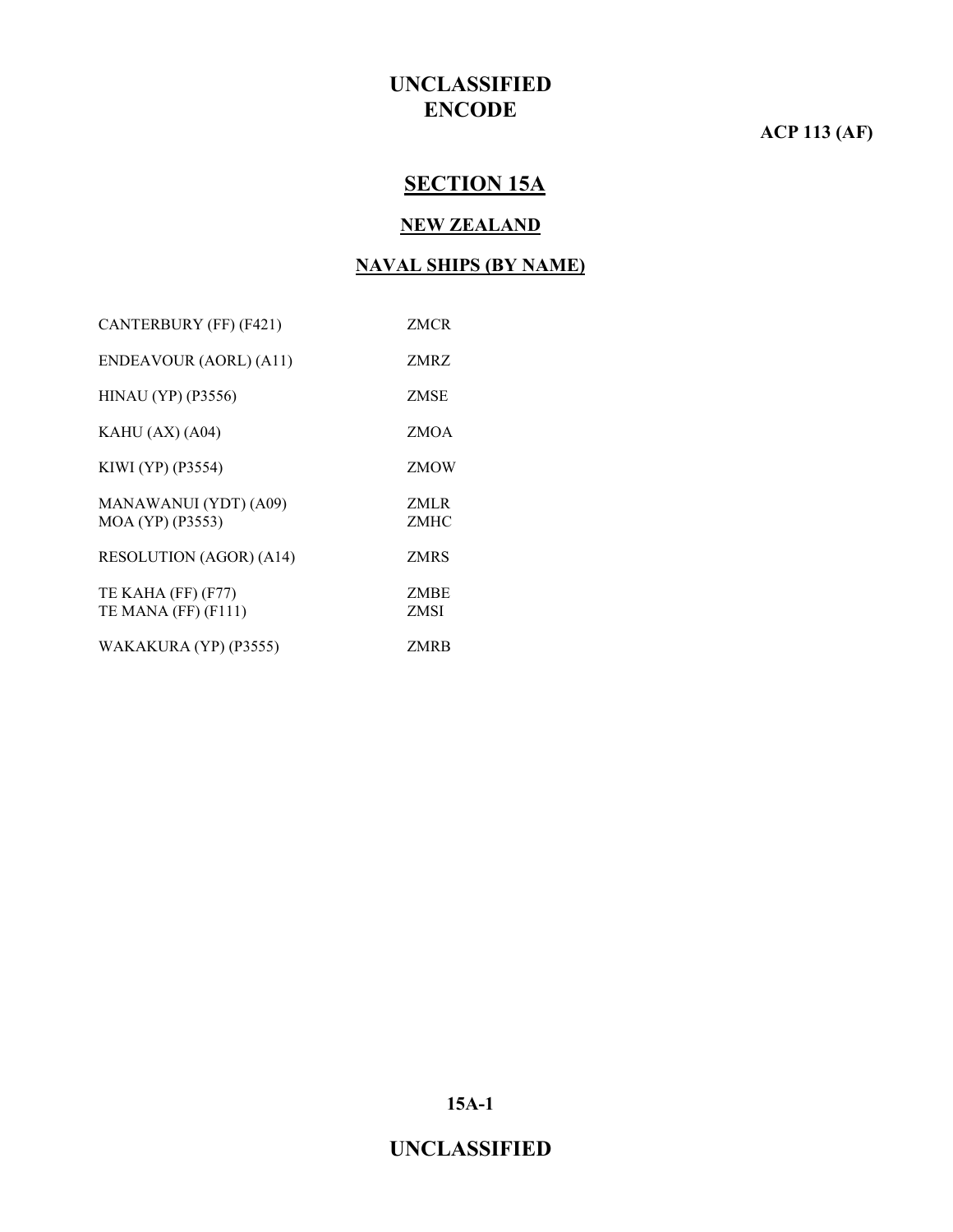**ACP 113 (AF)**

#### **SECTION 15B**

#### **NEW ZEALAND**

#### **NAVAL SHIPS (BY CLASS)**

1.The Following is a list of official ship class designators and their meanings for the New Zealand Naval Ships.

- AGOR Oceanographic Research Ship
- AGS Survey Ship
- AGSC Survey Craft Coastal
- AKR Cargo Ship Roll on Roll off (Naval)
- AORL Small Replenishment Oiler
- AX Training Ship

| FF | Frigate |
|----|---------|
|    |         |

- YDT Diving Tender
- YP Training Patrol Craft
- YTM Medium Harbour Tug

**15B-1**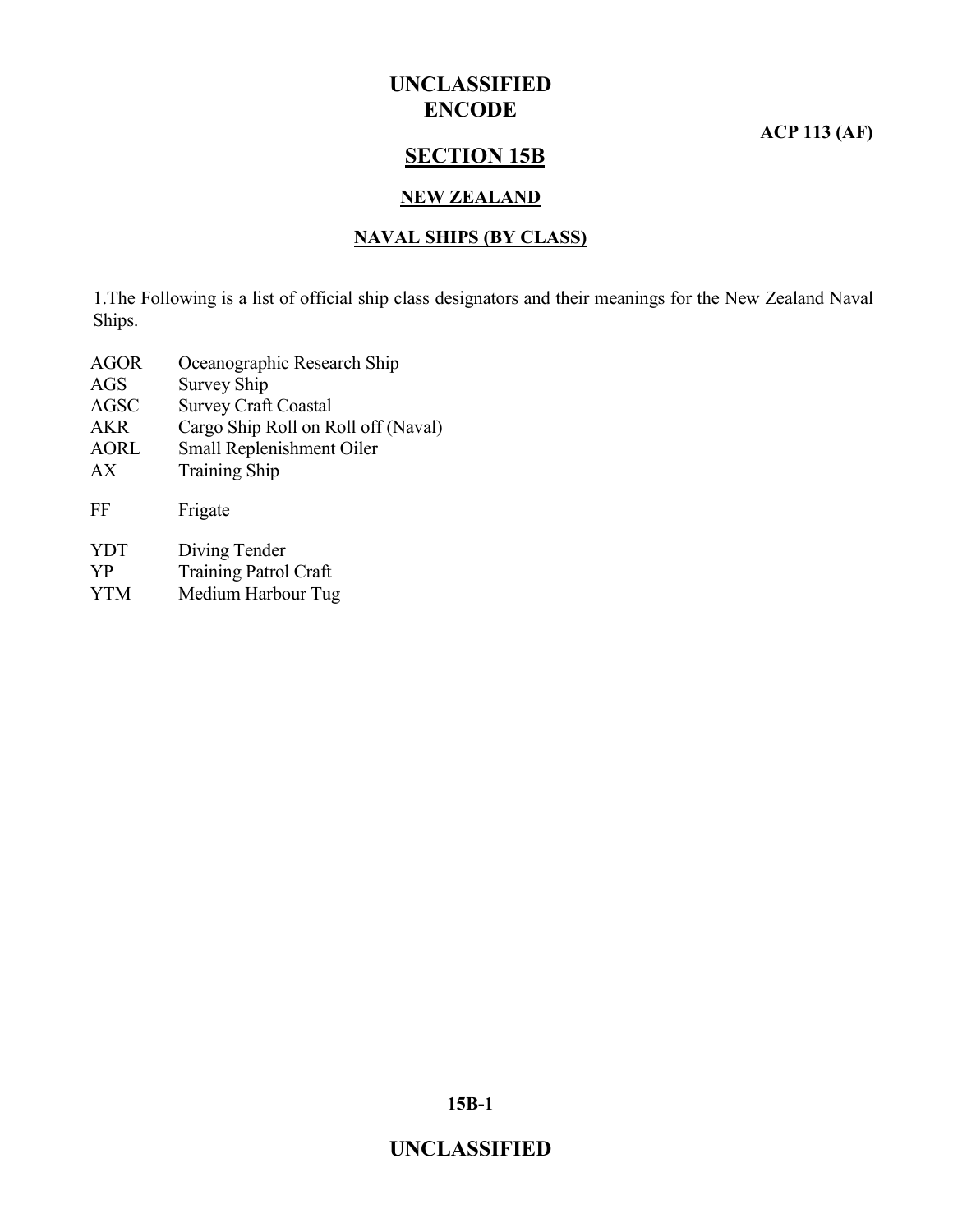# **ACP 113 (AF)**

| ZMRS                               |
|------------------------------------|
| ZMRZ                               |
| ZMOA                               |
| <b>ZMSI</b><br><b>ZMCR</b><br>ZMBE |
| ZMLR                               |
| ZMHC<br>ZMOW<br>ZMRB<br>ZMSE       |
|                                    |

**15B-2**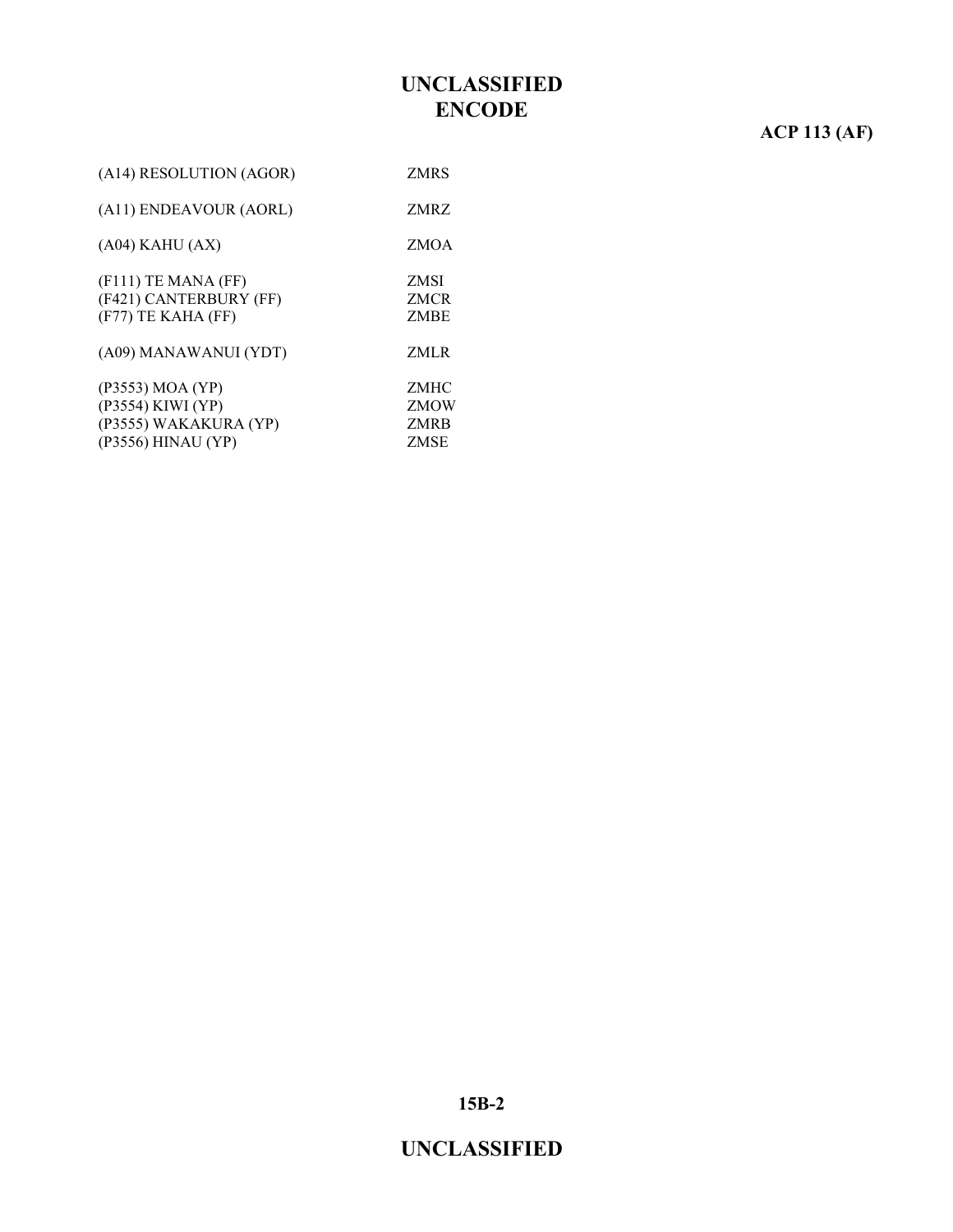#### **ACP 113 (AF)**

# **SECTION 16A**

#### **NORWAY**

#### **NAVAL SHIPS (BY NAME)**

| ALL NORWEGIAN WARSHIPS AND                     | <b>LMNO</b> | GARSOEY (YAG) (KV 6)          | <b>JWKB</b>   |
|------------------------------------------------|-------------|-------------------------------|---------------|
| <b>MERCHANT SHIPS</b>                          |             | GEIR (PBF(GS)) (P 998)        | <b>LBBL</b>   |
| ANY OR ALL NORWEGIAN WARSHIPS                  | <b>LBBA</b> | GERE (YAG)                    | <b>JWFC</b>   |
|                                                |             | GLEODDEN (YAG) (HP 13)        | <b>JWAA</b>   |
| <b>AIR FORCE</b>                               |             | GLOMMA (MSC) (M 354)          | <b>LBGQ</b>   |
|                                                |             | GRIBB (PBF(GS)) (P 997)       | <b>LBBK</b>   |
| LKN 87 (YAG)                                   | <b>LABF</b> | GROTJARL (YAG) (TRSD 56)      | <b>JWAD</b>   |
| LKN 88 (YAG)                                   | <b>LABE</b> |                               |               |
| LKT 55 (YAG)                                   | <b>LAAU</b> | H.U.SVERDRUP II               | <b>LCMO</b>   |
|                                                |             | HAALING I (YAG)               | <b>JWIH</b>   |
| <b>NAVY</b>                                    |             | <b>HAALING II (YAG)</b>       | JWII          |
|                                                |             | <b>HAALING III (YAG)</b>      | JWIJ          |
|                                                | <b>LJXT</b> | <b>HAALING IV (YAG)</b>       | <b>JWIK</b>   |
| AAHAV (PF) (KV 7)<br>AALESUND (PF) (W 301)     | <b>LHXC</b> | <b>HAALING V (YAG)</b>        | <b>JWIL</b>   |
| AGDER (PF) (KV 5)                              | <b>JWCR</b> | <b>HAALING VI (YAG)</b>       | <b>JWIM</b>   |
|                                                |             | HAAREK (YAG)                  | $\mbox{LLTL}$ |
| ALTA (MSC) (M 314)                             | <b>JWAU</b> | HAUK (PBF(GS)) (P 986)        | <b>LBBQ</b>   |
| ALTA (MSC) (M 350)                             | <b>LBDE</b> | HAVOEY (LCU) (L 4540)         | <b>JWBJ</b>   |
| ANDENES (FF(H)) (W 322)                        | <b>LBHC</b> | HELGE INGSTAD (FF(H)) (F 313) | LABI          |
| ARNOEY (YAG) (HP-9)                            | <b>JWCA</b> | HELLEN (LCU) (L 4512)         | <b>LBKI</b>   |
|                                                |             | HESSA (PB) (P $358$ )         | <b>JWCI</b>   |
| BERGEN (FF(P)) (F 301)                         | <b>LBAC</b> | HINNOEY (MHC) (M 343)         | <b>LBDW</b>   |
| BLAAMNN (YAG) (SSD 8)                          | <b>JWBN</b> | HITRA (YAG) (HP-15)           | <b>JWFL</b>   |
| BOGOEY (YAG) (HS-2)                            | <b>JWBF</b> | HORTEN (AGP/ASL) (A 530)      | <b>LBCV</b>   |
| BONDOEY (LCU) (L 4542)                         | <b>JWBL</b> | HSD 50 (YAG) (HSD 50)         | <b>JWDQ</b>   |
| BREMNES (LCU) (KA 35)                          | <b>LBLG</b> | HSD 55 (YAG) (HSD 55)         | <b>JWCX</b>   |
| BRETTINGEN (LCU) (L 4529)                      | <b>LBKF</b> | HSD 93 (YAG) (HSD 93)         | <b>JWBS</b>   |
| BRIMSE (YAG) (RSD 23)                          | JWEF        | HSD 94 (YAG) (HSD 94)         | <b>JWAW</b>   |
|                                                |             | HUGIN (YAG)                   | <b>JWFA</b>   |
| EIGUN (PF) (W 310)                             | <b>LLXE</b> | <b>HVASSER (YAG)</b>          | <b>LDLQ</b>   |
| EKKEROEY (LCU) (L 4544)                        | <b>JWBO</b> | HYSNES (YAG) (HP-3)           | <b>JWAK</b>   |
| ELLIDA (YAG) (HP-20)                           | <b>JWCK</b> | HYSNES (LCU) (L 4511)         | <b>LBKE</b>   |
| ERLE (PBF(GS)) (P 999)                         | <b>LBBM</b> |                               |               |
|                                                | <b>LBBI</b> | ICE LADY (PF) (KV4)           | <b>LIPR</b>   |
| FALK (PBF(GS)) (P 995)                         | <b>LBKK</b> |                               |               |
| FJELL (LCU) (L 4533)<br>FJOELOEY (YAG) (HP-16) | <b>JWBI</b> | JO (PBF(GS)) (P 992)          | <b>LBBF</b>   |
|                                                |             |                               |               |
| FOLDEN (YAG) (OESD 14)                         | <b>JWCQ</b> | KAMOEY (LCU) (L 4541)         | <b>JWBC</b>   |
| FORACS II (YAG) (RSD 20)                       | <b>JWBH</b> | KARLSOEY (YAG) (HT-3)         | <b>JWAP</b>   |
| FREKE (YAG)                                    | <b>JWFD</b> | KARMOEY (MHC) (M 341)         | <b>LBDU</b>   |
| FRIDTJOF NANSEN (FF(H)) (F 310)                | <b>LABN</b> | KJELMOEY (LCU) (L 4545)       | <b>JWBG</b>   |
| FROEYA (YAG) (TSD 53)                          | <b>JWCL</b> | KJEOEY (YAG) (HP 11)          | <b>JWBT</b>   |
|                                                |             | KJOEKOEY (LCU) (L 4523)       | <b>LBKN</b>   |

#### **16A-1**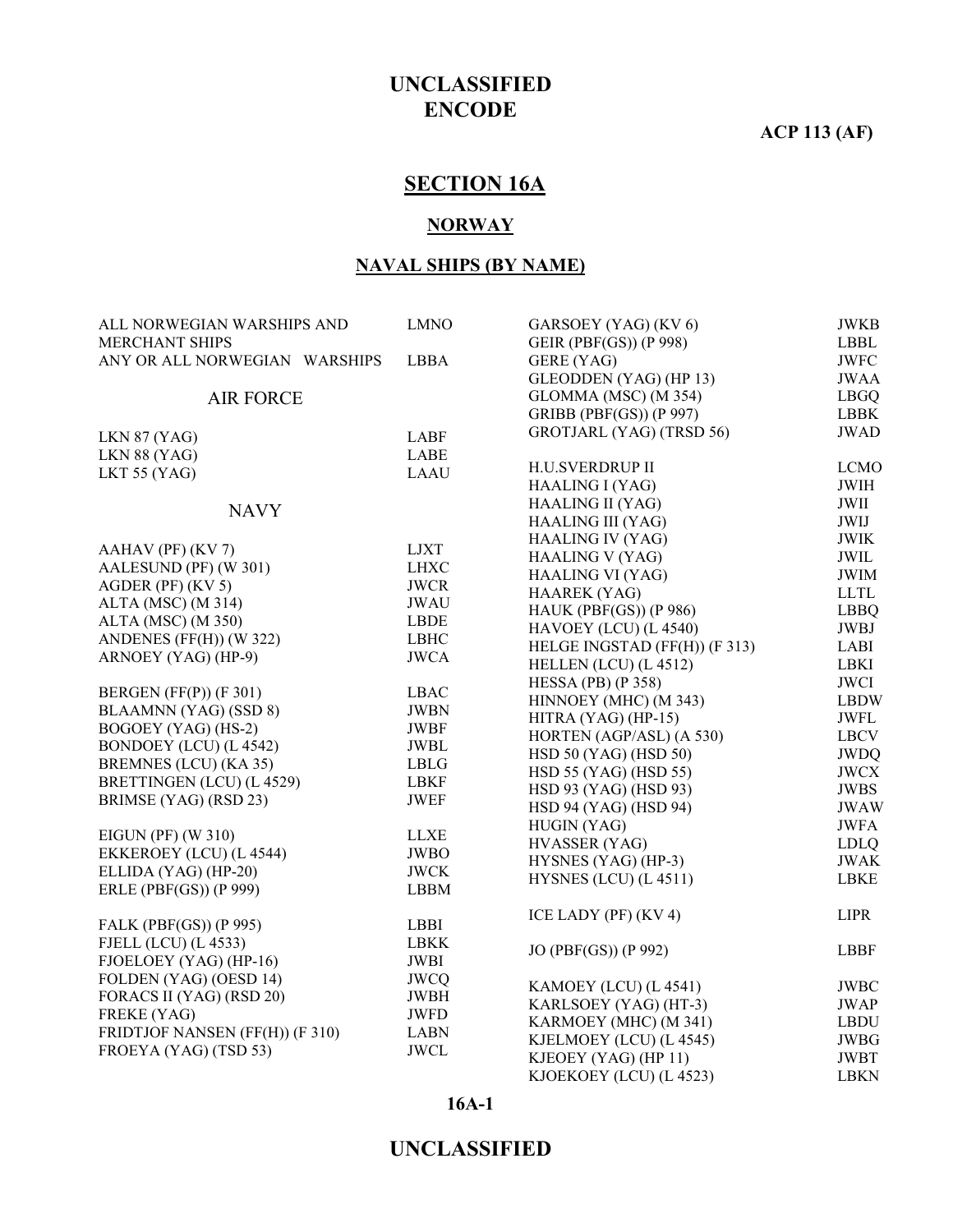|                                |             |                                | <b>ACP 113 (AF)</b> |
|--------------------------------|-------------|--------------------------------|---------------------|
| KNAPPEN (YAG) (VSD 19)         | <b>JWAS</b> | ORKLA (MSC) (M 353)            | <b>LBDC</b>         |
| KOBBEN (SS) (S 318)            | LBAK        | OSCARSBORG II (YAG) (HP-21)    | JWAJ                |
| KONGSOEY (PF) (KV 2)           | <b>JWWR</b> | OSTERNES (LCU) (L 4532)        | <b>LBKJ</b>         |
| KOPAAS (LCU) (L 4525)          | LBKP        | OTRA (MSC) (M 352)             | <b>LBDA</b>         |
| KRAAKENES (LCU) (L 4521)       | <b>LBKC</b> | OTTO SVERDRUP (FF(H)) (F 312)  | <b>LABS</b>         |
| KRAAKVAAG (YAG) (TSD 54)       | <b>JWCM</b> |                                |                     |
| KROETTOEY (YAG) (HM 2)         | <b>JWAM</b> | RAMFJORD (YAG) (TRSD 54)       | <b>JWAC</b>         |
| KVARVEN (YAG) (HS-1)           | <b>JWFK</b> | RAMNES (YAG) (ROS 23)          | <b>JWAN</b>         |
| KYSTVERN (YAG)                 | <b>LDNP</b> | RAUMA (MSC) (M 352)            | <b>LBDB</b>         |
|                                |             | RAVN (PBF(GS)) (P 996)         | LBBJ                |
| LAFJORD (PF) (W 317)           | <b>LHDO</b> | REINOEY (LCU) (L 4546)         | <b>JWBQ</b>         |
| LANCE (PF) (W 313)             | <b>LGKI</b> | ROALD AMUNDSEN (FF(H)) (F 311) | <b>LABA</b>         |
| LEROEY (LCU) (L 4534)          | <b>LBKL</b> | ROGIN (YAG) (RSD 28)           | <b>JWEG</b>         |
| LETTTROSSBAAT 676 (YAG)        | JWBB        | ROS 29 (YAG) (ROS 29)          | <b>JWAX</b>         |
| LISA (YAG)                     | <b>JWHE</b> | ROTVAER (YAG) (HM-2)           | <b>JWCT</b>         |
| LOEKHAUE (LCU) (L 4530)        | LBKG        | RSD 22 (YAG) (RSD 22)          | JWEJ                |
| LOFJELL (YAG)                  | <b>JWGA</b> | RSD 73 (YAG) (RSD 73)          | <b>JWKD</b>         |
| LOM (PBF(GS)) (P 993)          | <b>LBBG</b> | RYPOEY (LCU) (L 4543)          | <b>JWBM</b>         |
| MAAGOEY (YAG) (HP-1)           | <b>JWDP</b> | SENJA (FF(H)) (W 321)          | LBHB                |
| MAALOEY (MHC) (M 342)          | <b>LBDV</b> | <b>SKARV (PBF(GS)) (P 990)</b> | <b>LBBD</b>         |
| MALENE OESTERVOLD (PF) (W 316) | <b>LCIU</b> | SKARVEN (YAG) (ROS 92)         | <b>JWAZ</b>         |
| MALMOEYA (LCU) (L 4528)        | LBKT        | SKJOLD (PBF) (P 960)           | LBBR                |
| MARINA (YAG) (HL-1)            | <b>JWBD</b> | SKROLSVIK (LCU) (L 4520)       | <b>LBKB</b>         |
| <b>MARJATA</b>                 | <b>LGTH</b> | SKUDD (PBF(GS)) (P 967)        | <b>LBGG</b>         |
| MARSTEINEN (YAG) (HP-14)       | <b>JWFN</b> | SKYS I (YAG) (ROS 28)          | <b>JWAY</b>         |
| <b>MARVIKA</b>                 | <b>LMBD</b> | SOEROEYSUND (LCU) (L 4503)     | <b>JWDF</b>         |
| MAURSUND (LCU) (L 4590)        | JWDD        | SOERVIKNES (LCU) (L 4531)      | <b>LBKH</b>         |
| MERMAID (YAG) (RSD 29)         | <b>JWEK</b> | STAALBAS (PF) (W 314)          | <b>LNXH</b>         |
| MINNI (YAG) (FKS 2)            | JWEI        | STANGENES (LCU) (L 4522)       | <b>LBKD</b>         |
| MOERVIKA (LCU) (L 4524)        | <b>LBKO</b> | STEGG (PBF(GS)) (P 994)        | <b>LBBH</b>         |
| MOEVIK (LCU) (L 4514)          | LBKQ        | STEIL (PBF(GS)) (P 969)        | <b>LBGO</b>         |
| MONA (YAG)                     | <b>JWHD</b> | STJERNEN (YAG)                 | <b>LBOM</b>         |
| MUNIN (YAG)                    | <b>JWFB</b> | STORM (YAG) (HM-3)             | <b>JWAH</b>         |
|                                |             | <b>STROENSTAD</b>              | <b>LGCV</b>         |
| NAMSEN (YAG) (TSD 52)          | JWAL        | STURE GOERAN (PF) (KV3)        | <b>LGRU</b>         |
| NARVIK $(FF(P))$ $(F 304)$     | <b>LBAG</b> | SVALBARD (PF) (W 303)          | <b>LBSV</b>         |
| NEVLUNG II                     | LEHZ        |                                |                     |
| NORDEP I (YAG) (HP-7)          | <b>JWKC</b> | TANGEN (LCU) (L 4526)          | LBKR                |
| NORDKAPP (FF(H)) (W 320)       | LBHA        | <b>TARZAN II</b>               | <b>LLCS</b>         |
| NORDSJOEBAS (PF) (W 315)       | LGSP        | TAUTRA (YAG) (HM 5)            | <b>JWAQ</b>         |
| NORGE (YAC) (A 533)            | <b>LAMA</b> | TEIST (PBF(GS)) (P 991)        | <b>LBBE</b>         |
| NYSLEPPEN (PF) (KV 28)         | <b>LNJG</b> | TEISTEN (YAG) (TRSD-3)         | <b>JWCW</b>         |
|                                |             | TERNE (PBF(GS)) (P 988)        | LBBB                |
| ODDANE (LCU) (L 4527)          | LBKS        | TERNEN (YAG) (OESD 51)         | <b>JWKE</b>         |
| ODIN (YAG) (HP-4)              | <b>JWDA</b> | <b>THOR</b>                    | <b>LFWB</b>         |
| <b>OERN (PBF) (P 987)</b>      | <b>LBBO</b> | THOR HEYERDAHL (FF(H)) (F 314) | LABH                |
| OESD 11 (YAG) (OESD 11)        | <b>JWAV</b> | THORSTEINSON (PF) (W 319)      | <b>LAOH</b>         |
| OESD 73 (YAG) (OESD 73)        | JWKF        | TITRAN (PF) (KV-1)             | <b>JWBR</b>         |
| OESD 74 (YAG) (OESD 74)        | JWKG        | TJELD (PBF(GS)) (P 989)        | <b>LBBC</b>         |
| OESD 75 (YAG) (OESD 75)        | <b>JWCY</b> | TJELDSUND (LCU) (L 4592)       | JWDC                |
| OESD 76 (YAG) (OESD 76)        | <b>JWDB</b> | TORAAS (LCU) (L 4513)          | <b>LBKM</b>         |
| OKSOEY (MHC) (M 340)           | <b>LBDT</b> | TORPEDOFISKEN (YAG) (TRSD 2)   | <b>JWCO</b>         |

# **16A-2**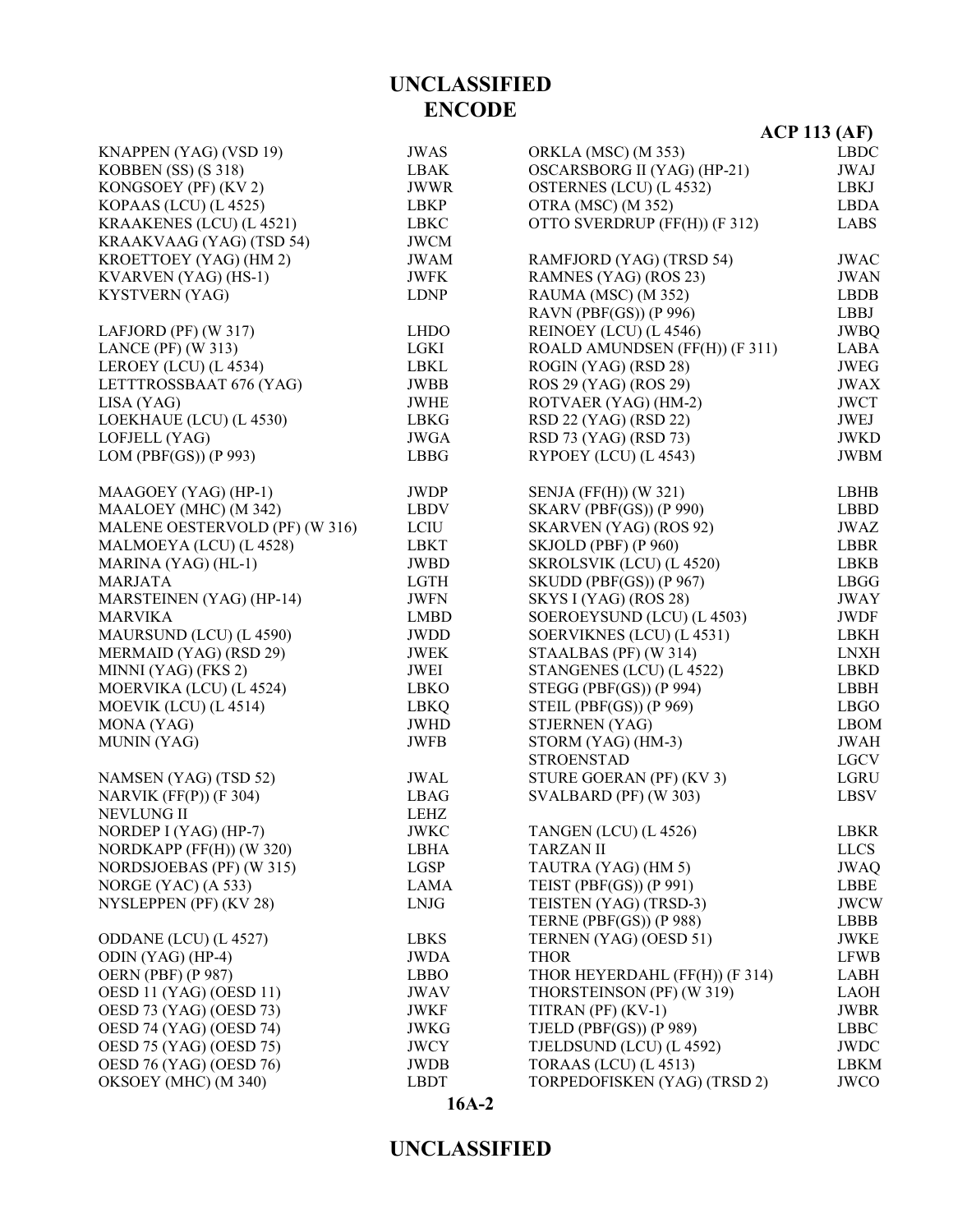| TORPEN (YAG) (HM 3)           | <b>JWAR</b> |
|-------------------------------|-------------|
| TROMSOE (PF) (W 313)          | LIOA        |
| TRONDENES (LCU) (L 4510)      | <b>LBKA</b> |
| TRONDHEIM (FF(P)) (F 302)     | <b>LBAE</b> |
| TYR $(YDT)$ $(N 50)$          | LBDZ        |
| ULA (SS) (S 300)              | <b>LBAS</b> |
| <b>UREDD</b> (SS) (S 305)     | <b>LBAX</b> |
| UTHAUG (SS) (S 304)           | <b>LBAW</b> |
| UTSIRA (SS) (S 301)           | <b>LBAT</b> |
| UTSTEIN (SS) (S 302)          | <b>LBAV</b> |
| UTVAER (SS) (S 303)           | LBAU        |
| VALE (MLC) (N 53)             | <b>JWBW</b> |
| VALKYRIEN (YAG) (A 535)       | LBEA        |
| VARANGER VEKTEREN (PF) (KV 4) | <b>LNNP</b> |
| VERNOEY (YAG) (HT-1)          | <b>JWCE</b> |
| VIDAR (MLC) (N 52)            | <b>JWBV</b> |
| VIGRA (PB) (P 359)            | <b>JWCF</b> |
| VIKEN (YAG) (HD-2)            | <b>JWAO</b> |
| VOLSTAD JR (PF) (W 316)       | <b>LAES</b> |
| VSD 13 (YAG) (VSD 13)         | <b>JWFM</b> |
| VSD 15 (YAG) (VSD 15)         | <b>JWFW</b> |
| VSD 21 (YAG) (VSD 21)         | <b>JWBE</b> |
| VSD 9 (YAG) (VSD 9)           | <b>JWCB</b> |
| WELDING (YAG) (HP-8)          | <b>JWCZ</b> |

| WELDING $(YAG)$ (HP-8) | JWCZ        |
|------------------------|-------------|
| WISTING (YAG) (HM-5)   | <b>JWAT</b> |

**ACP 113 (AF)**

**16A-3**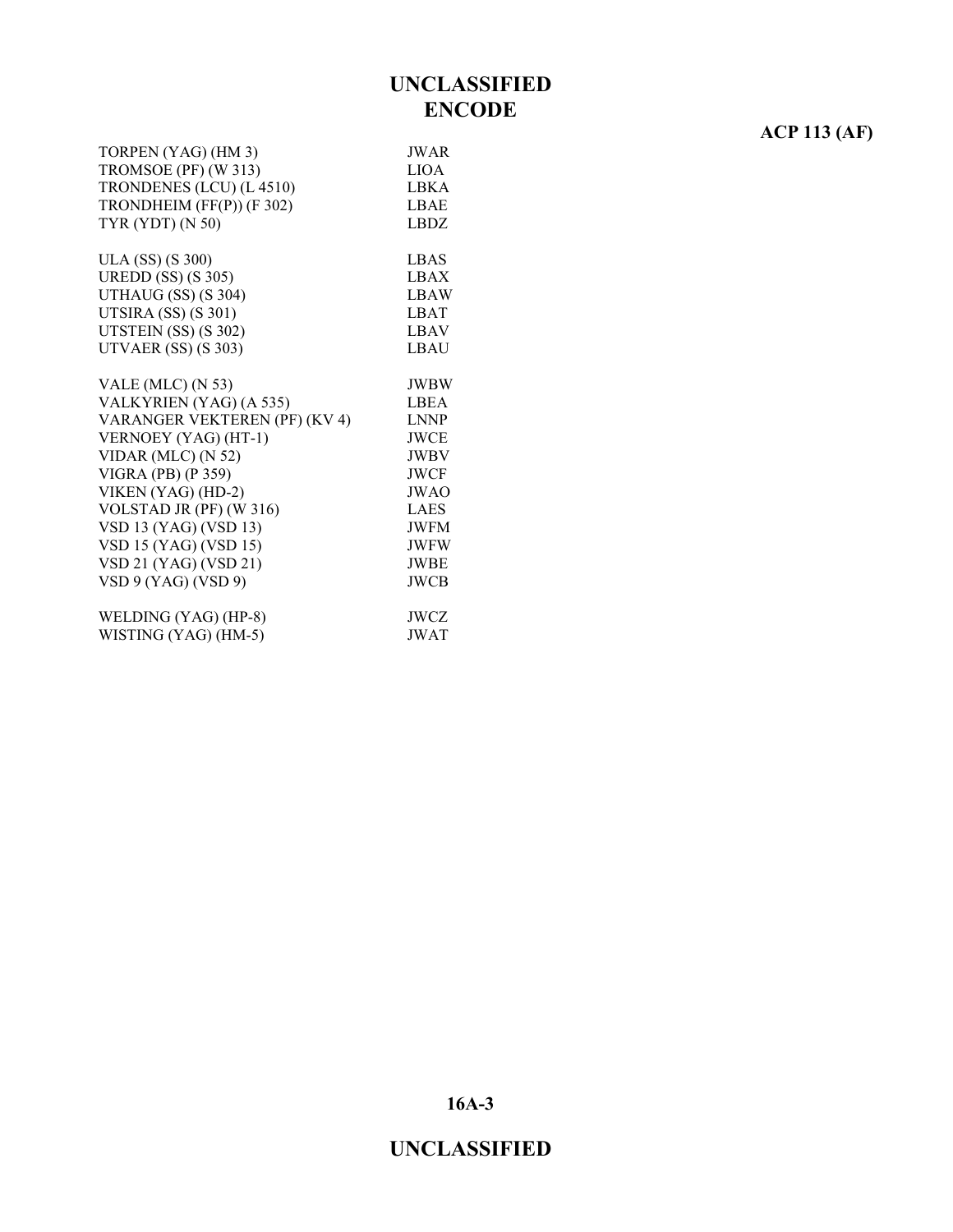**ACP 113 (AF)**

# **SECTION 16B**

#### **NORWAY**

#### **NAVAL SHIPS (BY CLASS)**

3. The following is a list of official class designators and their meanings for Royal Norwegian Naval Ships.

|            | AGP/ASL FPB and Submarine Tender | PB         | Patrol Boat                      |
|------------|----------------------------------|------------|----------------------------------|
|            |                                  | <b>PCE</b> | Coastal Escort (Corvette)        |
| FF(P)      | Frigate (Patrol)                 | PBF(GS)    | <b>Fast Patrol Boat Missiles</b> |
| FF(H)      | Frigate (Helicopter)             | PF         | Fishery Patrol Ship              |
|            |                                  | <b>PT</b>  | Fast Patrol Boat, Torpedo        |
| <b>LCU</b> | Landing Craft Unit               |            |                                  |
|            |                                  | SS         | Submarine                        |
| <b>MLC</b> | Minelayer Coastal                |            |                                  |
| <b>MLI</b> | Minelayer Inshore                | YAC        | Royal Yacht                      |
| <b>MHC</b> | Minehunter Coastal               | YAG        | Miscellaneous Auxiliary          |
| <b>MSC</b> | Minesweeper Coastal              | YDT        | Diving Tender                    |

**16B-1**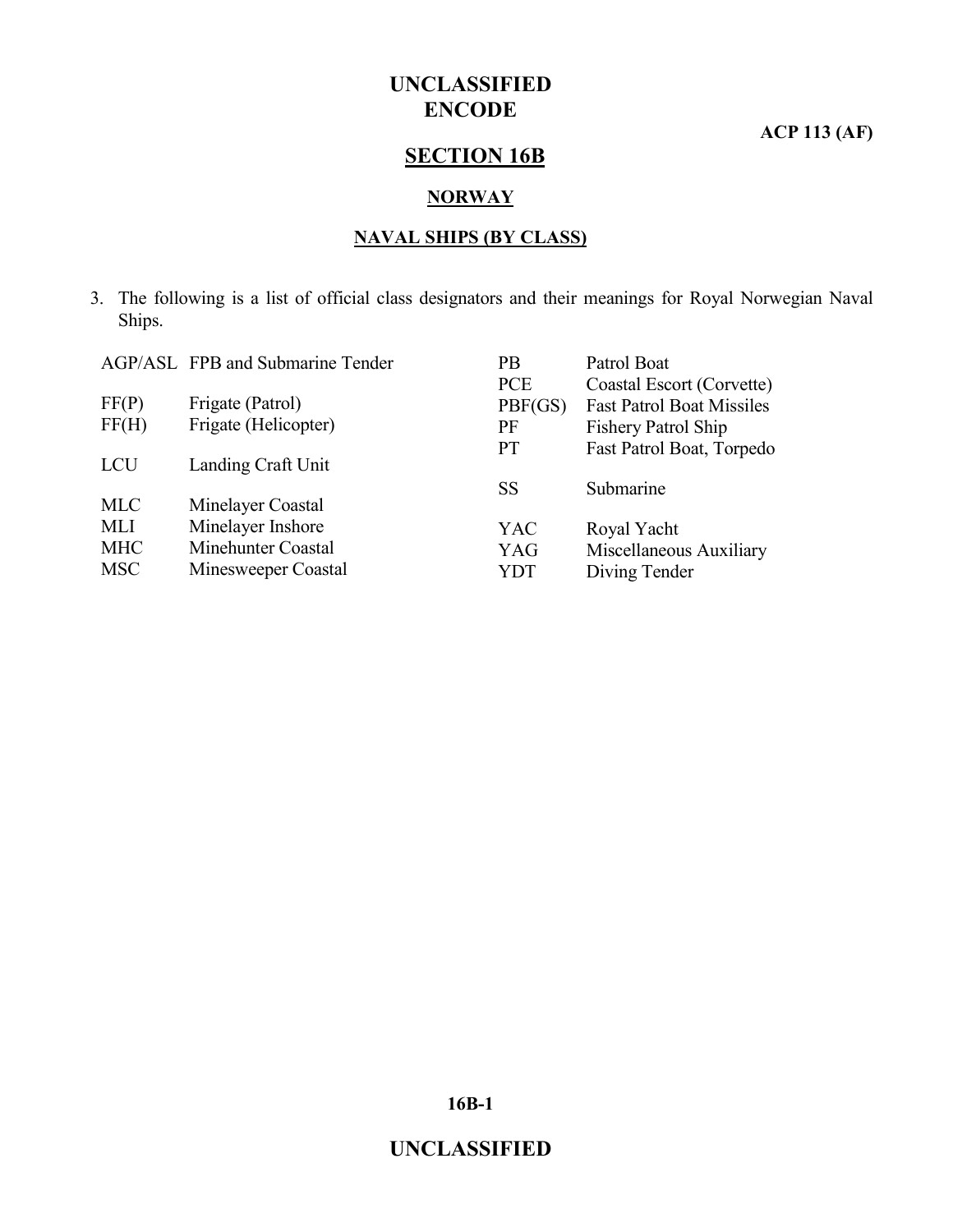#### **UNCLASSIFIED**

#### **16B-2**

| H.U.SVERDRUP II                 | <b>LCMO</b>         | (L 4546) REINOEY (LCU)        | <b>JWBQ</b>  |
|---------------------------------|---------------------|-------------------------------|--------------|
| <b>MARJATA</b>                  | LGTH                | (L 4590) MAURSUND (LCU)       | <b>JWDD</b>  |
| <b>MARVIKA</b>                  | <b>LMBD</b>         | (L 4592) TJELDSUND (LCU)      | <b>JWDC</b>  |
| <b>NEVLUNG II</b>               | LEHZ                |                               |              |
| <b>STROENSTAD</b>               | <b>LGCV</b>         | (M 340) OKSOEY (MHC)          | <b>LBDT</b>  |
| <b>TARZAN II</b>                | <b>LLCS</b>         | (M 341) KARMOEY (MHC)         | <b>LBDU</b>  |
| <b>THOR</b>                     | <b>LFWB</b>         | (M 342) MAALOEY (MHC)         | <b>LBDV</b>  |
|                                 |                     | (M 343) HINNOEY (MHC)         | <b>LBDW</b>  |
| (A 530) HORTEN (AGP/ASL)        | <b>LBCV</b>         |                               |              |
|                                 |                     | $(N 52)$ VIDAR $(MLC)$        | <b>JWBV</b>  |
| (F 310) FRIDTJOF NANSEN (FF(H)) | <b>LABN</b>         | $(N 53)$ VALE $(MLC)$         | <b>JWBW</b>  |
| (F 311) ROALD AMUNDSEN (FF(H))  | <b>LABA</b>         |                               |              |
| (F 312) OTTO SVERDRUP (FF(H))   | LABS                | (M 314) ALTA (MSC)            | <b>JWAU</b>  |
| (F 313) HELGE INGSTAD (FF(H))   | LABI                | (M 350) ALTA (MSC)            | <b>LBDE</b>  |
| (F 314) THOR HEYERDAHL (FF(H))  | <b>LABH</b>         | (M 352) OTRA (MSC)            | <b>LBDA</b>  |
| (W 320) NORDKAPP (FF(H))        | <b>LBHA</b>         | (M 352) RAUMA (MSC)           | <b>LBDB</b>  |
| $(W 321)$ SENJA $(FF(H))$       | LBHB                | (M 353) ORKLA (MSC)           | ${\rm LBDC}$ |
| $(W 322)$ ANDENES $(FF(H))$     | <b>LBHC</b>         | (M 354) GLOMMA (MSC)          | <b>LBGQ</b>  |
|                                 |                     |                               |              |
| (F 301) BERGEN (FF(P))          | <b>LBAC</b>         | (P 358) HESSA (PB)            | <b>JWCI</b>  |
| (F 302) TRONDHEIM (FF(P))       | <b>LBAE</b>         | (P 359) VIGRA (PB)            | <b>JWCF</b>  |
| (F 304) NARVIK (FF(P))          | <b>LBAG</b>         |                               |              |
|                                 |                     | $(P 967)$ SKUDD $(PBF(GS))$   | <b>LBGG</b>  |
| (KA 35) BREMNES (LCU)           | <b>LBLG</b>         | $(P 969)$ STEIL $(PBF(GS))$   | <b>LBGO</b>  |
| (L 4503) SOEROEYSUND (LCU)      | <b>JWDF</b>         | (P 986) HAUK (PBF(GS))        | <b>LBBQ</b>  |
| (L 4510) TRONDENES (LCU)        | LBKA                | $(P 988)$ TERNE $(PBF(GS))$   | <b>LBBB</b>  |
| (L 4511) HYSNES (LCU)           | <b>LBKE</b>         | $(P 989)$ TJELD $(PBF(GS))$   | <b>LBBC</b>  |
| (L 4512) HELLEN (LCU)           | LBKI                | (P 990) SKARV (PBF(GS))       | <b>LBBD</b>  |
| (L 4513) TORAAS (LCU)           | <b>LBKM</b>         | (P 991) TEIST (PBF(GS))       | <b>LBBE</b>  |
| (L 4514) MOEVIK (LCU)           | LBKQ                | (P 992) JO (PBF(GS))          | <b>LBBF</b>  |
| (L 4520) SKROLSVIK (LCU)        | <b>LBKB</b>         | (P 993) LOM (PBF(GS))         | <b>LBBG</b>  |
| (L 4521) KRAAKENES (LCU)        | LBKC                | (P 994) STEGG (PBF(GS))       | <b>LBBH</b>  |
| (L 4522) STANGENES (LCU)        | LBKD                | (P 995) FALK (PBF(GS))        | LBBI         |
| (L 4523) KJOEKOEY (LCU)         | <b>LBKN</b>         | (P 996) RAVN (PBF(GS))        | LBBJ         |
| (L 4524) MOERVIKA (LCU)         | <b>LBKO</b>         | $(P 997)$ GRIBB $(PBF(GS))$   | <b>LBBK</b>  |
| (L 4525) KOPAAS (LCU)           | LBKP                | $(P 998)$ GEIR $(PBF(GS))$    | LBBL         |
| (L 4526) TANGEN (LCU)           | LBKR                | (P 999) ERLE (PBF(GS))        | <b>LBBM</b>  |
| (L 4527) ODDANE (LCU)           | <b>LBKS</b>         |                               |              |
| (L 4528) MALMOEYA (LCU)         | LBKT                | (P 960) SKJOLD (PBF)          | LBBR         |
| (L 4529) BRETTINGEN (LCU)       |                     | (P 987) OERN (PBF)            | LBBO         |
| (L 4530) LOEKHAUE (LCU)         | LBKF                |                               |              |
|                                 | LBKG                | (KV 2) KONGSOEY (PF)          | <b>JWWR</b>  |
| (L 4531) SOERVIKNES (LCU)       | LBKH<br><b>LBKJ</b> | (KV 28) NYSLEPPEN (PF)        |              |
| (L 4532) OSTERNES (LCU)         |                     | (KV 3) STURE GOERAN (PF)      | LNJG         |
| (L 4533) FJELL (LCU)            | <b>LBKK</b>         |                               | <b>LGRU</b>  |
| (L 4534) LEROEY (LCU)           | LBKL                | (KV 4) ICE LADY (PF)          | <b>LIPR</b>  |
| (L 4540) HAVOEY (LCU)           | JWBJ                | (KV 4) VARANGER VEKTEREN (PF) | <b>LNNP</b>  |
| (L 4541) KAMOEY (LCU)           | <b>JWBC</b>         | $(KV 5)$ AGDER (PF)           | <b>JWCR</b>  |
| (L 4542) BONDOEY (LCU)          | JWBL                | $(KV 7)$ AAHAV (PF)           | LJXT         |
| (L 4543) RYPOEY (LCU)           | JWBM                | (KV-1) TITRAN (PF)            | <b>JWBR</b>  |
| (L 4544) EKKEROEY (LCU)         | <b>JWBO</b>         | (W 301) AALESUND (PF)         | <b>LHXC</b>  |
| (L 4545) KJELMOEY (LCU)         | <b>JWBG</b>         | (W 303) SVALBARD (PF)         | LBSV         |

**UNCLASSIFIED ENCODE**

# **ACP 113 (AF)**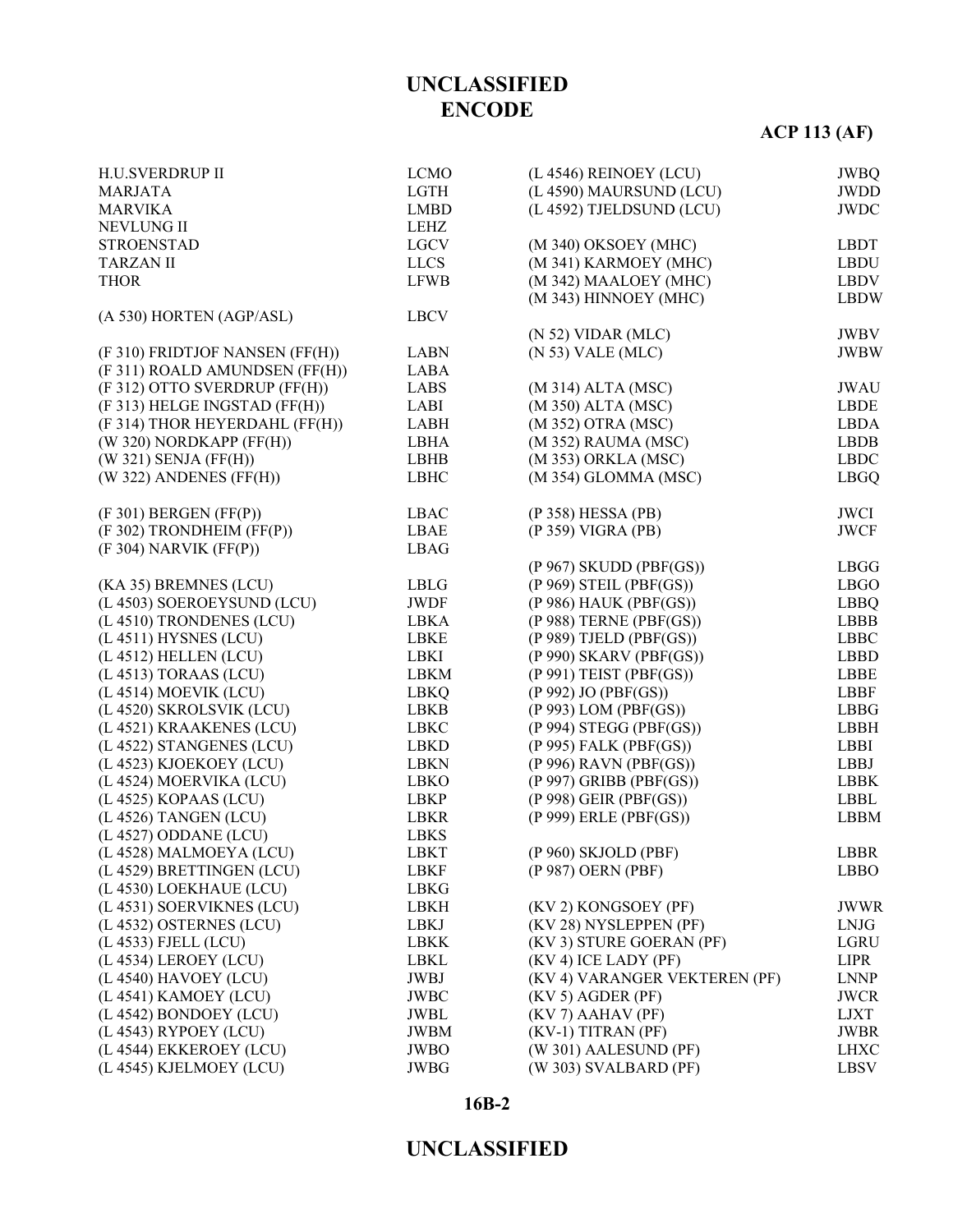|                                |             |                              | $ACP$ 113 (AF) |
|--------------------------------|-------------|------------------------------|----------------|
| (W 310) EIGUN (PF)             | <b>LLXE</b> | (HP-16) FJOELOEY (YAG)       | JWBI           |
| (W 313) LANCE (PF)             | LGKI        | (HP-20) ELLIDA (YAG)         | <b>JWCK</b>    |
| $(W 313)$ TROMSOE (PF)         | <b>LIOA</b> | (HP-21) OSCARSBORG II (YAG)  | <b>JWAJ</b>    |
| (W 314) STAALBAS (PF)          | <b>LNXH</b> | (HP-3) HYSNES (YAG)          | <b>JWAK</b>    |
| (W 315) NORDSJOEBAS (PF)       | LGSP        | $(HP-4)$ ODIN $(YAG)$        | <b>JWDA</b>    |
| (W 316) MALENE OESTERVOLD (PF) | LCIU        | (HP-7) NORDEP I (YAG)        | <b>JWKC</b>    |
| (W 316) VOLSTAD JR (PF)        | LAES        | (HP-8) WELDING (YAG)         | <b>JWCZ</b>    |
| $(W 317)$ LAFJORD (PF)         | <b>LHDO</b> | (HP-9) ARNOEY (YAG)          | <b>JWCA</b>    |
| (W 319) THORSTEINSON (PF)      | <b>LAOH</b> | (HS-1) KVARVEN (YAG)         | <b>JWFK</b>    |
|                                |             | (HS-2) BOGOEY (YAG)          | <b>JWBF</b>    |
| (S 300) ULA (SS)               | LBAS        | (HSD 50) HSD 50 (YAG)        | <b>JWDQ</b>    |
| (S 301) UTSIRA (SS)            | LBAT        | (HSD 55) HSD 55 (YAG)        | <b>JWCX</b>    |
| (S 302) UTSTEIN (SS)           | LBAV        | (HSD 93) HSD 93 (YAG)        | <b>JWBS</b>    |
| $(S 303)$ UTVAER $(SS)$        | LBAU        | (HSD 94) HSD 94 (YAG)        | <b>JWAW</b>    |
| (S 304) UTHAUG (SS)            | LBAW        | (HT-1) VERNOEY (YAG)         | <b>JWCE</b>    |
| $(S 305)$ UREDD $(SS)$         | LBAX        | (HT-3) KARLSOEY (YAG)        | <b>JWAP</b>    |
| $(S318)$ KOBBEN $(SS)$         | <b>LBAK</b> | (KV 6) GARSOEY (YAG)         | <b>JWKB</b>    |
|                                |             | (OESD 11) OESD 11 (YAG)      | <b>JWAV</b>    |
| (A 533) NORGE (YAC)            | LAMA        | (OESD 14) FOLDEN (YAG)       | <b>JWCQ</b>    |
|                                |             | (OESD 51) TERNEN (YAG)       | <b>JWKE</b>    |
| FREKE (YAG)                    | <b>JWFD</b> | (OESD 73) OESD 73 (YAG)      | <b>JWKF</b>    |
| GERE (YAG)                     | <b>JWFC</b> | (OESD 74) OESD 74 (YAG)      | <b>JWKG</b>    |
| HAALING I (YAG)                | <b>JWIH</b> | (OESD 75) OESD 75 (YAG)      | <b>JWCY</b>    |
| HAALING II (YAG)               | JWII        | (OESD 76) OESD 76 (YAG)      | <b>JWDB</b>    |
| <b>HAALING III (YAG)</b>       | JWIJ        | (ROS 23) RAMNES (YAG)        | <b>JWAN</b>    |
| <b>HAALING IV (YAG)</b>        | <b>JWIK</b> | $(ROS 28)$ SKYS I $(YAG)$    | <b>JWAY</b>    |
| <b>HAALING V (YAG)</b>         | JWIL        | (ROS 29) ROS 29 (YAG)        | <b>JWAX</b>    |
| <b>HAALING VI (YAG)</b>        | <b>JWIM</b> | (ROS 92) SKARVEN (YAG)       | <b>JWAZ</b>    |
| <b>HAAREK (YAG)</b>            | <b>LLTL</b> | (RSD 20) FORACS II (YAG)     | <b>JWBH</b>    |
| HUGIN (YAG)                    | <b>JWFA</b> | (RSD 22) RSD 22 (YAG)        | JWEJ           |
| HVASSER (YAG)                  | <b>LDLQ</b> | (RSD 23) BRIMSE (YAG)        | JWEF           |
| KYSTVERN (YAG)                 | <b>LDNP</b> | (RSD 28) ROGIN (YAG)         | <b>JWEG</b>    |
| LETTTROSSBAAT 676 (YAG)        | JWBB        | (RSD 29) MERMAID (YAG)       | <b>JWEK</b>    |
| LISA (YAG)                     | JWHE        | (RSD 73) RSD 73 (YAG)        | <b>JWKD</b>    |
| LOFJELL (YAG)                  | <b>JWGA</b> | (SSD 8) BLAAMNN (YAG)        | <b>JWBN</b>    |
| MONA (YAG)                     | <b>JWHD</b> | (TRSD 2) TORPEDOFISKEN (YAG) | <b>JWCO</b>    |
| MUNIN (YAG)                    | <b>JWFB</b> | (TRSD 54) RAMFJORD (YAG)     | <b>JWAC</b>    |
| STJERNEN (YAG)                 | <b>LBOM</b> | (TRSD 56) GROTJARL (YAG)     | JWAD           |
| (A 535) VALKYRIEN (YAG)        | LBEA        | (TRSD-3) TEISTEN (YAG)       | <b>JWCW</b>    |
| (FKS 2) MINNI (YAG)            | JWEI        | (TSD 52) NAMSEN (YAG)        | JWAL           |
| (HD-2) VIKEN (YAG)             | <b>JWAO</b> | (TSD 53) FROEYA (YAG)        | <b>JWCL</b>    |
| (HL-1) MARINA (YAG)            | JWBD        | (TSD 54) KRAAKVAAG (YAG)     | <b>JWCM</b>    |
| (HM 2) KROETTOEY (YAG)         | <b>JWAM</b> | (VSD 13) VSD 13 (YAG)        | <b>JWFM</b>    |
| (HM 3) TORPEN (YAG)            | <b>JWAR</b> | (VSD 15) VSD 15 (YAG)        | <b>JWFW</b>    |
| (HM 5) TAUTRA (YAG)            | <b>JWAQ</b> | (VSD 19) KNAPPEN (YAG)       | <b>JWAS</b>    |
| (HM-2) ROTVAER (YAG)           | <b>JWCT</b> | (VSD 21) VSD 21 (YAG)        | JWBE           |
| (HM-3) STORM (YAG)             | <b>JWAH</b> | (VSD 9) VSD 9 (YAG)          | <b>JWCB</b>    |
| (HM-5) WISTING (YAG)           | <b>JWAT</b> |                              |                |
| (HP 11) KJEOEY (YAG)           | <b>JWBT</b> | (N 50) TYR (YDT)             | LBDZ           |
| (HP 13) GLEODDEN (YAG)         | <b>JWAA</b> |                              |                |
| (HP-1) MAAGOEY (YAG)           | <b>JWDP</b> |                              |                |
| (HP-14) MARSTEINEN (YAG)       | <b>JWFN</b> |                              |                |
| (HP-15) HITRA (YAG)            | JWFL        |                              |                |

#### **UNCLASSIFIED**

**16B-3**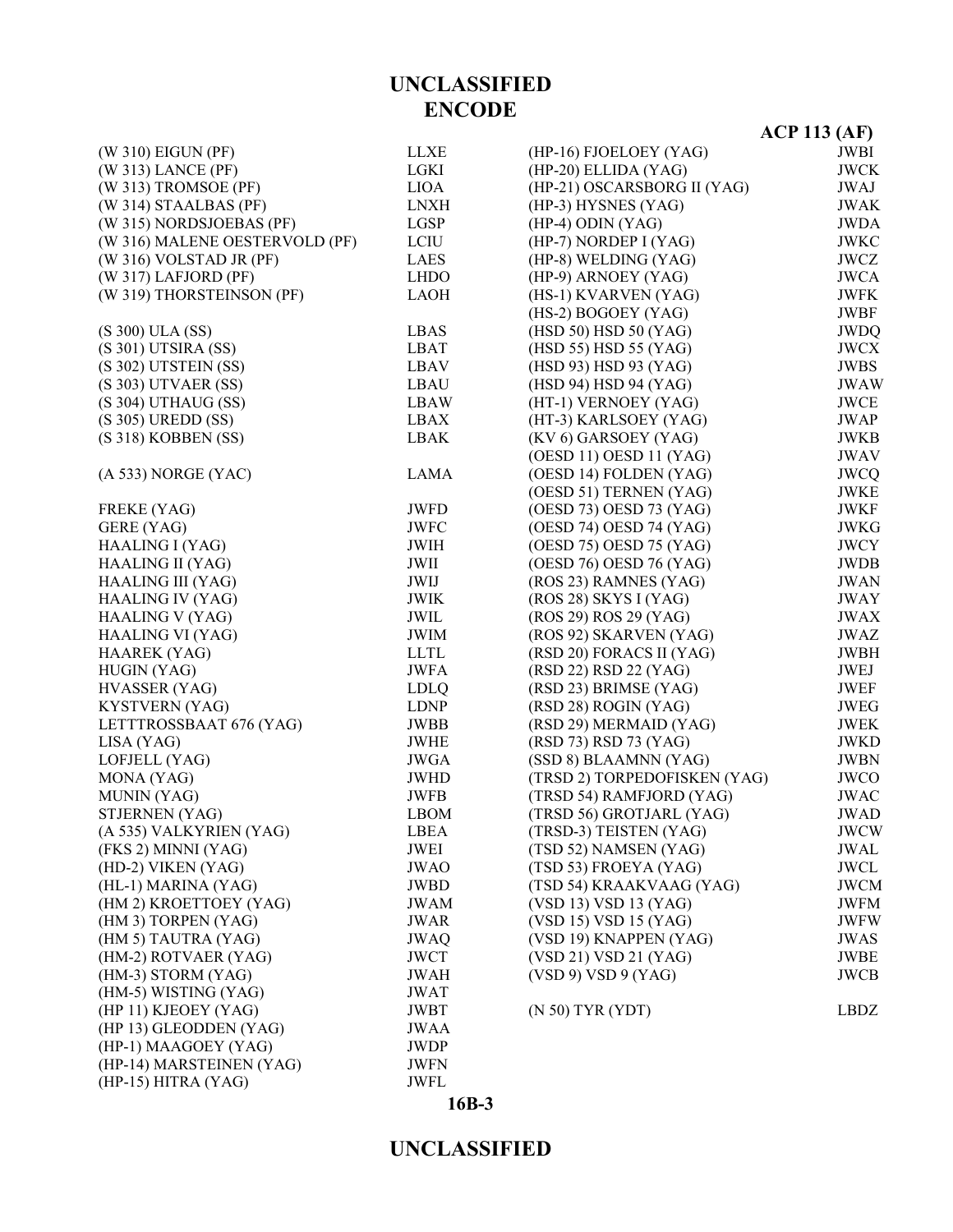# **ACP 113 (AF)**

# **SECTION 17**

#### **PHILLIPPINE**

#### **NAVAL SHIPS**

|                                                           | $17-1$                     | Draft dated 04 Mar 2003                                         |                            |
|-----------------------------------------------------------|----------------------------|-----------------------------------------------------------------|----------------------------|
| JOSE ANDRADA (PC) (PG-370)                                | <b>DUPP</b>                | TEOTIMO FIGURACION (PC) (PG-389)                                | <b>DUPX</b>                |
| ISMAEL LOMIBAO (PC) (PG-383)                              | <b>DUQU</b>                | SULTAN KUDARAT (FS) (PS-22)                                     | <b>DUOV</b>                |
| ILOILO (FS) $(PS-32)$                                     | <b>DUNP</b>                | SULPICIO HERNANDEZ (PCF) (PG-853)                               | <b>DUPI</b>                |
|                                                           |                            | SIMEON CASTRO (PC) (PG-374)                                     | <b>DUPS</b>                |
| HERACLEO ALANO (PC) (PG-376)                              | <b>DUOH</b>                | SIERRA MADRE (LT-57)                                            | <b>DUNI</b>                |
| HELARIO RUIZ (PC) (PG-378)                                | <b>DUNS</b>                | SALVADOR ABCEDE (PCF) (PG-114)                                  | <b>DUNY</b>                |
| FLORENCIO INIGO (PC) (PG-393)                             | <b>DUQP</b>                | ROMBLON (PC) (PS-63)                                            | <b>DUXL</b>                |
| FILIPINO FLOJO (PC) (PG-386)                              | <b>DUPE</b>                | RIZAL (FS) (PS-74)                                              | <b>DUPW</b>                |
| FELIX APOLIN ARIO (PC) (PG-395)                           | <b>DUQC</b>                | RAJAH HUMABON (FF) (PF-11)                                      | <b>DUNB</b>                |
| FEDERICO MARTIR (PC) (PG-385)                             | <b>DUNR</b>                | RAFAEL PARGAS (PC) (PG-379)                                     | <b>DUOK</b>                |
| ENRIQUE JURADO (PC) (PG-371)                              | <b>DUNL</b>                | QUEZON (FS) (PS-70)                                             | <b>DUOA</b>                |
| EMILO AGUINALDO (PC) (PG-140)                             | <b>DUPY</b>                |                                                                 |                            |
| <b>EMILIO JACINTO (FS) (PS-35)</b>                        | <b>DUOE</b>                | PANGASINAN (FS) (PS-31)                                         | <b>DUPQ</b>                |
|                                                           |                            | PALAWAN (PC) (PS-64)                                            | <b>DUXM</b>                |
| DIOSCORO PAPA (PC) (PG-381)                               | <b>DUNQ</b>                |                                                                 |                            |
| DATU MARIKUDO (FS) (PS-23)                                | <b>DUPF</b>                | NICOLAS MAHUSAY (PCF) (PG-116)                                  | <b>DUOW</b>                |
| DAGUPAN CITY (LSV) (LC-551)                               | DU <sub>00</sub>           | NESTOR REINOSO (PC) (PG-380)                                    | <b>DUPM</b>                |
|                                                           |                            | NEGROS OCCIDENTAL (FS) (PS-29)                                  | <b>DUOX</b>                |
| CEBU (FS) (PS-28)                                         | <b>DUNX</b>                |                                                                 |                            |
| CATANDUANES (PC) (PS-62)                                  | <b>DUXK</b>                | MIGUEL MALVAR (FS) (PS-19)                                      | <b>DUOC</b>                |
| CARLOS ALBERT (PC) (PG-375)                               | <b>DUNO</b>                | MANUEL GOMEZ (PC) (PG-388)                                      | <b>DUQZ</b>                |
|                                                           |                            | MANGYAN (ABU) (AT-71)                                           | <b>DUOG</b>                |
| BONNY SERRANO (PCF) (PG-111)                              | <b>DUOL</b>                | MAGAT SALAMAT (FS) (PS-20)                                      | <b>DUNM</b>                |
| $(PG-396)$                                                |                            |                                                                 |                            |
| BIGADIER ABRAHAM COMPO (PC)                               | <b>DUQQ</b>                | LORETO DANEPOG (PCF) (PG-849)                                   | <b>DUNH</b>                |
| BIENVENINDO SALTING (PCF) (PG-112)                        | <b>DUPD</b>                | LIBERATO PICAR (PC) (PG-377)                                    | <b>DUPO</b>                |
| BENGUET (LST) (LT-507)                                    | <b>DUOQ</b>                | LEOVIGILDO GANTIOQUI (PC) (PG-384)                              | <b>DUPL</b>                |
| BAGONG LAKAS (PC) (PG-102)<br>BAGONG SILANG (PC) (PG-104) | <b>DUOZ</b><br><b>DUPB</b> | LANAO DEL NORTE (LST) (LT-504)<br>LEOPOLDO REGIS (PCF) (PG-847) | <b>DUNN</b><br><b>DUPH</b> |
| BACOLOD CITY (LSV) (LC-550)                               | <b>DUNK</b>                | LAKE TAAL (YO) (AF-72)                                          | <b>DUPU</b>                |
|                                                           |                            | LAKE PAOAY (AWT) (AW-34)                                        | <b>DUPV</b>                |
| ARTEMIO RECARTE (FS) (PS-37)                              | <b>DUNZ</b>                | LAKE BULUSAN (AWT) (AW-33)                                      | <b>DUOF</b>                |
| $(PG-851)$                                                |                            | LAKE BUHI (YO) (AF-78)                                          | <b>DUNU</b>                |
| APOLO BACARRISAS TIANGO (PCF)                             | <b>DUOU</b>                | LAGUNA (LST) (LT-501)                                           | <b>DUPT</b>                |
| APOLINARIO MABINI (FS) (PS-36)                            | <b>DUPZ</b>                |                                                                 |                            |
| ANTONIO LUNA (PC) (PG-141)                                | <b>DUNG</b>                | KALINGA APAYAO (LST) (LT-516)                                   | <b>DUPK</b>                |
| ANG PANGULO (AP) (AT-25)                                  | <b>DUNV</b>                | KAGITINGAN (PC) (PG-101)                                        | <b>DUND</b>                |
| ANASTACIO CACAYORIN (PC) (PG-387)                         | <b>DUPR</b>                |                                                                 |                            |
| ALFREDO PECKSON (PC) (PG-372)                             | <b>DUOM</b>                | JUAN MAGLUYAN (PC) (PG-392)                                     | <b>DUQX</b>                |
| ALBERTO NAVARET (PC) (PG-394)                             | <b>DUQW</b>                | JOSE LOOR SR (PC) (PG-390)                                      | <b>DUQB</b>                |
| AGUSAN (PC) (PS-61)                                       | <b>DUXJ</b>                | JOSE ARTIAGA (PCF) (PG-844)                                     | <b>DUOY</b>                |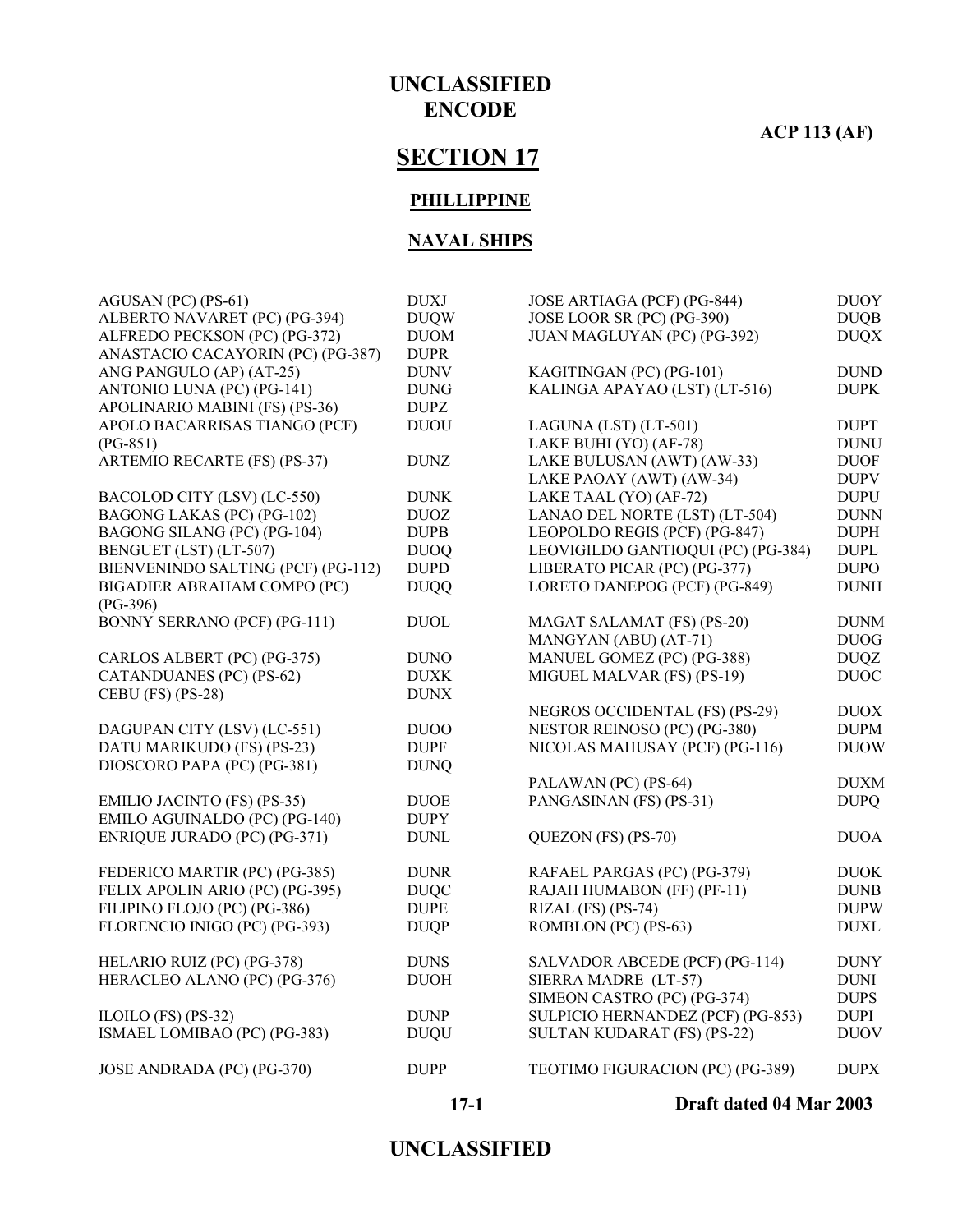| TOMAS BATILO (PCF) (PG-110)     | <b>DUNF</b> |
|---------------------------------|-------------|
| ZAMBOANGA DEL SUR (LST) (LT-86) | <b>DUOS</b> |

**ACP 113 (AF)**

**17-2**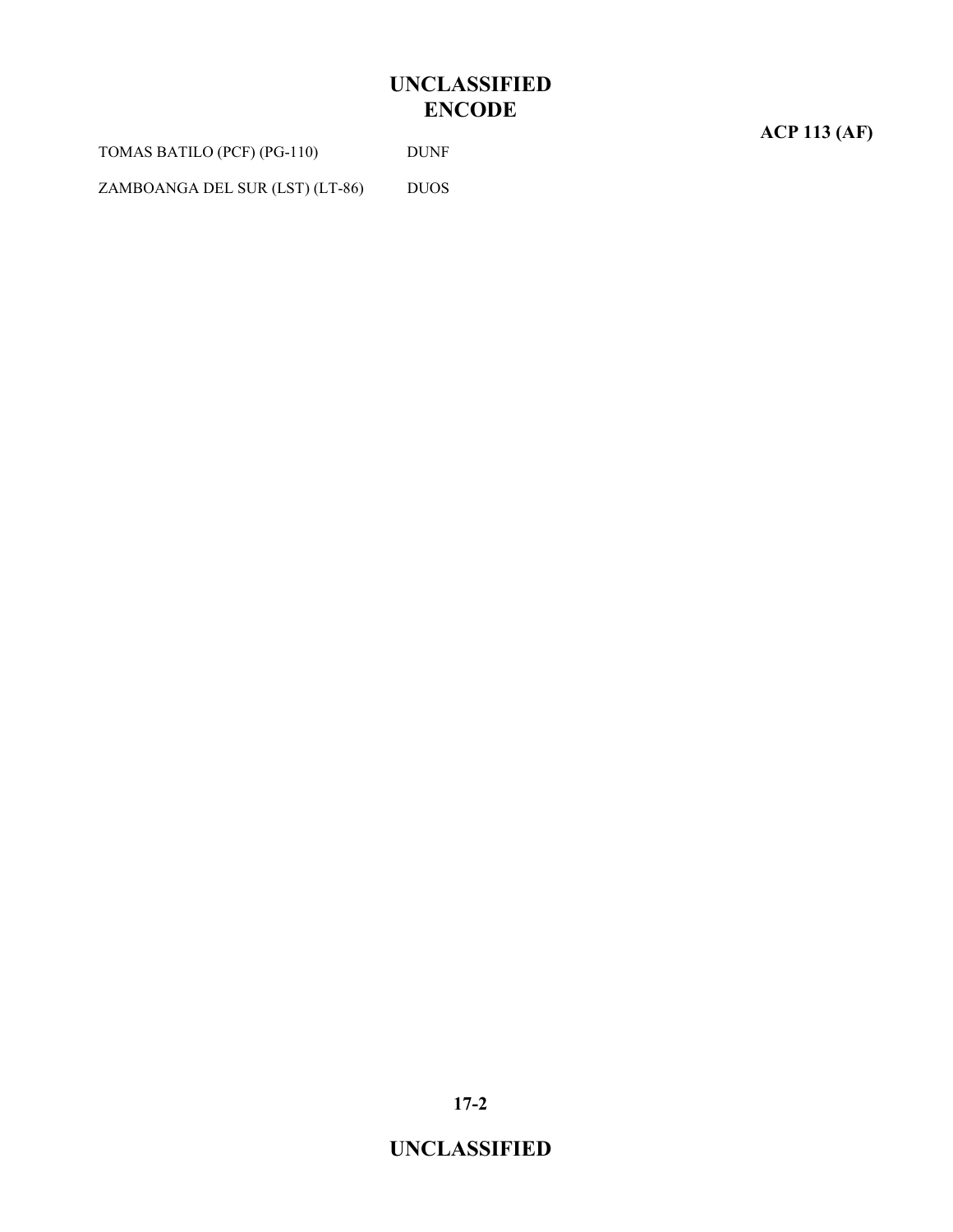#### **ACP 113 (AF)**

# **SECTION 18A**

#### **PORTUGAL**

#### **NAVAL SHIPS (BY NAME)**

| ALL PORTUGUESE MERCHANT SHIPS<br>ANY OR ALL PORTUGUESE WARSHIPS | <b>CSAA</b><br><b>CTAA</b> |
|-----------------------------------------------------------------|----------------------------|
|                                                                 |                            |
| AFONSO CERQUEIRA (FS) (F488)                                    | <b>CTFH</b>                |
| <b>AGUIA (PB) (P1165)</b>                                       | <b>CTIP</b>                |
| ALMIRANTE GAGO COUTINHO (AGS)                                   | <b>CTHA</b>                |
| (A523)                                                          |                            |
| ALVARES CABRAL (FFGH) (F331)                                    | <b>CTFK</b>                |
| ANDORINHA (PB) (P1164)                                          | <b>CTIO</b>                |
| ANDROMEDA (AGSC) (A5203)                                        | <b>CTHK</b>                |
| ANTONIO ENES (FS) (F471)                                        | <b>CTFV</b>                |
| ARGOS (PB) (P1150)                                              | <b>CTIH</b>                |
| AUGUSTO CASTILHO (FS) (F484)                                    | <b>CTFD</b>                |
| AURIGA (AGSC) (A5205)                                           | <b>CTHL</b>                |
| <b>BACAMARTE (LCU) (LDG203)</b>                                 | <b>CTJK</b>                |
| BAPTISTA DE ANDRADE (FS) (F486)                                 | <b>CTFE</b>                |
| BARRACUDA (SSK) (S164)                                          | <b>CTSE</b>                |
| <b>BERRIO</b> (AO) (A5210)                                      | <b>CTEA</b>                |
| <b>CACINE</b> (PB) (P1140)                                      | <b>CTPO</b>                |
| CASSIOPEIA (PB) (P1153)                                         | <b>CTIK</b>                |
| CENTAURO (PB) (P1155)                                           | <b>CTIQ</b>                |
| <b>CISNE</b> (PB) (P1167)                                       | <b>CTIR</b>                |
| <b>COMANDANTE HERMENEGILDO</b>                                  | <b>CTFS</b>                |
| CAPELO (FF) (F481)                                              |                            |
| COMANDANTE JOAO BELO (FF) (F480)                                | <b>CTFR</b>                |
| COMANDANTE SACADURA CABRAL                                      | <b>CTFU</b>                |
| $(FF)$ $(F483)$                                                 |                            |
| CORTE REAL (FFGH) (F332)                                        | <b>CTFL</b>                |
| CUNENE (PB) (P1141)                                             | <b>CTPP</b>                |
| DELFIM (SSK) (S166)                                             | <b>CTSG</b>                |
| DOM CARLOS I (AGS) (A522)                                       | <b>CTHJ</b>                |
| DRAGAO (PB) (P1151)                                             | <b>CTII</b>                |
| ESCORPIAO (PB) (P1152)                                          | <b>CTIJ</b>                |
| GEBA (PB) (P1145)                                               | <b>CTPT</b>                |
| <b>GENERAL PEREIRA DECA (FS) (F477)</b>                         | <b>CTFC</b>                |
| <b>HIDRA (PB) (P1154)</b>                                       | <b>CTIL</b>                |
| HONORIO BARRETO (FS) (F485)                                     | <b>CTFF</b>                |

| JACINTO CANDIDO (FS) (F476)<br>JOAO COUTINHO (FS) (F475)<br>JOAO ROBY (FS) (F487)                        | <b>CTFB</b><br><b>CTFA</b><br><b>CTFG</b>                |
|----------------------------------------------------------------------------------------------------------|----------------------------------------------------------|
| LIMPOPO (PB) (P1160)                                                                                     | <b>CTPX</b>                                              |
| OLIVEIRA E CARMO (FS) (F489)<br><b>ORION (PB) (P1156)</b>                                                | <b>CTFI</b><br><b>CTIS</b>                               |
| PEGASO (PB) (P1157)<br>POLAR (AXL) (A5204)                                                               | <b>CTIT</b><br><b>CTEJ</b>                               |
| QUANZA (PB) (P1144)                                                                                      | <b>CTPS</b>                                              |
| RIO MINHO (PBR) (P1149)                                                                                  | <b>CTIG</b>                                              |
| SAGITARIO (PB) (P1158)<br>SAGRES (AXS) (A520)<br>SAVE (PB) (P1161)<br><b>SCHULTZ XAVIER (ABU) (A521)</b> | <b>CTIU</b><br><b>CTEC</b><br><b>CTPY</b><br><b>CTED</b> |
| VASCO DA GAMA (FFGH) (F330)<br><b>VEGA (AXL) (A5201)</b>                                                 | <b>CTFJ</b><br><b>CTEH</b>                               |
| ZAIRE (PB) (P1146)<br>ZAMBEZE (PB) (P1147)                                                               | <b>CTPU</b><br><b>CTPV</b>                               |

#### **18A-1**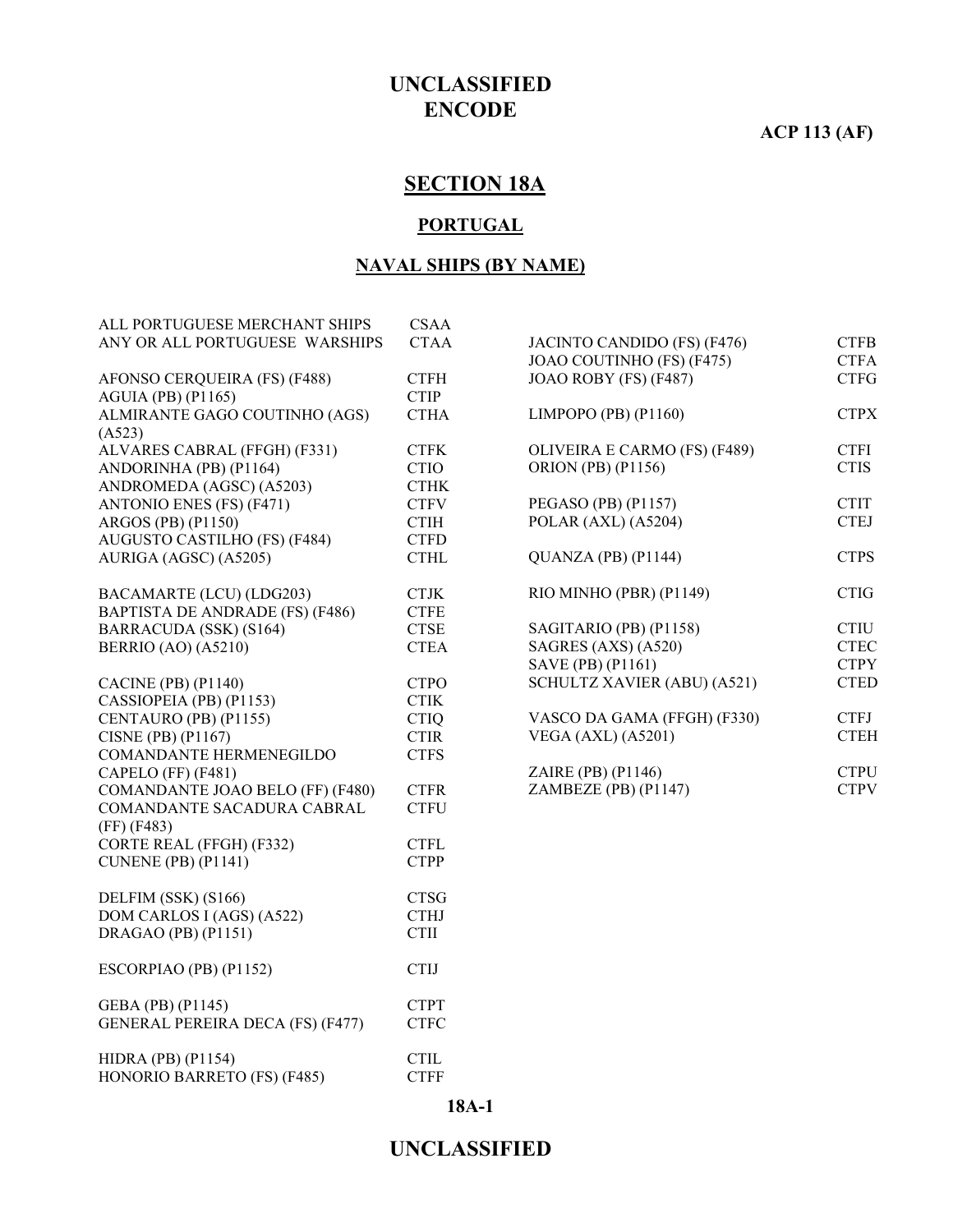**ACP 113 (AF)**

# **SECTION 18B**

#### **PORTUGAL**

#### **NAVAL SHIPS (BY CLASS)**

4. The following is a list of official class designators and their meanings for Portuguese Naval Ships

| <b>ABU</b>     | <b>Buoy Tender</b>            |
|----------------|-------------------------------|
| AG             | <b>Axiliary Miscellaneous</b> |
| AGS            | <b>Survey Ship</b>            |
| <b>AGSC</b>    | Survey Ship, Coastal          |
| AK.            | Cargo Ship (Naval)            |
| A <sub>O</sub> | Oil Tanker, General           |
| АX             | Training Ship (Naval)         |
| AXL            | Training Ship, Small (Naval)  |
| <b>AXS</b>     | Training Ship, Sail (Naval)   |
| FF             | Frigate/Corvette, General     |
| <b>FFGH</b>    | Frigate/Guided Missile, Helo  |
|                | Capable                       |
| FS             | Corvette                      |
| <b>LCM</b>     |                               |
|                | Landing Craft, Merchanised    |
| <b>LCP</b>     | Landing Craft, Personnel      |
| <b>LCU</b>     | Landing Craft, Utility        |

| <b>MHC</b> | Minehunter, Coastal          |
|------------|------------------------------|
| <b>MHO</b> | Minehunter, Ocean            |
| <b>MSC</b> | Minesweeper, Coastal         |
| <b>MSO</b> | Minesweeper, Ocean           |
| <b>PB</b>  | Patrol Boat, General         |
| <b>PBR</b> | Patrol Boat, River/Roadstead |
| PG         | Patrol Ship, General         |
| SSK.       | Submarine, Patrol            |

**18B-1**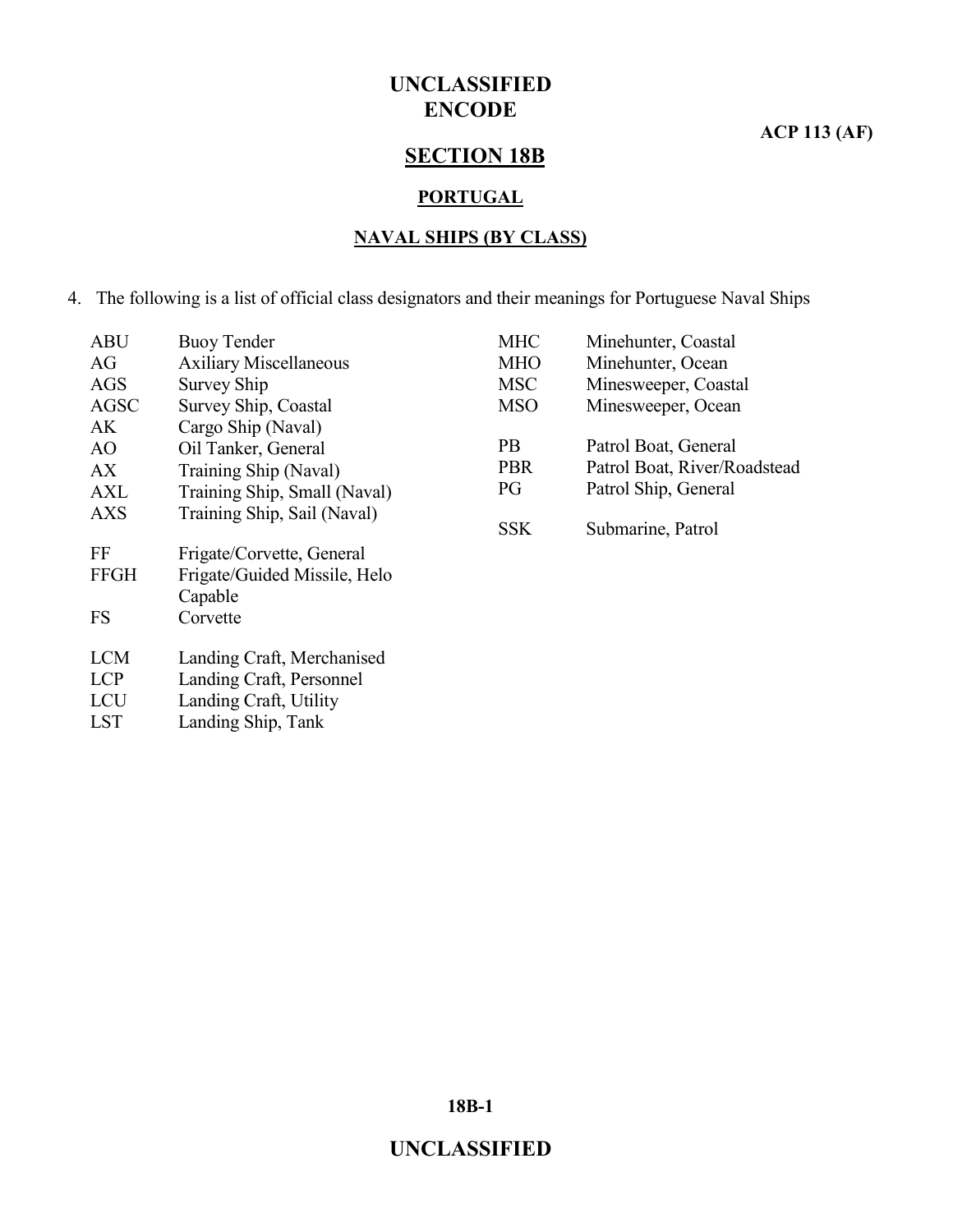# **ACP 113 (AF)**

| (A521) SCHULTZ XAVIER (ABU)                                                                                                                                                                                                                                                                                             | <b>CTED</b>                                                                                                                                                                                     |
|-------------------------------------------------------------------------------------------------------------------------------------------------------------------------------------------------------------------------------------------------------------------------------------------------------------------------|-------------------------------------------------------------------------------------------------------------------------------------------------------------------------------------------------|
| (A522) DOM CARLOS I (AGS)<br>(A523) ALMIRANTE GAGO COUTINHO<br>(AGS)                                                                                                                                                                                                                                                    | <b>CTHJ</b><br><b>CTHA</b>                                                                                                                                                                      |
| (A5203) ANDROMEDA (AGSC)<br>(A5205) AURIGA (AGSC)                                                                                                                                                                                                                                                                       | <b>CTHK</b><br><b>CTHL</b>                                                                                                                                                                      |
| $(A5210)$ BERRIO $(AO)$                                                                                                                                                                                                                                                                                                 | <b>CTEA</b>                                                                                                                                                                                     |
| (A5201) VEGA (AXL)<br>(A5204) POLAR (AXL)                                                                                                                                                                                                                                                                               | <b>CTEH</b><br><b>CTEJ</b>                                                                                                                                                                      |
| (A520) SAGRES (AXS)                                                                                                                                                                                                                                                                                                     | <b>CTEC</b>                                                                                                                                                                                     |
| (F480) COMANDANTE JOAO BELO (FF)<br>(F481) COMANDANTE HERMENEGILDO<br>CAPELO (FF)                                                                                                                                                                                                                                       | <b>CTFR</b><br><b>CTFS</b>                                                                                                                                                                      |
| (F483) COMANDANTE SACADURA<br>CABRAL (FF)                                                                                                                                                                                                                                                                               | <b>CTFU</b>                                                                                                                                                                                     |
| (F330) VASCO DA GAMA (FFGH)<br>(F331) ALVARES CABRAL (FFGH)<br>(F332) CORTE REAL (FFGH)                                                                                                                                                                                                                                 | <b>CTFJ</b><br><b>CTFK</b><br><b>CTFL</b>                                                                                                                                                       |
| (F471) ANTONIO ENES (FS)<br>(F475) JOAO COUTINHO (FS)<br>(F476) JACINTO CANDIDO (FS)<br>(F477) GENERAL PEREIRA DECA (FS)<br>(F484) AUGUSTO CASTILHO (FS)<br>(F485) HONORIO BARRETO (FS)<br>(F486) BAPTISTA DE ANDRADE (FS)<br>(F487) JOAO ROBY (FS)<br>(F488) AFONSO CERQUEIRA (FS)<br>(F489) OLIVEIRA E CARMO (FS)     | <b>CTFV</b><br><b>CTFA</b><br><b>CTFB</b><br><b>CTFC</b><br><b>CTFD</b><br><b>CTFF</b><br><b>CTFE</b><br><b>CTFG</b><br><b>CTFH</b><br><b>CTFI</b>                                              |
| (LDG203) BACAMARTE (LCU)                                                                                                                                                                                                                                                                                                | <b>CTJK</b>                                                                                                                                                                                     |
| $($ P1140 $)$ CACINE $($ PB $)$<br>(P1141) CUNENE (PB)<br>(P1144) QUANZA (PB)<br>(P1145) GEBA (PB)<br>(P1146) ZAIRE (PB)<br>(P1147) ZAMBEZE (PB)<br>(P1150) ARGOS (PB)<br>(P1151) DRAGAO (PB)<br>(P1152) ESCORPIAO (PB)<br>(P1153) CASSIOPEIA (PB)<br>(P1154) HIDRA (PB)<br>(P1155) CENTAURO (PB)<br>(P1156) ORION (PB) | <b>CTPO</b><br><b>CTPP</b><br><b>CTPS</b><br><b>CTPT</b><br><b>CTPU</b><br><b>CTPV</b><br><b>CTIH</b><br><b>CTII</b><br><b>CTIJ</b><br><b>CTIK</b><br><b>CTIL</b><br><b>CTIQ</b><br><b>CTIS</b> |
|                                                                                                                                                                                                                                                                                                                         |                                                                                                                                                                                                 |

| (P1157) PEGASO (PB)     | <b>CTIT</b> |
|-------------------------|-------------|
| (P1158) SAGITARIO (PB)  | CTIU        |
| (P1160) LIMPOPO (PB)    | <b>CTPX</b> |
| (P1161) SAVE (PB)       | <b>CTPY</b> |
| (P1164) ANDORINHA (PB)  | CTIO        |
| (P1165) AGUIA (PB)      | <b>CTIP</b> |
| (P1167) CISNE (PB)      | <b>CTIR</b> |
| (P1149) RIO MINHO (PBR) | CTIG        |
| (S164) BARRACUDA (SSK)  | <b>CTSE</b> |
| (S166) DELFIM (SSK)     | CTSG        |

#### **18B-2**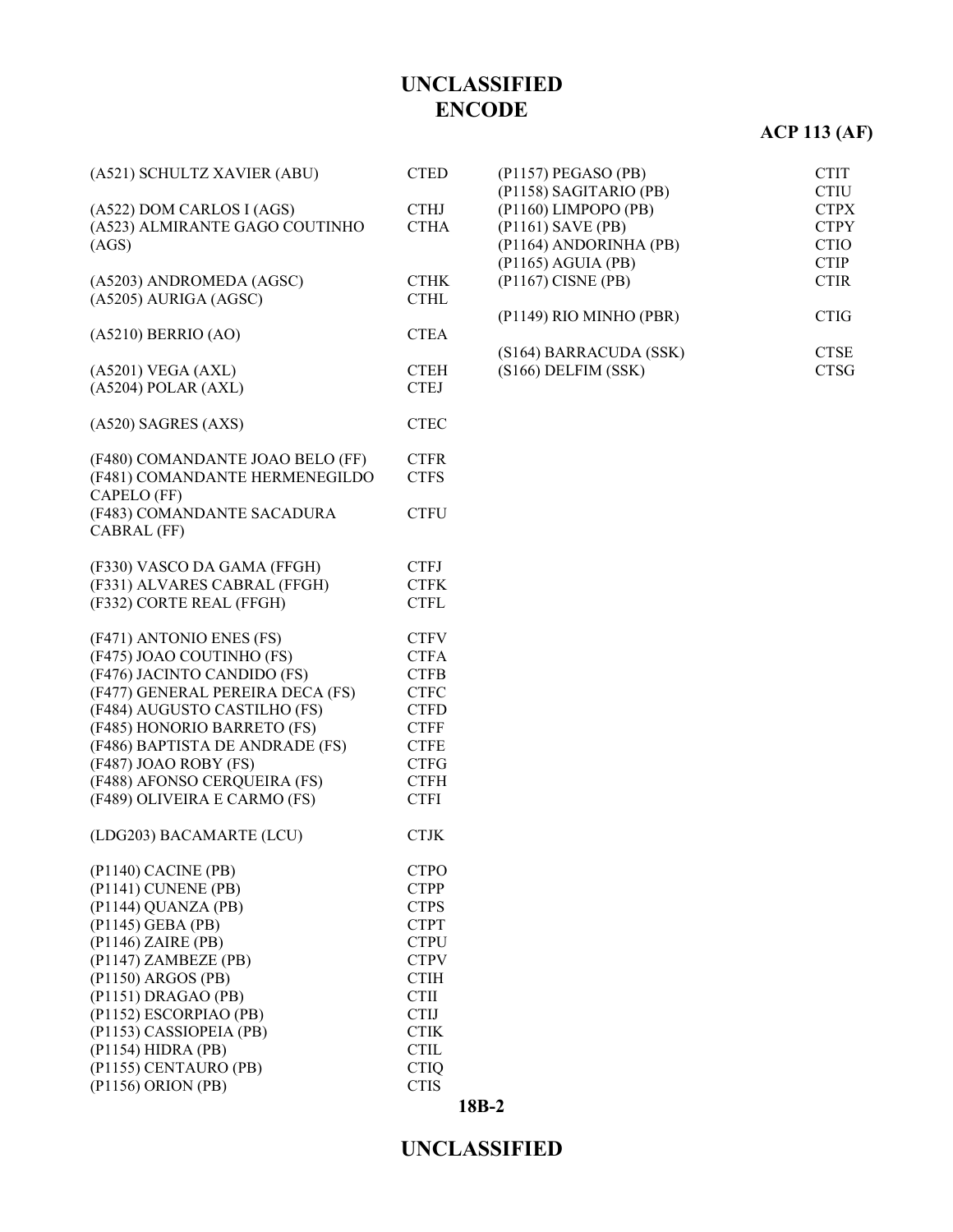**ACP 113 (AF)**

# **SECTION 19A**

#### **SPAIN**

#### **NAVAL SHIPS (BY NAME)**

#### **AND TACAN IDENTIFIERS**

| ALL SPAIN WARSHIPS               | <b>EBBB</b> | DUERO (MSC) (M-35)                      | <b>EBIF</b> |
|----------------------------------|-------------|-----------------------------------------|-------------|
| $(A-06)$ (LSL) $(A-06)$          | <b>EBGE</b> |                                         |             |
| $(A-08)$ (LSL) $(A-08)$          | <b>EBGG</b> | EBRO (MSC) (M-22)                       | EBIZ        |
| ACEVEDO (PBF) (P-15)             | <b>EBGL</b> | EL CAMINO ESPAÑOL (AK) (A-05)           | <b>EBQE</b> |
| ALBORAN (PG) (P-62)              | <b>EBBS</b> | ESPALMADOR (PB) (P-33)                  | <b>EBHO</b> |
| ALCANADA (PB) (P-34)             | <b>EBHP</b> | EXTREMADURA (FF) (F-75)                 | <b>EBLT</b> |
| ALERTA (AK) (A-111)              | <b>EBQD</b> |                                         |             |
| ALMIRANTE JUAN DE BORBON (FF)    | <b>EBDB</b> | FERROL (ATR) (A-43)                     | <b>EBJG</b> |
| $(F-102)$                        |             | FORMENTOR (PB) (P-82)                   | <b>EBBM</b> |
| ALVARO DE BAZAN (FF) (F-101)     | <b>EBDA</b> |                                         |             |
| ANAGA (PG) $(P-21)$              | <b>EBMO</b> | GALERNA (SSK) (S-71)                    | <b>EBCX</b> |
| ANDALUCIA (FF) (F-72)            | <b>EBGK</b> | GALICIA (LSD) (L-51)                    | <b>EBAX</b> |
| ANTARES (AGSC) (A-23)            | <b>EBJY</b> | GENIL (MSC) (M-25)                      | <b>EBJE</b> |
| ARNOMENDI (PG) (P-63)            | <b>EBBT</b> | GIRALDA (AXS) (A-76)                    | <b>EBBH</b> |
| AROSA (AXS) (A-72)               | <b>EBAG</b> | GRACIOSA (AXS) (A-74)                   | <b>EBGU</b> |
| ASTURIAS (FF) (F-74)             | <b>EBHB</b> | GROSA (PG) $(P-25)$                     | <b>EBMS</b> |
| ATALAYA (PG) (P-74)              | <b>EBBQ</b> | GUARDIAMARINA BARRUTIA (AXL)            | <b>EBBC</b> |
|                                  |             | $(A-81)$                                |             |
| BALEARES (FF) (F-71)             | <b>EBFK</b> | <b>GUARDIAMARINA CHEREGUINI (AXL)</b>   | <b>EBBD</b> |
| BARCELO (PBF) (P-11)             | <b>EBGP</b> | $(A-85)$                                |             |
| BERGANTIN (PG) (P-30)            | <b>EBNA</b> | <b>GUARDIAMARINA GODINEZ (AXL)</b>      | <b>EBBE</b> |
|                                  |             | $(A-83)$                                |             |
| CABO FRADERA (PBR) (P-201)       | <b>EBFA</b> | GUARDIAMARINA RULL (AXL) (A-84)         | <b>EBBF</b> |
| CANARIAS (FF) (F-86)             | <b>EBFQ</b> | <b>GUARDIAMARINA SALAS (AXL) (A-82)</b> | <b>EBBG</b> |
| CANDIDO PEREZ (PBF) (P-16)       | <b>EBEZ</b> |                                         |             |
| CASTILLA (LSD) (L-52)            | EBAY        | HERNAN CORTES (LST) (L-41)              | <b>EBAV</b> |
| CASTOR (AGSC) (A-21)             | <b>EBHC</b> | HESPERIDES (AGS) (A-33)                 | <b>EBBW</b> |
| CATALUÑA (FF) (F-73)             | <b>EBJV</b> |                                         |             |
| CAZADORA (FS) (F-35)             | <b>EBIA</b> | <b>INFANTA CRISTINA (FS) (F-34)</b>     | <b>EBIO</b> |
| CENTINELA (PG) (P-72)            | <b>EBBO</b> | <b>INFANTA ELENA (FS) (F-33)</b>        | <b>EBIE</b> |
| CHILREU (PG) (P-61)              | <b>EBBR</b> | IZARO (PG) $(P-27)$                     | <b>EBMX</b> |
| CONDESTABLE ZARAGOZA (AWT)       | <b>EBAL</b> |                                         |             |
| $(A-66)$                         |             | JAVIER QUIROGA (PBF) (P-13)             | <b>EBGI</b> |
| CONEJERA (PB) (P-31)             | <b>EBHM</b> | <b>JUAN SEBASTIAN DE ELCANO (AX)</b>    | <b>EBCB</b> |
| CONTRAMAESTRE CASADO (AK) (A-01) | <b>EBQC</b> | $(A-71)$                                |             |
| DELFIN (SSK) (S-61)              | <b>EBCT</b> | LA GRAÑA (ATR) $(A-53)$                 | <b>EBNO</b> |
| DESCUBIERTA (PB) (P-75)          | <b>EBIS</b> | LAS PALMAS (AGS) (A-52)                 | <b>EBDG</b> |
| DEVA (PG) (P-29)                 | EBMZ        | LAYA (PBF) $(P-12)$                     | <b>EBGH</b> |
| $DIANA(MCS) (M-11)$              | <b>EBJT</b> |                                         |             |
| DRAGONERA (PB) (P-32)            | <b>EBHN</b> | MAHON (ATR) (A-51)                      | <b>EBDF</b> |
|                                  |             |                                         |             |

#### **19A-1**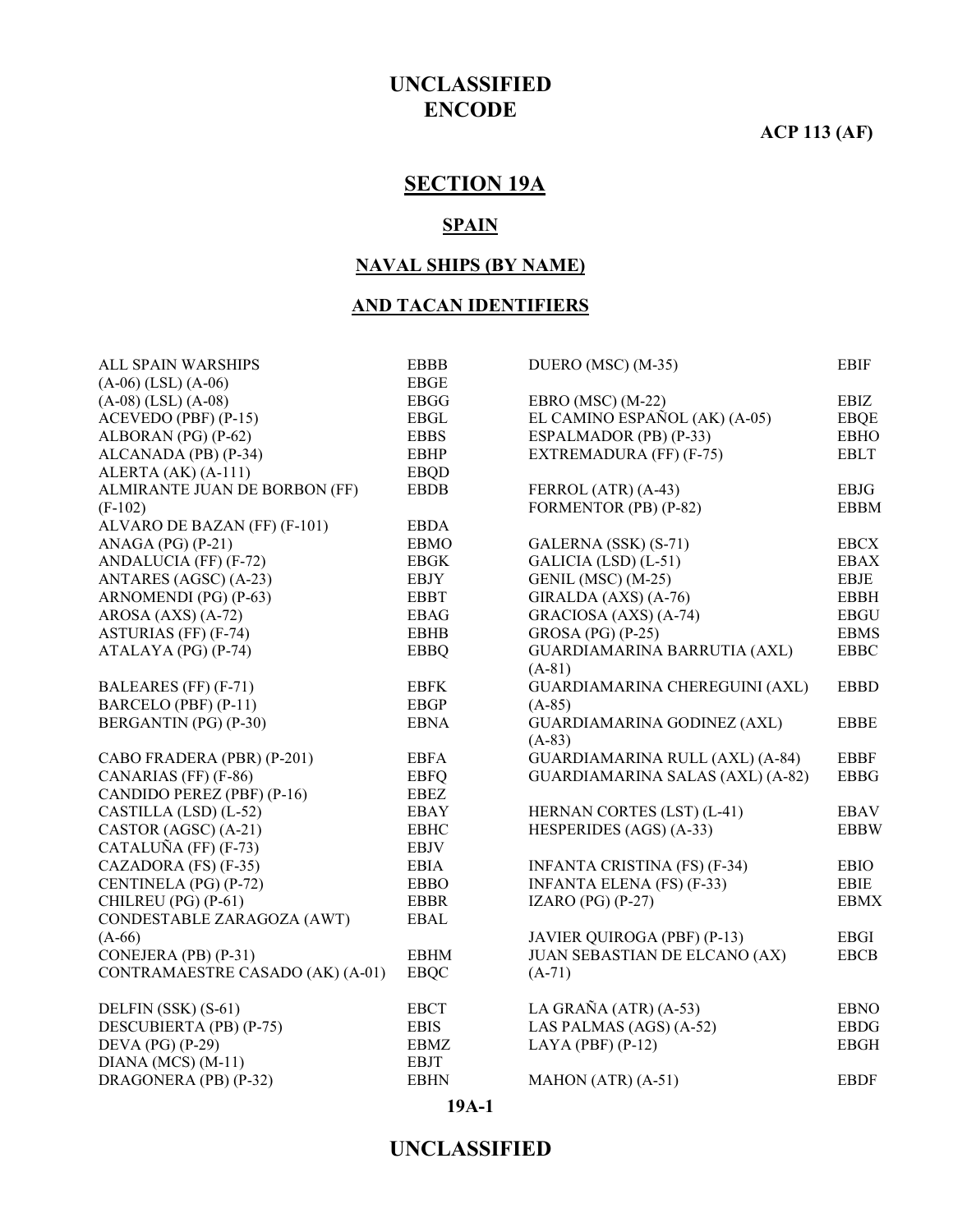YH YG TQ TH KP IM DB CJ AV AU AS

| MALASPINA (AGS) (A-31)            | EBHL        |
|-----------------------------------|-------------|
| MAR CARIBE (AG) (A-101)           | EBFW        |
| MARINERO JARANO (AWT) (A-65)      | EBAK        |
| MAROLA (PG) (P-23)                | <b>EBMQ</b> |
| MARQUES DE LA ENSENADA (AORL)     | <b>EBBY</b> |
| $(A-11)$                          |             |
| MARSOPA (SSK) (S-63)              | <b>EBEK</b> |
| MARTIN POSADILLO (AK) (A-04)      | <b>EBQJ</b> |
| MEDAS (PG) $(P-26)$               | <b>EBMW</b> |
| MISTRAL (SSK) (S-73)              | <b>EBCW</b> |
| MOURO (PG) (P-24)                 | <b>EBMR</b> |
|                                   |             |
| NAVARRA (FF) (F-85)               | <b>EBFP</b> |
| NEPTUNO (ARS) (A-20)              | <b>EBFX</b> |
| NUMANCIA (FF) (F-83)              | EBFN        |
|                                   |             |
| ODIEL (MSC) (M-26)                | <b>EBJC</b> |
| ORDOÑEZ (PBF) (P-14)              | EBGJ        |
| $P-111$ (PBR) (P-111)             | <b>EBME</b> |
| P-114 (PBR) (P-114)               | EBMH        |
| PATIÑO (AOR) (A-14)               | EBBZ        |
| PIZARRO (LST) (L-42)              | <b>EBAW</b> |
| POLLUX (AGSC) (A-22)              | <b>EBHD</b> |
| PRINCIPE DE ASTURIAS (CVH) (R-11) | EBNX        |
|                                   |             |
| REINA SOFIA (FF) (F-84)           | <b>EBFO</b> |
| RIGEL (AGSC) (A-24)               | EBJZ        |
|                                   |             |
| SALVORA (AXS) (A-77)              | <b>EBBJ</b> |
| SANTA MARIA (FF) (F-81)           | <b>EBFL</b> |
| SEGURA (MHO) (M-31)               | <b>EBIK</b> |
| SELLA (MHO) (M-32)                | EBIL        |
| SERVIOLA (PG) (P-71)              | EBBN        |
| SIROCO (SSK) (S-72)               | <b>EBCY</b> |
| SISARGAS (AXS) (A-75)             | EBAI        |
|                                   |             |
| TABARCA (PG) (P-28)               | EBMY        |
| TAGOMAGO (PG) (P-22)              | EBMP        |
| TAJO (MSC) (M-36)                 | <b>EBIG</b> |
| TAMBRE (MHO) (M-33)               | <b>EBIM</b> |
| TOFIÑO (AGS) (A-32)               | EBDK        |
| TONINA (SSK) (S-62)               | EBDR        |
| TORALLA (PB) (P-81)               | EBBL        |
| TORPEDISTA HERNANDEZ (AWT) (A-63) | <b>EBOG</b> |

**ACP 113 (AF)**

SPARE FOR FUTURE ASSIGNMENTS:

**19A-2**

**UNCLASSIFIED**

#### **TACAN IDENTIFIERS**

TRAMONTANA (SSK) (S-74) EBCZ<br>TURIA (MHO) (M-34) EBIN

VENCEDORA (FS) (F-36) EBEN<br>VICTORIA (FF) (F-82) EBFM VICTORIA (FF) (F-82) EBFM<br>VIGIA (PG) (P-73) EBBP

TURIA (MHO)  $(M-34)$ 

VIGIA (PG)  $(P-73)$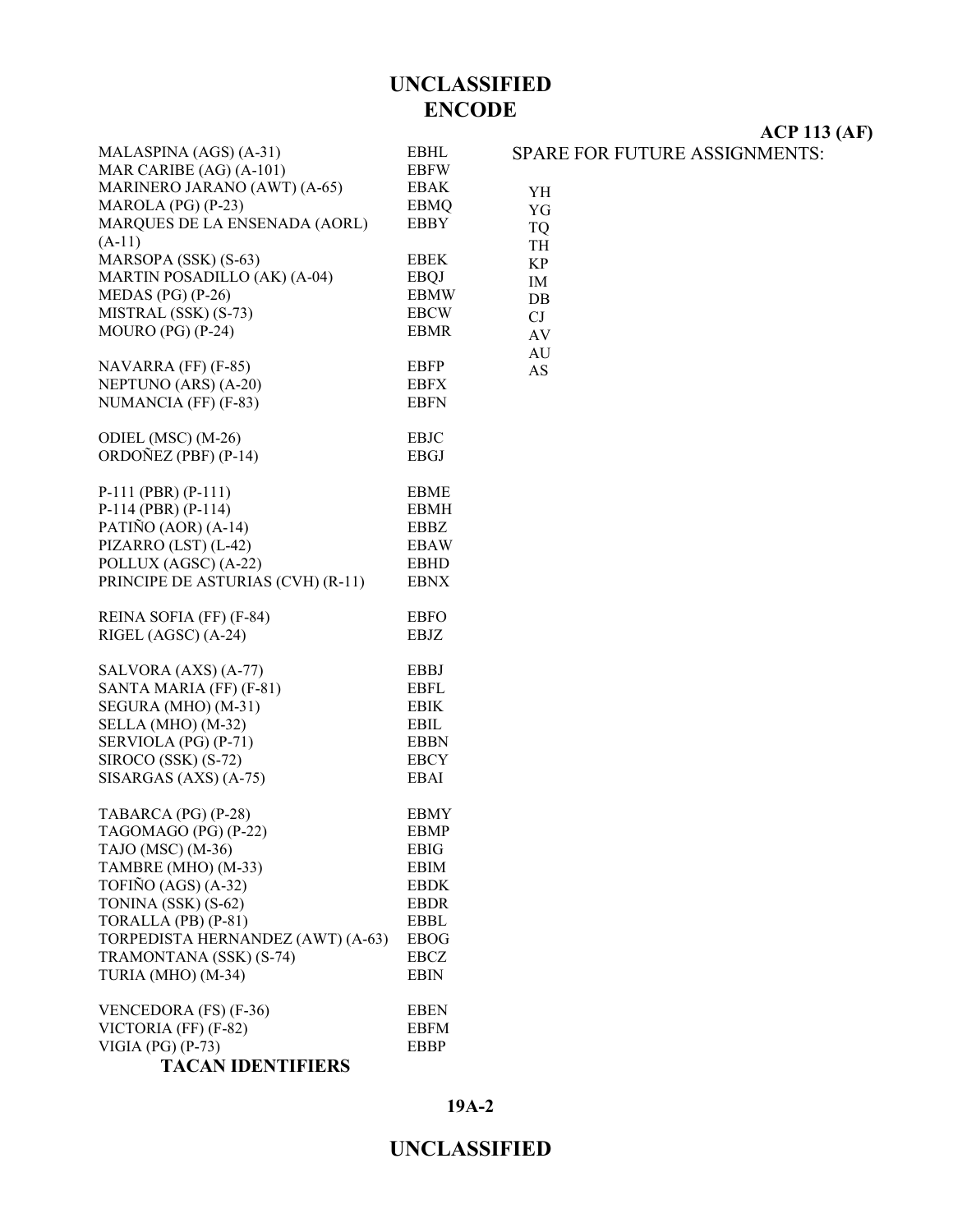**ACP 113 (AF)**

# **SECTION 19B**

#### **SPAIN**

#### **NAVAL SHIPS (BY CLASS)**

5. The Following is a list of official class designators and their meanings for Spanish Naval Ships.

| AG          | <b>Axiliary Miscellaneous</b>    | <b>LPA</b>  | <b>Amphibious Transport Personnel</b> |
|-------------|----------------------------------|-------------|---------------------------------------|
| AGS         | Survey Ship                      | <b>LSL</b>  | Landing Ship, Small                   |
| <b>AGSC</b> | Survey Ship, Coastal             | <b>LSD</b>  | Landing Ship, Dock                    |
| AK          | Cargo Ship (Naval)               | <b>LST</b>  | Landing Ship, Tank                    |
| AKL         | Cargo Ship, Small (Naval)        |             |                                       |
| <b>AOR</b>  | Oil Replenishment (Naval)        | <b>MCCS</b> | Min Countermeasures Command and       |
| <b>AORL</b> | Oil Replenishment, Small (Naval) |             | Support                               |
| <b>ARS</b>  | Salvage Ship                     | <b>MHO</b>  | Minesweeper/Hunter, Ocean             |
| <b>ATR</b>  | Tug, Oceangoing, Rescue          | <b>MSC</b>  | Minesweeper, Coastal                  |
| <b>AWT</b>  | Water Tender, (Naval)            |             |                                       |
| AX          | Training Ship (Naval)            | <b>PB</b>   | Patrol Boat, General                  |
| AXL         | Training Ship, Small (Naval)     | <b>PBF</b>  | Patrol Boat, Fast                     |
| <b>AXS</b>  | Training Ship, Sail (Naval)      | <b>PBR</b>  | Patrol Boat, River                    |
|             |                                  | PG          | Patrol Ship, General                  |
| <b>CVH</b>  | Aircraft Carrier, VSTOL/         |             |                                       |
|             | Helicopter                       | <b>SSK</b>  | Submarine, Patrol                     |
|             |                                  |             |                                       |
| DD          | Destroyer, General               |             |                                       |
| DE          | Destroyer Escort                 |             |                                       |
|             |                                  |             |                                       |
| FF          | Frigate/Corvette, General        |             |                                       |
| FS          | Corvette                         |             |                                       |

**19B-1**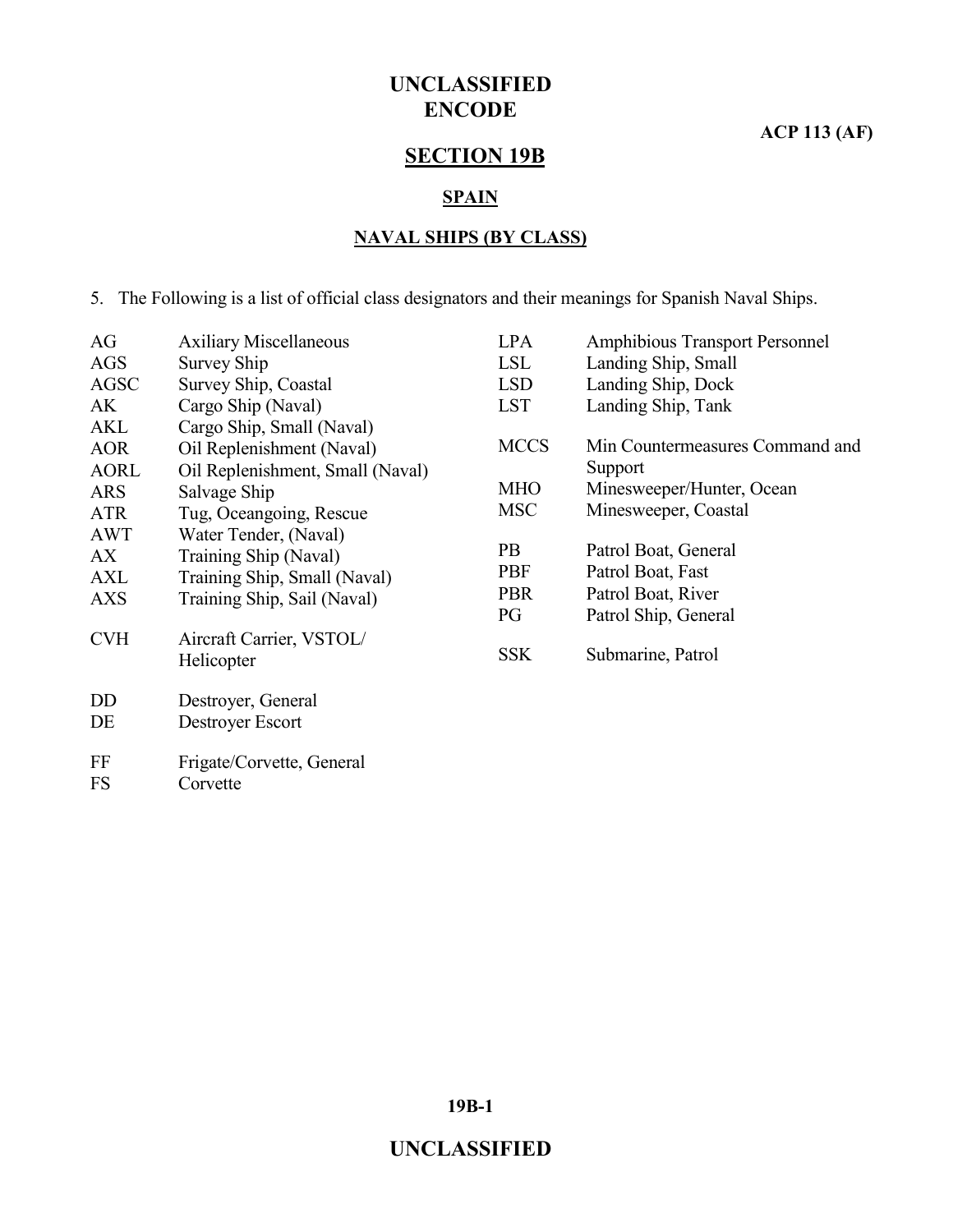# **ACP 113 (AF)**

| $(A-101)$ MAR CARIBE $(AG)$       | <b>EBFW</b> | (F-102) ALMIRANTE JUAN DE BORBON<br>(FF)    | <b>EBDB</b> |
|-----------------------------------|-------------|---------------------------------------------|-------------|
| (A-31) MALASPINA (AGS)            | EBHL        | (F-71) BALEARES (FF)                        | <b>EBFK</b> |
| $(A-32)$ TOFIÑO $(AGS)$           | <b>EBDK</b> | (F-72) ANDALUCIA (FF)                       | <b>EBGK</b> |
| (A-33) HESPERIDES (AGS)           | <b>EBBW</b> | (F-73) CATALUÑA (FF)                        | EBJV        |
| (A-52) LAS PALMAS (AGS)           | <b>EBDG</b> | (F-74) ASTURIAS (FF)                        | <b>EBHB</b> |
|                                   |             | (F-75) EXTREMADURA (FF)                     | <b>EBLT</b> |
| (A-21) CASTOR (AGSC)              | <b>EBHC</b> | (F-81) SANTA MARIA (FF)                     | <b>EBFL</b> |
| (A-22) POLLUX (AGSC)              | <b>EBHD</b> | (F-82) VICTORIA (FF)                        | <b>EBFM</b> |
| (A-23) ANTARES (AGSC)             | <b>EBJY</b> | (F-83) NUMANCIA (FF)                        | <b>EBFN</b> |
| $(A-24)$ RIGEL $(AGSC)$           | EBJZ        | (F-84) REINA SOFIA (FF)                     | <b>EBFO</b> |
|                                   |             |                                             | <b>EBFP</b> |
|                                   |             | (F-85) NAVARRA (FF)<br>(F-86) CANARIAS (FF) |             |
| (A-01) CONTRAMAESTRE CASADO (AK)  | <b>EBQC</b> |                                             | <b>EBFQ</b> |
| (A-04) MARTIN POSADILLO (AK)      | <b>EBQJ</b> | (F-33) INFANTA ELENA (FS)                   | EBIE        |
| (A-05) EL CAMINO ESPAÑOL (AK)     | <b>EBQE</b> | (F-34) INFANTA CRISTINA (FS)                | <b>EBIO</b> |
| $(A-111)$ ALERTA $(AK)$           | <b>EBQD</b> | (F-35) CAZADORA (FS)                        | EBIA        |
| $(A-14)$ PATIÑO $(AOR)$           | <b>EBBZ</b> | (F-36) VENCEDORA (FS)                       | <b>EBEN</b> |
|                                   |             | (L-51) GALICIA (LSD)                        | <b>EBAX</b> |
| (A-11) MARQUES DE LA ENSENADA     | <b>EBBY</b> | (L-52) CASTILLA (LSD)                       | <b>EBAY</b> |
| (AORL)                            |             |                                             |             |
|                                   |             | $(A-06) (A-06) (LSL)$                       | <b>EBGE</b> |
| (A-20) NEPTUNO (ARS)              | <b>EBFX</b> | $(A-08) (A-08) (LSL)$                       | <b>EBGG</b> |
|                                   |             |                                             |             |
| $(A-43) FERROL (ATR)$             | EBJG        | (L-41) HERNAN CORTES (LST)                  | <b>EBAV</b> |
| $(A-51)$ MAHON $(ATR)$            | <b>EBDF</b> | (L-42) PIZARRO (LST)                        | <b>EBAW</b> |
| $(A-53)$ LA GRAÑA (ATR)           | <b>EBNO</b> |                                             |             |
|                                   |             | $(M-11)$ DIANA $(MCS)$                      | <b>EBJT</b> |
| (A-63) TORPEDISTA HERNANDEZ (AWT) | <b>EBOG</b> |                                             |             |
| (A-65) MARINERO JARANO (AWT)      | <b>EBAK</b> | (M-31) SEGURA (MHO)                         | <b>EBIK</b> |
| (A-66) CONDESTABLE ZARAGOZA       | EBAL        | $(M-32)$ SELLA $(MHO)$                      | EBIL        |
| (AWT)                             |             | (M-33) TAMBRE (MHO)                         | <b>EBIM</b> |
| (A-71) JUAN SEBASTIAN DE ELCANO   | <b>EBCB</b> | (M-34) TURIA (MHO)                          | <b>EBIN</b> |
| (AX)                              |             |                                             |             |
| (A-81) GUARDIAMARINA BARRUTIA     | <b>EBBC</b> | $(M-22)$ EBRO $(MSC)$                       | EBIZ        |
| (AXL)                             |             | $(M-25)$ GENIL $(MSC)$                      | <b>EBJE</b> |
| (A-82) GUARDIAMARINA SALAS (AXL)  | <b>EBBG</b> | (M-26) ODIEL (MSC)                          | <b>EBJC</b> |
| (A-83) GUARDIAMARINA GODINEZ      | <b>EBBE</b> | (M-35) DUERO (MSC)                          | <b>EBIF</b> |
| (AXL)                             |             | $(M-36)$ TAJO $(MSC)$                       | <b>EBIG</b> |
| (A-84) GUARDIAMARINA RULL (AXL)   | <b>EBBF</b> |                                             |             |
| (A-85) GUARDIAMARINA CHEREGUINI   | <b>EBBD</b> | (P-31) CONEJERA (PB)                        | <b>EBHM</b> |
| (AXL)                             |             | (P-32) DRAGONERA (PB)                       | <b>EBHN</b> |
|                                   |             | (P-33) ESPALMADOR (PB)                      | <b>EBHO</b> |
| $(A-72)$ AROSA $(AXS)$            | <b>EBAG</b> | (P-34) ALCANADA (PB)                        | <b>EBHP</b> |
| (A-74) GRACIOSA (AXS)             | <b>EBGU</b> | (P-75) DESCUBIERTA (PB)                     | <b>EBIS</b> |
| $(A-75)$ SISARGAS $(AXS)$         | EBAI        | (P-81) TORALLA (PB)                         | <b>EBBL</b> |
| $(A-76)$ GIRALDA $(AXS)$          | <b>EBBH</b> | (P-82) FORMENTOR (PB)                       | <b>EBBM</b> |
| (A-77) SALVORA (AXS)              | <b>EBBJ</b> |                                             |             |
|                                   |             | (P-11) BARCELO (PBF)                        | EBGP        |
| (R-11) PRINCIPE DE ASTURIAS (CVH) | <b>EBNX</b> | $(P-12)$ LAYA (PBF)                         | <b>EBGH</b> |
|                                   |             | (P-13) JAVIER QUIROGA (PBF)                 | EBGI        |
| (F-101) ALVARO DE BAZAN (FF)      | <b>EBDA</b> | (P-14) ORDOÑEZ (PBF)                        | EBGJ        |
|                                   |             |                                             |             |

# **19B-2**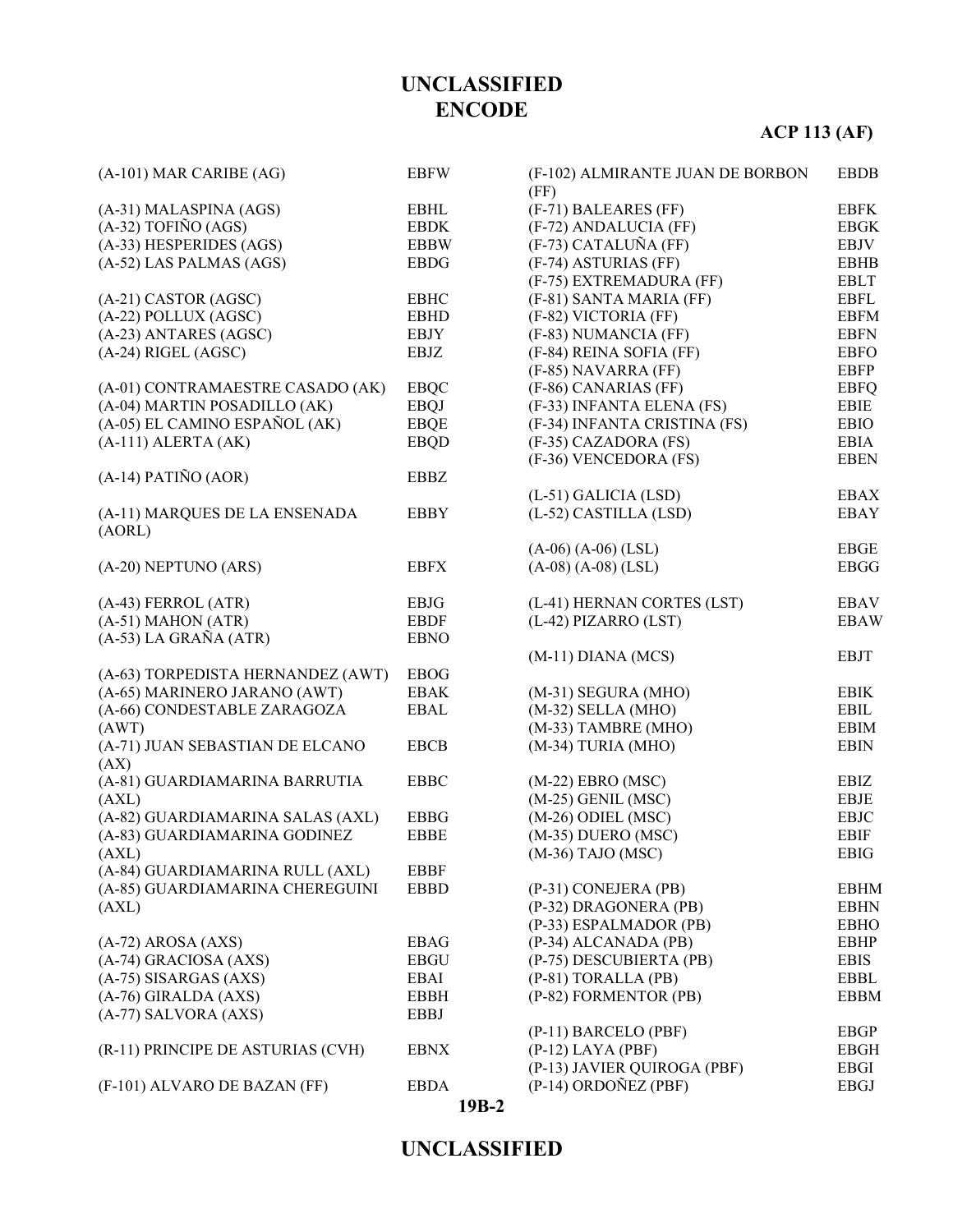#### (P-15) ACEVEDO (PBF) EBGL (P-16) CANDIDO PEREZ (PBF) EBEZ (P-111) P-111 (PBR) EBME (P-114) P-114 (PBR) EBMH (P-201) CABO FRADERA (PBR) EBFA (P-21) ANAGA (PG) EBMO (P-22) TAGOMAGO (PG) EBMP (P-23) MAROLA (PG) EBMQ (P-24) MOURO (PG) EBMR (P-25) GROSA (PG) EBMS (P-26) MEDAS (PG) EBMW (P-27) IZARO (PG) EBMX (P-28) TABARCA (PG) EBMY (P-29) DEVA (PG) EBMZ (P-30) BERGANTIN (PG) EBNA (P-61) CHILREU (PG) EBBR (P-62) ALBORAN (PG) EBBS (P-63) ARNOMENDI (PG) EBBT (P-71) SERVIOLA (PG) EBBN (P-72) CENTINELA (PG) EBBO (P-73) VIGIA (PG) EBBP (P-74) ATALAYA (PG) EBBQ (S-61) DELFIN (SSK) EBCT (S-62) TONINA (SSK) EBDR (S-63) MARSOPA (SSK) EBEK (S-71) GALERNA (SSK) EBCX (S-72) SIROCO (SSK) EBCY (S-73) MISTRAL (SSK) EBCW (S-74) TRAMONTANA (SSK) EBCZ

**ACP 113 (AF)**

**19B-3**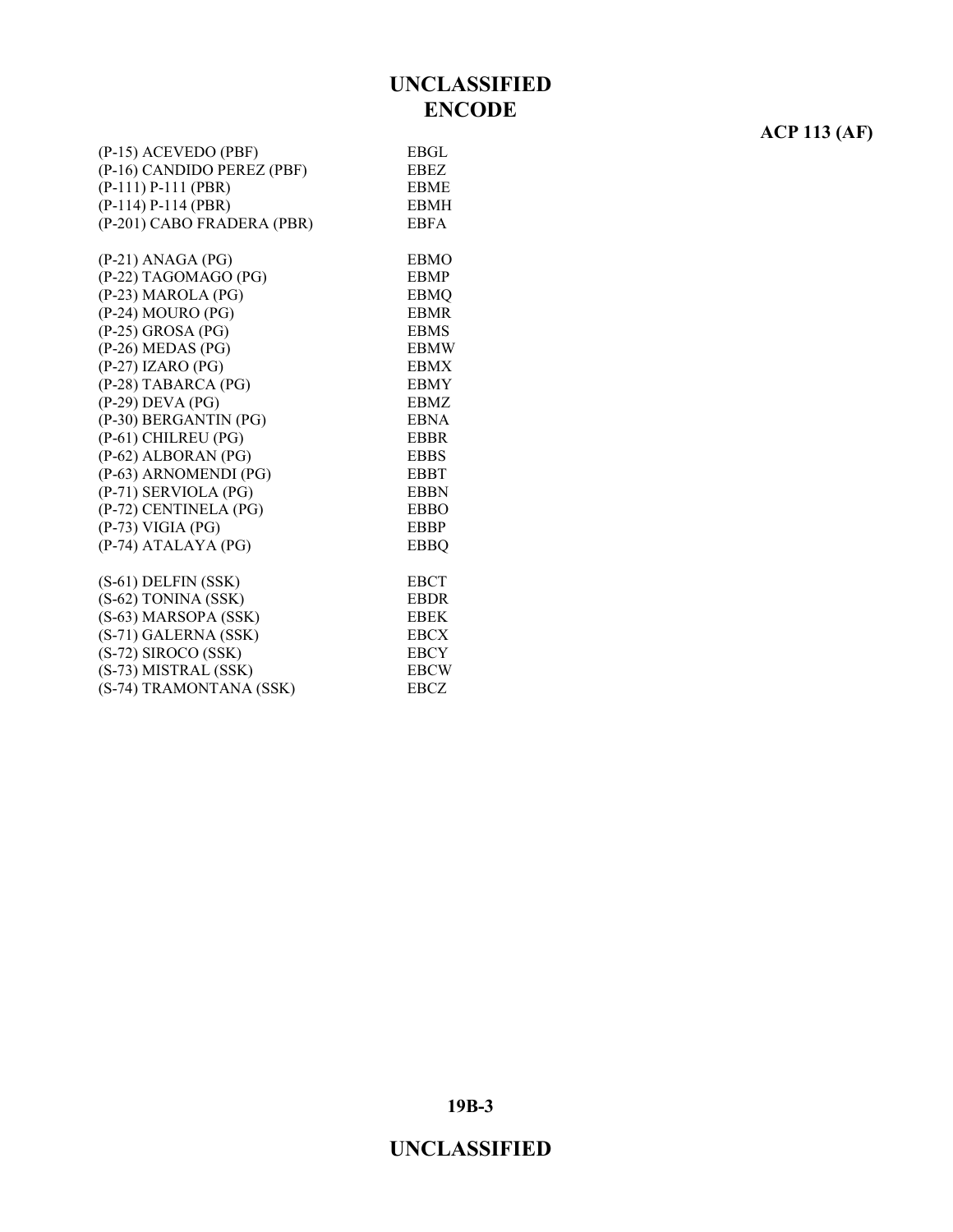#### **ACP 113 (AF)**

# **SECTION 20A**

#### **THAILAND**

#### **NAVAL SHIPS (BY NAME)**

| <b>ANGTHONG (LST)</b><br><b>HSYE</b><br>NAKHA (LSL) (751)<br><b>HSXM</b><br>BANG RACHAN (MHC/MSC) (631)<br>NARESUAN (FFG) (421)<br><b>HSYG</b><br><b>HSME</b><br><b>HSYC</b><br>NONGSARAI (MHC/MSC) (632)<br><b>HSYJ</b><br>BANGKEO (MSC) (612)<br>BANGPAKONG (FFG) (456)<br><b>HSMB</b><br>O.V.2 (OV2)<br><b>HSYU</b><br>CHAKRI NARUEBET (CVS) (911)<br><b>HSNO</b><br>O.V.3 (OV3)<br><b>HSYV</b><br>CHAN (YW)<br><b>HSWB</b><br>CHANG (LST) (712)<br><b>HSXR</b><br><b>HSXZ</b><br>P.C.F.21 (PCF21)<br><b>HSYS</b><br>CHANTHARA (AGS) (811)<br><b>HSWV</b><br>P.C.F.210 (PCF210)<br><b>HSYP</b><br>P.C.F.211 (PCF211)<br>CHAO PRAYA (FFG) (455)<br><b>HSMA</b><br><b>HSYX</b><br>CHIK (YO) (842)<br><b>HSWF</b><br>P.C.F.212 (PCF212)<br><b>HSXA</b><br>CHON BURI (PCF) (331)<br><b>HSVD</b><br>P.C.F.213 (PCF213)<br><b>HSWG</b><br><b>HSVM</b><br>CHUANG (YW) (841)<br>P.C.F.214 (PCF214)<br><b>HSWJ</b><br><b>HSVN</b><br>CHULA (AOR) (831)<br>P.C.F.215 (PCF215)<br><b>HSVP</b><br>P.C.F.217 (PCF217)<br><b>HSYA</b><br><b>HSVQ</b><br>DONCHEDI (MSC) (613)<br>P.C.F.218 (PCF218)<br>P.C.F.219 (PCF219)<br><b>HSVR</b><br><b>HSXS</b><br>HANHAK SUTTRU (PCFG) (312)<br><b>HSVG</b><br>P.C.F.22 (PCF22)<br><b>HSVS</b><br>HUA HIN (OPV) (541)<br>P.C.F.220 (PCF220)<br><b>HSMM</b><br><b>HSVT</b><br>P.C.F.221 (PCF221)<br>KANTANG (PC) (524)<br><b>HXZN</b><br>P.C.F.222 (PCF222)<br><b>HSYM</b><br>KHAMRONSIN (FS) (531)<br><b>HSYN</b><br><b>HSMP</b><br>P.C.F.223 (PCF223)<br><b>HSZH</b><br><b>HSVE</b><br>P.C.F.224 (PCF224)<br>KHIRIRAT (FF) (432)<br><b>HSZI</b><br>KLAENG (OPV) (542)<br><b>HSMN</b><br>P.C.F.225 (PCF225)<br><b>HSXG</b><br>KLED KAEO (AKS) (861)<br><b>HSWW</b><br>P.C.F.226 (PC.226)<br><b>HSZA</b><br><b>HSZL</b><br>P.C.F.23 (PCF23)<br>KLONGYAI (PC) (522)<br><b>HSXY</b><br>KLUENG BADAAN (YTL) (851)<br><b>HSWR</b><br>P.C.F.231 (PCF231)<br><b>HSWC</b><br><b>HSZO</b><br>P.C.F.24 (PCF24)<br>KOLUM (LCU) (765)<br><b>HSMC</b><br>KRABURI (FFG) (457)<br>P.C.F.241 (PCF241)<br><b>HSXW</b><br><b>HSWU</b><br><b>HSXX</b><br><b>KRAM (LSM) (732)</b><br>P.C.F.242 (PCF242)<br><b>HSZR</b><br>P.C.F.243 (PCF243)<br><b>HSWN</b><br>KUT (LCM) (731)<br>P.C.F.25 (PCF25)<br><b>HSWD</b><br>LANTA (LST) $(714)$<br><b>HSZW</b><br>P.C.F.26 (PCF26)<br><b>HSWH</b><br>P.C.F.27 (PCF27)<br>LAT YA (MHC/MSC) (633)<br><b>HSYB</b><br><b>HSWZ</b><br>LONGLOM $(FS)$ (533)<br><b>HSML</b><br>P.C.F.28 (PCF28)<br><b>HSYR</b><br>P.C.F.29 (PCF29)<br><b>HSYD</b><br><b>HSZJ</b><br>MAKUT RAJAKUMARN (FF/AX) (433)<br>P.G.M.11 (PGM11)<br><b>HSXB</b><br><b>HSXQ</b><br>MAN KLANG (LCU) (782)<br><b>HSMS</b><br>P.G.M.12 (PGM12)<br><b>HSZD</b><br><b>HSMT</b><br>MAN NAI (LCU) (783)<br>P.G.M.13 (PGM13)<br>P.G.M.14 (PGM14)<br><b>HSXO</b><br>MAN NOK (LCU) (781)<br><b>HSMR</b><br><b>HSWS</b><br><b>HSXP</b><br>MARN VICHAI (YTL) (852)<br>P.G.M.15 (PGM15) | ADANG (LCU) (763) | <b>HSZC</b> | MATAPHON (LCU) (761) | <b>HSZZ</b> |
|--------------------------------------------------------------------------------------------------------------------------------------------------------------------------------------------------------------------------------------------------------------------------------------------------------------------------------------------------------------------------------------------------------------------------------------------------------------------------------------------------------------------------------------------------------------------------------------------------------------------------------------------------------------------------------------------------------------------------------------------------------------------------------------------------------------------------------------------------------------------------------------------------------------------------------------------------------------------------------------------------------------------------------------------------------------------------------------------------------------------------------------------------------------------------------------------------------------------------------------------------------------------------------------------------------------------------------------------------------------------------------------------------------------------------------------------------------------------------------------------------------------------------------------------------------------------------------------------------------------------------------------------------------------------------------------------------------------------------------------------------------------------------------------------------------------------------------------------------------------------------------------------------------------------------------------------------------------------------------------------------------------------------------------------------------------------------------------------------------------------------------------------------------------------------------------------------------------------------------------------------------------------------------------------------------------------------------------------------------------------------------------------------------------------------------------------------------------------------------------------------------------------------------------------------------------------------------------------------------------------------------------------------------------------------------------------------------------------------------------------------------------------------------------------------------------------------------------------------------------------------------------------|-------------------|-------------|----------------------|-------------|
|                                                                                                                                                                                                                                                                                                                                                                                                                                                                                                                                                                                                                                                                                                                                                                                                                                                                                                                                                                                                                                                                                                                                                                                                                                                                                                                                                                                                                                                                                                                                                                                                                                                                                                                                                                                                                                                                                                                                                                                                                                                                                                                                                                                                                                                                                                                                                                                                                                                                                                                                                                                                                                                                                                                                                                                                                                                                                            |                   |             |                      |             |
|                                                                                                                                                                                                                                                                                                                                                                                                                                                                                                                                                                                                                                                                                                                                                                                                                                                                                                                                                                                                                                                                                                                                                                                                                                                                                                                                                                                                                                                                                                                                                                                                                                                                                                                                                                                                                                                                                                                                                                                                                                                                                                                                                                                                                                                                                                                                                                                                                                                                                                                                                                                                                                                                                                                                                                                                                                                                                            |                   |             |                      |             |
|                                                                                                                                                                                                                                                                                                                                                                                                                                                                                                                                                                                                                                                                                                                                                                                                                                                                                                                                                                                                                                                                                                                                                                                                                                                                                                                                                                                                                                                                                                                                                                                                                                                                                                                                                                                                                                                                                                                                                                                                                                                                                                                                                                                                                                                                                                                                                                                                                                                                                                                                                                                                                                                                                                                                                                                                                                                                                            |                   |             |                      |             |
|                                                                                                                                                                                                                                                                                                                                                                                                                                                                                                                                                                                                                                                                                                                                                                                                                                                                                                                                                                                                                                                                                                                                                                                                                                                                                                                                                                                                                                                                                                                                                                                                                                                                                                                                                                                                                                                                                                                                                                                                                                                                                                                                                                                                                                                                                                                                                                                                                                                                                                                                                                                                                                                                                                                                                                                                                                                                                            |                   |             |                      |             |
|                                                                                                                                                                                                                                                                                                                                                                                                                                                                                                                                                                                                                                                                                                                                                                                                                                                                                                                                                                                                                                                                                                                                                                                                                                                                                                                                                                                                                                                                                                                                                                                                                                                                                                                                                                                                                                                                                                                                                                                                                                                                                                                                                                                                                                                                                                                                                                                                                                                                                                                                                                                                                                                                                                                                                                                                                                                                                            |                   |             |                      |             |
|                                                                                                                                                                                                                                                                                                                                                                                                                                                                                                                                                                                                                                                                                                                                                                                                                                                                                                                                                                                                                                                                                                                                                                                                                                                                                                                                                                                                                                                                                                                                                                                                                                                                                                                                                                                                                                                                                                                                                                                                                                                                                                                                                                                                                                                                                                                                                                                                                                                                                                                                                                                                                                                                                                                                                                                                                                                                                            |                   |             |                      |             |
|                                                                                                                                                                                                                                                                                                                                                                                                                                                                                                                                                                                                                                                                                                                                                                                                                                                                                                                                                                                                                                                                                                                                                                                                                                                                                                                                                                                                                                                                                                                                                                                                                                                                                                                                                                                                                                                                                                                                                                                                                                                                                                                                                                                                                                                                                                                                                                                                                                                                                                                                                                                                                                                                                                                                                                                                                                                                                            |                   |             |                      |             |
|                                                                                                                                                                                                                                                                                                                                                                                                                                                                                                                                                                                                                                                                                                                                                                                                                                                                                                                                                                                                                                                                                                                                                                                                                                                                                                                                                                                                                                                                                                                                                                                                                                                                                                                                                                                                                                                                                                                                                                                                                                                                                                                                                                                                                                                                                                                                                                                                                                                                                                                                                                                                                                                                                                                                                                                                                                                                                            |                   |             |                      |             |
|                                                                                                                                                                                                                                                                                                                                                                                                                                                                                                                                                                                                                                                                                                                                                                                                                                                                                                                                                                                                                                                                                                                                                                                                                                                                                                                                                                                                                                                                                                                                                                                                                                                                                                                                                                                                                                                                                                                                                                                                                                                                                                                                                                                                                                                                                                                                                                                                                                                                                                                                                                                                                                                                                                                                                                                                                                                                                            |                   |             |                      |             |
|                                                                                                                                                                                                                                                                                                                                                                                                                                                                                                                                                                                                                                                                                                                                                                                                                                                                                                                                                                                                                                                                                                                                                                                                                                                                                                                                                                                                                                                                                                                                                                                                                                                                                                                                                                                                                                                                                                                                                                                                                                                                                                                                                                                                                                                                                                                                                                                                                                                                                                                                                                                                                                                                                                                                                                                                                                                                                            |                   |             |                      |             |
|                                                                                                                                                                                                                                                                                                                                                                                                                                                                                                                                                                                                                                                                                                                                                                                                                                                                                                                                                                                                                                                                                                                                                                                                                                                                                                                                                                                                                                                                                                                                                                                                                                                                                                                                                                                                                                                                                                                                                                                                                                                                                                                                                                                                                                                                                                                                                                                                                                                                                                                                                                                                                                                                                                                                                                                                                                                                                            |                   |             |                      |             |
|                                                                                                                                                                                                                                                                                                                                                                                                                                                                                                                                                                                                                                                                                                                                                                                                                                                                                                                                                                                                                                                                                                                                                                                                                                                                                                                                                                                                                                                                                                                                                                                                                                                                                                                                                                                                                                                                                                                                                                                                                                                                                                                                                                                                                                                                                                                                                                                                                                                                                                                                                                                                                                                                                                                                                                                                                                                                                            |                   |             |                      |             |
|                                                                                                                                                                                                                                                                                                                                                                                                                                                                                                                                                                                                                                                                                                                                                                                                                                                                                                                                                                                                                                                                                                                                                                                                                                                                                                                                                                                                                                                                                                                                                                                                                                                                                                                                                                                                                                                                                                                                                                                                                                                                                                                                                                                                                                                                                                                                                                                                                                                                                                                                                                                                                                                                                                                                                                                                                                                                                            |                   |             |                      |             |
|                                                                                                                                                                                                                                                                                                                                                                                                                                                                                                                                                                                                                                                                                                                                                                                                                                                                                                                                                                                                                                                                                                                                                                                                                                                                                                                                                                                                                                                                                                                                                                                                                                                                                                                                                                                                                                                                                                                                                                                                                                                                                                                                                                                                                                                                                                                                                                                                                                                                                                                                                                                                                                                                                                                                                                                                                                                                                            |                   |             |                      |             |
|                                                                                                                                                                                                                                                                                                                                                                                                                                                                                                                                                                                                                                                                                                                                                                                                                                                                                                                                                                                                                                                                                                                                                                                                                                                                                                                                                                                                                                                                                                                                                                                                                                                                                                                                                                                                                                                                                                                                                                                                                                                                                                                                                                                                                                                                                                                                                                                                                                                                                                                                                                                                                                                                                                                                                                                                                                                                                            |                   |             |                      |             |
|                                                                                                                                                                                                                                                                                                                                                                                                                                                                                                                                                                                                                                                                                                                                                                                                                                                                                                                                                                                                                                                                                                                                                                                                                                                                                                                                                                                                                                                                                                                                                                                                                                                                                                                                                                                                                                                                                                                                                                                                                                                                                                                                                                                                                                                                                                                                                                                                                                                                                                                                                                                                                                                                                                                                                                                                                                                                                            |                   |             |                      |             |
|                                                                                                                                                                                                                                                                                                                                                                                                                                                                                                                                                                                                                                                                                                                                                                                                                                                                                                                                                                                                                                                                                                                                                                                                                                                                                                                                                                                                                                                                                                                                                                                                                                                                                                                                                                                                                                                                                                                                                                                                                                                                                                                                                                                                                                                                                                                                                                                                                                                                                                                                                                                                                                                                                                                                                                                                                                                                                            |                   |             |                      |             |
|                                                                                                                                                                                                                                                                                                                                                                                                                                                                                                                                                                                                                                                                                                                                                                                                                                                                                                                                                                                                                                                                                                                                                                                                                                                                                                                                                                                                                                                                                                                                                                                                                                                                                                                                                                                                                                                                                                                                                                                                                                                                                                                                                                                                                                                                                                                                                                                                                                                                                                                                                                                                                                                                                                                                                                                                                                                                                            |                   |             |                      |             |
|                                                                                                                                                                                                                                                                                                                                                                                                                                                                                                                                                                                                                                                                                                                                                                                                                                                                                                                                                                                                                                                                                                                                                                                                                                                                                                                                                                                                                                                                                                                                                                                                                                                                                                                                                                                                                                                                                                                                                                                                                                                                                                                                                                                                                                                                                                                                                                                                                                                                                                                                                                                                                                                                                                                                                                                                                                                                                            |                   |             |                      |             |
|                                                                                                                                                                                                                                                                                                                                                                                                                                                                                                                                                                                                                                                                                                                                                                                                                                                                                                                                                                                                                                                                                                                                                                                                                                                                                                                                                                                                                                                                                                                                                                                                                                                                                                                                                                                                                                                                                                                                                                                                                                                                                                                                                                                                                                                                                                                                                                                                                                                                                                                                                                                                                                                                                                                                                                                                                                                                                            |                   |             |                      |             |
|                                                                                                                                                                                                                                                                                                                                                                                                                                                                                                                                                                                                                                                                                                                                                                                                                                                                                                                                                                                                                                                                                                                                                                                                                                                                                                                                                                                                                                                                                                                                                                                                                                                                                                                                                                                                                                                                                                                                                                                                                                                                                                                                                                                                                                                                                                                                                                                                                                                                                                                                                                                                                                                                                                                                                                                                                                                                                            |                   |             |                      |             |
|                                                                                                                                                                                                                                                                                                                                                                                                                                                                                                                                                                                                                                                                                                                                                                                                                                                                                                                                                                                                                                                                                                                                                                                                                                                                                                                                                                                                                                                                                                                                                                                                                                                                                                                                                                                                                                                                                                                                                                                                                                                                                                                                                                                                                                                                                                                                                                                                                                                                                                                                                                                                                                                                                                                                                                                                                                                                                            |                   |             |                      |             |
|                                                                                                                                                                                                                                                                                                                                                                                                                                                                                                                                                                                                                                                                                                                                                                                                                                                                                                                                                                                                                                                                                                                                                                                                                                                                                                                                                                                                                                                                                                                                                                                                                                                                                                                                                                                                                                                                                                                                                                                                                                                                                                                                                                                                                                                                                                                                                                                                                                                                                                                                                                                                                                                                                                                                                                                                                                                                                            |                   |             |                      |             |
|                                                                                                                                                                                                                                                                                                                                                                                                                                                                                                                                                                                                                                                                                                                                                                                                                                                                                                                                                                                                                                                                                                                                                                                                                                                                                                                                                                                                                                                                                                                                                                                                                                                                                                                                                                                                                                                                                                                                                                                                                                                                                                                                                                                                                                                                                                                                                                                                                                                                                                                                                                                                                                                                                                                                                                                                                                                                                            |                   |             |                      |             |
|                                                                                                                                                                                                                                                                                                                                                                                                                                                                                                                                                                                                                                                                                                                                                                                                                                                                                                                                                                                                                                                                                                                                                                                                                                                                                                                                                                                                                                                                                                                                                                                                                                                                                                                                                                                                                                                                                                                                                                                                                                                                                                                                                                                                                                                                                                                                                                                                                                                                                                                                                                                                                                                                                                                                                                                                                                                                                            |                   |             |                      |             |
|                                                                                                                                                                                                                                                                                                                                                                                                                                                                                                                                                                                                                                                                                                                                                                                                                                                                                                                                                                                                                                                                                                                                                                                                                                                                                                                                                                                                                                                                                                                                                                                                                                                                                                                                                                                                                                                                                                                                                                                                                                                                                                                                                                                                                                                                                                                                                                                                                                                                                                                                                                                                                                                                                                                                                                                                                                                                                            |                   |             |                      |             |
|                                                                                                                                                                                                                                                                                                                                                                                                                                                                                                                                                                                                                                                                                                                                                                                                                                                                                                                                                                                                                                                                                                                                                                                                                                                                                                                                                                                                                                                                                                                                                                                                                                                                                                                                                                                                                                                                                                                                                                                                                                                                                                                                                                                                                                                                                                                                                                                                                                                                                                                                                                                                                                                                                                                                                                                                                                                                                            |                   |             |                      |             |
|                                                                                                                                                                                                                                                                                                                                                                                                                                                                                                                                                                                                                                                                                                                                                                                                                                                                                                                                                                                                                                                                                                                                                                                                                                                                                                                                                                                                                                                                                                                                                                                                                                                                                                                                                                                                                                                                                                                                                                                                                                                                                                                                                                                                                                                                                                                                                                                                                                                                                                                                                                                                                                                                                                                                                                                                                                                                                            |                   |             |                      |             |
|                                                                                                                                                                                                                                                                                                                                                                                                                                                                                                                                                                                                                                                                                                                                                                                                                                                                                                                                                                                                                                                                                                                                                                                                                                                                                                                                                                                                                                                                                                                                                                                                                                                                                                                                                                                                                                                                                                                                                                                                                                                                                                                                                                                                                                                                                                                                                                                                                                                                                                                                                                                                                                                                                                                                                                                                                                                                                            |                   |             |                      |             |
|                                                                                                                                                                                                                                                                                                                                                                                                                                                                                                                                                                                                                                                                                                                                                                                                                                                                                                                                                                                                                                                                                                                                                                                                                                                                                                                                                                                                                                                                                                                                                                                                                                                                                                                                                                                                                                                                                                                                                                                                                                                                                                                                                                                                                                                                                                                                                                                                                                                                                                                                                                                                                                                                                                                                                                                                                                                                                            |                   |             |                      |             |
|                                                                                                                                                                                                                                                                                                                                                                                                                                                                                                                                                                                                                                                                                                                                                                                                                                                                                                                                                                                                                                                                                                                                                                                                                                                                                                                                                                                                                                                                                                                                                                                                                                                                                                                                                                                                                                                                                                                                                                                                                                                                                                                                                                                                                                                                                                                                                                                                                                                                                                                                                                                                                                                                                                                                                                                                                                                                                            |                   |             |                      |             |
|                                                                                                                                                                                                                                                                                                                                                                                                                                                                                                                                                                                                                                                                                                                                                                                                                                                                                                                                                                                                                                                                                                                                                                                                                                                                                                                                                                                                                                                                                                                                                                                                                                                                                                                                                                                                                                                                                                                                                                                                                                                                                                                                                                                                                                                                                                                                                                                                                                                                                                                                                                                                                                                                                                                                                                                                                                                                                            |                   |             |                      |             |
|                                                                                                                                                                                                                                                                                                                                                                                                                                                                                                                                                                                                                                                                                                                                                                                                                                                                                                                                                                                                                                                                                                                                                                                                                                                                                                                                                                                                                                                                                                                                                                                                                                                                                                                                                                                                                                                                                                                                                                                                                                                                                                                                                                                                                                                                                                                                                                                                                                                                                                                                                                                                                                                                                                                                                                                                                                                                                            |                   |             |                      |             |
|                                                                                                                                                                                                                                                                                                                                                                                                                                                                                                                                                                                                                                                                                                                                                                                                                                                                                                                                                                                                                                                                                                                                                                                                                                                                                                                                                                                                                                                                                                                                                                                                                                                                                                                                                                                                                                                                                                                                                                                                                                                                                                                                                                                                                                                                                                                                                                                                                                                                                                                                                                                                                                                                                                                                                                                                                                                                                            |                   |             |                      |             |
|                                                                                                                                                                                                                                                                                                                                                                                                                                                                                                                                                                                                                                                                                                                                                                                                                                                                                                                                                                                                                                                                                                                                                                                                                                                                                                                                                                                                                                                                                                                                                                                                                                                                                                                                                                                                                                                                                                                                                                                                                                                                                                                                                                                                                                                                                                                                                                                                                                                                                                                                                                                                                                                                                                                                                                                                                                                                                            |                   |             |                      |             |
|                                                                                                                                                                                                                                                                                                                                                                                                                                                                                                                                                                                                                                                                                                                                                                                                                                                                                                                                                                                                                                                                                                                                                                                                                                                                                                                                                                                                                                                                                                                                                                                                                                                                                                                                                                                                                                                                                                                                                                                                                                                                                                                                                                                                                                                                                                                                                                                                                                                                                                                                                                                                                                                                                                                                                                                                                                                                                            |                   |             |                      |             |
|                                                                                                                                                                                                                                                                                                                                                                                                                                                                                                                                                                                                                                                                                                                                                                                                                                                                                                                                                                                                                                                                                                                                                                                                                                                                                                                                                                                                                                                                                                                                                                                                                                                                                                                                                                                                                                                                                                                                                                                                                                                                                                                                                                                                                                                                                                                                                                                                                                                                                                                                                                                                                                                                                                                                                                                                                                                                                            |                   |             |                      |             |
|                                                                                                                                                                                                                                                                                                                                                                                                                                                                                                                                                                                                                                                                                                                                                                                                                                                                                                                                                                                                                                                                                                                                                                                                                                                                                                                                                                                                                                                                                                                                                                                                                                                                                                                                                                                                                                                                                                                                                                                                                                                                                                                                                                                                                                                                                                                                                                                                                                                                                                                                                                                                                                                                                                                                                                                                                                                                                            |                   |             |                      |             |
|                                                                                                                                                                                                                                                                                                                                                                                                                                                                                                                                                                                                                                                                                                                                                                                                                                                                                                                                                                                                                                                                                                                                                                                                                                                                                                                                                                                                                                                                                                                                                                                                                                                                                                                                                                                                                                                                                                                                                                                                                                                                                                                                                                                                                                                                                                                                                                                                                                                                                                                                                                                                                                                                                                                                                                                                                                                                                            |                   |             |                      |             |
|                                                                                                                                                                                                                                                                                                                                                                                                                                                                                                                                                                                                                                                                                                                                                                                                                                                                                                                                                                                                                                                                                                                                                                                                                                                                                                                                                                                                                                                                                                                                                                                                                                                                                                                                                                                                                                                                                                                                                                                                                                                                                                                                                                                                                                                                                                                                                                                                                                                                                                                                                                                                                                                                                                                                                                                                                                                                                            |                   |             |                      |             |
|                                                                                                                                                                                                                                                                                                                                                                                                                                                                                                                                                                                                                                                                                                                                                                                                                                                                                                                                                                                                                                                                                                                                                                                                                                                                                                                                                                                                                                                                                                                                                                                                                                                                                                                                                                                                                                                                                                                                                                                                                                                                                                                                                                                                                                                                                                                                                                                                                                                                                                                                                                                                                                                                                                                                                                                                                                                                                            |                   |             |                      |             |
|                                                                                                                                                                                                                                                                                                                                                                                                                                                                                                                                                                                                                                                                                                                                                                                                                                                                                                                                                                                                                                                                                                                                                                                                                                                                                                                                                                                                                                                                                                                                                                                                                                                                                                                                                                                                                                                                                                                                                                                                                                                                                                                                                                                                                                                                                                                                                                                                                                                                                                                                                                                                                                                                                                                                                                                                                                                                                            |                   |             |                      |             |

#### **20A-1**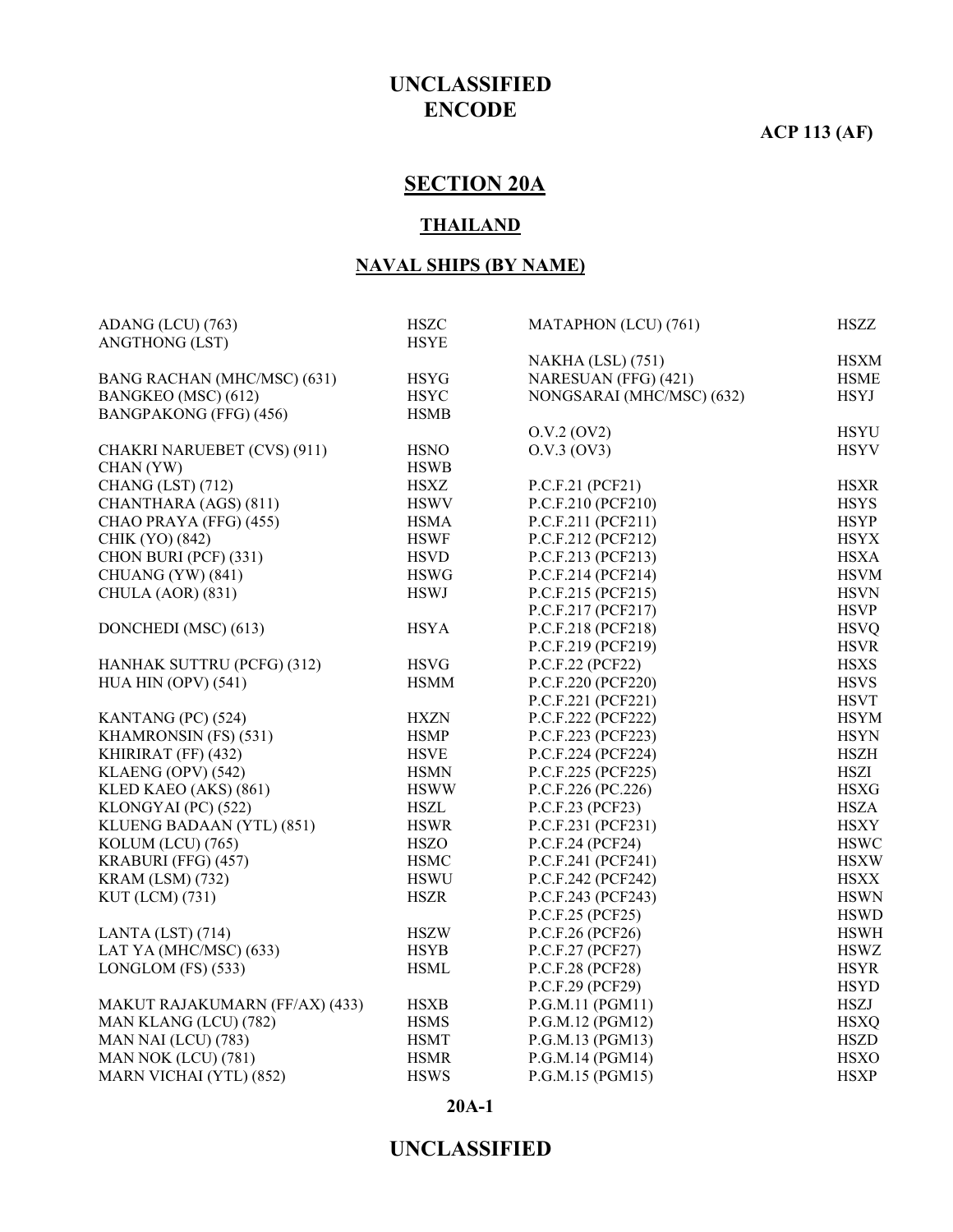| P.G.M.16 (PGM16)                   | <b>HSXH</b> |
|------------------------------------|-------------|
| P.G.M.17 (PGM17)                   | <b>HSXN</b> |
| P.G.M.18 (PGM18)                   | <b>HSXD</b> |
| P.G.M.19 (PGM19)                   | <b>HSVA</b> |
| P.G.M.81 (PGM81)                   | <b>HSWM</b> |
| P.G.M.82 (PGM82)                   | <b>HSMU</b> |
| P.G.M.83 (PGM83)                   | <b>HSWP</b> |
| P.G.M.91 (PGM91)                   | <b>HSWA</b> |
| P.G.M.92 (PGM92)                   | <b>HSVI</b> |
| P.G.M.93 (PGM93)                   | <b>HSVK</b> |
| P.G.M.95 (PGM95)                   | <b>HSWK</b> |
| P.G.M.96 (PGM96)                   | <b>HSWL</b> |
| P.G.M.97 (PGM97)                   | <b>HSYI</b> |
| P.G.M.98 (PGM98)                   | <b>HSWQ</b> |
| P.G.M.99 (PGM99)                   | <b>HSWO</b> |
| PANGAN (LST) (713)                 | <b>HSZG</b> |
| PHETRA (LCU) (764)                 | HSZE        |
| PHOSAMTON (AXL) (415)              | <b>HSYY</b> |
| PHUKET (PCF) (333)                 |             |
|                                    | <b>HSVY</b> |
| PHUTTA LOETLA NAPHALAI (FFG) (462) | <b>HSMH</b> |
| PHUTTA YOTFA CHULALOK (FFG) (461)  | <b>HSMG</b> |
| PINKLOA (FF) (413)                 | <b>HSXL</b> |
| PRAB (LCM) (741)                   | <b>HSZQ</b> |
| PRABPARAPAK (PCFG) (311)           | <b>HSVF</b> |
| PRASAE (PF)                        | <b>HSXK</b> |
| PRATHONG (LST) (715)               | <b>HSVJ</b> |
| PROET (YO) (834)                   | <b>HSYW</b> |
| PRONG (YO) (833)                   | <b>HSWI</b> |
| RANG (YTB) (854)                   | <b>HSWY</b> |
| RATCHARIT (PCFG) (321)             | <b>HSYO</b> |
| RATTANAKOSIN (FSG) (441)           | <b>HSXU</b> |
| RAWI (LCU) (762)                   | <b>HSZB</b> |
| <b>REAT (YTB) (856)</b>            | <b>HSMK</b> |
| RIN (YTB) (853)                    | <b>HSWX</b> |
| SAIBURI (FFG) (458)                | <b>HSMD</b> |
| SAMAESAN (YTB) (855)               | <b>HSMJ</b> |
| SAMED (YO) (835)                   | <b>HSVZ</b> |
| <b>SAMUI</b> (YO) (832)            | <b>HSZP</b> |
| SATAKUT (LCM) (742)                | HSZY        |
| SATTAHIP (PC) (521)                | <b>HSYK</b> |
| SI RACHA (OPV) (543)               | <b>HSMO</b> |
| SICHANG (LST) (721)                | <b>HSZF</b> |
| SIMILAN (AOR) (871)                | <b>HSMI</b> |
| SONGKHLA (PCF) (332)               | <b>HSVX</b> |
| <b>SUK (AGOR) (812)</b>            | <b>HSXT</b> |
| SUKOTHAI (FSG) (442)               | <b>HSXV</b> |
| SURHAIRIN (PCFG) (313)             | <b>HSVH</b> |
| <b>SURIN (LST) (722)</b>           | <b>HSZX</b> |
| SURIYA (ABU) (821)                 | <b>HSWE</b> |
|                                    |             |

| $ACP$ 113 (AF)                |             |
|-------------------------------|-------------|
| <b>TAKBAI</b> (PC) (523)      | <b>HSZM</b> |
| TAKSIN (FFG) (422)            | <b>HSMF</b> |
| TALIBONG (LCU) (766)          | <b>HSZT</b> |
| TAPI (FF) (431)               | <b>HSVC</b> |
| THA DIN DAENG (MHC/MSC) (634) | <b>HSYZ</b> |
| THAIMUANG (PC) (526)          | <b>HSVB</b> |
| THALANG (MST) (621)           | <b>HSWT</b> |
| THAYANCHON (FS) (532)         | <b>HSZV</b> |
| THEPHA (PC) (525)             | <b>HSXI</b> |
| THONG KAEO (LCU) (771)        | <b>HSVO</b> |
| THONG LANG (LCU) (772)        | <b>HSVU</b> |
| UDOMDET (PCFG) (323)          | <b>HSYO</b> |
| WANG NAI (LCU) (774)          | <b>HSVV</b> |
| WANG NOK (LCU) (773)          | <b>HSVW</b> |
| WITTHAYAKOM (PCFG) (322)      | <b>HSYF</b> |

TACHIN (PF) HSXE

**20A-2**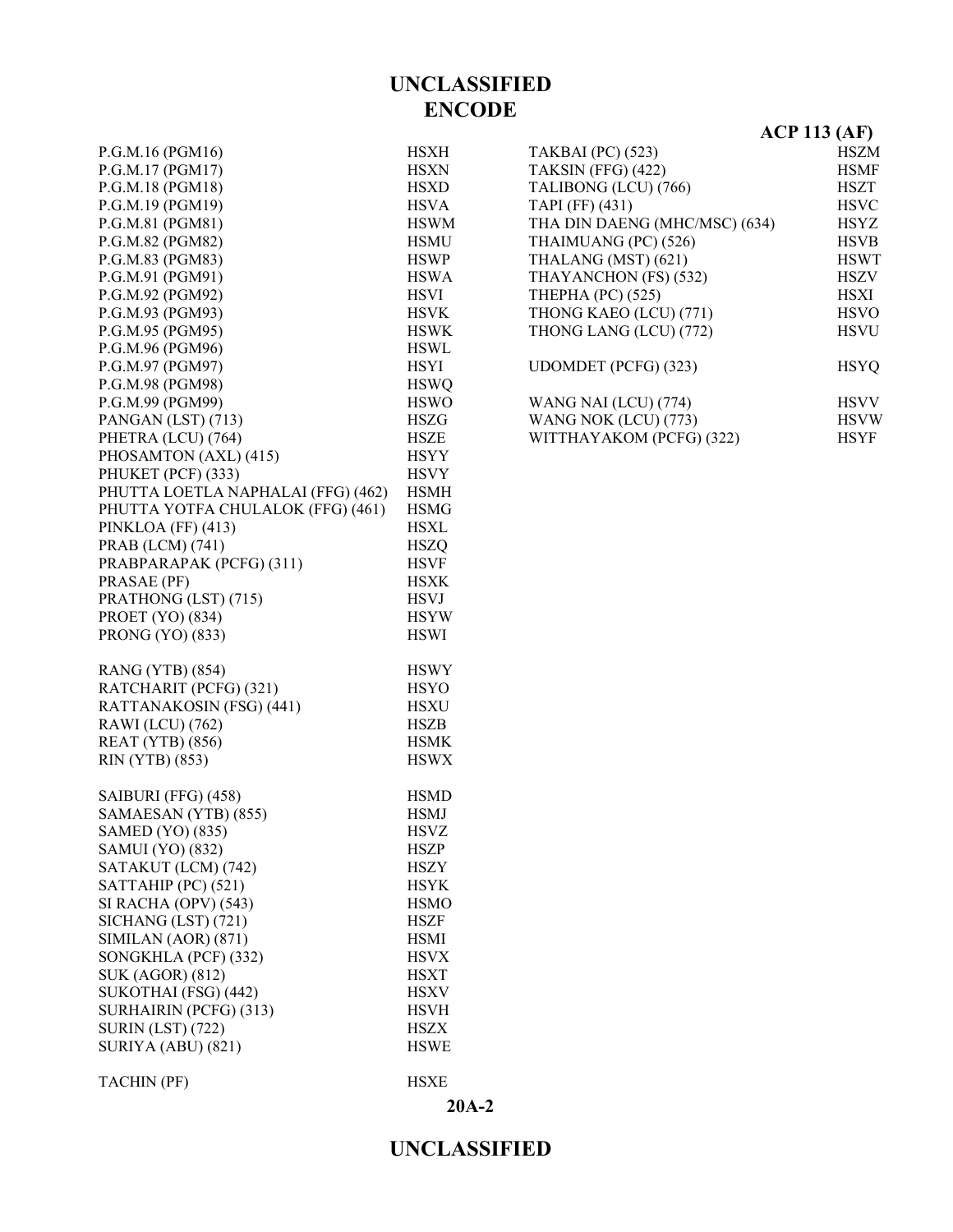**ACP 113 (AF)**

# **SECTION 20B**

#### **THAILAND**

#### **NAVAL SHIP (BY CLASS)**

6. The following is a list of offical class designators and their meanings for Thailand Naval Ships.

| <b>AKL</b><br>AO | LightCargo Ship<br>Oil            | PC<br>PF    | Submarine Chaser (173')<br>Patrol Escort |
|------------------|-----------------------------------|-------------|------------------------------------------|
|                  |                                   |             |                                          |
| <b>CGC</b>       | <b>Coast Guard Cutter</b>         | <b>SC</b>   | Submarine Chaser (111')                  |
|                  |                                   | <b>SLOP</b> | Sloop                                    |
| <b>LCI</b>       | Landing Craft Infantry            |             |                                          |
| <b>LCU</b>       | Small Landing Craft,              | <b>TBL</b>  | Torpedo Boat, Large                      |
| <b>LSM</b>       | Meduim Landing Ship,              |             |                                          |
| <b>LST</b>       | Landing Ship, Tank                | YO          | Fuel Oil Barge (Self-Propelled)          |
|                  |                                   | <b>YTB</b>  | Large Harbour Tug                        |
| <b>MSC</b>       | Mine Countermeasures Support      | YW          | Water Barge (Self-Propelled)             |
|                  | Ship                              |             |                                          |
| <b>MSC</b>       | Minesweeper, Coastal (Non-        |             |                                          |
|                  | Magnetic)                         |             |                                          |
| <b>MSF</b>       | Minesweeper, Fleet (Steel Hulled) |             |                                          |

**20B-1**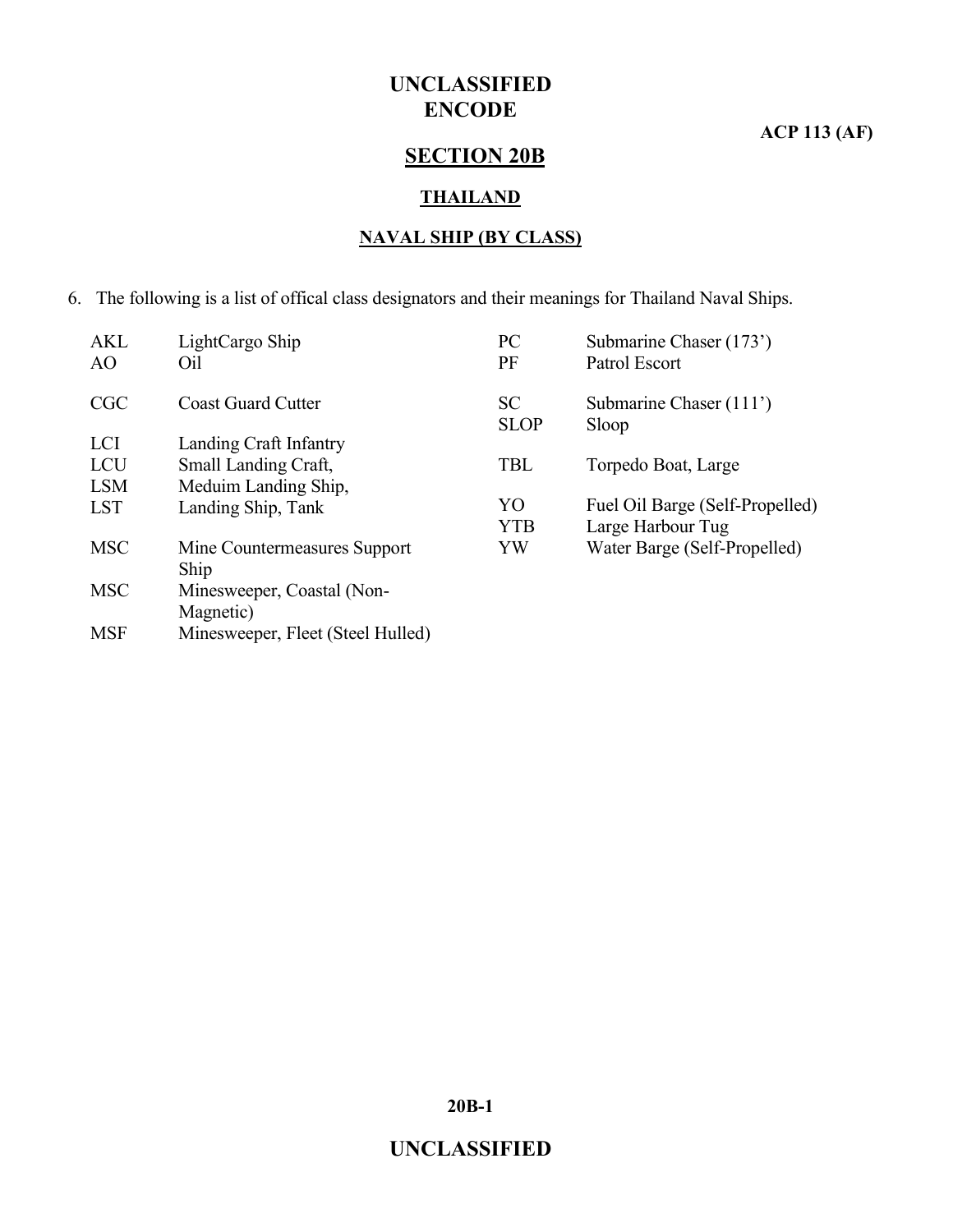# **ACP 113 (AF)**

| (821) SURIYA (ABU)                 | <b>HSWE</b> | (783) MAN NAI (LCU)           | <b>HSMT</b> |
|------------------------------------|-------------|-------------------------------|-------------|
| $(812)$ SUK (AGOR)                 | <b>HSXT</b> | $(751)$ NAKHA (LSL)           | <b>HSXM</b> |
|                                    |             | (732) KRAM (LSM)              | <b>HSWU</b> |
| (811) CHANTHARA (AGS)              | <b>HSWV</b> |                               |             |
|                                    |             | <b>ANGTHONG (LST)</b>         | <b>HSYE</b> |
| (861) KLED KAEO (AKS)              | <b>HSWW</b> | $(712)$ CHANG (LST)           | <b>HSXZ</b> |
|                                    |             | $(713)$ PANGAN (LST)          | <b>HSZG</b> |
| $(831)$ CHULA $(AOR)$              | <b>HSWJ</b> | $(714)$ LANTA (LST)           | <b>HSZW</b> |
| $(871)$ SIMILAN $(AOR)$            | <b>HSMI</b> | (715) PRATHONG (LST)          | <b>HSVJ</b> |
|                                    |             | (721) SICHANG (LST)           | <b>HSZF</b> |
| (415) PHOSAMTON (AXL)              | <b>HSYY</b> | $(722)$ SURIN $(LST)$         | <b>HSZX</b> |
| (911) CHAKRI NARUEBET (CVS)        | <b>HSNO</b> | (631) BANG RACHAN (MHC/MSC)   | <b>HSYG</b> |
|                                    |             | (632) NONGSARAI (MHC/MSC)     | <b>HSYJ</b> |
| $(413)$ PINKLOA (FF)               | <b>HSXL</b> | (633) LAT YA (MHC/MSC)        | <b>HSYB</b> |
| $(431)$ TAPI (FF)                  | <b>HSVC</b> | (634) THA DIN DAENG (MHC/MSC) | <b>HSYZ</b> |
| (432) KHIRIRAT (FF)                | <b>HSVE</b> |                               |             |
| (433) MAKUT RAJAKUMARN (FF/AX)     | <b>HSXB</b> | (612) BANGKEO (MSC)           | <b>HSYC</b> |
|                                    |             | (613) DONCHEDI (MSC)          | <b>HSYA</b> |
| (421) NARESUAN (FFG)               | <b>HSME</b> |                               |             |
| $(422)$ TAKSIN (FFG)               | <b>HSMF</b> | (621) THALANG (MST)           | <b>HSWT</b> |
| (455) CHAO PRAYA (FFG)             | <b>HSMA</b> |                               |             |
| (456) BANGPAKONG (FFG)             | <b>HSMB</b> | (541) HUA HIN (OPV)           | <b>HSMM</b> |
| (457) KRABURI (FFG)                | <b>HSMC</b> | (542) KLAENG (OPV)            | <b>HSMN</b> |
| (458) SAIBURI (FFG)                | <b>HSMD</b> | (543) SI RACHA (OPV)          | <b>HSMO</b> |
| (461) PHUTTA YOTFA CHULALOK (FFG)  | <b>HSMG</b> |                               |             |
| (462) PHUTTA LOETLA NAPHALAI (FFG) | <b>HSMH</b> | O.V.2 (OV2)                   | <b>HSYU</b> |
|                                    |             | O.V.3 (OV3)                   | <b>HSYV</b> |
| (531) KHAMRONSIN (FS)              | <b>HSMP</b> |                               |             |
| (532) THAYANCHON (FS)              | <b>HSZV</b> | $(521)$ SATTAHIP (PC)         | <b>HSYK</b> |
| (533) LONGLOM (FS)                 | <b>HSML</b> | (522) KLONGYAI (PC)           | <b>HSZL</b> |
|                                    |             | $(523)$ TAKBAI (PC)           | <b>HSZM</b> |
| (441) RATTANAKOSIN (FSG)           | <b>HSXU</b> | (524) KANTANG (PC)            | <b>HXZN</b> |
| (442) SUKOTHAI (FSG)               | <b>HSXV</b> | $(525)$ THEPHA (PC)           | <b>HSXI</b> |
|                                    |             | (526) THAIMUANG (PC)          | <b>HSVB</b> |
| (731) KUT (LCM)                    | <b>HSZR</b> | P.C.F.226 (PC.226)            | <b>HSXG</b> |
| $(741)$ PRAB (LCM)                 | <b>HSZQ</b> |                               |             |
| (742) SATAKUT (LCM)                | <b>HSZY</b> | (331) CHON BURI (PCF)         | <b>HSVD</b> |
|                                    |             | (332) SONGKHLA (PCF)          | <b>HSVX</b> |
| (761) MATAPHON (LCU)               | HSZZ        | (333) PHUKET (PCF)            | <b>HSVY</b> |
| $(762)$ RAWI (LCU)                 | <b>HSZB</b> | P.C.F.21 (PCF21)              | <b>HSXR</b> |
| $(763)$ ADANG (LCU)                | <b>HSZC</b> | P.C.F.210 (PCF210)            | <b>HSYS</b> |
| (764) PHETRA (LCU)                 | <b>HSZE</b> | P.C.F.211 (PCF211)            | <b>HSYP</b> |
| $(765)$ KOLUM $(LCU)$              | <b>HSZO</b> | P.C.F.212 (PCF212)            | <b>HSYX</b> |
| (766) TALIBONG (LCU)               | <b>HSZT</b> | P.C.F.213 (PCF213)            | <b>HSXA</b> |
| (771) THONG KAEO (LCU)             | <b>HSVO</b> | P.C.F.214 (PCF214)            | <b>HSVM</b> |
| (772) THONG LANG (LCU)             | <b>HSVU</b> | P.C.F.215 (PCF215)            | <b>HSVN</b> |
| (773) WANG NOK (LCU)               | <b>HSVW</b> | P.C.F.217 (PCF217)            | <b>HSVP</b> |
| (774) WANG NAI (LCU)               | <b>HSVV</b> | P.C.F.218 (PCF218)            | <b>HSVQ</b> |
| (781) MAN NOK (LCU)                | <b>HSMR</b> | P.C.F.219 (PCF219)            | <b>HSVR</b> |
| (782) MAN KLANG (LCU)              | <b>HSMS</b> | P.C.F.22 (PCF22)              | <b>HSXS</b> |
|                                    | $20B-2$     |                               |             |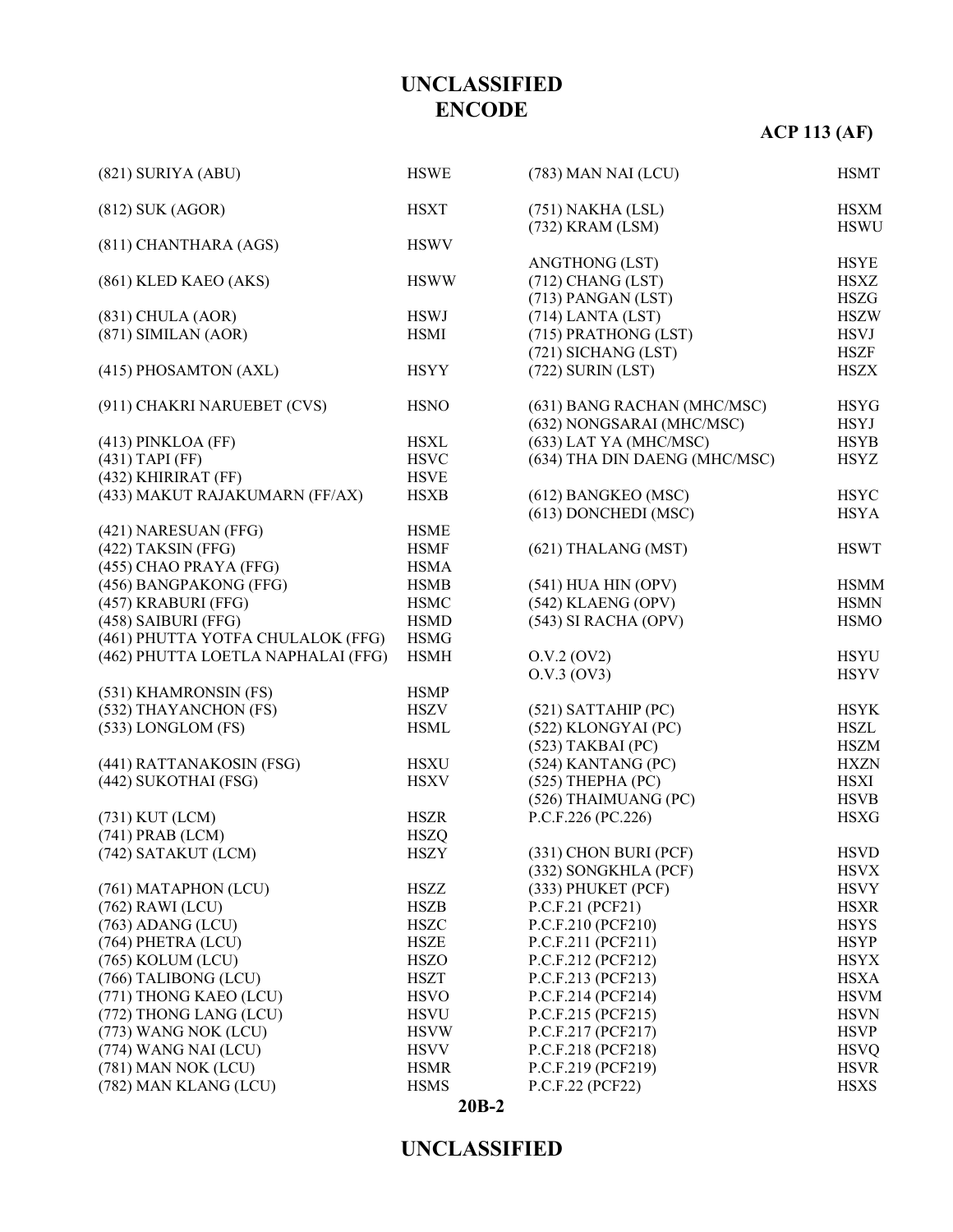#### P.C.F.220 (PCF220) HSVS P.C.F.221 (PCF221) HSVT P.C.F.222 (PCF222) HSYM P.C.F.223 (PCF223) HSYN P.C.F.224 (PCF224) HSZH P.C.F.225 (PCF225) HSZI P.C.F.23 (PCF23) HSZA P.C.F.231 (PCF231) HSXY P.C.F.24 (PCF24) HSWC P.C.F.241 (PCF241) HSXW P.C.F.242 (PCF242) HSXX P.C.F.243 (PCF243) HSWN P.C.F.25 (PCF25) HSWD P.C.F.26 (PCF26) HSWH P.C.F.27 (PCF27) HSWZ P.C.F.28 (PCF28) HSYR P.C.F.29 (PCF29) HSYD (311) PRABPARAPAK (PCFG) HSVF (312) HANHAK SUTTRU (PCFG) HSVG (313) SURHAIRIN (PCFG) HSVH (321) RATCHARIT (PCFG) HSYO (322) WITTHAYAKOM (PCFG) HSYF (323) UDOMDET (PCFG) HSYQ PRASAE (PF) HSXK TACHIN (PF) HSXE P.G.M.11 (PGM11) HSZJ P.G.M.12 (PGM12) HSXQ P.G.M.13 (PGM13) HSZD P.G.M.14 (PGM14) HSXO P.G.M.15 (PGM15) HSXP P.G.M.16 (PGM16) HSXH P.G.M.17 (PGM17) HSXN P.G.M.18 (PGM18) HSXD P.G.M.19 (PGM19) HSVA P.G.M.81 (PGM81) HSWM P.G.M.82 (PGM82) HSMU P.G.M.83 (PGM83) HSWP P.G.M.91 (PGM91) HSWA P.G.M.92 (PGM92) HSVI P.G.M.93 (PGM93) HSVK P.G.M.95 (PGM95) HSWK P.G.M.96 (PGM96) HSWL P.G.M.97 (PGM97) HSYI P.G.M.98 (PGM98) HSWQ P.G.M.99 (PGM99) HSWO (832) SAMUI (YO) HSZP (833) PRONG (YO) HSWI (834) PROET (YO) HSYW (835) SAMED (YO) HSVZ

|                           | $ACP$ 113 (AF) |
|---------------------------|----------------|
| (842) CHIK (YO)           | <b>HSWF</b>    |
| $(853)$ RIN $(YTB)$       | <b>HSWX</b>    |
| $(854)$ RANG $(YTB)$      | <b>HSWY</b>    |
| (855) SAMAESAN (YTB)      | <b>HSMJ</b>    |
| $(856)$ REAT $(YTB)$      | <b>HSMK</b>    |
| (851) KLUENG BADAAN (YTL) | <b>HSWR</b>    |
| (852) MARN VICHAI (YTL)   | <b>HSWS</b>    |
| CHAN (YW)                 | <b>HSWB</b>    |
| $(841)$ CHUANG $(YW)$     | <b>HSWG</b>    |

#### **UNCLASSIFIED**

**20B-3**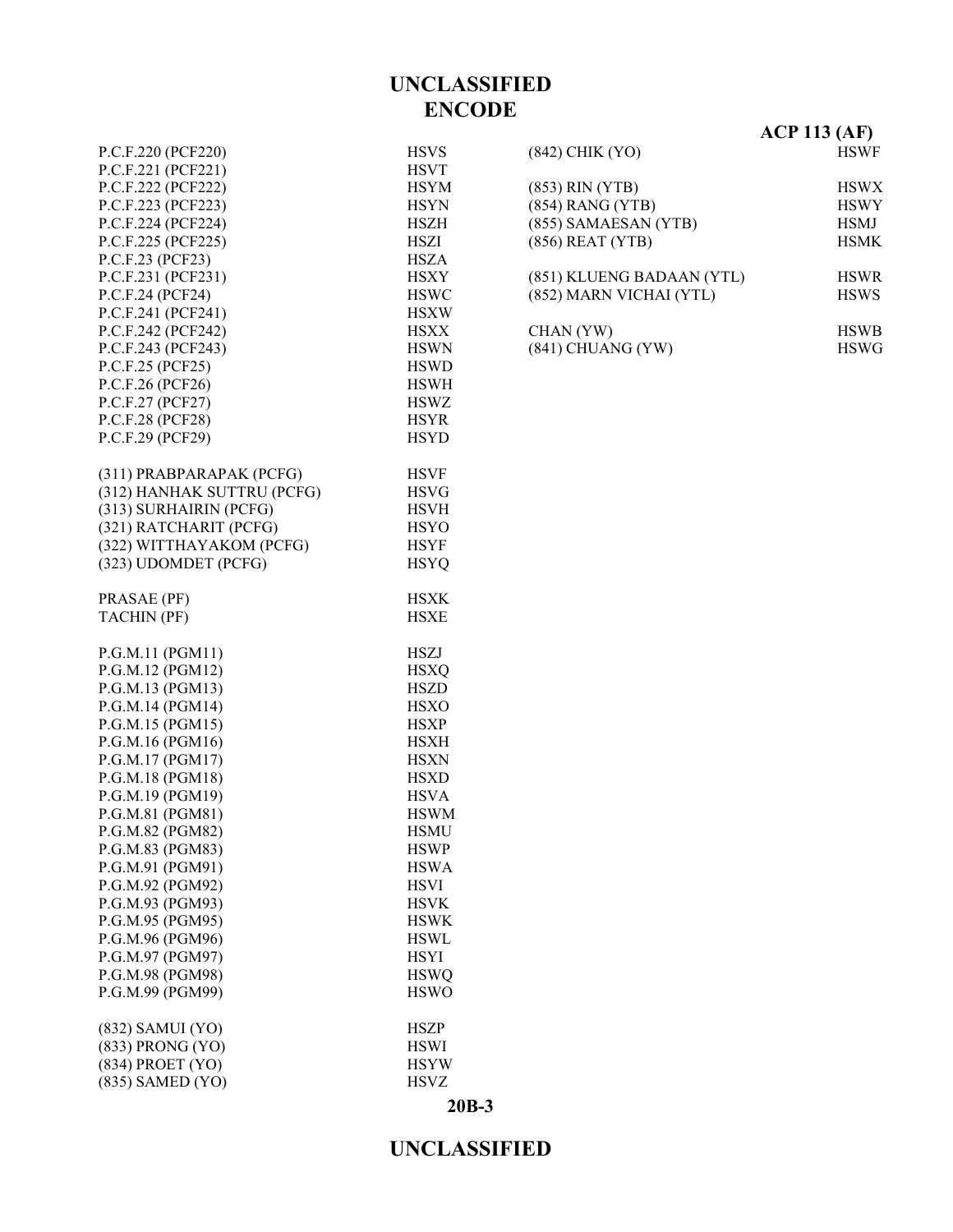**ACP 113 (AF)**

# **SECTION 21A**

#### **TURKEY**

#### **NAVAL SHIPS (BY NAME)**

#### **AND TACAN IDENTIFIERS**

| ANY OR ALL TURKISH NAVY       | <b>TBDK</b> | BARBAROS (FFGH) (F244)      | <b>TBGM</b> |
|-------------------------------|-------------|-----------------------------|-------------|
| <b>AUXILIARY</b>              |             | BARTIN (FFLA) (F504)        | TBZE        |
| ANY OR ALL TURKISH NAVY       | <b>TBDJ</b> | BATIRAY (SSK) (S349)        | <b>TBRY</b> |
| <b>WARSHIPS</b>               |             | BEYKOZ (FFLA) (F503)        | <b>TBZD</b> |
| 18 MART (SSG) (S355)          | <b>TBCU</b> | BNB.S. GURCAN (AOTL) (A573) | <b>TBUB</b> |
|                               |             | <b>BODRUM (FFLA) (F501)</b> | <b>TBZB</b> |
| AB-21 (PC) (P121)             | <b>TBEY</b> | BORA (PGFG) (P338)          | <b>TBPF</b> |
| AB-22 (PC) (P122)             | <b>TBEZ</b> | BOZCAADA (FFLA) (F500)      | <b>TBZA</b> |
| AB-23 (PC) (P123)             | <b>TBFA</b> | BURAKREIS (SSG) (S359)      | <b>TBDH</b> |
| AB-24 (PC) (P124)             | <b>TBFB</b> |                             |             |
| AB-27 (PB) (P127)             | <b>TBTI</b> | C.G. HASANPASA (AX) (A579)  | <b>TBCK</b> |
| AB-28 (PC) (P128)             | <b>TBTJ</b> | CANAKKALE (SSG) (S358)      | <b>TBDG</b> |
| AB-29 (PC) (P129)             | <b>TBTK</b> | CANDARLI (AGS) (A588)       | <b>TBWO</b> |
| AB-31 (PC) (P131)             | <b>TBTM</b> | CESME (AGS) (A599)          | <b>TBWN</b> |
| AB-33 (PC) (P133)             | <b>TBTO</b> | CINAR (AWT) (A581)          | <b>TBLS</b> |
| AB-35 (PC) (P135)             | <b>TBOP</b> | CUBUKLU (AGS) (A594)        | <b>TBWM</b> |
| AB-36 (PC) (P136)             | <b>TBUL</b> |                             |             |
| AG KAPI (YAG) (Y100)          | <b>TBBG</b> | DARICA (ATR) (A578)         | <b>TBIT</b> |
| AG-5 (ABU) (P305)             | <b>TBBI</b> | DEGIRMENDERE (ATA) (A576)   | <b>TBIS</b> |
| AG-6 (ABU) (P306)             | <b>TBEU</b> | DENEY (YR) (Y90)            | <b>TBZS</b> |
| AKAR (AOR) (A580)             | <b>TBGB</b> | DENIZKUSU (PTM) (P321)      | <b>TBNF</b> |
| AKBAS (ATS) (A586)            | <b>TBEV</b> | DOGAN (PGFG) (P340)         | <b>TBNN</b> |
| AKCAKOCA (MHC) (M268)         | <b>TBYI</b> | DOGANARSLAN (YTM) (Y52)     | <b>TBWC</b> |
| AKCAY (MHC) (M270)            | <b>TBYK</b> | DOGANAY (SSK) (S351)        | <b>TBVG</b> |
| AKHISAR (PCE) (P114)          | <b>TBLP</b> | DOLUNAY (SSK) (S352)        | <b>TBIH</b> |
| <b>AKIN (ASR) (A585)</b>      | <b>TBAY</b> |                             |             |
| AKSAZ (YTM) (Y57)             | <b>TBUK</b> | E-1 (AXL) (A1531)           | <b>TBBJ</b> |
| ALANYA (MHC) (M265)           | <b>TBYF</b> | $E-2$ (AXL) (A1532)         | <b>TBBK</b> |
| ALB.H.BURAK (AOTL) (A571)     | <b>TBUC</b> | E-3 (AXL) (A1533)           | <b>TBBL</b> |
| ALBATROS (PTM) (P327)         | <b>TBNK</b> | E-4 (AXL) (A1534)           | <b>TBBM</b> |
| AMASRA (MHC) (M266)           | <b>TBYG</b> | $E-5$ (AXL) (A1535)         | <b>TBBN</b> |
| ANAFARTALAR (SSG) (S356)      | <b>TBCV</b> | $E-6$ (AXL) (A1536)         | <b>TBBO</b> |
| ANAMUR (MHC) (M269)           | <b>TBYJ</b> | $E-7$ (AXL) (A1537)         | <b>TBBP</b> |
| ATAK (PGFG) (P337)            | <b>TBPE</b> | E-8 (AXL) (A1538)           | <b>TBBQ</b> |
| ATIL $(YT)$ $(Y55)$           | <b>TBUI</b> | ECEABAT (AWT) (A593)        | <b>TBCG</b> |
| ATILAY (SSK) (S347)           | <b>TBTQ</b> | EDINCIK (MHC) (M260)        | <b>TBYA</b> |
| ATMACA (PTM) (P322)           | <b>TBNE</b> | EDREMIT (MHC) (M261)        | <b>TBYB</b> |
| AYVALIK (MHC) (M267)          | <b>TBYH</b> | EGE (FFGH) (F256)           | <b>TBQQ</b> |
|                               |             | <b>ENEZ</b> (MHC) (M262)    | <b>TBYC</b> |
| BAFRA (FFLA) (F505)           | <b>TBZF</b> | ERDEK (MHC) (M263)          | <b>TBYD</b> |
| <b>BANDIRMA (FFLA) (F502)</b> | <b>TBZC</b> | ERDEMLI (MHC) (M264)        | <b>TBYE</b> |

#### **21A-1**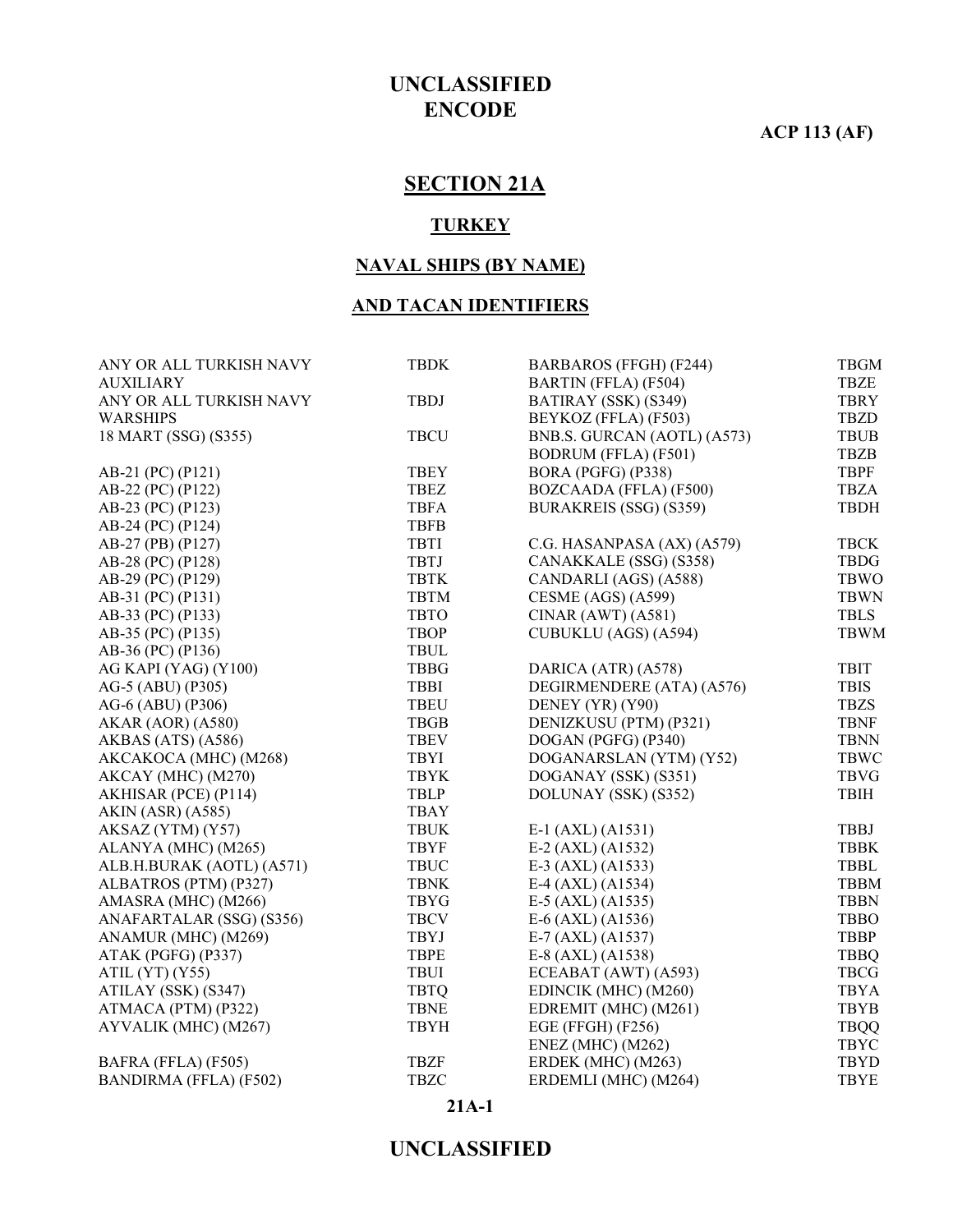|                             |             |                           | $ACP$ 113 (AF) |
|-----------------------------|-------------|---------------------------|----------------|
| ERSEV BAYRAK (YTM) (Y64)    | <b>TBVP</b> | MTB-2 (YAG) (P312)        | <b>TBDV</b>    |
| ERTUGRUL (LST) (L401)       | <b>TBNY</b> | MTB-3 (YAG) (P313)        | <b>TBCN</b>    |
|                             |             | MTB-4 (YAG) (P314)        | <b>TBCO</b>    |
| FATIH (FFGH) (F242)         | <b>TBWU</b> | MTB-5 (YAG) (P315)        | <b>TBCP</b>    |
| FATSA (MSI) (M502)          | <b>TBMH</b> | MTB-6 (YAG) (P316)        | <b>TBCQ</b>    |
| FETHIYE (MSI) (M501)        | <b>TBMG</b> | MTB-7 (YAG) (P317)        | <b>TBCR</b>    |
| FINIKE (MSI) (M503)         | TBMI        | MTB-8 (YAG) (P318)        | <b>TBCS</b>    |
| FIRTINA (PGFG) (P347)       | <b>TBNU</b> | MTB-9 (YAG) (P319)        | <b>TBCT</b>    |
| FOCA (MSI) (M500)           | <b>TBMF</b> | MUAVENET (FFGH) (F250)    | <b>TBOA</b>    |
| GAZAL (ATS) (A587)          | <b>TBEW</b> | NARLIDERE (YFL) (Y73)     | <b>TBQN</b>    |
| GAZIANTEP (FFGH) (F490)     | <b>TBOE</b> |                           |                |
| GEDIZ (FFGH) (F495)         | <b>TBOJ</b> | ODEV (YTM) (Y163)         | <b>TBID</b>    |
| GELIBOLU (FFGH) (F493)      | <b>TBOH</b> | ONCU (YTM) (Y161)         | <b>TBIB</b>    |
| GEMLIK (FFGH) (F492)        | <b>TBOG</b> | ONDER (YTM) (Y160)        | <b>TBIA</b>    |
| GIRESUN (FFGH) (F491)       | <b>TBOF</b> | ORUCREIS (FFGH) (F245)    | <b>TBJY</b>    |
| GOKCEADA (FFGH) (F494)      | <b>TBOI</b> | OSMANGAZI (LST) (NL125)   | TBLI           |
| GOKOVA (FFGH) (F496)        | <b>TBOL</b> | OZGEN (YTM) (Y162)        | <b>TBIC</b>    |
| GOKSU (FFGH) (F497)         | <b>TBOM</b> | OZGUR (YTM) (Y164)        | <b>TBIE</b>    |
| GOLCUK (YO) (Y50)           | <b>TBBV</b> |                           |                |
| GUR (SSG) (S357)            | <b>TBDF</b> | PELIKAN (PTM) (P326)      | <b>TBNJ</b>    |
| GURBET (PGFG) (P346)        | <b>TBMX</b> | PINAR-1 $(YW) (Y111)$     | <b>TBVA</b>    |
|                             |             | PINAR-2 (YW) (Y112)       | <b>TBVB</b>    |
| H-500 (YO) (Y140)           | <b>TBLA</b> | PINAR-3 (YW) (Y113)       | <b>TBVC</b>    |
| $H-501$ (AO) (Y141)         | <b>TBLB</b> | PINAR-4 (YW) (Y114)       | <b>TBVD</b>    |
| H-502 (YO) (Y142)           | <b>TBLC</b> | PINAR-5 (YW) (Y115)       | <b>TBVE</b>    |
|                             |             | PINAR-6 (YW) (Y116)       | <b>TBVF</b>    |
| I. INONU (SSG) (S360)       | <b>TBDI</b> | POYRAZ (PGFG) (P345)      | <b>TBNB</b>    |
| IMBAT (PGFG) (P335)         | <b>TBPC</b> | PREVEZE (SSG) (S353)      | <b>TBCY</b>    |
| ISIN (ARS) (A589)           | <b>TBEX</b> |                           |                |
| ISKENDERUN (AP) (A1600)     | <b>TBEO</b> | RUZGAR (PGFG) (P344)      | <b>TBNA</b>    |
| KALKAN (PGFG) (P331)        | <b>TBNP</b> | S. MEHMETPASA (AX) (A577) | <b>TBCL</b>    |
| KARAAGAC (YFL) (Y74)        | <b>TBQM</b> | SAHIN (PTM) (P323)        | <b>TBND</b>    |
| KARADENIZ (FFGH) (F255)     | <b>TBQP</b> | SAKARYA (SSG) (S354)      | <b>TBCZ</b>    |
| KARAMURSEL (MSC) (M520)     | <b>TBEA</b> | SALDIRAY (SSK) (S348)     | <b>TBTR</b>    |
| KARAMURSELBEY (LST) (NL124) | <b>TBLH</b> | SALIHREIS (FFGH) (F246)   | <b>TBOK</b>    |
| KARAYEL (PGFG) (P349)       | <b>TBNT</b> | SAMSUN (AXL) (A1539)      | <b>TBFS</b>    |
| KARTAL (PTM) (P324)         | <b>TBNC</b> | SAPANCA (MSC) (M517)      | <b>TBMD</b>    |
| KASIRGA (PTM) (P329)        | <b>TBNH</b> | SARIYER (MSC) (M518)      | TBME           |
| KAVAK (AWT) (A600)          | TBIM        | SAROS (MSC) (M515)        | TBMB           |
| KDZ. EREGLI (AKL) (A592)    | <b>TBEN</b> | SARUCABEY (LST) (NL123)   | TBLJ           |
| KEMALREIS (FFGH) (F247)     | <b>TBOR</b> | SEDDULBAHIR (YR) (Y89)    | <b>TBFV</b>    |
| KEMER (AG) (A582)           | <b>TBEF</b> | SERDAR (LST) (L402)       | <b>TBCF</b>    |
| KEREMPE (MSC) (M521)        | <b>TBEB</b> | SIGACIK (MSC) (M516)      | <b>TBMC</b>    |
| KILIC (PGFG) (P330)         | <b>TBNM</b> | SILIFKE (MSC) (M514)      | <b>TBMA</b>    |
| KILIMLI (MSC) (M522)        | <b>TBEC</b> | SIMSEK (PTM) (P328)       | <b>TBNI</b>    |
| KOZLU (PP) (P301)           | <b>TBED</b> | SOGUT (AWT) (A598)        | <b>TBMW</b>    |
| KUSADASI (PP) (P302)        | <b>TBEE</b> | SONDUREN-1 (YT) (Y51)     | TBAX           |
|                             |             | SONDUREN-2 (ATR) (A1542)  | TBAU           |
| MARTI (PGFG) (P341)         | <b>TBNO</b> | SONDUREN-3 (ATR) (A1543)  | <b>TBAW</b>    |
| MELTEM (PGFG) (P334)        | <b>TBPB</b> | SONDUREN-4 (ATR) (A1544)  | <b>TBAV</b>    |
| MIZRAK (PGFG) (P332)        | <b>TBNQ</b> |                           |                |

# **21A-2**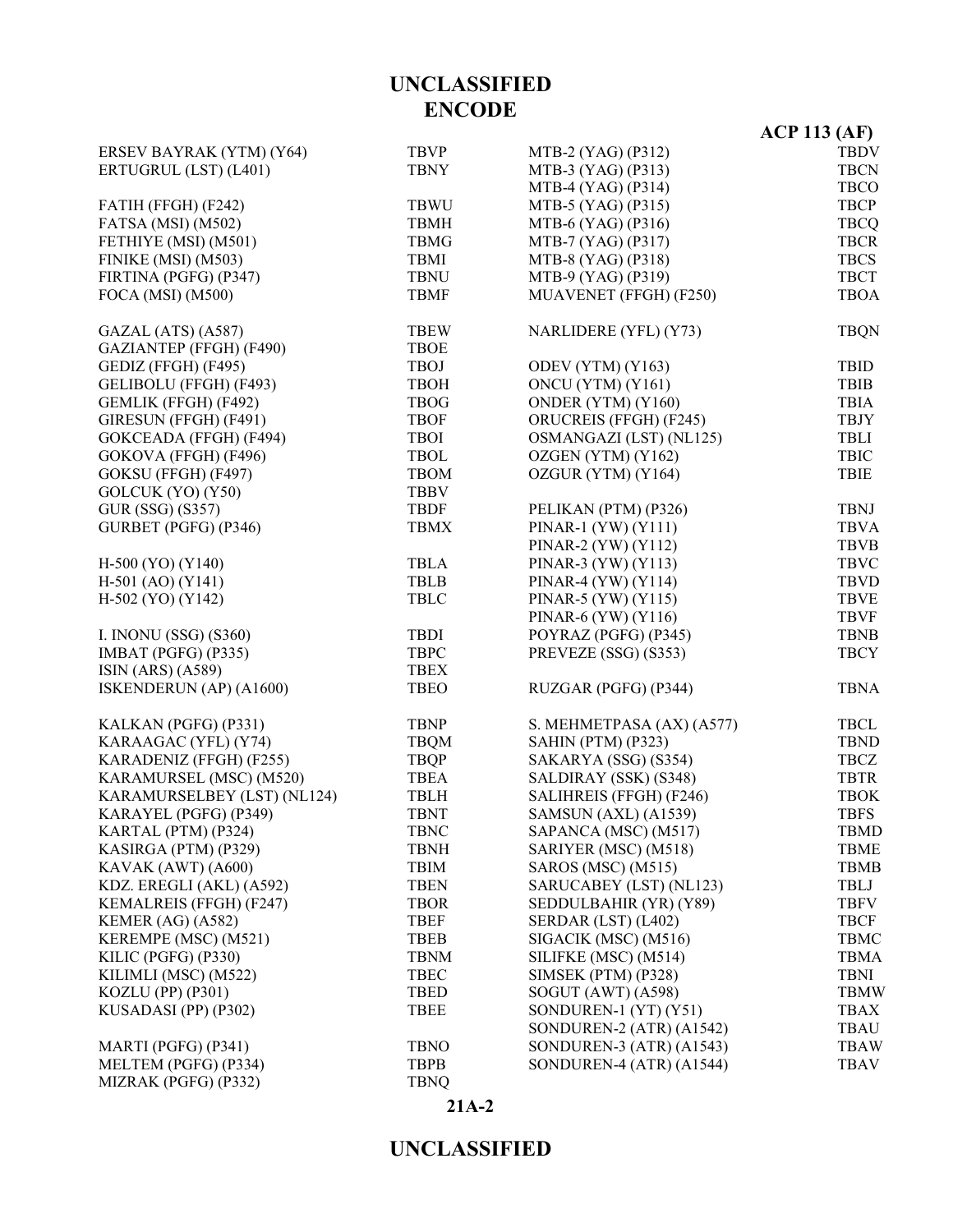# **ACP 113 (AF)**

| TAKIP-I (YPT) (Y98)            | <b>TBAL</b> |
|--------------------------------|-------------|
| TAKIP-II (YPT) (Y99)           | TBAK        |
| TASKIZAK (AORL) (A570)         | <b>TBJR</b> |
| TAYFUN (PGFG) (P342)           | <b>TBNR</b> |
| <b>TERME (PP) (P531)</b>       | <b>TBFP</b> |
| TRABZON (PP) (P530)            | <b>TBFO</b> |
| TRAKYA (FFGH) (F254)           | <b>TBQO</b> |
| TUFAN (PGFG) (P333)            | <b>TBPA</b> |
| TURGUTREIS (FFGH) (F241)       | <b>TBJM</b> |
|                                |             |
| ULUBAT (AWT) (A596)            | <b>TBMZ</b> |
|                                |             |
| VAN (AWT) (A597)               | <b>TBMY</b> |
| VOLKAN (PGFG) (P343)           | <b>TBNW</b> |
|                                |             |
| YARHISAR (PB) (P113)           | <b>TBLO</b> |
| YAVUZ (FFGH) (F240)            | <b>TBKS</b> |
| YB. KUDRET GUNGOR (AOR) (A595) | <b>TBCA</b> |
| YILDIRAY (SSK) (S350)          | <b>TBRZ</b> |
| YILDIRIM (FFGH) (F243)         | <b>TBUP</b> |
| YILDIZ (PGFG) (P348)           | <b>TBNG</b> |
| YZB. I. TULUNAY (AOTL) (A572)  | <b>TBUD</b> |
|                                |             |
| ZAFER (FFGH) (F253)            | <b>TBOD</b> |
| ZIPKIN (PGFG) (P336)           | <b>TBPD</b> |
|                                |             |

#### **TACAN IDENTIFIERS**

| TCG BARBAROS (F244)   | TN             |
|-----------------------|----------------|
| TCG EGE (F256)        | R <sub>O</sub> |
| TCG FATIH (F242)      | HE             |
| TCG GEMLIK (F492)     | FT             |
| TCG GIRESUN (F491)    | <b>SC</b>      |
| TCG KARADENIZ (F255)  | PA             |
| TCG MUAVENET (F250)   | <b>BR</b>      |
| TCG SALIHREIS (F246)  | CW             |
| TCG TRAKYA (F254)     | LZ             |
| TCG TURGUTREIS (F241) | JA             |
| TCG YAVUZ (F240)      | EI             |
| TCG YILDIRIM (F243)   | $\Pi$ .        |
| TCG ZAFER (F253)      | HL.            |
|                       |                |

**21A-3**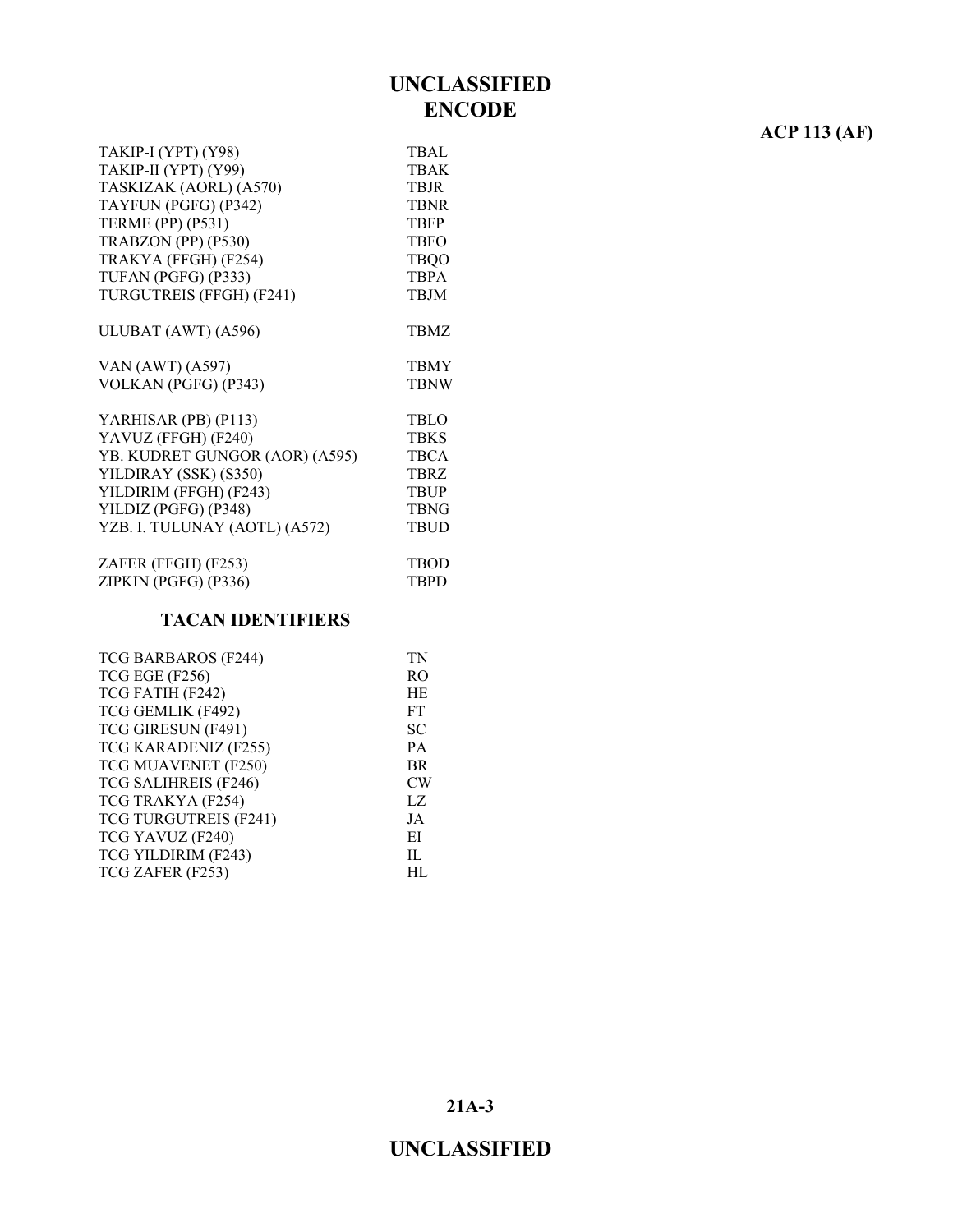**ACP 113 (AF)**

# **SECTION 21B**

#### **TURKEY**

#### **NAVAL SHIPS (BY CLASS)**

7. The following is a list of official class designators and their meanings for Turkey Naval Ships.

| <b>ABU</b>  | <b>Bouy Tender</b>                    | <b>MHC</b> | Mine Hunter, Coastal                 |
|-------------|---------------------------------------|------------|--------------------------------------|
| AG          | <b>Auxiliary Miscellaneous</b>        | <b>MSC</b> | Minesweeper, Coastal                 |
| <b>AGS</b>  | <b>Survey Ship</b>                    | <b>MSI</b> | Minesweeper, Inshore                 |
| <b>AKL</b>  | Cargo Ship, Light (Naval)             |            |                                      |
| AO          | Oil Tanker, General                   | <b>PB</b>  | Patrol Boat                          |
| <b>AOR</b>  | Oiler Replenishment                   | PC         | Patrol Subchaser, General            |
| <b>AORL</b> | Oiler Replenishment, Small (Naval)    | PCE        | Patrol Boat, Escort                  |
| <b>AOTL</b> | Oiler Transport                       | PGF        | Patrol Ship, Fast                    |
| AP          | <b>Aircraft Personnel</b>             | PGFG       | Patrol Boat Fast fitted with one or  |
| <b>ARS</b>  | Salvage Ship                          |            | more Force Guided Missile System     |
| <b>ASR</b>  | Submarine Rescue Ship                 | PP         | Patrol Vessel, General               |
| <b>ATA</b>  | Tug, Oceangoing, Auxiliary            | <b>PTM</b> | Patrol Craft, Torpedo and other than |
| <b>ATR</b>  | Tug, Oceangoing, Rescue               |            | Force Guided Missile System Fitted   |
| <b>ATS</b>  | Tug, Oceangoing, or Ship Salvage      |            |                                      |
|             | Rescue                                | <b>SSG</b> | Submarine, Missiles                  |
| <b>AWT</b>  | Water Tender (Naval)                  | <b>SSK</b> | Submarine, Patrol                    |
| AX          | Training Ship, Naval                  |            |                                      |
| <b>AXL</b>  | Training Ship, Small, (Naval)         | <b>YAG</b> | Service Craft, Miscellaneous         |
|             |                                       | <b>YFL</b> | Launch                               |
| <b>FFGH</b> | Frigate, Guided Missile, Helo         | YO         | Barge, Fuel Oil                      |
|             | Capable                               | <b>YR</b>  | Floating Workshop, Repair            |
| <b>FFLA</b> | Frigate, Small or Corvette but fitted | YT/YPT     | Tug Harbour/Torpedo Retriever Craft  |
|             | with on or more Force Guided          |            | Barge, Water                         |
|             | Missile System                        | <b>YTM</b> | Tug, Harbour, Large                  |
| <b>FFLG</b> | Frigate, Small or Corvette but fitted | YW         | Barge, Water                         |
|             | with on or more Force Guided          |            |                                      |
|             | Missile System                        |            |                                      |
|             |                                       |            |                                      |

LST Landing Ship, Tank

#### **21B-1**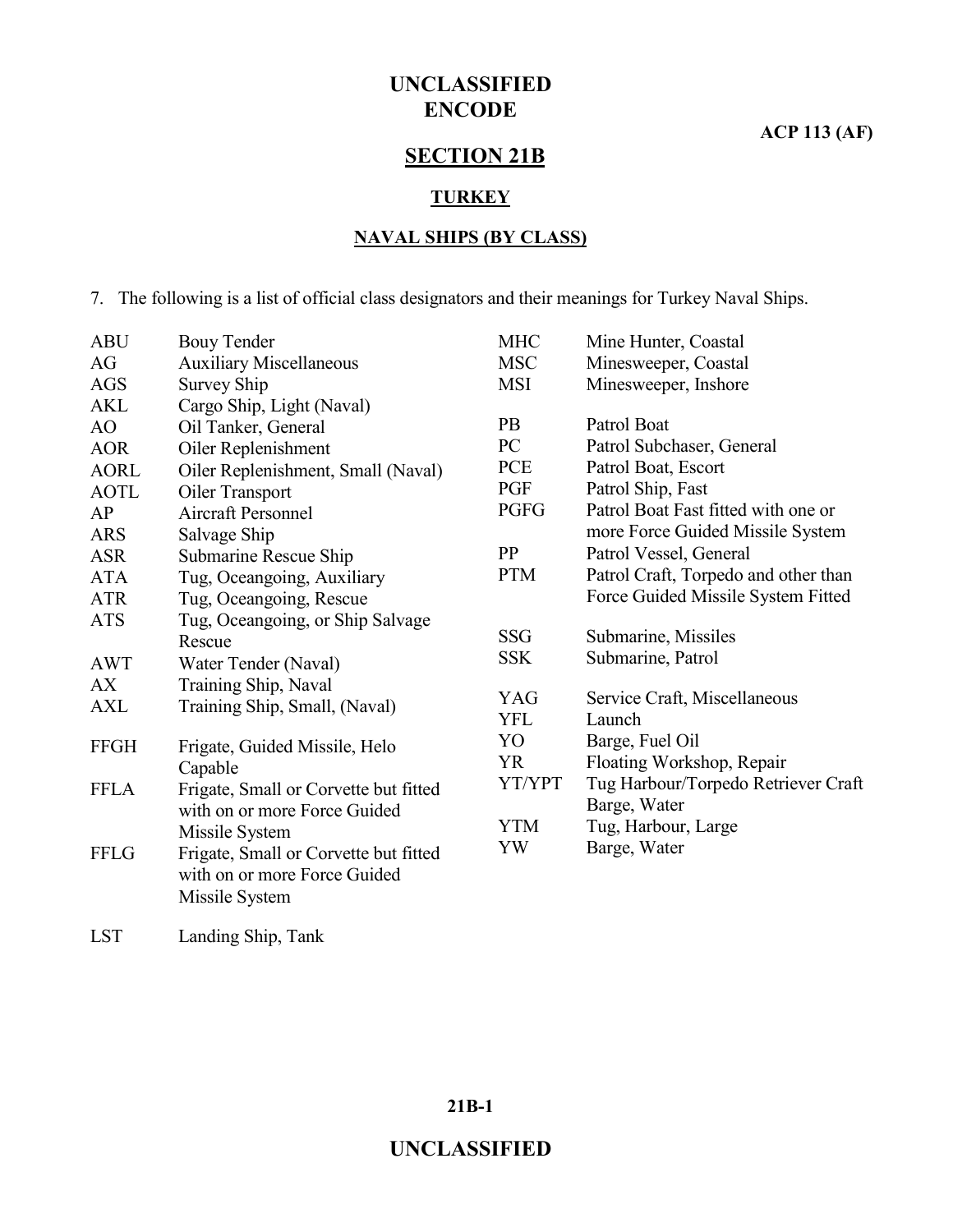# **ACP 113 (AF)**

| (P305) AG-5 (ABU)              | <b>TBBI</b> | $(A1536) E-6 (AXL)$         | <b>TBBO</b> |
|--------------------------------|-------------|-----------------------------|-------------|
| (P306) AG-6 (ABU)              | <b>TBEU</b> | $(A1537) E-7 (AXL)$         | <b>TBBP</b> |
|                                |             | $(A1538) E-8 (AXL)$         | <b>TBBQ</b> |
| $(A582)$ KEMER $(AG)$          | <b>TBEF</b> | (A1539) SAMSUN (AXL)        | <b>TBFS</b> |
| (A588) CANDARLI (AGS)          | <b>TBWO</b> | (F240) YAVUZ (FFGH)         | <b>TBKS</b> |
| (A594) CUBUKLU (AGS)           | <b>TBWM</b> | (F241) TURGUTREIS (FFGH)    | <b>TBJM</b> |
| $(A599)$ CESME $(AGS)$         | <b>TBWN</b> | (F242) FATIH (FFGH)         | <b>TBWU</b> |
|                                |             | (F243) YILDIRIM (FFGH)      | <b>TBUP</b> |
| (A592) KDZ. EREGLI (AKL)       | <b>TBEN</b> | (F244) BARBAROS (FFGH)      | <b>TBGM</b> |
|                                |             | (F245) ORUCREIS (FFGH)      | TBJY        |
| $(Y141) H-501 (AO)$            | <b>TBLB</b> | (F246) SALIHREIS (FFGH)     | <b>TBOK</b> |
|                                |             | (F247) KEMALREIS (FFGH)     | <b>TBOR</b> |
| $(A580)$ AKAR $(AOR)$          | <b>TBGB</b> | (F250) MUAVENET (FFGH)      | <b>TBOA</b> |
| (A595) YB. KUDRET GUNGOR (AOR) | <b>TBCA</b> | (F253) ZAFER (FFGH)         | TBOD        |
|                                |             | (F254) TRAKYA (FFGH)        | <b>TBQO</b> |
| (A570) TASKIZAK (AORL)         | TBJR        | (F255) KARADENIZ (FFGH)     | <b>TBQP</b> |
| (A571) ALB.H.BURAK (AOTL)      | <b>TBUC</b> | (F256) EGE (FFGH)           | <b>TBQQ</b> |
| (A572) YZB. I. TULUNAY (AOTL)  | TBUD        | (F490) GAZIANTEP (FFGH)     | <b>TBOE</b> |
| (A573) BNB.S. GURCAN (AOTL)    | <b>TBUB</b> | (F491) GIRESUN (FFGH)       | <b>TBOF</b> |
|                                |             | (F492) GEMLIK (FFGH)        | <b>TBOG</b> |
| (A1600) ISKENDERUN (AP)        | <b>TBEO</b> | (F493) GELIBOLU (FFGH)      | <b>TBOH</b> |
|                                |             | (F494) GOKCEADA (FFGH)      | <b>TBOI</b> |
| $(A589)$ ISIN $(ARS)$          | <b>TBEX</b> | (F495) GEDIZ (FFGH)         | <b>TBOJ</b> |
|                                |             | (F496) GOKOVA (FFGH)        | <b>TBOL</b> |
| $(A585)$ AKIN $(ASR)$          | <b>TBAY</b> | (F497) GOKSU (FFGH)         | <b>TBOM</b> |
| (A576) DEGIRMENDERE (ATA)      | <b>TBIS</b> | (F500) BOZCAADA (FFLA)      | <b>TBZA</b> |
|                                |             | (F501) BODRUM (FFLA)        | <b>TBZB</b> |
| (A1542) SONDUREN-2 (ATR)       | <b>TBAU</b> | (F502) BANDIRMA (FFLA)      | <b>TBZC</b> |
| (A1543) SONDUREN-3 (ATR)       | <b>TBAW</b> | (F503) BEYKOZ (FFLA)        | <b>TBZD</b> |
| (A1544) SONDUREN-4 (ATR)       | <b>TBAV</b> | (F504) BARTIN (FFLA)        | <b>TBZE</b> |
| (A578) DARICA (ATR)            | <b>TBIT</b> | (F505) BAFRA (FFLA)         | <b>TBZF</b> |
| $(A586)$ AKBAS $(ATS)$         | <b>TBEV</b> | (L401) ERTUGRUL (LST)       | <b>TBNY</b> |
| $(A587)$ GAZAL $(ATS)$         | <b>TBEW</b> | (L402) SERDAR (LST)         | <b>TBCF</b> |
|                                |             | (NL123) SARUCABEY (LST)     | TBLJ        |
| $(A581)$ CINAR $(AWT)$         | <b>TBLS</b> | (NL124) KARAMURSELBEY (LST) | <b>TBLH</b> |
| (A593) ECEABAT (AWT)           | <b>TBCG</b> | (NL125) OSMANGAZI (LST)     | TBLI        |
| (A596) ULUBAT (AWT)            | TBMZ        |                             |             |
| $(A597)$ VAN $(AWT)$           | <b>TBMY</b> | (M260) EDINCIK (MHC)        | <b>TBYA</b> |
| $(A598)$ SOGUT $(AWT)$         | <b>TBMW</b> | (M261) EDREMIT (MHC)        | <b>TBYB</b> |
| (A600) KAVAK (AWT)             | <b>TBIM</b> | $(M262)$ ENEZ $(MHC)$       | <b>TBYC</b> |
|                                |             | (M263) ERDEK (MHC)          | <b>TBYD</b> |
| (A577) S. MEHMETPASA (AX)      | <b>TBCL</b> | (M264) ERDEMLI (MHC)        | <b>TBYE</b> |
| (A579) C.G. HASANPASA (AX)     | <b>TBCK</b> | (M265) ALANYA (MHC)         | <b>TBYF</b> |
|                                |             | (M266) AMASRA (MHC)         | <b>TBYG</b> |
| $(A1531) E-1 (AXL)$            | <b>TBBJ</b> | (M267) AYVALIK (MHC)        | <b>TBYH</b> |
| $(A1532) E-2 (AXL)$            | <b>TBBK</b> | (M268) AKCAKOCA (MHC)       | TBYI        |
| $(A1533) E-3 (AXL)$            | TBBL        | (M269) ANAMUR (MHC)         | TBYJ        |
| $(A1534) E-4 (AXL)$            | <b>TBBM</b> | (M270) AKCAY (MHC)          | <b>TBYK</b> |
| $(A1535) E-5 (AXL)$            | <b>TBBN</b> | (M514) SILIFKE (MSC)        | <b>TBMA</b> |

#### **21B-2**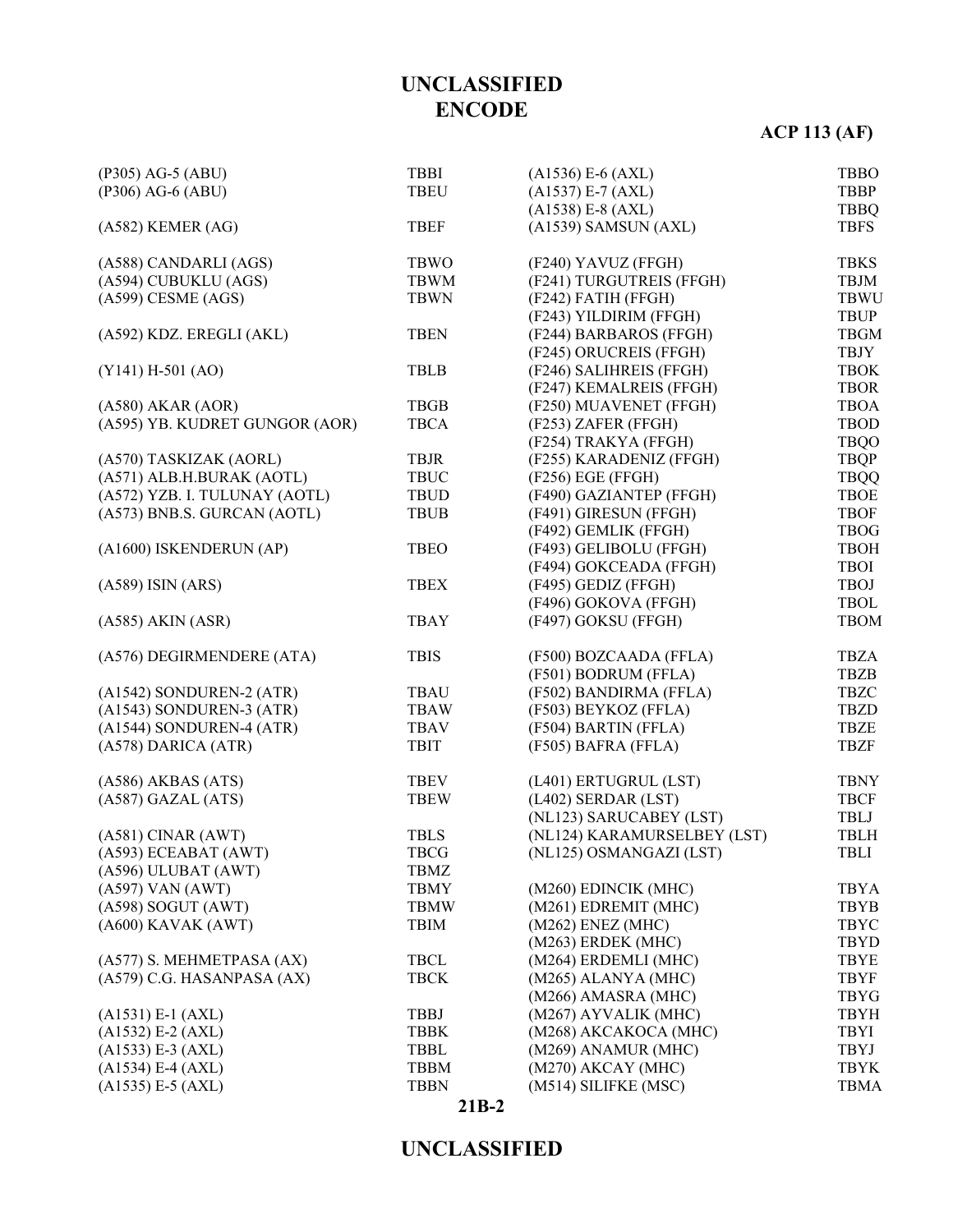#### **UNCLASSIFIED**

#### **21B-3**

|                         |             |                          | $A \cup I \cup \{AI\}$ |
|-------------------------|-------------|--------------------------|------------------------|
| $(M515)$ SAROS $(MSC)$  | <b>TBMB</b> |                          |                        |
| (M516) SIGACIK (MSC)    | <b>TBMC</b> | (P321) DENIZKUSU (PTM)   | <b>TBNF</b>            |
| (M517) SAPANCA (MSC)    | <b>TBMD</b> | (P322) ATMACA (PTM)      | <b>TBNE</b>            |
| (M518) SARIYER (MSC)    | <b>TBME</b> | (P323) SAHIN (PTM)       | <b>TBND</b>            |
| (M520) KARAMURSEL (MSC) | <b>TBEA</b> | (P324) KARTAL (PTM)      | <b>TBNC</b>            |
| (M521) KEREMPE (MSC)    | <b>TBEB</b> | (P326) PELIKAN (PTM)     | <b>TBNJ</b>            |
| (M522) KILIMLI (MSC)    | <b>TBEC</b> | (P327) ALBATROS (PTM)    | <b>TBNK</b>            |
|                         |             | (P328) SIMSEK (PTM)      | <b>TBNI</b>            |
| (M500) FOCA (MSI)       | <b>TBMF</b> | (P329) KASIRGA (PTM)     | <b>TBNH</b>            |
| (M501) FETHIYE (MSI)    | <b>TBMG</b> |                          |                        |
| (M502) FATSA (MSI)      | <b>TBMH</b> | (S353) PREVEZE (SSG)     | <b>TBCY</b>            |
| (M503) FINIKE (MSI)     | <b>TBMI</b> | (S354) SAKARYA (SSG)     | <b>TBCZ</b>            |
|                         |             | (S355) 18 MART (SSG)     | <b>TBCU</b>            |
| (P113) YARHISAR (PB)    | TBLO        | (S356) ANAFARTALAR (SSG) | <b>TBCV</b>            |
| $(P127)$ AB-27 $(PB)$   | <b>TBTI</b> | $(S357)$ GUR $(SSG)$     | <b>TBDF</b>            |
|                         |             | (S358) CANAKKALE (SSG)   | <b>TBDG</b>            |
| $(P121)$ AB-21 $(PC)$   | <b>TBEY</b> | (S359) BURAKREIS (SSG)   | <b>TBDH</b>            |
| $(P122)$ AB-22 $(PC)$   | <b>TBEZ</b> | (S360) I. INONU (SSG)    | <b>TBDI</b>            |
| $(P123)$ AB-23 $(PC)$   | <b>TBFA</b> |                          |                        |
| $(P124)$ AB-24 $(PC)$   | <b>TBFB</b> | (S347) ATILAY (SSK)      | <b>TBTQ</b>            |
| (P128) AB-28 (PC)       | <b>TBTJ</b> | (S348) SALDIRAY (SSK)    | <b>TBTR</b>            |
| $(P129)$ AB-29 $(PC)$   | <b>TBTK</b> | (S349) BATIRAY (SSK)     | <b>TBRY</b>            |
| $(P131)$ AB-31 $(PC)$   | <b>TBTM</b> | (S350) YILDIRAY (SSK)    | <b>TBRZ</b>            |
| $(P133)$ AB-33 $(PC)$   | <b>TBTO</b> | (S351) DOGANAY (SSK)     | <b>TBVG</b>            |
| $(P135)$ AB-35 $(PC)$   | <b>TBOP</b> | (S352) DOLUNAY (SSK)     | <b>TBIH</b>            |
| $(P136)$ AB-36 $(PC)$   | <b>TBUL</b> |                          |                        |
|                         |             | (P312) MTB-2 (YAG)       | <b>TBDV</b>            |
| (P114) AKHISAR (PCE)    | <b>TBLP</b> | (P313) MTB-3 (YAG)       | <b>TBCN</b>            |
|                         |             | $(P314) MTB-4 (YAG)$     | <b>TBCO</b>            |
| (P330) KILIC (PGFG)     | <b>TBNM</b> | (P315) MTB-5 (YAG)       | <b>TBCP</b>            |
| (P331) KALKAN (PGFG)    | <b>TBNP</b> | (P316) MTB-6 (YAG)       | <b>TBCQ</b>            |
| (P332) MIZRAK (PGFG)    | <b>TBNQ</b> | (P317) MTB-7 (YAG)       | <b>TBCR</b>            |
| (P333) TUFAN (PGFG)     | <b>TBPA</b> | (P318) MTB-8 (YAG)       | <b>TBCS</b>            |
| (P334) MELTEM (PGFG)    | <b>TBPB</b> | (P319) MTB-9 (YAG)       | <b>TBCT</b>            |
| (P335) IMBAT (PGFG)     | <b>TBPC</b> | $(Y100)$ AG KAPI $(YAG)$ | <b>TBBG</b>            |
| (P336) ZIPKIN (PGFG)    | <b>TBPD</b> |                          |                        |
| (P337) ATAK (PGFG)      | <b>TBPE</b> |                          |                        |
|                         | <b>TBPF</b> | (Y73) NARLIDERE (YFL)    | <b>TBQN</b>            |
| (P338) BORA (PGFG)      |             | (Y74) KARAAGAC (YFL)     | <b>TBQM</b>            |
| (P340) DOGAN (PGFG)     | <b>TBNN</b> |                          |                        |
| (P341) MARTI (PGFG)     | <b>TBNO</b> | (Y50) GOLCUK (YO)        | <b>TBBV</b>            |
| (P342) TAYFUN (PGFG)    | <b>TBNR</b> | $(Y140) H-500 (YO)$      | TBLA                   |
| (P343) VOLKAN (PGFG)    | <b>TBNW</b> | $(Y142) H-502 (YO)$      | <b>TBLC</b>            |
| (P344) RUZGAR (PGFG)    | <b>TBNA</b> |                          |                        |
| (P345) POYRAZ (PGFG)    | <b>TBNB</b> | (Y98) TAKIP-I (YPT)      | <b>TBAL</b>            |
| (P346) GURBET (PGFG)    | <b>TBMX</b> | (Y99) TAKIP-II (YPT)     | <b>TBAK</b>            |
| (P347) FIRTINA (PGFG)   | <b>TBNU</b> |                          |                        |
| (P348) YILDIZ (PGFG)    | <b>TBNG</b> | (Y89) SEDDULBAHIR (YR)   | <b>TBFV</b>            |
| (P349) KARAYEL (PGFG)   | <b>TBNT</b> | (Y90) DENEY (YR)         | <b>TBZS</b>            |
| (P301) KOZLU (PP)       | <b>TBED</b> | (Y51) SONDUREN-1 (YT)    | <b>TBAX</b>            |
| (P302) KUSADASI (PP)    | <b>TBEE</b> | $(Y55)$ ATIL $(YT)$      | <b>TBUI</b>            |
| (P530) TRABZON (PP)     | <b>TBFO</b> |                          |                        |
| (P531) TERME (PP)       | <b>TBFP</b> | (Y52) DOGANARSLAN (YTM)  | <b>TBWC</b>            |
|                         |             |                          |                        |

# **UNCLASSIFIED ENCODE**

# **ACP 113 (AF)**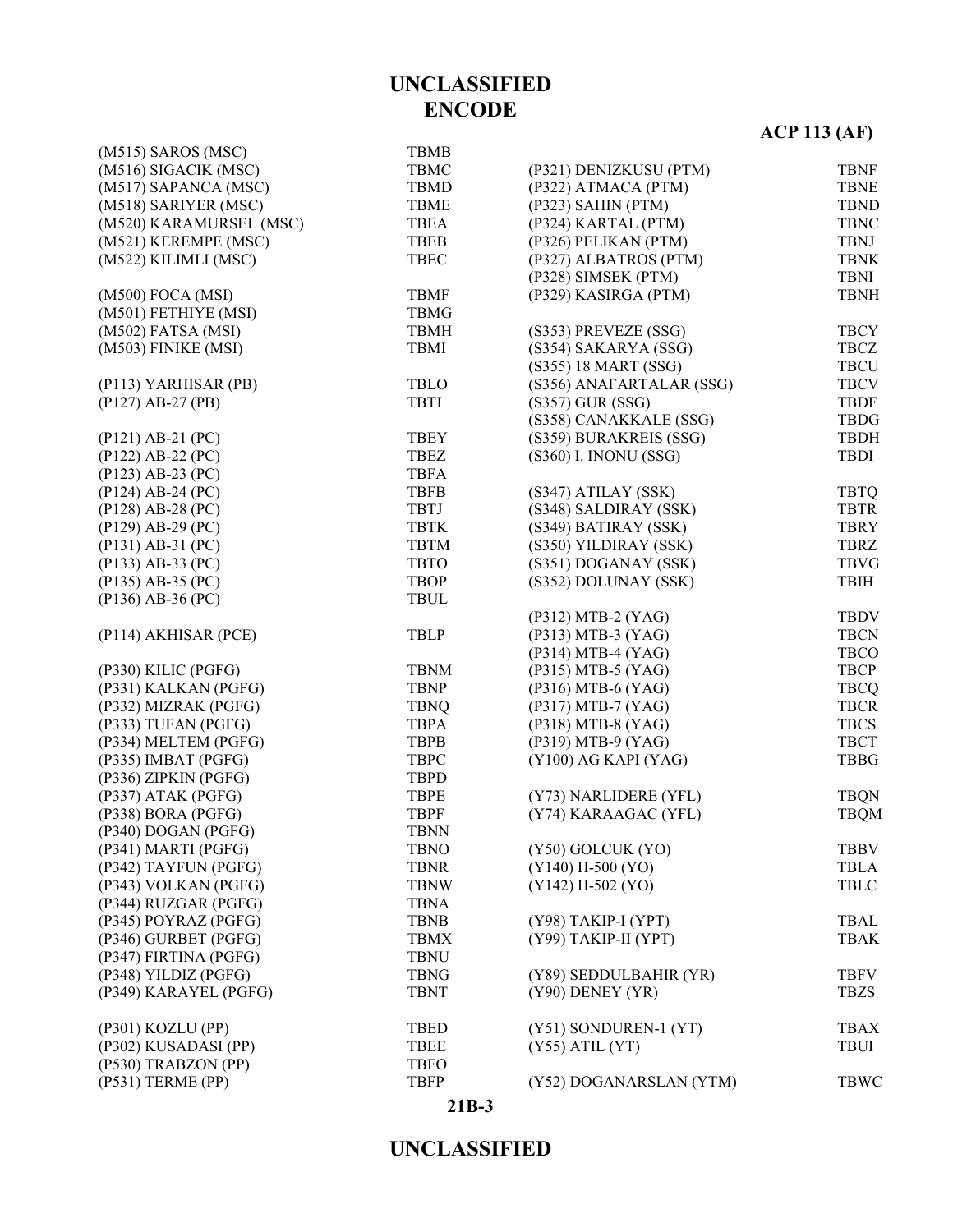# **ACP 113 (AF)**

| (Y57) AKSAZ (YTM)        | <b>TBUK</b> |
|--------------------------|-------------|
| (Y64) ERSEV BAYRAK (YTM) | <b>TBVP</b> |
| (Y160) ONDER (YTM)       | <b>TBIA</b> |
| (Y161) ONCU (YTM)        | <b>TBIB</b> |
| $(Y162)$ OZGEN $(YTM)$   | <b>TBIC</b> |
| $(Y163)$ ODEV $(YTM)$    | <b>TBID</b> |
| (Y164) OZGUR (YTM)       | <b>TBIE</b> |
|                          |             |
| $(Y111)$ PINAR-1 $(YW)$  | <b>TBVA</b> |
| $(Y112)$ PINAR-2 $(YW)$  | <b>TBVB</b> |
| (Y113) PINAR-3 (YW)      | <b>TBVC</b> |
| $(Y114)$ PINAR-4 $(YW)$  | <b>TBVD</b> |
| (Y115) PINAR-5 (YW)      | <b>TBVE</b> |
| $(Y116)$ PINAR-6 $(YW)$  | <b>TBVF</b> |
|                          |             |

**21B-4**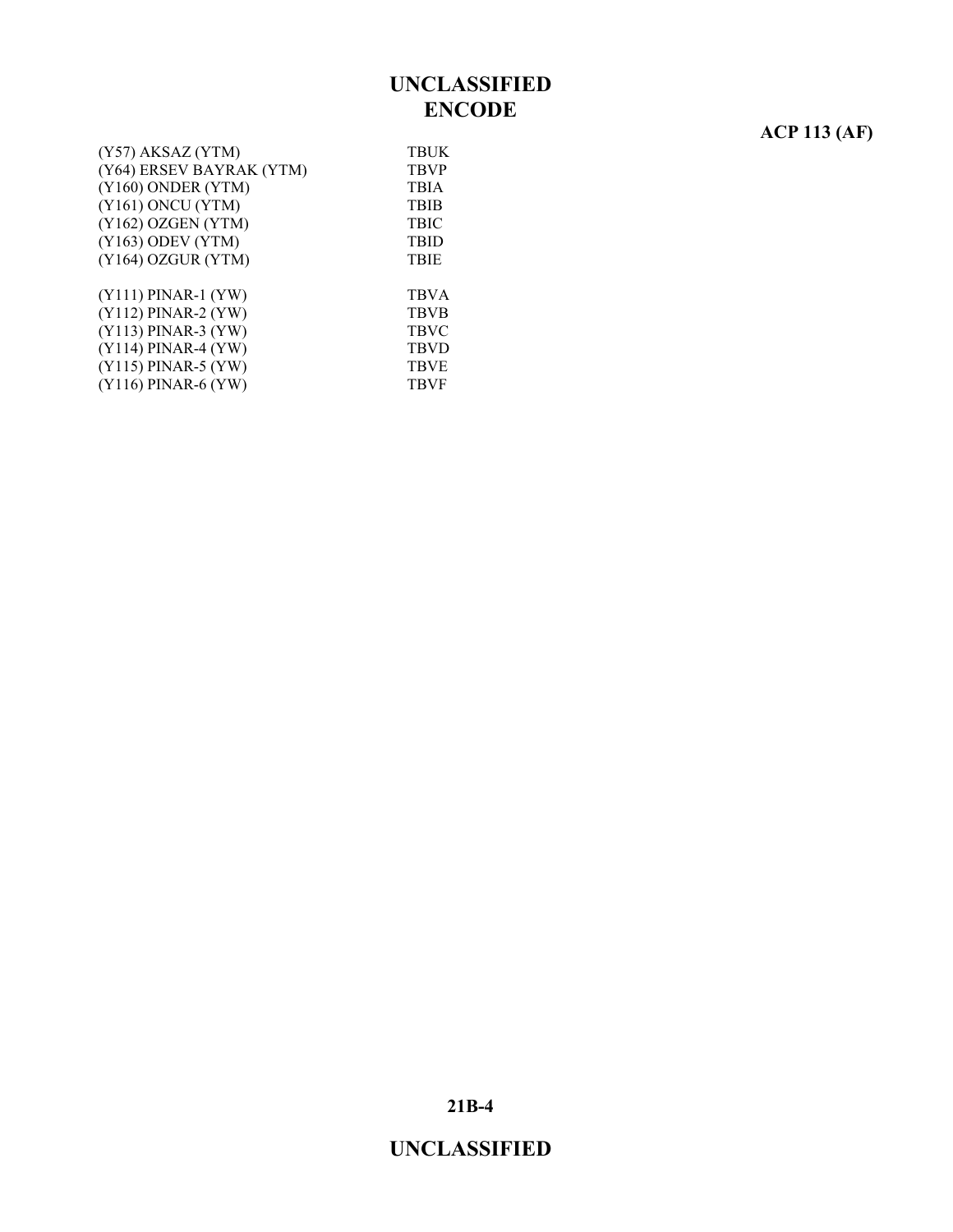**ACP 113 (AF)**

### **SECTION 22A**

#### **UNITED KINGDOM**

#### **SHIPS (BY NAME)**

### **AND TACAN IDENTIFIERS**

| ANY OR ALL BRITISH WARSHIPS OR | <b>GBXZ</b> |                            |                            |
|--------------------------------|-------------|----------------------------|----------------------------|
| FLEET AUXILIARIES              |             | <b>NAVY</b>                |                            |
| <b>AIR FORCE</b>               |             | AACHEN (RCL) (L110)        | <b>GABU</b>                |
|                                |             | ADAMANT (AG) (A232)        | <b>GDIO</b>                |
| HALIFAX (RSCA) (RAF)           | 2HDD        | ADEPT (ATA) (A224)         | <b>GZAW</b>                |
| HAMPDEN (RSCA) (RAF)           | 2VLU        | AKYAB (RCL) (L109)         | GCSQ                       |
| HURRICANE (RSCA) (RAF)         | 2VLV        | ALBION (LPH) (L14)         | <b>GDIU</b>                |
|                                |             | AMARYLLIS (HMSTC) (Y17)    | <b>GCOM</b>                |
| LANCASTER (RSCA) (RAF)         | 2VLW        | ANDALSNES (RCL) (L107)     | <b>GCSN</b>                |
|                                |             | ANGLESEY (PP) (P277)       | <b>GXYR</b>                |
| SPITFIRE (RSCA) (RAF)          | <b>MUIF</b> | ANTWERP (RCL) (L106)       | <b>GBSU</b>                |
|                                |             | AREZZO (RCL) (L111)        | <b>GABV</b>                |
| WELLINGTON (RSCA) (RAF)        | 2VLX        | ARGUS (AGH) (A135)         | <b>GDSA</b>                |
|                                |             | ARGYLL (FF) (F231)         | <b>GACG</b>                |
| <b>ARMY</b>                    |             | ARK ROYAL (CVS) (R07)      | <b>GCDG</b>                |
|                                |             | ARROMANCHES (RCL) (L105)   | <b>GBSV</b>                |
| AACHEN (RCL) (L110)            | <b>GABU</b> | ATHERSTONE (MHSC) (M38)    | <b>GBPJ</b>                |
| AKYAB (RCL) (L109)             | GCSQ        | AUDEMER (RCL) (L113)       | <b>GABX</b>                |
| ANDALSNES (RCL) (L107)         | <b>GCSN</b> |                            |                            |
| ANTWERP (RCL) (L106)           | <b>GBSU</b> | BANGOR (MHSC) (M109)       | <b>GCUL</b>                |
| AREZZO (RCL) (L111)            | <b>GABV</b> | BAYLEAF (AOR) (A109)       | <b>GCDC</b>                |
| ARROMANCHES (RCL) (L105)       | <b>GBSV</b> | <b>BITER (PP) (P270)</b>   | <b>GAAR</b>                |
| AUDEMER (RCL) (L113)           | <b>GABX</b> | BLACK ROVER (AOR) (A273)   | <b>GREU</b>                |
|                                |             | BLAZER (PP) (P279)         | <b>GAAU</b>                |
| BREAM (RCTV) (WB03)            | <b>GWOD</b> | <b>BLUE SWAN (RSC)</b>     | <b>GBPO</b>                |
|                                |             | BLYTH (MHSC) (M111)        | <b>GCUN</b>                |
| EDEN (RCTV) (RPL)              | <b>GDDZ</b> | BOVISAND (AG) (A191)       | <b>GCUS</b>                |
|                                |             | BRAMBLELEAF (AOR) (A81)    | <b>GZAD</b>                |
| FORTH (RCTV) (RPL)             | <b>MTAN</b> | BREAM (RCTV) (WB03)        | <b>GWOD</b>                |
|                                |             | BRECON (MHSC) (M29)        | <b>GUZA</b>                |
| MEDWAY (RCTV) (RPL)            | <b>MTAM</b> | BRIDPORT (MHC) (M105)      | <b>GACU</b>                |
|                                |             | BROCKLESBY (MHSC) (M33)    | <b>GBPQ</b>                |
| PERCH (RCTV) (WB06)            | <b>GWOG</b> | BULWARK (LPD) (L15)        | <b>GDIV</b><br><b>GZAX</b> |
|                                |             | BUSTLER (AG) (A225)        |                            |
| ROACH (RCTV) (WB05)            | <b>GWOF</b> | CAMERON (AG) (A72)         | GCOL                       |
| RSC (8129)                     | <b>GCHP</b> | CAMPBELTOWN (FF) (F86)     | <b>GABK</b>                |
| RSC (8125)                     | GCGZ        | CAPABLE (AG) (A226)        | <b>GZAY</b>                |
| RSC (8126)                     | <b>GCHB</b> | CARDIFF (DD) (D108)        | GQIF                       |
| RSC (8128)                     | <b>GCHL</b> | CARDIGAN BAY (AOR) (L3009) | GCID                       |
| RSC (8127)                     | <b>GCHK</b> | CAREFUL (AG) (A227)        | <b>GZAZ</b>                |
|                                |             |                            |                            |

#### **22A-1**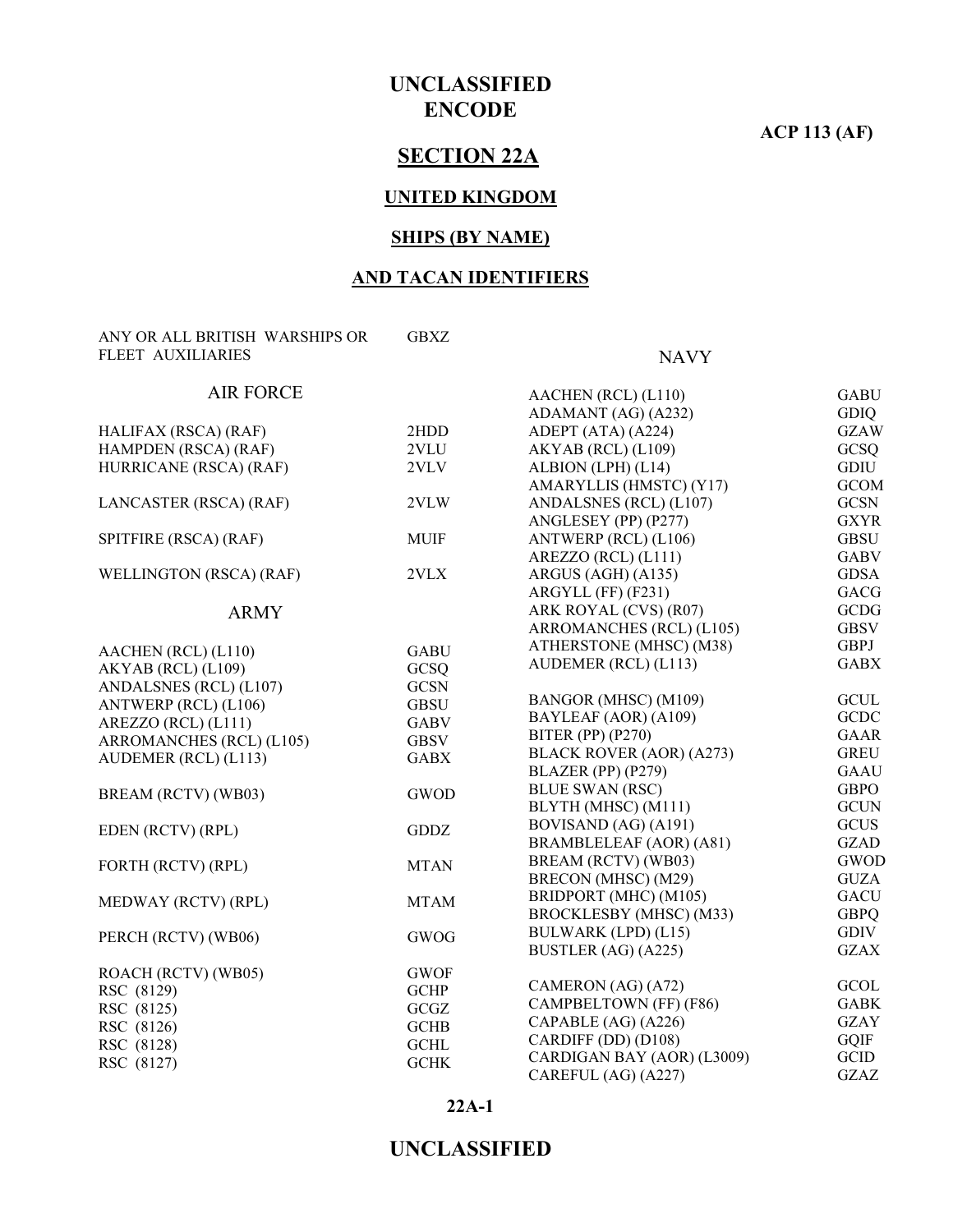#### **22A-2**

|                           |                   | $ACP$ 113 (AF)               |             |
|---------------------------|-------------------|------------------------------|-------------|
| CATTISTOCK (MHSC) (M31)   | <b>GYHJ</b>       | DUMBARTON CASTLE (PB) (P265) | <b>GBRF</b> |
| CAWSAND (AG) (A192)       | <b>GCUT</b>       | DUNCAN (DD) (D37)            | <b>GMIC</b> |
| CHARGER (PP) (P292)       | <b>GAAX</b>       |                              |             |
| CHATHAM (FF) (F87)        | GABL              | ECHO (AGS) (H87)             | <b>GXUG</b> |
| CHIDDINGFOLD (MHSC) (M37) | <b>GBPD</b>       | EDEN (RCTV) (RPL)            | <b>GDDZ</b> |
| CONDOR (PB) (A305)        | <b>GBTB</b>       | EDINGBURGH (DD) (D97)        | <b>GBBE</b> |
| CORNWALL (FF) (F99)       | <b>GDLU</b>       | ENDEVOUR (AG) (A361)         | <b>GBST</b> |
| COTTESMORE (MHSC) (M32)   | <b>GYHK</b>       | ENDURANCE (AGSA) (A171)      | <b>GXRH</b> |
| <b>CSB0001 (CSB)</b>      | MDVP4             | ENTERPRISE (AGS) (H88)       | <b>GXUH</b> |
| <b>CSB0002 (CSB)</b>      | MDVG9             | EXAMPLE (PP) $(P165)$        | <b>GABA</b> |
| <b>CSB0003 (CSB)</b>      | MDVE7             | EXETER (DD) (D89)            | GVUJ        |
| <b>CSB0004 (CSB)</b>      | MDVQ5             | EXPLOIT (PP) (P176)          | <b>GABD</b> |
| <b>CSB0005 (CSB)</b>      | MDVG4             | EXPLORER (PP) (P164)         | <b>GABB</b> |
| <b>CSB0006 (CSB)</b>      | MDVH5             | EXPRESS (PP) $(P163)$        | <b>GABC</b> |
| <b>CSB0007 (CSB)</b>      | MDVF8             |                              |             |
| <b>CSB0008 (CSB)</b>      | MDVM2             | FAITHFUL (AG) (A228)         | <b>GAAH</b> |
| <b>CSB0009 (CSB)</b>      | MDUM7             | FLORENCE (AG) (A149)         | <b>GZAU</b> |
| <b>CSB0010 (CSB)</b>      | MDUP <sub>6</sub> | FORCEFUL (AG) (A221)         | <b>GAAE</b> |
| <b>CSB0011 (CSB)</b>      | MDUS <sub>6</sub> | FORT AUSTIN (AFS) (A386)     | <b>GSEV</b> |
| <b>CSB0012 (CSB)</b>      | MDUT <sub>6</sub> | FORT GEORGE (AOR) (A388)     | GCOG        |
| <b>CSB0013 (CSB)</b>      | MDUV <sub>5</sub> | FORT ROSALIE (AOR) (A385)    | <b>GSEU</b> |
| <b>CSB0014 (CSB)</b>      | MDWQ5             | FORT VICTORIA (AOR) (A387)   | <b>GACE</b> |
| <b>CSB0015 (CSB)</b>      | MDWT7             | FORTH (RCTV) (RPL)           | <b>MTAN</b> |
| <b>CSB0016 (CSB)</b>      | MDXD8             | <b>FOXBRUSH (NCTY)</b>       | GDIZ        |
| <b>CSB0017 (CSB)</b>      | MDWU3             | <b>FOXCHASE (NCTY)</b>       | <b>GDJK</b> |
| <b>CSB0018 (CSB)</b>      | MDWU4             | <b>FOXCUB</b> (NCTY)         | GCUC        |
| <b>CSB0019 (CSB)</b>      | MDWC6             | <b>FOXDALE (NCTY)</b>        | <b>GDJL</b> |
| <b>CSB0020 (CSB)</b>      | MDVV7             | FOXFIELD (NCTY)              | <b>GDJG</b> |
| <b>CSB0021 (CSB)</b>      | MDVY <sub>2</sub> | <b>FOXFIRE (NCTY)</b>        | <b>GDJH</b> |
| <b>CSB0022 (CSB)</b>      | MEES4             | <b>FOXGLOVE (NCTY)</b>       | <b>GCUA</b> |
| <b>CSB0023 (CSB)</b>      | MDVX2             | <b>FOXHOLE (NCTY)</b>        | <b>GDIW</b> |
| <b>CSB0024 (CSB)</b>      | MDVU9             | <b>FOXHOUND (NCTY)</b>       | <b>GDJE</b> |
| <b>CSB0025 (CSB)</b>      | MDXX5             | <b>FOXLANE (NCTY)</b>        | <b>GDIX</b> |
| <b>CSB0026 (CSB)</b>      | MDXV6             | <b>FOXMARK (NCTY)</b>        | <b>GDIY</b> |
| <b>CSB0027 (CSB)</b>      | MDXH9             | <b>FOXTOR (NCTY)</b>         | <b>GCUB</b> |
| <b>CSB0028 (CSB)</b>      | MDXG7             | FRANCES (AG) (A147)          | <b>GZAT</b> |
| <b>CSB0029 (CSB)</b>      | MDXX4             |                              |             |
| <b>CSB0030 (CSB)</b>      | MDVK7             | GENEVIEVE (AG) (A150)        | <b>GZAV</b> |
| CSB9931 (CSB)             | MDVD <sub>6</sub> | GLASGOW (DD) (D88)           | GQIJ        |
| <b>CSB9932 (CSB)</b>      | MDVG5             | GLEANER (AGSC) (H86)         | <b>GDJF</b> |
| CUMBERLAND (FF) (F85)     | <b>GAAP</b>       | GLOUCESTER (DD) (D96)        | <b>GBBF</b> |
|                           |                   | GOLD ROVER (AOR) (A271)      | <b>GRET</b> |
| DALMATIAN (AG) (A129)     | <b>GNQE</b>       | <b>GRAFTON (FF) (F80)</b>    | <b>GCOY</b> |
| DARING (DD) (D32)         | GPLA              | GREY ROVER (AOR) (A269)      | <b>GYXM</b> |
| DASHER (PP) (P280)        | <b>GAAV</b>       | GRIMSBY (MHSC) (M108)        | <b>GCUK</b> |
| DAUNTLESS (DD) (D33)      | <b>GPLB</b>       | GUERNSEY (PP) (P297)         | <b>GUYW</b> |
| DEFENDER (DD) (D36)       | <b>GMIA</b>       |                              |             |
| DEWDALE (AG) (A219)       | <b>GRFU</b>       | HALIFAX (RSCA) (RAF)         | 2HDD        |
| DEXTEROUS (AG) (A231)     | <b>GAAJ</b>       | HAMPDEN (RSCA) (RAF)         | 2VLU        |
| DIAMOND (DD) (D34)        | <b>GPLC</b>       | <b>HEADOVERHEELS (NCTY)</b>  | <b>GCUF</b> |
| DILIGENCE (AG) (A132)     | <b>GCPC</b>       | <b>HEADSIWIN (NCTY)</b>      | <b>GCUE</b> |
| DRAGON (DD) (D35)         | <b>GMIB</b>       | HEADSTRONG (NCTY)            | GCUG        |
| DULVERTON (MHSC) (M35)    | <b>GBPB</b>       | HEDONIST (NCTY)              | <b>GCUD</b> |

**UNCLASSIFIED ENCODE**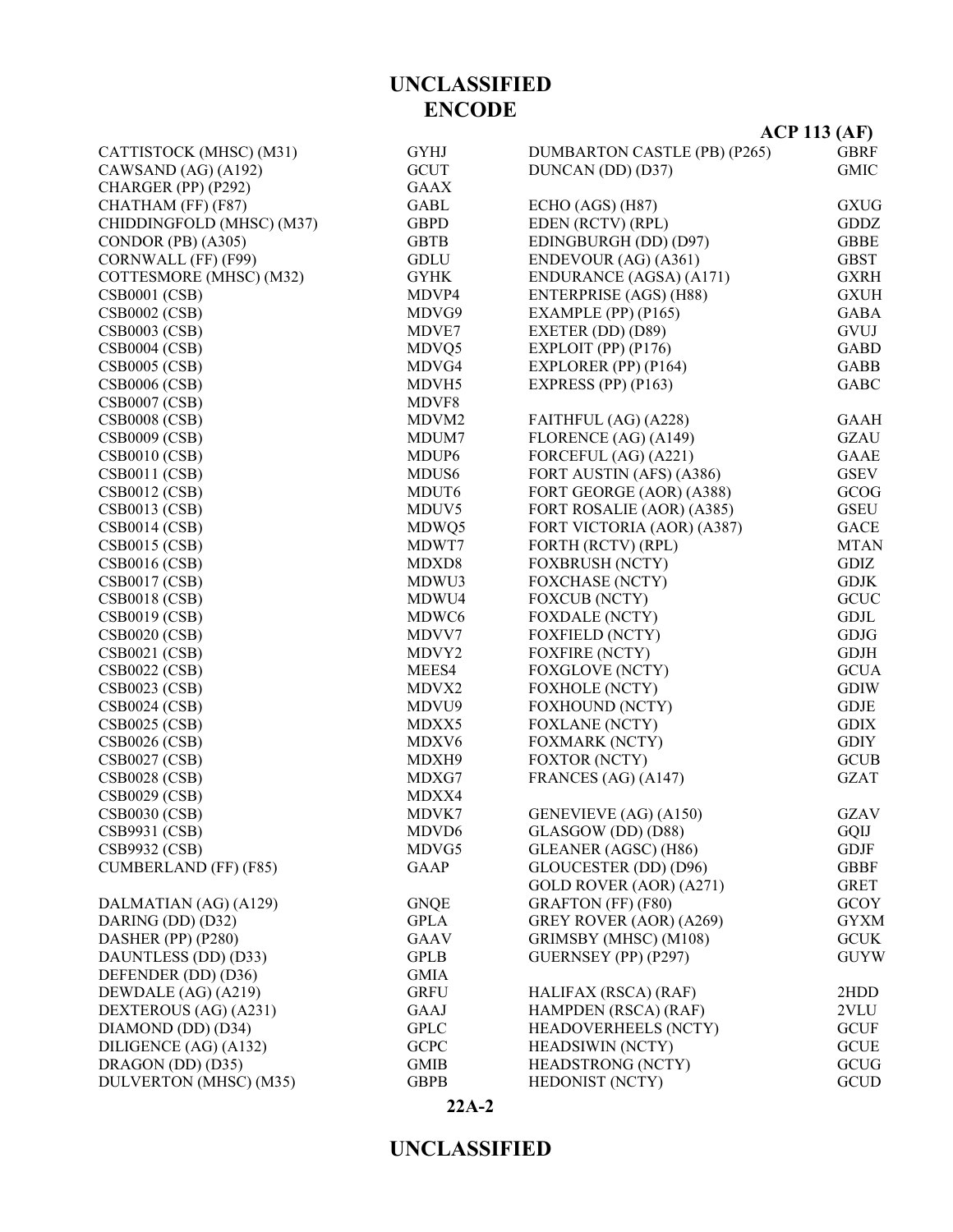|                                 |                       |                           | $ACP$ 113 (AF)        |
|---------------------------------|-----------------------|---------------------------|-----------------------|
| HELEN $(AG)$ $(A198)$           | <b>GZGH</b>           | LCU 03 9732 (LCU) (L3511) | <b>GCYQ</b>           |
| HURRICANE (RSCA) (RAF)          | 2VLV                  | LCU 04 9733 (LCU) (L3512) | <b>GCYR</b>           |
| HURWORTH (MHSC) (M39)           | $\operatorname{GBPL}$ | LCU 05 9734 (LCU) (L3513) | <b>GCYS</b>           |
| HUSKY $(AG)$ $(A178)$           | <b>GZBD</b>           | LCU 06 9735 (LCU) (L3514) | <b>GCYT</b>           |
|                                 |                       | LCU 07 9736 (LCU) (L3515) | <b>GCYU</b>           |
| ILCHESTER (AG) (A308)           | GQIP                  | LCU 08 9737 (LCU) (L3516) | <b>GCYV</b>           |
| ILLUSTRIOUS (CVS) (R06)         | <b>GVUH</b>           | LCU 09 9738 (LCU) (L3517) | <b>GCYY</b>           |
| IMPETUS (ATA) (A345)            | <b>GCOX</b>           | LCU 10 9739 (LCU) (L3518) | <b>GCYZ</b>           |
| IMPULSE (ATA) (A344)            | <b>GCOW</b>           | LCU(9) 3508 (LCU) (L3508) | $\operatorname{GIAL}$ |
| INSTOW (AG) (A309)              | GQIQ                  | LCU(9) 700 (LCU) (L700)   | <b>GNWA</b>           |
| INTEGRITY (AG) (A306)           | <b>GBTD</b>           | LCU(9) 701 (LCU) (L701)   | GOHZ                  |
| INVERNESS (MHC) (M102)          | <b>GACR</b>           | LCU(9) 702 (LCU) (L702)   | <b>GQBH</b>           |
| <b>INVINCIBLE (CVS) (R05)</b>   | <b>GUCL</b>           | LCU(9) 704 (LCU) (L704)   | <b>GNZU</b>           |
| <b>IRON DUKE (FF) (F234)</b>    | <b>GCOB</b>           | LCU(9) 705 (LCU) (L705)   | <b>GPCU</b>           |
| IRONBRIDGE (AG) (A311)          | <b>GRIM</b>           | LCU(9) 706 (LCU) (L706)   | <b>GRBE</b>           |
| IXWORTH (AG) (A318)             | <b>GRFG</b>           | LCU(9) 707 (LCU) (L707)   | <b>GTRU</b>           |
| <b>JOAN</b> (AG) (A390)         | <b>GQOB</b>           | LCU(9) 708 (LCU) (L708)   | <b>GQJU</b>           |
| <b>JSATC ADVENTURE (HMSTC)</b>  | <b>GXHA</b>           | LCU(9) 709 (LCU) (L709)   | <b>GQKH</b>           |
| <b>JSATC AMORIA (HMSTC)</b>     | <b>GDIA</b>           | LCU(9) 710 (LCU) (L710)   | <b>GTBE</b>           |
| <b>JSATC BROADSWORD (HMSTC)</b> | <b>GUTC</b>           | LCU(9) 711 (LCU) (L711)   | <b>GVPA</b>           |
| <b>JSATC CALLISTA (HMSTC)</b>   | <b>GDIB</b>           | LCU(9) 713 (LCU) (L713)   | <b>GACL</b>           |
| <b>JSATC CHALLENGER (HMSTC)</b> | <b>GXHB</b>           | LCU(9) 714 (LCU) (L714)   | <b>GACM</b>           |
| <b>JSATC CHASER (HMSTC)</b>     | <b>GUSR</b>           | LCU(9) 715 (LCU) (L715)   | <b>GACN</b>           |
| <b>JSATC DASHER (HMSTC)</b>     | <b>GUSZ</b>           | LEDBURY (MHSC) (M30)      | <b>GWAE</b>           |
| <b>JSATC DISCOVERER (HMSTC)</b> | <b>GXHC</b>           | LEEDS CASTLE (PB) (P258)  | <b>GBRE</b>           |
| <b>JSATC DOSINA (HMSTC)</b>     | <b>GDIC</b>           | LESLEY (AG) $(A172)$      | <b>GQOF</b>           |
| <b>JSATC ENDEAVOUR (HMSTC)</b>  | <b>GXHD</b>           | LINDISFARNE (PP) (P300)   | <b>GUYZ</b>           |
| <b>JSATC ENSIS (HMSTC)</b>      | <b>GDID</b>           | LIVERPOOL (DD) (D92)      | <b>GZIS</b>           |
| <b>JSATC FIMBRIA (HMSTC)</b>    | <b>GDIE</b>           | LOYAL WATCHER (AG) (A159) | <b>GXHJ</b>           |
| <b>JSATC JANTHINA (HMSTC)</b>   | <b>GDIF</b>           | LOYALTY (AG) (A360)       | <b>GBSS</b>           |
| <b>JSATC KUKRI (HMSTC)</b>      | <b>GUTB</b>           | LYME BAY (AOR) (L3007)    | <b>GCIB</b>           |
| <b>JSATC LAMBIS (HMSTC)</b>     | <b>GDIG</b>           |                           |                       |
| JSATC LOARD PORTAL (HMSTC)      | <b>GUTD</b>           | MANCHESTER (DD) (D95)     | <b>GYHG</b>           |
| <b>JSATC MITRA (HMSTC)</b>      | <b>GDIH</b>           | MARLBOROUGH (FF) (F233)   | GACJ                  |
| <b>JSATC MITRA (HMSTC)</b>      | <b>GCIH</b>           | MARLET (HMSTC) (Y2533)    | <b>GCON</b>           |
| <b>JSATC NERETA (HMSTC)</b>     | <b>GDII</b>           | MASTER CRAFTSMAN (AG)     | <b>GCOV</b>           |
| <b>JSATC PLACUNA (HMSTC)</b>    | GDIJ                  | MASTIFF (AG) (A180)       | <b>GWJE</b>           |
| <b>JSATC RACER (HMSTC)</b>      | <b>GUTA</b>           | MEDWAY (RCTV) (RPL)       | <b>MTAM</b>           |
| <b>JSATC SABRE (HMSTC)</b>      | <b>GUBZ</b>           | MEON (AG) (A87)           | GBSZ                  |
| <b>JSATC SYRINX (HMSTC)</b>     | <b>GDIK</b>           | MERSEY (PP) (P283)        | <b>GBSY</b>           |
| <b>JSATC TROCHUS (HMSTC)</b>    | <b>GDIL</b>           | MESSINA (AG) (A107)       | <b>GBTG</b>           |
| <b>JSATC VOLUTA (HMSTC)</b>     | <b>GDIN</b>           | MIDDLETON (MHSC) (M34)    | <b>GYHL</b>           |
| <b>JSATC ZIDONA (HMSTC)</b>     | <b>GDIO</b>           | MILL REEF (WB) (WB08)     | GABZ                  |
|                                 |                       | MONMOUTH (FF) (F235)      | GCOC                  |
| KENT (FF) (F78)                 | <b>GDIR</b>           | MONTROSE (FF) (F236)      | GCOD                  |
| KINTERBURY (AG) (A378)          | <b>GBKX</b>           | MOORFOWL (AG) (Y33)       | <b>GACY</b>           |
|                                 |                       | MOORHEN (AG) (Y32)        | <b>GACX</b>           |
| LADYBIRD (AG) (A253)            | GZGU                  | MOUNTS BAY (AOR) (L3008)  | <b>GCIC</b>           |
| LANCASTER (RSCA) (RAF)          | 2VLW                  | MYRTLE (AG) (A199)        | GQOJ                  |
| LANCASTER (FF) (F229)           | <b>GACH</b>           |                           |                       |
| LARGS BAY (AOR) (L3006)         | <b>GCIA</b>           | NETLEY (AG) (A282)        | GACC                  |
| LCU 01 9730 (LCU) (L3509)       | GCYO                  | NEWCASTLE (DD) (D87)      | <b>GQIH</b>           |
| LCU 02 9731 (LCU) (L3510)       | <b>GCYN</b>           | NEWHAVEN (AG) (A280)      | <b>GAAB</b>           |
|                                 |                       |                           |                       |

#### **22A-3**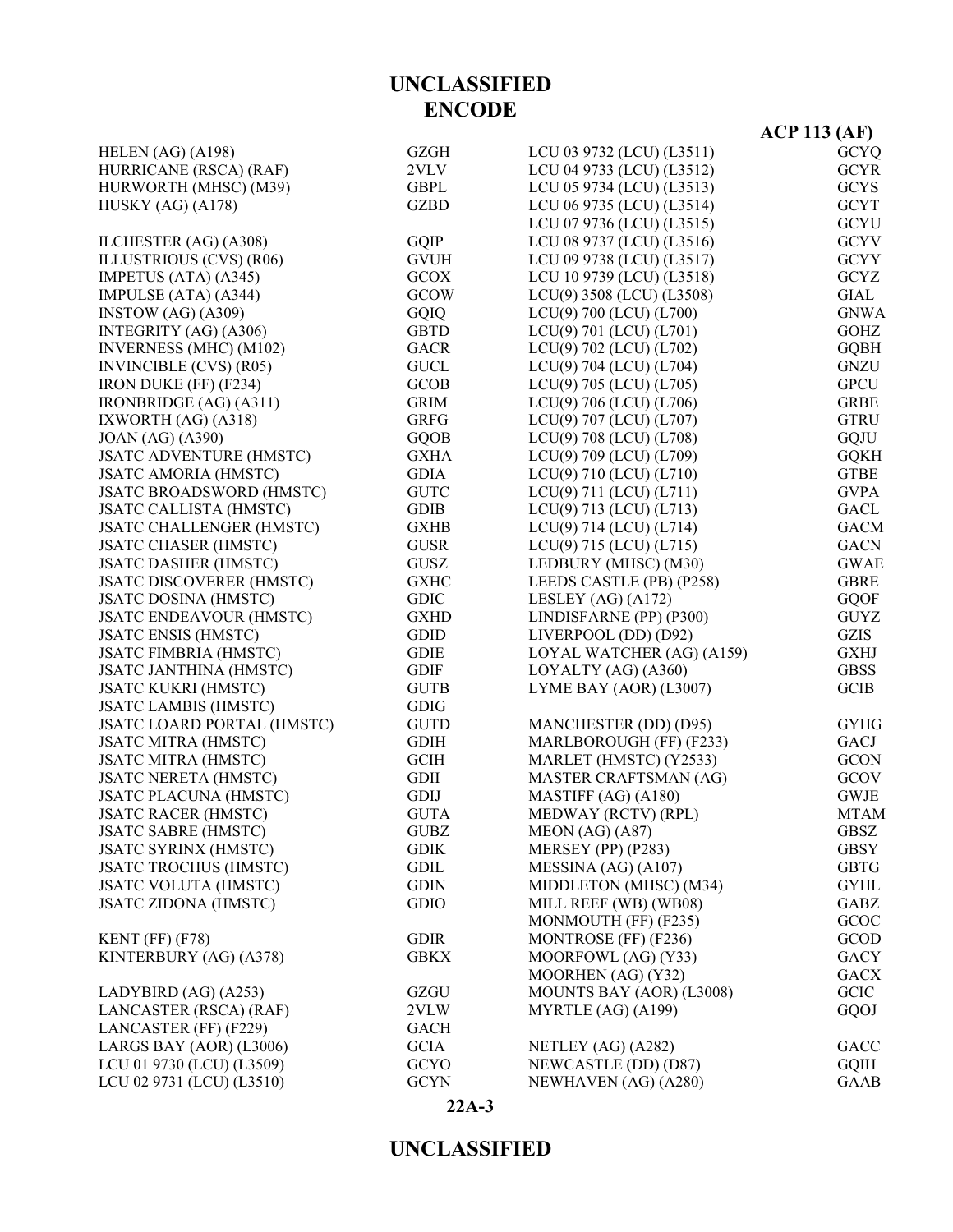|                            |             |                               | $ACP$ 113 (AF) |
|----------------------------|-------------|-------------------------------|----------------|
| NEWTON (AG) (A367)         | <b>GURN</b> | SEAL (RSC)                    | <b>GXGA</b>    |
| NIMBLE $(AG)$ $(A222)$     | GAAF        | SETTER (AG) (A189)            | <b>GNIB</b>    |
| NORAH $(AG)(A205)$         | <b>GQOL</b> | SEVERN (PP) (P282)            | <b>GBSK</b>    |
| NORFOLK (FF) (F230)        | <b>GAAN</b> | SHEEPDOG (AG) (A250)          | <b>GNIC</b>    |
| NORTHUMBERLAND (FF) (F238) | <b>GCOH</b> | SHEFFIELD (FF) (F96)          | <b>GDKF</b>    |
| NOTTINGHAM (DD) (D91)      | GZIR        | SHOREHAM (MHC) (M112)         | GCUO           |
| NUTBOURNE (AG) (A281)      | <b>GACA</b> | SIR BEDIVERE (LSL) (L3004)    | <b>GSRE</b>    |
|                            |             | SIR GALAHAD (LSL) (L3005)     | <b>GABN</b>    |
| OAKLEAF (AOR) (A111)       | <b>GABS</b> | SIR GERAINT (LSL) (L3027)     | <b>GVNU</b>    |
| <b>OBAN</b> (AG) (A283)    | GACD        | SIR PERCIVALE (LSL) (L3036)   | <b>GVTA</b>    |
| OCEAN (LPH) (L12)          | GCOU        | SIR TRISTRAM (LSL) (L3505)    | <b>GVMA</b>    |
| OILPRESS (AG) (Y21)        | <b>GXGH</b> | <b>SMITER (PP) (P272)</b>     | GAAS           |
| OMAGH (AG) (A285)          | <b>GBBC</b> | SOMERSET (FF) (F82)           | <b>GDIP</b>    |
| ORANGELEAF (AOR) (A110)    | <b>GURK</b> | SOUTHAMPTON (DD) (D90)        | <b>GVUK</b>    |
| ORONSAY (AG) (A284)        | <b>GBBA</b> | SOVEREIGN (SSGN) (S108)       | <b>GPAB</b>    |
|                            |             | SPANIEL (AG) (A201)           | <b>GZCK</b>    |
| PADSTOW (AG) (A286)        | <b>GBBD</b> | SPARTAN (SSGN) (S105)         | <b>GWAD</b>    |
| PEGASUS (HMSTC) (Y2534)    | <b>GCOP</b> | SPITFIRE (RSCA) (RAF)         | <b>MUIF</b>    |
| PEMBROKE (MHC) (M107)      | GCUJ        | SPLENDID (SSGN) (S106)        | <b>GXWV</b>    |
| PENZANCE (MHC) (M106)      | <b>GCUI</b> | ST ALBANS (FF) (F83)          | <b>GDIT</b>    |
| PERCH (RCTV) (WB06)        | GWOG        | SULTAN ADVENTURER (AG) (A103) | <b>GZEE</b>    |
| PETARD (RSC) (Y02)         | <b>GZVE</b> | SUPERB (SSGN) (S109)          | <b>GQIK</b>    |
| PORTLAND (FF) (F79)        | <b>GDIS</b> | SUTHERLAND (FF) (F81)         | GCOZ           |
| POWERFUL (AG) (A223)       | <b>GAAG</b> |                               |                |
| PUNCHER (PP) (P291)        | <b>GAAW</b> | TALENT (SSGN) (S92)           | <b>GBNZ</b>    |
| PURSUER (PP) (P273)        | GAAT        | TIRELESS (SSGN) (S88)         | <b>GBNM</b>    |
|                            |             | TORBAY (SSGN) (S90)           | <b>GBNV</b>    |
| QUORN (MHSC) (M41)         | <b>GABT</b> | TORMENTOR (PB) (A142)         | <b>GXUJ</b>    |
|                            |             | TRACKER (PP) (P274)           | GCUU           |
| RAIDER (PP) (P275)         | <b>GCUV</b> | TRAFALGAR (SSGN) (S107)       | <b>GBKW</b>    |
| RAMSEY (MHSC) (M110)       | <b>GCUM</b> | TRENCHANT (SSGN) (S91)        | <b>GBNY</b>    |
| RESOURCE (AOR) (A480)      | <b>GRFE</b> | TRIUMPH (SSGN) (S93)          | <b>GABY</b>    |
| RICHMOND (FF) (F239)       | GCOJ        | TRUMPETER (PP) (P294)         | <b>GAAZ</b>    |
| ROACH (RCTV) (WB05)        | <b>GWOF</b> | TURBULENT (SSGN) (S87)        | <b>GBNJ</b>    |
| RSC (8488)                 | <b>GABH</b> | <b>TYNE (PP) (P281)</b>       | <b>GAAD</b>    |
| RSC (8489)                 | GABJ        |                               |                |
| RSC (8487)                 | <b>GABG</b> | VANGUARD (SSBN) (S28)         | <b>GACK</b>    |
| RSC (8128)                 | <b>GCHL</b> | VENGEANCE (SSBN) (S31)        | <b>GCUR</b>    |
| RSC (7820)                 | 2ZMR        | VICTORIOUS (SSBN) (S29)       | GACP           |
| RSC (8129)                 | <b>GCHP</b> | VIGILANT (SSBN) (S30)         | GCUQ           |
| RSC (8127)                 | <b>GCHK</b> |                               |                |
| RSC (8126)                 | <b>GCHB</b> | WALNEY (MHC) (M104)           | <b>GACT</b>    |
| RSC (8125)                 | GCGZ        | WARDEN (AG) (A368)            | GACZ           |
| RSC (7821)                 | 2ZMS        | WATERMAN (AG) (A146)          | <b>GEXF</b>    |
|                            |             | WAVEKNIGHT (AOR) (A389)       | <b>GWBU</b>    |
| SALMAID (AG) (A187)        | <b>GAAM</b> | WAVERULER (AOR) (A390)        | <b>GCVR</b>    |
| SALMOOR (AG) (A185)        | <b>GAAK</b> | WELLINGTON (RSCA) (RAF)       | 2VLX           |
| SALUKI (AG) (A182)         | <b>GZMV</b> | WESTMINSTER (FF) (F237)       | <b>GCOK</b>    |
| SANDOWN (MHC) (M101)       | <b>GACF</b> |                               |                |
| SCEPTRE (SSGN) (S104)      | GQIL        | YARMOUTH NAVIGATOR            | MLJT           |
| SCOTT (AGS) (A131)         | <b>GCUP</b> | <b>YORK (DD) (D98)</b>        | <b>GBBB</b>    |
| SEAGULL (RSC)              | <b>GNAY</b> |                               |                |

### **UNCLASSIFIED**

**22A-4**

SEAHORSE (HMSTC) (Y2535) GCOR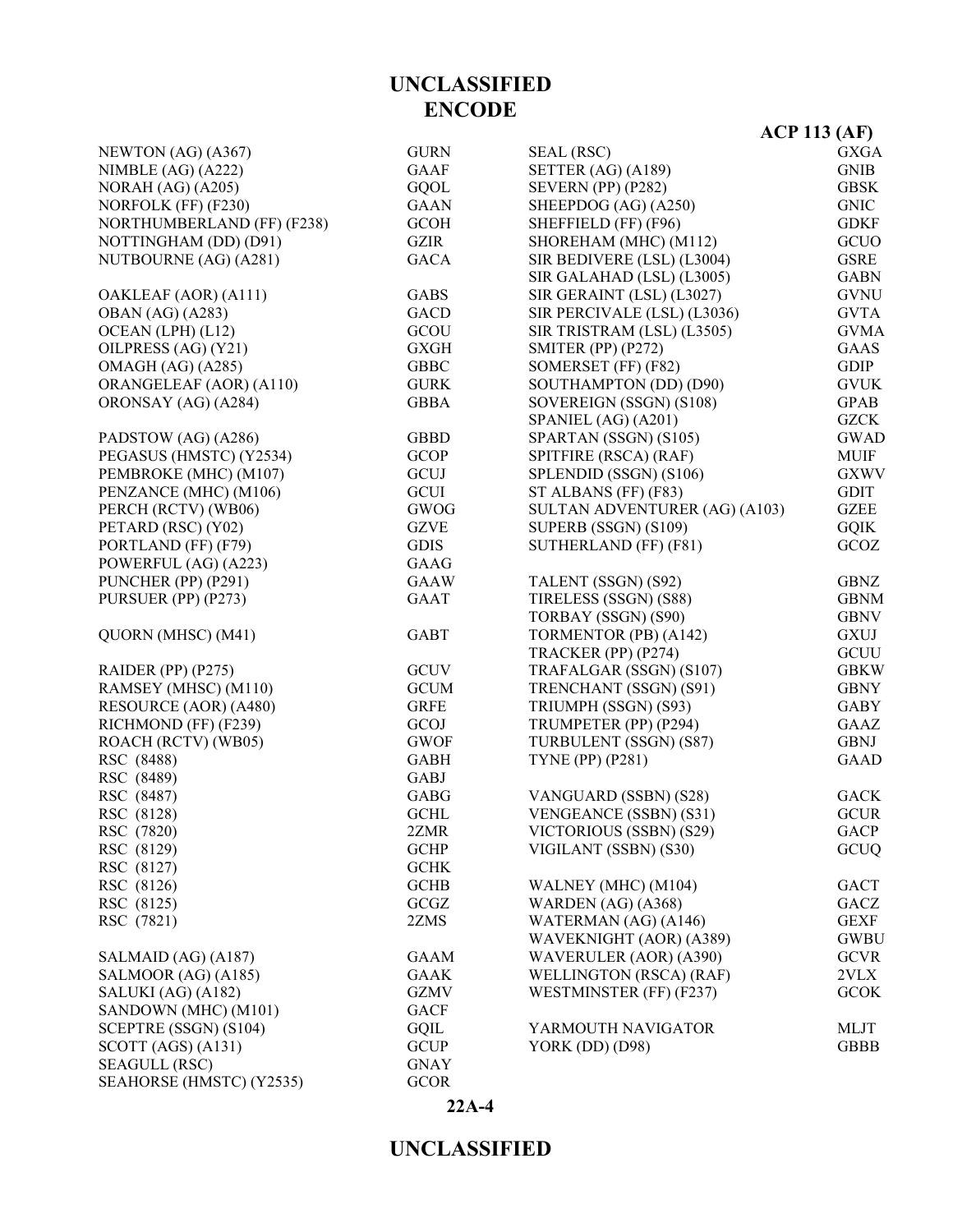#### **TACAN IDENTIFIERS**

### **ACP 113 (AF)**

#### SPARES FOR FUTURE ASSIGNMENTS

WD VL VI UR

TE QV

QR

QH QE

QC

HS

BY

**22A-5**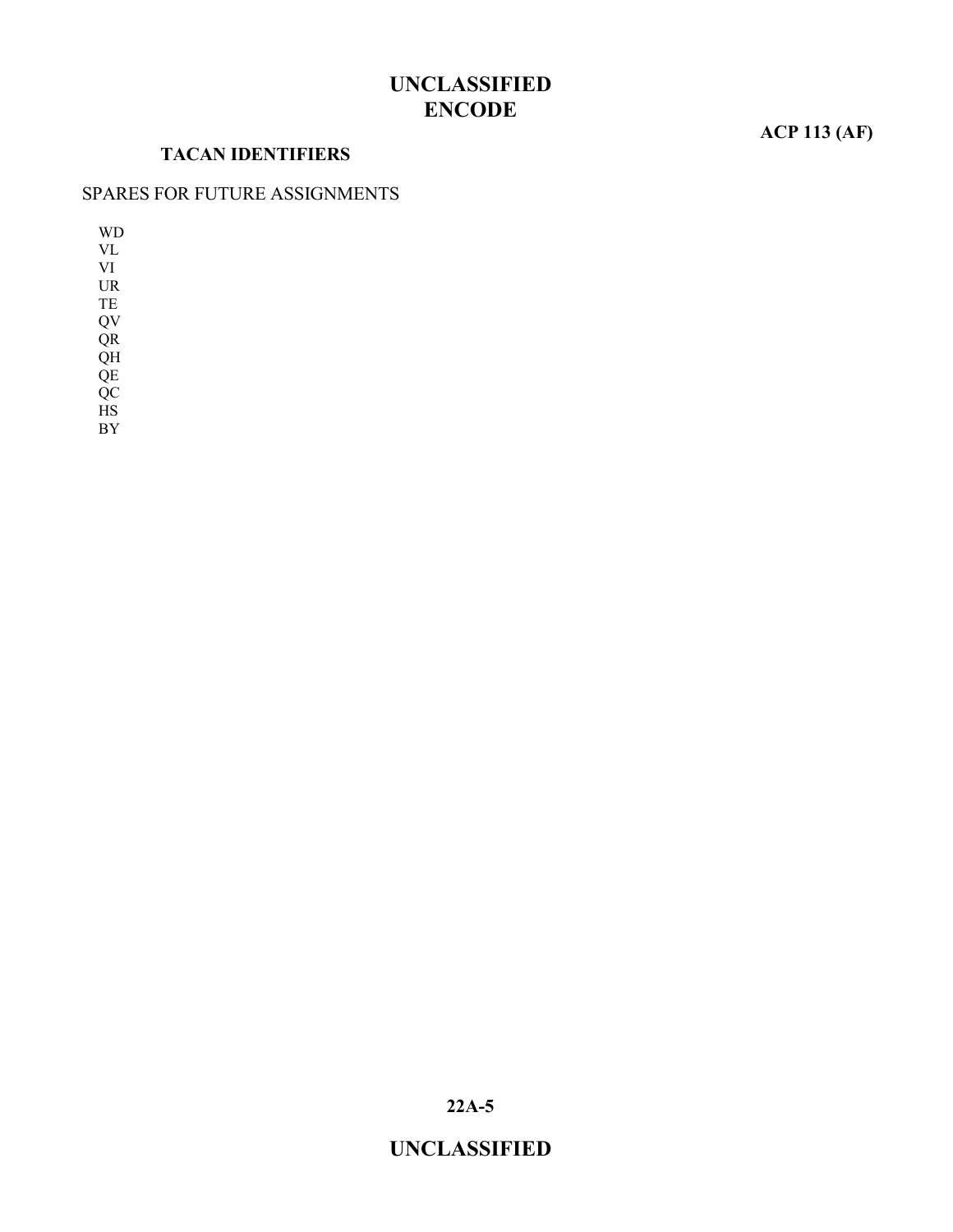**ACP 113 (AF)**

### **SECTION 22B**

#### **UNITED KINGDOM SHIPS**

#### **UNDER NAVAL CONTROL (BY CLASS)**

8. The following is a list of official class designators and their meanings for United Kingdom Ships under Naval control by class.

| <b>AFS</b>  | <b>Combat Stores Ship</b>           | <b>MCS</b>  | Mine Countermeasures Support Ship   |
|-------------|-------------------------------------|-------------|-------------------------------------|
| AG          | Auxiliary, Miscellaneous            | <b>MHC</b>  | Minehunter, Coastal                 |
| <b>AGH</b>  | <b>Auxiliary Helicopter Support</b> | <b>MHSC</b> | Minehunter/Sweeper, Coastal         |
| <b>AGS</b>  | Survey Ship                         | <b>MS</b>   | Minesweeper                         |
| <b>AGSA</b> | Survey Ship, Polar                  | <b>MSC</b>  | Minesweeper, Coastal                |
| <b>AGSC</b> | Survey Ship, Coastal                | <b>MSF</b>  | Minesweeper, Fleet                  |
| <b>AOR</b>  | Oiler Replenishment                 |             |                                     |
| <b>ATA</b>  | Tug, Ocean going, Auxiliary         | <b>NCTY</b> | Naval College Training Yachts       |
|             |                                     |             |                                     |
| CSB         | <b>Combat Support Boat</b>          | <b>PB</b>   | Patrol Boat                         |
| <b>CVS</b>  | Aircraft Carrier, ASW               | PP          | Patrol Vessel, General              |
| <b>DD</b>   | Destroyer                           | <b>SS</b>   | Submarine                           |
|             |                                     | <b>SSBN</b> | Primary Strategic Nuclear Submarine |
| FF          | Frigate                             |             | armed with Ballistic Missiles       |
|             |                                     | <b>SSG</b>  | Submarine, Attack, Surface Missiles |
| <b>LPD</b>  | Amphibious Transport, Dock          | <b>SSK</b>  | Submarine, Patrol                   |
| <b>LPH</b>  | <b>Amphibious Assault Ship</b>      |             |                                     |
| <b>LSL</b>  | Landing Ship, Logistic              |             |                                     |
|             |                                     |             |                                     |

LSU Landing Ship, Utility

**22B-1**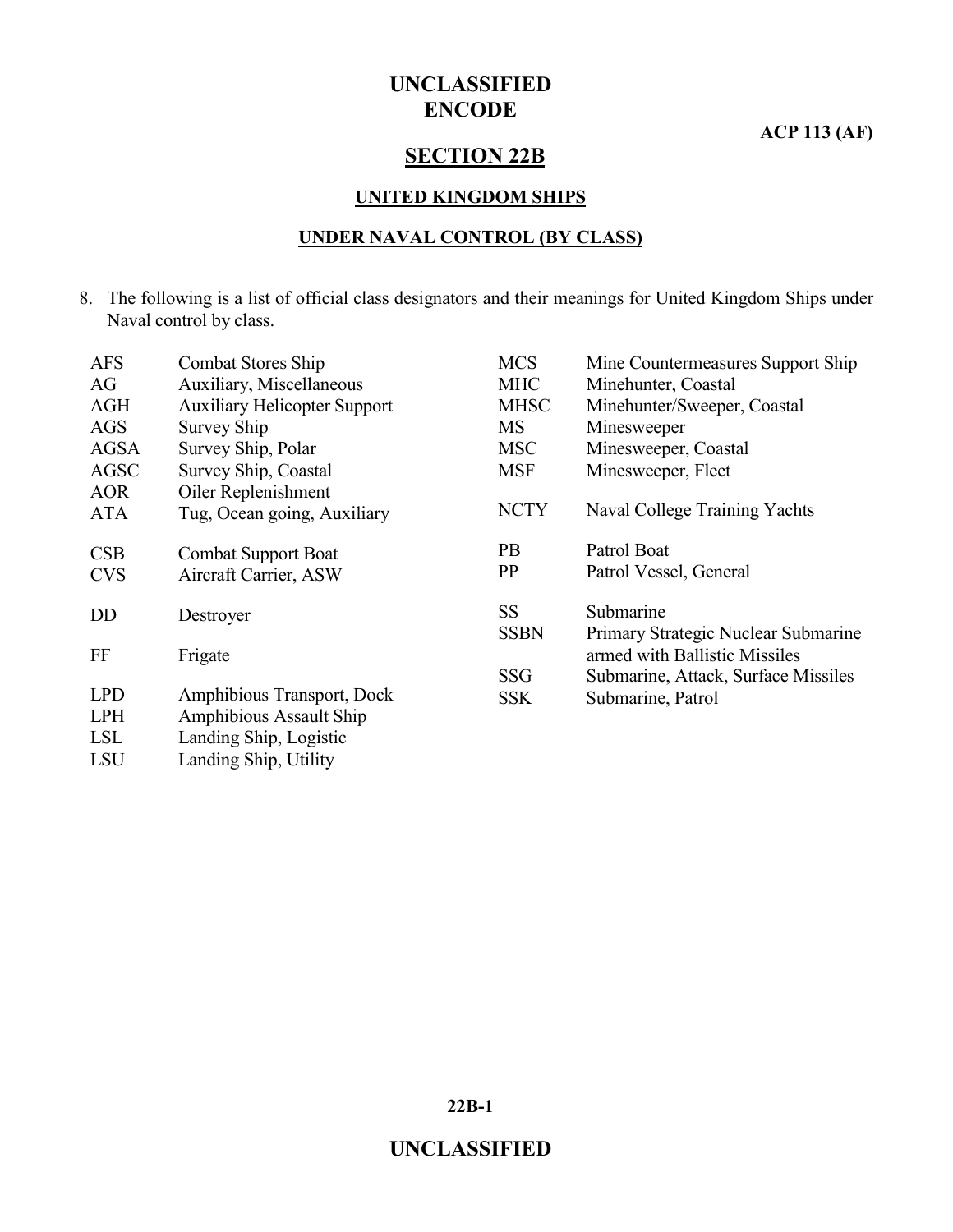#### **22B-2**

| YARMOUTH NAVIGATOR            | <b>MLJT</b> | $(A361)$ ENDEVOUR $(AG)$   | <b>GBST</b> |
|-------------------------------|-------------|----------------------------|-------------|
|                               |             | $(A367)$ NEWTON $(AG)$     | <b>GURN</b> |
| (A386) FORT AUSTIN (AFS)      | <b>GSEV</b> | $(A368)$ WARDEN $(AG)$     | GACZ        |
|                               |             | (A378) KINTERBURY (AG)     | <b>GBKX</b> |
| MASTER CRAFTSMAN (AG)         | GCOV        | $(A390)$ JOAN $(AG)$       | <b>GQOB</b> |
| (A103) SULTAN ADVENTURER (AG) | <b>GZEE</b> | (A72) CAMERON (AG)         | GCOL        |
| $(A107)$ MESSINA $(AG)$       | <b>GBTG</b> | $(A87)$ MEON $(AG)$        | GBSZ        |
| (A129) DALMATIAN (AG)         | <b>GNQE</b> | (Y21) OILPRESS (AG)        | <b>GXGH</b> |
| $(A132)$ DILIGENCE $(AG)$     | <b>GCPC</b> | (Y32) MOORHEN (AG)         | <b>GACX</b> |
| (A146) WATERMAN (AG)          | <b>GEXF</b> | (Y33) MOORFOWL (AG)        | <b>GACY</b> |
| $(A147)$ FRANCES $(AG)$       | <b>GZAT</b> |                            |             |
| $(A149)$ FLORENCE $(AG)$      | <b>GZAU</b> | (A135) ARGUS (AGH)         | <b>GDSA</b> |
| $(A150)$ GENEVIEVE $(AG)$     | <b>GZAV</b> |                            |             |
| (A159) LOYAL WATCHER (AG)     | <b>GXHJ</b> | $(A131)$ SCOTT $(AGS)$     | <b>GCUP</b> |
| $(A172)$ LESLEY $(AG)$        | <b>GQOF</b> | (H87) ECHO (AGS)           | <b>GXUG</b> |
| $(A178)$ HUSKY $(AG)$         | <b>GZBD</b> | (H88) ENTERPRISE (AGS)     | <b>GXUH</b> |
| $(A180)$ MASTIFF $(AG)$       | <b>GWJE</b> |                            |             |
| $(A182)$ SALUKI $(AG)$        | <b>GZMV</b> | (A171) ENDURANCE (AGSA)    | <b>GXRH</b> |
| $(A185)$ SALMOOR $(AG)$       | <b>GAAK</b> |                            |             |
| $(A187)$ SALMAID $(AG)$       | <b>GAAM</b> | (H86) GLEANER (AGSC)       |             |
|                               |             |                            | <b>GDJF</b> |
| $(A189)$ SETTER $(AG)$        | <b>GNIB</b> |                            |             |
| $(A191)$ BOVISAND $(AG)$      | <b>GCUS</b> | (A109) BAYLEAF (AOR)       | <b>GCDC</b> |
| $(A192)$ CAWSAND $(AG)$       | <b>GCUT</b> | (A110) ORANGELEAF (AOR)    | <b>GURK</b> |
| $(A198)$ HELEN $(AG)$         | <b>GZGH</b> | (A111) OAKLEAF (AOR)       | <b>GABS</b> |
| $(A199)$ MYRTLE $(AG)$        | GQOJ        | (A269) GREY ROVER (AOR)    | <b>GYXM</b> |
| $(A201)$ SPANIEL $(AG)$       | <b>GZCK</b> | (A271) GOLD ROVER (AOR)    | <b>GRET</b> |
| (A205) NORAH(AG)              | <b>GQOL</b> | (A273) BLACK ROVER (AOR)   | <b>GREU</b> |
| $(A219)$ DEWDALE $(AG)$       | <b>GRFU</b> | (A385) FORT ROSALIE (AOR)  | <b>GSEU</b> |
| (A221) FORCEFUL (AG)          | <b>GAAE</b> | (A387) FORT VICTORIA (AOR) | <b>GACE</b> |
| $(A222)$ NIMBLE $(AG)$        | <b>GAAF</b> | (A388) FORT GEORGE (AOR)   | GCOG        |
| (A223) POWERFUL (AG)          | <b>GAAG</b> | (A389) WAVEKNIGHT (AOR)    | <b>GWBU</b> |
| $(A225)$ BUSTLER $(AG)$       | <b>GZAX</b> | (A390) WAVERULER (AOR)     | <b>GCVR</b> |
| $(A226)$ CAPABLE $(AG)$       | <b>GZAY</b> | (A480) RESOURCE (AOR)      | <b>GRFE</b> |
| (A227) CAREFUL (AG)           | <b>GZAZ</b> | (A81) BRAMBLELEAF (AOR)    | <b>GZAD</b> |
| (A228) FAITHFUL (AG)          | <b>GAAH</b> | (L3006) LARGS BAY (AOR)    | <b>GCIA</b> |
| (A231) DEXTEROUS (AG)         | <b>GAAJ</b> | (L3007) LYME BAY (AOR)     | <b>GCIB</b> |
| $(A232)$ ADAMANT $(AG)$       | <b>GDIQ</b> | (L3008) MOUNTS BAY (AOR)   | <b>GCIC</b> |
| $(A250)$ SHEEPDOG $(AG)$      | <b>GNIC</b> | (L3009) CARDIGAN BAY (AOR) | GCID        |
| $(A253)$ LADYBIRD $(AG)$      | GZGU        |                            |             |
| (A280) NEWHAVEN (AG)          | GAAB        | $(A224)$ ADEPT $(ATA)$     | <b>GZAW</b> |
| (A281) NUTBOURNE (AG)         | <b>GACA</b> | (A344) IMPULSE (ATA)       | <b>GCOW</b> |
| $(A282)$ NETLEY $(AG)$        | GACC        | (A345) IMPETUS (ATA)       | <b>GCOX</b> |
| $(A283)$ OBAN $(AG)$          | <b>GACD</b> |                            |             |
| (A284) ORONSAY (AG)           | <b>GBBA</b> | <b>CSB0001 (CSB)</b>       | MDVP4       |
| $(A285)$ OMAGH $(AG)$         | <b>GBBC</b> | <b>CSB0002 (CSB)</b>       | MDVG9       |
| (A286) PADSTOW (AG)           | <b>GBBD</b> | <b>CSB0003 (CSB)</b>       | MDVE7       |
| (A306) INTEGRITY (AG)         | <b>GBTD</b> | <b>CSB0004 (CSB)</b>       | MDVQ5       |
| (A308) ILCHESTER (AG)         | GQIP        | <b>CSB0005 (CSB)</b>       | MDVG4       |
| $(A309)$ INSTOW $(AG)$        | GQIQ        | <b>CSB0006 (CSB)</b>       | MDVH5       |
| (A311) IRONBRIDGE (AG)        | <b>GRIM</b> | <b>CSB0007 (CSB)</b>       | MDVF8       |
| $(A318)$ IXWORTH $(AG)$       | <b>GRFG</b> | <b>CSB0008 (CSB)</b>       | MDVM2       |
| (A360) LOYALTY (AG)           | <b>GBSS</b> | <b>CSB0009 (CSB)</b>       | MDUM7       |
|                               |             |                            |             |

# **UNCLASSIFIED ENCODE**

# **ACP 113 (AF)**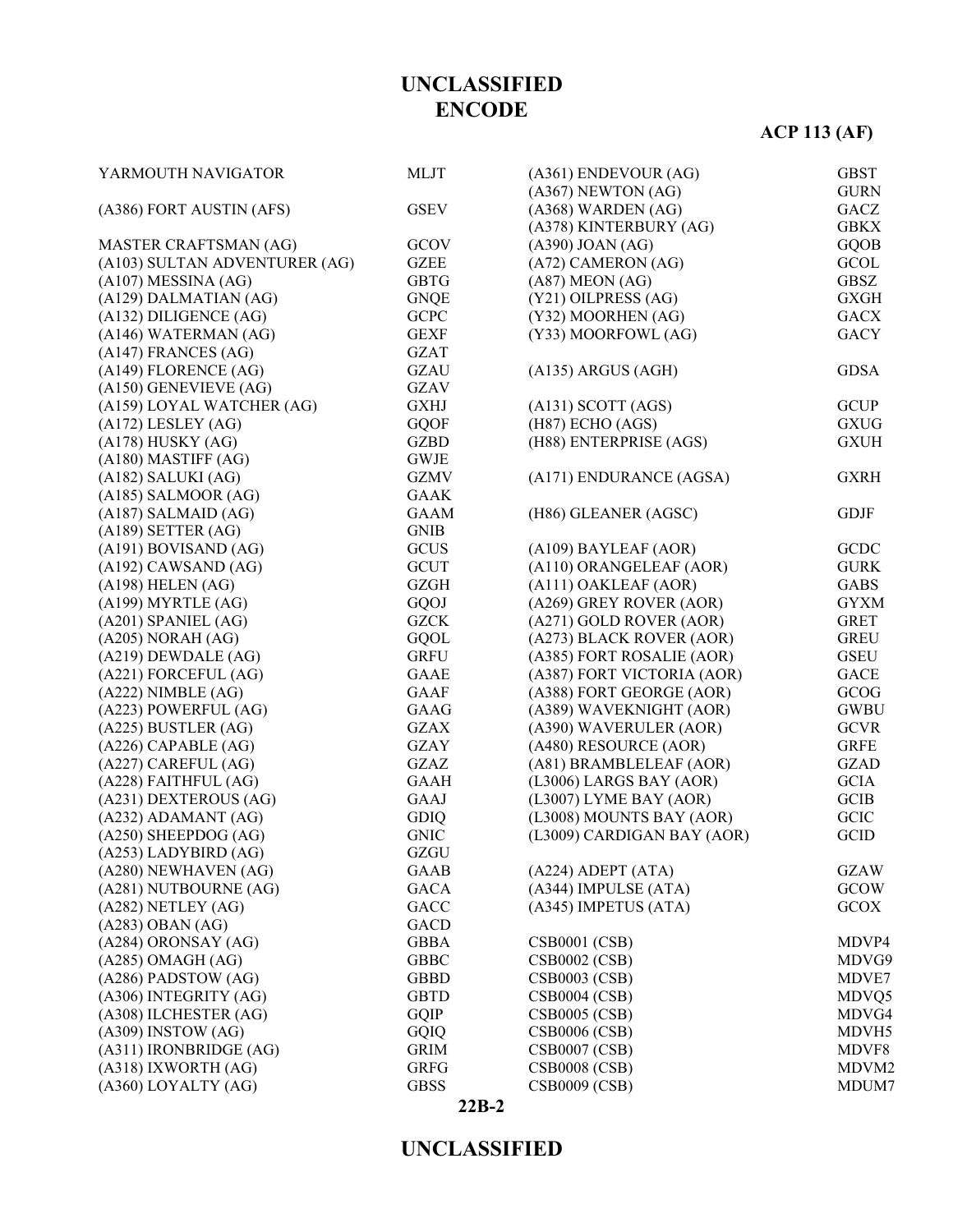# **22B-3**

|                         |                   |                                 | $ACP$ 113 (AF) |
|-------------------------|-------------------|---------------------------------|----------------|
| <b>CSB0010 (CSB)</b>    | MDUP <sub>6</sub> | (F237) WESTMINSTER (FF)         | <b>GCOK</b>    |
| <b>CSB0011 (CSB)</b>    | MDUS <sub>6</sub> | (F238) NORTHUMBERLAND (FF)      | <b>GCOH</b>    |
| <b>CSB0012 (CSB)</b>    | MDUT <sub>6</sub> | (F239) RICHMOND (FF)            | GCOJ           |
| <b>CSB0013 (CSB)</b>    | MDUV5             | (F78) KENT (FF)                 | <b>GDIR</b>    |
| <b>CSB0014 (CSB)</b>    | MDWQ5             | (F79) PORTLAND (FF)             | <b>GDIS</b>    |
| <b>CSB0015 (CSB)</b>    | MDWT7             | (F80) GRAFTON (FF)              | <b>GCOY</b>    |
| <b>CSB0016 (CSB)</b>    | MDXD8             | (F81) SUTHERLAND (FF)           | GCOZ           |
| <b>CSB0017 (CSB)</b>    | MDWU3             | (F82) SOMERSET (FF)             | <b>GDIP</b>    |
| <b>CSB0018 (CSB)</b>    | MDWU4             | (F83) ST ALBANS (FF)            | <b>GDIT</b>    |
| <b>CSB0019 (CSB)</b>    | MDWC <sub>6</sub> | (F85) CUMBERLAND (FF)           | <b>GAAP</b>    |
| <b>CSB0020 (CSB)</b>    | MDVV7             | (F86) CAMPBELTOWN (FF)          | <b>GABK</b>    |
| <b>CSB0021 (CSB)</b>    | MDVY <sub>2</sub> | (F87) CHATHAM (FF)              | <b>GABL</b>    |
| <b>CSB0022 (CSB)</b>    | MEES4             | (F96) SHEFFIELD (FF)            | <b>GDKF</b>    |
| <b>CSB0023 (CSB)</b>    | MDVX2             | (F99) CORNWALL (FF)             | <b>GDLU</b>    |
| <b>CSB0024 (CSB)</b>    | MDVU9             |                                 |                |
| <b>CSB0025 (CSB)</b>    | MDXX5             | <b>JSATC ADVENTURE (HMSTC)</b>  | <b>GXHA</b>    |
| <b>CSB0026 (CSB)</b>    | MDXV6             | <b>JSATC AMORIA (HMSTC)</b>     | <b>GDIA</b>    |
| <b>CSB0027 (CSB)</b>    | MDXH9             | <b>JSATC BROADSWORD (HMSTC)</b> | <b>GUTC</b>    |
| <b>CSB0028 (CSB)</b>    | MDXG7             | <b>JSATC CALLISTA (HMSTC)</b>   | <b>GDIB</b>    |
| <b>CSB0029 (CSB)</b>    | MDXX4             | <b>JSATC CHALLENGER (HMSTC)</b> | <b>GXHB</b>    |
| <b>CSB0030 (CSB)</b>    | MDVK7             | <b>JSATC CHASER (HMSTC)</b>     | <b>GUSR</b>    |
| CSB9931 (CSB)           | MDVD <sub>6</sub> | <b>JSATC DASHER (HMSTC)</b>     | <b>GUSZ</b>    |
| <b>CSB9932 (CSB)</b>    | MDVG5             | <b>JSATC DISCOVERER (HMSTC)</b> | <b>GXHC</b>    |
|                         |                   | <b>JSATC DOSINA (HMSTC)</b>     | <b>GDIC</b>    |
| (R05) INVINCIBLE (CVS)  | <b>GUCL</b>       | <b>JSATC ENDEAVOUR (HMSTC)</b>  | <b>GXHD</b>    |
| (R06) ILLUSTRIOUS (CVS) | <b>GVUH</b>       | <b>JSATC ENSIS (HMSTC)</b>      | <b>GDID</b>    |
| (R07) ARK ROYAL (CVS)   | <b>GCDG</b>       | <b>JSATC FIMBRIA (HMSTC)</b>    | <b>GDIE</b>    |
|                         | <b>GQIF</b>       | <b>JSATC JANTHINA (HMSTC)</b>   | <b>GDIF</b>    |
| (D108) CARDIFF (DD)     |                   | <b>JSATC KUKRI (HMSTC)</b>      | <b>GUTB</b>    |
| (D32) DARING (DD)       | <b>GPLA</b>       | <b>JSATC LAMBIS (HMSTC)</b>     | <b>GDIG</b>    |
| (D33) DAUNTLESS (DD)    | <b>GPLB</b>       | JSATC LOARD PORTAL (HMSTC)      | <b>GUTD</b>    |
| (D34) DIAMOND (DD)      | <b>GPLC</b>       | <b>JSATC MITRA (HMSTC)</b>      | <b>GDIH</b>    |
| (D35) DRAGON (DD)       | <b>GMIB</b>       | <b>JSATC MITRA (HMSTC)</b>      | <b>GCIH</b>    |
| (D36) DEFENDER (DD)     | <b>GMIA</b>       | <b>JSATC NERETA (HMSTC)</b>     | <b>GDII</b>    |
| (D37) DUNCAN (DD)       | <b>GMIC</b>       | <b>JSATC PLACUNA (HMSTC)</b>    | GDIJ           |
| (D87) NEWCASTLE (DD)    | <b>GQIH</b>       | <b>JSATC RACER (HMSTC)</b>      | <b>GUTA</b>    |
| (D88) GLASGOW (DD)      | GQIJ              | <b>JSATC SABRE (HMSTC)</b>      | <b>GUBZ</b>    |
| $(D89)$ EXETER $(DD)$   | GVUJ              | <b>JSATC SYRINX (HMSTC)</b>     | <b>GDIK</b>    |
| (D90) SOUTHAMPTON (DD)  | <b>GVUK</b>       | <b>JSATC TROCHUS (HMSTC)</b>    | <b>GDIL</b>    |
| (D91) NOTTINGHAM (DD)   | <b>GZIR</b>       | <b>JSATC VOLUTA (HMSTC)</b>     | <b>GDIN</b>    |
| (D92) LIVERPOOL (DD)    | <b>GZIS</b>       | <b>JSATC ZIDONA (HMSTC)</b>     | <b>GDIO</b>    |
| (D95) MANCHESTER (DD)   | <b>GYHG</b>       | (Y17) AMARYLLIS (HMSTC)         | <b>GCOM</b>    |
| (D96) GLOUCESTER (DD)   | <b>GBBF</b>       | (Y2533) MARLET (HMSTC)          | <b>GCON</b>    |
| (D97) EDINGBURGH (DD)   | <b>GBBE</b>       | (Y2534) PEGASUS (HMSTC)         | <b>GCOP</b>    |
| (D98) YORK (DD)         | <b>GBBB</b>       | (Y2535) SEAHORSE (HMSTC)        | <b>GCOR</b>    |
| (F229) LANCASTER (FF)   | <b>GACH</b>       | (L3508) LCU(9) 3508 (LCU)       | <b>GIAL</b>    |
| (F230) NORFOLK (FF)     | <b>GAAN</b>       | (L3509) LCU 01 9730 (LCU)       | <b>GCYO</b>    |
| (F231) ARGYLL (FF)      | GACG              | (L3510) LCU 02 9731 (LCU)       | <b>GCYN</b>    |
| (F233) MARLBOROUGH (FF) | GACJ              | (L3511) LCU 03 9732 (LCU)       | <b>GCYQ</b>    |
| (F234) IRON DUKE (FF)   | <b>GCOB</b>       | (L3513) LCU 05 9734 (LCU)       | <b>GCYS</b>    |
| (F235) MONMOUTH (FF)    | GCOC              | (L3514) LCU 06 9735 (LCU)       | <b>GCYT</b>    |
| (F236) MONTROSE (FF)    | GCOD              | (L3515) LCU 07 9736 (LCU)       | <b>GCYU</b>    |

# **UNCLASSIFIED ENCODE**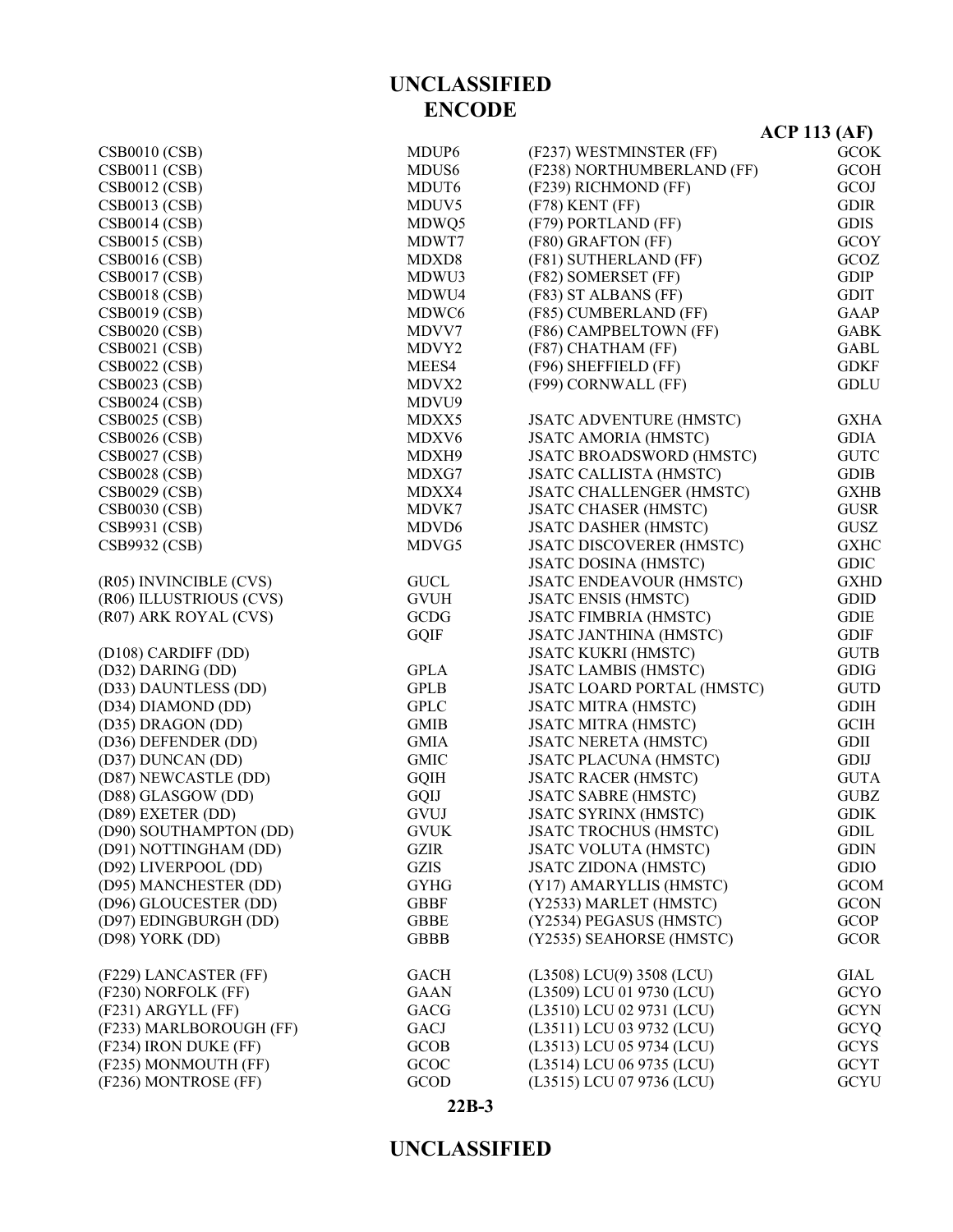#### **22B-4**

|                             |             |                              | <b>ACP 113 (AF)</b> |
|-----------------------------|-------------|------------------------------|---------------------|
| (L700) LCU(9) 700 (LCU)     | <b>GNWA</b> | <b>FOXDALE (NCTY)</b>        | <b>GDJL</b>         |
| (L701) LCU(9) 701 (LCU)     | <b>GOHZ</b> | <b>FOXFIELD (NCTY)</b>       | <b>GDJG</b>         |
| (L702) LCU(9) 702 (LCU)     | <b>GQBH</b> | <b>FOXFIRE (NCTY)</b>        | <b>GDJH</b>         |
| (L704) LCU(9) 704 (LCU)     | <b>GNZU</b> | <b>FOXGLOVE (NCTY)</b>       | <b>GCUA</b>         |
| (L705) LCU(9) 705 (LCU)     | <b>GPCU</b> | FOXHOLE (NCTY)               | <b>GDIW</b>         |
| (L706) LCU(9) 706 (LCU)     | <b>GRBE</b> | <b>FOXLANE (NCTY)</b>        | <b>GDIX</b>         |
| (L707) LCU(9) 707 (LCU)     | <b>GTRU</b> | <b>FOXMARK (NCTY)</b>        | <b>GDIY</b>         |
| (L708) LCU(9) 708 (LCU)     | <b>GQJU</b> | FOXTOR (NCTY)                | <b>GCUB</b>         |
| (L709) LCU(9) 709 (LCU)     | <b>GQKH</b> | <b>HEADOVERHEELS (NCTY)</b>  | <b>GCUF</b>         |
| (L710) LCU(9) 710 (LCU)     | <b>GTBE</b> | HEADSIWIN (NCTY)             | <b>GCUE</b>         |
| (L711) LCU(9) 711 (LCU)     | <b>GVPA</b> | <b>HEADSTRONG (NCTY)</b>     | GCUG                |
| (L713) LCU(9) 713 (LCU)     | <b>GACL</b> | HEDONIST (NCTY)              | <b>GCUD</b>         |
| (L714) LCU(9) 714 (LCU)     | <b>GACM</b> |                              |                     |
| (L715) LCU(9) 715 (LCU)     | <b>GACN</b> | (A142) TORMENTOR (PB)        | <b>GXUJ</b>         |
|                             |             | $(A305)$ CONDOR (PB)         | <b>GBTB</b>         |
| (L15) BULWARK (LPD)         | <b>GDIV</b> | (P258) LEEDS CASTLE (PB)     | <b>GBRE</b>         |
|                             |             | (P265) DUMBARTON CASTLE (PB) | <b>GBRF</b>         |
| (L12) OCEAN (LPH)           | GCOU        |                              |                     |
| (L14) ALBION (LPH)          | <b>GDIU</b> | (P163) EXPRESS (PP)          | <b>GABC</b>         |
|                             |             | (P164) EXPLORER (PP)         | <b>GABB</b>         |
| (L3004) SIR BEDIVERE (LSL)  | <b>GSRE</b> | (P165) EXAMPLE (PP)          | <b>GABA</b>         |
| (L3005) SIR GALAHAD (LSL)   | <b>GABN</b> | (P176) EXPLOIT (PP)          | <b>GABD</b>         |
| (L3027) SIR GERAINT (LSL)   | <b>GVNU</b> | (P270) BITER (PP)            | <b>GAAR</b>         |
| (L3036) SIR PERCIVALE (LSL) | <b>GVTA</b> | (P272) SMITER (PP)           | <b>GAAS</b>         |
| (L3505) SIR TRISTRAM (LSL)  | <b>GVMA</b> | (P273) PURSUER (PP)          | <b>GAAT</b>         |
|                             |             | (P274) TRACKER (PP)          | <b>GCUU</b>         |
| (M101) SANDOWN (MHC)        | <b>GACF</b> | (P275) RAIDER (PP)           | <b>GCUV</b>         |
| (M102) INVERNESS (MHC)      | <b>GACR</b> | (P277) ANGLESEY (PP)         | <b>GXYR</b>         |
| (M104) WALNEY (MHC)         | <b>GACT</b> | (P279) BLAZER (PP)           | <b>GAAU</b>         |
| (M105) BRIDPORT (MHC)       | <b>GACU</b> | (P280) DASHER (PP)           | <b>GAAV</b>         |
| (M106) PENZANCE (MHC)       | <b>GCUI</b> | (P281) TYNE (PP)             | <b>GAAD</b>         |
| (M107) PEMBROKE (MHC)       | GCUJ        | (P282) SEVERN (PP)           | <b>GBSK</b>         |
| (M112) SHOREHAM (MHC)       | GCUO        | (P283) MERSEY (PP)           | <b>GBSY</b>         |
|                             |             | (P291) PUNCHER (PP)          | <b>GAAW</b>         |
| (M108) GRIMSBY (MHSC)       | <b>GCUK</b> | (P292) CHARGER (PP)          | <b>GAAX</b>         |
| (M109) BANGOR (MHSC)        | <b>GCUL</b> | (P294) TRUMPETER (PP)        | GAAZ                |
| (M110) RAMSEY (MHSC)        | <b>GCUM</b> | (P297) GUERNSEY (PP)         | <b>GUYW</b>         |
| (M111) BLYTH(MHSC)          | <b>GCUN</b> | (P300) LINDISFARNE (PP)      | <b>GUYZ</b>         |
| (M29) BRECON (MHSC)         | <b>GUZA</b> |                              |                     |
| (M30) LEDBURY (MHSC)        | <b>GWAE</b> | <b>BLUE SWAN (RSC)</b>       | <b>GBPO</b>         |
| (M31) CATTISTOCK (MHSC)     | <b>GYHJ</b> | (Y02) PETARD (RSC)           | <b>GZVE</b>         |
| (M32) COTTESMORE (MHSC)     | <b>GYHK</b> |                              |                     |
| (M33) BROCKLESBY (MHSC)     | <b>GBPQ</b> | (S28) VANGUARD (SSBN)        | <b>GACK</b>         |
| (M34) MIDDLETON (MHSC)      | <b>GYHL</b> | (S29) VICTORIOUS (SSBN)      | <b>GACP</b>         |
| (M35) DULVERTON (MHSC)      | <b>GBPB</b> | (S30) VIGILANT (SSBN)        | GCUQ                |
| (M37) CHIDDINGFOLD (MHSC)   | <b>GBPD</b> | (S31) VENGEANCE (SSBN)       | <b>GCUR</b>         |
| (M38) ATHERSTONE (MHSC)     | <b>GBPJ</b> |                              |                     |
| (M39) HURWORTH (MHSC)       | <b>GBPL</b> | (S104) SCEPTRE (SSGN)        | GQIL                |
| (M41) QUORN (MHSC)          | <b>GABT</b> | (S105) SPARTAN (SSGN)        | <b>GWAD</b>         |
|                             |             | (S106) SPLENDID (SSGN)       | <b>GXWV</b>         |
| <b>FOXBRUSH (NCTY)</b>      | <b>GDIZ</b> | (S107) TRAFALGAR (SSGN)      | <b>GBKW</b>         |
| <b>FOXCHASE (NCTY)</b>      | <b>GDJK</b> | (S108) SOVEREIGN (SSGN)      | <b>GPAB</b>         |
| <b>FOXCUB (NCTY)</b>        | GCUC        | (S109) SUPERB (SSGN)         | <b>GQIK</b>         |

**UNCLASSIFIED ENCODE**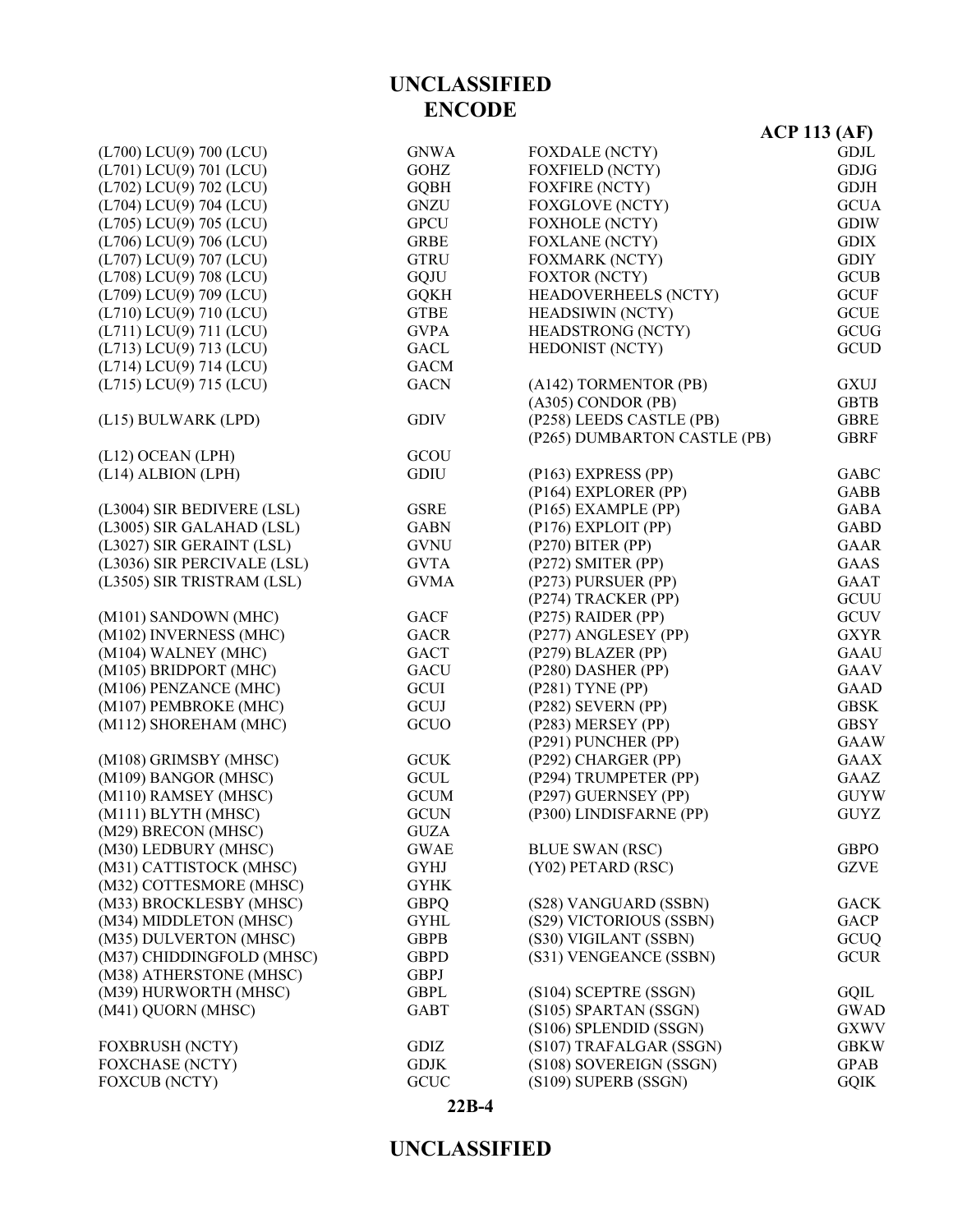### **ACP 113 (AF)**

| (S87) TURBULENT (SSGN) | <b>GBNJ</b> |
|------------------------|-------------|
| (S88) TIRELESS (SSGN)  | <b>GBNM</b> |
| (S90) TORBAY (SSGN)    | <b>GBNV</b> |
| (S91) TRENCHANT (SSGN) | <b>GBNY</b> |
| (S92) TALENT (SSGN)    | <b>GBNZ</b> |
| (S93) TRIUMPH (SSGN)   | <b>GABY</b> |
|                        |             |
| (WB08) MILL REEF (WB)  | <b>GABZ</b> |

**22B-5**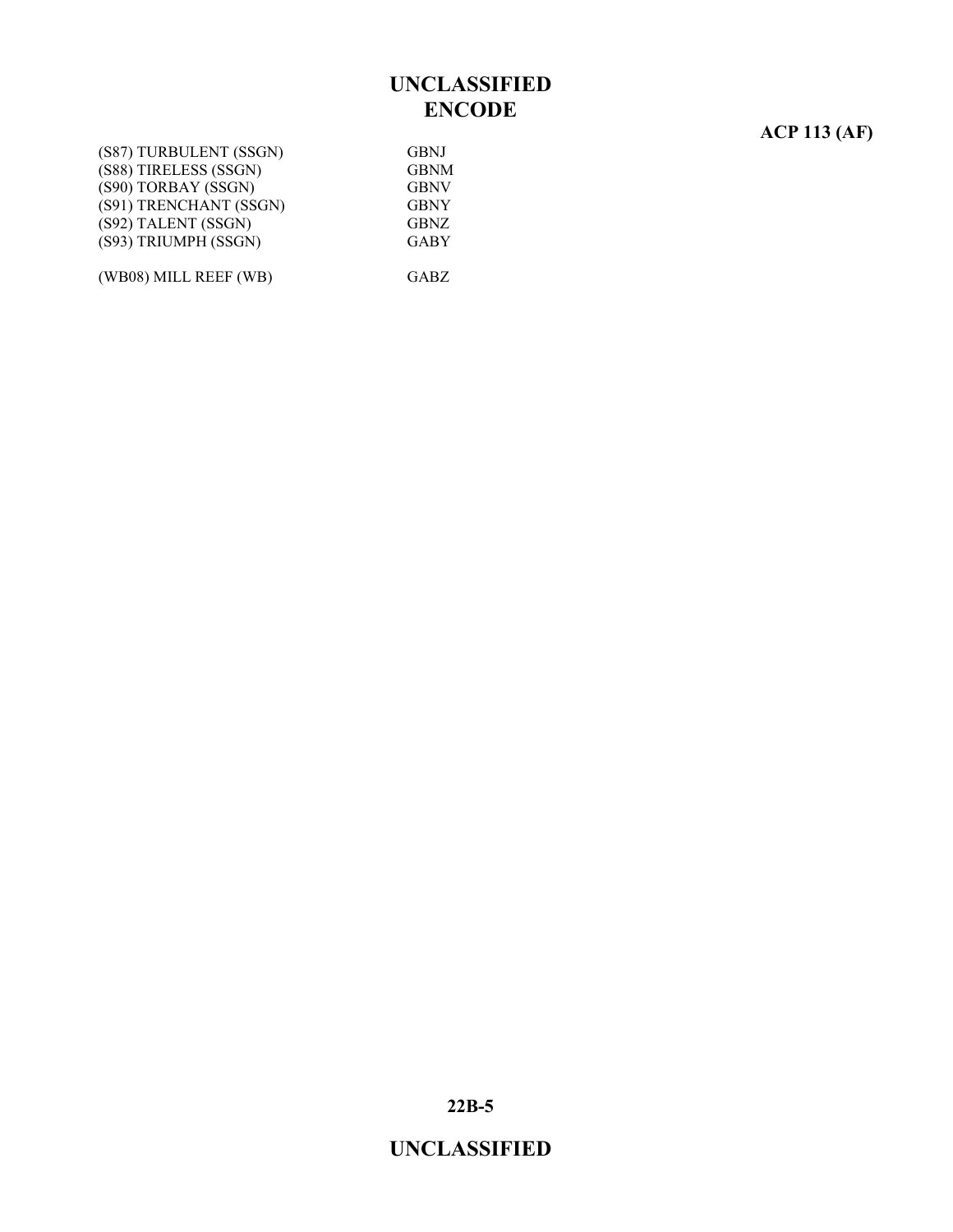### **ACP 113 (AF)**

# **SECTION 23A**

### **UNITED STATES**

#### **ARMY SHIPS**

1. The following is a list of official class designators and their meaning for U.S. Army Ships.

| Motor Torpedo (Boat) Tender       | <b>LT</b>         | U.S. Army Tug              |
|-----------------------------------|-------------------|----------------------------|
| Medium Cargo Barge                | MT                | Motor Towboat              |
| Crane Barge                       | $\mathbf{P}$      | Crash & Rescue Boat        |
| <b>Rescue Boat</b>                | Q                 | Crash Boat                 |
|                                   | QS                | Large Power Cruiser        |
| <b>Utility Cargo Boat</b>         |                   |                            |
| Freight & Supply Ship             |                   | Small Launch               |
|                                   |                   | Tug                        |
| Marine Tractor                    |                   |                            |
|                                   |                   | Tug (Transportation Corps) |
| Retriever Boat                    | <b>TP</b>         | Small Tug                  |
| <b>Retriever Boat</b>             | <b>TY</b>         | Tanker                     |
| Harbor Ship (Also Crash Boat)     | <b>WT</b>         | Small Harbor Tug           |
| Harbor Boat (Freight & Passenger) | Y                 | Tanker                     |
|                                   | Large Cargo Barge | S<br><b>ST</b><br>T        |

**23A-1**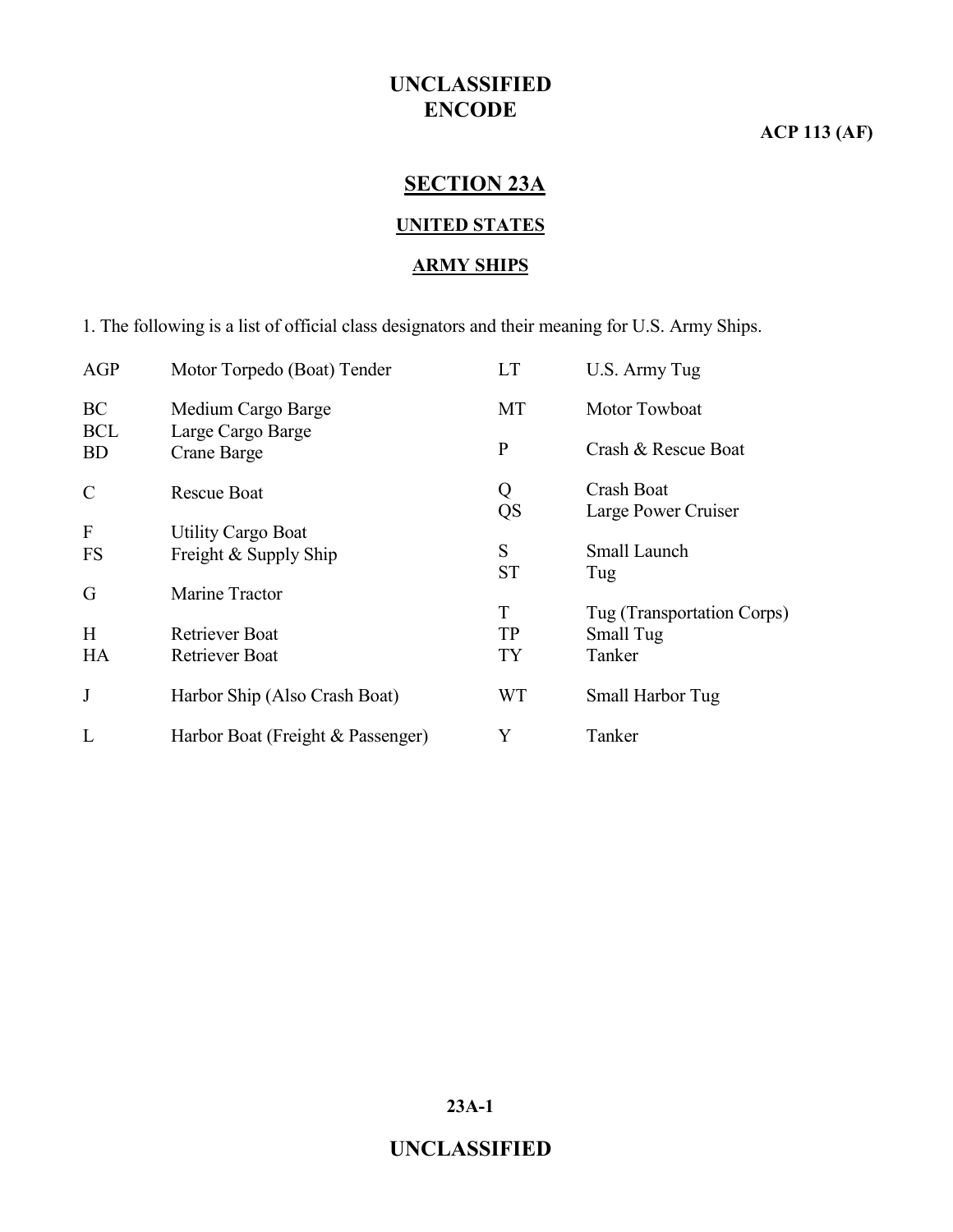# **ACP 113 (AF)**

| ALL ARMY VESSELS GENERAL CALL | AAAA        | DISCHARGE BOAT 7102                  | <b>AEUG</b> |
|-------------------------------|-------------|--------------------------------------|-------------|
|                               |             | <b>DREDGE BURGESS</b>                | <b>AEBO</b> |
| <b>ALCONA</b>                 | <b>AETN</b> | <b>DREDGE HURLEY</b>                 | <b>AEDT</b> |
| <b>ALEXANDRIA</b>             | <b>AEWD</b> | <b>DREDGE JADWIN</b>                 | <b>AEDL</b> |
| <b>ARKANSAS POST</b>          | <b>AECE</b> | DREDGE TENDER WARD                   | <b>AEIT</b> |
| <b>ARKOMA</b>                 | <b>AEIU</b> | <b>DRIFTMASTER</b>                   | AEJH        |
| ATHENA (FMS 786)              | <b>ABNC</b> | <b>DULUTH</b>                        | <b>AERV</b> |
| ATHENA (FMS-786)              | AABP        |                                      |             |
|                               |             | <b>FAIRCHILD</b>                     | <b>AEVM</b> |
| <b>BARGE 587</b>              | <b>AEPX</b> | <b>FALCON</b>                        | AEOH        |
| <b>BAYFIELD</b>               | <b>AEMR</b> | FERRY BOAT JELANG K FB817            | <b>AADR</b> |
| <b>BD</b> 6072                | <b>ADSQ</b> | <b>FLEMING</b>                       | <b>AEBK</b> |
| <b>BD</b> 6073                | <b>ADSR</b> | <b>FMS 788</b>                       | AAER        |
| <b>BD</b> 6074                | AACO        | <b>FORNEY</b>                        | <b>AEUN</b> |
| BD 6659 (WILDERNESS)          | <b>ABHW</b> | <b>FREDERICK</b>                     | <b>AEKJ</b> |
| BD 6661 (DIAMOND ISLAND)      | AAFK        |                                      |             |
| BD 6700 (BIG SWITCH)          | AAOX        | <b>GATLIN</b>                        | <b>AEOV</b> |
| BD 6701 (BIG BETHEL)          | ABER        | <b>GELBERMAN</b>                     | <b>AEUV</b> |
| <b>BEARDSTOWN</b>             | <b>AEDU</b> | <b>GEN FRANK S BESSON JR</b>         | AAEC        |
| <b>BOYD</b>                   | AEDE        | <b>GILLETTE</b>                      | <b>AEMU</b> |
|                               |             | <b>GRANADA</b>                       | <b>AEGA</b> |
| CAGAYANDE CITY (LC-551)       | <b>AAIX</b> |                                      |             |
| <b>CALUSA</b>                 | <b>AEJA</b> | HAMMOND BAY                          | <b>AEPW</b> |
| <b>CAMPBELL</b>               |             |                                      | <b>AELT</b> |
|                               | <b>AEFY</b> | <b>HARVEY</b><br><b>HARVEY HODGE</b> |             |
| <b>CHALLENGER</b>             | AEAM        |                                      | <b>AEDO</b> |
| <b>CHALMETTE</b>              | <b>AEVN</b> | <b>HATTON</b>                        | <b>AEGY</b> |
| <b>CHANNAHAN</b>              | <b>AECN</b> | <b>HAYWARD</b>                       | AEEA        |
| <b>CHARLIE HIPP</b>           | AEAK        | <b>HOCKING</b>                       | <b>AEPB</b> |
| <b>CHIPOLA</b>                | AEBA        | HOPPER DREDGE ESSAYONS               | <b>AENO</b> |
| <b>CHOPTANK</b>               | <b>AEWO</b> | HOPPER DREDGE WHEELER                | AEQZ        |
| <b>COLEMAN</b>                | <b>AEHO</b> | HOPPER DREDGE YAQUINA                | <b>AEPD</b> |
| <b>CONWAY</b>                 | AEJC        | <b>HUDSON</b>                        | <b>AEWA</b> |
| <b>COOTER</b>                 | <b>AEDK</b> | <b>HURON</b>                         | <b>AEMT</b> |
| <b>CRAIGEL</b>                | AEJT        |                                      |             |
| <b>CREW BOAT BOGUE</b>        | AEDC        | J 3795 (THE MINNOW)                  | AADG        |
| <b>CREW BOAT WHEELER</b>      | <b>AERD</b> | <b>J.H. SIMPSON</b>                  | <b>AEEH</b> |
| <b>CREWBOAT BURRWOOD</b>      | <b>AEUA</b> | <b>JAMES M. BRAY</b>                 | <b>AECB</b> |
| <b>CUMBERLAND</b>             | ABBQ        | <b>JAMESTOWN</b>                     | AEJZ        |
| CW3 HAROLD C. CLINGER         | <b>AAED</b> | <b>JESSIE B</b>                      | <b>AEDG</b> |
|                               |             | <b>JIMMY CREED</b>                   | AEAB        |
| <b>DARRUS II</b>              | <b>AECU</b> | <b>JOHN BOPP</b>                     | <b>AEIE</b> |
| DEBRIS BOAT 5803              | <b>AESB</b> |                                      |             |
| <b>DEBRIS BOAT PUGET</b>      | <b>AEQW</b> | <b>KANKAKEE</b>                      | <b>AEFE</b> |
| <b>DERRICK BOAT 10</b>        | <b>AEDB</b> | <b>KENNEBAGO</b>                     | <b>ABBR</b> |
| <b>DERRICK BOAT 11</b>        | <b>AEEU</b> | <b>KENOSHA</b>                       | <b>AEMZ</b> |
| <b>DERRICK BOAT 3</b>         | <b>AESI</b> | <b>KENT</b>                          | <b>AEKK</b> |
| <b>DERRICK BOAT 6103</b>      | <b>AEDM</b> | <b>KING</b>                          | <b>AEAF</b> |
| <b>DERRICK BOAT 6901</b>      | <b>AEUE</b> |                                      |             |
| <b>DERRICK BOAT 762</b>       | <b>AERI</b> | <b>LAKE SUPERIOR</b>                 | AEHP        |
| <b>DERRICK BOAT 765</b>       | <b>AERJ</b> | <b>LARC 904</b>                      | <b>AEEM</b> |
| <b>DERRICK BOAT 8</b>         |             | <b>LARC 938</b>                      |             |
|                               | AEGL        |                                      | <b>AEHU</b> |
| DISCHARGE BOAT 7101           | <b>AEUF</b> | <b>LARC 950</b>                      | <b>AEHY</b> |

**23A-2**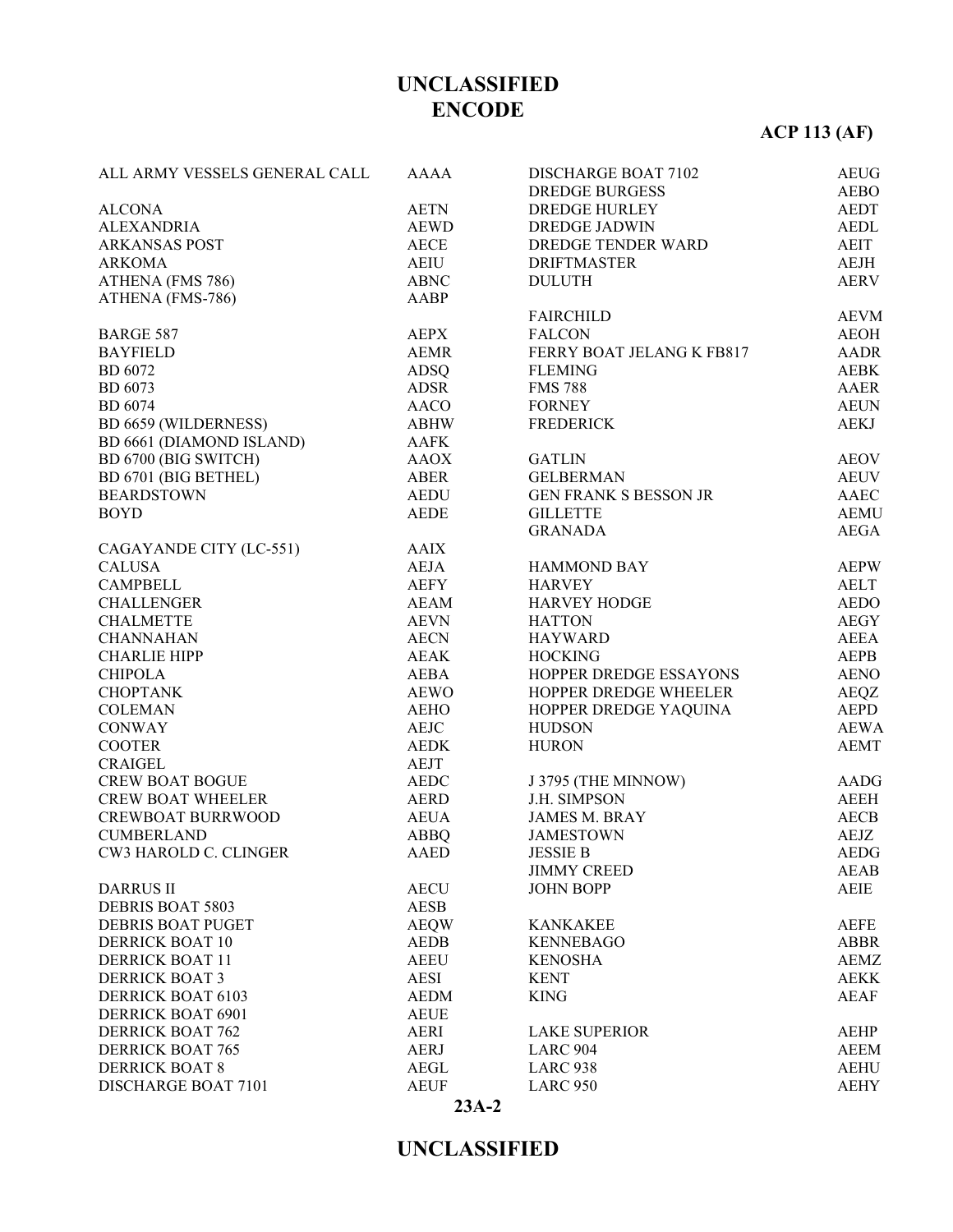### **23A-3**

|                        | <b>ENCODE</b>              |                             |                       |
|------------------------|----------------------------|-----------------------------|-----------------------|
|                        |                            |                             | <b>ACP 113 (AF)</b>   |
| LARC-60 NO. 06         | <b>ADSW</b>                | <b>LCM 8542</b>             | <b>AAAC</b>           |
| LARC-60 NO. 16         | <b>ADSX</b>                | <b>LCM 8543</b>             | AAJB                  |
| LARC-60 NO. 17         | <b>ADSY</b>                | <b>LCM 8544</b>             | <b>AAKA</b>           |
| LARC-60 NO. 20         | ADSZ                       | <b>LCM 8547</b>             | <b>ADTE</b>           |
| <b>LARC-60 NO. 38</b>  | <b>ADTA</b>                | <b>LCM 8548</b>             | <b>AAGP</b>           |
|                        |                            |                             | <b>AABG</b>           |
| <b>LARC-60 NO. 41</b>  | <b>ADTB</b><br><b>ADTC</b> | <b>LCM 8549</b>             | <b>AABO</b>           |
| LARC-60 NO. 47         |                            | <b>LCM 8551</b>             |                       |
| <b>LARC-60 NO. 55</b>  | <b>AAPD</b>                | <b>LCM 8553</b>             | AAFZ                  |
| <b>LAUNCH 3032</b>     | <b>AEEP</b>                | <b>LCM 8554</b>             | <b>AAGU</b>           |
| <b>LAUNCH 3033</b>     | <b>AEER</b>                | <b>LCM 8555</b>             | <b>AAHC</b>           |
| <b>LAUNCH 3034</b>     | <b>AEES</b>                | <b>LCM 8556</b>             | <b>AAHF</b>           |
| <b>LAUNCH 3035</b>     | <b>AEEQ</b>                | <b>LCM 8557</b>             | <b>AANC</b>           |
| <b>LAUNCH 3036</b>     | <b>AEDV</b>                | <b>LCM 8580</b>             | <b>AAAX</b>           |
| <b>LAUNCH 3037</b>     | <b>AEHX</b>                | <b>LCM 8581</b>             | <b>AAMB</b>           |
| <b>LAUNCH 3038</b>     | <b>AEEG</b>                | <b>LCM 8584</b>             | <b>AAAH</b>           |
| <b>LAUNCH 3042</b>     | <b>AEHA</b>                | <b>LCM 8585</b>             | <b>ABED</b>           |
| <b>LAUNCH 3045</b>     | <b>AEAZ</b>                | <b>LCM 8586</b>             | <b>AAGA</b>           |
| <b>LAUNCH 3046</b>     | <b>AEFC</b>                | <b>LCM 8587</b>             | <b>AAAP</b>           |
| <b>LAUNCH 3047</b>     | <b>AEBS</b>                | <b>LCM 8588</b>             | <b>AABH</b>           |
| <b>LAUNCH 3051</b>     | <b>AEMF</b>                | <b>LCM 8590</b>             | <b>AADD</b>           |
| <b>LAUNCH 4047</b>     | <b>AEBH</b>                | <b>LCM 8591</b>             | AABJ                  |
| <b>LAUNCH ESSAYONS</b> | <b>AEKX</b>                | <b>LCM 8592</b>             | <b>AABS</b>           |
| <b>LAUNCH SWEATT</b>   | <b>AECW</b>                | <b>LCM 8593</b>             | <b>ABOK</b>           |
| <b>LAUNCH W-38</b>     | <b>AERO</b>                | <b>LCM 8594</b>             | <b>AABT</b>           |
| LAUNCH YAQUINA         | <b>AEPI</b>                | <b>LCM 8597</b>             | <b>AABV</b>           |
| LC 550 (BACOCOLD)      | <b>AAKN</b>                | <b>LCM 8598</b>             | <b>AABW</b>           |
| <b>LCM 8001</b>        | <b>ABPA</b>                | <b>LCM 8599</b>             | AABZ                  |
| <b>LCM 8004</b>        | <b>ADTS</b>                | <b>LCM 8601</b>             | <b>ABAT</b>           |
| <b>LCM 8010</b>        | <b>ABPB</b>                | <b>LCM 8602</b>             | <b>AACF</b>           |
| <b>LCM 8016</b>        | <b>ABCL</b>                | <b>LCM 8603</b>             | <b>AAAJ</b>           |
| <b>LCM 8078</b>        | <b>ADTN</b>                | <b>LCM 8604</b>             | <b>AAAI</b>           |
| <b>LCM 8085</b>        | <b>ABOQ</b>                | <b>LCM 8605</b>             | <b>ABAZ</b>           |
| <b>LCM 8109</b>        | <b>ABFB</b>                | <b>LCM 8607</b>             | <b>AACH</b>           |
| <b>LCM 8144</b>        | <b>AANW</b>                | <b>LCM 8608</b>             | <b>AAAO</b>           |
|                        |                            |                             |                       |
| <b>LCM 8153</b>        | <b>AARS</b>                | <b>LCM 8609</b>             | <b>ABBB</b>           |
| <b>LCM 8185</b>        | <b>AATH</b>                | <b>LCM 8610</b>             | <b>AAHL</b>           |
| <b>LCM 8214</b>        | <b>AARR</b>                | <b>LCM 8611</b>             | $\operatorname{AACW}$ |
| <b>LCM 8251</b>        | <b>ABBY</b>                | <b>LCM 8612</b>             | <b>AAMW</b>           |
| <b>LCM 8289</b>        | <b>AATX</b>                | <b>LCM 8613</b>             | AAFS                  |
| <b>LCM 8379</b>        | <b>ABCR</b>                | <b>LCM 8614</b>             | <b>ABBF</b>           |
| <b>LCM 8421</b>        | <b>ABDV</b>                | <b>LCM 8615</b>             | ABAJ                  |
| <b>LCM 8500</b>        | AACB                       | <b>LCM 8616</b>             | AALB                  |
| <b>LCM 8505</b>        | <b>AACR</b>                | <b>LCM 8617</b>             | AADB                  |
| <b>LCM 8515</b>        | <b>AADA</b>                | <b>LCM 8618</b>             | <b>AAFN</b>           |
| <b>LCM 8520</b>        | <b>AACV</b>                | <b>LCU 1509</b>             | <b>AAMO</b>           |
| <b>LCM 8521</b>        | <b>AADK</b>                | <b>LCU 1573</b>             | AAEP                  |
| <b>LCM 8522</b>        | AAES                       | LCU 1670 (SAN ISDRO)        | <b>ABFL</b>           |
| <b>LCM 8523</b>        | <b>AAFO</b>                | LCU 1675 (USAV COMMANDO)    | <b>AAOJ</b>           |
| <b>LCM 8524</b>        | AAGE                       | <b>LCU 1678</b>             | <b>AAOY</b>           |
| <b>LCM 8525</b>        | <b>AAHA</b>                | <b>LCU 1679</b>             | ABFJ                  |
| <b>LCM 8526</b>        | <b>AAIA</b>                | LCU 2002 (KENESAW MOUNTAIN) | AAEG                  |
| <b>LCM 8527</b>        | <b>ABBW</b>                | LCU 2003 (MACON)            | <b>AAEH</b>           |
| <b>LCM 8541</b>        | <b>AAAB</b>                | LCU 2004 (ALDIE)            | AADT                  |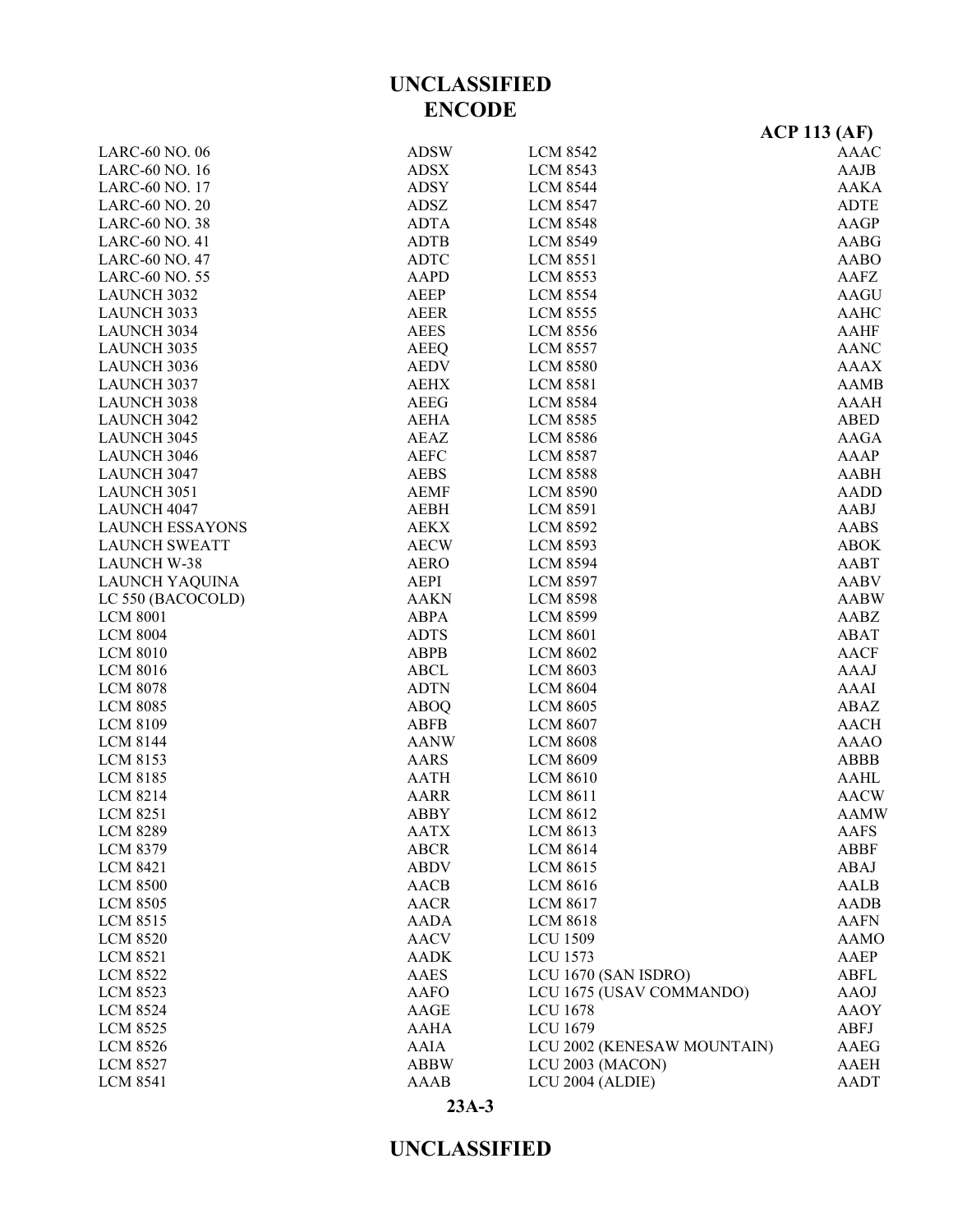|                                              |              |                                 | $ACP$ 113 (AF)             |
|----------------------------------------------|--------------|---------------------------------|----------------------------|
| LCU 2005 (BRANDY STATION)                    | <b>AADU</b>  | LTG WILLIAM B BUNKER            | AAEF                       |
| LCU 2006 (BRISTOE STATION)                   | AADV         | <b>LUDINGTON</b>                | <b>AEFW</b>                |
| <b>LCU 2007</b>                              | ABAV         |                                 |                            |
| LCU 2008 (BUENA VISTA)                       | AADX         | <b>MALLARD</b>                  | <b>AEFJ</b>                |
| <b>LCU 2009</b>                              | AACS         | <b>MANEUVER BOAT 1</b>          | <b>AETD</b>                |
| LCU 2010 (CEDAR RUN)                         | AADZ         | <b>MANEUVER BOAT 2</b>          | <b>AETE</b>                |
| LCU 2011 (CHICKAHOMINY)                      | AAEA         | <b>MANTIOWOC</b>                | <b>AEON</b>                |
| LCU 2012 (CHICKASAW BAYOU)                   | AAEB         | <b>MARKUS</b>                   | <b>AEJV</b>                |
| LCU 2014 (COAMO)                             | AAEJ         | MAT SINKING UNIT, QTR BOAT      | <b>AEAD</b>                |
| LCU 2015 (CONTRERAS)                         | <b>ADMM</b>  | <b>MCBRIDE</b>                  | <b>AEMK</b>                |
| LCU 2016 (CORINTH)                           | <b>ADMN</b>  | <b>MICHIGAN</b>                 | <b>AEVJ</b>                |
| LCU 2020 (FORT MCHENRY)                      | <b>ADMR</b>  | <b>MONTAUK</b>                  | <b>AEWF</b>                |
| LCU 2021 (GREAT BRIDGE)                      | <b>ADMS</b>  | MOORING BARGE 4802              | <b>AEJX</b>                |
| LCU 2023 (HOBKIRK)                           | <b>ADMU</b>  | <b>MOORING BARGE 4916</b>       | <b>AEPO</b>                |
| LCU 2034 (PERRYVILLE)                        | <b>ADNF</b>  | <b>MOORING BARGE 4917</b>       | AEPP                       |
| LCU 2035 (PORT HUDSON)                       | <b>ADNG</b>  | <b>MOORING BARGE 7403</b>       | <b>AEKO</b>                |
| <b>LCU 8558</b>                              | ABEU         | <b>MORING</b>                   | <b>AEBB</b>                |
| <b>LCU 8559</b>                              | ABET         | MOTOR TENDER GALLATIN           | <b>AECT</b>                |
| <b>LES</b>                                   | <b>AEFB</b>  | MV BENYAURD                     | <b>AEEB</b>                |
| <b>LRD 7330</b>                              | <b>AELX</b>  | <b>MV CLINTON</b>               | <b>AERE</b>                |
| <b>LRD 7809</b>                              | <b>AELN</b>  | MV EVELYN C                     | <b>AETU</b>                |
| LRD 7916                                     | AEUJ         | MV FRED LEE                     | <b>AEDR</b>                |
| <b>LRD 7925</b>                              | AEMX         | <b>MV HARRISON</b>              | AEEI                       |
| LRD 8149                                     | AEBC         | <b>MV IROQUOIS</b>              | <b>AESS</b>                |
| LRD 8221                                     | <b>AEAN</b>  | MV JOACHIM                      | <b>AEWR</b>                |
| <b>LRD 8602</b>                              | <b>AEND</b>  | MV KEYWOODS                     | <b>AEMO</b>                |
| LSV 5 (CHAS. P. GROSS)                       | ADSV         | MV LIPSCOMB                     | <b>AEOC</b>                |
| LSV <sub>6</sub>                             | AAFA         | MV MACKINAW                     | AEAT                       |
| LT 0065 (ENCOUNTER BAY)                      | ABCB         | MV MISSISSIPPI                  | <b>AEUI</b>                |
| LT 1937 (SGT WILLIAM SEAY)                   | AAMX<br>AACU | MV MUSCATINE<br><b>MV PEKIN</b> | <b>AEBJ</b><br><b>AESG</b> |
| LT 1953 (SALERNO)<br>LT 1956 (FREDRICKSBURG) | AADQ         | <b>MV PEORIA</b>                | AETJ                       |
| LT 1960                                      | AATC         | <b>MV RACCOON</b>               | <b>AEDI</b>                |
| LT 1970 (OKINAWA)                            | AABA         | MV SANGAMON                     | <b>AEOU</b>                |
| LT 1971 (NORMANDY)                           | <b>AAOW</b>  | <b>MV WAILES</b>                | <b>AEEL</b>                |
| LT 1972 (GETTYSBURG)                         | <b>ABHT</b>  | <b>MV WARIOTO</b>               | AEGP                       |
| LT 1973                                      | AAFT         |                                 |                            |
| LT 1974                                      | <b>AAKS</b>  | NICOLET                         | AEDZ                       |
| LT 1977 (ATTLEBORO)                          | <b>ADXO</b>  | NORTH CENTRAL                   | AETI                       |
| LT 2076 (NEW GUINEA)                         | <b>AAHV</b>  |                                 |                            |
| LT 2081                                      | <b>AAHH</b>  | OFFICE BARGE 5003               | <b>AEMM</b>                |
| LT 2085                                      | <b>AAML</b>  | OFFICE BARGE 5604               | AEBL                       |
| LT 2088 (PETERSBURG)                         | <b>ADXK</b>  | OFFICE BARGE 715                | AERL                       |
| LT 2090                                      | <b>AAFW</b>  | OKI-CHOBI                       | AEAR                       |
| LT 2092                                      | AAJH         | <b>OZARK</b>                    | <b>AEJN</b>                |
| LT 801 (MG NATHANIEL GREENE)                 | AAFB         |                                 |                            |
| LT 802 (MG HENRY KNOX)                       | ADTG         | PAINT BARGE 757                 | <b>AERK</b>                |
| LT 803 (MG ANTHONY WAYNE)                    | <b>ADTH</b>  | <b>PALMETTO</b>                 | AEAL                       |
| LT 804 (BG ZEBULON PIKE)                     | ADTI         | PATROL BOAT RANGER              | AEAC                       |
| LT 805 (MG WINFIELD SCOTT)                   | ADTJ         | PAUL BUNYAN                     | <b>AEVF</b>                |
| LT 806 (COL SETH WARNER)                     | <b>ADTK</b>  | PETIT JEAN                      | AEGH                       |
| LT 807 (SGM JON CHAMPE)                      | ADTL         | PIKE                            | <b>AEIK</b>                |
| LT 808 (MG JACOB BROWN)                      | <b>ADTM</b>  | PUSHBOAT BIENVILLE              | <b>AEUK</b>                |

**23A-4**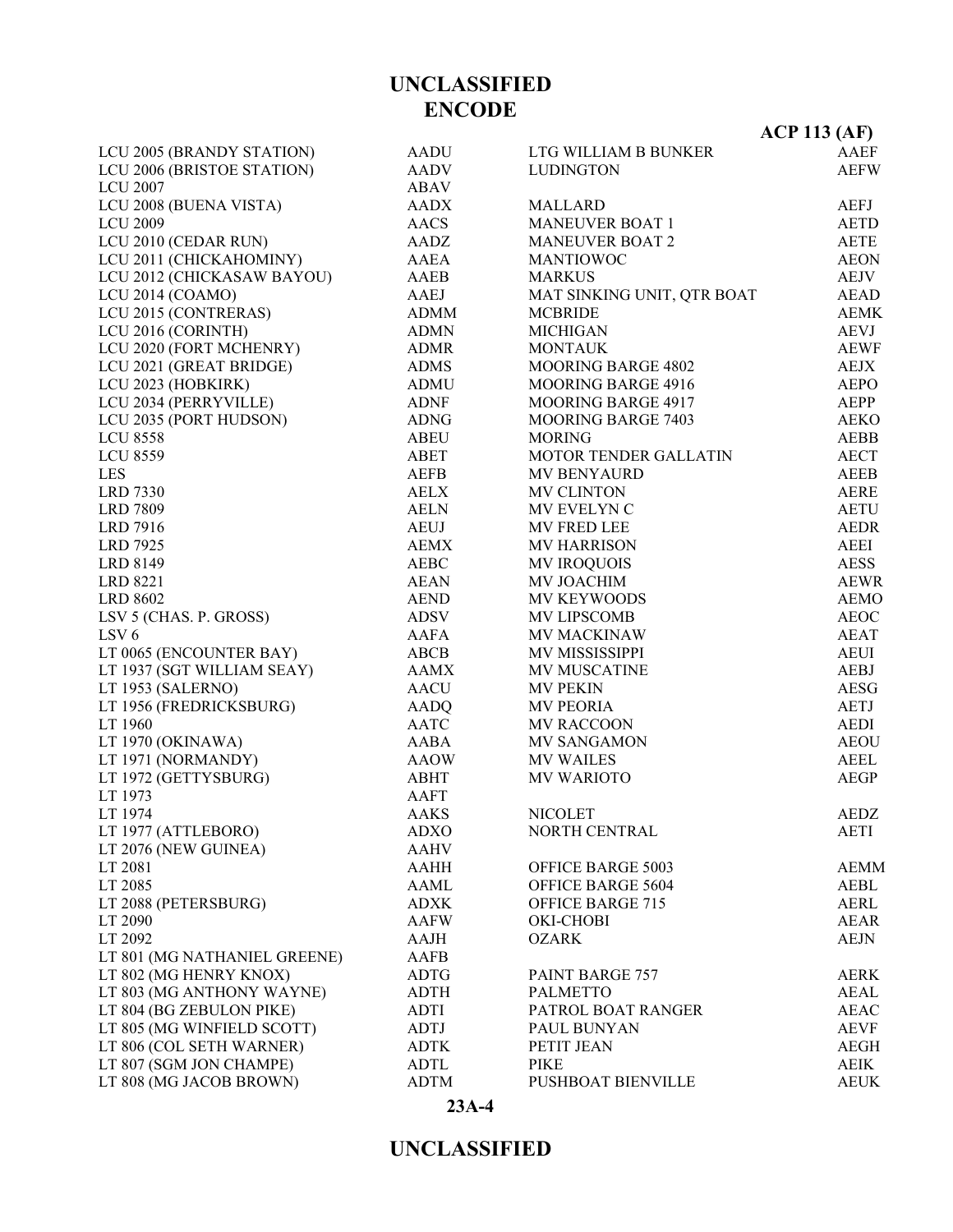|                                | LIVUDL      |                           |                     |
|--------------------------------|-------------|---------------------------|---------------------|
|                                |             |                           | <b>ACP 113 (AF)</b> |
|                                |             | T 489                     | <b>AARV</b>         |
| <b>QUARTERBOAT 5001</b>        | <b>AEKB</b> | T 512                     | <b>AABN</b>         |
|                                |             | <b>TAWAS BAY</b>          | <b>AENV</b>         |
| <b>RACINE</b>                  | <b>AESO</b> | <b>TENDER MATSON</b>      | <b>AELW</b>         |
| ROCK ISLAND                    | <b>AEIS</b> | TENDER MONMOUTH           | AEIL                |
| RODNEY P. ANGLIN               | <b>AECP</b> | THREE LAKES               | <b>AEQT</b>         |
| <b>ROUGE</b>                   | <b>AENJ</b> | TUG BOAT LT 101           | <b>ABAX</b>         |
| <b>RUDOLPH</b>                 | <b>AEHC</b> | TUG BOAT LT 102           | <b>ABDG</b>         |
|                                |             | TUG FORT BROOKE           | <b>AECY</b>         |
| <b>SAH 2200</b>                | AACA        | <b>TUG STANLEY</b>        | <b>AENG</b>         |
| <b>SAND DREDGE SANDWICK</b>    | AEPJ        |                           |                     |
| <b>SANDY</b>                   | <b>AECL</b> | <b>USAV JAMES MCHENRY</b> | AAFR                |
| <b>SEA HORSE</b>               | AESH        | <b>USAV RUNNYMEDE</b>     | <b>AADS</b>         |
| <b>SENTINEL II</b>             | <b>AEWN</b> |                           |                     |
| <b>SENTRY</b>                  | AEJY        | <b>VELER</b>              | AECG                |
| <b>SHELTER BAY</b>             | <b>AEVI</b> |                           |                     |
| <b>SHOP BARGE 601</b>          | <b>AEAQ</b> | WHITEFISH BAY             | <b>AEVH</b>         |
| <b>SHORTY BAIRD</b>            | <b>AELL</b> | WILLINGHAM                | <b>AEAS</b>         |
| <b>SOUNDER</b>                 | <b>AEAA</b> | <b>WINNECONNE</b>         | <b>AEWH</b>         |
| ST 1990 (MOHAWK VALLEY)        | AABI        | <b>WOODRUFF II</b>        | <b>AEBR</b>         |
| ST 1991 (ORISKANY)             | <b>ADBF</b> | <b>WORK BOAT 25</b>       | <b>AEAH</b>         |
| ST 1993 (COWPENS)              | AAAG        | <b>WORK BOAT 28</b>       | <b>AEJW</b>         |
| ST 2028 (PETERSBURG)           | AABM        | WPB-2                     | AAJT                |
| ST 2104 (MONMOUTH)             | AAJG        | WPB-3                     | <b>AAKB</b>         |
| ST 2116 (KINGS MOUNTAIN)       | ADAV        | <b>YANCOPIN</b>           | <b>AEAO</b>         |
| ST 2118 (GUILFORD COURTHS)     | <b>ADLS</b> |                           |                     |
| ST 2123 (NINETY SIX)           | <b>AANR</b> |                           |                     |
| ST 2124 (QUAKERHILL)           | <b>AAMJ</b> |                           |                     |
| ST 2126 (STONY POINT)          | ABBL        |                           |                     |
| ST 2130 (FORT MIFFLIN)         | <b>AANG</b> |                           |                     |
| ST 2199 (VALCORE ISLAND)       | <b>AACI</b> |                           |                     |
| ST 2201 (FALMOUTH)             | ABQI        |                           |                     |
| ST 3103                        | <b>AADC</b> |                           |                     |
| <b>SURVEY BARGE PAJ</b>        | <b>AEAV</b> |                           |                     |
| SURVEY BOAT B.E. COLVIN        | <b>AEDH</b> |                           |                     |
| <b>SURVEY BOAT BRETON</b>      | AEBZ        |                           |                     |
| <b>SURVEY BOAT FLORIDA</b>     | <b>AEIH</b> |                           |                     |
| <b>SURVEY BOAT HICKSON</b>     | <b>AEAI</b> |                           |                     |
| <b>SURVEY BOAT HR 400</b>      | <b>AEUY</b> |                           |                     |
| <b>SURVEY BOAT LABORDE</b>     | <b>AEKW</b> |                           |                     |
| <b>SURVEY BOAT LOCATOR</b>     | <b>AEKI</b> |                           |                     |
| <b>SURVEY BOAT NORMAN BRAY</b> | <b>AECA</b> |                           |                     |
| <b>SURVEY BOAT RODOLF</b>      | AEPZ        |                           |                     |
| <b>SURVEY BOAT SABLE</b>       | <b>AEBU</b> |                           |                     |
| <b>SURVEY BOAT SANDFINDER</b>  | <b>AEAG</b> |                           |                     |
| <b>SURVEY BOAT SHOALHUNTER</b> | <b>AEET</b> |                           |                     |
| <b>SURVEY BOAT SS-6</b>        | <b>AESX</b> |                           |                     |
| <b>SURVEY BOAT SS-7201</b>     | <b>AESW</b> |                           |                     |
| <b>SURVEY BOAT W-46</b>        | <b>AENX</b> |                           |                     |
| SURVEY/PATROL BOAT 1903        | <b>AEAX</b> |                           |                     |
| <b>SURVEYOR</b>                | <b>AEAE</b> |                           |                     |
|                                |             |                           |                     |

**23A-5**

SURVEYOR II AELR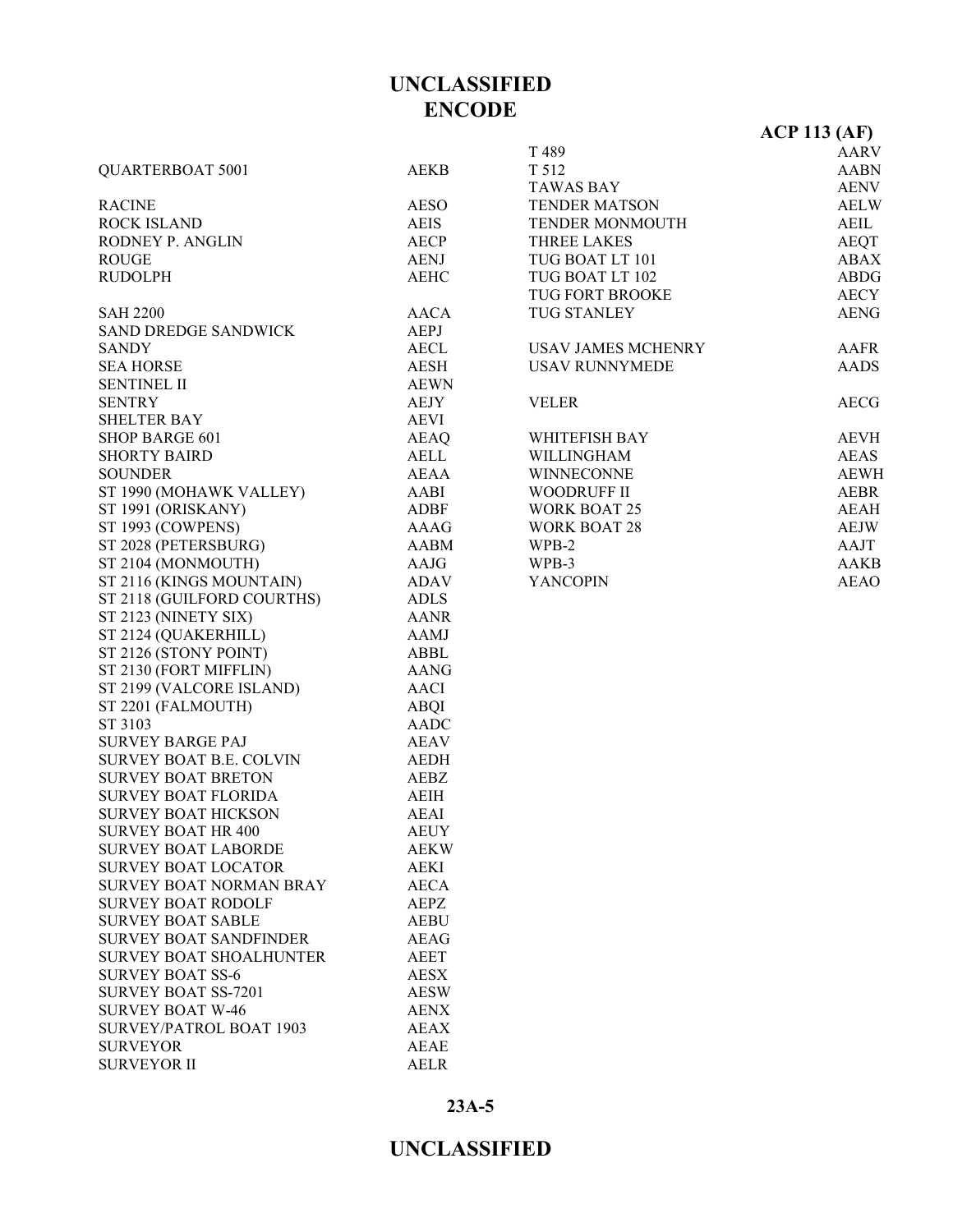**ACP 113 (AF)**

### **SECTION 23B**

#### **UNITED STATES**

#### **COAST GUARD SHIPS (BY NAME)**

| <b>NODY</b> | CHASE (WHEC 718)             | <b>NLPM</b>                                                                                                                                                                                                                                                                               |
|-------------|------------------------------|-------------------------------------------------------------------------------------------------------------------------------------------------------------------------------------------------------------------------------------------------------------------------------------------|
| <b>NRTF</b> | CHINCOTEAGUE (WPB 1320)      | <b>NAOI</b>                                                                                                                                                                                                                                                                               |
| <b>NNHA</b> | CHINOOK (WYTM 96)            | <b>NRKK</b>                                                                                                                                                                                                                                                                               |
| <b>NZRW</b> | CHINOOK (WLM 87308)          | <b>NZPU</b>                                                                                                                                                                                                                                                                               |
| <b>NTRK</b> | CHUNG-HOON (DDG-93)          | <b>NGPC</b>                                                                                                                                                                                                                                                                               |
| NZRG        | COCHITA (WPB 87329)          | <b>NDCV</b>                                                                                                                                                                                                                                                                               |
| <b>NGML</b> | COHO (WLM 87321)             | <b>NARU</b>                                                                                                                                                                                                                                                                               |
| <b>NZVE</b> | <b>COMDESRON SIX</b>         | ${\rm NSIX}$                                                                                                                                                                                                                                                                              |
| <b>NZPO</b> | <b>CONFIDENCE (WMEC 619)</b> | <b>NHKW</b>                                                                                                                                                                                                                                                                               |
|             |                              | <b>NTMF</b>                                                                                                                                                                                                                                                                               |
| <b>NEXY</b> | COWSLIP (WLB 277)            | <b>NAFO</b>                                                                                                                                                                                                                                                                               |
| <b>NERW</b> | CUSHING (WPB 1321)           | <b>NOFR</b>                                                                                                                                                                                                                                                                               |
| <b>NRKC</b> |                              | <b>NEDI</b>                                                                                                                                                                                                                                                                               |
| <b>NBTC</b> |                              | <b>NCPI</b>                                                                                                                                                                                                                                                                               |
| <b>NTGS</b> |                              |                                                                                                                                                                                                                                                                                           |
| <b>NTUG</b> |                              | <b>NPCR</b>                                                                                                                                                                                                                                                                               |
| <b>NDRV</b> |                              | <b>NDTS</b>                                                                                                                                                                                                                                                                               |
| <b>NABS</b> | DECISIVE (WMEC 629)          | <b>NUHC</b>                                                                                                                                                                                                                                                                               |
|             |                              | <b>NMUD</b>                                                                                                                                                                                                                                                                               |
| <b>NLIL</b> | DOGWOOD (WLR 259)            | <b>NUNA</b>                                                                                                                                                                                                                                                                               |
| <b>NCUI</b> | DOLPHIN (WPB 87354)          | <b>NAYL</b>                                                                                                                                                                                                                                                                               |
| <b>NERA</b> | DORADO (WPB 87306)           | <b>NJEC</b>                                                                                                                                                                                                                                                                               |
| NIUD        |                              | <b>NHSD</b>                                                                                                                                                                                                                                                                               |
| <b>NODG</b> |                              |                                                                                                                                                                                                                                                                                           |
| <b>NRKN</b> | EAGLE (WIX 327)              | <b>NRCB</b>                                                                                                                                                                                                                                                                               |
| <b>NZSR</b> | EDISTO (WPB 1313)            | <b>NLKY</b>                                                                                                                                                                                                                                                                               |
|             | $ELM$ (WLB 204)              | <b>NRPK</b>                                                                                                                                                                                                                                                                               |
| <b>NODH</b> |                              | <b>NNAS</b>                                                                                                                                                                                                                                                                               |
| <b>NTQA</b> |                              |                                                                                                                                                                                                                                                                                           |
| NODI        | FARALLON (WPB 1301)          | <b>NABK</b>                                                                                                                                                                                                                                                                               |
| <b>NMHU</b> | FINBACK (WPB 87314)          | <b>NTMR</b>                                                                                                                                                                                                                                                                               |
| <b>NPBB</b> | <b>FIR (WLM 212)</b>         | <b>NRYR</b>                                                                                                                                                                                                                                                                               |
| <b>NODD</b> | FIR (WLB 213)                | <b>NAYV</b>                                                                                                                                                                                                                                                                               |
| <b>NRKI</b> |                              | <b>NODL</b>                                                                                                                                                                                                                                                                               |
| <b>NNGP</b> |                              | <b>NAXN</b>                                                                                                                                                                                                                                                                               |
| <b>NNGB</b> | FORWARD (WMEC 911)           | $\rm NICB$                                                                                                                                                                                                                                                                                |
| NYCQ        | <b>FRANK DREW (WLM 557)</b>  | <b>NKDL</b>                                                                                                                                                                                                                                                                               |
| <b>NODK</b> |                              |                                                                                                                                                                                                                                                                                           |
| <b>NAYS</b> | <b>GALLATIN (WHEC 721)</b>   | <b>NJOR</b>                                                                                                                                                                                                                                                                               |
| <b>NRLY</b> |                              | <b>NRLP</b>                                                                                                                                                                                                                                                                               |
| <b>NADT</b> | GANNET (WPB 87334)           | <b>NUGW</b>                                                                                                                                                                                                                                                                               |
|             | <b>GENTIAN (WLB 290)</b>     | NRPI                                                                                                                                                                                                                                                                                      |
| <b>NRDC</b> | <b>GENTIAN (WIX 290)</b>     | <b>NBHF</b>                                                                                                                                                                                                                                                                               |
| <b>NJVB</b> | GRAND ISLE (WPB 1338)        | <b>NABD</b>                                                                                                                                                                                                                                                                               |
| <b>NFFS</b> |                              |                                                                                                                                                                                                                                                                                           |
|             | <b>NTMV</b><br><b>NRUS</b>   | CORMORANT (WPB 87313)<br><b>CUTTYHUNK (WPB 1322)</b><br><b>CYPRESS (WLB 210)</b><br>DALLAS (WHEC 716)<br>DAUNTLESS (WMEC 624)<br>DILIGENCE (WMEC 616)<br>DRUMMOND (WPB 1323)<br>ESCANABA (WMEC 907)<br>FIREBUSH (WLB 393)<br>FLYINGFISH (CPB 87346)<br><b>GALVESTON ISLAND (WPB 1349)</b> |

#### **23B-1**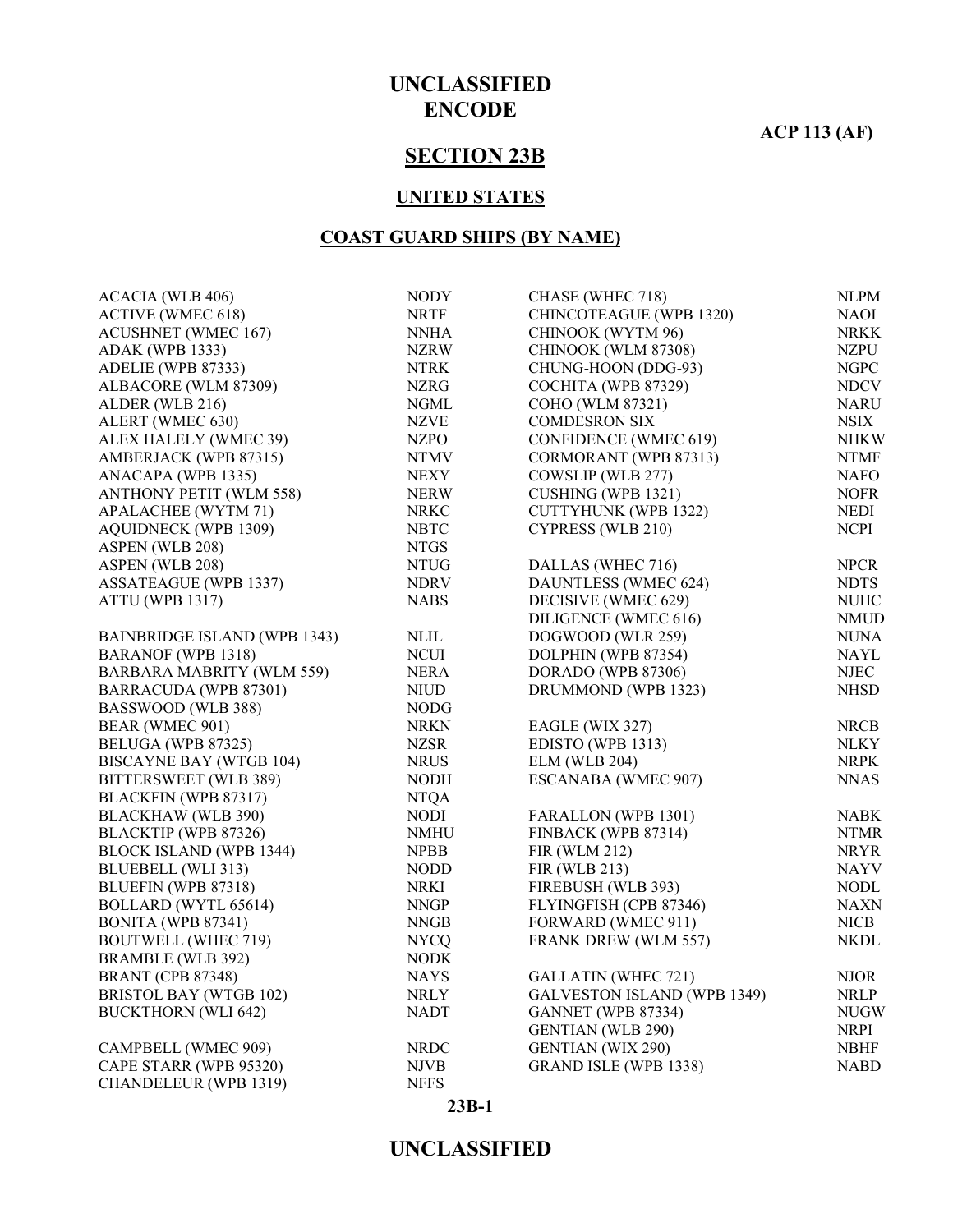#### **23B-2**

|                                |             |                            | <b>ACP 113 (AF)</b> |
|--------------------------------|-------------|----------------------------|---------------------|
| HADDOCK (CPB 87347)            | NAXP        | <b>MAUI</b> (WPB 1304)     | <b>NBEI</b>         |
| HALIBUT (WPB 87340)            | <b>NNGH</b> | MELLON (WHEC 717)          | <b>NMEL</b>         |
| <b>HAMILTON (WHEC 715)</b>     | <b>NMAG</b> | METOMPKIN (WPB 1325)       | <b>NBKZ</b>         |
| HAMMERHEAD (WPB 87302)         | <b>NHAM</b> | MIDGETT (WHEC 726)         | <b>NHWR</b>         |
| <b>HARRIET LANE (WMEC 903)</b> | <b>NHNC</b> | MOBILE BAY (WTGB 103)      | <b>NRUR</b>         |
| HARRY CLAIBORNE (WLM 561)      | <b>NNIC</b> | MOHAWK (WMEC 913)          | <b>NRUF</b>         |
| <b>HAWK (WPB 87355)</b>        | <b>NAWH</b> | MONHEGAN (WPB 1305)        | <b>NEGS</b>         |
| HEALY (WAG B-20)               | <b>NEPP</b> | MONOMOY (WPB 1326)         | <b>NKEC</b>         |
| HERON (WPB 87344)              | <b>NEPM</b> | <b>MORAY</b> (WPB 87331)   | <b>NJPZ</b>         |
| HICKORY (WLB 212)              | <b>NAZJ</b> | MORGENTHAU (WHEC 722)      | <b>NDWA</b>         |
| HOLLYHOCK (WLB 214)            | <b>NHHF</b> | MORRO BAY (WTGB 106)       | <b>NRWY</b>         |
| HORNBEAM (WLB 394)             | <b>NODM</b> | MORRO BAY (WTGB 106)       | <b>NMHK</b>         |
| HUDSON (WLIC 801)              | <b>NCWX</b> | MUNRO (WHEC 724)           | <b>NGDF</b>         |
|                                |             | MUSTANG (WPB 1310)         | <b>NJSH</b>         |
| IBIS (WPB 87338)               | <b>NWBC</b> |                            |                     |
| IDA LEWIS (WLM 551)            | <b>NISS</b> | NANTUCKET (WPB 1316)       | <b>NKVQ</b>         |
| IRONWOOD (WLB 297)             | <b>NRPN</b> | NARWHAL (WPB 87335)        | <b>NTHA</b>         |
|                                |             | <b>NAUSHON (WPB 1311)</b>  | <b>NEWR</b>         |
| JARVIS (WHEC 725)              | <b>NAQD</b> | NEAH BAY (WTGB 105)        | <b>NRUU</b>         |
| JEFFERSON ISLAND (WPB 1340)    | <b>NORW</b> | NORTHLAND (WMEC 904)       | <b>NLGF</b>         |
| JOSHUA APPLEBEE (WLM 556)      | <b>NJTH</b> | NUNIVAK (WPB 1306)         | <b>NHPX</b>         |
|                                |             |                            |                     |
| KATMAI BAY (WTGB 101)          | <b>NRLX</b> | <b>OAK (WLB 211)</b>       | <b>NAXQ</b>         |
| KENNEBEC (WLIC 802)            | <b>NRDJ</b> | OCRACOKE (WPB 1307)        | <b>NGBL</b>         |
| KEY BISCAYNE (WPB 1339)        | <b>NGYS</b> | ORCAS (WPB 1327)           | <b>NTBZ</b>         |
| KEY LARGO (WPB 1324)           | <b>NGEI</b> | OSPREY (WPB 87307)         | <b>NBRF</b>         |
| KINGFISHER (WPB 87322)         | <b>NPAL</b> |                            |                     |
| <b>KISKA</b> (WPB 1336)        | <b>NUSF</b> | PADRE (WPB 1328)           | <b>NDCX</b>         |
| KITTIWAKE (WPB 87316)          | <b>NTNL</b> | PAMLICO (WLIC 800)         | <b>NAYE</b>         |
| KNIGHT ISLAND (WPB 1348)       | <b>NMFN</b> | PAPAW (WLB 308)            | <b>NRPZ</b>         |
| KODIAK ISLAND (WPB 1341)       | <b>NWHD</b> | PEA ISLAND (WPB 1347)      | <b>NCSR</b>         |
|                                |             | PELICAN (WPB 87327)        | <b>NFSH</b>         |
| LAUREL (WLB 291)               | <b>NRPJ</b> | PENOBSCOT BAY (WTGB 107)   | <b>NIGY</b>         |
| LCPL ROY M WHEAT (T-AK 3016)   | <b>NROY</b> | PETREL (CPB 87350)         | <b>NAYU</b>         |
| LEGARE (WMEC 912)              | <b>NRPM</b> | PLANETREE (WLB 307)        | <b>NRPY</b>         |
| LIBERTY (WPB 1334)             | <b>NJHT</b> | POINT BAKER (WPB 82342)    | <b>NIQK</b>         |
| LIGHTSHIP NO. 604 (WLV 604)    | <b>NEWP</b> | POINT BARNES (WPB 82371)   | <b>NLVA</b>         |
| LIGHTSHIP NO. 612 (WLV 612)    | <b>NMDN</b> | POINT BATAN (WPB 82340)    | <b>NAKH</b>         |
| LIGHTSHIP NO. 613 (WLV 613)    | NGJE        | POINT BENNETT (WPB 82351)  | NAVH                |
| LONG ISLAND (WPB 1342)         | <b>NOQU</b> | POINT BONITA (WPB 82347)   | NSMF                |
|                                |             | POINT BROWER (WPB 82372)   | NMEX                |
| <b>MACKINAW</b> (WAGB 83)      | <b>NRKP</b> | POINT CAMDEN (WPB 82373)   | NKIG                |
| <b>MAKO</b> (WPB 87303)        | <b>NYVC</b> | POINT CARREW (WPB 82374)   | <b>NNZL</b>         |
| MALLOW (WLB 396)               | NODO        | POINT CHARLES (WPB 82361)  | NJGJ                |
| <b>MANITOU</b> (WPB 1302)      | NAEP        | POINT CHICO (WPB 82339)    | NIOO                |
| MANITOU (WYTM 60)              | <b>NRKA</b> | POINT COUNTESS (WPB 82335) | <b>NVOR</b>         |
| MANOWAR (WPB 87330)            | <b>NJQA</b> | POINT DORAN (WPB 82375)    | <b>NLLX</b>         |
| MANTA (WPB 87320)              | <b>NRKD</b> | POINT ESTERO (WPB 82344)   | <b>NZON</b>         |
| MAPLE (WLB 207)                | <b>NWBE</b> | POINT EVANS (WPB 82354)    | <b>NCCE</b>         |
| MARIPOSA (WLB 397)             | <b>NODP</b> | POINT FRANCIS (WPB 82356)  | <b>NDCH</b>         |
| MARLIN (WPB 87304)             | NJZP        | POINT GLASS (WPB 82336)    | <b>NCNK</b>         |
| MATAGORDA (WPB 1303)           | <b>NBHW</b> | POINT HANNON (WPB 82355)   | <b>NCNP</b>         |
| <b>MATINICUS (WPB 1315)</b>    | <b>NDIS</b> | POINT HARRIS (WPB 82376)   | <b>NKEQ</b>         |
|                                |             |                            |                     |

### **UNCLASSIFIED ENCODE**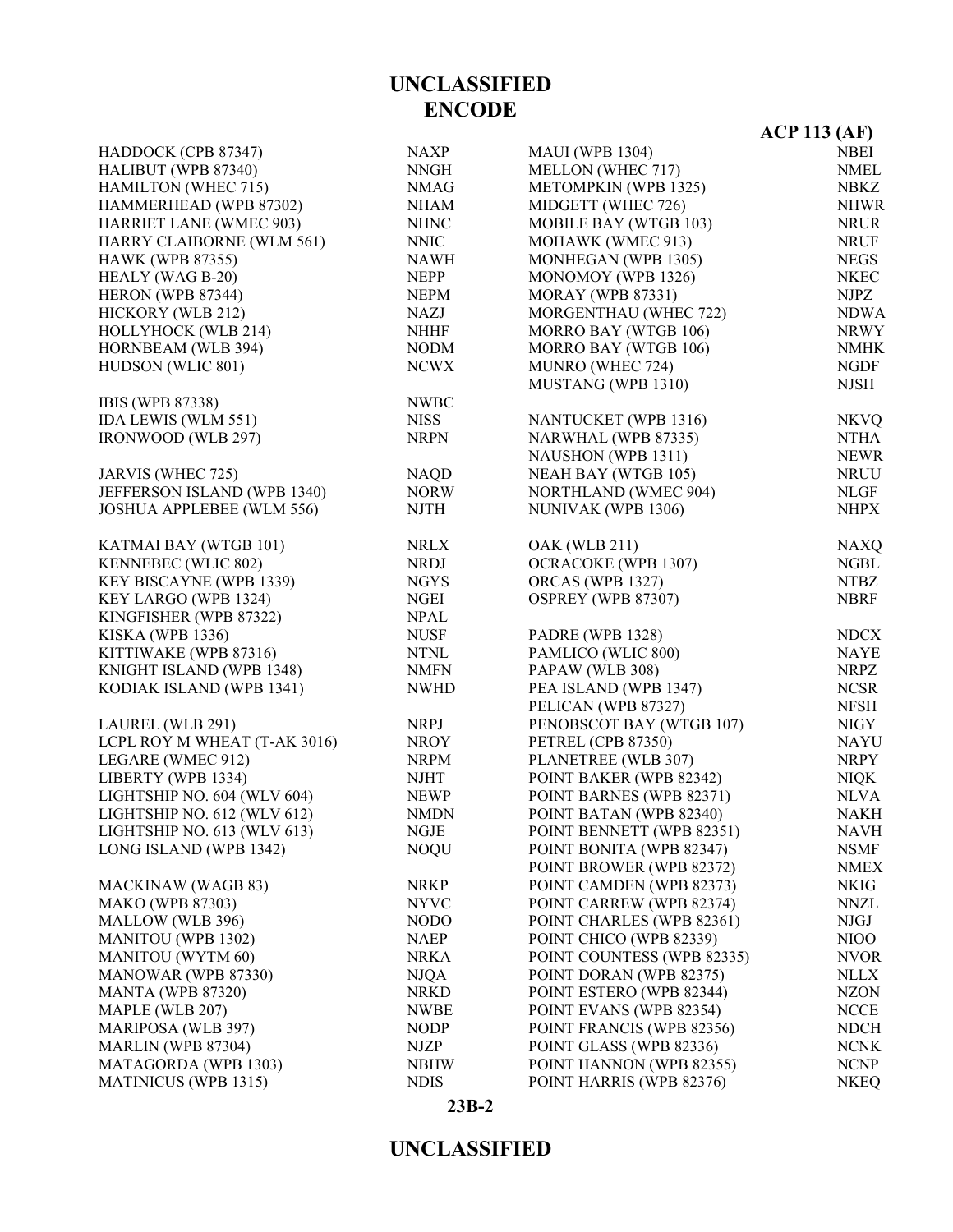|                            |                          |                             | $ACP$ 113 (AF) |
|----------------------------|--------------------------|-----------------------------|----------------|
| POINT HEYER (WPB 82369)    | <b>NVRC</b>              | SMILAX (WLI 315)            | <b>NRYN</b>    |
| POINT HOBART (WPB 82377)   | NSWA                     | SNOHOMISH (WYTM 98)         | <b>NRKR</b>    |
| POINT HURON (WPB 82357)    | <b>NECA</b>              | SOCKEYS (WPB 87337)         | <b>NAVC</b>    |
| POINT JACKSON (WPB 82378)  | <b>NSGB</b>              | SORREL (WLB 296)            | NRZI           |
| POINT JUDITH (WPB 82345)   | <b>NJIL</b>              | <b>SPAR (WLB 206)</b>       | <b>NJAR</b>    |
| POINT LEDGE (WPB 82334)    | <b>NDLK</b>              | <b>SPAR (WLB 403)</b>       | <b>NODV</b>    |
| POINT MARTIN (WPB 82379)   | <b>NRQJ</b>              | SPENCER (WMEC 905)          | <b>NWHE</b>    |
| POINT NOWELL (WPB 82363)   | <b>NLEZ</b>              | STATEN ISLAND (WPB 1345)    | <b>NSEL</b>    |
| POINT RICHMOND (WPB 82370) | <b>NWGM</b>              | STEELHEAD (WPB 87324)       | <b>NITU</b>    |
| POINT ROBERTS (WPB 82332)  | <b>NFDU</b>              | STINGRAY (WPB 84305)        | <b>NBRG</b>    |
| POINT SAL (WPB 82352)      | <b>NBEN</b>              | STORIS (WMEC 38)            | <b>NRUC</b>    |
| POINT SPENCER (WPB 82349)  | <b>NXFN</b>              | STUREGON (WPB 87336)        | <b>NTGT</b>    |
| POINT STEELE (WPB 82359)   | <b>NGYD</b>              | STURGEON BAY (WTGB 109)     | <b>NSXB</b>    |
| POINT STUART (WPB 82358)   | <b>NFIJ</b>              | SUMAC (WLR 311)             | NTLZ           |
| POINT THATCHER (WPB 82314) | <b>NMDS</b>              | SUNDEW (WLB 404)            | <b>NODW</b>    |
| POINT TURNER (WPB 82365)   | <b>NICC</b>              | <b>SWEETGUM (WLB 309)</b>   | <b>NRQW</b>    |
| POINT WARDE (WPB 82368)    | <b>NUIH</b>              | SYCAMORE (WLB 209)          | <b>NTGG</b>    |
| POINT WELLS (WPB 82343)    | <b>NTDG</b>              |                             |                |
| POINT WINSLOW (WPB 82360)  | NHMV                     | TAHOMA (WMEC 908)           | <b>NCBE</b>    |
| POLAR SEA (WAGB 11)        | <b>NRUO</b>              | TAMPA (WMEC 902)            | NIKL           |
|                            |                          |                             |                |
| POLAR STAR (WAGB 10)       | <b>NBTM</b>              | TEADFAST (WMEC 623)         | <b>NSTS</b>    |
| POMPANO (WPB 87339)        | <b>NVIP</b>              | <b>TERN (WPB 87343)</b>     | <b>NEOT</b>    |
| PREBLE (DDG 88)            | <b>NPBL</b>              | THETIS (WMEC 910)           | <b>NYWL</b>    |
| PRIMROSE (WLI 316)         | <b>NRZT</b>              | THUNDER BAY (WTGB 108)      | <b>NNTB</b>    |
|                            |                          | <b>TYBEE (WPB 1330)</b>     | <b>NERH</b>    |
| RAMBLER (WLI 298)          | <b>NRPO</b>              |                             |                |
| RARITAN (WYTM 93)          | <b>NRPS</b>              | UNIMAK (WHEC 379)           | <b>NBVG</b>    |
| RAZORBILL (WPB 87332)      | <b>NJSJ</b>              |                             |                |
| RED BEECH (WLM 686)        | <b>NJLE</b>              | VALIANT (WMEC 621)          | <b>NVAI</b>    |
| RED CEDAR (WLM 688)        | <b>NPDC</b>              | VASHON (WPB 1308)           | <b>NJEH</b>    |
| RED OAK (WLM 689)          | <b>NPKF</b>              | <b>VENTUROUS (WMEC 625)</b> | <b>NVES</b>    |
| RED WOOD (WLM 685)         | <b>NDTE</b>              | VIGILANT (WMEC 617)         | <b>NHIC</b>    |
| RELIANCE (WMEC 615)        | <b>NJPJ</b>              | VIGOROUS (WMEC 627)         | <b>NQSP</b>    |
| <b>RESOLUTE (WMEC 620)</b> | <b>NRLT</b>              |                             |                |
| RIDLEY (WPB 87328)         | ${\small \textsf{NRDD}}$ | WAHOO (WPB 87345)           | <b>NEOB</b>    |
| ROANOKE ISLAND (WPB 1346)  | <b>NEXP</b>              | WALNUT (WLB 205)            | <b>NZNE</b>    |
| RUSH (WHEC 723)            | <b>NLVS</b>              | WASHINGTON (WPB 1331)       | <b>NVMJ</b>    |
|                            |                          | WESTWIND (WAGB 281)         | NLKL           |
| SAGINAW (WLIC 803)         | <b>NJOY</b>              | WHITE HEATH (WLM 545)       | <b>NAQE</b>    |
| SALVIA (WLB 400)           | <b>NODS</b>              | WHITE HOLLY (WLM 543)       | <b>NAOY</b>    |
| SANIBEL (WPB 1312)         | <b>NDCK</b>              | WHITE LUPINE (WLM 546)      | <b>NARO</b>    |
| SASSAFRAS (WLB 401)        | <b>NODT</b>              | WHITE PINE (WLM 547)        | <b>NODE</b>    |
| SEAHAWK (WPB 87323)        | <b>NZTM</b>              | WHITE SAGE (WLM 544)        | <b>NAPC</b>    |
| SEDGE (WLB 402)            | <b>NODU</b>              | WHITE SUMAC (WLM 540)       | <b>NAED</b>    |
| SENECA (WMEC 906)          | <b>NFMK</b>              | WILLIAM TATE (WLM 560)      | <b>NNIA</b>    |
| SEPELO (WPB 1314)          | <b>NHKD</b>              | WOODRUSH (WLB 407)          | <b>NODZ</b>    |
| SEQUOIA (WLB 215)          | <b>NBHF</b>              | WRANGELL (WPB 1332)         | <b>NFWC</b>    |
| SHEARWATER (CPB 87349)     | NAYT                     |                             |                |
| SHERMAN (WHEC 720)         | <b>NMMJ</b>              | YELLOWFIN (WIL 564)         | <b>NRKG</b>    |
| SHOUP (DDG 86)             | <b>NCMC</b>              | YOCONA (WMEC 168)           | <b>NNHB</b>    |
| <b>SHRIKE (WPB 87342)</b>  | <b>NPBG</b>              |                             |                |
| SITKINAK (WPB 1329)        | <b>NBNW</b>              |                             |                |
| SKIPJACK (WPB 87353)       | <b>NFOY</b>              |                             |                |

# **UNCLASSIFIED**

### **23B-3**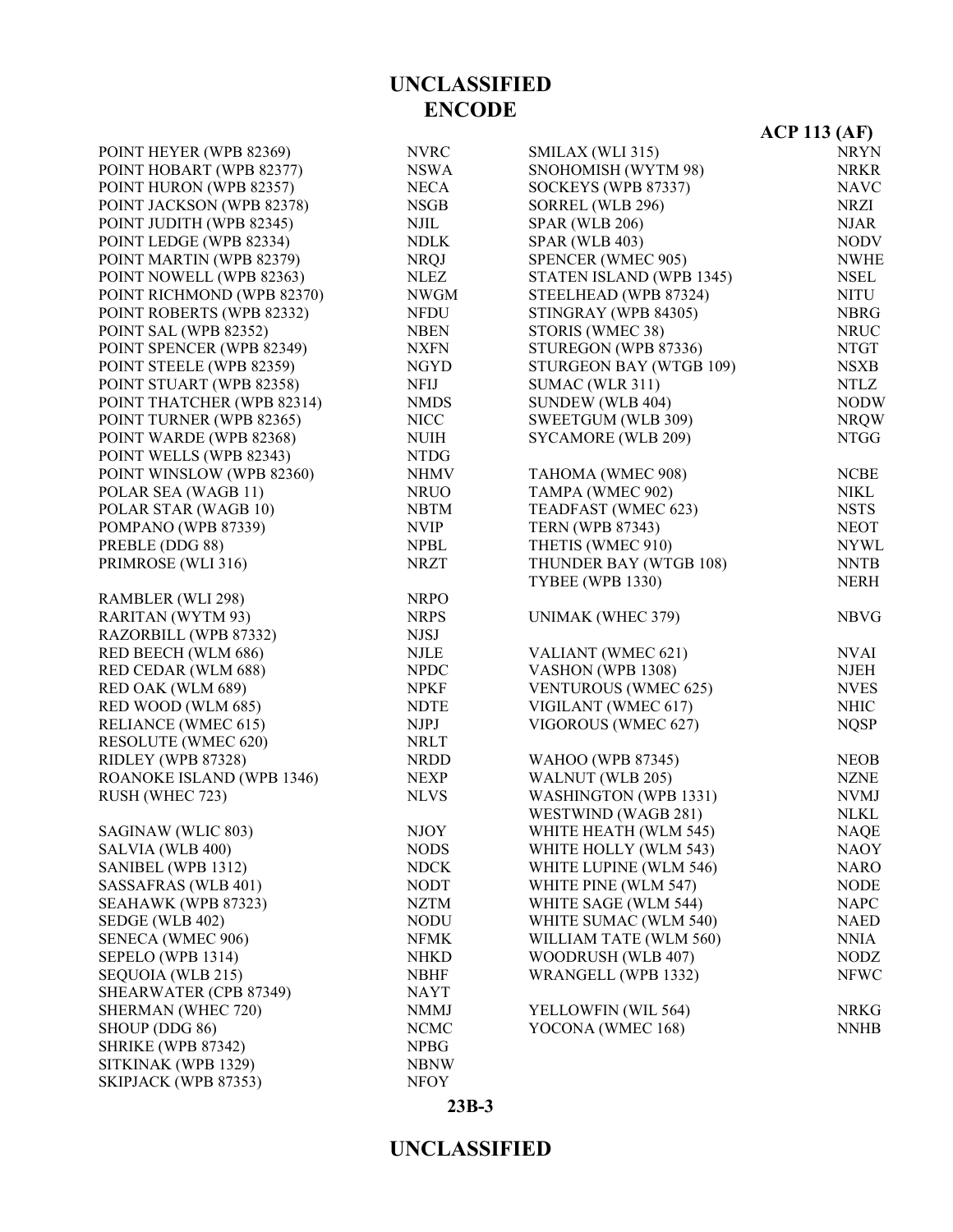**ACP 113 (AF)**

### **SECTION 23C**

#### **UNITED STATES**

#### **COAST GUARD SHIPS (BY CLASS)**

T. The following is a list of official class designators and their meanings for U.S. Coast Guard Ships.

- WAGB Icebreaker (269 to 290 ft.)
- WAGO Oceanographic Ship
- WHEC High Endurance Cutters
- WIX Special Ships
- WLB Buoy Tender, Seagoing
- WLI Buoy Tender, Inland
- WLIC Construction Tender, Inland
- WLM Buoy Tender, Coastal
- WLR Buoy Tender, River
- WLV Lightship
- WMEC Medium Endurance Cutter
- WPB Patrol Boat
- WSES Surface Effect Ship
- WTGB Ice Breaking Tug
- WYTM Harbor Tug, Medium

**23C-1**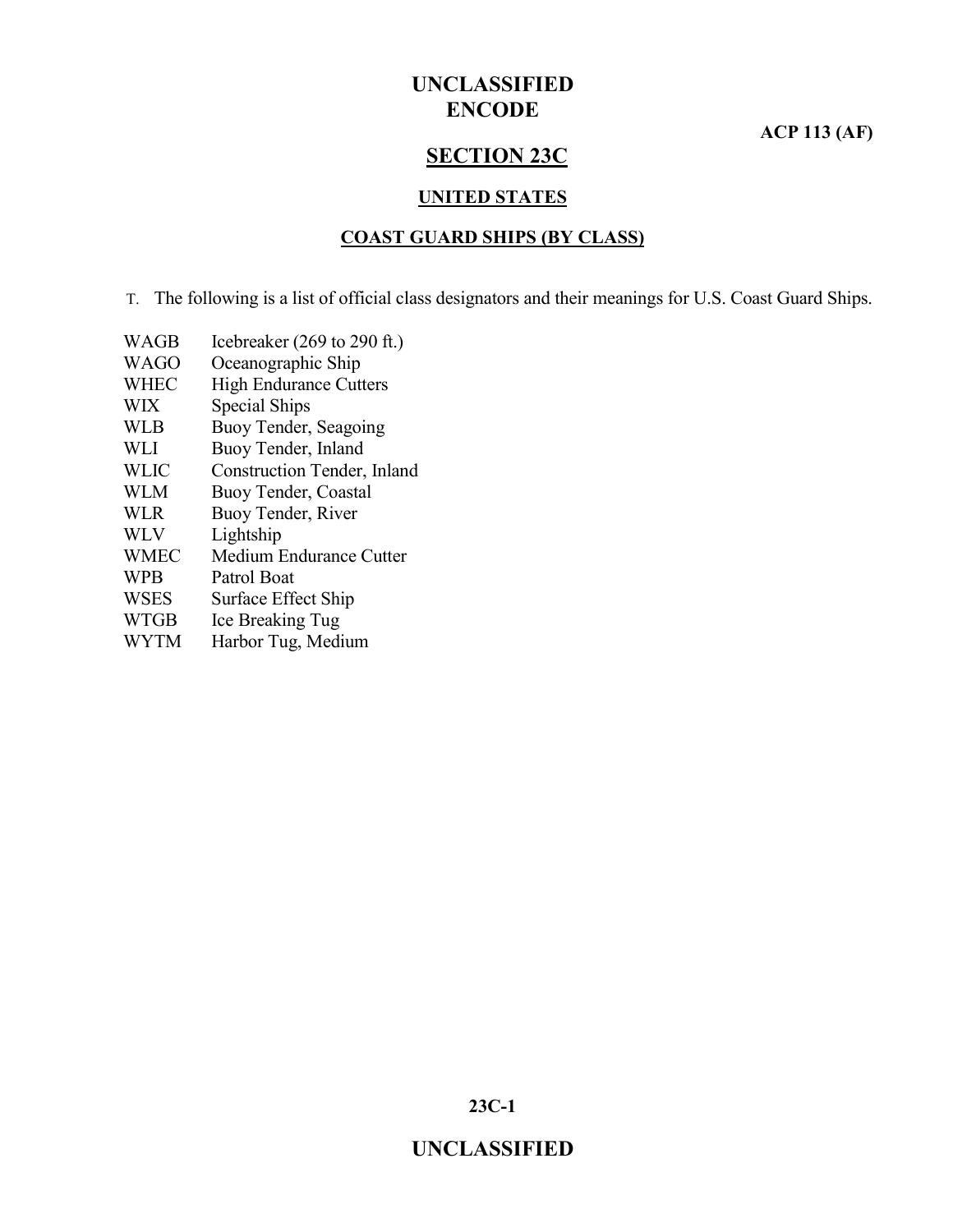# **ACP 113 (AF)**

| <b>COMDESRON SIX</b>                     | <b>NSIX</b> | (WLB 277) COWSLIP         | <b>NAFO</b> |
|------------------------------------------|-------------|---------------------------|-------------|
|                                          |             | (WLB 290) GENTIAN         | <b>NRPI</b> |
| (CPB 87346) FLYINGFISH                   | <b>NAXN</b> | (WLB 291) LAUREL          | <b>NRPJ</b> |
| (CPB 87347) HADDOCK                      | <b>NAXP</b> | (WLB 296) SORREL          | <b>NRZI</b> |
| (CPB 87348) BRANT                        | <b>NAYS</b> | (WLB 297) IRONWOOD        | <b>NRPN</b> |
| (CPB 87349) SHEARWATER                   | <b>NAYT</b> | (WLB 307) PLANETREE       | <b>NRPY</b> |
| (CPB 87350) PETREL                       | <b>NAYU</b> | (WLB 308) PAPAW           | <b>NRPZ</b> |
|                                          |             | (WLB 309) SWEETGUM        | <b>NRQW</b> |
| (DDG 86) SHOUP                           | <b>NCMC</b> | (WLB 388) BASSWOOD        | <b>NODG</b> |
| (DDG 88) PREBLE                          | <b>NPBL</b> | (WLB 389) BITTERSWEET     | <b>NODH</b> |
|                                          |             | (WLB 390) BLACKHAW        | <b>NODI</b> |
| (T-AK 3016) LCPL ROY M WHEAT             | <b>NROY</b> | (WLB 392) BRAMBLE         | <b>NODK</b> |
|                                          |             | (WLB 393) FIREBUSH        | <b>NODL</b> |
| (WAG B-20) HEALY                         | <b>NEPP</b> | (WLB 394) HORNBEAM        | <b>NODM</b> |
|                                          |             | (WLB 396) MALLOW          | <b>NODO</b> |
| (WAGB 10) POLAR STAR                     | <b>NBTM</b> | (WLB 397) MARIPOSA        | <b>NODP</b> |
| (WAGB 11) POLAR SEA                      | <b>NRUO</b> | (WLB 400) SALVIA          | <b>NODS</b> |
| (WAGB 281) WESTWIND                      | <b>NLKL</b> | (WLB 401) SASSAFRAS       | <b>NODT</b> |
| (WAGB 83) MACKINAW                       | <b>NRKP</b> | (WLB 402) SEDGE           | <b>NODU</b> |
|                                          |             | (WLB 403) SPAR            | <b>NODV</b> |
| (WHEC 379) UNIMAK                        | <b>NBVG</b> |                           | <b>NODW</b> |
|                                          |             | (WLB 404) SUNDEW          |             |
| (WHEC 715) HAMILTON<br>(WHEC 716) DALLAS | <b>NMAG</b> | (WLB 406) ACACIA          | <b>NODY</b> |
|                                          | <b>NPCR</b> | (WLB 407) WOODRUSH        | <b>NODZ</b> |
| (WHEC 717) MELLON                        | <b>NMEL</b> | (WLB 87313) CORMORANT     | <b>NTMF</b> |
| (WHEC 718) CHASE                         | <b>NLPM</b> | (WLB 87314) FINBACK       | <b>NTMR</b> |
| (WHEC 719) BOUTWELL                      | <b>NYCQ</b> | (WLB 87315) AMBERJACK     | <b>NTMV</b> |
| (WHEC 720) SHERMAN                       | <b>NMMJ</b> | (WLB 87316) KITTIWAKE     | <b>NTNL</b> |
| (WHEC 721) GALLATIN                      | <b>NJOR</b> |                           |             |
| (WHEC 722) MORGENTHAU                    | <b>NDWA</b> | (WLI 298) RAMBLER         | <b>NRPO</b> |
| (WHEC 723) RUSH                          | <b>NLVS</b> | (WLI 313) BLUEBELL        | <b>NODD</b> |
| (WHEC 724) MUNRO                         | <b>NGDF</b> | (WLI 315) SMILAX          | <b>NRYN</b> |
| (WHEC 725) JARVIS                        | <b>NAQD</b> | (WLI 316) PRIMROSE        | <b>NRZT</b> |
| (WHEC 726) MIDGETT                       | <b>NHWR</b> | (WLI 642) BUCKTHORN       | <b>NADT</b> |
| (WIL 564) YELLOWFIN                      | <b>NRKG</b> | (WLIC 800) PAMLICO        | <b>NAYE</b> |
|                                          |             | (WLIC 801) HUDSON         | <b>NCWX</b> |
| (WIX 290) GENTIAN                        | <b>NBHF</b> | (WLIC 802) KENNEBEC       | <b>NRDJ</b> |
| (WIX 327) EAGLE                          | <b>NRCB</b> | (WLIC 803) SAGINAW        | <b>NJOY</b> |
| (WLB 204) ELM                            | <b>NRPK</b> | (WLM 212) FIR             | NRYR        |
| (WLB 205) WALNUT                         | NZNE        | (WLM 540) WHITE SUMAC     | NAED        |
| (WLB 206) SPAR                           | <b>NJAR</b> | (WLM 543) WHITE HOLLY     | <b>NAOY</b> |
| (WLB 207) MAPLE                          | <b>NWBE</b> | (WLM 544) WHITE SAGE      | <b>NAPC</b> |
| (WLB 208) ASPEN                          | NTUG        | (WLM 545) WHITE HEATH     | <b>NAQE</b> |
| (WLB 209) SYCAMORE                       | NTGG        | (WLM 546) WHITE LUPINE    | <b>NARO</b> |
| (WLB 210) CYPRESS                        | <b>NCPI</b> | (WLM 547) WHITE PINE      | <b>NODE</b> |
| (WLB 211) OAK                            | <b>NAXQ</b> | (WLM 551) IDA LEWIS       | <b>NISS</b> |
| (WLB 212) HICKORY                        | <b>NAZJ</b> | (WLM 556) JOSHUA APPLEBEE | NJTH        |
| (WLB 213) FIR                            | <b>NAYV</b> | (WLM 557) FRANK DREW      | <b>NKDL</b> |
| (WLB 214) HOLLYHOCK                      | <b>NHHF</b> | (WLM 558) ANTHONY PETIT   | <b>NERW</b> |
| (WLB 215) SEQUIOA                        | <b>NBHF</b> | (WLM 559) BARBARA MABRITY | NERA        |
| (WLB 216) ALDER                          | <b>NGML</b> | (WLM 560) WILLIAM TATE    | <b>NNIA</b> |
|                                          |             |                           |             |

#### **23C-2**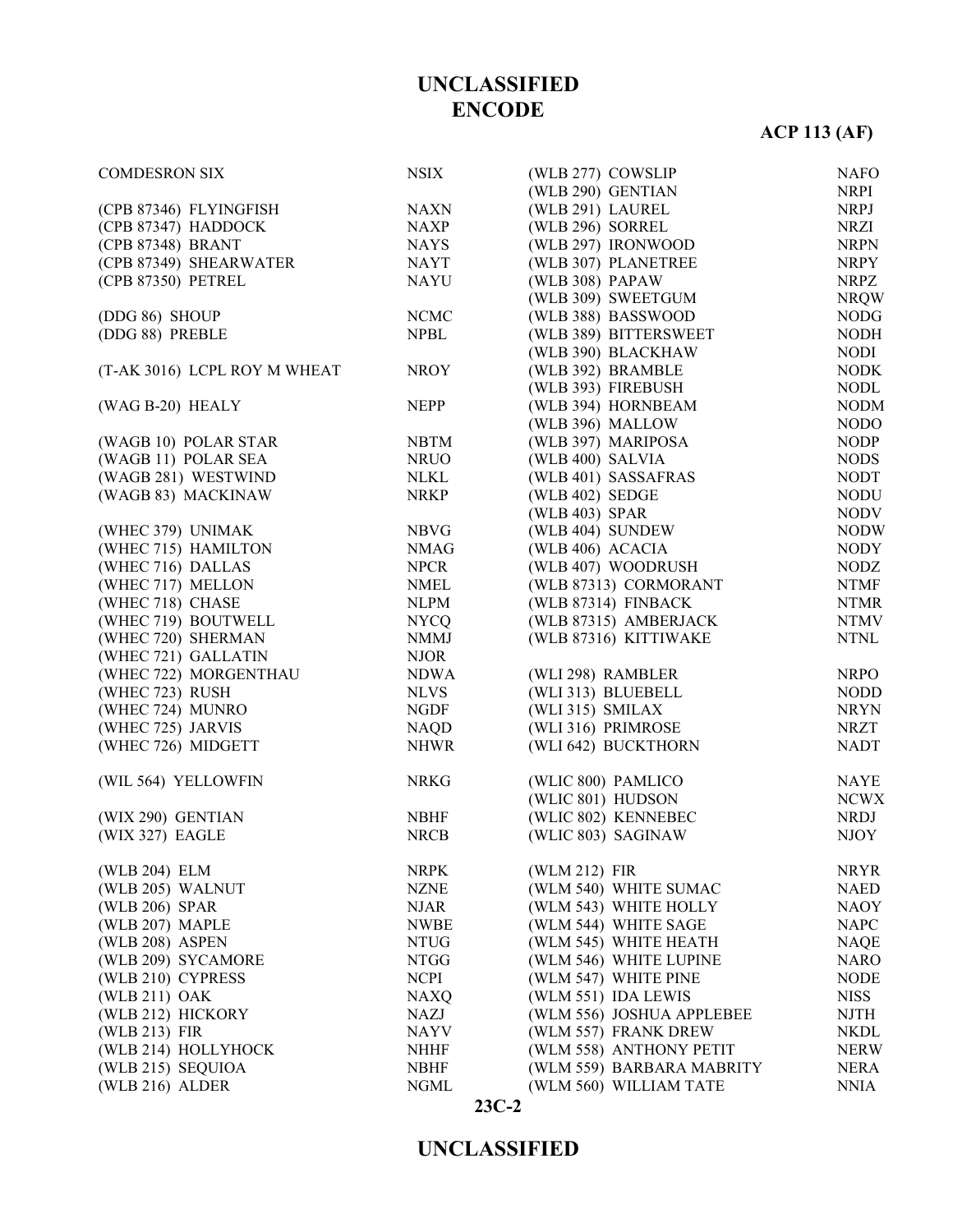|                                         |                            |                                                       | ACP 113 (AF)               |
|-----------------------------------------|----------------------------|-------------------------------------------------------|----------------------------|
| (WLM 561) HARRY CLAIBORNE               | <b>NNIC</b>                | (WPB 1307) OCRACOKE                                   | <b>NGBL</b>                |
| (WLM 685) RED WOOD                      | <b>NDTE</b>                | (WPB 1308) VASHON                                     | <b>NJEH</b>                |
| (WLM 686) RED BEECH                     | <b>NJLE</b>                | (WPB 1309) AQUIDNECK                                  | <b>NBTC</b>                |
| (WLM 688) RED CEDAR                     | <b>NPDC</b>                | (WPB 1310) MUSTANG                                    | <b>NJSH</b>                |
| (WLM 689) RED OAK                       | <b>NPKF</b>                | (WPB 1311) NAUSHON                                    | <b>NEWR</b>                |
| (WLM 87308) CHINOOK                     | <b>NZPU</b>                | (WPB 1312) SANIBEL                                    | ${\rm NDCK}$               |
| (WLM 87309) ALBACORE                    | <b>NZRG</b>                | (WPB 1313) EDISTO                                     | <b>NLKY</b>                |
| (WLM 87321) COHO                        | <b>NARU</b>                | (WPB 1314) SEPELO                                     | <b>NHKD</b>                |
|                                         |                            | (WPB 1315) MATINICUS                                  | <b>NDIS</b>                |
| (WLR 259) DOGWOOD                       | <b>NUNA</b>                | (WPB 1316) NANTUCKET                                  | <b>NKVQ</b>                |
| (WLR 311) SUMAC                         | NTLZ                       | (WPB 1317) ATTU                                       | <b>NABS</b>                |
|                                         |                            | (WPB 1318) BARANOF                                    | NCUI                       |
| (WLV 604) LIGHTSHIP NO. 604             | <b>NEWP</b>                | (WPB 1319) CHANDELEUR                                 | <b>NFFS</b>                |
| (WLV 612) LIGHTSHIP NO. 612             | <b>NMDN</b>                | (WPB 1320) CHINCOTEAGUE                               | <b>NAOI</b>                |
| (WLV 613) LIGHTSHIP NO. 613             | <b>NGJE</b>                | (WPB 1321) CUSHING                                    | <b>NOFR</b>                |
|                                         |                            | (WPB 1322) CUTTYHUNK                                  | NEDI                       |
| (WMEC 167) ACUSHNET                     | <b>NNHA</b>                | (WPB 1323) DRUMMOND                                   | <b>NHSD</b>                |
| (WMEC 168) YOCONA                       | <b>NNHB</b>                | (WPB 1324) KEY LARGO                                  | NGEI                       |
| (WMEC 38) STORIS                        | <b>NRUC</b>                | (WPB 1325) METOMPKIN                                  | <b>NBKZ</b>                |
| (WMEC 39) ALEX HALELY                   | <b>NZPO</b>                | (WPB 1326) MONOMOY                                    | <b>NKEC</b>                |
| (WMEC 615) RELIANCE                     | <b>NJPJ</b>                | (WPB 1327) ORCAS                                      | <b>NTBZ</b>                |
| (WMEC 616) DILIGENCE                    | <b>NMUD</b>                | (WPB 1328) PADRE                                      | <b>NDCX</b>                |
| (WMEC 617) VIGILANT                     | <b>NHIC</b>                | (WPB 1329) SITKINAK                                   | <b>NBNW</b>                |
| (WMEC 618) ACTIVE                       | <b>NRTF</b>                | (WPB 1330) TYBEE                                      | <b>NERH</b>                |
| (WMEC 619) CONFIDENCE                   | NHKW                       | (WPB 1331) WASHINGTON                                 | <b>NVMJ</b>                |
| (WMEC 620) RESOLUTE                     | <b>NRLT</b>                | (WPB 1332) WRANGELL                                   | <b>NFWC</b>                |
| (WMEC 621) VALIANT                      | NVAI                       | (WPB 1333) ADAK                                       | <b>NZRW</b>                |
| (WMEC 623) TEADFAST                     | <b>NSTS</b>                | (WPB 1334) LIBERTY                                    | NJHT                       |
| (WMEC 624) DAUNTLESS                    | <b>NDTS</b>                | (WPB 1335) ANACAPA                                    | <b>NEXY</b>                |
| (WMEC 625) VENTUROUS                    | <b>NVES</b>                | (WPB 1336) KISKA                                      | <b>NUSF</b>                |
| (WMEC 627) VIGOROUS                     | <b>NQSP</b>                | (WPB 1337) ASSATEAGUE                                 | <b>NDRV</b>                |
| (WMEC 629) DECISIVE                     | <b>NUHC</b>                | (WPB 1338) GRAND ISLE                                 | <b>NABD</b>                |
| (WMEC 630) ALERT                        | <b>NZVE</b>                | (WPB 1339) KEY BISCAYNE                               | <b>NGYS</b>                |
| (WMEC 901) BEAR                         | <b>NRKN</b>                | (WPB 1340) JEFFERSON ISLAND                           | <b>NORW</b>                |
| (WMEC 902) TAMPA                        | <b>NIKL</b>                | (WPB 1341) KODIAK ISLAND                              | <b>NWHD</b>                |
| (WMEC 903) HARRIET LANE                 | <b>NHNC</b>                | (WPB 1342) LONG ISLAND                                | <b>NOQU</b>                |
| (WMEC 904) NORTHLAND                    | <b>NLGF</b>                | (WPB 1343) BAINBRIDGE ISLAND                          | <b>NLIL</b>                |
| (WMEC 905) SPENCER<br>(WMEC 906) SENECA | <b>NWHE</b>                | (WPB 1344) BLOCK ISLAND                               | <b>NPBB</b>                |
| (WMEC 907) ESCANABA                     | <b>NFMK</b><br><b>NNAS</b> | (WPB 1345) STATEN ISLAND<br>(WPB 1346) ROANOKE ISLAND | <b>NSEL</b><br><b>NEXP</b> |
| (WMEC 908) TAHOMA                       | <b>NCBE</b>                | (WPB 1347) PEA ISLAND                                 | <b>NCSR</b>                |
| (WMEC 909) CAMPBELL                     | <b>NRDC</b>                | (WPB 1348) KNIGHT ISLAND                              | <b>NMFN</b>                |
| (WMEC 910) THETIS                       | <b>NYWL</b>                | (WPB 1349) GALVESTON ISLAND                           | NRLP                       |
| (WMEC 911) FORWARD                      | <b>NICB</b>                | (WPB 82314) POINT THATCHER                            | <b>NMDS</b>                |
| (WMEC 912) LEGARE                       | <b>NRPM</b>                | (WPB 82332) POINT ROBERTS                             | <b>NFDU</b>                |
| (WMEC 913) MOHAWK                       | <b>NRUF</b>                | (WPB 82334) POINT LEDGE                               | <b>NDLK</b>                |
|                                         |                            | (WPB 82335) POINT COUNTESS                            | <b>NVOR</b>                |
| (WPB 1301) FARALLON                     | NABK                       | (WPB 82336) POINT GLASS                               | <b>NCNK</b>                |
| (WPB 1302) MANITOU                      | NAEP                       | (WPB 82339) POINT CHICO                               | NIOO                       |
| (WPB 1303) MATAGORDA                    | <b>NBHW</b>                | (WPB 82340) POINT BATAN                               | NAKH                       |
| (WPB 1304) MAUI                         | <b>NBEI</b>                | (WPB 82342) POINT BAKER                               | NIQK                       |
| (WPB 1305) MONHEGAN                     | <b>NEGS</b>                | (WPB 82343) POINT WELLS                               | NTDG                       |
| (WPB 1306) NUNIVAK                      | <b>NHPX</b>                | (WPB 82344) POINT ESTERO                              | <b>NZON</b>                |

# **23C-3**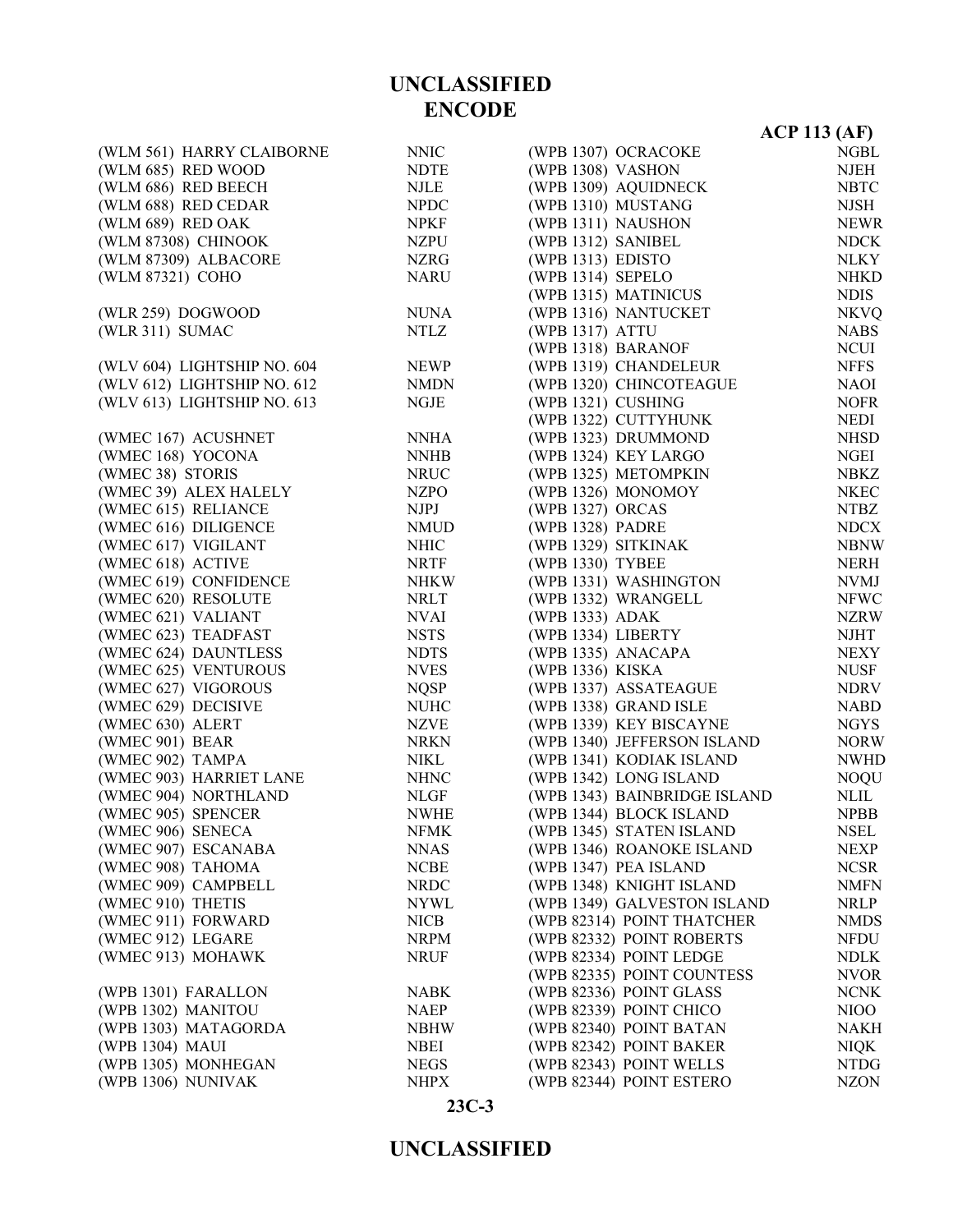NSMF NXFN NAVH  $N\!\!B\mathrm{EN}$ NCCE<sup></sup> NCNP  ${\rm NDCH}$ NECA<sup>3</sup>

NGYD NHMV  $NJGJ$  $\sf NLEZ$ 

NUIH NVRC NWGM NLVA NMEX NKIG  ${\tt NNZL}$ NLLX NKEQ NSWA NSGB NRQJ NBRG  $\rm NIUD$ NHAM NYVC

NJEC NBRF NTQA NRKI NRKD NPAL NZTM

NZSR NMHU NFSH NRDD NDCV NJQA  $\ensuremath{\text{NVIP}}$  $N\mathrm{J} \mathrm{P} \mathrm{Z}$ 

NTRK NUGW NTHA NTGT

|                       | (WPB 82345) POINT JUDITH   | NJIL             |
|-----------------------|----------------------------|------------------|
|                       | (WPB 82347) POINT BONITA   | <b>NSMI</b>      |
|                       | (WPB 82349) POINT SPENCER  | <b>NXFN</b>      |
|                       | (WPB 82351) POINT BENNETT  | <b>NAVI</b>      |
| (WPB 82352) POINT SAL |                            | <b>NBEN</b>      |
|                       | (WPB 82354) POINT EVANS    | <b>NCCE</b>      |
|                       | (WPB 82355) POINT HANNON   | <b>NCNI</b>      |
|                       | (WPB 82356) POINT FRANCIS  | <b>NDCI</b>      |
|                       | (WPB 82357) POINT HURON    | NEC/             |
|                       | (WPB 82358) POINT STUART   | NFIJ             |
|                       | (WPB 82359) POINT STEELE   | NGYI             |
|                       | (WPB 82360) POINT WINSLOW  | <b>NHM</b>       |
|                       | (WPB 82361) POINT CHARLES  | NJGJ             |
|                       | (WPB 82363) POINT NOWELL   | NLEZ             |
|                       | (WPB 82365) POINT TURNER   | <b>NICC</b>      |
|                       | (WPB 82368) POINT WARDE    | <b>NUIH</b>      |
|                       | (WPB 82369) POINT HEYER    | <b>NVR</b>       |
|                       | (WPB 82370) POINT RICHMOND | <b>NWG</b>       |
|                       | (WPB 82371) POINT BARNES   | NLV/             |
|                       | (WPB 82372) POINT BROWER   | NME.             |
|                       |                            |                  |
|                       | (WPB 82373) POINT CAMDEN   | <b>NKIG</b>      |
|                       | (WPB 82374) POINT CARREW   | <b>NNZI</b>      |
|                       | (WPB 82375) POINT DORAN    | <b>NLL</b>       |
|                       | (WPB 82376) POINT HARRIS   | <b>NKE</b>       |
|                       | (WPB 82377) POINT HOBART   | NSW.             |
|                       | (WPB 82378) POINT JACKSON  | <b>NSGE</b>      |
|                       | (WPB 82379) POINT MARTIN   | <b>NRQJ</b>      |
| (WPB 84305) STINGRAY  |                            | NBR(             |
|                       | (WPB 87301) BARRACUDA      | NIUD             |
|                       | (WPB 87302) HAMMERHEAD     | <b>NHAI</b>      |
| (WPB 87303) MAKO      |                            | NYV0             |
| (WPB 87304) MARLIN    |                            | NJZP             |
| (WPB 87306) DORADO    |                            | <b>NJEC</b>      |
| (WPB 87307) OSPREY    |                            | <b>NBRI</b>      |
| (WPB 87317) BLACKFIN  |                            | NTQ/             |
| (WPB 87318) BLUEFIN   |                            | <b>NRKI</b>      |
| (WPB 87320) MANTA     |                            | <b>NRKI</b>      |
|                       | (WPB 87322) KINGFISHER     | <b>NPAI</b>      |
| (WPB 87323) SEAHAWK   |                            | <b>NZTM</b>      |
|                       | (WPB 87324) STEELHEAD      | <b>NITU</b>      |
| (WPB 87325) BELUGA    |                            | NZSR             |
| (WPB 87326) BLACKTIP  |                            | <b>NMH</b>       |
| (WPB 87327) PELICAN   |                            | <b>NFSH</b>      |
| (WPB 87328) RIDLEY    |                            | NRDI             |
| (WPB 87329) COCHITA   |                            | <b>NDC</b>       |
| (WPB 87330) MANOWAR   |                            | <b>NJQA</b>      |
| (WPB 87330) POMPANO   |                            | <b>NVIP</b>      |
| (WPB 87331) MORAY     |                            | <b>NJPZ</b>      |
|                       | (WPB 87332) RAZORBILL      | NJSJ             |
| (WPB 87333) ADELIE    |                            | <b>NTRF</b>      |
| (WPB 87334) GANNET    |                            | NUG'             |
| (WPB 87335) NARWHAL   |                            | NTH/             |
| (WPB 87336) STURGEON  |                            | NTG <sub>1</sub> |
|                       |                            |                  |

|                          | <b>ACP 113 (AF)</b> |
|--------------------------|---------------------|
| (WPB 87337) SOCKEYS      | <b>NAVC</b>         |
| (WPB 87338) IBIS         | <b>NWBC</b>         |
| (WPB 87340) HALIBUT      | <b>NNGH</b>         |
| (WPB 87341) BONITA       | <b>NNGB</b>         |
| (WPB 87342) SHRIKE       | <b>NPBG</b>         |
| (WPB 87343) TERN         | <b>NEOT</b>         |
| (WPB 87344) HERON        | <b>NEPM</b>         |
| (WPB 87345) WAHOO        | <b>NEOB</b>         |
| (WPB 87353) SKIPJACK     | <b>NFOY</b>         |
| (WPB 87354) DOLPHIN      | NAYL                |
| (WPB 87355) HAWK         | <b>HAWH</b>         |
| (WPB 95320) CAPE STARR   | <b>NJVB</b>         |
| (WTGB 101) KATMAI BAY    | <b>NRLX</b>         |
| (WTGB 102) BRISTOL BAY   | NRLY                |
| (WTGB 103) MOBILE BAY    | <b>NRUR</b>         |
| (WTGB 104) BISCAYNE BAY  | <b>NRUS</b>         |
| (WTGB 105) NEAH BAY      | <b>NRUU</b>         |
| (WTGB 106) MORRO BAY     | <b>NMHK</b>         |
| (WTGB 106) MORRO BAY     | <b>NRWY</b>         |
| (WTGB 107) PENOBSCOT BAY | NIGY                |
| (WTGB 108) THUNDER BAY   | <b>NNTB</b>         |
| (WTGB 109) STURGEON BAY  | <b>NSXB</b>         |
| (WYTL 65614) BOLLARD     | <b>NNGP</b>         |
| (WYTM 60) MANITOU        | <b>NRKA</b>         |
| (WYTM 71) APALACHEE      | <b>NRKC</b>         |
| (WYTM 93) RARITAN        | <b>NRPS</b>         |
| (WYTM 96) CHINOOK        | <b>NRKK</b>         |
| (WYTM 98) SNOHOMISH      | <b>NRKR</b>         |

**23C-4**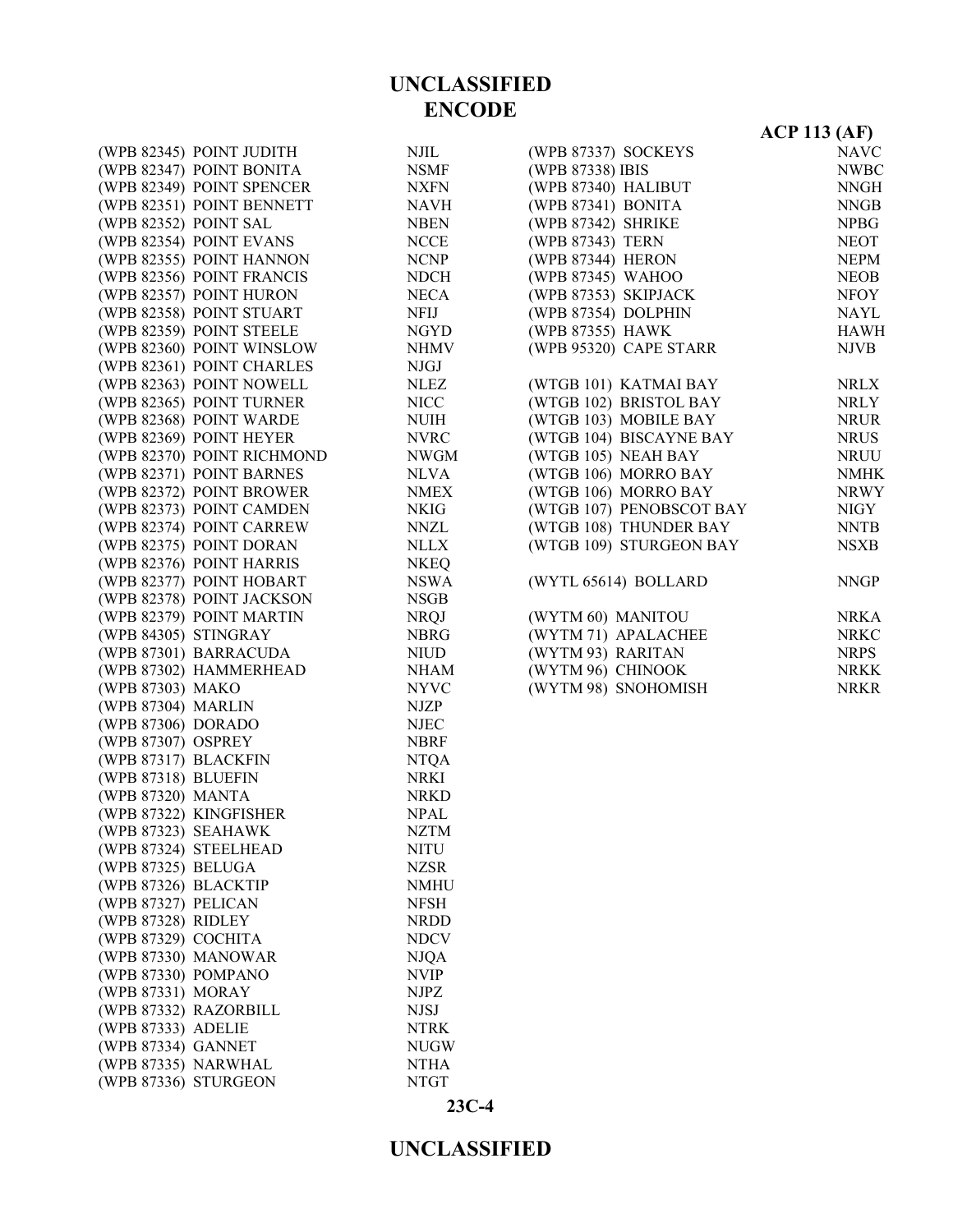**ACP 113 (AF)**

### **SECTION 23D**

#### **UNITED STATES**

#### **COAST GUARD**

#### **MISCELLANEOUS ASSIGNMENTS**

2. The Call Signs in this section are allocated to District Commanders indicated for purposes of making temporary and/or local assignments to ships operating within Coast Guard Districts. They may be assigned to fulfill the following requirements:

A. District or Yard Craft not normally assigned International Call Signs. For this purpose numeral suffixes may be added to provide further expansion if required.

B. Temporary assignment to ships under-going builder trials until a permanent International Call Sign is assigned.

3. When making assignments the District Commander will notify those who need to know.

**23D-1**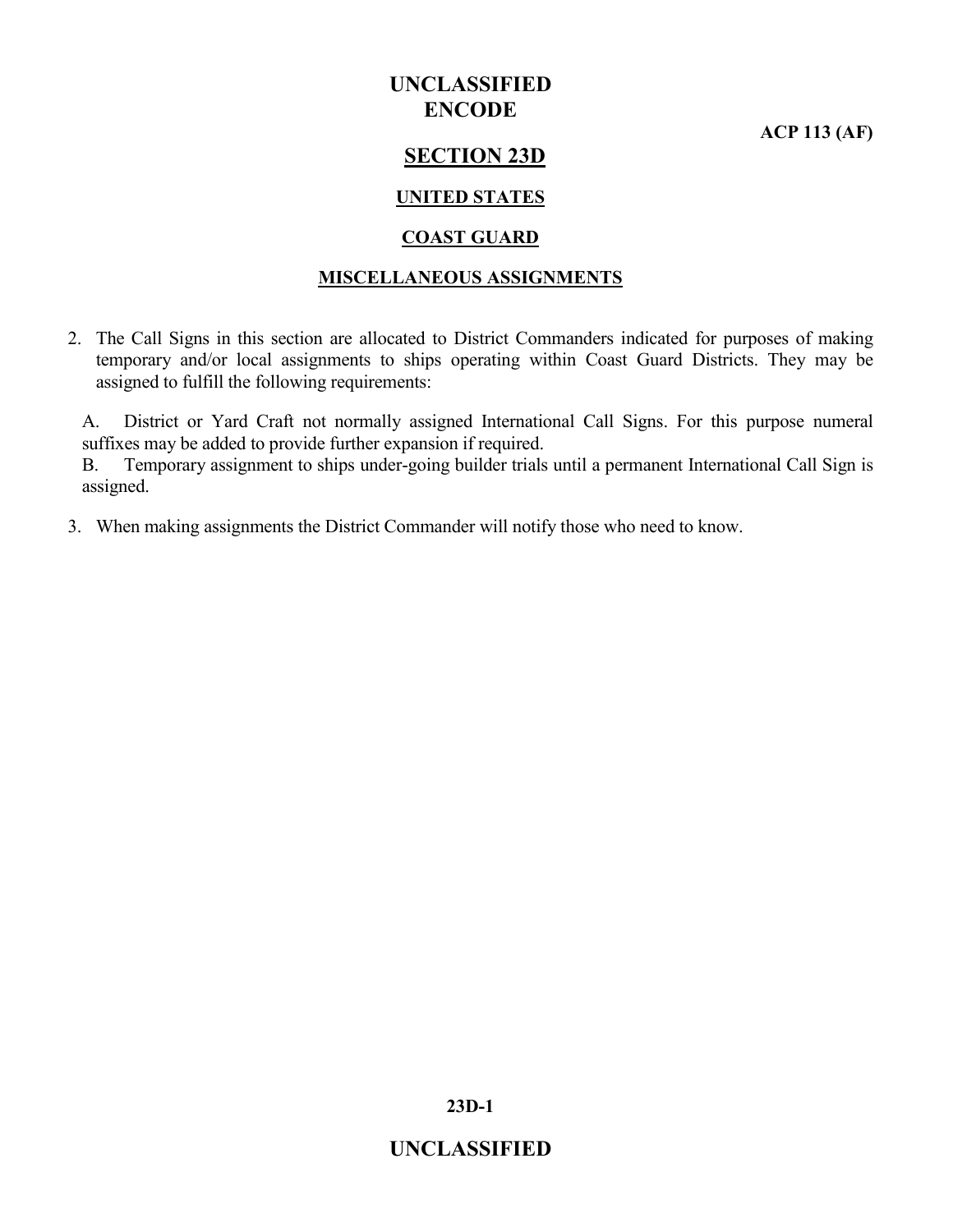# **ACP 113 (AF)**

| COGARD AEROSTAT UNIT FIVE    | <b>NLYJ</b> | FOR ASSIGNMENT BY 17TH (NO.)  | <b>NQRZ</b> |
|------------------------------|-------------|-------------------------------|-------------|
| COGARD AEROSTAT UNIT FOUR    | <b>NOKL</b> | COGARD DIST.                  |             |
| COGARD AEROSTAT UNIT ONE     | <b>NAFG</b> | FOR ASSIGNMENT BY 17TH (NO.)  | <b>NKDW</b> |
| COGARD AEROSTAT UNIT THREE   | <b>NSTY</b> | COGARD DIST.                  |             |
| COGARD AEROSTAT UNIT TWO     | <b>NJAS</b> | FOR ASSIGNMENT BY 17TH        | <b>NUSZ</b> |
|                              |             | (NO.)COGARD DIST.             |             |
| FOR ASSIGNMENT BY 11TH       | <b>NCOH</b> | FOR ASSIGNMENT BY 17TH COGARD | <b>NTJP</b> |
| (NO.)COGARD DIST.            |             | DIST. (NO.)                   |             |
| FOR ASSIGNMENT BY 11TH       | <b>NEUU</b> |                               |             |
| (NO.)COGARD DIST.            |             | FOR ASSIGNMENT BY 1ST         | <b>NDGW</b> |
| FOR ASSIGNMENT BY 11TH       | <b>NDIQ</b> | (NO.)COGARD DIST.             |             |
| (NO.)COGARD DIST.            |             | FOR ASSIGNMENT BY 1ST COGARD  | <b>NARA</b> |
| FOR ASSIGNMENT BY 11TH       | <b>NBMW</b> | DIST. (NO.)                   |             |
| (NO.)COGARD DIST             |             | FOR ASSIGNMENT BY 1ST (NO.)   | <b>NEJE</b> |
| FOR ASSIGNMENT BY 11TH(NO.)  | <b>NIAV</b> | COGARD DIST.                  |             |
| COGARD DIST.                 |             | FOR ASSIGNMENT BY 1ST         | <b>NBYU</b> |
|                              |             | (NO.)COGARD DIST.             |             |
| FOR ASSIGNMENT BY 12TH (NO.) | <b>NKRQ</b> | FOR ASSIGNMENT BY 1ST         | <b>NHKA</b> |
| COGARD DIST.                 |             | (NO.)COGARD DIST.             |             |
| FOR ASSIGNMENT BY 12TH (NO.) | <b>NIUY</b> |                               |             |
| COGARD DIST.                 |             | FOR ASSIGNMENT BY 2ND (NO.)   | <b>NJMM</b> |
| FOR ASSIGNMENT BY 12TH       | <b>NQKR</b> | COGARD DIST.                  |             |
| (NO.)COGARD DIST.            |             | FOR ASSIGNMENT BY 2ND (NO.)   | <b>NIKF</b> |
| FOR ASSIGNMENT BY 12TH       | <b>NOZH</b> | COGARD DIST.                  |             |
| (NO.)COGARD DIST.            |             | FOR ASSIGNMENT BY 2ND (NO.)   | <b>NSDZ</b> |
| FOR ASSIGNMENT BY 12TH       | <b>NSXR</b> | COGARD DIST.                  |             |
| (NO.)COGARD DIST.            |             | FOR ASSIGNMENT BY 2ND         | <b>NQFB</b> |
|                              |             | (NO.)COGARD DIST.             |             |
| FOR ASSIGNMENT BY 13TH (NO.) | <b>NUFF</b> | FOR ASSIGNMENT BY 2ND         | <b>NOQF</b> |
| COGARD DIST.                 |             | (NO.)COGARD DIST.             |             |
| FOR ASSIGNMENT BY 13TH (NO.) | <b>NDVR</b> |                               |             |
| COGARD DIST.                 |             | FOR ASSIGNMENT BY 3RD         | <b>NDEY</b> |
| FOR ASSIGNMENT BY 13TH (NO.) | <b>NWLL</b> | (NO.)COGARD DIST.             |             |
| COGARD DIST.                 |             | FOR ASSIGNMENT BY 3RD COGARD  | <b>NAYN</b> |
| FOR ASSIGNMENT BY 13TH       | <b>NBRZ</b> | DIST. (NO.)                   |             |
| (NO.)COGARD DIST.            |             | FOR ASSIGNMENT BY 3RD (NO.)   | <b>NTQT</b> |
| FOR ASSIGNMENT BY 13TH       | <b>NCYC</b> | COGARD DIST.                  |             |
| (NO.)COGARD DIST.            |             | FOR ASSIGNMENT BY 3RD (NO.)   | <b>NCEW</b> |
|                              |             | COGARD DIST.                  |             |
| FOR ASSIGNMENT BY 14TH (NO.) | <b>NHYR</b> | FOR ASSIGNMENT BY 3RD         | <b>NUWX</b> |
| COGARD DIST.                 |             |                               |             |
|                              |             | (NO.)COGARD DIST.             |             |
| FOR ASSIGNMENT BY 14TH (NO.) | <b>NJFI</b> |                               |             |
| COGARD DIST.                 |             | FOR ASSIGNMENT BY 5TH (NO.)   | <b>NHRV</b> |
| FOR ASSIGNMENT BY 14TH (NO.) | <b>NGZB</b> | COGARD DIST.                  |             |
| COGARD DIST.                 |             | FOR ASSIGNMENT BY 5TH (NO.)   | <b>NINY</b> |
| FOR ASSIGNMENT BY 14TH (NO.) | <b>NPEH</b> | COGARD DIST.                  |             |
| COGARD DIST.                 |             | FOR ASSIGNMENT BY 5TH (NO.)   | <b>NENX</b> |
| FOR ASSIGNMENT BY 14TH       | <b>NPPA</b> | COGARD DIST.                  |             |
| (NO.)COGARD DIST.            |             | FOR ASSIGNMENT BY 5TH (NO.)   | <b>NIVO</b> |
|                              |             | COGARD DIST.                  |             |
| FOR ASSIGNMENT BY 17TH (NO.) | <b>NYMP</b> | FOR ASSIGNMENT BY 5TH (NO.)   | <b>NPHB</b> |
| COGARD DIST.                 |             | COGARD DIST.                  |             |

**23D-2**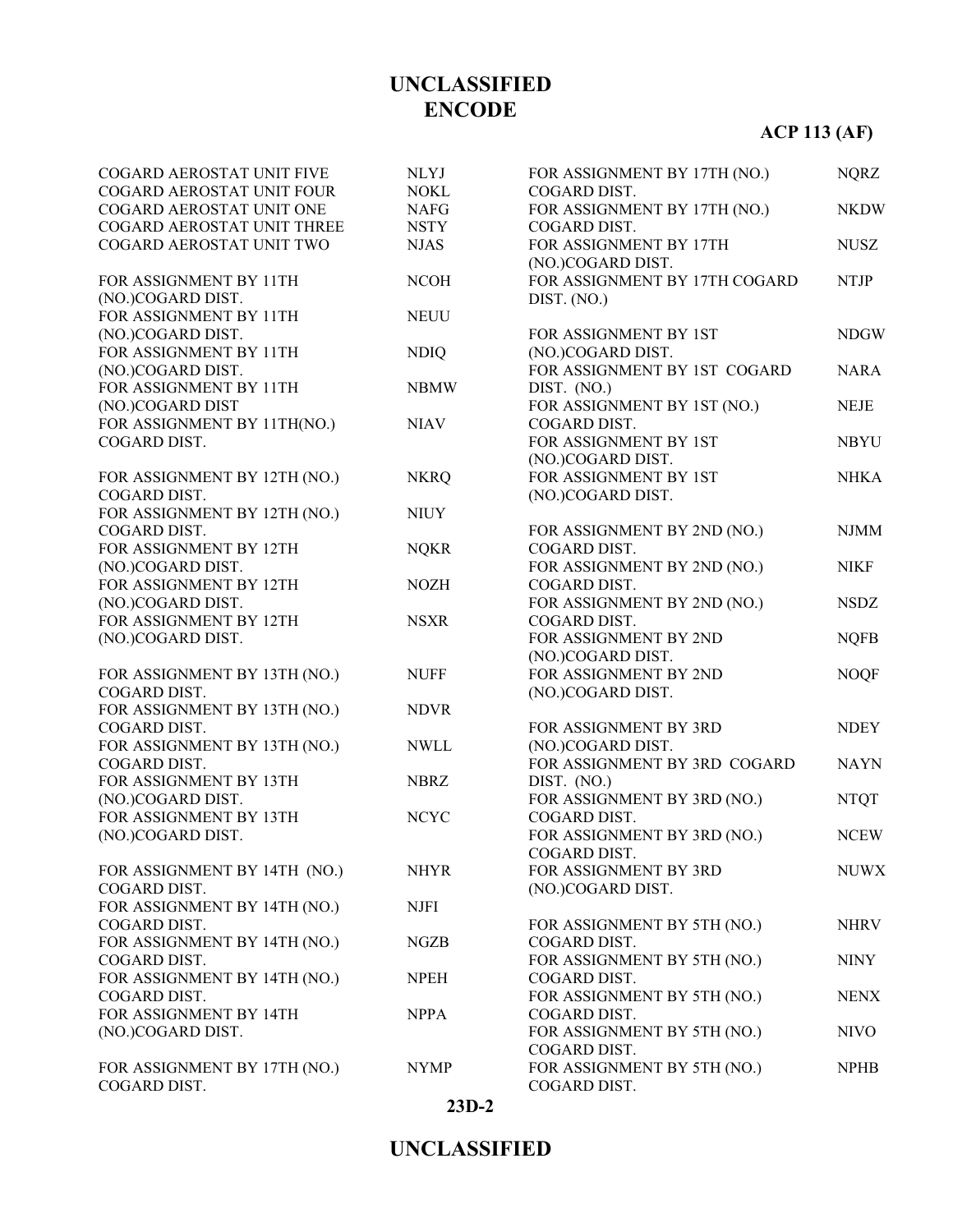### **ACP 113 (AF)**

| FOR ASSIGNMENT BY 7TH (NO.)                       | <b>NRKU</b> |
|---------------------------------------------------|-------------|
| COGARD DIST.                                      | <b>NVNA</b> |
| FOR ASSIGNMENT BY 7TH (NO.)<br><b>COGARD DIST</b> |             |
| FOR ASSIGNMENT BY 7TH (NO.)                       | <b>NUBE</b> |
| COGARD DIST.                                      |             |
| FOR ASSIGNMENT BY 7TH COGARD                      | <b>NBDI</b> |
| DIST. (NO.)                                       |             |
| FOR ASSIGNMENT BY 7TH (NO.)                       | <b>NSLT</b> |
| COGARD DIST.                                      |             |
|                                                   |             |
| FOR ASSIGNMENT BY 8TH (NO.)                       | <b>NDTH</b> |
| <b>COGARD DIST</b>                                |             |
| FOR ASSIGNMENT BY 8TH (NO.)                       | <b>NFAY</b> |
| COGARD DIST.                                      |             |
| FOR ASSIGNMENT BY 8TH (NO.)                       | <b>NIQD</b> |
| COGARD DIST.                                      |             |
| FOR ASSIGNMENT BY 8TH (NO.)                       | <b>NHST</b> |
| COGARD DIST.                                      |             |
| FOR ASSIGNMENT BY 8TH (NO.)                       | <b>NCGQ</b> |
| COGARD DIST.                                      |             |
|                                                   |             |
| FOR ASSIGNMENT BY 9TH (NO.)                       | <b>NTBR</b> |
| COGARD DIST.                                      |             |
| FOR ASSIGNMENT BY 9TH (NO.)                       | <b>NQUY</b> |
| COGARD DIST.<br>FOR ASSIGNMENT BY 9TH (NO.)       | <b>NXJY</b> |
| COGARD DIST.                                      |             |
| FOR ASSIGNMENT BY 9TH (NO.)                       | NUOO        |
| COGARD DIST.                                      |             |
| FOR ASSIGNMENT BY 9TH (NO.)                       | <b>NOUX</b> |
| COGARD DIST.                                      |             |
|                                                   |             |

**23D-3**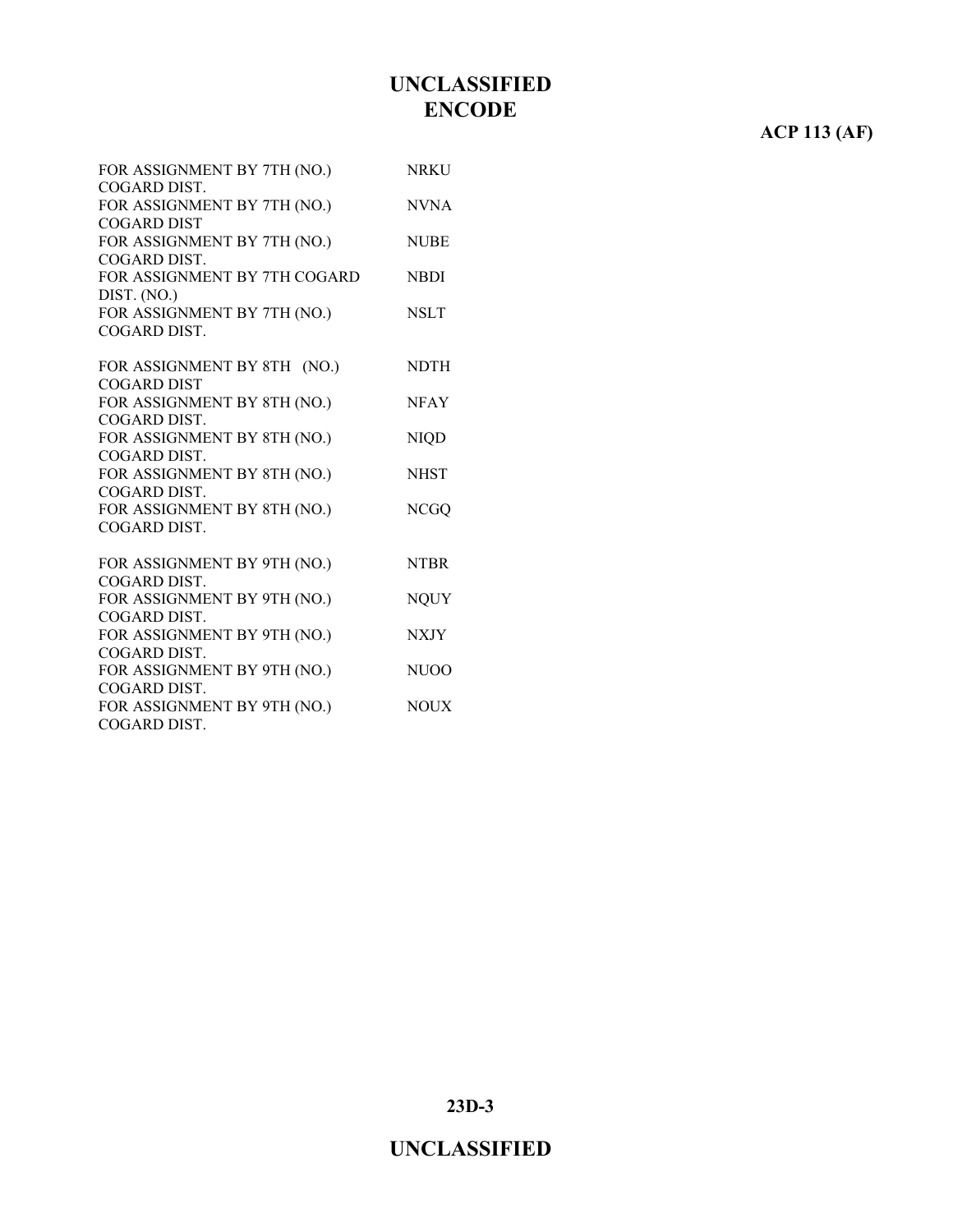**ACP 113 (AF)**

### **SECTION 23E**

#### **UNITED STATES**

#### **NATIONAL OCEANOGRAPHIC AND ADMINISTRATIVE FLEET**

### **NAVAL SHIPS (BY NAME)**

| ALBTROSS IV (R 342)          | <b>WMVG</b> |
|------------------------------|-------------|
| CHAPMAN (R 446)              | <b>WTED</b> |
| DAVID STARR JORDAN (R 444)   | <b>WTDK</b> |
| DAVIDSON (S 331)             | <b>WTEK</b> |
| DELWARE II (R 445)           | <b>KNBD</b> |
| DISCOVERER (R 102)           | <b>WTEA</b> |
| <b>FAIRWEATHER (S 220)</b>   | <b>WTEB</b> |
| FERREL (S 492)               | <b>WTEZ</b> |
| <b>HECK (S 591)</b>          | <b>WTEY</b> |
| JOHN N. COBB (R 552)         | <b>WMVC</b> |
| MALCOLM BALDRIGE (R103)      | <b>WTER</b> |
| <b>MCARTHUR (S 330)</b>      | <b>WTEJ</b> |
| MILLER FREEMAN (R 223)       | <b>WTDM</b> |
| MT. MITCHELL (S 222)         | <b>WTEG</b> |
| MURRE II (S 663)             | <b>KJLM</b> |
| <b>OCEANOGRAPHER (R 101)</b> | <b>WTEP</b> |
| OREGON II (R 332)            | <b>WTDO</b> |
| PEIRCE (S 328)               | <b>WTEQ</b> |
| RAINIER (S 221)              | <b>WTEF</b> |
| <b>RUDE (S 590)</b>          | <b>WTET</b> |
| SURVEYOR (S 132)             | <b>WTES</b> |
| TOWNSEND CROMWELL (R 443)    | <b>WTDF</b> |
| WHITING (S 329)              | <b>WTEW</b> |

**23E-1**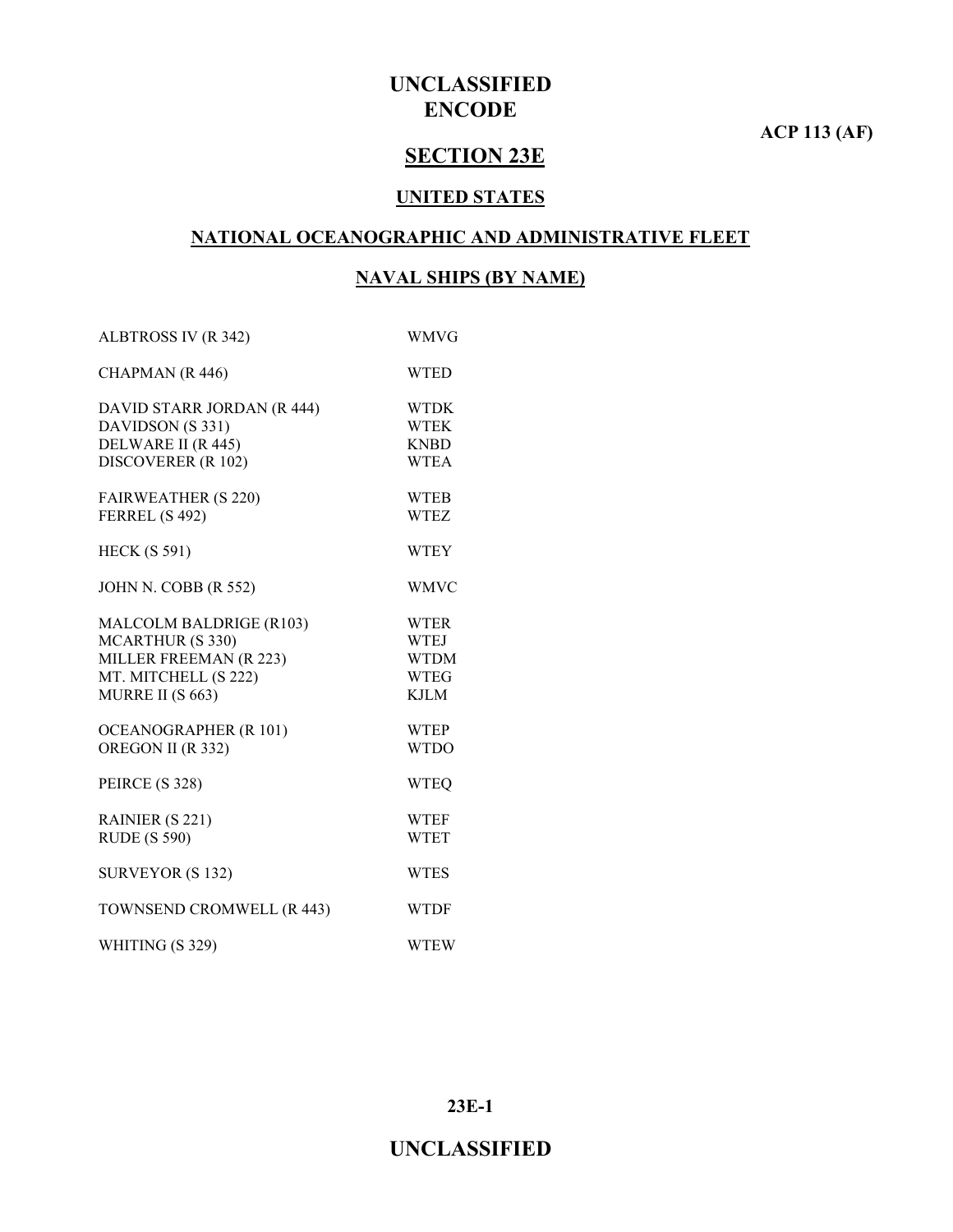**ACP 113 (AF)**

### **SECTION 23F**

#### **UNITED STATES**

#### **NAVAL SHIPS (BY NAME)**

- 4. Following universal maritime practice, ships are listed alphabetically by first initial and/or name or word. For convenience of holder certain ships have also been listed by last name, first initial and/or name.
- 5. Where complete name of ship is not known and the classification is known, it may be located under Naval Ships (By Class).

**23F-1**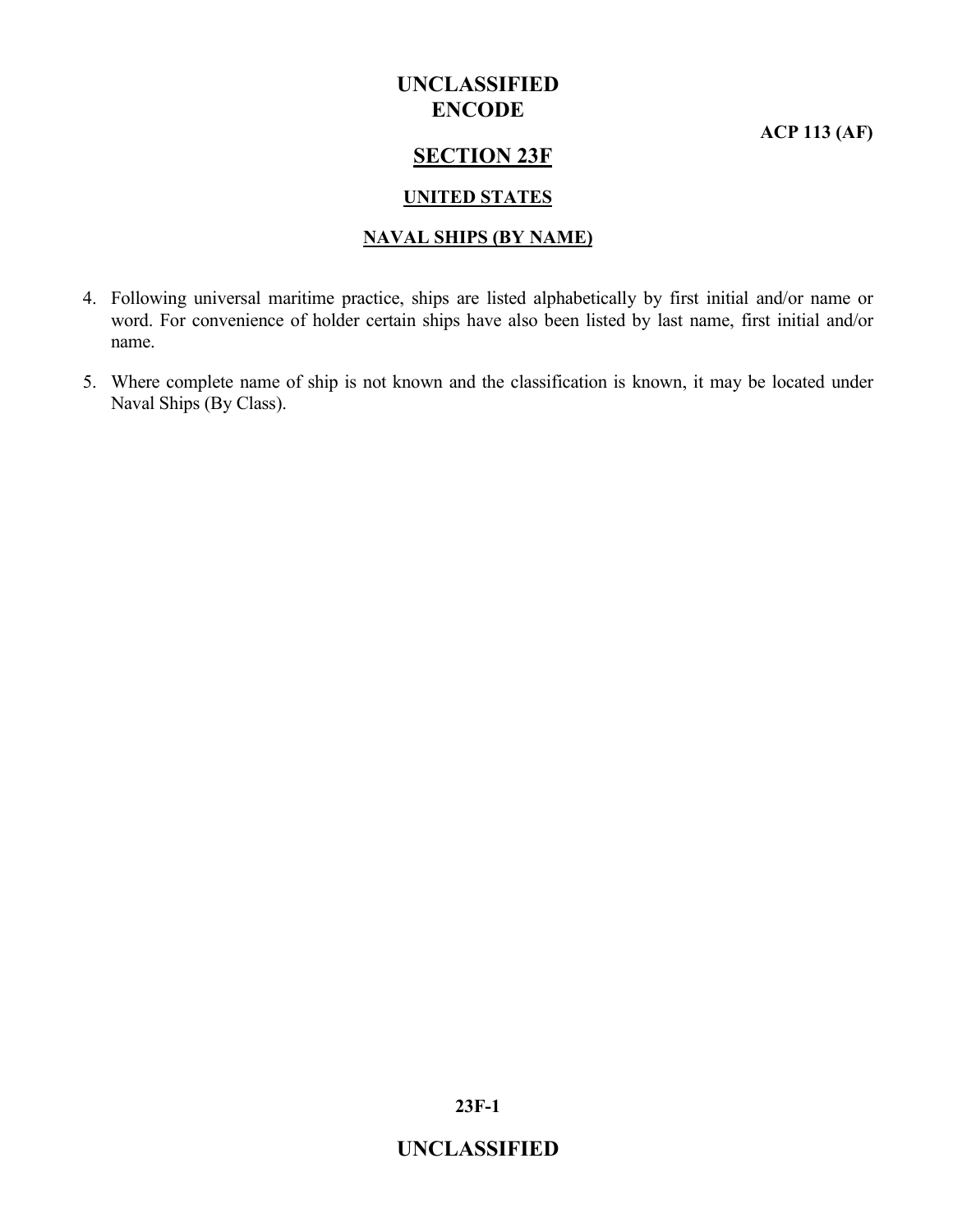# **ACP 113 (AF)**

| ABLE (T-AGOS 20)                             | <b>NABL</b> | <b>AVENGER (MCM 1)</b>              | <b>NAHC</b>                |
|----------------------------------------------|-------------|-------------------------------------|----------------------------|
| ABRAHAM LINCOLN (CV(N) 72)                   | <b>NABE</b> |                                     |                            |
| ACADIA (AD 42)                               | <b>NNZA</b> | BADGER (FF 1071)                    | <b>NHDT</b>                |
| ACCOMAC (YTB 812)                            | <b>NBEH</b> | BAGLEY (FF 1069)                    | <b>NULQ</b>                |
| ADROIT (MSO 509)                             | <b>NCFR</b> | BAINBRIDGE (CG(N) 25)               | <b>NJUL</b>                |
| AFDB <sub>2</sub>                            | NIGZ        | BARBEY (FF 1088)                    | <b>NTBS</b>                |
| AFDM 14                                      | <b>NCTJ</b> | <b>BARNSTABLE COUNTY (LST 1197)</b> | <b>NUCU</b>                |
| AFDM 5                                       | <b>NBGY</b> | <b>BARRY</b> (DDG 52)               | <b>NNJB</b>                |
| AFDM 6                                       | <b>NBHD</b> | <b>BEAUFORT</b> (ATS 2)             | <b>NUOT</b>                |
| AFDM7                                        | <b>NCDE</b> | BELLATRIX (T-AKR 288)               | <b>NHLL</b>                |
| AFFRAY (MSO 511)                             | <b>NOAL</b> | <b>BELLEAU WOOD (LHA 3)</b>         | <b>NBWD</b>                |
| AGAWAM (YTB 809)                             | <b>NXBZ</b> | BENAVIDEZ (T-AKR 306)               | <b>NBHG</b>                |
| AHOSKIE (YTB 804)                            | <b>NGMD</b> | BENFOLD (DDG 65)                    | <b>NECB</b>                |
| AINSWORTH (FF 1090)                          | <b>NCQI</b> | BENJAMIN STODDERT (DDG 22)          | <b>NHMC</b>                |
| ALABAMA (SSB(N) 731)                         | <b>NALA</b> | BERKELEY (DDG 15)                   | NAEH                       |
| ALAMOGORDO (ARDM 2)                          | NFZZ        | BIDDLE (CG 34)                      | <b>NMYE</b>                |
| ALASKA (SSB(N) 732)                          | NALK        | BIG HORN (T-AO 198)                 | <b>NBIG</b>                |
| ALBANY (SS(N) 753)                           | <b>NANY</b> | <b>BLACK HAWK (MHC 58)</b>          | <b>NBHK</b>                |
| ALBUQUERQUE (SS(N) 706)                      | <b>NALB</b> | <b>BLUE RIDGE (LCC 19)</b>          | <b>NQHS</b>                |
| ALEXANDRIA (SS(N) 757)                       | <b>NALX</b> | <b>BOGALUSA (YTB 759)</b>           | <b>NKNN</b>                |
| ALGOL (T-AKR 287)                            | <b>NAMW</b> | <b>BOISE</b> (SS(N) 764)            | <b>NAQG</b>                |
| ALTAIR (T-AKR 291)                           | NRZA        | BOLD (T-AGOS 12)                    | <b>NIEY</b>                |
| AMERICA (CV 66)                              | <b>NUSA</b> | <b>BOONE</b> (FFG 28)               | <b>NBON</b>                |
| <b>ANCHORAGE (LSD 36)</b>                    | <b>NGRQ</b> | <b>BOULDER (LST 1190)</b>           | <b>NCLZ</b>                |
| ANDREW J. HIGGINS (T-AO 190)                 | NAJH        | <b>BOWDITCH</b> (T-AGS 62)          | <b>NWBW</b>                |
| ANNAPOLIS (SS(N) 760)                        | <b>NANA</b> | BREMERTON (SS(N) 698)               | <b>NZWW</b>                |
| ANOKA (YTB 810)                              | <b>NHNH</b> | <b>BRIDGE (AOE 10)</b>              | <b>NGMV</b>                |
| ANTARES (T-AKR 2940)                         | <b>NPEJ</b> | BRISCOE (DD 977)                    | <b>NDIB</b>                |
| <b>ANTIETAM (CG 54)</b>                      | <b>NATM</b> | <b>BRISTOL COUNTY (LST 1198)</b>    | <b>NQQY</b>                |
| ANTIGO (YTB 792)                             | <b>NGNT</b> | BRITTIN (T-AKR 305)                 | <b>NBVJ</b>                |
| <b>ANTRIM (FFG 20)</b>                       | <b>NRNA</b> | BRUCE C. HEEZEN (T-AGS 64)          | <b>NBIB</b>                |
| ANZIO (CG 68)                                | <b>NZIO</b> | <b>BRUNSWICK (ATS 3)</b>            | <b>NRCN</b>                |
| APACHE (T-ATF 172)                           | <b>NIGP</b> | <b>BUCHANAN (DDG 14)</b>            | <b>NUOU</b>                |
| APALACHICOLA (YTB 767)                       | <b>NFLF</b> | BUFFALO (SS(N) 715)                 | <b>NZEA</b>                |
| APOPKA (YTB 778)                             | <b>NQQZ</b> | <b>BULKELEY (DDG 15)</b>            | <b>NJDB</b>                |
| <b>AQUILA (PHM 4)</b>                        | <b>NVMZ</b> | <b>BUNKER HILL (CG 52)</b>          | <b>NNBH</b>                |
| ARCATA (YTB 768)                             | <b>NGXY</b> | BUTTE (T-AE 27)                     | <b>NWUO</b>                |
| <b>ARCTIC (AOE 8)</b>                        | <b>NCLS</b> |                                     |                            |
| ARD 30                                       | <b>NHZQ</b> | CALIFORNIA (CG(N) 36)               | <b>NKIN</b>                |
| ARD <sub>5</sub>                             | <b>NCEA</b> | CALLAGHAN (DDG 994)                 | <b>NDJC</b>                |
| ARDM 3                                       | <b>NHZE</b> | <b>CAMDEN</b> (AOE 2)               | <b>NJSO</b>                |
| ARIES (PHM 5)                                | <b>NQAS</b> | CAMPTI (YTB 816)                    | <b>NFIL</b>                |
| ARKANSAS (CG(N) 41)                          | NARK        | <b>CANONCHET (YTB 823)</b>          | <b>NZFL</b>                |
| <b>ARLEIGH BURKE (DDG 51)</b>                | <b>NBRK</b> | CANOPUS (AS 34)                     | <b>NCAW</b>                |
| ARTHUR W. RADFORD (DD 968)                   | <b>NAWR</b> | CAPABLE (T-AGOS 16)                 | NKSZ                       |
| ASHEVILLE (SS(N) 758)                        | <b>NASH</b> | CAPE COD (AD 43)                    | <b>NCOD</b>                |
| <b>ASHLAND</b> (LSD 48)                      | <b>NAOW</b> | CAPE ST GEORGE (CG 71)              | <b>NCSG</b>                |
| <b>ASSERTIVE (T-AGOS 9)</b>                  |             | CAPELLA (T-AKR 293)                 |                            |
| <b>AUBREY FITCH (FFG 34)</b>                 | NAFY        | CAPODANNO (FF 1093)                 | <b>NBXO</b><br><b>NFVC</b> |
|                                              | NAWF        |                                     |                            |
| AUDACIOUS (T-AGOS 11)<br>AUGUSTA (SS(N) 710) | <b>NJMR</b> | CARL VINSON (CV(N) 70)              | <b>NCVV</b>                |
|                                              | <b>NAUG</b> | CARNEY (DDG 64)                     | <b>NRCS</b>                |
| <b>AUSTIN</b> (LPD 4)                        | <b>NEDO</b> | CARON (DD 970)                      | <b>NOTC</b>                |

#### **23F-2**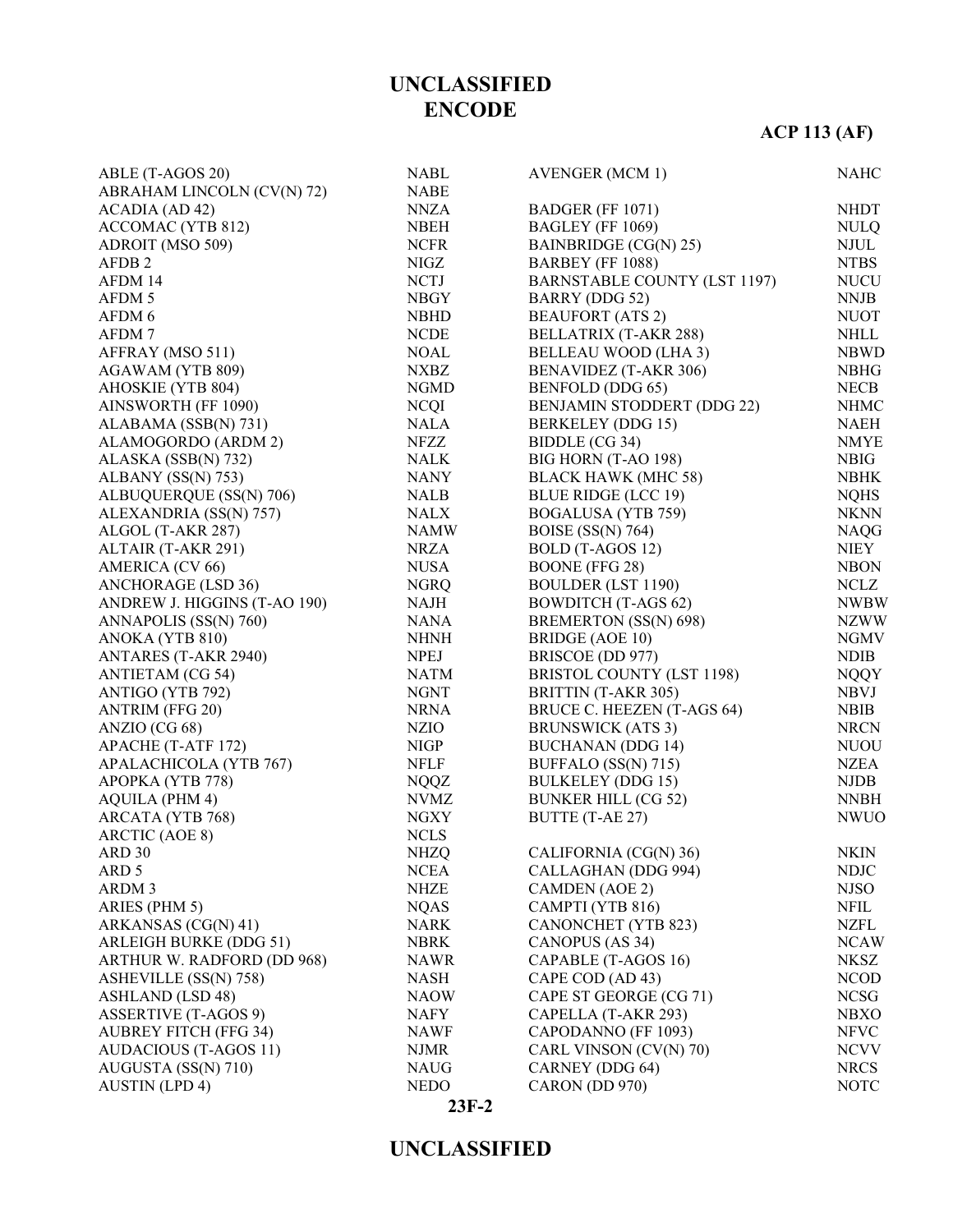# **23F-3**

|                                    |             |                                 | $ACP$ 113 (AF) |
|------------------------------------|-------------|---------------------------------|----------------|
| CARR (FFG 52)                      | <b>NCAR</b> | CT <sub>9</sub>                 | <b>NSGH</b>    |
| <b>CARTER HALL (LSD 50)</b>        | <b>NGDT</b> | <b>CURTIS WILBUR (DDG 54)</b>   | <b>NCDW</b>    |
| CATAHECASSA (YTB 828)              | <b>NJWB</b> | CURTS (FFG 38)                  | <b>NHOC</b>    |
| CATAWBA (T-ATF 168)                | <b>NCDS</b> | <b>CUSHING (DD 985)</b>         | <b>NPGC</b>    |
| CAYUGA (LST 1186)                  | <b>NWZJ</b> | CYCLONE (PC 1)                  | <b>NYOE</b>    |
| CHAFEE (DDG 90)                    | <b>NJHC</b> |                                 |                |
| <b>CHAMPION</b> (MCM 4)            | <b>NOKB</b> | DAHLONEGA (YTB 770)             | <b>NLQQ</b>    |
| <b>CHANCELLORSVILLE (CG 62)</b>    | <b>NCVL</b> | DALLAS (SS(N) 700)              | <b>NSAD</b>    |
| CHANDLER (DDG 996)                 | <b>NPES</b> | DAVID R. RAY (DD 971)           | <b>NBDQ</b>    |
| CHARLOTTE (SS(N) 766)              | <b>NCNC</b> | DE KANAWIDA (YTB 831)           | <b>NFGW</b>    |
| <b>CHARLTON (T-AKR 314)</b>        | <b>NJTC</b> | DE WERT (FFG 45)                | <b>NRDW</b>    |
|                                    | <b>NYGG</b> |                                 | <b>NPBA</b>    |
| <b>CHAUVENET</b> (T-AGS 29)        |             | DEFENDER (MCM 2)                |                |
| CHERAW (YTB 802)                   | NRJI        | DENEBOLA (T-AKR 289)            | <b>NDSP</b>    |
| CHESANING (YTB 769)                | <b>NIXQ</b> | DENVER (LPD 9)                  | <b>NAYR</b>    |
| CHETEK (YTB 827)                   | <b>NKVK</b> | DETROIT (AOE 4)                 | <b>NDWQ</b>    |
| CHICAGO (SS(N) 721)                | <b>NCHI</b> | DEVASTATOR (MCM 6)              | <b>NDEV</b>    |
| CHINOOK (PC 9)                     | <b>NKRP</b> | <b>DEXTROUS (MCM 13)</b>        | <b>NDEX</b>    |
| CHOSIN (CG 65)                     | <b>NCHO</b> | <b>DEYO</b> (DD 989)            | <b>NEWZ</b>    |
| CHURCHILL (DDG 81)                 | <b>NWSC</b> | DOLPHIN (NSY 29)                | <b>NJUF</b>    |
| CIMARRON (AO(J) 177)               | <b>NHYF</b> | DOLPHIN (AGSS 555)              | <b>NFXP</b>    |
| CITY OF CORPUS CHRISTI (SS(N) 705) | <b>NCCT</b> | DONALD B. BEARY (FF 1085)       | <b>NQUB</b>    |
| CLARK (FFG 11)                     | <b>NJJC</b> | DOYLE (FFG 39)                  | <b>NJHD</b>    |
| <b>CLEVELAND</b> (LPD 7)           | <b>NCLV</b> | <b>DUBUQUE (LPD 8)</b>          | <b>NDBQ</b>    |
| <b>CLIFTON SPRAGUE (FFG 16)</b>    | <b>NCAS</b> | DULUTH (LPD 6)                  | <b>NVJU</b>    |
| COLE (DDG 67)                      | <b>NDDG</b> | DURHAM (LKA 114)                | <b>NOOR</b>    |
| COLUMBIA (SS(N) 771)               | <b>NASA</b> | DWIGHT D. EISENHOWER (CV(N) 69) | <b>NIKE</b>    |
| COLUMBUS (SS(N) 762)               | <b>NCOL</b> |                                 |                |
| <b>COMDESRON EIGHTEEN</b>          | <b>NRRP</b> | EDENSHAW (YTB 752)              | <b>NBWB</b>    |
| <b>COMDESRON FIVE ZERO</b>         | <b>NTPX</b> | <b>EDENTON</b> (ATS 1)          | <b>NXSF</b>    |
| <b>COMDESRON TWO</b>               | <b>NJRJ</b> | EFFECTIVE (T-AGOS 21)           | <b>NCWL</b>    |
| <b>COMDESRON TWO EIGHT</b>         | <b>NVPP</b> | EL PASO (LKA 117)               | <b>NHXX</b>    |
| COMFORT (T-AH 20)                  | <b>NCOM</b> | ELLIOT (DD 967)                 | <b>NAOP</b>    |
| <b>COMSTOCK (LSD 45)</b>           | <b>NCWK</b> | ELMER MONTGOMERY (FF 1082)      | <b>NQJH</b>    |
| <b>COMTE DE GRASSE (DD 974)</b>    | <b>NCDG</b> | ELROD (FFG 55)                  | <b>NHTE</b>    |
| CONCORD (AFS 5)                    | <b>NACK</b> | <b>EMORY S. LAND (AS 39)</b>    | <b>NEXS</b>    |
| <b>CONNECTICUT (SSN 22)</b>        | <b>NCVU</b> | ENGAGE (MSO 433)                | <b>NMOM</b>    |
| CONOLLY (DD 979)                   | <b>NRLC</b> | ENGLAND (CG 22)                 | <b>NLXZ</b>    |
| <b>CONQUEST (NSY 2)</b>            | <b>NFAM</b> | ENTERPRISE (CV(N) 65)           | <b>NIQM</b>    |
| CONQUEST (MSO 488)                 | <b>NTAW</b> | <b>ESPRIT DE CORPS (NSY 21)</b> | <b>NVPI</b>    |
| <b>CONSERVER (ARS 39)</b>          | <b>NHTP</b> | ESSEX (LHD 2)                   | <b>NESX</b>    |
| CONSTANT (MSO 427)                 | <b>NDAD</b> | <b>ESTOCIN (FFG 15)</b>         | <b>NMJE</b>    |
| <b>CONSTELLATION (CV 64)</b>       | <b>NNUL</b> | EUFAULA (YTB 800)               | <b>NLGL</b>    |
|                                    | <b>NAPJ</b> |                                 | <b>NCAL</b>    |
| <b>CONSTITUTION (IX 21)</b>        |             | <b>EXCALIBEAR (NSY 30)</b>      | <b>NREB</b>    |
| COPELAND (FFG 25)                  | <b>NRWC</b> | EXPLOIT (MSO 440)               |                |
| <b>CORNHUSKER STATE (T-ACS6)</b>   | <b>NCZO</b> | EXULTANT (MSO 441)              | <b>NJQM</b>    |
| CORONADO (AGF 11)                  | <b>NEXU</b> |                                 |                |
| COWPENS (CG 63)                    | <b>NCOW</b> | <b>FAHRION (FFG 22)</b>         | <b>NFGF</b>    |
| <b>CROMMELIN (FFG 37)</b>          | <b>NLKC</b> | FANNING (FF 1076)               | <b>NKBP</b>    |
| CT <sub>3</sub>                    | <b>NAHB</b> | FIFE (DD 991)                   | <b>NDKP</b>    |
| CT <sub>4</sub>                    | <b>NOTA</b> | FIREBOLT (PC 10)                | <b>NRBQ</b>    |
| CT <sub>5</sub>                    | <b>NRBC</b> | FITZGERALD (DDG 62)             | <b>NFTZ</b>    |
| CT <sub>6</sub>                    | <b>NNCJ</b> | FLATLEY (FFG 21)                | <b>NJHF</b>    |
| CT8                                | <b>NJQO</b> | FLETCHER (DD 992)               | <b>NJCN</b>    |

### **UNCLASSIFIED ENCODE**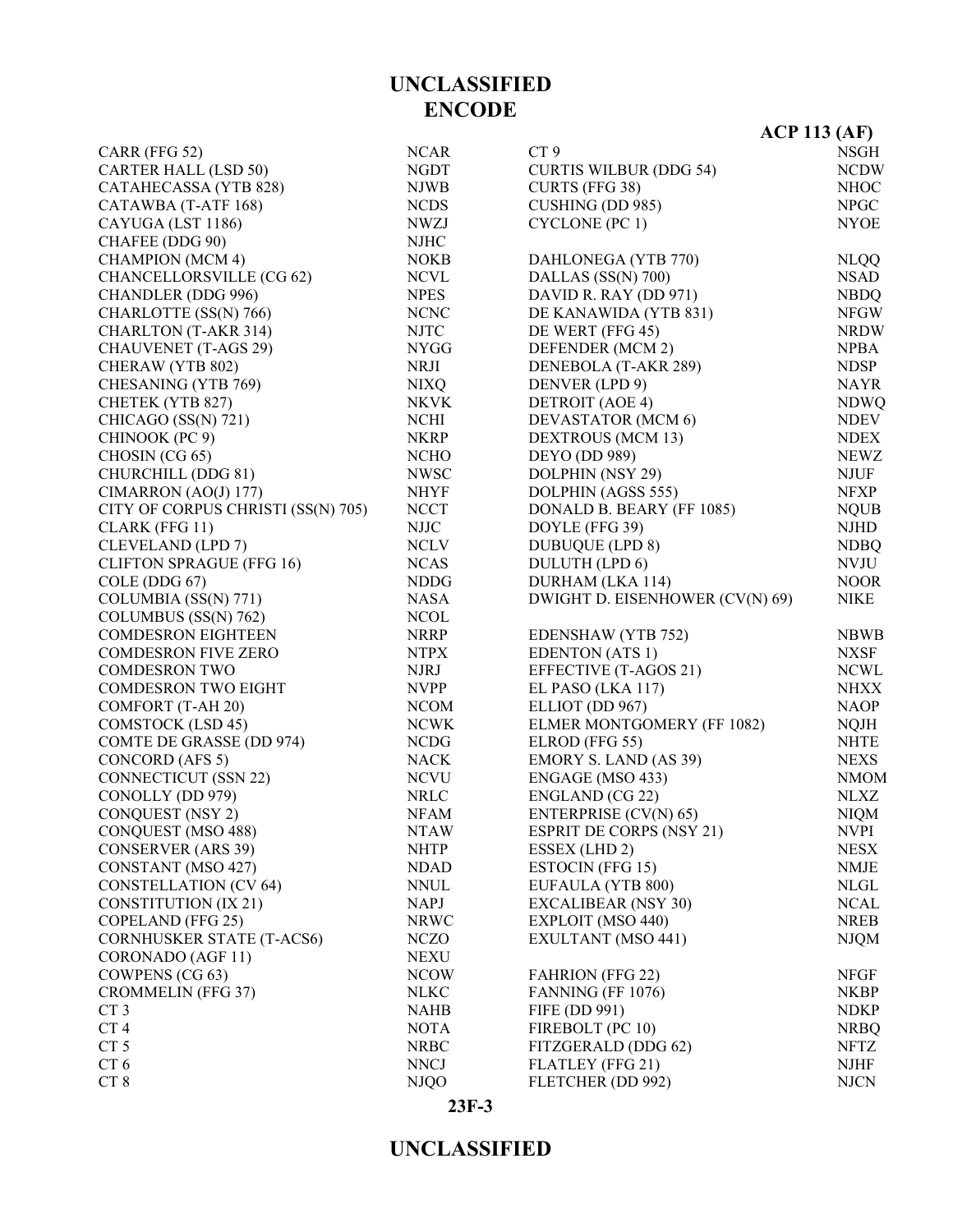|                                     |             | $ACP$ 113 (AF)                           |                     |
|-------------------------------------|-------------|------------------------------------------|---------------------|
| FLINT (T-AE 32)                     | <b>NFPW</b> | HELICOPTER LANDING TRAINER (IX 514) NHLT |                     |
| FLORIDA (SSB(N) 728)                | <b>NFLO</b> | HENRY M. JACKSON (SSB(N) 730)            | <b>NNRI</b>         |
| FLORIKAN (ASR 9)                    | <b>NUFQ</b> | <b>HERCULES</b> (PHM 2)                  | <b>NJQJ</b>         |
| FORD (FFG 54)                       | <b>NPOF</b> | HERON (MHC 52)                           | <b>NTHF</b>         |
| FORRESTAL (CV 59)                   | <b>NJVF</b> | HEWITT (DD 966)                          | <b>NDDW</b>         |
| FORT FISHER (LSD 40)                | <b>NFTF</b> | HIGGINS (DDG 76)                         | <b>NMEG</b>         |
| FORT MCHENRY (LSD 43)               | <b>NHTB</b> | HISTORICAL MUSEUM (LST 325)              | <b>NWVC</b>         |
| FORTIFY (MSO 446)                   | <b>NQTN</b> | HOLLAND (AS 32)                          | <b>NAET</b>         |
| FOX (CG 33)                         | <b>NFOX</b> | HONOLULU (SS(N) 718)                     | <b>NHON</b>         |
| <b>FRANK CABLE (AS 40)</b>          | <b>NGXQ</b> | HORNE (CG 30)                            | <b>NBXW</b>         |
| FREDERICK (LST 1184)                | <b>NCDD</b> | HOUMA (YTB 811)                          | <b>NTYP</b>         |
| FRESNO (LST 1182)                   | NEIU        | HOUSTON (SS(N) 713)                      | <b>NMBT</b>         |
|                                     |             | HOWARD (DDG 83)                          | <b>NHOW</b>         |
| GALLANT (MSO 489)                   | <b>NEWK</b> | <b>HSV 2 SWIFT</b>                       | <b>NBFP</b>         |
| <b>GALLERY</b> (FFG 26)             | <b>NDPG</b> | HUE CITY (CG 66)                         | <b>NHUE</b>         |
| GARY (FFG 51)                       | <b>NDAG</b> | HURRICANE (PC 3)                         | <b>NHAP</b>         |
| <b>GEMINI</b> (PHM 6)               | <b>NPGU</b> | HYANNIS (YTB 817)                        | <b>NHDX</b>         |
| <b>GEORGE PHILIP (FFG 12)</b>       | <b>NSGP</b> | HYMAN G. RICKOVER (SS(N) 709)            | <b>NHGR</b>         |
| <b>GEORGE WASHINGTON (CV(N) 73)</b> | <b>NNGW</b> |                                          |                     |
| GEORGIA (SSB(N) 729)                | <b>NPOG</b> | IMPECCABLE (T-AGOS 23)                   | <b>NINT</b>         |
| <b>GERMANTOWN</b> (LSD 42)          | <b>NGTN</b> | INCHON (LPH 12)                          | <b>NOUD</b>         |
| GETTYSBURG (CG 64)                  | <b>NGTB</b> | <b>INDEPENDENCE (CV 62)</b>              | <b>NNQN</b>         |
| GILLILAND (T-AKR 298)               | <b>NAMJ</b> | INDOMITABLE (T-AGOS 7)                   | <b>NKVY</b>         |
| <b>GLADIATOR (MCM 11)</b>           | <b>NGLA</b> | INGERSOLL (DD 990)                       | <b>NBKW</b>         |
| GONZALEZ (DDG 66)                   | <b>NGON</b> | <b>INGRAHAM</b> (FFG 61)                 | <b>NDNI</b>         |
| GORDON (T-AKR 296)                  | <b>NAKL</b> | <b>IUKA (YTB 819)</b>                    | <b>NOLT</b>         |
| <b>GRAPPLE (ARS 53)</b>             | <b>NQSJ</b> | <b>IWO JIMA (LHD 7)</b>                  | <b>NXXG</b>         |
| GRASP (ARS 51)                      | <b>NADQ</b> |                                          |                     |
| GRIDLEY (CG 21)                     | <b>NHBJ</b> | JACK WILLIAMS (FFG 24)                   | <b>NNJW</b>         |
| <b>GUADALUPE (T-AO 200)</b>         | <b>NLUP</b> | JACKSONVILLE (SS(N) 699)                 | <b>NUYX</b>         |
| GUAM (LPH 9)                        | <b>NAHM</b> | JARRETT (FFG 33)                         | <b>NRCD</b>         |
| <b>GUARDIAN</b> (MCM 5)             | <b>NBTX</b> | JEFFERSON CITY (SS(N) 759)               | <b>NJFC</b>         |
| <b>GUNSTON HALL (LSD 44)</b>        | <b>NGUN</b> | JESSE L. BROWN (FF 1089)                 | <b>NCGP</b>         |
| GYSGT FRED W. STOCKHAM (T-AK 3017)  | <b>NUJR</b> | <b>JIMMY CARTER (SSN 23)</b>             | <b>NDHH</b>         |
|                                     |             | JOHN A. MOORE (FFG 19)                   | <b>NJAM</b>         |
| HALEAKALA (AE 25)                   | <b>NDSL</b> | JOHN C. STENNIS (CV(N) 74)               | <b>NJCS</b>         |
| HALSEY (CG 23)                      | <b>NCXF</b> | JOHN ERICSON (T-AO 194)                  | <b>NNJE</b>         |
| <b>HALYBURTON (FFG 40)</b>          | <b>NOTH</b> | JOHN F. KENNEDY (CV 67)                  | NJFK                |
| HAMPTON (SS(N) 767)                 | <b>NHVA</b> | JOHN HANCOCK (DD 981)                    | <b>NLTT</b>         |
| HARBOR DEFENCE COMMAND UNIT 110     | <b>NBBO</b> | JOHN L. HALL (FFG 32)                    | NJLH                |
| HARBOR DEFENCE COMMAND UNIT 111     | <b>NBBP</b> | JOHN LENTHALL (T-AO 189)                 | <b>NJLN</b>         |
| HARBOR DEFENCE COMMAND UNIT 113     | <b>NBBQ</b> | JOHN MCDONNELL (T-AGS 51)                | <b>NJMD</b>         |
| HARBOR DEFENCE COMMAND UNIT 114     | <b>NBBU</b> | JOHN PAUL JONES (DDG 53)                 | <b>NNJP</b>         |
| <b>HARKNESS</b> (T-AGS 32)          | <b>NFDT</b> | JOHN RODGERS (DD 983)                    | <b>NYQL</b>         |
| <b>HARPERS FERRY (LSD 49)</b>       | <b>NACP</b> | JOHN S MCCAIN (DDG 56)                   | <b>NJSM</b>         |
| HARRY E. YARNELL (CG 17)            | <b>NHEY</b> | JOHN YOUNG (DD 973)                      | <b>NJYG</b>         |
| HARRY W. HILL (DD 986)              | <b>NPFS</b> | JOHN YOUNG (DD 973)                      | <b>NVVQ</b>         |
| HAWAII (SSN 776)                    |             | JOSEPH HEWES (FF 1078)                   | <b>NELP</b>         |
| HAWES (FFG 53)                      | <b>NDLV</b> | <b>JOSHUA HUMPHREYS (T-AO188)</b>        |                     |
| <b>HAYES</b> (T-AG 195)             | NREH        | JOUETT (CG 29)                           | NNJH<br><b>NZTV</b> |
| HAYES (T-AGOR 16)                   | NHAY        | <b>JUNEAU</b> (LPD 10)                   | <b>NROP</b>         |
| HAYLER (DD 997)                     | <b>NRLW</b> |                                          |                     |
| HELENA (SS(N) 725)                  | <b>NRWH</b> | KALAMAZOO (AOR 6)                        | <b>NKZO</b>         |
|                                     | <b>NHMT</b> |                                          |                     |

# **23F-4**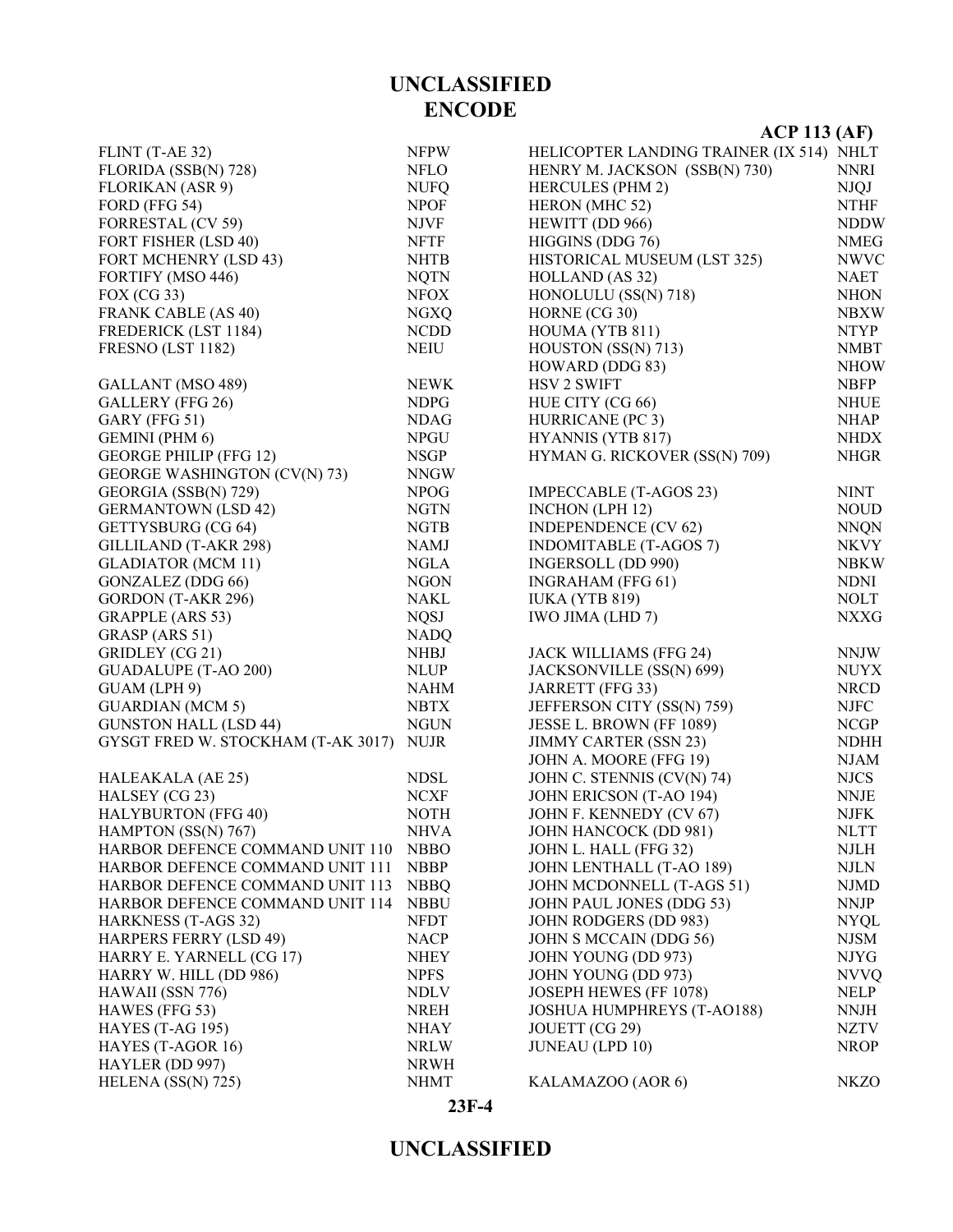**23F-5**

|                              |             | <b>ACP 113 (AF)</b>                |             |
|------------------------------|-------------|------------------------------------|-------------|
| KALISPELL (YTB 784)          | <b>NFUC</b> | MARY SEARS (T-AGS 65)              | <b>NRFR</b> |
| KANAWHA (T-AO 196)           | <b>NPTD</b> | MARYLAND (SSB(N) 738)              | <b>NNMD</b> |
| KANE (T-AGS 27)              | <b>NZSK</b> | MASON (DDG 87)                     | <b>NPWS</b> |
| KAUFFMAN (FFG 59)            | <b>NJLK</b> | MASSAPEQUA (YTB 807)               | <b>NKXJ</b> |
| KAWISHIWI (T-AO 146)         | <b>NNQD</b> | MCCAMPBELL (DDG 85)                | <b>NMCB</b> |
| <b>KEARSARGE (LHD 3)</b>     | <b>NNKP</b> | MCCANDLESS (FF 1084)               | <b>NIQC</b> |
| <b>KENTUCKY (SSB(N) 737)</b> | <b>NKTY</b> | MCCLUSKY (FFG 41)                  | <b>NMDK</b> |
| <b>KEOKUK (YTB 771)</b>      | <b>NPDP</b> | <b>MCINERNEY</b> (FFG 8)           | <b>NFXM</b> |
| KETCHIKAN (YTB 795)          | <b>NKKY</b> | MCKEE (AS 41)                      | <b>NGUA</b> |
| KEY WEST (SS(N) 722)         | <b>NKEY</b> | MECOSTA (YTB 818)                  | <b>NIMN</b> |
| KIDD (DDG 993)               | <b>NKID</b> | MEMPHIS (SS(N) 691)                | NIEN        |
| KILAUEA (T-AE 26)            | NSHI        | <b>MENOMINEE (YTB 790)</b>         | <b>NAZL</b> |
| KINKAID (DD 965)             | <b>NJPG</b> | MERCY (T-AH 19)                    | <b>NMER</b> |
| <b>KIRK (FF 1087)</b>        | <b>NBMR</b> | MERRILL (DD 976)                   | <b>NHKX</b> |
| KISKA (T-AE 35)              | <b>NMFC</b> | MERRIMACK (AO(J) 179)              | <b>NDKH</b> |
| KITTANNING (YTB 787)         | <b>NFPV</b> | METACOM (YTB 829)                  | NJEZ        |
| KITTY HAWK (CV 63)           | <b>NZFF</b> | <b>MEYERKORD (FF 1058)</b>         | <b>NLJY</b> |
| KLAKRING (FFG 42)            | <b>NTBK</b> | MIAMI $(SS(N) 755)$                | <b>NMMI</b> |
|                              |             | MICHIGAN (SSB(N) 727)              | <b>NJBO</b> |
| L. Y. SPEAR $(AS 36)$        | <b>NASO</b> | <b>MILLER (FF 1091)</b>            | <b>NDIK</b> |
| LA JOLLA $(SS(N) 701)$       | <b>NAJF</b> | MILLIUS (DDG 69)                   | <b>NPLM</b> |
| LA MOURE COUNTY (LST 1194)   | <b>NRKX</b> | MILWAUKEE (AOR 2)                  | <b>NLDL</b> |
| LA SALLE (AGF 3)             | <b>NRPG</b> | MINNEAPOLIS-SAINT PAUL (SS(N) 708) | <b>NMSP</b> |
| LABOON (DDG 58)              | <b>NJFL</b> | MISHAWAKA (YTB 764)                | <b>NMHD</b> |
| LAKE CHAMPLAIN (CG 57)       | <b>NCPN</b> | MISSISSIPPI (CG(N) 40)             | <b>NGGD</b> |
| LAKE ETIE (CG 70)            | <b>NCDP</b> | MITCHER (DDG 57)                   | <b>NMTR</b> |
| LASSEN (DDG 82)              | <b>NLSN</b> | MOBILE (LKA 115)                   | <b>NYSJ</b> |
| LEADER (MSO 490)             | <b>NYRD</b> | MOBILE BAY (CG 53)                 | <b>NMOB</b> |
| LEFTWICH (DD 984)            | <b>NPFD</b> | MOHAWK (T-ATF 170)                 | <b>NCRP</b> |
| LEROY GRUMMAN (T-AO 195)     | <b>NNLG</b> | MOINESTER (FF 1097)                | <b>NKIA</b> |
| LEWIS B. PULLER (FFG 23)     | <b>NLBP</b> | MONOB <sub>1</sub>                 | <b>NWRF</b> |
| LEYTE GULF (CG 55)           | <b>NLEG</b> | MONONGAHELA (AO(J) 178)            | <b>NHYC</b> |
| LITTLEHALES (T-AGS 52)       | <b>NLIT</b> | MONSOON (PC 4)                     | <b>NMSN</b> |
| LIVELY (NSY 32)              | <b>NAAB</b> | MONTEREY (CG 61)                   | <b>NRAR</b> |
| LOCKWOOD (FF 1064)           | NIMH        | MONTIPELIER (SS(N) 765)            | <b>NNHS</b> |
| LONG BEACH (CG(N) 9)         | <b>NLBH</b> | MOOSBRUGGER (DD 980)               | <b>NCWA</b> |
| LOS ANGELES (SS(N) 688)      | <b>NNHI</b> | <b>MOUNT BAKER (T-AE 34)</b>       | <b>NZHN</b> |
| LOUISVILLE (SS(N) 724)       | <b>NLOU</b> | MOUNT HOOD (AE 29)                 | <b>NWZR</b> |
| LOYAL (T-AGOS 22)            | <b>NLYL</b> | <b>MOUNT VERNON (LSD 39)</b>       | <b>NXOZ</b> |
| LYNCH (T-AGOR 7)             | <b>NEKF</b> | MOUNT WHITNEY (LCC 20)             | <b>NOGB</b> |
|                              |             | MUSKEGON (YTB 763)                 | <b>NAKX</b> |
| MAHAN (DDG 42)               | <b>NZOC</b> | MUSTIN (DDG 89)                    | <b>NHMH</b> |
| MAHLON S. TISDALE (FFG 27)   | <b>NMST</b> | MYSTIC (DSRV 1)                    | <b>NJER</b> |
| MAINE $(SSB(N) 741)$         | <b>NVAC</b> |                                    |             |
| <b>MAJESTIC (NSY 10)</b>     | <b>NTUL</b> | <b>NANTICOKE (YTB 803)</b>         | <b>NHPE</b> |
| <b>MANDAN (YTB 794)</b>      | <b>NHBS</b> | NARRAGANSETT (T-ATF 167)           | <b>NVBK</b> |
| <b>MANHATTAN (YTB 779)</b>   | <b>NRHD</b> | NASHUA (YTB 774)                   | <b>NPXL</b> |
| <b>MANISTEE (YTB 782)</b>    | <b>NFOD</b> | <b>NASHVILLE (LPD 13)</b>          | <b>NDVW</b> |
| MANITOWOC (LST 1180)         | <b>NYKF</b> | NASSAU (LHA 4)                     | <b>NJPX</b> |
| <b>MARIN (YTB 753)</b>       | <b>NWWE</b> | NATCHITOCHES (YTB 799)             | <b>NMCL</b> |
| <b>MARINETTE (YTB 791)</b>   | <b>NEGC</b> | NATICK (YTB 760)                   | <b>NAVA</b> |
| MARS (AFS 1)                 | <b>NFMC</b> | NAVAJO (T-ATF 169)                 | <b>NOYK</b> |
| MARSHFIELD (T-AK 282)        | <b>NIZX</b> | NEBRASKA (SSB(N) 739)              | <b>NEBR</b> |

# **UNCLASSIFIED ENCODE**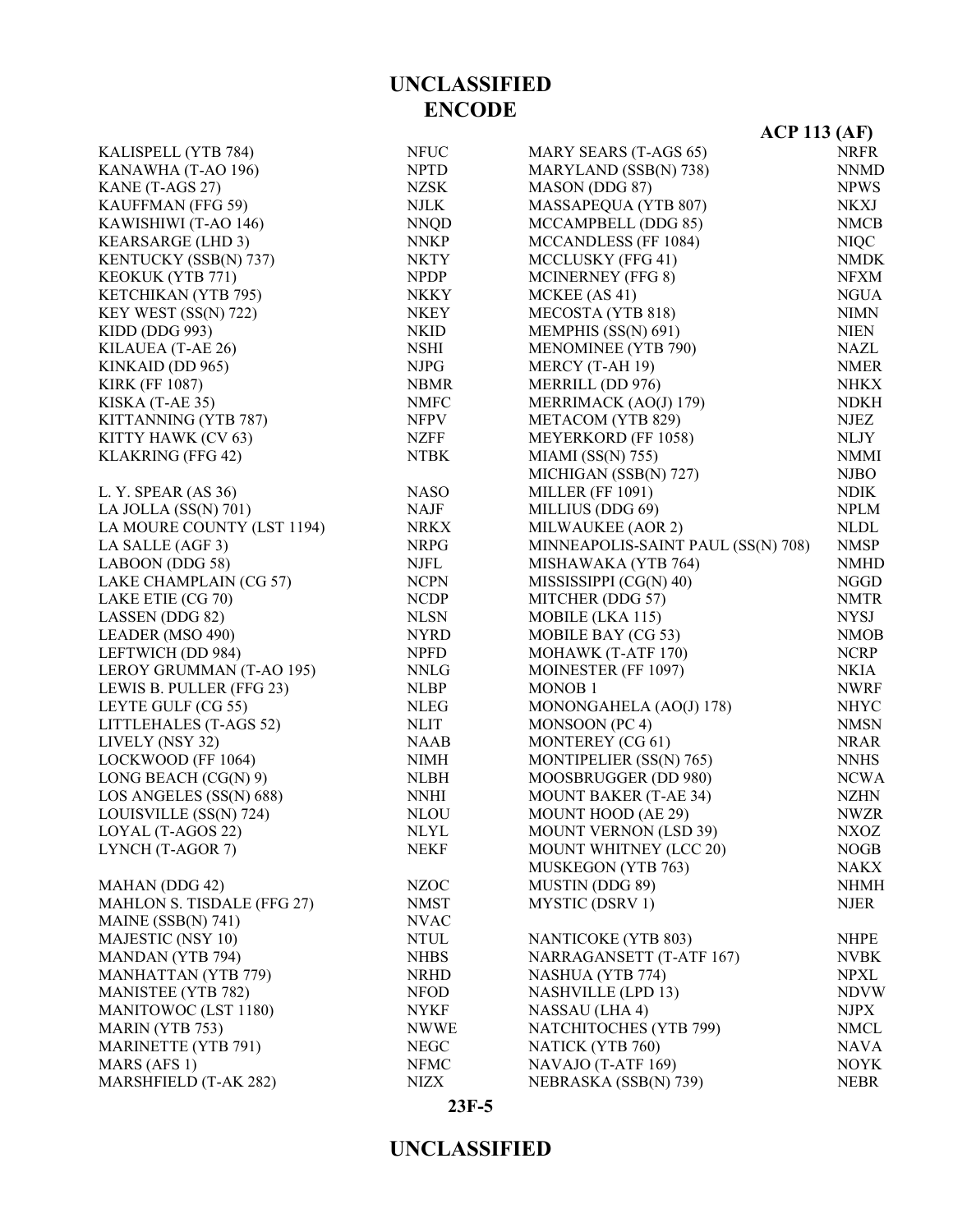|                                 |             |                                 | $ACP$ 113 (AF) |
|---------------------------------|-------------|---------------------------------|----------------|
| NEGWAGON (YTB 834)              | <b>NKBZ</b> | PELELIU (LHA 5)                 | <b>NPEL</b>    |
| NEODESHA (YTB 815)              | <b>NDDO</b> | PELELIU (LHA 5)                 | <b>NMFG</b>    |
| NEVADA (SSB(N) 733)             | <b>NVDA</b> | PELICAN (MHC 53)                | <b>NKTH</b>    |
| NEW ORLEANS (LPH 11)            | <b>NAON</b> | PENNSYLVANIA (SSB(N) 735)       | <b>NPEN</b>    |
| <b>NEWPORT NEWS (SS(N) 750)</b> | <b>NHTV</b> | PENSACOLA (LSD 38)              | NKZI           |
| NIAGARA FALLS (T-AFS 3)         | <b>NEXJ</b> | PEORIA (LST 1183)               | <b>NQLA</b>    |
| NIANTIC (YTB 781)               | <b>NPYF</b> | PETERSON (DD 969)               | <b>NGHY</b>    |
| NICHOLAS (FFG 47)               | <b>NSVN</b> | PETLESHARO (YTB 832)            | <b>NBFB</b>    |
| NICHOLSON (DD 982)              | <b>NICK</b> | PHILADELPHIA (SS(N) 690)        | <b>NSVS</b>    |
| NIMITZ (CV(N) 68)               | <b>NMTZ</b> | PHILIPPINE SEA (CG 58)          | <b>NWIN</b>    |
| NOGALES (YTB 777)               | <b>NQIT</b> | PILILAAU (T-AKR 304)            | <b>NBWY</b>    |
| NORFOLK (SS(N) 714)             | <b>NNVA</b> | PIONEER (MCM 9)                 | <b>NPNR</b>    |
| NORMANDY (CG 60)                | <b>NVVV</b> | PIQUA (YTB 793)                 | <b>NSEN</b>    |
| <b>NORTH CAROLINA (SSN 777)</b> | <b>NDKD</b> | PITTSBURGH (SS(N) 720)          | <b>NPIT</b>    |
| NR-1 (NUCLEAR POWERED DEEP      | <b>NEMO</b> | PLATTE $(AO(J) 186)$            | <b>NJFY</b>    |
| SUBMERSIBLE)                    |             | PLEDGE (MSO 492)                | <b>NOBF</b>    |
|                                 |             | POINT LOMA (T-AGDS 2)           | <b>NSVR</b>    |
| O'BANNON (DD 987)               | <b>NTLW</b> | POKAGON (YTB 836)               | <b>NOVI</b>    |
| O'BRIEN (DD 975)                | <b>NECG</b> | POLLUX (T-AKR 290)              | <b>NMVG</b>    |
| O'KANE (DDG 77)                 | <b>NOKN</b> | POMEROY (T-AKR 316)             | <b>NHRD</b>    |
| OAK HILL (LSD 51)               | <b>NRDE</b> | PONCE (LPD 15)                  | <b>NSBJ</b>    |
| OBSERVATION ISLAND (T-AGM 23)   | <b>NRPP</b> | PONTIAC (YTB 756)               | <b>NBAE</b>    |
| OCALA (YTB 805)                 | <b>NITG</b> | PORT ROYAL (CG 73)              | <b>NPTR</b>    |
| OGDEN (LPD 5)                   | <b>NFZV</b> | PORTER (DDG 78)                 | <b>NPOR</b>    |
| <b>OHIO (SSB(N) 726)</b>        | <b>NLAT</b> | PORTLAND (LSD 37)               | <b>NCBG</b>    |
| OKLAHOMA CITY (SS(N) 723)       | <b>NOKC</b> | PORTSMOUTH (SS(N) 707)          | <b>NTBI</b>    |
| OKMULGEE (YTB 765)              | NLIY        | POUGHKEEPSIE (YTB 813)          | <b>NAAQ</b>    |
| OLDENDORF (DD 972)              | <b>NOLY</b> | POWHATAN (T-ATF 166)            | <b>NKXR</b>    |
| OLIVER HAZARD PERRY (FFG 7)     | <b>NOHP</b> | PREVAIL (T-AGOS 8)              | <b>NYRW</b>    |
| OLYMPIA (SS(N) 717)             | <b>NRKM</b> | PRINCETON (CG 59)               | <b>NDIH</b>    |
| OPELIKA (YTB 798)               | <b>NBDZ</b> | PROVIDENCE (SS(N) 719)          | <b>NPRO</b>    |
| ORIOLE (MHC 55)                 | <b>NRBI</b> | PUGET SOUND (AD 38)             | <b>NESP</b>    |
| ORION (AS 18)                   | <b>NUGZ</b> | PUSHMATAHA (YTB 830)            | <b>NBEW</b>    |
| OSHKOSH (YTB 757)               | <b>NHFI</b> | PYRO (AE 24)                    | <b>NENH</b>    |
| OTTUMWA (YTB 761)               | <b>NZKC</b> |                                 |                |
| OUELLET (FF 1077)               | <b>NDNR</b> | <b>RAINBEAU</b> (NSY 8)         | <b>NUNC</b>    |
|                                 |             | <b>RAINIER (AOE 7)</b>          | <b>NAOE</b>    |
| PADUCAH (YTB 758)               | <b>NIGW</b> | RAMAGE (DDG 61)                 | <b>NRED</b>    |
| PALATKA (YTB 801)               | <b>NPYA</b> | RANGE SENTINEL (T-AGM 22)       | <b>NBOY</b>    |
| PAPAGO (ATF 160)                | <b>NPAP</b> | RANGER (CV 61)                  | <b>NHKG</b>    |
| PARCHE (SS(N) 683)              | <b>NEZW</b> | RAPPAHANNOCK (T-AO 204)         | <b>NRAP</b>    |
| PASADENA (SS(N) 752)            | <b>NSUB</b> | REASONER (FF 1063)              | <b>NPXQ</b>    |
| PATHFINDER (T-AGS 60)           | <b>NGKK</b> | <b>REBELLION REACH (NSY 17)</b> | <b>NRDS</b>    |
| PATRIOT (MCM 7)                 | <b>NPAT</b> | RED CLOUD (T-AKR 313)           | <b>NEHM</b>    |
| PATRIOT (NSY 22)                | <b>NMIT</b> | RED WING (YTB 783)              | <b>NGBF</b>    |
| PATUXENT (T-AO 201)             | <b>NPCZ</b> | <b>REDSTONE</b> (T-AGM 20)      | NJAX           |
| PAUL F. FOSTER (DD 964)         | <b>NMDX</b> | REEVES (CG 24)                  | <b>NIEM</b>    |
| PAUL HAMILTON (DDG 60)          | <b>NNPH</b> | REGULUS (T-AKR 292)             | <b>NLWA</b>    |
| PAUL HAMILTON (DDG 60)          | <b>NPHA</b> | REID (FFG 30)                   | <b>NSCR</b>    |
| PAWCATUCK (T-AO 108)            | <b>NHOS</b> | RENTZ (FFG 46)                  | <b>NGSR</b>    |
| PAWHUSKA (YTB 822)              | NXUX        | <b>REUBEN JAMES (FFG 57)</b>    | <b>NNRJ</b>    |
| PECOS (T-AO 197)                | <b>NPEC</b> | RHODE ISLAND (SSB(N) 740)       | <b>NSRI</b>    |
| PEGASUS (PHM 1)                 | <b>NWGT</b> | RIGEL (T-AF 58)                 | <b>NQSI</b>    |

#### **23F-6**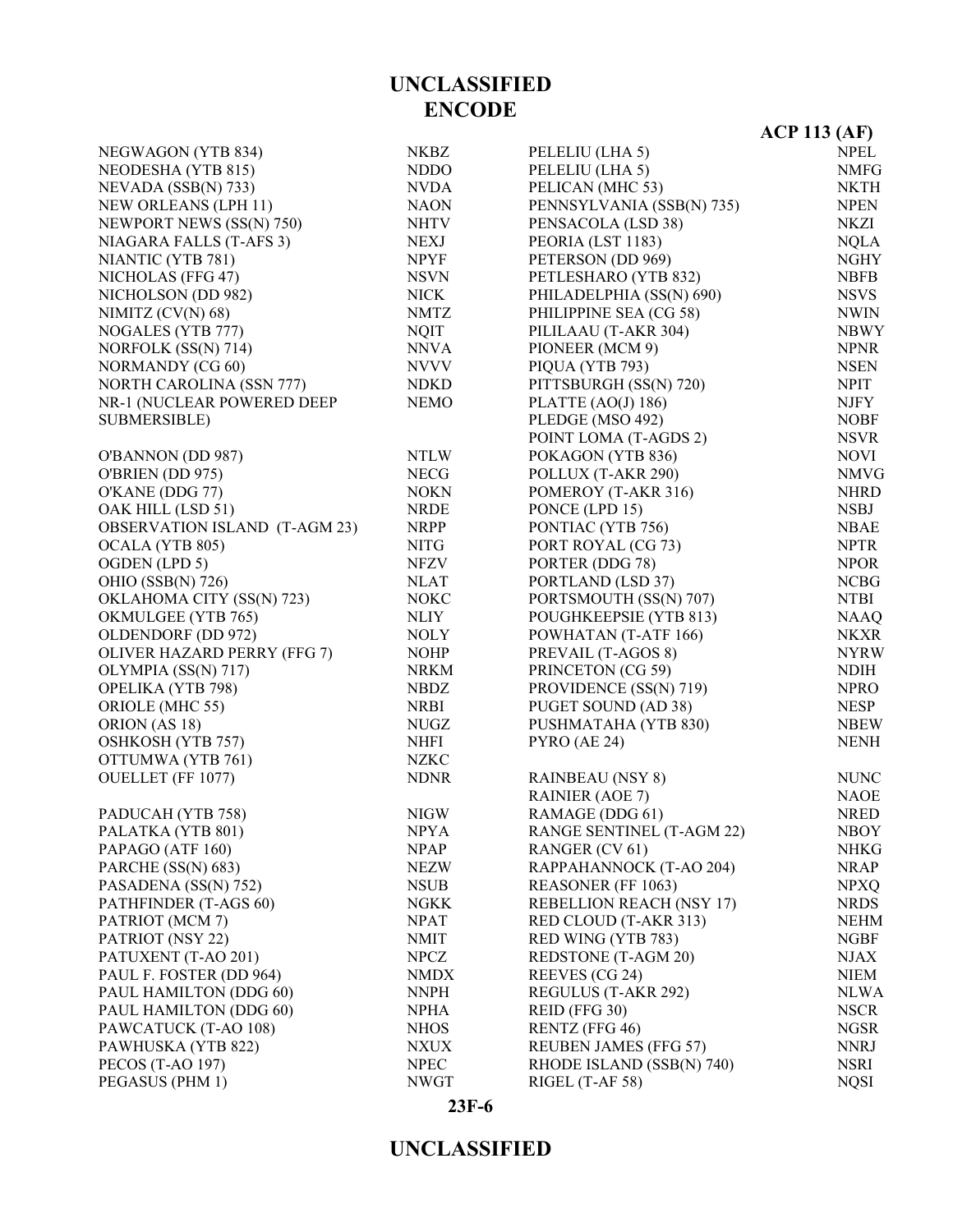|                               |             |                               | $ACP$ 113 (AF) |
|-------------------------------|-------------|-------------------------------|----------------|
| <b>ROANOKE (AOR 7)</b>        | <b>NAMU</b> | SIERRA (AD 18)                | <b>NAOD</b>    |
| <b>ROARK (FF 1053)</b>        | <b>NOUR</b> | SILAS BENT (T-AGS 26)         | <b>NNUD</b>    |
| ROBERT G. BRADLEY (FFG 49)    | <b>NRGB</b> | SIMON LAKE (AS 33)            | <b>NUEK</b>    |
| ROBIN (MHC 54)                | NRBN        | SIMPSON (FFG 56)              | <b>NRWS</b>    |
| ROBISON (DDG 12)              | <b>NBZO</b> | $SIOUX(T-ATF 171)$            | <b>NJOV</b>    |
| RODNEY M. DAVIS (FFG 60)      | <b>NRMD</b> | SIRIUS (T-AFS 8)              | <b>NPGA</b>    |
| ROOSEVELT (DDG 80)            | <b>NROS</b> | SIROCCO (PC 6)                | <b>NSIR</b>    |
| ROSS (DDG 71)                 | <b>NGWB</b> | <b>SKENANDOA (YTB 835)</b>    | <b>NMPC</b>    |
| <b>RUSHMORE (LSD 47)</b>      | <b>NDXW</b> | SODERMAN (T-AKR 299)          | <b>NANL</b>    |
| RUSSELL (DDG 59)              | <b>NEVV</b> | SOUTH CAROLINA (CG(N) 37)     | <b>NLVQ</b>    |
|                               |             | SOUTHERN CROSS (T-AK 285)     | <b>NGYV</b>    |
| SACO (YTB 796)                | <b>NSFN</b> | SPICA (T-AFS 9)               | <b>NMJG</b>    |
| SACRAMENTO (AOE 1)            | NMDF        | SPRINGFIELD (SS(N) 761)       | <b>NSPR</b>    |
| SAFEGUARD (ARS 50)            | <b>NRUD</b> | SPRUANCE (DD 963)             | <b>NDQV</b>    |
| SAIPAN (LHA 2)                | <b>NHOV</b> | SQUALL (PC 7)                 | <b>NSQL</b>    |
| SALT LAKE CITY (SS(N) 716)    | <b>NSLC</b> | STALWART (T-AGOS 1)           | NCJE           |
| SALVOR (ARS 52)               | <b>NLNB</b> | STARK (FFG 31)                | <b>NHPA</b>    |
| SAMUEL B. ROBERTS (FFG 58)    | <b>NSBR</b> | <b>STEIN (FF 1065)</b>        | <b>NDKB</b>    |
| SAMUEL ELIOT MORISON (FFG 13) | <b>NSEM</b> | STEPHEN W. GROVES (FFG 29)    | <b>NSWG</b>    |
| SAN ANTONIO (LPD 17)          | <b>NAST</b> | STERETT (CG 31)               | <b>NUKJ</b>    |
| SAN BERNARDINO (LST 1189)     | <b>NPPU</b> | STOUT (DDG 55)                | <b>NSDT</b>    |
| SAN DIEGO (AFS 6)             | <b>NNCD</b> | STUMP (DD 978)                | <b>NFBS</b>    |
| SAN FRANCISCO (SS(N) 711)     | <b>NRPU</b> | <b>SULLIVANS (DDG 68)</b>     | <b>NSUL</b>    |
| SAN JACINTO (CG 56)           | <b>NJAC</b> | SUMNER (T-AGS 61)             | <b>NZAU</b>    |
| SAN JOSE (T-AFS 7)            | <b>NIBV</b> | SUMTER (LST 1181)             | <b>NZGW</b>    |
| SAN JUAN (SS(N) 751)          | <b>NSJP</b> | SUNBIRD (ASR 15)              | <b>NUTA</b>    |
| SANTA BARBARA (T-AE 28)       | <b>NDXU</b> | SUPPLY (AOE 6)                | <b>NACO</b>    |
| SANTA FE (SS(N) 763)          | <b>NSFE</b> |                               |                |
| SANTAQUIN (YTB 824)           | <b>NIPL</b> | TAMAQUA (YTB 797)             | <b>NZVC</b>    |
| <b>SANTEE (NSY 7)</b>         | <b>NMMA</b> | TANNER (T-AGS 40)             | <b>NTNR</b>    |
| SATURN (T-AFS 10)             | <b>NADH</b> | TARAWA (LHA 1)                | <b>NLHA</b>    |
| SAUGUS (YTB 780)              | <b>NRLI</b> | TAURUS (PHM 3)                | <b>NHCN</b>    |
| SAVANNAH (AOR 4)              | <b>NFUF</b> | TAYLOR (FFG 50)               | <b>NJJT</b>    |
| SCHENECTADY (LST 1185)        | <b>NFIC</b> | TEMPEST (PC-2)                | <b>NTAC</b>    |
| SCOTT (DDG 995)               | <b>NJSP</b> | TENACIOUS (T-AGOS 17)         | <b>NTRG</b>    |
| SCOUT (MCM 8)                 | <b>NABW</b> | TENNESSEE (SSB(N) 734)        | <b>NTEN</b>    |
| SCRANTON (SS(N) 756)          | <b>NSCN</b> | TEXAS $(CG(N)$ 39)            | <b>NTEX</b>    |
| SEA CLIFF (DSV 4)             | <b>NODA</b> | TEXAS (SSN 775)               | <b>NDLM</b>    |
| SEA OWL (NSY 11)              | <b>NOWL</b> | THACH (FFG 43)                | <b>NJST</b>    |
| <b>SEA TRAVELER (NSY 27)</b>  | <b>NUSC</b> | THEODORE ROOSEVELT (CV(N) 71) | <b>NNTR</b>    |
| SEATTLE (AOE 3)               | <b>NABN</b> | THOMAS C. HART (FF 1092)      | <b>NTCH</b>    |
| SEAWOLF (SS(N) 21)            | NWLF        | THOMAS S. GATES (CG 51)       | <b>NTSG</b>    |
| <b>SENTRY (MCM 3)</b>         | <b>NSNF</b> | THORN (DD 988)                | <b>NOPQ</b>    |
| <b>SES 200</b>                | <b>NSES</b> | THUNDERBOLT (PC 12)           | <b>NBLT</b>    |
| SHABONEE (YTB 833)            | <b>NHLD</b> | TICONDEROGA (CG 47)           | <b>NTIC</b>    |
| SHAMAL (PC 13)                | <b>NSHA</b> | TIPPECANOE (T-AO 199)         | <b>NTIP</b>    |
| SHASTA (T-AE 33)              | <b>NRNC</b> | TITAN (T-AGOS 15)             | <b>NCEV</b>    |
| SHENANDOAH (AD 44)            | <b>NBIO</b> | TOLEDO (SS(N) 769)            | <b>NTOH</b>    |
| SHILOH (CG 67)                | <b>NSLH</b> | TOMAHAWK (YTB 789)            | <b>NGBK</b>    |
| SHIPPINGPORT (ARDM 4)         | NRFG        | TONKAWA (YTB 786)             | <b>NFRD</b>    |
| SHREVEPORT (LPD 12)           | <b>NADY</b> | TONTOCANY (YTB 821)           | <b>NRKW</b>    |
| SHUGHART (T-AKR 295)          | <b>NAOQ</b> | TOPEKA (SS(N) 754)            | <b>NTOP</b>    |
| SIDES (FFG 14)                | <b>NJHS</b> | <b>TORTUGA (LSD 46)</b>       | <b>NTSA</b>    |

**23F-7**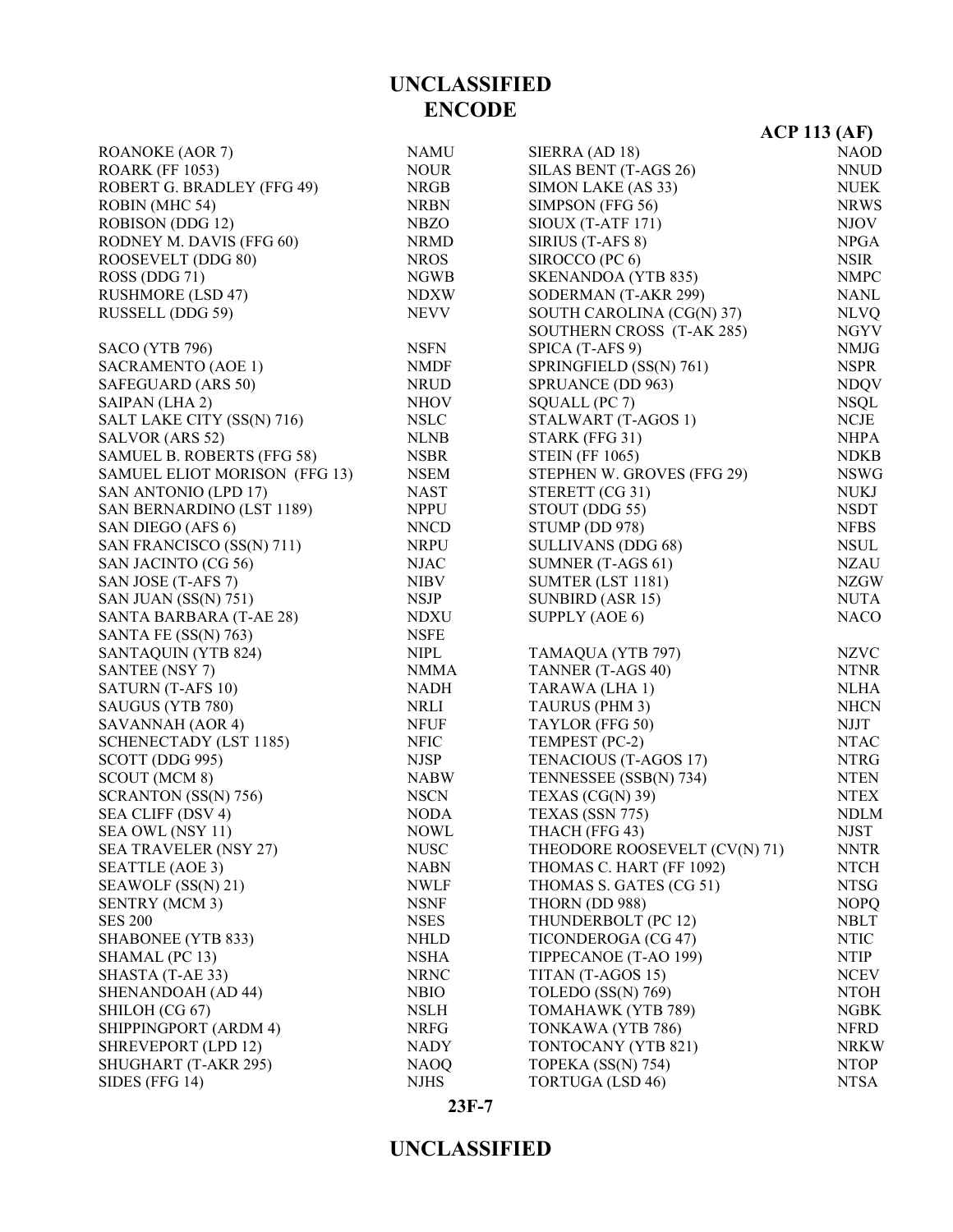#### **23F-8**

|                             |             |                     | <b>ACP 113 (AF)</b> |
|-----------------------------|-------------|---------------------|---------------------|
| <b>TRENTON (LPD 14)</b>     | <b>NEDG</b> | YELLOWSTONE (AD 41) | NJAG                |
| TRIESTE II (DSV 1)          | <b>NIGU</b> | YO 129              | <b>NGLX</b>         |
| TRIPOLI (LPH 10)            | <b>NWQU</b> | YO 203              | <b>NCZC</b>         |
| TRIUMPH (T-AGOS 4)          | <b>NIDN</b> | YO 220              | <b>NJGI</b>         |
| <b>TRUETT (FF 1095)</b>     | <b>NHDB</b> | YO 223              | <b>NJGP</b>         |
| TURTLE (DSV 3)              | <b>NSKO</b> | YO 224              | <b>NJGR</b>         |
| TUSCALOOSA (LST 1187)       | <b>NBMZ</b> | YO 225              | <b>NJGT</b>         |
| TUSCUMBIA (YTB 762)         | <b>NDSS</b> | YO 230              | <b>NAXX</b>         |
| TUSKEGEE (YTB 806)          | <b>NLAO</b> | <b>YOG 196</b>      | <b>NEXT</b>         |
| TYPHOON (PC 5)              | <b>NEJP</b> | <b>YOG 78</b>       | <b>NFCX</b>         |
|                             |             | <b>YOG 88</b>       | <b>NFEG</b>         |
| <b>UNDERWOOD (FFG 36)</b>   | <b>NGWU</b> | YORKTOWN (CG 48)    | <b>NYKN</b>         |
|                             |             | YOSEMITE (AD 19)    | <b>NARV</b>         |
| <b>VALDEZ</b> (FF 1096)     | <b>NIDC</b> | YP 654              | <b>NOSE</b>         |
| VALLEY FORGE (CG 50)        | <b>NVFP</b> | YP 655              | <b>NHVC</b>         |
| VANDEGRIFT (FFG 48)         | <b>NAAV</b> | YP 656              | <b>NRCE</b>         |
| VANGUARD (T-AG 194)         | <b>NIDR</b> | YP 657              | <b>NJOX</b>         |
| VELLA GULF (CG 72)          | <b>NVLA</b> | YP 658              | <b>NNAZ</b>         |
| VERY SHALLOW WATER MINE     | <b>NGRK</b> | YP 659              | <b>NAFS</b>         |
| COUNTERMEASURES DETACHMENT  |             | YP 660              | <b>NDFF</b>         |
| VICKBURG (CG 69)            | <b>NVMS</b> | YP 661              | <b>NIBB</b>         |
| VICTORIOUS (T-AGOS 19)      | <b>NVIC</b> | YP 662              | <b>NONS</b>         |
| <b>VINCENNES (CG 49)</b>    | <b>NVIN</b> | YP 663              | <b>NOTN</b>         |
| VIRGINIA (SS (N) 774)       | <b>NVIR</b> | YP 664              | <b>NYTG</b>         |
|                             |             | YP 665              | <b>NPSS</b>         |
| WADSWORTH (FFG 9)           | <b>NASW</b> | YP 666              | <b>NOYT</b>         |
| WAINWRIGHT (CG 28)          | <b>NGHX</b> | YP 667              | <b>NSVV</b>         |
| WALTER S. DIEHL (T-AO 193)  | <b>NWSD</b> | YP 668              | <b>NFQZ</b>         |
| WANAMASSA (YTB 820)         | <b>NPOI</b> | YP 669              | NPOO                |
| WAPAKONETA (YTB 766)        | <b>NEKM</b> | YP 670              | <b>NRLM</b>         |
| WAPATO (YTB 788)            | <b>NFKT</b> | YP 671              | <b>NXYG</b>         |
| <b>WARRIOR (MCM 10)</b>     | <b>NWAR</b> | YP 672              | <b>NYJI</b>         |
| <b>WARRIOR (NSY 31)</b>     | <b>NMAR</b> | YP 673              | <b>NCVZ</b>         |
| WASP (LHD 1)                | <b>NEBP</b> | YP 674              | <b>NIRR</b>         |
| WATERS (T-AGS 45)           | <b>NWAA</b> | YP 675              | NJKU                |
| WATHENA (YTB 825)           | <b>NJQI</b> | YP 676              | <b>NAEF</b>         |
| WAUWATOSA (YTB 775)         | <b>NQPN</b> | YP 677              | <b>NMGZ</b>         |
| WAXAHACHIE (YTB 814)        | <b>NBQI</b> | YP 678              | NERL                |
| WEEHAWKEN (YTB 776)         | <b>NQDU</b> | YP 679              | <b>NUDK</b>         |
| <b>WENATCHEE (YTB 808)</b>  | <b>NMHC</b> | YP 680              | <b>NHMO</b>         |
| WEST VIRGINIA (SSB(N) 736)  | <b>NWVA</b> | YP 681              | <b>NNZE</b>         |
| WHIDBEY ISLAND (LSD 41)     | <b>NNWI</b> | YP 682              | <b>NABP</b>         |
| WHIRLWIND (PC 11)           | <b>NTAZ</b> | YP 683              | <b>NTGE</b>         |
| WILKES (T-AGS 33)           | <b>NTRI</b> | YP 684              | <b>NPAX</b>         |
| WILLAMETTE (AO(J) 180)      | <b>NVTS</b> | YP 685              | <b>NQUD</b>         |
| WILLIAM H. STANDLEY (CG 32) | <b>NWHS</b> | YP 686              | <b>NBDR</b>         |
| WINNEMUCCA (YTB 785)        | <b>NFXG</b> | YP 687              | <b>NZHO</b>         |
| WORDEN (CG 18)              | <b>NQRA</b> | YP 688              | <b>NILA</b>         |
| WRIGHT (T-AVB 3)            | <b>NTIR</b> | YP 689              | <b>NVGW</b>         |
| WYMAN (T-AGS 34)            | <b>NWEQ</b> | YP 690              | <b>NCLH</b>         |
| WYOMING (SSB(N) 742)        | <b>NWYG</b> | YP 691              | <b>NRKJ</b>         |
|                             |             | YP 692              | <b>NJLQ</b>         |
| <b>YANO</b> (T-AKR 297)     | <b>NAQH</b> | YP 693              | <b>NMYG</b>         |
|                             |             |                     |                     |

**UNCLASSIFIED ENCODE**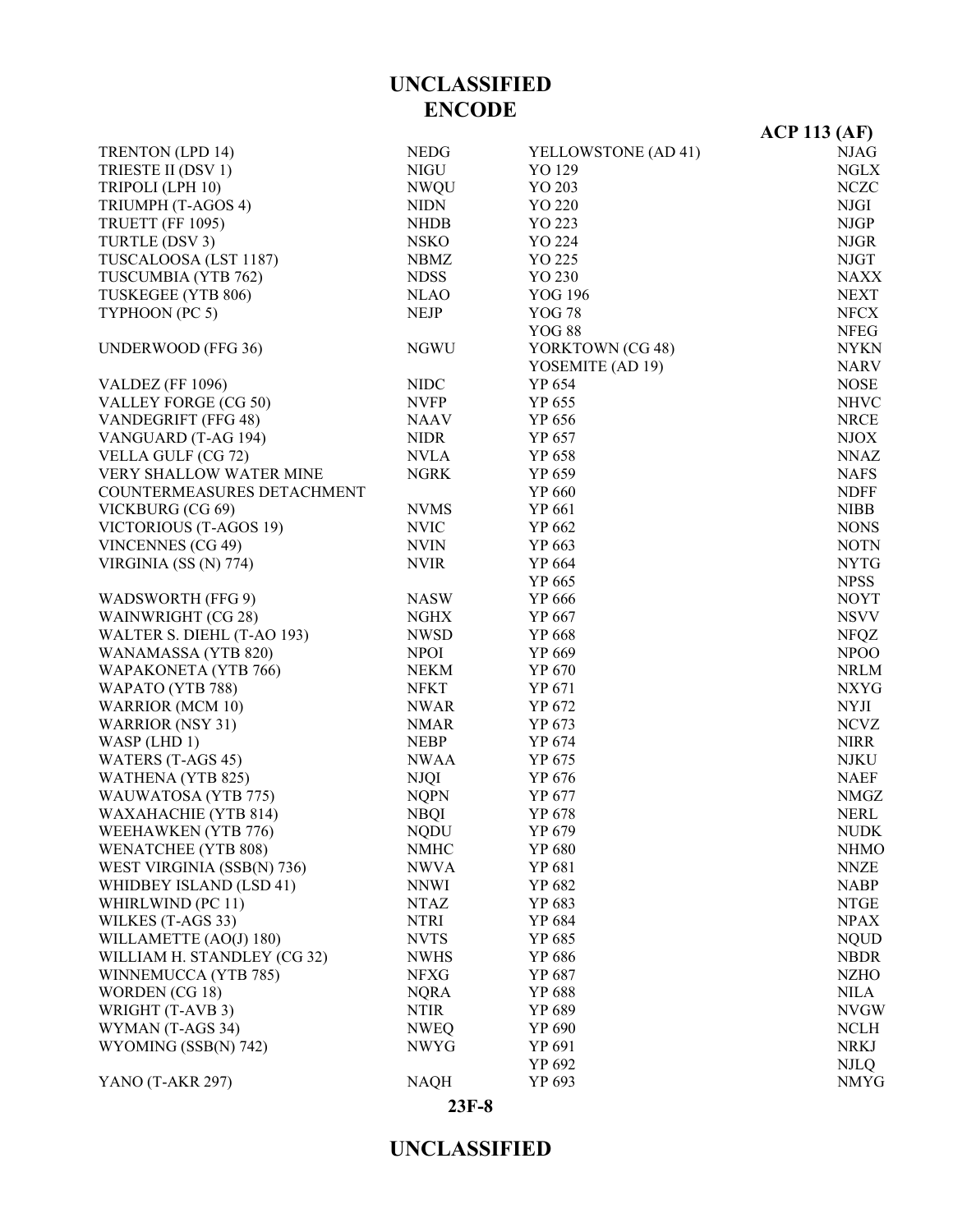#### YP 694 NGFO YP 695 NKLF YP 696 NDLL YP 697 NKFT YP 698 NDPR YP 699 NQZH YP 700 NUCS YP 701 NKRI YP 702 NPGS YSD 39 NLGV YSD 53 NDIY YSD 63 NDJN YSD 74 NDJY YTB 826 NUXK YTB 837 NBFQ YTB 838 NBFU YTT 10 NMBY YTT 11 NDOZ YTT 12 NIPJ YTT 9 NASU YUKON (T-AO 202) NYUK YW 127 NWHR ZEPHYR (PC 8) NZEP ZEUS (T-ARC 7) NVTM

**ACP 113 (AF)**

**23F-9**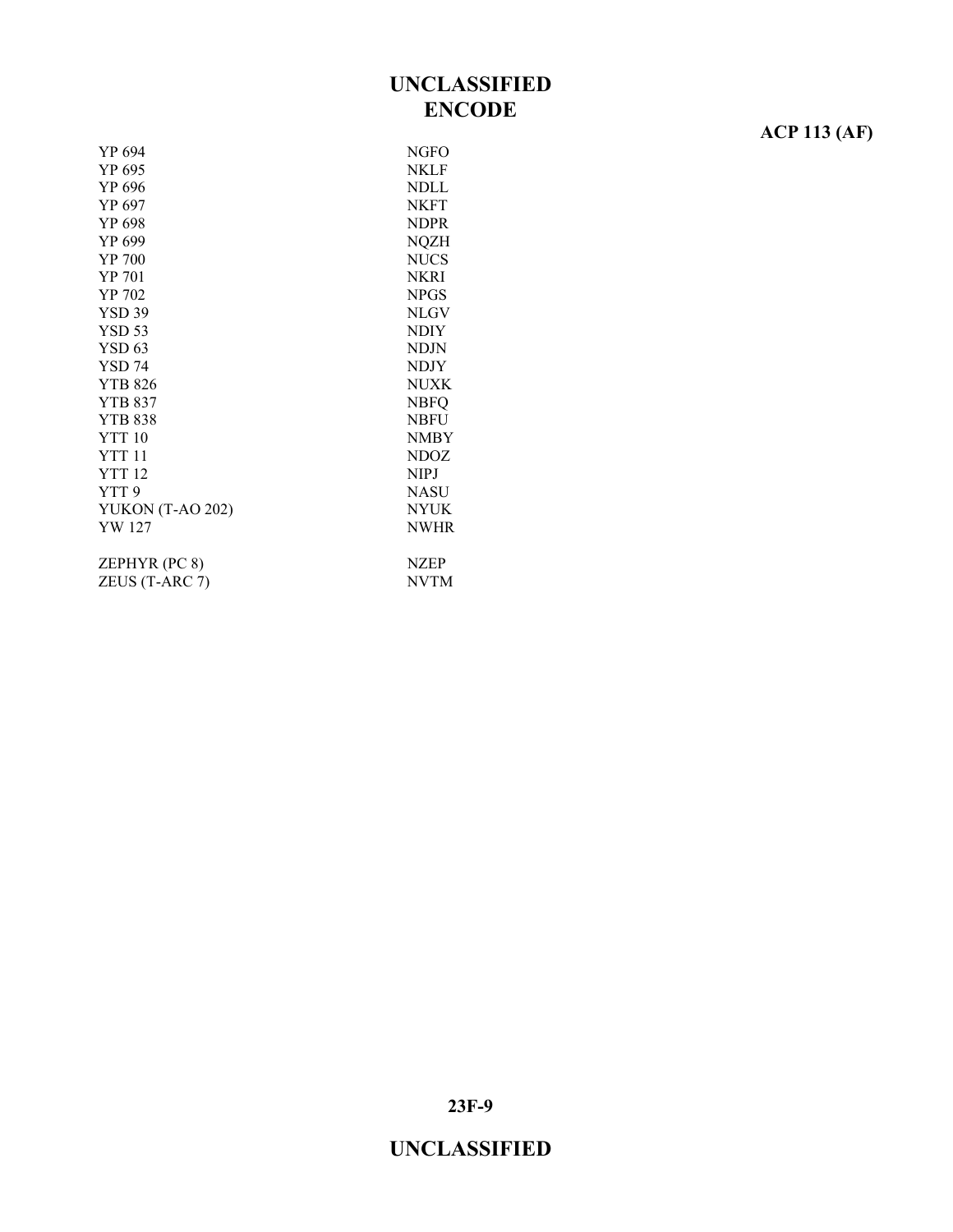**ACP 113 (AF)**

# **SECTION 23G**

#### **UNITED STATES**

#### **NAVAL SHIPS (BY CLASS)**

T. The following is a list of official class designators and their meanings for U.S. Naval Ships.

| <b>ACS</b>  | <b>Auxiliary Crane Ship</b>             | <b>ARD</b>  | <b>Auxiliary Repair Drydock</b>        |
|-------------|-----------------------------------------|-------------|----------------------------------------|
| AD          | Destroyer Tender                        | <b>ARDM</b> | Medium Auxiliary Repair Drydock        |
| AE          | <b>Ammunition Ship</b>                  | <b>ARL</b>  | Landing Craft Repair Ship              |
| AF          | Store Ship                              | <b>ARS</b>  | Salvage Ship                           |
| <b>AFDB</b> | Large Auxiliary Floating Drydock        | <b>AS</b>   | <b>Submarine Tender</b>                |
| <b>AFDL</b> | <b>Small Auxiliary Floating Drydock</b> | <b>ASR</b>  | Submarine Rescue Ship                  |
| <b>AFDM</b> | Medium Auxiliary Floating Drydock       | ATF         | Fleet Ocean Tug                        |
| <b>AFS</b>  | <b>Combat Stores Ship</b>               | <b>ATS</b>  | Salvage and Rescue Ship                |
| AG          | Auxiliary, Miscellaneous                | <b>AVB</b>  | <b>Aviation Logistics Support Ship</b> |
| <b>AGDE</b> | <b>Escort Research Ship</b>             | <b>AVM</b>  | Guided Missile Ship                    |
| <b>AGDS</b> | <b>Auxiliary Deep Submergence</b>       | <b>AVT</b>  | <b>Training Aircraft Carrier</b>       |
|             | Support Ship                            | <b>AW</b>   | Distilling Ship                        |
| <b>AGEH</b> | Hydrofoil Research Ship                 |             |                                        |
| <b>AGER</b> | <b>Environmental Research Ship</b>      | <b>BB</b>   | Battleship                             |
| <b>AGF</b>  | Miscellaneous Command Ship              |             |                                        |
| <b>AGM</b>  | Missile Range Instrumentation Ship      | CG          | Guided Missile Cruiser                 |
| <b>AGOR</b> | Oceanographic Research Ship             | CG(N)       | Guided Missile Cruiser (Nuclear)       |
| <b>AGOS</b> | Ocean Surveillance Ship                 | <b>CV</b>   | Aircraft Carrier                       |
| <b>AGP</b>  | Patrol Craft Tender                     | CV(N)       | Aircraft Carrier (Nuclear)             |
| <b>AGS</b>  | <b>Survey Ship</b>                      |             |                                        |
| <b>AGSS</b> | <b>Auxiliary Research Submarine</b>     | <b>DD</b>   | Destroyer                              |
| AH          | Hospital Ship                           | <b>DDG</b>  | <b>Guided Missile Destroyer</b>        |
| AK          | Cargo Ship                              | FF          | Frigate                                |
| <b>AKR</b>  | Vehicle Cargo Ship                      | <b>FFG</b>  | Guided Missile Frigate                 |
| <b>AKV</b>  | Cargo Ship and Aircraft Ferry           |             |                                        |
| AO          | Oiler                                   | IX          | <b>Unclassified Miscellaneous</b>      |
| <b>AOE</b>  | <b>Fast Combat Support Ship</b>         |             |                                        |
| <b>AOG</b>  | Gasoline Tanker                         | <b>LCC</b>  | Amphibious Command Ship                |
| <b>AOR</b>  | Oiler Replenishment                     | <b>LHA</b>  | Amphibious Assault Ship                |
| <b>AOT</b>  | Tanker                                  | <b>LHD</b>  | Amphibious Assault Ship (General       |
| <b>APL</b>  | Barracks Craft (Non-Self-Propelled)     |             | Purpose)                               |
| <b>AR</b>   | Repair Ship                             | <b>LKA</b>  | Amphibious Cargo Ship                  |
| <b>ARC</b>  | Cable Repairing Ship                    | <b>LPD</b>  | Amphibious Transport, Dock             |

#### **23G-1**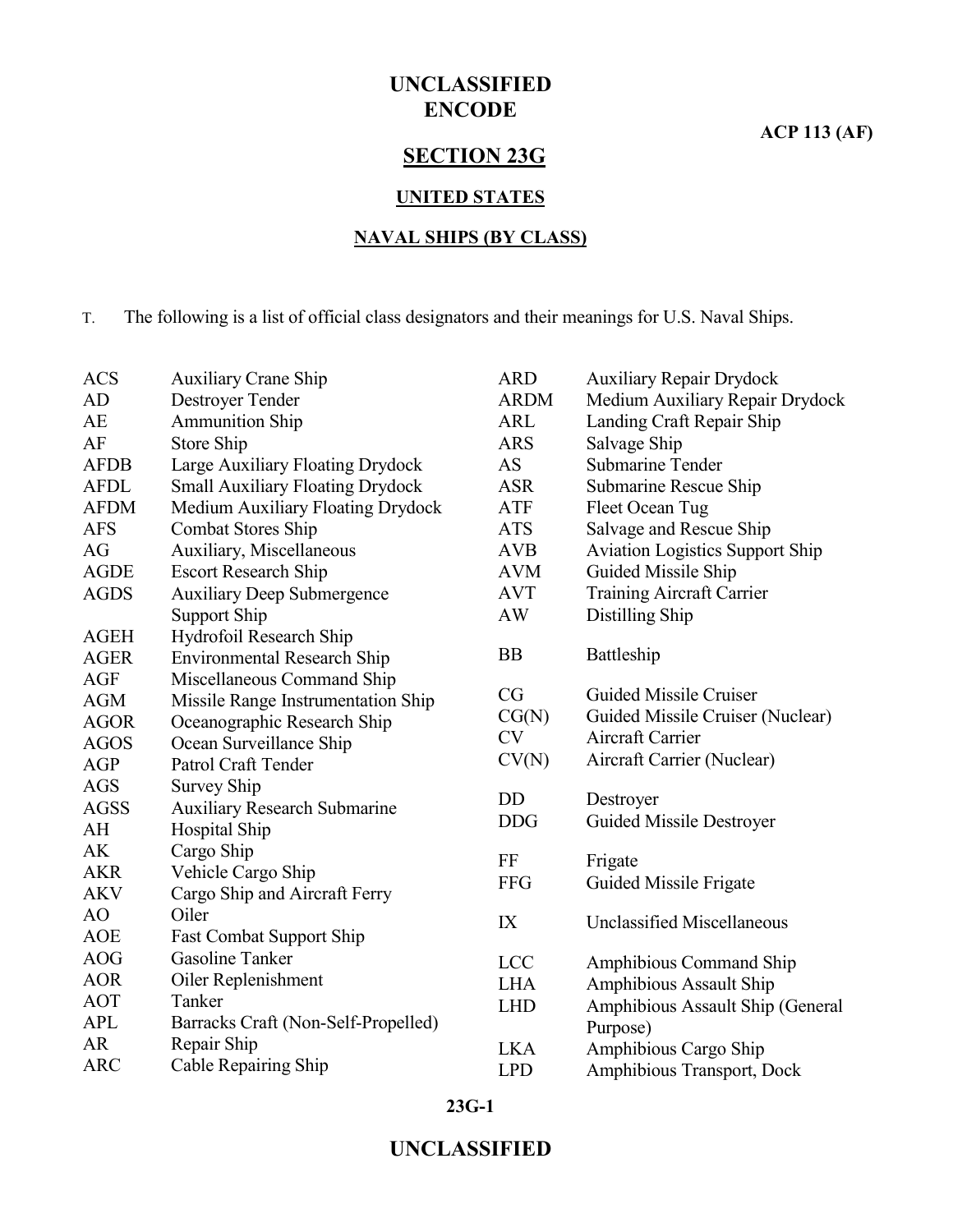# **ACP 113 (AF)**

| <b>LSD</b>  | Dock Landing Ship                                      |
|-------------|--------------------------------------------------------|
| <b>LST</b>  | <b>Tank Landing Ship</b>                               |
| <b>MCM</b>  | Mine Countermeasures Ship                              |
| <b>MHC</b>  | <b>Coastal Minehunter</b>                              |
| <b>MSB</b>  | Minesweeping Boat                                      |
| <b>MSH</b>  | Minesweeper, Hunter                                    |
| <b>MSO</b>  | Minesweeper, Ocean (Nonmagnetic)                       |
| <b>NSY</b>  | Naval Sailing Yacht                                    |
| <b>PHM</b>  | <b>Patrol Combatant Missile</b>                        |
|             | (Hydrofoil)                                            |
| SB          | Sailboat (Training)                                    |
| <b>SES</b>  | <b>Surface Effect Ship</b>                             |
| <b>SS</b>   | Submarine                                              |
| <b>SSAG</b> | <b>Auxiliary Submarine</b>                             |
| SSB(N)      | <b>Fleet Ballistic Missiles Submarine</b><br>(Nuclear) |
| SS(N)       | Submarine (Nuclear)                                    |
| <b>SST</b>  | <b>Target and Training Submarine</b>                   |
|             | (Self-Propelled)                                       |
| T           | Prefixed to classification identifies it               |
|             | as a ship operated by MSC                              |
| <b>YDT</b>  | Diving Tender                                          |
| YF          | Covered Lighter (Self-Propelled)                       |
| <b>YNG</b>  | Gate Craft                                             |
| YO          | Fuel Oil Barge (Self-Propelled)                        |
| <b>YOG</b>  | Gasoline Barge (Self-Propelled)                        |
| YP          | <b>Harbor Patrol Craft</b>                             |
| <b>YSD</b>  | Seaplane Wrecking Derrick                              |
| <b>YTB</b>  | Large Harbor Tug                                       |
| YW          | Water Barge (Self-Propelled)                           |

LPH Amphibious Assault Ship

**23G-2**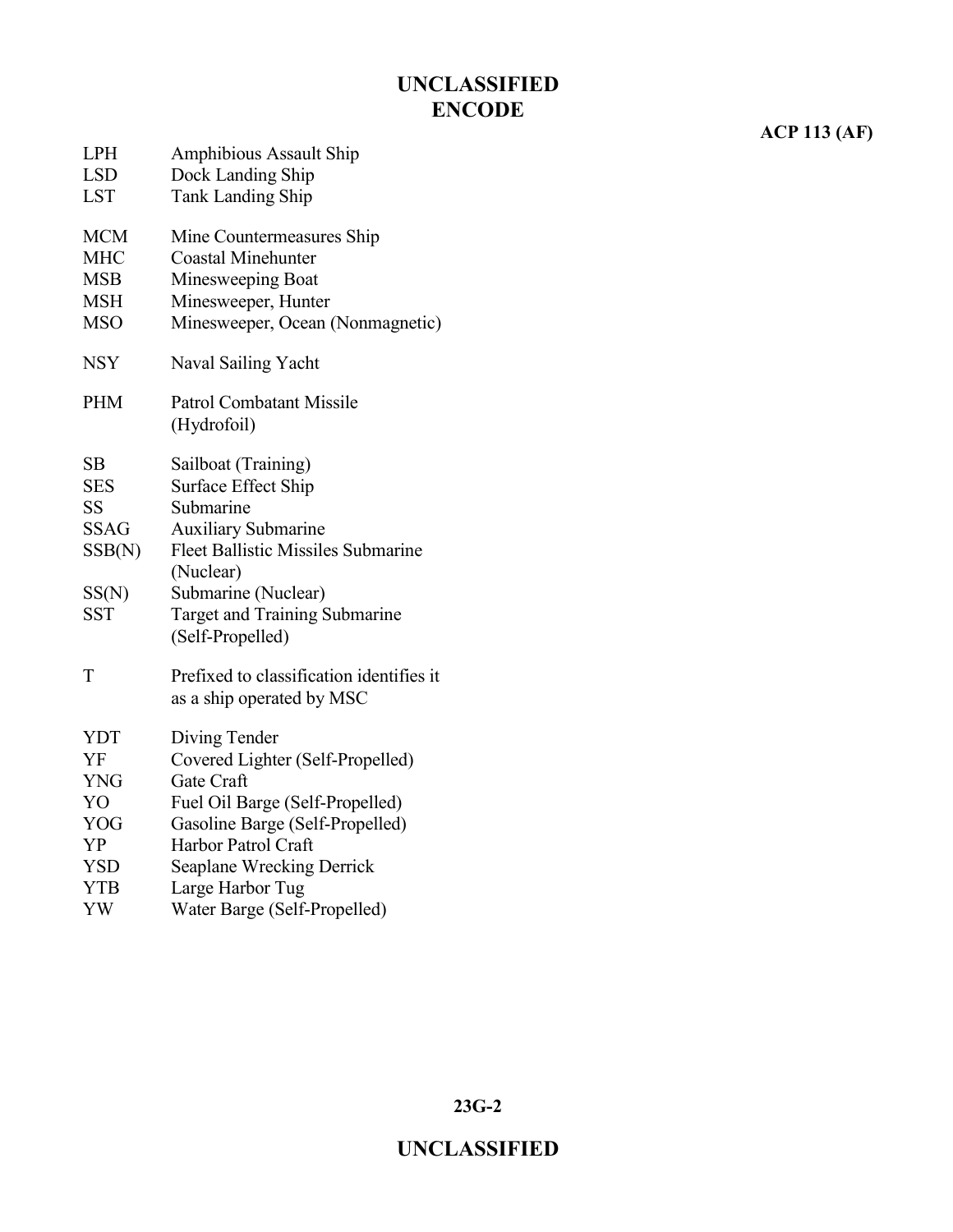# **ACP 113 (AF)**

| (AD 18) SIERRA          | <b>NAOD</b>  |                             |              |
|-------------------------|--------------|-----------------------------|--------------|
| (AD 19) YOSEMITE        | <b>NARV</b>  | ARD 5                       | <b>NCEA</b>  |
| (AD 38) PUGET SOUND     | <b>NESP</b>  | ARD 30                      | <b>NHZQ</b>  |
| (AD 41) YELLOWSTONE     | <b>NJAG</b>  |                             |              |
| (AD 42) ACADIA          | <b>NNZA</b>  | (ARDM 2) ALAMOGORDO         | <b>NFZZ</b>  |
| (AD 43) CAPE COD        | <b>NCOD</b>  | (ARDM 3)                    | <b>NHZE</b>  |
| (AD 44) SHENANDOAH      | <b>NBIO</b>  | (ARDM 4) SHIPPINGPORT       | <b>NRFG</b>  |
|                         |              |                             |              |
| $(AE 24)$ PYRO          | <b>NENH</b>  | (ARS 39) CONSERVER          | <b>NHTP</b>  |
| (AE 25) HALEAKALA       | <b>NDSL</b>  | (ARS 50) SAFEGUARD          | <b>NRUD</b>  |
| (AE 29) MOUNT HOOD      | <b>NWZR</b>  | (ARS 51) GRASP              | <b>NADQ</b>  |
|                         |              | (ARS 52) SALVOR             | <b>NLNB</b>  |
| AFDB <sub>2</sub>       | <b>NIGZ</b>  | (ARS 53) GRAPPLE            | <b>NQSJ</b>  |
|                         |              |                             |              |
| AFDL 1                  | <b>NFKO</b>  | (AS 18) ORION               | ${\rm NUGZ}$ |
| AFDL 6                  | <b>NHTW</b>  | (AS 32) HOLLAND             | <b>NAET</b>  |
| AFDL 23                 | <b>NPCM</b>  | (AS 33) SIMON LAKE          | <b>NUEK</b>  |
|                         |              | (AS 34) CANOPUS             | <b>NCAW</b>  |
| AFDM 5                  | <b>NBGY</b>  | (AS 36) L. Y. SPEAR         | <b>NASO</b>  |
| AFDM 6                  | <b>NBHD</b>  | (AS 39) EMORY S. LAND       | <b>NEXS</b>  |
| AFDM7                   | <b>NCDE</b>  | (AS 40) FRANK CABLE         | <b>NGXQ</b>  |
| AFDM 8                  | <b>NCFN</b>  | (AS 41) MCKEE               | <b>NGUA</b>  |
| AFDM 14                 | <b>NCTJ</b>  |                             |              |
|                         |              | (ASR 9) FLORIKAN            | <b>NUFQ</b>  |
| (AFS 1) MARS            | ${\rm NFMC}$ | (ASR 15) SUNBIRD            | <b>NUTA</b>  |
| (AFS 5) CONCORD         | <b>NACK</b>  |                             |              |
| (AFS 6) SAN DIEGO       | <b>NNCD</b>  | (ATF 160) PAPAGO            | <b>NPAP</b>  |
| (AGF 11) CORONADO       | <b>NEXU</b>  | (ATS 1) EDENTON             | <b>NXSF</b>  |
| (AGF 3) LA SALLE        | <b>NRPG</b>  | (ATS 2) BEAUFORT            | <b>NUOT</b>  |
|                         |              | (ATS 3) BRUNSWICK           | <b>NRCN</b>  |
| (AGSS 555) DOLPHIN      | <b>NFXP</b>  |                             |              |
|                         | <b>NHYF</b>  | (CG 17) HARRY E. YARNELL    | <b>NHEY</b>  |
| (AO(J) 177) CIMARRON    |              | (CG 18) WORDEN              | <b>NQRA</b>  |
| (AO(J) 178) MONONGAHELA | <b>NHYC</b>  | (CG 21) GRIDLEY             | <b>NHBJ</b>  |
| (AO(J) 179) MERRIMACK   | <b>NDKH</b>  | (CG 22) ENGLAND             | <b>NLXZ</b>  |
| (AO(J) 180) WILLAMETTE  | <b>NVTS</b>  | (CG 23) HALSEY              | <b>NCXF</b>  |
| $(AO(J) 186)$ PLATTE    | <b>NJFY</b>  | (CG 24) REEVES              | <b>NIEM</b>  |
|                         |              | (CG 28) WAINWRIGHT          | <b>NGHX</b>  |
| (AOE 1) SACRAMENTO      | <b>NMDF</b>  | (CG 29) JOUETT              | <b>NZTV</b>  |
| (AOE 2) CAMDEN          | <b>NJSO</b>  | (CG 30) HORNE               | <b>NBXW</b>  |
| (AOE 3) SEATTLE         | <b>NABN</b>  | (CG 31) STERETT             | <b>NUKJ</b>  |
| (AOE 4) DETROIT         | <b>NDWQ</b>  | (CG 32) WILLIAM H. STANDLEY | <b>NWHS</b>  |
| (AOE 6) SUPPLY          | <b>NACO</b>  | $(CG 33)$ FOX               | <b>NFOX</b>  |
| (AOE 7) RAINIER         | <b>NAOE</b>  | (CG 34) BIDDLE              | <b>NMYE</b>  |
| (AOE 8) ARCTIC          | <b>NCLS</b>  | (CG 47) TICONDEROGA         | <b>NTIC</b>  |
| (AOE 10) BRIDGE         | <b>NGMV</b>  | (CG 48) YORKTOWN            | <b>NYKN</b>  |
|                         |              | (CG 49) VINCENNES           | <b>NVIN</b>  |
| (AOR 2) MILWAUKEE       | <b>NLDL</b>  | (CG 50) VALLEY FORGE        | <b>NVFP</b>  |
| (AOR 4) SAVANNAH        | <b>NFUF</b>  | (CG 51) THOMAS S. GATES     | <b>NTSG</b>  |
| (AOR 6) KALAMAZOO       | <b>NKZO</b>  | (CG 52) BUNKER HILL         | <b>NNBH</b>  |
| (AOR 7) ROANOKE         | <b>NAMU</b>  | (CG 53) MOBILE BAY          | <b>NMOB</b>  |
|                         |              |                             |              |

#### **23G-3**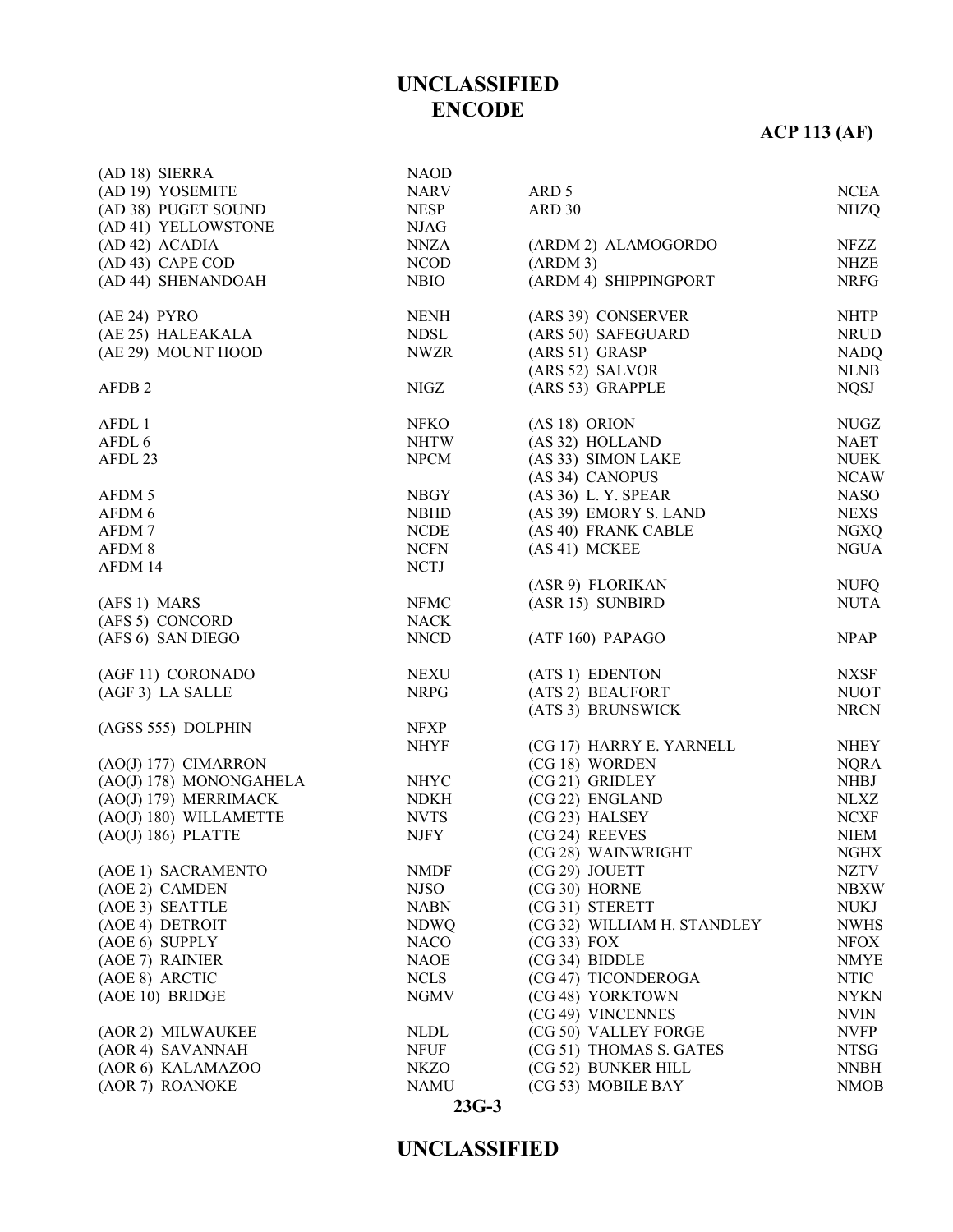|                                 |             |                               | $ACP$ 113 (AF) |
|---------------------------------|-------------|-------------------------------|----------------|
| (CG 54) ANTIETAM                | <b>NATM</b> | (CV(N) 71) THEODORE ROOSEVELT | <b>NNTR</b>    |
| (CG 55) LEYTE GULF              | <b>NLEG</b> | (CV(N) 72) ABRAHAM LINCOLN    | <b>NABE</b>    |
| (CG 56) SAN JACINTO             | <b>NJAC</b> | (CV(N) 73) GEORGE WASHINGTON  | <b>NNGW</b>    |
| (CG 57) LAKE CHAMPLAIN          | <b>NCPN</b> | (CV(N) 74) JOHN C. STENNIS    | <b>NJCS</b>    |
| (CG 58) PHILIPPINE SEA          | <b>NWIN</b> |                               |                |
| (CG 59) PRINCETON               | <b>NDIH</b> | (DD 963) SPRUANCE             | <b>NDQV</b>    |
| (CG 60) NORMANDY                | <b>NVVV</b> | (DD 964) PAUL F. FOSTER       | <b>NMDX</b>    |
| (CG 61) MONTEREY                | <b>NRAR</b> | (DD 965) KINKAID              | <b>NJPG</b>    |
| (CG 62) CHANCELLORSVILLE        | <b>NCVL</b> | (DD 966) HEWITT               | <b>NDDW</b>    |
| (CG 63) COWPENS                 | <b>NCOW</b> | (DD 967) ELLIOT               | <b>NAOP</b>    |
| (CG 64) GETTYSBURG              | <b>NGTB</b> | (DD 968) ARTHUR W. RADFORD    | <b>NAWR</b>    |
| (CG 65) CHOSIN                  | <b>NCHO</b> | (DD 969) PETERSON             | <b>NGHY</b>    |
| (CG 66) HUE CITY                | <b>NHUE</b> | (DD 970) CARON                | <b>NOTC</b>    |
| (CG 67) SHILOH                  | <b>NSLH</b> | (DD 971) DAVID R. RAY         | <b>NBDQ</b>    |
| $(CG 68)$ ANZIO                 | <b>NZIO</b> | (DD 972) OLDENDORF            | <b>NOLY</b>    |
| (CG 69) VICKBURG                | <b>NVMS</b> | (DD 973) JOHN YOUNG           | <b>NJYG</b>    |
| (CG 70) LAKE ETIE               | <b>NCDP</b> | (DD 973) JOHN YOUNG           | <b>NVVQ</b>    |
| (CG 71) CAPE ST GEORGE          | <b>NCSG</b> | (DD 974) COMTE DE GRASSE      | <b>NCDG</b>    |
| (CG 72) VELLA GULF              | <b>NVLA</b> | (DD 975) O'BRIEN              | <b>NECG</b>    |
| (CG 73) PORT ROYAL              | <b>NPTR</b> | (DD 976) MERRILL              | <b>NHKX</b>    |
|                                 |             | (DD 977) BRISCOE              | <b>NDIB</b>    |
| $(CG(N) 9)$ LONG BEACH          | <b>NLBH</b> | (DD 978) STUMP                | <b>NFBS</b>    |
| (CG(N) 25) BAINBRIDGE           | <b>NJUL</b> | (DD 979) CONOLLY              | <b>NRLC</b>    |
| (CG(N) 36) CALIFORNIA           | <b>NKIN</b> | (DD 980) MOOSBRUGGER          | <b>NCWA</b>    |
| (CG(N) 37) SOUTH CAROLINA       | <b>NLVQ</b> | (DD 981) JOHN HANCOCK         | <b>NLTT</b>    |
| $(CG(N) 39)$ TEXAS              | <b>NTEX</b> | (DD 982) NICHOLSON            | <b>NICK</b>    |
| (CG(N) 40) MISSISSIPPI          | <b>NGGD</b> | (DD 983) JOHN RODGERS         | <b>NYQL</b>    |
| $(CG(N) 41)$ ARKANSAS           | <b>NARK</b> | (DD 984) LEFTWICH             | <b>NPFD</b>    |
|                                 |             | (DD 985) CUSHING              | <b>NPGC</b>    |
| <b>COMDESRON EIGHTEEN</b>       | <b>NRRP</b> | (DD 986) HARRY W. HILL        | <b>NPFS</b>    |
| <b>COMDESRON FIVE ZERO</b>      | <b>NTPX</b> | (DD 987) O'BANNON             | <b>NTLW</b>    |
| <b>COMDESRON TWO</b>            | <b>NJRJ</b> | (DD 988) THORN                | <b>NOPQ</b>    |
| <b>COMDESRON TWO EIGHT</b>      | <b>NVPP</b> | (DD 989) DEYO                 | <b>NEWZ</b>    |
|                                 |             | (DD 990) INGERSOLL            | <b>NBKW</b>    |
| CT <sub>3</sub>                 | <b>NAHB</b> | (DD 991) FIFE                 | <b>NDKP</b>    |
| CT4                             | <b>NOTA</b> | (DD 992) FLETCHER             | <b>NJCN</b>    |
| CT <sub>5</sub>                 | <b>NRBC</b> | (DD 997) HAYLER               | <b>NRWH</b>    |
| CT <sub>6</sub>                 | <b>NNCJ</b> |                               |                |
| CT <sub>8</sub>                 | <b>NJQO</b> | (DDG 12) ROBISON              | <b>NBZO</b>    |
| CT <sub>9</sub>                 | <b>NSGH</b> | (DDG 14) BUCHANAN             | <b>NUOU</b>    |
|                                 |             | (DDG 15) BERKELEY             | <b>NAEH</b>    |
| (CV 59) FORRESTAL               | <b>NJVF</b> | (DDG 15) BULKELEY             | <b>NJDB</b>    |
| (CV 61) RANGER                  | <b>NHKG</b> | (DDG 22) BENJAMIN STODDERT    | <b>NHMC</b>    |
| (CV 62) INDEPENDENCE            | <b>NNQN</b> | (DDG 42) MAHAN                | <b>NZOC</b>    |
| (CV 63) KITTY HAWK              | <b>NZFF</b> | (DDG 51) ARLEIGH BURKE        | <b>NBRK</b>    |
| (CV 64) CONSTELLATION           | <b>NNUL</b> | (DDG 52) BARRY                | <b>NNJB</b>    |
| (CV 66) AMERICA                 | <b>NUSA</b> | (DDG 53) JOHN PAUL JONES      | <b>NNJP</b>    |
| (CV 67) JOHN F. KENNEDY         | <b>NJFK</b> | (DDG 54) CURTIS WILBUR        | <b>NCDW</b>    |
|                                 |             | (DDG 55) STOUT                | <b>NSDT</b>    |
| (CV(N) 65) ENTERPRISE           | <b>NIQM</b> | (DDG 56) JOHN S MCCAIN        | <b>NJSM</b>    |
| $(CV(N) 68)$ NIMITZ             | <b>NMTZ</b> | (DDG 57) MITCHER              | <b>NMTR</b>    |
| (CV(N) 69) DWIGHT D. EISENHOWER | <b>NIKE</b> | (DDG 58) LABOON               | NJFL           |
| (CV(N) 70) CARL VINSON          | <b>NCVV</b> | (DDG 59) RUSSELL              | <b>NEVV</b>    |

#### **23G-4**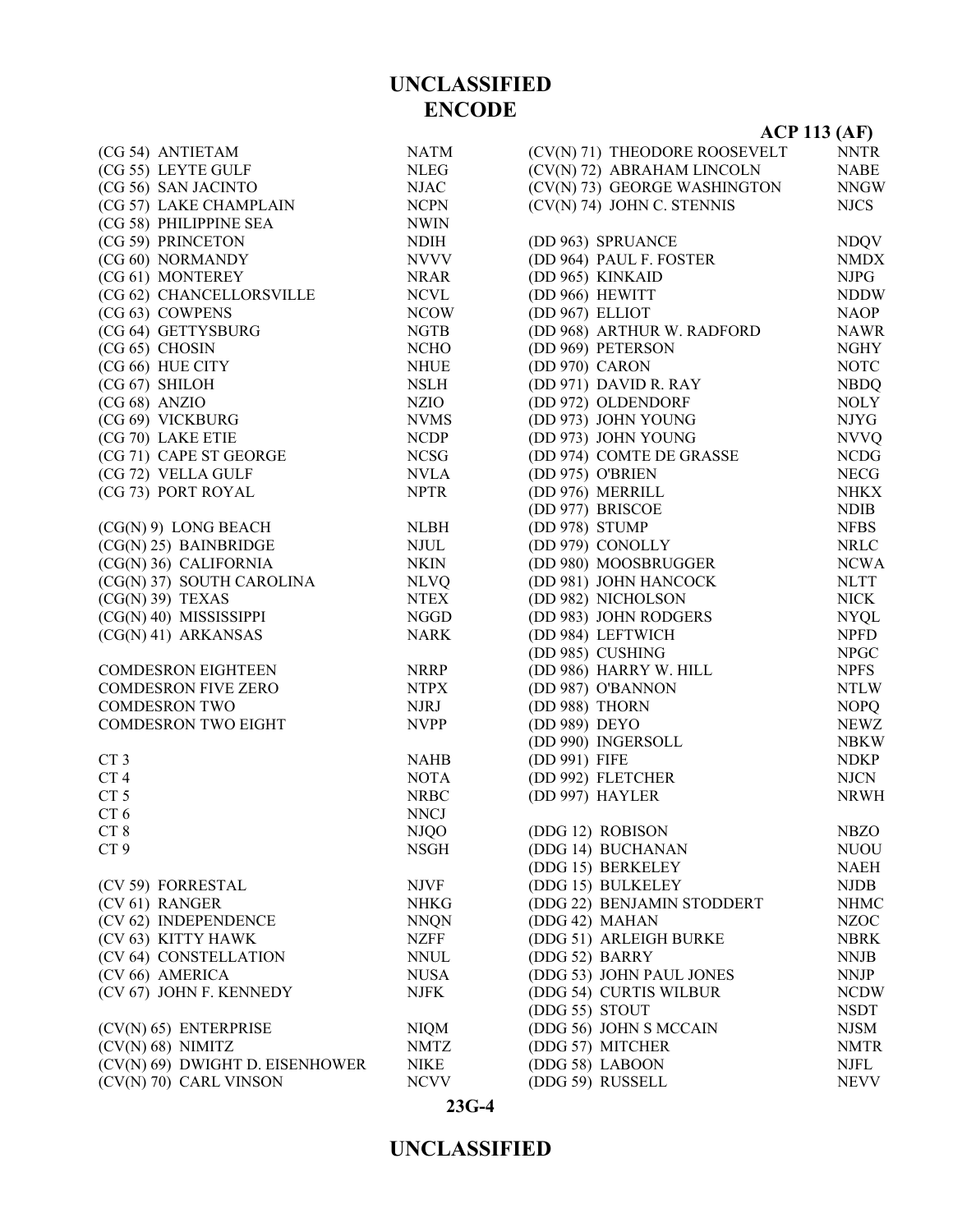|                            |             |                               | <b>ACP 113 (AF)</b> |
|----------------------------|-------------|-------------------------------|---------------------|
| (DDG 60) PAUL HAMILTON     | <b>NPHA</b> | (FF 1093) CAPODANNO           | <b>NFVC</b>         |
| (DDG 60) PAUL HAMILTON     | <b>NNPH</b> | (FF 1095) TRUETT              | <b>NHDB</b>         |
| (DDG 61) RAMAGE            | <b>NRED</b> | (FF 1096) VALDEZ              | <b>NIDC</b>         |
| (DDG 62) FITZGERALD        | <b>NFTZ</b> | (FF 1097) MOINESTER           | <b>NKIA</b>         |
| (DDG 64) CARNEY            | <b>NRCS</b> |                               |                     |
| (DDG 65) BENFOLD           | <b>NECB</b> | (FFG 7) OLIVER HAZARD PERRY   | <b>NOHP</b>         |
| (DDG 66) GONZALEZ          | <b>NGON</b> | (FFG 8) MCINERNEY             | <b>NFXM</b>         |
| (DDG 67) COLE              | <b>NDDG</b> | (FFG 9) WADSWORTH             | <b>NASW</b>         |
| (DDG 68) SULLIVANS         | <b>NSUL</b> | (FFG 11) CLARK                | NJJC                |
| (DDG 69) MILLIUS           | <b>NPLM</b> | (FFG 12) GEORGE PHILIP        | <b>NSGP</b>         |
| (DDG 71) ROSS              | <b>NGWB</b> | (FFG 13) SAMUEL ELIOT MORISON | <b>NSEM</b>         |
| (DDG 76) HIGGINS           | <b>NMEG</b> | (FFG 14) SIDES                | <b>NJHS</b>         |
| (DDG 77) O'KANE            | <b>NOKN</b> | (FFG 15) ESTOCIN              | <b>NMJE</b>         |
| (DDG 78) PORTER            | <b>NPOR</b> | (FFG 16) CLIFTON SPRAGUE      | <b>NCAS</b>         |
| (DDG 80) ROOSEVELT         | <b>NROS</b> | (FFG 19) JOHN A. MOORE        | <b>NJAM</b>         |
| (DDG 81) CHURCHILL         | <b>NWSC</b> | (FFG 20) ANTRIM               | <b>NRNA</b>         |
| (DDG 82) LASSEN            | <b>NLSN</b> | (FFG 21) FLATLEY              | <b>NJHF</b>         |
| (DDG 83) HOWARD            | <b>NHOW</b> | (FFG 22) FAHRION              | <b>NFGF</b>         |
| (DDG 85) MCCAMPBELL        | <b>NMCB</b> | (FFG 23) LEWIS B. PULLER      | <b>NLBP</b>         |
| (DDG 87) MASON             | <b>NPWS</b> | (FFG 24) JACK WILLIAMS        | <b>NNJW</b>         |
| (DDG 89) MUSTIN            | $\it NHMH$  | (FFG 25) COPELAND             | <b>NRWC</b>         |
| (DDG 90) CHAFEE            | <b>NJHC</b> | (FFG 26) GALLERY              | <b>NDPG</b>         |
| (DDG 93) CHUNG-HOON        | <b>NGPC</b> | (FFG 27) MAHLON S. TISDALE    | <b>NMST</b>         |
| (DDG 993) KIDD             | <b>NKID</b> | (FFG 28) BOONE                | <b>NBON</b>         |
| (DDG 994) CALLAGHAN        | <b>NDJC</b> | (FFG 29) STEPHEN W. GROVES    | <b>NSWG</b>         |
| (DDG 995) SCOTT            | <b>NJSP</b> | (FFG 30) REID                 | <b>NSCR</b>         |
| (DDG 996) CHANDLER         | <b>NPES</b> | (FFG 31) STARK                | <b>NHPA</b>         |
|                            |             | (FFG 32) JOHN L. HALL         | <b>NJLH</b>         |
| (DSRV 1) MYSTIC            | <b>NJER</b> | (FFG 33) JARRETT              | <b>NRCD</b>         |
|                            |             | (FFG 34) AUBREY FITCH         | <b>NAWF</b>         |
| (DSV 1) TRIESTE II         | <b>NIGU</b> | (FFG 36) UNDERWOOD            | <b>NGWU</b>         |
| (DSV 3) TURTLE             | <b>NSKO</b> | (FFG 37) CROMMELIN            | <b>NLKC</b>         |
| (DSV 4) SEA CLIFF          | <b>NODA</b> | (FFG 38) CURTS                | <b>NHOC</b>         |
|                            |             | (FFG 39) DOYLE                | <b>NJHD</b>         |
| (FF 1053) ROARK            | <b>NOUR</b> | (FFG 40) HALYBURTON           | <b>NOTH</b>         |
| (FF 1058) MEYERKORD        | <b>NLJY</b> | (FFG 41) MCCLUSKY             | <b>NMDK</b>         |
| (FF 1063) REASONER         | <b>NPXQ</b> | (FFG 42) KLAKRING             | <b>NTBK</b>         |
| (FF 1064) LOCKWOOD         | <b>NIMH</b> | (FFG 43) THACH                | <b>NJST</b>         |
| (FF 1065) STEIN            | <b>NDKB</b> | (FFG 45) DE WERT              | <b>NRDW</b>         |
| (FF 1069) BAGLEY           | <b>NULQ</b> | (FFG 46) RENTZ                | <b>NGSR</b>         |
| (FF 1071) BADGER           | <b>NHDT</b> | (FFG 47) NICHOLAS             | <b>NSVN</b>         |
| (FF 1076) FANNING          | NKBP        | (FFG 48) VANDEGRIFT           | <b>NAAV</b>         |
| (FF 1077) OUELLET          | <b>NDNR</b> | (FFG 49) ROBERT G. BRADLEY    | <b>NRGB</b>         |
| (FF 1078) JOSEPH HEWES     | <b>NELP</b> | (FFG 50) TAYLOR               | <b>NJJT</b>         |
| (FF 1082) ELMER MONTGOMERY | <b>NQJH</b> | (FFG 51) GARY                 | <b>NDAG</b>         |
| (FF 1084) MCCANDLESS       | <b>NIQC</b> | (FFG 52) CARR                 | <b>NCAR</b>         |
| (FF 1085) DONALD B. BEARY  | <b>NQUB</b> | (FFG 53) HAWES                | <b>NREH</b>         |
| (FF 1087) KIRK             | <b>NBMR</b> | (FFG 54) FORD                 | <b>NPOF</b>         |
| (FF 1088) BARBEY           | <b>NTBS</b> | (FFG 55) ELROD                | <b>NHTE</b>         |
| (FF 1089) JESSE L. BROWN   | <b>NCGP</b> | (FFG 56) SIMPSON              | <b>NRWS</b>         |
| (FF 1090) AINSWORTH        | <b>NCQI</b> | (FFG 57) REUBEN JAMES         | <b>NNRJ</b>         |
| (FF 1091) MILLER           | <b>NDIK</b> | (FFG 58) SAMUEL B. ROBERTS    | <b>NSBR</b>         |
| (FF 1092) THOMAS C. HART   | <b>NTCH</b> | (FFG 59) KAUFFMAN             | <b>NJLK</b>         |

#### **23G-5**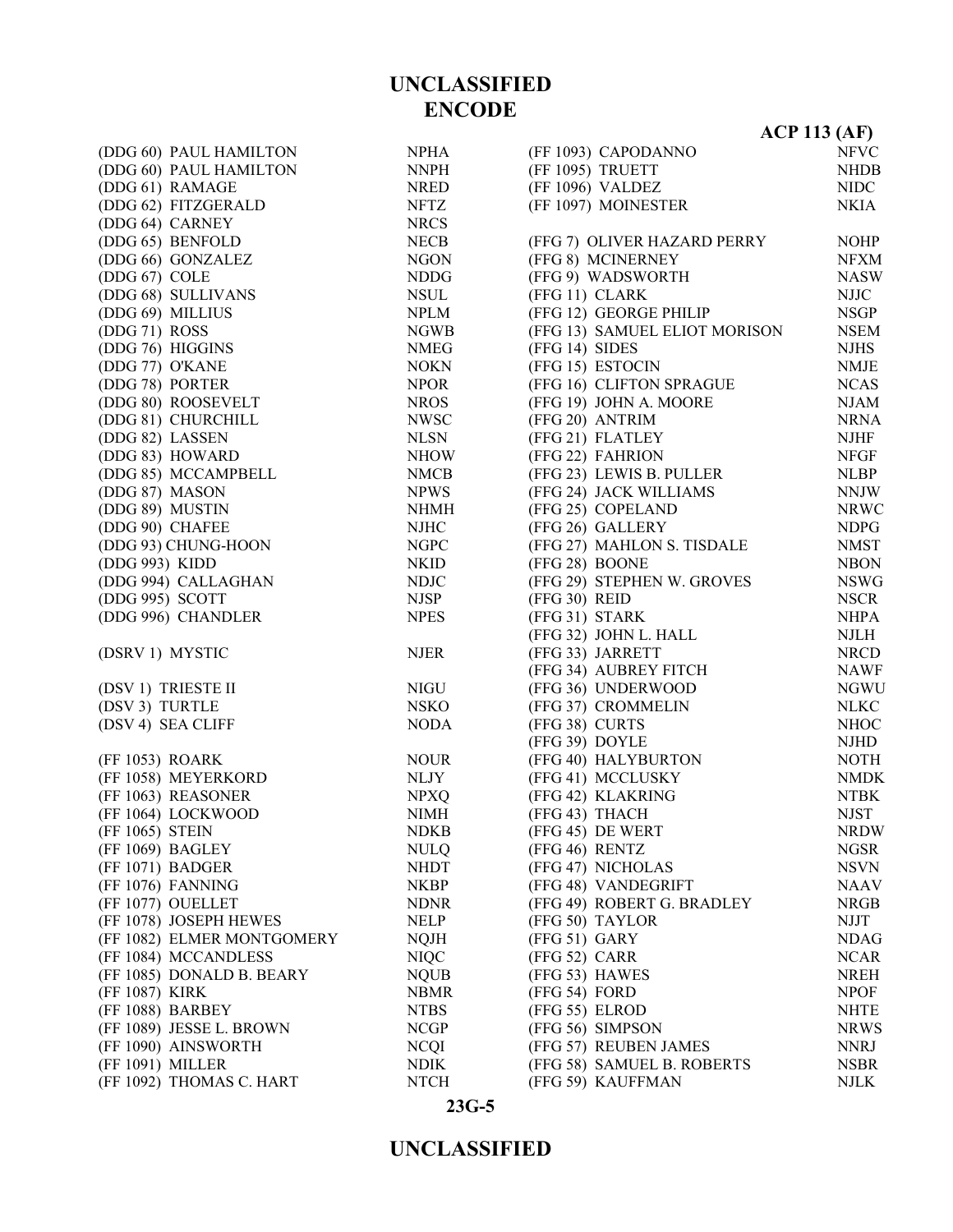|                                 |             |                              | <b>ACP 113 (AF)</b> |
|---------------------------------|-------------|------------------------------|---------------------|
| (FFG 60) RODNEY M. DAVIS        | <b>NRMD</b> | (LSD 39) MOUNT VERNON        | NXOZ                |
| (FFG 61) INGRAHAM               | <b>NDNI</b> | (LSD 40) FORT FISHER         | <b>NFTF</b>         |
|                                 |             | (LSD 41) WHIDBEY ISLAND      | <b>NNWI</b>         |
| HARBOR DEFENCE COMMAND UNIT 110 | <b>NBBO</b> | (LSD 42) GERMANTOWN          | <b>NGTN</b>         |
| HARBOR DEFENCE COMMAND UNIT 111 | <b>NBBP</b> | (LSD 43) FORT MCHENRY        | <b>NHTB</b>         |
| HARBOR DEFENCE COMMAND UNIT 113 | <b>NBBQ</b> | (LSD 44) GUNSTON HALL        | <b>NGUN</b>         |
| HARBOR DEFENCE COMMAND UNIT 114 | <b>NBBU</b> | (LSD 45) COMSTOCK            | <b>NCWK</b>         |
| <b>HSV 2 SWIFT</b>              | <b>NBFP</b> | (LSD 46) TORTUGA             | <b>NTSA</b>         |
|                                 |             | (LSD 47) RUSHMORE            | <b>NDXW</b>         |
| (IX 21) CONSTITUTION            | <b>NAPJ</b> | (LSD 48) ASHLAND             | <b>NAOW</b>         |
| (IX 514) HELICOPTER LANDING     | <b>NHLT</b> | (LSD 49) HARPERS FERRY       | <b>NACP</b>         |
| <b>TRAINER</b>                  |             | (LSD 50) CARTER HALL         | <b>NGDT</b>         |
|                                 |             | (LSD 51) OAK HILL            | <b>NRDE</b>         |
| (LCC 19) BLUE RIDGE             | <b>NQHS</b> |                              |                     |
| (LCC 20) MOUNT WHITNEY          | <b>NOGB</b> | (LST 325) HISTORICAL MUSEUM  | <b>NWVC</b>         |
|                                 |             | (LST 1180) MANITOWOC         | <b>NYKF</b>         |
| (LHA 1) TARAWA                  | <b>NLHA</b> | (LST 1181) SUMTER            | <b>NZGW</b>         |
| (LHA2) SAIPAN                   | <b>NHOV</b> | (LST 1182) FRESNO            | NEIU                |
| (LHA 3) BELLEAU WOOD            | <b>NBWD</b> | (LST 1183) PEORIA            | <b>NQLA</b>         |
| (LHA 4) NASSAU                  | <b>NJPX</b> | (LST 1184) FREDERICK         | <b>NCDD</b>         |
| (LHA 5) PELELIU                 | <b>NMFG</b> | (LST 1185) SCHENECTADY       | <b>NFIC</b>         |
| (LHA 5) PELELIU                 | <b>NPEL</b> | (LST 1186) CAYUGA            | <b>NWZJ</b>         |
|                                 |             | (LST 1187) TUSCALOOSA        | <b>NBMZ</b>         |
| (LHD 1) WASP                    | <b>NEBP</b> | (LST 1189) SAN BERNARDINO    | <b>NPPU</b>         |
| (LHD 2) ESSEX                   | <b>NESX</b> | (LST 1190) BOULDER           | <b>NCLZ</b>         |
| (LHD 3) KEARSARGE               | <b>NNKP</b> | (LST 1194) LA MOURE COUNTY   | <b>NRKX</b>         |
| (LHD 7) IWO JIMA                | <b>NXXG</b> | (LST 1197) BARNSTABLE COUNTY | <b>NUCU</b>         |
|                                 |             | (LST 1198) BRISTOL COUNTY    | <b>NQQY</b>         |
| (LKA 114) DURHAM                | <b>NOOR</b> |                              |                     |
| (LKA 115) MOBILE                | <b>NYSJ</b> | (MCM 1) AVENGER              | <b>NAHC</b>         |
| (LKA 117) EL PASO               | <b>NHXX</b> | (MCM 2) DEFENDER             | <b>NPBA</b>         |
|                                 |             | (MCM 3) SENTRY               | <b>NSNF</b>         |
| (LPD 4) AUSTIN                  | <b>NEDO</b> | (MCM 4) CHAMPION             | <b>NOKB</b>         |
| (LPD 5) OGDEN                   | NFZV        | (MCM 5) GUARDIAN             | <b>NBTX</b>         |
| (LPD 6) DULUTH                  | <b>NVJU</b> | (MCM 6) DEVASTATOR           | <b>NDEV</b>         |
| (LPD 7) CLEVELAND               | <b>NCLV</b> | (MCM 7) PATRIOT              | <b>NPAT</b>         |
| (LPD 8) DUBUQUE                 | <b>NDBQ</b> | (MCM 8) SCOUT                | <b>NABW</b>         |
| (LPD 9) DENVER                  | <b>NAYR</b> | (MCM 9) PIONEER              | <b>NPNR</b>         |
| (LPD 10) JUNEAU                 | <b>NROP</b> | (MCM 10) WARRIOR             | <b>NWAR</b>         |
| (LPD 12) SHREVEPORT             | <b>NADY</b> | (MCM 11) GLADIATOR           | NGLA                |
| (LPD 13) NASHVILLE              | <b>NDVW</b> | (MCM 13) DEXTROUS            | <b>NDEX</b>         |
| (LPD 14) TRENTON                | <b>NEDG</b> |                              |                     |
| (LPD 15) PONCE                  | <b>NSBJ</b> | (MHC 52) HERON               | <b>NTHF</b>         |
| (LPD 17) SAN ANTONIO            | <b>NSAT</b> | (MHC 53) PELICAN             | <b>NKTH</b>         |
|                                 |             | (MHC 54) ROBIN               | <b>NRBN</b>         |
| (LPH 10) TRIPOLI                | <b>NWQU</b> | (MHC 55) ORIOLE              | <b>NRBI</b>         |
| (LPH 11) NEW ORLEANS            | <b>NAON</b> | (MHC 58) BLACK HAWK          | <b>NBHK</b>         |
| (LPH 12) INCHON                 | <b>NOUD</b> |                              |                     |
| $(LPH 9)$ GUAM                  | <b>NAHM</b> | MONOB <sub>1</sub>           | <b>NWRF</b>         |
| (LSD 36) ANCHORAGE              | <b>NGRQ</b> | (MSO 427) CONSTANT           | <b>NDAD</b>         |
| (LSD 37) PORTLAND               | <b>NCBG</b> | (MSO 433) ENGAGE             | <b>NMOM</b>         |
| (LSD 38) PENSACOLA              | <b>NKZI</b> | (MSO 440) EXPLOIT            | <b>NREB</b>         |

**23G-6**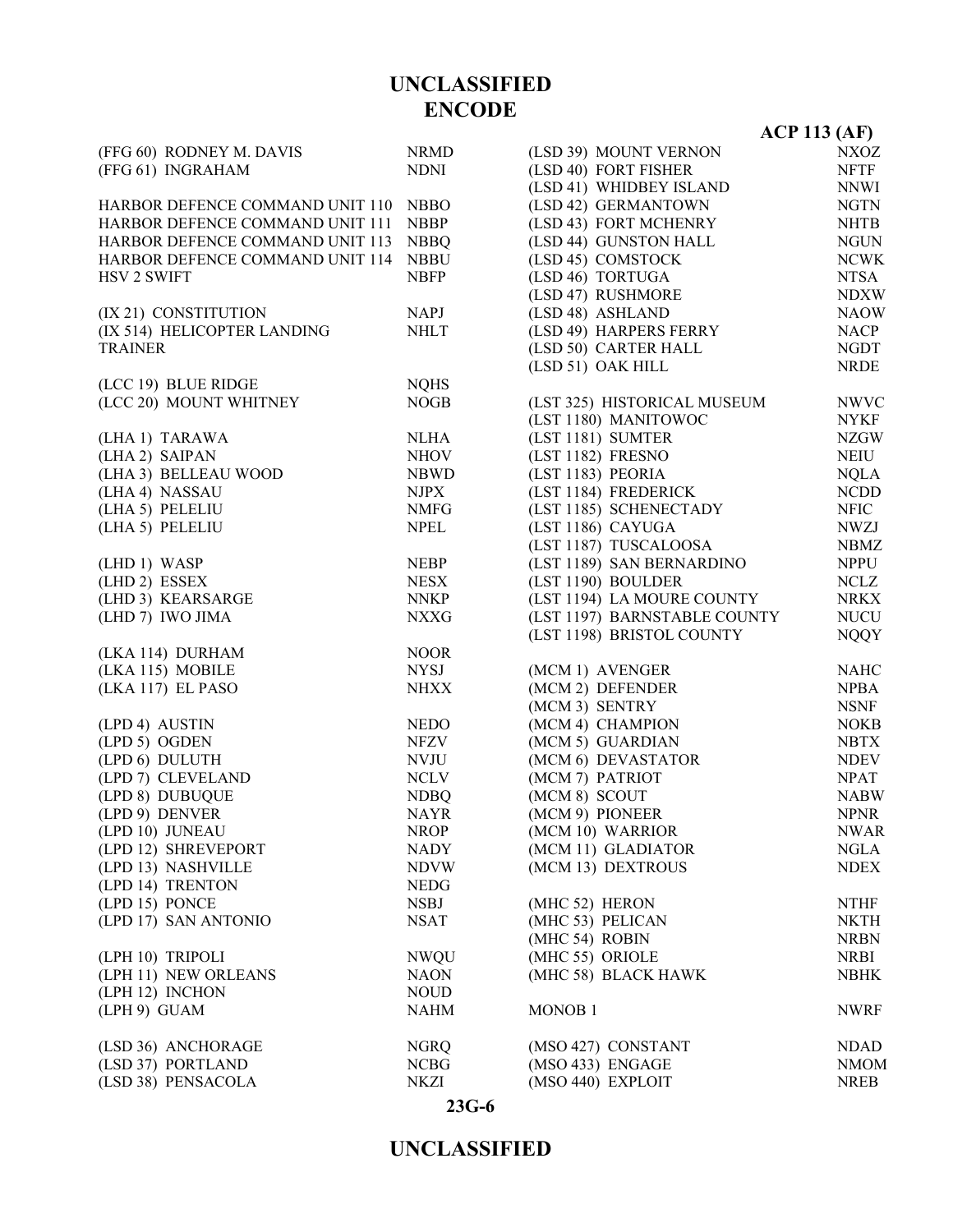#### **23G-7**

|                            |                            | $ACP$ 113 (AF)                                      |                            |
|----------------------------|----------------------------|-----------------------------------------------------|----------------------------|
| (MSO 441) EXULTANT         | <b>NJQM</b>                | (SS(N) 688) LOS ANGELES                             | <b>NNHI</b>                |
| (MSO 446) FORTIFY          | <b>NQTN</b>                | (SS(N) 690) PHILADELPHIA                            | <b>NSVS</b>                |
| (MSO 488) CONQUEST         | <b>NTAW</b>                | (SS(N) 691) MEMPHIS                                 | <b>NIEN</b>                |
| (MSO 489) GALLANT          | <b>NEWK</b>                | (SS(N) 698) BREMERTON                               | <b>NZWW</b>                |
| (MSO 490) LEADER           | <b>NYRD</b>                | (SS(N) 699) JACKSONVILLE                            | <b>NUYX</b>                |
| (MSO 492) PLEDGE           | <b>NOBF</b>                | (SS(N) 700) DALLAS                                  | <b>NSAD</b>                |
| (MSO 509) ADROIT           | <b>NCFR</b>                | $(SS(N) 701)$ LA JOLLA                              | <b>NAJF</b>                |
| (MSO 511) AFFRAY           | <b>NOAL</b>                | (SS(N) 705) CITY OF CORPUS CHRISTI                  | <b>NCCT</b>                |
|                            |                            | (SS(N) 706) ALBUQUERQUE                             | <b>NALB</b>                |
| NR-1 (NUCLEAR POWERED DEEP | <b>NEMO</b>                | (SS(N) 707) PORTSMOUTH                              | <b>NTBI</b>                |
| <b>SUBMERSIBLE)</b>        |                            | (SS(N) 708) MINNEAPOLIS-SAINT PAUL                  | <b>NMSP</b>                |
|                            |                            | (SS(N) 709) HYMAN G. RICKOVER                       | <b>NHGR</b>                |
| (NSY 7) SANTEE             | <b>NMMA</b>                | $(SS(N) 710)$ AUGUSTA                               | <b>NAUG</b>                |
| (NSY 8) RAINBEAU           | <b>NUNC</b>                | (SS(N) 711) SAN FRANCISCO                           | <b>NRPU</b>                |
| (NSY 10) MAJESTIC          | <b>NTUL</b>                | $(SS(N) 713)$ HOUSTON                               | <b>NMBT</b>                |
| (NSY 11) SEA OWL           | <b>NOWL</b>                | (SS(N) 714) NORFOLK                                 | <b>NNVA</b>                |
| (NSY 17) REBELLION REACH   | <b>NRDS</b>                | (SS(N) 715) BUFFALO                                 | <b>NZEA</b>                |
| (NSY 2) CONQUEST           | NFAM                       | (SS(N) 716) SALT LAKE CITY                          | <b>NSLC</b>                |
| (NSY 21) ESPRIT DE CORPS   | <b>NVPI</b>                | $(SS(N) 717)$ OLYMPIA                               | <b>NRKM</b>                |
| (NSY 22) PATRIOT           | <b>NMIT</b>                | (SS(N) 718) HONOLULU                                | <b>NHON</b>                |
| (NSY 27) SEA TRAVELER      | <b>NUSC</b>                | (SS(N) 719) PROVIDENCE                              | <b>NPRO</b>                |
| (NSY 29) DOLPHIN           | <b>NJUF</b>                | (SS(N) 720) PITTSBURGH                              | <b>NPIT</b>                |
| (NSY 30) EXCALIBEAR        | <b>NCAL</b>                | (SS(N) 721) CHICAGO                                 | <b>NCHI</b>                |
| (NSY 31) WARRIOR           | <b>NMAR</b>                | $(SS(N) 722)$ KEY WEST                              | <b>NKEY</b>                |
| (NSY 32) LIVELY            | <b>NAAB</b>                | (SS(N) 723) OKLAHOMA CITY                           | <b>NOKC</b>                |
|                            |                            | (SS(N) 724) LOUISVILLE                              | <b>NLOU</b>                |
| (PC 1) CYCLONE             | <b>NYOE</b>                | $(SS(N) 725)$ HELENA                                | <b>NHMT</b>                |
| (PC-2) TEMPEST             | <b>NTAC</b>                | (SS(N) 750) NEWPORT NEWS                            | <b>NHTV</b>                |
| (PC 3) HURRICANE           | <b>NHAP</b>                | $(SS(N) 751)$ SAN JUAN                              | <b>NSJP</b>                |
| (PC 4) MONSOON             | <b>NMSN</b>                | (SS(N) 752) PASADENA                                | <b>NSUB</b>                |
| (PC 5) TYPHOON             | <b>NEJP</b>                | (SS(N) 753) ALBANY                                  | <b>NANY</b>                |
| (PC 6) SIROCCO             | <b>NSIR</b>                | (SS(N) 754) TOPEKA                                  | <b>NTOP</b>                |
| (PC 7) SQUALL              | <b>NSQL</b>                | $(SS(N) 755)$ MIAMI                                 | <b>NMMI</b>                |
| (PC 8) ZEPHYR              | <b>NZEP</b>                | (SS(N) 756) SCRANTON                                | <b>NSCN</b>                |
| (PC 9) CHINOOK             | <b>NKRP</b>                | (SS(N) 757) ALEXANDRIA                              | <b>NALX</b>                |
| (PC 10) FIREBOLT           |                            |                                                     | <b>NASH</b>                |
| (PC 11) WHIRLWIND          | <b>NRBQ</b><br><b>NTAZ</b> | (SS(N) 758) ASHEVILLE<br>(SS(N) 759) JEFFERSON CITY | <b>NJFC</b>                |
| (PC 12) THUNDERBOLT        | <b>NBLT</b>                | (SS(N) 760) ANNAPOLIS                               | <b>NANA</b>                |
| (PC 13) SHAMAL             | <b>NSHA</b>                | (SS(N) 761) SPRINGFIELD                             |                            |
|                            |                            | (SS(N) 762) COLUMBUS                                | <b>NSPR</b><br><b>NCOL</b> |
| (PHM 1) PEGASUS            | <b>NWGT</b>                | $(SS(N) 763)$ SANTA FE                              | <b>NSFE</b>                |
| (PHM 2) HERCULES           |                            | (SS(N) 764) BOISE                                   |                            |
| (PHM 3) TAURUS             | <b>NJQJ</b><br><b>NHCN</b> | (SS(N) 765) MONTIPELIER                             | <b>NAQG</b><br><b>NNHS</b> |
|                            |                            |                                                     |                            |
| (PHM 4) AQUILA             | <b>NVMZ</b>                | (SS(N) 766) CHARLOTTE                               | <b>NCNC</b>                |
| (PHM 5) ARIES              | <b>NQAS</b>                | $(SS(N) 767)$ HAMPTON                               | <b>NHVA</b>                |
| (PHM 6) GEMINI             | <b>NPGU</b>                | (SS(N) 769) TOLEDO                                  | <b>NTOH</b>                |
|                            |                            | (SS(N) 771) COLUMBIA                                | <b>NASA</b>                |
| <b>SES 200</b>             | <b>NSES</b>                | (SS(N) 774) VIRGINIA                                | <b>NVIR</b>                |
|                            |                            | (SSN 775) TEXAS                                     | <b>NDLM</b>                |
| $(SS(N) 21)$ SEAWOLF       | <b>NWLF</b>                | (SSN 776) HAWAII                                    | <b>NDLV</b>                |
| (SSN 22) CONNECTICUT       | <b>NCVU</b>                | (SSN 777) NORTH CAROLINA                            | <b>NDKD</b>                |
| (SSN 23) JIMMY CARTER      | <b>NDHH</b>                |                                                     |                            |
| $(SS(N) 683)$ PARCHE       | <b>NEZW</b>                | $(SSB(N) 726)$ OHIO                                 | <b>NLAT</b>                |

**UNCLASSIFIED ENCODE**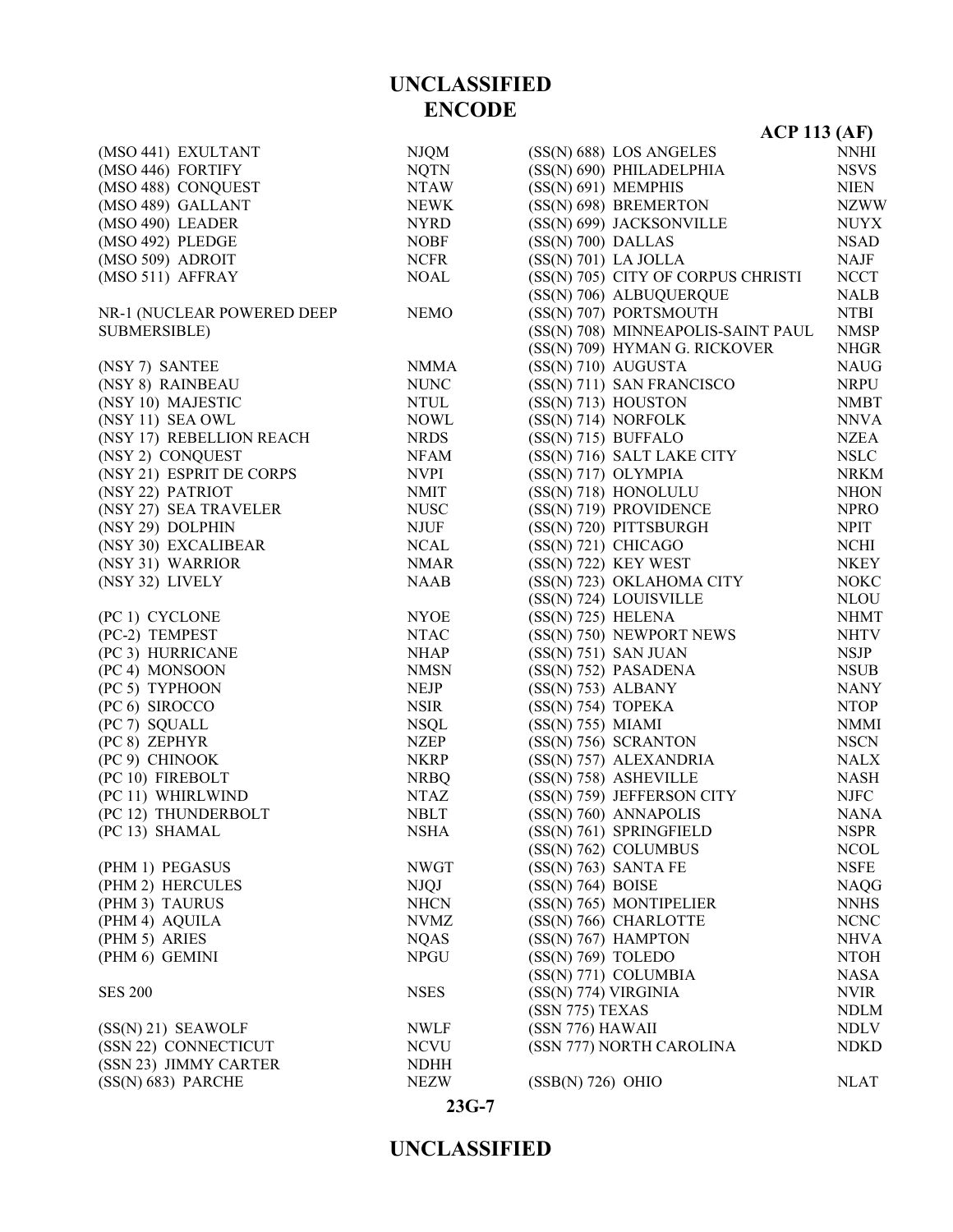|                                         |                            |                                                        | <b>ACP 113 (AF)</b> |
|-----------------------------------------|----------------------------|--------------------------------------------------------|---------------------|
| (SSB(N) 727) MICHIGAN                   | <b>NJBO</b>                | $(T-AGOS 12) BOLD$                                     | <b>NIEY</b>         |
| (SSB(N) 728) FLORIDA                    | <b>NFLO</b>                | (T-AGOS 15) TITAN                                      | <b>NCEV</b>         |
| (SSB(N) 729) GEORGIA                    | <b>NPOG</b>                | (T-AGOS 16) CAPABLE                                    | <b>NKSZ</b>         |
| (SSB(N) 730) HENRY M. JACKSON           | NNRI                       | (T-AGOS 17) TENACIOUS                                  | <b>NTRG</b>         |
| (SSB(N) 731) ALABAMA                    | <b>NALA</b>                | (T-AGOS 19) VICTORIOUS                                 | <b>NVIC</b>         |
| (SSB(N) 732) ALASKA                     | <b>NALK</b>                | (T-AGOS 20) ABLE                                       | <b>NABL</b>         |
| (SSB(N) 733) NEVADA                     | <b>NVDA</b>                | (T-AGOS 21) EFFECTIVE                                  | <b>NCWL</b>         |
| (SSB(N) 734) TENNESSEE                  | <b>NTEN</b>                | (T-AGOS 22) LOYAL                                      | <b>NLYL</b>         |
| (SSB(N) 735) PENNSYLVANIA               | <b>NPEN</b>                | (T-AGOS 23) IMPECCABLE                                 | <b>NINT</b>         |
| (SSB(N) 736) WEST VIRGINIA              | <b>NWVA</b>                |                                                        |                     |
| (SSB(N) 737) KENTUCKY                   | <b>NKTY</b>                | (T-AGS 26) SILAS BENT                                  | <b>NNUD</b>         |
| (SSB(N) 738) MARYLAND                   | <b>NNMD</b>                | (T-AGS 27) KANE                                        | <b>NZSK</b>         |
| (SSB(N) 739) NEBRASKA                   | <b>NEBR</b>                | (T-AGS 29) CHAUVENET                                   | <b>NYGG</b>         |
| (SSB(N) 740) RHODE ISLAND               | NSRI                       | (T-AGS 32) HARKNESS                                    | <b>NFDT</b>         |
| $(SSB(N) 741)$ MAINE                    | <b>NVAC</b>                | (T-AGS 33) WILKES                                      | <b>NTRI</b>         |
| (SSB(N) 742) WYOMING                    | <b>NWYG</b>                | (T-AGS 34) WYMAN                                       | <b>NWEQ</b>         |
|                                         |                            | (T-AGS 40) TANNER                                      | <b>NTNR</b>         |
| (T-ACS6) CORNHUSKER STATE               | <b>NCZO</b>                | (T-AGS 45) WATERS                                      | <b>NWAA</b>         |
|                                         |                            | (T-AGS 51) JOHN MCDONNELL                              | <b>NJMD</b>         |
| (T-AE 26) KILAUEA                       | <b>NSHI</b>                | (T-AGS 52) LITTLEHALES                                 | <b>NLIT</b>         |
| (T-AE 27) BUTTE                         | <b>NWUO</b>                | (T-AGS 60) PATHFINDER                                  | <b>NGKK</b>         |
| (T-AE 28) SANTA BARBARA                 | <b>NDXU</b>                | (T-AGS 61) SUMNER                                      | <b>NZAU</b>         |
| (T-AE 32) FLINT                         | <b>NFPW</b>                | (T-AGS 62) BOWDITCH                                    | <b>NWB</b>          |
| (T-AE 33) SHASTA                        | <b>NRNC</b>                |                                                        | W                   |
| (T-AE 34) MOUNT BAKER                   | <b>NZHN</b>                | (T-AGS 64) BRUCE C. HEEZEN                             | <b>NBIB</b>         |
| (T-AE 35) KISKA                         | <b>NMFC</b>                | (T-AGS 65) MARY SEARS                                  | <b>NRFR</b>         |
| (T-AF 58) RIGEL                         | <b>NQSI</b>                | (T-AH 19) MERCY                                        | <b>NMER</b>         |
|                                         |                            | (T-AH 20) COMFORT                                      | <b>NCOM</b>         |
| (T-AFS 3) NIAGARA FALLS                 | <b>NEXJ</b>                |                                                        |                     |
| (T-AFS 7) SAN JOSE                      | <b>NIBV</b>                | (T-AK 282) MARSHFIELD                                  | NIZX                |
| (T-AFS 8) SIRIUS                        | <b>NPGA</b>                | (T-AK 285) SOUTHERN CROSS<br>(T-AK 3017) GYSGT FRED W. | <b>NGYV</b>         |
| (T-AFS 9) SPICA<br>(T-AFS 10) SATURN    | NMJG<br><b>NADH</b>        | <b>STOCKHAM</b>                                        | <b>NUJR</b>         |
|                                         |                            |                                                        |                     |
| (T-AG 194) VANGUARD<br>(T-AG 195) HAYES | <b>NIDR</b><br><b>NHAY</b> | (T-AKR 287) ALGOL<br>(T-AKR 288) BELLATRIX             | <b>NAMW</b><br>NHLL |
|                                         |                            | (T-AKR 289) DENEBOLA                                   | <b>NDSP</b>         |
| (T-AGDS 2) POINT LOMA                   | <b>NSVR</b>                | (T-AKR 290) POLLUX                                     | <b>NMVG</b>         |
|                                         |                            | (T-AKR 291) ALTAIR                                     | NRZA                |
| (T-AGM 20) REDSTONE                     | <b>NJAX</b>                | (T-AKR 292) REGULUS                                    | <b>NLWA</b>         |
| (T-AGM 22) RANGE SENTINEL               | <b>NBOY</b>                | (T-AKR 293) CAPELLA                                    | <b>NBXO</b>         |
| (T-AGM 23) OBSERVATION ISLAND           | <b>NRPP</b>                | (T-AKR 2940) ANTARES                                   | <b>NPEJ</b>         |
|                                         |                            | (T-AKR 295) SHUGHART                                   | <b>NAOQ</b>         |
| (T-AGOR 16) HAYES                       | <b>NRLW</b>                | (T-AKR 296) GORDON                                     | <b>NAKL</b>         |
| (T-AGOR 7) LYNCH                        | NEKF                       | (T-AKR 297) YANO                                       | <b>NAQH</b>         |
|                                         |                            | (T-AKR 298) GILLILAND                                  | <b>NAMJ</b>         |
| (T-AGOS 1) STALWART                     | <b>NCJE</b>                | (T-AKR 299) SODERMAN                                   | <b>NANL</b>         |
| (T-AGOS 4) TRIUMPH                      | <b>NIDN</b>                | (T-AKR 304) PILILAAU                                   | <b>NBWY</b>         |
| (T-AGOS 7) INDOMITABLE                  | <b>NKVY</b>                | (T-AKR 305) BRITTIN                                    | <b>NBVJ</b>         |
| (T-AGOS 8) PREVAIL                      | <b>NYRW</b>                | (T-AKR 306) BENAVIDEZ                                  | <b>NBHG</b>         |
| (T-AGOS 9) ASSERTIVE                    | NAFY                       | (T-AKR 313) RED CLOUD                                  | <b>NEHM</b>         |
| (T-AGOS 11) AUDACIOUS                   | <b>NJMR</b>                | (T-AKR 314) CHARLTON                                   | <b>NJTC</b>         |
|                                         |                            |                                                        |                     |

#### **23G-8**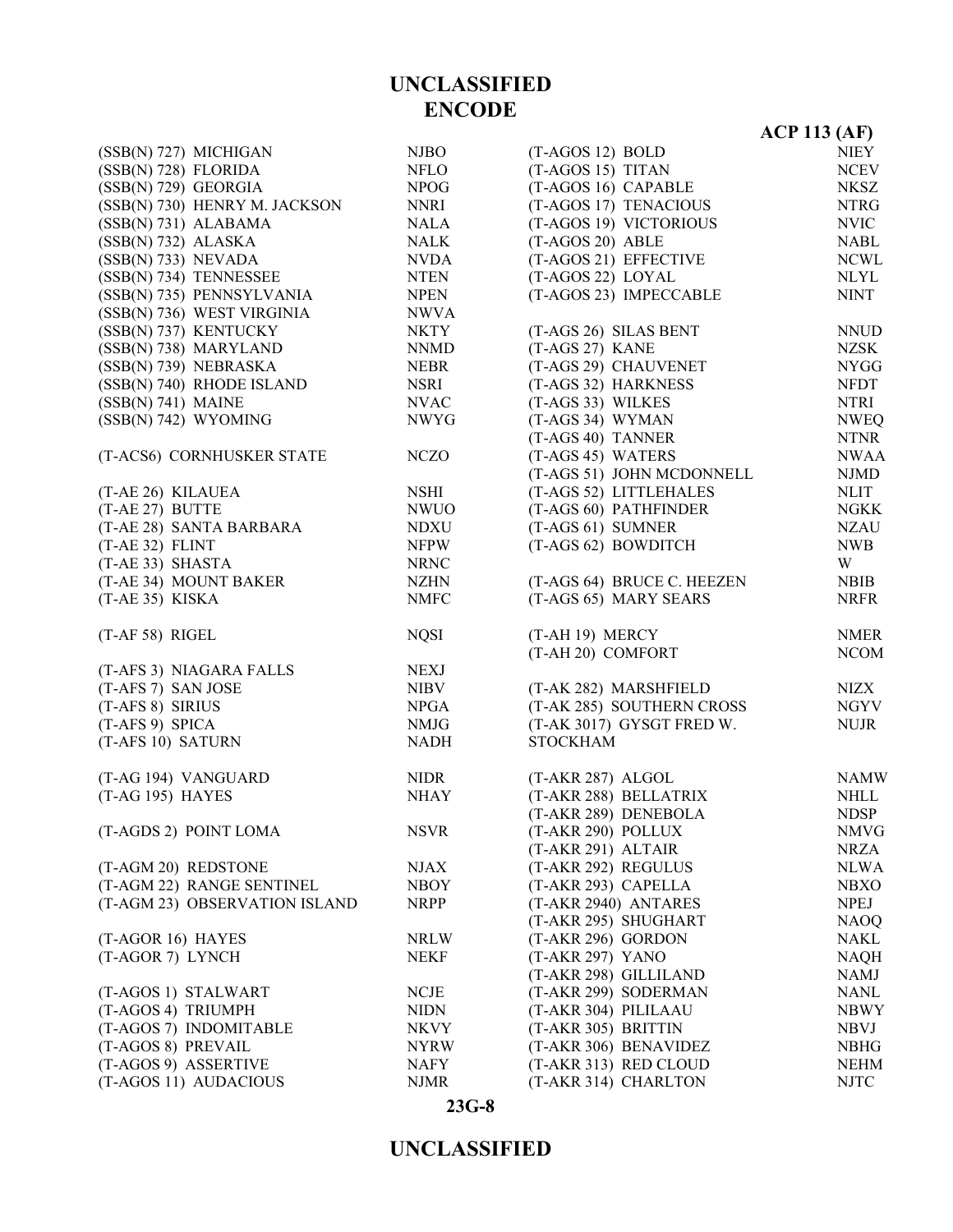|                                |             |                    | $ACP$ 113 (AF) |
|--------------------------------|-------------|--------------------|----------------|
| (T-AKR 316) POMEROY            | <b>NHRD</b> | YP 661             | <b>NIBB</b>    |
|                                |             | YP 662             | <b>NONS</b>    |
| (T-AO 108) PAWCATUCK           | <b>NHOS</b> | YP 663             | <b>NOTN</b>    |
| (T-AO 146) KAWISHIWI           | <b>NNQD</b> | YP 664             | <b>NYTG</b>    |
| (T-AO 188) JOSHUA HUMPHREYS    | <b>NNJH</b> | YP 665             | <b>NPSS</b>    |
| (T-AO 189) JOHN LENTHALL       | <b>NJLN</b> | YP 666             | <b>NOYT</b>    |
| (T-AO 190) ANDREW J. HIGGINS   | <b>NAJH</b> | YP 667             | <b>NSVV</b>    |
| (T-AO 193) WALTER S. DIEHL     | <b>NWSD</b> | YP 668             | <b>NFQZ</b>    |
| (T-AO 194) JOHN ERICSON        | <b>NNJE</b> | YP 669             | NPOO           |
| (T-AO 195) LEROY GRUMMAN       | <b>NNLG</b> | YP 670             | <b>NRLM</b>    |
| (T-AO 196) KANAWHA             | <b>NPTD</b> | YP 671             | <b>NXYG</b>    |
| (T-AO 197) PECOS               | <b>NPEC</b> | YP 672             | <b>NYJI</b>    |
| (T-AO 198) BIG HORN            | <b>NBIG</b> | YP 673             | <b>NCVZ</b>    |
| (T-AO 199) TIPPECANOE          | <b>NTIP</b> | YP 674             | <b>NIRR</b>    |
| (T-AO 200) GUADALUPE           | <b>NLUP</b> | YP 675             | <b>NJKU</b>    |
| (T-AO 201) PATUXENT            | <b>NPCZ</b> | YP 676             | <b>NAEF</b>    |
| (T-AO 202) YUKON               | <b>NYUK</b> | YP 677             | <b>NMGZ</b>    |
| (T-AO 204) RAPPAHANNOCK        | <b>NRAP</b> | YP 678             | <b>NERL</b>    |
|                                |             | YP 679             | <b>NUDK</b>    |
| (T-ARC 7) ZEUS                 | <b>NVTM</b> | YP 680             | <b>NHMO</b>    |
|                                |             | YP 681             | <b>NNZE</b>    |
| (T-ATF 166) POWHATAN           | <b>NKXR</b> | YP 682             | <b>NABP</b>    |
| (T-ATF 167) NARRAGANSETT       | <b>NVBK</b> | YP 683             | <b>NTGE</b>    |
| (T-ATF 168) CATAWBA            | <b>NCDS</b> | YP 684             | <b>NPAX</b>    |
| (T-ATF 169) NAVAJO             | <b>NOYK</b> | YP 685             | <b>NQUD</b>    |
| (T-ATF 170) MOHAWK             | <b>NCRP</b> | YP 686             | <b>NBDR</b>    |
| (T-ATF 171) SIOUX              | <b>NJOV</b> | YP 687             | <b>NZHO</b>    |
| (T-ATF 172) APACHE             | <b>NIGP</b> | YP 688             | <b>NILA</b>    |
|                                |             | YP 689             | <b>NVGW</b>    |
| (T-AVB 3) WRIGHT               | <b>NTIR</b> | YP 690             | <b>NCLH</b>    |
|                                |             | YP 691             | <b>NRKJ</b>    |
| <b>VERY SHALLOW WATER MINE</b> | <b>NGRK</b> | YP 692             | <b>NJLQ</b>    |
| COUNTERMEASURES DETACHMENT     |             | YP 693             | <b>NMYG</b>    |
|                                |             | YP 694             | <b>NGFO</b>    |
| YO 129                         | <b>NGLX</b> | YP 695             | <b>NKLF</b>    |
| YO 203                         | <b>NCZC</b> | YP 696             | <b>NDLL</b>    |
| YO 220                         | <b>NJGI</b> | YP 697             | <b>NKFT</b>    |
| YO 223                         | <b>NJGP</b> | YP 698             | <b>NDPR</b>    |
| YO 224                         | <b>NJGR</b> | YP 699             | <b>NQZH</b>    |
| YO 225                         | <b>NJGT</b> | YP 700             | <b>NUCS</b>    |
| YO 230                         | <b>NAXX</b> | YP 701             | <b>NKRI</b>    |
|                                |             | YP 702             | <b>NPGS</b>    |
| <b>YOG 196</b>                 | <b>NEXT</b> |                    |                |
| <b>YOG 78</b>                  | <b>NFCX</b> | <b>YSD 39</b>      | <b>NLGV</b>    |
| <b>YOG 88</b>                  | <b>NFEG</b> | <b>YSD 53</b>      | <b>NDIY</b>    |
|                                |             | <b>YSD 63</b>      | <b>NDJN</b>    |
| YP 654                         | <b>NOSE</b> | <b>YSD 74</b>      | <b>NDJY</b>    |
| YP 655                         | <b>NHVC</b> |                    |                |
| YP 656                         | <b>NRCE</b> | (YTB 752) EDENSHAW | <b>NBWB</b>    |
| YP 657                         | <b>NJOX</b> | (YTB 753) MARIN    | <b>NWWE</b>    |
| YP 658                         | <b>NNAZ</b> | (YTB 756) PONTIAC  | <b>NBAE</b>    |
| YP 659                         | <b>NAFS</b> | (YTB 757) OSHKOSH  | <b>NHFI</b>    |
| YP 660                         | <b>NDFF</b> | (YTB 758) PADUCAH  | <b>NIGW</b>    |
|                                |             |                    |                |

# **UNCLASSIFIED**

**23G-9**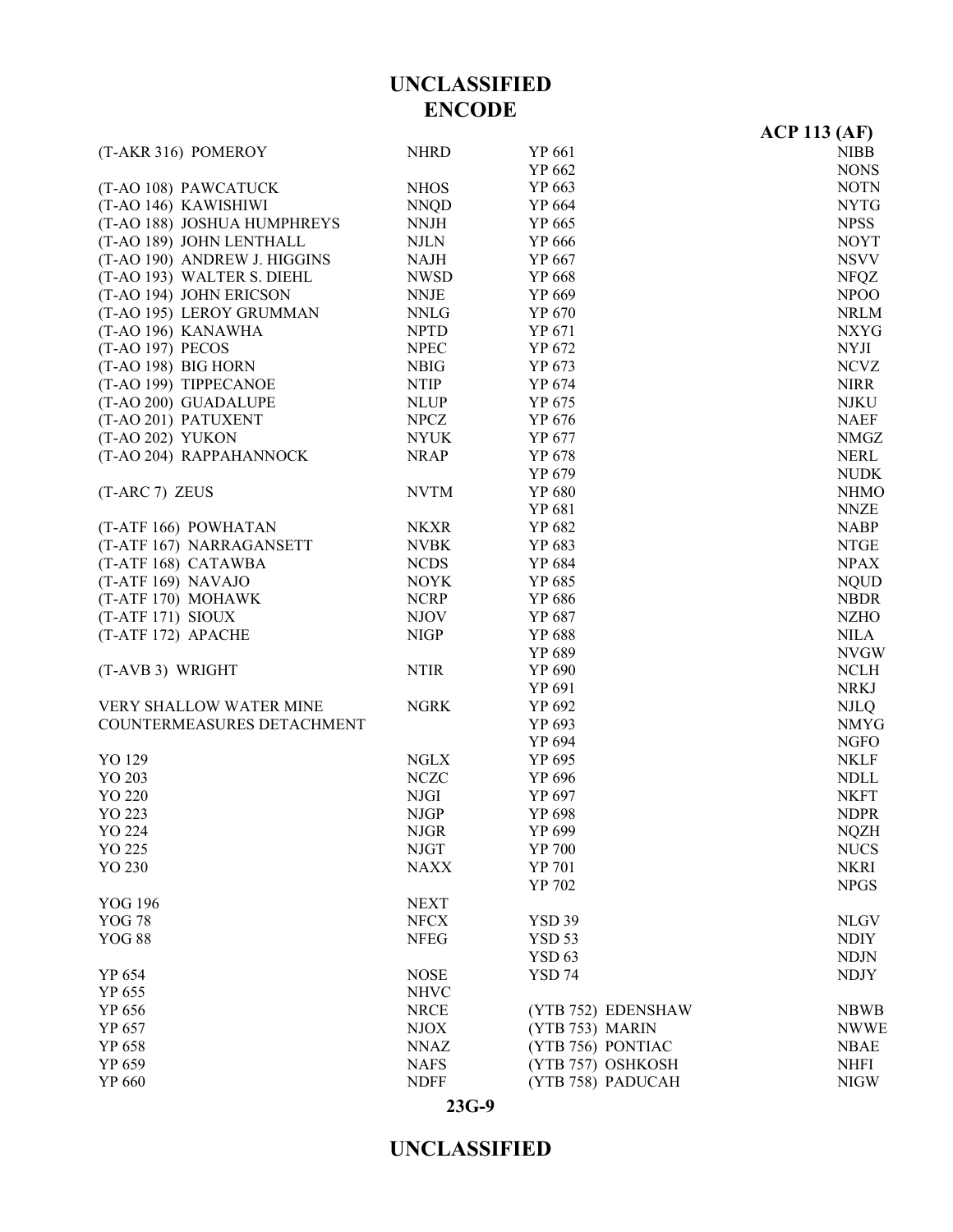| <b>NKNN</b><br>(YTB 759) BOGALUSA<br>(YTB 814) WAXAHACHIE<br>(YTB 760) NATICK<br>NAVA<br>(YTB 815) NEODESHA<br>(YTB 761) OTTUMWA<br>(YTB 816) CAMPTI<br>NZKC<br>(YTB 762) TUSCUMBIA<br>(YTB 817) HYANNIS<br><b>NDSS</b><br>(YTB 763) MUSKEGON<br>(YTB 818) MECOSTA<br>NAKX<br>(YTB 764) MISHAWAKA<br>(YTB 819) IUKA<br><b>NMHD</b><br>(YTB 765) OKMULGEE<br>(YTB 820) WANAMASSA<br>NLIY<br>(YTB 766) WAPAKONETA<br>(YTB 821) TONTOCANY<br>NEKM<br>(YTB 767) APALACHICOLA<br><b>NFLF</b><br>(YTB 822) PAWHUSKA<br>(YTB 768) ARCATA<br>(YTB 823) CANONCHET<br><b>NGXY</b><br>(YTB 769) CHESANING<br>(YTB 824) SANTAQUIN<br><b>NIXQ</b><br>(YTB 770) DAHLONEGA<br><b>NLQQ</b><br>(YTB 825) WATHENA<br>(YTB 771) KEOKUK<br>NPDP<br>(YTB 826)<br><b>NPXL</b><br>(YTB 774) NASHUA<br>(YTB 827) CHETEK<br><b>NQPN</b><br>(YTB 775) WAUWATOSA<br>(YTB 828) CATAHECASSA<br>(YTB 776) WEEHAWKEN<br><b>NQDU</b><br>(YTB 829) METACOM<br>(YTB 777) NOGALES<br><b>NQIT</b><br>(YTB 830) PUSHMATAHA<br>(YTB 778) APOPKA<br><b>NQQZ</b><br>(YTB 831) DE KANAWIDA<br>(YTB 779) MANHATTAN<br><b>NRHD</b><br>(YTB 832) PETLESHARO<br>(YTB 833) SHABONEE<br>(YTB 780) SAUGUS<br>NRLI<br>(YTB 781) NIANTIC<br><b>NPYF</b><br>(YTB 834) NEGWAGON<br>(YTB 782) MANISTEE<br>(YTB 835) SKENANDOA<br><b>NFOD</b><br>(YTB 783) RED WING<br>(YTB 836) POKAGON<br>NGBF |                     |             | $ACP$ 113 (AF) |
|--------------------------------------------------------------------------------------------------------------------------------------------------------------------------------------------------------------------------------------------------------------------------------------------------------------------------------------------------------------------------------------------------------------------------------------------------------------------------------------------------------------------------------------------------------------------------------------------------------------------------------------------------------------------------------------------------------------------------------------------------------------------------------------------------------------------------------------------------------------------------------------------------------------------------------------------------------------------------------------------------------------------------------------------------------------------------------------------------------------------------------------------------------------------------------------------------------------------------------------------------------------------------------------------------------------------------------------------|---------------------|-------------|----------------|
|                                                                                                                                                                                                                                                                                                                                                                                                                                                                                                                                                                                                                                                                                                                                                                                                                                                                                                                                                                                                                                                                                                                                                                                                                                                                                                                                            |                     |             | <b>NBQI</b>    |
|                                                                                                                                                                                                                                                                                                                                                                                                                                                                                                                                                                                                                                                                                                                                                                                                                                                                                                                                                                                                                                                                                                                                                                                                                                                                                                                                            |                     |             | NDDO           |
|                                                                                                                                                                                                                                                                                                                                                                                                                                                                                                                                                                                                                                                                                                                                                                                                                                                                                                                                                                                                                                                                                                                                                                                                                                                                                                                                            |                     |             | NFIL           |
|                                                                                                                                                                                                                                                                                                                                                                                                                                                                                                                                                                                                                                                                                                                                                                                                                                                                                                                                                                                                                                                                                                                                                                                                                                                                                                                                            |                     |             | <b>NHDX</b>    |
|                                                                                                                                                                                                                                                                                                                                                                                                                                                                                                                                                                                                                                                                                                                                                                                                                                                                                                                                                                                                                                                                                                                                                                                                                                                                                                                                            |                     |             | <b>NIMN</b>    |
|                                                                                                                                                                                                                                                                                                                                                                                                                                                                                                                                                                                                                                                                                                                                                                                                                                                                                                                                                                                                                                                                                                                                                                                                                                                                                                                                            |                     |             | <b>NOLT</b>    |
|                                                                                                                                                                                                                                                                                                                                                                                                                                                                                                                                                                                                                                                                                                                                                                                                                                                                                                                                                                                                                                                                                                                                                                                                                                                                                                                                            |                     |             | <b>NPOI</b>    |
|                                                                                                                                                                                                                                                                                                                                                                                                                                                                                                                                                                                                                                                                                                                                                                                                                                                                                                                                                                                                                                                                                                                                                                                                                                                                                                                                            |                     |             | <b>NRKW</b>    |
|                                                                                                                                                                                                                                                                                                                                                                                                                                                                                                                                                                                                                                                                                                                                                                                                                                                                                                                                                                                                                                                                                                                                                                                                                                                                                                                                            |                     |             | <b>NXUX</b>    |
|                                                                                                                                                                                                                                                                                                                                                                                                                                                                                                                                                                                                                                                                                                                                                                                                                                                                                                                                                                                                                                                                                                                                                                                                                                                                                                                                            |                     |             | <b>NZFL</b>    |
|                                                                                                                                                                                                                                                                                                                                                                                                                                                                                                                                                                                                                                                                                                                                                                                                                                                                                                                                                                                                                                                                                                                                                                                                                                                                                                                                            |                     |             | <b>NIPL</b>    |
|                                                                                                                                                                                                                                                                                                                                                                                                                                                                                                                                                                                                                                                                                                                                                                                                                                                                                                                                                                                                                                                                                                                                                                                                                                                                                                                                            |                     |             | NJQI           |
|                                                                                                                                                                                                                                                                                                                                                                                                                                                                                                                                                                                                                                                                                                                                                                                                                                                                                                                                                                                                                                                                                                                                                                                                                                                                                                                                            |                     |             | <b>NUXK</b>    |
|                                                                                                                                                                                                                                                                                                                                                                                                                                                                                                                                                                                                                                                                                                                                                                                                                                                                                                                                                                                                                                                                                                                                                                                                                                                                                                                                            |                     |             | <b>NKVK</b>    |
|                                                                                                                                                                                                                                                                                                                                                                                                                                                                                                                                                                                                                                                                                                                                                                                                                                                                                                                                                                                                                                                                                                                                                                                                                                                                                                                                            |                     |             | <b>NJWB</b>    |
|                                                                                                                                                                                                                                                                                                                                                                                                                                                                                                                                                                                                                                                                                                                                                                                                                                                                                                                                                                                                                                                                                                                                                                                                                                                                                                                                            |                     |             | NJEZ           |
|                                                                                                                                                                                                                                                                                                                                                                                                                                                                                                                                                                                                                                                                                                                                                                                                                                                                                                                                                                                                                                                                                                                                                                                                                                                                                                                                            |                     |             | <b>NBEW</b>    |
|                                                                                                                                                                                                                                                                                                                                                                                                                                                                                                                                                                                                                                                                                                                                                                                                                                                                                                                                                                                                                                                                                                                                                                                                                                                                                                                                            |                     |             | <b>NFGW</b>    |
|                                                                                                                                                                                                                                                                                                                                                                                                                                                                                                                                                                                                                                                                                                                                                                                                                                                                                                                                                                                                                                                                                                                                                                                                                                                                                                                                            |                     |             | <b>NBFB</b>    |
|                                                                                                                                                                                                                                                                                                                                                                                                                                                                                                                                                                                                                                                                                                                                                                                                                                                                                                                                                                                                                                                                                                                                                                                                                                                                                                                                            |                     |             | <b>NHLD</b>    |
|                                                                                                                                                                                                                                                                                                                                                                                                                                                                                                                                                                                                                                                                                                                                                                                                                                                                                                                                                                                                                                                                                                                                                                                                                                                                                                                                            |                     |             | <b>NKBZ</b>    |
|                                                                                                                                                                                                                                                                                                                                                                                                                                                                                                                                                                                                                                                                                                                                                                                                                                                                                                                                                                                                                                                                                                                                                                                                                                                                                                                                            |                     |             | <b>NMPC</b>    |
|                                                                                                                                                                                                                                                                                                                                                                                                                                                                                                                                                                                                                                                                                                                                                                                                                                                                                                                                                                                                                                                                                                                                                                                                                                                                                                                                            |                     |             | <b>NOVI</b>    |
| <b>YTB 837</b>                                                                                                                                                                                                                                                                                                                                                                                                                                                                                                                                                                                                                                                                                                                                                                                                                                                                                                                                                                                                                                                                                                                                                                                                                                                                                                                             | (YTB 784) KALISPELL | <b>NFUC</b> | <b>NBFQ</b>    |
| <b>NFXG</b><br><b>YTB 838</b><br>(YTB 785) WINNEMUCCA                                                                                                                                                                                                                                                                                                                                                                                                                                                                                                                                                                                                                                                                                                                                                                                                                                                                                                                                                                                                                                                                                                                                                                                                                                                                                      |                     |             | <b>NBFU</b>    |
| (YTB 786) TONKAWA<br>NFRD                                                                                                                                                                                                                                                                                                                                                                                                                                                                                                                                                                                                                                                                                                                                                                                                                                                                                                                                                                                                                                                                                                                                                                                                                                                                                                                  |                     |             |                |
| (YTB 787) KITTANNING<br>YTT 9<br>NFPV                                                                                                                                                                                                                                                                                                                                                                                                                                                                                                                                                                                                                                                                                                                                                                                                                                                                                                                                                                                                                                                                                                                                                                                                                                                                                                      |                     |             | <b>NASU</b>    |
| <b>NFKT</b><br><b>YTT 10</b><br>(YTB 788) WAPATO                                                                                                                                                                                                                                                                                                                                                                                                                                                                                                                                                                                                                                                                                                                                                                                                                                                                                                                                                                                                                                                                                                                                                                                                                                                                                           |                     |             | <b>NMBY</b>    |
| (YTB 789) TOMAHAWK<br>YTT <sub>11</sub><br>NGBK                                                                                                                                                                                                                                                                                                                                                                                                                                                                                                                                                                                                                                                                                                                                                                                                                                                                                                                                                                                                                                                                                                                                                                                                                                                                                            |                     |             | <b>NDOZ</b>    |
| (YTB 790) MENOMINEE<br>NAZL<br><b>YTT 12</b>                                                                                                                                                                                                                                                                                                                                                                                                                                                                                                                                                                                                                                                                                                                                                                                                                                                                                                                                                                                                                                                                                                                                                                                                                                                                                               |                     |             | <b>NIPJ</b>    |
| (YTB 791) MARINETTE<br>${\rm NEGC}$                                                                                                                                                                                                                                                                                                                                                                                                                                                                                                                                                                                                                                                                                                                                                                                                                                                                                                                                                                                                                                                                                                                                                                                                                                                                                                        |                     |             |                |
| (YTB 792) ANTIGO<br>YW 127<br><b>NGNT</b>                                                                                                                                                                                                                                                                                                                                                                                                                                                                                                                                                                                                                                                                                                                                                                                                                                                                                                                                                                                                                                                                                                                                                                                                                                                                                                  |                     |             | <b>NWHR</b>    |
| (YTB 793) PIQUA<br><b>NSEN</b>                                                                                                                                                                                                                                                                                                                                                                                                                                                                                                                                                                                                                                                                                                                                                                                                                                                                                                                                                                                                                                                                                                                                                                                                                                                                                                             |                     |             |                |
| (YTB 794) MANDAN<br><b>NHBS</b>                                                                                                                                                                                                                                                                                                                                                                                                                                                                                                                                                                                                                                                                                                                                                                                                                                                                                                                                                                                                                                                                                                                                                                                                                                                                                                            |                     |             |                |
| (YTB 795) KETCHIKAN<br><b>NKKY</b>                                                                                                                                                                                                                                                                                                                                                                                                                                                                                                                                                                                                                                                                                                                                                                                                                                                                                                                                                                                                                                                                                                                                                                                                                                                                                                         |                     |             |                |
| (YTB 796) SACO<br><b>NSFN</b>                                                                                                                                                                                                                                                                                                                                                                                                                                                                                                                                                                                                                                                                                                                                                                                                                                                                                                                                                                                                                                                                                                                                                                                                                                                                                                              |                     |             |                |
| (YTB 797) TAMAQUA<br><b>NZVC</b>                                                                                                                                                                                                                                                                                                                                                                                                                                                                                                                                                                                                                                                                                                                                                                                                                                                                                                                                                                                                                                                                                                                                                                                                                                                                                                           |                     |             |                |
| (YTB 798) OPELIKA<br><b>NBDZ</b>                                                                                                                                                                                                                                                                                                                                                                                                                                                                                                                                                                                                                                                                                                                                                                                                                                                                                                                                                                                                                                                                                                                                                                                                                                                                                                           |                     |             |                |
| (YTB 799) NATCHITOCHES<br><b>NMCL</b>                                                                                                                                                                                                                                                                                                                                                                                                                                                                                                                                                                                                                                                                                                                                                                                                                                                                                                                                                                                                                                                                                                                                                                                                                                                                                                      |                     |             |                |
| (YTB 800) EUFAULA<br><b>NLGL</b>                                                                                                                                                                                                                                                                                                                                                                                                                                                                                                                                                                                                                                                                                                                                                                                                                                                                                                                                                                                                                                                                                                                                                                                                                                                                                                           |                     |             |                |
| (YTB 801) PALATKA<br><b>NPYA</b>                                                                                                                                                                                                                                                                                                                                                                                                                                                                                                                                                                                                                                                                                                                                                                                                                                                                                                                                                                                                                                                                                                                                                                                                                                                                                                           |                     |             |                |
| (YTB 802) CHERAW<br><b>NRJI</b>                                                                                                                                                                                                                                                                                                                                                                                                                                                                                                                                                                                                                                                                                                                                                                                                                                                                                                                                                                                                                                                                                                                                                                                                                                                                                                            |                     |             |                |
| (YTB 803) NANTICOKE<br><b>NHPE</b>                                                                                                                                                                                                                                                                                                                                                                                                                                                                                                                                                                                                                                                                                                                                                                                                                                                                                                                                                                                                                                                                                                                                                                                                                                                                                                         |                     |             |                |
| (YTB 804) AHOSKIE<br><b>NGMD</b>                                                                                                                                                                                                                                                                                                                                                                                                                                                                                                                                                                                                                                                                                                                                                                                                                                                                                                                                                                                                                                                                                                                                                                                                                                                                                                           |                     |             |                |
| (YTB 805) OCALA<br><b>NITG</b>                                                                                                                                                                                                                                                                                                                                                                                                                                                                                                                                                                                                                                                                                                                                                                                                                                                                                                                                                                                                                                                                                                                                                                                                                                                                                                             |                     |             |                |
| (YTB 806) TUSKEGEE<br><b>NLAO</b>                                                                                                                                                                                                                                                                                                                                                                                                                                                                                                                                                                                                                                                                                                                                                                                                                                                                                                                                                                                                                                                                                                                                                                                                                                                                                                          |                     |             |                |
| (YTB 807) MASSAPEQUA<br><b>NKXJ</b>                                                                                                                                                                                                                                                                                                                                                                                                                                                                                                                                                                                                                                                                                                                                                                                                                                                                                                                                                                                                                                                                                                                                                                                                                                                                                                        |                     |             |                |
| (YTB 808) WENATCHEE<br><b>NMHC</b>                                                                                                                                                                                                                                                                                                                                                                                                                                                                                                                                                                                                                                                                                                                                                                                                                                                                                                                                                                                                                                                                                                                                                                                                                                                                                                         |                     |             |                |
| (YTB 809) AGAWAM<br>NXBZ                                                                                                                                                                                                                                                                                                                                                                                                                                                                                                                                                                                                                                                                                                                                                                                                                                                                                                                                                                                                                                                                                                                                                                                                                                                                                                                   |                     |             |                |
| (YTB 810) ANOKA<br><b>NHNH</b>                                                                                                                                                                                                                                                                                                                                                                                                                                                                                                                                                                                                                                                                                                                                                                                                                                                                                                                                                                                                                                                                                                                                                                                                                                                                                                             |                     |             |                |
| (YTB 811) HOUMA<br>NTYP                                                                                                                                                                                                                                                                                                                                                                                                                                                                                                                                                                                                                                                                                                                                                                                                                                                                                                                                                                                                                                                                                                                                                                                                                                                                                                                    |                     |             |                |
| (YTB 812) ACCOMAC<br><b>NBEH</b>                                                                                                                                                                                                                                                                                                                                                                                                                                                                                                                                                                                                                                                                                                                                                                                                                                                                                                                                                                                                                                                                                                                                                                                                                                                                                                           |                     |             |                |
| (YTB 813) POUGHKEEPSIE<br><b>NAAQ</b>                                                                                                                                                                                                                                                                                                                                                                                                                                                                                                                                                                                                                                                                                                                                                                                                                                                                                                                                                                                                                                                                                                                                                                                                                                                                                                      |                     |             |                |

# **23G-10**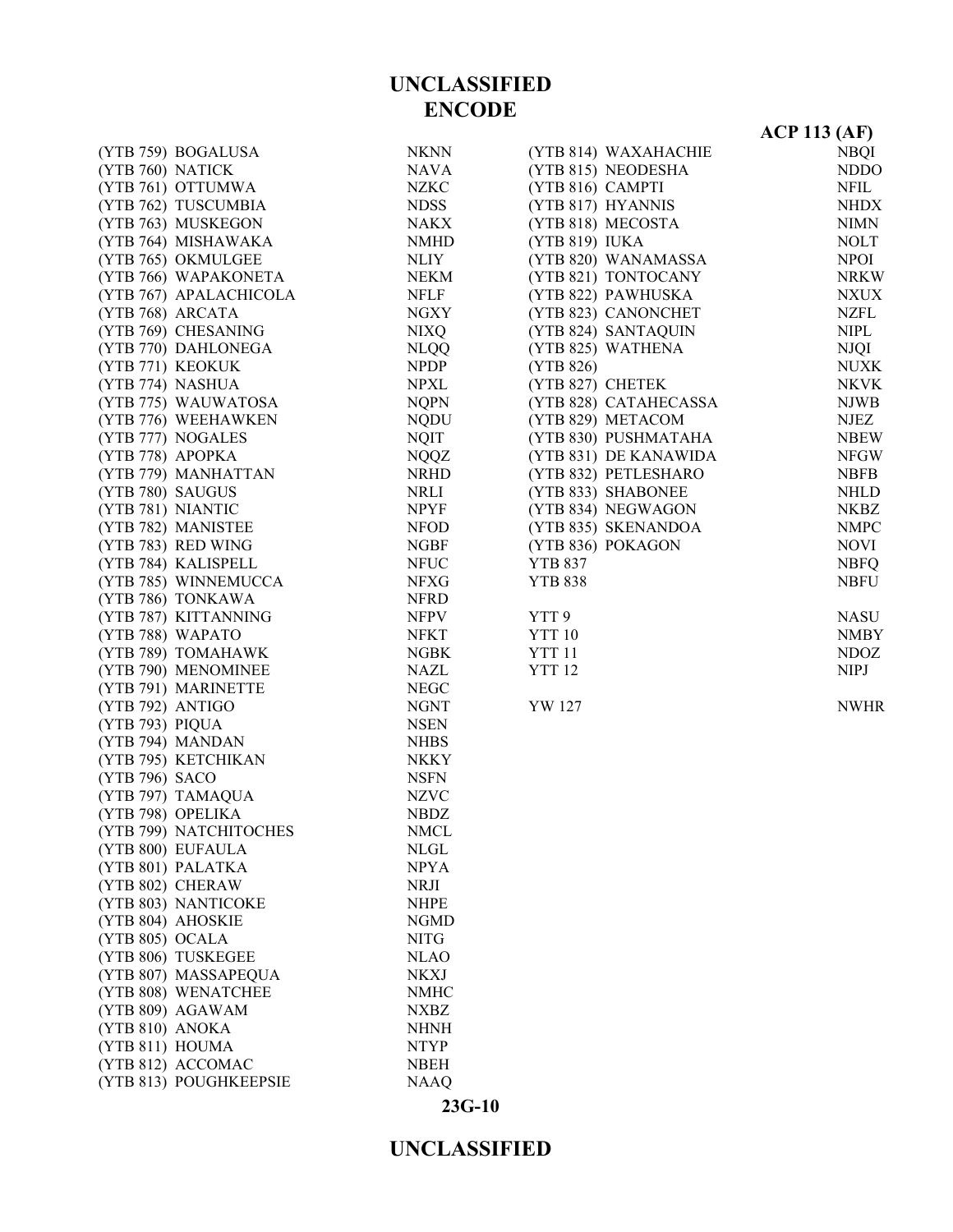**ACP 113 (AF)**

#### **SECTION 23H**

#### **UNITED STATES**

#### **MISCELLANEOUS U.S. NAVY ASSIGNMENTS**

1. The Call Signs in this section are allocated to District/Area Commanders indicated for purposes of making temporary and/or local assignments to ships operating within Certain Naval Areas. They may be assigned to fulfill the following requirements:

A. Service Craft not normally assigned International Call Signs. For this purpose numeral suffixes may be added to provide further expansion if required.

B. Temporary assignment to ships undergoing builders trials until a permanent International Call Sign is assigned.

C. Temporary assignment, as an expedient, to ships scheduled for transfer to foreign governments. The temporary U.S. Call Sign will be withdrawn in favor of one assigned by the accepting foreign government on the date of the transfer.

2. When making assignments the District/Area Commander will notify those who need to know

**23H-1**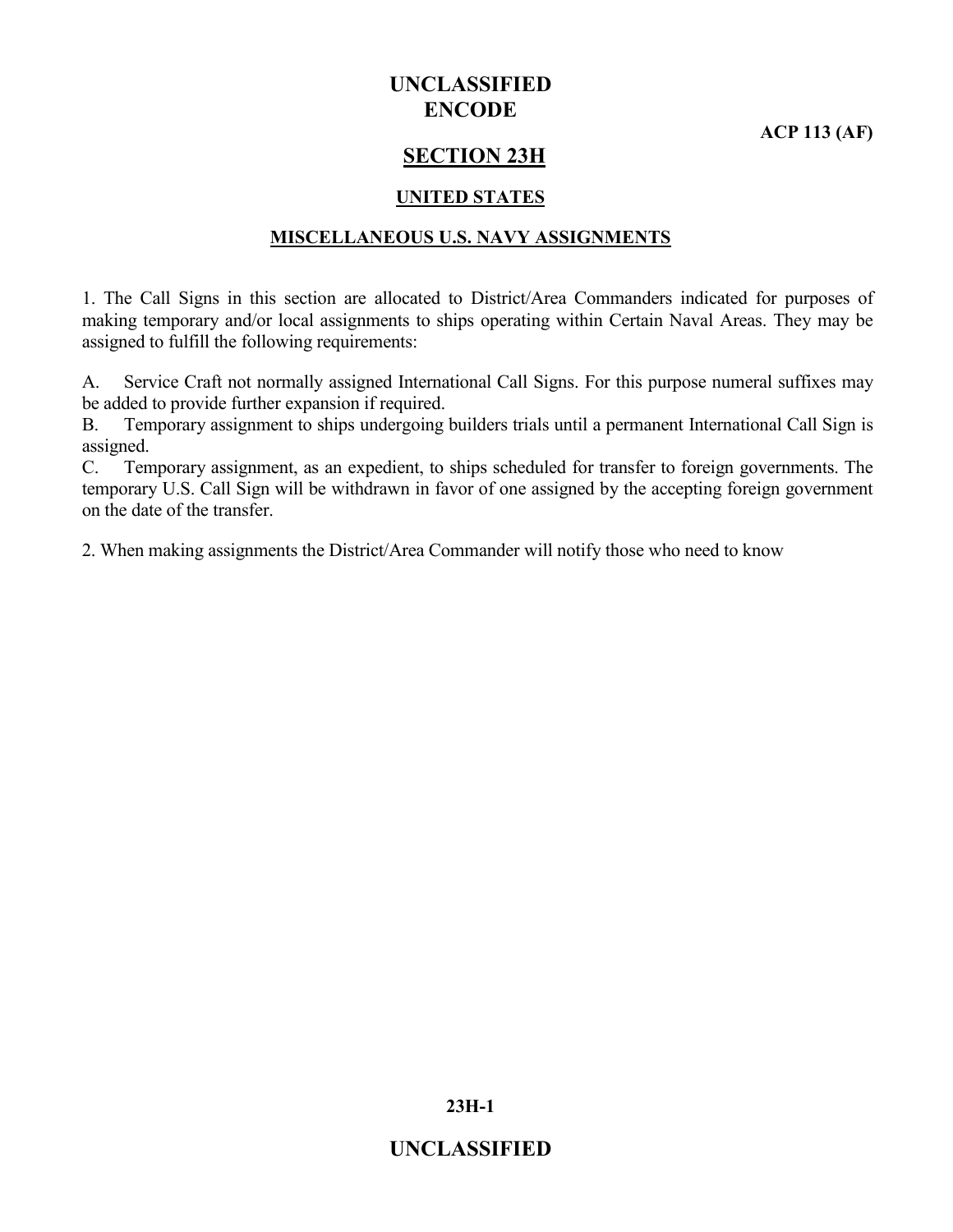# **ACP 113 (AF)**

| DIRECTOR OF NAVY SAILING,<br>ANNAPOLIS, MD           | <b>NDNS</b> |
|------------------------------------------------------|-------------|
|                                                      |             |
| FOR ASSIGNMENT BY CNAVRES (NO.)                      | NZZX        |
| NEW ORLEANS, LA                                      |             |
| FOR ASSIGNMENT BY CNAVRES (NO.)                      | <b>NKRG</b> |
| NEW ORLEANS, LA                                      |             |
| FOR ASSIGNMENT BY CNAVRES (NO.)<br>NEW ORLEANS, LA   | <b>NNXL</b> |
| FOR ASSIGNMENT BY CNAVRES (NO.)                      | <b>NGFQ</b> |
| NEW ORLEANS, LA                                      |             |
| FOR ASSIGNMENT BY CNAVRES (NO.)                      | <b>NTFK</b> |
| NEW ORLEANS, LA                                      |             |
| FOR ASSIGNMENT BY CNAVRES (NO.)                      | <b>NTSO</b> |
| NEW ORLEANS, LA                                      |             |
| FOR ASSIGNMENT BY CNAVRES (NO.)                      | <b>NANK</b> |
| NEW ORLEANS, LA                                      |             |
| FOR ASSIGNMENT BY CNAVRES (NO.)                      | <b>NJRA</b> |
| NEW ORLEANS, LA<br>FOR ASSIGNMENT BY CNAVRES (NO.)   | <b>NCIM</b> |
| NEW ORLEANS, LA                                      |             |
| FOR ASSIGNMENT BY CNAVRES (NO.)                      | <b>NDSC</b> |
| NEW ORLEANS, LA                                      |             |
|                                                      |             |
| FOR ASSIGNMENT BY COMNAVBASE                         | <b>NZZW</b> |
| (NO.) CHARLESTON, SC                                 |             |
| FOR ASSIGNMENT BY COMNAVBASE                         | <b>NIPN</b> |
| (NO.) NORFOLK, VA                                    |             |
| FOR ASSIGNMENT BY COMNAVBASE<br>(NO.) NORFOLK, VA    | <b>NZXW</b> |
| FOR ASSIGNMENT BY COMNAVBASE                         | <b>NWEF</b> |
| (NO.) PHILADELPHIA, PA                               |             |
| FOR ASSIGNMENT BY COMNAVBASE                         | <b>NXBY</b> |
| (NO.) PHILADELPHIA, PA                               |             |
| FOR ASSIGNMENT BY COMNAVBASE                         | <b>NXJB</b> |
| (NO.) PHILADELPHIA, PA                               |             |
| FOR ASSIGNMENT BY COMNAVBASE                         | <b>NIKD</b> |
| (NO.) SEATTLE, WA                                    |             |
| FOR ASSIGNMENT BY COMNAVBASE                         | <b>NUBY</b> |
| (NO.) SEATTLE, WA<br>FOR ASSIGNMENT BY COMNAVBASE    |             |
| (NO.) CHARLESTON, SC                                 | <b>NPGV</b> |
| FOR ASSIGNMENT BY COMNAVBASE                         | <b>NMNV</b> |
| (NO.) CHARLESTON, SC                                 |             |
| FOR ASSIGNMENT BY COMNAVBASE                         | <b>NNCV</b> |
| (NO.) CHARLESTON, SC                                 |             |
| FOR ASSIGNMENT BY COMNAVBASE                         | <b>NCED</b> |
| (NO.) CHARLESTON, SC                                 |             |
| FOR ASSIGNMENT BY COMNAVBASE                         | <b>NOAJ</b> |
| (NO.) CHARLESTON, SC<br>FOR ASSIGNMENT BY COMNAVBASE |             |
| (NO.) CHARLESTON, SC                                 | <b>NXOV</b> |
|                                                      |             |

| FOR ASSIGNMENT BY COMNAVBASE                           | <b>NEEI</b> |
|--------------------------------------------------------|-------------|
| (NO.) CHARLESTON, SC<br>FOR ASSIGNMENT BY COMNAVBASE   | <b>NVLM</b> |
| (NO.) CHARLESTON, SC                                   |             |
| FOR ASSIGNMENT BY COMNAVBASE                           | <b>NFLA</b> |
| (NO.) CHARLESTON, SC                                   |             |
| FOR ASSIGNMENT BY COMNAVBASE                           | <b>NATB</b> |
| (NO.) NORFOLK, VA                                      |             |
| FOR ASSIGNMENT BY COMNAVBASE                           | <b>NCHG</b> |
| (NO.) NORFOLK, VA<br>FOR ASSIGNMENT BY COMNAVBASE      | <b>NLBQ</b> |
| (NO.) NORFOLK, VA                                      |             |
| FOR ASSIGNMENT BY COMNAVBASE                           | NPKJ        |
| (NO.) NORFOLK, VA                                      |             |
| FOR ASSIGNMENT BY COMNAVBASE                           | <b>NJEX</b> |
| (NO.) NORFOLK, VA                                      |             |
| FOR ASSIGNMENT BY COMNAVBASE                           | <b>NEEZ</b> |
| (NO.) NORFOLK, VA                                      |             |
| FOR ASSIGNMENT BY COMNAVBASE                           | <b>NJWT</b> |
| (NO.) NORFOLK, VA                                      |             |
| FOR ASSIGNMENT BY COMNAVBASE                           | NJZZ        |
| (NO.) NORFOLK, VA                                      |             |
| FOR ASSIGNMENT BY COMNAVBASE                           | <b>NIVX</b> |
| (NO.) PHILADELPHIA,                                    |             |
| FOR ASSIGNMENT BY COMNAVBASE                           | <b>NDRW</b> |
| (NO.) PHILADELPHIA, PA<br>FOR ASSIGNMENT BY COMNAVBASE | <b>NCJM</b> |
| (NO.) PHILADELPHIA, PA                                 |             |
| FOR ASSIGNMENT BY COMNAVBASE                           | <b>NRAA</b> |
| (NO.) PHILADELPHIA, PA                                 |             |
| FOR ASSIGNMENT BY COMNAVBASE                           | <b>NIDG</b> |
| (NO.) PHILADELPHIA, PA                                 |             |
| FOR ASSIGNMENT BY COMNAVBASE                           | <b>NPEK</b> |
| (NO.) PHILADELPHIA, PA                                 |             |
| FOR ASSIGNMENT BY COMNAVBASE                           | <b>NNKA</b> |
| (NO.) PHILADELPHIA, PA                                 |             |
| FOR ASSIGNMENT BY COMNAVBASE                           | <b>NAME</b> |
| (NO.) SAN DIEGO, CA                                    |             |
| FOR ASSIGNMENT BY COMNAVBASE                           | <b>NNCW</b> |
| (NO.) SAN DIEGO, CA<br>FOR ASSIGNMENT BY COMNAVBASE    | <b>NNYP</b> |
| (NO.) SAN DIEGO, CA                                    |             |
| FOR ASSIGNMENT BY COMNAVBASE                           | <b>NPKE</b> |
| (NO.) SAN DIEGO, CA                                    |             |
| FOR ASSIGNMENT BY COMNAVBASE                           | <b>NKPY</b> |
| (NO.) SAN DIEGO, CA                                    |             |
| FOR ASSIGNMENT BY COMNAVBASE                           | <b>NRFF</b> |
| (NO.) SAN DIEGO, CA                                    |             |
| FOR ASSIGNMENT BY COMNAVBASE                           | <b>NMPZ</b> |
| (NO.) SAN DIEGO, CA                                    |             |
| FOR ASSIGNMENT BY COMNAVBASE                           | <b>NCIK</b> |
| (NO.) SAN DIEGO, CA                                    |             |

#### **23H-2**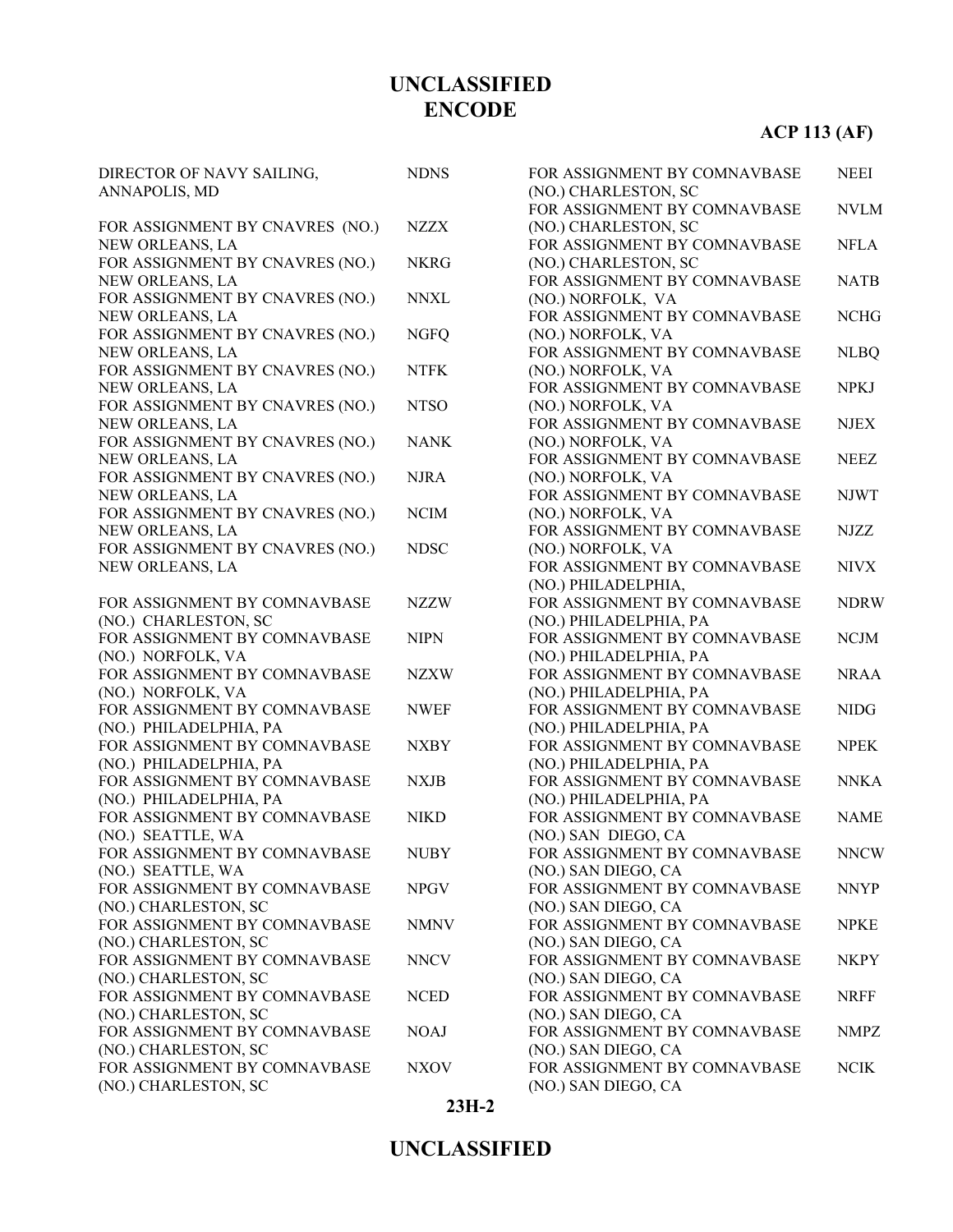| FOR ASSIGNMENT BY COMNAVBASE                             | <b>NXNT</b> |
|----------------------------------------------------------|-------------|
| (NO.) SAN DIEGO, CA                                      |             |
| FOR ASSIGNMENT BY COMNAVBASE                             | <b>NDJE</b> |
| (NO.) SAN DIEGO, CA                                      |             |
| FOR ASSIGNMENT BY COMNAVBASE                             | <b>NCGG</b> |
| (NO.) SEATTLE, WA<br>FOR ASSIGNMENT BY COMNAVBASE        | <b>NABM</b> |
| (NO.) SEATTLE, WA                                        |             |
| FOR ASSIGNMENT BY COMNAVBASE                             | <b>NQZY</b> |
| (NO.) SEATTLE, WA                                        |             |
| FOR ASSIGNMENT BY COMNAVBASE                             | <b>NJIT</b> |
| (NO.) SEATTLE, WA                                        |             |
| FOR ASSIGNMENT BY COMNAVBASE                             | <b>NMCZ</b> |
| (NO.) SEATTLE, WA<br>FOR ASSIGNMENT BY COMNAVBASE        |             |
| (NO.) SEATTLE, WA                                        | <b>NOPE</b> |
| FOR ASSIGNMENT BY COMNAVBASE                             | <b>NQTE</b> |
| (NO.) SEATTLE, WA                                        |             |
| FOR ASSIGNMENT BY COMNAVBASE                             | <b>NCVA</b> |
| (NO.) SEATTLE, WA                                        |             |
|                                                          |             |
| FOR ASSIGNMENT BY NAVDIST                                | <b>NEBQ</b> |
| WASHDC (NO.)<br>FOR ASSIGNMENT BY NAVDIST                | <b>NXDC</b> |
| WASHDC (NO.)                                             |             |
| FOR ASSIGNMENT BY NAVDIST                                | <b>NFBC</b> |
| WASHDC (NO.)                                             |             |
| FOR ASSIGNMENT BY NAVDIST                                | <b>NUDQ</b> |
| WASHDC (NO.)                                             |             |
| FOR ASSIGNMENT BY NAVDIST                                | <b>NTAD</b> |
| WASHDC (NO.)                                             |             |
| FOR ASSIGNMENT BY NAVDIST                                | NSZJ        |
| WASHDC (NO.)<br>FOR ASSIGNMENT BY NAVDIST                | <b>NIHR</b> |
| WASHDC (NO.)                                             |             |
| FOR ASSIGNMENT BY NAVDIST                                | <b>NBXM</b> |
| WASHDC (NO.)                                             |             |
| FOR ASSIGNMENT BY NAVDIST                                | <b>NNHK</b> |
| WASHDC (NO.)                                             |             |
| MPSRON 1 FLAGSHIP - 2ND LT JOHN P.                       | NJPB        |
| <b>BOBO</b>                                              |             |
| MPSRON 1 FLAGSHIP - PFC EUGENE A.                        | <b>NEAO</b> |
| <b>OBREGON</b>                                           |             |
| MPSRON 2 FLAGSHIP - CPL LOUIS J.                         | <b>NLJH</b> |
| HAUGE JR.                                                |             |
| MPSRON 2 FLAGSHIP - PVT HARRY                            | <b>NNHF</b> |
| <b>FISHER</b>                                            |             |
| MPSRON 3 FLAGSHIP - 1ST LT JACK                          | <b>NNJL</b> |
| <b>LUMMUS</b><br>MPSRON 3 FLAGSHIP - SGT WILLIAM R. NWRB |             |
| <b>BUTTON</b>                                            |             |
|                                                          |             |

**ACP 113 (AF)**

| RESCUE COORDINATION CENTER, U.S. | <b>NHAK</b> |
|----------------------------------|-------------|
| 6TH FLEET                        |             |

RESEARCH VESSEL PACIFIC ESCORT NGEL RESEARCH VESSEL SEISMIC NRZB RESEARCH VESSEL SEISMIC

**23H-3**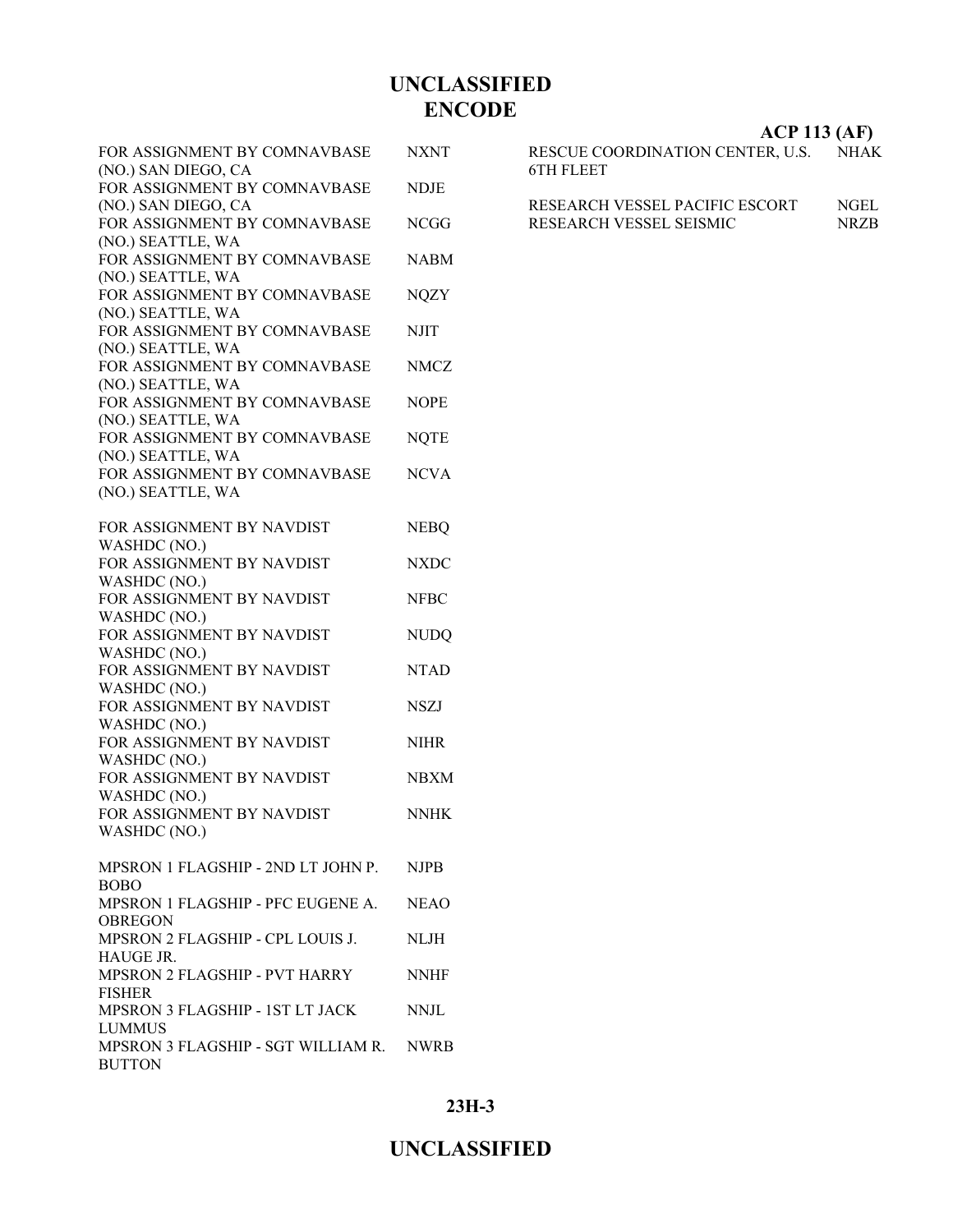**ACP 113 (AF)**

#### **SECTION 23I**

#### **UNITED STATES**

#### **TACAN IDENTIFIER ASSIGNMENTS**

1. Ships assigned TACAN Identifiers are listed alphabetically by name in this section and alphabetically by TACAN Identifier in section three. Requests for assignments of, or changes to identifiers shall be forwarded to CINCLANTFLT or CINCPACFLT, as appropriate, who will assign permanent and temporary identifiers from lists contained herein. The Naval Computer and Telecommunications Station (N3) will be advised of all permanent changes or assignments for promulgation as appropriate. Pending assignment of an identifier, the last two letters of a ship's International Call Sign may be used at the discretion of the OTC, provided no possibility of conflict with assignments to ships in the same or contiguous area exists.

2. The Naval Computer and Telecommunications Station (N3) has retained a list of TACAN Identifiers for future allocation and assignments.

**23I-1**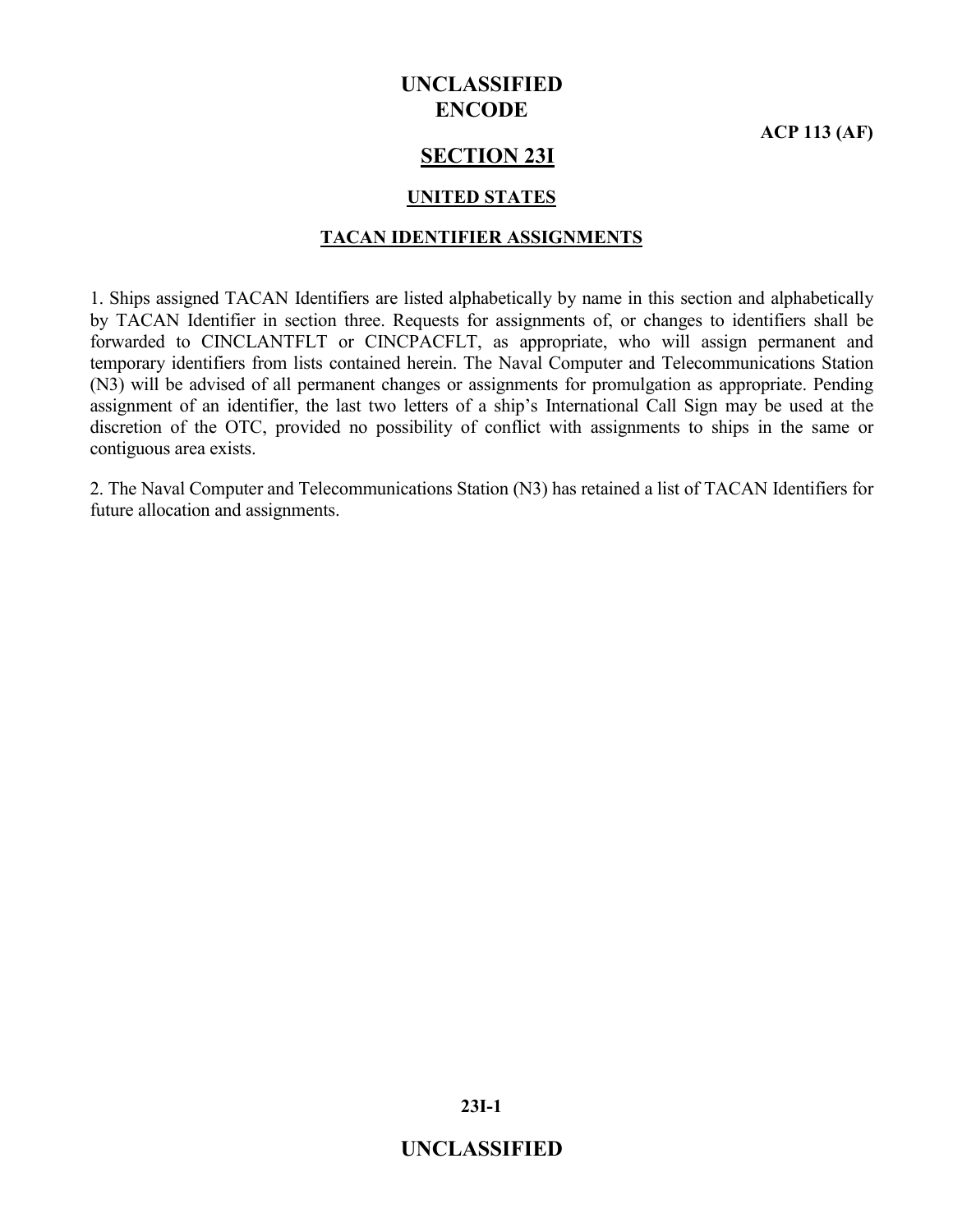# **ACP 113 (AF)**

| ABRAHAM LINCOLN (CV(N) 72)      | TB                       | COMFORT (T-AH 20)(CS)           | ЕX         |
|---------------------------------|--------------------------|---------------------------------|------------|
| AINSWORTH (FF 1090)             | GG                       | COMSTOCK (LSD 45)               | YX         |
| AMERICA (CV 66)                 | <b>BS</b>                | <b>COMTE DE GRASSE (DD 974)</b> | LT         |
| <b>ANCHORAGE (LSD 36)</b>       | ZX                       | CONCORD (AFS 5)                 | EM         |
| <b>ANTIETAM (CG 54)</b>         | PV                       | CONOLLY (DD 979)                | LL         |
| <b>ANTRIM (FFG 20)</b>          | HM                       | <b>CONSTELLATION (CV 64)</b>    | GA         |
| ANZIO (CG 68)                   | ZA                       | <b>COOK (FF 1083)</b>           | OX         |
| ARKANSAS (CG(N) 41)             | XI                       | COPELAND (FFG 25)               | AH         |
| <b>ARLEIGH BURKE (DDG 51)</b>   | RV                       | CORONADO (AGF 11)               | NH         |
| ARTHUR W. RADFORD (DD 968)      | $\rm OP$                 | COWPENS (CG 63)                 | RW         |
| ASHLAND (LSD 48)                | ET                       | <b>CROMMELIN (FFG 37)</b>       | CQ         |
| <b>AUBREY FITCH (FFG 34)</b>    | JE                       | <b>CURTIS WILBUR (DDG 54)</b>   | WL         |
| <b>AUSTIN</b> (LPD 4)           | KS                       | <b>CURTS (FFG 38)</b>           | ${\rm SU}$ |
|                                 |                          | <b>CUSHING (DD 985)</b>         | QO         |
| BADGER (FF 1071)                | YD                       |                                 |            |
| BAGLEY (FF 1069)                | YN                       | DALLAS (WHEC 716)               | MU         |
| BAINBRIDGE (CG(N) 25)           | NJ                       | DAVID R. RAY (DD 971)           | MD         |
| BANNON (DD 987)                 | TO                       | DENVER (LPD 9)                  | EB         |
|                                 | <b>VP</b>                |                                 | BC         |
| BARBEY (FF 1088)                |                          | DETROIT (AOE 4)                 |            |
| BARRY (DDG 52)                  | $\rm BA$                 | DEWERT (FFG 45)                 | FL         |
| BEAR (WMEC 901)                 | XD                       | <b>DEYO</b> (DD 989)            | <b>VD</b>  |
| BELKNAP (CG 26)                 | JC                       | DIXON (AS 37)                   | NM         |
| <b>BELLEAU WOOD (LHA 3)</b>     | ON                       | DONALD B. BEARY (FF 1085)       | ZL         |
| <b>BERKELEY</b> (DDG 15)        | UI                       | DOYLE (FFG 39)(US-N)            | DJ         |
| BIDDLE (CG 34)                  | TU                       | <b>DUBUQUE (LPD 8)</b>          | AE         |
| <b>BLUE RIDGE (LCC 19)</b>      | RG                       | DULUTH (LPD 6)                  | DH         |
| <b>BOONE</b> (FFG 28)           | <b>OB</b>                | <b>DUNCAN (FFG 10)</b>          | <b>WP</b>  |
| <b>BOWEN</b> (FF 1079)          | $\ensuremath{\text{NV}}$ | DWIGHT D. EISENHOWER (CV(N)69)  | IE         |
| BRISCOE (DD 977)                | UB                       |                                 |            |
| <b>BUCHANAN (DDG 14)</b>        | XC                       | ELLIOT (DD 967)                 | FR         |
| <b>BULKELLEY (DDG 84)</b>       | NB                       | ELMER MONTGOMERY (FF 1082)      | YM         |
| <b>BUNKER HILL (CG 52)</b>      | AP                       | ELROD (FFG 55)                  | SS         |
|                                 |                          | ENGLAND (CG 22)                 | KY         |
| CAHSE (WHEC 718)                | QN                       | <b>ENTERPRISE (CV(N) 65)</b>    | FG         |
| CALIFORNIA (CG(N) 36)           | $_{\rm LC}$              | ESCANABA (WMEC 907)             | VW         |
| CALLAGHAN (DDG 994)             | PT                       | ESTOCIN (FFG 15)                | WX         |
| CAMDEN (AOE 2)                  | EW                       |                                 |            |
| CAMPBELL (WMEC 909)             | ${\rm GC}$               | <b>FAHRION (FFG 22)</b>         | <b>RU</b>  |
| CAPE ST GEORGE (CG 71)          | <b>XQ</b>                | FANNING (FF 1076)               | KK         |
| CAPODANNO (FF 1093)             | KU                       | FIFE (DD 991)                   | JO         |
| CARL VINSON (CV(N) 70)          | VM                       | FITZGERALD (DDG-62)             | YV         |
| CARON (DD 970)                  | <b>OA</b>                | FLATLEY (FFG 21)                | HY         |
| CARR (FFG 52)                   | ND                       | FLETCHER (DD 992)               | MV         |
| <b>CARTER HALL (LSD 50)</b>     | XV                       | FLINT (AE 32)                   | DQ         |
| CHANCELLORSVILLE (CG62)         | $\rm BU$                 | FORD (FFG 54)(US-N)             | PO         |
| CHANDLER (DD 996)               | JZ                       | FORRESTAL (CV 59)               | QJ         |
| CHAUVENET (T-AGS 29)(CS)        | UZ                       | FORT FISHER (LSD 40)            | <b>RT</b>  |
| CHOSIN (CG 65)                  | TG                       | FORT MCHENRY (LSD 43)           | JX         |
| CLARK (FFG 11)                  | FU                       | FORWARD (WMEC 911)              | PM         |
| CLEVELAND (LPD 7)               | <b>OT</b>                | FOX (CG 33)                     | TL         |
| <b>CLIFTON SPRAGUE (FFG 16)</b> | HN                       |                                 |            |
|                                 |                          |                                 |            |

#### **23I-2**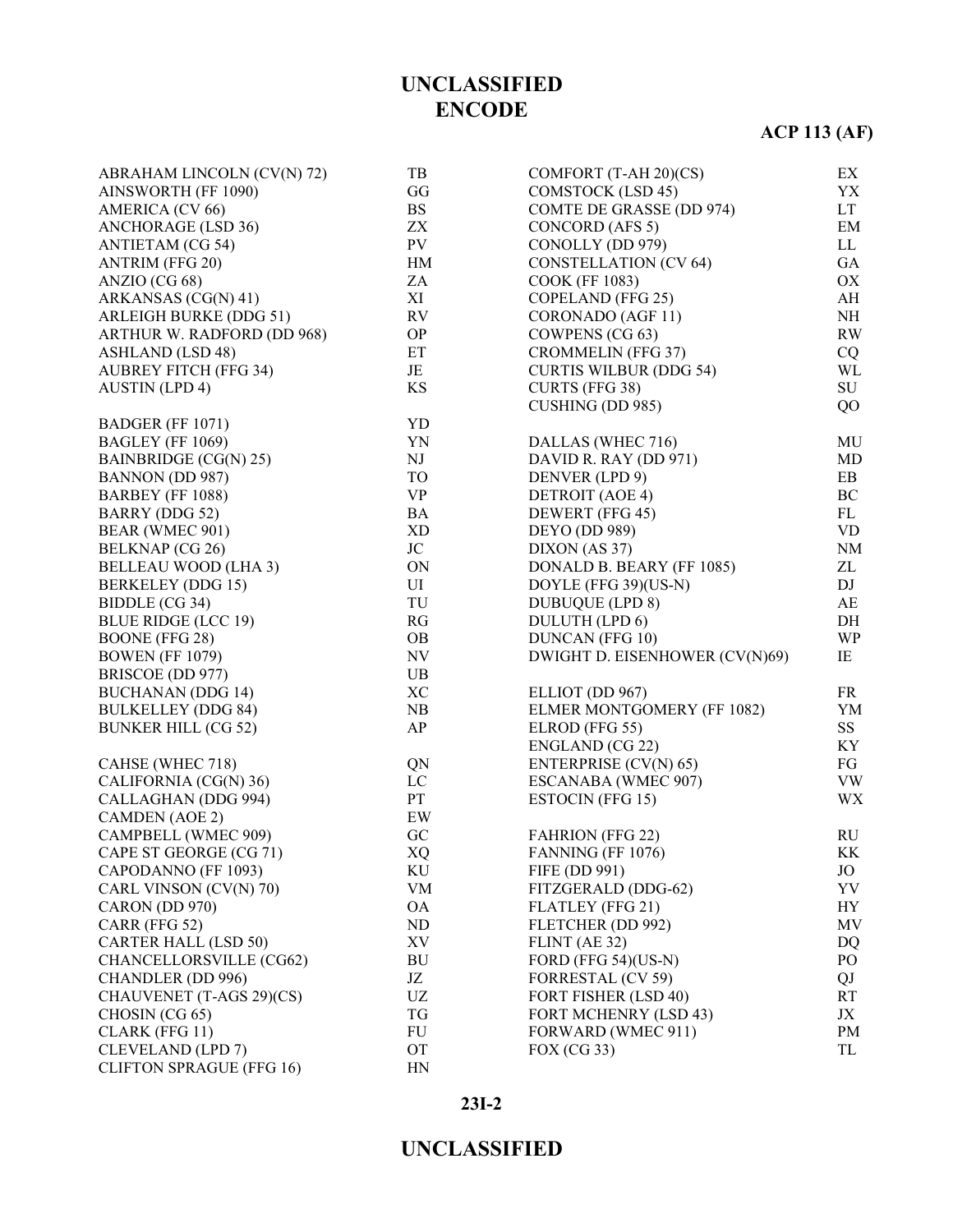|                                        |           |                              | $ACP$ 113 (AF)      |
|----------------------------------------|-----------|------------------------------|---------------------|
| <b>GALLATIN (WHEC 721)</b>             | HT        | KILAUEA (T-AE 26)(CS)        | DF                  |
| GALLERY (FFG 26)                       | LM        | KINKAID (DD 965)             | H                   |
| GARY (FFG 51)                          | VZ        | <b>KIRK (FF 1087)</b>        | ZC                  |
| <b>GEORGE PHILIP (FFG 12)</b>          | <b>GR</b> | KISKA (AE 35)                | $\rm LF$            |
| <b>GEORGE WASHINGTON (CVN 73)</b>      | GW        | KITTY HAWK (CV 63)           | AD                  |
| <b>GERMANTOWN (LSD 42)</b>             | SX        | KLAKRING (FFG 42)            | KF                  |
| GETTYSBURG (CG 64)                     | <b>RN</b> |                              |                     |
| <b>GRAY (FF 1054)</b>                  | LS.       | LA SALLE (AGF 3)             | JW                  |
| GRIDLEY (CG 21)                        | GP        | LABOON (DDG 58)              | <b>WK</b>           |
| <b>GUADALCANAL (LPH 7)</b>             | IG        | LAKE CHAMPLAIN (CG 57)       | LA                  |
| GUAM (LPH 9)                           | <b>NC</b> | LAKE ERIE (CG 70)            | CD                  |
| <b>GUNSTON HALL (LSD-44)</b>           | YJ        | LEFTWICH (DD 984)            | R <sub>H</sub>      |
|                                        |           | LEGARE (WMEC 912)            | VF                  |
| HALEAKALA (AE 25)                      | AI        | LEWIS B. PULLER (FFG 23)     | QU                  |
| HALSEY (CG 23)                         | GX        | LEYTE GULF (CG 55)           | <b>MS</b>           |
| <b>HALYBURTON (FFG 40)</b>             | EK        | LOCKWOOD (FF 1064)           | ${\rm FN}$          |
| <b>HAMILTON (WHEC 715)</b>             | PK        | LONG BEACH (CG(N) 9)         | JV                  |
| HARRIET LANE (WMEC 903)                | <b>XU</b> |                              |                     |
| HARRY E. YARNELL (CG17)                | ER        | MAHAN (DDG 42)               | EH                  |
| HARRY W. HILL (DD 986)                 | <b>OS</b> | MAHLON S. TISDALE (FFG 27)   | MG                  |
|                                        |           |                              | DL                  |
| HAWES (FFG 53)                         | YO<br>HF  | MARS (AFS 1)                 | BB                  |
| HAYLER (DD 997)                        |           | MASON (DDG 87)               | OV                  |
| HELICOPTER LANDING TRAINER (IX 514) UA |           | MAUNA KEA (AE 22)            |                     |
| HEWITT (DD 966)                        | JM        | MCCANDLESS (FF 1084)         | VK                  |
| HOLLAND (AS 32)(US-N)                  | <b>BO</b> | MCCLUSKY (FFG 41)(US-N)      | ML                  |
| HORNE (CG 30)                          | <b>SR</b> | <b>MCINERNEY</b> (FFG 8)     | GN                  |
| HSV 2 SWIFT                            | <b>SW</b> | MCKEE (AS 41)                | SY                  |
| HUE CITY (CG 66)                       | HC        | MELLON (WHEC 717)            | VH                  |
| HUNLEY (AS 31)                         | AK        | MERRILL (DD 976)             | HK                  |
|                                        |           | MEYERKORD (FF 1058)          | HQ                  |
| <b>INCHON</b> (LPH 12)                 | ES        | MIDWAY (CV 41)               | MW                  |
| <b>INDEPENDENCE (CV 62)</b>            | XF        | <b>MILLER (FF 1091)</b>      | JH                  |
| <b>INGRAHAM</b> (FFG 61)               | NI        | MILWAUKEE (AOR 2)            | $\rm SE$            |
| IWO JIMA (LPH 2)                       | MY        | MISSISSIPPI (CG(N) 40)       | МI                  |
|                                        |           | MITSCHER (DDG 57)            | <b>PD</b>           |
| JARRETT (FFG 33)                       | BX        | MOBILE BAY (CG 53)           | YK                  |
| JARVIS (WHEC 725)                      | XN        | MOBILE SEA BASE PERSIAN GULF | ZY                  |
| JESSE L. BROWN (FF1089)                | EA        | MOHAWK (WMEC 913)            | UE                  |
| JOHN F. KENNEDY (CV 67)                | IS        | MOINESTER (FF 1097)          | <b>VC</b>           |
| JOHN HANCOCK (DD 981)                  | $OM$      | MONONGAHELA (AO(J)178)       | CU                  |
| JOHN L. HALL (FFG 32)                  | PB        | MONTEREY (CG 61)             | MT                  |
| JOHN PAUL JONES (DDG 53)               | DK        | MOOSBRUGGER (DD 980)         | MB                  |
| JOHN ROGERS (DD 983)                   | JY        | MORGENTHAU (WHEC 722)        | NG                  |
| JOHN S MCCAIN (DDG 56)                 | VQ        | <b>MOUNT BAKER (AE 34)</b>   | JG                  |
| JOSEPH HEWES (FF 1078)                 | <b>GS</b> | MOUNT HOOD (AE 29)           | EF                  |
| JOUETT (CG 29)                         | ZS        | <b>MOUNT VERNON (LSD 39)</b> | YL                  |
| <b>JUNEAU</b> (LPD 10)                 | FK        | MOUNT WHITNEY (LCC20)        | BE                  |
|                                        |           | MUNRO (WHEC 724)             | ZF                  |
| KALAMAZOO (AOR 6)                      | ME        |                              |                     |
| KANSAS CITY (AOR 3)                    | DC        | <b>NASHVILLE (LPD 13)</b>    | PI                  |
| KAUFFMAN (FFG 59)                      | XL        | NASSAU (LHA 4)               | LH                  |
| <b>KEARSARGE (LHD 3)</b>               | <b>XR</b> | <b>NEW ORLEANS (LPH 11)</b>  | $\operatorname{SL}$ |
| KIDD (DDG 993)                         | IQ        | NIAGARA FALLS (AFS 3)        | AF                  |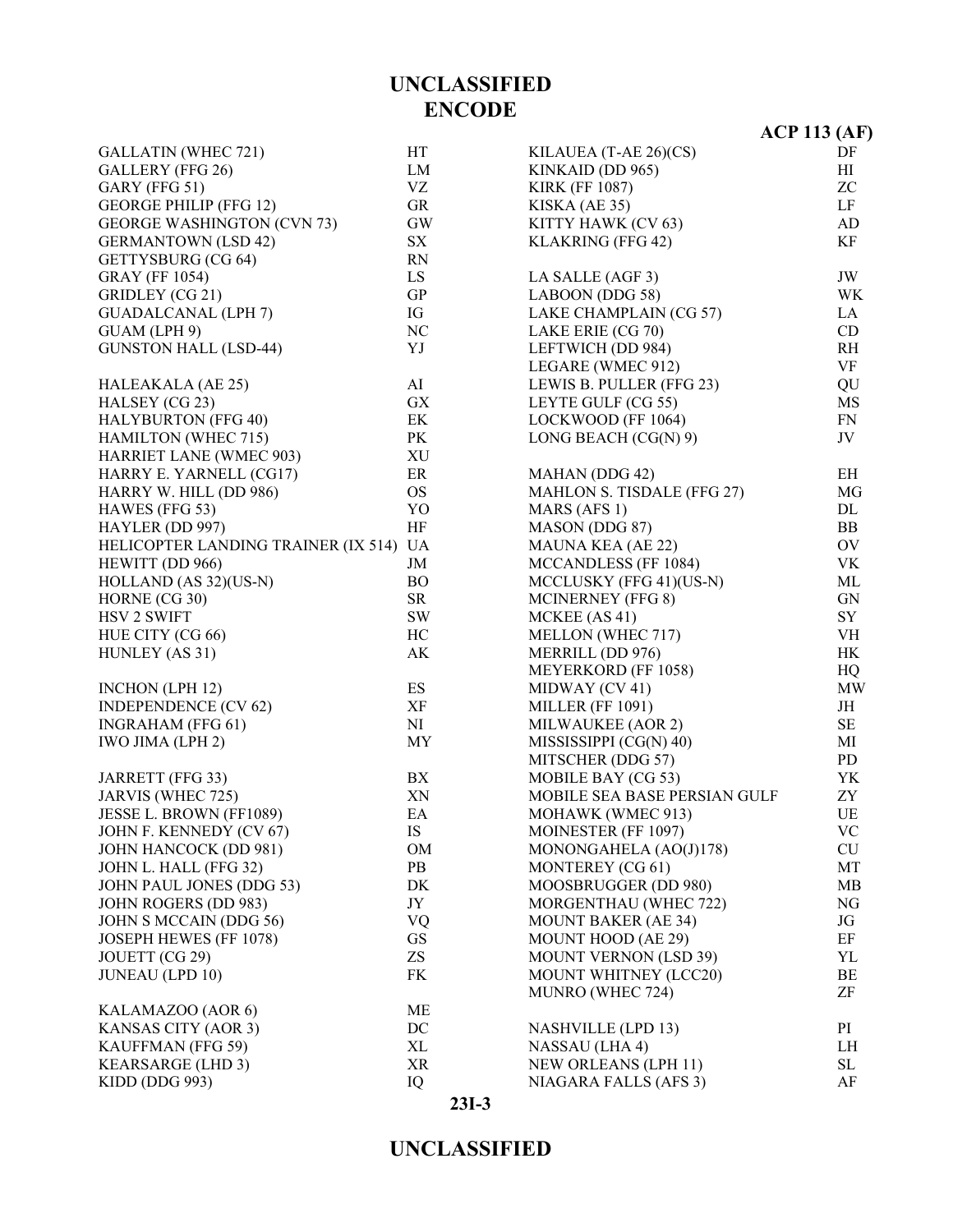#### **23I-4**

|                                 |                |                               | <b>ACP 113 (AF)</b> |
|---------------------------------|----------------|-------------------------------|---------------------|
| NICHOLAS (FFG 47)               | <b>BQ</b>      | SATURN (T-AFS 10)(CS)         | OZ                  |
| NICHOLSON (DD 982)              | NO             | SAVANNAH (AOR 4)              | XM                  |
| NIMITZ $(CV(N) 68)$             | NZ             | SCOTT (DDG 995)               | MA                  |
| NORMANDY (CG 60)                | TM             | SEATTLE (AOE 3)               | FE                  |
| NORTHLAND (WMEC 904)            | M <sub>O</sub> | SENECA (WMEC 906)             | SI                  |
|                                 |                | SHASTA (AE 33)                | <b>SD</b>           |
| OBRIEN (DD 975)                 | KХ             | SHERMAN (WHEC 720)            | XO                  |
| OBSERVATIONISLAND(T-AGM23) (CS) | PP             | SHREVEPORT (LPD 12)           | AO                  |
| OGDEN (LPD 5)                   | QB             | SIDES (FFG 14)                | ZE                  |
| OLDENDORF (DD 972)              | <b>NQ</b>      | SIMON LAKE (AS 33)            | OJ                  |
| OLIVER HAZARD PERRY (FFG 7)     | YF             | SIMPSON (FFG 56)              | MP                  |
| <b>OUELLET</b> (FF 1077)        | FF             | SIRIUS (T-AFS 8)(CS)          | YS                  |
|                                 |                | SOUTH CAROLINA (CG(N) 37)     | ZU                  |
| PAUL F. FOSTER (DD 964)         | FZ             | SPENCER (WMEC 905)            | <b>VX</b>           |
| PAUL HAMILTON (DDG 60)          | FI             | SPICA $(T-AFS 9)(CS)$         | <b>ST</b>           |
| PEARL HARBOR (LSD 52)           | LW             | SPRUANCE (DD 963)             | NX                  |
| PELELIU (LHA 5)                 | HZ             | STARK (FFG 31)                | SP                  |
| PENSACOLA (LSD 38)              | PX             | <b>STEIN (FF 1065)</b>        | QY                  |
| PETERSON (DD 969)               | JJ             | STEPHEN W. GROVES (FFG 29)    | HW                  |
| PHILIPPINE SEA (CG 58)          | <b>WW</b>      | STERETT (CG 31)               | IB                  |
| POLAR SEA (WAGB 11)             | BP             | STOUT (DDG 55)                | XK                  |
| PONCE (LPD 15)                  | AA             | STUMP (DD 978)                | HH                  |
| PORT ROYAL (CG 73)              | LQ             | SUPPLY (AOE 6)                | FM                  |
| PORTLAND (LSD 37)               | GY             | SYLVANIA (AFS 2)              | ZB                  |
| PRINCETON (CG 59)               | <b>PY</b>      |                               |                     |
| PUGET SOUND (AD 38)             | HB             | TAHOMA (WMEC 908)             | BJ                  |
| PYRO(AE 24)                     | QP             | TAMPA (WMEC 902)              | XJ                  |
|                                 |                | TARAWA (LHA 1)                | MZ                  |
| RANGER (CV 61)                  | <b>AQ</b>      | TAYLOR (FFG 50)               | XG                  |
| REASONER (FF 1063)              | GF             | TEXAS (CG(N) 39)              | <b>TS</b>           |
| REEVES (CG 24)                  | <b>XH</b>      | THACH (FFG 43)                | TJ                  |
| REID (FFG 30)                   | OC             | THEODORE ROOSEVELT (CV(N) 71) | TR                  |
| RENTZ (FFG 46)                  | PZ             | THETIS (WMEC 910)             | <b>TT</b>           |
| <b>REUBEN JAMES (FFG 57)</b>    | WG             | THOMAS C. HART (FF 1092)      | <b>GB</b>           |
| RICHMOND K. TURNER (CG 20)      | JK             | THOMAS S. GATES (CG 51)       | WC                  |
| <b>ROANOKE (AOR 7)</b>          | KL             | THORN (DD 988)                | <b>VV</b>           |
| <b>ROARK (FF 1053)</b>          | IK             | TICONDEROGA (CG 47)           | TY                  |
| ROBERT G. BRADLEY (FFG 49)      | ZW             | <b>TORTUGA (LSD 46)</b>       | YW                  |
| ROBISON (DDG 12)                | UK             | <b>TRENTON (LPD 14)</b>       | EU                  |
| RODNEY M. DAVIS (FFG60)         | $\rm CC$       | TRIPOLI (LPH 10)              | AB                  |
| <b>RONALD REAGAN (CVN 76)</b>   | RR             | TRUETT (FF 1095)              | <b>UV</b>           |
| <b>RUSHMORE (LSD 47)</b>        | RD             | TRUXTUN (CG(N) 35)            | <b>WN</b>           |
| <b>SACRAMENTO (AOE 1)</b>       | CT             | <b>UNDERWOOD (FFG 36)</b>     | <b>WO</b>           |
| SAIPAN (LHA 2)                  | <b>WR</b>      |                               |                     |
| SAMPSON (DDG 10)                | LY             | VALLEY FORGE (CG 50)          | VU                  |
| SAMUEL B. ROBERTS (FFG 58)      | TP             | VANDEGRIFT (FFG 48)           | DG                  |
| SAMUEL ELIOT MORISON (FFG 13)   | GQ             | VELLA GULF (CG 72)            | ZT                  |
| SAN DIEGO (AFS 6)               | IO             | <b>VINCENNES (CG 49)</b>      | AL                  |
| SAN JACINTO (CG 56)             | XX             | VIRGINIA (CG(N) 38)           | VN                  |
| SAN JOSE (AFS 7)                | FJ             |                               |                     |
| SANTA BARBARA (AE 28)           | CS             | WABASH (AOR 5)                | $\mathbf{I}$        |
| SARATOGA (CV 60)                | CX             | WADDELL (DDG 24)              | DY                  |

## **UNCLASSIFIED ENCODE**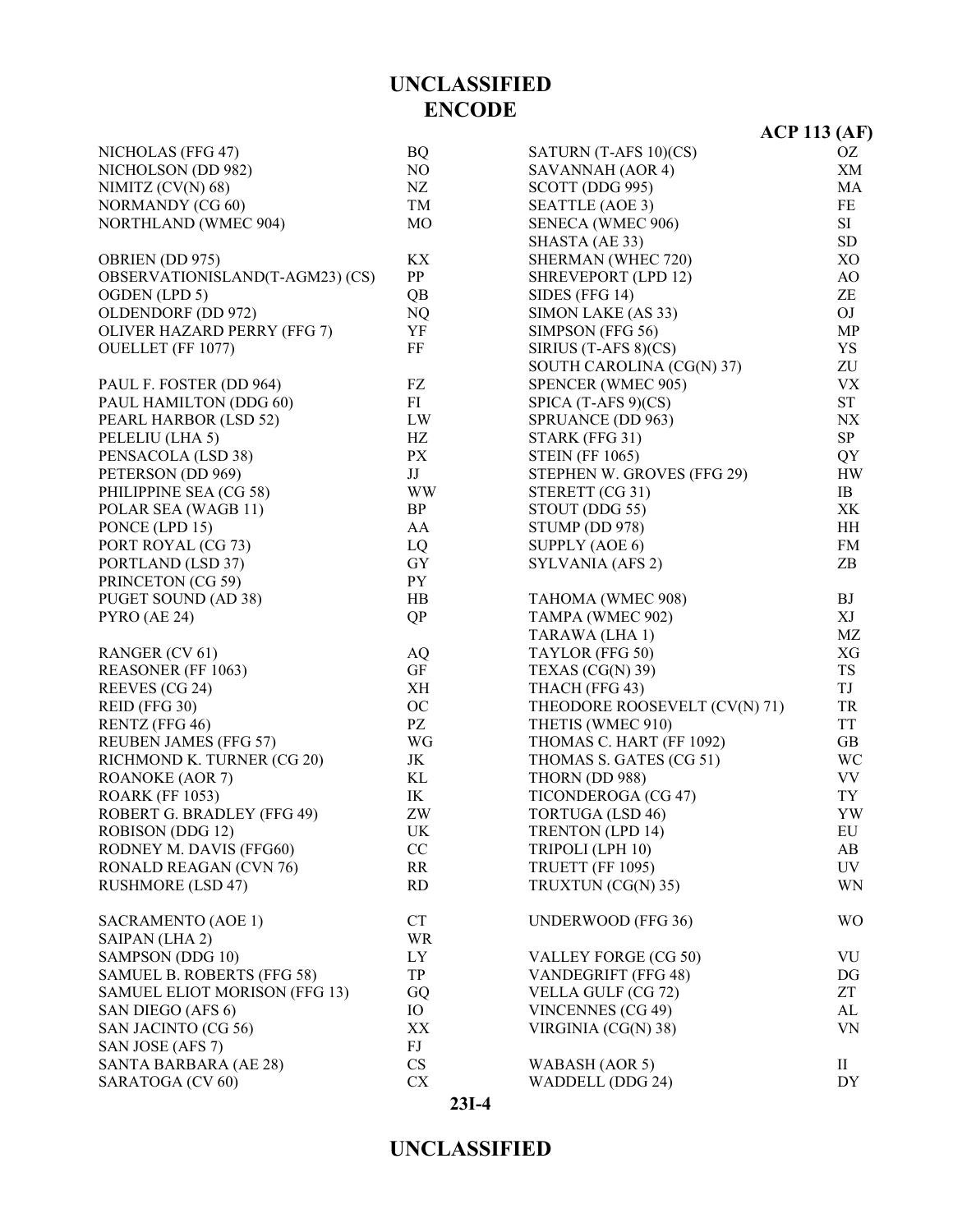#### **ACP 113 (AF)**

| WADSWORTH (FFG 9)          | RL        |
|----------------------------|-----------|
| WAINWRIGHT (CG 28)         | <b>IP</b> |
| WASP (LHD 1)               | WE        |
| WHITE PLAINS (AFS 4)       | DT.       |
| WILLAMETTE (AO(J)180)      | DD        |
| WILLIAM H. STANDLEY (CG32) | BD.       |
| WORDEN (CG 18)             | OF.       |
|                            |           |

YORKTOWN (CG 48) LE

#### **IDENTIFIERS RESERVED FOR TEMPORARY OR PERMANENT ASSIGNMENT**

#### **CINCLANTFLT**

PU

AC

#### **CINCPACFLT**

QI EV FD IJ IZ KG KN NR OF BI PQ YA QX RS RX RZ SN VG VS WU WV

OY

**23I-5**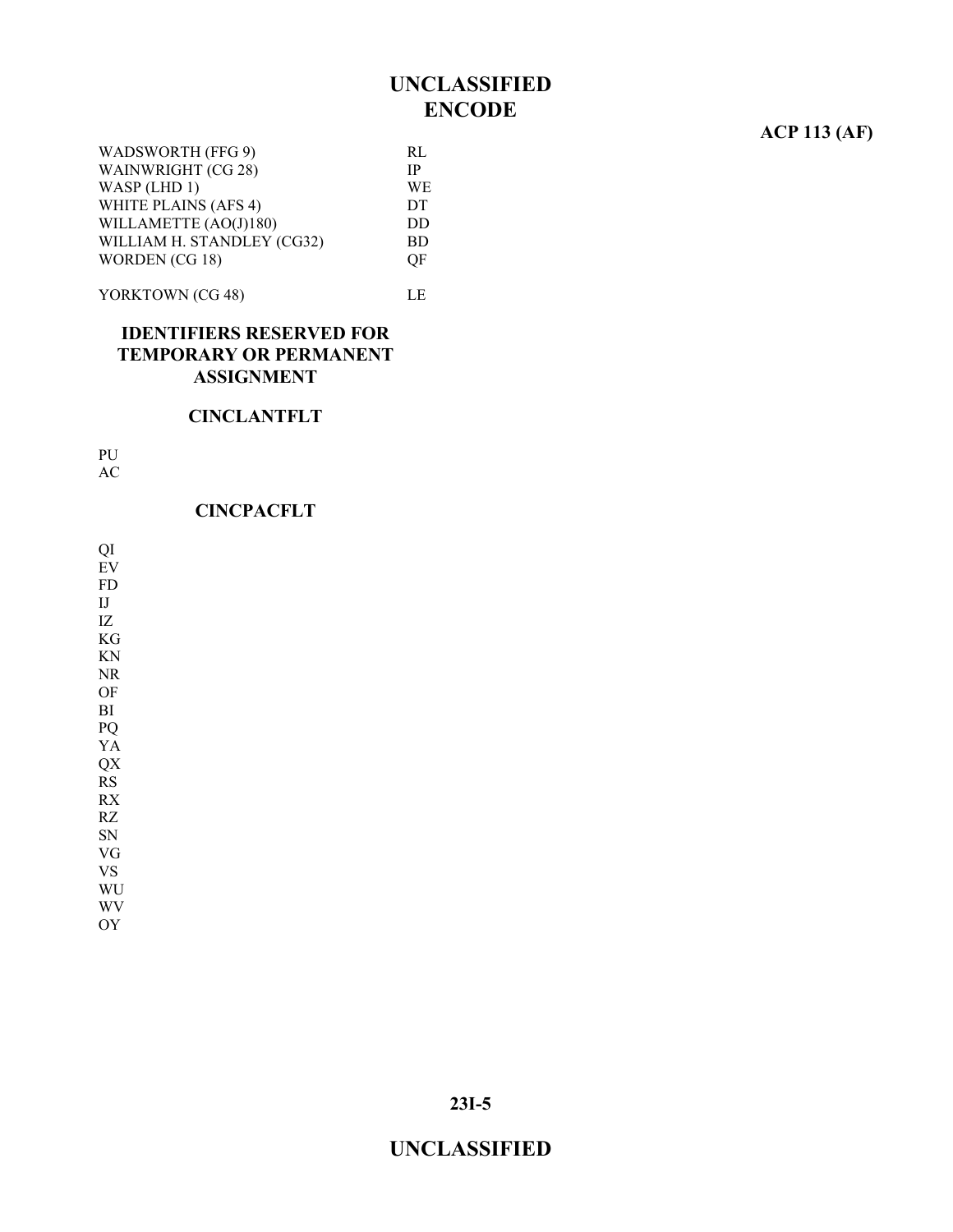#### **ANNEX A TO ACP 113 (AF)**

#### **ANNEX A TASK FORCE ALLOCATIONS**

- 1. The USMCEB Washington DC is the cognizant and governing authority for allocation of task organization numbering by county or command. ACP 113 is the source document containing these allocations
- 2. Request for additional allocations of task organization numbers by a country or command shall be submitted to the USMCEB via national channels.
- 3. Task force allocations in numerical sequence.

| <b>Task Force Number</b> | <b>Country or Command</b>     |
|--------------------------|-------------------------------|
| $0 - 299$                | <b>United States</b>          |
| 300-309                  | Canada                        |
| 310-349                  | United Kingdom                |
| 350                      | Netherlands                   |
| 351-399                  | Spares                        |
| 400-417                  | <b>SACLANT</b>                |
| 418                      | Belgium                       |
| 419                      | <b>SACLANT</b>                |
| 420                      | Denmark                       |
| 421                      | Germany                       |
| 422                      | Greece                        |
| 423-424                  | <b>SACEUR</b>                 |
| 425                      | Italy                         |
| 426                      | <b>SACEUR</b>                 |
| 427                      | <b>SACLANT</b>                |
| 428-429                  | Netherlands                   |
| 430                      | Norway                        |
| 431-442                  | <b>SACEUR</b>                 |
| 443                      | Portugal                      |
| 444                      | Turkey                        |
| 445-449                  | <b>CINCEASTLANT</b>           |
| 450-454                  | France                        |
| 455-459                  | <b>SACEUR</b>                 |
| 460                      | Italy                         |
| 460-469                  | Allied Forces other than NATO |
| 470-474                  | France                        |
| 475                      | Denmark                       |
| 476-477                  | Portugal                      |
| 478-499                  | <b>CINCTURNAV</b>             |
| 500-501                  | Germany                       |
| 502-505                  | <b>SACEUR</b>                 |
| 506-508                  | <b>CINCEASTLANT</b>           |
| 509-512                  | <b>SACLANT</b>                |
|                          |                               |

#### **A-1**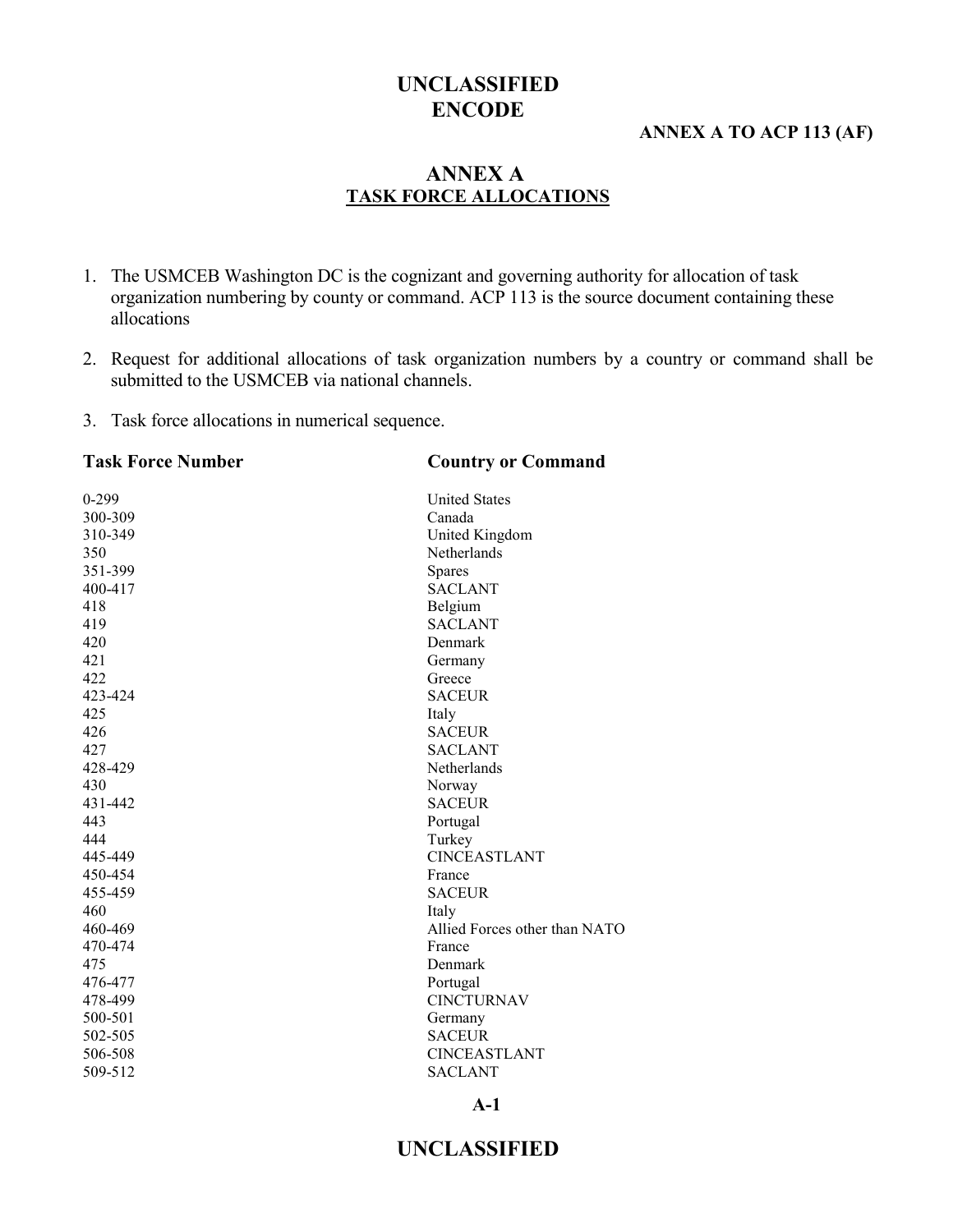#### **ANNEX A TO ACP 113 (AF)**

| <b>SGN</b>                                          |
|-----------------------------------------------------|
| <b>SACLANT</b>                                      |
| SGN                                                 |
| United Kingdom                                      |
| Italy                                               |
| France                                              |
| Australia                                           |
| New Zealand                                         |
| Reserved for assignment to Allied Forces other than |
| NATO or spares                                      |
| <b>United States</b>                                |
| Spain                                               |
|                                                     |

4. Task force allocations and commands in alphabetical sequence.

#### **COUNTRY OR COMMAND TASK FORCE NUMBER1**

Allied forces other than NATO 460-469 Allied forces other than NATO or spares 657-799 Australia 627-646 Belgium 418<br>Canada 300-CINCEASTLANT 445-449, 506-508 Denmark 420, 475 France 450-454, 470-474, 622-626 Germany 421, 500-501 Greece 422 Italy 425, 620-621, 460 SGN 513-519, 540-599 Netherlands 350, 428-429 New Zealand 647-656 Norway 430 Portugal 443, 476-477 SACEUR 423-424, 426, 431-442, 455-459, 502-505 SACLANT 400-417, 419, 427, 509-512, 520-539 Spares 351-399 Spain 825-834 Turkey 444 United Kingdom 310-349, 600-619 United States 0-299, 800-824 CINCTURNAV 478-499

300-309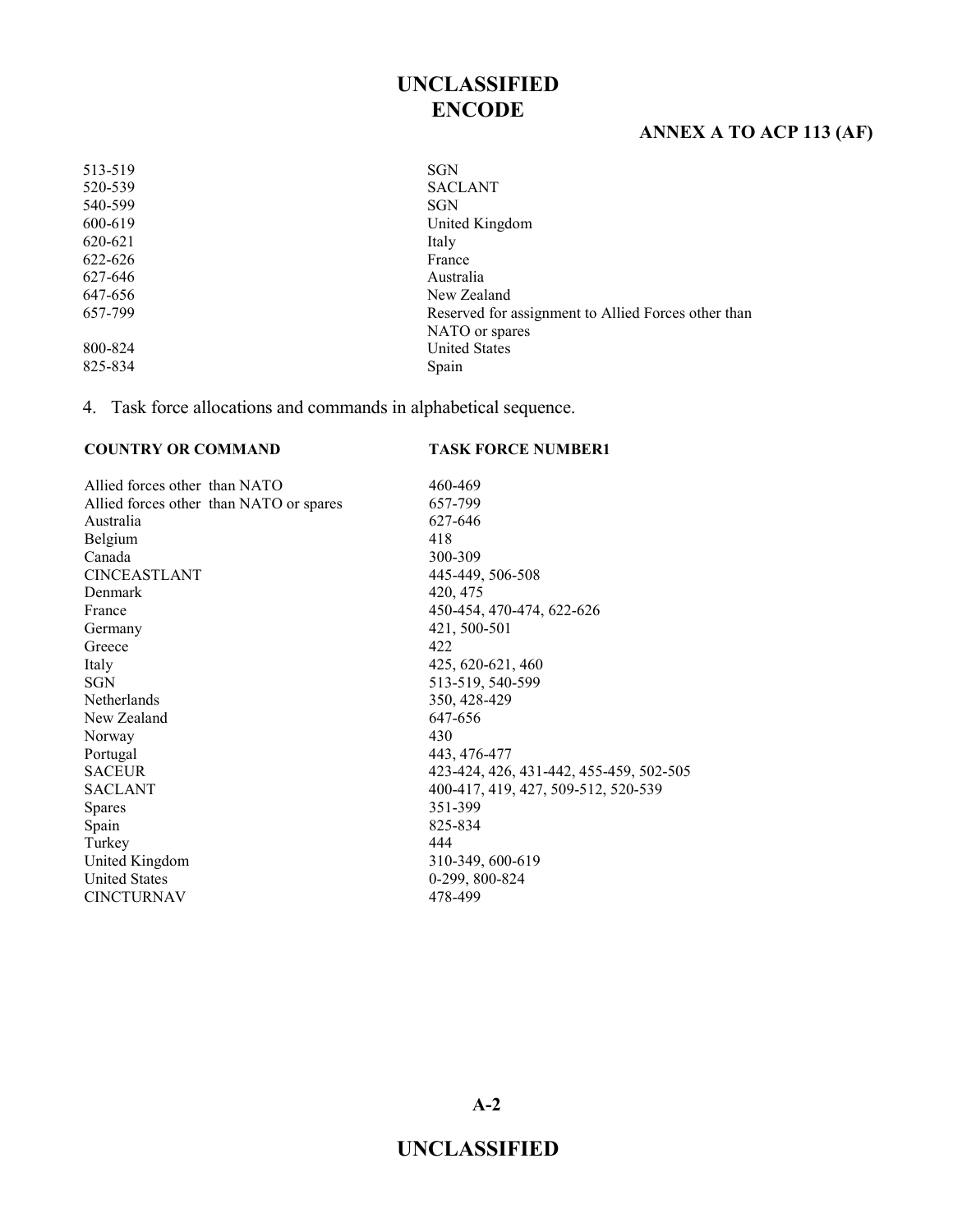#### **ANNEX B TO ACP 113 (AF)**

#### **ANNEX B**

#### **DECODING OF VISUAL CALLSIGNS ALLOCATED TO SHIPS, AND CERTAIN AUTHORITIES OF EUROPEAN NATO COUNTRIES AND OF THE COUNTRIES OF THE BRITISH COMMONWEALTH OF NATIONS (EXCEPT CANADA)**

1. The sponsor for this Annex is the Department of Defence, Australia, Directorate of Multinational Relations. Applications for Visual Callsigns (pennant numbers), comments or recommendations concerning this Annex should be forwarded via individual National or Strategic Command's, Allied Communications Publications Co-ordinator to the following addressee:

> Directorate of Multinational Relations Department of Defence R1-3-A082 Russell Offices Canberra A.C.T. 2600 AUSTRALIA

> Tel: 61 2 6265 7019 e-mail: Ausacpcoord@defence.gov.au

2. Each Nation appearing in this Annex is responsible for the accuracy of the information contained herein, including, the avoidance of call sign duplication. The Directorate of Multinational Relations is to be advised by signal using the signal address CIO CANBERRA (SIC SAZ/SRZ), or email Ausacpcoord@defence.gov.au of any changes required to be made to this Annex.

3. The information contained within this annex has been compiled from the most recent revision of ACP130 NATO Supp-1 prior to it being withdrawn from circulation.

| <b>ABBREVIATION</b> | <b>NATION</b>      | <b>ABBREVIATION</b> | <b>NATION</b>  |
|---------------------|--------------------|---------------------|----------------|
| <b>AUS</b>          | <b>AUSTRALIA</b>   |                     | <b>ITALY</b>   |
| <b>GRC</b>          | <b>GREECE</b>      | <b>NOR</b>          | <b>NORWAY</b>  |
| NZL                 | <b>NEW ZEALAND</b> | <b>DNK</b>          | <b>DENMARK</b> |
| <b>BEL</b>          | <b>BELGIUM</b>     | <b>KEN</b>          | <b>KENYA</b>   |
| <b>POR</b>          | PORTUGAL           | F                   | <b>FRANCE</b>  |
| <b>MLA</b>          | <b>MALAYSIA</b>    | <b>SP</b>           | <b>SPAIN</b>   |
| TUR                 | <b>TURKEY</b>      | D                   | <b>GERMANY</b> |

KEY TO ABBREVIATIONS: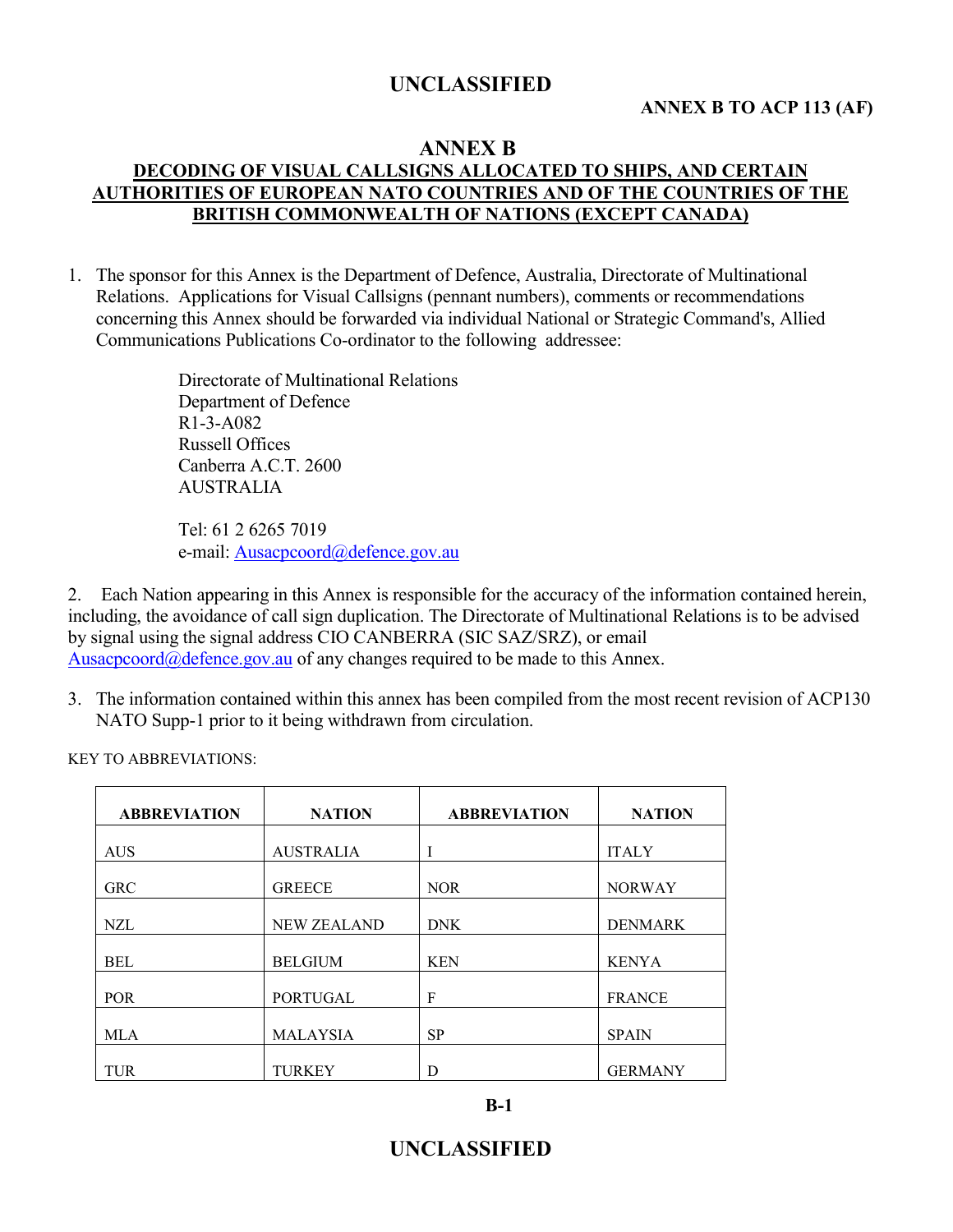# **ANNEX B TO ACP 113 (AF)**

| HOL | <b>NETHERLANDS</b> | <b>UNITED</b><br><b>KINGDOM</b> |
|-----|--------------------|---------------------------------|
| POL | <b>POLAND</b>      |                                 |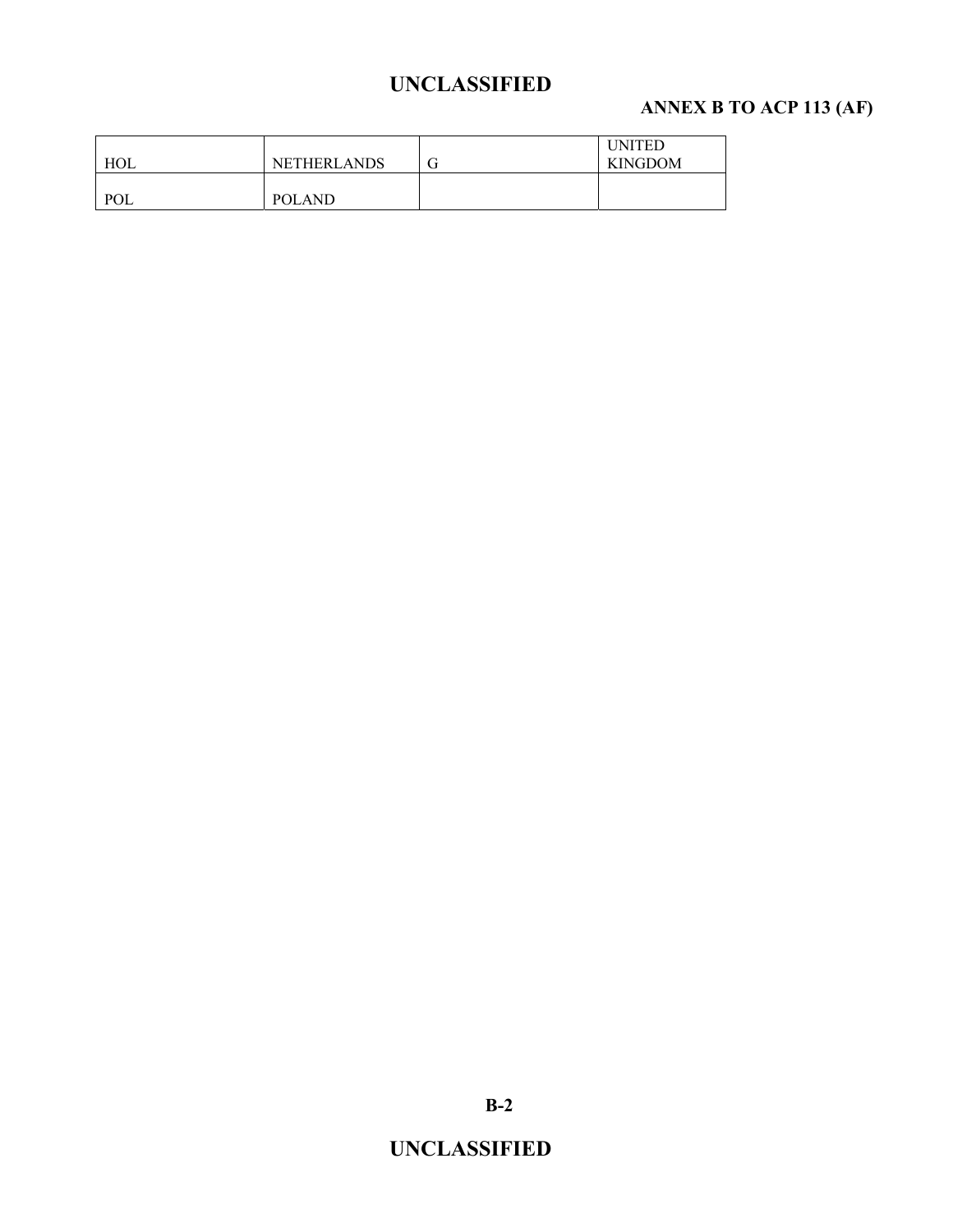# **ANNEX B TO ACP 113 (AF)**

| A00 |                                 | (G)   |                   |                              |                   |
|-----|---------------------------------|-------|-------------------|------------------------------|-------------------|
| A01 | CONTRAMAESTRE CASADO            | (SP)  | A74               | <b>GRACIOSA</b>              | (SP)              |
| A01 | <b>PALUMA</b>                   | (AUS) | A75               | <b>SISARGAS</b>              | (SP)              |
| A02 | <b>MERMAID</b>                  | (AUS) | A76               | <b>GIRALDA</b>               | (SP)              |
| A03 | <b>SHEPPARTON</b>               | (AUS) | A77               | <b>SALVORA</b>               | (SP)              |
| A04 | <b>MARTIN POSADILLO</b>         | (SP)  | A78               |                              | $\left( G\right)$ |
| A04 | <b>BENALLA</b>                  | (AUS) | A79               |                              | (G)               |
| A04 | <b>KAHU</b>                     | (NZL) | A80               |                              | (G)               |
| A05 | EL CAMINO ESPANOL               | (SP)  | A81               | GUARDIAMARINA BARRUTIA       | (SP)              |
| A06 | $A-06$                          | (SP)  | A81               | <b>BRAMBLELEAF</b>           | $\left( G\right)$ |
| A07 | NOT ALLOCAED TO                 |       | A82               | <b>GUARDIAMARINA SALAS</b>   | (SP)              |
| A08 | $A-08$                          | (SP)  | A83               | <b>GUARDIAMARINA GODINEZ</b> | (SP)              |
|     | <b>MANAWANUI</b>                |       | A84               |                              |                   |
| A09 |                                 | (NZL) |                   | <b>GUARDIAMARINA RULL</b>    | (SP)              |
| A10 |                                 | (NZL) | A85               | <b>GUARDIAMARINA</b>         | (SP)              |
| A11 | <b>ENDEAVOUR</b>                | (NZL) |                   | <b>CHEREGUINI</b>            |                   |
| A11 | MARQUES DE LA ENSENADA          | (SP)  | A86               |                              | $\left( G\right)$ |
| A12 | NOT ALLOCAED TO                 |       | A87               | <b>MEON</b>                  | $\left( G\right)$ |
| A13 | KLD TUNAS SAMUDERA              | (MLA) | A88               | TO A95 ALLOCATED TO          | $\left( G\right)$ |
| A14 | <b>RESOLUTION</b>               | (NZL) | A96               | <b>SEA CRUSADER</b>          | (G)               |
| A14 | <b>PATINO</b>                   | (SP)  | A97               | <b>SEA CHIEFTAIN</b>         | (G)               |
| A15 | TO A19 ALLOCATED TO             | (NZL) | A98               | <b>SEA CENTURION</b>         | (G)               |
| A20 | <b>NEPTUNO</b>                  | (SP)  | A99               | TO A100 ALLOCATED TO         | (G)               |
| A21 | <b>CASTOR</b>                   | (SP)  | A <sub>10</sub> 1 | <b>MAR CARIBE</b>            | (SP)              |
| A22 | <b>POLLUX</b>                   | (SP)  | A102              |                              | $\left( G\right)$ |
| A23 | <b>ANTARES</b>                  | (SP)  | A103              | <b>SULTAN ADVENTURER</b>     | $\left( G\right)$ |
| A24 | <b>RIGEL</b>                    | (SP)  | A104              | TO A106 ALLOCATED TO         | (G)               |
| A25 | TO A30 ALLOCATED TO             | (NOR) | A107              | <b>MESSINA</b>               | (G)               |
| A31 | <b>MALASPINA</b>                | (SP)  | A108              |                              | (G)               |
| A32 | <b>TOFINO</b>                   | (SP)  | A109              | <b>BAYLEAF</b>               | (G)               |
| A33 | <b>HESPERIDES</b>               | (SP)  |                   |                              |                   |
| A34 | TO A32 ALLOCATED TO             | (NOR) | A110              | ORANGELEAF                   | (G)               |
| A43 | <b>FERROR</b>                   | (SP)  | A111              | <b>OAKLEAF</b>               | (G)               |
| A44 | TO A49 ALLOCATED TO             | (NOR) | A111              | <b>ALERTA</b>                | (SP)              |
| A50 | <b>ALSTER</b>                   | (D)   | A112              | TO A113 ALLOCATED TO         | $\left( G\right)$ |
| A51 | <b>MAHON</b>                    | (SP)  | A114              | <b>MAGNET</b>                | (G)               |
| A52 | <b>LAS PALMAS</b>               | (SP)  | A115              | <b>LODESTONE</b>             | $\left( G\right)$ |
| A52 | <b>OSTE</b>                     |       | A116              | TO A121 ALLOCATED TO         | $\left( G\right)$ |
| A53 |                                 | (D)   | A122              | <b>OLWEN</b>                 | $\left( G\right)$ |
|     | <b>OKER</b>                     | (D)   | A123              | TO A125 ALLOCATED TO         | $\left( G\right)$ |
| A53 | <b>LA GRANA</b>                 | (SP)  | A126              | <b>CAIRN</b>                 | (G)               |
| A54 | TO A59 ALLOCATED TO             | (D)   | A127              | <b>TORRENT</b>               | $\left( G\right)$ |
| A60 | <b>GORCH FOCK</b>               | (D)   | A128              |                              | (G)               |
| A63 | TORPEDISTA MERNANDEZ            | (SP)  | A129              | <b>DALMATION</b>             | $\left( G\right)$ |
| A64 |                                 | (D)   | A130              | <b>ROEBUCK</b>               | (G)               |
| A65 | MARINERO JARANO                 | (SP)  | A131              | <b>SCOTT</b>                 | $\left( G\right)$ |
| A66 | CONDESTABLE ZARAGOZA            | (SP)  | A132              | <b>DILIGENCE</b>             | $\left( G\right)$ |
| A67 | TO A69 ALLOCATED TO             | (D)   | A133              | TO A134 ALLOCATED TO         | $\left( G\right)$ |
| A70 |                                 | (G)   | A135              | <b>ARGUS</b>                 | $\left( G\right)$ |
| A71 | <b>JUAN SEBASTIAN DE ELCANO</b> | (SP)  | A136              | TO A139 ALLOCATED TO         | $\left( G\right)$ |
| A72 | AROSA                           | (SP)  | A140              | <b>TORNADO</b>               | $\left( G\right)$ |
| A72 | <b>CAMERON</b>                  | (G)   | A141              |                              | $\left( G\right)$ |
| A73 |                                 | (AUS) | A142              | <b>TORMENTOR</b>             | (G)               |
| A74 |                                 | (GRC) | A143              |                              | (G)               |
|     |                                 |       |                   |                              |                   |

**B-3**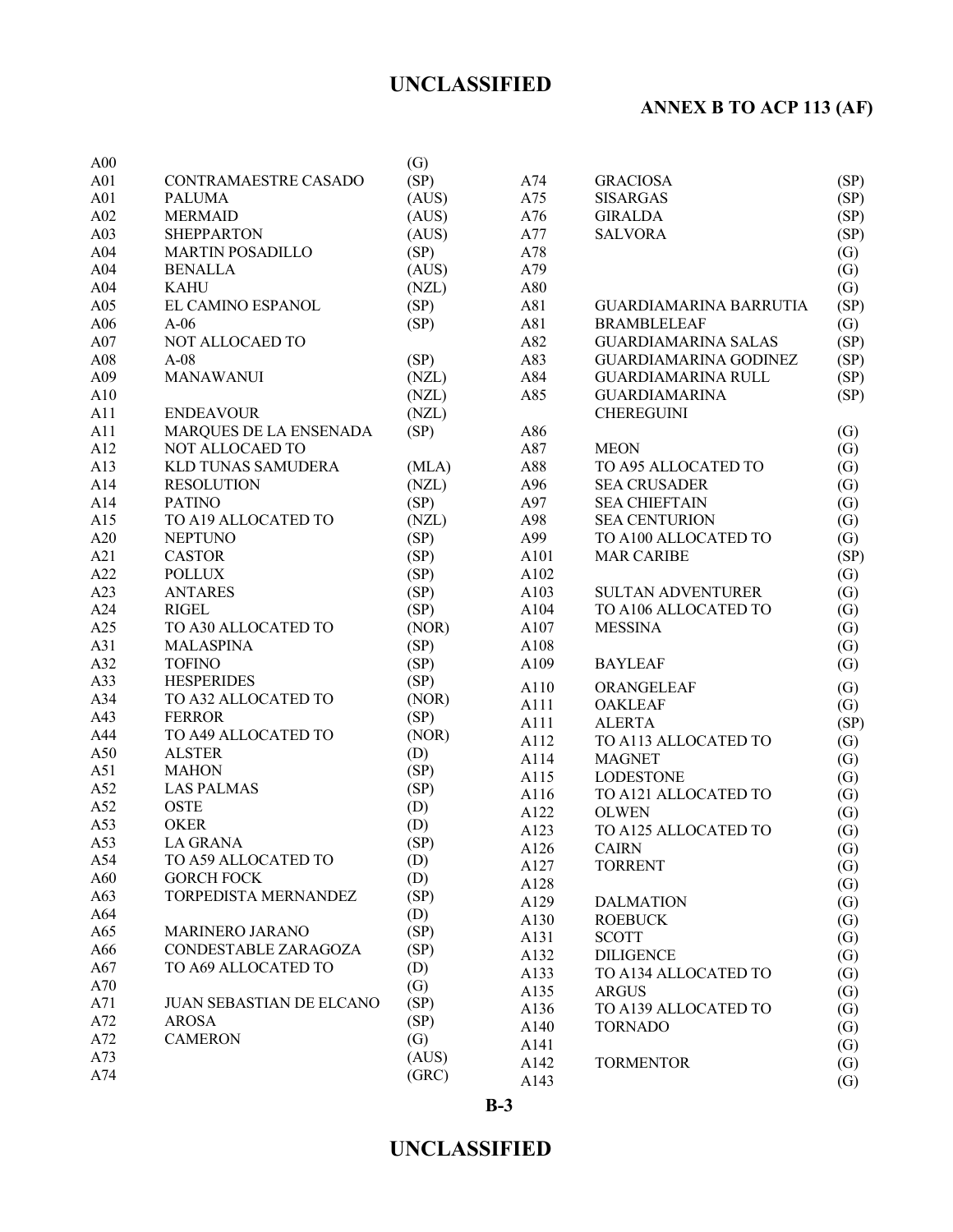# **ANNEX B TO ACP 113 (AF)**

| A144 | <b>THISSEFS</b>      | (GRC) | A211 | <b>LECHLADE</b>      | (G)               |
|------|----------------------|-------|------|----------------------|-------------------|
| A145 |                      | (G)   | A212 | TO A215 ALLOCATED TO | (G)               |
| A146 | <b>WATERMAN</b>      | (G)   | A214 | <b>PROTECTOR</b>     | (G)               |
| A147 | <b>FRANCES</b>       | (G)   | A216 | <b>BEE</b>           | (G)               |
| A148 |                      | (G)   | A217 | TO A218 ALLOCATED TO | (G)               |
| A149 | <b>FLORENCE</b>      | (G)   | A219 | <b>DEWDALE</b>       | (G)               |
| A150 | <b>GENEVIEVE</b>     | (G)   | A220 | LOYAL MODERATOR      | (G)               |
| A151 | TO A154 ALLOCATED TO | (G)   | A221 | <b>FORCEFUL</b>      | (G)               |
| A155 | <b>DEERHOUND</b>     | (G)   | A222 | <b>NIMBLE</b>        | (G)               |
| A156 | TO A158 ALLOCATED TO | (G)   | A223 | <b>POWERFUL</b>      | (G)               |
| A159 | <b>LOYAL WATCHER</b> | (G)   | A224 | <b>ADEPT</b>         | (G)               |
| A160 | LOYAL VOLUNTEER      | (G)   | A225 | <b>BUSTLER</b>       | (G)               |
| A161 |                      | (G)   | A226 | <b>CAPABLE</b>       | (G)               |
| A162 | <b>ELKHOUND</b>      | (G)   | A227 | <b>CAREFUL</b>       | (G)               |
| A163 |                      | (G)   | A228 | <b>FAITHFUL</b>      | $\left( G\right)$ |
| A164 | <b>GOOSANDER</b>     | (G)   | A229 | TO A230 ALLOCATED TO | (G)               |
|      |                      |       |      | <b>DEXTEROUS</b>     |                   |
| A156 |                      | (G)   | A231 |                      | (G)               |
| A166 | <b>KATHLEEN</b>      | (G)   | A232 | <b>ADAMANT</b>       | (G)               |
| A167 |                      | (G)   | A233 | <b>MAISTROS</b>      | (GRC)             |
| A168 | <b>LABRADOR</b>      | (G)   | A234 | <b>SOROKOS</b>       | (GRC)             |
| A169 |                      | (G)   | A235 | TO A240 ALLOCATED TO | (G)               |
| A170 | <b>KITTY</b>         | (G)   | A241 | TO A244 ALLOCATED TO | (G)               |
| A171 | <b>ENDURANCE</b>     | (G)   | A245 | <b>LEEUWIN</b>       | (AUS)             |
| A172 | <b>LESLEY</b>        | (G)   | A246 | <b>MELVILLE</b>      | (AUS)             |
| A173 |                      | (G)   | A247 |                      | (AUS)             |
| A174 | LILAH                | (G)   | A248 | TO A249 ALLOCATED TO | (G)               |
| A175 | <b>MARY</b>          | (G)   | A250 | <b>SHEEPDOG</b>      | (G)               |
| A176 | TO A177 ALLOCATED TO | (G)   | A251 | TO A252 ALLOCATED TO | (G)               |
| A178 | <b>HUSKY</b>         | (G)   | A253 | <b>LADYBIRD</b>      | (G)               |
| A179 |                      | (G)   | A254 |                      | (G)               |
| A180 | <b>MASTIFF</b>       | (G)   | A255 | <b>MUTIARA</b>       | (MLA)             |
| A181 |                      | (G)   | A256 |                      | (AUS)             |
| A182 | <b>SALUKI</b>        | (G)   | A257 | TO A265 ALLOCATED TO | (G)               |
| A183 | TO A184 ALLOCATED TO | (G)   | A266 |                      | (AUS)             |
| A185 | <b>SALMOOR</b>       | (G)   | A267 | TO A268 ALLOCATED TO | (G)               |
| A186 | <b>SALMASTER</b>     | (G)   | A269 | <b>GREY ROVER</b>    | (G)               |
| A187 | <b>SALMAID</b>       | (G)   | A270 | <b>BLUE ROVER</b>    | (G)               |
| A188 |                      | (G)   | A271 | <b>GOLD ROVER</b>    | (G)               |
| A189 | <b>SETTER</b>        | (G)   | A272 |                      | $\left( G\right)$ |
| A190 | <b>JOAN</b>          | (G)   | A273 | <b>BLACK ROVER</b>   | (G)               |
| A191 | <b>BOVISAND</b>      | (G)   | A274 | TO A275 ALLOCATED TO | (G)               |
| A192 | CAWSAND              | (G)   | A276 |                      | (AUS)             |
| A193 | TO A194 ALLOCATED TO | (G)   | A277 | TO A279 ALLOCATED TO | $\left( G\right)$ |
| A195 | <b>WESTRALIA</b>     | (AUS) | A280 | <b>NEWHAVEN</b>      | (G)               |
| A196 | TO A197 ALLOCATED TO | (G)   | A281 | <b>NUTBOURNE</b>     | (G)               |
| A198 | <b>HELEN</b>         | (G)   | A282 | <b>NETLEY</b>        | (G)               |
| A199 | <b>MYRTLE</b>        | (G)   | A283 | <b>OBAN</b>          | (G)               |
| A200 |                      | (G)   | A284 | <b>ORONSAY</b>       | (G)               |
| A201 | <b>SPANIEL</b>       | (G)   | A285 | <b>OMAGH</b>         | (G)               |
| A202 | <b>NANCY</b>         | (G)   | A286 | <b>PADSTOW</b>       | (G)               |
| A203 | TO A204 ALLOCATED TO | (G)   | A287 | TO A290 ALLOCATED TO | (G)               |
| A205 | <b>NORAH</b>         | (G)   | A291 |                      | (AUS)             |
| A206 | TO A210 ALLOCATED TO | (G)   | A292 | TO A303 ALLOCATED TO | (G)               |
|      |                      |       |      |                      |                   |

**B-4**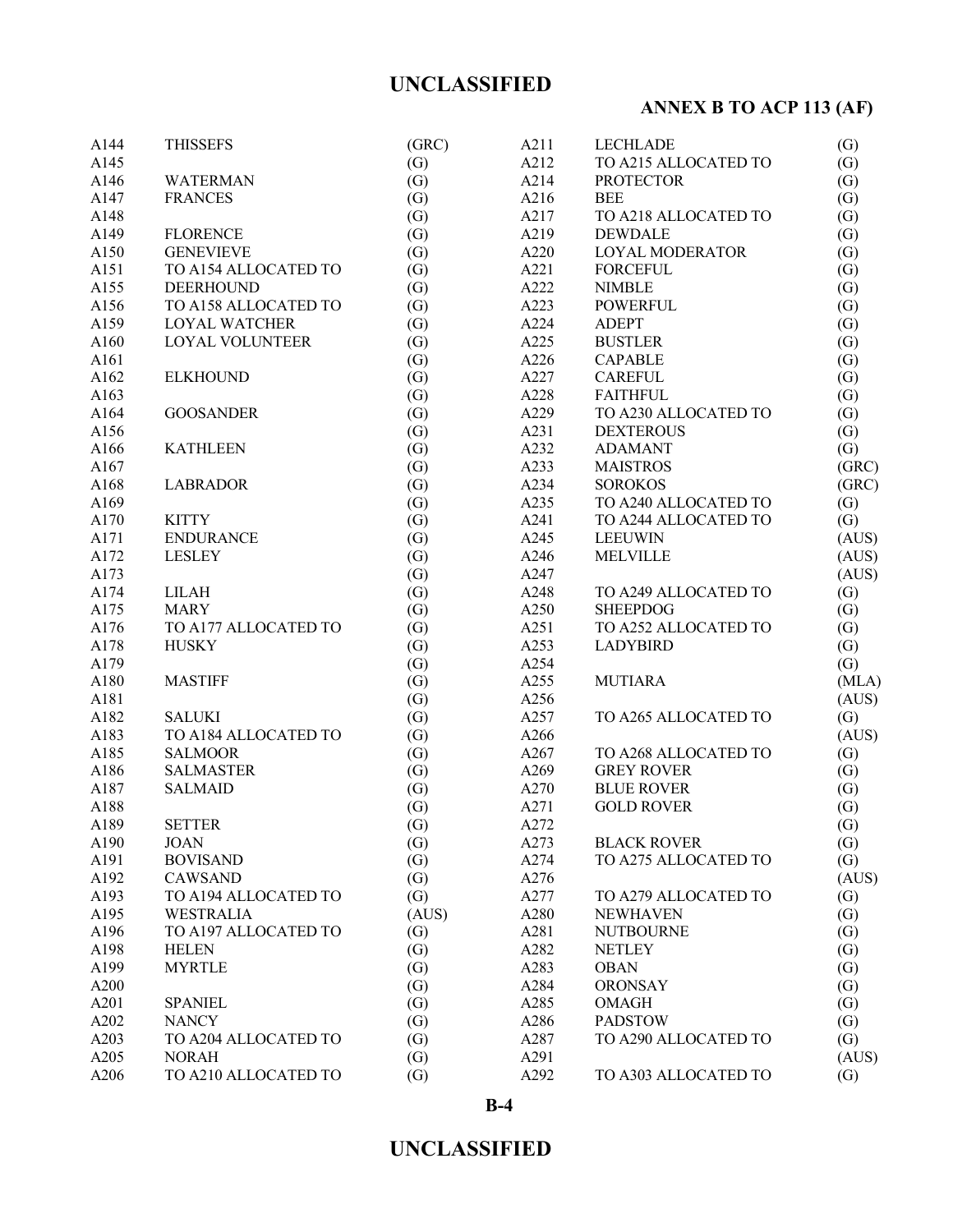# **ANNEX B TO ACP 113 (AF)**

| A304 | <b>SUCCESS</b>       | (AUS)             | A413 | <b>PILEFS</b>        | (GRC) |
|------|----------------------|-------------------|------|----------------------|-------|
| A305 | <b>CONDOR</b>        | (G)               | A414 | <b>ARIADNI</b>       | (GRC) |
| A306 | <b>INTEGRITY</b>     | (G)               | A415 | <b>EVROS</b>         | (GRC) |
| A307 | <b>THETIS</b>        | (GRC)             | A416 | <b>OURANOS</b>       | (GRC) |
| A308 | <b>ILCHESTER</b>     | (G)               | A417 | <b>YPERION</b>       | (GRC) |
| A309 | <b>INSTOW</b>        | (G)               | A418 |                      | (GRC) |
| A310 |                      | (G)               | A419 | <b>PANDORA</b>       | (GRC) |
| A311 | <b>IRONBRIDGE</b>    | (G)               | A420 | <b>PANDROSOS</b>     | (GRC) |
| A312 | TO A316 ALLOCATED TO | (G)               | A421 |                      | (GRC) |
| A317 | <b>BULLDOG</b>       | (G)               | A422 | <b>NESTOR</b>        | (GRC) |
| A318 | <b>IXWORTH</b>       | (G)               | A423 | <b>IRAKLIS</b>       | (GRC) |
| A319 | TO A325 ALLOCATED TO | (G)               | A424 | <b>IASON</b>         | (GRC) |
| A326 | <b>FOXHOUND</b>      | (G)               | A425 | <b>ODYSSEUS</b>      | (GRC) |
| A344 | <b>IMPULSE</b>       | (G)               | A426 | <b>KYKLOPS</b>       | (GRC) |
| A345 | <b>IMPETUS</b>       | (G)               | A427 | <b>DANAOS</b>        | (GRC) |
| A348 | TO A353 ALLOCATED TO | (G)               | A428 | <b>KADMOS</b>        | (GRC) |
| A354 | <b>FROXFIELD</b>     | (G)               | A429 | <b>PERSEFS</b>       | (GRC) |
|      | <b>EPWORTH</b>       |                   |      |                      |       |
| A355 |                      | (G)               | A430 | <b>PELOPS</b>        | (GRC) |
| A359 | <b>OSTRIA</b>        | (GRC)             | A431 | <b>TITAN</b>         | (GRC) |
| A360 | <b>LOYALTY</b>       | (G)               | A432 | <b>GIGAS</b>         | (GRC) |
| A361 | <b>ENDEVOUR</b>      | (G)               | A433 | <b>KERKINI</b>       | (GRC) |
| A362 |                      | (G)               | A434 | <b>PRESPA</b>        | (GRC) |
| A363 | <b>DENMEAD</b>       | (G)               | A435 | <b>KEKROPS</b>       | (GRC) |
| A365 | <b>FULBECK</b>       | (G)               | A436 | <b>MINOS</b>         | (GRC) |
| A366 | <b>ROBUST</b>        | (G)               | A437 | <b>PELIAS</b>        | (GRC) |
| A367 | <b>NEWTON</b>        | (G)               | A438 | <b>AEGEFS</b>        | (GRC) |
| A368 | <b>WARDEN</b>        | (G)               | A439 | <b>ATREFS</b>        | (GRC) |
| A369 | TO A371 ALLOCATED TO | (G)               | A440 | <b>DIOMIDIS</b>      | (GRC) |
| A372 |                      | (GRC)             | A441 | <b>THISEFS</b>       | (GRC) |
| A373 | <b>ERMIS</b>         | (GRC)             | A442 | <b>ROMALEOS</b>      | (GRC) |
| A374 | <b>PROMITHEUS</b>    | (GRC)             | A443 | TO A459 ALLOCATED TO | (GRC) |
| A375 | <b>ZEFS</b>          | (GRC)             | A460 | <b>EVROTAS</b>       | (GRC) |
| A376 | <b>ORION</b>         | (GRC)             | A461 | <b>ARACHTHOS</b>     | (GRC) |
| A377 | <b>ARETHOUSSA</b>    | (GRC)             | A462 | <b>STRYMON</b>       | (GRC) |
| A378 | <b>KINTERBURY</b>    | (G)               | A463 | <b>NESTOS</b>        | (GRC) |
| A379 | TO A384 ALLOCATED TO | (G)               | A464 | <b>AXIOS</b>         | (GRC) |
| A385 | <b>FORT ROSALIE</b>  | (G)               | A465 | <b>YLIKI</b>         | (GRC) |
| A386 | <b>FORT AUSTIN</b>   | (G)               | A466 | <b>TRICHONIS</b>     | (GRC) |
| A387 | FORT VICTORIA        | (G)               | A467 | <b>DOIRANI</b>       | (GRC) |
| A388 | FORT GEORGE          | (G)               | A468 | <b>KALLIRROI</b>     | (GRC) |
| A389 | <b>WAVEKNIGHT</b>    | (G)               | A469 | <b>STIMFALIA</b>     | (GRC) |
| A390 | <b>WAVERULER</b>     | (G)               | A470 | <b>ALIAKMON</b>      | (GRC) |
| A393 |                      | $\left( G\right)$ | A471 | TO A473 ALLOCATED TO | (GRC) |
| A394 | <b>FINTRY</b>        | (G)               | A474 | <b>PYTHEAS</b>       | (GRC) |
| A395 | TO A401 ALLOCATED TO | (G)               | A475 |                      | (GRC) |
| A402 | <b>GRASMERE</b>      | (G)               | A476 | <b>STRAVON</b>       | (GRC) |
| A403 | TO A406 ALLOCATED TO | (G)               | A477 | <b>ARETHOUSSA</b>    | (GRC) |
| A407 | <b>ANTAIOS</b>       | (GRC)             | A478 | <b>NAFTILOS</b>      | (GRC) |
| A408 | <b>ATLAS</b>         | (GRC)             | A479 | <b>KARAVOGIANNOS</b> | (GRC) |
| A409 | <b>ACCHILEUS</b>     | (GRC)             | A480 | <b>RESOURCE</b>      | (G)   |
| A410 | <b>ATROMITOS</b>     | (GRC)             | A481 | <b>LYKOUDIS</b>      | (GRC) |
| A411 | <b>ADAMASTOS</b>     | (GRC)             | A482 | TO A485 ALLOCATED TO | (GRC) |
| A412 | <b>AEAS</b>          | (GRC)             | A486 |                      | (G)   |
|      |                      |                   |      |                      |       |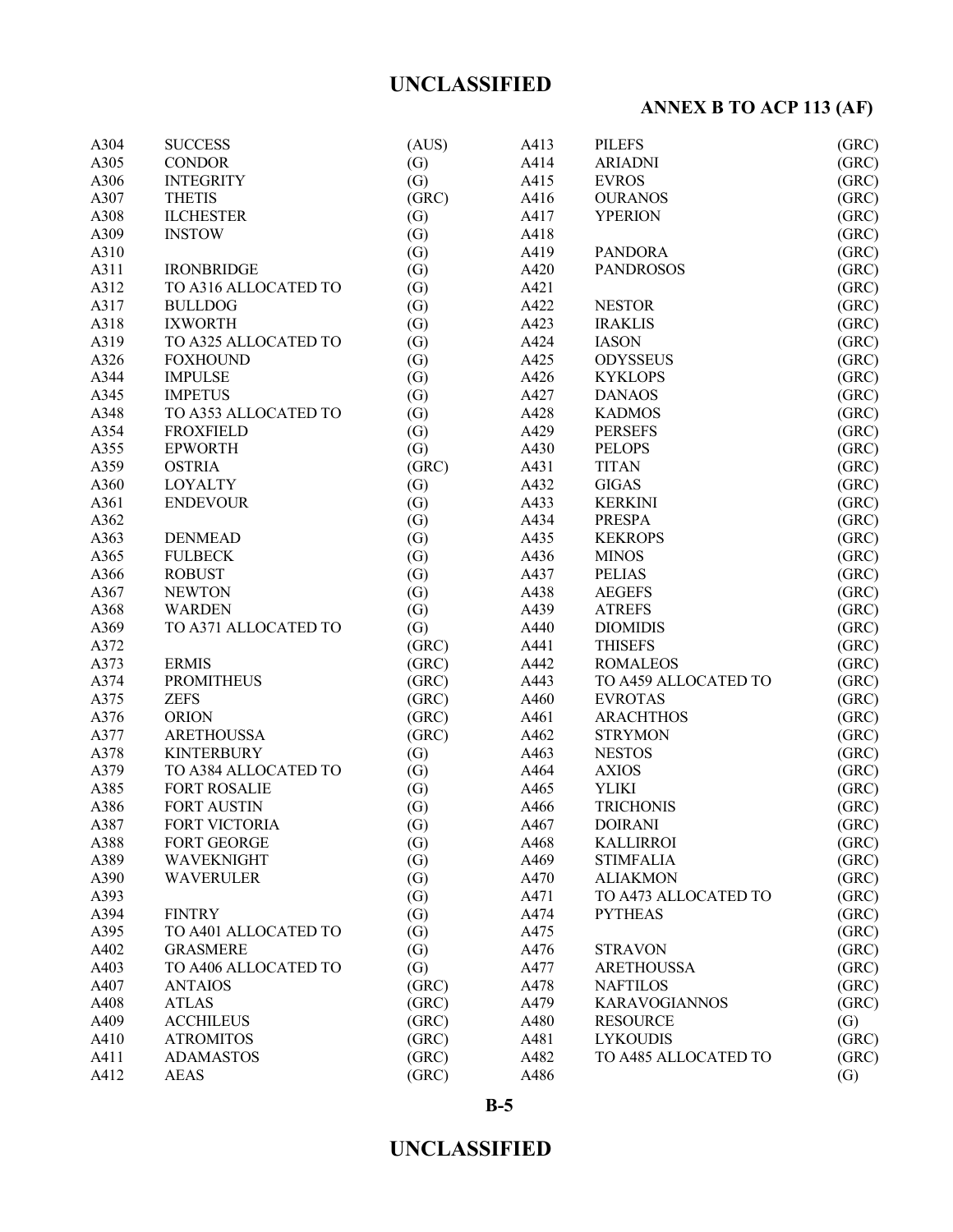# **ANNEX B TO ACP 113 (AF)**

| A487 |                                 | (GRC) | A587         | <b>GAZAL</b>                     | (TUR) |
|------|---------------------------------|-------|--------------|----------------------------------|-------|
| A488 | <b>TRICHONIS</b>                | (GRC) | A588         | <b>CANDARLI</b>                  | (TUR) |
| A490 | <b>DORNOCH</b>                  | (G)   | A589         | <b>ISIN</b>                      | (TUR) |
| A491 | TO A510 ALLOCATED TO            | (G)   | A590         | TO A591 ALLOCATED TO             | (TUR) |
| A511 | <b>ELBE</b>                     | (D)   | A592         | <b>KARADENIZ EREGLI</b>          | (TUR) |
| A512 | <b>MOSEL</b>                    | (D)   | A593         | <b>ECEABAT</b>                   | (TUR) |
| A513 | <b>RHEIN</b>                    | (D)   | A594         | <b>CUBUKLU</b>                   | (TUR) |
| A514 | <b>WERRA</b>                    | (D)   | A595         | YB.K.GUNGOR                      | (TUR) |
| A515 | <b>MAIN</b>                     | (D)   | A596         | <b>ULUBAT</b>                    | (TUR) |
| A516 | <b>DONAU</b>                    | (D)   | A597         | <b>VAN</b>                       | (TUR) |
| A517 | TO A520 ALLOCATED TO            | (D)   | A598         | <b>SOGUT</b>                     | (TUR) |
| A520 | <b>SAGRES</b>                   | (POR) | A599         | <b>CESME</b>                     | (TUR) |
| A521 | <b>SHULZ XAVIER</b>             | (POR) | A600         | <b>KAVAK</b>                     | (TUR) |
| A522 | <b>DOM CARLOS I</b>             | (POR) | A601         | <b>MONGE</b>                     | (F)   |
| A523 | ALMIRANTE GAGO COUTINHO         | (POR) | A602         | TO A606 ALLOCATED TO             | (F)   |
| A524 | TO A526 ALLOCATED TO            | (POR) | A607         | <b>MEUSE</b>                     | (F)   |
| A527 | ALMEIDA CARVALHO                | (POR) | A608         | <b>VAR</b>                       | (F)   |
| A528 | TO A529 ALLOCATED TO            | (POR) | A609         |                                  | (F)   |
| A530 | <b>HORTEN</b>                   | (NOR) | A610         | TO A612 ALLOCATED TO             | (F)   |
| A531 | TO A532 ALLOCATED TO            | (NOR) | A613         | <b>ACHERON</b>                   | (F)   |
| A533 | <b>NORGE</b>                    | (NOR) | A614         |                                  | (F)   |
| A534 |                                 | (NOR) | A615         | <b>LOIRE</b>                     | (F)   |
| A535 | <b>VALKYRIEN</b>                | (NOR) | A616         |                                  | (F)   |
| A536 | TO A538 ALLOCATED               | (NOR) | A617         | <b>GARONNE</b>                   | (F)   |
| A539 |                                 | (DNK) | A618         | TO A619 ALLOCATED TO             | (F)   |
| A540 | <b>DANNEBROG</b>                | (DNK) | A620         | <b>JULES VERNE</b>               | (F)   |
| A541 | TO A550 ALLOCATED TO            | (DNK) | A621         | TO A629 ALLOCATED TO             | (F)   |
| A551 | <b>DANBJOERN</b>                | (DNK) | A630         | <b>MARNE</b>                     | (F)   |
| A552 | <b>ISBJOERN</b>                 | (DNK) | A631         | <b>SOMME</b>                     | (F)   |
| A553 | <b>THORBJOERN</b>               | (DNK) | A632         |                                  | (F)   |
| A554 | TO A558 ALLOCATED TO            | (DNK) | A633         | <b>TAAPE</b>                     | (F)   |
| A559 | <b>SLEIPNER</b>                 | (DNK) | A634         | <b>RARI</b>                      | (F)   |
| A560 | <b>GUNNAR THORSEN</b>           | (DNK) | A635         | <b>REVI</b>                      | (F)   |
| A561 | <b>GUNNAR SEIDENFADEN</b>       | (DNK) | A636         | <b>MAITO</b>                     | (F)   |
| A562 | <b>METTE MILJOE</b>             | (DNK) | A637         | <b>MAROA</b>                     | (F)   |
| A563 | <b>MARIE MILJOE</b>             | (DNK) | A638         | <b>MANINI</b>                    | (F)   |
| A564 | TO A569 ALLOCATED TO            | (DNK) | A639         | TO A648 ALLOCATED TO             | (F)   |
| A570 | <b>TASKIZAK</b>                 | (TUR) | A649         | <b>ETOILE</b>                    | (F)   |
| A571 | ALBAY HAKKI BURAK               | (TUR) | A650         | <b>BELLE POULE</b>               | (F)   |
| A572 | YZB. I. TULUNAY                 | (TUR) | A651         |                                  | (F)   |
| A573 | <b>BINBASI SAADETTIN GURCAN</b> | (TUR) | A652         | <b>MUTIN</b>                     | (F)   |
| A574 |                                 | (TUR) | A653         | <b>GRANDE HERMINE (LA)</b>       | (F)   |
| A575 | <b>INEBOLU</b>                  | (TUR) | A654         | TO A663 ALLOCATED TO             | (F)   |
| A576 | DEGIRMENDERE                    | (TUR) | A664         | <b>MALABAR</b>                   | (F)   |
| A577 | <b>SOKULLU M. PASA</b>          | (TUR) | A665         | TO A668 ALLOCATED TO             | (F)   |
| A578 | <b>DARICA</b>                   | (TUR) | A669         | <b>TENACE</b>                    | (F)   |
| A579 | CEZAYIRLI GAZI HASAN PASA       | (TUR) | A670         | TO A671 ALLOCATED TO             | (F)   |
| A580 | <b>AKAR</b>                     | (TUR) | A672         |                                  |       |
| A581 | <b>CINAR</b>                    | (TUR) | A673         | UTILE $(L')$<br><b>LUTTEUR</b>   | (F)   |
| A582 | <b>KEMER</b>                    | (TUR) |              |                                  | (F)   |
| A583 | TO A584 ALLOCATED TO            | (TUR) | A674<br>A675 | <b>CENTAURE</b><br><b>FREHEL</b> | (F)   |
| A585 |                                 |       |              |                                  | (F)   |
|      | <b>AKIN</b>                     | (TUR) | A676         | <b>SAIRE</b>                     | (F)   |
| A586 | <b>AKBAS</b>                    | (TUR) | A677         | <b>ARMEN</b>                     | (F)   |

**B-6**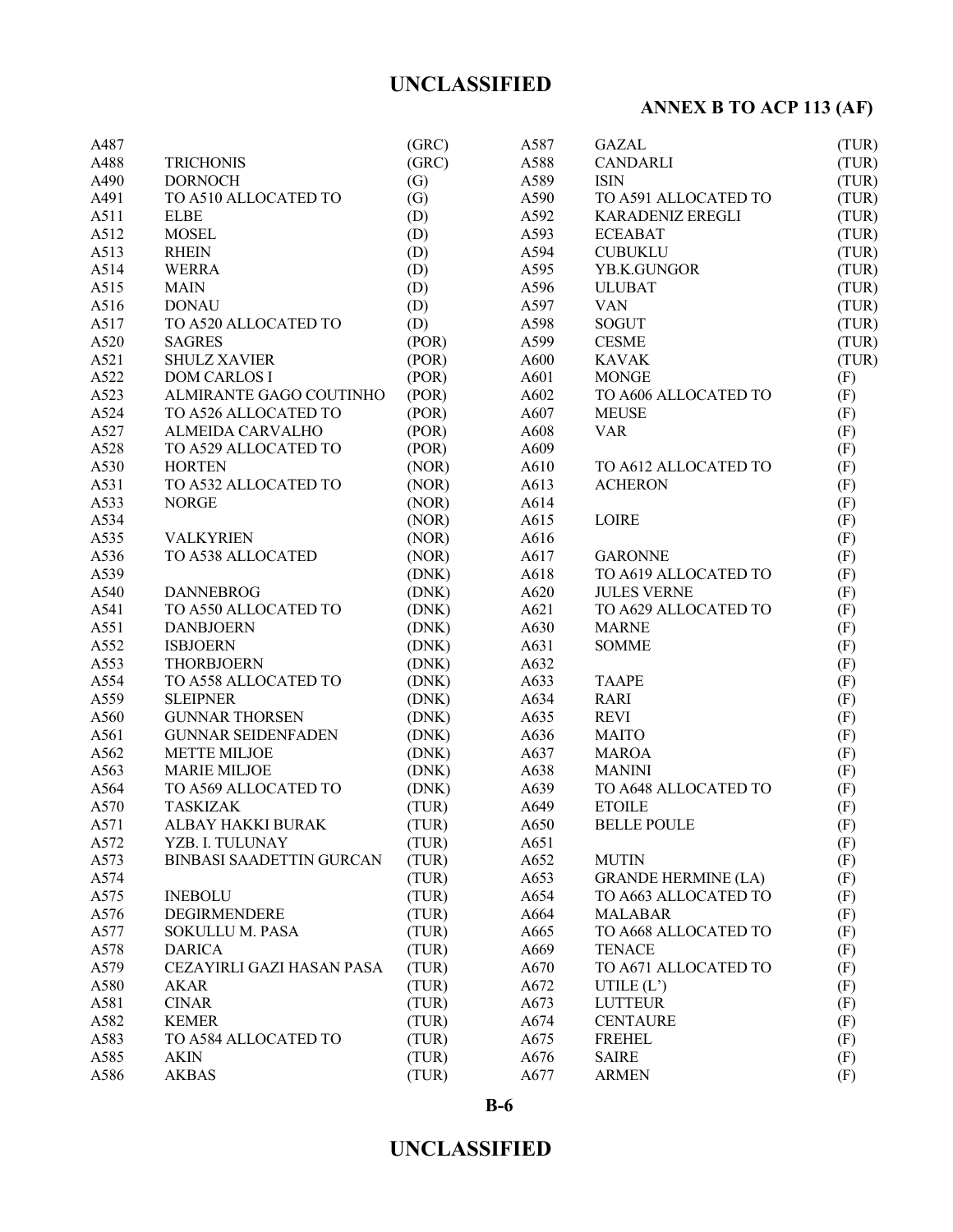# **ANNEX B TO ACP 113 (AF)**

| A678       | HOUSSAYE (LA)            | (F) | A793  | <b>LAPLACE</b>        | (F)               |
|------------|--------------------------|-----|-------|-----------------------|-------------------|
| A679       | <b>KEREON</b>            |     | A794  |                       |                   |
| A680       | <b>SICIE</b>             | (F) | A795  | <b>ARAGO</b>          | (F)               |
|            | <b>TAUNOA</b>            | (F) | A796  |                       | (F)               |
| A681       |                          | (F) |       | TO A800 ALLOCATED TO  | (F)               |
| A682       | TO A686 ALLOCATED TO     | (F) | A801  | PELIKAAN              | (HOL)             |
| A687       | <b>LABORIEUX</b>         | (F) | A802  | <b>SNELLIUS</b>       | (HOL)             |
| A688       | <b>VALEUREUX</b>         | (F) | A803  | <b>LUYMES</b>         | (HOL)             |
| A689       | TO A691 ALLOCATED TO     | (F) | A804  | TO A831 ALLOCATED TO  | (HOL)             |
| A692       | <b>TRAVAILEUR</b>        | (F) | A832  | <b>ZUIDERKRUIS</b>    | (HOL)             |
| A693       | <b>ACHARNE</b>           | (F) | A833  | TO A835 ALLOCATED TO  | (HOL)             |
| A694       | <b>EFFICACE</b>          | (F) | A836  | <b>AMSTERDAM</b>      | (HOL)             |
| A695       | <b>BELIER</b>            | (F) | A837  | TO A850 ALLOCATED TO  | (HOL)             |
| A696       | <b>BUFFLE</b>            | (F) | A851  | <b>CERBERUS</b>       | (HOL)             |
| A697       | <b>BISON</b>             | (F) | A852  | <b>ARGUS</b>          | (HOL)             |
| A698       | TO A701 ALLOCATED TO     | (F) | A853  | <b>NAUTILUS</b>       | (HOL)             |
| $\rm A702$ | <b>GIRELLE</b>           | (F) | A854  | <b>HYDRA</b>          | (HOL)             |
| A703       | TO A711 ALLOCATED TO     | (G) | A855  | TO A871 ALLOCATED TO  | (HOL)             |
| A712       | <b>ATHOS</b>             | (F) | A872  | <b>WESTGAT</b>        | (HOL)             |
| A713       | <b>ARAMIS</b>            | (F) | A873  |                       | (HOL)             |
| A714       | <b>TOURMALINE</b>        | (F) | A874  | <b>LINGE</b>          | (HOL)             |
| A715       | TO A721 ALLOCATED TO     | (F) | A875  | <b>REGGE</b>          | (HOL)             |
| A722       | <b>POSEIDON</b>          | (F) | A876  | <b>HUNZE</b>          | (HOL)             |
| A723       | TO A730 ALLOCATED TO     | (F) | A877  | <b>ROTTE</b>          | (HOL)             |
| A731       | TIANEE (LA)              | (F) | A878  | <b>GOUWE</b>          | (HOL)             |
| A732       | TO A742 ALLOCATED TO     | (F) | A879  | TO A899 ALLOCTED TO   | (HOL)             |
| A743       | <b>DENTI</b>             | (F) | A900  | <b>MERCUUR</b>        | (HOL)             |
| A744       | TO A747 ALLOCATED TO     | (F) | A901  |                       | (HOL)             |
| A748       | <b>LEOPARD</b>           |     | A902  | VAN KINSBERGEN        |                   |
|            |                          | (F) |       |                       | (HOL)             |
| A749       | <b>PANTHERE</b>          | (F) | A904  | <b>BUYSKES</b>        | (HOL)             |
| A750       | <b>JAGUAR</b>            | (F) | A905  |                       | (HOL)             |
| A751       | <b>LYNX</b>              | (F) | A906  | <b>TYDEMAN</b>        | (HOL)             |
| A752       | <b>GUEPARD</b>           | (F) | A907  | TO A949 ALLOCATED TO  | (HOL)             |
| A753       | <b>CHACAL</b>            | (F) | A950  | <b>VALCKE</b>         | (BEL)             |
| A754       | <b>TIGRE</b>             | (F) | A951  | TO A953 ALLOCATED TO  | (BEL)             |
| A755       | <b>LION</b>              | (F) | A954  | <b>ZEEMEEUW</b>       | (BEL)             |
| A756       | ESPERANCE (L')           | (F) | A955  | TO A957 ALLOCATED TO  | (BEL)             |
| A757       | D'ENTRECASTEAUX          | (F) | A958  | ZENOBE GRAMME         | (BEL)             |
| A758       | <b>BEAUTEMPS-BEAUPRE</b> | (F) | A959  |                       | (BEL)             |
| A759       | TO A767 ALLOCATED TO     | (F) | A960  | <b>GODETIA</b>        | (BEL)             |
| A768       | <b>ELAN</b>              | (F) | A961  | <b>ZINNIA</b>         | (BEL)             |
| A769       |                          | (F) | A962  | <b>BELGICA</b>        | (BEL)             |
| A770       | <b>GLYCINE</b>           | (F) | A963  | <b>STERN</b>          | (BEL)             |
| A771       | <b>EGLANTINE</b>         | (F) | A964  | TO A981 ALLOCATED TO  | (BEL)             |
| A772       | TO A773 ALLOCATED TO     | (F) | A982  | <b>APLA</b>           | (BEL)             |
| A774       | <b>CHEVREUIL</b>         | (F) | A983  | TO A995 ALLOCATD TO   | (BEL)             |
| A775       | <b>GAZELLE</b>           | (F) | A996  | <b>ALBATROS</b>       | (BEL)             |
| A776       | <b>ISARD</b>             | (F) | A997  | TO A999 ALLOCATD TO   | (BEL)             |
| A777       | TO A784 ALLOCATED TO     | (F) | A1000 | TO A1100 NUMBERED MRC | (G)               |
| A785       | <b>THETIS</b>            | (F) | A1399 | NUMBERED MRC          | $\left( G\right)$ |
| A786       | TO A789 ALLOCATED TO     | (F) | A1400 |                       | (D)               |
| A790       | <b>CORALLINE</b>         | (F) | A1401 | <b>EISVOGEL</b>       | (D)               |
| A791       | <b>LAPEROUSE</b>         | (F) | A1402 | TO A1408 ALLOCATED TO | (D)               |
| A792       | <b>BORDA</b>             | (F) | A1409 | WILHELM PULLWER       |                   |
|            |                          |     |       |                       | (D)               |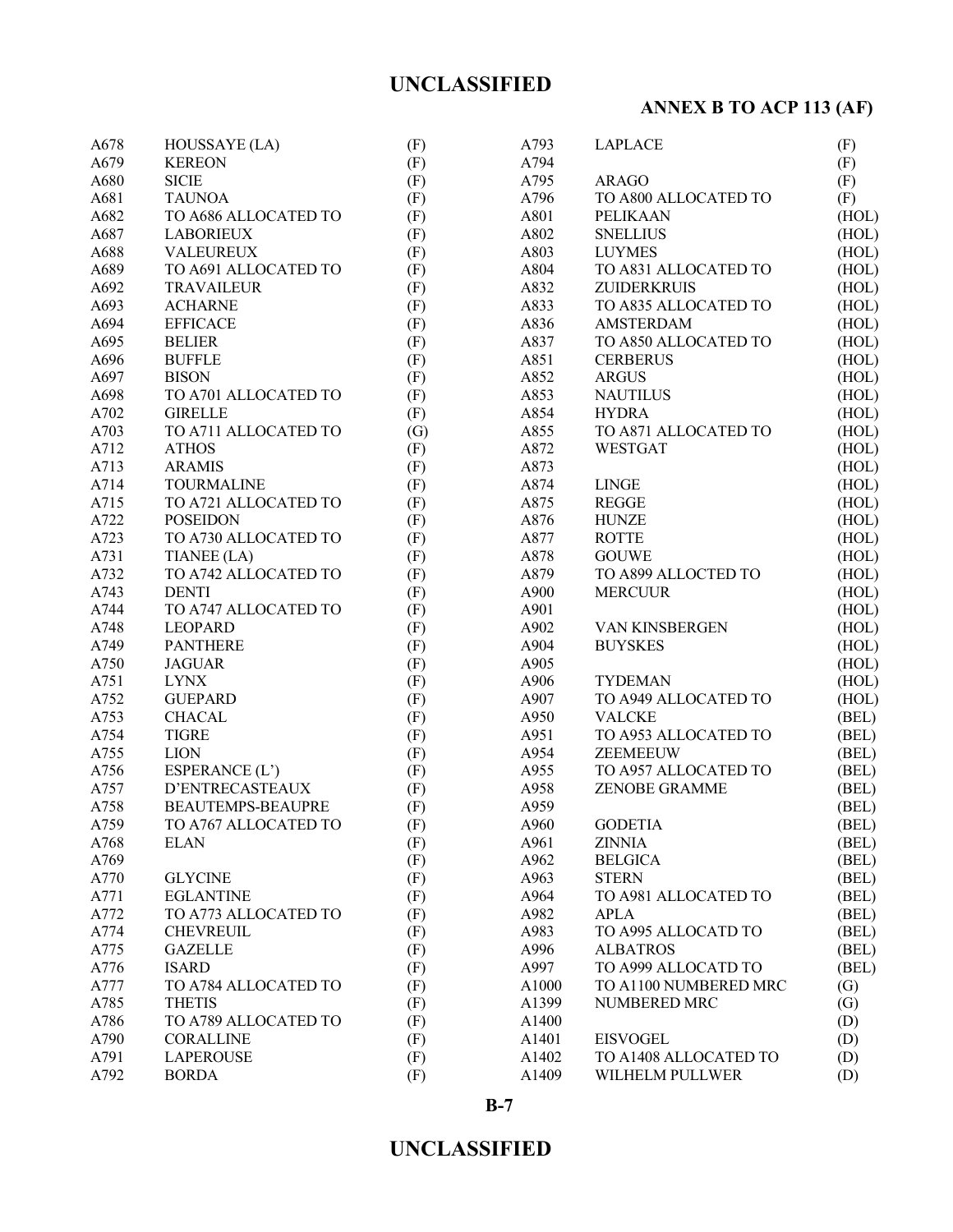# **ANNEX B TO ACP 113 (AF)**

| A1410 |                             | (D) | A1486             | PATROL BOAT (MOB) 2    | (D)       |
|-------|-----------------------------|-----|-------------------|------------------------|-----------|
| A1411 | <b>BERLIN</b>               | (D) | A1487             | PATROL BOAT (MOB) 3    | (D)       |
| A1412 | FRANKFURT AM MAIN           | (D) | A1488             | PATROL BOAT (MOB) 4    | (D)       |
| A1413 |                             | (D) | A1489             | PATROL BOAT (MOB) 5    | (D)       |
| A1414 | TO A1417 ALLOCATED TO       | (D) | A1490             | PATROL BOAT (MOB) 15   | (D)       |
| A1418 | <b>MEERSBURG</b>            | (D) | A1491             | PATROL BOAT (MOB) 16   | (D)       |
| A1419 | TO A1424 ALLOCATED TO       | (D) | A1492             | PATROL BOAT (MOB) 17   | (D)       |
| A1425 | <b>AMMERSEE</b>             | (D) | A1493             | PATROL BOAT (MOB) 18   | (D)       |
| A1426 | <b>TEGERNSEE</b>            | (D) | A1494             | PATROL BOAT (MOB) 19   | (D)       |
| A1427 | <b>WESTENSEE</b>            | (D) | A1495             | PATROL BOAT (MOB) 20   | (D)       |
| A1428 | TO A1434 ALLOCATED TO       | (D) | A1496             | PATROL BOAT (MOB) 21   | (D)       |
| A1435 | WESTERWALD                  | (D) | A1497             | PATROL BOAT (MOB) 22   | (D)       |
| A1436 |                             | (D) | A1498             | TO A1499 ALLOCATED TO  | (D)       |
| A1437 | <b>PLANET</b>               | (D) | A1500             | TO A1502 ALLOCATED TO  | (MLA)     |
| A1438 |                             | (D) | A1503             | SRI INDERA SAKTI       | (MLA)     |
| A1439 | <b>BALTRUM</b>              | (D) | A1504             | MAHAWANGSA             | (MLA)     |
| A1440 | <b>JUIST</b>                | (D) | A1505             | SRI IMDERAPURA         | (MLA)     |
|       |                             |     |                   | TO A1530 ALLOCATED TO  |           |
| A1441 | LANGEOOG                    | (D) | A1506             |                        | (MLA)     |
| A1442 | <b>SPESSART</b>             | (D) | A1531             | E1                     | (TUR)     |
| A1443 | <b>RHOEN</b>                | (D) | A <sub>1532</sub> | E2                     | (TUR)     |
| A1444 | TO A1449 ALLOCATED TO       | (D) | A1533             | E3                     | (TUR)     |
| A1450 |                             | (D) | A1534             | E <sub>4</sub>         | (TUR)     |
| A1451 | WANGEROOGE                  | (D) | A1535             | E <sub>5</sub>         | (TUR)     |
| A1452 | <b>SPIEKEROGG</b>           | (D) | A1536             | E <sub>6</sub>         | (TUR)     |
| A1453 | TO A1454 ALLOCATED TO       | (D) | A1537             | E7                     | (TUR)     |
| A1455 | <b>NORDERNEY</b>            | (D) | A1538             | E8                     | (TUR)     |
| A1456 | <b>ALLIANCE</b>             | (D) | A1539             | <b>SAMSUN</b>          | (TUR)     |
| A1457 |                             | (D) | A1540             | TO A1541 ALLOCATED TO  | (TUR)     |
| A1458 | <b>FEHMARN</b>              | (D) | A1542             | <b>SONDUREN 2</b>      | (TUR)     |
| A1459 |                             | (D) | A1543             | <b>SONDUREN 3</b>      | (TUR)     |
| A1460 | PATROL BOAT (MOB) 6         | (D) | A1544             | <b>SONDUREN 4</b>      | (TUR)     |
| A1461 | PATROL BOAT (MOB) 7         | (D) | A1545             | TO A1599 ALLOCATED TO  | (TUR)     |
| A1462 | PATROL BOAT (MOB) 8         | (D) | A1600             | <b>ISKENDERUN</b>      | (TUR)     |
| A1463 | PATROL BOAT (MOB) 9         | (D) | A1601             | TO A1699 NOT ALLOCATED |           |
| A1464 | PATROL BOAT (MOB) 10        | (D) | A1700             | TO A1749 ALLOCATED TO  | (HOL)     |
| A1465 | PATROL BOAT (MOB) 11        | (D) | A1750             | TO A1800 ALLOCATED TO  | (G)       |
| A1466 | PATROL BOAT (MOB) 12        | (D) | A5200             |                        | (POR)     |
| A1467 | PATROL BOAT (MOB) 13        | (D) | A5201             | <b>VEGA</b>            | (POR)     |
| A1468 | PATROL BOAT (MOB) 14        | (D) | A5202             |                        | (POR)     |
| A1469 | <b>ESCORT SHIP (MOB) 9</b>  | (D) | A5203             | <b>ANDROMEDA</b>       | (POR)     |
| A1470 | <b>ESCORT SHIP (MOB) 10</b> | (D) | A5204             | <b>POLAR</b>           | (POR)     |
| A1471 | <b>ESCORT SHIP (MOB) 11</b> | (D) | A5205             | <b>AURIGA</b>          | (POR)     |
| A1472 | <b>ESCORT SHIP (MOB) 12</b> | (D) | A5206             | TO A5209 ALLOCATED TO  | (POR)     |
| A1473 | <b>ESCORT SHIP (MOB) 13</b> | (D) | A5210             | <b>BERRIO</b>          | (POR)     |
| A1474 | <b>ESCORT SHIP (MOB) 14</b> | (D) | A5211             | TO A5299 ALLOCATED TO  | (POR)     |
| A1475 | <b>ESCORT SHIP (MOB) 15</b> | (D) | A5300             | TO A5301 ALLOCATED TO  | (I)       |
| A1476 | <b>ESCORT SHIP (MOB) 16</b> | (D) | A5302             | <b>CAROLY</b>          | (I)       |
| A1477 | <b>ESCORT SHIP (MOB) 17</b> | (D) | A5303             | AMMIRAGLIO MAGNAGHI    | $\rm (I)$ |
| A1478 | <b>ESCORT SHIP (MOB) 18</b> | (D) | A5304             | <b>ARETUSA</b>         | $\rm (I)$ |
| A1479 | <b>ESCORT SHIP (MOB) 19</b> | (D) | A5305             | <b>MURENA</b>          | $\rm (I)$ |
| A1480 | <b>ESCORT SHIP (MOB) 20</b> | (D) | A5306             | <b>MIRTO</b>           | (I)       |
| A1481 | TO A1484 ALLOCATED TO       | (D) | A5307             | <b>PIOPPO</b>          | (I)       |
| A1485 | PATROL BOAT (MOB) 1         | (D) | A5308             | <b>GALATEA</b>         | (1)       |
|       |                             |     |                   |                        |           |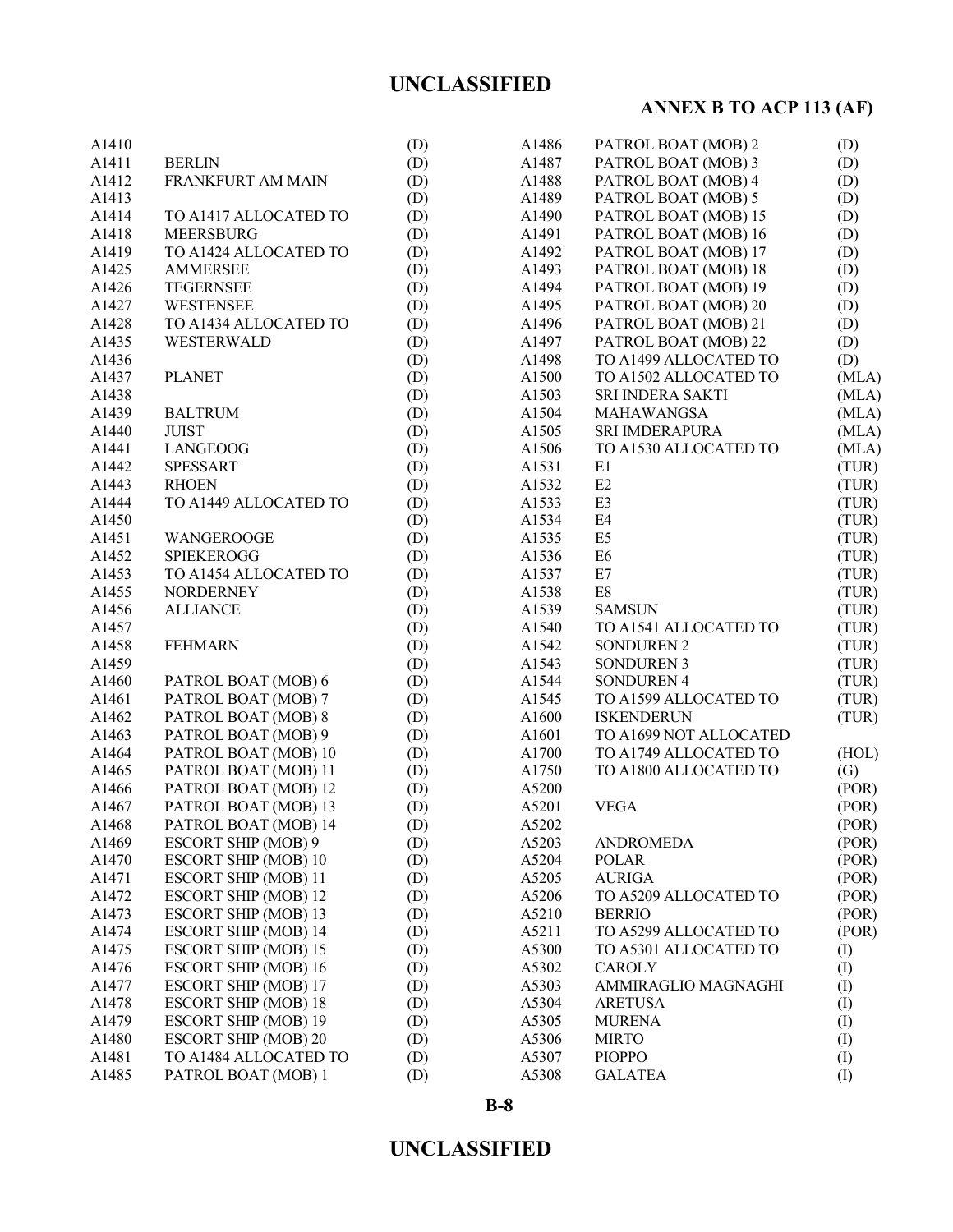# **ANNEX B TO ACP 113 (AF)**

| A5309 | <b>ANTEO</b>            | (I)       | A5373            | <b>MCC 1104</b>       | (I)               |
|-------|-------------------------|-----------|------------------|-----------------------|-------------------|
| A5310 | <b>PROTEO</b>           | (1)       | A5374            |                       | (1)               |
| A5311 | <b>PALINURO</b>         | (1)       | A5375            | <b>SIMETO</b>         | (1)               |
| A5312 | <b>AMERIGO VESPUCCI</b> | (I)       | A5376            | <b>TICINO</b>         | (1)               |
| A5313 | <b>STELLA POLARE</b>    | (I)       | A5377            | <b>TIRSO</b>          | (1)               |
| A5314 |                         | (I)       | A5378            | <b>ARAGOSTA</b>       | (1)               |
| A5315 | RAFFAELE ROSSETTI       | (1)       | A5379            | <b>ASTICE</b>         | (1)               |
| A5316 | <b>CORSARO II</b>       | (1)       | A5380            | <b>MITILO</b>         | (1)               |
| A5317 |                         | (1)       | A5381            | <b>POLIPO</b>         | (1)               |
| A5318 | <b>PROMETEO</b>         | (I)       | A5382            | <b>PORPORA</b>        | (1)               |
| A5319 | <b>CICLOPE</b>          | (I)       | A5383            | <b>PROCIDA</b>        | (1)               |
| A5320 | VINCENZO MARTELLOTTA    | (I)       | A5384            | <b>ALPINO</b>         | $\left( I\right)$ |
| A5321 |                         | (I)       | A5385            | TO A5399 TUGS, MEDIUM | (1)               |
| A5322 | <b>CAPRICIA</b>         | (1)       | A6600            | TO A6699 ALLOCATED TO | (F)               |
| A5323 | ORSA MAGGIORE           | (I)       |                  |                       |                   |
| A5324 | <b>TITANO</b>           |           | <b>B01</b>       | TO B99 NOT ALLOCATED  |                   |
| A5325 | <b>POLIFEMO</b>         | (I)       |                  |                       |                   |
|       |                         | (I)       |                  |                       |                   |
| A5326 | <b>ETNA</b>             | (I)       | C <sub>01</sub>  | TO C80 ALLOCATED TO   | (G)               |
| A5327 | <b>STROMBOLI</b>        | (I)       | C81              | TO C93 NOT ALLOCATED  |                   |
| A5328 | <b>GIGANTE</b>          | (I)       | C94              | TO C100 ALLOCATED TO  | (GRC)             |
| A5329 | <b>VESUVIO</b>          | (I)       | C550             | VITTORIA VENTETO      | $\rm (I)$         |
| A5330 | <b>SATURNO</b>          | (I)       | C551             | <b>GARIBALDI</b>      | (I)               |
| A5331 | <b>MOC 1201</b>         | (I)       | C552             | <b>ANDREA DORIA</b>   | $\overline{I}$    |
| A5332 | <b>MOC 1202</b>         | (I)       | C553             | TO C559 ALLOCATED TO  | (1)               |
| A5333 |                         | (I)       | C600             | TO C619 ALLOCATED TO  | (F)               |
| A5334 | <b>MOC 1204</b>         | (1)       | C800             | TO C805 ALLOCATED TO  | (HOL)             |
| A5335 | <b>MOC 1205</b>         | (I)       |                  |                       |                   |
| A5336 | TO A4339 ALLOCATED TO   | (I)       | D <sub>01</sub>  | TO D07 ALLOCATED TO   | (GRC)             |
| A5340 | <b>ELETTRA</b>          | (I)       | D <sub>0</sub> 8 |                       | (AUS)             |
| A5341 | TO A4346 ALLOCATED TO   | (I)       | D <sub>09</sub>  | TO D31 ALLOCATED TO   | (G)               |
| A5347 | <b>GORGONA</b>          | (I)       | D32              | <b>DARING</b>         | (G)               |
| A5348 | <b>TREMITI</b>          | (I)       | D33              | <b>DAUNTLESS</b>      | (G)               |
| A5349 | <b>CAPRERA</b>          | (1)       | D34              | <b>DIAMOND</b>        | (G)               |
| A5350 |                         | (I)       | D35              | <b>DRAGON</b>         | (G)               |
| A5351 | PANTELLERIA             | (I)       | D36              | <b>DEFENDER</b>       | (G)               |
| A5352 | <b>LIPARI</b>           | (I)       | D37              | <b>DUNCAN</b>         | (G)               |
| A5353 | <b>CAPRI</b>            | (1)       | D38              | TO D50 ALLOCATED TO   | (AUS)             |
| A5354 | <b>PIAVE</b>            | (1)       | D51              | TO D53 ALLOCATED TO   | (G)               |
| A5355 |                         | (1)       | D54              | TO D56 ALLOCATED TO   | (GRC)             |
| A5356 | <b>BASENTO</b>          | $\rm (I)$ | D57              | TO D59 ALLOCATED TO   | (AUS)             |
| A5357 | <b>BRADANO</b>          | (1)       | D <sub>60</sub>  | TO D86 ALLOCATED TO   | (G)               |
| A5358 | <b>BRENTA</b>           | $\rm (I)$ | D87              | <b>NEWCASTLE</b>      | (G)               |
| A5359 | <b>BORMIDA</b>          | $\rm (I)$ | D88              | <b>GLASGOW</b>        | (G)               |
| A5360 | TO A5363 ALLOCATED TO   | (I)       | D89              | <b>EXETER</b>         | (G)               |
| A5364 | <b>PONZA</b>            | (I)       | D90              | <b>SOUTHAMPTON</b>    | (G)               |
| A5365 | <b>TENACE</b>           | (I)       | D91              | <b>NOTTINGHAM</b>     | (G)               |
| A5366 | <b>LEVANZO</b>          | (I)       | D92              | <b>LIVERPOOL</b>      | (G)               |
| A5367 | <b>TAVOLARA</b>         | (I)       | D93              | TO D94 ALLOCATED TO   | (G)               |
| A5368 | <b>PALMARIA</b>         | (I)       | D95              | <b>MANCHESTER</b>     | (G)               |
| A5369 |                         | (I)       | D <sub>96</sub>  | <b>GLOUCESTER</b>     | (G)               |
| A5370 | <b>MCC 1101</b>         |           | D97              | <b>EDINBURGH</b>      | (G)               |
| A5371 | <b>MCC 1102</b>         | (1)       | D98              | <b>YORK</b>           |                   |
|       |                         | (I)       |                  |                       | (G)               |
| A5372 | <b>MCC 1103</b>         | (I)       | D99              | TO D107 ALLOCTED TO   | (G)               |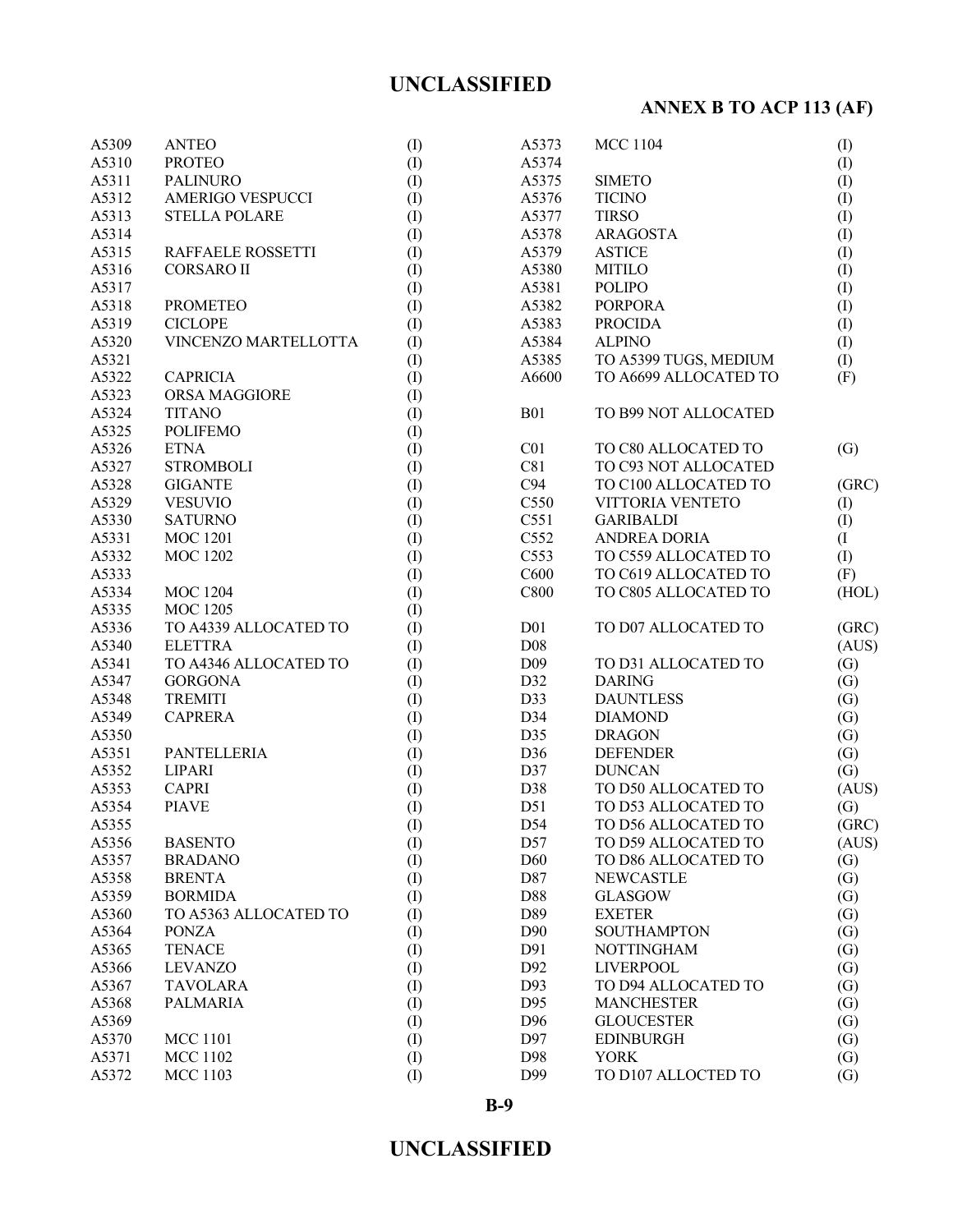# **ANNEX B TO ACP 113 (AF)**

| D108              | <b>CARDIFF</b>            | (G)   | F02              | <b>CANBERRA</b>          | (AUS)                     |
|-------------------|---------------------------|-------|------------------|--------------------------|---------------------------|
| D109              | TO D162 ALLOCATED TO      | (AUS) | F <sub>0</sub> 3 | <b>SYDNEY</b>            | (AUS)                     |
| D163              | TO D184 ALLOCATED TO      | (D)   | F04              | <b>DARWIN</b>            | (AUS)                     |
| D185              |                           | (D)   | F <sub>05</sub>  | <b>MELBOURNE</b>         | (AUS)                     |
| D186              | <b>MOELDERS</b>           | (D)   | F <sub>06</sub>  | <b>NEWCASTLE</b>         | (AUS)                     |
| D187              | TO D190 ALLOCATED TO      | (D)   | F07              |                          | (AUS)                     |
| D191              | TO D209 NOT ALLOCATED     |       | <b>F08</b>       | TO F19 ALLOCATED TO      | (G)                       |
| D210              | TO D217 ALLLOCATED TO     | (GRC) | F20              | TO F23 ALLOCATED TO      | (AUS)                     |
| D218              |                           | (GRC) | F24              | <b>RAHMAT</b>            | (MLA)                     |
| D219              | <b>NEARCHOS</b>           | (GRC) | F25              | <b>KASTURI</b>           | (MLA)                     |
| D220              | <b>FORMION</b>            | (GRC) | F26              | <b>LEKIR</b>             | (MLA)                     |
| D221              | <b>THEMISTOKLIS</b>       | (GRC) | F27              | TO F28 ALLOCATED TO      | (MLA)                     |
| D222              | TO D230 ALLOCATED TO      | (GRC) | F29              | <b>JEBAT</b>             | (MLA)                     |
| D231              | TO D299 NOT ALLOCATED     |       | F30              | <b>LEKIU</b>             | (MLA)                     |
| D300              | TO D320 ALLOCATED TO      | (NOR) | F31              | TO F32 ALLOCATED TO      | (MLA)                     |
| D321              | TO D329 ALLOCATED TO      | (DNK) | F33              | <b>INFANTA ELENA</b>     | (SP)                      |
| D330              | TO D339 ALLOCATED TO      | (POR) | F34              | <b>INFANTA CRISTINA</b>  | (SP)                      |
| D340              | TO D358 ALLOCATED TO      | (TUR) | F35              | <b>CAZADORA</b>          | (SP)                      |
| D359              | TO D360 ALLOCATED TO      | (TUR) | F36              | <b>VENCEDORA</b>         | (SP)                      |
| D361              | TO D549 NOT ALLOCATED     |       | F37              | TO F70 ALLOCATED TO      |                           |
| D550              | <b>ARDITO</b>             |       | F71              | <b>BALEARES</b>          | $\left( G\right)$<br>(SP) |
|                   | <b>AUDACE</b>             | (I)   | F72              |                          |                           |
| D551              |                           | (I)   |                  | <b>ANDALUCIA</b>         | (SP)                      |
| D552              | TO D559 ALLOCATED TO      | (1)   | F73              | <b>CATALUNA</b>          | (SP)                      |
| D560              | LUIGI DURAND DE LA PENNE  | (I)   | F74              | <b>ASTURIAS</b>          | (SP)                      |
| D561              | FRANCESCO MIMBELLI        | (I)   | F75              | <b>EXTREMADURA</b>       | (SP)                      |
| D562              | TO D599 ALLOCATED TO      | (I)   | F76              | <b>HANG TUAH</b>         | (MLA)                     |
| D600              | FREGATES ET ESCOURTEURS   | (F)   | F77              | TE KAHA                  | (NZL)                     |
|                   | <b>D'ESCADRE FRANCAIS</b> |       | F78              | <b>KENT</b>              | (G)                       |
| D601              |                           | (F)   | F79              | <b>PORTLAND</b>          | (G)                       |
| D602              | <b>SUFFREN</b>            | (F)   | F80              | <b>GRAFTON</b>           | (G)                       |
| D603              | <b>DUQUESNE</b>           | (F)   | F81              | <b>SUTHERLAND</b>        | (G)                       |
| D604              | TO D609 ALLOCATED TO      | (F)   | F81              | <b>SANTA MARIA</b>       | (SP)                      |
| D610              | <b>TOURVILLE</b>          | (F)   | F82              | <b>SOMERSET</b>          | (G)                       |
| D611              | <b>DUGUAY-TROUIN</b>      | (F)   | F82              | <b>VICTORIA</b>          | (SP)                      |
| D612              | DE GRASSE                 | (F)   | F83              | <b>ST ALBANS</b>         | (G)                       |
| D613              |                           | (F)   | F83              | <b>NUMANCIA</b>          | (SP)                      |
| D614              | <b>CASSARD</b>            | (F)   | F84              | <b>REINA SOFIA</b>       | (SP)                      |
| D615              | <b>JEAN BART</b>          | (F)   | F85              | <b>CUMBERLAND</b>        | (G)                       |
| D616              | <b>FORBIN</b>             | (F)   | F85              | <b>NAVARRA</b>           | (SP)                      |
| D <sub>6</sub> 17 | CHEVALIER PAUL            |       | F86              | <b>CAMPBELTOWN</b>       | (G)                       |
| D618              | TO D639 ALLOCATED TO      | (F)   | F86              | <b>CANARIAS</b>          | (SP)                      |
| D640              | <b>GEORGES LEYGUES</b>    | (F)   | F87              | <b>CHATHAM</b>           | (G)                       |
| D641              | <b>DUPLEIX</b>            | (F)   | F88              | TO F95 ALLOCATED TO      | (G)                       |
| D642              | <b>MONTCALM</b>           | (F)   | F96              | <b>SHEFFIELD</b>         | (G)                       |
| D643              | <b>JEAN DE VIENNE</b>     | (F)   | F97              | TO F98 ALLOCATED TO      | (G)                       |
| D644              | PRIMAUGUET                | (F)   | F99              | <b>CORNWALL</b>          | (G)                       |
| D645              | MOTTE-PICQUET (LA)        | (F)   | F100             |                          | (G)                       |
| D646              | LATOUCHE-TREVILLE         | (F)   | F101             | <b>MAR CARIBE</b>        | (SP)                      |
| D647              | TO D699 ALLOCATED TO      | (F)   | F102             | ALMIRANTE JUAN DE BORBON | (SP)                      |
| D700              | TO D799 NOT ALLOCATED     |       | F103             | <b>BLAS DE LAZO</b>      | (SP)                      |
| D800              | TO D830 ALLOCATED TO      | (HOL) | F104             | <b>MENDEZ NUNEZ</b>      | (SP)                      |
|                   |                           |       | F105             | TO F110 ALLOCATED TO     | (G)                       |
| F01               | <b>ADELAIDE</b>           | (AUS) | F111             | TE MANA                  | (NZL)                     |

**B-10**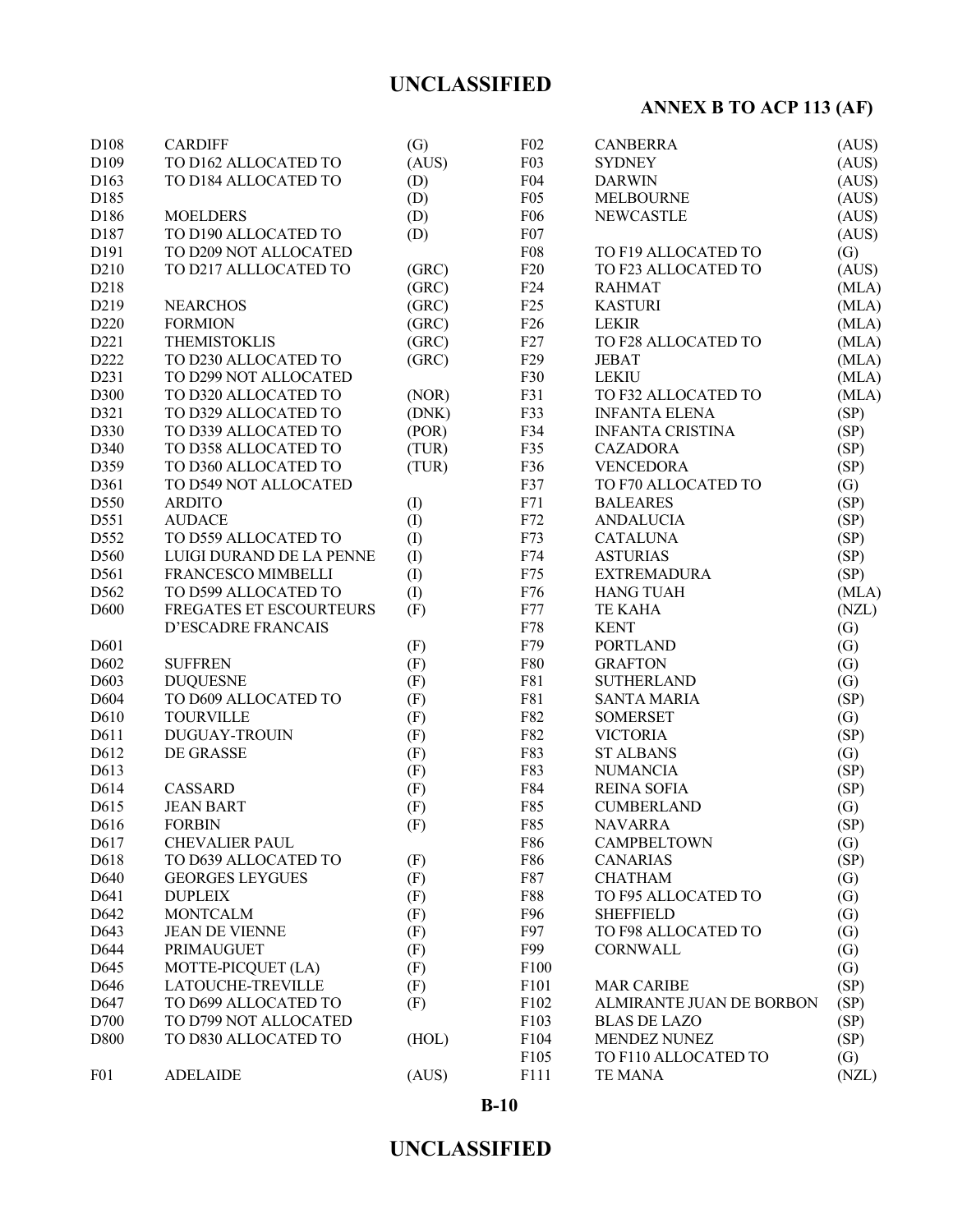# **ANNEX B TO ACP 113 (AF)**

| F112              | TO F147 ALLOCATED TO      | (G)               | F <sub>254</sub> | <b>TRAKYA</b>          | (TUR)          |
|-------------------|---------------------------|-------------------|------------------|------------------------|----------------|
| F148              | TO F149 ALLOCATED TO      | (NZ)              | F <sub>255</sub> | <b>KARADENIZ</b>       | (TUR)          |
| F150              | <b>ANZAC</b>              | (AUS)             | F <sub>256</sub> | EGE                    | (TUR)          |
| F151              | <b>ARUNTA</b>             | (AUS)             | F <sub>257</sub> | TO F259 ALLOCATED TO   | (TUR)          |
| F152              | WARRAMUNGA                | (AUS)             | F <sub>260</sub> | TO F274 ALLOCATED TO   | (D)            |
| F153              | <b>STUART</b>             | (AUS)             | F <sub>275</sub> | TO F299 ALLOCATED TO   | (G)            |
| F154              | PARRAMATTA                | (AUS)             | F300             |                        | (NOR)          |
| F155              | <b>BALLARAT</b>           | (AUS)             | F301             | <b>BERGEN</b>          | (NOR)          |
| F156              | <b>TOOWOOMBA</b>          | (AUS)             | F302             | <b>TRONDHEIRM</b>      | (NOR)          |
| F157              | <b>PERTH</b>              | (AUS)             | F303             |                        | (NOR)          |
| F158              | TO F168 ALLOCATED TO      | (AUS)             | F304             | <b>NARVIK</b>          | (NOR)          |
| F169              | TO F206 ALLOCATED TO      | (G)               | F305             | TO F309 ALLOCATED TO   | (NOR)          |
| F207              | <b>BREMEN</b>             | (D)               | F310             | <b>FRIDTJOF NANSEN</b> | (NOR)          |
| F <sub>208</sub>  | NIEDERSACHSEN             | (D)               | F311             | <b>ROALD AMUNDSEN</b>  | (NOR)          |
| F <sub>209</sub>  | RHEINLAND-PFALZ           | (D)               | F312             | OTTO SERVDRUP          | (NOR)          |
| F210              | <b>EMDEN</b>              | (D)               | F313             | HELGE INGSTAD          | (NOR)          |
| F211              | <b>KOELN</b>              | (D)               | F314             | THOR HEYERDAHL         | (NOR)          |
| F <sub>2</sub> 12 | <b>KARLSRUHE</b>          | (D)               | F315             | TO F329 ALLOCATED TO   | (NOR)          |
| F213              | <b>AUGSBURG</b>           | (D)               | F330             | VASCO DA GAMA          | (POR)          |
| F214              | <b>LUEBECK</b>            | (D)               | F331             | ALVARES CABRAL         | (POR)          |
| F <sub>215</sub>  | <b>BRANDENBURG</b>        | (D)               | F332             | <b>CORTE REAL</b>      | (POR)          |
| F216              | <b>SCHLESWIG-HOLSTEIN</b> | (D)               | F333             | TO F339 ALLOCATED TO   | (POR)          |
| F217              | <b>BAYERN</b>             | (D)               | F340             | <b>BESKYTTEREN</b>     | (DNK)          |
| F218              | MECKLENBURG-              | (D)               | F341             | TO F353 ALLOCATED TO   | (DNK)          |
|                   | <b>VORPOMMERN</b>         |                   | F354             | <b>NIELS JUE</b>       | (DNK)          |
| F <sub>219</sub>  | <b>SACHSEN</b>            | (D)               | F355             | <b>OLFERT FISCHER</b>  | (DNK)          |
| F220              | <b>HAMBURG</b>            | (D)               | F356             | PETER TORDENSKIOLD     | (DNK)          |
| F221              | <b>HESSEN</b>             | (D)               | F357             | <b>THETIS</b>          | (DNK)          |
| F222              | TO F228 ALLOCATED TO      | (D)               | F358             | <b>TRITON</b>          | (DNK)          |
| F229              | <b>LANCASTER</b>          | (G)               | F359             | <b>VAEDDEREN</b>       | (DNK)          |
| F230              | <b>NORFOLK</b>            | (G)               | F360             | <b>HVIDBJOERNEN</b>    | (DNK)          |
| F231              | ARGYLL                    | (G)               | F361             | TO F375 ALLOCATED TO   | (DNK)          |
| F <sub>232</sub>  |                           | (G)               | F376             | TO F420 ALLOCATED TO   | (G)            |
| F233              | MARLBOROUGH               | (G)               | F421             | <b>CANTERBURY</b>      | (NZL)          |
| F234              | <b>IRON DUKE</b>          | (G)               | F422             | TO F427 ALLOCATED TO   | (NZL)          |
| F235              | <b>MONMOUTH</b>           | (G)               | F428             | TO F441 ALLOCATED TO   | (G)            |
| F <sub>236</sub>  | <b>MONTROSE</b>           | (G)               | F442             | TO F449 ALLOCATED TO   | (AUS)          |
| F237              | <b>WESTMINSTER</b>        | (G)               | F450             | <b>ELLI</b>            | (GRC)          |
| F238              | <b>NORTHUMBERLAND</b>     |                   | F451             | <b>LIMNOS</b>          |                |
|                   |                           | $\left( G\right)$ |                  |                        | (GRC)<br>(GRC) |
| F <sub>2</sub> 39 | <b>RICHMOND</b>           | (G)               | F452             | <b>HYDRA</b>           |                |
| F240              | YAVUZ                     | (TUR)             | F453             | <b>SPETSAI</b>         | (GRC)          |
| F241              | TURGUTREIS                | (TUR)             | F454             | <b>PSARA</b>           | (GRC)          |
| F <sub>242</sub>  | <b>FATIH</b>              | (TUR)             | F455             | <b>SALAMIS</b>         | (GRC)          |
| F <sub>243</sub>  | YILDIRIM                  | (TUR)             | F456             | <b>EPIRUS</b>          | (GRC)          |
| F <sub>244</sub>  | <b>BARBAROS</b>           | (TUR)             | F457             | <b>THRACE</b>          | (GRC)          |
| F <sub>245</sub>  | <b>ORUCREIS</b>           | (TUR)             | F458             |                        | (GRC)          |
| F <sub>246</sub>  | <b>SALIHREIS</b>          | (TUR)             | F459             | <b>ADRIAS</b>          | (GRC)          |
| F <sub>247</sub>  | <b>KEMALREIS</b>          | (TUR)             | F460             | <b>AEGEAN</b>          | (GRC)          |
| F <sub>248</sub>  | TO F249 ALLOCATED TO      | (TUR)             | F461             | <b>NAVARINON</b>       | (GRC)          |
| F <sub>250</sub>  | <b>MUAVENET</b>           | (TUR)             | F462             | <b>KOUNTOURIOTIS</b>   | (GRC)          |
| F <sub>251</sub>  |                           | (TUR)             | F463             | <b>BOUBOULINA</b>      | (GRC)          |
| F <sub>252</sub>  | <b>KOCATEPE</b>           | (TUR)             | F464             | <b>KANARIS</b>         | (GRC)          |
| F <sub>253</sub>  | <b>ZAFER</b>              | (TUR)             | F465             | TO F470 ALLOCATED TO   | (GRC)          |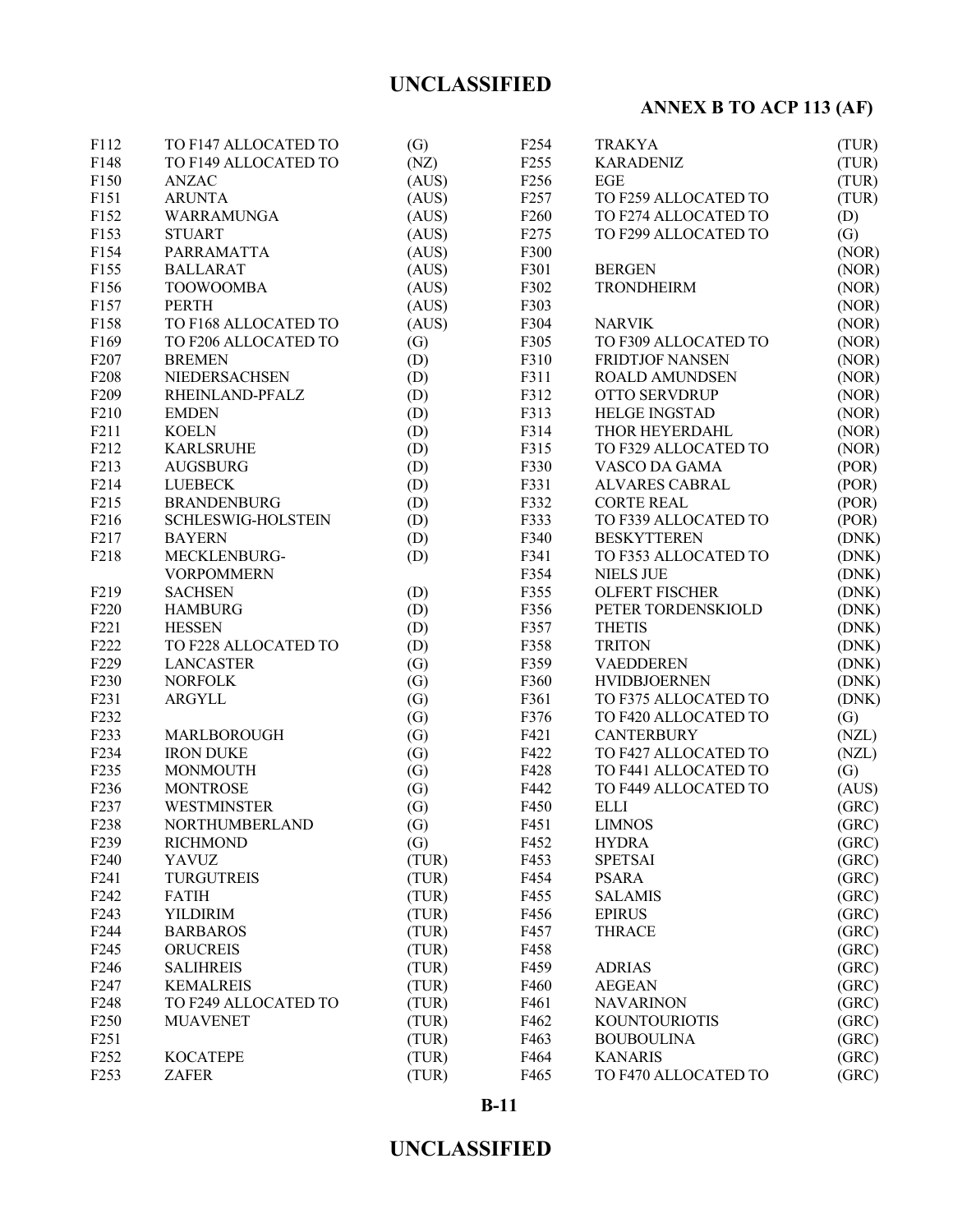# **ANNEX B TO ACP 113 (AF)**

| F471 | <b>ANTONIO ENES</b>        | (POR)        | F567 | <b>ORSA</b>                     | (I)   |
|------|----------------------------|--------------|------|---------------------------------|-------|
| F472 | TO F474 ALLOCATED TO       | (POR)        | F568 | TO F569 ALLOCATED TO            | (I)   |
| F475 | <b>JOAO COUTINHO</b>       | (POR)        | F570 | <b>MAESTRALE</b>                | (I)   |
| F476 | <b>JACINTO CANDIDO</b>     | (POR)        | F571 | <b>GRECALE</b>                  | (1)   |
| F477 | <b>GEN PEREIRA D'ECA</b>   |              | F572 |                                 |       |
|      |                            | (POR)        |      | <b>LIBECCIO</b>                 | (1)   |
| F478 | TO F479 ALLOCATED TO       | (POR)        | F573 | <b>SCIROCCO</b>                 | (1)   |
| F480 | COMANDANTE JOAO BELO       | (POR)        | F574 | <b>ALISEO</b>                   | (1)   |
| F481 | <b>COMANDANTE</b>          | (POR)        | F575 | <b>EURO</b>                     | (1)   |
|      | HERMENEGILDO CAPELO        |              | F576 | <b>ESPERO</b>                   | (1)   |
| F482 | <b>COMANDANTE ROBERTO</b>  | (POR)        | F577 | <b>ZEFFIRO</b>                  | (1)   |
|      | <b>IVENS</b>               |              | F578 | TO F579 ALLOCATED TO            | (1)   |
| F483 | <b>COMANDANTE SACADURA</b> | (POR)        | F580 | <b>ALPINO</b>                   | (1)   |
|      | <b>CABRAL</b>              |              | F581 | <b>CARABINIERE</b>              | (1)   |
| F484 | <b>AUGUSTO DE CASTILHO</b> | (POR)        | F582 | <b>ARTIGLIERE</b>               | (1)   |
| F485 | HONORIO BARRETO            | (POR)        | F583 | <b>AVIERE</b>                   | (1)   |
| F486 | <b>BAPTISTA DE ANDRADE</b> | (POR)        | F584 | <b>BERSAGLIERE</b>              | (1)   |
| F487 | <b>JOAO ROBY</b>           | (POR)        | F585 | <b>GRANATIERE</b>               | (1)   |
| F488 | AFONSO CERQUEIRA           | (POR)        | F586 | TO F598 ALLOCATED TO            | (1)   |
| F489 | OLIVEIRA E CARMO           | (POR)        | F599 | <b>ITALIAN FRIGATES</b>         | (I)   |
| F490 | <b>GAZIANTEP</b>           | (TUR)        | F600 |                                 | (G)   |
| F491 | <b>GIRESUN</b>             | (TUR)        | F601 | TO F619 ALLOCATED TO            | (F)   |
| F492 | <b>GEMLIK</b>              | (TUR)        | F620 |                                 | (G)   |
| F493 | <b>GELIBOLU</b>            | (TUR)        | F621 | TO F623 ALLOCATED TO            | (F)   |
| F494 | <b>GOKCEADA</b>            | (TUR)        | F624 |                                 | (G)   |
| F495 | <b>GEDIZ</b>               | (TUR)        | F625 |                                 | (NZL) |
| F496 | <b>GOKOVA</b>              | (TUR)        | F626 | TO F699 ALLOCATED TO            | (F)   |
| F497 | <b>GOKSU</b>               | (TUR)        | F700 | <b>ESCORTEURS FRANCAIS</b>      | (F)   |
| F498 | TO F499 ALLOCATED TO       | (TUR)        | F701 | TO F709 ALLOCATED TO            | (F)   |
| F500 | <b>BOZCAADA</b>            | (TUR)        | F710 | <b>FAYETTE (LA)</b>             | (F)   |
| F501 | <b>BODRUM</b>              | (TUR)        | F711 | <b>SURCOUF</b>                  | (F)   |
| F502 | <b>BANDIRMA</b>            | (TUR)        | F712 | <b>COURBET</b>                  | (F)   |
| F503 | <b>BEYKOZ</b>              | (TUR)        | F713 | <b>ACONIT</b>                   | (F)   |
| F504 | <b>BARTIN</b>              | (TUR)        | F714 | <b>GUEPRATTE</b>                | (F)   |
| F505 | <b>BAFRA</b>               | (TUR)        | F715 | TO F729 ALLOCATED TO            |       |
|      | TO F510 ALLOCATED TO       |              |      |                                 | (F)   |
| F506 |                            | (TUR)        | F730 | <b>FLOREAL</b>                  | (F)   |
| F511 | TO F530 NOT ALLOCATED      |              | F731 | PRAIRIAL                        | (F)   |
| F531 | TO F539 ALLOCATED TO       | (AUS)        | F732 | <b>NIVOSE</b>                   | (F)   |
| F540 | TO F543 ALLOCATED TO       | (I)          | F733 | <b>VENTOSE</b>                  | (F)   |
| F544 |                            | $\rm (I)$    | F734 | <b>VENDEMIAIRE</b>              | (F)   |
| F545 | <b>AIRONE</b>              | $\rm(D)$     | F735 | <b>GERMINAL</b>                 | (F)   |
| F546 | TO F550 ALLOCATED TO       | (I)          | F736 | TO F780 ALLOCATED TO            | (F)   |
| F551 | <b>MINERVA</b>             | (I)          | F781 | <b>D'ESTIENNE D'ORVES</b>       | (F)   |
| F552 | <b>URANIA</b>              | (I)          | F782 | <b>AMYOT D'INVILLE</b>          | (F)   |
| F553 | <b>DANAIDE</b>             | (I)          | F783 | <b>DROGOU</b>                   | (F)   |
| F554 | <b>SFINGE</b>              | (I)          | F784 |                                 | (F)   |
| F555 | <b>DRIADE</b>              | (I)          | F785 | <b>JEAN MOULIN</b>              | (F)   |
| F556 | <b>CHIMERA</b>             | (1)          | F786 | <b>QUARTIER MAITRE ANQUETIL</b> | (F)   |
| F557 | <b>FENICE</b>              | (1)          | F787 | <b>COMMANDANT DE PIMODAN</b>    | (F)   |
| F558 | <b>SIBILLA</b>             | $\rm (I)$    | F788 | <b>SECOND MAITRE LE BIHAN</b>   | (F)   |
| F559 | TO F563 ALLOCATED TO       | $\rm (I)$    | F789 | LIEUTENANT DE VAISSEAU LE       | (F)   |
| F564 | <b>LUPO</b>                | $($ $\Gamma$ |      | <b>HENAFF</b>                   |       |
| F565 | <b>SAGITTARIO</b>          | $\rm (I)$    | F790 | LIEUTENANT DE VAISSEAU          | (F)   |
| F566 | <b>PERSEO</b>              | (I)          |      | <b>LAVALLEE</b>                 |       |
|      |                            |              |      |                                 |       |

**B-12**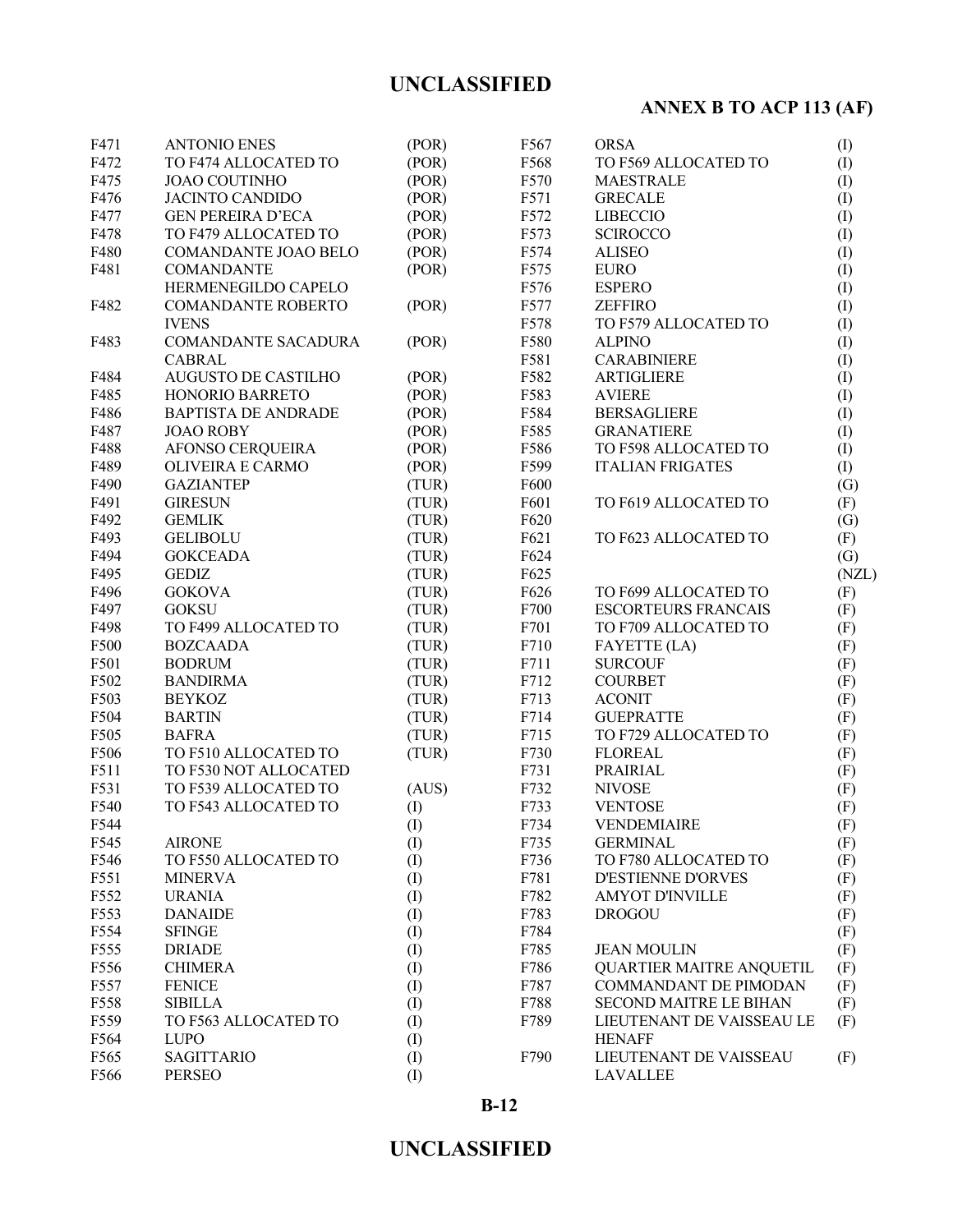# **ANNEX B TO ACP 113 (AF)**

| F791           | COMMANDANT L'HERMINIER             | (F)            | H11                    | <b>COMMANDER Sea Frontier</b>               | (NATO) |
|----------------|------------------------------------|----------------|------------------------|---------------------------------------------|--------|
| F792           | PREMIER MAITRE L'HER               | (F)            | H12                    | <b>COMMANDER Air Station</b>                | (NATO) |
| F793           | <b>COMMANDANT BLAISON</b>          | (F)            | H13                    | <b>COMMANDER Amphibious Base</b>            | (NATO) |
| F794           | <b>ENSEIGNE DE VAISSEAU</b>        | (F)            | H14                    | <b>COMMANDER Section Base</b>               | (NATO) |
|                | <b>JACOUBET</b>                    |                | H15                    | <b>COMMANDER Submarine Base</b>             | (NATO) |
| F795           | <b>COMMANDANT DUCUING</b>          | (F)            | H16                    | DEGAUSSING Station No.1                     | (NATO) |
| F796           | <b>COMMANDANT BIROT</b>            | (F)            | H17                    | DEGAUSSING Station No.2                     | (NATO) |
| F797           | <b>COMMANDANT BOUAN</b>            | (F)            | H18                    | DEGAUSSING Station No.3                     | (NATO) |
| F798           | TO F799 ALLOCATED TO               | (F)            | H19                    | DEGAUSSING Station No.4                     | (NATO) |
| F800           | TO F801 ALLOCATED TO               | (HOL)          | $H-12$                 | $H-12$                                      | (POL)  |
| F802           | DE ZEVEN PROVINCIEN                | (HOL)          | H20                    | DEPERMING Station No.1                      | (NATO) |
| F803           | <b>TROMP</b>                       | (HOL)          | H21                    | <b>DEPERMING Station No.2</b>               | (NATO) |
| F804           | DE RUYTER                          | (HOL)          | $H-20$                 | $H-20$                                      | (POL)  |
| F805           | <b>EVERTSEN</b>                    | (HOL)          | H <sub>22</sub>        | TO H29 ALLOCATED TO                         | (NATO) |
| F806           | TO F811 ALLOCATED TO               | (HOL)          | H <sub>30</sub>        | TO H85 RESERVED FOR LOCAL                   | (NATO) |
| F812           | JACOB VAN HEEMSKERCK               | (HOL)          |                        | ASSIGNMENT BY COMPETENT                     |        |
| F813           | WITTE DE WITH                      | (HOL)          |                        | AUTHORITY TO SHORE SIGNAL                   |        |
| F814           | TO F823 ALLOCATED TO               | (HOL)          |                        | STATIONS NOT COVERED                        |        |
| F824           | <b>BLOYS VAN TRESLONG</b>          | (HOL)          |                        | <b>HEREIN</b>                               |        |
| F825           | TO F826 ALLOCATED TO               | (HOL)          | H86                    | <b>GLEANER</b>                              | (G)    |
| F827           | <b>KAREL DOORMAN</b>               | (HOL)          | H87                    | <b>ECHO</b>                                 | (G)    |
| F828           | VAN SPEIJK                         | (HOL)          | H88                    | <b>ENTERPRISE</b>                           | (G)    |
| F829           | WILLEM VAN DER ZAAN                | (HOL)          | H89                    | TO H129 NOT ALLOCATED                       |        |
| F830           | <b>TJERK HIDDES</b>                |                | H130                   |                                             |        |
| F831           | <b>VAN AMSTEL</b>                  | (HOL)          | H132                   | TO H137 NOT ALLOCATED                       | (G)    |
| F832           | ABRAHAM VAN DER HULST              | (HOL)          |                        |                                             |        |
| F833           | VAN NES                            | (HOL)<br>(HOL) | H138                   | TO H139 ALLOCATED TO                        | (G)    |
| F834           |                                    |                |                        |                                             |        |
|                | VAN GALEN                          | (HOL)          | K <sub>01</sub><br>K27 | TO K26 NOT ALLOCATED<br><b>HARBOUR TUGS</b> |        |
| F855           | TO F899 ALLOCATD TO                | (HOL)          |                        |                                             | (G)    |
| F900           | TO F909 ALLOCATED TO               | (BEL)          | K28                    | NOT ALLOCATED                               |        |
| F910           | <b>WIELINGEN</b>                   | (BEL)          | K49                    | <b>FISHERY PROTECTIONS</b>                  | (G)    |
| F911           | <b>WESTDIEP</b>                    | (BEL)          |                        | <b>SQUADRON</b>                             |        |
| F912           | <b>WANDELAAR</b>                   | (BEL)          | K50                    | TO K58 NOT ALLOCATED                        |        |
| F913           | <b>WESTHINDER</b>                  | (BEL)          | K59                    | FLEET IN COMPANY                            | (G)    |
| F914           | TO F949 ALLOCATED TO               | (BEL)          | K60                    | TO K63 ALLOCATED TO                         | (G)    |
|                |                                    |                | K64                    | DARTMOUTH TRAINING                          | (G)    |
| G283           | SOPA (When Ashore)                 | (G)            |                        | <b>SQUADRON</b>                             |        |
|                |                                    |                | K65                    | <b>INSHORE FLOTILLA</b>                     | (G)    |
| H <sub>0</sub> | <b>COMMANDER IN CHIEF</b>          | (NATO)         | K66                    |                                             | (G)    |
| H1             | HECP/PWSS (Main Signal Station)    | (NATO)         | K67                    | <b>TUGS</b>                                 | (G)    |
| H2             | HECP/PWSS (Secondary/Auxiliary     | (NATO)         | K68                    | TO K73 NOT ALLOCATED                        |        |
|                | Signal Station)                    |                | K74                    | <b>OCEAN TUGS</b>                           | (G)    |
| H <sub>3</sub> | PORT DIRECTOR                      | (NATO)         | K75                    | TO K100 NOT ALLOCATED                       |        |
| H <sub>5</sub> | SOPA Administrative (when ashore)  | (NATO)         |                        |                                             |        |
| H <sub>6</sub> | FLAG OFFICER, Second in<br>Command | (NATO)         | <b>KA35</b>            | <b>BEMNES</b>                               | (NOR)  |
| H7             | <b>COMMANDER Naval District</b>    | (NATO)         | KV1                    | <b>TITRAN</b>                               | (NOR)  |
| H8             | <b>COMMANDER Naval Base</b>        | (NATO)         | KV <sub>2</sub>        | <b>KONGSOEY</b>                             | (NOR)  |
| H <sub>9</sub> | <b>COMMANDER Naval Operating</b>   | (NATO)         | KV3                    | <b>STURE GORAN</b>                          | (NOR)  |
|                | Base                               |                | KV4                    | <b>ICE LADY</b>                             | (NOR)  |
| $H-6$          | $H-6$                              | (POL)          | KV4                    | <b>VARANGER VEKTEREN</b>                    | (NOR)  |
| $H-8$          | $H-8$                              | (POL)          | KV5                    | <b>AGDER</b>                                | (NOR)  |
| H10            | <b>COMMANDER Naval Shipyard</b>    | (NATO)         | KV <sub>6</sub>        | <b>GARSOEY</b>                              | (NOR)  |
|                |                                    |                |                        |                                             |        |

**B-13**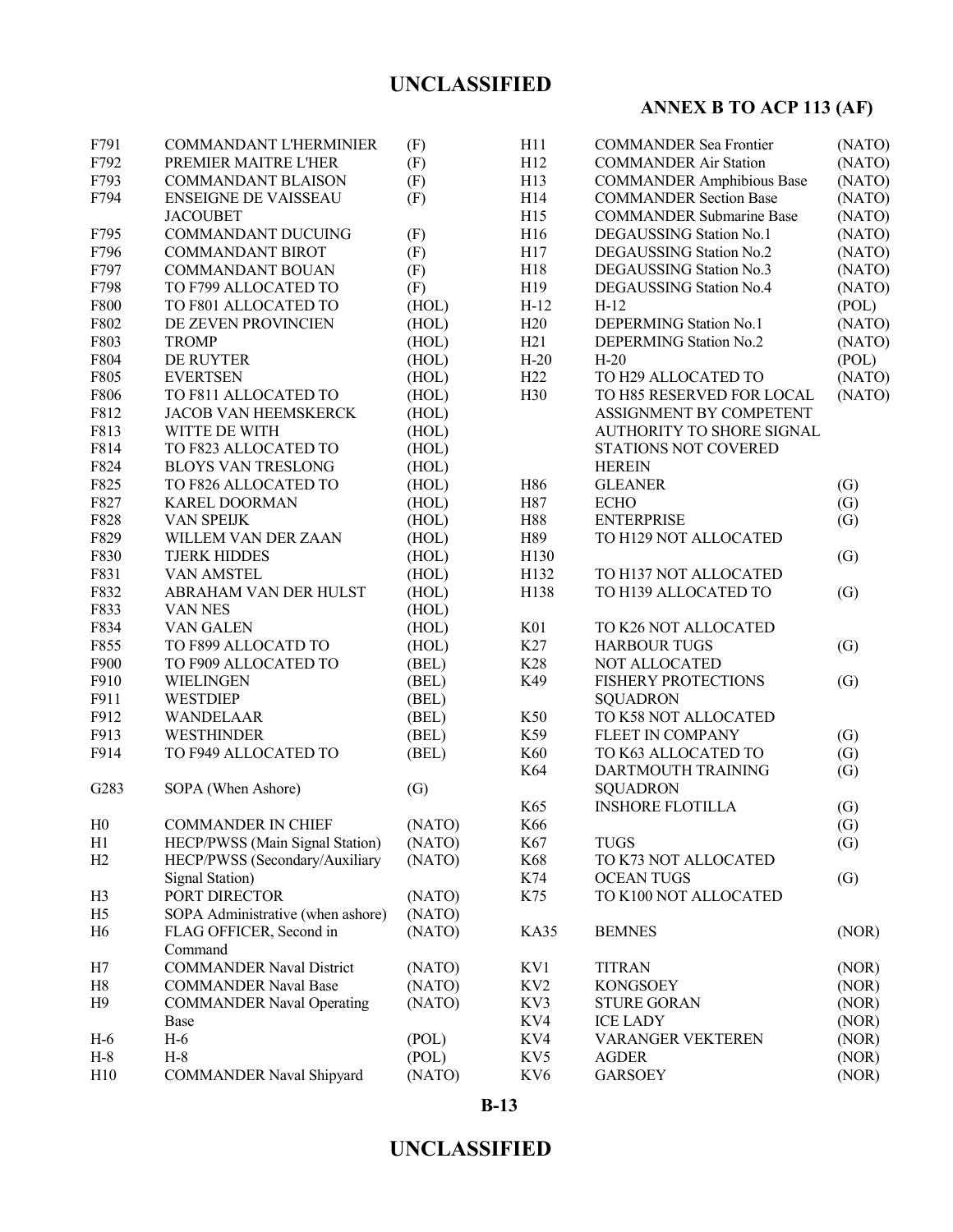# **ANNEX B TO ACP 113 (AF)**

| KV7             | <b>AAHAV</b>           | (NOR) | L <sub>140</sub> | TO L143 ALLOCATED TO  | (GRC)             |
|-----------------|------------------------|-------|------------------|-----------------------|-------------------|
| <b>KV28</b>     | <b>NYSLEPPEN</b>       | (NOR) | L144             | <b>SIROS</b>          | (GRC)             |
| <b>KV29</b>     | PETTER JARL            | (NOR) | L145             | <b>KASSOS</b>         | (GRC)             |
|                 |                        |       | L146             |                       | (GRC)             |
| L <sub>01</sub> | TO L09 NOT ALLOCATED   |       | L147             | <b>KIMOLOS</b>        | (GRC)             |
| L10             |                        | (G)   | L148             | TO L151 ALLOCATED TO  | (GRC)             |
| L11             | <b>INTREPID</b>        | (G)   | L152             | <b>SKIATHOS</b>       | (GRC)             |
| L12             | <b>OCEAN</b>           | (G)   | L153             | <b>NAFKRATOUSSA</b>   | (GRC)             |
| L13             |                        | (G)   | L154             | <b>IKARIA</b>         | (GRC)             |
| L14             | <b>ALBION</b>          | (G)   | L155             | TO L156 ALLOCATED TO  | (GRC)             |
| L15             | <b>BULWARK</b>         | (G)   | L157             | <b>RODOS</b>          | (GRC)             |
| L16             | <b>ABSALON</b>         | (DNK) | L158             | ALLOCATED TOTO L163   | (GRC)             |
| L17             | TO L34 NOT ALLOCATED   |       | L164             | <b>ROUSSEN</b>        | (GRC)             |
| L35             | TO L37 ALLOCATED TO    | (GRC) | L165             | TO L166 ALLOCATED TO  | (GRC)             |
| L38             | LANDING CRAFT LOGISTIC | (KEN) | L167             | <b>IOS</b>            | (GRC)             |
| L39             | LANDING CRAFT LOGISTIC | (KEN) | L168             | <b>SIKINOS</b>        | (GRC)             |
| L40             | NOT ALLOCATED          |       | L169             | <b>IRAKLEIA</b>       | (GRC)             |
| L41             | <b>HERNAN CORTES</b>   | (SP)  | L170             | <b>FOLEGANDROS</b>    | (GRC)             |
| L42             | <b>PIZARRO</b>         | (SP)  | L171             |                       | (GRC)             |
| L43             | TO L49 NOT ALLOCATED   |       | L172             | <b>LESVOS</b>         | (GRC)             |
| L50             | <b>TOBRUK</b>          | (AUS) | L173             | <b>KHIOS</b>          | (GRC)             |
| L51             | <b>KANIMBLA</b>        | (AUS) | L174             | <b>SAMOS</b>          | (GRC)             |
| L51             | <b>GALICIA</b>         | (SP)  | L175             | <b>IKARIA</b>         | (GRC)             |
| L52             | <b>MANOORA</b>         | (AUS) | L176             | <b>RODOS</b>          | (GRC)             |
| L52             | <b>CASTILLA</b>        | (SP)  | L177             | <b>LESVOS</b>         | (GRC)             |
| L53             | TO L55 ALLOCATED TO    | (AUS) | L178             | <b>NAXOS</b>          | (GRC)             |
| L56             | TO L93 NOT ALLOCATED   |       | L179             | <b>PAROS</b>          | (GRC)             |
| L94             |                        | (AUS) | L180             | <b>KEFALLINIA</b>     | (GRC)             |
| L95             | TO L100 ALLOCATED TO   | (AUS) | L181             | <b>ITHAKI</b>         | (GRC)             |
| L101            | TO L103 ALLOCATED TO   | (GRC) | L182             | <b>KERKIRA</b>        | (GRC)             |
| L104            | <b>INOUSSAI</b>        | (GRC) | L183             | <b>ZKINTHOS</b>       | (GRC)             |
| L105            | <b>ARROMANCHES</b>     | (G)   | L184             |                       | (GRC)             |
| L106            | <b>ANTWERP</b>         | (G)   | L185             | <b>KYTHIRA</b>        | (GRC)             |
| L107            | <b>ANDALSNES</b>       | (G)   | L186             | TO L188 ALLOCATED TO  | (GRC)             |
| L108            |                        | (G)   | L189             | <b>MILOS</b>          | (GRC)             |
| L109            | <b>AKYAB</b>           | (G)   | L190             | TO L194 ALLOCATED TO  | (GRC)             |
| L110            | <b>AACHEN</b>          | (G)   | L195             | <b>SERIFOS</b>        | (GRC)             |
| L111            | <b>AREZZO</b>          | (G)   | L196             | TO L200 ALLOCATED TO  | (GRC)             |
| L112            |                        | (G)   | L201             | TO L369 ALLOCATED TO  | (GRC)             |
| L113            | <b>AUDEMER</b>         | (G)   | L370             | TO 400 ALLOCATD TO    | (TUR)             |
| L114            | TO L115 ALLOCATED TO   | (G)   | L401             | <b>ERTUGRUL</b>       | (TUR)             |
| L116            | <b>KOS</b>             | (GRC) | L402             | <b>SERDAR</b>         | (TUR)             |
| L117            | TO L124 NOT ALLOCATED  |       | L403             | TO L410 ALLOCATED TO  | (TUR)             |
| L125            |                        | (AUS) | L411             | TO L699 NOT ALLOCATED |                   |
| L126            | <b>BALIKPAPAN</b>      | (AUS) | L700             | <b>LCU 9700</b>       | (G)               |
| L127            | <b>BRUNEI</b>          | (AUS) | L701             | LCU 9701              | (G)               |
| L128            | <b>LABUAN</b>          | (AUS) | L702             | LCU9702               | (G)               |
| L129            | <b>TARAKAN</b>         | (AUS) | L703             |                       | (G)               |
| L130            | <b>WEWAK</b>           | (AUS) | L704             | LCU 9704              | (G)               |
| L131            | TO L132 ALLOCATED TO   | (AUS) | L705             | <b>LCU 9705</b>       | (G)               |
| L133            | <b>BETANO</b>          | (AUS) | L706             | LCU 9706              | (G)               |
| L134            |                        | (AUS) | L707             | LCU 9707              | $\left( G\right)$ |
| L135            | TO L139 NOT ALLOCATED  | (AUS) | L708             | <b>LCU 9708</b>       | (G)               |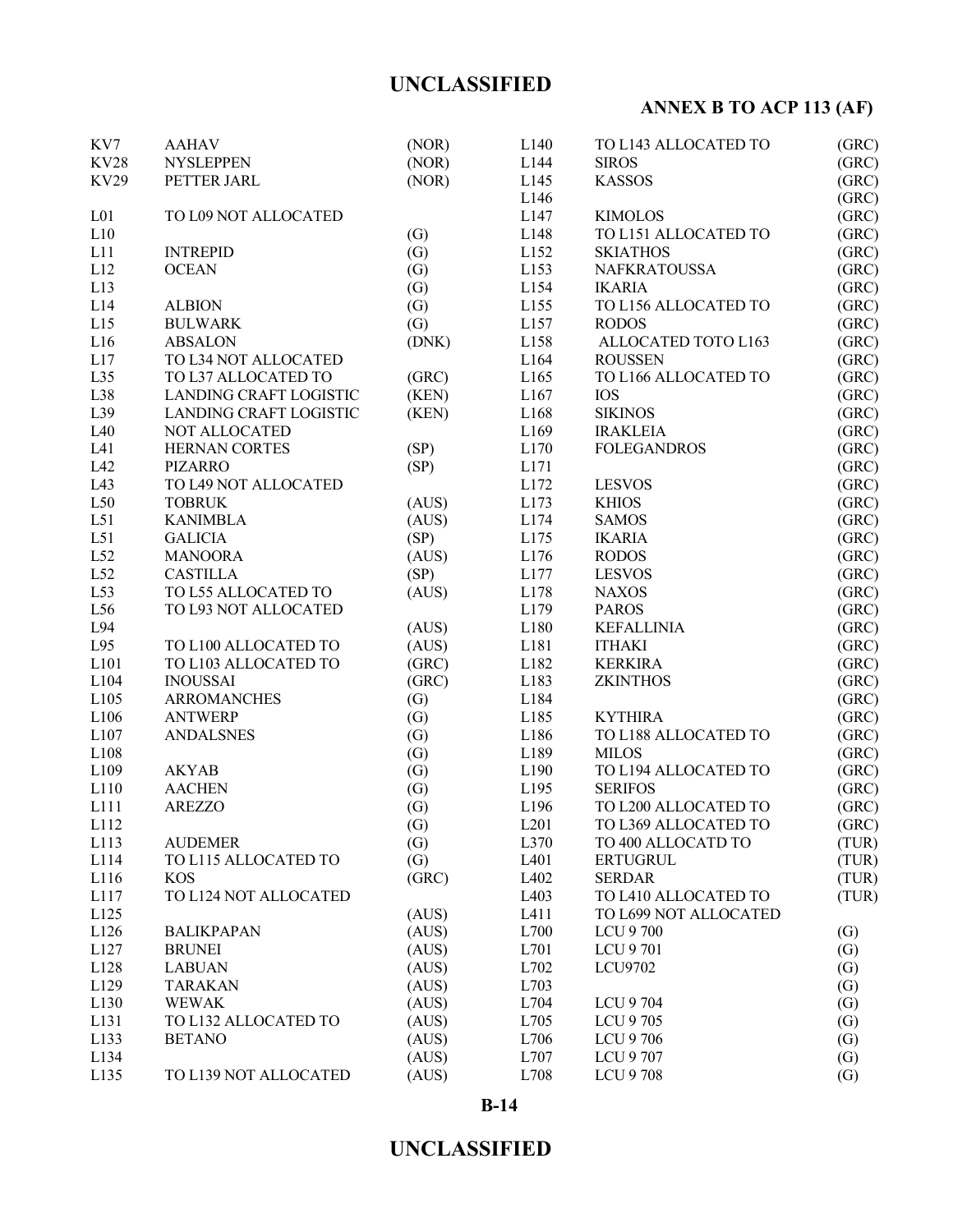# **ANNEX B TO ACP 113 (AF)**

| L709  | LCU 9709                    | (G)               | L3514 | LCU 06 9735                | (G)   |
|-------|-----------------------------|-------------------|-------|----------------------------|-------|
| L710  | LCU 9710                    | (G)               | L3515 | LCU 07 9736                | (G)   |
| L711  | LCU 9711                    | (G)               | L3516 | LCU 08 9737                | (G)   |
| L712  | LCU 9712                    | (G)               | L3517 | LCU 09 9738                | (G)   |
| L713  | LCU 9713                    | (G)               | L3518 | LCU 10 9739                | (G)   |
| L714  | LCU 9717                    | (G)               | L3519 | TO L3520 ALLOCATED TO      | (G)   |
| L715  | LCU 9715                    | (G)               | L4001 | TO L4209 ALLOCATED TO      | (G)   |
| L716  | TO L749 ALLOCATED TO        | (G)               | L4210 | TO L4499 NOT ALLOCATED     |       |
| L750  | TO L761 ALOCATED TO         | (D)               | L4500 |                            | (NOR) |
| L762  | <b>LACHS</b>                | (D)               | L4501 |                            | (NOR) |
| L763  | TO L764 ALLOCATED TO        | (D)               | L4502 |                            | (NOR) |
| L765  | <b>SCHLEI</b>               | (D)               | L4503 | SOEROEYSUND                | (NOR) |
| L766  | TO L768 ALLOCATED TO        | (D)               | L4504 |                            | (NOR) |
| L769  | <b>ZANDER</b>               | (D)               | L4505 |                            | (NOR) |
| L770  | TO L772 ALLOCATED TO        | (D)               | L4506 |                            | (NOR) |
| L773  | <b>LCM 14 SARDELLE</b>      | (D)               | L4507 |                            | (NOR) |
| L774  | TO L779 ALLOCATED TO        | (D)               | L4508 | TO 4509 NOT ALLOCATED      |       |
|       |                             |                   |       |                            |       |
| L780  | LCM 21 HUMMER               | (D)               | L4510 | <b>TRONDENES</b>           | (NOR) |
| L781  |                             | (D)               | L4511 | <b>HYSNES</b>              | (NOR) |
| L782  | <b>LCM 23 KRABBE</b>        | (D)               | L4512 | <b>HELLEN</b>              | (NOR) |
| L783  | LCM 24 AUSTER               | (D)               | L4513 | <b>TORAAS</b>              | (NOR) |
| L784  | LCM 25 MUSCHEL              | (D)               | L4514 | <b>MOEVIK</b>              | (NOR) |
| L785  | LCM 26 KORALLE              | (D)               | L4520 | <b>SKROLSVIK</b>           | (NOR) |
| L786  | <b>LCM 27 GARNELE</b>       | (D)               | L4521 | <b>KRAAKENES</b>           | (NOR) |
| L787  | <b>LCM 28 LANGUSTE</b>      | (D)               | L4522 | <b>STANGNES</b>            | (NOR) |
| L788  | TO L799 ALLOCATED TO        | (D)               | L4523 | <b>KJOEKOEY</b>            | (NOR) |
| L800  | <b>ROTTERDAM</b>            | (HOL)             | L4524 | <b>MOERVIKA</b>            | (NOR) |
| L801  | <b>JOHAN DE WITT</b>        | (HOL)             | L4525 | <b>KOPAAS</b>              | (NOR) |
| L802  | TO L899 NOT ALLOCATED       |                   | L4526 | <b>TANGEN</b>              | (NOR) |
| L900  | TO L999 CLASSE LCM DES FM 1 | (F)               | L4527 | <b>ODDANE</b>              | (NOR) |
|       | <b>RHINE</b>                |                   | L4528 | <b>MALMOEYA</b>            | (NOR) |
| L3001 | TO L3003 ALLOCATED TO       | (G)               | L4529 | <b>BRETTINGEN</b>          | (NOR) |
| L3004 | <b>SIR BEDIVERE</b>         | (G)               | L4530 | <b>LOEKKHAUG</b>           | (NOR) |
| L3005 | <b>SIR GALAHAD</b>          | (G)               | L4531 | <b>SOERVIKNES</b>          | (NOR) |
| L3006 | <b>LARGS BAY</b>            | (G)               | L4532 | <b>OSTERNES</b>            | (NOR) |
| L3007 | <b>LYME BAY</b>             | (G)               | L4533 | <b>FJELL</b>               | (NOR) |
| L3008 | <b>MOUNTS BAY</b>           | (G)               | L4534 | <b>LEROEY</b>              | (NOR) |
| L3009 | <b>CARDIGAN BAY</b>         | (G)               | L4540 | <b>HAVOEY</b>              | (NOR) |
| L3010 | TO L3026 ALLOCATED TO       | (G)               | L4541 | <b>KAMOEY</b>              | (NOR) |
| L3027 | <b>SIR GERAINT</b>          | (G)               | L4542 | <b>BONDOEY</b>             | (NOR) |
| L3028 | TO L3035 ALLOCATED TO       | (G)               | L4543 | <b>RYPOEY</b>              | (NOR) |
| L3036 | <b>SIR PERCIVALE</b>        | (G)               | L4544 | <b>EKKEROEY</b>            | (NOR) |
| L3037 | TO L3045 ALLOCATED TO       | (G)               | L4545 | <b>KJELMOEY</b>            | (NOR) |
| L3046 | TO L3100 NOT ALLOCATED      |                   | L4546 | <b>REINOEY</b>             | (NOR) |
| L3101 | TO L3105 ALLOCATED TO       | (G)               | L4547 | TO L4598 ALLOCATED TO      | (NOR) |
| L3505 | <b>SIR TRISTRAM</b>         | (G)               | L4590 | <b>SOEROEYSUND</b>         | (NOR) |
| L3506 | TO L3507 ALLOCATED TO       | (G)               | L4591 | <b>MAURSUND</b>            | (NOR) |
| L3508 | LCU 9 3508                  | (G)               | L4592 | <b>TJELDSUND</b>           | (NOR) |
| L3509 | LCU 01 9730                 | (G)               | L7500 | TO L7999 ALLOATED TO       | (D)   |
| L3510 | LCU 02 9731                 | (G)               | L9000 | <b>BATIMENTS DE DEBARQ</b> | (F)   |
| L3511 | LCU 03 9732                 | (G)               |       | <b>FRANCAIS</b>            |       |
| L3512 | LCU 04 9733                 | $\left( G\right)$ | L9001 | L9010 ALLOCATED TO         | (F)   |
| L3513 | LCU 05 9734                 | (G)               | L9011 | <b>FOUDRE</b>              | (F)   |
|       |                             |                   |       |                            |       |

#### **B-15**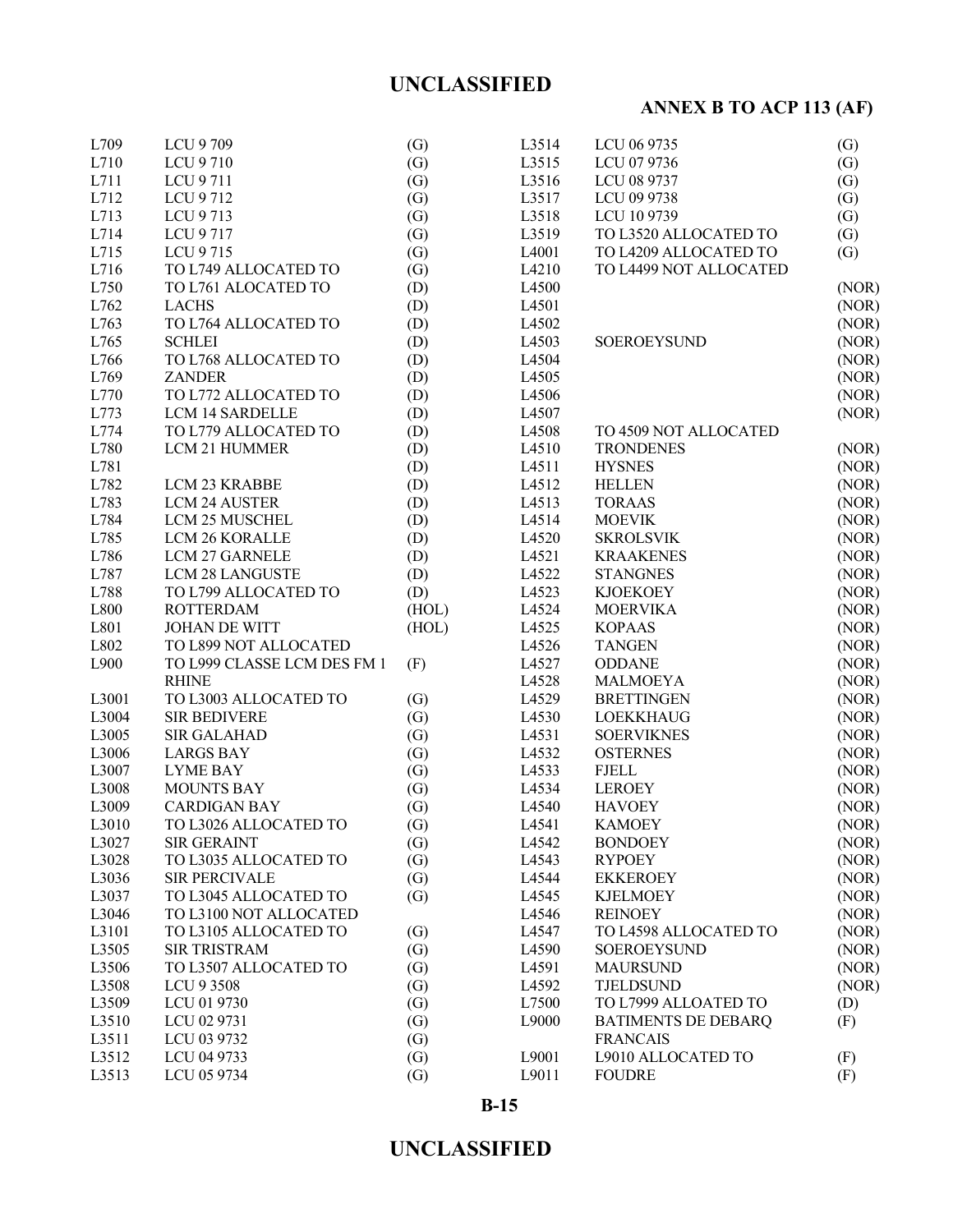# **ANNEX B TO ACP 113 (AF)**

| L9012 | <b>SIROCO</b>                                 | (F)   | L9547           | <b>RRC L9547</b>            | (HOL)             |
|-------|-----------------------------------------------|-------|-----------------|-----------------------------|-------------------|
| L9013 | <b>MISTRAL</b>                                | (F)   | L9548           | <b>RRC L9548</b>            | (HOL)             |
| L9014 | <b>TONNERRE</b>                               | (F)   | L9549           | <b>RRC L9549</b>            | (HOL)             |
| L9015 | TO L9020 ALLOCATED TO                         | (F)   | L9550           | <b>RRC L9550</b>            | (HOL)             |
| L9021 | <b>OURAGAN</b>                                | (F)   | L9551           | <b>RRC L9551</b>            | (HOL)             |
| L9022 | ORAGE                                         | (F)   | L9552           | <b>RRC L9552</b>            | (HOL)             |
| L9023 | TO L9029 ALLOCATED TO                         | (F)   | L9553           | <b>RRC L9553</b>            | (HOL)             |
| L9030 | <b>CHAMPLAIN</b>                              | (F)   | L9554           | <b>RRC L9554</b>            | (HOL)             |
| L9031 | <b>FRANCIS GARNIER</b>                        | (F)   | L9555           | <b>RRC L9555</b>            | (HOL)             |
| L9032 | <b>DUMONT D'URVILLE</b>                       | (F)   | L9556           | <b>RRC L9556</b>            | (HOL)             |
| L9033 | <b>JACQUES CARTIER</b>                        | (F)   | L9557           | <b>RRC L9557</b>            | (HOL)             |
| L9034 | <b>GRANDIERE (LA)</b>                         | (F)   | L9558           | <b>RRC L9558</b>            | (HOL)             |
| L9035 | TO L9049 ALLOCATED TO                         | (F)   | L9559           | <b>RRC L9559</b>            | (HOL)             |
| L9050 | <b>CHALANDS DE</b>                            | (F)   | L9560           | <b>RRC L9560</b>            | (HOL)             |
|       | DEBARQUEMENT FRANCAIS                         |       | L9561           | <b>RRC L9561</b>            | (HOL)             |
| L9051 | <b>SABRE</b>                                  | (F)   | L9562           | <b>RRC L9562</b>            | (HOL)             |
| L9052 | <b>DAGUE</b>                                  | (F)   | L9563           | <b>RRC L9563</b>            | (HOL)             |
| L9053 | TO L9060 ALLOCATED TO                         | (F)   | L9564           | <b>RRC L9564</b>            | (HOL)             |
| L9061 | <b>RAPIERE</b>                                | (F)   | L9700           | <b>ITALIAN NAVY LANDING</b> | (I)               |
| L9062 | <b>HALLEBARDE</b>                             | (F)   |                 | <b>CRAFT</b>                |                   |
| L9063 | TO L9069 ALLOCATED TO                         | (F)   | L9701           | TO L9856 LCVP               |                   |
| L9070 |                                               |       | L9857           | TO L9883 LSS                | (I)               |
| L9071 | <b>JAVELINE</b><br>TO L9076 ALLOCATED TO      | (F)   |                 |                             | (I)               |
|       |                                               | (F)   | L9884           | TO L9891                    | (I)               |
| L9077 | <b>BOUGAINVILLE</b>                           | (F)   | L9892           | <b>SAN GIORGIO</b>          | (I)               |
| L9078 | TO L9089 ALLOCATED TO                         | (F)   | L9893           | <b>SAN MARCO</b>            | (I)               |
| L9090 | <b>GAPEAU</b>                                 | (F)   | L9894           | <b>SAN GIUSTO</b>           | (I)               |
| L9091 | TO L9099 ALLOCATED TO                         | (F)   | L9895           | <b>TO L9899 LSS</b>         | (1)               |
| L9100 | TO L9499 ENGINES AMPHIBES                     | (F)   | L9900           | <b>ITALIAN NAVY LCM</b>     | (I)               |
|       | <b>FRANCAIS</b>                               |       | L9901           | TO L9999 ALLOCATED TO       | (I)               |
| L9500 | TO L9699 NETHERLAND<br><b>ASSAULT VESSELS</b> | (HOL) | L10000          | TO L10090 ALLOCATED TO      | (F)               |
| L9525 | <b>LCU L9525</b>                              | (HOL) | M <sub>01</sub> | TO M10 ALLOCATED TO         | (G)               |
| L9526 | <b>LCU L9526</b>                              | (HOL) | M11             | <b>DIANA</b>                | (SP)              |
| L9527 | <b>LCU L9527</b>                              | (HOL) | M11             | <b>MAHAMIRU</b>             | (MLA)             |
| L9528 | <b>LCU L9528</b>                              | (HOL) | M12             | <b>JERAI</b>                | (MLA)             |
| L9529 | <b>LCU L9529</b>                              | (HOL) | M13             | <b>LEDANG</b>               | (MLA)             |
| L9530 | LCVP L9530                                    | (HOL) | M14             | <b>KINABALU</b>             | (MLA)             |
| L9531 | LCVP L9531                                    | (HOL) | M15             | TO M20 ALLOCATED TO         | (MLA)             |
| L9532 | LCVP L9532                                    | (HOL) | M <sub>21</sub> | TO M24 NOT ALLOCATED        |                   |
| L9533 | LCVP L9533                                    | (HOL) | M22             | <b>EBRO</b>                 | (SP)              |
| L9534 | LCVP L9534                                    | (HOL) | M25             | <b>GENIL</b>                | (SP)              |
| L9135 | LCVP L9535                                    | (HOL) | M26             | ODIEL                       | (SP)              |
| L9136 | LCVP L9536                                    | (HOL) | M27             | ${\rm SIL}$                 | (SP)              |
| L9137 | LCVP L9537                                    | (HOL) | M28             |                             | (SP)              |
| L9138 | LCVP L9538                                    | (HOL) | M29             | <b>BRECON</b>               | $\left( G\right)$ |
| L9139 | LCVP L9539                                    | (HOL) | M30             | <b>LEDBURY</b>              | (G)               |
| L9140 | LCVP L9540                                    | (HOL) | M31             | <b>CATTISTOCK</b>           | (G)               |
| L9141 | LCVP L9541                                    | (HOL) | M31             | <b>SEGURA</b>               | (SP)              |
| L9542 | <b>RRC L9542</b>                              | (HOL) | M32             | <b>COTTESMORE</b>           | $\left( G\right)$ |
| L9543 | <b>RRC L9543</b>                              | (HOL) | M32             | <b>SELLA</b>                | (SP)              |
| L9544 | <b>RRC L9544</b>                              | (HOL) | M33             | <b>BROCKLESBY</b>           | (G)               |
| L9545 | <b>RRC L9545</b>                              | (HOL) | M33             | <b>TAMBRE</b>               | (SP)              |
|       |                                               |       | M34             |                             |                   |
| L9546 | <b>RRC L9546</b>                              | (HOL) |                 | <b>MIDDLETON</b>            | (G)               |

#### **B-16**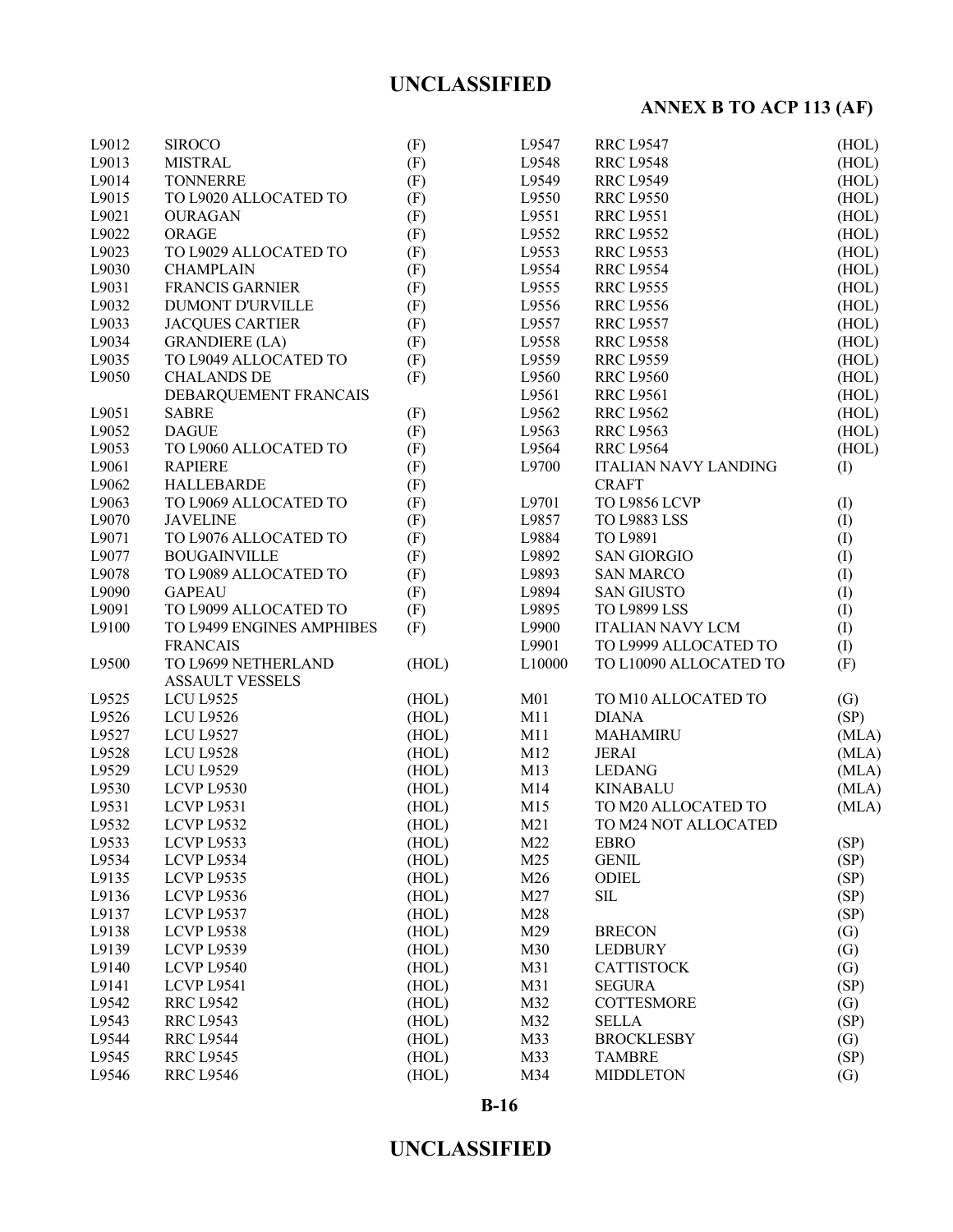# **ANNEX B TO ACP 113 (AF)**

| M34  | <b>TURIA</b>          | (SP)              | M213 | <b>KLEIO</b>          | (GRC) |
|------|-----------------------|-------------------|------|-----------------------|-------|
| M35  | <b>DULVERTON</b>      | (G)               | M214 | <b>AVRA</b>           | (GRC) |
| M35  | <b>DUERO</b>          | (SP)              | M215 | TO M224 ALLOCATED TO  | (D)   |
| M36  | <b>TAJO</b>           | (SP)              | M225 | TO M230 ALLOCATED TO  | (G)   |
| M37  | <b>CHIDDINGFOLD</b>   |                   | M231 |                       |       |
|      |                       | (G)               |      | TO M233 ALLOCATED TO  | (NZL) |
| M38  | <b>ATHERSONE</b>      | (G)               | M234 | TO M239 NOT ALLOCATED |       |
| M39  | <b>HURWORTH</b>       | (G)               | M240 | <b>PLEIAS</b>         | (GRC) |
| M40  |                       | (G)               | M241 | <b>KICHLI</b>         | (GRC) |
| M41  | <b>QUORN</b>          | (G)               | M242 | <b>KISSA</b>          | (GRC) |
| M42  | TO M56 ALLOCATED TO   | (G)               | M243 | TO M245 ALLOCATED TO  | (GRC) |
| M57  | TO M59 ALLOCATED TO   | (GRC)             | M246 | <b>AIGLI</b>          | (GRC) |
| M060 | <b>ERATO</b>          | (GRC)             | M247 | <b>DAFNI</b>          | (GRC) |
| M061 | <b>EVNIKI</b>         | (GRC)             | M248 | <b>AIDON</b>          | (GRC) |
| M62  | <b>EUROPE</b>         | (GRC)             | M249 | TO M253 ALLOCATED TO  | (GRC) |
| M63  | <b>KALLISTO</b>       | (GRC)             | M254 | <b>NIOVI</b>          | (GRC) |
| M64  | TO M79 ALLOCATED TO   | (GRC)             | M256 | TO M259 ALLOCATED TO  | (TUR) |
| M80  | TO M81 ALLOCATED TO   | (AUS)             | M260 | <b>EDINCIK</b>        | (TUR) |
| M82  | <b>HUON</b>           | (AUS)             | M261 | <b>EDREMIT</b>        | (TUR) |
| M83  | <b>HAWKSBURY</b>      | (AUS)             | M262 | <b>ENEZ</b>           | (TUR) |
| M84  | <b>NORMAN</b>         | (AUS)             | M263 | <b>ERDEK</b>          | (TUR) |
| M85  | <b>GASCOYNE</b>       | (AUS)             | M264 | <b>ERDEMLI</b>        | (TUR) |
| M86  | <b>DIAMANTINA</b>     | (AUS)             | M265 | <b>ALANYA</b>         | (TUR) |
| M87  | YARRA                 | (AUS)             | M266 | <b>AMASSRA</b>        | (TUR) |
| M88  | TO M99 ALLOCATED TO   | (AUS)             | M267 | <b>AYVALIK</b>        | (TUR) |
| M100 |                       | $\left( G\right)$ | M268 | <b>AKCACOCA</b>       | (TUR) |
| M101 | <b>SANDOWN</b>        | (G)               | M269 | <b>ANAMUR</b>         | (TUR) |
| M102 | <b>INVERNESS</b>      | (G)               | M270 | <b>AKCAY</b>          | (TUR) |
| M103 | <b>CROMER</b>         | (G)               | M271 | TO M293 ALLOCATED TO  | (TUR) |
| M104 | <b>WALNEY</b>         | (G)               | M294 | TO M299 ALLOCATED TO  | (G)   |
| M105 | <b>BRIDPORT</b>       | (G)               | M300 | TO M312 ALLOCATED TO  | (NOR) |
| M106 | <b>PENZANCE</b>       | (G)               | M314 | <b>ALTA</b>           | (NOR) |
| M107 | <b>PEMBROKE</b>       | (G)               |      |                       |       |
| M108 | <b>GRIMSBY</b>        |                   | M315 |                       | (NOR) |
|      |                       | (G)               | M318 | TO M339 ALLOCATED TO  | (NOR) |
| M109 | <b>BANGOR</b>         | (G)               | M340 | <b>OKSOEY</b>         | (NOR) |
| M110 | <b>RAMSEY</b>         | $\left( G\right)$ | M341 | <b>KARMOEY</b>        | (NOR) |
| M111 | <b>BLYTH</b>          | (G)               | M342 | <b>MAALOEY</b>        | (NOR) |
| M112 | <b>SHOREHAM</b>       | (G)               | M343 | <b>HINNOEY</b>        | (NOR) |
| M113 | TO M115 ALLOCATED TO  | (G)               | M344 | TO M349 ALLOCATED TO  | (NOR) |
| M116 |                       | $\left( G\right)$ | M350 | <b>ALTA</b>           | (NOR) |
| M117 | TO M133 ALLOCATED TO  | (G)               | M351 | <b>OTRA</b>           | (NOR) |
| M134 | LAKSAMANA HANG NADIM  | (MLA)             | M352 | <b>RAUMA</b>          | (NOR) |
| M135 | LAKSAMANA TUN ABDUL   | (MLA)             | M353 | <b>ORKLA</b>          | (NOR) |
|      | <b>JAMIL</b>          |                   | M354 | <b>GLOMMA</b>         | (NOR) |
| M136 | LAKSAMANA MUHAMMAD    | (MLA)             | M355 | TO M359 ALLOCATED TO  | (NOR) |
|      | <b>AMIN</b>           |                   | M360 | TO M380 NOT ALLOCATED |       |
| M137 | LAKSAMANA TAN PUSMAH  | (MLA)             | M381 | TO M390 ALLOCATED TO  | (G)   |
| M140 | TO M180 NOT ALLOCATED |                   | M391 | TO M451 ALLOCATED TO  | (POR) |
| M181 | TO M186 ALLOCATED TO  | (AUS)             |      |                       |       |
| M187 | TO M200 ALLOCATED TO  | (D)               | M452 | TO M469 ALLOCATED TO  | (G)   |
| M201 | TO M209 ALLOCATED TO  | (GRC)             | M470 | TO M475 ALLOCATED TO  | (BEL) |
| M210 | <b>THALEIA</b>        | (GRC)             | M476 | <b>MERKSEM</b>        | (BEL) |
| M211 | <b>ALKYON</b>         | (GRC)             | M477 | TO M482 ALLOCATED TO  | (BEL) |
| M212 |                       | (GRC)             | M483 | <b>OUGREE</b>         | (BEL) |
|      |                       |                   | M484 | TO M499 ALLOCATED TO  | (BEL) |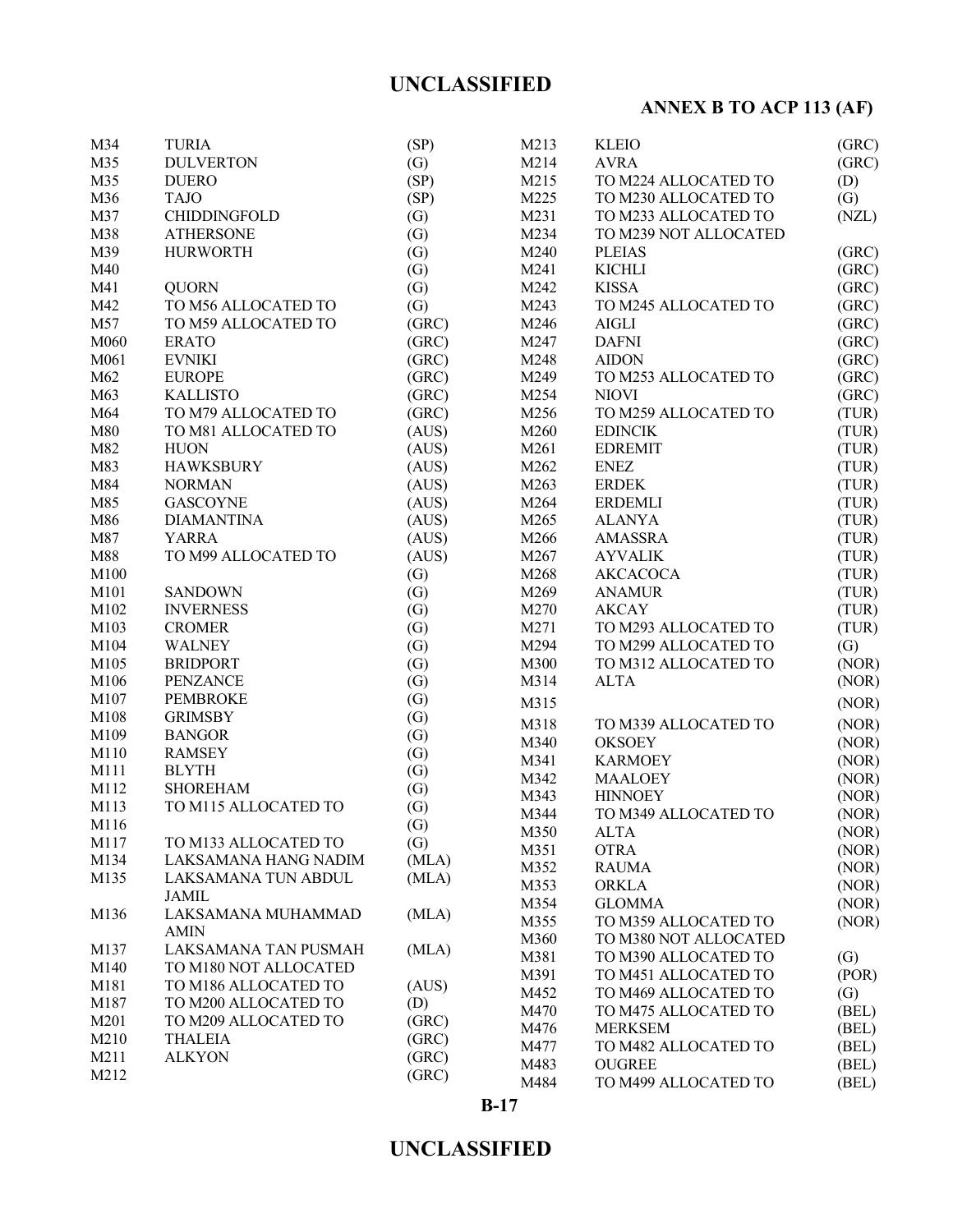# **ANNEX B TO ACP 113 (AF)**

| M500 | <b>FOCA</b>            | (TUR) | M856              | <b>MAASSLUIS</b>      | (HOL) |
|------|------------------------|-------|-------------------|-----------------------|-------|
| M501 | <b>FETHIYE</b>         | (TUR) | M857              | <b>MAKKUM</b>         | (HOL) |
| M502 | <b>FATSA</b>           | (TUR) | M858              | <b>MIDDELBURG</b>     | (HOL) |
| M503 | <b>FINIKE</b>          | (TUR) | M859              | <b>HELLEVOETSLUIS</b> | (HOL) |
| M504 | TO M513 ALLOCATED TO   | (TUR) | M860              | <b>SCHIEDAM</b>       | (HOL) |
| M514 | <b>SILIFKE</b>         | (TUR) | M861              | <b>URK</b>            | (HOL) |
| M515 | <b>SAROS</b>           | (TUR) | M862              | ZIERIKZEE             | (HOL) |
| M516 | <b>SIGACIK</b>         | (TUR) | M863              | <b>VLAARDINGEN</b>    | (HOL) |
| M517 | <b>SAPANCA</b>         | (TUR) | M864              | WILLEMSTAD            | (HOL) |
| M518 | <b>SARIYER</b>         | (TUR) | M865              | TO M869 ALLOCATED TO  | (HOL) |
| M519 |                        | (TUR) | M900              | TO M901 ALLOCATED TO  | (BEL) |
| M520 | <b>KARAMURSEL</b>      | (TUR) | M902              | VAN HAVERBEKE         | (BEL) |
| M521 | <b>KEREMPE</b>         | (TUR) | M903              | <b>DUFOUR</b>         | (BEL) |
| M522 | <b>KILIMLI</b>         | (TUR) | M904              | DE BROUWER            | (BEL) |
| M523 | TO M539 ALLOCATED      | (TUR) | M905              |                       | (BEL) |
| M540 | TO M573 ALLOCATED TO   | (DNK) | M906              | <b>BREYDEL</b>        | (BEL) |
| M574 | <b>GROENSUND</b>       | (DNK) | M907              |                       | (BEL) |
| M575 | TO M599 ALLOCATED TO   | (DNK) | M908              | <b>TRUFFAUT</b>       | (BEL) |
| M600 | DRAGUEURS ET CHASSEURS | (F)   | M909              | <b>BOVESSE</b>        | (BEL) |
|      | DE MINES FRANCAIS      |       | M910              | TO M914 ALLOCATED TO  | (BEL) |
| M601 | TO M610 ALLOCATED TO   | (F)   | M915              | <b>ASTER</b>          | (BEL) |
| M611 | <b>VULCAIN</b>         | (F)   | M916              | <b>BELLIS</b>         | (BEL) |
| M612 | TO M613 ALLOCATED TO   | (F)   | M917              | <b>CROCUS</b>         | (BEL) |
| M614 | <b>STYX</b>            | (F)   | M918              | <b>DIANTHUS</b>       | (BEL) |
| M615 | TO M621 ALLOCATED TO   | (F)   | M919              | <b>FUCHSIA</b>        | (BEL) |
| M622 | <b>PLUTON</b>          | (F)   | M920              | <b>IRIS</b>           | (BEL) |
| M623 | TO M640 ALLOCATED TO   | (F)   | M921              | <b>LOBELIA</b>        | (BEL) |
| M641 | <b>ERIDAN</b>          | (F)   | M922              | <b>MYOSOTIS</b>       | (BEL) |
| M642 | <b>CASSIOPEE</b>       | (F)   | M923              | <b>NARCIS</b>         | (BEL) |
| M643 | ANDROMEDE              | (F)   | M924              | PRIMULA               | (BEL) |
| M644 | <b>PEGASE</b>          | (F)   | M925              | TO M950 ALLOCATED TO  | (BEL) |
| M645 | <b>ORION</b>           | (F)   | M1000             | TO M1049 ALLOCATED TO | (TUR) |
| M646 | CROIX DU SUD           | (F)   | M1050             | TO M1051 ALLOCATED TO | (D)   |
| M647 | <b>AIGLE</b>           | (F)   | M1052             | <b>MUEHLAUSEN</b>     | (D)   |
| M648 | <b>LYRE</b>            | (F)   | M1053             | TO M1057 ALLOCATED TO | (D)   |
| M649 | <b>PERSEE</b>          | (F)   | M1058             | <b>FULDA</b>          | (D)   |
| M650 | <b>SAGITTAIRE</b>      | (F)   | M1059             | WEILHEIM              | (D)   |
| M651 | <b>VERSEAU</b>         | (F)   | M1060             | <b>WEIDEN</b>         | (D)   |
| M651 | <b>ERIDAN</b>          | (F)   | M1061             | <b>ROTTWEIL</b>       | (D)   |
| M652 | <b>CEPHEE</b>          | (F)   | M <sub>1062</sub> | SULZBACH-ROSENBERG    | (D)   |
| M653 | <b>CAPRICORNE</b>      | (F)   | M1063             | <b>BAD BEVENSEN</b>   | (D)   |
| M654 | TO M769 ALLOCATED TO   | (F)   | M1064             | <b>GROEMITZ</b>       | (D)   |
| M770 | <b>ANTARES</b>         | (F)   | M1065             | <b>DILLINGEN</b>      | (D)   |
| M771 | <b>ALTAIR</b>          | (F)   | M1066             | <b>FRANKENTHAL</b>    | (D)   |
| M772 | <b>ALDEBARAN</b>       | (F)   | M1067             | <b>BAD RAPPENAU</b>   | (D)   |
| M773 | TO M799 ALLOCATED TO   | (F)   | M1068             | <b>DATTELN</b>        | (D)   |
| M800 | TO M849 ALLOCATED TO   | (HOL) | M1069             | <b>HOMBURG</b>        | (D)   |
| M850 | <b>ALKMAAR</b>         | (HOL) | M1070             | TO M1089 ALLOCATED TO | (D)   |
| M851 | <b>DELFZIJL</b>        | (HOL) | M1090             | <b>PEGNITZ</b>        | (D)   |
| M852 | DORDRECHT              | (HOL) | M1091             | <b>KULMBACH</b>       | (D)   |
| M853 | <b>HAARLEM</b>         | (HOL) | M1092             | <b>HAMELN</b>         | (D)   |
| M854 | <b>HARLINGEN</b>       | (HOL) | M1093             | <b>AUERBACH/OPF</b>   | (D)   |
| M855 | <b>SCHEVENINGEN</b>    | (HOL) | M1094             | <b>ENSDORF</b>        | (D)   |
|      |                        |       |                   |                       |       |

### **B-18**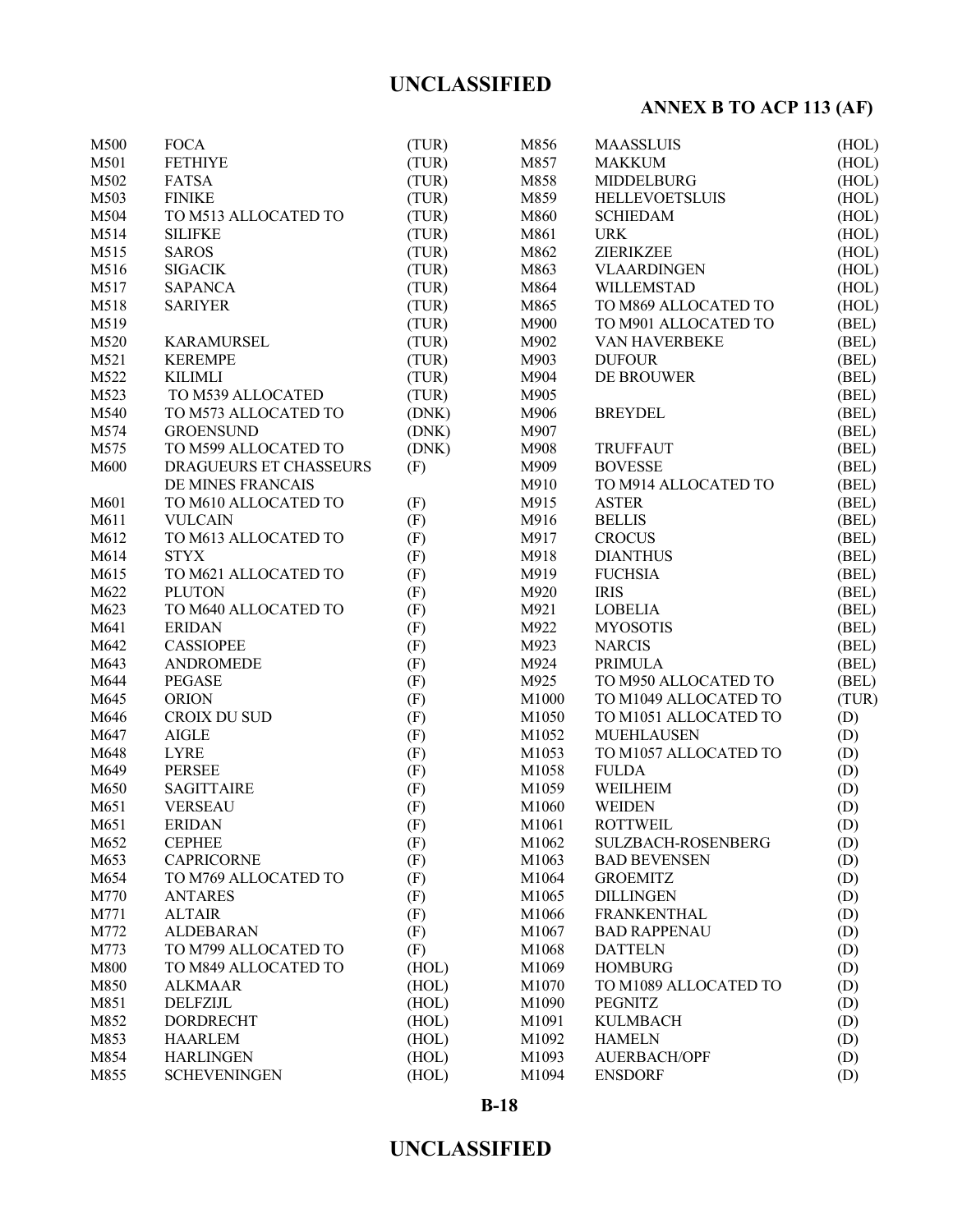# **ANNEX B TO ACP 113 (AF)**

| M1095 | <b>UEBERHERRN</b>                       | (D)   | M2611            |                             | (G)       |
|-------|-----------------------------------------|-------|------------------|-----------------------------|-----------|
| M1096 | <b>PASSAU</b>                           | (D)   | M2612            |                             | (MLA)     |
| M1097 | <b>LABOE</b>                            | (D)   | M2613            | TO M2618 ALLOCATED TO       | (G)       |
| M1098 | <b>SIEGBURG</b>                         | (D)   | M2619            | M2649 ALLOCATED TO          | (G)       |
| M1099 | <b>HERTEN</b>                           | (D)   | M2650            | TO M2657 ALLOCATED TO       | (D)       |
| M1101 |                                         | (G)   | M2658            | <b>FRAUENLOB</b>            | (D)       |
| M1102 | <b>BROLGA</b>                           | (AUS) | M2659            |                             | (D)       |
| M1103 | TO M1120 ALLOCATED TO                   | (G)   | M2660            | <b>GEFION</b>               | (D)       |
| M1121 | <b>BERMAGUI</b>                         | (AUS) | M2661            | TO M2664 ALLOCATED TO       | (D)       |
| M1122 | TO M1126 ALLOCATED TO                   | (G)   | M2665            | <b>LORELEY</b>              | (D)       |
| M1127 |                                         | (MLA) | M2666            |                             | (D)       |
| M1128 | TO M1133 ALLOCATED TO                   | (G)   | M2667            |                             | (D)       |
| M1134 |                                         | (MLA) | M2668            | TO M2699 ALLOCATED TO       | (D)       |
| M1135 | TO M1142 ALLOCATED TO                   | (G)   | M2699            |                             | (D)       |
| M1143 |                                         | (MLA) | M2700            | TO M2798 NOT ALLOCATED      |           |
| M1144 | TO M1150 ALLOCATED TO                   | (G)   | M2799            | <b>ALLOCATED TO</b>         | (G)       |
| M1151 | <b>IVESTON</b>                          | (G)   | M2800            | TO M5221 NOT ALLOCATED      |           |
| M1152 | TO M1162 ALLOCATED TO                   | (G)   | M5222            | TO M5229 ALLOCATED TO       | (I)       |
| M1163 |                                         | (MLA) | M5300            | <b>ITALIAN MINESWEEPERS</b> | (I)       |
| M1164 | TO M1165 ALLOCATED TO                   | (G)   | M5301            | TO M5430 ALLOCATED TO       | (1)       |
| M1166 |                                         | (G)   | M5431            | <b>STORIONE</b>             | (1)       |
| M1167 |                                         | (G)   | M5432            |                             |           |
| M1168 |                                         | (MLA) | M5433            | <b>SQUALO</b>               | (1)       |
| M1169 | TO M1171 ALLOCTED TO                    |       | M5434            | TO M5504 ALLOCATED TO       | (1)       |
|       |                                         | (G)   |                  |                             | (1)       |
| M1172 |                                         | (MLA) | M5504            |                             | (I)       |
| M1173 | TO M1184 ALLOCATED TO<br><b>KORAAGA</b> | (G)   | M5505            | <b>CEDRO</b>                | (I)       |
| M1185 |                                         | (AUS) | M5506            | TO M5515 ALLOCATED TO       | (1)       |
| M1186 | TO M1232 ALLOCATED TO                   | (G)   | M5516            | <b>PLATANO</b>              | (1)       |
| M1233 | TO M1249 NOT ALLOCATED                  |       | M5517            | TO M5518 ALLOCATED TO       | (I)       |
| M1250 | TO M1299 ALLOCATED TO                   | (D)   | M5519            | <b>MANDORLO</b>             | (I)       |
| M1300 | TO 1497 NOT ALLOCATED                   |       | M5520            | TO M5549 ALLOCATED TO       | (I)       |
| M1498 |                                         | (G)   | M5550            | <b>LERICI</b>               | (I)       |
| M1498 | TO 1630 NOT ALLOCATED                   |       | M5551            | <b>SAPRI</b>                | (1)       |
| M1631 |                                         | (G)   | M5552            | <b>MILAZZO</b>              | (1)       |
| M1632 | TO M1849 NOT ALLOCATED                  |       | M5553            | <b>VIESTE</b>               | (I)       |
| M1850 | TO M2003 ALLOCATED TO                   | (G)   | M5554            | <b>GAETA</b>                | (I)       |
| M2004 |                                         | (G)   | M5555            | <b>TERMOLI</b>              | (I)       |
| M2005 |                                         | (G)   | M5556            | <b>ALGHERO</b>              | (1)       |
| M2006 |                                         | (G)   | M5557            | <b>NUMANA</b>               | (1)       |
| M2007 | <b>HUMBER</b>                           | (G)   | M5558            | <b>CROTONE</b>              | (I)       |
| M2008 | TO M2010                                | (G)   | M5559            | <b>VIAREGGIO</b>            | (I)       |
| M2011 | ORWELL                                  | (G)   | M5560            | <b>CHIOGGIA</b>             | $\rm (I)$ |
| M2012 | TO M2014 ALLOCATED TO                   | (G)   | M5561            | <b>RIMINI</b>               | (I)       |
| M2015 | TO M2055 ALLOCATED TO                   | (G)   | M5562            | TO M5999 SPARE FOR          | (I)       |
| M2056 | TO M2600 NOT ALLOCATED                  |       | M6000            | TO M6299 SPARE FOR          | (F)       |
| M2601 |                                         | (G)   | M9001            | TO M9499 SPARE FOR          | (BEL)     |
| M2602 |                                         | (MLA) | M9511            | TO M999 SPARE FOR           | (NOR)     |
| M2603 |                                         | (G)   |                  |                             |           |
| M2604 |                                         | (MLA) | N <sub>0</sub> 1 | TO N03 ALLOCATED TO         | (G)       |
| M2605 |                                         | (G)   | N <sub>04</sub>  | <b>AKTION</b>               | (GRC)     |
| M2606 |                                         | (MLA) | N <sub>05</sub>  | <b>AMVRAKIA</b>             | (GRC)     |
| M2607 | TO M2609 ALLOCATED TO                   | (G)   | N <sub>06</sub>  | TO N10 ALLOCATED TO         | (GRC)     |
| M2610 |                                         | (MLA) | N11              | TO N32 ALLOCATED TO         | (G)       |

### **B-19**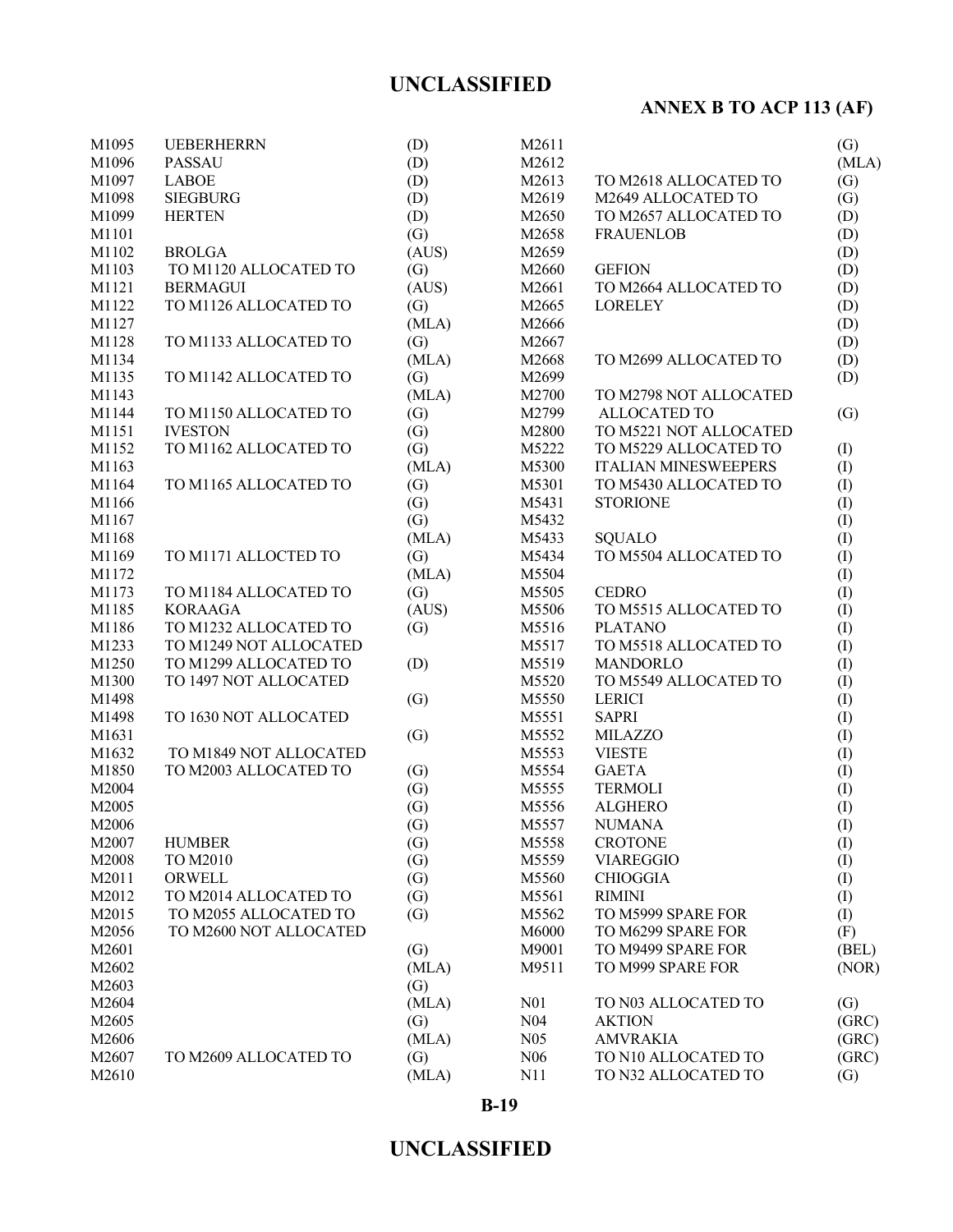# **ANNEX B TO ACP 113 (AF)**

| N33             | TO N38 ALLOCATED TO     | (NOR)             | O32             | <b>COMMODORE FLOTILLAS</b>              | (AUS)       |
|-----------------|-------------------------|-------------------|-----------------|-----------------------------------------|-------------|
| N39             | TO N42 ALLOCATED TO     | (DNK)             | O33             | TO 034 ALLOCATED TO                     | (AUS)       |
| N43             | <b>LINDORMEN</b>        | (DNK)             | O35             | TO 043 NOT ALLOCATED                    |             |
| N44             | <b>LOSSEN</b>           | (DNK)             | O44             |                                         | (AUS)       |
| N45             | TO N51 ALLOCATED TO     | (NOR)             | O45             | TO 048 NOT ALLOCATED                    |             |
| N52             | <b>VIDAR</b>            | (NOR)             | O49             | <b>CFP</b>                              | (G)         |
| N53             | <b>VIGRA</b>            | (NOR)             | O50             | <b>FOSF</b>                             | (G)         |
| N54             | TO N59 ALLOCATED TO     | (NOR)             | O51             |                                         | (G)         |
| N60             | TO N64 ALLOCATED TO     | (DNK)             | O52             | <b>FOST</b>                             | (G)         |
| N65             | TO N70 ALLOCATED TO     | $\left( G\right)$ | O53             | TO 064 ALLOCATED TO                     | (G)         |
| N71             | TO N79 ALLOCATED TO     | (F)               | O65             | <b>COMMW</b>                            | (G)         |
| N80             | <b>FALSTER</b>          | (DNK)             | O66             | TO 076 ALLOCATED TO                     | (G)         |
| N81             |                         | (DNK)             | O77             | COMSTANAVFORLANT                        | <b>NATO</b> |
| N82             | <b>MOEEN</b>            | (DNK)             | O78             | COMSTANAVFORCHAN                        | <b>NATO</b> |
| N83             | <b>SJAELLAND</b>        | (DNK)             | O79             |                                         | (G)         |
| N84             | TO N89 ALLOCATED TO     | (DNK)             | O80             | TO 099 ALLOCATED TO                     | (D)         |
| N90             | TO N99 NOT ALLOCATED    |                   | O100            | FO and SENIOR OFFICERS                  | (HOL)       |
| N100            | TO N109 ALLOCATED TO    | (TUR)             | O101            | <b>INSPECTOR GENERAL</b>                | (HOL)       |
| N110            |                         | (TUR)             |                 | NETHERLANDS ARMED                       |             |
| N111            | TO N119 ALLOCATED TO    | (TUR)             |                 | <b>FORCES</b>                           |             |
| N120            | TO N140 ALLOCATED TO    | (D)               | O102            | CINC ROYAL NETHERLAND                   | (HOL)       |
| N337            | TO N809 ALLOCATED TO    | (HOL)             |                 | <b>NAVY</b>                             |             |
|                 |                         |                   | O103            | CHIEF OF STAFF ROYAL                    | (HOL)       |
| <b>NL120</b>    | TO NL122 ALLOCATED TO   | (TUR)             |                 | NETHERLANDS NAVY                        |             |
| <b>NL123</b>    | <b>SARUCABEY</b>        | (TUR)             | O104            | TO 0119 SPARE FOR                       | (HOL)       |
| <b>NL124</b>    | <b>KARAMURSELBEY</b>    | (TUR)             | O120            | TO 0299 NOT ALLOCATED                   |             |
| <b>NL125</b>    | <b>OSMAN GAZI</b>       | (TUR)             | O300            | SO COASTAL SQN ROYAL                    | (NOR)       |
| <b>NL126</b>    | TO NL140 ALLOCATED TO   | (TUR)             |                 | NORWEGIAN NAVY                          |             |
| <b>NL401</b>    | TO NL405 ALLOCATED TO   | (TUR)             | O301            | <b>INSPECTOR GENERAL ROYAL</b>          | (NOR)       |
|                 |                         |                   |                 | NORWEGIAN NAVY                          |             |
| O01             |                         | (G)               | O302            | <b>CHIEF OF STAFF ROYAL</b>             | (NOR)       |
| O02             | <b>SLCNH PORTSMOUTH</b> | (G)               |                 | NORWEGIAN NAVY                          |             |
| O03             | FO PLYMOUTH             | (G)               | O303            | FO i/c HORTEN                           | (NOR)       |
| O04             |                         | (G)               | O304            | NO i/c KRISTIANSAND S                   | (NOR)       |
| O05             | FO PORTSMOUTH           | (G)               | O305            | FO i/c BERGEN                           | (NOR)       |
| O06             |                         | (G)               | O306            | NO i/c TRONDHEIM                        | (NOR)       |
| O07             | <b>FOSNNI</b>           | (G)               | O307            | FO IC NORTHERN NORWAY                   | (NOR)       |
| O08             | <b>FONA</b>             | (G)               | O308            | <b>SNO STAVANGER</b>                    | (NOR)       |
| O09             | <b>FOSM</b>             | $\left( G\right)$ | O309            | TO 0311 ALLOCATED TO                    | (NOR)       |
| O10             | TO 013 ALLOCATED TO     | (G)               | O312            | <b>COMMANDER Submarines</b>             | (NOR)       |
| O14             | <b>CAPIC GIBRALTAR</b>  | (G)               | O313            | <b>COMMANDER Coastal Forced</b>         | (NOR)       |
| O15             | <b>COMCLYDE</b>         | (G)               | O314            | TO 0319 ALLOCATED TO                    | (NOR)       |
| O16             | <b>FORY</b>             | (G)               | O320            | TO 0700 NOT ALLOCATED                   |             |
| O17             |                         | (G)               | O700            | TO 0729 ALLOCATED TO                    | (F)         |
| O18             | <b>CINCFLEET</b>        | (G)               | O730            | TO 0749 NOT ALLOCATED                   |             |
| O19             | TO 024 ALLOCATED TO     | (G)               |                 |                                         |             |
| O25             | <b>COMUKTG</b>          | (G)               | <b>P01</b>      | TO P10 NOT ALLOCATED                    |             |
| O <sub>26</sub> | TO 028 ALLOCATED TO     | (G)               | P11             | <b>BARCELO</b>                          | (SP)        |
| O29             | MARITIME COMMANDER      | (AUS)             | P12             | <b>LAYA</b>                             |             |
|                 |                         |                   | P13             |                                         | (SP)        |
| O30             | <b>AUTRALIAN FLEET</b>  | (AUS)             | P <sub>14</sub> | <b>JAVIER QUIROGA</b><br><b>ORDONEZ</b> | (SP)        |
| O31             | MARITIME COMMANDER NEW  | (NZL)             | P15             | <b>ACEVEDO</b>                          | (SP)        |
|                 |                         |                   |                 |                                         | (SP)        |
|                 | <b>ZEALAND</b>          |                   | P16             | <b>KONIDIS</b>                          | (GRC)       |

**B-20**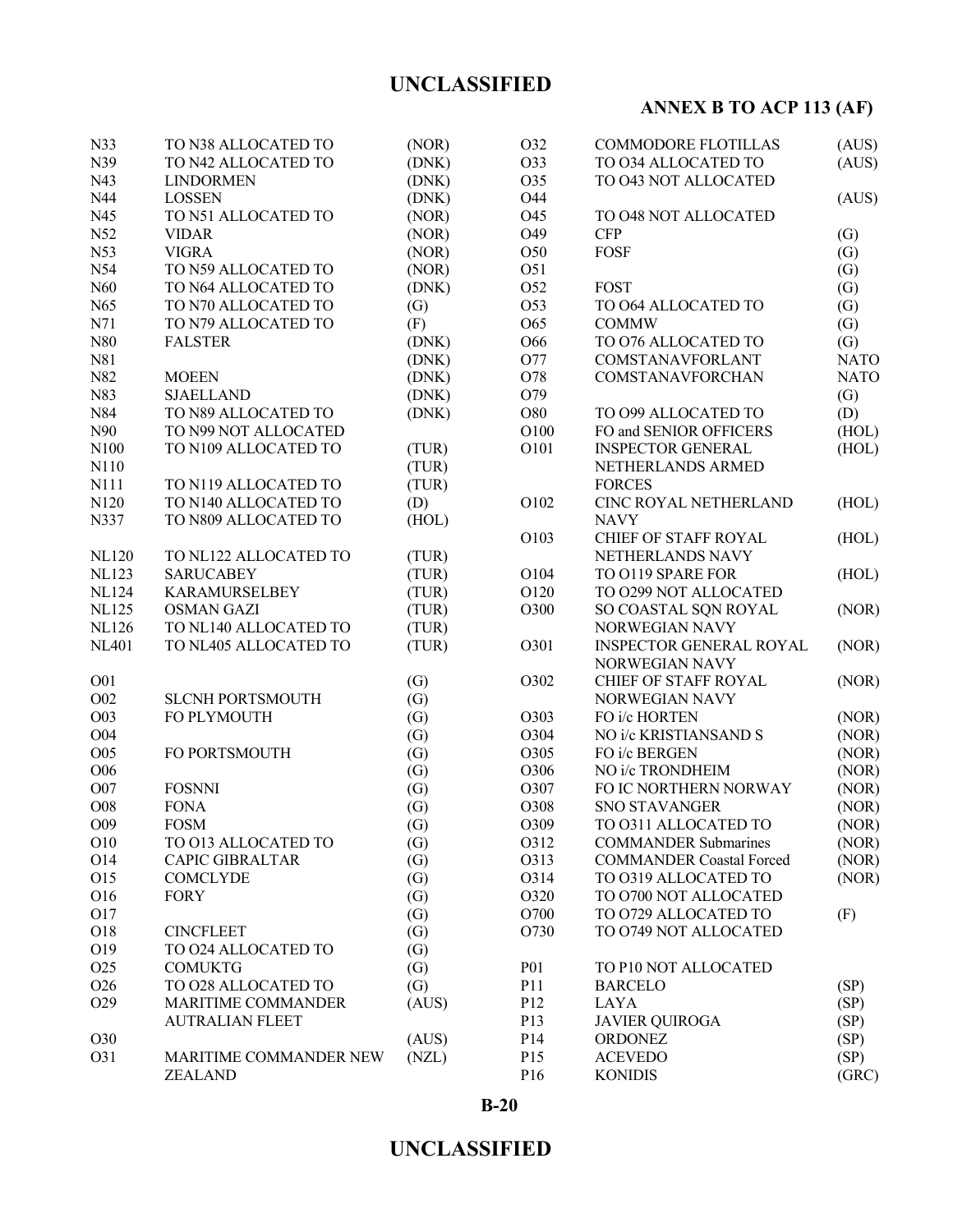# **ANNEX B TO ACP 113 (AF)**

| P16              | <b>CANDIDO PEREZ</b> | (SP)  | <b>P61</b>        | <b>POLEMISTIS</b>     | (GRC) |
|------------------|----------------------|-------|-------------------|-----------------------|-------|
| P17              |                      | (GRC) | P61               | <b>CHILREU</b>        | (SP)  |
| P18              |                      | (GRC) | P <sub>62</sub>   | <b>NIKI</b>           | (GRC) |
| P19              | <b>NAVMACHOS</b>     | (GRC) | P <sub>62</sub>   | <b>ALBORAN</b>        | (SP)  |
| P <sub>20</sub>  | <b>LASKOS</b>        | (GRC) | P63               | <b>ARNOMENDI</b>      | (SP)  |
| P21              | <b>BLESSAS</b>       | (GRC) | P <sub>63</sub>   | <b>DOXA</b>           | (GRC) |
| P <sub>21</sub>  | <b>ANAGA</b>         | (SP)  | P64               | <b>ELEFTHERIA</b>     | (GRC) |
| P22              | <b>MIKONIOS</b>      | (GRC) | P <sub>65</sub>   | <b>KARTERIA</b>       | (GRC) |
| P22              | <b>TAGOMAGO</b>      | (SP)  | P66               | <b>AGON</b>           | (GRC) |
| P <sub>2</sub> 3 | <b>TROUPAKIS</b>     | (GRC) | P67               | TO P68 ALLOCATED TO   | (GRC) |
| P <sub>2</sub> 3 | <b>MAROLA</b>        | (SP)  | P <sub>69</sub>   | <b>KRSTALLIDIS</b>    | (GRC) |
| P24              | <b>KAVALOUDIS</b>    | (GRC) | P70               | PANAGOPOULOS II       | (GRC) |
| P <sub>24</sub>  | <b>MOURO</b>         | (SP)  | P71               | <b>SERVIOLA</b>       | (SP)  |
| P <sub>25</sub>  | <b>GROSA</b>         | (SP)  | P72               | <b>VOTSIS</b>         | (GRC) |
| P <sub>26</sub>  | <b>DEGIANNIS</b>     | (GRC) | P72               | <b>CENTINELA</b>      | (SP)  |
| P <sub>26</sub>  | <b>MEDAS</b>         | (SP)  | P73               | <b>PEZOPOULOS</b>     | (GRC) |
| P27              | <b>XENOS</b>         | (GRC) | P73               | <b>VIGIA</b>          | (SP)  |
| P27              | <b>IZARO</b>         | (SP)  | P74               | <b>VLACHAVAS</b>      | (GRC) |
| P <sub>28</sub>  | <b>SIMITZOPOULOS</b> | (GRC) | P74               | <b>ATALAYA</b>        | (SP)  |
| P <sub>28</sub>  | <b>TABARCA</b>       | (SP)  | P75               | <b>DESCUBIERTA</b>    | (SP)  |
| P <sub>29</sub>  | <b>STARAKIS</b>      | (GRC) | P75               | <b>MARIDAKIS</b>      | (GRC) |
| P <sub>29</sub>  | <b>DEVA</b>          | (SP)  | P76               | <b>TOURNAS</b>        | (GRC) |
| P30              | <b>PEZOPOULOS</b>    | (GRC) | P77               | <b>SAKIPIS</b>        | (GRC) |
|                  |                      |       |                   | TO P80 NOT ALLOCATED  |       |
| P30              | <b>BERGANTIN</b>     | (SP)  | P78<br><b>P81</b> |                       |       |
| P31              | <b>CONJERA</b>       | (SP)  |                   | <b>TORALLA</b>        | (SP)  |
| P32              | <b>DRAGONERA</b>     | (SP)  | P82               | <b>FORMENTOR</b>      | (SP)  |
| P33              | <b>ESPALMADOR</b>    | (SP)  | P83               | <b>ARMIDALE</b>       | (AUS) |
| P34              | <b>KRIS</b>          | (MLA) | P84               | LARRAKIA              | (AUS) |
| P34              | <b>ALCANADA</b>      | (SP)  | P85               | <b>BATHURST</b>       | (AUS) |
| P35              |                      | (MLA) | P86               | <b>ALBANY</b>         | (AUS) |
| P36              | <b>SUNDANG</b>       | (MLA) | P87               | PIRIE                 | (AUS) |
| P37              | <b>BADEK</b>         | (MLA) | P88               | <b>MAITLAND</b>       | (AUS) |
| P38              | <b>RENCHONG</b>      | (MLA) | P89               | <b>ARARAT</b>         | (AUS) |
| P39              | <b>TOMBAK</b>        | (MLA) | P90               | <b>BROOME</b>         | (AUS) |
| P40              | <b>LEMBING</b>       | (MLA) | P91               | <b>BUNDABERG</b>      | (AUS) |
| P41              | <b>SERAMPANG</b>     | (MLA) | P92               | WOLLONGONG            | (AUS) |
| P42              | <b>PANAH</b>         | (MLA) | P93               | <b>CHILDERS</b>       | (AUS) |
| P43              | <b>KERAMBIT</b>      | (MLA) | P94               | <b>LAUNCESTON</b>     | (AUS) |
| P44              | <b>BELADAU</b>       | (MLA) | P95               | TO P99 ALLOCATED TO   | (AUS) |
| P45              | <b>KELEWANG</b>      | (MLA) | P096              |                       | (GRC) |
| P46              | <b>RENTAKA</b>       | (MLA) | P100              | TO P102 ALLOCATED TO  | (NZL) |
| P47              | <b>SRI PERLIS</b>    | (MLA) | P103              | TO P109 NOT ALLOCATED |       |
| P48              |                      | (MLA) | P110              |                       | (TUR) |
| P49              | <b>SRI JOHOR</b>     | (MLA) | P111              | P-111                 | (SP)  |
| P <sub>50</sub>  | <b>ESPEROS</b>       | (GRC) | P112              |                       | (TUR) |
| P51              | <b>VOTSIS</b>        | (GRC) | P113              | <b>YARHISAR</b>       | (TUR) |
| P <sub>52</sub>  |                      | (GRC) | P114              | <b>AKHISAR</b>        | (TUR) |
| P53              | <b>KYKLON</b>        | (GRC) | P114              | P-114                 | (SP)  |
| P54              | <b>LAILAPS</b>       | (GRC) | P115              | TO P120 ALLOCATED TO  | (TUR) |
| P <sub>55</sub>  | <b>SKORPIOS</b>      | (GRC) | P121              | AB21                  | (TUR) |
| P <sub>56</sub>  | <b>TYFON</b>         | (GRC) | P122              | AB22                  | (TUR) |
| 057              | <b>PYRPOLITIS</b>    | (GRC) | P123              | AB <sub>23</sub>      | (TUR) |
| P58              | TO P60 ALLOCATED TO  | (GRC) | P124              | AB <sub>24</sub>      | (TUR) |

**B-21**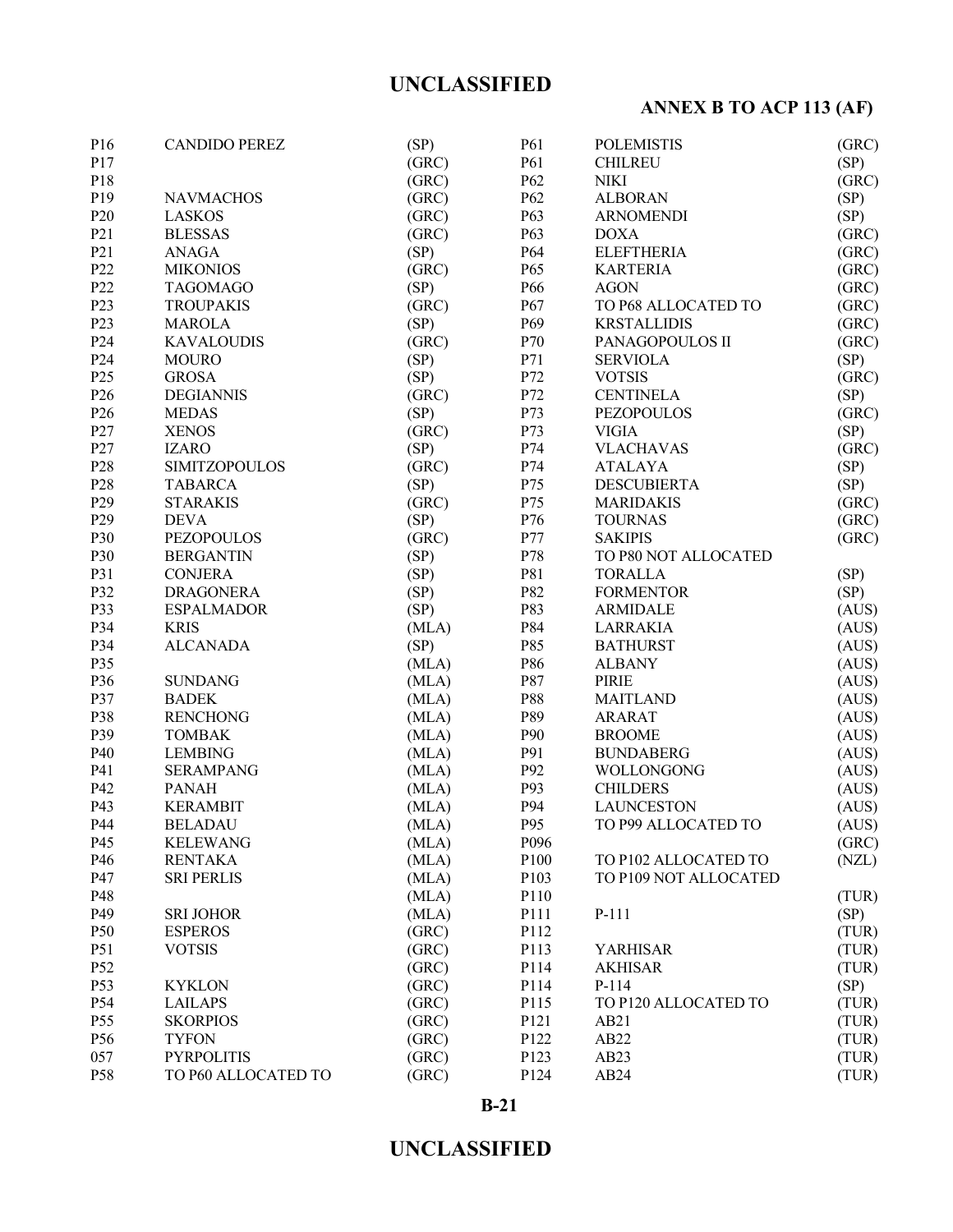# **ANNEX B TO ACP 113 (AF)**

| P125              | TO P126 ALLOCATED TO | (TUR) | P231             |                         | (GRC) |
|-------------------|----------------------|-------|------------------|-------------------------|-------|
| P127              | AB27                 | (TUR) | P232             | TO P257 ALLOCATED TO    | (G)   |
| P128              | AB28                 | (TUR) | P258             | <b>LEEDS CASTLE</b>     | (G)   |
| P129              | AB29                 | (TUR) | P <sub>259</sub> | TO P263 ALLOCATED TO    | (G)   |
| P130              |                      | (TUR) | P <sub>264</sub> | <b>ARCHER</b>           | (G)   |
| P131              | AB31                 | (TUR) | P <sub>265</sub> | <b>DUMBARTON CASTLE</b> | (G)   |
| P132              |                      | (TUR) | P <sub>266</sub> | <b>MACHITIS</b>         | (GRC) |
| P133              | AB33                 | (TUR) | P <sub>267</sub> | <b>NIKIFOROS</b>        | (GRC) |
| P134              |                      | (TUR) | P <sub>268</sub> | <b>AITITOS</b>          | (GRC) |
| P135              | AB35                 | (TUR) | P <sub>269</sub> | <b>KRATEOS</b>          | (GRC) |
| P136              | AB36                 | (TUR) | P <sub>270</sub> | <b>BITER</b>            | (G)   |
| P137              | TO P149 ALLOCATED TO | (TUR) | P <sub>271</sub> |                         | (G)   |
| P150              | TO P159 ALLOCATED TO | (MLA) | P272             | <b>SMITER</b>           | (G)   |
| P160              | <b>MUSYTARI</b>      | (MLA) | P <sub>273</sub> | <b>PURSUER</b>          | (G)   |
| P161              | <b>MARIKH</b>        | (MLA) | P274             | <b>TRACKER</b>          | (G)   |
| P162              | TO P167 ALLOCATED TO | (G)   | P275             | <b>RAIDER</b>           | (G)   |
| P163              | <b>EXPRESS</b>       | (G)   | P276             |                         | (G)   |
| P164              | <b>EXPLORER</b>      | (G)   | P277             | ANGLESEY                | (G)   |
| P165              | <b>EXAMPLE</b>       | (G)   | P <sub>278</sub> | <b>ALDERNEY</b>         | (G)   |
| P166              | TO P175 ALLOCATED TO |       | P <sub>279</sub> | <b>BLAZER</b>           |       |
|                   |                      | (G)   | P <sub>280</sub> |                         | (G)   |
| P176              | <b>EXPLOIT</b>       | (G)   |                  | <b>DASHER</b>           | (G)   |
| P177              | TO P195 ALLOCATED TO | (G)   | P <sub>281</sub> | <b>TYNE</b>             | (G)   |
| P196              | <b>ANDROMEDA</b>     | (GRC) | P282             | <b>SEVERN</b>           | (G)   |
| P197              |                      | (GRC) | P <sub>283</sub> | <b>MERSEY</b>           | (G)   |
| P198              | <b>KYKNOS</b>        | (GRC) | P284             | TO P285 ALLOCATED TO    | (G)   |
| P199              | <b>PIGASSOS</b>      | (GRC) | P286             | <b>ANTONIOU</b>         | (GRC) |
| P <sub>200</sub>  |                      | (G)   | P287             | <b>STAMOU</b>           | (GRC) |
| P201              | <b>CABO FRADERA</b>  | (SP)  | P288             | TO P290 ALLOCATED TO    | (GRC) |
| P202              |                      | (G)   | P <sub>291</sub> | <b>PUNCHER</b>          | (G)   |
| P <sub>20</sub> 3 | <b>FREMANTLE</b>     | (AUS) | P <sub>292</sub> | <b>CHARGER</b>          | (G)   |
| P204              | <b>WARNAMBOOL</b>    | (AUS) | P <sub>293</sub> | <b>RANGER</b>           | (G)   |
| P <sub>205</sub>  | <b>TOWNSVILLE</b>    | (AUS) | P294             | <b>TRUMPETER</b>        | (G)   |
| P206              | WOLLONGONG           | (AUS) | P <sub>295</sub> |                         | (G)   |
| P <sub>207</sub>  | <b>LAUNCESTON</b>    | (AUS) | P <sub>296</sub> |                         | (G)   |
| P208              | WHYALLA              | (AUS) | P <sub>297</sub> | <b>GUERNSEY</b>         | (G)   |
| P <sub>209</sub>  | <b>IPSWICH</b>       | (AUS) | P <sub>298</sub> | TO P299 ALLOCATED TO    | (G)   |
| P210              | <b>CESSNOCK</b>      | (AUS) | P300             | <b>LINDISFARNE</b>      | (G)   |
| P211              | <b>BENDIGO</b>       | (AUS) | P301             | <b>KOZLU</b>            | (TUR) |
| P212              | <b>GAWLER</b>        | (AUS) | P302             | <b>KUSADASI</b>         | (TUR) |
| P213              | <b>GERALDTON</b>     | (AUS) | P303             | TO P304 ALLOCATED TO    | (TUR) |
| P214              | <b>DUBBO</b>         | (AUS) | P305             | AG <sub>5</sub>         | (TUR) |
| P215              | <b>GEELONG</b>       | (AUS) | P306             | AG6                     | (TUR) |
| P216              | <b>GLADSTONE</b>     | (AUS) | P307             | TO P311 ALLOCATED TO    | (TUR) |
| P217              | <b>BUNBURY</b>       | (AUS) | P312             | MTB-2                   | (TUR) |
| P218              | TO P220 ALLOCATED TO | (G)   | P313             | MTB-3                   | (TUR) |
| P221              | $P-221$              | (SP)  | P314             | MTB-4                   | (TUR) |
| P222              | TO P224 ALLOCATED TO | (G)   | P315             | MTB-5                   | (TUR) |
| P225              | <b>ARGUS</b>         | (AUS) | P316             | MTB-6                   | (TUR) |
| P226              |                      | (AUS) | P317             | MTB-7                   | (TUR) |
| P227              |                      | (G)   | P318             | MTB-8                   | (TUR) |
| P228              | <b>TOXOTIS</b>       | (GRC) | P319             | MTB-9                   | (TUR) |
| P229              | <b>TOLMI</b>         | (GRC) | P320             |                         | (TUR) |
| P <sub>230</sub>  | ORMI                 | (GRC) | P321             | DENIZKUSU               | (TUR) |

**B-22**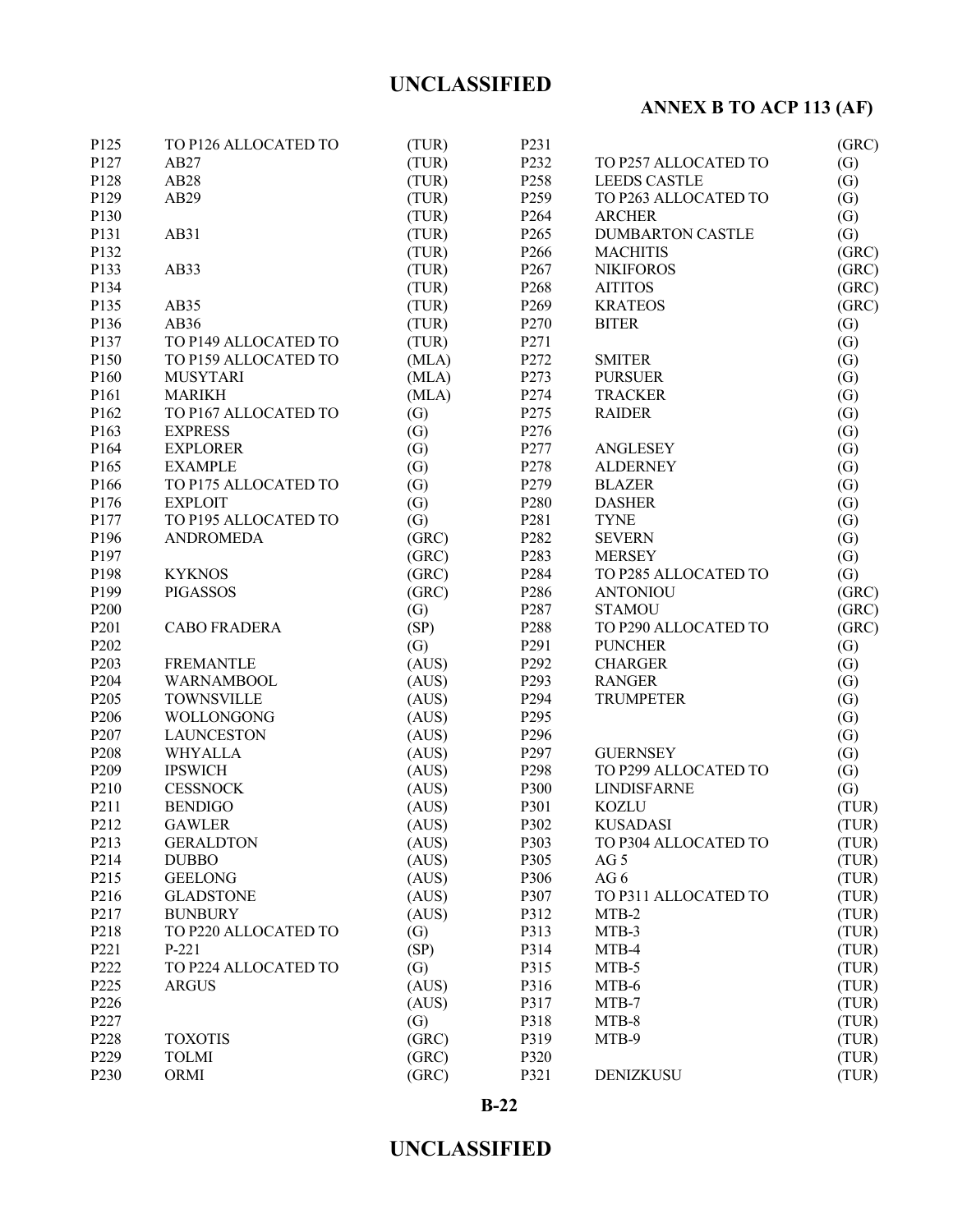# **ANNEX B TO ACP 113 (AF)**

| P322              | <b>ATMACA</b>             | (TUR)        | P426             | <b>CONDOR</b>              | (I)   |
|-------------------|---------------------------|--------------|------------------|----------------------------|-------|
| P323              | <b>SAHIN</b>              | (TUR)        | P427             | TO P489 FTBs               | (I)   |
| P324              | <b>KARTAL</b>             | (TUR)        | P490             | COMMANDANTE GIGALA         | (I)   |
| P325              |                           | (TUR)        |                  | <b>FULGOSI</b>             |       |
| P326              | <b>PELIKAN</b>            | (TUR)        | P491             | COMMANDANTE BORSINI        | (I)   |
| P327              | <b>ALBATROS</b>           | (TUR)        | P492             | <b>COMMANDANTE BETTICA</b> | (I)   |
| P328              | <b>SIMSEK</b>             | (TUR)        | P493             | COMMANDANTE FOSCIARI       | (I)   |
| P329              | <b>KASIRGA</b>            | (TUR)        | P494             |                            | (I)   |
| P330              | <b>KILIC</b>              | (TUR)        | P495             | <b>BAMBU</b>               | (I)   |
| P331              | <b>KALKAN</b>             | (TUR)        | P496             | <b>MANGO</b>               | (I)   |
| P332              | <b>MIZRAK</b>             | (TUR)        | P497             | <b>MOGANO</b>              | (1)   |
| P333              | <b>TUFAN</b>              | (TUR)        | P498             | <b>PALMA</b>               | (I)   |
| P334              | <b>MELTEM</b>             | (TUR)        | P499             | TO P500 ALLOCATED TO       | (I)   |
| P335              | <b>IMBAT</b>              | (TUR)        | P501             | TO P529 ALLOCATED TO       | (DNK) |
| P336              | <b>ZIPKIN</b>             | (TUR)        | P530             | <b>TRABZON</b>             | (TUR) |
| P337              | <b>ATAK</b>               | (TUR)        | P531             | <b>TERME</b>               | (TUR) |
| P338              | <b>BORA</b>               | (TUR)        | P532             | TO P539 ALLOCATED TO       | (DNK) |
| P339              |                           | (TUR)        | P540             | <b>BILLE</b>               | (DNK) |
| P340              | <b>DOGAN</b>              | (TUR)        | P541             | <b>BREDAL</b>              | (DNK) |
| P341              | <b>MARTI</b>              | (TUR)        | P542             | <b>HAMMER</b>              | (DNK) |
| P342              | <b>TAYFUN</b>             | (TUR)        | P543             | <b>HUITFELDT</b>           | (DNK) |
| P343              | <b>VOLKAN</b>             | (TUR)        | P544             | <b>KRIEGER</b>             | (DNK) |
| P344              | <b>RUZGAR</b>             | (TUR)        | P545             | <b>NORBY</b>               | (DNK) |
| P345              | <b>POYRAZ</b>             | (TUR)        | P546             | <b>RODSTEEN</b>            | (DNK) |
| P346              | <b>GURBET</b>             | (TUR)        | P547             | <b>SEHESTED</b>            | (DNK) |
| P347              | <b>FIRTINA</b>            | (TUR)        | P548             | <b>SUENSON</b>             | (DNK) |
| P348              | <b>YILDIZ</b>             | (TUR)        | P549             | <b>WILLEMOES</b>           | (DNK) |
| P349              | <b>KARAYEL</b>            | (TUR)        | P550             | <b>FLYVEFISKEN</b>         | (DNK) |
| P350              | TO P357 ALLOCATED TO      | (NOR)        | P551             | <b>HAJEN</b>               | (DNK) |
| P358              | <b>HESSA</b>              | (NOR)        | P552             | <b>HAVKATTEN</b>           | (DNK) |
| P359              | <b>VIGRA</b>              | (NOR)        | P553             | <b>LAXEN</b>               | (DNK) |
| P360              | TO P369 ALLOCATED TO      | (POR)        | P554             | <b>MAKRELEN</b>            | (DNK) |
| P370              | RIO MINHO                 | (POR)        | P555             | <b>STOEREN</b>             | (DNK) |
|                   |                           |              |                  |                            |       |
| P371              | TO P379 ALLOCATED TO      | (POR)        | P556             | <b>SVAERDFISKEN</b>        | (DNK) |
| P380              | TO P387 ALLOCATED TO      | (NOR)        | P557             | <b>GLENTEN</b>             | (DNK) |
| P388              | TO P399 ALLOCATED TO      | (NOR)        | P558             | <b>GRIBBEN</b>             | (DNK) |
| P400              | ITALIAN SMALL WAR VESSELS | (I)          | P559             | <b>LOMMEN</b>              | (DNK) |
| P401              | <b>CASSIOPEA</b>          | (I)          | P560             | <b>RAVNEN</b>              | (DNK) |
| P402              | LIBRA                     | $\rm (I)$    | P561             | <b>SKADEN</b>              | (DNK) |
| P <sub>40</sub> 3 | <b>SPICA</b>              | (I)          | P562             | <b>VIBEN</b>               | (DNK) |
| P404              | <b>VEGA</b>               | (I)          | P563             | <b>SOELOEVEN</b>           | (DNK) |
| P405              | <b>ESPLORATORE</b>        | (1)          | P564             | TO P580 ALLOCATED TO       | (DNK) |
| P406              | <b>SENTINELLA</b>         | (I)          | P581             | TO P599 ALLOCATED TO       | (POR) |
| P407              | <b>VEDETTA</b>            | (I)          | P600             | PATROUILLEURS ET VEDETTES  | (F)   |
| P408              | <b>STAFFETTA</b>          | $\rm (I)$    |                  | <b>FRANCAIS</b>            |       |
| P409              | <b>ORIONE</b>             | (I)          | P601             |                            | (F)   |
| P410              | <b>SIRIO</b>              | (I)          | P602             | T9 P668 NOT ALLOCATED      |       |
| P411              | TO P420 ALLOCATED TO      | $($ $\Gamma$ | P669             | TO P670ALLOCATED TO        | (F)   |
| P421              | <b>NIBBIO</b>             | $\rm (I)$    | P671             | <b>GLAIVE</b>              | (F)   |
| P422              | <b>FALCONE</b>            | $\rm (I)$    | P <sub>672</sub> | <b>EPEE</b>                | (F)   |
| P423              | <b>ASTORE</b>             | $\rm (I)$    | P673             | TO P675 ALLOCATED TO       | (F)   |
| P424              | <b>GRIFONE</b>            | $\rm (I)$    | P676             | <b>FLAMANT</b>             | (F)   |
| P425              | <b>GHEPPIO</b>            | (1)          | P677             | <b>RMORAN</b>              | (F)   |
|                   |                           |              |                  |                            |       |

**B-23**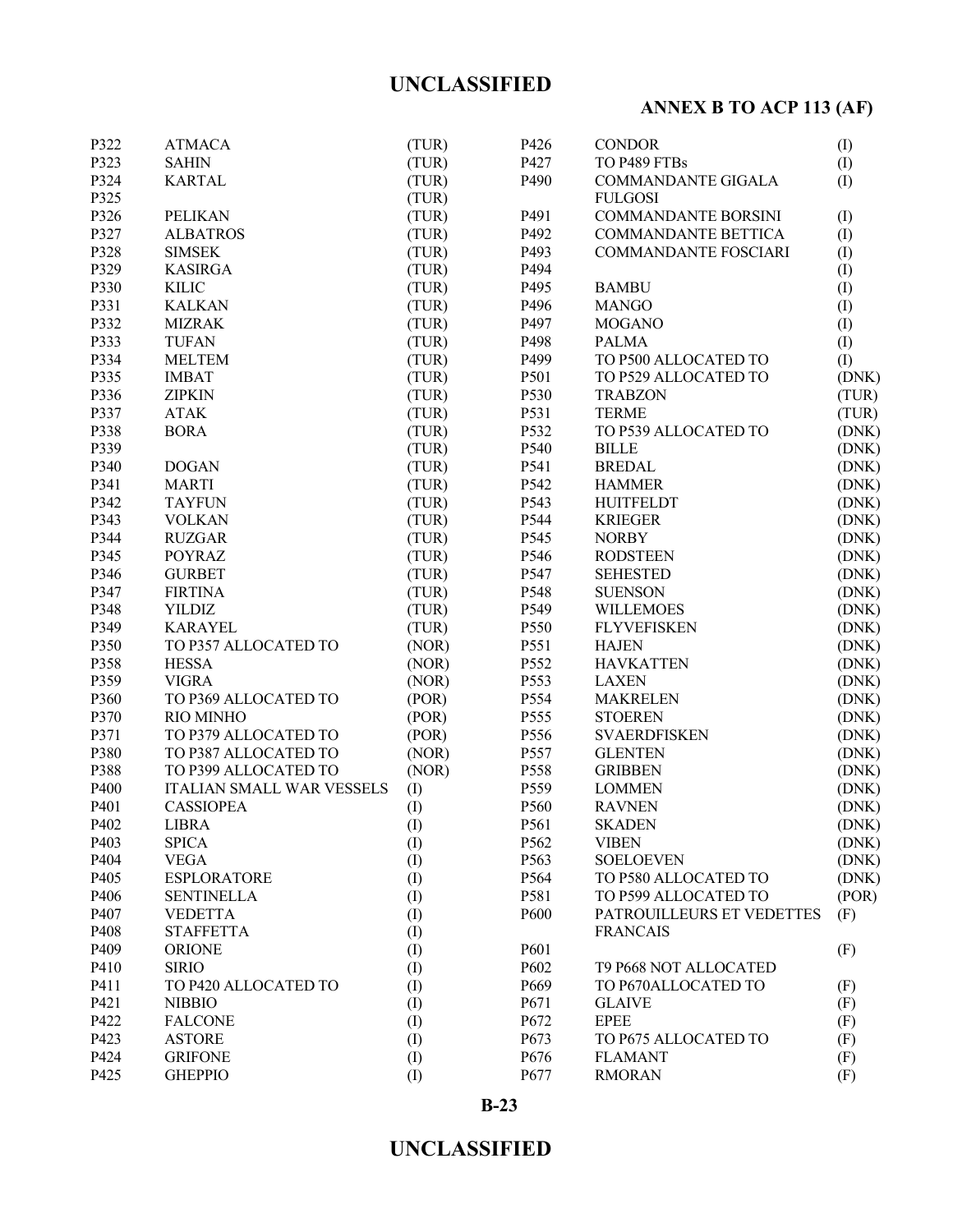# **ANNEX B TO ACP 113 (AF)**

| P678         | <b>PLUVIER</b>                         | (F) | P775  | <b>STELLIS</b>         | (F)               |
|--------------|----------------------------------------|-----|-------|------------------------|-------------------|
| P679         | <b>GREBE</b>                           | (F) | P776  | <b>STENIA</b>          | (F)               |
| P680         | <b>STERNE</b>                          | (F) | P777  |                        | (F)               |
| P681         | <b>ALBATROS</b>                        | (F) | P778  | <b>RESEDA</b>          | (F)               |
| P682         | <b>AUDACIEUSE (L')</b>                 | (F) | P779  | <b>MASCAREIGNE</b>     | (F)               |
| P683         | <b>BOUDEUSE (LA)</b>                   | (F) | P780  | <b>KARUKERA</b>        | (F)               |
| P684         | CAPRICIEUSE (LA)                       | (F) | P781  | TO P788 ALLOCATED TO   | (F)               |
| P685         | <b>FOUGUEUSE (LA)</b>                  | (F) | P789  | <b>MELLIA</b>          | (F)               |
| P686         | <b>GLORIEUSE (LA)</b>                  | (F) | P790  | <b>VETIVER</b>         | (F)               |
| P687         | <b>GRACIEUSE (LA)</b>                  | (F) | P791  | <b>HORTENSIA</b>       | (F)               |
| P688         | MOQUEUSE (LA)                          | (F) | P792  | TO P803 ALLOCATED TO   | (F)               |
| P689         | <b>RAILLEUSE (LA)</b>                  | (F) | P804  | TO P809 ALLOCATED TO   | (HOL)             |
| P690         | RIEUSE (LA)                            | (F) | P810  | <b>JAGUAR</b>          | (HOL)             |
| P691         | TAPAGEUSE (LA)                         | (F) | P811  | <b>PANTER</b>          | (HOL)             |
| P692         | TO P695 ALLOCATED TO                   | (F) | P812  | <b>POEMA</b>           | (HOL)             |
| P696         | <b>IRIS</b>                            | (F) | P813  | TO P889 ALLOCATED TO   | (HOL)             |
| P697         | TO P702 ALLOCATED TO                   | (F) | P890  | TO 899 NOT ALLOCATED   |                   |
| P703         | <b>LILAS</b>                           | (F) | P900  | TO P901 ALLOCATED TO   | (BEL)             |
| P704         | <b>BEGONIA</b>                         | (F) | P902  | <b>LIBERATION</b>      | (BEL)             |
| P705         | <b>PIVOINE</b>                         | (F) | P903  | TO P905 ALLOCATED TO   | (BEL)             |
| P706         | <b>NYMPHEA</b>                         | (F) | P906  | <b>SEMOIS</b>          | (BEL)             |
| P707         | <b>MDLC ROBET</b>                      | (F) | P907  | TO P949 ALLOCATED TO   | (BEL)             |
| P708         | <b>GENDARME PEREZ</b>                  | (F) | P950  | TO P959 ALLOCATED TO   | (NOR)             |
| P709         | <b>MDLC RICHARD</b>                    | (F) | P960  | <b>SKJOLD</b>          | (NOR)             |
| P710         | <b>GENERAL DELFOSSE</b>                | (F) | P961  | TO P966 ALLOCATED TO   | (NOR)             |
| P711         | <b>GENTIANE</b>                        | (F) | P967  | <b>SKUDD</b>           | (NOR)             |
| P712         | <b>FUSCHIA</b>                         | (F) | P968  |                        | (NOR)             |
| P713         | <b>CAPITAINE MOULIE</b>                | (F) | P969  | <b>STEIL</b>           | (NOR)             |
| P714         | LIEUTENANT JAMET                       | (F) | P970  | TO P984 ALLOCATED TO   | (NOR)             |
| P715         |                                        |     | P985  |                        |                   |
|              | <b>BELLIS</b>                          | (F) | P986  | <b>KJAPP</b>           | (NOR)             |
| P716         | <b>MDLC JACQUES</b>                    | (F) | P987  | <b>HAUK</b>            | (NOR)             |
| P717<br>P718 | <b>LAVANDE</b><br>TO P719 ALLOCATED TO | (F) | P988  | <b>OERN</b>            | (NOR)             |
|              |                                        | (F) |       | <b>TERNE</b>           | (NOR)             |
| P720         | <b>GERANIUM</b>                        | (F) | P989  | <b>TJELD</b>           | (NOR)             |
| P721         | <b>JONQUILLE</b>                       | (F) | P990  | <b>SKARV</b>           | (NOR)             |
| P722         | <b>VIOLETTE</b>                        | (F) | P991  | <b>TEIST</b>           | (NOR)             |
| P723         | <b>JASMIN</b>                          | (F) | P992  | <b>JO</b>              | (NOR)             |
| P724         | TO P739 ALLOCATED TO                   | (F) | P993  | <b>LOM</b>             | (NOR)             |
| P740         | <b>FULMAR</b>                          | (F) | P994  | <b>STEGG</b>           | (NOR)             |
| P741         | TO P749 ALLOCATED TO                   | (F) | P995  | <b>FALK</b>            | (NOR)             |
| P750         | <b>VEDETTES COTIERES</b>               | (F) | P996  | <b>RAVN</b>            | (NOR)             |
|              | <b>FRANCAIS</b>                        |     | P997  | <b>GRIBB</b>           | (NOR)             |
| P751         | TO P754 ALLOCATED TO                   | (F) | P998  | <b>GEIR</b>            | (NOR)             |
| P755         | <b>MIRI</b>                            | (F) | P999  | <b>ERLE</b>            | (NOR)             |
| P756         | TO P759 ALLOCATED TO                   | (F) | P1000 | TO P1020 ALLOCATED TO  | (MLA)             |
| P760         | <b>PETULANTE</b>                       | (F) | P1021 | TO P1069 ALLOCATED TO  | (G)               |
| P761         | <b>MIMOSA</b>                          | (F) | P1070 | TO P1099 NOT ALLOCATED |                   |
| P762         | TO P763 ALLOCATED TO                   | (F) | P1100 | TO P1120 ALLOCATED TO  | $\left( G\right)$ |
| P764         | VEDDETTE SURV TOULON                   | (F) | P1121 | TO P1128 NOT ALLOCATED |                   |
| P765         | TO P771 ALLOCATED TO                   | (F) | P1129 | TO P1139 ALLOCATED TO  | (POR)             |
| P772         | <b>OEILLET</b>                         | (F) | P1140 | <b>CACINE</b>          | (POR)             |
| P773         |                                        | (F) | P1141 | <b>CUNENE</b>          | (POR)             |
| P774         | <b>CAMELIA</b>                         | (F) | P1142 | <b>MANDOVI</b>         | (POR)             |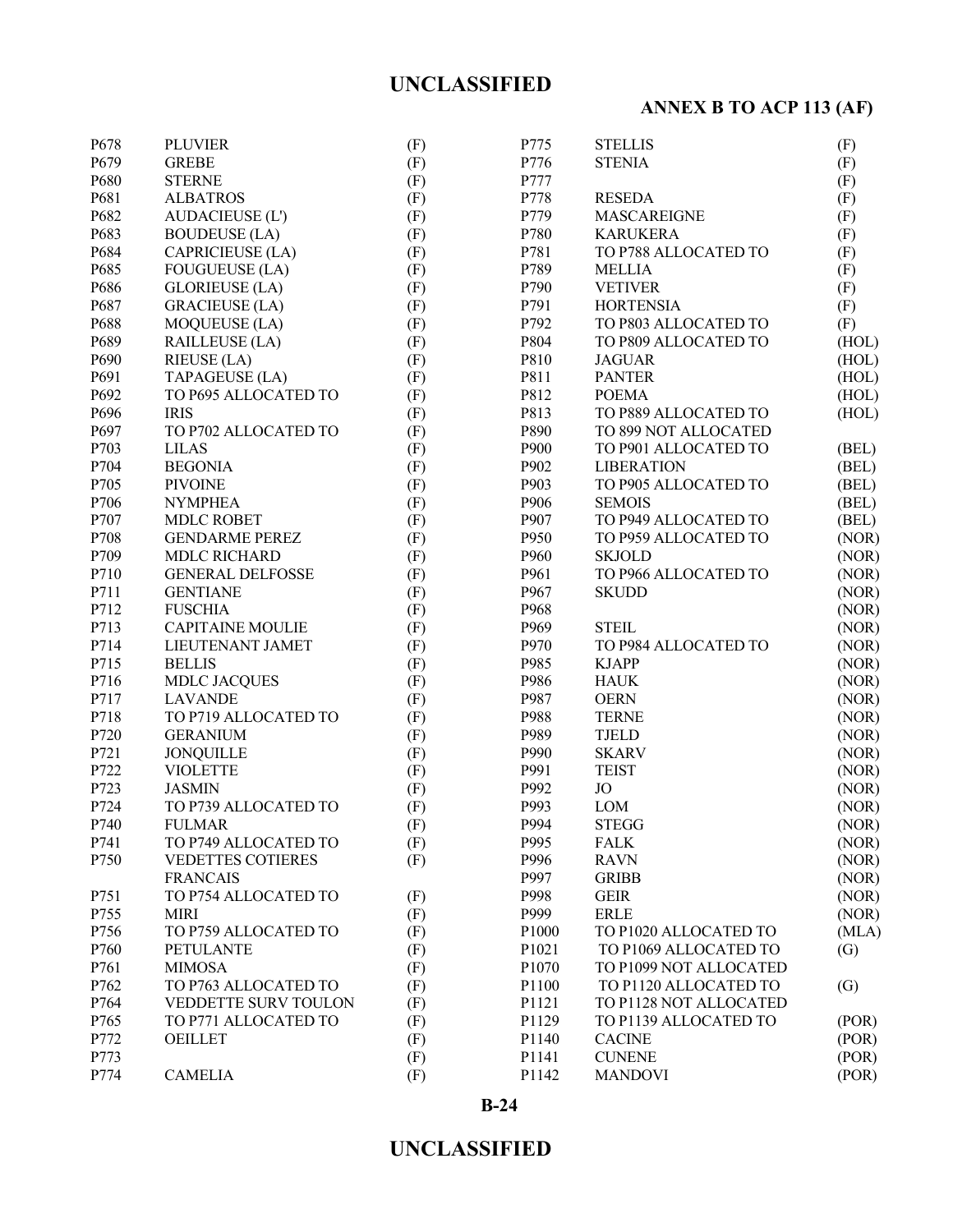# **ANNEX B TO ACP 113 (AF)**

| P1143 | <b>ROVUMA</b>             | (POR) | P3148 | TO P3149 ALLOCATED TO  | (MLA) |
|-------|---------------------------|-------|-------|------------------------|-------|
| P1144 | <b>QUANZA</b>             | (POR) | P3501 | PERDANA                | (MLA) |
| P1145 | <b>GEBA</b>               | (POR) | P3502 | <b>SERANG</b>          | (MLA) |
| P1146 | <b>ZAIRE</b>              | (POR) | P3503 | <b>GANAS</b>           | (MLA) |
| P1147 | <b>ZAMBEZE</b>            | (POR) | P3504 | <b>GANYANG</b>         | (MLA) |
| P1148 |                           | (POR) | P3505 | <b>JERONG</b>          | (MLA) |
| P1149 | <b>RIO MINHO</b>          | (POR) | P3506 | <b>TODAK</b>           | (MLA) |
| P1150 | <b>ARGOS</b>              | (POR) | P3507 | <b>PAUS</b>            | (MLA) |
| P1151 | <b>DRAGAO</b>             | (POR) | P3508 | YU                     | (MLA) |
| P1152 | <b>ESCORPIAO</b>          | (POR) | P3509 | <b>BAUNG</b>           | (MLA) |
| P1153 | <b>CASSIOPEIA</b>         | (POR) | P3510 | <b>PARI</b>            | (MLA) |
| P1154 | <b>HIDRA</b>              | (POR) | P3511 | <b>HANDALAN</b>        | (MLA) |
| P1155 | <b>CENTAURO</b>           | (POR) | P3512 | <b>PERKASA</b>         | (MLA) |
| P1156 | <b>ORION</b>              | (POR) | P3513 | <b>PENDEKAR</b>        | (MLA) |
| P1157 | PEGASO                    | (POR) | P3514 | <b>GEMPITA</b>         | (MLA) |
| P1158 | <b>SAGITARIO</b>          | (POR) | P3515 | TO P3518 ALLOCATED TO  |       |
|       |                           |       |       |                        | (MLA) |
| P1159 |                           | (POR) | P3519 |                        | (NZL) |
| P1160 | <b>LIMPOPO</b>            | (POR) | P3553 | <b>MOA</b>             | (NZL) |
| P1161 | <b>SAVE</b>               | (POR) | P3554 | <b>KIWI</b>            | (NZL) |
| P1162 | <b>ALBATROZ</b>           | (POR) | P3555 | <b>WAKAKURA</b>        | (NZL) |
| P1163 | <b>ACOR</b>               | (POR) | P3556 | <b>HINAU</b>           | (NZL) |
| P1164 | <b>ANDORINHA</b>          | (POR) | P3562 | TO P3570 ALLOCATED TO  | (NZL) |
| P1165 | <b>AGUIA</b>              | (POR) | P3571 | TO P6049 NOT ALLOCATED |       |
| P1166 |                           | (POR) | P6050 | TO P6110 ALLOCATED TO  | (D)   |
| P1167 | <b>CISNE</b>              | (POR) | P6111 | <b>S61 ALBATROS</b>    | (D)   |
| P1168 | TO P1169 ALLOCATED TO     | (POR) | P6112 | <b>S62 FALKE</b>       | (D)   |
| P117  | TO P1199 NOT ALLOCATED    |       | P6113 | S63 GEIER              | (D)   |
| P1200 | TO P1299 ALLOCATED TO     | (TUR) | P6114 | <b>S64 BUSSARD</b>     | (D)   |
| P1300 | TO P1539 NOT ALLOCATED    |       | P6115 | <b>S65 SPERBER</b>     | (D)   |
| P1540 | TO P3099 NOT ALLOCATED    |       | P6116 | <b>S66 GREIF</b>       | (D)   |
| P3100 | <b>MAMBA</b>              | (KEN) | P6117 | <b>S67 KONDOR</b>      | (D)   |
| P3101 | TO P3109 ALLOCATED TO     | (G)   | P6118 | <b>S68 SEEADLER</b>    | (D)   |
| P3110 | <b>SIMBA</b>              | (KEN) | P6119 | <b>S69 HABICHT</b>     | (D)   |
| P3111 |                           | (G)   | P6120 | <b>S70 KORMORAN</b>    | (D)   |
| P3112 | <b>CHUI</b>               | (KEN) | P6121 | S71 GEPARD             | (D)   |
| P3113 | TO P3116 ALLOCATED TO     | (G)   | P6122 | S72 PUMA               | (D)   |
| P3117 | <b>NDOVU</b>              | (KEN) | P6123 | <b>S73 HERMELIN</b>    | (D)   |
| P3118 | TO P3120 ALLOCATED TO     | (G)   | P6124 | S74 NERZ               | (D)   |
| P3121 | <b>MADARAKA</b>           | (KEN) | P6125 | S75 ZOBEL              | (D)   |
| P3122 | <b>JAMHURI</b>            | (KEN) | P6126 | <b>S76 FRETTCHEN</b>   | (D)   |
| P3123 | <b>HARAMBEE</b>           | (KEN) | P6127 | <b>S77 DACHS</b>       | (D)   |
| P3124 | TO P3125 ALLOCATED TO     | (KEN) | P6128 | S78 OZELOT             | (D)   |
| P3126 | <b>NYAYO</b>              | (KEN) | P6129 | S79 WIESEL             | (D)   |
| P3127 | <b>UMOJA</b>              | (KEN) | P6130 | <b>S80 HYAENE</b>      | (D)   |
| P3128 | TO P3129 NOT ALLOCATED    |       | P6131 | TO P6140 ALLOCATED TO  | (D)   |
| P3130 | <b>SHUJAA</b>             | (KEN) | P6141 | TO P6145 ALLOCATED TO  | (D)   |
| P3131 | <b>SHUPAVU</b>            | (KEN) | P6146 | <b>S46 FUCHS</b>       | (D)   |
| P3132 | TO P3137 NOT ALLOCATED    |       | P6147 |                        | (D)   |
| P3138 | TO P3143 ALLOCATED TO     | (MLA) | P6148 | S48 LOWE               | (D)   |
| P3144 | <b>SRI SABAH</b>          | (MLA) | P6149 |                        | (D)   |
| P3145 | <b>SRI SARAWAK</b>        | (MLA) | P6150 | <b>S50 PANTHER</b>     | (D)   |
| P3146 | <b>SRI NEGRI SEMBILAN</b> | (MLA) | P6151 | TO P6154 ALLOCATED TO  | (D)   |
| P3147 | <b>SRI MELAKA</b>         | (MLA) | P6155 | S55 ALK                | (D)   |
|       |                           |       |       |                        |       |

### **B-25**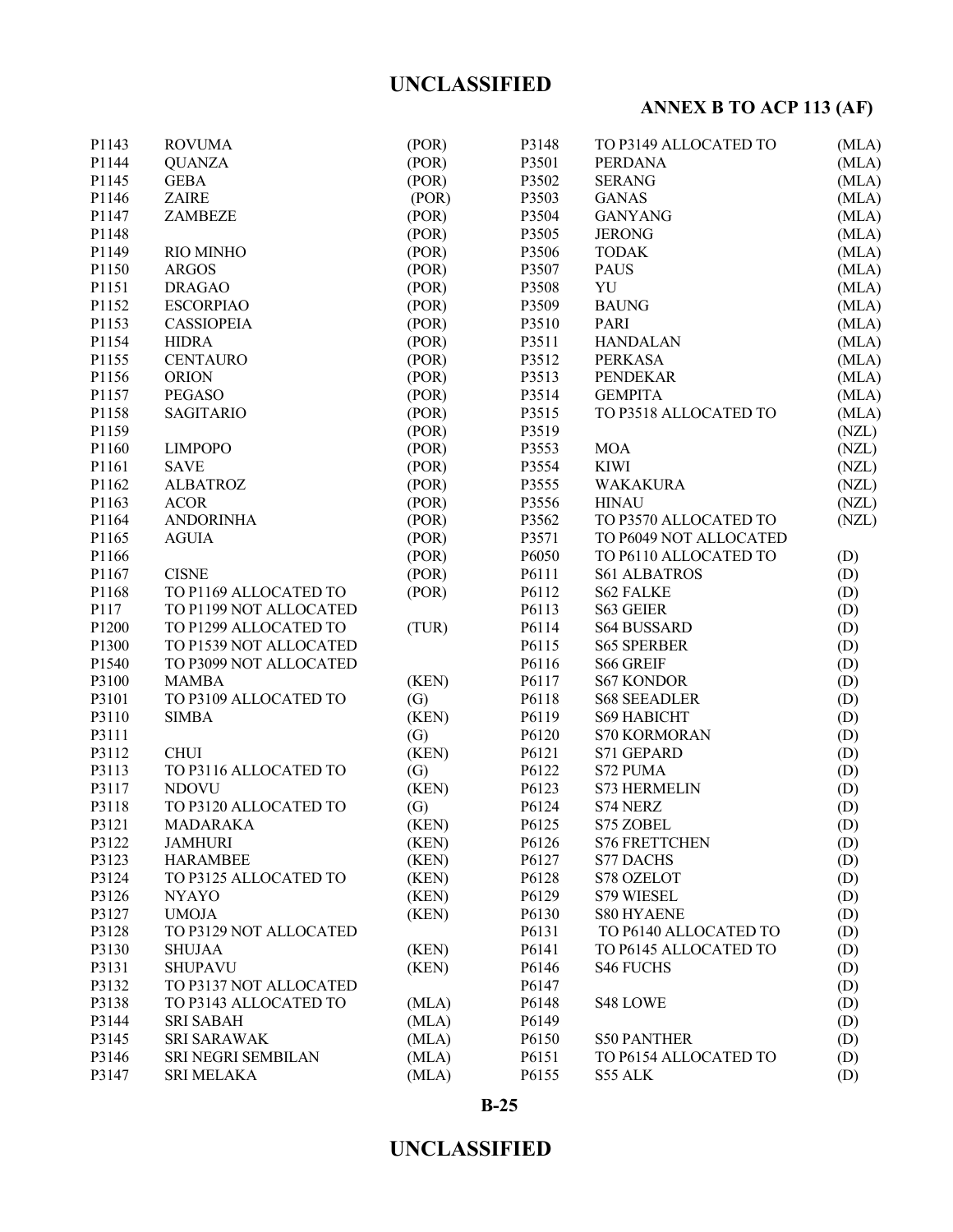# **ANNEX B TO ACP 113 (AF)**

| P6156             | <b>S56 DOMMEL</b>         | (D)          | S35              | <b>URSULA</b>                      | (G)               |
|-------------------|---------------------------|--------------|------------------|------------------------------------|-------------------|
| P6157             | <b>S57 WEIHE</b>          | (D)          | S36              | TO S56 ALLOCATED TO                | (G)               |
| P6158             | 58 PINGUIN                | (D)          | S57              |                                    | (AUS)             |
| P6159             | S59 REIHER                | (D)          | S58              |                                    | (G)               |
| P6160             |                           | (D)          | S59              | TO S60 ALLOCATED TO                | (AUS)             |
| P6161             | TO P6199 ALLOCATED TO     | (D)          | S61              | <b>DELFIN</b>                      | (SP)              |
| P7490             | TO P7599 MONITEURS        | (F)          | S62              | <b>TONINA</b>                      | (SP)              |
|                   | D'ESCORTS DE COMPLEMENT   |              | S63              | <b>MARSOPA</b>                     | (SP)              |
| P8000             | TO P8199 CT and TT Boats  | (G)          | S64              | <b>NARVAL</b>                      | (SP)              |
| P8200             | TO P8299 RCP (E1)(Number) | (G)          | S65              | TO S69 ALLOCATED TO                | (G)               |
| P9600             | TO P9699 SPARE for        | (F)          | S70              |                                    | (AUS)             |
| P9700             | TO P9799 SPARE for        | (F)          | S71              | <b>GALERNA</b>                     | (SP)              |
|                   |                           |              | S72              | <b>SIROCO</b>                      | (SP)              |
| R02               | TO R04 ALLOCATED TO       | (G)          | S73              | <b>COLLINS</b>                     | (AUS)             |
| R05               | <b>INVINCIBLE</b>         | (G)          | S73              | <b>MISTRAL</b>                     | (SP)              |
| R <sub>06</sub>   | <b>ILLUSTRIOUS</b>        | (G)          | S74              | <b>FARNCOMB</b>                    | (AUS)             |
|                   | <b>ARK ROYAL</b>          |              | S74              | <b>TRAMONTANA</b>                  |                   |
| R07               | TO R10 ALLOCATED TO       | (G)          |                  |                                    | (SP)              |
| <b>R08</b>        | PRINCIPE DE ASTURIAS      | (G)<br>(ESP) | S75<br>S76       | <b>WALLER</b><br><b>DECHAINEUX</b> | (AUS)             |
| R11               |                           |              |                  |                                    | (AUS)             |
| R11               | <b>GNIEWKO</b>            | (POL)        | S77              | <b>SHEEAN</b>                      | (AUS)             |
| R12               | <b>BOLKO</b>              | (POL)        | S78              | <b>RANKIN</b>                      | (AUS)             |
| R13               | <b>SEMKO</b>              | (POL)        | S79              | TO S85 NOT ALLOCATED               |                   |
| R14               | ZBYSZKO                   | (POL)        | S86              |                                    | (GRC)             |
| R15               | <b>MACKO</b>              | (POL)        | S87              | TURBULENT                          | (G)               |
| R <sub>16</sub>   |                           | (G)          | S88              | <b>TIRELESS</b>                    | (G)               |
| R17               |                           | (AUS)        | S89              |                                    | (G)               |
| R18               | TO R79 NOT ALLOCATED      |              | <b>S90</b>       | <b>TORBAY</b>                      | (G)               |
| <b>R80</b>        | TO R85 ALLOCATED TO       | (HOL)        | S91              | <b>TRENCHANT</b>                   | (G)               |
| R86               | TO R89 NOT ALLOCATED      |              | S92              | <b>TALENT</b>                      | (G)               |
| R90               | PORTE AVIONS/PORTE        | (F)          | S93              | <b>TRIUMPH</b>                     | (G)               |
|                   | HELICOPTERES FRANCE       |              | S94              | TO S101 ALLOCATED TO               | (G)               |
| R91               | <b>CHARLES DE GAULLE</b>  | (F)          | S102             | <b>VALIANT</b>                     | (G)               |
| R92               | TO R96 ALLOCATED TO       | (F)          | S103             |                                    | (G)               |
| R97               | <b>JEANNE D'ARC</b>       | (F)          | S104             | <b>SCEPTRE</b>                     | (G)               |
| R98               |                           | (F)          | S105             | <b>SPARTAN</b>                     | (G)               |
| R99               | <b>FOCH</b>               | (F)          | S106             | <b>SPLENDID</b>                    | $\left( G\right)$ |
| R100              |                           | (F)          | S107             | TRAFALGAR                          | (G)               |
| R101              | TO R880 NOT ALLOCATED     |              | S108             | <b>SOVEREIGN</b>                   | (G)               |
| R881              | <b>ALLOCATED TO</b>       | (HOL)        | S109             | <b>SUPERB</b>                      | (G)               |
|                   |                           |              | S110             | <b>GLAFKOS</b>                     | (GRC)             |
| RSD <sub>20</sub> | <b>FORACS II</b>          | (NOR)        | S111             | <b>NIREFS</b>                      | (GRC)             |
|                   |                           |              | S112             | <b>TRITON</b>                      | (GRC)             |
| <b>S01</b>        | TO S27 ALLOCATED TO       | (G)          | S113             | <b>PROTEFS</b>                     | (GRC)             |
| SD11              | $SD-11$                   | (POL)        | S114             | TO S115 ALLOCATED TO               | (GRC)             |
| SD12              | $SD-12$                   | (POL)        | S116             | <b>POSEIDON</b>                    | (GRC)             |
| SD13              | $SD-13$                   | (POL)        | S117             | <b>AMFITRITI</b>                   | (GRC)             |
| S <sub>28</sub>   | <b>VANGUARD</b>           | (G)          | S <sub>118</sub> | <b>OKEANOS</b>                     | (GRC)             |
| S <sub>29</sub>   | <b>VICTORIOUS</b>         | (G)          | S119             | <b>PONTOS</b>                      | (GRC)             |
| S30               | <b>VIGILENT</b>           | (G)          | S120             | TO S129 ALLOCATED TO               | (GRC)             |
| S31               | <b>VENGEANCE</b>          | (G)          | S130             | TO S159 NOT ALLOCATED              |                   |
| S32               | <b>UNSEEN</b>             | (G)          | S160             | TO S162 ALLOCATED TO               | ( POR)            |
| S33               | <b>UNICORN</b>            | (G)          | S163             | <b>ALBACORA</b>                    | (POR)             |
| S34               | <b>UPHOLDER</b>           | (G)          | S164             | <b>BARRACUDA</b>                   | (POR)             |

**B-26**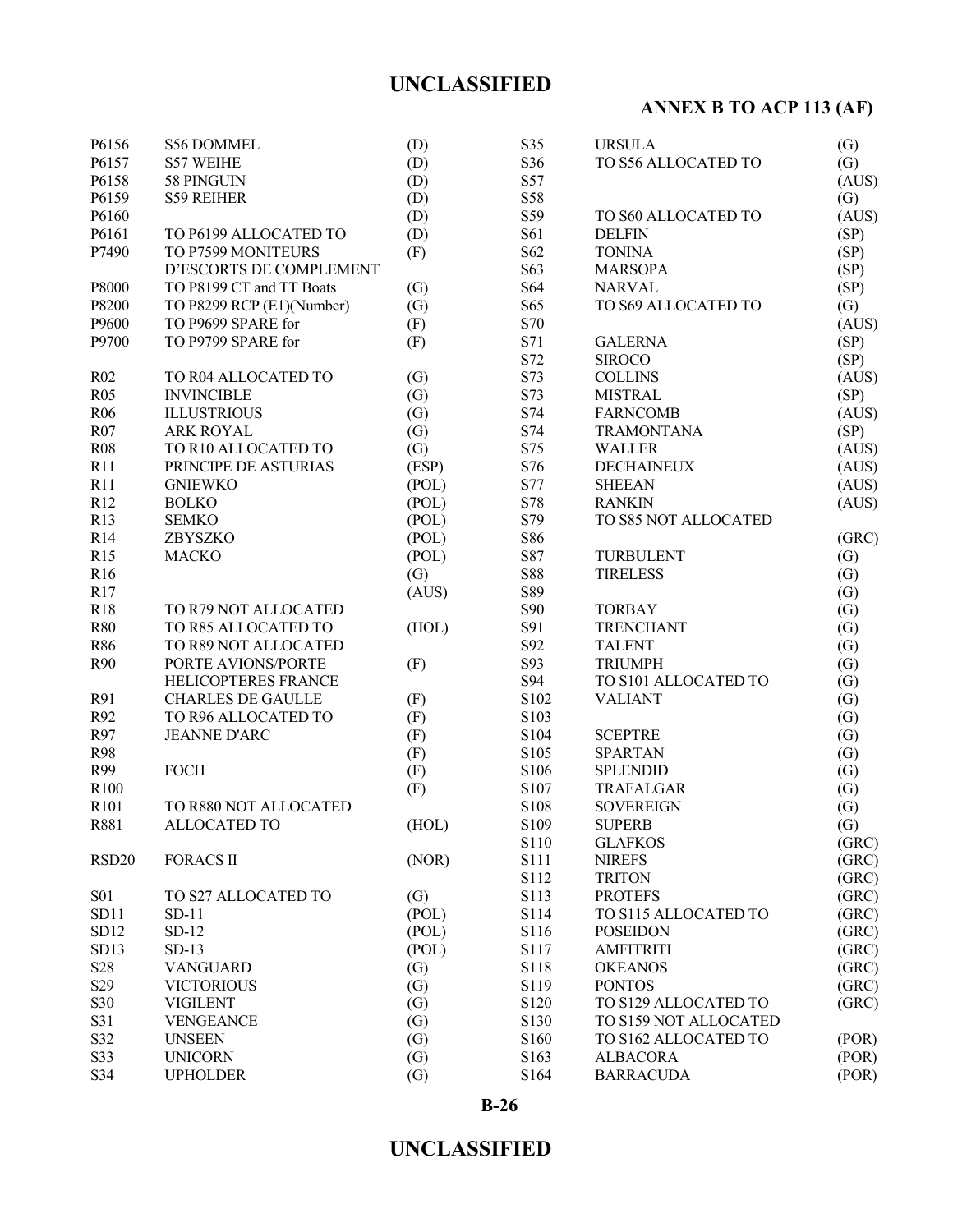## **ANNEX B TO ACP 113 (AF)**

| S165 |                      | (POR) | S352        | <b>DOLUNAY</b>              | (TUR) |
|------|----------------------|-------|-------------|-----------------------------|-------|
| S166 | <b>DELFIM</b>        | (POR) | S353        | <b>PREVEZE</b>              | (TUR) |
| S167 | TO S169 ALLOCATED TO | (POR) | S354        | <b>SAKARYA</b>              | (TUR) |
| S170 |                      | (D)   | S355        | 18 MART                     | (TUR) |
| S171 | U22                  | (D)   | S356        | ANAFARTALAR                 | (TUR) |
| S172 | U23                  | (D)   | S357        | <b>GUR</b>                  | (TUR) |
| S173 | U24                  | (D)   | S358        | CANAKKALE                   | (TUR) |
| S174 | U25                  | (D)   | S359        | <b>BURAKREIS</b>            | (TUR) |
| S175 | U26                  | (D)   | S360        | I. INONU                    | (TUR) |
| S176 |                      | (D)   | S361        | TO S365 ALLOCATED TO        | (TUR) |
| S177 |                      | (D)   | S366        | TO S499 NOT ALLOCATED       |       |
| S178 | U29                  | (D)   | <b>S500</b> | <b>ITALIAN SUBMARINES</b>   | (I)   |
| S179 | U30                  | (D)   | S501        | TO S505 ALLOCATED TO        | (I)   |
| S180 |                      | (D)   | S506        | <b>TOTI</b>                 | (I)   |
| S181 | U31                  | (D)   | S507        | TO S512 ALLOCATED TO        | (1)   |
| S182 | U32                  | (D)   | S513        | <b>DANDOLO</b>              | (1)   |
| S183 | U33                  | (D)   | S514        | TO S517 ALLOCATED TO        | (1)   |
| S184 | U34                  | (D)   | S518        | <b>SAURO</b>                | (1)   |
| S185 | U35                  | (D)   | S519        | FECIA DI COSSATO            | (I)   |
| S186 | U36                  | (D)   | S520        | <b>DA VINCI</b>             | (1)   |
| S187 | TO S189 ALLOCATED TO | (D)   | S521        | <b>MARCONI</b>              | (1)   |
| S190 | U11                  | (D)   | S522        | <b>PELOSI</b>               | (1)   |
| S191 | U12                  | (D)   | S523        | <b>PRINI</b>                | (I)   |
| S192 | TO S193 ALLOCATED TO | (D)   | S524        | <b>LONGOBARDO</b>           | (1)   |
| S194 | U15                  | (D)   | S525        | <b>GAZZANA</b>              | (I)   |
| S195 | U16                  | (D)   | S526        | TO S599 NOT ALLOCATED       |       |
| S196 | U17                  | (D)   | <b>S600</b> | <b>SOUS-MARINS FRANCAIS</b> | (F)   |
| S197 | U18                  | (D)   | S601        | <b>RUBIS</b>                | (F)   |
| S198 | TO S199 ALLOCATED TO |       | S602        | <b>SAPHIR</b>               |       |
|      |                      | (D)   |             |                             | (F)   |
| S200 | TO S219 ALLOCATED TO | (D)   | S603        | CASABIANCA                  | (F)   |
| S300 | <b>ULA</b>           | (NOR) | S604        | <b>EMERAUDE</b>             | (F)   |
| S301 | <b>UTSIRA</b>        | (NOR) | S605        | <b>AMETHYSTE</b>            | (F)   |
| S302 | <b>UTSTEIN</b>       | (NOR) | S606        | <b>PERLE</b>                | (F)   |
| S303 | <b>UTVAER</b>        | (NOR) | S607        | TO S611 ALLOCATED TO        | (F)   |
| S304 | <b>UTHAUG</b>        | (NOR) | S612        | TERRIBLE (LE)               | (F)   |
| S305 | <b>UREDD</b>         | (NOR) | S613        | INDOMPTABLE (L')            | (F)   |
| S306 | TO S308 ALLOCATED TO | (NOR) | S614        | TONNANT (LE)                | (F)   |
| S309 | <b>SVENNER</b>       | (NOR) | S615        | INFLEXIBLE (L')             | (F)   |
| S310 | TO S318 ALLOCATED TO | (NOR) | S616        | TRIOMPHANT (LE)             | (F)   |
| S319 | <b>KUNNA</b>         | (NOR) | S617        | TEMERAIRE (LE)              | (F)   |
| S320 | <b>NARHAVALEN</b>    | (DNK) | S618        | TO S621 ALLOCATED TO        | (F)   |
| S321 | NORDKAPEREN          | (DNK) | S622        | PRAYA (LA)                  | (F)   |
| S322 | <b>TUMLEREN</b>      | (DNK) | S623        | <b>OUESSANT</b>             | (F)   |
| S323 | <b>SAELEN</b>        | (DNK) | S624        | TO S649 ALLOCATED TO        | (F)   |
| S324 | <b>SPRINGEREN</b>    | (DNK) | S650        | <b>PSYCHE</b>               | (F)   |
| S325 | <b>KRONBORG</b>      | (DNK) | S651        | TO S660 ALLOCATED TO        | (F)   |
| S326 | TO S329 ALLOCATED TO | (DNK) | S660        | TO S799 NOT ALLOCATED       |       |
| S330 | TO S346 ALLOCATED TO | (TUR) | <b>S800</b> | TO S801 ALLOCATED TO        | (HOL) |
| S347 | <b>ATILAY</b>        | (TUR) | S802        | <b>WALRUS</b>               | (HOL) |
| S348 | <b>SALDIRAY</b>      | (TUR) | S803        | ZEELEEUW                    | (HOL) |
| S349 | <b>BATIRAY</b>       | (TUR) | S804        | TO S807 ALLOCATED TO        | (HOL) |
| S350 | <b>YILDIRAY</b>      | (TUR) | <b>S808</b> | <b>DOLFIJN</b>              | (HOL) |
| S351 | <b>DOGANAY</b>       | (TUR) | S809        |                             | (HOL) |
|      |                      |       |             |                             |       |

#### **B-27**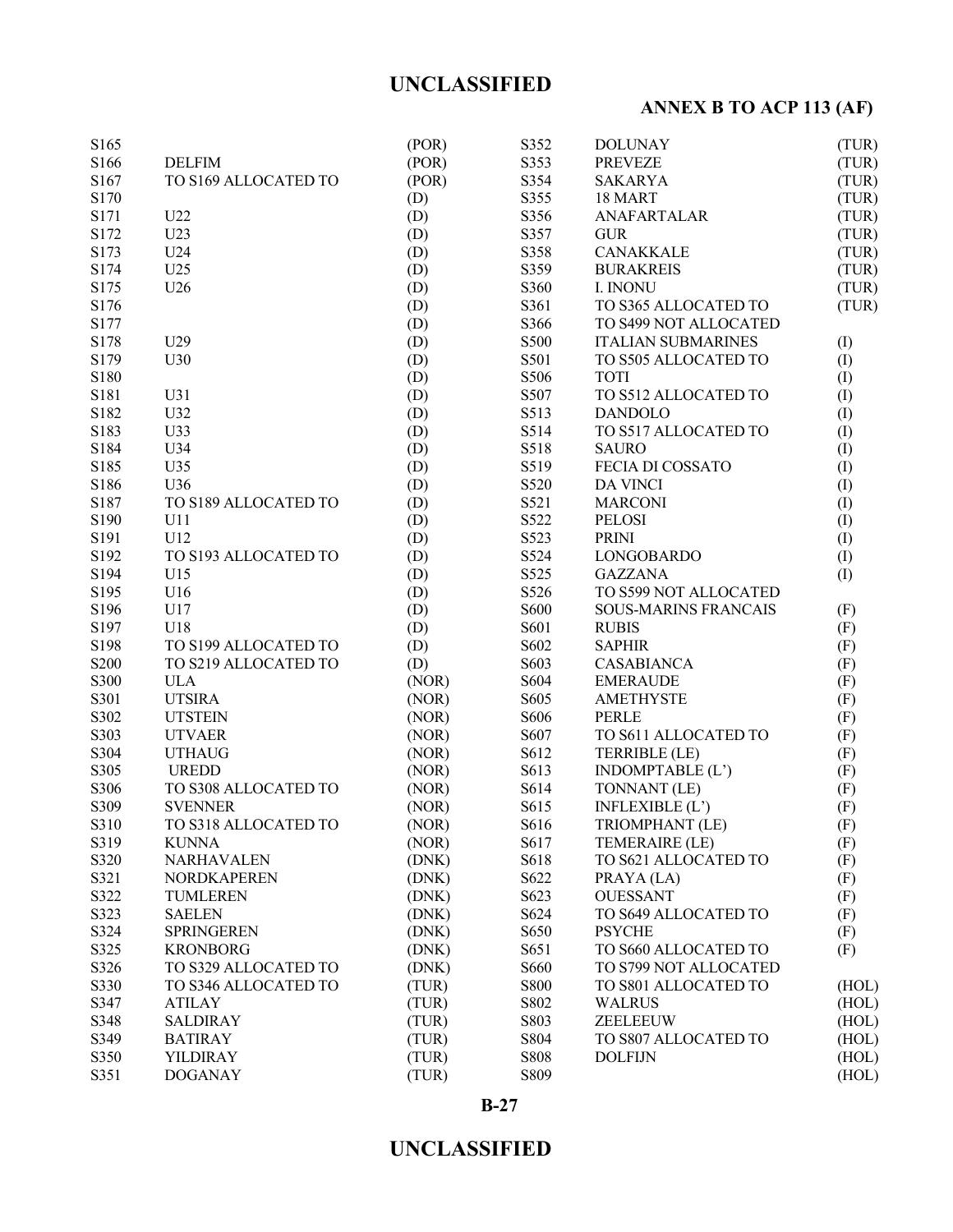# **ANNEX B TO ACP 113 (AF)**

| S810       | <b>BRUINVIS</b>       | (HOL)             | Y74              | <b>KARAAGAC</b>        | (TUR) |
|------------|-----------------------|-------------------|------------------|------------------------|-------|
| S811       | TO S819 ALLOCATED TO  | (HOL)             | Y75              | TO Y88 ALLOCATED TO    | (TUR) |
|            |                       |                   | Y89              | <b>SEDDULBAHIR</b>     | (TUR) |
| <b>T01</b> | TO T09 NOT ALLOCATED  |                   | Y90              | <b>DENEY</b>           | (TUR) |
| T10        | <b>MIMER</b>          | (DNK)             | Y91              | TO Y97 ALLOCATED TO    | (TUR) |
| <b>T11</b> | TO T80 NOT ALLOCATED  |                   | Y98              | TAKIP <sub>1</sub>     | (TUR) |
|            |                       |                   | Y99              | <b>TAKIP2</b>          | (TUR) |
| <b>W00</b> | TO W220 NOT ALLOCATED |                   | Y100             | <b>AGKAPI</b>          | (TUR) |
| W300       |                       | (NOR)             | Y101             | TO Y110 ALLOCATED TO   | (TUR) |
| W301       | <b>AALESUND</b>       | (NOR)             | Y111             | PINAR 1                | (TUR) |
| W302       |                       | (NOR)             | Y112             | PINAR <sub>2</sub>     | (TUR) |
| W303       | <b>SVALBARD</b>       | (NOR)             | Y113             | PINAR <sub>3</sub>     | (TUR) |
| W304       | TO W309 NOT ALLOCATED |                   | Y114             | PINAR4                 | (TUR) |
| W310       | <b>EIGUN</b>          | (NOR)             | Y115             | PINAR 5                | (TUR) |
| W311       |                       | (NOR)             | Y116             | PINAR 6                | (TUR) |
| W312       | <b>SOERFOLD</b>       | (NOR)             | Y117             | TO Y138 ALLOCATED TO   | (TUR) |
| W313       | <b>LANCE</b>          | (NOR)             | Y139             | <b>YAKIT</b>           | (TUR) |
| W313       | <b>TROMSOE</b>        | (NOR)             | Y140             | H500                   | (TUR) |
| W314       | <b>STAALBAS</b>       | (NOR)             | Y141             | H501                   | (TUR) |
| W315       | <b>NORDSJOEBAS</b>    | (NOR)             | Y142             | H502                   | (TUR) |
| W316       | MALENE OESTERVOLD     | (NOR)             | Y143             | TO Y159 ALLOCATED TO   | (TUR) |
| W316       | <b>VOLSTAD JR</b>     | (NOR)             | Y160             | <b>ONDER</b>           | (TUR) |
| W317       | <b>LAFJORD</b>        | (NOR)             | Y161             | <b>ONCU</b>            | (TUR) |
| W318       |                       | (NOR)             | Y162             | <b>OZGEN</b>           | (TUR) |
| W319       | <b>THORSTEINSON</b>   | (NOR)             | Y163             | <b>ODEV</b>            | (TUR) |
| W320       | <b>NORDKAPP</b>       | (NOR)             | Y164             | <b>OZGUR</b>           | (TUR) |
| W321       | <b>SENJA</b>          | (NOR)             | Y165             | TO Y200 ALLOCATED TO   | (TUR) |
| W322       | <b>ANDENES</b>        | (NOR)             | Y201             | TO Y249 ALLOCATED TO   | (G)   |
| W323       | TO W325 ALLOCATED TO  | (NOR)             | Y250             | TO Y252 ALLOCATED TO   | (AUS) |
|            |                       |                   | Y253             | TRV TUNA               | (AUS) |
| Y01        |                       | (G)               | Y254             | TRV TREVELLY           | (AUS) |
| Y02        | <b>PETARD</b>         | (G)               | Y255             | <b>TRV TAILOR</b>      | (AUS) |
| Y03        | TO Y10 ALLOCATED TO   | (G)               | Y256             | AIR SPRITE (SAR 6301)  | (AUS) |
| Y11        |                       | (G)               | Y257             | TO Y261 ALLOCATED TO   | (AUS) |
| Y12        | TO Y16 ALLOCATED TO   | (G)               | Y262             | <b>GPV 958</b>         | (AUS) |
| Y17        | <b>AMARYLLIS</b>      | (G)               | Y263             | <b>HARBOUR TUG 501</b> | (AUS) |
| Y18        | TO Y20 ALLOCATED TO   | (G)               | Y264             | TO Y266 ALLOCATED TO   | (AUS) |
| Y21        | <b>OILPRESS</b>       | (G)               | Y267             | <b>HARBOUR TUG 502</b> | (AUS) |
| Y22        | TO Y31 ALLOCATED TO   | $\left( G\right)$ | Y <sub>268</sub> |                        | (AUS) |
| Y32        | <b>MOORHEN</b>        | (G)               | Y269             | <b>HARBOUR TUG 504</b> | (AUS) |
| Y33        | <b>MOORFOWL</b>       | (G)               | Y270             | TO Y297 ALLOCATED TO   | (AUS) |
| Y50        | <b>GOLCUK</b>         | (TUR)             | Y298             | <b>BANDICOOT</b>       | (AUS) |
| Y51        | <b>SONDUREN 1</b>     | (TUR)             | Y299             | <b>WALLAROO</b>        | (AUS) |
| Y52        | <b>DOGANARSLAN</b>    | (TUR)             | Y300             | <b>BARSOE</b>          | (DNK) |
| Y53        | <b>KUVVET</b>         | (TUR)             | Y301             | <b>DREJOE</b>          | (DNK) |
| Y54        | <b>KUDRET</b>         | (TUR)             | Y302             | <b>ROMSOE</b>          | (DNK) |
| Y55        | <b>ATIL</b>           | (TUR)             | Y303             | <b>SAMSOE</b>          | (DNK) |
| Y56        | <b>PENDIK</b>         | (TUR)             | Y304             | <b>THUROE</b>          | (DNK) |
| Y57        | <b>AKSAZ</b>          | (TUR)             | Y305             | <b>VEJROE</b>          | (DNK) |
| Y58        | TO Y63 ALLOCATED TO   | (TUR)             | Y306             | <b>FAROE</b>           | (DNK) |
| Y64        | <b>ERSEV BAYRAK</b>   | (TUR)             | Y307             | <b>LAESOE</b>          | (DNK) |
| Y65        | TO Y72 ALLOCATED TO   | (TUR)             | Y308             | <b>ROEMOE</b>          | (DNK) |
| Y73        | <b>NARLIDERE</b>      | (TUR)             | Y309             | TO Y337 ALLOCATED TO   | (DNK) |
|            |                       |                   |                  |                        |       |

### **B-28**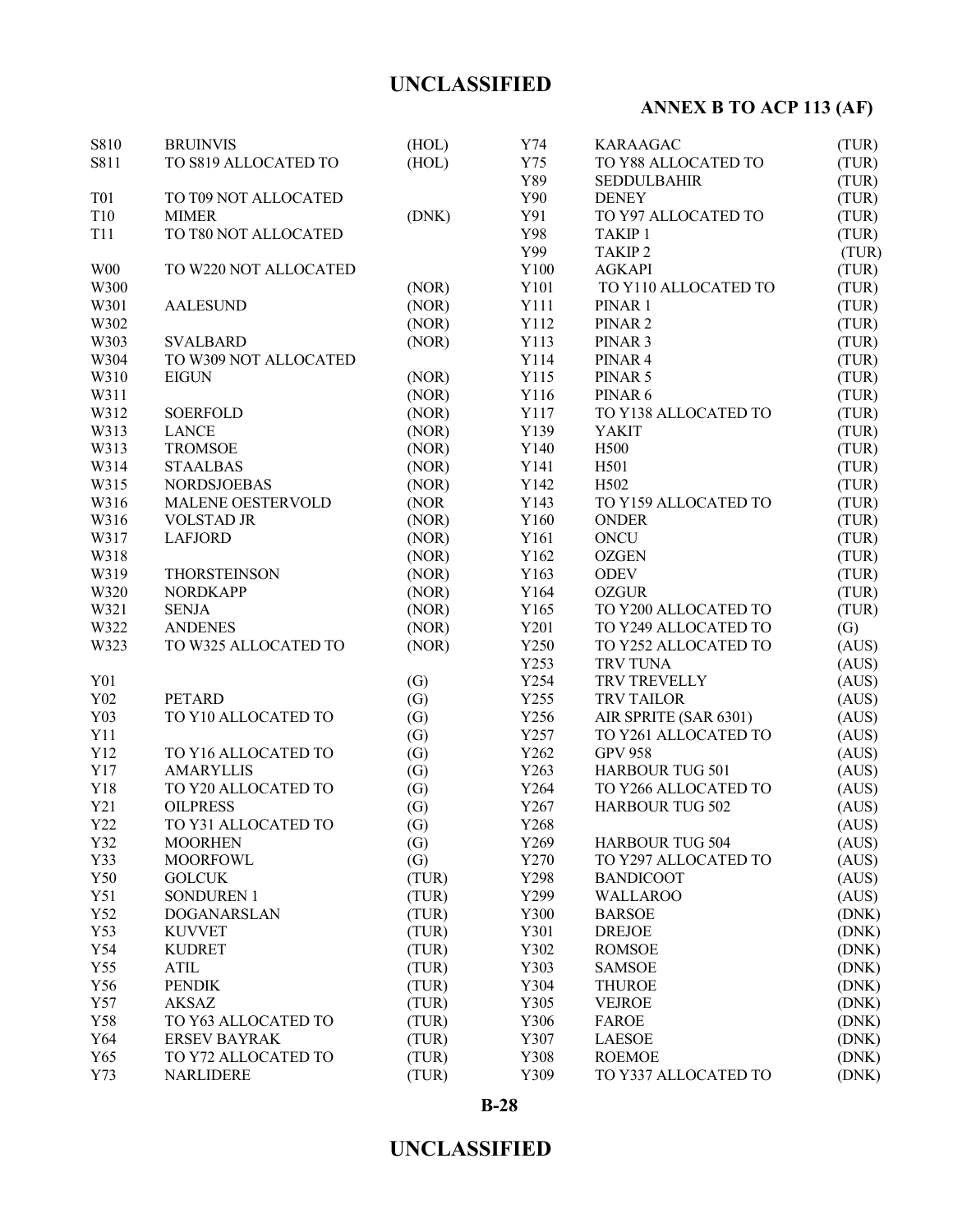# **ANNEX B TO ACP 113 (AF)**

| Y338 | Y338                       | (DNK)     | Y631 | TO Y633 ALLOCATED TO  | (F)        |
|------|----------------------------|-----------|------|-----------------------|------------|
| Y339 | TO Y342 ALLOCATED TO       | (DNK)     | Y634 | <b>ROUGET</b>         | (F)        |
| Y343 | <b>LUNDEN</b>              | (DNK)     | Y635 |                       | (F)        |
| Y344 | <b>ARVAK</b>               | (DNK)     | Y636 | <b>MARTINET</b>       | (F)        |
| Y345 | <b>ALSIN</b>               | (DNK)     | Y637 |                       | (F)        |
| Y346 | TO Y375 ALLOCATED TO       | (DNK)     | Y638 | <b>LARDIER</b>        | (F)        |
| Y376 | Y376                       | (DNK)     | Y639 | <b>GIENS</b>          | (F)        |
| Y377 | TO Y378 ALLOCATED TO       | (DNK)     | Y640 |                       | (F)        |
| Y379 | Y379                       | (DNK)     | Y641 | <b>BALAGUIER</b>      | (F)        |
| Y380 | TO Y385 ALLOCATED TO       | (DNK)     | Y642 | <b>TAILLAT</b>        | (F)        |
| Y386 | <b>AGDLEK</b>              | (DNK)     | Y643 | <b>NIVIDIC</b>        | (F)        |
| Y387 | <b>AGPA</b>                | (DNK)     | Y644 | <b>FRENE</b>          | (F)        |
| Y388 | <b>TULUGAQ</b>             | (DNK)     | Y645 |                       | (F)        |
| Y389 | TO Y399 ALLOCATED TO       | (DNK)     | Y646 | <b>ECKMUL</b>         |            |
| Y400 | <b>ITALIAN LOCAL CRAFT</b> | $\rm (I)$ | Y647 | LE FOUR               | (F)<br>(F) |
| Y401 |                            |           | Y648 | <b>GOELAND</b>        |            |
| Y402 |                            | $\rm (I)$ | Y649 | PORT CROS             | (F)        |
|      | <b>CHERADI</b>             | (I)       |      |                       | (F)        |
| Y403 | TO Y414 ALLOCATED TO       | (I)       | Y650 | TO Y653 ALLOCATED TO  | (F)        |
| Y415 | PORTO FOSSONE              | (I)       | Y654 | <b>HETRE</b>          | (F)        |
| Y416 | PORTO TORRES               | (I)       | Y655 | <b>HEVEA</b>          | (F)        |
| Y417 | PORTO CORSINI              | (I)       | Y657 | <b>MACHAON</b>        | (F)        |
| Y418 | TO Y420 ALLOCATED TO       | (1)       | Y658 | TO Y660 ALLOCATED TO  | (F)        |
| Y421 | PORTO EMPEDOCLE            | (I)       | Y661 | <b>KORRIGAN</b>       | (F)        |
| Y422 | PORTO PISANO               | (I)       | Y662 | <b>DRYADE</b>         | (F)        |
| Y423 | PORTO CONTE                | (I)       | Y663 | <b>LATANIER</b>       | (F)        |
| Y425 | PORTO FERRAIO              | (1)       | Y664 | TO Y665 ALLOCATED TO  | (F)        |
| Y426 | PORTO VENERE               | $($ I $)$ | Y666 | <b>MANGUIER</b>       | (F)        |
| Y427 |                            | (I)       | Y667 | <b>TUPA</b>           | (F)        |
| Y428 | PORTO SALVO                | $($ I $)$ | Y668 | <b>MELEZE</b>         | (F)        |
| Y429 | TO Y435 ALLOCATED TO       | (I)       | Y669 | <b>MERISIER</b>       | (F)        |
| Y436 | PORTO D'ISCHIA             | (I)       | Y670 | <b>MERLE</b>          | (F)        |
| Y437 | TO Y442 ALLOCATED TO       | (I)       | Y671 | <b>MORGANE</b>        | (F)        |
| Y443 | <b>RIVA TRIGOSO</b>        | (1)       | Y672 | TO Y674 ALLOCATED TO  | (F)        |
| Y444 | TO Y497 ALLOCATED TO       | (1)       | Y675 | <b>MARTIN PECHEUR</b> | (F)        |
| Y498 | <b>MARINO</b>              | (I)       | Y676 | TO Y685 ALLOCATED TO  | (F)        |
| Y499 | PEDRETTI                   | (I)       | Y686 | <b>PALETUVIER</b>     | (F)        |
| Y500 | TO Y599 ALLOCATED TO       | (NOR)     | Y687 | <b>PASSEREAU</b>      | (F)        |
| Y600 | TO Y603 ALLOCATED TO       | (F)       | Y688 | <b>PEUPLIER</b>       | (F)        |
| Y604 | <b>ARIEL</b>               | (F)       | Y689 | TO Y690 ALLOCATED TO  | (F)        |
| Y605 | TO Y612 ALLOCATED TO       | (F)       | Y691 | <b>PINSON</b>         | (F)        |
| Y613 | <b>FAUNE</b>               | (F)       | Y692 | <b>TELENN MOR</b>     | (F)        |
| Y614 | TO Y616 ALLOCATED TO       | (F)       | Y694 | <b>PIVERT</b>         | (F)        |
| Y617 | <b>MOUETTE</b>             | (F)       | Y695 |                       | (F)        |
| Y618 | <b>CASCADE</b>             | (F)       | Y696 | <b>ALPHEE</b>         | (F)        |
| Y619 |                            | (F)       | Y698 | <b>CALMAR</b>         | (F)        |
| Y620 | <b>CHATAIGNER</b>          | (F)       | Y700 | <b>NEREIDE</b>        | (F)        |
| Y621 | <b>MESANGE</b>             | (F)       | Y701 | <b>ONDINE</b>         | (F)        |
| Y622 | TO Y623 ALLOCATED TO       | (F)       | Y702 | <b>NAIADE</b>         | (F)        |
| Y624 | <b>CHENE</b>               | (F)       | Y703 | <b>TREBERON</b>       | (F)        |
| Y625 |                            | (F)       | Y704 | TO Y705 ALLOCATED TO  | (F)        |
| Y628 | <b>COLIBRI</b>             | (F)       | Y706 | <b>CHIMERE</b>        | (F)        |
| Y629 |                            | (F)       | Y707 |                       | (F)        |
| Y630 | <b>BONITE</b>              | (F)       | Y708 | <b>SAULE</b>          | (F)        |

**B-29**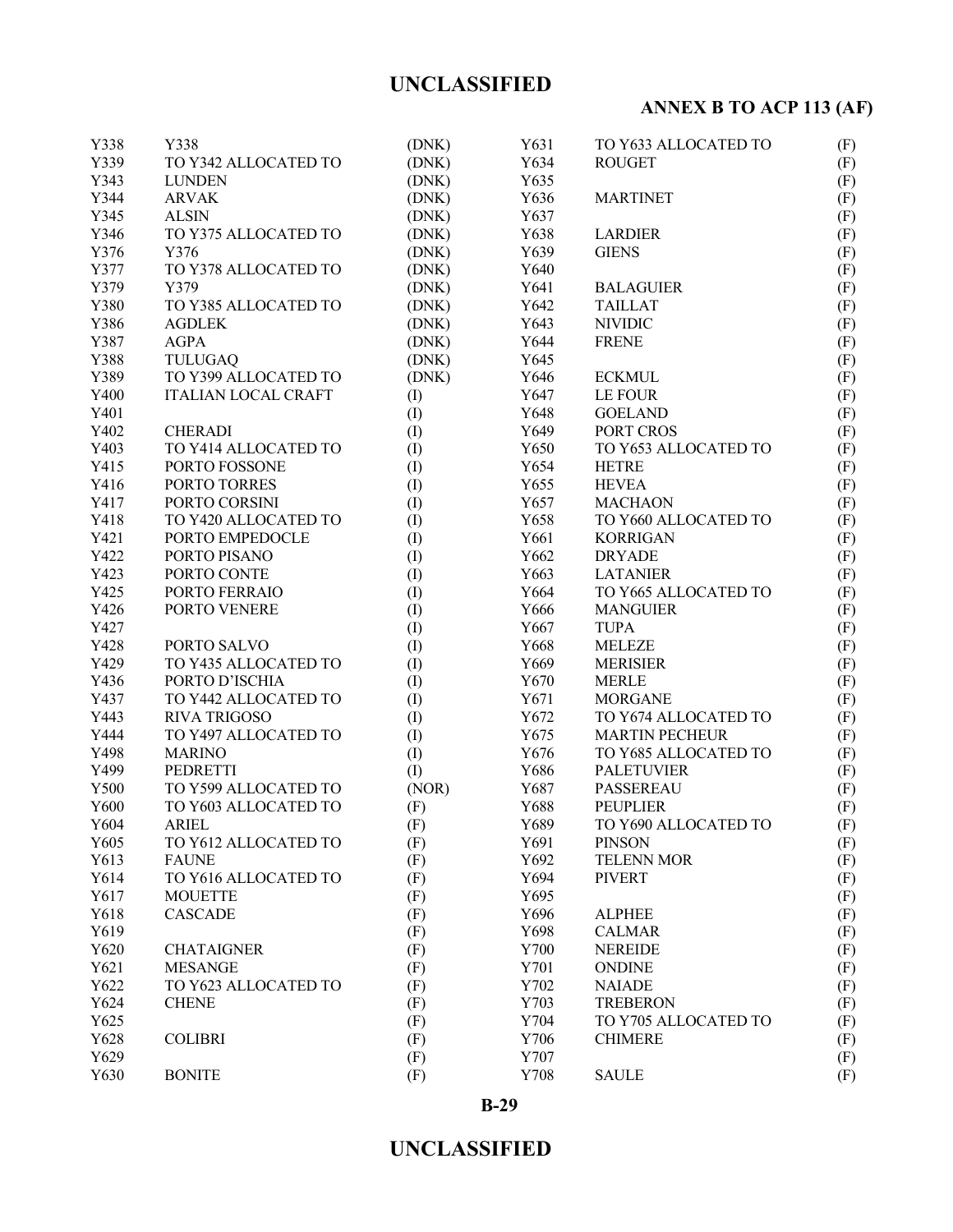# **ANNEX B TO ACP 113 (AF)**

| Y709         |                                    | (F) | Y820         | TO Y833 ALLOCATED TO   | (D)          |
|--------------|------------------------------------|-----|--------------|------------------------|--------------|
| Y710         | <b>SYLPHE</b>                      | (F) | Y834         | <b>NORDWIND</b>        | (D)          |
| Y711         | <b>FARFADET</b>                    | (F) | Y835         | <b>TODENDORF</b>       | (D)          |
| Y712         | TO Y713 ALLOCATED TO               | (F) | Y836         | <b>PUTLOS</b>          | (D)          |
| Y714         | <b>TOUMALINE</b>                   | (F) | Y837         | <b>BAUMHOLDER</b>      | (D)          |
| Y715         | TO Y717 ALLOCATED TO               | (F) | Y838         | <b>BERGEN</b>          | (D)          |
| Y718         | <b>ERABLE</b>                      | (F) | Y839         | <b>MUNSTER</b>         | (D)          |
| Y719         | <b>OLIVIER</b>                     | (F) | Y840         | TO Y854 ALLOCATED TO   | (D)          |
| Y720         | <b>SANTAL</b>                      | (F) | Y855         | TF <sub>5</sub>        | (D)          |
| Y721         | TO Y722 ALLOCATED TO               | (F) | Y856         |                        | (D)          |
| Y723         | <b>ENGOULEVENT</b>                 | (F) | Y857         | TO Y859 ALLOCATED TO   | (D)          |
| Y724         |                                    | (F) | Y860         | <b>SCHWEDENECK</b>     | (D)          |
| Y725         | <b>MARABOUT</b>                    | (F) | Y861         | <b>KRONSORT</b>        | (D)          |
| Y726         |                                    | (F) | Y862         | <b>HELMSAND</b>        | (D)          |
| Y727         | <b>MACREUSE</b>                    | (F) | Y863         | STOLLERGRUND           | (D)          |
| Y728         | <b>GRAND DUC</b>                   | (F) | Y864         | <b>MITTELGRUND</b>     | (D)          |
| Y729         | <b>EIDER</b>                       | (F) | Y865         | <b>KALKGRUND</b>       | (D)          |
| Y730         | <b>ARA</b>                         | (F) | Y866         | <b>BREITGRUND</b>      | (D)          |
| Y732         | DGV-S DE D NO 3                    | (F) | Y867         | <b>BANT</b>            | (D)          |
| Y735         | <b>MERLIN</b>                      | (F) | Y868         | TO Y874 ALLOCATED TO   | (D)          |
| Y736         | <b>MELUSINE</b>                    | (F) | Y875         | <b>HIEV</b>            | (D)          |
| Y738         | <b>MARONNIER</b>                   | (F) | Y876         | <b>GRIEP</b>           | (D)          |
| Y739         | <b>NOYER</b>                       | (F) | Y877         | TO Y882 ALLOCATED TO   | (D)          |
| Y740         | <b>PAPAYER</b>                     | (F) | Y883         | <b>NARWAL</b>          | (D)          |
| Y741         | <b>ELFE</b>                        | (F) | Y884         | TO Y889 ALLOCATED TO   | (D)          |
| Y745         | <b>AIGUIERE</b>                    | (F) | Y890         | <b>VOGTLAND</b>        | (D)          |
| Y746         | <b>EMBRUN</b>                      | (F) | Y891         | <b>ALTMARK</b>         | (D)          |
| Y747         | <b>LORIOT</b>                      | (F) | Y892         |                        | (D)          |
| Y748         | <b>GELINOTTE</b>                   | (F) | Y893         | <b>UCKERMARK</b>       | (D)          |
|              |                                    |     | Y894         | <b>BOERDE</b>          |              |
| Y749<br>Y750 | PRUDENTE (LA)<br>PERSEVERANTE (LA) | (F) | Y895         | <b>WISCHE</b>          | (D)          |
| Y751         | TO Y756 ALLOCATED TO               | (F) |              | TO Y899 ALLOCATED TO   | (D)          |
| Y757         | <b>VAIMITI</b>                     | (F) | Y896<br>Y900 | TO Y1094 ALLOCATED TO  | (D)<br>(BEL) |
|              |                                    | (F) |              |                        |              |
| Y758         | TO Y789 ALLOCATED TO               | (F) | Y1095        | TO Y1116 NOT ALLOCATED |              |
| Y790         | <b>FRENCH TENDER</b>               | (F) | Y1117        | TO Y1514 ALLOCATED TO  | (TUR)        |
| Y791         | FRENCH TENDER                      | (F) | Y1515        | TO Y1599 ALLOCATED TO  | (G)          |
| Y792         | <b>FRENCH TENDER</b>               | (F) | Y1600        | TO Y1620 ALLOCATED TO  | (D)          |
| Y793         | <b>FRENCH TENDER</b>               | (F) | Y1621        | TO Y1626 ALLOCATED TO  | (NZL)        |
| Y794         | <b>FRENCH TENDER</b>               | (F) | Y1627        | TO Y1630 ALLOCATED TO  | (AUS)        |
| Y795         | <b>FRENCH TENDER</b>               | (F) | Y1631        | TO Y1642 ALLOCATED TO  | (D)          |
| Y796         | <b>FRENCH TENDER</b>               | (F) | Y1643        | <b>BOTTSAND</b>        | (D)          |
| Y797         | <b>FRENCH TENDER</b>               | (F) | Y1644        | <b>EVERSAND</b>        | (D)          |
| Y798         | FRENCH TENDER                      | (F) | Y1645        | TO Y1655 ALLOCATED TO  | (D)          |
| Y799         | <b>FRENCH TENDER</b>               | (F) | Y1656        | <b>WUSTROW</b>         | (D)          |
| Y800         | TO Y811 ALLOCATED TO               | (D) | Y1657        |                        | (D)          |
| Y812         | <b>LUTJE HOERN</b>                 | (D) | Y1658        | <b>DRANKSE</b>         | (D)          |
| Y813         |                                    | (D) | Y1659        | TO Y1669               | (D)          |
| Y814         | <b>KNECHTSAND</b>                  | (D) | Y1670        | MT-BOOT                | (D)          |
| Y815         | <b>SCHARHOERN</b>                  | (D) | Y1671        | AK <sub>1</sub>        | (D)          |
| Y816         | <b>VOGELSAND</b>                   | (D) | Y1672        | AK <sub>3</sub>        | (D)          |
| Y817         | <b>NORDSTRAND</b>                  | (D) | Y1673        |                        | (D)          |
| Y818         |                                    | (D) | Y1674        | AM <sub>6</sub>        | (D)          |
| Y819         | <b>LANGENESS</b>                   | (D) | Y1675        | AM <sub>8</sub>        | (D)          |

**B-30**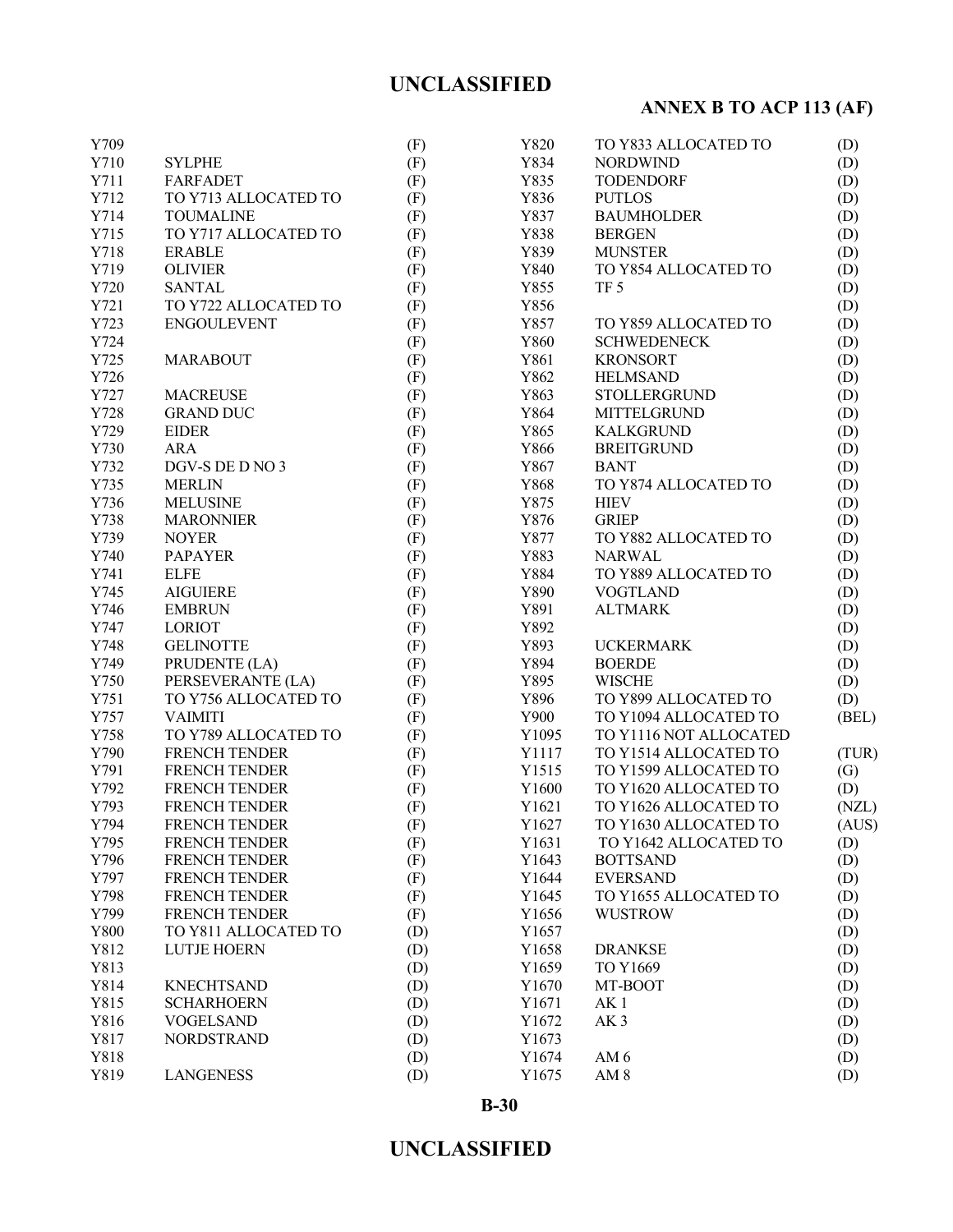# **ANNEX B TO ACP 113 (AF)**

| Y1676      | MA <sub>2</sub>        | (D)   | 261        | <b>KOPERNIK</b>      | (POL) |
|------------|------------------------|-------|------------|----------------------|-------|
| Y1677      | MA <sub>3</sub>        | (D)   | 262        | <b>NAWIGATOR</b>     | (POL) |
| Y1678      | MA <sub>1</sub>        | (D)   | 263        | <b>HYDROGRAF</b>     | (POL) |
| Y1679      | AM <sub>7</sub>        | (D)   | 265        | <b>HEWELIUSZ</b>     | (POL) |
| Y1680      | <b>NEUENDE</b>         | (D)   | 266        | <b>ARCTOWSKI</b>     | (POL) |
| Y1681      | TO Y1682 ALLOCATED TO  | (D)   | 271        | <b>WARSZAWA</b>      | (POL) |
| Y1683      | AK6                    | (D)   | 272        | GEN. K. PULAWSKI     | (POL) |
| Y1684      |                        | (D)   | 281        | <b>PIAST</b>         | (POL) |
| Y1685      | <b>ASCHAU</b>          | (D)   | 282        | <b>LECH</b>          | (POL) |
| Y1686      | AK <sub>2</sub>        | (D)   | 291        | ORZEL                | (POL) |
| Y1687      | <b>BORBY</b>           | (D)   | 292        | <b>WILK</b>          | (POL) |
| Y1688      |                        | (D)   | 293        | <b>DZIK</b>          | (POL) |
| Y1689      | <b>BUMS</b>            | (D)   | 294        | TO 350 NOT ALLOCATED |       |
| Y1690      | LP <sub>3</sub>        | (D)   | 351        | <b>GROZNY</b>        | (POL) |
| Y1691      | TO Y2532 NOT ALLOCATED |       | 352        | <b>WYTRWALY</b>      | (POL) |
| Y2533      | <b>MARTLET</b>         | (G)   | 353        | <b>ZRECZNY</b>       | (POL) |
| Y2534      | <b>PEGASUS</b>         | (G)   | 354        | <b>ZWINNY</b>        | (POL) |
| Y2535      | <b>SEAHORSE</b>        | (G)   | 355        | ZWROTNY              | (POL) |
| Y2536      | <b>UNICORN</b>         | (G)   | 356        | ZAWZIETY             | (POL) |
| Y2537      | TO Y5999 NOT ALLOCATED |       |            |                      |       |
|            |                        |       | 357<br>358 | <b>NIEUGIETY</b>     | (POL) |
| Y6000      | TO Y6599 ALLOCATED TO  | (F)   |            | <b>CZUJNY</b>        | (POL) |
| Y6600      | TO Y6699 VEDETTER DES  |       | 359        | TO 420 NOT ALLOCATED |       |
|            | <b>F.M.RHIN</b>        |       | 421        | <b>ORKAN</b>         | (POL) |
| Y6700      | TO Y6799 NOT ALLOCATED |       | 422        | <b>PIORUN</b>        | (POL) |
| Y8000      | TO Y8017 ALLOCATED TO  | (HOL) | 423        | <b>GROM</b>          | (POL) |
| Y8018      | <b>BREEZAND</b>        | (HOL) | 427        | <b>PUCK</b>          | (POL) |
| Y8019      | <b>BALGZAND</b>        | (HOL) | 428        | <b>USTKA</b>         | (POL) |
| Y8020      | TO Y8049 ALLOCATED TO  | (HOL) | 429        | <b>OKSYWIE</b>       | (POL) |
| Y8050      | <b>URANIA</b>          | (HOL) | 430        | <b>DARLOWO</b>       | (POL) |
| Y8480      | Y8480                  | (HOL) | 431        | <b>SWINOUJSCIE</b>   | (POL) |
| Y8536      | <b>PATRIA</b>          | (HOL) | 432        | <b>DZIWNOW</b>       | (POL) |
|            |                        |       | 433        | WLADYSLAWOWO         | (POL) |
| Z1         | <b>BALTYK</b>          | (POL) | 434        | <b>GORNIK</b>        | (POL) |
| Z3         | $Z-3$                  | (POL) | 435        | <b>HUTNIK</b>        | (POL) |
| ${\rm Z}8$ | $Z-8$                  | (POL) | 436        | <b>METALOWIEC</b>    | (POL) |
| Z9         | $Z-9$                  | (POL) | 437        | <b>ROLNIK</b>        | (POL) |
|            |                        |       | 438        | TO 519 NOT ALLOCATED |       |
| 166        | KP-166                 | (POL) | 620        | <b>TUKAN</b>         | (POL) |
| 167        | KP-167                 | (POL) | 621        | <b>FLAMING</b>       | (POL) |
| 168        | KP-168                 | (POL) | 622        | <b>RYBITWA</b>       | (POL) |
| 169        | KP-169                 | (POL) | 623        | <b>MEWA</b>          | (POL) |
| 170        | KP-170                 | (POL) | 624        | <b>CZAJKA</b>        | (POL) |
| 171        | KP-171                 | (POL) | 625        | TR-25                | (POL) |
| 172        | KP-172                 | (POL) | 626        | TR-26                | (POL) |
| 173        | KP-173                 | (POL) | 630        | <b>GOPLO</b>         | (POL) |
| 174        | KP-174                 | (POL) | 631        | <b>GARDNO</b>        | (POL) |
| 175        | KP-175                 | (POL) | 632        | <b>BUKOWO</b>        | (POL) |
| 176        | KP-176                 | (POL) | 633        | <b>DABIE</b>         | (POL) |
| 177        | TO 239 NOT ALLOCATED   |       | 634        | <b>JAMNO</b>         | (POL) |
| 240        | <b>KASZUB</b>          | (POL) | 635        | <b>MIELNO</b>        | (POL) |
| 251        | <b>WODNIK</b>          | (POL) | 636        | <b>WICKO</b>         | (POL) |
| 252        | <b>GRYF</b>            | (POL) | 637        | <b>RESKO</b>         | (POL) |
| 253        | <b>ISKRA</b>           | (POL) | 638        | <b>SARBSKO</b>       | (POL) |
|            |                        |       |            |                      |       |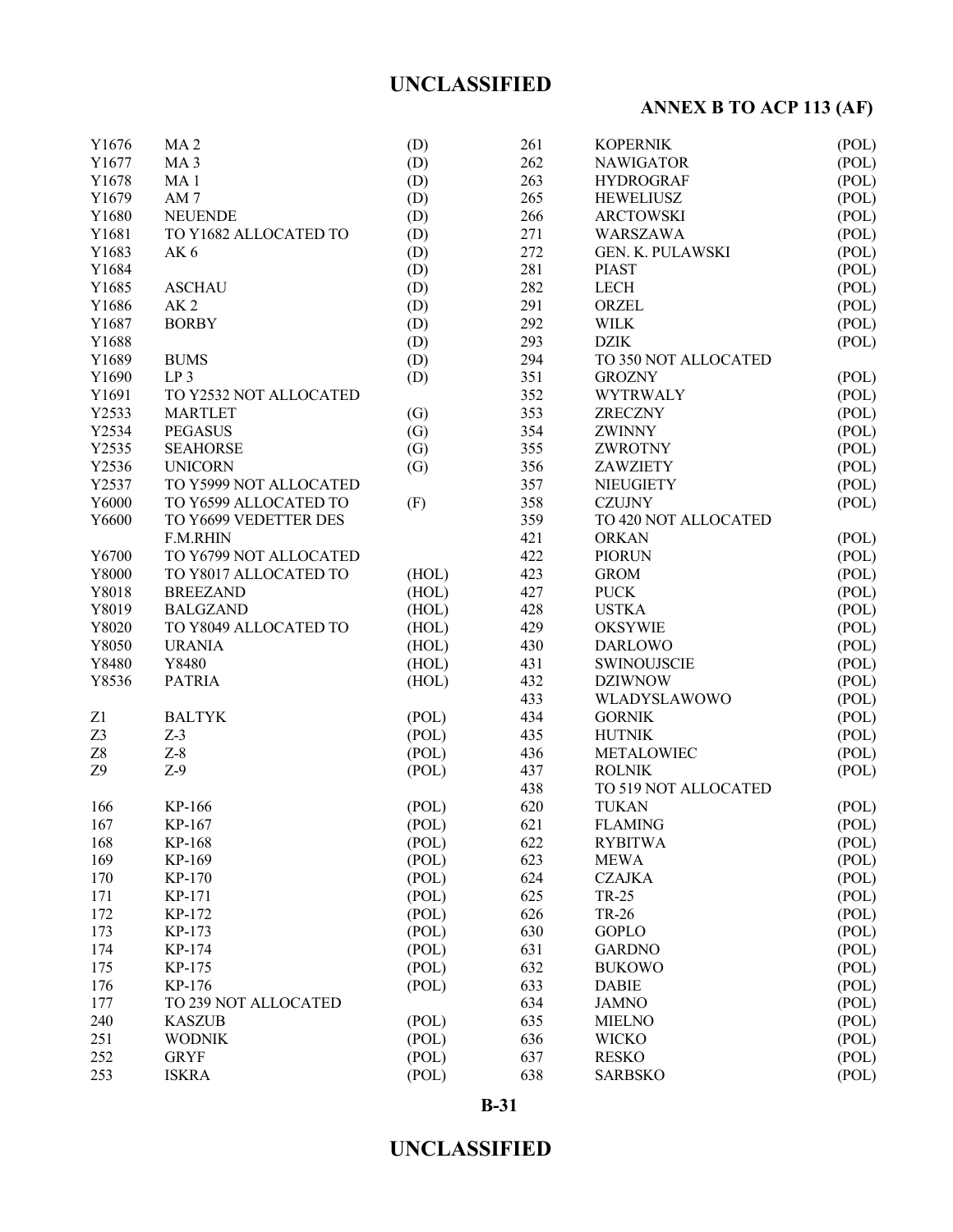# **ANNEX B TO ACP 113 (AF)**

| 639 | NECKO                | (POL) |
|-----|----------------------|-------|
| 640 | <b>NAKLO</b>         | (POL) |
| 641 | <b>DRUZNO</b>        | (POL) |
| 642 | <b>HANCZA</b>        | (POL) |
| 643 | <b>MAMRY</b>         | (POL) |
| 644 | WIGRY                | (POL) |
| 645 | SNIADRWY             | (POL) |
| 646 | WDZYDZE              | (POL) |
| 547 | TO 809 NOT ALLOCATED |       |
| 810 | CEDYNIA              | (POL) |
| 811 | GRUNWALD             | (POL) |
| 821 | LUBLIN               | (POL) |
| 822 | GNIEZNO              | (POL) |
| 823 | KRAKOW               | (POL) |
| 824 | POZNAN               | (POL) |
| 825 | <b>TORUN</b>         | (POL) |
| 851 | KD-11                | (POL) |
| 852 | $KD-12$              | (POL) |
| 853 | KD-13                | (POL) |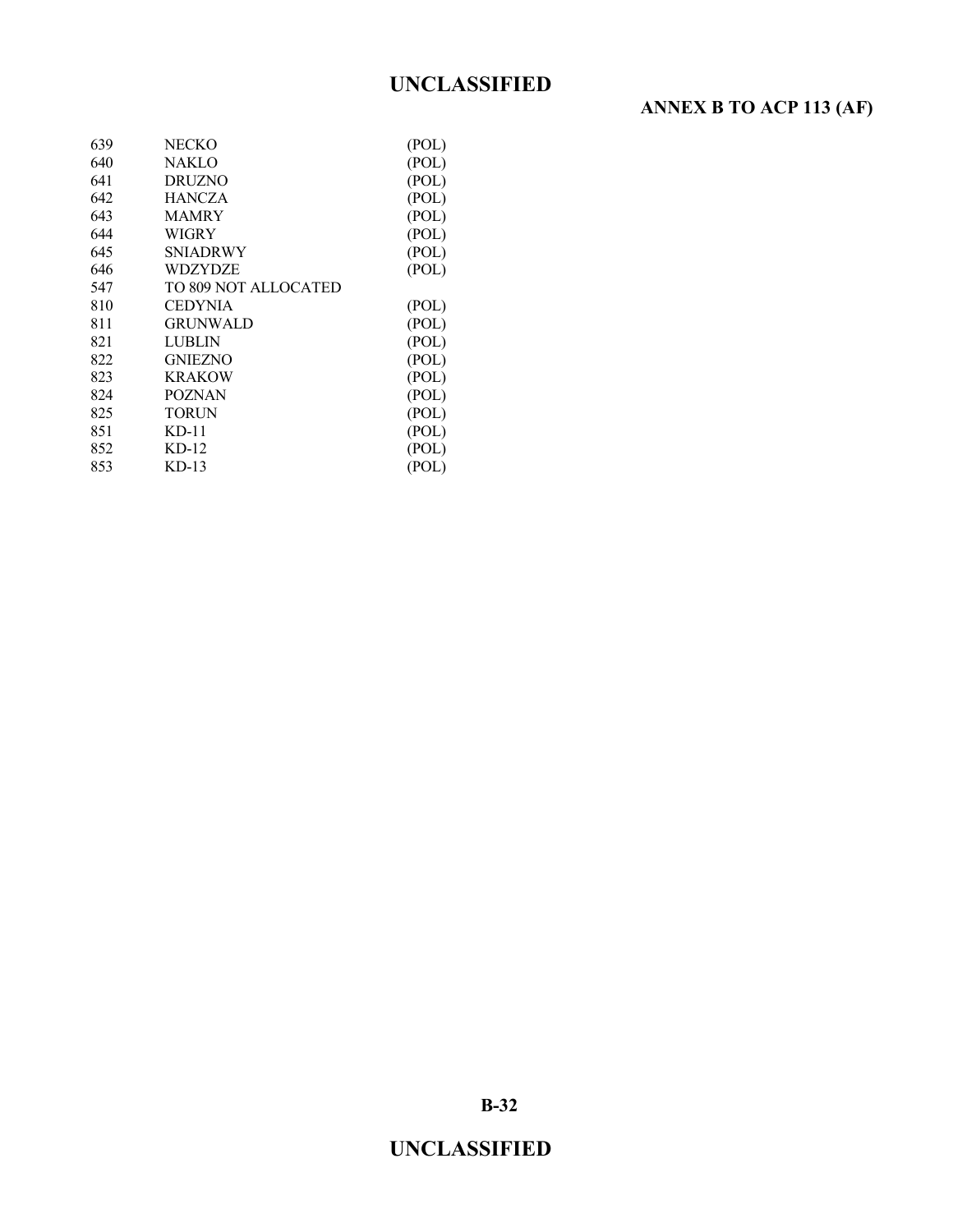## **ACP 113 (A)**

### **LIST OF EFFECTIVE PAGES**

| <b>Subject Matter</b>         | <b>Page Numbers</b> |
|-------------------------------|---------------------|
| Title Page                    | Ι                   |
| Foreword                      | П                   |
| Letter of Promulgation        | III                 |
| Record of Message Corrections | IV                  |
| Table of Contents             | V-VI                |
| <b>General Instructions</b>   | VII-VIII            |
| Section 1                     | 1-1 to $1-45$       |
| Section 2                     | $2-1$ to $2-7$      |
| Section 3                     | $3-1$ to $3-4$      |
| Section 4                     | $4 - 1$             |
| Section 5A                    | 5A-1 to 5A-3        |
| Section 5B                    | 5B-1 to 5B-4        |
| Section 6A                    | $6A-1$              |
| Section 6B                    | 6B-1 to 6B-2        |
| Section 7A                    | 7A-1 to 7A-2        |
| Section 7B                    | 7B-1 to 7B-2        |
| Section 8A                    | 8A-1 to 8A-2        |
| Section 8B                    | 8B-1 to 8B-2        |
| Section 9A                    | 9A-1 to 9A-3        |
| Section 9B                    | 9B-1 to 9B-4        |
| Section 10A                   | 10A-1 to 10A-3      |
| Section 10B                   | 10B-1 to 10B-4      |
| Section 11A                   | 11A-1 to 11A-3      |
| Section 11B                   | 11B-1 to 11B-3      |

**LEP- 1**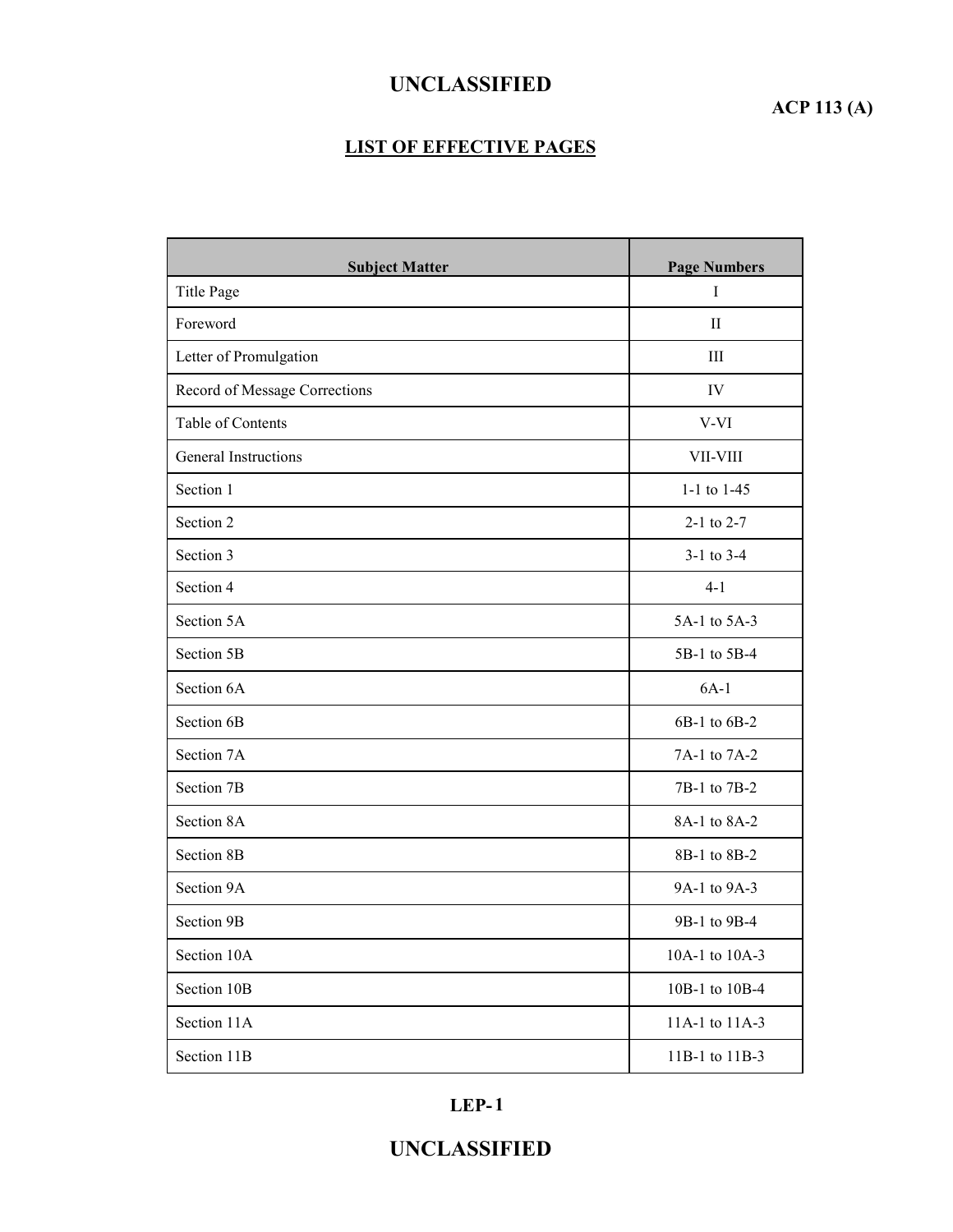# **ACP 113 (A)**

| Section 12A | 12A-1 to 12A-3  |
|-------------|-----------------|
| Section 12B | 12B-1 to 12B-3  |
| Section 13A | $13A-1$         |
| Section 13B | $13B-1$         |
| Section 14A | 14A-1 to 14A-2  |
| Section 14B | 14B-1 to 14B-3  |
| Section 15A | $15A-1$         |
| Section 15B | 15B-1 to 15B-2  |
| Section 16A | 16A-1 to 16A-3  |
| Section 16B | 16B-1 to 16B-3  |
| Section 17  | 17-1 to 17-2    |
| Section 18A | $18A-1$         |
| Section 18B | 18B-1 to 18B-2  |
| Section 19A | 19A-1 to 19A-2  |
| Section 19B | 19B-1 to 19B-3  |
| Section 20A | 20A-1 to 20A-2  |
| Section 20B | 20B-1 to 20B-3  |
| Section 21A | 21A-1 to 21A-3  |
| Section 21B | 21B-1 to 21B-4  |
| Section 22A | 22A-1 to 22A-5  |
| Section 22B | 22B-1 to 22B-5  |
| Section 23A | 23A-1 to 23A-5  |
| Section 23B | 23B-1 to 23B-3  |
| Section 23C | 23C-1 to 23C-4  |
| Section 23D | 23D-1 to 23D-3  |
| Section 23E | $23E-1$         |
| Section 23F | 23F-1 to 23F-9  |
| Section 23G | 23G-1 to 23G-10 |

### **LEP- 2**